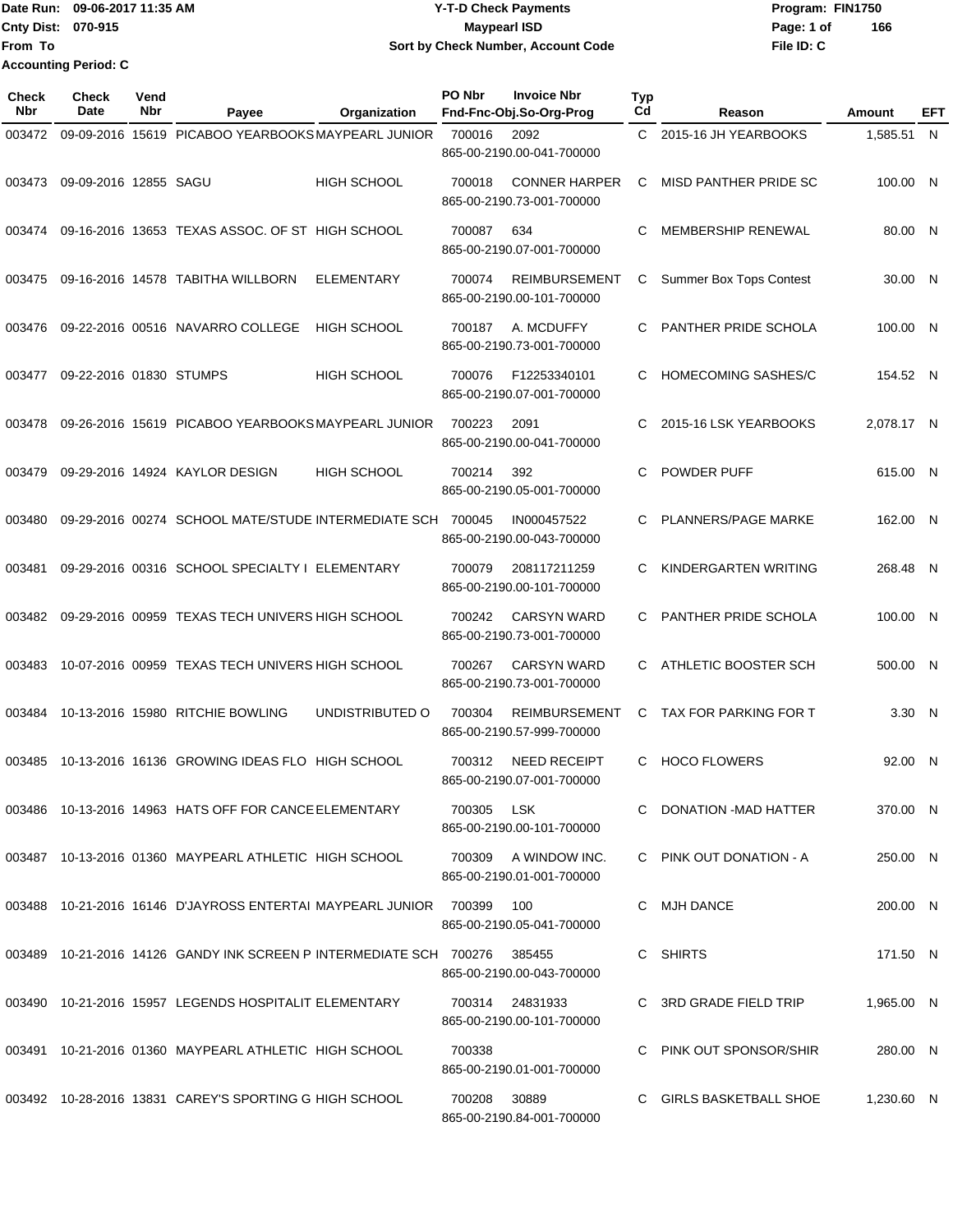Date Run: 09-06-2017 11:35 AM **CONTEX 100 CONTEX 12 T-D** Check Payments **CONTEX 12 T-D Check Payments** Program: FIN1750 **Cnty Dist:** 070-915 **Page: 2 of Page: 2 of Page: 2 of Page: 2 of Page: 2 of File ID: C From To 09-06-2017 11:35 AM Y-T-D Check Payments 070-915 Maypearl ISD Sort by Check Number, Account Code 166 Accounting Period: C**

| <b>Check</b><br>Nbr | Check<br>Date | Vend<br>Nbr | Payee                                                  | Organization           | PO Nbr | <b>Invoice Nbr</b><br>Fnd-Fnc-Obj.So-Org-Prog     | <b>Typ</b><br>Cd | Reason                                                  | Amount     | EFT |
|---------------------|---------------|-------------|--------------------------------------------------------|------------------------|--------|---------------------------------------------------|------------------|---------------------------------------------------------|------------|-----|
| 003493              |               |             | 10-28-2016 01823 DALLAS HOLOCAUST MAYPEARL JUNIOR      |                        | 700450 | NOV 2, 2016<br>865-00-2190.05-041-700000          |                  | C THEATER FIELD TRIP                                    | 128.00 N   |     |
| 003494              |               |             | 10-28-2016 01817 EUBANKS FLORIST                       | UNDISTRIBUTED O        | 700430 | 33365<br>865-00-2190.57-999-700000                | C                | <b>JUNIOR TAYLOR</b>                                    | 57.00 N    |     |
|                     |               |             |                                                        | UNDISTRIBUTED O        | 700430 | 33162<br>865-00-2190.57-999-700000                | C                | PATTY HERNANDEZ                                         | 65.00 N    |     |
|                     |               |             |                                                        |                        |        |                                                   |                  | Check 003494 Total:                                     | 122.00     |     |
| 003495              |               |             | 10-28-2016 16143 HIDDEN WATERS, LLC HIGH SCHOOL        |                        | 700388 | 04152017<br>865-00-2190.06-001-700000             | C.               | <b>PROM VENUE</b>                                       | 1,200.00 N |     |
| 003496              |               |             | 10-28-2016 00141 WAL MART                              | <b>HIGH SCHOOL</b>     | 700164 | 001508<br>865-00-2190.22-001-700000               | C                | MICROWAVE FOR                                           | 189.00 N   |     |
| 003497              |               |             | 11-03-2016 00149 AREA VIII FFA                         | <b>HIGH SCHOOL</b>     | 700440 | 133639<br>865-00-2190.64-001-700000               | C                | <b>DUES</b>                                             | 166.50 N   |     |
| 003498              |               |             | 11-03-2016 12945 CHEERLEADING COM HIGH SCHOOL          |                        | 700328 | 464925<br>865-00-2190.01-001-700000               | C                | PINK OUT POMS                                           | 64.50 N    |     |
| 003499              |               |             | 11-03-2016 00150 CORSICANA DISTRICT HIGH SCHOOL        |                        | 700441 | 133640<br>865-00-2190.64-001-700000               | C                | <b>DUES</b>                                             | 37.00 N    |     |
| 003500              |               |             | 11-03-2016 14126 GANDY INK SCREEN P ELEMENTARY         |                        | 700355 | 387378<br>865-00-2190.00-101-700000               | C.               | <b>KJC SHIRTS</b>                                       | 275.00 N   |     |
| 003501              |               |             | 11-03-2016 14924 KAYLOR DESIGN                         | <b>MAYPEARL JUNIOR</b> | 700311 | 396<br>865-00-2190.09-041-700000                  | C                | PINK OUT SOCKS                                          | 182.00 N   |     |
| 003502              |               |             | 11-03-2016 15020 KIMBERLY RYAN VINE HIGH SCHOOL        |                        | 700471 | <b>REIMBURSEMENT</b><br>865-00-2190.64-001-700000 |                  | C FFA SWEETHEART FLOW                                   | 54.00 N    |     |
|                     |               |             | 003503 11-03-2016 15097 SUPER TEACHER WO ELEMENTARY    |                        | 700097 | 5698<br>865-00-2190.00-101-700000                 | C                | <b>TEACHER WORKSHEETS</b>                               | 300.00 N   |     |
| 003504              |               |             | 11-03-2016 12123 TEXAS FFA ASSOCIATI HIGH SCHOOL       |                        | 700442 | 137708<br>865-00-2190.64-001-700000               | C                | LATE FEE                                                | 25.00 N    |     |
|                     |               |             |                                                        | <b>HIGH SCHOOL</b>     | 700442 | 133638<br>865-00-2190.64-001-700000               | C.               | JUNIOR MEMBERSHIP DU                                    | 135.00 N   |     |
|                     |               |             |                                                        | <b>HIGH SCHOOL</b>     |        | 700442 133638<br>865-00-2190.64-001-700000        |                  | C FALL MEMBERSHIP DUES                                  | 888.00 N   |     |
|                     |               |             |                                                        |                        |        |                                                   |                  | <b>Check 003504 Total:</b>                              | 1,048.00   |     |
|                     |               |             | 003505 11-03-2016 13537 CRISTIN VOTAW                  |                        |        | 865-00-2190.00-043-700000                         |                  | INTERMEDIATE SCH 700461 REIMBURSEMENT C PUMPKIN CONTEST | 40.00 N    |     |
|                     |               |             | 003506 11-11-2016 15728 FCCLA, INC                     | <b>HIGH SCHOOL</b>     | 700489 | 37078<br>865-00-2190.10-001-700000                |                  | C FCCLA DUES                                            | 608.00 N   |     |
|                     |               |             | 003507 11-11-2016 16143 HIDDEN WATERS, LLC HIGH SCHOOL |                        | 700515 | <b>PROM2017</b><br>865-00-2190.06-001-700000      |                  | C 2ND PAYMENT FOR PROM                                  | 567.00 N   |     |
|                     |               |             | 003508 11-11-2016 16155 BRENT JOHNSON                  | <b>HIGH SCHOOL</b>     | 700507 | REIMBURSEMENT<br>865-00-2190.89-001-700000        |                  | C GOLF LESSONS                                          | 420.00 N   |     |
|                     |               |             | 003509 11-17-2016 16119 AMANDA CARR                    | MAYPEARL JUNIOR 700495 |        | 1500<br>865-00-2190.09-041-700000                 |                  | C EMBROIDERY FOR                                        | 189.00 N   |     |
|                     |               |             | 003510 11-17-2016 01817 EUBANKS FLORIST                | UNDISTRIBUTED O        | 700505 | 33747<br>865-00-2190.57-999-700000                |                  | C SERAFIN'S SON                                         | 57.00 N    |     |
|                     |               |             |                                                        | UNDISTRIBUTED O        |        | 700517 PPJ1765<br>865-00-2190.57-999-700000       |                  | C FUNERAL FLOWERS ROD                                   | 67.95 N    |     |
|                     |               |             |                                                        |                        |        |                                                   |                  | Check 003510 Total:                                     | 124.95     |     |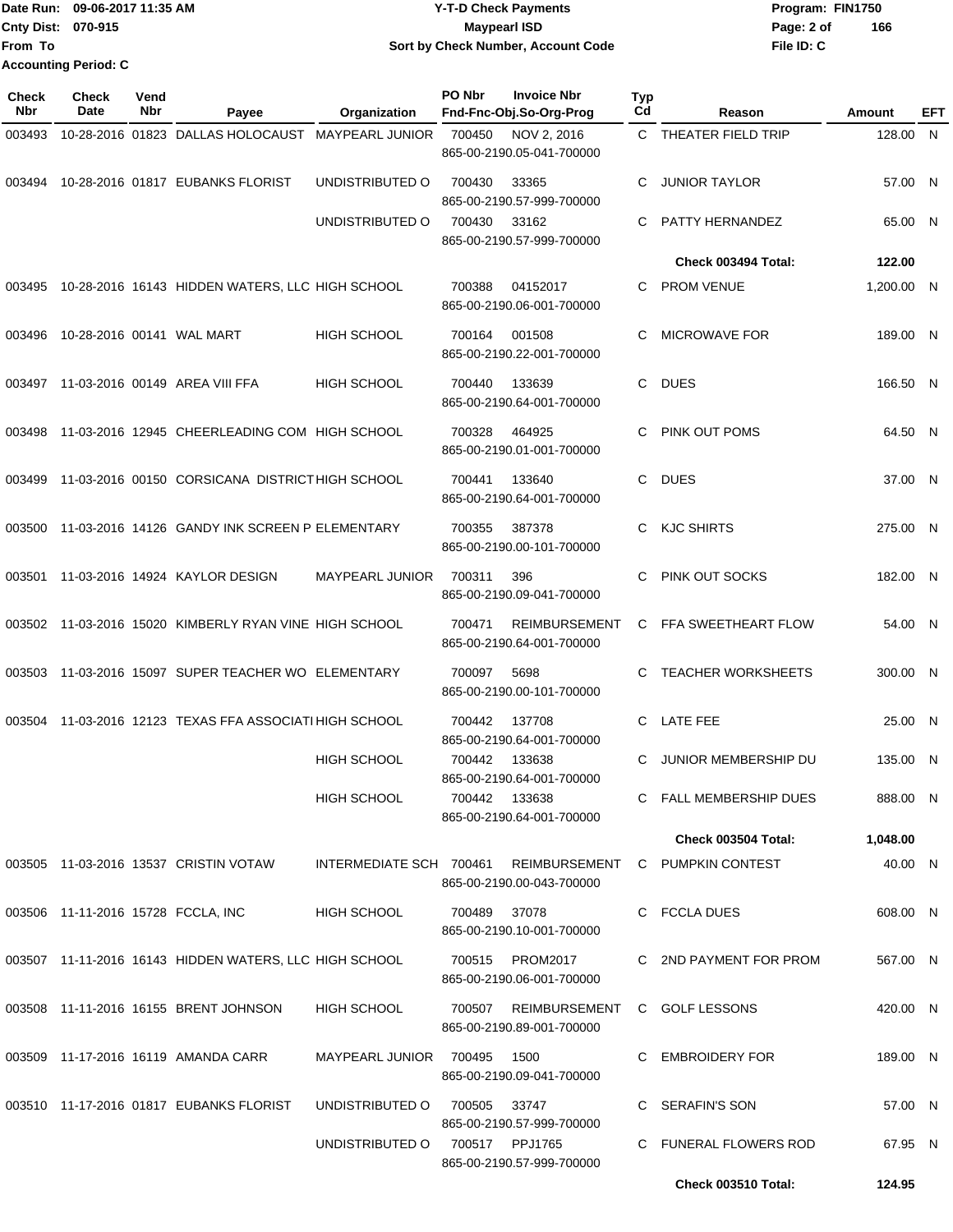Date Run: 09-06-2017 11:35 AM **CONTEX 100 CONTEX 12 T-D** Check Payments **CONTEX 12 T-D Check Payments** Program: FIN1750 **Cnty Dist:** 070-915 **Page: 3 of Page: 3 of Page: 3 of Page: 3 of File ID: C From To Y-T-D Check Payments 070-915 Maypearl ISD Sort by Check Number, Account Code 166 Accounting Period: C**

| <b>Check</b><br>Nbr | <b>Check</b><br>Date             | Vend<br>Nbr | Payee                                                      | Organization                         | PO Nbr       | <b>Invoice Nbr</b><br>Fnd-Fnc-Obj.So-Org-Prog     | <b>Typ</b><br>Cd | Reason                              | Amount   | EFT |
|---------------------|----------------------------------|-------------|------------------------------------------------------------|--------------------------------------|--------------|---------------------------------------------------|------------------|-------------------------------------|----------|-----|
| 003511              |                                  |             | 11-17-2016 13840 FOUR STORY GRAPHI INTERMEDIATE SCH 700360 |                                      |              | 4589<br>865-00-2190.00-043-700000                 | C                | <b>PLASTIC SIGN</b>                 | 79.00 N  |     |
|                     |                                  |             | 003512 11-17-2016 15520 THE G.I. GO FUND                   | <b>ELEMENTARY</b>                    | 700519       | <b>DONATION</b><br>865-00-2190.00-101-700000      | C                | <b>JEANS FOR TROOPS</b>             | 105.00 N |     |
|                     |                                  |             | 003513 11-17-2016 00067 LEIGHANNE MCALISTE UNDISTRIBUTED O |                                      | 700556       | <b>REIMBURSEMENT</b><br>865-00-2190.57-999-700000 | C                | PO Created by Req: 000585           | 7.72 N   |     |
|                     |                                  |             | 003514 11-17-2016 00287 OFFICE DEPOT                       | INTERMEDIATE SCH 700472              |              | 2003246433<br>865-00-2190.00-043-700000           | C                | <b>VOTE STICKERS</b>                | 22.94 N  |     |
| 003515              |                                  |             | 11-17-2016 15694 POLKA DOTTED LIZAR HIGH SCHOOL            |                                      | 700548       | 0870131<br>865-00-2190.92-001-700000              | C                | <b>CC SHIRTS</b>                    | 203.28 N |     |
| 003516              |                                  |             | 11-17-2016 00316 SCHOOL SPECIALTY I ELEMENTARY             |                                      | 700494       | 208117472978<br>865-00-2190.00-101-700000         | C.               | <b>KINDER PAINT</b>                 | 45.84 N  |     |
| 003517              |                                  |             | 11-30-2016 15728 FCCLA. INC                                | <b>HIGH SCHOOL</b>                   | 700577       | 0870002<br>865-00-2190.10-001-700000              | C                | <b>CONFERENCE AND FEES</b>          | 273.00 N |     |
| 003518              |                                  |             | 12-02-2016 13254 EWELL EDUCATIONAL HIGH SCHOOL             |                                      | 700526       | TX517-33131<br>865-00-2190.64-001-700000          | C                | YEARLY SUBSCRIPTION                 | 265.00 N |     |
| 003519              |                                  |             | 12-02-2016 00655 VARSITY SPIRIT FASHI MAYPEARL JUNIOR      |                                      | 700561       | REG-0010229653<br>865-00-2190.09-041-700000       | C.               | CHEER AT TCU GAME                   | 360.00 N |     |
| 003520              |                                  |             | 12-02-2016 13537 CRISTIN VOTAW                             | INTERMEDIATE SCH 700607              |              | <b>REIMBURSEMENT</b><br>865-00-2190.01-043-700000 | С                | <b>TEACHER GIFTS</b>                | 49.95 N  |     |
| 003521              |                                  |             | 12-09-2016 14126 GANDY INK SCREEN P MAYPEARL JUNIOR        |                                      | 700511       | 389804<br>865-00-2190.05-041-700000               | C                | THEATER SHIRTS                      | 156.00 N |     |
| 003522              |                                  |             | 12-15-2016 13640 LESLEY AUSTIN                             | <b>HIGH SCHOOL</b>                   | 700683       | REIMBURSEMENT<br>865-00-2190.22-001-700000        | C                | SUPPLIES FOR FOYER                  | 152.69 N |     |
| 003523              |                                  |             | 12-15-2016 15020 KIMBERLY RYAN VINE HIGH SCHOOL            |                                      | 700611       | REIMBURSEMENT<br>865-00-2190.64-001-700000        | С                | ASN ANGELO ENTRIES                  | 118.00 N |     |
|                     |                                  |             |                                                            | <b>HIGH SCHOOL</b>                   | 700676       | REIMBURSEMENT<br>865-00-2190.64-001-700000        | C                | <b>SAN ANTONIO ENTRIES</b>          | 565.00 N |     |
|                     |                                  |             |                                                            | HIGH SCHOOL                          | 700678       | 865-00-2190.64-001-700000                         |                  | REIMBURSEMENT C FORTH WORTH ENTRIES | 665.00 N |     |
|                     |                                  |             |                                                            |                                      |              |                                                   |                  | Check 003523 Total:                 | 1,348.00 |     |
|                     |                                  |             | 003524 12-16-2016 00279 HOUSTON LIVESTOCK HIGH SCHOOL      |                                      |              | 700679 HOUSTON<br>865-00-2190.64-001-700000       |                  | C HOUSTON LIVE STOCK EN             | 628.00 N |     |
|                     |                                  |             | 003525 12-16-2016 15756 RODEO AUSTIN                       | <b>HIGH SCHOOL</b>                   |              | 700605 AUSTIN<br>865-00-2190.64-001-700000        |                  | C AUSTIN RODEO                      | 90.00 N  |     |
|                     |                                  |             | 003526 01-06-2017 01360 MAYPEARL ATHLETIC HIGH SCHOOL      |                                      | 700721       | 865-00-2190.84-001-700B00                         |                  | C CHECK MADE OUT TO MIS             | 150.00 N |     |
|                     | 003527 01-06-2017 00141 WAL MART |             |                                                            | INTERMEDIATE SCH 700603 XXXX00776048 |              | 865-00-2190.00-043-700000                         |                  | C STAFF/STUDENT CHRIST              | 152.39 N |     |
|                     |                                  |             | 003528 01-13-2017 15130 ELLIS COUNTY YOUTH UNDISTRIBUTED O |                                      | 700779  2017 | 865-00-2190.57-999-700000                         |                  | C FULL PAGE AD                      | 285.00 N |     |
|                     |                                  |             | 003529 01-13-2017 14676 MESQUITE CHAMPION ELEMENTARY       |                                      |              | 700754 MOSLEY/MAY<br>865-00-2190.00-101-700000    |                  | C DEPOSIT 2ND GRADE                 | 150.00 N |     |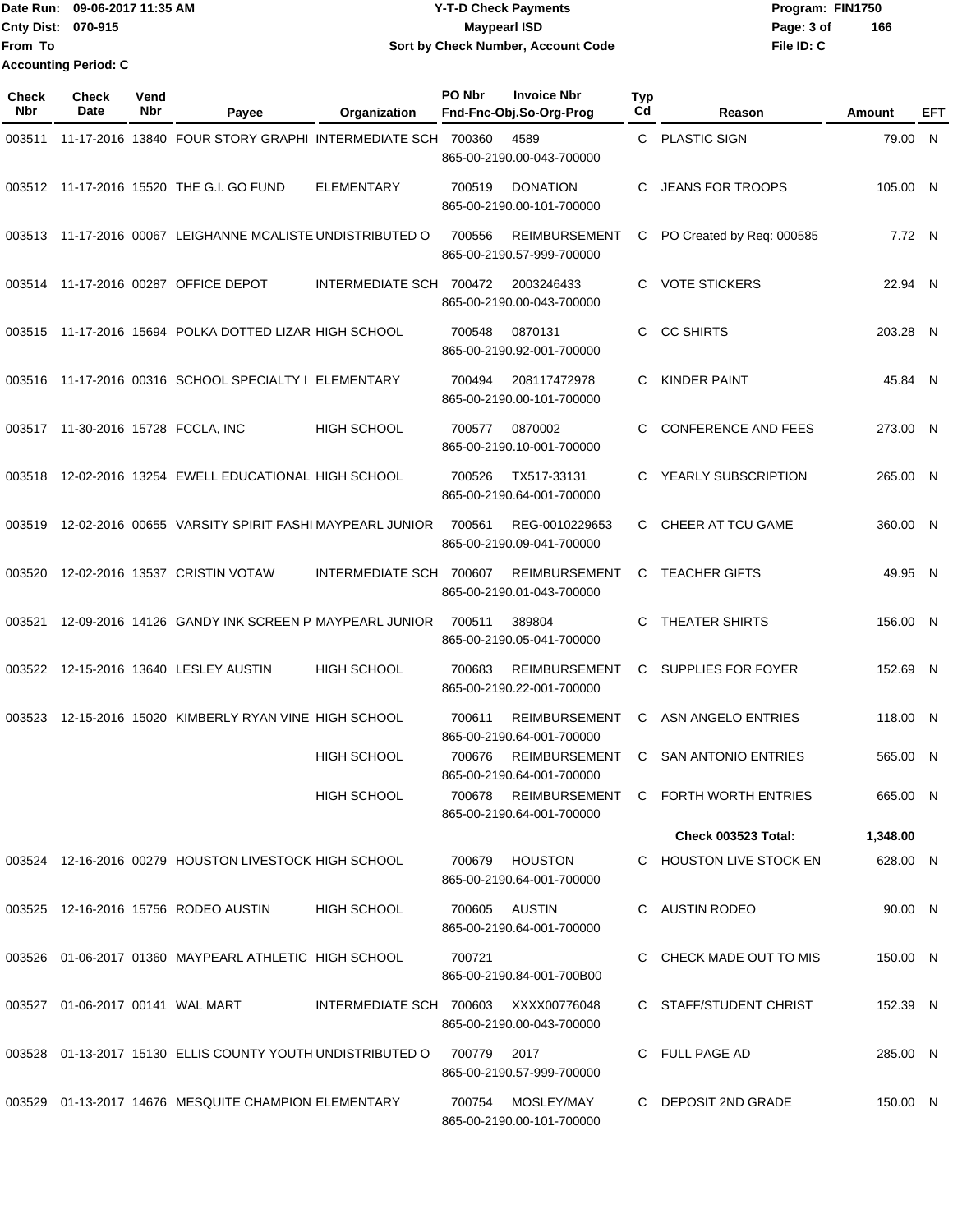|                           | Date Run: 09-06-2017 11:35 AM | <b>Y-T-D Check Payments</b>        | Program: FIN1750  |  |  |  |
|---------------------------|-------------------------------|------------------------------------|-------------------|--|--|--|
| <b>Cnty Dist: 070-915</b> |                               | <b>Mavpearl ISD</b>                | 166<br>Page: 4 of |  |  |  |
| lFrom To                  |                               | Sort by Check Number, Account Code | File ID: C        |  |  |  |
|                           | <b>Accounting Period: C</b>   |                                    |                   |  |  |  |

| <b>Check</b><br><b>Nbr</b> | <b>Check</b><br>Date             | Vend<br>Nbr | Payee                                                              | Organization                      | PO Nbr | <b>Invoice Nbr</b><br>Fnd-Fnc-Obj.So-Org-Prog     | Typ<br>Cd    | Reason                     | Amount     | EFT |
|----------------------------|----------------------------------|-------------|--------------------------------------------------------------------|-----------------------------------|--------|---------------------------------------------------|--------------|----------------------------|------------|-----|
| 003530                     |                                  |             | 01-13-2017 15863 TEXAS A&M UNIVERSI HIGH SCHOOL                    |                                   | 700794 | <b>KYLA CHANDLER</b><br>865-00-2190.77-001-700000 | $\mathsf{C}$ | <b>SCHOLARSHIP</b>         | 500.00 N   |     |
| 003531                     | 01-20-2017 16123 TECHAIR         |             |                                                                    | <b>HIGH SCHOOL</b>                | 700681 | 03293000<br>865-00-2190.64-001-700000             | C            | <b>SUPPLIES</b>            | 299.70 N   |     |
| 003532                     |                                  |             | 01-27-2017 12432 LANETTA GARRETT                                   | <b>HIGH SCHOOL</b>                | 700804 | <b>REIMBURSEMENT</b><br>865-00-2190.10-001-700000 | C            | SEWING MACHINE REPAI       | 395.00 N   |     |
| 003533                     | 01-27-2017 14664 JOSTENS         |             |                                                                    | <b>HIGH SCHOOL</b>                | 700443 | 13151<br>865-00-2190.02-001-700000                | C            | YEARBOOK DEPOSIT           | 1.462.20 N |     |
| 003534                     |                                  |             | 01-27-2017 15843 MOUNTASIA                                         | INTERMEDIATE SCH 700865           |        | <b>MAY 19</b><br>865-00-2190.00-043-700000        | C            | AR FIELD TRIP DEPOSIT      | 245.88 N   |     |
| 003535                     |                                  |             | 02-03-2017 16143 HIDDEN WATERS, LLC HIGH SCHOOL                    |                                   | 000385 | 865-00-2190.06-001-700000                         | C            | <b>FINAL PAYMENT</b>       | 1,200.00 N |     |
| 003536                     |                                  |             | 02-03-2017 14261 RYAN VINES                                        | <b>HIGH SCHOOL</b>                | 700902 | <b>REIMBURSEMENT</b><br>865-00-2190.64-001-700000 | C            | SWEETHEART JACKET          | 81.28 N    |     |
| 003537                     |                                  |             | 02-09-2017 16194 BEAR CREEK SMOKEH HIGH SCHOOL                     |                                   | 701029 | 865-00-2190.64-001-700000                         | С            | <b>FUNDRAISER</b>          | 4,395.00 N |     |
| 003538                     |                                  |             | 02-09-2017 16064 DOGWOOD CANYON A INTERMEDIATE SCH 701019          |                                   |        | 04062017<br>865-00-2190.00-043-700000             | C            | <b>FIELD TRIP DEPOSIT</b>  | 50.00 N    |     |
| 003539                     |                                  |             | 02-09-2017 14924 KAYLOR DESIGN                                     | <b>HIGH SCHOOL</b>                | 700926 | 410<br>865-00-2190.88-001-700000                  | C.           | <b>SOFTBALL SHIRTS</b>     | 666.00 N   |     |
| 003540                     |                                  |             | 02-15-2017 16052 MAYPEARL HAY AND F MAYPEARL JUNIOR                |                                   | 701062 | MERRITT<br>865-00-2190.05-041-700000              | C            | <b>CHICKEN FEED</b>        | 44.80 N    |     |
| 003541                     |                                  |             | 02-15-2017 15841 TELL IT LIKE IT IS, INC. MAYPEARL JUNIOR          |                                   | 701068 | FEBRUARY 24<br>865-00-2190.05-041-700000          | C.           | DJ FOR JH DANCE            | 225.00 N   |     |
|                            |                                  |             | 003542 02-24-2017 00289 CAROLINA BIOLOGICA INTERMEDIATE SCH 700955 |                                   |        | 49763599 RI<br>865-00-2190.00-043-700000          | С            | <b>SHIPPING</b>            | 11.10 N    |     |
| 003543                     |                                  |             | 02-24-2017 16206 ISA AMIGOS                                        | UNDISTRIBUTED O                   | 701133 | DEHART<br>865-00-2190.57-999-700000               | C            | DEHART DONATION            | 50.00 N    |     |
|                            |                                  |             | 003544 02-24-2017 00063 LAKESHORE EQUIPME ELEMENTARY               |                                   | 700941 | 1119200217<br>865-00-2190.00-101-700000           |              | C 2ND GRADE SUPPLIES       | 13.49 N    |     |
|                            |                                  |             |                                                                    | ELEMENTARY                        |        | 700945 1119230217<br>865-00-2190.00-101-700000    |              | C 2ND GRADE SUPPLIES SH    | 63.91 N    |     |
|                            |                                  |             |                                                                    |                                   |        |                                                   |              | Check 003544 Total:        | 77.40      |     |
|                            |                                  |             | 003545 02-24-2017 13394 MAYPEARL EDUCATIO UNDISTRIBUTED O 701122   |                                   |        | TREY HOPKINS<br>865-00-2190.57-999-700000         |              | C DONATION/TREY HOPKIN     | 50.00 N    |     |
|                            | 003546 02-24-2017 00141 WAL MART |             |                                                                    | INTERMEDIATE SCH 700979           |        | XXXX 6048<br>865-00-2190.00-043-700000            |              | C I PAD MINI               | 249.24 N   |     |
|                            |                                  |             |                                                                    | INTERMEDIATE SCH 701011 XXXX 6048 |        | 865-00-2190.01-043-700000                         |              | C COUNSELOR'S WEEK         | 158.22 N   |     |
|                            |                                  |             |                                                                    | HIGH SCHOOL                       |        | 700726 XXXX 6048<br>865-00-2190.10-001-700000     |              | C FCCLA SUPPLIES           | 154.11 N   |     |
|                            |                                  |             |                                                                    |                                   |        |                                                   |              | <b>Check 003546 Total:</b> | 561.57     |     |
|                            |                                  |             | 003547 02-28-2017 00149 AREA VIII FFA                              | <b>HIGH SCHOOL</b>                | 000442 | 865-00-2190.64-001-700000                         |              | C DUES                     | 54.50 N    |     |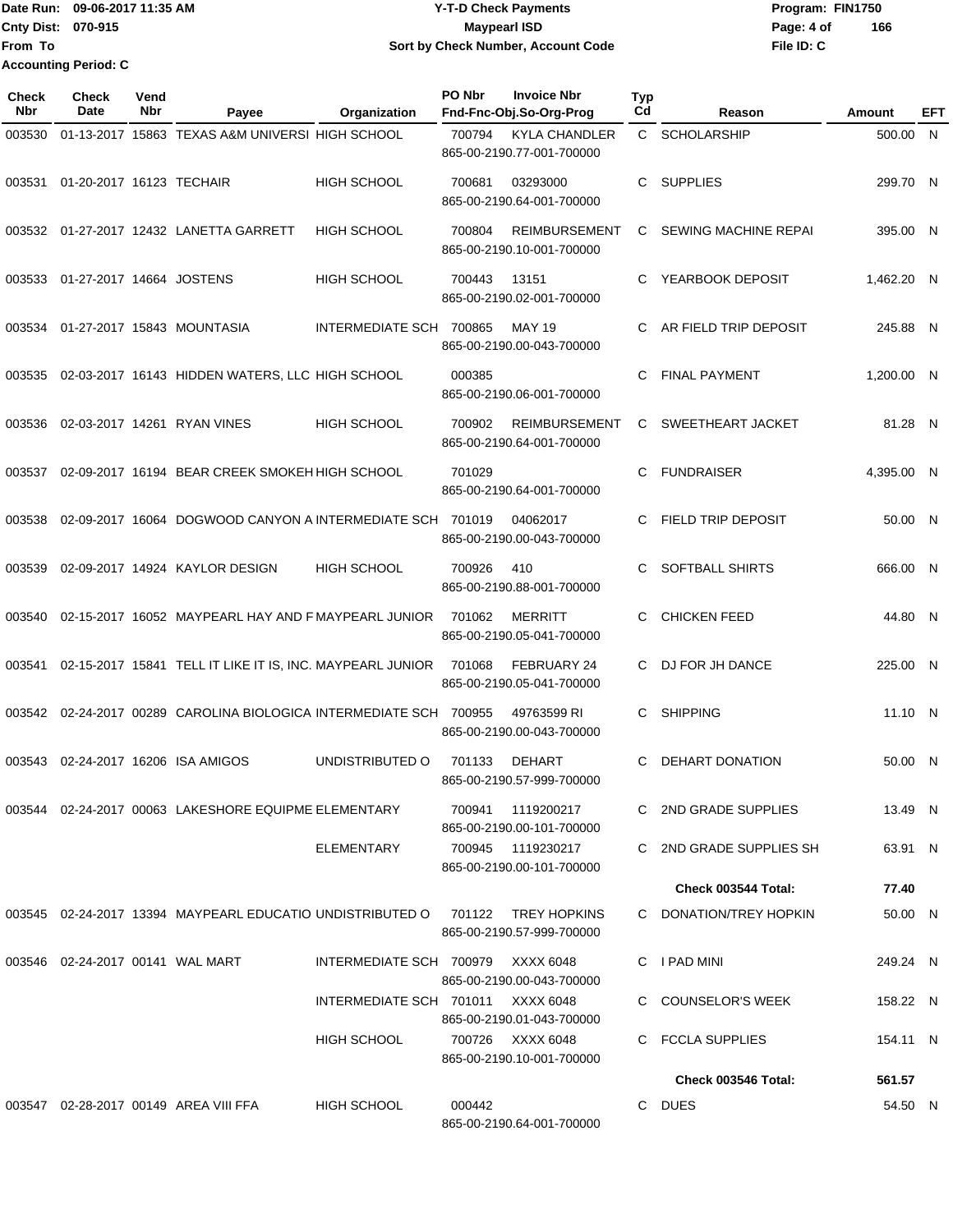Date Run: 09-06-2017 11:35 AM **CONTEX 100 CONTEX 12 T-D** Check Payments **CONTEX 12 T-D Check Payments** Program: FIN1750 **Cnty Dist:** 070-915 **Page:** 5 of **From To 09-06-2017 11:35 AM Y-T-D Check Payments 070-915 Maypearl ISD Sort by Check Number, Account Code Accounting Period: C**

| <b>Check</b><br>Nbr | Check<br><b>Date</b>     | Vend<br>Nbr | Payee                                                                | Organization            | PO Nbr | <b>Invoice Nbr</b><br>Fnd-Fnc-Obj.So-Org-Prog   | <b>Typ</b><br>Cd | Reason                      | Amount     | EFT |
|---------------------|--------------------------|-------------|----------------------------------------------------------------------|-------------------------|--------|-------------------------------------------------|------------------|-----------------------------|------------|-----|
| 003548              |                          |             | 02-28-2017 00150 CORSICANA DISTRICTHIGH SCHOOL                       |                         | 701142 | 865-00-2190.64-001-700000                       |                  | C DUES                      | 2.00 N     |     |
| 003549              |                          |             | 02-28-2017 01717 FT. WORTH MUSEUM                                    | ELEMENTARY              | 701157 | 1373387<br>865-00-2190.00-101-700000            | C                | 4TH GRADE FIELD TRIP        | 1,424.50 N |     |
| 003550              |                          |             | 02-28-2017 01717 FT. WORTH MUSEUM ELEMENTARY                         |                         | 701158 | <b>TICKET15388</b><br>865-00-2190.00-101-700000 | С                | 4TH FIELD TRIP STUDENT      | 405.00 N   |     |
| 003551              |                          |             | 02-28-2017 16052 MAYPEARL HAY AND F MAYPEARL JUNIOR                  |                         | 701145 | <b>MERRITT</b><br>865-00-2190.05-041-700000     | С                | <b>CHICKEN FEED</b>         | 24.00 N    |     |
| 003552              |                          |             | 02-28-2017 15390 UNIVERSITY OF TEXA ELEMENTARY                       |                         | 701115 | MARCH 30<br>865-00-2190.00-101-700000           | C                | <b>1ST PLANETARIUM DEPO</b> | 60.00 N    |     |
| 003553              |                          |             | 03-09-2017 16203 KEELEE DEANNE ALLE HIGH SCHOOL                      |                         | 701190 | 0000001<br>865-00-2190.01-001-700000            |                  | CHEER JUDGE 5 HOURS         | 150.00 N   |     |
| 003554              |                          |             | 03-09-2017 15130 ELLIS COUNTY YOUTH HIGH SCHOOL                      |                         | 701211 | 2017<br>865-00-2190.64-001-700000               | С                | ECYE 2017 ENTRIES           | 2.001.00 N |     |
| 003555              |                          |             | 03-09-2017 00040 FLATT STATIONERS, I ELEMENTARY                      |                         | 701176 | 238674-00<br>865-00-2190.00-101-700000          | C                | <b>SUPPLIES</b>             | 80.11 N    |     |
| 003556              |                          |             | 03-09-2017 13840 FOUR STORY GRAPHI HIGH SCHOOL                       |                         | 701189 | 4858<br>865-00-2190.94-001-700000               | С                | ONE ACT PLAY SHIRTS         | 377.22 N   |     |
| 003557              |                          |             | 03-09-2017 16211 Vanessa Friend                                      | <b>ELEMENTARY</b>       | 701181 | 865-00-2190.00-101-700000                       | С                | <b>UMRELLAS</b>             | 150.00 N   |     |
| 003558              |                          |             | 03-09-2017 13763 GOLF TEAM PRODUCT HIGH SCHOOL                       |                         | 701058 | 214939A<br>865-00-2190.89-001-700000            | С                | <b>JERSEYS</b>              | 78.00 N    |     |
| 003559              | 03-09-2017 14664 JOSTENS |             |                                                                      | <b>HIGH SCHOOL</b>      | 701212 | 13151<br>865-00-2190.02-001-700000              | С                | 2ND DEPOSITE                | 2,593.60 N |     |
| 003560              |                          |             | 03-09-2017 00516 NAVARRO COLLEGE                                     | <b>HIGH SCHOOL</b>      | 000454 | <b>L.MANCILLA</b><br>865-00-2190.73-001-700000  | С                | <b>JIM BEAM SCHOLARSHIP</b> | 1,000.00 N |     |
| 003561              |                          |             | 03-09-2017 00401 POSITIVE PROMOTION MAYPEARL JUNIOR                  |                         | 701056 | 05680211<br>865-00-2190.69-041-700000           | C                | <b>TEACHER APPRICIATION</b> | 54.24 N    |     |
|                     |                          |             | 003562 03-09-2017 16221 JACKSON YARBROUG MAYPEARL JUNIOR             |                         | 701209 | 865-00-2190.05-041-700000                       |                  | C JH SPRING DANCE           | 200.00 N   |     |
|                     |                          |             | 003563 03-24-2017 15056 CICI'S PIZZA                                 | ELEMENTARY              |        | 701276 ODGERS<br>865-00-2190.00-101-700000      |                  | C 1ST GRADE FIELD TRIP      | 757.00 N   |     |
|                     |                          |             | 003564 03-24-2017 01817 EUBANKS FLORIST                              | UNDISTRIBUTED O         | 701221 | 35066<br>865-00-2190.57-999-700000              |                  | C FLOWERS/LOPEZ             | 47.00 N    |     |
|                     |                          |             | 003565 03-24-2017 00140 FT. WORTH ZOO                                | <b>ELEMENTARY</b>       | 701275 | GILSDORF 4/6/17<br>865-00-2190.00-101-700000    |                  | C KINDER FIELD TRIP         | 700.00 N   |     |
|                     |                          |             | 003566 03-24-2017 01360 MAYPEARL ATHLETIC HIGH SCHOOL                |                         |        | 701270 CONCESSION<br>865-00-2190.89-001-700000  |                  | C CHECK TO WRONG EVEN       | 210.00 N   |     |
|                     |                          |             | 003567 03-24-2017 00287 OFFICE DEPOT                                 | INTERMEDIATE SCH 700968 |        | 909201077001<br>865-00-2190.00-043-700000       |                  | C ELAR SUPPLIES             | 15.68 N    |     |
|                     |                          |             | 003568  03-24-2017  00274  SCHOOL MATE/STUDE MAYPEARL JUNIOR  701100 |                         |        | IN000460376<br>865-00-2190.05-041-700000        |                  | C 2017-2018 STUDENT PLAN    | 787.50 N   |     |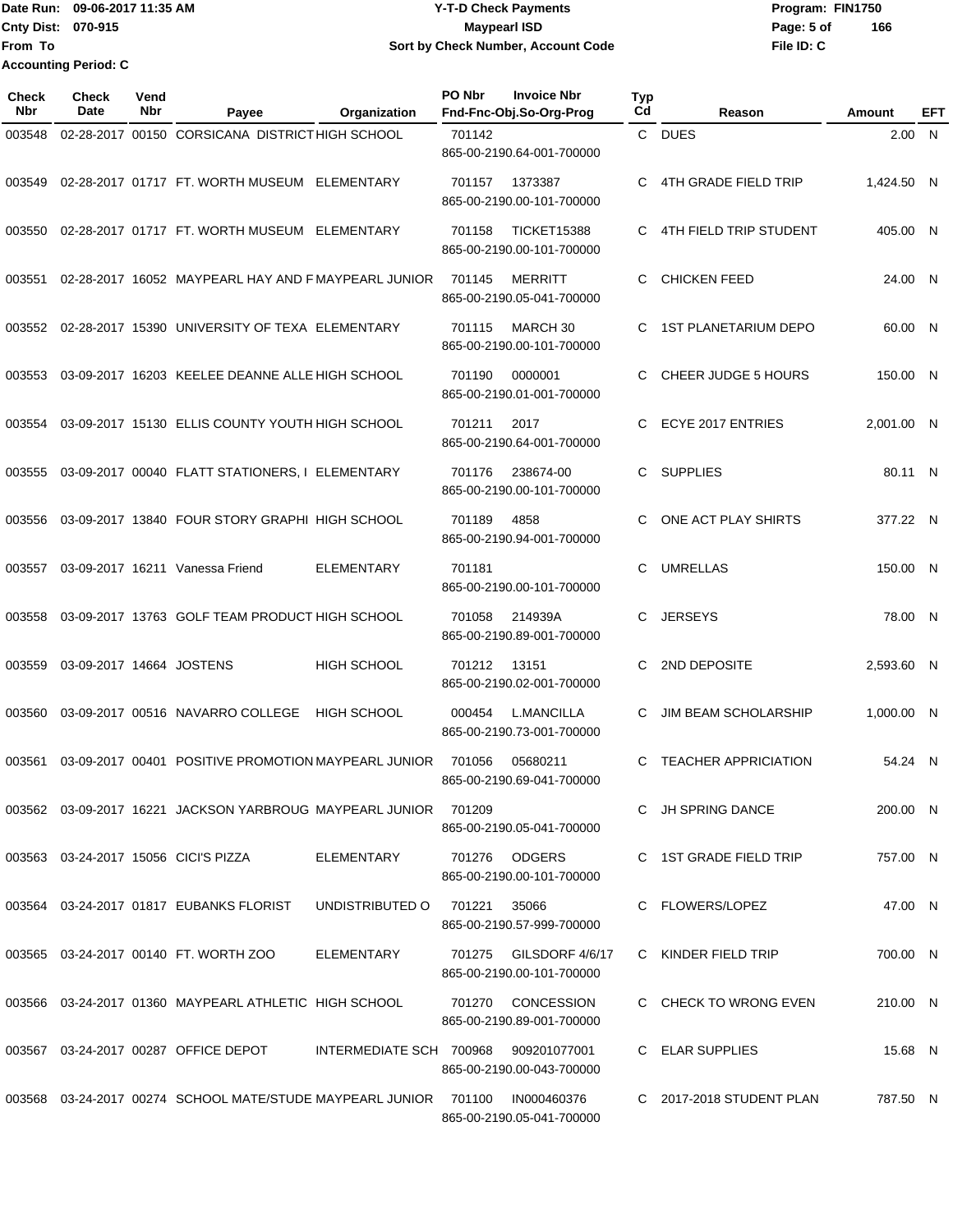|                             | Date Run: 09-06-2017 11:35 AM | Y-T-D Check Payments               | Program: FIN1750 |     |
|-----------------------------|-------------------------------|------------------------------------|------------------|-----|
| <b>Cnty Dist: 070-915</b>   |                               | Maypearl ISD                       | Page: 6 of       | 166 |
| lFrom To                    |                               | Sort by Check Number, Account Code | File ID: C       |     |
| <b>Accounting Period: C</b> |                               |                                    |                  |     |

| Check<br>Nbr | <b>Check</b><br>Date | Vend<br>Nbr | Payee                                                                         | Organization            | PO Nbr         | <b>Invoice Nbr</b><br>Fnd-Fnc-Obj.So-Org-Prog                                    | Typ<br>Cd | Reason                             | Amount     | EFT |
|--------------|----------------------|-------------|-------------------------------------------------------------------------------|-------------------------|----------------|----------------------------------------------------------------------------------|-----------|------------------------------------|------------|-----|
| 003569       |                      |             | 03-24-2017 16002 UTA PLANETARIUM                                              | <b>ELEMENTARY</b>       | 701285         | <b>ODGERS</b><br>865-00-2190.00-101-700000                                       | C.        | <b>1ST GRADE FIELD TRIP</b>        | 774.00 N   |     |
| 003570       |                      |             | 03-31-2017 13962 APOGEE COMPONENT HIGH SCHOOL                                 |                         | 701234         | 00091779<br>865-00-2190.04-001-700000                                            | C         | ROCKET PARTS                       | 41.27 N    |     |
| 003571       |                      |             | 03-31-2017 16231 Chik Fil A Cedar Hill                                        | INTERMEDIATE SCH 701308 |                | 865-00-2190.00-043-700000                                                        | C.        | <b>6TH GRADE FIELD TRIP</b>        | 486.41 N   |     |
| 003572       |                      |             | 03-31-2017 16064 DOGWOOD CANYON A INTERMEDIATE SCH 701307                     |                         |                | 04062017<br>865-00-2190.00-043-700000                                            | C.        | <b>6TH GRADE FIELD TRIP</b>        | 768.50 N   |     |
| 003573       |                      |             | 03-31-2017 01817 EUBANKS FLORIST                                              | UNDISTRIBUTED O         | 701294         | 35138<br>865-00-2190.57-999-700000                                               | C         | FLOWERS/WOODROW BA                 | 55.00 N    |     |
| 003574       |                      |             | 03-31-2017 16233 NATIONAL CHEERLEA HIGH SCHOOL                                |                         | 701318         | REG-0010251071<br>865-00-2190.01-001-700000                                      | C         | <b>JV CHEER CAMP</b>               | 3,672.00 N |     |
|              |                      |             |                                                                               | HIGH SCHOOL             | 701319         | REG-0010250868<br>865-00-2190.01-001-700000                                      | C.        | <b>VARSITY CHEER CAMP</b>          | 3,978.00 N |     |
|              |                      |             |                                                                               |                         |                |                                                                                  |           | Check 003574 Total:                | 7,650.00   |     |
| 003575       |                      |             | 03-31-2017 15888 CASI THORNE                                                  | <b>MAYPEARL JUNIOR</b>  | 701305         | <b>REIMBURSEMENT</b><br>865-00-2190.05-041-700000                                | C         | <b>WATER FOR STAAR TESTI</b>       | 46.24 N    |     |
|              |                      |             |                                                                               | MAYPEARL JUNIOR         | 701306         | <b>REIMBURSEMENT</b><br>865-00-2190.69-041-700000                                | C         | <b>FOOD FOR STAAR</b>              | 9.96 N     |     |
|              |                      |             |                                                                               |                         |                |                                                                                  |           | <b>Check 003575 Total:</b>         | 56.20      |     |
| 003576       |                      |             | 03-31-2017 00141 WAL MART                                                     | HIGH SCHOOL             | 701160         | XXXX00776048<br>865-00-2190.10-001-700000                                        |           | C SUPPLIES                         | 263.08 N   |     |
| 003577       |                      |             | 03-31-2017 16221 JACKSON YARBROUG MAYPEARL JUNIOR                             |                         | 701301         | <b>JH DANCE</b><br>865-00-2190.05-041-700000                                     | C         | PAYMENT SHORT FOR DA               | 25.00 N    |     |
| 003578       |                      |             | 04-07-2017 13640 LESLEY AUSTIN                                                | HIGH SCHOOL             | 701350         | <b>REIMBURSEMENT</b><br>865-00-2190.05-001-700000                                | C         | <b>PROM SUPPLIES</b>               | 299.25 N   |     |
|              |                      |             |                                                                               | HIGH SCHOOL             | 701348         | <b>REIMBURSEMENT</b><br>865-00-2190.09-001-700000                                | C         | <b>PROM SUPPLIES</b>               | 149.85 N   |     |
|              |                      |             |                                                                               |                         |                |                                                                                  |           | Check 003578 Total:                | 449.10     |     |
| 003579       |                      |             | 04-07-2017 15811 BLAKE PHOTOGRAPH HIGH SCHOOL                                 |                         | 701370         | 4/15/17<br>865-00-2190.09-001-700000                                             | C.        | PROM PHOTO BOOTH                   | 495.00 N   |     |
|              |                      |             | 003580 04-07-2017 16236 CLINT DANIELSON                                       | <b>HIGH SCHOOL</b>      | 701342 772     | 865-00-2190.06-001-700000                                                        |           | C PROM DJ                          | 850.00 N   |     |
|              |                      |             | 003581  04-07-2017  13840  FOUR STORY GRAPHI ELEMENTARY                       |                         | 701265 4887    | 865-00-2190.67-101-700000                                                        |           | C STAAR SHIRTS                     | 317.16 N   |     |
|              |                      |             | 003582 04-07-2017 13545 MAIN EVENT ENTERTA MAYPEARL JUNIOR 701372 MAY 12 2017 |                         |                | 865-00-2190.05-041-700000                                                        |           | C JH AR FIELD TRIP                 | 814.85 N   |     |
|              |                      |             | 003583 04-07-2017 15742 SUSAN G. KOMEN                                        | <b>HIGH SCHOOL</b>      |                | 701357 DONATION<br>865-00-2190.01-001-700000                                     |           | C PINKOUT DONATION                 | 501.80 N   |     |
|              |                      |             | 003584 04-07-2017 13537 CRISTIN VOTAW                                         |                         |                | INTERMEDIATE SCH 701336 REIMBURSEMENT C STAFF LUNCH<br>865-00-2190.01-043-700000 |           |                                    | 48.13 N    |     |
|              |                      |             | 003585 04-13-2017 14983 BRIAN BILBREY                                         | HIGH SCHOOL             | 701396         | 865-00-2190.85-001-700000                                                        |           | REIMBURSEMENT C BASEBALL EQUIPMENT | 82.53 N    |     |
|              |                      |             | 003586 04-13-2017 01823 DALLAS HOLOCAUST HIGH SCHOOL                          |                         | 701379 4/20/17 | 865-00-2190.22-001-700000                                                        |           | C FIELD TRIP                       | 100.00 N   |     |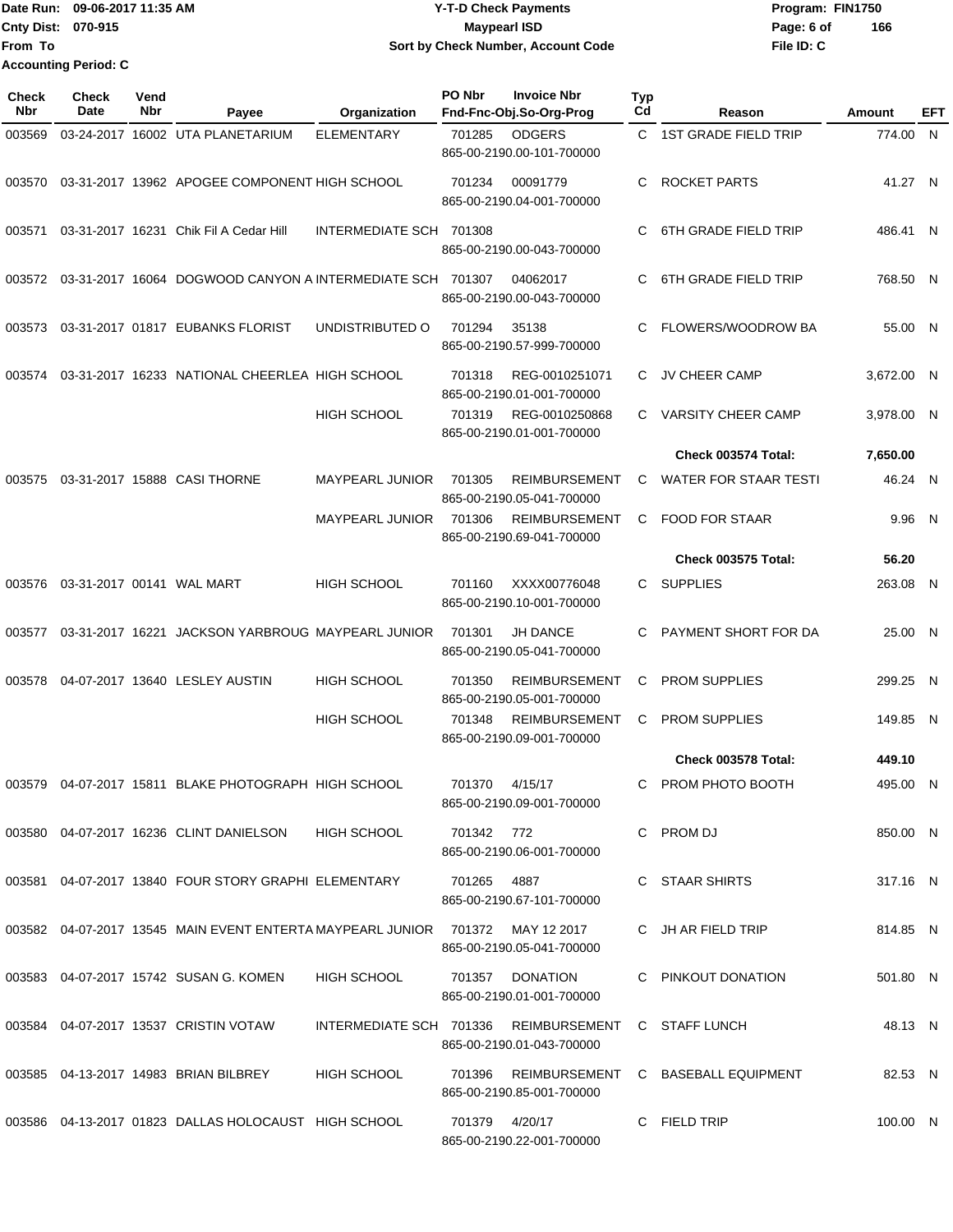Date Run: 09-06-2017 11:35 AM **CONTEX 100 CONTEX 12 T-D** Check Payments **CONTEX 12 T-D Check Payments** Program: FIN1750 **Cnty Dist:** 070-915 **Page: 7 of Page: 7 of MaypearI ISD File ID: C From To 09-06-2017 11:35 AM Y-T-D Check Payments 070-915 Maypearl ISD Sort by Check Number, Account Code Accounting Period: C**

**166**

| <b>Check</b><br><b>Nbr</b> | Check<br>Date                       | Vend<br>Nbr | Payee                                                                 | Organization                      | PO Nbr | <b>Invoice Nbr</b><br>Fnd-Fnc-Obj.So-Org-Prog                              | <b>Typ</b><br>Cd | Reason                               | Amount     | EFT |
|----------------------------|-------------------------------------|-------------|-----------------------------------------------------------------------|-----------------------------------|--------|----------------------------------------------------------------------------|------------------|--------------------------------------|------------|-----|
| 003587                     |                                     |             | 04-13-2017 16155 BRENT JOHNSON                                        | <b>HIGH SCHOOL</b>                | 701390 | <b>REIMBURSEMENT</b><br>865-00-2190.89-001-700000                          |                  | C GOLF COURSE FEE                    | 90.00 N    |     |
| 003588                     |                                     |             | 04-13-2017 00832 JONES SCHOOL SUPP ELEMENTARY                         |                                   | 701325 | 1466461<br>865-00-2190.00-101-700000                                       | C                | <b>END OF YEAR CERTIFICA</b>         | 102.25 N   |     |
| 003589                     |                                     |             | 04-13-2017 13394 MAYPEARL EDUCATIO UNDISTRIBUTED O                    |                                   | 701395 | <b>DONATION</b><br>865-00-2190.57-999-700000                               |                  | MEMORY OF JEAN WILLIN                | 50.00 N    |     |
| 003590                     |                                     |             | 04-13-2017 14676 MESQUITE CHAMPION ELEMENTARY                         |                                   | 701385 | MAY 17 2017<br>865-00-2190.00-101-700000                                   | C                | 2ND GRADE FIELD TRIP                 | 1,580.00 N |     |
| 003591                     |                                     |             | 04-13-2017 14261 RYAN VINES                                           | HIGH SCHOOL                       | 701382 | <b>REIMBURSEMENT</b><br>865-00-2190.64-001-700000                          | C.               | SUPPLIES FOR STOCK SH                | 275.54 N   |     |
|                            |                                     |             | 003592  04-13-2017  00032  TEXAS RANGERS BAS INTERMEDIATE SCH  701397 |                                   |        | 4/21/17<br>865-00-2190.00-043-700000                                       |                  | 5TH GRADE FIELD TRIP                 | 1,129.00 N |     |
| 003593                     |                                     |             | 04-13-2017 15678 DODY WIGGINS                                         | <b>HIGH SCHOOL</b>                | 701368 | <b>REIMBURSEMENT</b><br>865-00-2190.09-001-700000                          | C                | <b>PROM SUPPLIES</b>                 | 158.75 N   |     |
|                            |                                     |             | 003594 04-21-2017 00612 HOME DEPOT CREDIT HIGH SCHOOL                 |                                   | 701367 | XXXX7415<br>865-00-2190.09-001-700000                                      | C                | <b>PROM</b>                          | 129.29 N   |     |
|                            |                                     |             | 003595 04-21-2017 16233 NATIONAL CHEERLEA MAYPEARL JUNIOR             |                                   | 701412 | REG-0010250879<br>865-00-2190.09-041-700000                                | C.               | <b>JH CHEER CAMP</b>                 | 4,896.00 N |     |
| 003596                     |                                     |             | 04-28-2017 01334 DICKEY'S BAR-B-QUE HIGH SCHOOL                       |                                   | 701452 | 1221003<br>865-00-2190.94-001-700000                                       | C                | DRAMA BANQUET                        | 719.40 N   |     |
| 003597                     |                                     |             | 04-28-2017 01817 EUBANKS FLORIST                                      | UNDISTRIBUTED O                   | 701404 | 35653<br>865-00-2190.57-999-700000                                         | C                | <b>FLOWERS FOR JOE WILS</b>          | 57.00 N    |     |
| 003598                     |                                     |             | 04-28-2017 00916 KIM ROESLER                                          | HIGH SCHOOL                       | 701420 | <b>REIMBURSEMENT</b><br>865-00-2190.09-001-700000                          | C                | <b>PROM SUPPLIES</b>                 | 264.74 N   |     |
| 003599                     |                                     |             | 04-28-2017 16201 MUSICFEST TEXAS                                      | HIGH SCHOOL                       | 701408 | 38705<br>865-00-2190.99-001-700000                                         | C                | <b>CHOIR COMPETITION</b>             | 179.00 N   |     |
| 003600                     |                                     |             | 04-28-2017 16255 MARC NOLAN                                           | <b>HIGH SCHOOL</b>                | 701437 | <b>REIMBURSEMENT</b><br>865-00-2190.64-001-700000                          | C                | <b>STOCK SHOW MEALS</b>              | 87.33 N    |     |
|                            |                                     |             | 003601 04-28-2017 00681 PEPWEAR LLC                                   | INTERMEDIATE SCH 701411           |        | 58066<br>865-00-2190.00-043-700000                                         |                  | C ORCHESTRA SHIRTS                   | 242.00 N   |     |
|                            |                                     |             | 003602 04-28-2017 14004 ROBBIN WAGNON                                 | ELEMENTARY                        | 701405 | 865-00-2190.00-101-700000                                                  |                  | REIMBURSEMENT C TALENT SHOW SUPPLIES | 24.82 N    |     |
|                            |                                     |             | 003603 04-28-2017 15632 SOLID ROCK RESOUR HIGH SCHOOL                 |                                   | 701417 | 865-00-2190.22-001-700000                                                  |                  | C GAME DAY CHALLENGE                 | 500.00 N   |     |
|                            |                                     |             | 003604 04-28-2017 13854 TERI LAWSON                                   | ELEMENTARY                        | 701406 | REIMBURSEMENT<br>865-00-2190.00-101-700000                                 |                  | C TALENT SHOW SUPPLIES               | 26.81 N    |     |
|                            | 003605  04-28-2017  00141  WAL MART |             |                                                                       | INTERMEDIATE SCH 701377 XXXX 6048 |        |                                                                            |                  | C AR/ATTENDANCE AWARD                | 274.26 N   |     |
|                            |                                     |             |                                                                       | HIGH SCHOOL                       |        | 865-00-2190.00-043-700000<br>701366 XXXX 6048                              |                  | C PROM SUPPLIES                      | 200.00 N   |     |
|                            |                                     |             |                                                                       | HIGH SCHOOL                       |        | 865-00-2190.09-001-700000<br>701398 XXXX 6048<br>865-00-2190.09-001-700000 |                  | C PROM SUPPLIES                      | 131.03 N   |     |
|                            |                                     |             |                                                                       |                                   |        |                                                                            |                  | <b>Check 003605 Total:</b>           | 605.29     |     |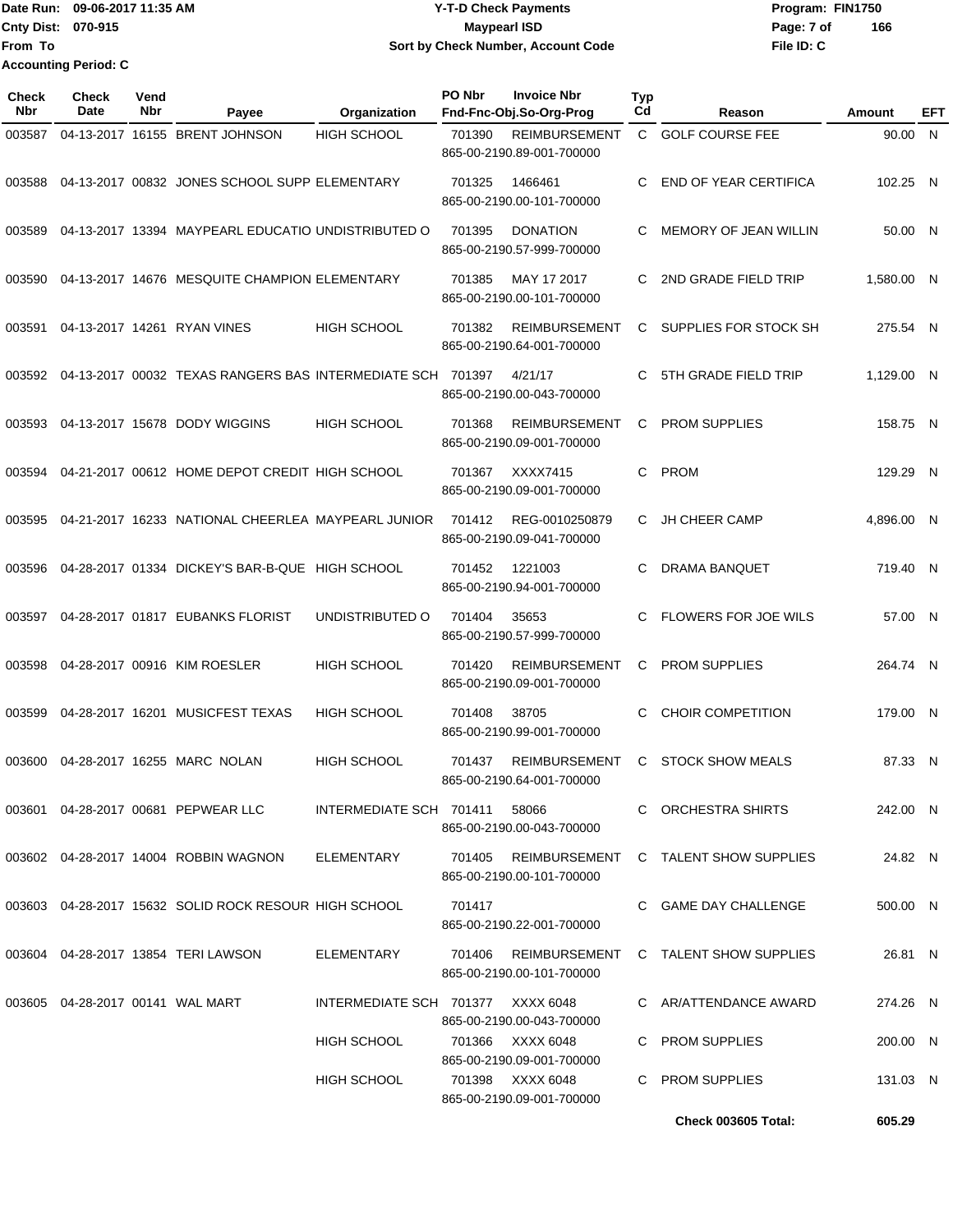|                             | Date Run: 09-06-2017 11:35 AM | <b>Y-T-D Check Payments</b>        | Program: FIN1750  |  |  |  |
|-----------------------------|-------------------------------|------------------------------------|-------------------|--|--|--|
| <b>Cnty Dist: 070-915</b>   |                               | <b>Maypearl ISD</b>                | 166<br>Page: 8 of |  |  |  |
| lFrom To                    |                               | Sort by Check Number, Account Code | File ID: C        |  |  |  |
| <b>Accounting Period: C</b> |                               |                                    |                   |  |  |  |

| <b>Check</b><br><b>Nbr</b> | Check<br>Date                     | Vend<br>Nbr | Payee                                                                         | Organization            | PO Nbr | <b>Invoice Nbr</b><br>Fnd-Fnc-Obj.So-Org-Prog     | <b>Typ</b><br>Cd | Reason                    | Amount     | EFT |
|----------------------------|-----------------------------------|-------------|-------------------------------------------------------------------------------|-------------------------|--------|---------------------------------------------------|------------------|---------------------------|------------|-----|
| 003606                     |                                   |             | 05-05-2017 01869 ALL SPORTS TROPHIE HIGH SCHOOL                               |                         | 701453 | 865-00-2190.94-001-700000                         |                  | C AWARDS                  | 74.75 N    |     |
| 003607                     |                                   |             | 05-05-2017 16259 CHRISTI IVERS                                                | <b>HIGH SCHOOL</b>      | 701458 | <b>REIMBURSEMENT</b><br>865-00-2190.10-001-700000 | C.               | <b>FIELD TRIP PARKING</b> | 15.00 N    |     |
| 003608                     |                                   |             | 05-05-2017 13545 MAIN EVENT ENTERTA MAYPEARL JUNIOR                           |                         | 701372 | MAY 12 2017<br>865-00-2190.05-041-700000          | C                | <b>JH AR FIELD TRIP</b>   | 814.85 N   |     |
| 003609                     |                                   |             | 05-05-2017 15843 MOUNTASIA                                                    | INTERMEDIATE SCH 701478 |        | MAY 19<br>865-00-2190.00-043-700000               | C                | 5TH/6TH GRADE AR FIELD    | 905.15 N   |     |
| 003610                     |                                   |             | 05-05-2017 00590 ORIENTAL TRADING C HIGH SCHOOL                               |                         | 000553 | 683184661-01<br>865-00-2190.09-001-700000         | C                | <b>PROM SUPPLIES</b>      | 157.51 N   |     |
| 003611                     |                                   |             | 05-05-2017 01333 PRO-TUFF DECALS                                              | <b>HIGH SCHOOL</b>      | 701362 | <b>INV01708784</b><br>865-00-2190.22-001-700000   | C.               | <b>DECALS FOR PARKING</b> | 442.50 N   |     |
| 003612                     |                                   |             | 05-05-2017 12009 PROM NITE                                                    | <b>HIGH SCHOOL</b>      | 000554 | 7050297<br>865-00-2190.09-001-700000              | C                | <b>PROM SUPPLIES</b>      | 131.30 N   |     |
| 003613                     |                                   |             | 05-05-2017 12826 RACHEL BROWN                                                 | <b>HIGH SCHOOL</b>      | 701444 | <b>REIMBURSEMENT</b><br>865-00-2190.09-001-700000 | C                | <b>PROM</b>               | 332.13 N   |     |
| 003614                     |                                   |             | 05-05-2017 15632 SOLID ROCK RESOUR MAYPEARL JUNIOR                            |                         | 701423 | <b>MAY 18</b><br>865-00-2190.05-041-700000        | C.               | JH GAME DAY ASSEMBLY      | 500.00 N   |     |
| 003615                     |                                   |             | 05-05-2017 15841 TELL IT LIKE IT IS, INC. MAYPEARL JUNIOR                     |                         | 701461 | <b>MAY 19</b><br>865-00-2190.05-041-700000        | C                | DJ 8TH GRADE DANCE        | 200.00 N   |     |
| 003616                     |                                   |             | 05-12-2017 15328 ACCURATE LABEL DE INTERMEDIATE SCH 701432                    |                         |        | 153354<br>865-00-2190.00-043-700000               | C.               | <b>CAR RIDER LABELS</b>   | 81.95 N    |     |
| 003617                     |                                   |             | 05-12-2017 14400 ALLEY CATS                                                   | <b>ELEMENTARY</b>       | 701490 | <b>FIELD TRIP</b><br>865-00-2190.00-101-700000    | C                | 3RD 4TH FIELD TRIP        | 2,734.48 N |     |
| 003618                     |                                   |             | 05-12-2017 16260 CAMPFIRE CREEK                                               | <b>ELEMENTARY</b>       | 701501 | <b>DONATION</b><br>865-00-2190.00-101-700000      | C                | KJC SERVICE PROJECT       | 185.58 N   |     |
| 003619                     |                                   |             | 05-12-2017 00871 CARD SERVICE CENT UNDISTRIBUTED O                            |                         | 000561 | XXXX 0046<br>865-00-2190.57-999-700000            | C                | LUNCH MEETING TIP/TAX     | 31.14 N    |     |
|                            |                                   |             | 003620 05-12-2017 00218 THE COWBOY BANK O HIGH SCHOOL                         |                         | 701491 | <b>ROCKET TRIP</b><br>865-00-2190.04-001-700000   |                  | C MEALS                   | 268.56 N   |     |
|                            |                                   |             |                                                                               | <b>HIGH SCHOOL</b>      |        | 701491 ROCKET TRIP<br>865-00-2190.22-001-700000   |                  | C MEALS                   | 5.44 N     |     |
|                            |                                   |             |                                                                               |                         |        |                                                   |                  | Check 003620 Total:       | 274.00     |     |
|                            |                                   |             | 003621  05-12-2017  16263  MAYPEARL PROJECT  HIGH SCHOOL                      |                         | 701493 | 865-00-2190.22-001-700000                         |                  | C DONATION/PARKING LOT    | 500.00 N   |     |
|                            |                                   |             | 003622 05-12-2017 00274 SCHOOL MATE/STUDE INTERMEDIATE SCH 701454 IN000463741 |                         |        | 865-00-2190.00-043-700000                         |                  | C STUDENT PLANNERS        | 570.00 N   |     |
|                            | 003623 05-12-2017 12008 SIX FLAGS |             |                                                                               | <b>HIGH SCHOOL</b>      | 701513 | 865-00-2190.22-001-700000                         |                  | C HS FIELD TRIP           | 1,408.59 N |     |
|                            |                                   |             | 003624 05-12-2017 12827 THOMAS CREATIVE A ELEMENTARY                          |                         | 701456 | 53670<br>865-00-2190.00-101-700000                |                  | C KINDER CAPS             | 353.45 N   |     |
|                            |                                   |             | 003625 05-18-2017 00851 BURGERS LAKE                                          | <b>HIGH SCHOOL</b>      |        | 701523 MAY 19<br>865-00-2190.05-001-700000        |                  | C SENIOR TRIP             | 450.00 N   |     |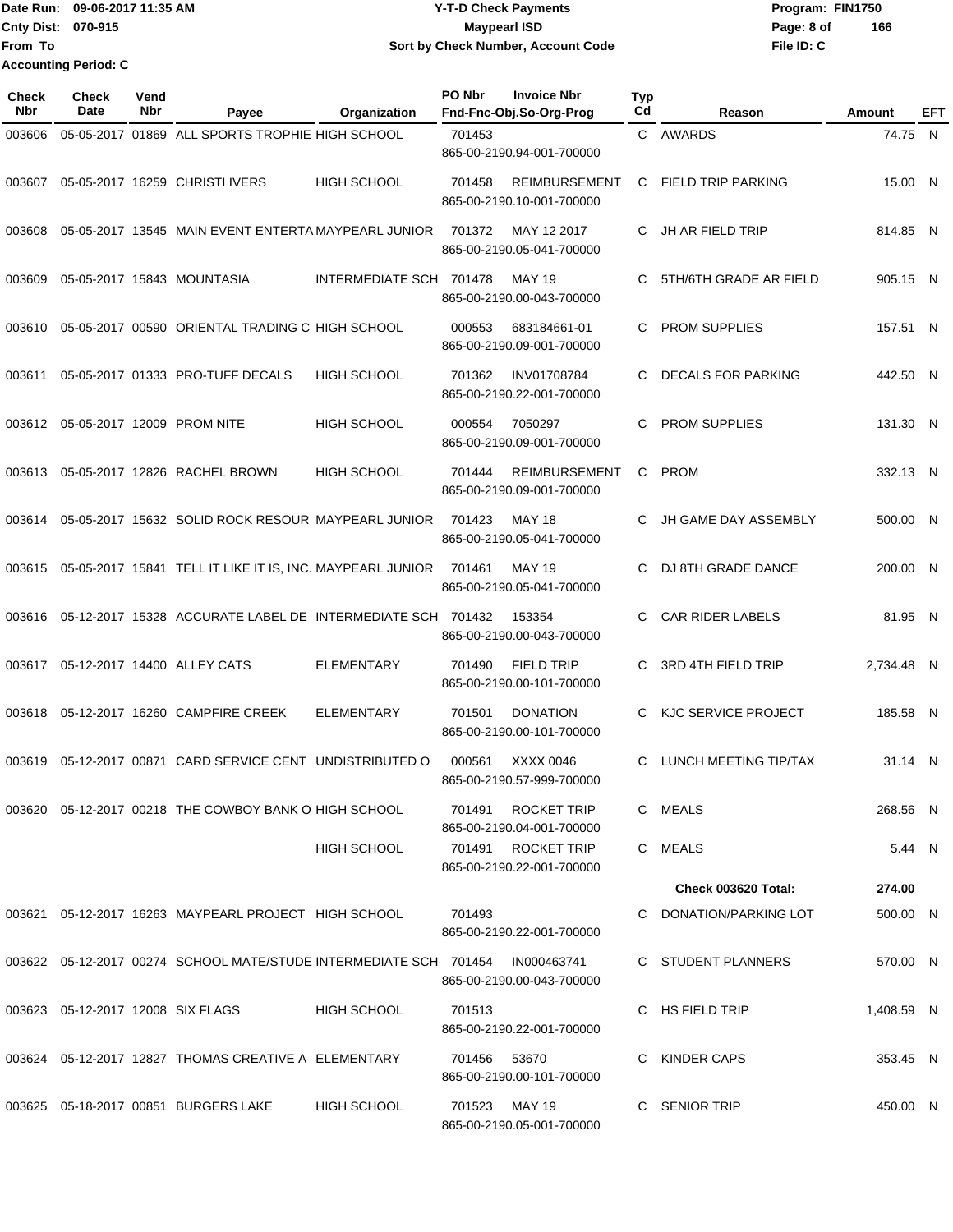**Date Run: Program: FIN1750 Cnty Dist: Page: 9 of File ID: C From To 09-06-2017 11:35 AM Y-T-D Check Payments 070-915 Maypearl ISD Sort by Check Number, Account Code Accounting Period: C**

**166**

1,000.00 N

**Check Nbr Check Date Reason Fnd-Fnc-Obj.So-Org-Prog Typ Reason Amount Vend Payee Organization PO Nbr Invoice Nbr EFT** 003626 05-18-2017 01817 EUBANKS FLORIST UNDISTRIBUTED O 701534 35428 C CHEEKS FATHER IN LAW 50.00 865-00-2190.57-999-700000 N 003627 05-18-2017 15785 LITTLE CAESARS PIZZ ELEMENTARY 701520 C BOX TOPS WINNER 865-00-2190.00-101-700000  $30,00$  N 003628 05-18-2017 16049 TAL SANDERS HIGH SCHOOL 701539 REIMBURSEMENT C GAME DAY 39.96 865-00-2190.22-001-700000 N 003629 05-18-2017 00655 VARSITY SPIRIT FASHI HIGH SCHOOL 701414 67900268 C HS CHEER 16-1,383.00 865-00-2190.01-001-700000 N 003630 05-25-2017 01869 ALL SPORTS TROPHIE HIGH SCHOOL 701567 11441 C STUDENT AWARDS 155.00 865-00-2190.22-001-700000 N 003631 05-25-2017 00242 DEMCO, INC. INTERMEDIATE SCH 701427 6132329 C OUTDOOR BENCH 1,296.87 865-00-2190.00-043-700000 N 003632 05-25-2017 13254 EWELL EDUCATIONAL HIGH SCHOOL 701538 517 MAYPEARL C JUDGING CARDS 563.00 865-00-2190.64-001-700000 N 003633 05-25-2017 14038 LISA HYLES ELEMENTARY 701547 REIMBURSEMENT C FIELD DAY SUPPLIES 865-00-2190.00-101-700000 60.76 N 003634 05-25-2017 15847 JESSICA'S FLOWERS HIGH SCHOOL 701537 MAY 26 C GRADUATION FLOWERS 485.00 865-00-2190.05-001-700000 N HIGH SCHOOL 701537 MAY 26 C GRADUATION FLOWERS 15.00 865-00-2190.22-001-700000 N **Check 003634 Total: 500.00** 003635 05-25-2017 16266 KIMBLE COUNTY MEA UNDISTRIBUTED O 701553 C MEMORY OF LLOYD GRIF 50.00 865-00-2190.57-999-700000 N 003636 05-25-2017 00050 THE LIBRARY STORE, IINTERMEDIATE SCH 701235 265081 C CHAIRS 23.54 865-00-2190.00-043-700000 N 003637 05-25-2017 14261 RYAN VINES HIGH SCHOOL 701543 REIMBURSEMENT C FUNDRAISER GIFT CARDS 60.00 865-00-2190.64-001-700000 N 003638 05-25-2017 12827 THOMAS CREATIVE A HIGH SCHOOL 701492 53871 C KINDER GOWNS/SENIOR 715.00 865-00-2190.05-001-700000 N 003639 05-25-2017 00655 VARSITY SPIRIT FASHI HIGH SCHOOL 701413 C HS CHEER UNIFORMS 3,095.80 865-00-2190.01-001-700000 N 003640 05-25-2017 00141 WAL MART HIGH SCHOOL 000586 XXXX00776048 C PROM SUPPLIES 34.30 865-00-2190.09-001-700000 N HIGH SCHOOL 000586 XXXX00776048 C PROM SUPPLIES 241.39 865-00-2190.09-001-700000 N HIGH SCHOOL 701422 XXXX00776048 C PANTHER DEPOT SUPPLI 865-00-2190.12-001-700000 148.41 N **Check 003640 Total: 424.10** 003641 05-31-2017 16269 Michele Creech HIGH SCHOOL 701573 REIMBURSEMENT C DUPLICATE YEARBOOK A 865-00-2190.02-001-700000 175.00 N N

003642 05-31-2017 13597 ELLIS COUNTY ESD #1 UNDISTRIBUTED O 701584 C MEMORY OF PATRIC STU 50.00 865-00-2190.57-999-700000

003643 05-31-2017 16270 CAROLYN NELSON HIGH SCHOOL 701579 7/10-7/14/17 C DEPOSIT FFA HOUSING 865-00-2190.64-001-700000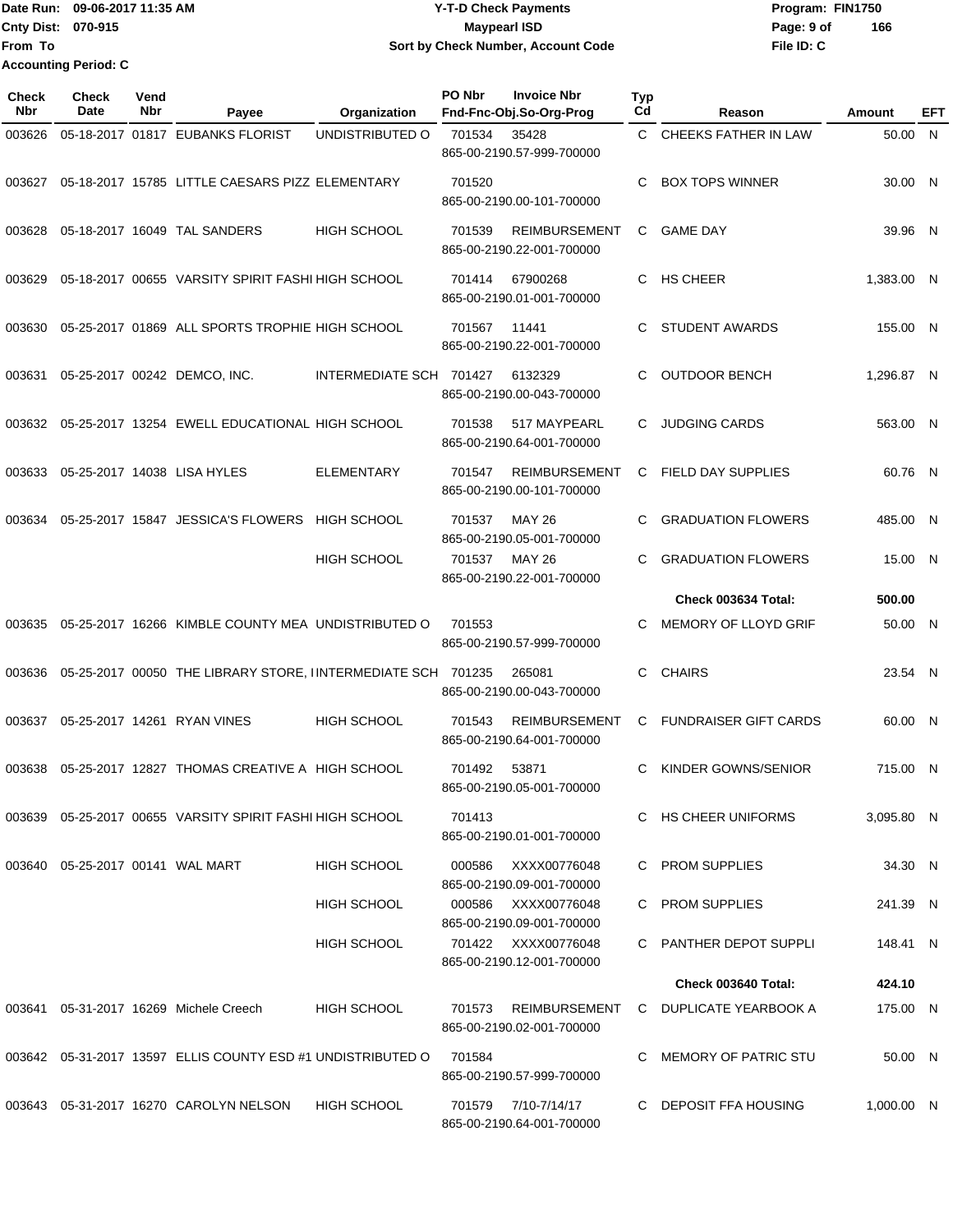Date Run: 09-06-2017 11:35 AM **CONTEX 100 CONTEX 11:35 AM** Y-T-D Check Payments **CONTEX 12:35 AM** Program: FIN1750 **Cnty Dist:** 070-915 **Page: 10 of** Maypearl ISD **CONTEX Page: 10 of** Maypearl ISD **File ID: C From To 09-06-2017 11:35 AM Y-T-D Check Payments 070-915 Maypearl ISD Sort by Check Number, Account Code 166 Accounting Period: C**

| <b>Check</b><br><b>Nbr</b> | <b>Check</b><br>Date | Vend<br>Nbr | Payee                                                            | Organization       | PO Nbr | <b>Invoice Nbr</b><br>Fnd-Fnc-Obj.So-Org-Prog     | <b>Typ</b><br>Cd | Reason                     | Amount     | EFT |
|----------------------------|----------------------|-------------|------------------------------------------------------------------|--------------------|--------|---------------------------------------------------|------------------|----------------------------|------------|-----|
| 003644                     |                      |             | 05-31-2017 14122 LAURI ANN SPRADLIN MAYPEARL JUNIOR              |                    | 701574 | <b>REIMBURSEMENT</b><br>865-00-2190.03-041-700000 | C.               | LUNCH FOR JH NHS STUD      | 97.87 N    |     |
| 003645                     |                      |             | 05-31-2017 16063 THE BOW PLACE, INC. MAYPEARL JUNIOR             |                    | 701570 | 6775<br>865-00-2190.09-041-700000                 | C                | <b>CHEER BOWS</b>          | 512.00 N   |     |
| 003646                     |                      |             | 06-08-2017 13640 LESLEY AUSTIN                                   | <b>HIGH SCHOOL</b> | 701578 | <b>REIMBURSEMENT</b><br>865-00-2190.05-001-700000 | C                | <b>GRADUATION SUPPLIES</b> | 64.75 N    |     |
| 003647                     |                      |             | 06-08-2017 14960 EDUCATIONAL THEAT HIGH SCHOOL                   |                    | 701591 | 700190<br>865-00-2190.94-001-700000               | C                | THESPIAN INDUCTIONS        | 196.00 N   |     |
| 003648                     |                      |             | 06-08-2017 14924 KAYLOR DESIGN                                   | MAYPEARL JUNIOR    | 700538 | 0000049<br>865-00-2190.05-041-700000              | C                | <b>JH LIT SHIRTS</b>       | 108.00 N   |     |
| 003649                     |                      |             | 06-08-2017 16208 RUSTIC FLOWER SHO HIGH SCHOOL                   |                    | 701361 | 0087<br>865-00-2190.91-001-700000                 | C.               | <b>FUNERAL FLOWERS</b>     | 50.00 N    |     |
| 003650                     |                      |             | 06-08-2017 00274 SCHOOL MATE/STUDE ELEMENTARY                    |                    | 701551 | IN000466039<br>865-00-2190.00-101-700000          | C.               | <b>STUDENT PLANNERS</b>    | 770.00 N   |     |
| 003651                     |                      |             | 06-08-2017 00655 VARSITY SPIRIT FASHI HIGH SCHOOL                |                    | 701495 | 67900291<br>865-00-2190.01-001-700000             | C                | <b>UNIFORMS</b>            | 4,115.30 N |     |
| 003652                     |                      |             | 06-15-2017 00871 CARD SERVICE CENT HIGH SCHOOL                   |                    | 701421 | XXXX0178<br>865-00-2190.01-001-700000             | C                | <b>SPEAKER</b>             | 104.95 N   |     |
|                            |                      |             |                                                                  | <b>HIGH SCHOOL</b> | 701415 | XXXX0178<br>865-00-2190.04-001-700000             | C                | <b>ROCKET</b>              | 37.97 N    |     |
|                            |                      |             |                                                                  | <b>HIGH SCHOOL</b> | 701322 | XXX0178<br>865-00-2190.05-001-700000              | C.               | <b>SUPPLIES</b>            | 351.13 N   |     |
|                            |                      |             |                                                                  |                    |        |                                                   |                  | Check 003652 Total:        | 494.05     |     |
| 003653                     |                      |             | 06-22-2017 15328 ACCURATE LABEL DE ELEMENTARY                    |                    | 701552 | 153831<br>865-00-2190.00-101-700000               | C.               | <b>CAR RIDER LABELS</b>    | 150.95 N   |     |
| 003654                     |                      |             | 06-22-2017 13640 LESLEY AUSTIN                                   | <b>HIGH SCHOOL</b> | 701670 | <b>REIMBURSEMENT</b><br>865-00-2190.22-001-700000 | C                | EARBUDS/EARPHONES          | 55.00 N    |     |
| 003655                     |                      |             | 06-22-2017 15923 BRANDI VERMILLION                               | <b>HIGH SCHOOL</b> | 701683 | <b>REIMBURSEMENT</b><br>865-00-2190.01-001-700000 | C.               | <b>CHEER OVER PAYMENT</b>  | 211.16 N   |     |
|                            |                      |             | 003656  06-22-2017  00871  CARD SERVICE CENT  UNDISTRIBUTED    O |                    | 701500 | XXXX0178<br>865-00-2190.57-999-700000             |                  | C FLOWERS                  | 62.99 N    |     |
|                            |                      |             |                                                                  | HIGH SCHOOL        |        | 701459 XXXX0178<br>865-00-2190.68-001-700000      |                  | C CUPS FOR HS              | 599.40 N   |     |
|                            |                      |             |                                                                  | <b>HIGH SCHOOL</b> |        | 701451 XXXX0178<br>865-00-2190.70-001-700000      |                  | C DEHUMIDIFIER FOR BAND    | 384.00 N   |     |
|                            |                      |             |                                                                  |                    |        |                                                   |                  | Check 003656 Total:        | 1,046.39   |     |
|                            |                      |             | 003657  06-22-2017  16063  THE BOW PLACE, INC. HIGH SCHOOL       |                    | 701680 | 6794<br>865-00-2190.01-001-700000                 |                  | C CHEER BOWS               | 1,104.00 N |     |
|                            |                      |             | 003658 06-22-2017 00655 VARSITY SPIRIT FASHI HIGH SCHOOL         |                    | 701416 | 67900238<br>865-00-2190.01-001-700000             |                  | C CAMP CLOTHES/BACKPA      | 7,243.36 N |     |
|                            |                      |             |                                                                  | MAYPEARL JUNIOR    | 701460 | 67900263<br>865-00-2190.09-041-700000             |                  | C CHEER UNIFORMS           | 5,010.93 N |     |
|                            |                      |             |                                                                  |                    |        |                                                   |                  | <b>Check 003658 Total:</b> | 12,254.29  |     |
|                            |                      |             |                                                                  |                    | 701714 | 9000904021<br>865-00-2190.03-001-700000           |                  | C NHS AFFILIATION          | 346.45 N   |     |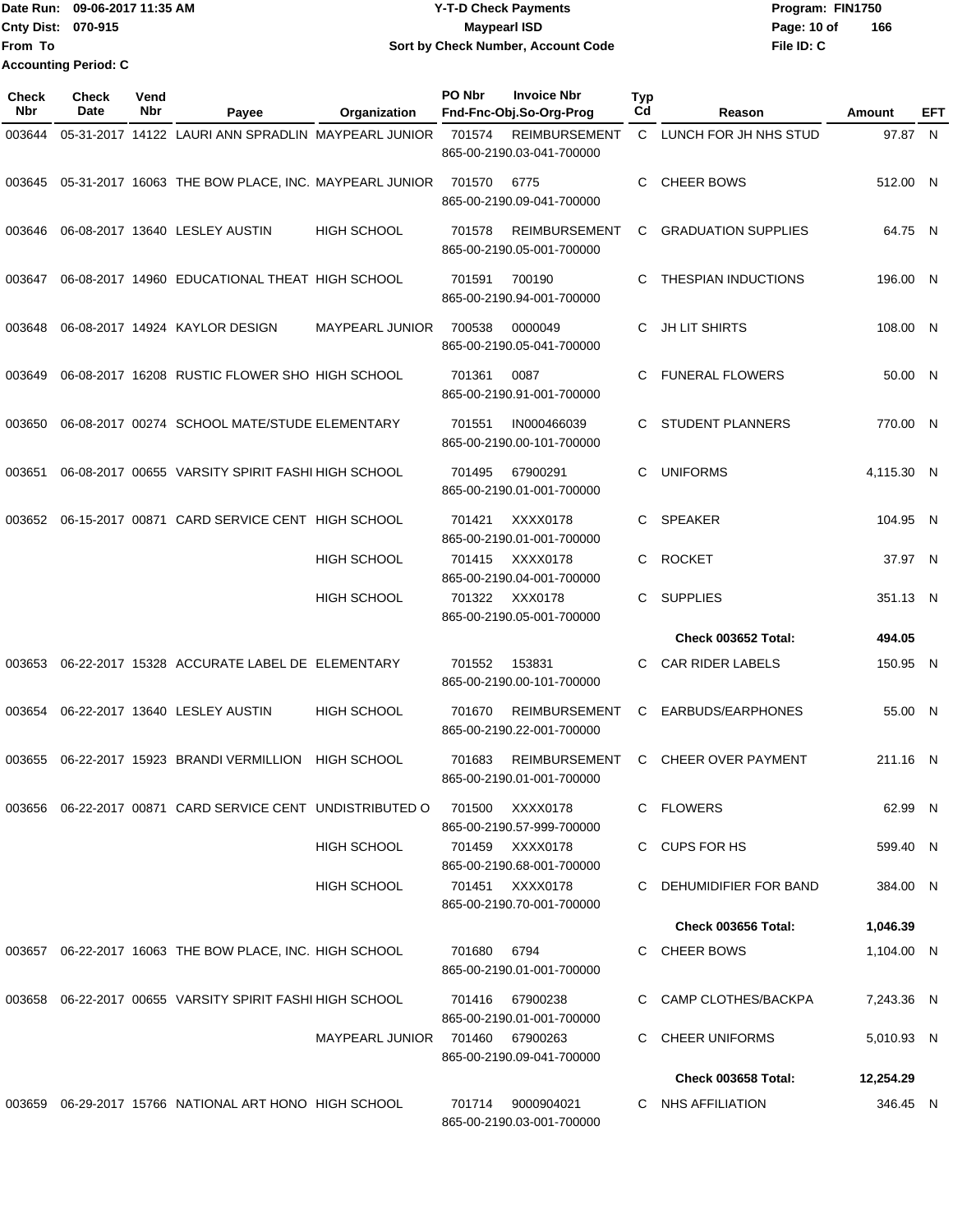| Date Run:                 | 09-06-2017 11:35 AM         | <b>Y-T-D Check Payments</b>        | Program: FIN1750   |
|---------------------------|-----------------------------|------------------------------------|--------------------|
| <b>Cnty Dist: 070-915</b> |                             | <b>Mavpearl ISD</b>                | 166<br>Page: 11 of |
| lFrom To                  |                             | Sort by Check Number, Account Code | File ID: C         |
|                           | <b>Accounting Period: C</b> |                                    |                    |

| <b>Check</b><br>Nbr | Check<br>Date          | Vend<br>Nbr | Payee                                                  | Organization            | PO Nbr | <b>Invoice Nbr</b><br>Fnd-Fnc-Obj.So-Org-Prog     | <b>Typ</b><br>Cd | Reason                     | Amount   | EFT |
|---------------------|------------------------|-------------|--------------------------------------------------------|-------------------------|--------|---------------------------------------------------|------------------|----------------------------|----------|-----|
| 003660              |                        |             | 06-29-2017 16277 MICHELLE PINSON                       | HIGH SCHOOL             | 701713 | <b>REIMBURSEMENT</b><br>865-00-2190.03-001-700000 | $\mathsf{C}$     | <b>WHITE NHS STOLES</b>    | 111.25 N |     |
| 003661              |                        |             | 06-29-2017 12123 TEXAS FFA ASSOCIATI HIGH SCHOOL       |                         | 701711 | 142438<br>865-00-2190.64-001-700000               | C                | REGISTRATION/MEMBERS       | 24.00 N  |     |
|                     |                        |             |                                                        | HIGH SCHOOL             | 701711 | 145163<br>865-00-2190.64-001-700000               | C                | REGISTRATION/MEMBERS       | 560.00 N |     |
|                     |                        |             |                                                        |                         |        |                                                   |                  | Check 003661 Total:        | 584.00   |     |
| 003662              |                        |             | 06-29-2017 00655 VARSITY SPIRIT FASHI MAYPEARL JUNIOR  |                         | 701588 | 67900340<br>865-00-2190.09-041-700000             | С                | CHEER FOOTBALL SHIRT       | 44.95 N  |     |
| 003663              |                        |             | 06-29-2017 00141 WAL MART                              | <b>INTERMEDIATE SCH</b> | 701531 | XXXX00776048<br>865-00-2190.00-043-700000         | C                | AWARDS/CELEBRATION D       | 243.19 N |     |
|                     |                        |             |                                                        | HIGH SCHOOL             | 701464 | XXXX00776048<br>865-00-2190.05-001-700000         | C                | SENIOR RECEPTION           | 344.07 N |     |
|                     |                        |             |                                                        | HIGH SCHOOL             | 701517 | XXXX00776048<br>865-00-2190.05-001-700000         | C                | <b>SENIOR TRIP</b>         | 269.48 N |     |
|                     |                        |             |                                                        |                         |        |                                                   |                  | Check 003663 Total:        | 856.74   |     |
|                     |                        |             | 003664 07-13-2017 15459 BLINN COLLEGE                  | HIGH SCHOOL             | 000653 | B00658899<br>865-00-2190.73-001-700000            | C                | PANTHER PRIDE/PAYTON       | 100.00 N |     |
| 003665              |                        |             | 07-13-2017 13390 CHARLES FRAME                         | UNDISTRIBUTED O         | 701725 | <b>REIMBURSEMENT</b><br>865-00-2190.57-999-700000 | C.               | <b>TAX FOR MEALS</b>       | 2.89 N   |     |
| 003666              | 07-13-2017 01037 NASSP |             |                                                        | HIGH SCHOOL             | 000660 | 9000904021<br>865-00-2190.03-001-700000           | C                | NATIONAL HONOR SOCIE       | 346.45 N |     |
| 003667              |                        |             | 07-13-2017 13645 SHARI EASTWOOD                        | UNDISTRIBUTED O         | 701724 | <b>REIMBURSEMENT</b><br>865-00-2190.57-999-700000 | C.               | <b>TAX/TIP</b>             | 20.96 N  |     |
| 003668              |                        |             | 07-27-2017 00516 NAVARRO COLLEGE                       | <b>HIGH SCHOOL</b>      | 701766 | D. WILLBORN<br>865-00-2190.73-001-700000          | C                | LAKEVIEW AND PANTHER       | 600.00 N |     |
|                     |                        |             |                                                        | HIGH SCHOOL             | 701766 | D. WILLBORN<br>865-00-2190.77-001-700000          | C                | <b>WG ROESLER</b>          | 500.00 N |     |
|                     |                        |             |                                                        |                         |        |                                                   |                  | Check 003668 Total:        | 1,100.00 |     |
| 003669              |                        |             | 07-27-2017 00516 NAVARRO COLLEGE                       | <b>HIGH SCHOOL</b>      | 701771 | BROWN/0361298<br>865-00-2190.73-001-700000        | C                | LAKEVIEW AND PANTHER       | 600.00 N |     |
|                     |                        |             | 003670 07-27-2017 00516 NAVARRO COLLEGE HIGH SCHOOL    |                         | 701771 | BROWN/0361298<br>865-00-2190.75-001-700000        |                  | C CHARLES HICKS SCHOLA     | 500.00 N |     |
|                     |                        |             | 003671 07-27-2017 12775 PENDERS MUSIC CO. HIGH SCHOOL  |                         | 701576 | 361912<br>865-00-2190.70-001-700000               |                  | C MARCHING BAND MUSIC      | 222.05 N |     |
|                     |                        |             | 003672 07-27-2017 16287 THE UNIVERSITY OF THIGH SCHOOL |                         | 701770 | K.THORNE<br>865-00-2190.73-001-700000             |                  | C ATHLETIC BOOSTER/PAN     | 600.00 N |     |
|                     |                        |             |                                                        | HIGH SCHOOL             |        | 701770 K.THORNE<br>865-00-2190.95-001-700000      |                  | C KARLA FORD               | 500.00 N |     |
|                     |                        |             |                                                        |                         |        |                                                   |                  | Check 003672 Total:        | 1,100.00 |     |
|                     |                        |             | 003673 08-03-2017 15459 BLINN COLLEGE                  | <b>HIGH SCHOOL</b>      | 701772 | B00661427<br>865-00-2190.73-001-700000            |                  | C BOONE MEMORIAL/PANT      | 600.00 N |     |
|                     |                        |             |                                                        | HIGH SCHOOL             |        | 701772 K. DODDS<br>865-00-2190.76-001-700000      | C.               | LISA MILLER MEMORIAL       | 600.00 N |     |
|                     |                        |             |                                                        |                         |        |                                                   |                  | <b>Check 003673 Total:</b> | 1,200.00 |     |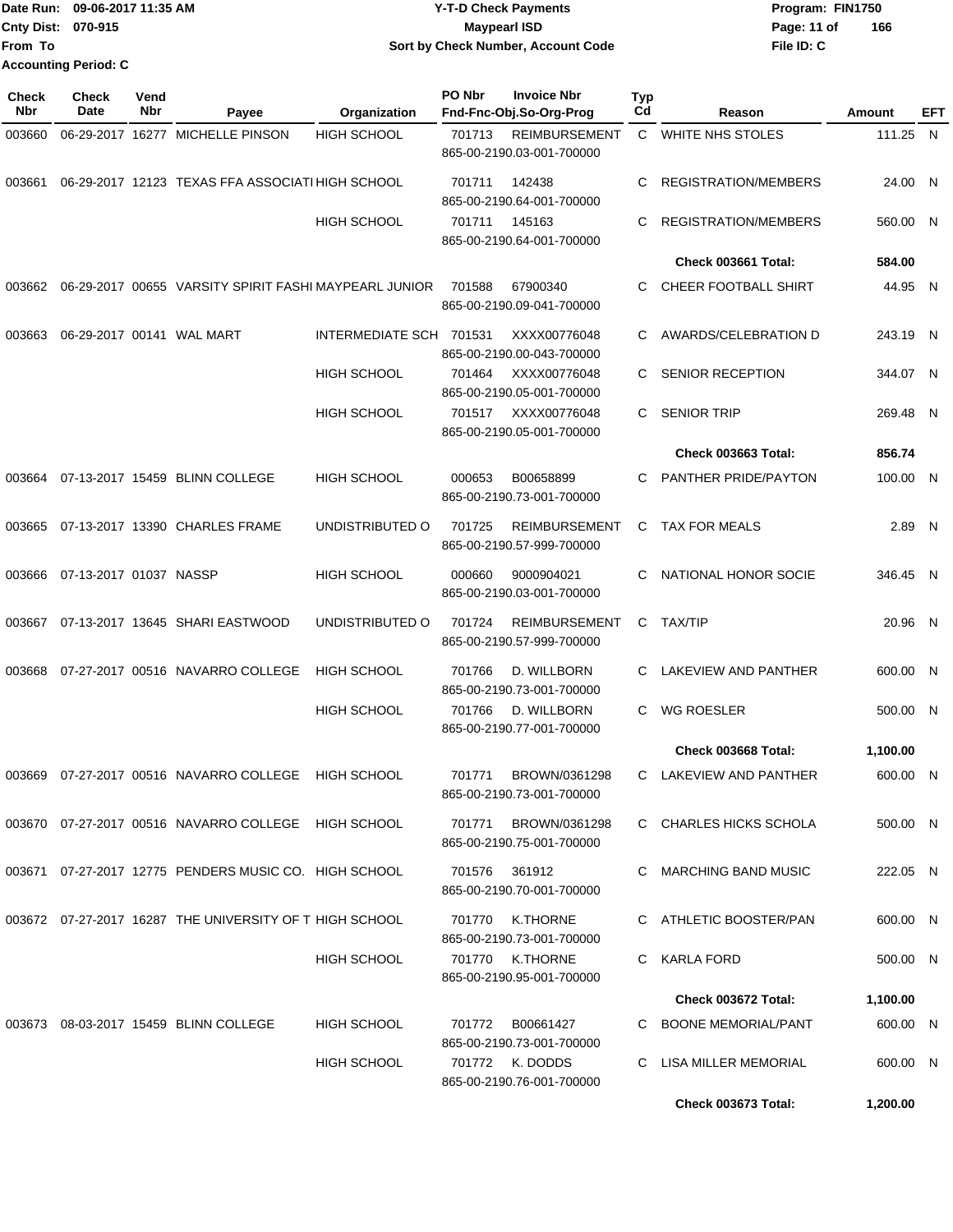**From To Accounting Period: C**

#### Date Run: 09-06-2017 11:35 AM **CONTEX 100 CONTEX 12 T-D** Check Payments **CONTEX 12 T-D Check Payments** Program: FIN1750 **Cnty Dist:** 070-915 **Page: 12 of** Maypearl ISD **CONTEX 12 of** Maypearl ISD **09-06-2017 11:35 AM Y-T-D Check Payments 070-915 Maypearl ISD Sort by Check Number, Account Code**

| Check<br><b>Nbr</b> | <b>Check</b><br>Date  | Vend<br>Nbr | Payee                                           | Organization           | PO Nbr         | <b>Invoice Nbr</b><br>Fnd-Fnc-Obj.So-Org-Prog      | Typ<br>Cd | Reason                      | <b>Amount</b> | EFT |
|---------------------|-----------------------|-------------|-------------------------------------------------|------------------------|----------------|----------------------------------------------------|-----------|-----------------------------|---------------|-----|
| 003674              |                       |             | 08-03-2017 15459 BLINN COLLEGE                  | <b>HIGH SCHOOL</b>     | 701786         | B00665188<br>865-00-2190.73-001-700000             | C         | <b>JOSTENS/PANTHER PRID</b> | 600.00 N      |     |
| 003675              |                       |             | 08-03-2017 15459 BLINN COLLEGE                  | <b>HIGH SCHOOL</b>     | 701784         | M. CREECH<br>865-00-2190.73-001-700000             | C         | ATHLETIC BOOSTER/PAN        | 600.00 N      |     |
| 003676              |                       |             | 08-03-2017 15459 BLINN COLLEGE                  | HIGH SCHOOL            | 701784         | B00661856<br>865-00-2190.82-001-700000             | C         | <b>MIKA TERRY</b>           | 500.00 N      |     |
| 003677              | 08-03-2017 12855 SAGU |             |                                                 | <b>HIGH SCHOOL</b>     | 701783         | D. WILLBORN<br>865-00-2190.73-001-700000           | C         | LAKEVIEW/PANTHER PRID       | 600.00 N      |     |
|                     |                       |             |                                                 | <b>HIGH SCHOOL</b>     | 701783         | D. WILLBORN<br>865-00-2190.77-001-700000           | C.        | <b>W.G ROESLER</b>          | 500.00 N      |     |
|                     |                       |             |                                                 |                        |                |                                                    |           | Check 003677 Total:         | 1,100.00      |     |
| 003678              |                       |             | 08-11-2017 00004 ALERT SERVICES                 | <b>HIGH SCHOOL</b>     | 701781         | 5004330<br>865-00-2190.90-001-700000               | C         | <b>WATER BOTTLES</b>        | 73.50 N       |     |
| 003679              |                       |             | 08-11-2017 01615 CICI'S PIZZA                   | <b>HIGH SCHOOL</b>     | 701789         | <b>RETURN RECEIPT</b><br>865-00-2190.22-001-700000 | C         | <b>FISH CAMP FOOD</b>       | 114.00 N      |     |
| 003680              |                       |             | 08-11-2017 14924 KAYLOR DESIGN                  | MAYPEARL JUNIOR        | 701803         | 426<br>865-00-2190.09-041-700000                   | C         | <b>CHEER SHORTS/SHIRTS</b>  | 974.00 N      |     |
| 003681              |                       |             | 08-11-2017 00516 NAVARRO COLLEGE                | <b>HIGH SCHOOL</b>     | 701812         | 0410620<br>865-00-2190.73-001-700000               | C         | ATHLETIC BOOSTER/PAN        | 600.00 N      |     |
| 003682              |                       |             | 08-11-2017 00516 NAVARRO COLLEGE                | <b>HIGH SCHOOL</b>     | 701810         | 0361295<br>865-00-2190.73-001-700000               |           | ATHLETIC BOOSTER/PAN        | 600.00 N      |     |
| 003683              |                       |             | 08-11-2017 00516 NAVARRO COLLEGE                | <b>HIGH SCHOOL</b>     | 701812         | Z. COOPER<br>865-00-2190.95-001-700000             | C         | <b>KARLA FORD</b>           | 500.00 N      |     |
| 003684              |                       |             | 08-11-2017 00516 NAVARRO COLLEGE                | <b>HIGH SCHOOL</b>     | 701805         | 0405968<br>865-00-2190.73-001-700000               | C         | PANTHER PRIDE SCHOLA        | 100.00 N      |     |
| 003685              |                       |             | 08-11-2017 15443 UNIVERSITY OF TEXA HIGH SCHOOL |                        | 701791         | 01674610<br>865-00-2190.73-001-700000              | C         | <b>PANTHER PRIDE</b>        | 100.00 N      |     |
|                     |                       |             |                                                 | <b>HIGH SCHOOL</b>     | 701791         | M. TIONGSON<br>865-00-2190.73-001-700000           | C         | ATHLETIC BOOSTER SCH        | 500.00 N      |     |
|                     |                       |             |                                                 |                        |                |                                                    |           | <b>Check 003685 Total:</b>  | 600.00        |     |
| 003686              |                       |             | 08-17-2017 13640 LESLEY AUSTIN                  | <b>HIGH SCHOOL</b>     | 701809         | REIMBURSEMENT<br>865-00-2190.22-001-700000         |           | C FRESHMAN ORIENTATION      | 112.95 N      |     |
|                     |                       |             |                                                 | <b>HIGH SCHOOL</b>     |                | 701809 REIMBURSEMENT<br>865-00-2190.89-001-700000  |           | C GOLF CAMP                 | 243.33 N      |     |
|                     |                       |             |                                                 |                        |                |                                                    |           | Check 003686 Total:         | 356.28        |     |
|                     |                       |             | 003687 08-17-2017 00887 BSN SPORTS              | <b>HIGH SCHOOL</b>     |                | 701778 900270986<br>865-00-2190.84-001-700B00      |           | C PRACTICE CLOTHS           | 1,015.00 N    |     |
| 003688              |                       |             | 08-17-2017 16294 JESSICA LEE                    | MAYPEARL JUNIOR 701825 |                | REIMBURSEMENT<br>865-00-2190.05-041-700000         |           | C STAFF DEVELOPMENT         | 147.97 N      |     |
| 003689              |                       |             | 08-17-2017 15457 MIDWESTERN STATE HIGH SCHOOL   |                        | 701821         | M202423174<br>865-00-2190.73-001-700000            |           | C PANTHER PRIDE SCHOLA      | 100.00 N      |     |
| 003690              |                       |             | 08-17-2017 00516 NAVARRO COLLEGE HIGH SCHOOL    |                        | 701822 0422103 | 865-00-2190.73-001-700000                          | C         | JIM BEAM MEMORIAL SHC       | 500.00 N      |     |
| 003691              |                       |             | 08-17-2017 00516 NAVARRO COLLEGE HIGH SCHOOL    |                        | 701816         | 0361297<br>865-00-2190.73-001-700000               |           | C ATHLETIC BOOSTER          | 500.00 N      |     |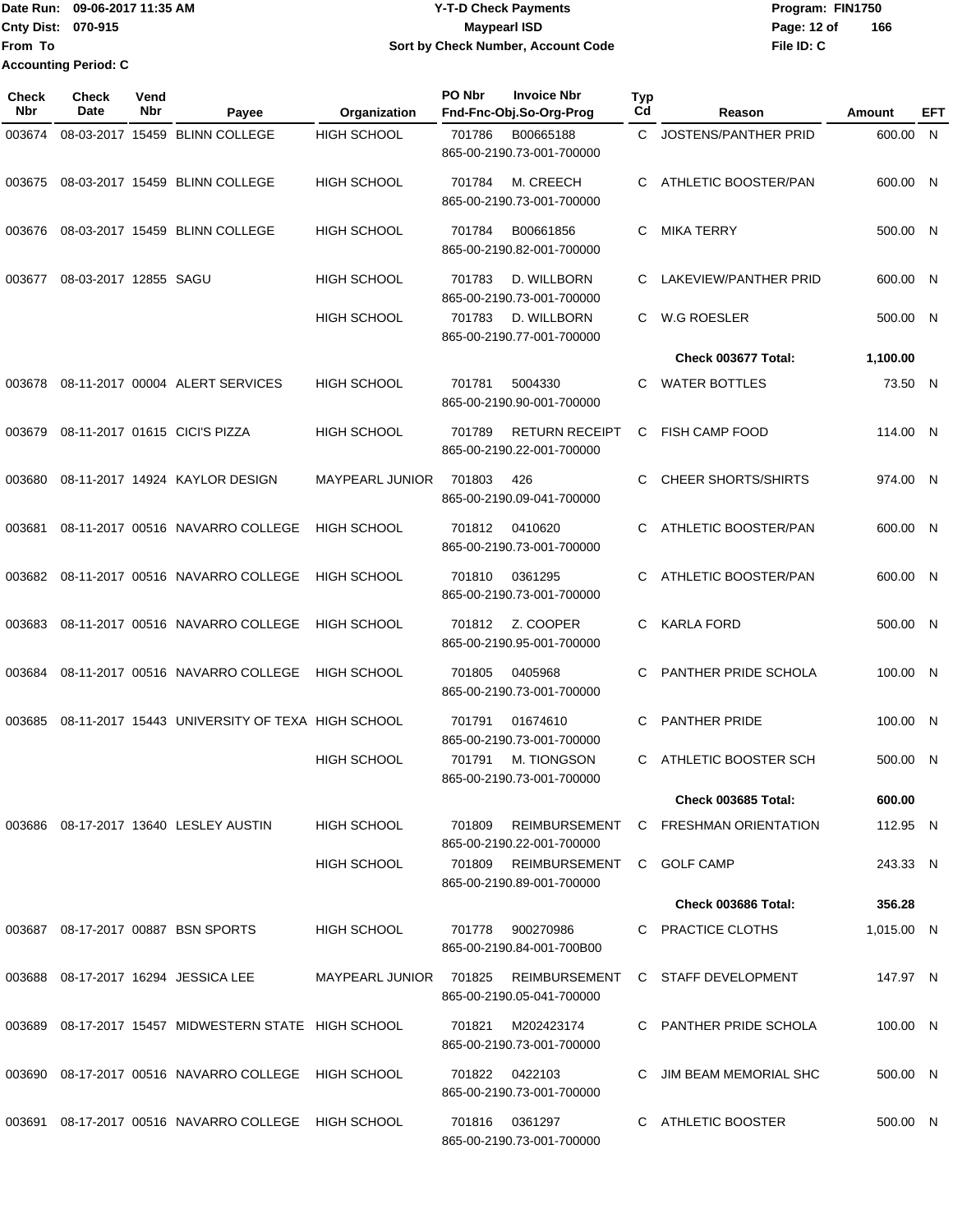Date Run: 09-06-2017 11:35 AM **CONTEX 100 CONTEX 12 T-D** Check Payments **CONTEX 12 T-D Check Payments** Program: FIN1750 **Cnty Dist:** 070-915 **Page: 13 of Page: 13 of From To 09-06-2017 11:35 AM Y-T-D Check Payments 070-915 Maypearl ISD Sort by Check Number, Account Code Accounting Period: C**

| <b>Check</b><br>Nbr | <b>Check</b><br>Date | Vend<br>Nbr | Payee                                                      | Organization       | PO Nbr | <b>Invoice Nbr</b><br>Fnd-Fnc-Obj.So-Org-Prog                             | <b>Typ</b><br>Cd | Reason                       | Amount     | <b>EFT</b> |
|---------------------|----------------------|-------------|------------------------------------------------------------|--------------------|--------|---------------------------------------------------------------------------|------------------|------------------------------|------------|------------|
| 003692              |                      |             | 08-17-2017 00516 NAVARRO COLLEGE                           | <b>HIGH SCHOOL</b> | 701822 | J. WALKER<br>865-00-2190.73-001-700000                                    | C.               | PANTHER PRIDE SCHOLA         | 100.00     | - N        |
| 003693              |                      |             | 08-17-2017 00516 NAVARRO COLLEGE                           | <b>HIGH SCHOOL</b> | 701816 | E.DANIEL<br>865-00-2190.73-001-700000                                     | C                | PANTHER PRIDE SCHOLA         | 100.00 N   |            |
| 003694              |                      |             | 08-17-2017 14122 LAURI ANN SPRADLIN MAYPEARL JUNIOR        |                    | 701824 | <b>REIMBURSEMENT</b><br>865-00-2190.09-041-700000                         | С                | <b>CHEER SUPPLIES</b>        | 56.11 N    |            |
| 003695              |                      |             | 08-17-2017 00959 TEXAS TECH UNIVERS HIGH SCHOOL            |                    | 701823 | A. ZARATE<br>865-00-2190.73-001-700000                                    | C                | PANTHER PRIDE SCHOLA         | 100.00 N   |            |
| 003696              |                      |             | 08-25-2017 13831 CAREY'S SPORTING G HIGH SCHOOL            |                    | 701815 | 32806<br>865-00-2190.91-001-700000                                        | C                | <b>VOLLEYBALL SHOES</b>      | 1,422.00 N |            |
| 003697              |                      |             | 08-25-2017 00264 SCHOLASTIC MAGAZI ELEMENTARY              |                    | 000733 | M6142101<br>865-00-2190.00-101-700000                                     | C                | LET'S FIND OUT MAGAZIN       | 435.60 N   |            |
| 003698              |                      |             | 08-25-2017 12783 AMANDA STINSON                            | <b>ELEMENTARY</b>  | 701818 | <b>REIMBURSEMENT</b><br>865-00-2190.00-101-700000                         | C.               | PLANTS                       | 119.84 N   |            |
| 003699              |                      |             | 08-25-2017 00141 WAL MART                                  | <b>HIGH SCHOOL</b> | 701788 | XXXX00776048<br>865-00-2190.22-001-700000                                 | C                | <b>FISH CAMP SUPPLIES</b>    | 44.09 N    |            |
| 003700              |                      |             | 08-31-2017 00887 BSN SPORTS                                | <b>HIGH SCHOOL</b> | 701842 |                                                                           | C                | <b>FOOTBALL SUPPLIES</b>     | 456.00 N   |            |
|                     |                      |             |                                                            | <b>HIGH SCHOOL</b> | 701840 | 865-00-2190.83-001-700000<br>865-00-2190.90-001-700000                    | C                | CHIN STRAPS/LAUNDRY C        | 472.50 N   |            |
|                     |                      |             |                                                            |                    |        |                                                                           |                  | Check 003700 Total:          | 928.50     |            |
| 003701              |                      |             | 08-31-2017 13831 CAREY'S SPORTING G HIGH SCHOOL            |                    | 701839 | 865-00-2190.91-001-700000                                                 | C                | PULLOVERS/BACKPACKS          | 299.94 N   |            |
| 003702              |                      |             | 08-31-2017 14961 IMAGE MAKER 4 U,                          | <b>HIGH SCHOOL</b> | 701841 | 865-00-2190.91-001-700000                                                 | C                | <b>VOLLEYBALL LOCKER MA</b>  | 94.00 N    |            |
| 024998              |                      |             | 09-09-2016 15614 ADVANTAGE MEDICAL UNDISTRIBUTED O         |                    | 000005 | 6713<br>199-34-6219.01-999-799000                                         | C                | DOT PHYSICALS/ DRUG S        | 246.00 N   |            |
| 024999              |                      |             | 09-09-2016 15376 ALL ABOUT TIRES, LLC UNDISTRIBUTED O      |                    | 000003 | 34467<br>199-34-6219.00-999-799000                                        | C                | <b>MOUNT/DISMOUNT TIRES</b>  | 504.00 N   |            |
|                     |                      |             | 025000 09-09-2016 15616 AT&T CORP.                         | UNDISTRIBUTED O    |        | 000004 0573207983001<br>199-51-6259.02-999-799000                         |                  | C 07/22-08/21/16 FAX L.D.    | 92.37 N    |            |
| 025001              |                      |             | 09-09-2016 00069 ATMOS ENERGY                              | UNDISTRIBUTED O    | 000001 | 30303181810816<br>199-51-6259.00-999-799000                               |                  | C 08/03-09/01/16 1025 W 4TH  | 68.42 N    |            |
|                     |                      |             |                                                            | UNDISTRIBUTED O    | 000001 | 3030318485 0816                                                           |                  | C 08/03-09/01/16 1024 W 4TH  | 63.76 N    |            |
|                     |                      |             |                                                            | UNDISTRIBUTED O    | 000001 | 199-51-6259.00-999-799000<br>3030380238 0816<br>199-51-6259.00-999-799000 |                  | C 08/03-09/01/16 400 PANTH   | 65.76 N    |            |
|                     |                      |             |                                                            | UNDISTRIBUTED O    | 000001 | 3030380470 0816<br>199-51-6259.00-999-799000                              |                  | C 08/03-09/01/16 600 PHILLIP | 153.05 N   |            |
|                     |                      |             |                                                            |                    |        |                                                                           |                  | <b>Check 025001 Total:</b>   | 350.99     |            |
|                     |                      |             | 025002 09-09-2016 00901 AVENUE FUEL DISTRI UNDISTRIBUTED O |                    | 000002 | 61386<br>199-34-6311.01-999-799000                                        |                  | C 634 GAL DIESEL             | 1,197.63 N |            |
|                     |                      |             | 025003 09-09-2016 15217 BAYLOR INSTITUTE O UNDISTRIBUTED O |                    | 700009 | 14720<br>199-36-6219.00-999-799000                                        |                  | C 08/2016 ATHL. TRAINING S   | 260.00 N   |            |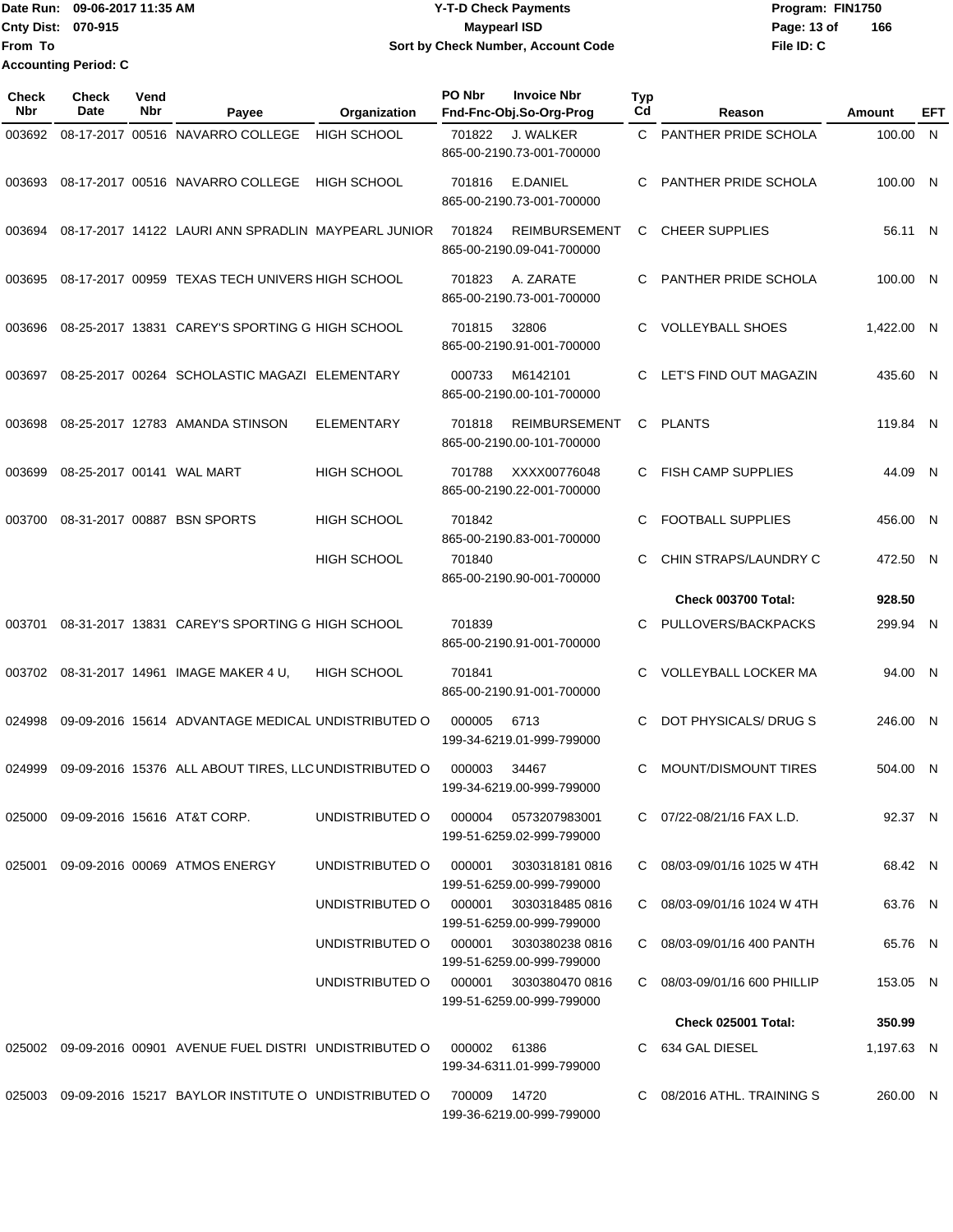**From To Accounting Period: C**

#### Date Run: 09-06-2017 11:35 AM **CONTEX 100 CONTEX 12 T-D** Check Payments **CONTEX 12 T-D Check Payments** Program: FIN1750 **Cnty Dist:** 070-915 **Page: 14 of** Maypearl ISD **CONTEX 150 Page: 14 of 09-06-2017 11:35 AM Y-T-D Check Payments 070-915 Maypearl ISD Sort by Check Number, Account Code**

**File ID: C 166**

| <b>Check</b><br>Nbr | <b>Check</b><br><b>Date</b> | Vend<br>Nbr | Payee                                               | Organization                           | PO Nbr        | <b>Invoice Nbr</b><br>Fnd-Fnc-Obj.So-Org-Prog     | Typ<br>Cd | Reason                                             | Amount     | EFT |
|---------------------|-----------------------------|-------------|-----------------------------------------------------|----------------------------------------|---------------|---------------------------------------------------|-----------|----------------------------------------------------|------------|-----|
| 025004              |                             |             | 09-09-2016 00035 BUCK'S WHEEL &                     | UNDISTRIBUTED O                        | 000006        | 58740<br>199-34-6319.00-999-799000                |           | C 4" STT RED W/STUD MT LI                          | 19.24 N    |     |
| 025005              |                             |             | 09-09-2016 00015 C & C REFRIGERATIO UNDISTRIBUTED O |                                        | 000009        | 34132<br>199-51-6249.01-999-799000                | C         | REPAIR A/C - HS UNIT#5                             | 292.00 N   |     |
|                     |                             |             |                                                     | UNDISTRIBUTED O                        | 000009        | 34132<br>199-51-6399.05-999-799000                | C         | FILTER DRIER/FREON FO                              | 288.00 N   |     |
|                     |                             |             |                                                     |                                        |               |                                                   |           | <b>Check 025005 Total:</b>                         | 580.00     |     |
| 025006              |                             |             | 09-09-2016 00217 CITY OF MAYPEARL                   | UNDISTRIBUTED O                        | 000007        | 80 08/16<br>199-51-6259.01-999-799000             |           | 07/28-08/30/16 HS BALLFIE                          | 26.00 N    |     |
|                     |                             |             |                                                     | UNDISTRIBUTED O                        | 000007        | 1081 08/16<br>199-51-6259.01-999-799000           | С         | 07/28-08/30/16 LSK YARD                            | 26.00 N    |     |
|                     |                             |             |                                                     | UNDISTRIBUTED O                        | 000007        | 1618 08/16<br>199-51-6259.01-999-799000           | С         | 07/28-08/30/16 309 N. MAIN                         | 63.60 N    |     |
|                     |                             |             |                                                     | UNDISTRIBUTED O                        | 000007        | 1080 08/16<br>199-51-6259.01-999-799000           |           | C 07/28-08/30/16 1024 W. FO                        | 66.60 N    |     |
|                     |                             |             |                                                     | UNDISTRIBUTED O                        | 000007        | 574 08/16<br>199-51-6259.01-999-799000            | C.        | 07/28-08/30/16 JH YARD M                           | 136.00 N   |     |
|                     |                             |             |                                                     | UNDISTRIBUTED O                        | 000007        | 82 08/16<br>199-51-6259.01-999-799000             | C         | 07/28-08/30/16 400 PANTH                           | 515.40 N   |     |
|                     |                             |             |                                                     | UNDISTRIBUTED O                        | 000007        | 383 08/16<br>199-51-6259.01-999-799000            | C         | 07/28-08/30/16 600 PHILLIP                         | 143.40 N   |     |
|                     |                             |             |                                                     | UNDISTRIBUTED O                        | 000007        | 1394 08/16<br>199-51-6259.01-999-799000           | C         | 07/28-08/30/16 HS CONCE                            | 168.60 N   |     |
|                     |                             |             |                                                     | UNDISTRIBUTED O<br>UNDISTRIBUTED O     | 000007        | 595 08/16<br>199-51-6259.01-999-799000            | C.        | 07/28-08/30/16 1025 W. FO                          | 103.80 N   |     |
|                     |                             |             |                                                     |                                        | 000008        | 08/26/16 CARR<br>199-52-6219.01-999-799000        |           | C FB-8/26/16, CARR - 3.5 HR<br>Check 025006 Total: | 87.50 N    |     |
|                     |                             |             |                                                     |                                        |               |                                                   |           |                                                    | 1,336.90   |     |
| 025007              |                             |             | 09-09-2016 16042 DALE CHEEK                         | UNDISTRIBUTED O                        | 700013        | <b>REIMBURSEMENT</b><br>199-51-6319.02-999-799000 |           | C WATER AND COOLERS                                | 266.89 N   |     |
| 025008              | 09-09-2016 13566 DATCS      |             |                                                     | UNDISTRIBUTED O                        | 000010        | 190485<br>199-34-6219.01-999-799000               | C         | DOT RANDOM                                         | 63.62 N    |     |
|                     |                             |             |                                                     | UNDISTRIBUTED O                        | 000010 194848 | 199-34-6219.01-999-799000                         |           | C DOT PRE-EMPLOY TESTS                             | 581.02 N   |     |
|                     |                             |             |                                                     |                                        |               |                                                   |           | Check 025008 Total:                                | 644.64     |     |
|                     |                             |             |                                                     | UNDISTRIBUTED O 000011 162430028571345 |               | 199-51-6259.04-999-799000                         |           | C 07/12-08/09/16 QUAD BUIL                         | 507.17 N   |     |
|                     |                             |             |                                                     | UNDISTRIBUTED O 000011 162430028571345 |               | 199-51-6259.04-999-799000                         |           | C 07/12-08/09/16 INTERMEDI                         | 1,589.37 N |     |
|                     |                             |             |                                                     | UNDISTRIBUTED O 000011 162430028571345 |               | 199-51-6259.04-999-799000                         |           | C 07/12-08/09/16 BUS BARN                          | 284.51 N   |     |
|                     |                             |             |                                                     | UNDISTRIBUTED O 000011 162430028571345 |               | 199-51-6259.04-999-799000                         |           | C 07/12-08/09/16 PORTABLE                          | 142.71 N   |     |
|                     |                             |             |                                                     | UNDISTRIBUTED O 000011 162430028571345 |               | 199-51-6259.04-999-799000                         |           | C 07/12-08/09/16 GOLF FACIL                        | 139.80 N   |     |
|                     |                             |             |                                                     | UNDISTRIBUTED O 000011 162430028571345 |               | 199-51-6259.04-999-799000                         |           | C 07/12-08/09/16 HS SOUTH                          | 3,880.90 N |     |
|                     |                             |             |                                                     | UNDISTRIBUTED O                        |               | 199-51-6259.04-999-799000                         |           | C 07/12-08/09/16 INT CAFETE                        | 422.92 N   |     |

**Check 025009 Total: 6,967.38**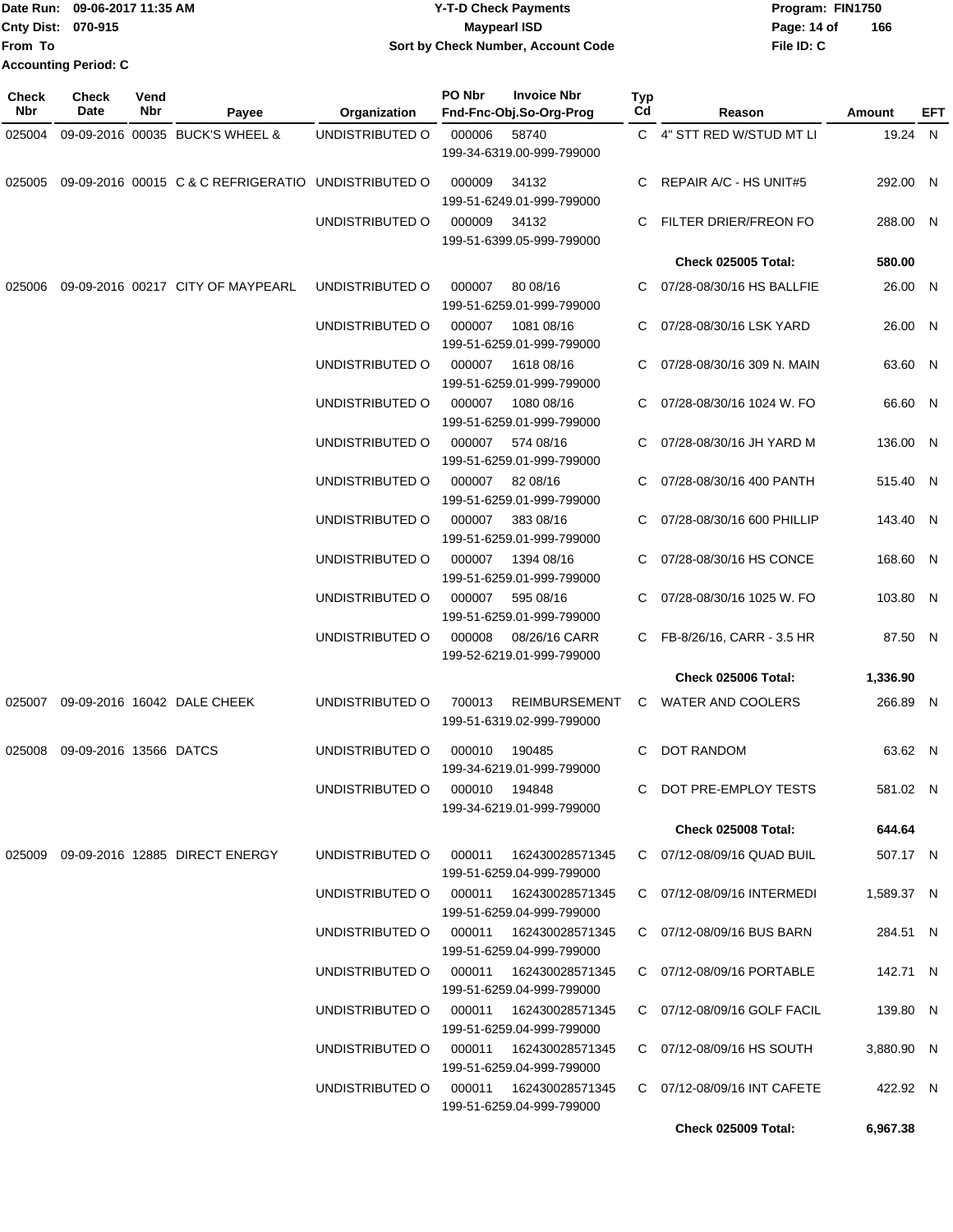|                    | Date Run: 09-06-2017 11:35 AM | <b>Y-T-D Check Payments</b>        | Program: FIN1750   |
|--------------------|-------------------------------|------------------------------------|--------------------|
| Cnty Dist: 070-915 |                               | <b>Mavpearl ISD</b>                | 166<br>Page: 15 of |
| <b>IFrom To</b>    |                               | Sort by Check Number, Account Code | File ID: C         |
|                    | <b>Accounting Period: C</b>   |                                    |                    |

| Check<br><b>Nbr</b> | <b>Check</b><br>Date              | Vend<br>Nbr | Payee                                                     | Organization       | PO Nbr | <b>Invoice Nbr</b><br>Fnd-Fnc-Obj.So-Org-Prog       | <b>Typ</b><br>Cd | Reason                            | Amount     | EFT |
|---------------------|-----------------------------------|-------------|-----------------------------------------------------------|--------------------|--------|-----------------------------------------------------|------------------|-----------------------------------|------------|-----|
| 025010              |                                   |             | 09-09-2016 01547 EICHELBAUM WARDEL DIR COST-ADMINIS       |                    | 000013 | 55447                                               | C.               | 07/22-08/1/16 LEGAL FEES          | 312.00 N   |     |
|                     |                                   |             |                                                           |                    |        | 199-41-6211.00-720-799000                           |                  |                                   |            |     |
| 025011              |                                   |             | 09-09-2016 12186 ELLIOTT ELECTRIC SU UNDISTRIBUTED O      |                    | 000012 | 09-18530-01<br>199-51-6399.05-999-799000            | C.               | 1/3 VARI SPD MOTOR                | 349.65 N   |     |
|                     |                                   |             | 025012 09-09-2016 16107 DANNY S FERGUS                    | UNDISTRIBUTED O    | 000015 | <b>VS.DIAMOND HILL</b><br>199-36-6219.00-999-799000 | C                | FB-HS VS. DIAMOND HILL            | 75.00 N    |     |
| 025013              |                                   |             | 09-09-2016 16059 FRONTIER SOUTHWE UNDISTRIBUTED O         |                    | 000014 | 9724351720 0916<br>199-51-6259.02-999-799000        | C                | 08/28-09/27/16 9724351720         | 57.34 N    |     |
|                     |                                   |             |                                                           | UNDISTRIBUTED O    | 000014 | 9724351742 0916<br>199-51-6259.02-999-799000        | C                | 08/22-09/21/16 9724351742         | 57.34 N    |     |
|                     |                                   |             |                                                           | UNDISTRIBUTED O    | 000014 | 9724351000 0916<br>199-51-6259.02-999-799000        | C                | 08/28-09/27/16 9724351000         | 842.20 N   |     |
|                     |                                   |             |                                                           | UNDISTRIBUTED O    | 000014 | 9724352038 0916<br>199-51-6259.02-999-799000        | C.               | 08/22-09/21/16 9724352038         | 118.81 N   |     |
|                     |                                   |             |                                                           | UNDISTRIBUTED O    | 000014 | 9724352019 0916<br>199-51-6259.02-999-799000        | C.               | 08/25-09/24/16 9724352019         | 118.81 N   |     |
|                     |                                   |             |                                                           | UNDISTRIBUTED O    | 000014 | 9724352160 0916<br>199-51-6259.02-999-799000        | C                | 08/28-09/27/16 9724352160         | 118.81 N   |     |
|                     |                                   |             |                                                           | UNDISTRIBUTED O    | 000014 | 9724352520 0916<br>199-51-6259.02-999-799000        | C                | 08/28-09/27/16 9724352520         | 118.81 N   |     |
|                     |                                   |             |                                                           |                    |        |                                                     |                  | Check 025013 Total:               | 1,432.12   |     |
| 025014              |                                   |             | 09-09-2016 14197 ANNA FUCHS                               | UNDISTRIBUTED O    | 000016 | <b>VS. CLIFTON</b><br>199-36-6219.00-999-799000     | C.               | VB-HS VS. CLIFTON 8/23/1          | 122.68 N   |     |
| 025015              |                                   |             | 09-09-2016 14227 KATELYNN GONZALEZ UNDISTRIBUTED O        |                    | 000017 | VS. KEENE<br>199-36-6219.00-999-799000              | C.               | VB-JH VS. KEENE 8/25/16           | 152.96 N   |     |
| 025016              |                                   |             | 09-09-2016 12341 GRAINGER INDUSTRIA UNDISTRIBUTED O       |                    | 000038 | 9206354392<br>199-51-6319.02-999-799000             | C                | <b>BUBBLER FOR H20</b>            | 339.48 N   |     |
| 025017              | 09-09-2016 15690 ISTATION         |             |                                                           | UNDISTRIBUTED O    | 700003 | SIN006597<br>199-11-6399.45-999-799000              | C                | <b>LICENSE AGREEMENT</b>          | 5,100.00 N |     |
| 025018              |                                   |             | 09-09-2016 14924 KAYLOR DESIGN                            | <b>HIGH SCHOOL</b> | 700022 | 381<br>199-36-6399.11-001-799000                    | C                | <b>DISNEY VBALL SHIRTS - R</b>    | 522.00 N   |     |
|                     |                                   |             |                                                           | <b>HIGH SCHOOL</b> | 700022 | 380<br>199-36-6399.11-001-799000                    |                  | C DISNEY VBALL SHIRTS - N         | 378.00 N   |     |
|                     |                                   |             |                                                           |                    |        |                                                     |                  | Check 025018 Total:               | 900.00     |     |
|                     | 025019 09-09-2016 00184 KEENE ISD |             |                                                           | <b>HIGH SCHOOL</b> | 000018 | 2016-17 STARTUP<br>199-36-6499.01-001-799000        |                  | C DISTRICT 17-3A 2016-17 S        | 4,500.00 N |     |
|                     |                                   |             | 025020 09-09-2016 16109 LEARNING.COM                      | UNDISTRIBUTED O    | 700002 | 37496<br>199-11-6399.45-999-799000                  |                  | $C = 08/16 - 06/17$ K-8 INQUIRY B | 1,700.00 N |     |
|                     | 025021 09-09-2016 15098 LOWE'S    |             |                                                           | UNDISTRIBUTED O    |        | 000019 990072813570816<br>199-51-6319.02-999-799000 |                  | C 08/04/16 YELLOW SAFETY          | 51.08 N    |     |
|                     |                                   |             | 025022 09-09-2016 15653 M.A.C. ALARMS                     | UNDISTRIBUTED O    | 000039 | 17351A<br>199-51-6249.00-999-799000                 |                  | C NETWORK ACCESS CONT             | 255.00 N   |     |
|                     |                                   |             | 025023 09-09-2016 16094 BRITTANY N MAGEOR UNDISTRIBUTED O |                    | 000020 | VS. CLIFTON<br>199-36-6219.00-999-799000            |                  | C VB-HS VS. CLIFTON 8/23/1        | 103.63 N   |     |
|                     |                                   |             |                                                           | UNDISTRIBUTED O    |        | 000020 VS. GRANDVIEW<br>199-36-6219.00-999-799000   |                  | C VB-JH VS. GRANDVIEW             | 158.63 N   |     |
|                     |                                   |             |                                                           |                    |        |                                                     |                  | <b>Check 025023 Total:</b>        | 262.26     |     |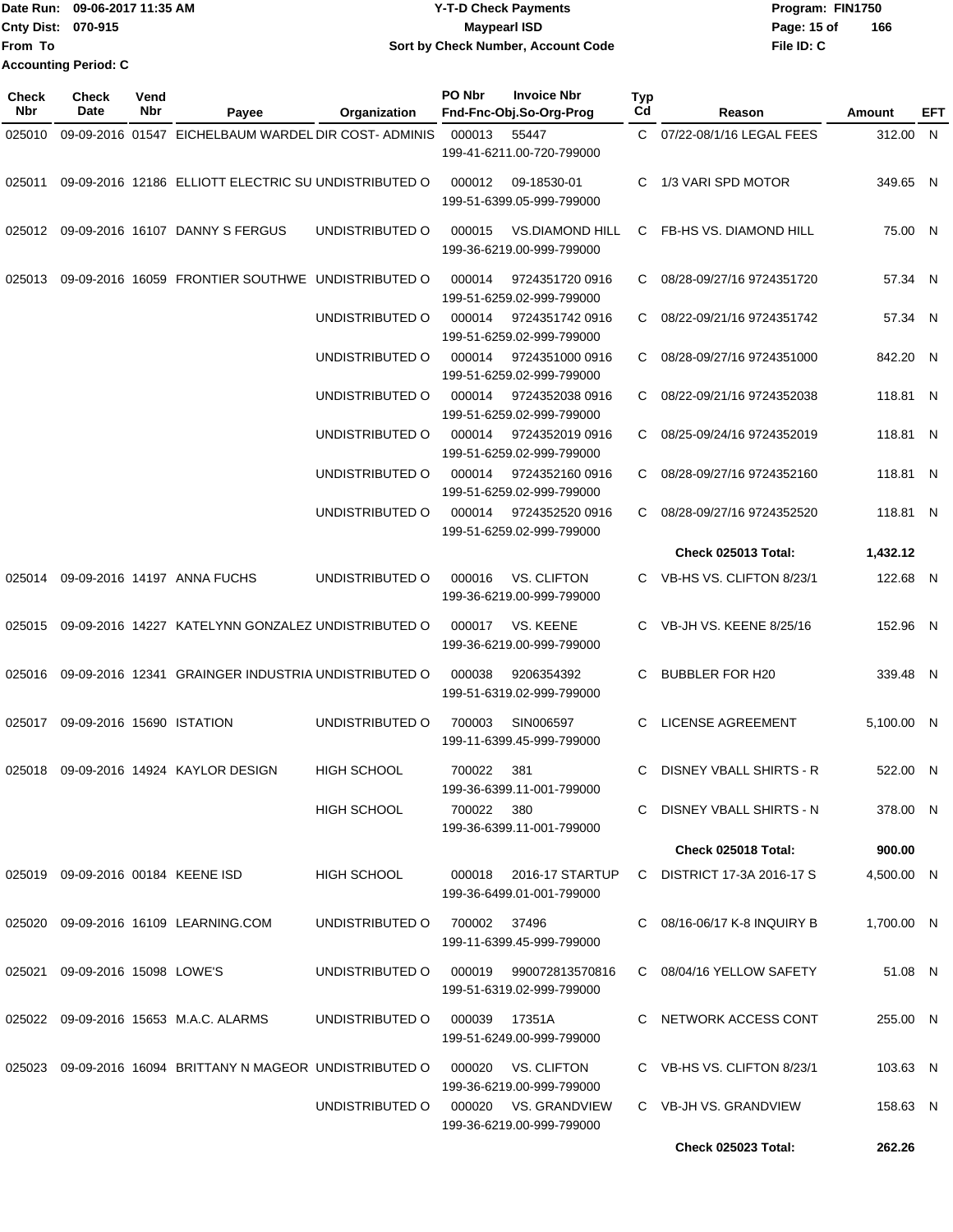| <b>IDate Run:</b>         | 09-06-2017 11:35 AM         | <b>Y-T-D Check Payments</b>        | Program: FIN1750   |
|---------------------------|-----------------------------|------------------------------------|--------------------|
| <b>Cnty Dist: 070-915</b> |                             | <b>Maypearl ISD</b>                | 166<br>Page: 16 of |
| lFrom To                  |                             | Sort by Check Number, Account Code | File ID: C         |
|                           | <b>Accounting Period: C</b> |                                    |                    |

| Check<br>Nbr | <b>Check</b><br>Date | Vend<br>Nbr | Payee                                                                            | Organization                           | PO Nbr | <b>Invoice Nbr</b><br>Fnd-Fnc-Obj.So-Org-Prog       | <b>Typ</b><br>Cd | Reason                        | Amount     | EFT |
|--------------|----------------------|-------------|----------------------------------------------------------------------------------|----------------------------------------|--------|-----------------------------------------------------|------------------|-------------------------------|------------|-----|
| 025024       |                      |             | 09-09-2016 15885 MAYPEARL LIONS CLU ADMINISTRATIVE                               |                                        | 700019 | 100<br>199-41-6499.00-701-799000                    | C.               | ANNUAL MEMBERSHIP DU          | 100.00 N   |     |
| 025025       |                      |             | 09-09-2016 16103 STEVE MCCOLLUM                                                  | UNDISTRIBUTED O                        | 000024 | <b>VS.DIAMOND HILL</b><br>199-36-6219.00-999-799000 | C.               | <b>FB=HS VS. DIAMOND HILL</b> | 83.00 N    |     |
| 025026       |                      |             | 09-09-2016 16104 DAVID J MILLER                                                  | UNDISTRIBUTED O                        | 000025 | <b>VS.DIAMOND HILL</b><br>199-36-6219.00-999-799000 | C.               | FB-HS VS. DIAMOND HILL        | 83.00 N    |     |
| 025027       |                      |             | 09-09-2016 01781 SYLVIA MILLER                                                   | UNDISTRIBUTED O                        | 000023 | <b>VS. CLIFTON</b><br>199-36-6219.00-999-799000     | C.               | VB-HS VS. CLIFTON 8/23/1      | 109.64 N   |     |
| 025028       |                      |             | 09-09-2016 16110 DENNIS MITCHELL                                                 | <b>MAYPEARL JUNIOR</b>                 | 700010 | <b>REIMBURSEMENT</b><br>199-11-6399.07-041-711000   | C                | <b>STAFF DEVELOPMENT</b>      | 147.69 N   |     |
|              |                      |             |                                                                                  | <b>MAYPEARL JUNIOR</b>                 | 700011 | <b>REIMBURSEMENT</b><br>199-23-6399.03-041-799000   | C                | SUPPLIES FOR PRINTER          | 67.97 N    |     |
|              |                      |             |                                                                                  |                                        |        |                                                     |                  | Check 025028 Total:           | 215.66     |     |
| 025029       |                      |             | 09-09-2016 16082 MOHAWK FACTORING UNDISTRIBUTED O                                |                                        | 000022 | C7429016<br>199-51-6319.02-999-799000               | C.               | ADHESIVE                      | 90.05 N    |     |
| 025030       |                      |             | 09-09-2016 15740 MOORE RECYCLING L UNDISTRIBUTED O                               |                                        | 000037 | 0001335797<br>199-51-6259.03-999-799000             | C                | 08/01-08/31/16 RECYCLE I      | 14.00 N    |     |
|              |                      |             |                                                                                  | UNDISTRIBUTED O                        | 000037 | 0001335795<br>199-51-6259.03-999-799000             | C.               | 08/01-08/31/16 RECYCLE L      | 55.06 N    |     |
|              |                      |             |                                                                                  | UNDISTRIBUTED O                        | 000037 | 0001335793<br>199-51-6259.03-999-799000             | C                | 08/01-08/31/16 RECYCLE H      | 12.12 N    |     |
|              |                      |             |                                                                                  | UNDISTRIBUTED O                        | 000037 | 0001335794<br>199-51-6259.03-999-799000             | C                | 08/01-08/31/16 RECYCLE J      | 21.12 N    |     |
|              |                      |             |                                                                                  | UNDISTRIBUTED O                        | 000037 | 0001335796<br>199-51-6259.03-999-799000             | C                | 08/01-08/31/16 RECYCLE A      | 24.69 N    |     |
|              |                      |             |                                                                                  |                                        |        |                                                     |                  | <b>Check 025030 Total:</b>    | 126.99     |     |
| 025031       |                      |             | 09-09-2016 13306 MOUNTAIN PEAK SPE UNDISTRIBUTED O                               |                                        | 000021 | 11-0788-00 0816<br>199-51-6259.79-999-722000        | C.               | 07/04-08/03/16 12636 FM       | 48.43 N    |     |
| 025032       |                      |             | 09-09-2016 16100 BIANCA M. NEAL                                                  | UNDISTRIBUTED O                        | 000026 | VS. NCTA<br>199-36-6219.00-999-799000               | C                | VB-HS VS, NCTA 8/25/16        | 168.76 N   |     |
|              |                      |             | 025033 09-09-2016 15463 HALEY E. PATTON                                          | UNDISTRIBUTED O                        | 000028 | VS. CLIFTON<br>199-36-6219.00-999-799000            |                  | C VB-HS VS.CLIFTON 08/23/1    | 169.60 N   |     |
|              |                      |             | 025034 09-09-2016 16105 GEORGE FRANKLIN P UNDISTRIBUTED O 000027 VS.DIAMOND HILL |                                        |        | 199-36-6219.00-999-799000                           |                  | C FB-HS VS. DIAMOND HILL      | 83.00 N    |     |
|              |                      |             | 025035 09-09-2016 14927 REPUBLIC SERVICES UNDISTRIBUTED O 000029 0794-011305211  |                                        |        | 199-51-6259.03-999-799000                           |                  | C 09/01-09/30/16 WASTE RE     | 2,684.79 N |     |
|              |                      |             | 025036 09-09-2016 13383 RISE BROADBAND                                           | UNDISTRIBUTED O 000030 813710001004619 |        | 199-53-6249.04-999-799000                           |                  | C 09/08-10/07/16 INTERNET     | 1,800.00 N |     |
|              |                      |             | 025037 09-09-2016 13741 SCRIPPS NATIONAL S INTERMEDIATE SCH 700015 SK32-264093   |                                        |        | 199-11-6499.00-043-721000                           |                  | C EARLY BIRD ENROLLMEN        | 152.50 N   |     |
| 025038       |                      |             | 09-09-2016 00234 SOUTHWEST INTERNA UNDISTRIBUTED O                               |                                        | 000031 | FP279825<br>199-34-6319.00-999-799000               |                  | C HOOD LATCH                  | 11.39 N    |     |
|              |                      |             |                                                                                  | UNDISTRIBUTED O                        |        | 000031 FP279354<br>199-34-6319.00-999-799000        |                  | C SWITCH                      | 18.92 N    |     |
|              |                      |             |                                                                                  | UNDISTRIBUTED O                        |        | 000031 FP279537<br>199-34-6319.00-999-799000        |                  | C SWITCH LIGHT/TURN SIG       | 157.06 N   |     |
|              |                      |             |                                                                                  |                                        |        |                                                     |                  | <b>Check 025038 Total:</b>    | 187.37     |     |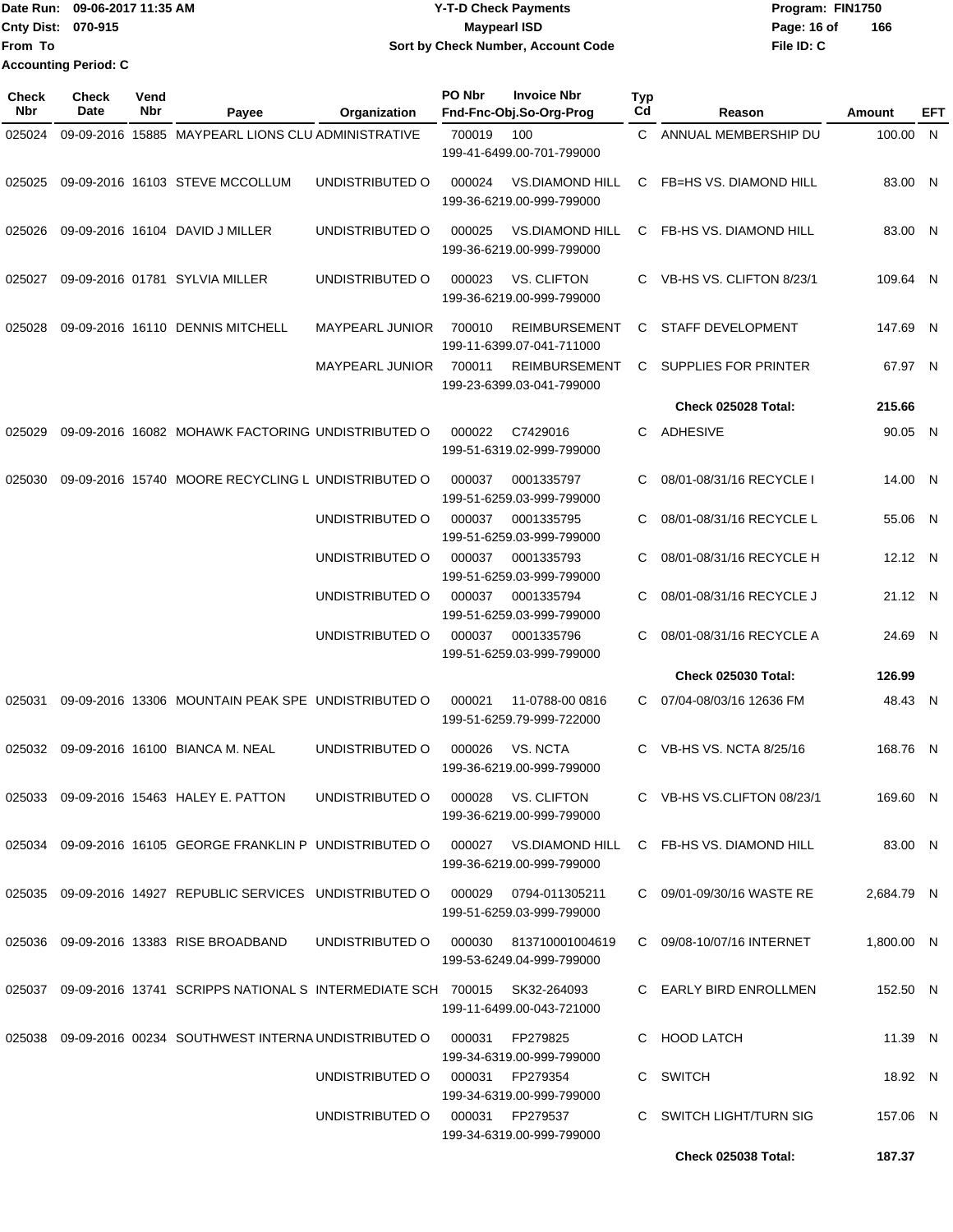**From To Accounting Period: C**

### Date Run: 09-06-2017 11:35 AM **CONTEX 100 CONTEX 12 T-D** Check Payments **CONTEX 12 T-D Check Payments** Program: FIN1750 **Cnty Dist:** 070-915 **Page: 17 of** Maypearl ISD **CONTEX ISO Y-T-D Check Payments 070-915 Maypearl ISD Sort by Check Number, Account Code**

| <b>Check</b><br><b>Nbr</b> | <b>Check</b><br>Date        | Vend<br>Nbr | Payee                                               | Organization                          | PO Nbr        | <b>Invoice Nbr</b><br>Fnd-Fnc-Obj.So-Org-Prog       | Typ<br>Cd | Reason                     | <b>Amount</b> | EFT |
|----------------------------|-----------------------------|-------------|-----------------------------------------------------|---------------------------------------|---------------|-----------------------------------------------------|-----------|----------------------------|---------------|-----|
| 025039                     | 09-09-2016 00552 TASB, INC. |             |                                                     | <b>DIR COST- ADMINIS</b>              | 700017        | 508137<br>199-41-6219.04-720-799000                 |           | C 10/16-09/17 HR SERVICES  | 1,130.00 N    |     |
|                            |                             |             |                                                     | UNDISTRIBUTED O                       | 000032        | 510877<br>199-51-6249.00-999-799000                 | C.        | ASBESTOS POINT COUNT       | 50.00 N       |     |
|                            |                             |             |                                                     | UNDISTRIBUTED O                       | 000032        | 510106<br>199-51-6249.00-999-799000                 | С         | ASBESTOS SAMPLING/AN       | 985.00 N      |     |
|                            |                             |             |                                                     |                                       |               |                                                     |           | <b>Check 025039 Total:</b> | 2,165.00      |     |
| 025040                     | 09-09-2016 00784 TASBO      |             |                                                     | DIR COST-ADMINIS                      | 700007        | 279426<br>199-41-6411.01-720-799000                 | C.        | ACCT. & FINANCE SYMPO      | 295.00 N      |     |
| 025041                     |                             |             | 09-09-2016 12471 TEXAS DEPARTMENT ADMINISTRATIVE    |                                       | 000036        | CRS201608102053<br>199-41-6219.10-701-799000        |           | C 8/3/16 CCH RECORD RETR   | 2.00 N        |     |
| 025042                     |                             |             | 09-09-2016 15888 CASI THORNE                        | <b>MAYPEARL JUNIOR</b>                | 700012        | <b>REIMBURSEMENT</b><br>199-11-6399.07-041-711000   |           | C PLANTS FOR JH            | 99.67 N       |     |
| 025043                     |                             |             | 09-09-2016 01049 THYSSENKRUPP ELEV UNDISTRIBUTED O  |                                       | 700021        | 3002739619<br>199-51-6249.00-999-799000             | C.        | 09/01-11/30/1 HS ELEV. MA  | 535.13 N      |     |
|                            |                             |             |                                                     | UNDISTRIBUTED O                       | 700021        | 3002740220<br>199-51-6249.00-999-799000             | C         | 09/01-11/30/1 LSK ELEV. M  | 535.13 N      |     |
|                            |                             |             |                                                     |                                       |               |                                                     |           | <b>Check 025043 Total:</b> | 1,070.26      |     |
| 025044                     |                             |             | 09-09-2016 00573 UNITED RENTALS                     | UNDISTRIBUTED O                       | 000033        | 139562454-001<br>199-51-6249.00-999-799000          | C         | 08/09-08/12/16 ROLLER RE   | 1.506.07 N    |     |
| 025045                     |                             |             | 09-09-2016 16106 SAM VANSTORY                       | UNDISTRIBUTED O                       | 000034        | <b>VS.DIAMOND HILL</b><br>199-36-6219.00-999-799000 |           | C FB-HS VS. DIAMOND HILL   | 83.00 N       |     |
| 025046                     |                             |             | 09-09-2016 15948 ANDREA WIMBERLY                    | UNDISTRIBUTED O                       | 000035        | VS. GRANDVIEW<br>199-36-6219.00-999-799000          |           | C VB-JH VS. GRANDVIEW 9/   | 177.26 N      |     |
| 025047                     | 09-16-2016 15896 ACET       |             |                                                     | UNDISTRIBUTED O                       | 700124        | 1610<br>199-21-6411.00-999-723000                   | C         | 2016 FALL CONFERENCE       | 365.00 N      |     |
|                            |                             |             |                                                     | DIR COST- ADMINIS                     | 700006        | 1750<br>199-41-6411.01-720-799000                   | C         | <b>ACET CONFERENCE</b>     | 365.00 N      |     |
|                            |                             |             |                                                     |                                       |               |                                                     |           | Check 025047 Total:        | 730.00        |     |
| 025048                     |                             |             | 09-16-2016 14693 AGILE SPORTS TECHN UNDISTRIBUTED O |                                       | 700025        | 3860-1G-256827<br>199-36-6399.02-999-799000         | C.        | <b>HUDL FILM ANALYSIS</b>  | 1,599.00 N    |     |
|                            |                             |             | 025049 09-16-2016 15258 ALLAN D. PERKINS            | <b>HIGH SCHOOL</b>                    | 700106 784767 | 199-11-6219.29-001-711B00                           |           | C PIANO TUNING             | 280.00 N      |     |
|                            |                             |             | 025050 09-16-2016 15907 BRENT ALLEN                 | UNDISTRIBUTED O                       |               | 000041 VS.GRACE PREP<br>199-36-6219.00-999-799000   |           | C FB-V VS. GRACE PREP 9/2  | 88.00 N       |     |
|                            |                             |             | 025051 09-16-2016 16114 ERIC ARCHER                 | UNDISTRIBUTED O 000042 VS. GRACE PREP |               | 199-36-6219.00-999-799000                           |           | C FB-V VS. GRACE PREP 9/2  | 88.00 N       |     |
|                            |                             |             | 025052 09-16-2016 01256 AT&T MOBILITY               | UNDISTRIBUTED O                       |               | 000040 824711164X0816<br>199-52-6219.00-999-799000  |           | C 08/03-09/02/16 CELLULARS | 107.97 N      |     |
|                            |                             |             | 025053 09-16-2016 15716 ATSSB REGION 5              | HIGH SCHOOL                           |               | 700077 90488 - HS FEES<br>199-11-6499.29-001-711B00 |           | C CAMPUS/STUDENT FEES      | 345.00 N      |     |
| 025054                     |                             |             | 09-16-2016 16118 RONALD BEATY                       | HIGH SCHOOL                           | 700095        | REIMBURSEMENT<br>199-11-6399.05-001-711000          |           | C COMPASSES                | 13.00 N       |     |
|                            |                             |             |                                                     | <b>HIGH SCHOOL</b>                    |               | 700094 REIMBURSEMENT<br>199-11-6399.42-001-711000   |           | C CALCULATORS              | 200.91 N      |     |
|                            |                             |             |                                                     |                                       |               |                                                     |           | Check 025054 Total:        | 213.91        |     |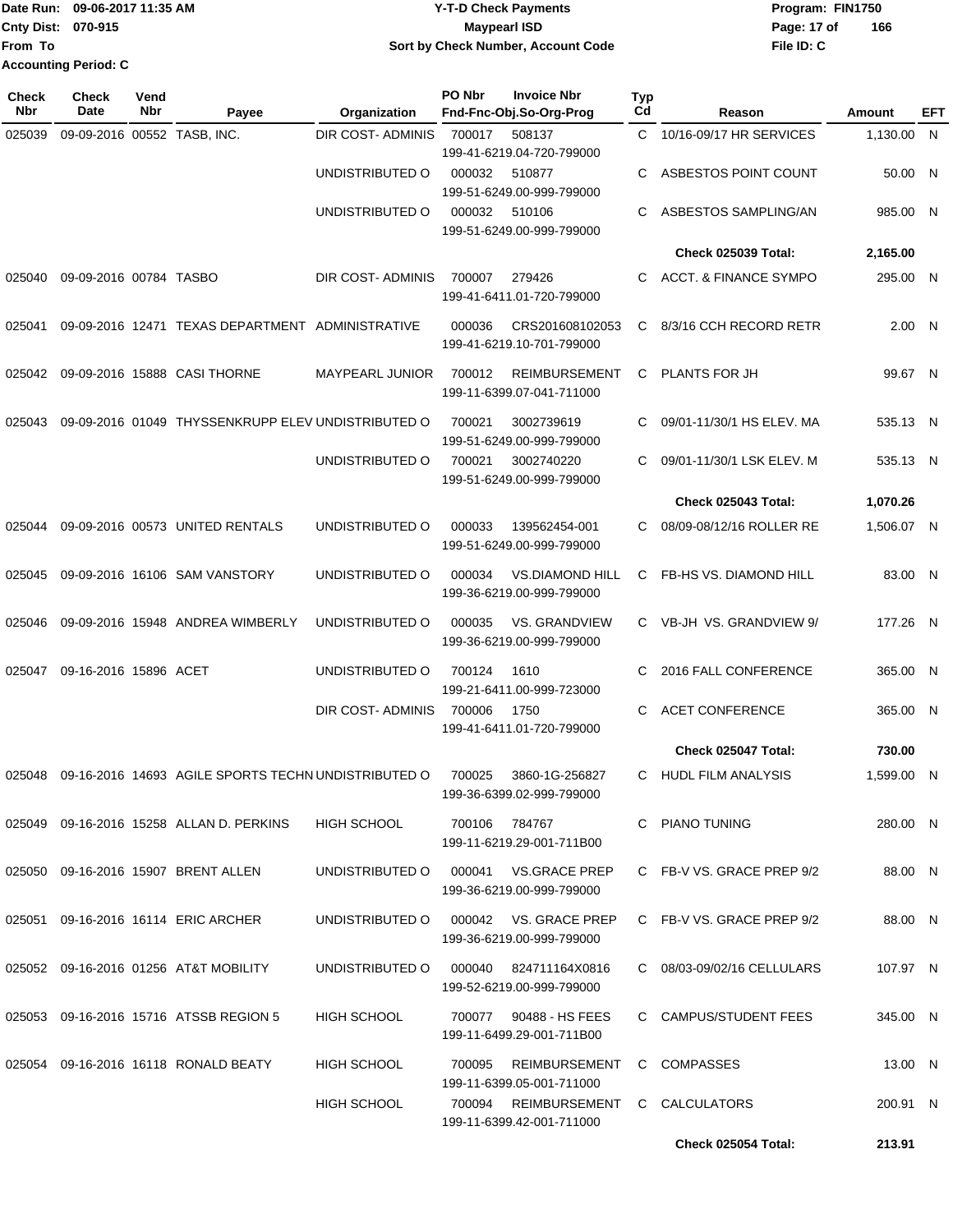Date Run: 09-06-2017 11:35 AM **CONTEX 100 CONTEX 11:35 AM** Y-T-D Check Payments **CONTEX 12:35 AM** Program: FIN1750 **Cnty Dist:** 070-915 **Page: 18 of** Maypearl ISD Maypearl ISD **File ID: C From To 09-06-2017 11:35 AM Y-T-D Check Payments 070-915 Maypearl ISD Sort by Check Number, Account Code 166 Accounting Period: C**

| Check<br>Nbr | <b>Check</b><br>Date   | Vend<br><b>Nbr</b> | Payee                                                | Organization                    | PO Nbr        | <b>Invoice Nbr</b><br>Fnd-Fnc-Obj.So-Org-Prog   | <b>Typ</b><br>Cd | Reason                      | Amount     | EFT |
|--------------|------------------------|--------------------|------------------------------------------------------|---------------------------------|---------------|-------------------------------------------------|------------------|-----------------------------|------------|-----|
| 025055       |                        |                    | 09-16-2016 15902 JOSHUA LEE BURNS                    | UNDISTRIBUTED O                 | 000043        | <b>VS. CLIFTON</b><br>199-36-6219.00-999-799000 |                  | C FB-JH/JV VS. CLIFTON 9/8/ | 158.00 N   |     |
| 025056       |                        |                    | 09-16-2016 15971 CHANDLER SIGNS, L.P UNDISTRIBUTED O |                                 | 000044        | 251605<br>199-51-6249.00-999-799000             | C                | MARQUEE-RECONNECTE          | 297.50 N   |     |
|              |                        |                    | 025057 09-16-2016 15303 KARA COCKERHAM               | HIGH SCHOOL                     | 700101        | 2016090101<br>199-11-6219.29-001-711BAN         |                  | C 8/1-8/31/16 COLORGUARD    | 1,200.00 N |     |
| 025058       | 09-16-2016 13566 DATCS |                    |                                                      | UNDISTRIBUTED O                 | 000045        | 195172<br>199-34-6219.01-999-799000             | C.               | DOT PRE-EMPLOY DRUG         | 115.00 N   |     |
| 025059       |                        |                    | 09-16-2016 12536 DESOTO JANITORIAL UNDISTRIBUTED O   |                                 | 700088        | 174220<br>199-51-6319.01-999-799000             | C                | PUMPS/SANITIZER             | 1,522.67 N |     |
| 025060       |                        |                    | 09-16-2016 13639 EAST TEXAS COPY SY UNDISTRIBUTED O  |                                 | 000046        | 351384<br>199-11-6219.07-999-723000             |                  | 08/09-09/08/16 PRINTS B&    | 96.40 N    |     |
|              |                        |                    |                                                      | UNDISTRIBUTED O                 | 000047        | 351357<br>199-11-6219.07-999-723000             |                  | 08/04-09/03/16 COPIES B&    | 52.93 N    |     |
|              |                        |                    |                                                      | HIGH SCHOOL                     | 000046        | 351384<br>199-11-6269.00-001-711000             |                  | 08/09-09/08/16 PRINTS B&    | 70.00 N    |     |
|              |                        |                    |                                                      | HIGH SCHOOL                     | 000047        | 351357<br>199-11-6269.00-001-711000             |                  | 08/04-09/03/16 COPIES B&    | 131.75 N   |     |
|              |                        |                    |                                                      | MAYPEARL JUNIOR                 | 000046        | 351384<br>199-11-6269.00-041-711000             | C                | 08/09-09/08/16 PRINTS B&    | 132.18 N   |     |
|              |                        |                    |                                                      | MAYPEARL JUNIOR                 | 000047        | 351357<br>199-11-6269.00-041-711000             |                  | 08/04-09/03/16 COPIES B&    | 120.77 N   |     |
|              |                        |                    |                                                      | INTERMEDIATE SCH 000047         |               | 351357<br>199-11-6269.00-043-799000             |                  | 08/04-09/03/16 COPIES B&    | 54.36 N    |     |
|              |                        |                    |                                                      | INTERMEDIATE SCH 000046         |               | 351384<br>199-11-6269.00-043-799000             | C                | 08/09-09/08/16 PRINTS B&    | 136.68 N   |     |
|              |                        |                    |                                                      | ELEMENTARY                      | 000047        | 351357<br>199-11-6269.00-101-711000             | C                | 08/04-09/03/16 COPIES B&    | 438.49 N   |     |
|              |                        |                    |                                                      | ELEMENTARY                      | 000046        | 351384<br>199-11-6269.00-101-711000             | C                | 08/09-09/08/16 PRINTS B&    | 174.92 N   |     |
|              |                        |                    |                                                      | ELEMENTARY                      | 000046        | 351384<br>199-11-6269.00-101-799000             |                  | C 08/09-09/08/16 PRINTS B&  | 70.00 N    |     |
|              |                        |                    |                                                      | ELEMENTARY                      | 000047 351357 | 199-11-6269.00-101-799000                       |                  | C 08/04-09/03/16 COPIES B&  | 100.79 N   |     |
|              |                        |                    |                                                      | HIGH SCHOOL                     | 000046 351384 | 199-11-6269.01-001-711000                       |                  | C 08/09-09/08/16 PRINTS B&  | 248.42 N   |     |
|              |                        |                    |                                                      | HIGH SCHOOL                     | 000047 351357 | 199-11-6269.01-001-711000                       |                  | C 08/04-09/03/16 COPIES B&  | 562.80 N   |     |
|              |                        |                    |                                                      | MAYPEARL JUNIOR  000046  351384 |               | 199-11-6269.01-041-711000                       |                  | C 08/09-09/08/16 PRINTS B&  | 70.00 N    |     |
|              |                        |                    |                                                      | MAYPEARL JUNIOR 000047 351357   |               | 199-11-6269.01-041-711000                       |                  | C 08/04-09/03/16 COPIES B&  | 345.46 N   |     |
|              |                        |                    |                                                      | INTERMEDIATE SCH 000046 351384  |               | 199-11-6269.01-043-711000                       |                  | C 08/09-09/08/16 PRINTS B&  | 70.00 N    |     |
|              |                        |                    |                                                      | INTERMEDIATE SCH 000047 351357  |               | 199-11-6269.01-043-711000                       |                  | C 08/04-09/03/16 COPIES B&  | 249.49 N   |     |
|              |                        |                    |                                                      | DIR COST-ADMINIS 000046 351384  |               | 199-41-6249.00-720-799000                       |                  | C 08/09-09/08/16 PRINTS B&  | 70.00 N    |     |
|              |                        |                    |                                                      | DIR COST-ADMINIS 000047 351357  |               | 199-41-6249.00-720-799000                       |                  | C 08/04-09/03/16 COPIES B&  | 499.35 N   |     |
|              |                        |                    |                                                      | DIR COST-ADMINIS 000047 351357  |               | 199-41-6249.00-720-799000                       |                  | C 08/04-09/03/16 COPIES B&  | 111.41 N   |     |
|              |                        |                    |                                                      |                                 |               |                                                 |                  | Check 025060 Total:         | 3,806.20   |     |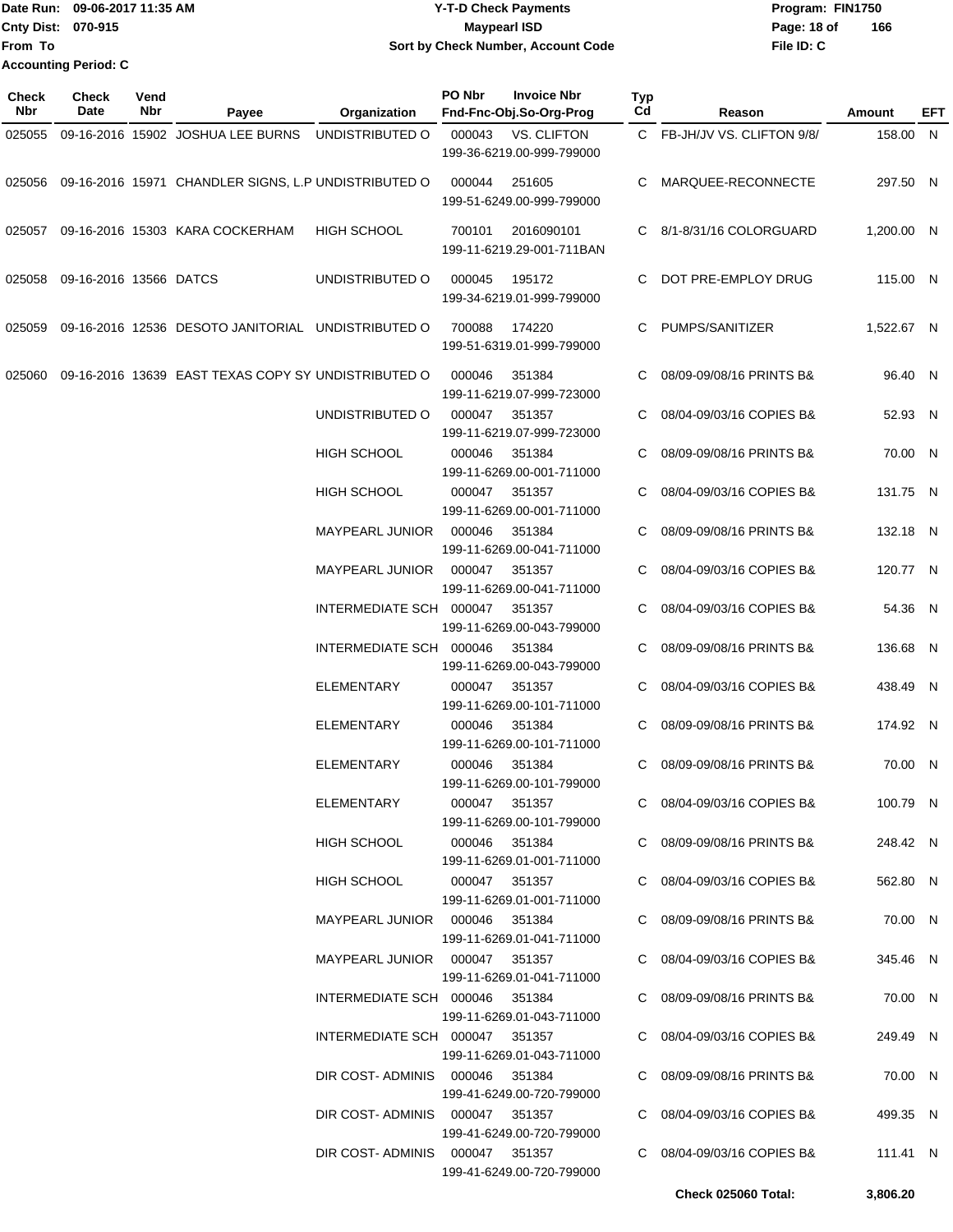|                           | Date Run: 09-06-2017 11:35 AM | <b>Y-T-D Check Payments</b>        | Program: FIN1750   |
|---------------------------|-------------------------------|------------------------------------|--------------------|
| <b>Cnty Dist: 070-915</b> |                               | Maypearl ISD                       | 166<br>Page: 19 of |
| <b>From To</b>            |                               | Sort by Check Number, Account Code | File ID: C         |
|                           | <b>Accounting Period: C</b>   |                                    |                    |

**PO Nbr Invoice Nbr**

| Check<br><b>Nbr</b> | <b>Check</b><br>Date   | Vend<br>Nbr | Payee                                                      | Organization       | PO Nbr | <b>Invoice Nbr</b><br>Fnd-Fnc-Obj.So-Org-Prog       | <b>Typ</b><br>Cd | Reason                      | <b>Amount</b> | EFT |
|---------------------|------------------------|-------------|------------------------------------------------------------|--------------------|--------|-----------------------------------------------------|------------------|-----------------------------|---------------|-----|
| 025061              |                        |             | 09-16-2016 12186 ELLIOTT ELECTRIC SU UNDISTRIBUTED O       |                    | 700083 | 09-18994-01<br>199-51-6399.05-999-799000            |                  | C A/C SUPPLIES              | 61.95 N       |     |
| 025062              |                        |             | 09-16-2016 01104 ENNIS CROSS COUNT MAYPEARL JUNIOR         |                    | 700028 | <b>XC MEET INVITAT</b><br>199-36-6499.00-041-799000 | C                | <b>CC MEET</b>              | 120.00 N      |     |
|                     |                        |             |                                                            | <b>HIGH SCHOOL</b> | 700028 | <b>XC MEET INVITAT</b><br>199-36-6499.01-001-799000 | C.               | <b>CC MEET</b>              | 120.00 N      |     |
|                     |                        |             |                                                            |                    |        |                                                     |                  | Check 025062 Total:         | 240.00        |     |
| 025063              |                        |             | 09-16-2016 01586 ESTES ELECTRIC, INC. UNDISTRIBUTED O      |                    | 700100 | 11619<br>199-51-6249.00-999-799000                  | C.               | ELECTRICAL WORK AT FB       | 1,750.00 N    |     |
|                     |                        |             |                                                            | UNDISTRIBUTED O    | 700100 | 11619<br>199-51-6319.02-999-799000                  | C                | <b>CIRCUITS - FB FIELD</b>  | 1,124.75 N    |     |
|                     |                        |             |                                                            |                    |        |                                                     |                  | Check 025063 Total:         | 2,874.75      |     |
| 025064              |                        |             | 09-16-2016 15698 STEVEN EVANS                              | UNDISTRIBUTED O    | 000048 | <b>VS. GRACE PREP</b><br>199-36-6219.00-999-799000  | C                | FB-V VS. GRACE PREP CL      | 25.00 N       |     |
|                     |                        |             |                                                            | UNDISTRIBUTED O    | 000048 | <b>VS.DIAMOND HILL</b><br>199-36-6219.00-999-799000 | C                | FB-V VS. DIAMOND HILL C     | 25.00 N       |     |
|                     |                        |             |                                                            |                    |        |                                                     |                  | Check 025064 Total:         | 50.00         |     |
| 025065              |                        |             | 09-16-2016 00360 PAMELA D. FUCHS                           | UNDISTRIBUTED O    | 000049 | <b>VS. PALMER</b><br>199-36-6219.00-999-799000      | C.               | VB-HS VS, PALMER 9/13/1     | 122.92 N      |     |
| 025066              |                        |             | 09-16-2016 14227 KATELYNN GONZALEZ UNDISTRIBUTED O         |                    | 000050 | VS. PALMER<br>199-36-6219.00-999-799000             | C.               | VB-HS VS. PALMER 9/13/1     | 95.00 N       |     |
| 025067              |                        |             | 09-16-2016 12984 ROGER GRANTHAM                            | UNDISTRIBUTED O    | 000051 | VS. PALMER<br>199-36-6219.00-999-799000             | C                | VB-JH VS. PALMER 9/12/16    | 171.69 N      |     |
| 025068              |                        |             | 09-16-2016 13375 GREENHILL SCHOOL                          | <b>HIGH SCHOOL</b> | 700026 | <b>L.L.OCKER RELAY</b><br>199-36-6499.01-001-799000 | C                | <b>CC MEET</b>              | 200.00 N      |     |
| 025069              | 09-16-2016 00243 HILCO |             |                                                            | UNDISTRIBUTED O    | 000062 | 4705171500 0816<br>199-51-6259.04-999-799000        | C                | 08/03-09/06/16 SECURITY     | 32.18 N       |     |
|                     |                        |             |                                                            | UNDISTRIBUTED O    | 000062 | 4705273700 0816<br>199-51-6259.04-999-799000        | C                | 08/03-09/06/16 FUEL TANK    | 30.54 N       |     |
|                     |                        |             |                                                            | UNDISTRIBUTED O    | 000062 | 4706839800 0816<br>199-51-6259.04-999-799000        | C                | 08/03-09/06/16 MARQUEE      | 54.65 N       |     |
|                     |                        |             |                                                            | UNDISTRIBUTED O    | 000062 | 4602266500 0816<br>199-51-6259.04-999-799000        |                  | C 08/03-09/06/16 ATHLETIC F | 967.07 N      |     |
|                     |                        |             |                                                            | UNDISTRIBUTED O    |        | 000062 4602563301 0816<br>199-51-6259.04-999-799000 |                  | C 08/03-09/06/16 HS NORTH   | 3,582.13 N    |     |
|                     |                        |             |                                                            | UNDISTRIBUTED O    |        | 000062 4706312901 0816<br>199-51-6259.04-999-799000 |                  | C 08/03-09/06/16 ELEMENTA   | 4,584.74 N    |     |
|                     |                        |             |                                                            | UNDISTRIBUTED O    |        | 000062 4705335301 0816<br>199-51-6259.04-999-799000 |                  | C 08/03-09/06/16 JUNIOR HIG | 4,405.93 N    |     |
|                     |                        |             |                                                            | UNDISTRIBUTED O    |        | 000062 4706783900 0816<br>199-51-6259.78-999-722000 |                  | C 08/03-09/06/16 AG FACILIT | 973.45 N      |     |
|                     |                        |             |                                                            |                    |        |                                                     |                  | Check 025069 Total:         | 14,630.69     |     |
|                     |                        |             | 025070 09-16-2016 16116 DONALD DALE JENSE UNDISTRIBUTED O  |                    |        | 000052 VS. GRACE PREP<br>199-36-6219.00-999-799000  |                  | C FB-V VS. GRACE PREP 9/2   | 88.00 N       |     |
| 025071              |                        |             | 09-16-2016 12407 JESUIT COLLEGE PRE MAYPEARL JUNIOR 700029 |                    |        | <b>XC CLASSIC</b><br>199-36-6499.00-041-799000      |                  | C CC MEET                   | 150.00 N      |     |
|                     |                        |             |                                                            | <b>HIGH SCHOOL</b> |        | 700029 XC CLASSIC<br>199-36-6499.01-001-799000      |                  | C CC MEET                   | 180.00 N      |     |
|                     |                        |             |                                                            |                    |        |                                                     |                  | <b>Check 025071 Total:</b>  | 330.00        |     |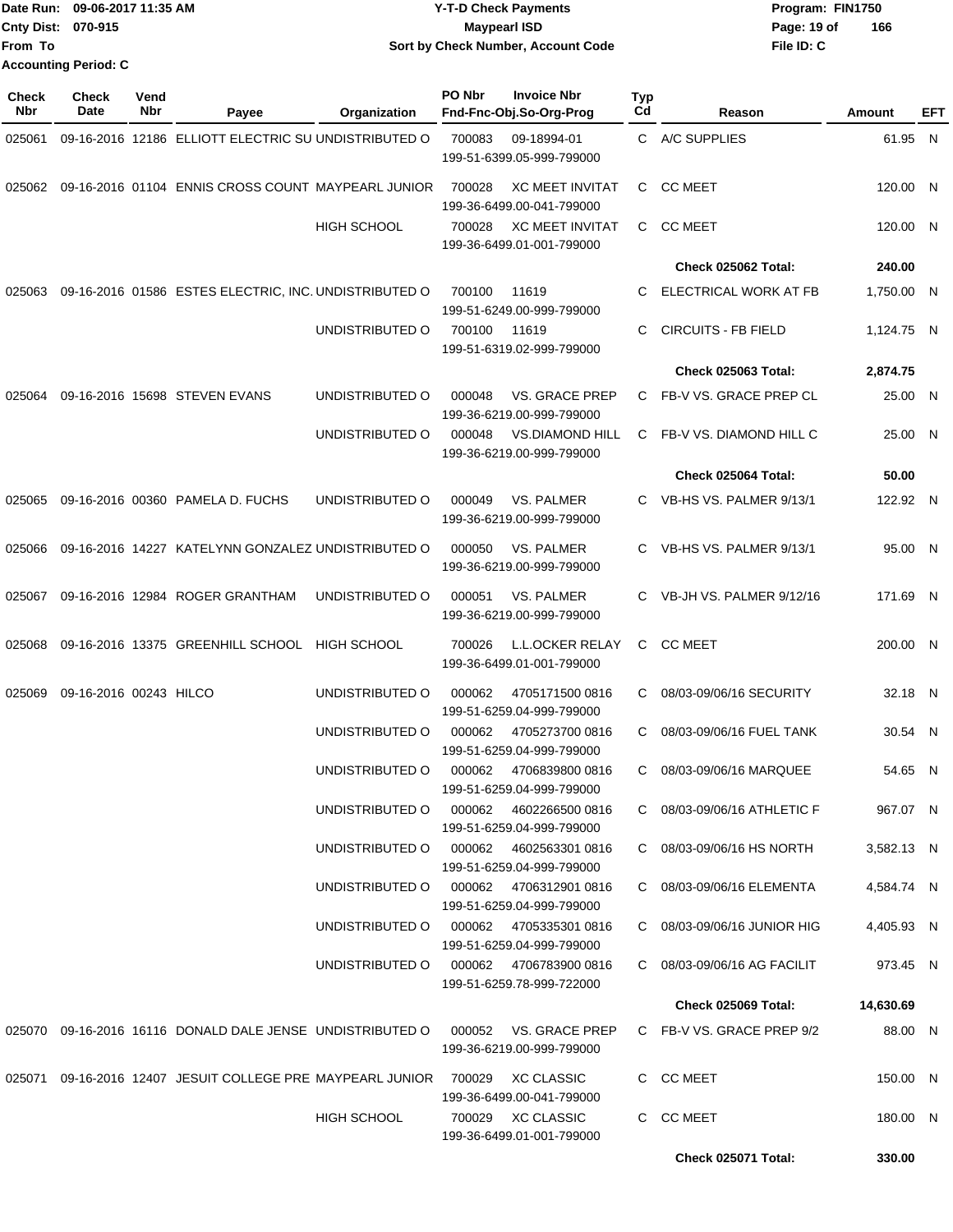Date Run: 09-06-2017 11:35 AM **CONTEX 100 CONTEX 12 T-D** Check Payments **CONTEX 12 T-D Check Payments** Program: FIN1750 **Cnty Dist:** 070-915 **Page: 20 of** Maypearl ISD **CONTEX 150 Page: 20 of From To Accounting Period: C**

# **Y-T-D Check Payments 070-915 Maypearl ISD Sort by Check Number, Account Code**

| Check<br>Nbr | Check<br>Date | Vend<br>Nbr | Payee                                                       | Organization           | PO Nbr | <b>Invoice Nbr</b><br>Fnd-Fnc-Obj.So-Org-Prog              | Typ<br>Cd | Reason                        | Amount     | EFT |
|--------------|---------------|-------------|-------------------------------------------------------------|------------------------|--------|------------------------------------------------------------|-----------|-------------------------------|------------|-----|
| 025072       |               |             | 09-16-2016 14924 KAYLOR DESIGN                              | <b>SCHOOL BOARD</b>    | 700067 | 379<br>199-41-6499.02-702-799000                           |           | C BOARD SHIRTS = WHITE        | 281.00 N   |     |
| 025073       |               |             | 09-16-2016 15086 Kimbell Midwest                            | UNDISTRIBUTED O        | 700063 | 5136542<br>199-51-6319.02-999-799000                       | C         | <b>ASSORTED FASTENERS</b>     | 224.21 N   |     |
| 025074       |               |             | 09-16-2016 15712 KOURTNEY LYNN EAS UNDISTRIBUTED O          |                        | 700123 | AUGUST 2016<br>199-31-6219.04-999-723000                   | C.        | 5.5 HRS - OT SERVICES         | 385.00 N   |     |
| 025075       |               |             | 09-16-2016 01113 LAKEVIEW CAMP AND HIGH SCHOOL              |                        | 700072 | 8899<br>199-11-6219.00-001-711000                          | C         | SENIOR RECEPTION/AWA          | 474.00 N   |     |
|              |               |             |                                                             | <b>HIGH SCHOOL</b>     | 700039 | 8891<br>199-31-6219.00-001-799000                          | C         | PSAT TESTING                  | 100.00 N   |     |
|              |               |             |                                                             |                        |        |                                                            |           | <b>Check 025075 Total:</b>    | 574.00     |     |
| 025076       |               |             | 09-16-2016 15761 LINDY TERRY                                | UNDISTRIBUTED O        | 700121 | 002<br>199-13-6399.01-999-799000                           | C         | SALSA FOR AMBASSADO           | 30.00 N    |     |
| 025077       |               |             | 09-16-2016 16113 LONESTAR AUTO TOW UNDISTRIBUTED O          |                        | 700139 | 34668<br>199-34-6219.00-999-799000                         | C         | <b>BUS TOWING</b>             | 289.00 N   |     |
| 025078       |               |             | 09-16-2016 14946 MABANK BAND BOOST HIGH SCHOOL              |                        | 700104 | 10/8/16 BAND<br>199-11-6499.29-001-711B00                  | C         | <b>BAND COMPETITION 10/8/</b> | 250.00 N   |     |
| 025079       |               |             | 09-16-2016 16094 BRITTANY N MAGEOR UNDISTRIBUTED O          |                        | 000054 | VS. PALMER<br>199-36-6219.00-999-799000                    |           | VB-JH VS. PALMER 9/12/16      | 157.01 N   |     |
| 025080       |               |             | 09-16-2016 16112 MANSFIELD BOOSTER HIGH SCHOOL              |                        | 700031 | <b>XC MEET</b><br>199-36-6499.01-001-799000                | C.        | <b>CC MEET</b>                | 140.00 N   |     |
| 025081       |               |             | 09-16-2016 16052 MAYPEARL HAY AND F MAYPEARL JUNIOR         |                        | 700055 | 09/09/16 8:18AM<br>199-11-6399.01-041-711000               | C         | <b>CHICKEN FEED</b>           | 31.80 N    |     |
| 025082       |               |             | 09-16-2016 01781 SYLVIA MILLER                              | UNDISTRIBUTED O        | 000053 | VS. PALMER<br>199-36-6219.00-999-799000                    | C.        | VB-HS VS. PALMER 09/13/       | 109.71 N   |     |
| 025083       |               |             | 09-16-2016 16111 MOLINA CROSS COUN MAYPEARL JUNIOR          |                        | 700027 | <b>GAREY HORNER</b><br>199-36-6499.00-041-799000           | C         | <b>CC MEET</b>                | 140.00 N   |     |
|              |               |             |                                                             | <b>HIGH SCHOOL</b>     | 700027 | <b>GAREY HORNER</b><br>199-36-6499.01-001-799000           | C.        | <b>CC MEET</b>                | 140.00 N   |     |
|              |               |             |                                                             |                        |        |                                                            |           | <b>Check 025083 Total:</b>    | 280.00     |     |
|              |               |             | 025084 09-16-2016 15814 NEC FINANCIAL SERVI UNDISTRIBUTED O |                        | 000055 | 0001939697<br>199-71-6512.00-999-799000                    |           | C SV1800 PHONE SYSTEM         | 1,159.20 N |     |
|              |               |             |                                                             | UNDISTRIBUTED O        | 000055 | 0001939697<br>199-71-6522.00-999-799000                    |           | C SV1800 PHONE SYSTEM         | 181.07 N   |     |
|              |               |             |                                                             |                        |        |                                                            |           | Check 025084 Total:           | 1,340.27   |     |
|              |               |             | 025085 09-16-2016 15054 O'REILLY AUTO PARTS HIGH SCHOOL     |                        |        | 700108 0645-195214<br>199-11-6399.29-001-7110BA            |           | C BATTERY REPLACEMENT         | 365.98 N   |     |
| 025086       |               |             | 09-16-2016 16092 REGION 30 UIL MUSIC HIGH SCHOOL            |                        | 700080 | <b>JH CONTEST</b><br>199-11-6499.29-001-711B00             |           | C JH CONTEST FEES             | 10.00 N    |     |
|              |               |             |                                                             | <b>HIGH SCHOOL</b>     | 700038 | HS CONTEST<br>199-11-6499.29-001-711B00                    |           | C CONTEST FEES                | 820.00 N   |     |
|              |               |             |                                                             | <b>MAYPEARL JUNIOR</b> | 700065 | <b>JH CONTEST</b><br>199-11-6499.29-041-711000             |           | C JH UIL Concert Band         | 400.00 N   |     |
|              |               |             |                                                             |                        |        |                                                            |           | <b>Check 025086 Total:</b>    | 1,230.00   |     |
|              |               |             | 025087 09-16-2016 14261 RYAN VINES                          | <b>HIGH SCHOOL</b>     | 700040 | REIMBURSEMENT C VATAT LODGING<br>199-11-6411.04-001-722000 |           |                               | 340.00 N   |     |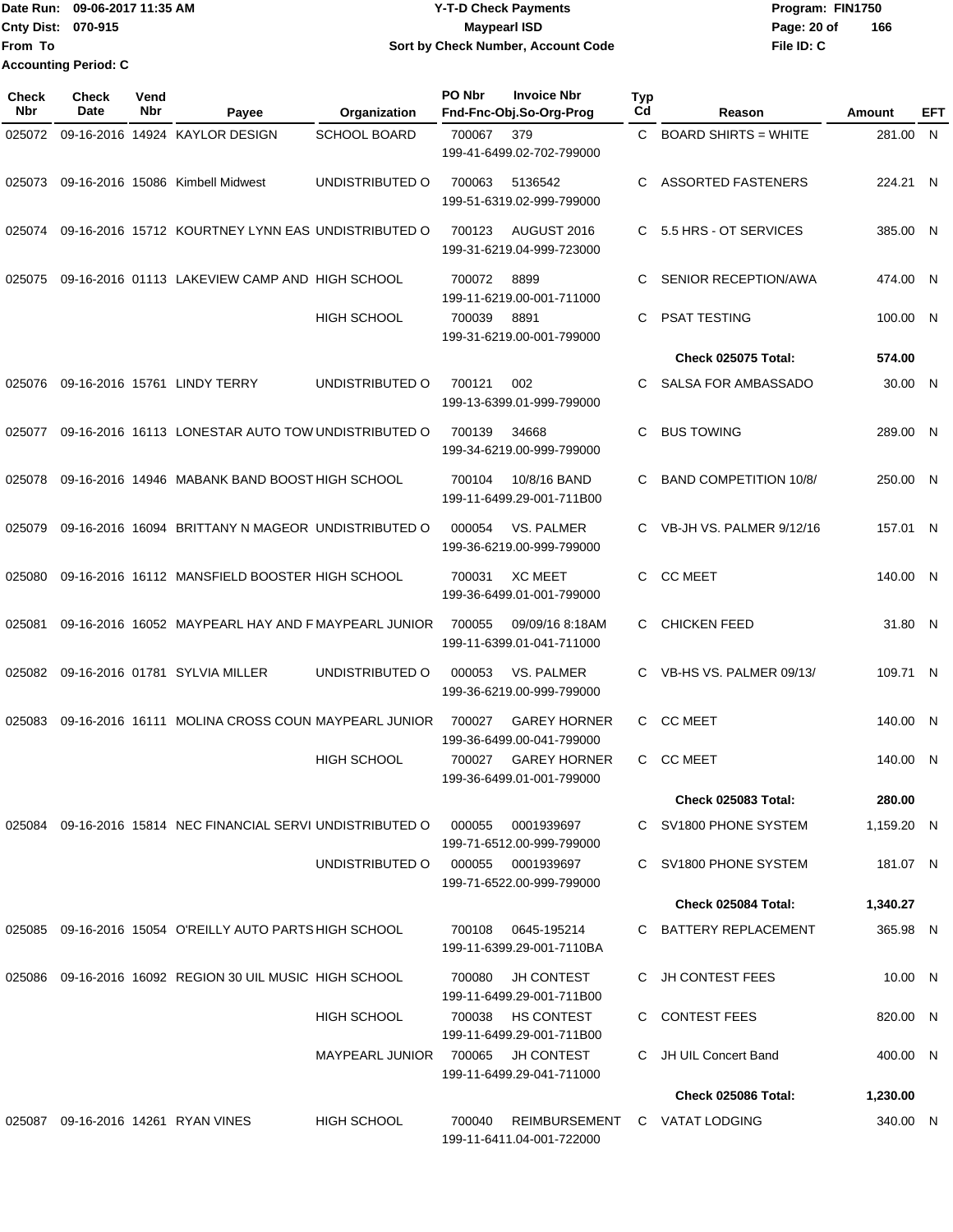|                    | Date Run: 09-06-2017 11:35 AM | <b>Y-T-D Check Payments</b>        | Program: FIN1750   |
|--------------------|-------------------------------|------------------------------------|--------------------|
| Cnty Dist: 070-915 |                               | <b>Mavpearl ISD</b>                | 166<br>Page: 21 of |
| lFrom To           |                               | Sort by Check Number, Account Code | File ID: C         |
|                    | <b>Accounting Period: C</b>   |                                    |                    |

| Check<br><b>Nbr</b> | <b>Check</b><br>Date               | Vend<br>Nbr | Payee                                                  | Organization           | PO Nbr       | <b>Invoice Nbr</b><br>Fnd-Fnc-Obj.So-Org-Prog      | Typ<br>Cd    | Reason                                                  | Amount             | EFT |
|---------------------|------------------------------------|-------------|--------------------------------------------------------|------------------------|--------------|----------------------------------------------------|--------------|---------------------------------------------------------|--------------------|-----|
| 025088              |                                    |             | 09-16-2016 13645 SHARI EASTWOOD                        | <b>ADMINISTRATIVE</b>  | 700089       | <b>REIMBURSEMENT</b><br>199-41-6399.01-701-799000  | $\mathsf{C}$ | AMBASSADOR MEETING S                                    | 9.75 N             |     |
| 025089              |                                    |             | 09-16-2016 13035 TRACY SHEFFER                         | <b>MAYPEARL JUNIOR</b> | 700054       | <b>REIMBURSEMENT</b><br>199-11-6399.09-041-711000  | C.           | <b>SCIENCE LAB SUPPLIES</b>                             | 25.94 N            |     |
| 025090              |                                    |             | 09-16-2016 00918 ROSANNA SIMPSON                       | UNDISTRIBUTED O        | 000056       | <b>VS. PALMER</b><br>199-36-6219.00-999-799000     | C.           | <b>VB=HS VS. PALMER SCOR</b>                            | 25.00 N            |     |
|                     |                                    |             |                                                        | UNDISTRIBUTED O        | 000056       | <b>VS. CLIFTON</b><br>199-36-6219.00-999-799000    | C.           | VB-HS VS. CLIFTON SCOR                                  | 25.00 N            |     |
|                     |                                    |             |                                                        |                        |              |                                                    |              | Check 025090 Total:                                     | 50.00              |     |
| 025091              |                                    |             | 09-16-2016 15897 ROYCE SMITH                           | UNDISTRIBUTED O        | 000059       | VS. CLIFTON<br>199-36-6219.00-999-799000           | C.           | FB-JH/JV VS. CLIFTON 9/8/                               | 158.00 N           |     |
| 025092              |                                    |             | 09-16-2016 00234 SOUTHWEST INTERNA UNDISTRIBUTED O     |                        | 700041       | FP280471<br>199-34-6319.00-999-799000              | C            | <b>STROBE LIGHTS</b>                                    | 64.90 N            |     |
|                     |                                    |             |                                                        | UNDISTRIBUTED O        | 700122       | FP280501<br>199-34-6319.00-999-799000              | C.           | <b>GLASS</b>                                            | 100.80 N           |     |
|                     |                                    |             |                                                        |                        |              |                                                    |              | Check 025092 Total:                                     | 165.70             |     |
| 025093              |                                    |             | 09-16-2016 15955 JESSE STACY                           | UNDISTRIBUTED O        | 000057       | VS. CLIFTON<br>199-36-6219.00-999-799000           |              | C FB-JH/JV VS. CLIFTON 9/8/                             | 155.00 N           |     |
| 025094              |                                    |             | 09-16-2016 12636 JERRY STANLEY                         | UNDISTRIBUTED O        | 000058       | <b>VS. GRACE PREP</b><br>199-36-6219.00-999-799000 |              | C FB-V VS. GRACE PREP 9/2                               | 88.00 N            |     |
|                     |                                    |             |                                                        | UNDISTRIBUTED O        | 000058       | <b>VS. CLIFTON</b><br>199-36-6219.00-999-799000    | C.           | FB-JH/JV VS. CLIFTON 9/8/                               | 158.00 N           |     |
|                     |                                    |             |                                                        |                        |              |                                                    |              | Check 025094 Total:                                     | 246.00             |     |
| 025095              |                                    |             | 09-16-2016 16115 BARRY STEELE                          | UNDISTRIBUTED O        | 000060       | <b>VS. GRACE PREP</b><br>199-36-6219.00-999-799000 |              | C FB-V VS. GRACE PREP 9/2                               | 88.00 N            |     |
| 025096              | 09-16-2016 00552 TASB, INC.        |             |                                                        | DIR COST-ADMINIS       | 700024       | 510637<br>199-41-6219.04-720-799000                | C.           | <b>LOCAL DISTRICT UPDATE</b>                            | 63.20 N            |     |
| 025097              | 09-16-2016 00784 TASBO             |             |                                                        | <b>IND COST-ADM</b>    | 700062       | S. EASTWOOD<br>199-41-6499.00-750-799000           | C            | <b>MEMBERSHIP RENEWAL</b>                               | 90.00 N            |     |
|                     | 025098 09-16-2016 12319 TETA, INC. |             |                                                        | HIGH SCHOOL            | 700086 11160 | 199-11-6411.04-001-711000                          |              | <b>CONVENTION REGISTRAT</b>                             | 120.00 N           |     |
|                     |                                    |             |                                                        | <b>HIGH SCHOOL</b>     |              | 700085 25870699<br>199-11-6412.01-001-711000       |              | C MEMBERSHIP                                            | 50.00 N            |     |
|                     |                                    |             |                                                        |                        |              |                                                    |              | <b>Check 025098 Total:</b>                              | 170.00             |     |
|                     |                                    |             | 025099 09-16-2016 15760 TEXAS STATE LIBRAR HIGH SCHOOL |                        | 700030       | TQ17415<br>199-12-6329.00-001-799000               |              | C 9/1/16-8/31/17 TEXQUEST                               | 132.87 N           |     |
|                     |                                    |             |                                                        | ELEMENTARY             |              | 700030 TQ17415<br>199-12-6329.00-101-799000        |              | C 9/1/16-8/31/17 TEXQUEST<br><b>Check 025099 Total:</b> | 132.88 N<br>265.75 |     |
|                     |                                    |             |                                                        |                        |              |                                                    |              |                                                         |                    |     |
|                     |                                    |             | 025100 09-16-2016 15721 TOLAR BAND BOOSTE HIGH SCHOOL  |                        |              | 700103 10/1/16 BAND<br>199-11-6499.29-001-711B00   |              | C 10/1/16 BAND                                          | 285.00 N           |     |
|                     | 025101 09-16-2016 13882 TRANE      |             |                                                        | UNDISTRIBUTED O        |              | 700042 37092663<br>199-51-6249.01-999-799000       |              | C HVAC - JR HIGH                                        | 4,961.00 N         |     |
|                     | 025102 09-16-2016 15734 TXTAG      |             |                                                        | UNDISTRIBUTED O        | 000061       | 332802850 0716<br>199-34-6219.01-999-799000        |              | C 07/23-24 TOLLS - BUS #50                              | 36.91 N            |     |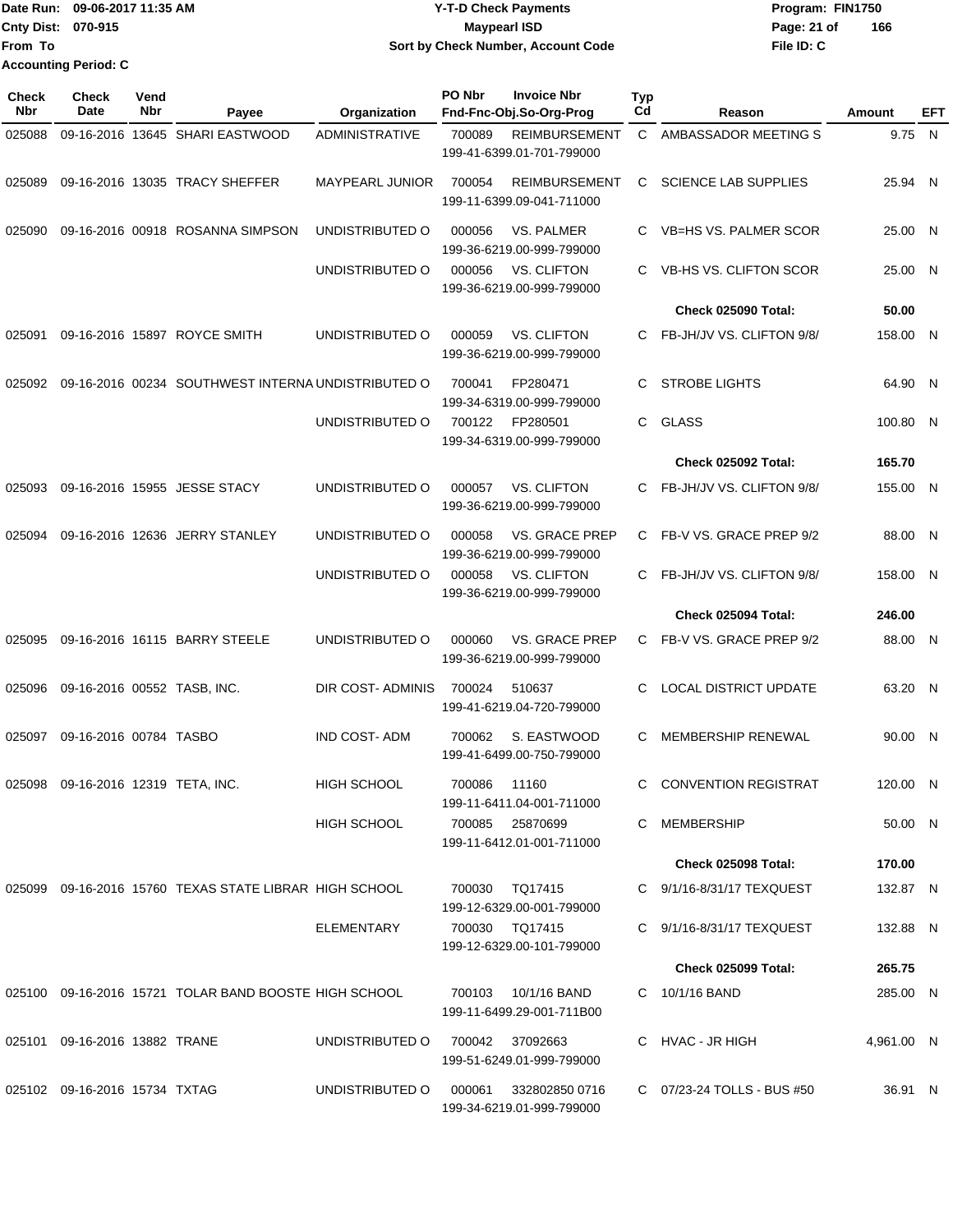|                             | Date Run: 09-06-2017 11:35 AM | Y-T-D Check Payments               | Program: FIN1750   |
|-----------------------------|-------------------------------|------------------------------------|--------------------|
| <b>Cnty Dist: 070-915</b>   |                               | <b>Mavpearl ISD</b>                | 166<br>Page: 22 of |
| lFrom To                    |                               | Sort by Check Number, Account Code | File ID: C         |
| <b>Accounting Period: C</b> |                               |                                    |                    |

| <b>Check</b><br>Nbr | <b>Check</b><br>Date | Vend<br>Nbr | Payee                                                      | Organization            | PO Nbr       | <b>Invoice Nbr</b><br>Fnd-Fnc-Obj.So-Org-Prog | Typ<br>Cd | Reason                       | Amount   | EFT |
|---------------------|----------------------|-------------|------------------------------------------------------------|-------------------------|--------------|-----------------------------------------------|-----------|------------------------------|----------|-----|
| 025103              |                      |             | 09-16-2016 15498 U.S. SPORTS VIDEO                         | UNDISTRIBUTED O         | 700036       | 81016-1<br>199-36-6399.02-999-799000          |           | C VIDEO CORD                 | 93.00 N  |     |
| 025104              |                      |             | 09-22-2016 12051 ABDO PUBLISHING                           | INTERMEDIATE SCH 700047 |              | 206009<br>199-12-6399.02-043-799000           | C.        | <b>BOOK SETS</b>             | 103.70 N |     |
| 025105              |                      |             | 09-22-2016 12211 ADVANCE PIERRE FO MAYPEARL JUNIOR         |                         | 000063       | 1794917<br>240-35-6341.00-041-799000          | C.        | <b>BEEF PRODUCTS</b>         | 193.00 N |     |
|                     |                      |             |                                                            | INTERMEDIATE SCH 000063 |              | 1794917<br>240-35-6341.00-043-799000          | C         | <b>BEEF PRODUCTS</b>         | 193.00 N |     |
|                     |                      |             |                                                            | <b>ELEMENTARY</b>       | 000063       | 1794917<br>240-35-6341.00-101-799000          | C         | <b>BEEF PRODUCTS</b>         | 193.00 N |     |
|                     |                      |             |                                                            | <b>HIGH SCHOOL</b>      | 000063       | 1794917<br>240-35-6341.01-001-799000          | C         | <b>BEEF PRODUCTS</b>         | 191.28 N |     |
|                     |                      |             |                                                            |                         |              |                                               |           | <b>Check 025105 Total:</b>   | 770.28   |     |
| 025106              |                      |             | 09-22-2016 00004 ALERT SERVICES                            | UNDISTRIBUTED O         | 700118       | 56365900<br>199-36-6399.05-999-799000         | C.        | <b>WATER COOLERS</b>         | 350.00 N |     |
| 025107              |                      |             | 09-22-2016 15376 ALL ABOUT TIRES, LLC UNDISTRIBUTED O      |                         | 700141       | 34620<br>199-34-6219.00-999-799000            |           | <b>ROAD SIDE SERVICE/MOU</b> | 97.00 N  |     |
|                     |                      |             |                                                            | UNDISTRIBUTED O         | 700141       | 34620<br>199-34-6319.00-999-799000            | C.        | <b>TIRE</b>                  | 125.00 N |     |
|                     |                      |             |                                                            |                         |              |                                               |           | Check 025107 Total:          | 222.00   |     |
| 025108              |                      |             | 09-22-2016 00151 BETSY ROSS FLAG GI HIGH SCHOOL            |                         | 700081       | 830503-T<br>199-11-6399.12-001-711000         |           | C FLAGS                      | 201.00 N |     |
| 025109              |                      |             | 09-22-2016 16121 EDDIE WAYNE BILLS                         | UNDISTRIBUTED O         | 000064       | VS. KEMP<br>199-36-6219.00-999-799000         |           | C FB-V VS. KEMP 9/16/16      | 88.00 N  |     |
| 025110              |                      |             | 09-22-2016 00956 BORDEN DAIRY                              | MAYPEARL JUNIOR         | 000065       | 1091746<br>240-35-6341.00-041-799000          | C.        | MILK                         | 214.20 N |     |
|                     |                      |             |                                                            | INTERMEDIATE SCH        | 000065       | 1091746<br>240-35-6341.00-043-799000          | C.        | MILK                         | 244.80 N |     |
|                     |                      |             |                                                            | <b>ELEMENTARY</b>       | 000065       | 1091746<br>240-35-6341.00-101-799000          | C         | <b>MILK</b>                  | 413.10 N |     |
|                     |                      |             |                                                            | <b>HIGH SCHOOL</b>      | 000065       | 1091746<br>240-35-6341.01-001-799000          | C         | MILK                         | 459.00 N |     |
|                     |                      |             |                                                            |                         |              |                                               |           | Check 025110 Total:          | 1,331.10 |     |
|                     |                      |             | 025111 09-22-2016 00015 C & C REFRIGERATIO UNDISTRIBUTED O |                         | 700179       | 34249<br>199-51-6249.35-999-799000            |           | C REPAIR ICE MACHINE         | 237.00 N |     |
|                     |                      |             |                                                            | UNDISTRIBUTED O         | 700179 34249 | 199-51-6319.35-999-799000                     |           | C ICE MACHINE PARTS          | 570.34 N |     |
|                     |                      |             |                                                            |                         |              |                                               |           | Check 025111 Total:          | 807.34   |     |
|                     |                      |             | 025112 09-22-2016 13576 CANON FINANCIAL SE UNDISTRIBUTED O |                         | 000071       | 16479908<br>199-11-6219.00-999-723000         |           | C 09/12/16 COPIER LEASE      | 220.90 N |     |
|                     |                      |             |                                                            | <b>HIGH SCHOOL</b>      | 000071       | 16479908<br>199-11-6269.00-001-711000         |           | C 09/12/16 COPIER LEASE      | 245.44 N |     |
|                     |                      |             |                                                            | MAYPEARL JUNIOR 000071  |              | 16479908<br>199-11-6269.00-041-711000         |           | C 09/12/16 COPIER LEASE      | 245.44 N |     |
|                     |                      |             |                                                            | INTERMEDIATE SCH 000071 |              | 16479908<br>199-11-6269.00-043-799000         | C         | 09/12/16 COPIER LEASE        | 239.99 N |     |
|                     |                      |             |                                                            | ELEMENTARY              | 000071       | 16479908<br>199-11-6269.00-101-711000         | C.        | 09/12/16 COPIER LEASE        | 245.44 N |     |
|                     |                      |             |                                                            | ELEMENTARY              |              | 000071 16479908<br>199-11-6269.00-101-799000  |           | C 09/12/16 COPIER LEASE      | 245.44 N |     |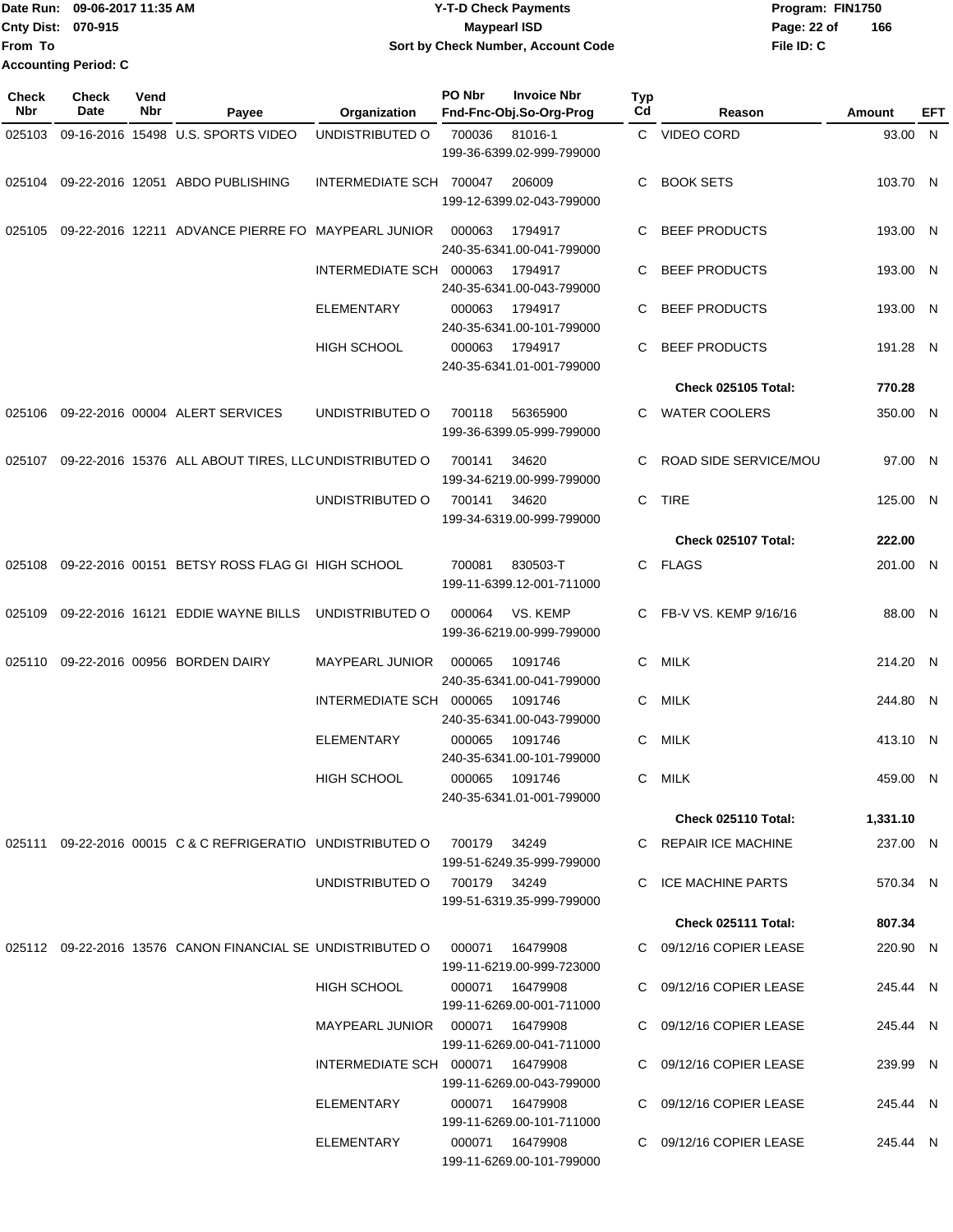|                             | Date Run: 09-06-2017 11:35 AM | Y-T-D Check Payments               | Program: FIN1750 |     |
|-----------------------------|-------------------------------|------------------------------------|------------------|-----|
| <b>Cnty Dist: 070-915</b>   |                               | Maypearl ISD                       | Page: 23 of      | 166 |
| <b>IFrom To</b>             |                               | Sort by Check Number, Account Code | File ID: C       |     |
| <b>Accounting Period: C</b> |                               |                                    |                  |     |

| Check<br>Nbr | <b>Check</b><br>Date  | Vend<br>Nbr | Payee                                                      | Organization            | PO Nbr         | <b>Invoice Nbr</b><br>Fnd-Fnc-Obj.So-Org-Prog      | <b>Typ</b><br>Cd | Reason                       | Amount     | EFT |
|--------------|-----------------------|-------------|------------------------------------------------------------|-------------------------|----------------|----------------------------------------------------|------------------|------------------------------|------------|-----|
|              |                       |             |                                                            | HIGH SCHOOL             | 000071         | 16479908<br>199-11-6269.01-001-711000              | C.               | 09/12/16 COPIER LEASE        | 1,227.20 N |     |
|              |                       |             |                                                            | MAYPEARL JUNIOR         | 000071         | 16479908<br>199-11-6269.01-041-711000              | C                | 09/12/16 COPIER LEASE        | 245.44 N   |     |
|              |                       |             |                                                            | INTERMEDIATE SCH 000071 |                | 16479908<br>199-11-6269.01-043-711000              | C                | 09/12/16 COPIER LEASE        | 239.99 N   |     |
|              |                       |             |                                                            | DIR COST- ADMINIS       | 000071         | 16479908<br>199-41-6249.00-720-799000              | C                | 09/12/16 COPIER LEASE        | 269.97 N   |     |
|              |                       |             |                                                            |                         |                |                                                    |                  | Check 025112 Total:          | 3,425.25   |     |
| 025113       | 09-22-2016 14724 CASH |             |                                                            | <b>DISTRICT WIDE</b>    | 000067         | FB GATE BAGS<br>199-00-5752.02-000-700000          | C.               | <b>INCREASE FB GATE BAGS</b> | 400.00 N   |     |
| 025114       |                       |             | 09-22-2016 16102 CIRCLE J-5 AEROBIC SUNDISTRIBUTED O       |                         | 700189         | 12161<br>199-51-6239.01-999-799000                 | C.               | 2 YR CONTRACT                | 950.00 N   |     |
| 025115       |                       |             | 09-22-2016 00217 CITY OF MAYPEARL                          | UNDISTRIBUTED O         | 000068         | <b>VS. GRACE PREP</b><br>199-52-6219.01-999-799000 | C.               | SECURITY-FB VS. GRACE        | 75.00 N    |     |
| 025116       |                       |             | 09-22-2016 15282 COLORADO BOXED BE MAYPEARL JUNIOR         |                         | 000066         | 7723823<br>240-35-6341.00-041-799000               | C.               | <b>USDA FOODS</b>            | 89.74 N    |     |
|              |                       |             |                                                            | INTERMEDIATE SCH        | 000066         | 7723820<br>240-35-6341.00-043-799000               | C.               | <b>USDA FOODS</b>            | 86.24 N    |     |
|              |                       |             |                                                            | ELEMENTARY              | 000066         | 7723822<br>240-35-6341.00-101-799000               | C                | <b>USDA FOODS</b>            | 89.76 N    |     |
|              |                       |             |                                                            | <b>HIGH SCHOOL</b>      | 000066         | 7723820<br>240-35-6341.01-001-799000               | C.               | <b>USDA FOODS</b>            | 86.24 N    |     |
|              |                       |             |                                                            |                         |                |                                                    |                  | Check 025116 Total:          | 351.98     |     |
| 025117       |                       |             | 09-22-2016 15656 DEPARTMENT OF INF UNDISTRIBUTED O         |                         | 000069         | 16081286N<br>199-51-6259.02-999-799000             | C                | 08/01-08/31/16 LONG DIST     | 86.34 N    |     |
| 025118       |                       |             | 09-22-2016 12885 DIRECT ENERGY                             | UNDISTRIBUTED O         | 000070         | 162590028713269<br>199-51-6259.04-999-799000       | C                | 08/10-09/11/16 309 MAIN S    | 480.99 N   |     |
| 025119       |                       |             | 09-22-2016 15698 STEVEN EVANS                              | UNDISTRIBUTED O         | 000072         | VS. KEMP<br>199-36-6219.00-999-799000              | C.               | CLOCK-FB-V VS. KEMP 9/1      | 25.00 N    |     |
|              |                       |             |                                                            | UNDISTRIBUTED O         | 000072         | <b>VS. CLIFTON</b><br>199-36-6219.00-999-799000    | C.               | CLOCK-FB-JH VS. CLIFTO       | 25.00 N    |     |
|              |                       |             |                                                            |                         |                |                                                    |                  | Check 025119 Total:          | 50.00      |     |
|              |                       |             | 025120 09-22-2016 00040 FLATT STATIONERS, I HIGH SCHOOL    |                         | 700096         | 226961-00<br>199-11-6399.05-001-711000             |                  | C COMPASSES                  | 17.28 N    |     |
|              |                       |             | 025121 09-22-2016 00360 PAMELA D. FUCHS                    | UNDISTRIBUTED O         | 000083         | VS. KEENE<br>199-36-6219.00-999-799000             |                  | C VB-HS VS. KEENE 9/16/201   | 130.56 N   |     |
|              |                       |             | 025122 09-22-2016 15751 WILLIE E. FULCHER                  | UNDISTRIBUTED O         |                | 000073 VS. KEMP<br>199-36-6219.00-999-799000       |                  | C FB-V VS. KEMP 9/16/2016    | 88.00 N    |     |
|              |                       |             | 025123 09-22-2016 12341 GRAINGER INDUSTRIA UNDISTRIBUTED O |                         |                | 700059 9222761760<br>199-51-6319.02-999-799000     |                  | C FAUCET PARTS FOR MOP       | 327.62 N   |     |
|              |                       |             | 025124 09-22-2016 15915 JUSTIN HARPER                      | UNDISTRIBUTED O         |                | 000074 VS. KEMP<br>199-36-6219.00-999-799000       |                  | C FB-V VS. KEMP 9/16/2016    | 88.00 N    |     |
|              |                       |             | 025125 09-22-2016 00467 HEXCO ACADEMIC                     | ELEMENTARY              | 700092 20081-1 | 199-11-6399.13-101-711000                          |                  | C UIL SUPPLIES               | 133.28 N   |     |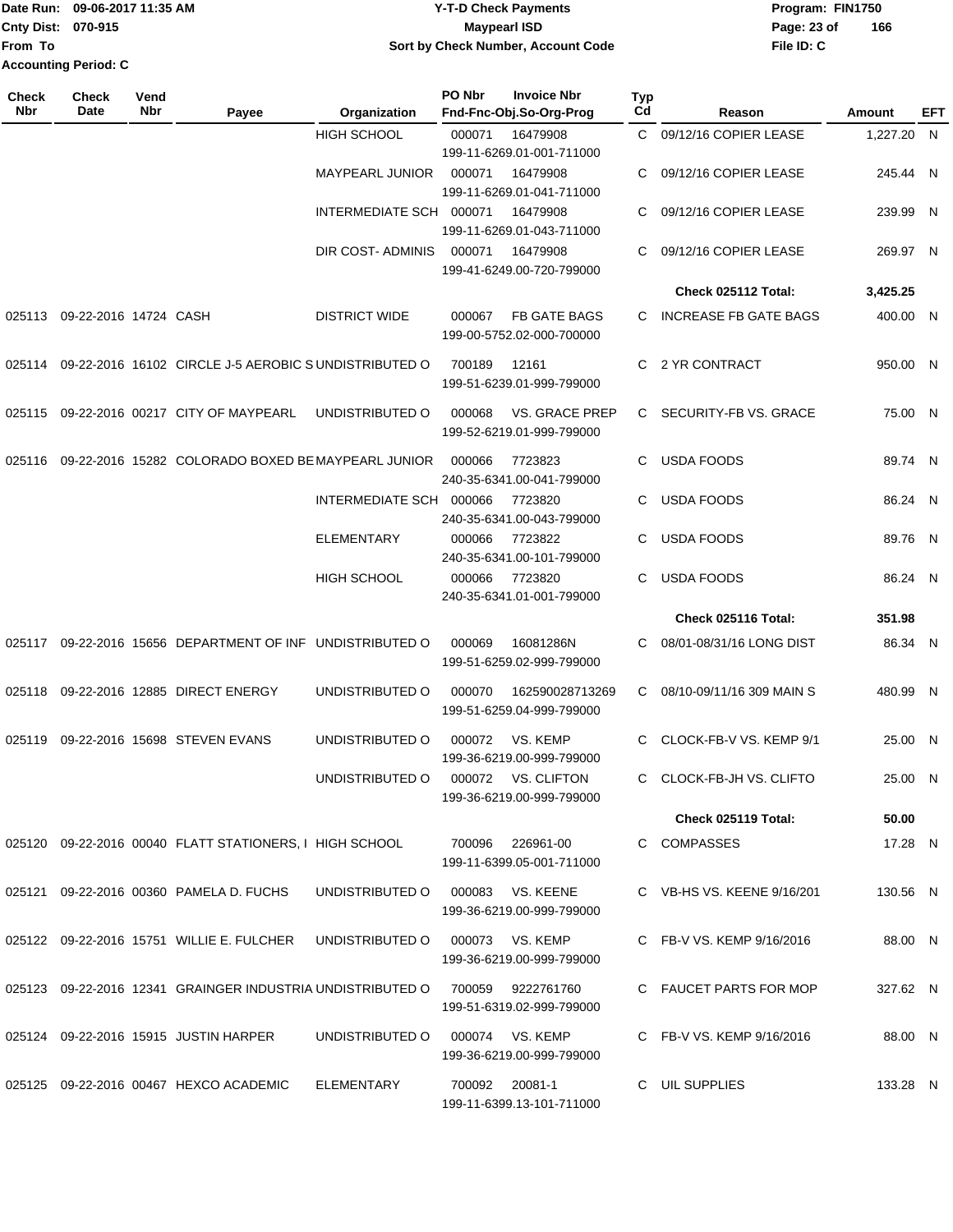|                    | Date Run: 09-06-2017 11:35 AM | <b>Y-T-D Check Payments</b>        | Program: FIN1750   |
|--------------------|-------------------------------|------------------------------------|--------------------|
| Cnty Dist: 070-915 |                               | Maypearl ISD                       | 166<br>Page: 24 of |
| From To            |                               | Sort by Check Number, Account Code | File ID: C         |
|                    | <b>Accounting Period: C</b>   |                                    |                    |

| <b>Check</b><br>Nbr | Check<br>Date | Vend<br>Nbr | Payee                                                       | Organization            | PO Nbr | <b>Invoice Nbr</b><br>Fnd-Fnc-Obj.So-Org-Prog | Typ<br>Cd | Reason                       | Amount     | EFT |
|---------------------|---------------|-------------|-------------------------------------------------------------|-------------------------|--------|-----------------------------------------------|-----------|------------------------------|------------|-----|
| 025126              |               |             | 09-22-2016 14135 HOUGHTON MIFFLIN H INTERMEDIATE SCH 700034 |                         |        | 952616075                                     | C.        | <b>GO MATH GRADE 5</b>       | 319.50 N   |     |
|                     |               |             |                                                             |                         |        | 410-11-6321.00-043-711000                     |           |                              |            |     |
|                     |               |             |                                                             | <b>ELEMENTARY</b>       | 700034 | 952616074                                     | С         | <b>GO MATH/SCIENCE GRAD</b>  | 965.50 N   |     |
|                     |               |             |                                                             |                         |        | 410-11-6321.00-101-711000                     |           |                              |            |     |
|                     |               |             |                                                             |                         |        |                                               |           | Check 025126 Total:          | 1,285.00   |     |
| 025127              |               |             | 09-22-2016 01048 LABATT FOOD SERVIC MAYPEARL JUNIOR         |                         | 000075 | 387479 08/16<br>240-35-6341.00-041-799000     | C.        | <b>GROCERIES</b>             | 1,971.23 N |     |
|                     |               |             |                                                             | <b>INTERMEDIATE SCH</b> | 000075 | 387495 08/16<br>240-35-6341.00-043-799000     | C         | <b>GROCERIES</b>             | 2,140.52 N |     |
|                     |               |             |                                                             | <b>ELEMENTARY</b>       | 000075 | 387487 08/16<br>240-35-6341.00-101-799000     | C         | <b>GROCERIES</b>             | 3,552.48 N |     |
|                     |               |             |                                                             | <b>HIGH SCHOOL</b>      | 000075 | 387460 08/16<br>240-35-6341.01-001-799000     | C.        | <b>GROCERIES</b>             | 3,692.76 N |     |
|                     |               |             |                                                             |                         |        |                                               |           | Check 025127 Total:          | 11,356.99  |     |
| 025128              |               |             | 09-22-2016 14204 LANDMARK EQUIPME UNDISTRIBUTED O           |                         | 700116 | W61712                                        | C.        | STIHL STRING TRIMMER P       | 70.64 N    |     |
|                     |               |             |                                                             |                         |        | 199-51-6319.03-999-799000                     |           |                              |            |     |
| 025129              |               |             | 09-22-2016 13247 LEGAL DIGEST                               | UNDISTRIBUTED O         | 700145 | EV3845<br>199-21-6411.00-999-723000           | С         | <b>REGISTRATION FOR ELEV</b> | 150.00 N   |     |
| 025130              |               |             | 09-22-2016 14075 NATIONAL TELESYSTE UNDISTRIBUTED O         |                         | 000081 | 323337<br>199-51-6249.02-999-799000           | C.        | SET UP 911 ACCESS            | 194.00 N   |     |
| 025131              |               |             | 09-22-2016 12087 OAK CLIFF OFFICE SU HIGH SCHOOL            |                         | 700071 | 380242-0<br>199-31-6399.00-001-799000         | С         | SIGNATURE STAMP              | 40.00 N    |     |
| 025132              |               |             | 09-22-2016 00287 OFFICE DEPOT                               | IND COST-ADM            | 700008 | 862686179001<br>199-41-6499.01-750-799000     | C         | FOLDERS/POST-ITS             | 29.82 N    |     |
|                     |               |             |                                                             | UNDISTRIBUTED O         | 700064 | 863944065001<br>199-51-6319.02-999-799000     | C         | <b>OFFICE SUPPLIES</b>       | 174.13 N   |     |
|                     |               |             |                                                             | UNDISTRIBUTED O         | 700064 | 863944222001<br>199-51-6319.02-999-799000     | С         | CABINET/BOOKENDS             | 319.95 N   |     |
|                     |               |             |                                                             | UNDISTRIBUTED O         | 700064 | 863944222001<br>199-51-6319.02-999-799000     | С         | <b>BULLETIN BOARD</b>        | 234.98 N   |     |
|                     |               |             |                                                             | <b>ADMINISTRATIVE</b>   | 700008 | 862686382001<br>199-53-6399.00-701-799000     | C         | <b>ELECTRIC PENCIL SHARP</b> | 44.69 N    |     |
|                     |               |             |                                                             | UNDISTRIBUTED O         | 700008 | 862686179001<br>199-53-6399.05-999-799000     |           | C FOLDERS/LABELS             | 100.76 N   |     |
|                     |               |             |                                                             |                         |        |                                               |           | Check 025132 Total:          | 904.33     |     |
|                     |               |             | 025133 09-22-2016 15876 PETE'S TIRE SERVICE UNDISTRIBUTED O |                         | 000084 | 0073121<br>199-34-6219.00-999-799000          |           | C MOUNT/BALANCE/ALIGNM       | 141.95 N   |     |
|                     |               |             |                                                             | UNDISTRIBUTED O         |        | 000084 0073121<br>199-34-6319.00-999-799000   |           | C TIRES                      | 497.96 N   |     |
|                     |               |             |                                                             |                         |        |                                               |           | <b>Check 025133 Total:</b>   | 639.91     |     |
|                     |               |             | 025134 09-22-2016 13739 BILL RENSHAW                        | UNDISTRIBUTED O         |        | 000076 VS. KEMP                               |           | C FB-V VS. KEMP 9/16/2016    | 88.00 N    |     |
|                     |               |             |                                                             |                         |        | 199-36-6219.00-999-799000                     |           |                              |            |     |
|                     |               |             | 025135 09-22-2016 00918 ROSANNA SIMPSON                     | UNDISTRIBUTED O         |        | 000082 VS. KEENE<br>199-36-6219.00-999-799000 |           | C SCOREBOOK-VB-HS VS. K      | 20.00 N    |     |
|                     |               |             | 025136 09-22-2016 00234 SOUTHWEST INTERNA UNDISTRIBUTED O   |                         |        | 700175 FP281276<br>199-34-6219.00-999-799000  |           | C FREIGHT                    | 45.00 N    |     |
|                     |               |             |                                                             | UNDISTRIBUTED O         |        | 700168 454587-1<br>199-34-6219.00-999-799000  |           | C REPLACED HORN - BUS 4      | 90.00 N    |     |
|                     |               |             |                                                             | UNDISTRIBUTED O         |        | 700170 454588-1<br>199-34-6219.00-999-799000  |           | C DIAG ON HEADLIGHT - BU     | 225.00 N   |     |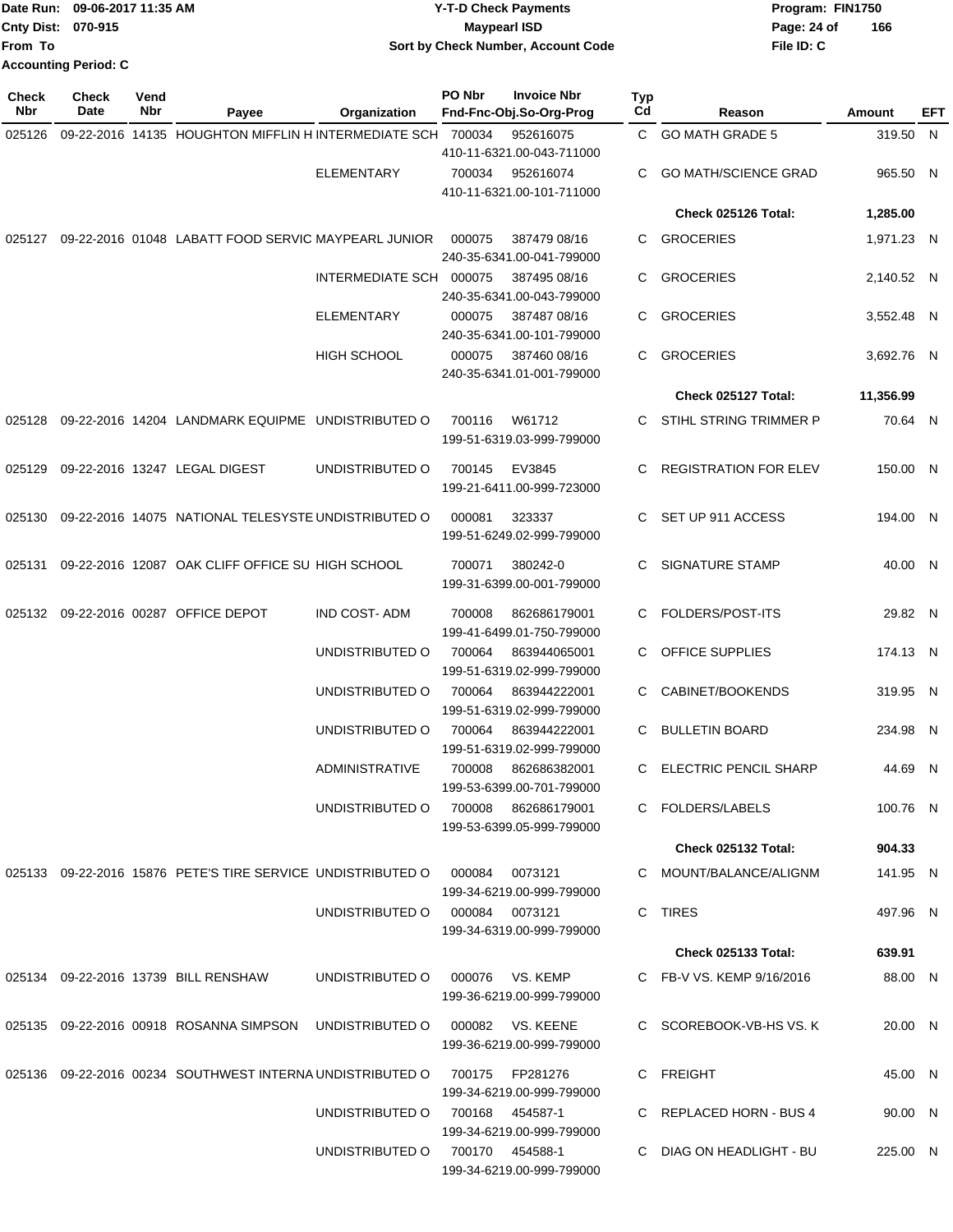Date Run: 09-06-2017 11:35 AM **CONTEX 100 CONTEX 12 T-D** Check Payments **CONTEX 12 T-D Check Payments** Program: FIN1750 **Cnty Dist:** 070-915 **Page: 25 of Page:** 25 of **From To Accounting Period: C**

### **09-06-2017 11:35 AM Y-T-D Check Payments 070-915 Maypearl ISD Sort by Check Number, Account Code**

| <b>Check</b><br><b>Nbr</b> | <b>Check</b><br><b>Date</b>     | Vend<br>Nbr | Payee                                                     | Organization                    | PO Nbr          | <b>Invoice Nbr</b><br>Fnd-Fnc-Obj.So-Org-Prog     | <b>Typ</b><br>Cd | Reason                       | Amount   | EFT |
|----------------------------|---------------------------------|-------------|-----------------------------------------------------------|---------------------------------|-----------------|---------------------------------------------------|------------------|------------------------------|----------|-----|
|                            |                                 |             |                                                           | UNDISTRIBUTED O                 | 700153          | 454586-1<br>199-34-6219.00-999-799000             |                  | C REPLACED HORN - BUS 5      | 825.00 N |     |
|                            |                                 |             |                                                           | UNDISTRIBUTED O                 | 700168          | 454587-1<br>199-34-6319.00-999-799000             |                  | C HORN                       | 43.08 N  |     |
|                            |                                 |             |                                                           | UNDISTRIBUTED O                 | 700169          | 454587-1<br>199-34-6319.00-999-799000             | C.               | <b>CLEANER AND SUPPLIES</b>  | 3.45 N   |     |
|                            |                                 |             |                                                           | UNDISTRIBUTED O                 | 700153          | 454586-1<br>199-34-6319.00-999-799000             | C.               | HORN/CLEANER/SUPPLIE         | 46.53 N  |     |
|                            |                                 |             |                                                           | UNDISTRIBUTED O                 | 700173          | FP281262<br>199-34-6319.00-999-799000             | C.               | <b>STOP ARM</b>              | 254.16 N |     |
|                            |                                 |             |                                                           | UNDISTRIBUTED O                 | 700174          | FP281276<br>199-34-6319.00-999-799000             | C.               | LIGHT/GLASS                  | 409.95 N |     |
|                            |                                 |             |                                                           |                                 |                 |                                                   |                  | Check 025136 Total:          | 1,942.17 |     |
| 025137                     |                                 |             | 09-22-2016 14122 LAURI ANN SPRADLIN MAYPEARL JUNIOR       |                                 | 700150          | <b>REIMBURSEMENT</b><br>199-36-6399.09-041-799000 |                  | C CHEER SUPPLIES             | 28.95 N  |     |
| 025138                     |                                 |             | 09-22-2016 12892 SUPREME SCHOOL SUINTERMEDIATE SCH 700044 |                                 |                 | 59174<br>199-11-6399.20-043-711000                |                  | C ABSENTEE/TARDY BOOKS       | 26.25 N  |     |
|                            |                                 |             | 025139 09-22-2016 14013 SYSTEMS GO                        | <b>HIGH SCHOOL</b>              | 700142          | 2042<br>199-11-6399.13-001-722000                 |                  | C C6-5 ENGINES               | 86.00 N  |     |
|                            | 025140 09-22-2016 00777 TCA     |             |                                                           | <b>ELEMENTARY</b>               | 700137          | AMANDA<br>199-31-6499.00-101-799000               | C.               | PRO GROWTH                   | 185.00 N |     |
| 025141                     |                                 |             | 09-22-2016 15913 TATUM THORNE                             | UNDISTRIBUTED O                 | 000079          | VS. KEMP<br>199-36-6219.00-999-799000             |                  | C SCOREBOOK-FB-V VS. KE      | 25.00 N  |     |
|                            | 025142 09-22-2016 00418 TUNE IN |             |                                                           | <b>ELEMENTARY</b>               | 700093          | 942614<br>199-11-6399.13-101-711000               | C.               | UIL SUPPLIES                 | 97.95 N  |     |
|                            |                                 |             | 025143 09-22-2016 00134 TXU ENERGY                        | UNDISTRIBUTED O                 | 000078          | 054376855437<br>199-51-6259.04-999-799000         | C.               | 08/10-09/11/16 SECURITY      | 329.75 N |     |
|                            |                                 |             | 025144 09-22-2016 00781 TYSON FOOD, INC                   | MAYPEARL JUNIOR                 | 000077          | 20705151<br>240-35-6341.00-041-799000             | C.               | <b>COMMODITY CHICKEN ITE</b> | 486.08 N |     |
|                            |                                 |             |                                                           | INTERMEDIATE SCH 000077         |                 | 20705151<br>240-35-6341.00-043-799000             | C.               | <b>COMMODITY CHICKEN ITE</b> | 486.08 N |     |
|                            |                                 |             |                                                           | ELEMENTARY                      | 000077 20705151 | 240-35-6341.00-101-799000                         |                  | C COMMODITY CHICKEN ITE      | 486.08 N |     |
|                            |                                 |             |                                                           | <b>HIGH SCHOOL</b>              | 000077 20705151 | 240-35-6341.01-001-799000                         |                  | C COMMODITY CHICKEN ITE      | 486.08 N |     |
|                            |                                 |             |                                                           |                                 |                 |                                                   |                  | Check 025144 Total:          | 1,944.32 |     |
|                            |                                 |             | 025145 09-22-2016 16122 SAMUEL E. WESSON UNDISTRIBUTED O  |                                 | 000080          | VS. KEMP<br>199-36-6219.00-999-799000             |                  | C FB-V VS. KEMP 9/16/16      | 88.00 N  |     |
|                            |                                 |             | 025146 09-29-2016 15258 ALLAN D. PERKINS                  | <b>HIGH SCHOOL</b>              | 700204          | 784769<br>199-11-6219.29-001-711B00               |                  | PIANO REPAIR                 | 220.00 N |     |
|                            |                                 |             | 025147 09-29-2016 00677 ASW ENTERPRISES                   | ELEMENTARY                      | 700135 2520     | 199-11-6399.13-101-711000                         |                  | C 3RD & 4TH GRADE COMP       | 56.00 N  |     |
|                            |                                 |             | 025148 09-29-2016 16126 BAYLOR BU NSSLHA UNDISTRIBUTED O  |                                 | 700228          | 199-11-6411.01-999-723000                         |                  | C CE TRAINING/SPEECH DIS     | 100.00 N |     |
|                            |                                 |             | 025149 09-29-2016 00242 DEMCO, INC.                       | HIGH SCHOOL                     | 700075 5962343  | 199-12-6399.00-001-799000                         |                  | C TAPE/BOOK COVERS/PRO       | 154.08 N |     |
|                            |                                 |             |                                                           | INTERMEDIATE SCH 700049 5965300 |                 | 199-12-6399.01-043-799000                         |                  | C 3RD GRADE LABELS/ACR       | 51.74 N  |     |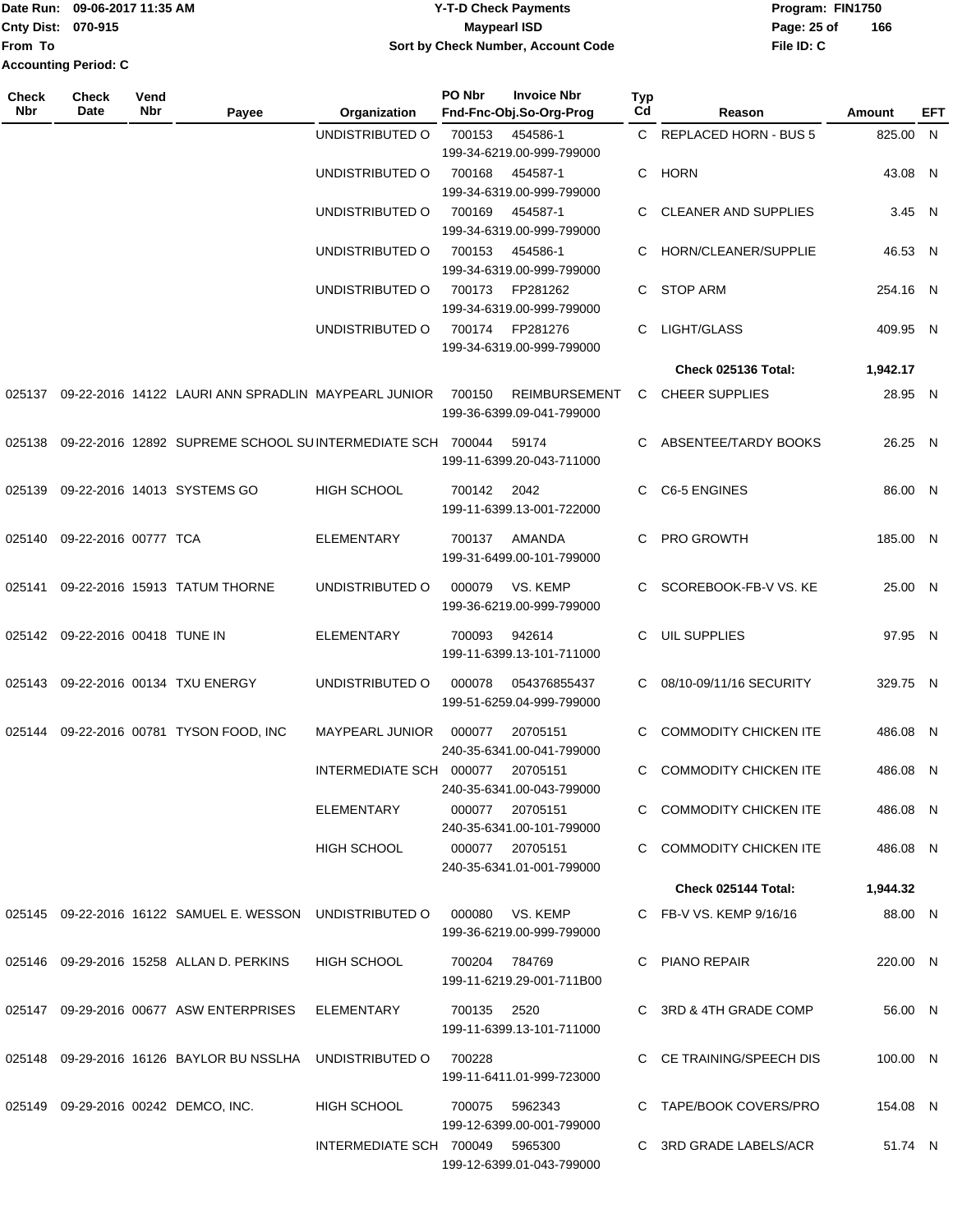|                             | Date Run: 09-06-2017 11:35 AM | Y-T-D Check Payments               | Program: FIN1750 |     |
|-----------------------------|-------------------------------|------------------------------------|------------------|-----|
| <b>Cnty Dist: 070-915</b>   |                               | <b>Mavpearl ISD</b>                | Page: 26 of      | 166 |
| <b>From To</b>              |                               | Sort by Check Number, Account Code | File ID: C       |     |
| <b>Accounting Period: C</b> |                               |                                    |                  |     |

| Check<br>Nbr | <b>Check</b><br>Date | Vend<br>Nbr | Payee                                                      | Organization            | PO Nbr | <b>Invoice Nbr</b><br>Fnd-Fnc-Obj.So-Org-Prog       | <b>Typ</b><br>Cd | Reason                      | Amount     | EFT |
|--------------|----------------------|-------------|------------------------------------------------------------|-------------------------|--------|-----------------------------------------------------|------------------|-----------------------------|------------|-----|
|              |                      |             |                                                            | INTERMEDIATE SCH 700050 |        | 5959513<br>199-12-6399.01-043-799000                | C.               | <b>BOOKMARKS</b>            | 35.75 N    |     |
|              |                      |             |                                                            |                         |        |                                                     |                  | <b>Check 025149 Total:</b>  | 241.57     |     |
| 025150       |                      |             | 09-29-2016 15656 DEPARTMENT OF INF UNDISTRIBUTED O         |                         | 000085 | 16071285N<br>199-51-6259.02-999-799000              | C                | 07/01-07/31/16 LONG DIST    | 24.36 N    |     |
| 025151       |                      |             | 09-29-2016 12536 DESOTO JANITORIAL UNDISTRIBUTED O         |                         | 700088 | 174315<br>199-51-6319.01-999-799000                 | C                | GLOVES/MOPS/BLEACH/D        | 1,349.53 N |     |
|              |                      |             | 025152  09-29-2016  13639  EAST TEXAS COPY SY HIGH SCHOOL  |                         | 700140 | 352626<br>199-11-6399.12-001-711000                 | C                | <b>STAPLES</b>              | 118.00 N   |     |
| 025153       |                      |             | 09-29-2016 12186 ELLIOTT ELECTRIC SU UNDISTRIBUTED O       |                         | 700056 | 09-19416-03<br>199-51-6319.02-999-799000            | C                | <b>ELECTRICAL SUPPLIES</b>  | 42.48 N    |     |
|              |                      |             |                                                            | UNDISTRIBUTED O         | 700056 | 09-19416-01<br>199-51-6319.02-999-799000            | C                | ELECTRICAL SUPPLIES         | 142.36 N   |     |
|              |                      |             |                                                            | UNDISTRIBUTED O         | 700056 | 09-19416-02<br>199-51-6319.02-999-799000            | C                | <b>ELECTRICAL SUPPLIES</b>  | 256.44 N   |     |
|              |                      |             |                                                            |                         |        |                                                     |                  | <b>Check 025153 Total:</b>  | 441.28     |     |
| 025154       |                      |             | 09-29-2016 13336 ELLIS COUNTY MUSIC HIGH SCHOOL            |                         | 700235 | 32105<br>199-11-6249.29-001-711000                  | C                | <b>TENOR SAX REPAIR</b>     | 75.00 N    |     |
|              |                      |             |                                                            | <b>HIGH SCHOOL</b>      | 700216 | 32385<br>199-11-6249.29-001-711000                  | C                | TENOR SAX REPAIRS           | 200.00 N   |     |
|              |                      |             |                                                            | <b>HIGH SCHOOL</b>      | 700155 | 32105<br>199-11-6249.29-001-711000                  | C                | <b>INSTRUMENT REPAIRS</b>   | 180.00 N   |     |
|              |                      |             |                                                            | <b>HIGH SCHOOL</b>      | 700216 | 32470<br>199-11-6249.29-001-711000                  | C                | <b>TENOR SAX REPAIRS</b>    | 295.00 N   |     |
|              |                      |             |                                                            | <b>HIGH SCHOOL</b>      | 700105 | 32118<br>199-11-6399.29-001-7110BA                  | С                | Yamaha Euphonium            | 164.00 N   |     |
|              |                      |             |                                                            | <b>HIGH SCHOOL</b>      | 700105 | 32118<br>199-11-6399.29-001-711INS                  | C                | Yamaha Euphonium            | 4,000.00 N |     |
|              |                      |             |                                                            |                         |        |                                                     |                  | Check 025154 Total:         | 4,914.00   |     |
| 025155       |                      |             | 09-29-2016 15698 STEVEN EVANS                              | UNDISTRIBUTED O         | 000086 | <b>VS.LIFEOAKCLIFF</b><br>199-36-6219.00-999-799000 | C                | FB-CLOCK, JH/JV VS. LIFE    | 25.00 N    |     |
|              |                      |             | 025156 09-29-2016 01154 FITNESS FINDERS                    | ELEMENTARY              |        | 700091 228197<br>199-11-6399.00-101-711PTO          |                  | C TOE TOKENS/CHAINS         | 310.55 N   |     |
|              |                      |             | 025157 09-29-2016 12341 GRAINGER INDUSTRIA UNDISTRIBUTED O |                         |        | 700177 9228057155<br>199-51-6319.35-999-799000      |                  | C HVAC MOTOR                | 86.09 N    |     |
|              |                      |             |                                                            | UNDISTRIBUTED O         |        | 700197 9230351828<br>199-51-6399.05-999-799000      |                  | C V-BELT                    | 15.76 N    |     |
|              |                      |             |                                                            |                         |        |                                                     |                  | Check 025157 Total:         | 101.85     |     |
|              |                      |             | 025158 09-29-2016 12984 ROGER GRANTHAM UNDISTRIBUTED O     |                         | 000094 | VS. RIO VISTA<br>199-36-6219.00-999-799000          |                  | C VB-HS VS. RIO VISTA 9/27/ | 142.12 N   |     |
|              |                      |             | 025159 09-29-2016 14886 HEALTH SPECIAL RISK HIGH SCHOOL    |                         |        | 700209 SB21CC-P-100444<br>199-36-6499.01-001-799000 |                  | C 2016-17 STUDENT INSURA    | 1,638.40 N |     |
|              |                      |             | 025160 09-29-2016 01065 HOBART CORP                        | UNDISTRIBUTED O         | 700201 | 32737311<br>199-51-6249.35-999-799000               |                  | C LSK-REPAIR KITCHEN DIS    | 301.25 N   |     |
|              |                      |             |                                                            | UNDISTRIBUTED O         |        | 700201 32737311<br>199-51-6319.35-999-799000        |                  | C HIGH LIMIT PROTECTOR      | 64.58 N    |     |
|              |                      |             |                                                            |                         |        |                                                     |                  | Check 025160 Total:         | 365.83     |     |
|              |                      |             |                                                            |                         |        |                                                     |                  |                             |            |     |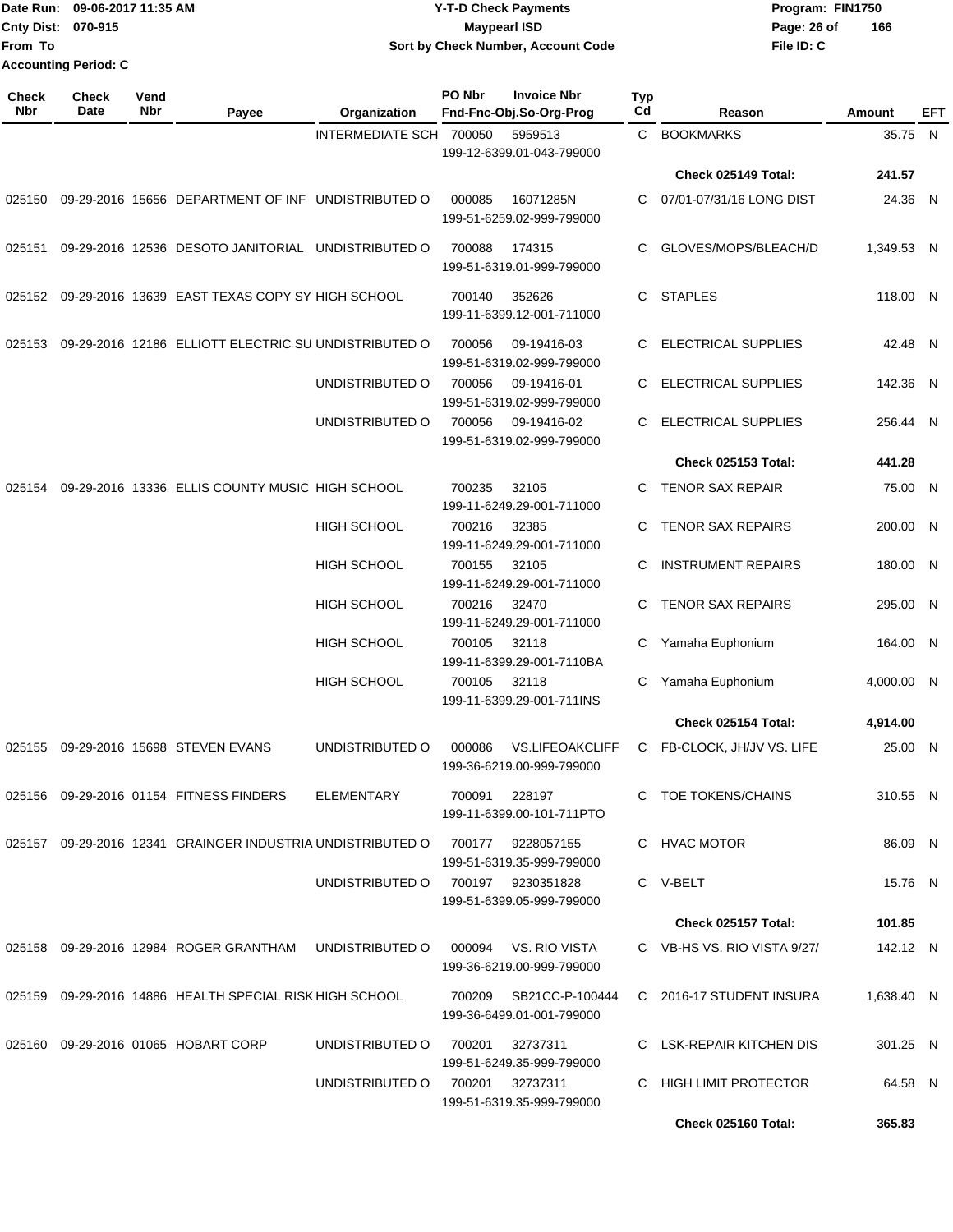Date Run: 09-06-2017 11:35 AM **CONTEX 100 CONTEX 12 T-D** Check Payments **CONTEX 12 T-D Check Payments** Program: FIN1750 **Cnty Dist:** 070-915 **Page: 27 of MaypearI ISD Page: 27 of From To 09-06-2017 11:35 AM Y-T-D Check Payments 070-915 Maypearl ISD Sort by Check Number, Account Code Accounting Period: C**

| Check<br><b>Nbr</b> | <b>Check</b><br>Date       | Vend<br>Nbr | Payee                                                                  | Organization        | PO Nbr | <b>Invoice Nbr</b><br>Fnd-Fnc-Obj.So-Org-Prog       | <b>Typ</b><br>Cd | Reason                                              | <b>Amount</b> | EFT |
|---------------------|----------------------------|-------------|------------------------------------------------------------------------|---------------------|--------|-----------------------------------------------------|------------------|-----------------------------------------------------|---------------|-----|
| 025161              |                            |             | 09-29-2016 12227 RANDY IVY                                             | UNDISTRIBUTED O     | 000087 | <b>VS.LIFEOAKCLIFF</b><br>199-36-6219.00-999-799000 |                  | C FB-JH/JV VS. LIFE OAK CLI                         | 158.00        | N   |
| 025162              |                            |             | 09-29-2016 15827 RODNEY JENKINS                                        | UNDISTRIBUTED O     | 700233 | <b>REIMBURSEMENT</b><br>199-34-6219.00-999-799000   | C                | <b>MOTOR OIL TESTING</b>                            | 24.99 N       |     |
| 025163              |                            |             | 09-29-2016 00063 LAKESHORE EQUIPME ELEMENTARY                          |                     | 700098 | 1018420916<br>199-11-6399.00-101-711PTO             | C.               | <b>DOMINOES</b>                                     | 64.38 N       |     |
| 025164              |                            |             | 09-29-2016 14204 LANDMARK EQUIPME UNDISTRIBUTED O                      |                     | 700236 | W61985<br>199-51-6319.03-999-799000                 | C                | PARTS FOR TRIMMER                                   | 16.99 N       |     |
| 025165              |                            |             | 09-29-2016 16120 MARKS PLUMBING PA UNDISTRIBUTED O                     |                     | 700149 | INV001551600<br>199-51-6319.02-999-799000           | C.               | <b>TOILET PARTS</b>                                 | 1,357.62 N    |     |
| 025166              |                            |             | 09-29-2016 01781 SYLVIA MILLER                                         | UNDISTRIBUTED O     | 000093 | VS. RIO VISTA<br>199-36-6219.00-999-799000          | C.               | VB-HS VS. RIO VISTA 9/27/                           | 109.71 N      |     |
| 025167              | 09-29-2016 14745 N2Y, INC. |             |                                                                        | UNDISTRIBUTED O     | 700127 | S343169<br>199-11-6399.01-999-723000                | C                | 10/2016-10/2017 RENEWAL                             | 727.00 N      |     |
| 025168              |                            |             | 09-29-2016 14075 NATIONAL TELESYSTE UNDISTRIBUTED O                    |                     | 000089 | 323408<br>199-51-6249.02-999-799000                 | С                | <b>TELEPHONE REPAIRS-INT</b>                        | 737.00 N      |     |
| 025169              |                            |             | 09-29-2016 16125 NavigateHCR                                           | <b>IND COST-ADM</b> | 000088 | 4076 X<br>199-41-6219.09-750-799000                 | C                | 2016 3RD QTR- ACA REPO                              | 350.00 N      |     |
| 025170              |                            |             | 09-29-2016 12087 OAK CLIFF OFFICE SU MAYPEARL JUNIOR                   |                     | 700167 | 380573-0<br>199-11-6399.07-041-711000               |                  | OFFICE SUPPLIES                                     | 239.40 N      |     |
| 025171              |                            |             | 09-29-2016 00287 OFFICE DEPOT                                          | <b>ELEMENTARY</b>   | 700125 | 865764498001<br>199-11-6399.23-101-725000           | С                | <b>BINDERS/INDEX</b>                                | 63.28 N       |     |
| 025172              |                            |             | 09-29-2016 00590 ORIENTAL TRADING C INTERMEDIATE SCH                   |                     | 700048 | 679471178-01<br>199-12-6399.03-043-799000           | C                | <b>PAW PRINT BRACELETS</b>                          | 43.19 N       |     |
| 025173              |                            |             | 09-29-2016 15876 PETE'S TIRE SERVICE UNDISTRIBUTED O                   |                     | 700229 | 0073676<br>199-34-6219.00-999-799000                | C                | <b>MOUNT/BALANCE TIRES</b>                          | 37.65 N       |     |
|                     |                            |             |                                                                        | UNDISTRIBUTED O     | 700229 | 0073676<br>199-34-6319.00-999-799000                | C                | <b>TIRES/BATTERY</b>                                | 372.72 N      |     |
|                     |                            |             |                                                                        |                     |        |                                                     |                  | Check 025173 Total:                                 | 410.37        |     |
|                     |                            |             | 025174 09-29-2016 00854 PITNEY BOWES GLOB UNDISTRIBUTED O              |                     | 700243 | 177010539/22<br>199-41-6399.02-999-799000           |                  | C POSTAGE REFILL 9/22/201                           | 500.00 N      |     |
|                     |                            |             | 025175 09-29-2016 14346 PRIDE OF TEXAS MUSI INTERMEDIATE SCH    700156 |                     |        | 1468<br>199-11-6412.29-043-711000                   | C.               | BEGINNER BAND CONTES                                | 145.00 N      |     |
|                     |                            |             | 025176 09-29-2016 12836 R B SPORTING GOOD UNDISTRIBUTED O              |                     | 700066 | 0543857-IN<br>199-36-6399.02-999-799000             |                  | C FOOTBALL PANT/HELMET                              | 598.80 N      |     |
|                     |                            |             | 025177 09-29-2016 00099 REGION 10/EDUCATIO UNDISTRIBUTED O             |                     | 700215 | 139702<br>199-11-6399.45-999-799000                 |                  | C 2016-17 VIDEOCONFEREN                             | 5,000.00 N    |     |
|                     |                            |             | 025178 09-29-2016 00316 SCHOOL SPECIALTY I ELEMENTARY                  |                     | 700113 | 208117237816<br>199-11-6399.00-101-711PTO           |                  | C DICTIONARIES/YARDSTIC                             | 246.95 N      |     |
|                     |                            |             | 025179 09-29-2016 00918 ROSANNA SIMPSON UNDISTRIBUTED O                |                     |        | 000092 VS. RIO VISTA<br>199-36-6219.00-999-799000   |                  | C VB-CLOCK HS VS. RIO VIS                           | 17.50 N       |     |
|                     |                            |             | 025180 09-29-2016 16124 RODNEY RUDELL SMI UNDISTRIBUTED O              |                     |        | 199-36-6219.00-999-799000                           |                  | 000090 VS.LIFEOAKCLIFF C FB-JH/JV VS. LIFE O.C. 9/2 | 158.00 N      |     |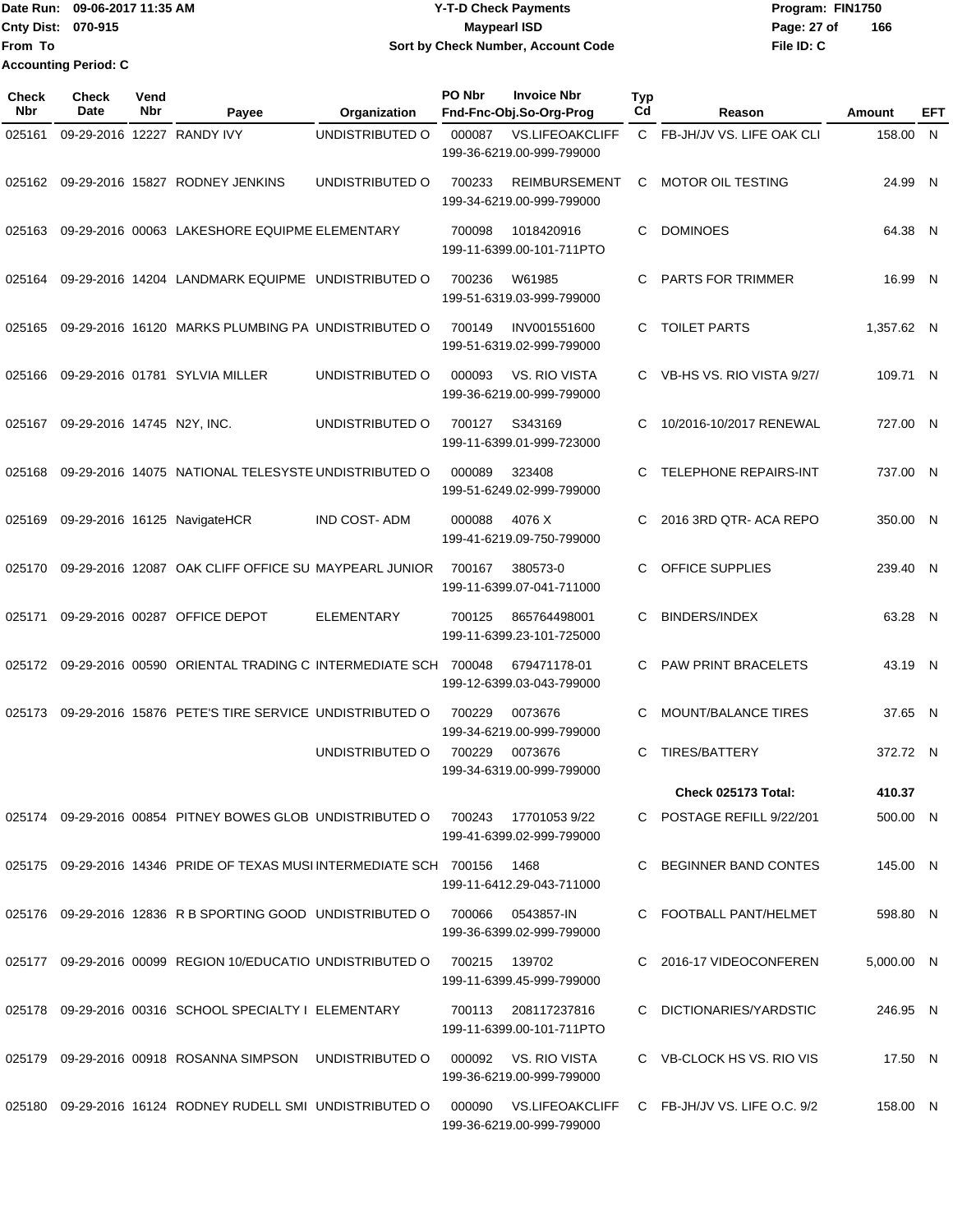Date Run: 09-06-2017 11:35 AM **CONTEX 100 CONTEX 12 T-D** Check Payments **CONTEX 12 T-D Check Payments** Program: FIN1750 **Cnty Dist:** 070-915 **Page: 28 of MaypearI ISD Page: 28 of From To Accounting Period: C**

# **09-06-2017 11:35 AM Y-T-D Check Payments 070-915 Maypearl ISD Sort by Check Number, Account Code**

| <b>Check</b><br><b>Nbr</b> | Check<br>Date               | Vend<br>Nbr | Payee                                                      | Organization                           | PO Nbr        | <b>Invoice Nbr</b><br>Fnd-Fnc-Obj.So-Org-Prog                       | Typ<br>Cd | Reason                       | Amount     | EFT |
|----------------------------|-----------------------------|-------------|------------------------------------------------------------|----------------------------------------|---------------|---------------------------------------------------------------------|-----------|------------------------------|------------|-----|
| 025181                     |                             |             | 09-29-2016 15955 JESSE STACY                               | UNDISTRIBUTED O                        | 000091        | <b>VS.LIFEOAKCLIFF</b><br>199-36-6219.00-999-799000                 |           | C FB-JH/JV VS. LIFE O.C. 9/2 | 155.00 N   |     |
| 025182                     |                             |             | 09-29-2016 16128 HALEIGH STEWART                           | UNDISTRIBUTED O                        | 700238        | <b>REIMBURSEMENT</b><br>199-31-6219.00-999-799000                   | C         | <b>FINGER PRINT/ MENTORS</b> | 46.71 N    |     |
| 025183                     | 09-29-2016 00552 TASB, INC. |             |                                                            | UNDISTRIBUTED O                        | 700213        | 511826<br>199-51-6239.01-999-799000                                 | C         | <b>FACILITY MEMBERSHIP</b>   | 1,650.00 N |     |
| 025184                     |                             |             | 09-29-2016 16108 TEACHING SYSTEMS, I HIGH SCHOOL           |                                        | 700070        | 40863<br>199-11-6399.09-001-722000                                  | C         | VCARVE PRO 8.5 SITE LIC      | 729.00 N   |     |
| 025185                     |                             |             | 09-29-2016 12163 TEXAS COUNCILOF AD UNDISTRIBUTED O        |                                        | 700161        | 300004399<br>199-21-6411.00-999-723000                              | C         | <b>ADMINISTRATOR DUES</b>    | 125.00 N   |     |
| 025186                     | 09-29-2016 00777 TCA        |             |                                                            | <b>ELEMENTARY</b>                      | 700231        | <b>AMANDA</b><br>199-31-6499.00-101-799000                          | C         | <b>TCA MEMBERSHIP</b>        | 125.00 N   |     |
| 025187                     |                             |             | 09-29-2016 16129 SHEILA THOMPSON                           | UNDISTRIBUTED O                        | 700237        | <b>REIMBURSEMENT</b><br>199-31-6219.00-999-799000                   | C         | <b>FINGER PRINT/ MENTORS</b> | 46.71 N    |     |
| 025188                     |                             |             | 09-29-2016 00479 TRACTOR SUPPLY CO UNDISTRIBUTED O         |                                        | 700082        | XXXX 2023 09/16<br>199-34-6319.00-999-799000                        | C.        | HITCH/MATS/TRI-BALL/HIT      | 233.95 N   |     |
| 025189                     | 09-29-2016 13882 TRANE      |             |                                                            | UNDISTRIBUTED O                        | 700200        | 37161091<br>199-51-6249.01-999-799000                               | C         | <b>INSTALLED PROGRAM/TR</b>  | 1.575.00 N |     |
| 025190                     |                             |             | 09-29-2016 00141 WAL MART                                  | UNDISTRIBUTED O                        | 700046        | XXXX 6048 09/16<br>199-13-6399.01-999-799000                        | C         | AMBASSADOR TRAINING          | 254.75 N   |     |
|                            |                             |             |                                                            | <b>SCHOOL BOARD</b>                    | 700004        | XXXX 6048 09/16<br>199-41-6499.02-702-799000                        | C.        | MEAL FOR BOARD MEETI         | 75.31 N    |     |
|                            |                             |             |                                                            |                                        |               |                                                                     |           | Check 025190 Total:          | 330.06     |     |
| 025191                     |                             |             | 09-29-2016 15317 WATCH D.O.G.S.                            | <b>ELEMENTARY</b>                      | 700151        | 100035167<br>199-31-6399.00-101-799000                              | C         | WATCH D.O.G. T-SHIRTS        | 172.83 N   |     |
| 025192                     |                             |             | 09-29-2016 01078 WILLIAM V. MACGILL & HIGH SCHOOL          |                                        | 700073        | IN0571609<br>199-33-6399.00-001-799000                              | C         | <b>DIABETES SKILLS</b>       | 139.12 N   |     |
|                            |                             |             | 025193 10-07-2016 12051 ABDO PUBLISHING                    | INTERMEDIATE SCH 700194                |               | 206333<br>199-12-6399.02-043-799000                                 | C         | <b>LIBRARY BOOKS</b>         | 91.80 N    |     |
|                            |                             |             |                                                            | INTERMEDIATE SCH 700195 206378         |               | 199-12-6399.02-043-799000                                           |           | C LIBRARY BOOKS              | 1.472.40 N |     |
|                            |                             |             |                                                            | INTERMEDIATE SCH 700146 206261         |               | 199-12-6399.02-043-799000                                           |           | C LIBRARY BOOKS              | 201.96 N   |     |
|                            |                             |             |                                                            |                                        |               |                                                                     |           | <b>Check 025193 Total:</b>   | 1,766.16   |     |
|                            |                             |             | 025194 10-07-2016 15616 AT&T CORP.                         | UNDISTRIBUTED O 000110 0573207983 0916 |               | 199-51-6259.02-999-799000                                           |           | C 8/23-9/20/16 FAX LD        | 125.76 N   |     |
|                            |                             |             | 025195 10-07-2016 15716 ATSSB REGION 5                     | HIGH SCHOOL                            | 700199        | 199-11-6499.29-001-711B00                                           |           | C AREA JAZZ RECORDING        | 40.00 N    |     |
|                            |                             |             | 025196 10-07-2016 13640 LESLEY AUSTIN                      | <b>HIGH SCHOOL</b>                     |               | 700239 REIMBURSEMENT C OFFICE SUPPLIES<br>199-11-6399.12-001-711000 |           |                              | 39.97 N    |     |
|                            |                             |             | 025197 10-07-2016 00901 AVENUE FUEL DISTRI UNDISTRIBUTED O |                                        | 000109 61573  | 199-34-6311.01-999-799000                                           |           | C FUEL                       | 1,907.55 N |     |
|                            |                             |             | 025198 10-07-2016 15488 BEYOND PLAY                        | ELEMENTARY                             | 700158 544850 | 225-11-6399.00-101-723000                                           |           | C PUZZLE SETS                | 764.07 N   |     |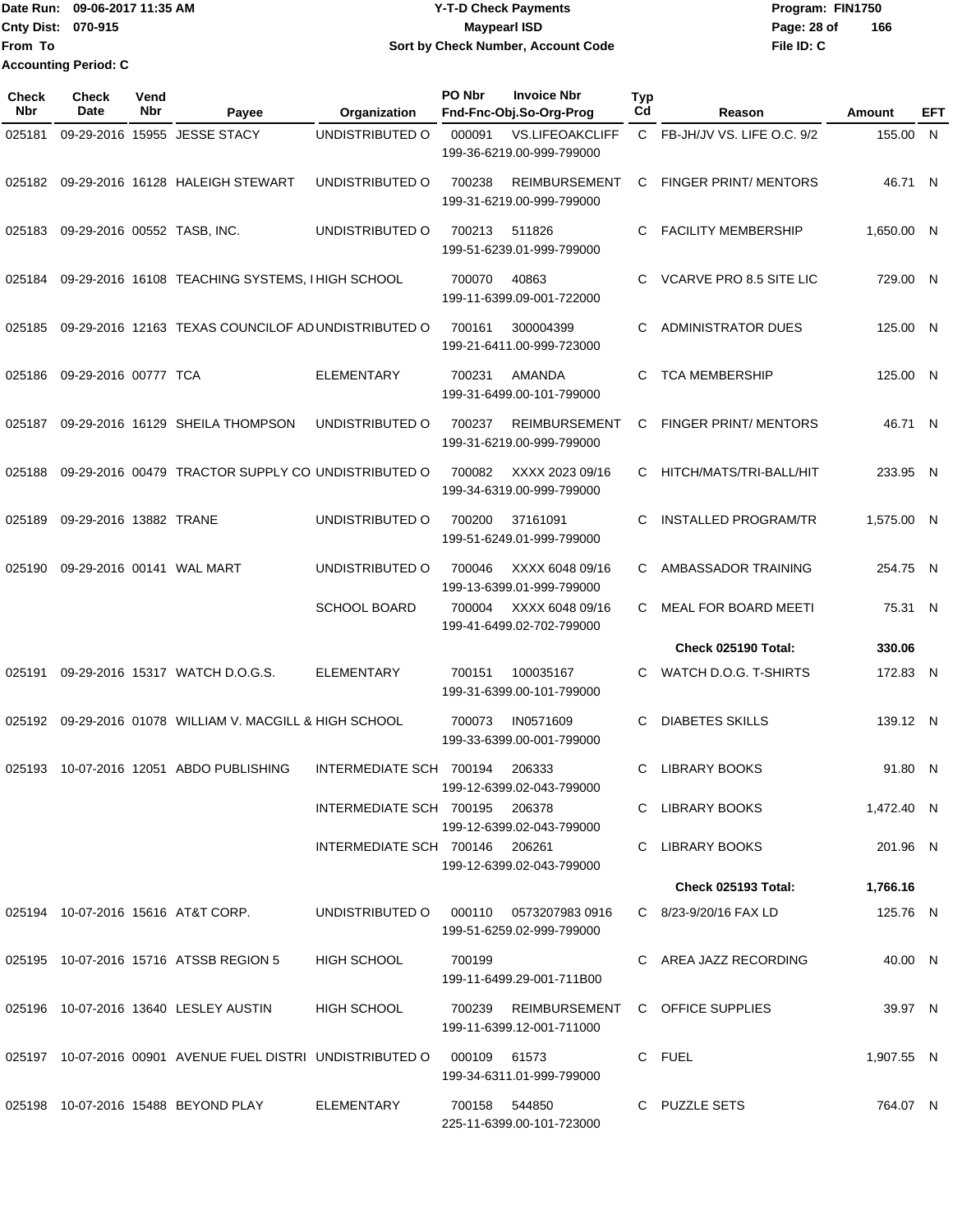|                             | Date Run: 09-06-2017 11:35 AM | <b>Y-T-D Check Payments</b>        | Program: FIN1750 |     |
|-----------------------------|-------------------------------|------------------------------------|------------------|-----|
| <b>Cnty Dist: 070-915</b>   |                               | Maypearl ISD                       | Page: 29 of      | 166 |
| From To                     |                               | Sort by Check Number, Account Code | File ID: C       |     |
| <b>Accounting Period: C</b> |                               |                                    |                  |     |

| <b>Check</b><br>Nbr | <b>Check</b><br>Date | Vend<br>Nbr | Payee                                                      | Organization                           | PO Nbr        | <b>Invoice Nbr</b><br>Fnd-Fnc-Obj.So-Org-Prog       | Typ<br>Cd | Reason                       | Amount     | <b>EFT</b> |
|---------------------|----------------------|-------------|------------------------------------------------------------|----------------------------------------|---------------|-----------------------------------------------------|-----------|------------------------------|------------|------------|
| 025199              |                      |             | 10-07-2016 00217 CITY OF MAYPEARL                          | UNDISTRIBUTED O                        | 000107        | 80 09/16                                            |           | C 8/30-9/29/16 HS BALLFIELD  | 26.00 N    |            |
|                     |                      |             |                                                            |                                        |               | 199-51-6259.01-999-799000                           |           |                              |            |            |
|                     |                      |             |                                                            | UNDISTRIBUTED O                        | 000107        | 1081 09/16                                          |           | 8/30-9/29/16 LSK YARD ME     | 26.00 N    |            |
|                     |                      |             |                                                            |                                        |               | 199-51-6259.01-999-799000                           |           |                              |            |            |
|                     |                      |             |                                                            | UNDISTRIBUTED O                        | 000107        | 1618 09/16                                          |           | 8/30-9/29/16 309 N. MAIN     | 52.80 N    |            |
|                     |                      |             |                                                            |                                        |               | 199-51-6259.01-999-799000                           |           |                              |            |            |
|                     |                      |             |                                                            | UNDISTRIBUTED O                        | 000107        | 1394 09/16                                          |           | 8/30-9/29/16 NEW CONCES      | 58.80 N    |            |
|                     |                      |             |                                                            | UNDISTRIBUTED O                        | 000107        | 199-51-6259.01-999-799000<br>1080 09/16             |           | 8/30-9/29/16 1024 W. FOUR    | 67.80 N    |            |
|                     |                      |             |                                                            |                                        |               | 199-51-6259.01-999-799000                           |           |                              |            |            |
|                     |                      |             |                                                            | UNDISTRIBUTED O                        |               | 000107 82 09/16                                     | C.        | 8/30-9/29/16 400 PANTHER     | 520.20 N   |            |
|                     |                      |             |                                                            |                                        |               | 199-51-6259.01-999-799000                           |           |                              |            |            |
|                     |                      |             |                                                            | UNDISTRIBUTED O                        |               | 000107 383 09/16                                    |           | C 8/30-9/29/16 600 PHILLIPS  | 140.40 N   |            |
|                     |                      |             |                                                            |                                        |               | 199-51-6259.01-999-799000                           |           |                              |            |            |
|                     |                      |             |                                                            | UNDISTRIBUTED O                        |               | 000107 574 09/16                                    |           | C 8/30-9/29/16 JH YARD MET   | 272.40 N   |            |
|                     |                      |             |                                                            |                                        |               | 199-51-6259.01-999-799000                           |           |                              |            |            |
|                     |                      |             |                                                            | UNDISTRIBUTED O                        | 000107        | 595 09/16                                           |           | C 8/30-9/29/16 1025 W. 4TH S | 213.60 N   |            |
|                     |                      |             |                                                            |                                        |               | 199-51-6259.01-999-799000                           |           |                              |            |            |
|                     |                      |             |                                                            | UNDISTRIBUTED O                        |               | 000107 VS. KEMP 3.25HR<br>199-52-6219.01-999-799000 |           | C SECURITY-FB VS. KEMP 9/    | 81.25 N    |            |
|                     |                      |             |                                                            |                                        |               |                                                     |           |                              |            |            |
|                     |                      |             |                                                            |                                        |               |                                                     |           | Check 025199 Total:          | 1,459.25   |            |
|                     |                      |             | 025200 10-07-2016 00242 DEMCO, INC.                        | <b>MAYPEARL JUNIOR</b>                 | 700152        | 5973536<br>199-12-6399.00-041-799000                |           | C LIBRARY SUPPLIES           | 181.81 N   |            |
|                     |                      |             | 025201 10-07-2016 12536 DESOTO JANITORIAL UNDISTRIBUTED O  |                                        | 700217 174613 |                                                     |           | C VACUUM                     | 1,380.00 N |            |
|                     |                      |             |                                                            |                                        |               | 199-51-6319.01-999-799000                           |           |                              |            |            |
|                     |                      |             |                                                            |                                        |               |                                                     |           |                              |            |            |
|                     |                      |             | 025202 10-07-2016 12885 DIRECT ENERGY                      | UNDISTRIBUTED O                        | 000115        | 162650028775106                                     |           | C 08/10-09/11/16 HS SOUTH    | 4,303.09 N |            |
|                     |                      |             |                                                            |                                        |               | 199-51-6259.04-999-799000                           |           |                              |            |            |
|                     |                      |             |                                                            | UNDISTRIBUTED O                        | 000115        | 162650028775106<br>199-51-6259.04-999-799000        |           | C 08/10-09/11/16 INTERMEDI   | 2,050.25 N |            |
|                     |                      |             |                                                            | UNDISTRIBUTED O                        | 000115        | 162650028775106                                     |           | C 08/10-09/11/16 QUAD BUIL   | 310.29 N   |            |
|                     |                      |             |                                                            |                                        |               | 199-51-6259.04-999-799000                           |           |                              |            |            |
|                     |                      |             |                                                            | UNDISTRIBUTED O                        | 000115        | 162650028775106                                     |           | C 08/10-09/11/16 INT CAFETE  | 610.31 N   |            |
|                     |                      |             |                                                            |                                        |               | 199-51-6259.04-999-799000                           |           |                              |            |            |
|                     |                      |             |                                                            | UNDISTRIBUTED O 000115 162650028775106 |               |                                                     |           | C 08/10-09/11/16 GOLF FACIL  | 422.42 N   |            |
|                     |                      |             |                                                            |                                        |               | 199-51-6259.04-999-799000                           |           |                              |            |            |
|                     |                      |             |                                                            | UNDISTRIBUTED O 000115 162650028775106 |               |                                                     |           | C 08/10-09/11/16 BUS BARN    | 163.71 N   |            |
|                     |                      |             |                                                            |                                        |               | 199-51-6259.04-999-799000                           |           |                              |            |            |
|                     |                      |             |                                                            | UNDISTRIBUTED O 000115 162650028775106 |               | 199-51-6259.04-999-799000                           |           | C 08/10-09/11/16 PORTABLE    | 154.74 N   |            |
|                     |                      |             |                                                            |                                        |               |                                                     |           | Check 025202 Total:          | 8,014.81   |            |
|                     |                      |             | 025203 10-07-2016 15319 EDMENTUM, INC                      | UNDISTRIBUTED O                        | 700207 77144  |                                                     |           | C HS BIOLOGY END OF COU      | 402.00 N   |            |
|                     |                      |             |                                                            |                                        |               | 199-11-6399.45-999-799000                           |           |                              |            |            |
|                     |                      |             | 025204 10-07-2016 01547 EICHELBAUM WARDEL DIR COST-ADMINIS |                                        | 000113 55818  |                                                     |           | C GENERAL LEGAL FEE          | 1,057.00 N |            |
|                     |                      |             |                                                            |                                        |               | 199-41-6211.00-720-799000                           |           |                              |            |            |
|                     |                      |             | 025205 10-07-2016 13336 ELLIS COUNTY MUSIC HIGH SCHOOL     |                                        | 700258        | 32990                                               |           | C TUBA REPAIR                | 93.00 N    |            |
|                     |                      |             |                                                            |                                        |               | 199-11-6249.29-001-711000                           |           |                              |            |            |
|                     |                      |             |                                                            | HIGH SCHOOL                            | 700246 32584  |                                                     |           | C BASS CLARINET REPAIR       | 91.98 N    |            |
|                     |                      |             |                                                            |                                        |               | 199-11-6249.29-001-711000                           |           |                              |            |            |
|                     |                      |             |                                                            |                                        |               |                                                     |           | <b>Check 025205 Total:</b>   | 184.98     |            |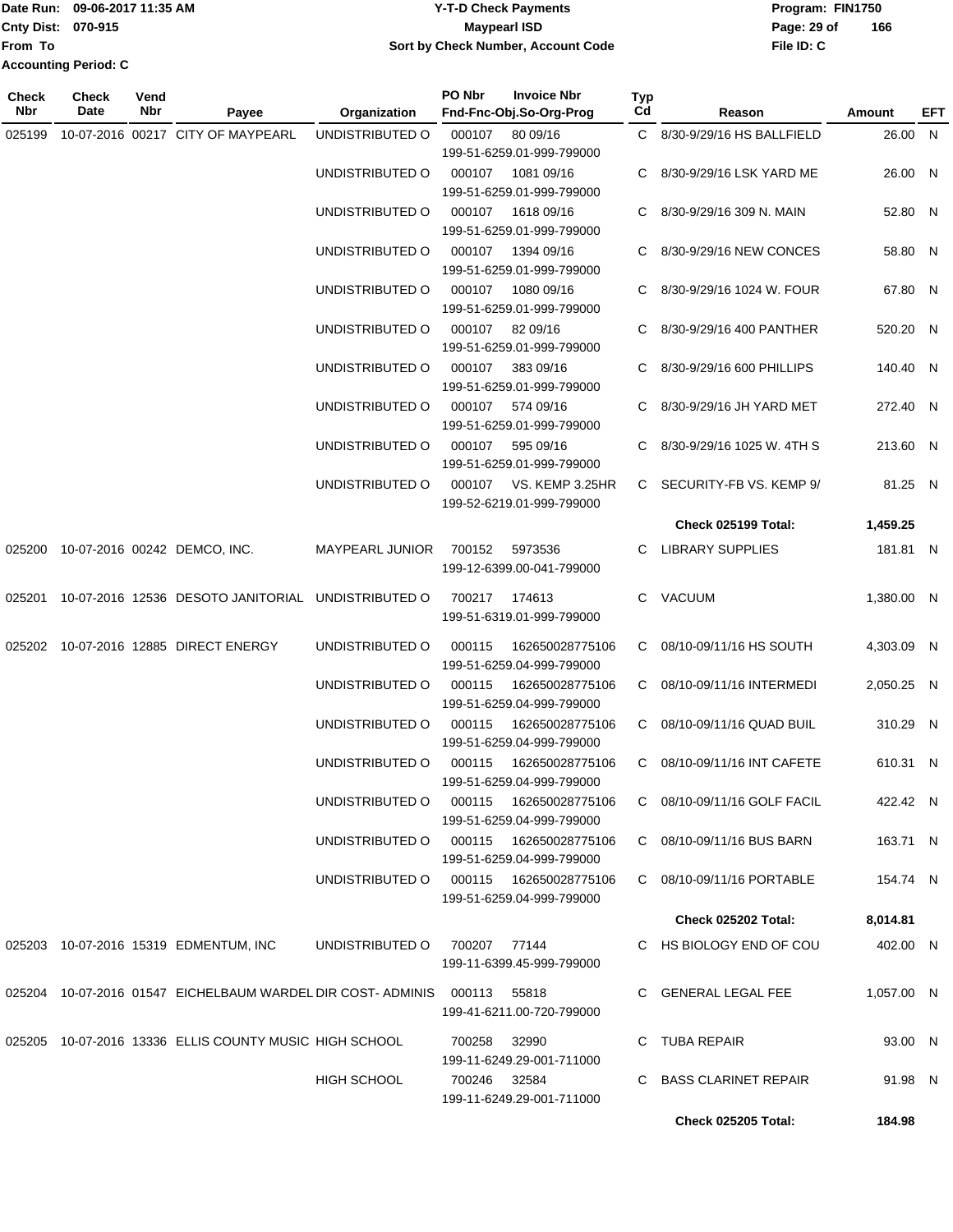| Date Run:                 | 09-06-2017 11:35 AM         | <b>Y-T-D Check Payments</b>        | Program: FIN1750   |
|---------------------------|-----------------------------|------------------------------------|--------------------|
| <b>Cnty Dist: 070-915</b> |                             | <b>Maypearl ISD</b>                | 166<br>Page: 30 of |
| <b>IFrom To</b>           |                             | Sort by Check Number, Account Code | File ID: C         |
|                           | <b>Accounting Period: C</b> |                                    |                    |

**PO Nbr Invoice Nbr**

**Typ**

**Check**

**Check**

**Vend**

| Nbr    | Date | Nbr | Payee                                                      | Organization    | Fnd-Fnc-Obj.So-Org-Prog                                                                                      | Cd | Reason                      | <b>Amount</b> | EFT |
|--------|------|-----|------------------------------------------------------------|-----------------|--------------------------------------------------------------------------------------------------------------|----|-----------------------------|---------------|-----|
| 025206 |      |     | 10-07-2016 00040 FLATT STATIONERS, I ELEMENTARY            |                 | 700232 227997-00<br>199-31-6399.00-101-799000                                                                |    | C POSTER BOARD              | 75.00 N       |     |
| 025207 |      |     | 10-07-2016 16059 FRONTIER SOUTHWE UNDISTRIBUTED O          |                 | 000116<br>9724351720 1016<br>199-51-6259.02-999-799000                                                       |    | C 09/28-10/27/16 9724351720 | 57.34 N       |     |
|        |      |     |                                                            | UNDISTRIBUTED O | 000116<br>9724351042 1016<br>199-51-6259.02-999-799000                                                       |    | C 09/22-10/21/16 9724351742 | 57.34 N       |     |
|        |      |     |                                                            | UNDISTRIBUTED O | 000116<br>9724351000 1016<br>199-51-6259.02-999-799000                                                       |    | C 09/28-10/27/16 9724351000 | 842.20 N      |     |
|        |      |     |                                                            | UNDISTRIBUTED O | 000116<br>9724352019 1016<br>199-51-6259.02-999-799000                                                       |    | C 09/25-10/24/16 9724352019 | 118.81 N      |     |
|        |      |     |                                                            | UNDISTRIBUTED O | 000116<br>9724352038 1016<br>199-51-6259.02-999-799000                                                       | C. | 09/28-10/27/16 9724352038   | 118.81 N      |     |
|        |      |     |                                                            | UNDISTRIBUTED O | 9724352160 1016<br>000116<br>199-51-6259.02-999-799000                                                       | C. | 09/28-10/27/16 9724352160   | 118.81 N      |     |
|        |      |     |                                                            | UNDISTRIBUTED O | 000116<br>9724352520 1016<br>199-51-6259.02-999-799000                                                       |    | C 09/28-10/27/16 9724352520 | 118.81 N      |     |
|        |      |     |                                                            |                 |                                                                                                              |    | <b>Check 025207 Total:</b>  | 1,432.12      |     |
|        |      |     | 025208 10-07-2016 14295 FRONTLINE TECHNOL UNDISTRIBUTED O  |                 | US62562<br>000111<br>199-11-6399.45-999-799000                                                               |    | C ANNUAL SUB 7/1/16-6/30/1  | 2,000.00 N    |     |
|        |      |     | 025209 10-07-2016 12341 GRAINGER INDUSTRIA UNDISTRIBUTED O |                 | 700178<br>9237194460<br>199-51-6319.35-999-799000                                                            |    | C SEWAGE PUMP               | 378.97 N      |     |
|        |      |     | 025210 10-07-2016 14289 TRUDIE HEAD                        | UNDISTRIBUTED O | 700255<br>SEPTEMBER 2016<br>224-11-6219.00-999-723000                                                        |    | C RTI SERVICE-1ST PAYME     | 2,493.75 N    |     |
|        |      |     | 025211 10-07-2016 16131 JENNIFER CLARK                     | UNDISTRIBUTED O | 700270<br>REIMBURSEMENT<br>199-31-6219.00-999-799000                                                         |    | C FINGER PRINT/ MENTORS     | 46.71 N       |     |
|        |      |     | 025212 10-07-2016 14924 KAYLOR DESIGN                      | MAYPEARL JUNIOR | 700224<br>391<br>199-36-6399.09-041-799000                                                                   | C  | POM POMS PINK               | 100.00 N      |     |
|        |      |     |                                                            | MAYPEARL JUNIOR | 700061<br>391<br>199-36-6399.09-041-799000                                                                   | C. | POM POMS RED/BLACK          | 100.00 N      |     |
|        |      |     |                                                            | MAYPEARL JUNIOR | 700283<br>395<br>199-36-6399.09-041-799000                                                                   | C  | JH RUN THROUGH SIGN         | 235.00 N      |     |
|        |      |     |                                                            |                 |                                                                                                              |    | Check 025212 Total:         | 435.00        |     |
|        |      |     | 025213 10-07-2016 00063 LAKESHORE EQUIPME ELEMENTARY       |                 | 700157 1187570916<br>225-11-6399.00-101-723000                                                               |    | C LEARNING GAMES            | 620.92 N      |     |
|        |      |     | 025214 10-07-2016 16132 MARI ELLEN BOUDRE UNDISTRIBUTED O  |                 | 700269<br>RIMBURSEMENT<br>199-31-6219.00-999-799000                                                          |    | C FINGER PRINT/ MENTORS     | 43.90 N       |     |
|        |      |     |                                                            |                 | 025215  10-07-2016  15740  MOORE RECYCLING L UNDISTRIBUTED   000114  0001340533<br>199-51-6259.03-999-799000 |    | C INTERMEDIATE 9/1-9/30/16  | 12.05 N       |     |
|        |      |     |                                                            |                 | UNDISTRIBUTED O 000114 0001340531<br>199-51-6259.03-999-799000                                               |    | C ELEM 9/1-9/30/16          | 50.28 N       |     |
|        |      |     |                                                            |                 | UNDISTRIBUTED O 000114 0001340529<br>199-51-6259.03-999-799000                                               |    | C HS 9/1-9/30/16            | 4.62 N        |     |
|        |      |     |                                                            |                 | UNDISTRIBUTED O 000114 0001340532<br>199-51-6259.03-999-799000                                               |    | C AG BUILDING 9/1-9/30/16   | 20.75 N       |     |
|        |      |     |                                                            |                 | UNDISTRIBUTED O 000114 0001340530<br>199-51-6259.03-999-799000                                               |    | C JH 9/1-9/30/16            | 17.81 N       |     |
|        |      |     |                                                            |                 |                                                                                                              |    | Check 025215 Total:         | 105.51        |     |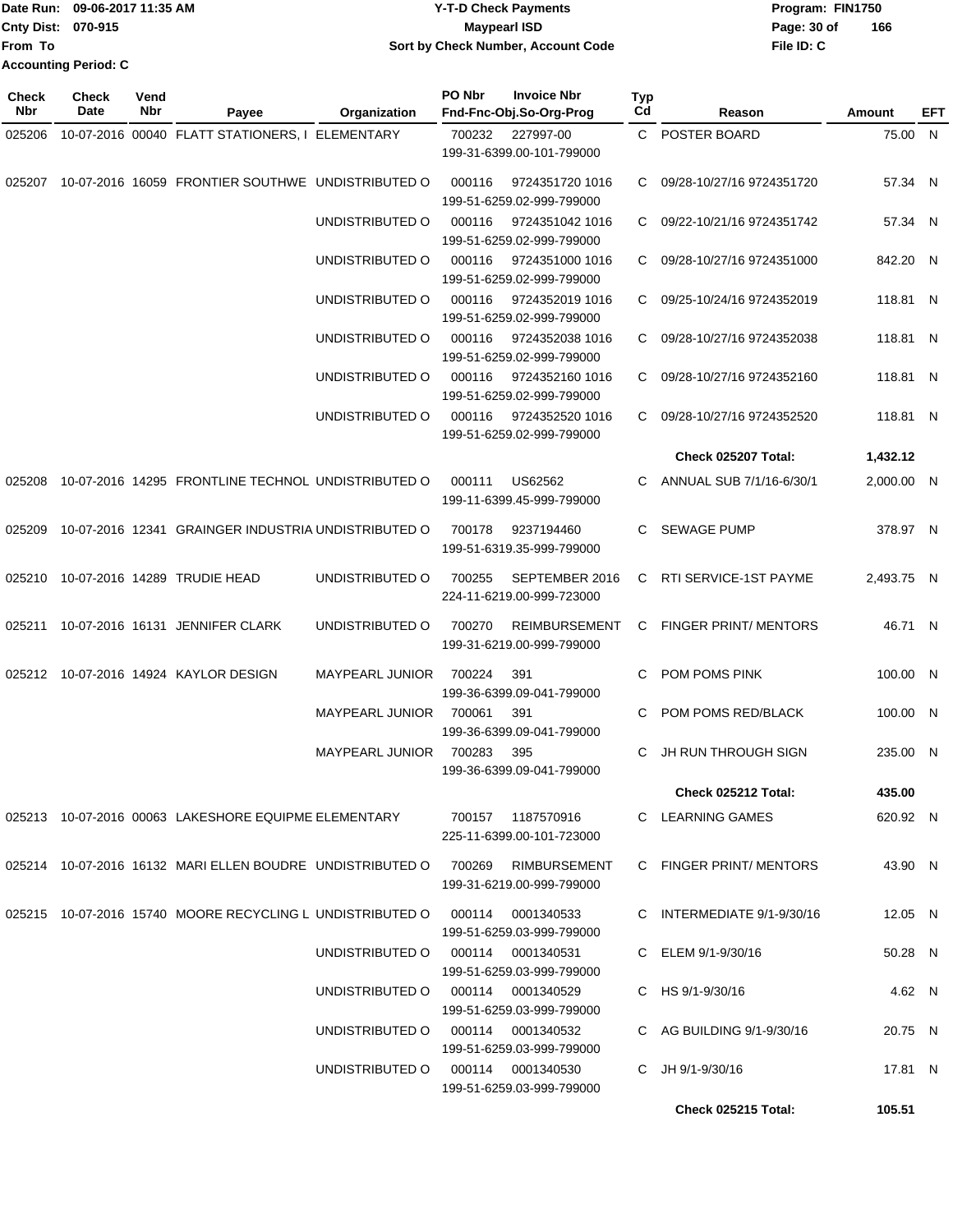| lDate Run:                  | 09-06-2017 11:35 AM | <b>Y-T-D Check Payments</b>        | Program: FIN1750 |     |
|-----------------------------|---------------------|------------------------------------|------------------|-----|
| <b>Cnty Dist: 070-915</b>   |                     | Maypearl ISD                       | Page: 31 of      | 166 |
| From To                     |                     | Sort by Check Number, Account Code | File ID: C       |     |
| <b>Accounting Period: C</b> |                     |                                    |                  |     |

| Check<br>Nbr | <b>Check</b><br>Date | Vend<br>Nbr | Payee                                                      | Organization                   | PO Nbr | <b>Invoice Nbr</b><br>Fnd-Fnc-Obj.So-Org-Prog       | <b>Typ</b><br>Cd | Reason                       | Amount     | EFT |
|--------------|----------------------|-------------|------------------------------------------------------------|--------------------------------|--------|-----------------------------------------------------|------------------|------------------------------|------------|-----|
| 025216       |                      |             | 10-07-2016 13306 MOUNTAIN PEAK SPE UNDISTRIBUTED O         |                                | 000108 | 11-0788-00 0916<br>199-51-6259.79-999-722000        | C.               | 08/03-09/03/16 12636 FM      | 44.89 N    |     |
|              |                      |             | 025217 10-07-2016 16135 NORMAN DALE ELLIS UNDISTRIBUTED O  |                                | 700271 | <b>REIMBURSEMENT</b><br>199-31-6219.00-999-799000   | C                | <b>FINGER PRINT/ MENTORS</b> | 43.90 N    |     |
| 025218       |                      |             | 10-07-2016 00796 NORMAN ELLIS                              | UNDISTRIBUTED O                | 700272 | REIMBURSEMENT<br>199-31-6219.00-999-799000          | C                | <b>FINGER PRINT/ MENTORS</b> | 43.90 N    |     |
| 025219       |                      |             | 10-07-2016 13489 NORTH TEXAS COLOR HIGH SCHOOL             |                                | 700253 | 9-3488-147<br>199-11-6499.29-001-711B00             | C                | MEMBERSHIP FEES/DUES         | 1,425.00 N |     |
| 025220       |                      |             | 10-07-2016 14369 NORTH TEXAS TOLLW UNDISTRIBUTED O         |                                | 000112 | 794089406<br>199-34-6219.01-999-799000              | C                | 8/18/16 ZIPCASH TOLL         | 3.12 N     |     |
| 025221       |                      |             | 10-07-2016 12087 OAK CLIFF OFFICE SU MAYPEARL JUNIOR       |                                | 700252 | 381192-0<br>199-11-6399.07-041-711000               | C                | SHREDDER OIL                 | 39.90 N    |     |
| 025222       |                      |             | 10-07-2016 14184 GLYNLYON, INC                             | UNDISTRIBUTED O                | 700227 | 02574612<br>199-11-6399.45-999-799000               | C                | LICENSE RENEWAL JH/HS        | 9,500.00 N |     |
| 025223       |                      |             | 10-07-2016 00287 OFFICE DEPOT                              | UNDISTRIBUTED O                | 700180 | 866464372001<br>199-34-6399.01-999-799000           | C                | <b>SUPPLIES</b>              | 4.49 N     |     |
|              |                      |             |                                                            | UNDISTRIBUTED O                | 700180 | 866464486001<br>199-34-6399.01-999-799000           | C                | <b>SUPPLIES</b>              | 65.75      | - N |
|              |                      |             |                                                            | <b>SCHOOL BOARD</b>            | 700172 | 866019417001<br>199-41-6499.02-702-799000           | C                | <b>BOARD BOOK SUPPLIES</b>   | 53.91 N    |     |
|              |                      |             |                                                            |                                |        |                                                     |                  | <b>Check 025223 Total:</b>   | 124.15     |     |
| 025224       |                      |             | 10-07-2016 15054 O'REILLY AUTO PARTS UNDISTRIBUTED O       |                                | 700219 | 0645-200053<br>199-34-6319.00-999-799000            | C                | BATTERY/ WIPER BLADE         | 283.66 N   |     |
| 025225       |                      |             | 10-07-2016 16014 ORKIN PEST CONTRO UNDISTRIBUTED O         |                                | 700099 | 332780<br>199-51-6249.00-999-799000                 | C                | PEST CONTROL SERVICE         | 450.00 N   |     |
| 025226       |                      |             | 10-07-2016 14093 PC & MACEXCHANGE HIGH SCHOOL              |                                | 700202 | 105832<br>199-53-6249.00-001-799000                 | C                | <b>REPLACE BROKEN</b>        | 100.00 N   |     |
|              |                      |             |                                                            | <b>MAYPEARL JUNIOR</b>         | 700202 | 105832<br>199-53-6249.00-041-799000                 | C                | <b>REPLACE BROKEN</b>        | 477.00 N   |     |
|              |                      |             |                                                            | INTERMEDIATE SCH 700202 105832 |        | 199-53-6249.00-043-799000                           |                  | C REPLACE BROKEN             | 100.00 N   |     |
|              |                      |             |                                                            | ELEMENTARY                     |        | 700202 105832<br>199-53-6249.00-101-799000          |                  | C REPLACE BROKEN             | 100.00 N   |     |
|              |                      |             |                                                            |                                |        |                                                     |                  | Check 025226 Total:          | 777.00     |     |
|              |                      |             | 025227 10-07-2016 14604 PEARSON CLINICAL A UNDISTRIBUTED O |                                | 700162 | 10878029<br>199-31-6399.00-999-723000               |                  | C KTEA TESTING               | 39.00 N    |     |
|              |                      |             |                                                            | UNDISTRIBUTED O                |        | 700163 10877790<br>199-31-6399.00-999-723000        |                  | C WAIS TESTING SUBSCRIP      | 149.00 N   |     |
|              |                      |             |                                                            | UNDISTRIBUTED O                |        | 700163 10882666<br>199-31-6399.00-999-723000        |                  | WAIS-IV BASIC KIT            | 1,263.52 N |     |
|              |                      |             |                                                            |                                |        |                                                     |                  | Check 025227 Total:          | 1,451.52   |     |
|              |                      |             | 025228 10-07-2016 14927 REPUBLIC SERVICES UNDISTRIBUTED O  |                                |        | 000117 0794-011369076<br>199-51-6259.03-999-799000  |                  | C 10/01-10/31/16 WASTE RE    | 2,951.63 N |     |
|              |                      |             | 025229 10-07-2016 13383 RISE BROADBAND                     | UNDISTRIBUTED O                |        | 000118 813710001004619<br>199-53-6249.04-999-799000 |                  | C 10/08-11/07/16 INTERNET    | 1,800.00 N |     |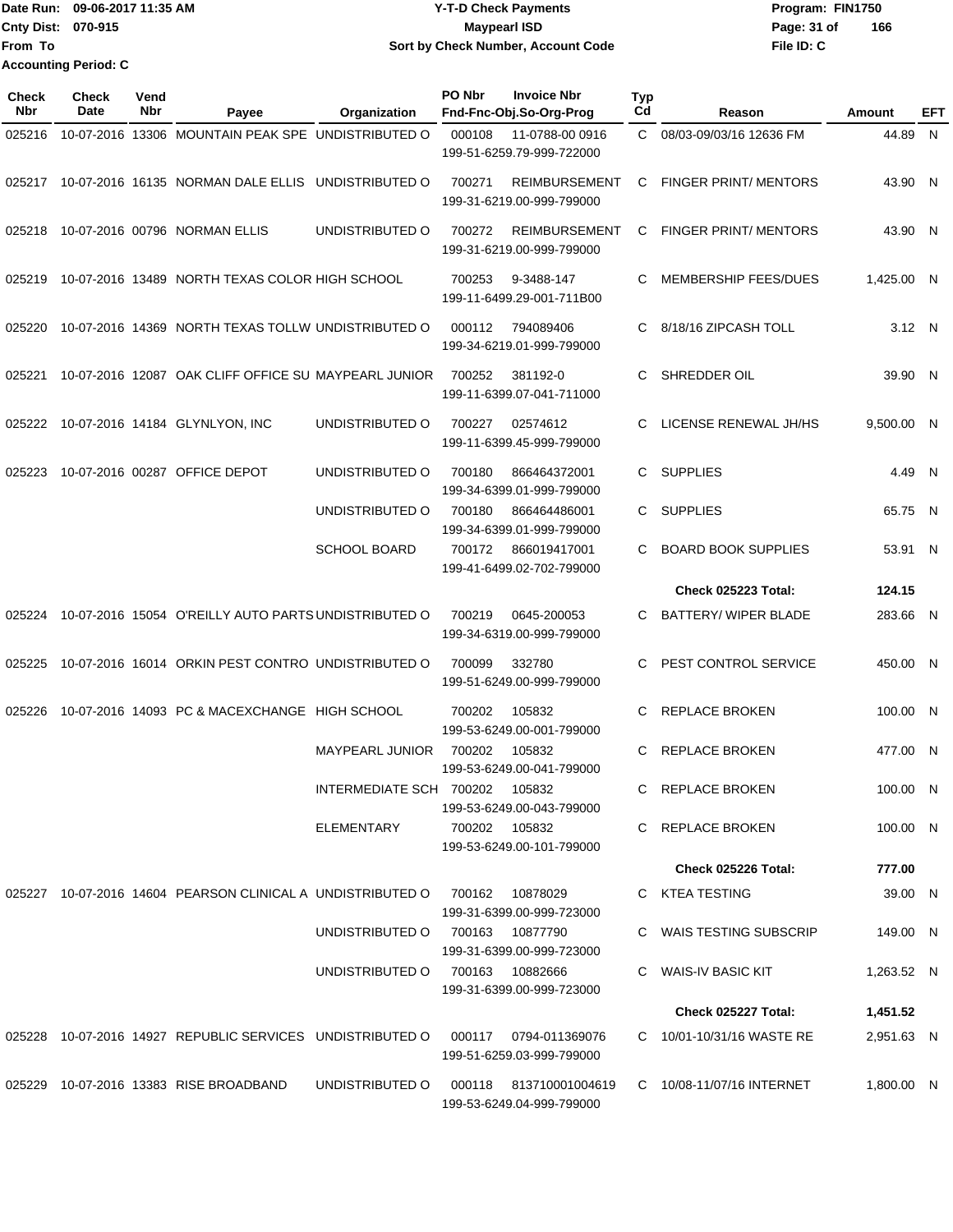|                           | Date Run: 09-06-2017 11:35 AM | <b>Y-T-D Check Payments</b>        | Program: FIN1750   |
|---------------------------|-------------------------------|------------------------------------|--------------------|
| <b>Cnty Dist: 070-915</b> |                               | <b>Mavpearl ISD</b>                | Page: 32 of<br>166 |
| lFrom To                  |                               | Sort by Check Number, Account Code | File ID: C         |
|                           | <b>Accounting Period: C</b>   |                                    |                    |

| <b>Check</b><br>Nbr | Check<br>Date               | Vend<br>Nbr | Payee                                                      | Organization                            | PO Nbr | <b>Invoice Nbr</b><br>Fnd-Fnc-Obj.So-Org-Prog       | <b>Typ</b><br>Cd | Reason                         | Amount     | EFT |
|---------------------|-----------------------------|-------------|------------------------------------------------------------|-----------------------------------------|--------|-----------------------------------------------------|------------------|--------------------------------|------------|-----|
| 025230              |                             |             | 10-07-2016 00072 SHIFFLER EQUIPMENT UNDISTRIBUTED O        |                                         | 700234 | 1627209800<br>199-51-6319.02-999-799000             | C.               | DOOR HINGE-PIN KITS            | 122.29 N   |     |
| 025231              |                             |             | 10-07-2016 00234 SOUTHWEST INTERNA UNDISTRIBUTED O         |                                         | 700244 | FP282289<br>199-34-6319.00-999-799000               | C                | <b>WINDOW PARTS</b>            | 522.75 N   |     |
| 025232              | 10-07-2016 00552 TASB, INC. |             |                                                            | DIR COST- ADMINIS                       | 700264 | 513370<br>199-41-6219.02-720-799000                 | C                | LOCALIZED UPDATE 106           | 50.00 N    |     |
|                     |                             |             |                                                            | DIR COST- ADMINIS                       | 700264 | 512739<br>199-41-6219.04-720-799000                 | C                | LOCALIZED UPDATE 106           | 18.48 N    |     |
|                     |                             |             |                                                            |                                         |        |                                                     |                  | Check 025232 Total:            | 68.48      |     |
| 025233              |                             |             | 10-07-2016 16133 TEXAS WOMAN'S UNIV ADMINISTRATIVE         |                                         | 700268 | NOVEMBER 3<br>199-41-6499.00-701-799000             | C.               | <b>EDUCATION CAREER</b>        | 150.00 N   |     |
| 025234              |                             |             | 10-07-2016 15485 THERAPY FROM THE UNDISTRIBUTED O          |                                         | 700256 | SEPTEMBER 2016<br>199-31-6219.02-999-723000         |                  | C 11 HRS - PT SERVICE          | 770.00 N   |     |
| 025235              |                             |             | 10-07-2016 01078 WILLIAM V. MACGILL & HIGH SCHOOL          |                                         | 700196 | IN0573107<br>199-11-6399.32-001-711000              | C.               | AED BATTERY                    | 160.55 N   |     |
|                     |                             |             |                                                            | <b>ELEMENTARY</b>                       | 700130 | IN0572551<br>199-33-6399.00-101-799000              | C.               | <b>SUPPLIES</b>                | 121.73 N   |     |
|                     |                             |             |                                                            | <b>ELEMENTARY</b>                       | 700129 | IN0572582<br>199-33-6399.00-101-799000              | C.               | <b>SUPPLIES</b>                | 234.81 N   |     |
|                     |                             |             |                                                            |                                         |        |                                                     |                  | Check 025235 Total:            | 517.09     |     |
| 025236              |                             |             | 10-13-2016 15376 ALL ABOUT TIRES, LLC UNDISTRIBUTED O      |                                         | 700290 | 34735<br>199-34-6219.00-999-799000                  | C                | <b>FLAT REPAIR - SPRINTER</b>  | 25.00 N    |     |
|                     |                             |             |                                                            | UNDISTRIBUTED O                         | 700289 | 34734<br>199-34-6219.00-999-799000                  | C                | MOUNT/DISMOUNT TIRE            | 80.00 N    |     |
|                     |                             |             |                                                            |                                         |        |                                                     |                  | Check 025236 Total:            | 105.00     |     |
| 025237              |                             |             | 10-13-2016 00069 ATMOS ENERGY                              | UNDISTRIBUTED O                         | 000119 | 3030380238 0916<br>199-51-6259.00-999-799000        | C                | 09/02-10/03/16 400 PANTH       | 64.76 N    |     |
|                     |                             |             |                                                            | UNDISTRIBUTED O                         | 000119 | 30303181810916<br>199-51-6259.00-999-799000         | C                | 09/02-10/03/16 1025 W. FO      | 73.84 N    |     |
|                     |                             |             |                                                            | UNDISTRIBUTED O                         | 000119 | 3030318485 0916<br>199-51-6259.00-999-799000        | C.               | 09/02-10/03/16 1024 W. FO      | 180.17 N   |     |
|                     |                             |             |                                                            | UNDISTRIBUTED O                         | 000119 | 3030380470 0916<br>199-51-6259.00-999-799000        |                  | C 09/02-10/03/16 600 PHILLIP   | 196.95 N   |     |
|                     |                             |             |                                                            |                                         |        |                                                     |                  | <b>Check 025237 Total:</b>     | 515.72     |     |
|                     |                             |             | 025238 10-13-2016 01197 AUSTIN MARRIOTT                    | DIR COST-ADMINIS 700331                 |        | PAM WILSON<br>199-41-6411.01-720-799000             |                  | C HR ACADEMY LODGING           | 209.28 N   |     |
|                     |                             |             | 025239 10-13-2016 00901 AVENUE FUEL DISTRI UNDISTRIBUTED O |                                         | 000120 | 61715<br>199-34-6311.01-999-799000                  |                  | C 403 GAL. GAS/806 GAL. DI     | 2,255.59 N |     |
|                     |                             |             | 025240 10-13-2016 15980 RITCHIE BOWLING                    | <b>ADMINISTRATIVE</b>                   | 700304 | REIMBURSEMENT<br>199-41-6411.01-701-799000          |                  | C PARKING FOR TRAINING         | 40.00 N    |     |
|                     |                             |             | 025241 10-13-2016 00871 CARD SERVICE CENT ELEMENTARY       |                                         | 700138 | XXXX 0178 09/16<br>199-11-6399.00-101-711PTO        |                  | C 2nd Grade Supplies           | 99.91 N    |     |
|                     |                             |             |                                                            | MAYPEARL JUNIOR                         |        | 700126 XXXX 0178 09/16<br>199-11-6399.23-041-725000 |                  | C POCKET DICTIONARIES          | 54.19 N    |     |
|                     |                             |             |                                                            | INTERMEDIATE SCH 700144 XXXX 0178 09/16 |        | 199-11-6399.23-043-725000                           |                  | C DICTIONARIES                 | 132.84 N   |     |
|                     |                             |             |                                                            | ELEMENTARY                              |        | 700143 XXXX 0178 09/16<br>199-11-6399.23-101-725000 |                  | C ESL SUPPLIES                 | 68.93 N    |     |
|                     |                             |             |                                                            | <b>MAYPEARL JUNIOR</b>                  |        | 700057 XXXX 0178 09/16<br>199-11-6399.38-041-711000 |                  | C Spanish/English Dictionaries | 200.75 N   |     |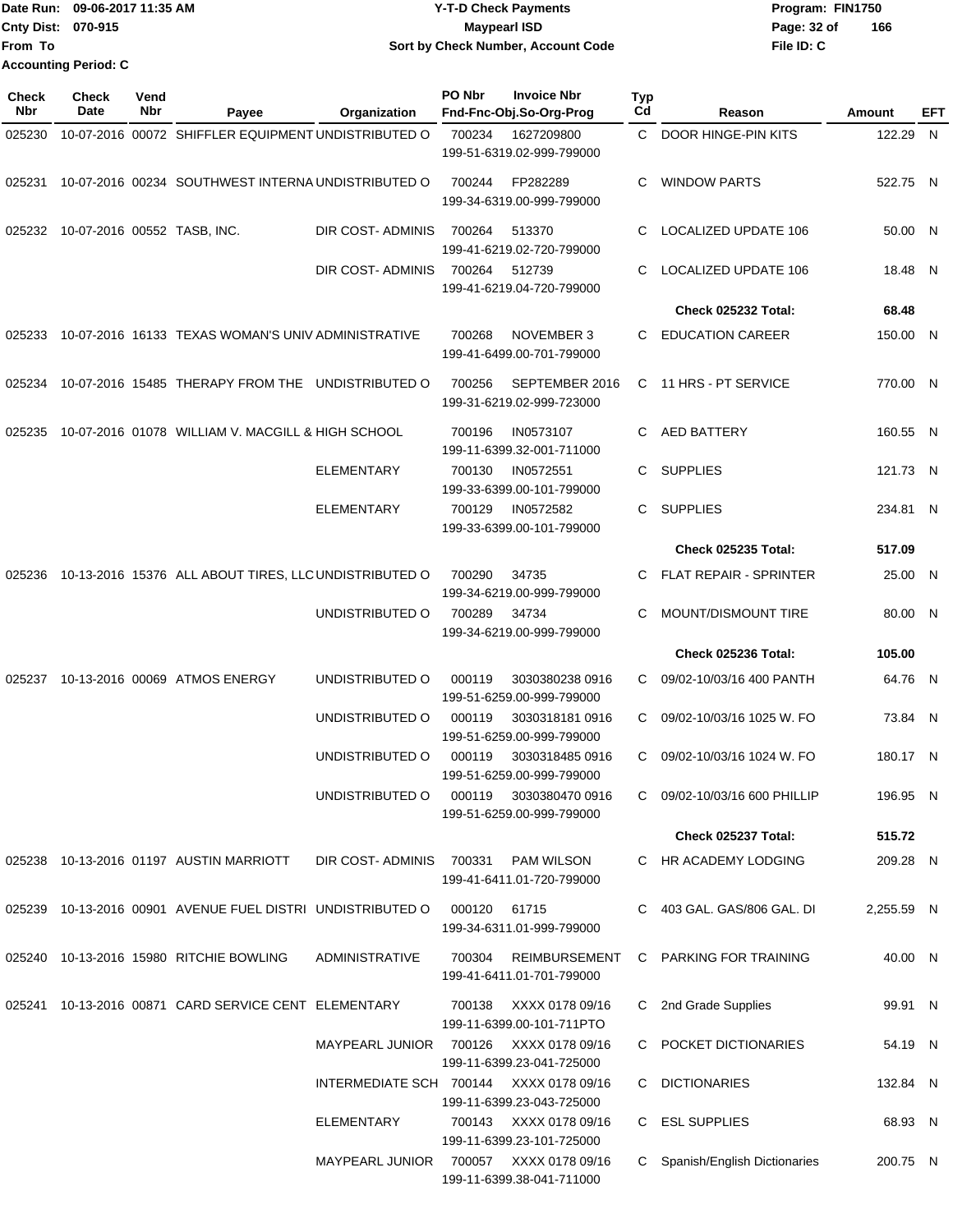|                           | TDate Run: 09-06-2017 11:35 AM | <b>Y-T-D Check Payments</b>        | Program: FIN1750 |     |
|---------------------------|--------------------------------|------------------------------------|------------------|-----|
| <b>Cnty Dist: 070-915</b> |                                | <b>Mavpearl ISD</b>                | Page: 33 of      | 166 |
| <b>IFrom To</b>           |                                | Sort by Check Number, Account Code | File ID: C       |     |
| Accounting Period: C      |                                |                                    |                  |     |

| Check<br>Nbr | <b>Check</b><br>Date         | Vend<br>Nbr | Payee                                                             | Organization                       | PO Nbr | <b>Invoice Nbr</b><br>Fnd-Fnc-Obj.So-Org-Prog     | Typ<br>Cd    | Reason                      | Amount     | EFT |
|--------------|------------------------------|-------------|-------------------------------------------------------------------|------------------------------------|--------|---------------------------------------------------|--------------|-----------------------------|------------|-----|
|              |                              |             |                                                                   | HIGH SCHOOL                        | 700084 | XXXX 0178 09/16<br>199-11-6399.42-001-711000      |              | C AAA BATTERIES             | 298.87 N   |     |
|              |                              |             |                                                                   | INTERMEDIATE SCH 700190            |        | XXXX 0178 09/16<br>199-12-6399.02-043-799000      |              | C BOOK                      | 6.81 N     |     |
|              |                              |             |                                                                   | INTERMEDIATE SCH 700191            |        | XXXX 0178 09/16<br>199-12-6399.02-043-799000      |              | C BOOKS                     | 278.85 N   |     |
|              |                              |             |                                                                   | <b>HIGH SCHOOL</b>                 | 700136 | XXXX 0178 09/16<br>199-31-6399.10-001-799000      | C.           | <b>WELDING SUPPIES</b>      | 24.98 N    |     |
|              |                              |             |                                                                   | UNDISTRIBUTED O                    | 700176 | XXXX 0178 09/16<br>199-34-6219.00-999-799000      | C.           | SERVICE ON SPRINTER         | 319.83 N   |     |
|              |                              |             |                                                                   | UNDISTRIBUTED O                    | 700176 | XXXX 0178 09/16<br>199-34-6319.00-999-799000      |              | C PARTS FOR SPRINTER        | 131.62 N   |     |
|              |                              |             |                                                                   | <b>ADMINISTRATIVE</b>              | 000121 | XXXX 0046 09/16<br>199-41-6411.01-701-799000      |              | C SUPT. FUEL                | 141.70 N   |     |
|              |                              |             |                                                                   | <b>SCHOOL BOARD</b>                | 700132 | XXXX 0178 09/16<br>199-41-6499.02-702-799000      | C            | <b>GIFT CARDS FOR STAFF</b> | 200.00 N   |     |
|              |                              |             |                                                                   |                                    |        |                                                   |              | Check 025241 Total:         | 1,959.28   |     |
|              | 025242 10-13-2016 14724 CASH |             |                                                                   | <b>DISTRICT WIDE</b>               | 000133 | <b>HOMECOMING</b><br>199-00-5752.02-000-700000    |              | C EXTRA \$ FOR HOMECOMI     | 600.00 N   |     |
|              | 025243 10-13-2016 14580 CESD |             |                                                                   | UNDISTRIBUTED O                    | 700205 | 30615<br>199-21-6411.00-999-723000                | C            | 504 CONFERENCE REGIS        | 410.00 N   |     |
|              |                              |             | 025244 10-13-2016 13740 SCHOOL SPECIALTY/C ELEMENTARY             |                                    | 700211 | 208117299080<br>225-11-6399.00-101-723000         | C            | <b>TIMER/MARKERS</b>        | 48.69 N    |     |
| 025245       |                              |             | 10-13-2016 12536 DESOTO JANITORIAL UNDISTRIBUTED O                |                                    | 700088 | 174607<br>199-51-6319.01-999-799000               |              | <b>CUSTODIAL SUPPLIES</b>   | 6,905.07 N |     |
| 025246       |                              |             | 10-13-2016 16138 CHARLES L. DONOHO UNDISTRIBUTED O                |                                    | 000132 | VS. RIO VISTA<br>199-36-6219.00-999-799000        |              | C VB-JH VS. RIO VISTA 10/10 | 178.07 N   |     |
|              |                              |             | 025247 10-13-2016 16137 UNDRE DUDLEY                              | UNDISTRIBUTED O                    | 000122 | VS. PALMER<br>199-36-6219.00-999-799000           |              | C FB-JH/JV VS. PALMER 10/6  | 158.00 N   |     |
| 025248       |                              |             | 10-13-2016 13639 EAST TEXAS COPY SY MAYPEARL JUNIOR               |                                    | 700251 | 355057<br>199-11-6399.07-041-711000               | C.           | J-1 STAPLES                 | 118.00 N   |     |
|              |                              |             | 025249 10-13-2016 12186 ELLIOTT ELECTRIC SU UNDISTRIBUTED O       |                                    | 700056 | 09-20199-01<br>199-51-6319.02-999-799000          |              | C ELECTRICAL SUPPLIES       | 119.34 N   |     |
|              |                              |             |                                                                   | UNDISTRIBUTED O                    |        | 700056   09-20634-01<br>199-51-6319.02-999-799000 |              | C ELECTRICAL SUPPLIES       | 119.34 N   |     |
|              |                              |             |                                                                   | UNDISTRIBUTED O 700056 09-20199-02 |        | 199-51-6319.02-999-799000                         |              | C ELECTRICAL SUPPLIES       | 238.68 N   |     |
|              |                              |             |                                                                   | UNDISTRIBUTED O                    |        | 700056 09-20458-01<br>199-51-6319.02-999-799000   |              | C ELECTRICAL SUPPLIES       | 138.98 N   |     |
|              |                              |             |                                                                   |                                    |        |                                                   |              | Check 025249 Total:         | 616.34     |     |
|              |                              |             | 025250 10-13-2016 13336 ELLIS COUNTY MUSIC MAYPEARL JUNIOR 700301 |                                    |        | 33444<br>199-11-6399.29-041-711000                |              | C ACCENT ON ACHIEVEMEN      | 88.63 N    |     |
|              |                              |             |                                                                   | MAYPEARL JUNIOR 700300             |        | 33487<br>199-11-6399.29-041-711000                | C            | <b>Emergency Reed Stock</b> | 438.75 N   |     |
|              |                              |             |                                                                   | INTERMEDIATE SCH 700301            |        | 33444<br>199-11-6399.29-043-711000                | $\mathbf{C}$ | <b>FOUNDATIONS SUPERIOR</b> | 61.30 N    |     |
|              |                              |             |                                                                   | INTERMEDIATE SCH 700302            |        | 33439<br>199-11-6399.29-043-711000                | C.           | <b>SAX MOUTHPIECE</b>       | 263.99 N   |     |
|              |                              |             |                                                                   |                                    |        |                                                   |              | <b>Check 025250 Total:</b>  | 852.67     |     |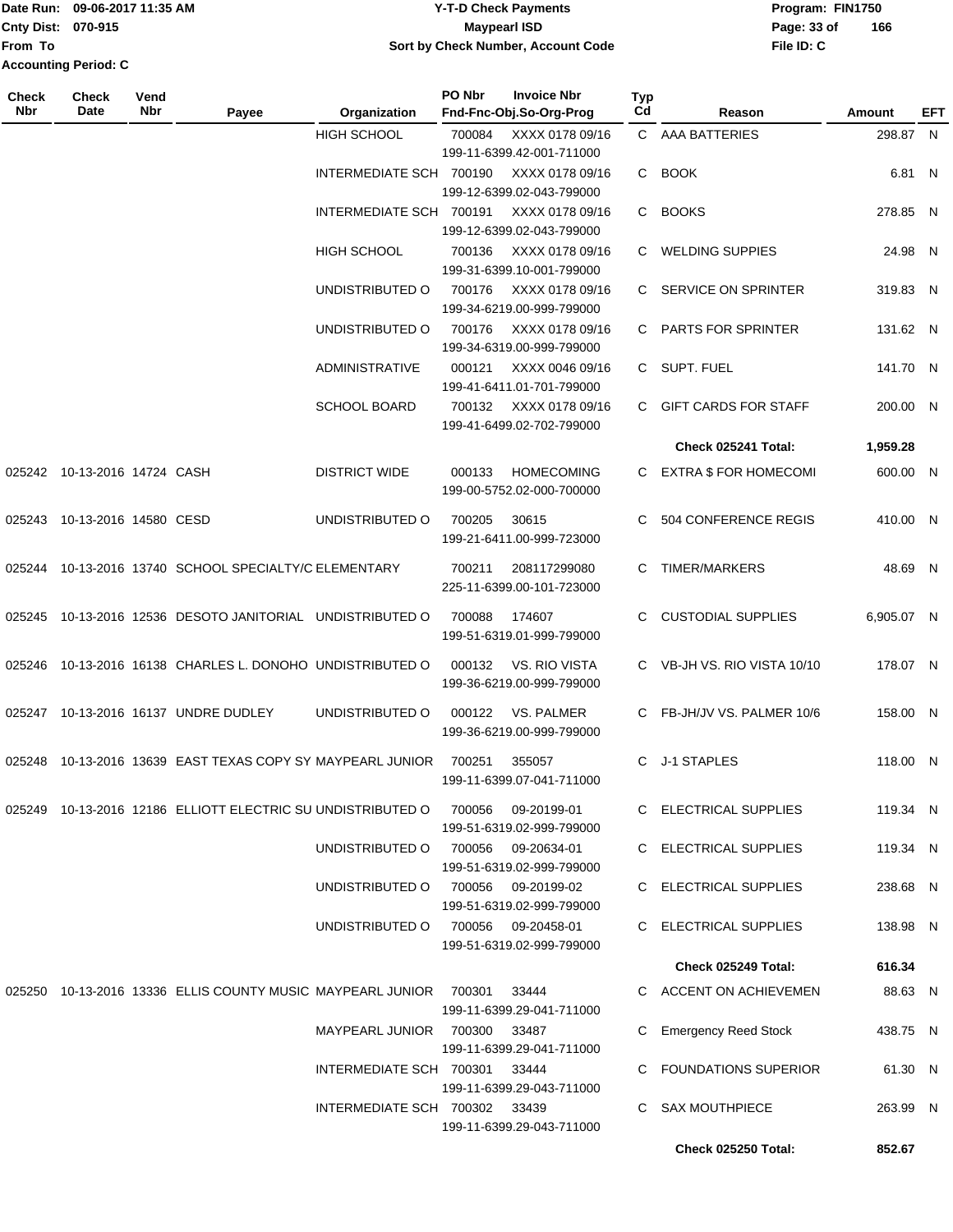Date Run: 09-06-2017 11:35 AM **CONTEX 100 CONTEX 12 T-D** Check Payments **CONTEX 12 T-D Check Payments** Program: FIN1750 **Cnty Dist:** 070-915 **Page: 34 of** Maypearl ISD Maypearl ISD **From To Y-T-D Check Payments 070-915 Maypearl ISD Sort by Check Number, Account Code Accounting Period: C**

| <b>Check</b><br><b>Nbr</b> | <b>Check</b><br>Date           | Vend<br>Nbr | Payee                                                      | Organization            | PO Nbr        | <b>Invoice Nbr</b><br>Fnd-Fnc-Obj.So-Org-Prog       | Typ<br>Cd | Reason                         | Amount     | EFT |
|----------------------------|--------------------------------|-------------|------------------------------------------------------------|-------------------------|---------------|-----------------------------------------------------|-----------|--------------------------------|------------|-----|
| 025251                     |                                |             | 10-13-2016 15698 STEVEN EVANS                              | UNDISTRIBUTED O         | 000123        | <b>VS. PALMER</b><br>199-36-6219.00-999-799000      | C.        | FB-CLOCK VS PALMER 10/         | 25.00 N    |     |
| 025252                     |                                |             | 10-13-2016 00040 FLATT STATIONERS, I ELEMENTARY            |                         | 700241        | 228433-00<br>199-11-6399.00-101-711SUP              | С         | OFFICE SUPPLIES                | 213.98 N   |     |
|                            |                                |             |                                                            | <b>ELEMENTARY</b>       | 700240        | 228432-00<br>199-31-6399.09-101-799000              | С         | <b>SUPPLIES</b>                | 232.94 N   |     |
|                            |                                |             |                                                            |                         |               |                                                     |           | Check 025252 Total:            | 446.92     |     |
| 025253                     |                                |             | 10-13-2016 14227 KATELYNN GONZALEZ UNDISTRIBUTED O         |                         | 000125        | VS.<br>199-36-6219.00-999-799000                    | C         | <b>VB-HS VS. BLOOMING GR</b>   | 97.96 N    |     |
| 025254                     |                                |             | 10-13-2016 12984 ROGER GRANTHAM                            | UNDISTRIBUTED O         | 000124        | VS.<br>199-36-6219.00-999-799000                    | С         | VB-HS VS. BLOOMING GR          | 131.54 N   |     |
| 025255                     |                                |             | 10-13-2016 12824 HAMPTON INN/AUSTIN DIR COST-ADMINIS       |                         | 700182        | NANCY WIGGINS<br>199-41-6411.01-720-799000          | С         | <b>TASBO PERSONNEL&amp;PAY</b> | 307.38 N   |     |
| 025256                     |                                |             | 10-13-2016 15996 HOLLY ROBERSON                            | UNDISTRIBUTED O         | 700316        | <b>REIMBURSEMENT</b><br>199-31-6219.00-999-799000   | С         | <b>FINGER PRINT/ MENTORS</b>   | 43.90 N    |     |
| 025257                     |                                |             | 10-13-2016 14135 HOUGHTON MIFFLIN H HIGH SCHOOL            |                         | 700032        | 952595765<br>410-11-6321.00-001-711000              | С         | <b>HS LITERATURE</b>           | 2.953.50 N |     |
|                            |                                |             |                                                            | INTERMEDIATE SCH 700186 |               | 952671229<br>410-11-6321.00-043-711000              | С         | <b>GRD 6 TEACHER ACCESS</b>    | 580.15 N   |     |
|                            |                                |             |                                                            | INTERMEDIATE SCH 700186 |               | 952679271<br>410-11-6321.00-043-711000              | С         | <b>GRD 6 - SCIENCE FUSION</b>  | 766.80 N   |     |
|                            |                                |             |                                                            |                         |               |                                                     |           | <b>Check 025257 Total:</b>     | 4,300.45   |     |
| 025258                     |                                |             | 10-13-2016 16130 JIST PUBLISHING, INC. UNDISTRIBUTED O     |                         | 700245        | 10776659<br>199-31-6399.00-999-723000               | С         | LIFE SKILLS CAREER EXP         | 196.74 N   |     |
| 025259                     |                                |             | 10-13-2016 15712 KOURTNEY LYNN EAS UNDISTRIBUTED O         |                         | 700293        | SEPTEMBER 2016<br>199-31-6219.04-999-723000         | C         | 10.75 HR - OT SERVICES         | 752.50 N   |     |
| 025260                     |                                |             | 10-13-2016 00929 L & D GREASE TRAP                         | UNDISTRIBUTED O         | 700291        | 9650<br>199-51-6249.00-999-799000                   |           | PUMP OUT HS GREASE T           | 350.00 N   |     |
| 025261                     |                                |             | 10-13-2016 12635 MARLON LEMMONS                            | UNDISTRIBUTED O         | 000126        | VS. PALMER<br>199-36-6219.00-999-799000             | С         | FB-JH VS. PALMER 10/6/16       | 158.00 N   |     |
|                            | 025262 10-13-2016 15098 LOWE'S |             |                                                            | UNDISTRIBUTED O         | 700166        | 990072813570916<br>199-36-6399.05-999-799000        |           | C UTILITY FANS                 | 718.20 N   |     |
|                            |                                |             |                                                            | UNDISTRIBUTED O         |               | 700014 990072813570916<br>199-51-6319.02-999-799000 |           | C WATER/COOLERS FOR M          | 406.44 N   |     |
|                            |                                |             |                                                            | UNDISTRIBUTED O         |               | 700058 990072813570916<br>199-51-6319.02-999-799000 |           | C SUPPLIES                     | 1,986.89 N |     |
|                            |                                |             |                                                            |                         |               |                                                     |           | <b>Check 025262 Total:</b>     | 3,111.53   |     |
|                            |                                |             | 025263 10-13-2016 00060 LUCKIES AUTO AND T UNDISTRIBUTED O |                         | 700288        | 84771<br>199-34-6219.00-999-799000                  |           | C INSTALL TRAILER              | 175.00 N   |     |
|                            |                                |             |                                                            | UNDISTRIBUTED O         | 700280 84785  | 199-34-6219.02-999-799000                           |           | C BUS 24 INSPECTION            | 40.00 N    |     |
|                            |                                |             |                                                            | UNDISTRIBUTED O         | 700288 84771  | 199-34-6319.00-999-799000                           |           | C SUPPLIES FOR TAHOE           | 162.08 N   |     |
|                            |                                |             |                                                            |                         |               |                                                     |           | <b>Check 025263 Total:</b>     | 377.08     |     |
|                            |                                |             | 025264 10-13-2016 15653 M.A.C. ALARMS                      | UNDISTRIBUTED O         | 700320 17529A | 199-51-6249.00-999-799000                           |           | C SERVICE CALL 9/28/16         | 255.00 N   |     |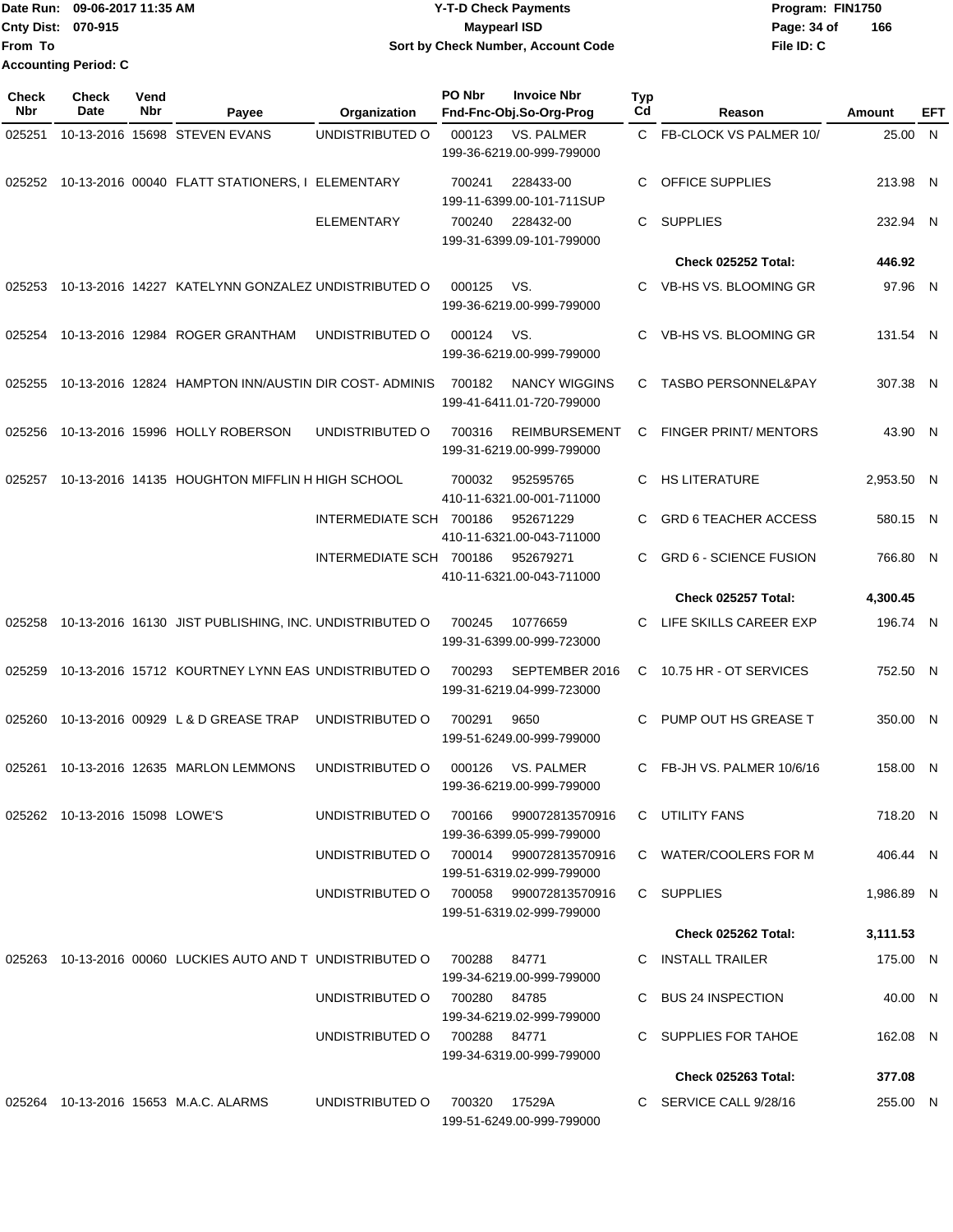|                           | Date Run: 09-06-2017 11:35 AM | <b>Y-T-D Check Payments</b>               | Program: FIN1750   |  |  |  |
|---------------------------|-------------------------------|-------------------------------------------|--------------------|--|--|--|
| <b>Cnty Dist: 070-915</b> |                               | <b>Mavpearl ISD</b>                       | 166<br>Page: 35 of |  |  |  |
| <b>From To</b>            |                               | <b>Sort by Check Number, Account Code</b> | File ID: C         |  |  |  |
|                           | <b>Accounting Period: C</b>   |                                           |                    |  |  |  |

**PO Nbr Invoice Nbr**

| <b>Check</b><br><b>Nbr</b> | Check<br>Date | Vend<br>Nbr | Payee                                                             | Organization                                 | PO Nbr           | <b>Invoice Nbr</b><br>Fnd-Fnc-Obj.So-Org-Prog | Typ<br>Cd | Reason                                                 | <b>Amount</b>          | EFT |
|----------------------------|---------------|-------------|-------------------------------------------------------------------|----------------------------------------------|------------------|-----------------------------------------------|-----------|--------------------------------------------------------|------------------------|-----|
| 025265                     |               |             | 10-13-2016 16094 BRITTANY N MAGEOR UNDISTRIBUTED O                |                                              | 000127           | VS.<br>199-36-6219.00-999-799000              |           | C VB-HS VS. BLOOMING GR                                | 103.63 N               |     |
| 025266                     |               |             | 10-13-2016 15814 NEC FINANCIAL SERVI UNDISTRIBUTED O              |                                              | 000128           | 0001947344<br>199-71-6512.00-999-799000       | C.        | SV8100 PHONE SYSTEM                                    | 1,159.20 N             |     |
|                            |               |             |                                                                   | UNDISTRIBUTED O                              | 000128           | 0001947344<br>199-71-6522.00-999-799000       | C.        | SV8100 PHONE SYSTEM                                    | 181.07 N               |     |
|                            |               |             |                                                                   |                                              |                  |                                               |           | Check 025266 Total:                                    | 1,340.27               |     |
|                            |               |             | 025267 10-13-2016 01594 PEARSON EDUCATION INTERMEDIATE SCH 700033 |                                              |                  | 4024787058<br>410-11-6321.00-043-711000       | C.        | 5TH GRADE                                              | 911.52 N               |     |
| 025268                     |               |             | 10-13-2016 12775 PENDERS MUSIC CO. HIGH SCHOOL                    |                                              | 700250           | 307563<br>199-11-6399.29-001-711BAN           | C.        | Jazz Band Christmas Music                              | 6.71 N                 |     |
|                            |               |             |                                                                   | <b>MAYPEARL JUNIOR</b>                       | 700250           | 307563<br>199-11-6399.29-041-711000           | C.        | Jazz Band Christmas Music                              | 190.57 N               |     |
|                            |               |             |                                                                   |                                              |                  |                                               |           | Check 025268 Total:                                    | 197.28                 |     |
| 025269                     |               |             | 10-13-2016 15876 VPA INVESTMENT CO UNDISTRIBUTED O                |                                              | 700277           | 0073856<br>199-34-6219.02-999-799000          | C.        | <b>INSPECTION ON SUBURB</b>                            | 25.00 N                |     |
| 025270                     |               |             | 10-13-2016 00099 REGION 10/EDUCATIO UNDISTRIBUTED O               |                                              | 700323           | 139984<br>199-11-6399.45-999-799000           | C         | 2016-17 DISCOVERY ED S                                 | 4,000.00 N             |     |
|                            |               |             |                                                                   | UNDISTRIBUTED O                              | 700184           | 140530<br>199-11-6399.45-999-799000           | C         | 2016-2017 EDUPHORIA                                    | 7,980.00 N             |     |
|                            |               |             |                                                                   | <b>HIGH SCHOOL</b>                           | 700035           | 140439<br>199-12-6239.00-001-799000           | C.        | 7/1/16-6/30/17 LIBRARY CO                              | 375.00 N               |     |
|                            |               |             |                                                                   | <b>MAYPEARL JUNIOR</b>                       | 700035           | 140439<br>199-12-6239.00-041-799000           |           | 7/1/16-6/30/17 LIBRARY CO                              | 375.00 N               |     |
|                            |               |             |                                                                   | INTERMEDIATE SCH 700035<br><b>ELEMENTARY</b> |                  | 140439<br>199-12-6239.00-043-799000           | C.<br>C.  | 7/1/16-6/30/17 LIBRARY CO<br>7/1/16-6/30/17 LIBRARY CO | 375.00 N               |     |
|                            |               |             |                                                                   | UNDISTRIBUTED O                              | 700035<br>700147 | 140439<br>199-12-6239.00-101-799000<br>140312 |           | 2016-2017 ADV. ACADEMI                                 | 375.00 N<br>1,000.00 N |     |
|                            |               |             |                                                                   | UNDISTRIBUTED O                              | 700068           | 199-13-6230.00-999-711000<br>140257           | C.        | 2016-2017 TEKS RESOUR                                  | 3,605.00 N             |     |
|                            |               |             |                                                                   | UNDISTRIBUTED O                              | 700068           | 199-13-6230.01-999-711000<br>140257           |           | C 2016-2017 TEKS RESOUR                                | 3,605.00 N             |     |
|                            |               |             |                                                                   |                                              |                  | 199-21-6230.00-999-711000                     |           |                                                        |                        |     |
|                            |               |             |                                                                   | HIGH SCHOOL                                  | 700322 140528    | 199-31-6239.00-001-799000                     |           | C 2016-17 C.I. & S.S. MEMBE                            | 2,500.00 N             |     |
|                            |               |             |                                                                   | ADMINISTRATIVE                               | 700321 140796    | 199-41-6219.10-701-799000                     |           | C DCS QUICK CHECK SEAR                                 | 70.00 N                |     |
|                            |               |             |                                                                   |                                              |                  |                                               |           | Check 025270 Total:                                    | 24,260.00              |     |
|                            |               |             | 025271 10-13-2016 00918 ROSANNA SIMPSON UNDISTRIBUTED O           |                                              | 000130 VS.       | 199-36-6219.00-999-799000                     |           | C VB-SCOREBOOK VS. BLO                                 | 20.00 N                |     |
|                            |               |             | 025272 10-13-2016 00234 SOUTHWEST INTERNA UNDISTRIBUTED O         |                                              | 700286  454754-2 | 199-34-6219.00-999-799000                     |           | C REPAIRS TO BUS 51                                    | 1,110.00 N             |     |
|                            |               |             |                                                                   | UNDISTRIBUTED O                              | 700285  454755-1 | 199-34-6219.00-999-799000                     |           | C REPAIRS TO BUS 19                                    | 1,710.00 N             |     |
|                            |               |             |                                                                   | UNDISTRIBUTED O                              | 700287  454754-1 | 199-34-6219.00-999-799000                     |           | C REPAIR BUS 48                                        | 350.40 N               |     |
|                            |               |             |                                                                   | UNDISTRIBUTED O                              | 700285  454755-1 | 199-34-6319.00-999-799000                     |           | C REPAIRS TO BUS 19                                    | 1,312.86 N             |     |
|                            |               |             |                                                                   | UNDISTRIBUTED O                              | 700286  454754-2 | 199-34-6319.00-999-799000                     |           | C REPAIRS TO BUS 51                                    | 852.96 N               |     |
|                            |               |             |                                                                   |                                              |                  |                                               |           | Check 025272 Total:                                    | 5,336.22               |     |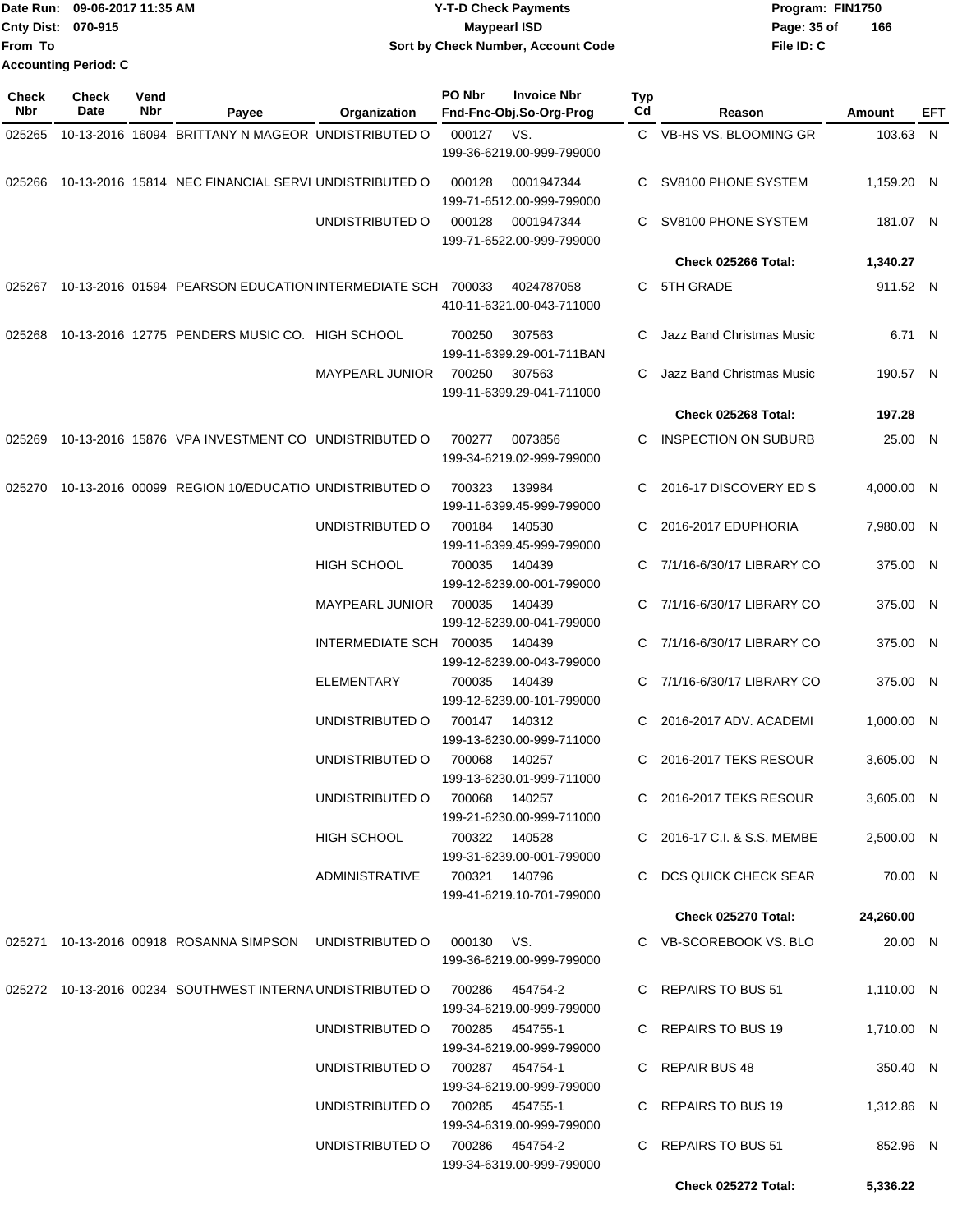|                             | Date Run: 09-06-2017 11:35 AM | <b>Y-T-D Check Payments</b>        | Program: FIN1750   |  |  |
|-----------------------------|-------------------------------|------------------------------------|--------------------|--|--|
| <b>Cnty Dist: 070-915</b>   |                               | <b>Mavpearl ISD</b>                | 166<br>Page: 36 of |  |  |
| <b>From To</b>              |                               | Sort by Check Number, Account Code | File ID: C         |  |  |
| <b>Accounting Period: C</b> |                               |                                    |                    |  |  |

| <b>Check</b><br><b>Nbr</b> | <b>Check</b><br><b>Date</b> | Vend<br>Nbr | Payee                                                              | Organization            | PO Nbr | <b>Invoice Nbr</b><br>Fnd-Fnc-Obj.So-Org-Prog       | Typ<br>Cd | Reason                       | Amount     | EFT |
|----------------------------|-----------------------------|-------------|--------------------------------------------------------------------|-------------------------|--------|-----------------------------------------------------|-----------|------------------------------|------------|-----|
| 025273                     |                             |             | 10-13-2016 15955 JESSE STACY                                       | UNDISTRIBUTED O         | 000129 | <b>VS. PALMER</b><br>199-36-6219.00-999-799000      |           | C FB-JH/JV VS PALMER 10/6/   | 155.00 N   |     |
|                            |                             |             | 025274 10-13-2016 15931 STEVE WEISS MUSIC, I HIGH SCHOOL           |                         | 700107 | 696703A<br>199-11-6399.29-001-711BAN                | C         | Timpani Heads - supplies     | 181.75 N   |     |
| 025275                     |                             |             | 10-13-2016 14013 SYSTEMS GO                                        | <b>HIGH SCHOOL</b>      | 700263 | 2058<br>199-11-6399.13-001-722000                   | C         | <b>CENTERING RINGS/IGNIT</b> | 65.00 N    |     |
|                            |                             |             |                                                                    | <b>HIGH SCHOOL</b>      | 700181 | 2057<br>199-11-6399.13-001-722000                   | C.        | C6-5 ENGINES                 | 86.00 N    |     |
|                            |                             |             |                                                                    |                         |        |                                                     |           | Check 025275 Total:          | 151.00     |     |
|                            | 025276 10-13-2016 00777 TCA |             |                                                                    | <b>MAYPEARL JUNIOR</b>  | 700284 | <b>CASI THORNE</b><br>199-31-6499.00-041-799000     |           | C TCA CONFERENCE/MEMB        | 220.00 N   |     |
| 025277                     |                             |             | 10-13-2016 15211 THOMAS SOUTHALL E UNDISTRIBUTED O                 |                         | 700313 | <b>REIMBURSEMENT</b><br>199-31-6219.00-999-799000   | C         | <b>FINGER PRINT/ MENTORS</b> | 45.75 N    |     |
| 025278                     |                             |             | 10-13-2016 01078 WILLIAM V. MACGILL & INTERMEDIATE SCH 700192      |                         |        | IN0572736<br>199-33-6399.00-043-799000              | C.        | <b>MEDICAL SUPPLIES</b>      | 170.38 N   |     |
|                            |                             |             |                                                                    | INTERMEDIATE SCH 700222 |        | IN0573658<br>199-33-6399.00-043-799000              | C.        | <b>NURSE SUPPLIES</b>        | 228.70 N   |     |
|                            |                             |             |                                                                    |                         |        |                                                     |           | Check 025278 Total:          | 399.08     |     |
| 025279                     |                             |             | 10-13-2016 16093 MADISON ASHLEE WIL UNDISTRIBUTED O                |                         | 000131 | VS.<br>199-36-6219.00-999-799000                    | C.        | VB-HS VS. BLOOMING GR        | 124.30 N   |     |
|                            |                             |             |                                                                    | UNDISTRIBUTED O         | 000131 | VS. RIO VISTA<br>199-36-6219.00-999-799000          |           | VB-JH VS. RIO VISTA 10/10    | 163.30 N   |     |
|                            |                             |             |                                                                    |                         |        |                                                     |           | Check 025279 Total:          | 287.60     |     |
| 025280                     |                             |             | 10-21-2016 15836 AVID CENTER                                       | <b>MAYPEARL JUNIOR</b>  | 700397 | 05468B4W9H2<br>199-11-6399.05-041-711000            | C         | <b>WEEKLY SUBSCRIPTION</b>   | 519.00 N   |     |
|                            |                             |             |                                                                    | <b>MAYPEARL JUNIOR</b>  | 700397 | 05468B4W9H2<br>199-11-6499.02-041-711000            | C.        | MEMBERSHIP/LEADERSHI         | 7,695.00 N |     |
|                            |                             |             |                                                                    |                         |        |                                                     |           | Check 025280 Total:          | 8,214.00   |     |
| 025281                     |                             |             | 10-21-2016 16141 BEST WESTERN AUSTIUNDISTRIBUTED O                 |                         | 700408 | 10262016<br>199-53-6411.00-999-799000               | C.        | <b>SYS CONFERENCE</b>        | 457.10 N   |     |
|                            |                             |             | 025282 10-21-2016 14564 BROCK ISD                                  | HIGH SCHOOL             |        | 700414  11/10-11/12/16<br>199-36-6499.01-001-799000 |           | C JV BASKETBALL ENTRY F      | 225.00 N   |     |
|                            |                             |             | 025283 10-21-2016 13740 SCHOOL SPECIALTY/C INTERMEDIATE SCH 700221 |                         |        | 308102626670<br>199-11-6399.07-043-711000           |           | C NOTEBOOK ATLAS             | 365.60 N   |     |
|                            |                             |             | 025284 10-21-2016 00218 THE COWBOY BANK O HIGH SCHOOL              |                         | 700354 | 199-36-6499.01-001-799000                           |           | C MEALS FOR POST DISTRI      | 500.00 N   |     |
|                            |                             |             |                                                                    | HIGH SCHOOL             | 700354 | 199-36-6499.01-001-799000                           |           | C MEALS FOR POST DISTRI      | 500.00 N   |     |
|                            |                             |             |                                                                    |                         |        |                                                     |           | Check 025284 Total:          | 1,000.00   |     |
|                            |                             |             | 025285 10-21-2016 14380 DOUGLAS L. KARR, Ed. SCHOOL BOARD          |                         | 700337 | 10122016<br>199-41-6239.00-702-799000               |           | C TRAINING ON 8/8 AND 9/28   | 2,415.00 N |     |
|                            |                             |             |                                                                    | <b>SCHOOL BOARD</b>     |        | 700337 10122016<br>199-41-6239.00-702-799000        |           | C TRAVEL                     | 297.43 N   |     |
|                            |                             |             |                                                                    |                         |        |                                                     |           | Check 025285 Total:          | 2,712.43   |     |
|                            |                             |             | 025286 10-21-2016 12186 ELLIOTT ELECTRIC SU UNDISTRIBUTED O        |                         | 700317 | 199-51-6319.02-999-799000                           |           | C LED WALL PACK              | 2,016.00 N |     |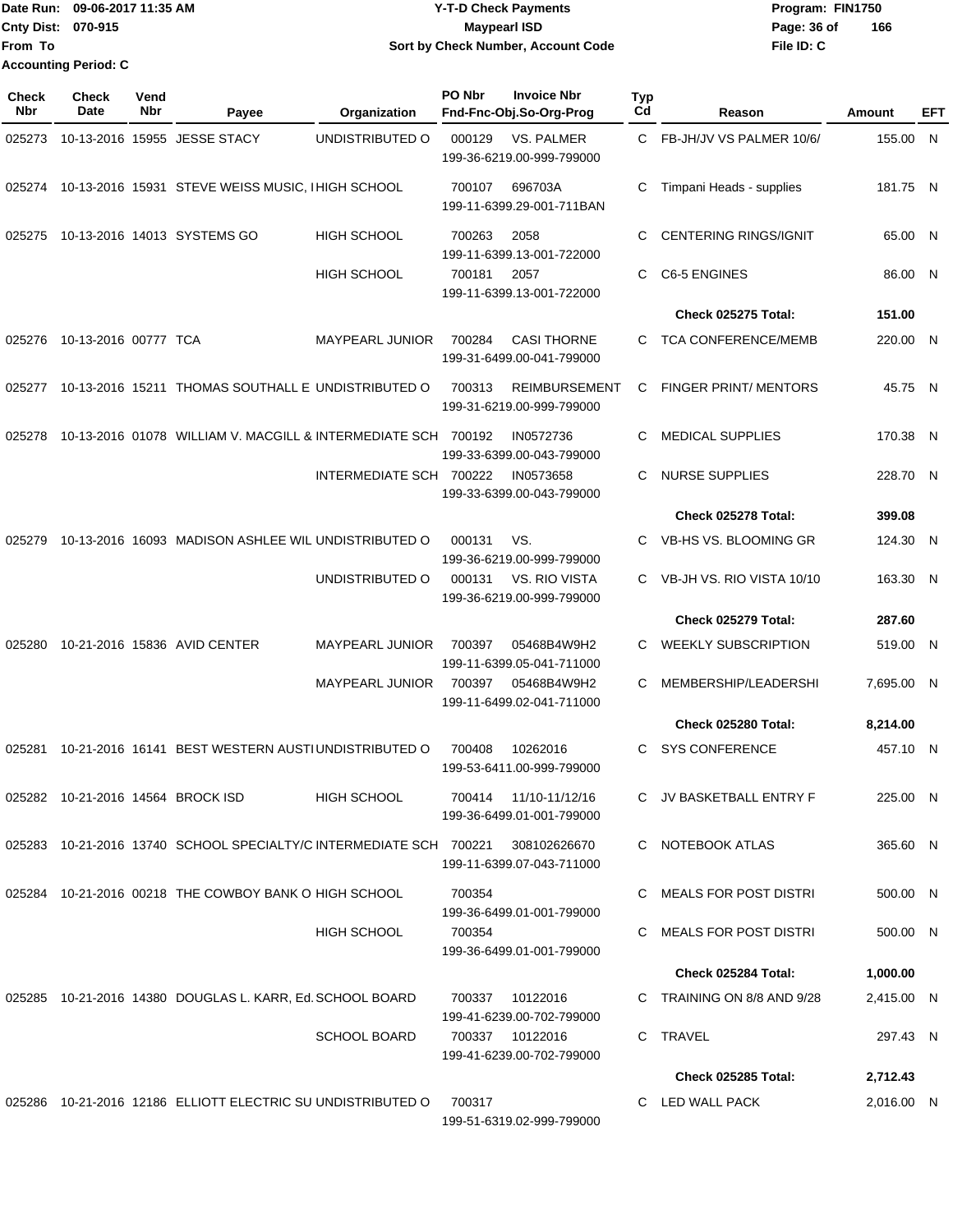Date Run: 09-06-2017 11:35 AM **CONTEX 100 CONTEX 12 T-D** Check Payments **CONTEX 12 T-D Check Payments** Program: FIN1750 **Cnty Dist:** 070-915 **Page: 37 of Maypearl ISD Cnty Dist:** 070-915 **From To**

# **09-06-2017 11:35 AM Y-T-D Check Payments 070-915 Maypearl ISD Sort by Check Number, Account Code**

**PO Nbr Invoice Nbr**

**Typ**

| .            | <b>Accounting Period: C</b> |      |  |
|--------------|-----------------------------|------|--|
| <b>Check</b> | Check                       | Vend |  |
| Nhr          | Date                        | Nhr  |  |

| Nbr    | Date | Nbr | Payee                                                                                 | Organization            |        | Fnd-Fnc-Obj.So-Org-Prog                             | Cd | Reason                                                      | <b>Amount</b> | EFT |
|--------|------|-----|---------------------------------------------------------------------------------------|-------------------------|--------|-----------------------------------------------------|----|-------------------------------------------------------------|---------------|-----|
| 025287 |      |     | 10-21-2016 13336 ELLIS COUNTY MUSIC HIGH SCHOOL                                       |                         | 700324 | 33739<br>199-11-6249.29-001-711000                  |    | C INSTRUMENT REPAIR                                         | 85.00 N       |     |
|        |      |     |                                                                                       | <b>HIGH SCHOOL</b>      | 700324 | 33680<br>199-11-6249.29-001-711000                  | C  | <b>INSTRUMENT REPAIR</b>                                    | 210.00 N      |     |
|        |      |     |                                                                                       | HIGH SCHOOL             | 700324 | 33631<br>199-11-6249.29-001-711000                  | C  | <b>INSTRUMENT REPAIR</b>                                    | 120.00 N      |     |
|        |      |     |                                                                                       | HIGH SCHOOL             | 700203 | 34485<br>199-11-6399.29-001-7110BA                  |    | 2Wireless Microphones-Mar                                   | 359.98 N      |     |
|        |      |     |                                                                                       | <b>HIGH SCHOOL</b>      | 700203 | 33829<br>199-11-6399.29-001-7110BA                  | С  | 1 Wireless Microphone-Marc                                  | 179.99 N      |     |
|        |      |     |                                                                                       | INTERMEDIATE SCH 700325 |        | 33606<br>199-11-6399.29-043-711000                  | C  | <b>CLASS SUPPLIES</b>                                       | 200.74 N      |     |
|        |      |     |                                                                                       |                         |        |                                                     |    | Check 025287 Total:                                         | 1,155.71      |     |
|        |      |     |                                                                                       | UNDISTRIBUTED O         | 000134 | V. SCURRY<br>199-36-6219.00-999-799000              |    | FB CLOCK, V VS. SCURRY                                      | 25.00 N       |     |
| 025289 |      |     | 10-21-2016 16107 DANNY S FERGUS                                                       | UNDISTRIBUTED O         | 000136 | V. SCURRY<br>199-36-6219.00-999-799000              | C  | FB V VS. SCURRY 10/14                                       | 103.00 N      |     |
| 025290 |      |     | 10-21-2016 14197 ANNA FUCHS                                                           | UNDISTRIBUTED O         | 000135 | V. MILDRED<br>199-36-6219.00-999-799000             | C  | VB HS V. MILDRED 10/18/1                                    | 100.00 N      |     |
|        |      |     |                                                                                       | UNDISTRIBUTED O         | 000135 | V. RICE<br>199-36-6219.00-999-799000                | C  | VB HS V. RICE 10/14/16                                      | 122.68 N      |     |
|        |      |     |                                                                                       |                         |        |                                                     |    | Check 025290 Total:                                         | 222.68        |     |
|        |      |     | 025291 10-21-2016 16147 GRANTHAM, LISA                                                | UNDISTRIBUTED O         | 000137 | <b>V. SCURRY 10/14</b><br>199-36-6219.00-999-799000 | C  | HS VB V. SCURRY                                             | 131.59 N      |     |
|        |      |     |                                                                                       | UNDISTRIBUTED O         | 000143 | V. MILDRED<br>199-36-6219.00-999-799000             |    | HS VB OFFICIAL V. MILDR                                     | 117.40 N      |     |
|        |      |     | 025293 10-21-2016 12674 HANDWRITING WITHO ELEMENTARY                                  |                         | 700159 | 1072684-2<br>199-11-6399.09-101-723000              | C  | <b>BOOKS</b>                                                | 17.00 N       |     |
|        |      |     |                                                                                       | <b>ELEMENTARY</b>       | 700159 | 1072684-1<br>199-11-6399.09-101-723000              | C  | <b>SUPPLIES</b>                                             | 208.10 N      |     |
|        |      |     |                                                                                       |                         |        |                                                     |    | <b>Check 025293 Total:</b>                                  | 225.10        |     |
|        |      |     | 025294 10-21-2016  14120  HARRIS COMPUTER S  ELEMENTARY                               |                         | 700382 | XT00121107<br>240-35-6341.00-101-799000             | C  | EZSCHOOL PAY 9/1-9/30/1                                     | 173.75 N      |     |
|        |      |     | 025295 10-21-2016  16139  AMY HATLEBERG                                               |                         |        | 199-31-6219.00-999-799000                           |    | UNDISTRIBUTED O 700335 REIMBURSEMENT C FINGER PRINT/MENTORS | 43.90 N       |     |
|        |      |     | 025296 10-21-2016 16144 JEFF MORREN                                                   | UNDISTRIBUTED O         |        | 199-31-6219.00-999-799000                           |    | 700394 REIMBURSEMENT C FINGER PRINT/ MENTORS                | 43.90 N       |     |
|        |      |     |                                                                                       |                         |        | INV-41207<br>199-11-6399.29-041-711000              |    | C SUPPLIES                                                  | 299.37 N      |     |
|        |      |     | 025298 10-21-2016  16103  STEVE MCCOLLUM  UNDISTRIBUTED O  000139  V. SCURRY          |                         |        | 199-36-6219.00-999-799000                           |    | C HS FB V. SCURRY 10/14                                     | 103.00 N      |     |
|        |      |     | 025299 10-21-2016  12630  MCCORMICK'S ENTER  MAYPEARL JUNIOR     700260      00197636 |                         |        | 199-11-6399.29-041-711000                           |    | C METRONOME                                                 | 980.00 N      |     |
|        |      |     | 025300 10-21-2016  16104  DAVID J MILLER                                              | UNDISTRIBUTED O         |        | 000138 V. SCURRY 10/14<br>199-36-6219.00-999-799000 |    | C FB OFFICIAL V. SCURRY 1                                   | 103.00 N      |     |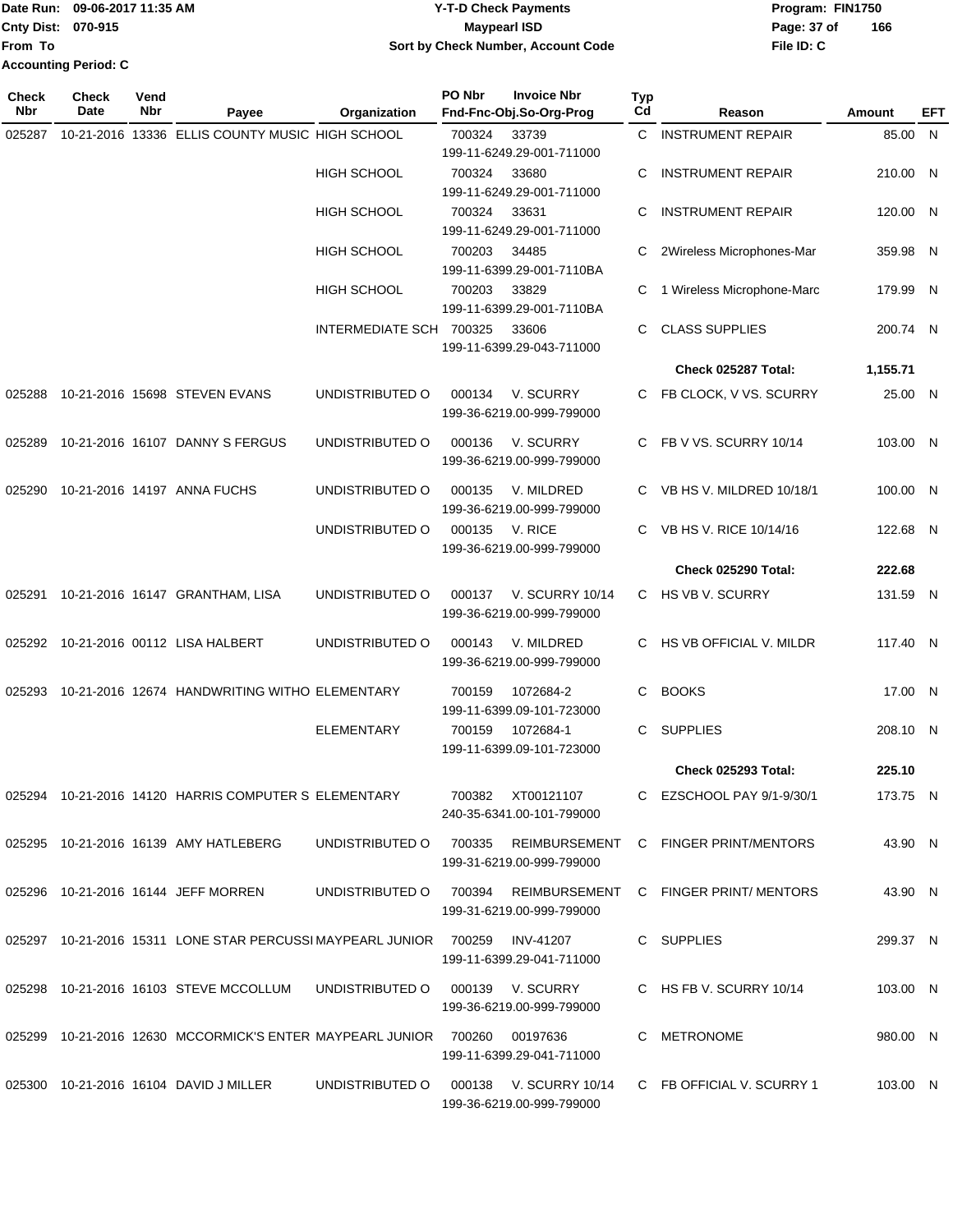### Date Run: 09-06-2017 11:35 AM **CONTEX 100 CONTEX 12 T-D** Check Payments **CONTEX 12 T-D Check Payments** Program: FIN1750 **Cnty Dist:** 070-915 **Page: 38 of Page:** 38 of **09-06-2017 11:35 AM Y-T-D Check Payments 070-915 Maypearl ISD Sort by Check Number, Account Code**

| <b>Check</b><br>Nbr | <b>Check</b><br>Date            | Vend<br>Nbr | Payee                                                                       | Organization                      | PO Nbr         | <b>Invoice Nbr</b><br>Fnd-Fnc-Obj.So-Org-Prog | <b>Typ</b><br>Cd | Reason                     | Amount   | EFT |
|---------------------|---------------------------------|-------------|-----------------------------------------------------------------------------|-----------------------------------|----------------|-----------------------------------------------|------------------|----------------------------|----------|-----|
| 025301              | 10-21-2016 00079 NASCO          |             |                                                                             | INTERMEDIATE SCH 700308           |                | 165257<br>199-11-6399.09-043-711000           |                  | C ART SUPPLIES             | 28.04 N  |     |
|                     |                                 |             |                                                                             | INTERMEDIATE SCH 700308           |                | 165256<br>199-11-6399.09-043-711000           | C                | <b>ART SUPPLIES</b>        | 30.56 N  |     |
|                     |                                 |             |                                                                             |                                   |                |                                               |                  | <b>Check 025301 Total:</b> | 58.60    |     |
|                     |                                 |             | 025302 10-21-2016 16014 ORKIN PEST CONTRO UNDISTRIBUTED O                   |                                   | 700099         | 335703<br>199-51-6249.00-999-799000           | C                | PEST CONTROL SERVICE       | 450.00 N |     |
| 025303              |                                 |             | 10-21-2016 00854 PITNEY BOWES GLOB DIR COST-ADMINIS                         |                                   | 000140         | 3301828928<br>199-41-6269.00-720-799000       |                  | 07/30-10/29/16 LEASE       | 420.00 N |     |
| 025304              |                                 |             | 10-21-2016 16105 GEORGE FRANKLIN P UNDISTRIBUTED O                          |                                   | 000141         | V. SCURRY<br>199-36-6219.00-999-799000        | C.               | HS FB V. SCURRY 10/14      | 103.00 N |     |
| 025305              |                                 |             | 10-21-2016 00918 ROSANNA SIMPSON                                            | UNDISTRIBUTED O                   | 000142         | V. RICE<br>199-36-6219.00-999-799000          | С                | HS VB SCOREBOOK V. RI      | 17.50 N  |     |
|                     |                                 |             |                                                                             | UNDISTRIBUTED O                   | 000142         | V. MILDRED<br>199-36-6219.00-999-799000       | C.               | HS VB SCOREBOOK V.         | 17.50 N  |     |
|                     |                                 |             |                                                                             |                                   |                |                                               |                  | <b>Check 025305 Total:</b> | 35.00    |     |
| 025306              | 10-21-2016 00131 TASA           |             |                                                                             | <b>HIGH SCHOOL</b>                | 700351         | 10070058200<br>199-23-6499.00-001-799000      |                  | C TASA MEMBERSHIP          | 210.00 N |     |
|                     |                                 |             |                                                                             | <b>HIGH SCHOOL</b>                | 700340         | 10070058205<br>199-23-6499.00-001-799000      | С                | MIDWINTER CONFERENC        | 245.00 N |     |
|                     |                                 |             |                                                                             | <b>MAYPEARL JUNIOR</b>            | 700350         | 10070058201<br>199-23-6499.00-041-799000      | С                | <b>TASA MEMBERSHIP FEE</b> | 210.00 N |     |
|                     |                                 |             |                                                                             | <b>MAYPEARL JUNIOR</b>            | 700340         | 10070058205<br>199-23-6499.00-041-799000      | С                | <b>MIDWINTER CONFERENC</b> | 245.00 N |     |
|                     |                                 |             |                                                                             | <b>ELEMENTARY</b>                 | 700362         | 10170058561<br>199-31-6499.00-101-799000      |                  | ASSESSMENT CONFEREN        | 125.00 N |     |
|                     |                                 |             |                                                                             | <b>ADMINISTRATIVE</b>             | 700353         | 10070058191<br>199-41-6499.00-701-799000      | C                | TASA MID WINTER CONF       | 245.00 N |     |
|                     |                                 |             |                                                                             | ADMINISTRATIVE                    | 700352         | 10070058190<br>199-41-6499.00-701-799000      | С                | MEMBERSHIP 2016-2017       | 476.00 N |     |
|                     |                                 |             |                                                                             |                                   |                |                                               |                  | <b>Check 025306 Total:</b> | 1,756.00 |     |
|                     | 025307 10-21-2016 00127 TEPSA   |             |                                                                             | INTERMEDIATE SCH 700336 300027623 |                | 199-23-6499.00-043-799000                     |                  | C MEMBERSHIP FEE           | 378.00 N |     |
|                     |                                 |             | 025308 10-21-2016 16099 THEATREFOLK                                         | <b>HIGH SCHOOL</b>                | 700090 124931  | 199-11-6399.07-001-711000                     |                  | C LICENSE AND ROYALTY      | 501.85 N |     |
|                     |                                 |             | 025309 10-21-2016 15913 TATUM THORNE                                        | UNDISTRIBUTED O                   |                | 000144 V. SCURRY<br>199-36-6219.00-999-799000 |                  | C FB HS CLOCK V. SCURRY    | 25.00 N  |     |
|                     | 025310 10-21-2016 00418 TUNE IN |             |                                                                             | MAYPEARL JUNIOR 700296 942941     |                | 199-11-6399.27-041-711000                     |                  | C UIL ART                  | 70.60 N  |     |
|                     |                                 |             | 025311 10-21-2016 01800 BRUCE W. URBANOVS UNDISTRIBUTED O 000145 V. MILDRED |                                   |                | 199-36-6219.00-999-799000                     |                  | C VB V. MILDRED 10/18/16   | 139.96 N |     |
|                     |                                 |             | 025312 10-21-2016 16106 SAM VANSTORY                                        | UNDISTRIBUTED O                   |                | 000146 V. SCURRY<br>199-36-6219.00-999-799000 |                  | C VB V. SCURRY 10/14/16    | 103.00 N |     |
|                     |                                 |             | 025313 10-21-2016 00091 VENUS BULLDOGS AT HIGH SCHOOL                       |                                   |                | 199-36-6499.01-001-799000                     |                  | C BASKETBALL ENTRY FEE     | 250.00 N |     |
|                     |                                 |             | 025314 10-21-2016 16093 MADISON ASHLEE WIL UNDISTRIBUTED O                  |                                   | 000147 V. RICE | 199-36-6219.00-999-799000                     |                  | C VB V. RICE 10/14/16      | 109.30 N |     |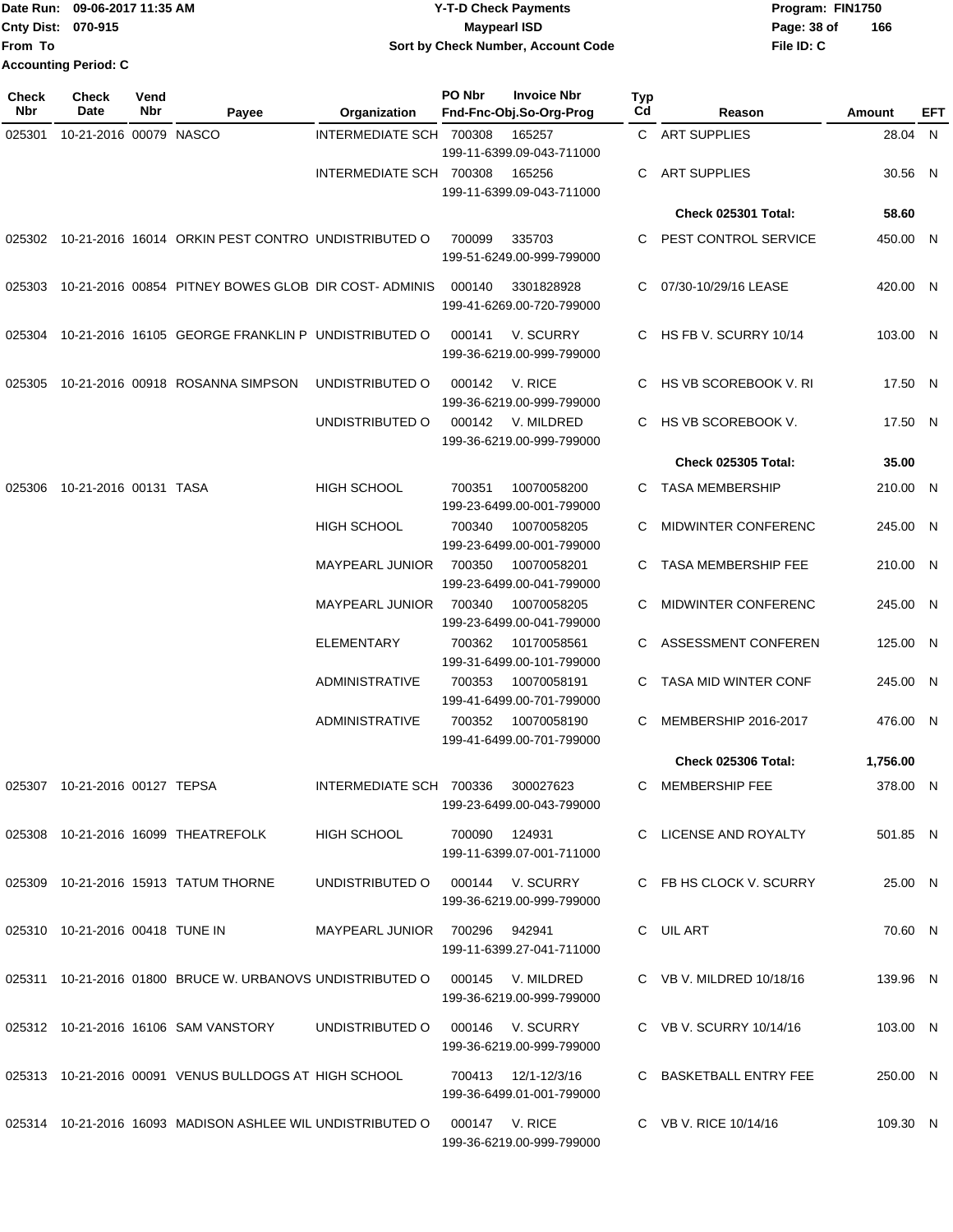|                           | Date Run: 09-06-2017 11:35 AM | <b>Y-T-D Check Payments</b>        | Program: FIN1750   |
|---------------------------|-------------------------------|------------------------------------|--------------------|
| <b>Cnty Dist: 070-915</b> |                               | <b>Mavpearl ISD</b>                | 166<br>Page: 39 of |
| <b>IFrom To</b>           |                               | Sort by Check Number, Account Code | File ID: C         |
|                           | Accounting Period: C          |                                    |                    |

| <b>Check</b><br>Nbr | Check<br>Date | Vend<br>Nbr | Payee                                                                      | Organization                           | PO Nbr       | <b>Invoice Nbr</b><br>Fnd-Fnc-Obj.So-Org-Prog        | <b>Typ</b><br>Cd | Reason                      | <b>Amount</b> | EFT |
|---------------------|---------------|-------------|----------------------------------------------------------------------------|----------------------------------------|--------------|------------------------------------------------------|------------------|-----------------------------|---------------|-----|
| 025315              |               |             | 10-28-2016 12211 ADVANCE PIERRE FO INTERMEDIATE SCH 700345                 |                                        |              | 1810818                                              |                  | C FOOD                      | 385.14 N      |     |
|                     |               |             |                                                                            |                                        |              | 240-35-6341.00-043-799000                            |                  |                             |               |     |
|                     |               |             |                                                                            | <b>HIGH SCHOOL</b>                     | 700371       | 1810818                                              |                  | C FOOD                      | 385.14 N      |     |
|                     |               |             |                                                                            |                                        |              | 240-35-6341.01-001-799000                            |                  |                             |               |     |
|                     |               |             |                                                                            |                                        |              |                                                      |                  | <b>Check 025315 Total:</b>  | 770.28        |     |
|                     |               |             | 025316 10-28-2016 01256 AT&T MOBILITY                                      | UNDISTRIBUTED O                        | 000157       | 824711164X10102<br>199-52-6219.00-999-799000         | C.               | 09/03-10/02/16 WIRELESS     | 107.80 N      |     |
|                     |               |             | 025317 10-28-2016 00901 AVENUE FUEL DISTRI UNDISTRIBUTED O                 |                                        | 000148       | 61863<br>199-34-6311.01-999-799000                   |                  | C FUEL                      | 1.986.24 N    |     |
| 025318              |               |             | 10-28-2016 13576 CANON FINANCIAL SE UNDISTRIBUTED O                        |                                        | 000162       | 16582264<br>199-11-6219.00-999-723000                | C                | 10/13/14 COPIER LEASE       | 220.90 N      |     |
|                     |               |             |                                                                            | <b>HIGH SCHOOL</b>                     | 000162       | 16582264<br>199-11-6269.00-001-711000                | C                | 10/13/14 COPIER LEASE       | 245.44 N      |     |
|                     |               |             |                                                                            | <b>MAYPEARL JUNIOR</b>                 | 000162       | 16582264<br>199-11-6269.00-041-711000                | C                | 10/13/14 COPIER LEASE       | 245.44 N      |     |
|                     |               |             |                                                                            | INTERMEDIATE SCH 000162                |              | 16582264<br>199-11-6269.00-043-799000                |                  | 10/13/14 COPIER LEASE       | 239.99 N      |     |
|                     |               |             |                                                                            | ELEMENTARY                             | 000162       | 16582264<br>199-11-6269.00-101-711000                | C                | 10/13/14 COPIER LEASE       | 245.44 N      |     |
|                     |               |             |                                                                            | <b>ELEMENTARY</b>                      | 000162       | 16582264<br>199-11-6269.00-101-799000                | C                | 10/13/14 COPIER LEASE       | 245.44 N      |     |
|                     |               |             |                                                                            | <b>HIGH SCHOOL</b>                     | 000162       | 16582264<br>199-11-6269.01-001-711000                |                  | 10/13/14 COPIER LEASE       | 1,227.20 N    |     |
|                     |               |             |                                                                            | MAYPEARL JUNIOR                        | 000162       | 16582264<br>199-11-6269.01-041-711000                | C                | 10/13/14 COPIER LEASE       | 245.44 N      |     |
|                     |               |             |                                                                            | INTERMEDIATE SCH 000162                |              | 16582264<br>199-11-6269.01-043-711000                |                  | C 10/13/14 COPIER LEASE     | 239.99 N      |     |
|                     |               |             |                                                                            | INTERMEDIATE SCH 700423                |              | 356081<br>199-11-6399.20-043-711000                  |                  | C STAPLES                   | 59.00 N       |     |
|                     |               |             |                                                                            | DIR COST- ADMINIS                      | 000162       | 16582264<br>199-41-6249.00-720-799000                | C                | 10/13/14 COPIER LEASE       | 269.97 N      |     |
|                     |               |             |                                                                            |                                        |              |                                                      |                  | Check 025318 Total:         | 3,484.25      |     |
|                     |               |             | 025319  10-28-2016  00217  CITY OF MAYPEARL  UNDISTRIBUTED O               |                                        |              | 000150 V.SCURRY<br>199-36-6219.00-999-799000         |                  | C SECURITY NORTON 4 HO      | 100.00 N      |     |
|                     |               |             |                                                                            | UNDISTRIBUTED O 000150 V.SCURRY        |              | 199-36-6219.00-999-799000                            |                  | C SECURITY PAKULA 4 HOU     | 100.00 N      |     |
|                     |               |             |                                                                            |                                        |              |                                                      |                  | Check 025319 Total:         | 200.00        |     |
|                     |               |             | 025320 10-28-2016 00200 CLAIMS ADMINISTRATI HIGH SCHOOL                    |                                        | 700431 21185 | 199-11-6143.00-001-711000                            |                  | C 2ND QUARTERLY INSTALL     | 4,763.00 N    |     |
|                     |               |             | 025321 10-28-2016 15303 KARA COCKERHAM                                     | HIGH SCHOOL                            |              | 700274 2016100101<br>199-11-6219.29-001-711BAN       |                  | C COLORQUARD DESIGN/IN      | 1,200.00 N    |     |
|                     |               |             | 025322 10-28-2016 15656 DEPARTMENT OF INF UNDISTRIBUTED O 000158 17091287N |                                        |              | 199-51-6259.02-999-799000                            |                  | C 09/01-09/30/16 LONG DIST  | 103.66 N      |     |
|                     |               |             | 025323 10-28-2016 12885 DIRECT ENERGY                                      | UNDISTRIBUTED O 000159 162910029009612 |              | 199-51-6259.04-999-799000                            |                  | C 09/12-10/10/16 BUS BARN   | 146.03 N      |     |
|                     |               |             |                                                                            | UNDISTRIBUTED O                        |              | 000159  162910029009612<br>199-51-6259.04-999-799000 |                  | C 09/12-10/10/16 GOLF FACIL | 398.07 N      |     |
|                     |               |             |                                                                            | UNDISTRIBUTED O                        |              | 000159  162910029009612<br>199-51-6259.04-999-799000 |                  | C 09/12-10/10/16 HS SOUTH   | 3,782.15 N    |     |
|                     |               |             |                                                                            | UNDISTRIBUTED O 000159 162910029009612 |              | 199-51-6259.04-999-799000                            |                  | C 09/12-10/10/16 PORTABLE   | 121.20 N      |     |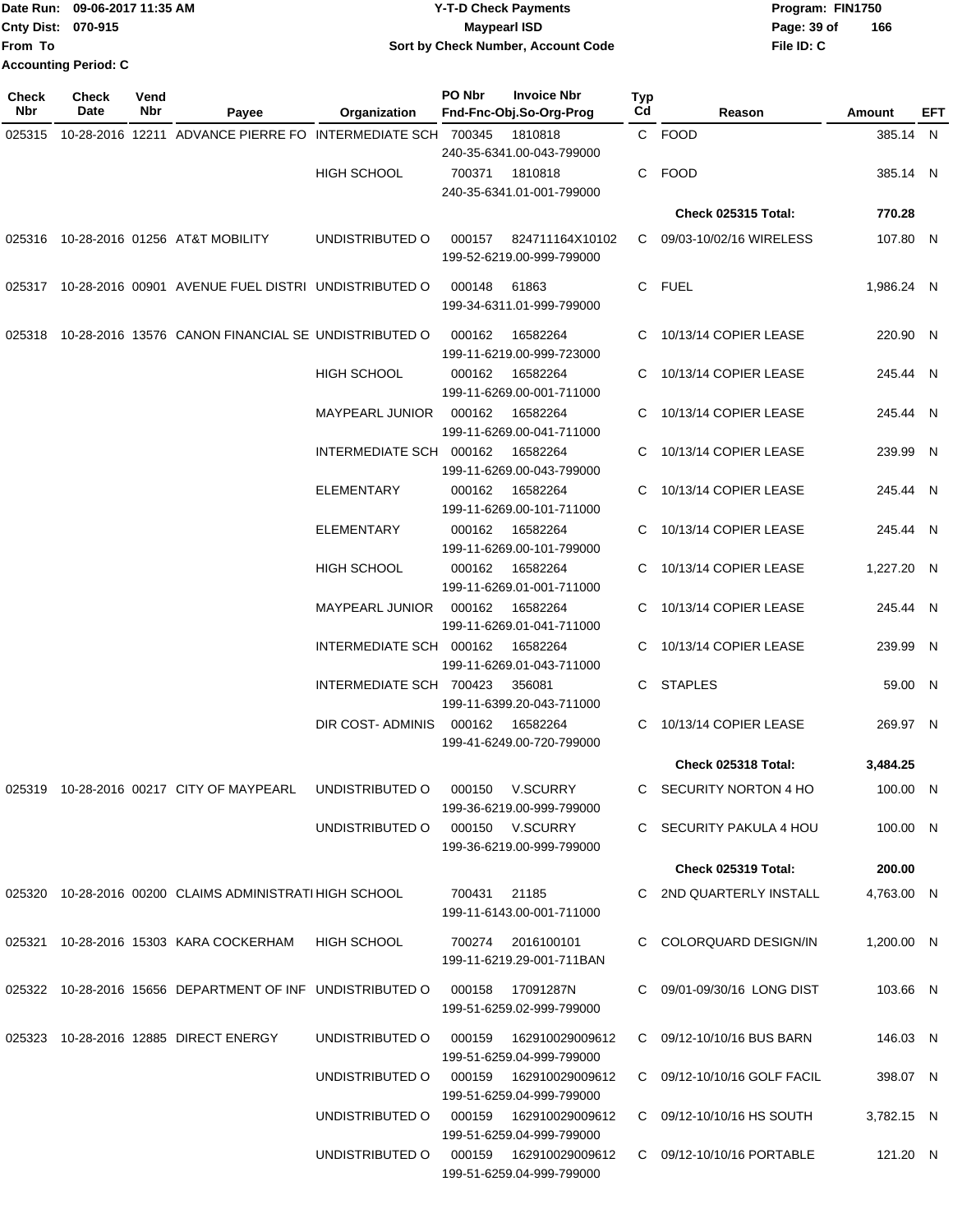|                             | TDate Run: 09-06-2017 11:35 AM | <b>Y-T-D Check Payments</b>        | Program: FIN1750   |  |  |  |
|-----------------------------|--------------------------------|------------------------------------|--------------------|--|--|--|
| <b>Cnty Dist: 070-915</b>   |                                | <b>Mavpearl ISD</b>                | 166<br>Page: 40 of |  |  |  |
| <b>IFrom To</b>             |                                | Sort by Check Number, Account Code | File ID: C         |  |  |  |
| <b>Accounting Period: C</b> |                                |                                    |                    |  |  |  |

| <b>Check</b><br>Nbr | <b>Check</b><br>Date | Vend<br>Nbr | Payee                                                      | Organization                    | PO Nbr                              | <b>Invoice Nbr</b><br>Fnd-Fnc-Obj.So-Org-Prog | Typ<br>Cd                  | Reason                     | <b>Amount</b> | EFT |
|---------------------|----------------------|-------------|------------------------------------------------------------|---------------------------------|-------------------------------------|-----------------------------------------------|----------------------------|----------------------------|---------------|-----|
|                     |                      |             |                                                            | UNDISTRIBUTED O                 | 000159                              | 162910029009612                               |                            | C 09/12-10/10/16 QUAD BUIL | 284.30 N      |     |
|                     |                      |             |                                                            |                                 |                                     | 199-51-6259.04-999-799000                     |                            |                            |               |     |
|                     |                      |             |                                                            | UNDISTRIBUTED O                 | 000159                              | 162920029014179<br>199-51-6259.04-999-799000  |                            | C 09/12-10/10/16           | 394.40 N      |     |
|                     |                      |             |                                                            | UNDISTRIBUTED O                 | 000159                              | 162910029009612<br>199-51-6259.04-999-799000  |                            | C 09/12-10/10/16 INTERMEDI | 1,724.78 N    |     |
|                     |                      |             |                                                            | UNDISTRIBUTED O                 | 000159                              | 162910029009612                               |                            | C 09/12-10/10/16 INT       | 610.88 N      |     |
|                     |                      |             |                                                            |                                 |                                     | 199-51-6259.04-999-799000                     |                            |                            |               |     |
|                     |                      |             |                                                            |                                 |                                     |                                               |                            | <b>Check 025323 Total:</b> | 7,461.81      |     |
|                     |                      |             | 025324 10-28-2016 16117 EAGLE NATIONAL STE HIGH SCHOOL     |                                 | 700230                              | 678157<br>199-11-6399.09-001-722000           | C                          | METAL                      | 3,554.30 N    |     |
|                     |                      |             | 025325 10-28-2016 13639 EAST TEXAS COPY SY UNDISTRIBUTED O |                                 | 000160                              | 355712<br>199-11-6219.07-999-723000           |                            | 09/04-10/03/16 COPIES B&   | 44.82 N       |     |
|                     |                      |             |                                                            | UNDISTRIBUTED O                 | 000161                              | 355981<br>199-11-6219.07-999-723000           |                            | C 09/09-10/08/16 PRINTS B& | 114.33 N      |     |
|                     |                      |             |                                                            | HIGH SCHOOL                     | 000160                              | 355712                                        | C.                         | 09/04-10/03/16 COPIES B&   | 71.05 N       |     |
|                     |                      |             |                                                            | <b>HIGH SCHOOL</b>              | 000161                              | 199-11-6269.00-001-711000<br>355981           | C.                         | 09/09-10/08/16 PRINTS B&   | 84.76 N       |     |
|                     |                      |             |                                                            |                                 |                                     | 199-11-6269.00-001-711000                     |                            |                            |               |     |
|                     |                      |             |                                                            | <b>MAYPEARL JUNIOR</b>          | 000160                              | 355712<br>199-11-6269.00-041-711000           |                            | C 09/04-10/03/16 COPIES B& | 31.86 N       |     |
|                     |                      |             | <b>MAYPEARL JUNIOR</b>                                     | 000161                          | 355981<br>199-11-6269.00-041-711000 |                                               | C 09/09-10/08/16 PRINTS B& | 133.68 N                   |               |     |
|                     |                      |             | INTERMEDIATE SCH 000160                                    |                                 | 355712<br>199-11-6269.00-043-799000 |                                               | C 09/04-10/03/16 COPIES B& | 20.37 N                    |               |     |
|                     |                      |             |                                                            | INTERMEDIATE SCH 000161         |                                     | 355981                                        |                            | C 09/09-10/08/16 PRINTS B& | 108.78 N      |     |
|                     |                      |             |                                                            | ELEMENTARY                      | 000160                              | 199-11-6269.00-043-799000<br>355712           |                            | C 09/04-10/03/16 COPIES B& | 628.11 N      |     |
|                     |                      |             |                                                            | <b>ELEMENTARY</b>               | 000161                              | 199-11-6269.00-101-711000<br>355981           | C.                         | 09/09-10/08/16 PRINTS B&   | 203.20 N      |     |
|                     |                      |             |                                                            |                                 |                                     | 199-11-6269.00-101-711000                     |                            |                            |               |     |
|                     |                      |             |                                                            | <b>ELEMENTARY</b>               | 000161                              | 355981<br>199-11-6269.00-101-799000           |                            | C 09/09-10/08/16 PRINTS B& | 70.00 N       |     |
|                     |                      |             |                                                            | <b>ELEMENTARY</b>               |                                     | 000160 355712<br>199-11-6269.00-101-799000    |                            | C 09/04-10/03/16 COPIES B& | 67.17 N       |     |
|                     |                      |             |                                                            | <b>HIGH SCHOOL</b>              |                                     | 000161 355981                                 |                            | C 09/09-10/08/16 PRINTS B& | 134.88 N      |     |
|                     |                      |             |                                                            | HIGH SCHOOL                     |                                     | 199-11-6269.01-001-711000<br>000160 355712    |                            | C 09/04-10/03/16 COPIES B& | 680.98 N      |     |
|                     |                      |             |                                                            | MAYPEARL JUNIOR  000161  355981 |                                     | 199-11-6269.01-001-711000                     |                            | C 09/09-10/08/16 PRINTS B& | 70.00 N       |     |
|                     |                      |             |                                                            |                                 |                                     | 199-11-6269.01-041-711000                     |                            |                            |               |     |
|                     |                      |             |                                                            | MAYPEARL JUNIOR 000160 355712   |                                     | 199-11-6269.01-041-711000                     |                            | C 09/04-10/03/16 COPIES B& | 411.72 N      |     |
|                     |                      |             |                                                            | INTERMEDIATE SCH 000161 355981  |                                     | 199-11-6269.01-043-711000                     |                            | C 09/09-10/08/16 PRINTS B& | 70.00 N       |     |
|                     |                      |             |                                                            | INTERMEDIATE SCH 000160 355712  |                                     | 199-11-6269.01-043-711000                     |                            | C 09/04-10/03/16 COPIES B& | 314.70 N      |     |
|                     |                      |             |                                                            | DIR COST-ADMINIS 000161 355981  |                                     | 199-41-6249.00-720-799000                     |                            | C 09/09-10/08/16 PRINTS B& | 70.00 N       |     |
|                     |                      |             |                                                            | DIR COST-ADMINIS 000160 355712  |                                     |                                               |                            | C 09/04-10/03/16 COPIES B& | 30.93 N       |     |
|                     |                      |             |                                                            | DIR COST-ADMINIS 000160 355712  |                                     | 199-41-6249.00-720-799000                     |                            | C 09/04-10/03/16 COPIES CO | 204.08 N      |     |
|                     |                      |             |                                                            |                                 |                                     | 199-41-6249.00-720-799000                     |                            |                            |               |     |
|                     |                      |             |                                                            |                                 |                                     |                                               |                            | Check 025325 Total:        | 3,565.42      |     |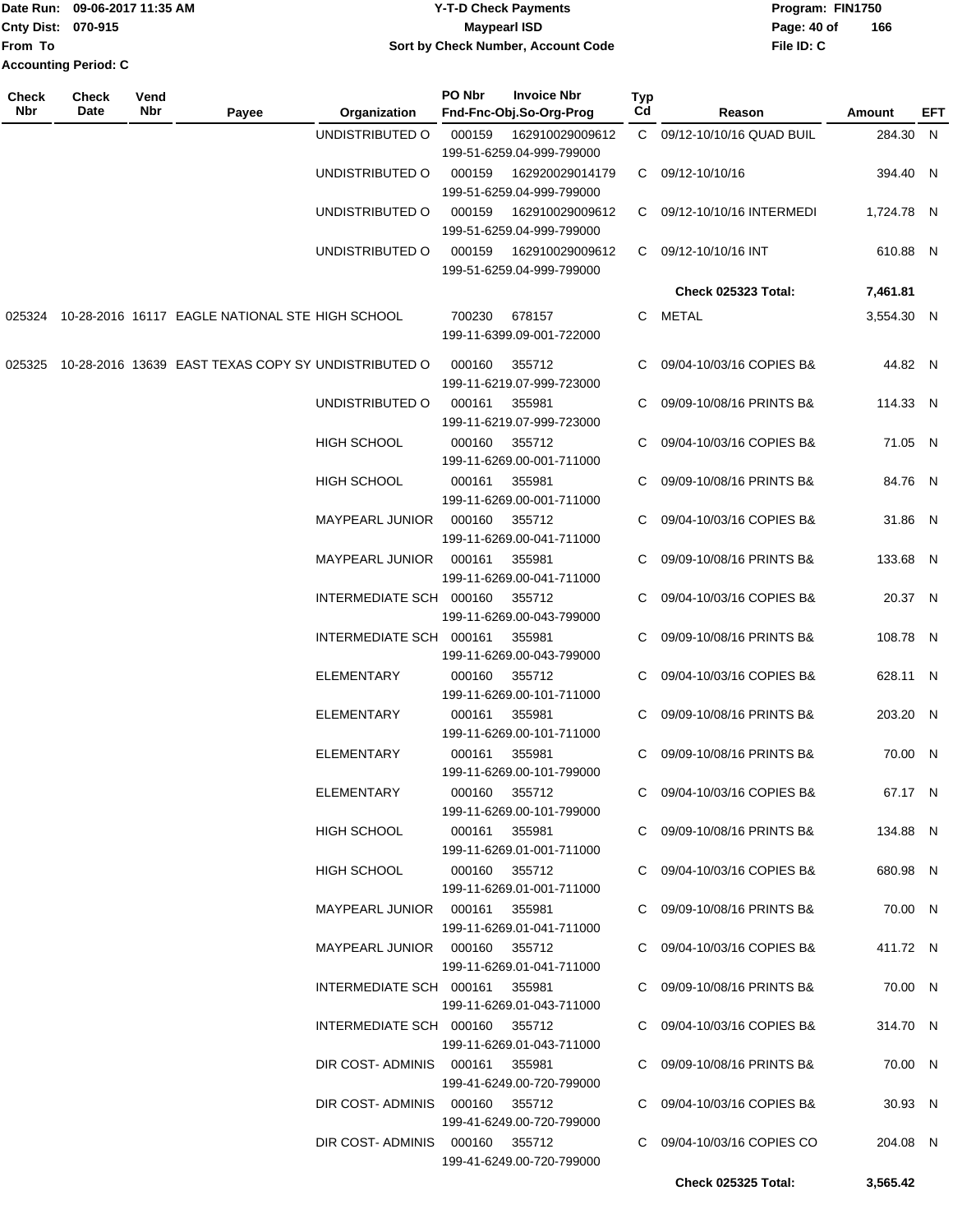|                           | Date Run: 09-06-2017 11:35 AM | Y-T-D Check Payments                      | Program: FIN1750   |  |  |  |
|---------------------------|-------------------------------|-------------------------------------------|--------------------|--|--|--|
| <b>Cnty Dist: 070-915</b> |                               | <b>Mavpearl ISD</b>                       | 166<br>Page: 41 of |  |  |  |
| <b>IFrom To</b>           |                               | <b>Sort by Check Number, Account Code</b> | File ID: C         |  |  |  |
|                           | <b>Accounting Period: C</b>   |                                           |                    |  |  |  |

| <b>Check</b><br>Nbr | <b>Check</b><br>Date           | Vend<br>Nbr | Payee                                                                         | Organization                           | PO Nbr | <b>Invoice Nbr</b><br>Fnd-Fnc-Obj.So-Org-Prog       | Typ<br>Cd | Reason                      | Amount     | EFT |
|---------------------|--------------------------------|-------------|-------------------------------------------------------------------------------|----------------------------------------|--------|-----------------------------------------------------|-----------|-----------------------------|------------|-----|
|                     |                                |             | 025326 10-28-2016 13404 EDUPHORIA SCHOOL UNDISTRIBUTED O                      |                                        | 700418 | <b>INV300</b><br>199-11-6399.45-999-799000          |           | C LEAD4WARD RENEWAL         | 1,380.00 N |     |
|                     |                                |             | 025327 10-28-2016 12186 ELLIOTT ELECTRIC SU UNDISTRIBUTED O                   |                                        | 700056 | 09-21012-02<br>199-51-6319.02-999-799000            |           | C ELECTRICAL SUPPLIES       | 73.76 N    |     |
|                     |                                |             |                                                                               | UNDISTRIBUTED O                        | 700056 | 09-20634-02<br>199-51-6319.02-999-799000            |           | C ELECTRICAL SUPPLIES       | 119.34 N   |     |
|                     |                                |             |                                                                               | UNDISTRIBUTED O                        | 700056 | 09-21012-01<br>199-51-6319.02-999-799000            | C.        | <b>ELECTRICAL SUPPLIES</b>  | 168.80 N   |     |
|                     |                                |             |                                                                               |                                        |        |                                                     |           | Check 025327 Total:         | 361.90     |     |
|                     |                                |             | 025328 10-28-2016 13336 ELLIS COUNTY MUSIC HIGH SCHOOL                        |                                        | 700425 | 34500<br>199-11-6249.29-001-711000                  | C         | <b>INSTRUMENT REPAIR</b>    | 25.00 N    |     |
|                     |                                |             |                                                                               | <b>HIGH SCHOOL</b>                     | 700403 | 33966<br>199-11-6249.29-001-711000                  | С         | <b>INSTRUMENT REPAIR</b>    | 45.00 N    |     |
|                     |                                |             |                                                                               | <b>HIGH SCHOOL</b>                     | 700405 | 34098<br>199-11-6249.29-001-711000                  | C         | <b>INSTRUMENT REPAIR</b>    | 130.00 N   |     |
|                     |                                |             |                                                                               | <b>HIGH SCHOOL</b>                     | 700403 | 33924<br>199-11-6249.29-001-711000                  | C.        | <b>INSTRUMENT REPAIR</b>    | 330.00 N   |     |
|                     |                                |             |                                                                               | <b>HIGH SCHOOL</b>                     | 700403 | 33838<br>199-11-6249.29-001-711000                  | С         | <b>INSTRUMENT REPAIR</b>    | 140.00 N   |     |
|                     |                                |             |                                                                               | <b>HIGH SCHOOL</b>                     | 700425 | 34635<br>199-11-6249.29-001-711000                  | С         | <b>INSTRUMENT REPAIR</b>    | 195.00 N   |     |
|                     |                                |             |                                                                               | <b>HIGH SCHOOL</b>                     | 700404 | 34068<br>199-11-6249.29-001-711000                  | C.        | <b>INSTRUMENT REPAIR</b>    | 101.93 N   |     |
|                     |                                |             |                                                                               | <b>HIGH SCHOOL</b>                     | 700425 | 34638<br>199-11-6249.29-001-711000                  | C         | <b>INSTRUMENT REPAIR</b>    | 139.98 N   |     |
|                     |                                |             |                                                                               | HIGH SCHOOL                            | 700426 | 34591<br>199-11-6399.29-001-711BAN                  |           | C SUPPLIES                  | 33.47 N    |     |
|                     |                                |             |                                                                               | INTERMEDIATE SCH 700402                |        | 33936<br>199-11-6399.29-043-711000                  |           | C SUPPLIES                  | 15.90 N    |     |
|                     |                                |             |                                                                               | INTERMEDIATE SCH 700426                |        | 34590<br>199-11-6399.29-043-711000                  |           | C SUPPLIES                  | 21.93 N    |     |
|                     |                                |             |                                                                               |                                        |        |                                                     |           | Check 025328 Total:         | 1,178.21   |     |
|                     | 025329 10-28-2016 15210 FED EX |             |                                                                               | UNDISTRIBUTED O                        | 000151 | 5-584-77536<br>199-41-6399.02-999-799000            | C         | <b>POSTAGE</b>              | 37.12 N    |     |
|                     |                                |             | 025330 10-28-2016 16151 KILLEION HAMILTON UNDISTRIBUTED O 000153 V. GRANDVIEW |                                        |        | 199-36-6219.00-999-799000                           |           | C FOOTBALL V.               | 155.00 N   |     |
|                     | 025331 10-28-2016 00243 HILCO  |             |                                                                               | UNDISTRIBUTED O                        |        | 000163 4705171500 0916<br>199-51-6259.04-999-799000 |           | C 09/06-10/04/16 SECURITY   | 33.18 N    |     |
|                     |                                |             |                                                                               | UNDISTRIBUTED O 000163 4705273700 0916 |        | 199-51-6259.04-999-799000                           |           | C 09/06-10/04/16 FUEL TANK  | 30.66 N    |     |
|                     |                                |             |                                                                               | UNDISTRIBUTED O 000163 4706839800 0916 |        | 199-51-6259.04-999-799000                           |           | C 09/06-10/04/16 MARQUEE    | 54.88 N    |     |
|                     |                                |             |                                                                               | UNDISTRIBUTED O                        |        | 000163 4706312901 0916<br>199-51-6259.04-999-799000 |           | C 09/06-10/04/16 ELEMENTA   | 4,546.01 N |     |
|                     |                                |             |                                                                               | UNDISTRIBUTED O 000163 4705335301 0916 |        | 199-51-6259.04-999-799000                           |           | C 09/06-10/04/16 JUNIOR HIG | 4,409.02 N |     |
|                     |                                |             |                                                                               | UNDISTRIBUTED O 000163 4602266500 0916 |        | 199-51-6259.04-999-799000                           |           | C 09/06-10/04/16 ATHLETIC F | 968.61 N   |     |
|                     |                                |             |                                                                               | UNDISTRIBUTED O 000163 4602563301 0916 |        | 199-51-6259.04-999-799000                           |           | C 09/06-10/04/16 HS NORTH   | 3,504.88 N |     |
|                     |                                |             |                                                                               |                                        |        | 199-51-6259.78-999-722000                           |           | C 09/06-10/04/16 AG FACILIT | 1,129.09 N |     |
|                     |                                |             |                                                                               |                                        |        |                                                     |           | <b>Check 025331 Total:</b>  | 14,676.33  |     |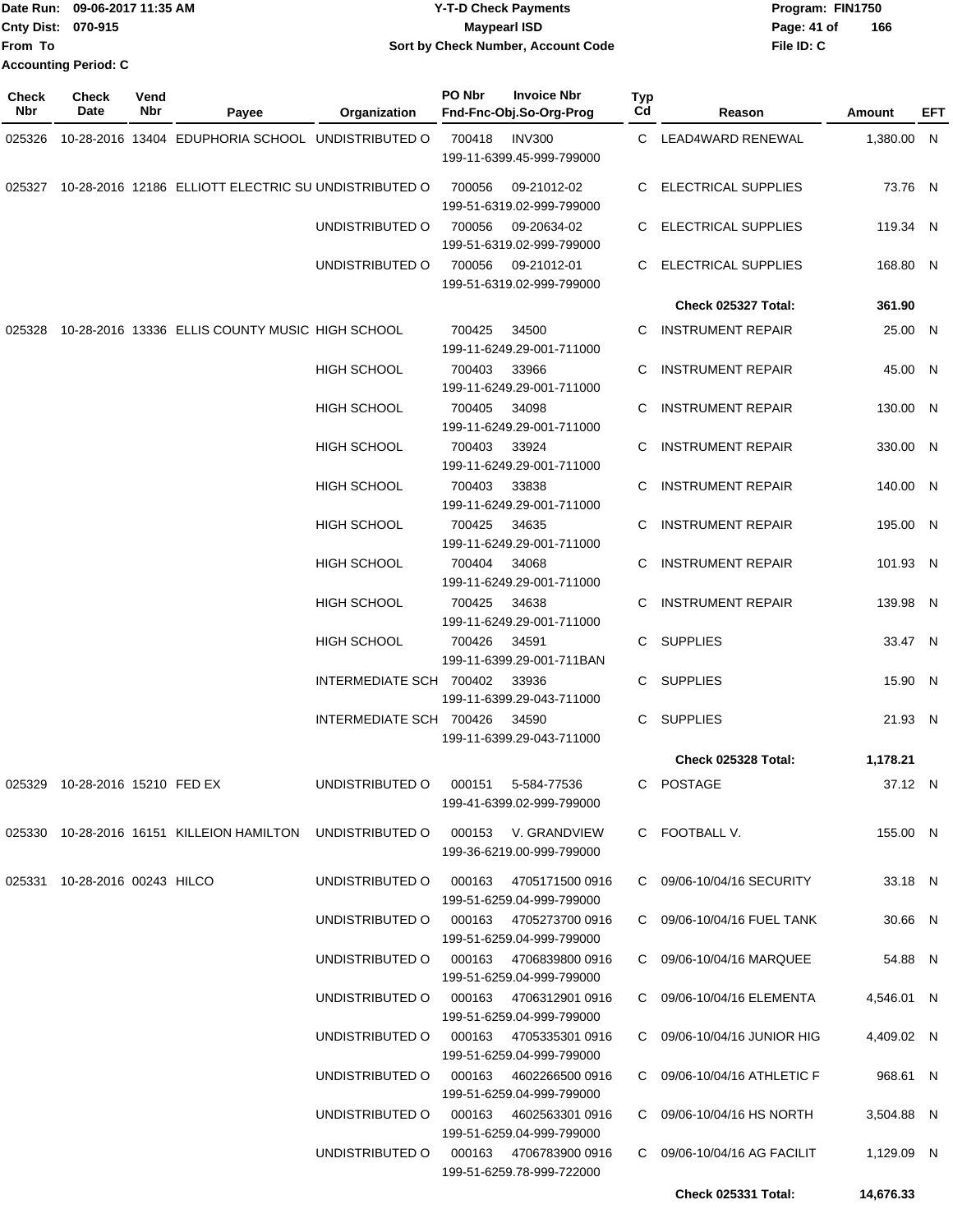|                           | Date Run: 09-06-2017 11:35 AM | <b>Y-T-D Check Payments</b>         | Program: FIN1750   |
|---------------------------|-------------------------------|-------------------------------------|--------------------|
| <b>Cnty Dist: 070-915</b> |                               | <b>Maypearl ISD</b>                 | 166<br>Page: 42 of |
| lFrom To                  |                               | Sort by Check Number, Account Code  | File ID: C         |
|                           | <b>Accounting Period: C</b>   |                                     |                    |
| Check                     | <b>Check</b><br>Vend          | PO Nbr<br><b>Invoice Nbr</b><br>Тур |                    |

| Nbr    | Date | Nbr | Payee                                                      | Organization            | Fnd-Fnc-Obj.So-Org-Prog                                       | Cd | Reason                         | Amount     | <b>EFT</b> |
|--------|------|-----|------------------------------------------------------------|-------------------------|---------------------------------------------------------------|----|--------------------------------|------------|------------|
|        |      |     | 025332 10-28-2016 01065 HOBART CORP                        | UNDISTRIBUTED O         | 700415<br>32764768<br>199-51-6249.00-999-799000               |    | C convection oven for high sch | 325.00 N   |            |
|        |      |     |                                                            | UNDISTRIBUTED O         | 700416<br>32760345<br>199-51-6249.00-999-799000               | C  | electric steamer               | 533.50 N   |            |
|        |      |     |                                                            | UNDISTRIBUTED O         | 700415<br>32764768<br>199-51-6319.02-999-799000               |    | convection oven for high sch   | 382.36 N   |            |
|        |      |     |                                                            | UNDISTRIBUTED O         | 700416 32760345<br>199-51-6319.02-999-799000                  | C  | electric steamer               | 122.38 N   |            |
|        |      |     |                                                            |                         |                                                               |    | Check 025332 Total:            | 1,363.24   |            |
| 025333 |      |     | 10-28-2016 00612 HOME DEPOT CREDIT MAYPEARL JUNIOR 700262  |                         | XXXX 7415 09/16<br>199-11-6399.04-041-711000                  |    | C OUTDOOR ED                   | 203.66 N   |            |
|        |      |     |                                                            | UNDISTRIBUTED O         | 700247<br>5071729<br>199-36-6399.02-999-799000                |    | C TRASH CANS                   | 167.79 N   |            |
|        |      |     |                                                            |                         |                                                               |    | <b>Check 025333 Total:</b>     | 371.45     |            |
|        |      |     | 025334 10-28-2016 00795 ISI COMMERCIAL REF UNDISTRIBUTED O |                         | 2709081<br>700417<br>199-51-6249.35-999-799000                |    | C TEMP SENSOR REPAIR           | 300.00 N   |            |
|        |      |     |                                                            | UNDISTRIBUTED O         | 700417 2709081<br>199-51-6319.35-999-799000                   |    | C TEMP SENSOR                  | 65.51 N    |            |
|        |      |     |                                                            |                         |                                                               |    | Check 025334 Total:            | 365.51     |            |
| 025335 |      |     | 10-28-2016 01048 LABATT FOOD SERVIC MAYPEARL JUNIOR        |                         | 700377<br>09257919                                            |    | C FOOD                         | 771.38 N   |            |
|        |      |     |                                                            |                         | 240-35-6341.00-041-799000                                     |    |                                |            |            |
|        |      |     |                                                            | MAYPEARL JUNIOR         | 700377<br>09044615<br>240-35-6341.00-041-799000               |    | C FOOD                         | 957.44 N   |            |
|        |      |     |                                                            | MAYPEARL JUNIOR 700377  | 09189674<br>240-35-6341.00-041-799000                         |    | C FOOD                         | 1,169.88 N |            |
|        |      |     |                                                            | MAYPEARL JUNIOR 700377  | 0911447<br>240-35-6341.00-041-799000                          |    | C FOOD                         | 709.91 N   |            |
|        |      |     |                                                            | INTERMEDIATE SCH 700376 | 09257921<br>240-35-6341.00-043-799000                         |    | C FOOD                         | 850.14 N   |            |
|        |      |     |                                                            | INTERMEDIATE SCH 700376 | 09189676<br>240-35-6341.00-043-799000                         |    | C FOOD                         | 917.27 N   |            |
|        |      |     |                                                            | INTERMEDIATE SCH 700376 | 09111449<br>240-35-6341.00-043-799000                         |    | C FOOD                         | 853.49 N   |            |
|        |      |     |                                                            |                         | INTERMEDIATE SCH 700376 09044617<br>240-35-6341.00-043-799000 |    | C FOOD                         | 509.76 N   |            |
|        |      |     |                                                            | ELEMENTARY              | 700366 09189675<br>240-35-6341.00-101-799000                  |    | C FOOD                         | 1,653.42 N |            |
|        |      |     |                                                            | ELEMENTARY              | 700366 09044616<br>240-35-6341.00-101-799000                  |    | C FOOD                         | 1,078.73 N |            |
|        |      |     |                                                            | ELEMENTARY              | 700366 09257920<br>240-35-6341.00-101-799000                  |    | C FOOD                         | 942.78 N   |            |
|        |      |     |                                                            | ELEMENTARY              | 700366 09111448<br>240-35-6341.00-101-799000                  |    | C FOOD                         | 1,186.85 N |            |
|        |      |     |                                                            | HIGH SCHOOL             | 700378 09044614<br>240-35-6341.01-001-799000                  |    | C FOOD                         | 1,080.05 N |            |
|        |      |     |                                                            | HIGH SCHOOL             | 700378 09189673<br>240-35-6341.01-001-799000                  |    | C FOOD                         | 1,481.37 N |            |
|        |      |     |                                                            | HIGH SCHOOL             | 700378 09111446<br>240-35-6341.01-001-799000                  |    | C FOOD                         | 977.48 N   |            |
|        |      |     |                                                            | HIGH SCHOOL             | 700378 09257918<br>240-35-6341.01-001-799000                  |    | C FOOD                         | 2,042.93 N |            |
|        |      |     |                                                            |                         |                                                               |    | <b>Check 025335 Total:</b>     | 17,182.88  |            |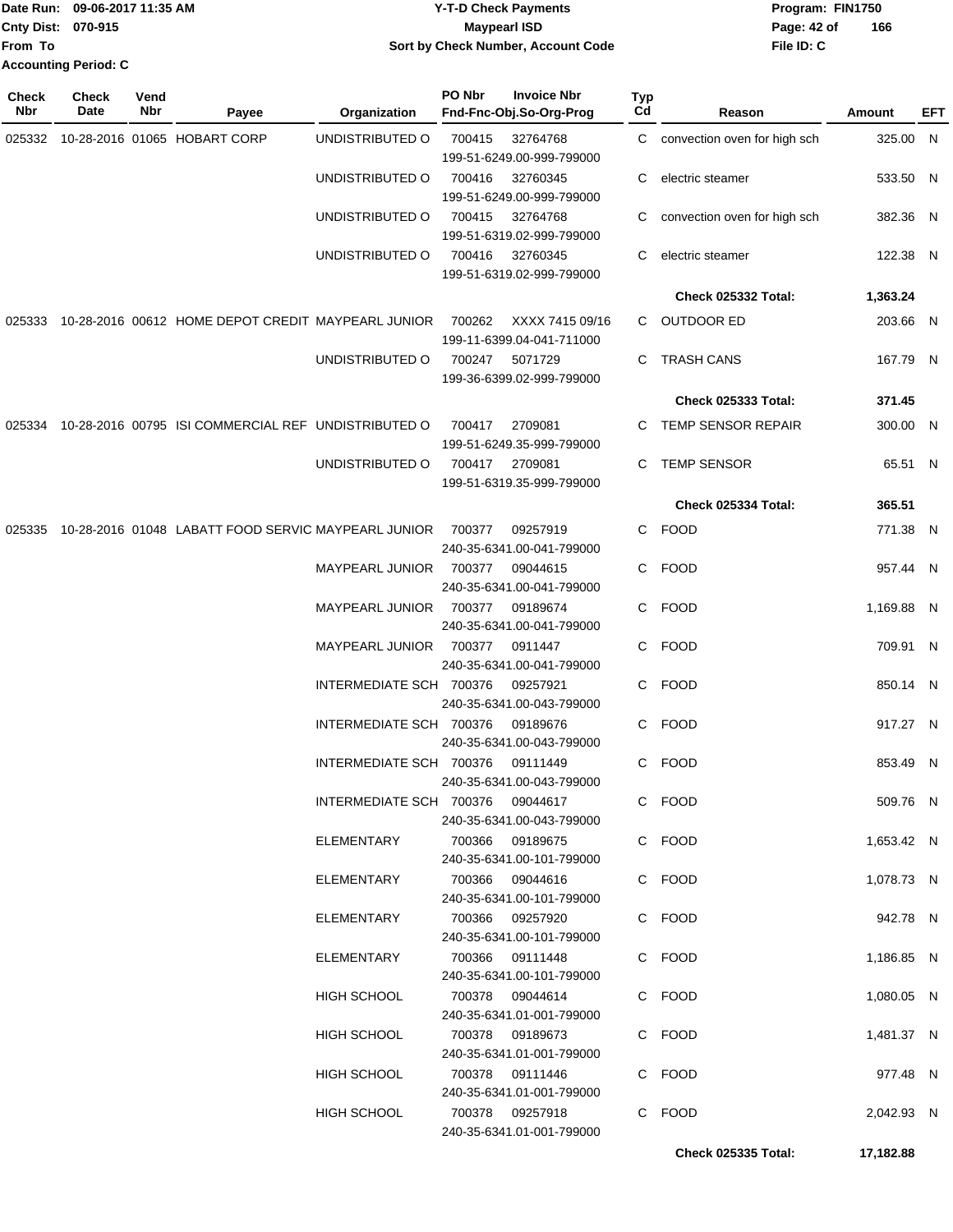Date Run: 09-06-2017 11:35 AM **CONTEX 100 CONTEX 12 T-D** Check Payments **CONTEX 12 T-D Check Payments** Program: FIN1750 **Cnty Dist:** 070-915 **Page: 43 of MaypearI ISD Page: 43 of From To Y-T-D Check Payments 070-915 Maypearl ISD Sort by Check Number, Account Code Accounting Period: C**

**File ID: C 166**

| <b>Check</b><br>Nbr | <b>Check</b><br>Date          | Vend<br>Nbr | Payee                                                                      | Organization                        | PO Nbr         | <b>Invoice Nbr</b><br>Fnd-Fnc-Obj.So-Org-Prog      | <b>Typ</b><br>Cd | Reason                                                       | Amount      | EFT |
|---------------------|-------------------------------|-------------|----------------------------------------------------------------------------|-------------------------------------|----------------|----------------------------------------------------|------------------|--------------------------------------------------------------|-------------|-----|
| 025336              |                               |             | 10-28-2016 15761 LINDY TERRY                                               | UNDISTRIBUTED O                     | 700452         | 696509<br>199-13-6299.00-999-799000                | C.               | <b>SALSA FOR PRINCIPALS</b>                                  | 32.00 N     |     |
| 025337              |                               |             | 10-28-2016 14272 LONGHORN BUS SALE UNDISTRIBUTED O                         |                                     | 700429         | 138961<br>199-34-6319.00-999-799000                | C                | <b>SUPPLIES</b>                                              | 186.20 N    |     |
| 025338              |                               |             | 10-28-2016 15914 JOSEPH MANGUM                                             | UNDISTRIBUTED O                     | 000154         | V. GRANDVIEW<br>199-36-6219.00-999-799000          | $\mathbf{C}$     | FOOTBALL V.                                                  | 155.00 N    |     |
| 025339              |                               |             | 10-28-2016 16145 MIDLOTHIAN HERITAG HIGH SCHOOL                            |                                     | 700427         | <b>GOLF</b><br>199-36-6499.01-001-799000           | C                | <b>MIDLOTHIAN GOLF TOUR</b>                                  | 485.00 N    |     |
| 025340              |                               |             | 10-28-2016 15911 MIGHTY MUSIC PUBLI INTERMEDIATE SCH 700134                |                                     |                | 20160916MAYP<br>199-11-6399.10-043-711000          | C.               | MUSIC MEMORY PACKAG                                          | 115.00 N    |     |
|                     |                               |             |                                                                            | <b>ELEMENTARY</b>                   | 700111         | 20160916MAYP<br>199-11-6399.13-101-711000          | C.               | PRACTICE CD                                                  | 120.00 N    |     |
|                     |                               |             |                                                                            |                                     |                |                                                    |                  | Check 025340 Total:                                          | 235.00      |     |
| 025341              | 10-28-2016 00079 NASCO        |             |                                                                            | INTERMEDIATE SCH 700307             |                | 168699<br>199-11-6399.09-043-711000                | C                | <b>ART SUPPLIES</b>                                          | 431.12 N    |     |
| 025342              |                               |             | 10-28-2016 16100 BIANCA M. NEAL                                            | UNDISTRIBUTED O                     | 000149         | V. BGROVE<br>199-36-6219.00-999-799000             | C                | JH VOLLEYBALL V.BLOOM                                        | 168.76 N    |     |
| 025343              |                               |             | 10-28-2016 00287 OFFICE DEPOT                                              | <b>MAYPEARL JUNIOR</b>              | 700306         | 871163527001<br>199-23-6399.03-041-799000          | C                | <b>INK CARTRIDGE</b>                                         | 92.87 N     |     |
| 025344              |                               |             | 10-28-2016 16140 S DUNNE R O COMPA UNDISTRIBUTED O                         |                                     | 700407         | <b>RETURN RECEIPT</b><br>199-11-6219.45-999-711000 | C                | <b>PROJECTOR REPAIR</b>                                      | 130.00 N    |     |
| 025345              |                               |             | 10-28-2016 00099 REGION 10/EDUCATIO UNDISTRIBUTED O                        |                                     | 700432         | 140714<br>199-53-6239.00-999-799000                | C.               | <b>TXEIS SOFTWARE AND</b>                                    | 31,951.14 N |     |
| 025346              |                               |             | 10-28-2016 15922 SCHOOLMESSENGER UNDISTRIBUTED O                           |                                     | 700226         | 72171<br>199-11-6399.45-999-799000                 | C                | SCHOOL MESSENGER RE                                          | 2,102.00 N  |     |
| 025347              |                               |             | 10-28-2016 15702 SOLARWINDS, INC.                                          | UNDISTRIBUTED O                     | 700185         | IN295033<br>199-11-6399.45-999-799000              | C                | <b>DMRC LICENSE</b>                                          | 144.00 N    |     |
|                     |                               |             | 025348 10-28-2016 00234 SOUTHWEST INTERNA UNDISTRIBUTED O                  |                                     | 700411         | 307599-2<br>199-34-6219.00-999-799000              | C                | REPAIR ON BUS #19                                            | 859.20 N    |     |
|                     |                               |             | 025349 10-28-2016 15955 JESSE STACY                                        | UNDISTRIBUTED O 000152 V. GRANDVIEW |                | 199-36-6219.00-999-799000                          |                  | C FOOTBALL V.                                                | 155.00 N    |     |
|                     | 025350 10-28-2016 00131 TASA  |             |                                                                            | ELEMENTARY 700363 201610170058617   |                | 199-23-6411.05-101-799000                          |                  | C ASSESSMENT CONFEREN                                        | 125.00 N    |     |
|                     |                               |             | 025351  10-28-2016  00043  TASB RISK MANAGEM UNDISTRIBUTED   000155  37447 |                                     |                | 199-41-6429.00-999-799000                          |                  | C UNEMPLOYMENT COVER                                         | 4.158.00 N  |     |
|                     | 025352 10-28-2016 00477 TCEA  |             |                                                                            | UNDISTRIBUTED O                     | 700339 5282930 | 199-53-6499.01-999-799000                          |                  | C TECA CONFERENCE                                            | 698.00 N    |     |
|                     | 025353 10-28-2016 13882 TRANE |             |                                                                            | UNDISTRIBUTED O 700419 1593992      |                | 199-51-6399.05-999-799000                          |                  | C SUPPLIES ELEM KITCHEN                                      | 631.82 N    |     |
|                     |                               |             | 025354 10-28-2016 00134 TXU ENERGY                                         | UNDISTRIBUTED O 000164 055276778918 |                | 199-51-6259.04-999-799000                          |                  | C 09/12-10/10/16 SECURITY                                    | 329.75 N    |     |
|                     |                               |             | 025355 10-28-2016 16148 ANDI UPCHURCH                                      |                                     |                |                                                    |                  | UNDISTRIBUTED O 700398 REIMBURSEMENT C FINGER PRINT/ MENTORS | 46.71 N     |     |

199-31-6219.00-999-799000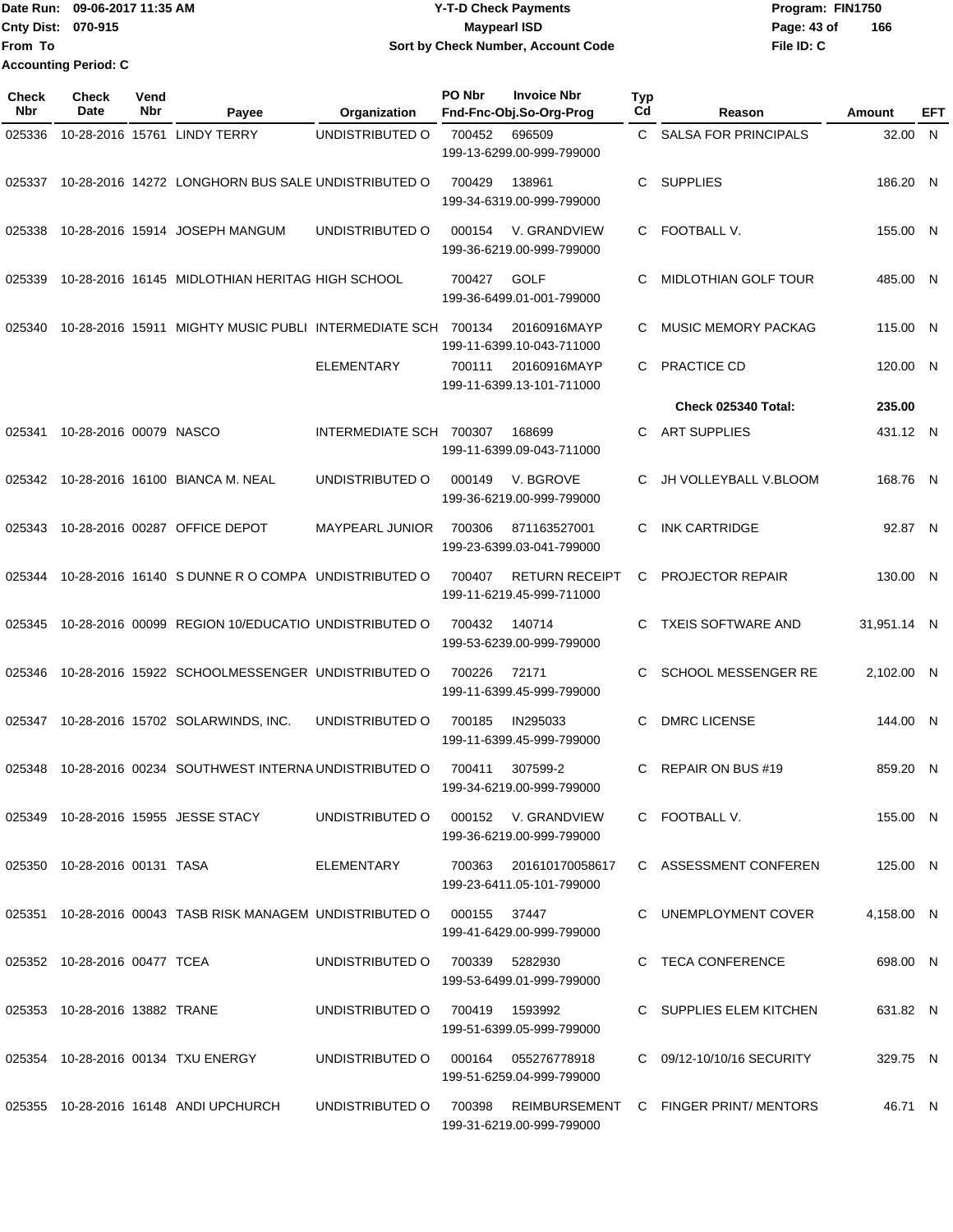### Date Run: 09-06-2017 11:35 AM **CONTEX 100 CONTEX 12 T-D** Check Payments **CONTEX 12 T-D Check Payments** Program: FIN1750 **Cnty Dist:** 070-915 **Page: 44 of Page: 44 of Page: 44 of 09-06-2017 11:35 AM Y-T-D Check Payments 070-915 Maypearl ISD Sort by Check Number, Account Code**

| <b>Check</b><br>Nbr | Check<br>Date | Vend<br>Nbr | Payee                                                                     | Organization                     | PO Nbr          | <b>Invoice Nbr</b><br>Fnd-Fnc-Obj.So-Org-Prog | <b>Typ</b><br>Cd | Reason                      | Amount     | EFT |
|---------------------|---------------|-------------|---------------------------------------------------------------------------|----------------------------------|-----------------|-----------------------------------------------|------------------|-----------------------------|------------|-----|
| 025356              |               |             | 10-28-2016 00141 WAL MART                                                 | <b>ELEMENTARY</b>                | 700115          | 004074                                        |                  | C KINDER ACTIVITES          | 300.00 N   |     |
|                     |               |             |                                                                           |                                  |                 | 199-11-6399.00-101-711PTO                     |                  |                             |            |     |
|                     |               |             |                                                                           | <b>ELEMENTARY</b>                |                 | 700112 006874                                 |                  | PTO WISH LIST 4TH GRAD      | 58.21 N    |     |
|                     |               |             |                                                                           |                                  |                 | 199-11-6399.00-101-711PTO                     |                  |                             |            |     |
|                     |               |             |                                                                           | <b>ELEMENTARY</b>                | 700112          | 006808                                        |                  | C PTO WISH LIST 4TH GRAD    | 190.23 N   |     |
|                     |               |             |                                                                           |                                  |                 | 199-11-6399.00-101-711PTO                     |                  |                             |            |     |
|                     |               |             |                                                                           | INTERMEDIATE SCH 700051          |                 | 000860                                        |                  | C AR SUPPLIES               | 134.14 N   |     |
|                     |               |             |                                                                           |                                  |                 | 199-12-6399.03-043-799000                     |                  |                             |            |     |
|                     |               |             |                                                                           | HIGH SCHOOL                      |                 | 700037 006379                                 | C.               | <b>COLLEGE DAY</b>          | 154.97 N   |     |
|                     |               |             |                                                                           |                                  |                 | 199-31-6399.00-001-799000                     |                  |                             |            |     |
|                     |               |             |                                                                           | UNDISTRIBUTED O                  | 700165          | 007176<br>199-36-6399.05-999-799000           |                  | C TOWELS                    | 98.50 N    |     |
|                     |               |             |                                                                           |                                  |                 |                                               |                  | <b>Check 025356 Total:</b>  | 936.05     |     |
|                     |               |             |                                                                           |                                  |                 |                                               |                  |                             |            |     |
|                     |               |             | 025357 10-28-2016 00144 WAXAHACHIE DAILY LI UNDISTRIBUTED O               |                                  | 000156          | 300174022<br>199-41-6219.02-999-799000        |                  | C FIRST RATING              | 140.80 N   |     |
|                     |               |             | 025358 10-28-2016 01078 WILLIAM V. MACGILL & HIGH SCHOOL                  |                                  | 700326          | IN0575503                                     |                  | C SUPPLIES                  | 290.89 N   |     |
|                     |               |             |                                                                           |                                  |                 | 199-33-6399.00-001-799000                     |                  |                             |            |     |
|                     |               |             | 025359 10-28-2016 13576 CANON FINANCIAL SE UNDISTRIBUTED O                |                                  | 000165          | 16582264                                      |                  | 10/13/16 COPIER             | 220.90 N   |     |
|                     |               |             |                                                                           |                                  |                 | 199-11-6219.00-999-723000                     |                  |                             |            |     |
|                     |               |             |                                                                           | <b>HIGH SCHOOL</b>               | 000165          | 16582264                                      | C.               | 10/13/16 COPIER             | 245.44 N   |     |
|                     |               |             |                                                                           |                                  |                 | 199-11-6269.00-001-711000                     |                  |                             |            |     |
|                     |               |             |                                                                           | MAYPEARL JUNIOR                  | 000165          | 16582264                                      | C.               | 10/13/16 COPIER             | 245.44 N   |     |
|                     |               |             |                                                                           |                                  |                 | 199-11-6269.00-041-711000                     |                  |                             |            |     |
|                     |               |             |                                                                           | INTERMEDIATE SCH 000165          |                 | 16582264                                      |                  | C 10/13/16 COPIER           | 239.99 N   |     |
|                     |               |             |                                                                           |                                  |                 | 199-11-6269.00-043-799000                     |                  |                             |            |     |
|                     |               |             |                                                                           | <b>ELEMENTARY</b>                | 000165          | 16582264                                      |                  | C 10/13/16 COPIER           | 245.44 N   |     |
|                     |               |             |                                                                           |                                  |                 | 199-11-6269.00-101-711000                     |                  |                             |            |     |
|                     |               |             |                                                                           | <b>ELEMENTARY</b>                | 000165          | 16582264                                      | C.               | 10/13/16 COPIER             | 245.44 N   |     |
|                     |               |             |                                                                           |                                  |                 | 199-11-6269.00-101-799000                     |                  |                             |            |     |
|                     |               |             |                                                                           | <b>HIGH SCHOOL</b>               | 000165          | 16582264                                      | C.               | 10/13/16 COPIER             | 1,227.20 N |     |
|                     |               |             |                                                                           |                                  |                 | 199-11-6269.01-001-711000                     |                  |                             |            |     |
|                     |               |             |                                                                           | <b>MAYPEARL JUNIOR</b>           | 000165          | 16582264<br>199-11-6269.01-041-711000         |                  | C 10/13/16 COPIER           | 245.44 N   |     |
|                     |               |             |                                                                           | INTERMEDIATE SCH 000165 16582264 |                 |                                               |                  | C 10/13/16 COPIER           | 239.99 N   |     |
|                     |               |             |                                                                           |                                  |                 | 199-11-6269.01-043-711000                     |                  |                             |            |     |
|                     |               |             |                                                                           | DIR COST-ADMINIS 000165 16582264 |                 |                                               |                  | C 10/13/16 COPIER           | 269.97 N   |     |
|                     |               |             |                                                                           |                                  |                 | 199-41-6249.00-720-799000                     |                  |                             |            |     |
|                     |               |             |                                                                           |                                  |                 |                                               |                  | <b>Check 025359 Total:</b>  | 3,425.25   |     |
|                     |               |             | 025360 10-28-2016 13639 EAST TEXAS COPY SY INTERMEDIATE SCH 000166 356081 |                                  |                 |                                               |                  | C J1 STAPLES                | 59.00 N    |     |
|                     |               |             |                                                                           |                                  |                 | 199-11-6399.20-043-711000                     |                  |                             |            |     |
|                     |               |             |                                                                           |                                  |                 |                                               |                  |                             |            |     |
|                     |               |             | 025361 11-03-2016 15907 BRENT ALLEN                                       | UNDISTRIBUTED O                  |                 | 000175 V. SUNNYVALE                           |                  | C FB V. SUNNYVALE 10/28/1   | 93.00 N    |     |
|                     |               |             |                                                                           |                                  |                 | 199-36-6219.00-999-799000                     |                  |                             |            |     |
|                     |               |             | 025362 11-03-2016 15616 AT&T CORP.                                        | UNDISTRIBUTED O                  |                 |                                               |                  | C 9/22-10/19/16 FAX LD      | 120.73 N   |     |
|                     |               |             |                                                                           |                                  |                 | 199-51-6259.02-999-799000                     |                  |                             |            |     |
|                     |               |             | 025363 11-03-2016 16051 BARSCO INC.                                       | UNDISTRIBUTED O                  | 700473  2419239 |                                               |                  | C ADMIN A/C                 | 2,925.99 N |     |
|                     |               |             |                                                                           |                                  |                 | 199-51-6399.05-999-799000                     |                  |                             |            |     |
|                     |               |             |                                                                           |                                  |                 |                                               |                  |                             |            |     |
|                     |               |             | 025364 11-03-2016 15217 BAYLOR INSTITUTE O UNDISTRIBUTED O 000176 14796   |                                  |                 |                                               |                  | C TRAINING 9/25-10/24/16 26 | 845.00 N   |     |
|                     |               |             |                                                                           |                                  |                 | 199-36-6219.00-999-799000                     |                  |                             |            |     |
|                     |               |             |                                                                           | UNDISTRIBUTED O 000176 14752     |                 |                                               |                  | C TRAINING 8/25-9/24/16     | 1,243.13 N |     |
|                     |               |             |                                                                           |                                  |                 | 199-36-6219.00-999-799000                     |                  |                             |            |     |
|                     |               |             |                                                                           |                                  |                 |                                               |                  | Check 025364 Total:         | 2,088.13   |     |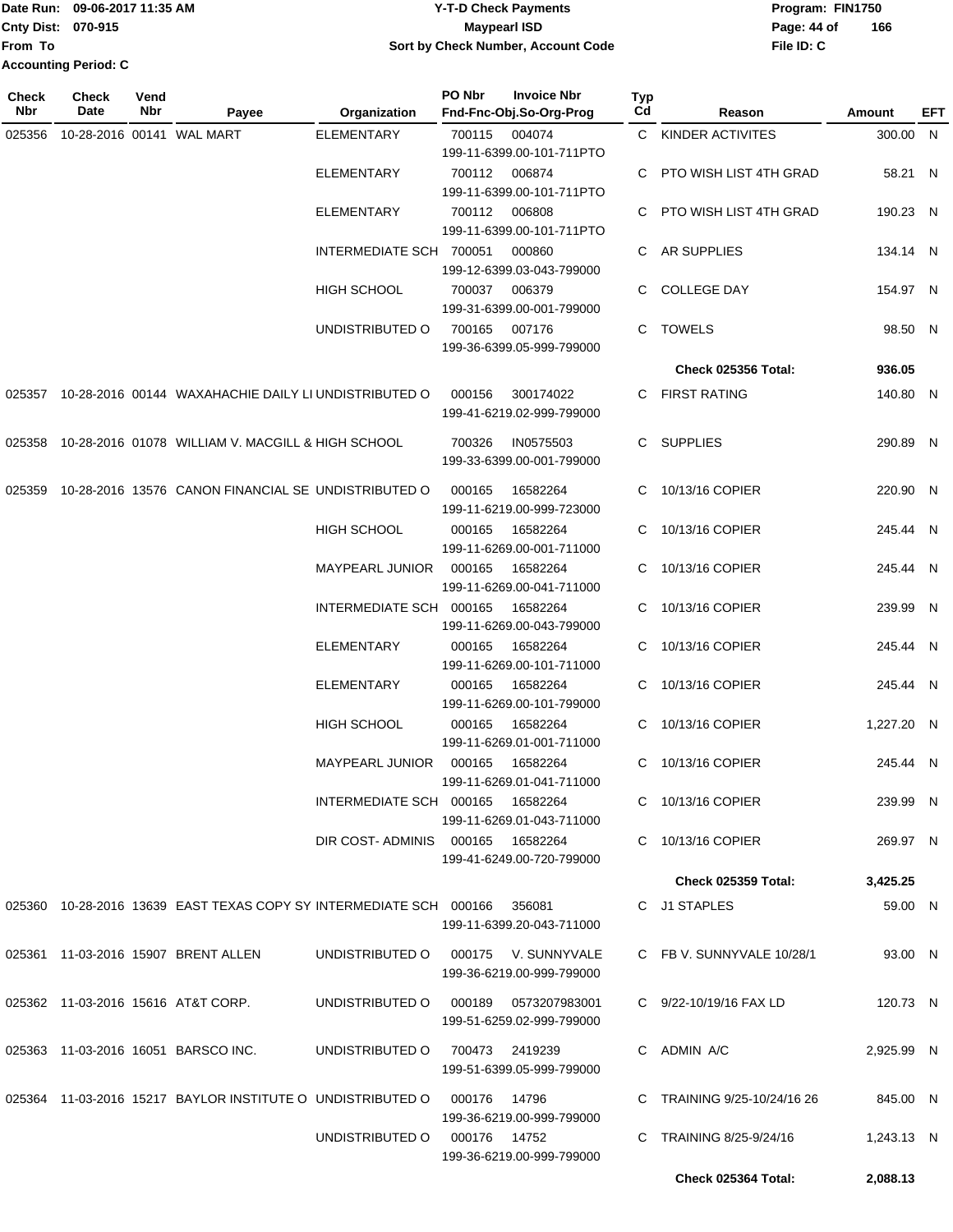|                           | Date Run: 09-06-2017 11:35 AM | <b>Y-T-D Check Payments</b>        | Program: FIN1750   |
|---------------------------|-------------------------------|------------------------------------|--------------------|
| <b>Cnty Dist: 070-915</b> |                               | Maypearl ISD                       | 166<br>Page: 45 of |
| <b>From To</b>            |                               | Sort by Check Number, Account Code | File ID: C         |
|                           | <b>Accounting Period: C</b>   |                                    |                    |

| <b>Check</b><br>Nbr | <b>Check</b><br>Date | Vend<br>Nbr | Payee                                                      | Organization            | PO Nbr | <b>Invoice Nbr</b><br>Fnd-Fnc-Obj.So-Org-Prog       | Typ<br>Cd | Reason                       | Amount     | EFT |
|---------------------|----------------------|-------------|------------------------------------------------------------|-------------------------|--------|-----------------------------------------------------|-----------|------------------------------|------------|-----|
| 025365              |                      |             | 11-03-2016 13831 CAREY'S SPORTING G UNDISTRIBUTED O        |                         | 700120 | 31067<br>199-36-6399.01-999-799GHS                  | C         | <b>BASKETBALLS/WARM UPS</b>  | 1,194.40 N |     |
|                     |                      |             |                                                            | UNDISTRIBUTED O         | 700119 | 31035<br>199-36-6399.05-999-799000                  | С         | <b>JH WORKOUT SHIRTS</b>     | 239.70 N   |     |
|                     |                      |             |                                                            |                         |        |                                                     |           | <b>Check 025365 Total:</b>   | 1,434.10   |     |
| 025366              |                      |             | 11-03-2016 16102 CIRCLE J-5 AEROBIC SUNDISTRIBUTED O       |                         | 700460 | 12278<br>199-51-6249.00-999-799000                  | C.        | <b>REPLACE BROKEN LIDS F</b> | 150.00 N   |     |
| 025367              |                      |             | 11-03-2016 12536 DESOTO JANITORIAL UNDISTRIBUTED O         |                         | 700434 | 175152<br>199-51-6319.01-999-799000                 | C.        | <b>SUPPLIES</b>              | 1,450.10 N |     |
| 025368              |                      |             | 11-03-2016 01547 EICHELBAUM WARDEL DIR COST-ADMINIS        |                         | 000190 | 56136<br>199-41-6211.00-720-799000                  | C         | <b>LEGAL SERVICES</b>        | 371.50 N   |     |
| 025369              |                      |             | 11-03-2016 13336 ELLIS COUNTY MUSIC HIGH SCHOOL            |                         | 700463 | 34991<br>199-11-6249.29-001-711000                  | С         | <b>INSTRUMENT REPAIR</b>     | 48.00 N    |     |
|                     |                      |             |                                                            | <b>HIGH SCHOOL</b>      | 700457 | 34835<br>199-11-6249.29-001-711000                  | C         | <b>INSTRUMENT REPAIR</b>     | 110.00 N   |     |
|                     |                      |             |                                                            | INTERMEDIATE SCH 700464 |        | 34959<br>199-11-6399.29-043-711000                  | C         | <b>BAND SUPPLIES</b>         | 7.95 N     |     |
|                     |                      |             |                                                            |                         |        |                                                     |           | Check 025369 Total:          | 165.95     |     |
| 025370              |                      |             | 11-03-2016 15698 STEVEN EVANS                              | UNDISTRIBUTED O         | 000177 | CLOCK 10/20/16<br>199-36-6219.00-999-799000         | C.        | FB V. GRANDVIEW 10/20 C      | 25.00 N    |     |
|                     |                      |             |                                                            | UNDISTRIBUTED O         | 000177 | CLOCK 10/28/16<br>199-36-6219.00-999-799000         | C.        | FB V. SUNNYVALE 10/28 C      | 25.00 N    |     |
|                     |                      |             |                                                            |                         |        |                                                     |           | <b>Check 025370 Total:</b>   | 50.00      |     |
| 025371              |                      |             | 11-03-2016 15703 FLOCABULARY, LLC                          | INTERMEDIATE SCH 700052 |        | 46143<br>199-11-6399.03-043-711000                  | C         | <b>LICENSE</b>               | 96.00 N    |     |
|                     |                      |             | 025372 11-03-2016 13851 FRED PRYOR SEMINA HIGH SCHOOL      |                         | 700448 | 4655706<br>199-23-6411.03-001-799000                | C         | <b>TRAINING</b>              | 199.00 N   |     |
| 025373              |                      |             | 11-03-2016 16059 FRONTIER SOUTHWE UNDISTRIBUTED O          |                         | 000192 | 972435172010/28<br>199-51-6259.02-999-799000        | C.        | 10/28-11/21 9724351720 FA    | 57.30 N    |     |
|                     |                      |             |                                                            | UNDISTRIBUTED O         | 000192 | 972435174210/22<br>199-51-6259.02-999-799000        | C.        | 10/22-11/15 9724351742 M     | 57.30 N    |     |
|                     |                      |             |                                                            | UNDISTRIBUTED O         |        | 000192 972435203810/22<br>199-51-6259.02-999-799000 |           | C 10/22-11/15 9724352038 JH  | 118.73 N   |     |
|                     |                      |             |                                                            | UNDISTRIBUTED O         |        | 000192 972435201910/25<br>199-51-6259.02-999-799000 |           | C 10/25-11/18 9724352019 HS  | 118.73 N   |     |
|                     |                      |             |                                                            | UNDISTRIBUTED O         |        | 000192 972435216010/28<br>199-51-6259.02-999-799000 |           | C 10/28-11/21 9724352160 LS  | 118.73 N   |     |
|                     |                      |             |                                                            | UNDISTRIBUTED O         |        | 000192 972435252010/28<br>199-51-6259.02-999-799000 |           | C 10/28-11/21 9724352520 IN  | 118.73 N   |     |
|                     |                      |             |                                                            | UNDISTRIBUTED O         |        | 000192 972435100010/28<br>199-51-6259.02-999-799000 |           | C 10/28-11/21 9724351000 AD  | 841.85 N   |     |
|                     |                      |             |                                                            |                         |        |                                                     |           | <b>Check 025373 Total:</b>   | 1,431.37   |     |
|                     |                      |             | 025374 11-03-2016 00360 PAMELA D. FUCHS                    | UNDISTRIBUTED O         |        | 000191 V. GRANDVIEW<br>199-36-6219.00-999-799000    |           | C VB V. GRANDVIEW 10/25/1    | 100.00 N   |     |
|                     |                      |             | 025375 11-03-2016 12341 GRAINGER INDUSTRIA UNDISTRIBUTED O |                         | 700281 | 9254194146<br>199-34-6399.01-999-799000             |           | C GAS HOSE                   | 276.12 N   |     |
|                     |                      |             |                                                            | UNDISTRIBUTED O         |        | 700303 9247907596<br>199-51-6319.02-999-799000      |           | C WATER PUMP                 | 495.12 N   |     |
|                     |                      |             |                                                            | UNDISTRIBUTED O         |        | 9247907596<br>199-51-6319.02-999-799000             | м         |                              | -84.68 N   |     |
|                     |                      |             |                                                            |                         |        |                                                     |           | <b>Check 025375 Total:</b>   | 686.56     |     |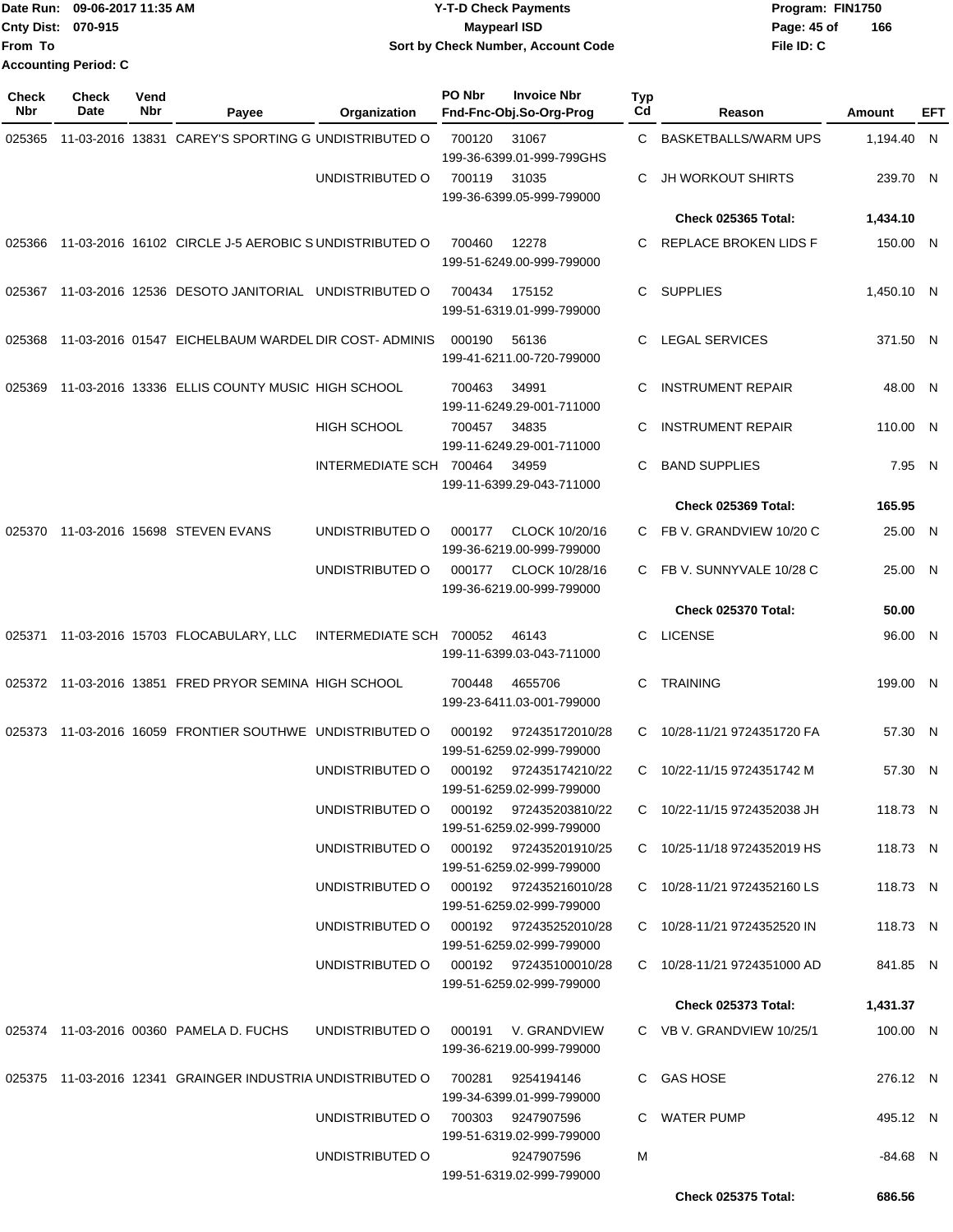#### Date Run: 09-06-2017 11:35 AM **CONTEX 100 CONTEX 12 T-D** Check Payments **CONTEX 12 T-D Check Payments** Program: FIN1750 **Cnty Dist:** 070-915 **Page: 46 of MaypearI ISD Page: 46 of Y-T-D Check Payments 070-915 Maypearl ISD Sort by Check Number, Account Code**

| Check<br>Nbr | <b>Check</b><br><b>Date</b>   | Vend<br>Nbr | Payee                                                      | Organization                        | PO Nbr         | <b>Invoice Nbr</b><br>Fnd-Fnc-Obj.So-Org-Prog          | <b>Typ</b><br>Cd | Reason                     | Amount     | EFT          |
|--------------|-------------------------------|-------------|------------------------------------------------------------|-------------------------------------|----------------|--------------------------------------------------------|------------------|----------------------------|------------|--------------|
| 025376       |                               |             | 11-03-2016 16147 GRANTHAM, LISA                            | UNDISTRIBUTED O                     | 000178         | <b>GRANDVIEW</b><br>199-36-6219.00-999-799000          |                  | C VB. V GRANDVIEW 10/25/1  | 76.59      | N            |
| 025377       | 11-03-2016 01437 HATCH        |             |                                                            | <b>ELEMENTARY</b>                   | 700160         | 0269936<br>225-11-6399.00-101-723000                   | С                | <b>CUBBIES/GAMES</b>       | 1,969.74 N |              |
| 025378       |                               |             | 11-03-2016 14289 TRUDIE HEAD                               | UNDISTRIBUTED O                     | 700436         | OCTOBER 2016<br>224-11-6219.00-999-723000              | C.               | 2 OF 8 PAYMENTS OCTOB      | 2,493.75 N |              |
| 025379       |                               |             | 11-03-2016 16156 HENRY IBARRA                              | UNDISTRIBUTED O                     | 000181         | V. SUNNYVALE<br>199-36-6219.00-999-799000              | C                | FB V. SUNNYVALE 10/28/1    | 93.00 N    |              |
| 025380       |                               |             | 11-03-2016 01844 J.W. PEPPER & SON, I HIGH SCHOOL          |                                     | 700421         | 05A05578<br>199-11-6399.07-001-711000                  | C                | <b>THEATER</b>             | 500.22 N   |              |
| 025381       |                               |             | 11-03-2016 16116 DONALD DALE JENSE UNDISTRIBUTED O         |                                     | 000180         | V. SUNNYVALE<br>199-36-6219.00-999-799000              | C                | FB V. SUNNYVALE 10/28/1    | 93.00 N    |              |
| 025382       |                               |             | 11-03-2016 01310 KENT ADHESIVE PRO INTERMEDIATE SCH 700391 |                                     |                | 231283<br>199-12-6399.01-043-799000                    | С                | <b>LIBRARY SUPPLIEAS</b>   | 183.51     | $\mathsf{N}$ |
| 025383       |                               |             | 11-03-2016 14924 KAYLOR DESIGN                             | UNDISTRIBUTED O                     | 700433         | 397<br>199-11-6399.08-999-723000                       | C                | SPECIAL OLYMPICS SHIR      | 120.00 N   |              |
| 025384       |                               |             | 11-03-2016 15712 KOURTNEY LYNN EAS UNDISTRIBUTED O         |                                     | 700458         | OCTOBER 2016<br>199-31-6219.04-999-723000              | C                | <b>OCTOBER OT SERVICES</b> | 787.50 N   |              |
| 025385       |                               |             | 11-03-2016 00411 LINDA POLLEY                              | UNDISTRIBUTED O                     | 000183         | V. GRANDVIEW<br>199-36-6219.00-999-799000              | C                | VB V. GRANDVIEW 10/25/1    | 156.16 N   |              |
| 025386       |                               |             | 11-03-2016 01099 MACKIN LIBRARY MED MAYPEARL JUNIOR        |                                     | 700060         | 473886<br>199-12-6399.05-041-799000                    | С                | <b>LIBRARY BOOKS</b>       | 1,016.56 N |              |
| 025387       |                               |             | 11-03-2016 16094 BRITTANY N MAGEOR UNDISTRIBUTED O         |                                     | 000182         | V. GRANDVIEW<br>199-36-6219.00-999-799000              | C                | VB V. GRANDVIEW 10/25/1    | 62.01 N    |              |
| 025388       |                               |             | 11-03-2016 12959 MAVERICK METAL TRA HIGH SCHOOL            |                                     | 700318         | 92154<br>199-11-6399.09-001-722000                     |                  | <b>BARN SUPPLIES</b>       | 206.50 N   |              |
| 025389       |                               |             | 11-03-2016 13306 MOUNTAIN PEAK SPE UNDISTRIBUTED O         |                                     | 000195         | 11-0788-00 10/3<br>199-51-6259.79-999-722000           | C                | 9/3-10/3/16 12636 FM 157   | 48.13 N    |              |
|              | 025390 11-03-2016 00079 NASCO |             |                                                            | MAYPEARL JUNIOR 700198 157863       |                | 199-11-6399.32-041-711000                              |                  | C ART SUPPLIES             | 71.00 N    |              |
|              |                               |             |                                                            | MAYPEARL JUNIOR 700198 148217       |                | 199-11-6399.32-041-711000                              |                  | C ART SUPPLIES             | 364.68 N   |              |
|              |                               |             |                                                            | ELEMENTARY                          | 700361  177426 |                                                        |                  | C ART SUPPLIES             | 63.20 N    |              |
|              |                               |             |                                                            | ELEMENTARY                          | 700361 175718  | 199-11-6399.39-101-711000                              |                  | C ART SUPPLIES             | 19.55 N    |              |
|              |                               |             |                                                            | ELEMENTARY                          | 700356  179226 | 199-11-6399.39-101-711000<br>199-11-6399.39-101-711000 |                  | C ART SUPPLIES             | 314.74 N   |              |
|              |                               |             |                                                            |                                     |                |                                                        |                  | <b>Check 025390 Total:</b> | 833.17     |              |
|              |                               |             | 025391 11-03-2016 00287 OFFICE DEPOT                       | UNDISTRIBUTED O 700334 872701053001 |                | 199-21-6399.00-999-723000                              |                  | C STAMP                    | 17.99 N    |              |
|              |                               |             |                                                            | UNDISTRIBUTED O                     |                | 700334  872700765001<br>199-21-6399.00-999-723000      |                  | C OFFICE SUPPLIES          | 346.41 N   |              |
|              |                               |             |                                                            | UNDISTRIBUTED O                     |                | 700334 872701051001<br>199-21-6399.00-999-723000       |                  | C CART                     | 111.99 N   |              |
|              |                               |             |                                                            |                                     |                |                                                        |                  | <b>Check 025391 Total:</b> | 476.39     |              |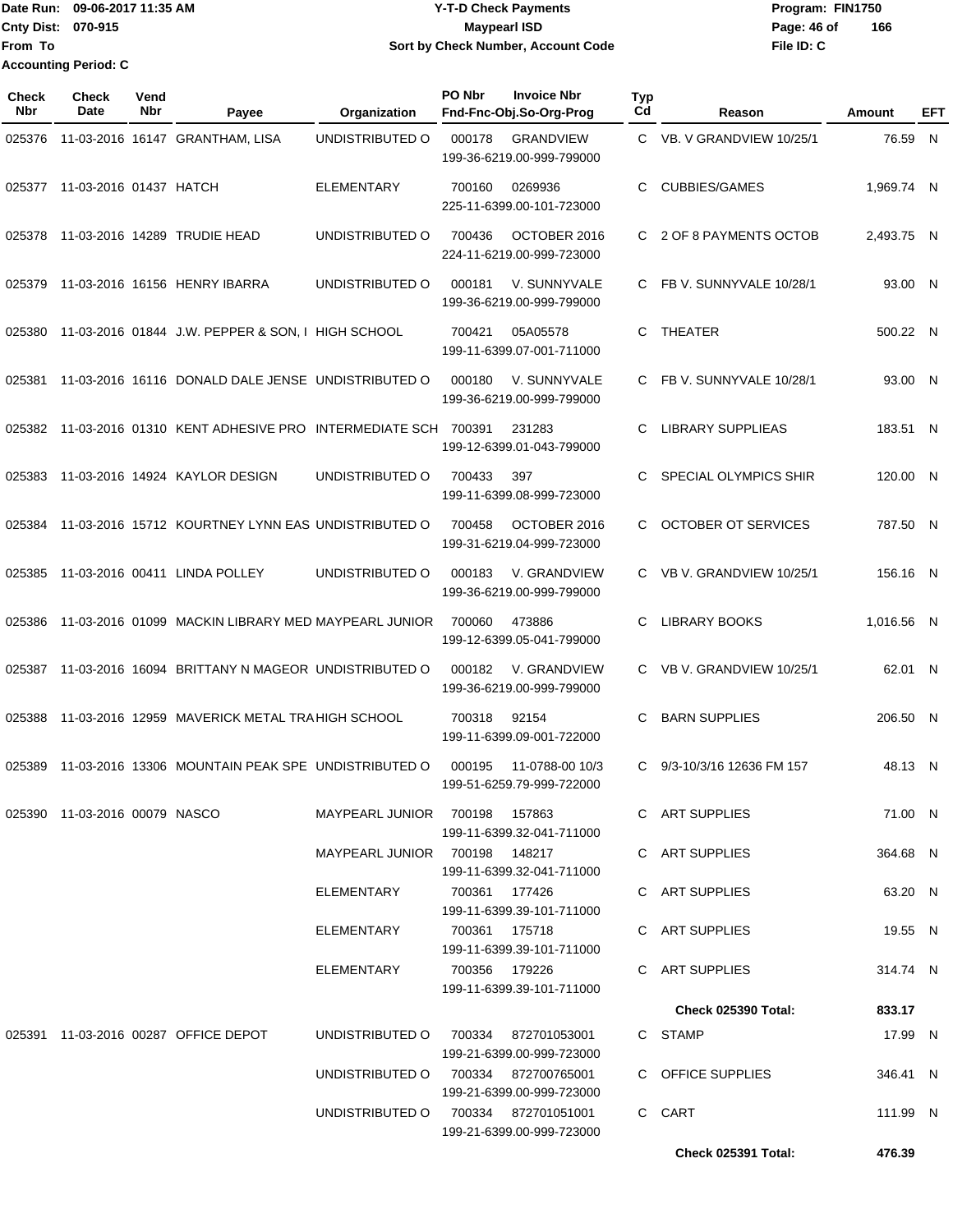| lDate Run:                  | 09-06-2017 11:35 AM | <b>Y-T-D Check Payments</b>        | Program: FIN1750 |     |
|-----------------------------|---------------------|------------------------------------|------------------|-----|
| <b>Cnty Dist: 070-915</b>   |                     | <b>Mavpearl ISD</b>                | Page: 47 of      | 166 |
| <b>From To</b>              |                     | Sort by Check Number, Account Code | File ID: C       |     |
| <b>Accounting Period: C</b> |                     |                                    |                  |     |

**Typ**

**Check**

**Check**

**Vend**

| Nbr    | Date                         | Nbr | Payee                                                                         | Organization           | Fnd-Fnc-Obj.So-Org-Prog                                     | $_{\rm Cd}$ | Reason                                            | <b>Amount</b> | EFT |
|--------|------------------------------|-----|-------------------------------------------------------------------------------|------------------------|-------------------------------------------------------------|-------------|---------------------------------------------------|---------------|-----|
| 025392 |                              |     | 11-03-2016 15463 HALEY E. PATTON                                              | UNDISTRIBUTED O        | 000179<br>V.<br>199-36-6219.00-999-799000                   |             | C VB V. BLOOMING GROVE                            | 160.25 N      |     |
| 025393 |                              |     | 11-03-2016 00099 REGION 10/EDUCATIO ELEMENTARY                                |                        | 141108<br>700212<br>429-11-6239.00-101-734000               | C.          | EARLY CHILDHOOD SERVI                             | 500.00 N      |     |
|        |                              |     | 025394 11-03-2016 14927 REPUBLIC SERVICES UNDISTRIBUTED O                     |                        | 000194<br>0794011430139<br>199-51-6259.03-999-799000        |             | C 10/25-11/14 GARBAGE                             | 2,774.51 N    |     |
| 025395 |                              |     | 11-03-2016 13383 RISE BROADBAND                                               | UNDISTRIBUTED O        | 000193<br>0046198<br>199-53-6249.04-999-799000              | C.          | 11/08-12/07/16 INTERNET                           | 1,800.00 N    |     |
| 025396 |                              |     | 11-03-2016 00918 ROSANNA SIMPSON                                              | UNDISTRIBUTED O        | V. GRANDVIEW<br>000187<br>199-36-6219.00-999-799000         |             | C VB V. GRANDVIEW SCORE                           | 17.50 N       |     |
|        |                              |     |                                                                               | UNDISTRIBUTED O        | 000187 V. SUNNYVALE<br>199-36-6219.00-999-799000            |             | C VB V. SUNNYVALE SCOR                            | 17.50 N       |     |
|        |                              |     |                                                                               |                        |                                                             |             | <b>Check 025396 Total:</b>                        | 35.00         |     |
| 025397 |                              |     | 11-03-2016 01815 SPIRIT EVENTS COOR HIGH SCHOOL                               |                        | 000184<br>405584<br>199-36-6399.08-001-799000               | C           | <b>JUDGES</b>                                     | 165.00 N      |     |
|        |                              |     |                                                                               | <b>MAYPEARL JUNIOR</b> | 000184<br>405584<br>199-36-6399.09-041-799000               | C.          | <b>JUDGES</b>                                     | 165.00 N      |     |
|        |                              |     |                                                                               |                        |                                                             |             | Check 025397 Total:                               | 330.00        |     |
| 025398 |                              |     | 11-03-2016 14122 LAURI ANN SPRADLIN MAYPEARL JUNIOR                           |                        | <b>REIMBURSEMENT</b><br>700451<br>199-36-6399.09-041-799000 |             | C CHEER CANDY BAGS                                | 31.18 N       |     |
| 025399 |                              |     | 11-03-2016 12636 JERRY STANLEY                                                | UNDISTRIBUTED O        | V. SUNNYVALE<br>000186<br>199-36-6219.00-999-799000         |             | C FB V. SUNNYVALE 10/28/1                         | 93.00 N       |     |
| 025400 |                              |     | 11-03-2016 16115 BARRY STEELE                                                 | UNDISTRIBUTED O        | 000185<br>V. SUNNYVALE<br>199-36-6219.00-999-799000         |             | C FB V. SUNNYVALE 10/28/1                         | 93.00 N       |     |
| 025401 |                              |     | 11-03-2016 16037 TEX AIR FILTERS                                              | UNDISTRIBUTED O        | 700248<br>258280<br>199-51-6399.05-999-799000               | C           | <b>AIR FILTERS</b>                                | 1,368.98 N    |     |
| 025402 |                              |     | 11-03-2016 13417 TEXAS DEPT. OF STAT UNDISTRIBUTED O                          |                        | 700386<br>12153<br>240-35-6219.00-999-799000                | C           | <b>HEALTH INSPECTION JH</b>                       | 300.00 N      |     |
|        |                              |     |                                                                               | UNDISTRIBUTED O        | 700387<br>12152<br>240-35-6219.00-999-799000                | C.          | <b>HEALTH INSPECTION HS</b>                       | 300.00 N      |     |
|        |                              |     |                                                                               | UNDISTRIBUTED O        | 700383 11484<br>240-35-6219.00-999-799000                   |             | C HEALTH INSPECTION LSK                           | 300.00 N      |     |
|        |                              |     |                                                                               | UNDISTRIBUTED O        | 700385  12193<br>240-35-6219.00-999-799000                  |             | C HEALTH INSPECTION<br><b>Check 025402 Total:</b> | 300.00 N      |     |
|        |                              |     |                                                                               |                        |                                                             |             |                                                   | 1,200.00      |     |
|        |                              |     | 025403 11-03-2016 15913 TATUM THORNE                                          | UNDISTRIBUTED O        | 000188 V. SUNNYVALE<br>199-36-6219.00-999-799000            |             | C FB V. SUNNYVALE CLOCK                           | 25.00 N       |     |
|        | 025404 11-03-2016 15500 TSHA |     |                                                                               | UNDISTRIBUTED O        | 700466 24707<br>199-11-6411.01-999-723000                   |             | C TSHA MEMBERSHIP                                 | 105.00 N      |     |
|        |                              |     | 025405 11-03-2016 16153 WAXAHACHIE GOLF B HIGH SCHOOL                         |                        | 700468<br>11/4-11/5/16<br>199-36-6499.01-001-799000         |             | C WAXAHACHIE GOLF TOUR                            | 420.00 N      |     |
|        |                              |     | 025406  11-03-2016  01145  WELDERS  WAREHOUS  MAYPEARL  JUNIOR  700261        |                        | 596014<br>199-11-6399.04-041-711000                         |             | C OUTDOOR ED SUPPLIES                             | 434.05 N      |     |
|        |                              |     | 025407 11-03-2016 01078 WILLIAM V. MACGILL & MAYPEARL JUNIOR 700315 IN0575517 |                        | 199-33-6399.00-041-799000                                   |             | C NURSE SUPPLIES                                  | 269.49 N      |     |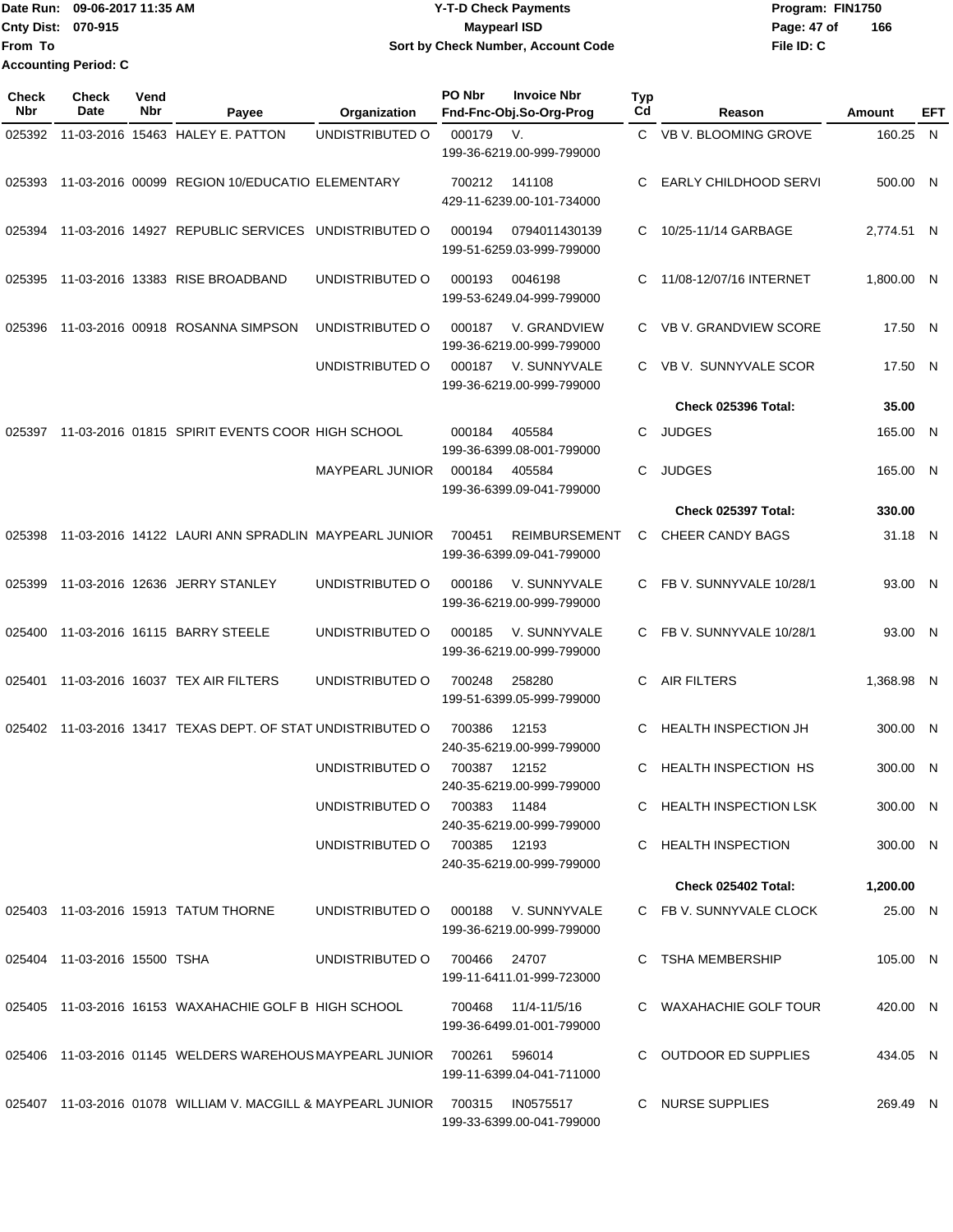| <b>"Date Run:</b>           | 09-06-2017 11:35 AM | <b>Y-T-D Check Payments</b>        | Program: FIN1750   |
|-----------------------------|---------------------|------------------------------------|--------------------|
| <b>Cnty Dist: 070-915</b>   |                     | Maypearl ISD                       | 166<br>Page: 48 of |
| lFrom To                    |                     | Sort by Check Number, Account Code | File ID: C         |
| <b>Accounting Period: C</b> |                     |                                    |                    |

| <b>Check</b><br>Nbr | <b>Check</b><br>Date              | Vend<br>Nbr | Payee                                                        | Organization                      | PO Nbr | <b>Invoice Nbr</b><br>Fnd-Fnc-Obj.So-Org-Prog | Typ<br>Cd | Reason                          | Amount     | EFT |
|---------------------|-----------------------------------|-------------|--------------------------------------------------------------|-----------------------------------|--------|-----------------------------------------------|-----------|---------------------------------|------------|-----|
| 025408              |                                   |             | 11-11-2016 12051 ABDO PUBLISHING                             | INTERMEDIATE SCH 700390           |        | 207225                                        |           | C BOOKS                         | 1,257.85 N |     |
|                     |                                   |             |                                                              |                                   |        | 199-12-6399.02-043-799000                     |           |                                 |            |     |
|                     |                                   |             | 025409 11-11-2016 15376 ALL ABOUT TIRES, LLC UNDISTRIBUTED O |                                   | 700462 | SH20610<br>199-51-6249.00-999-799000          | C         | TIRE REPAIR                     | 10.00 N    |     |
| 025410              |                                   |             | 11-11-2016 00069 ATMOS ENERGY                                | UNDISTRIBUTED O                   | 000201 | 303038023811/16<br>199-51-6259.00-999-799000  |           | C 10/4-11/1/16 400 PANTHER      | 84.56 N    |     |
|                     |                                   |             |                                                              | UNDISTRIBUTED O                   | 000201 | 303038047011/16<br>199-51-6259.00-999-799000  |           | C 10/4-11/1/16 600 PHILLIPS     | 224.37 N   |     |
|                     |                                   |             |                                                              | UNDISTRIBUTED O                   | 000201 | 303031818111/16<br>199-51-6259.00-999-799000  | C.        | 10/4-11/1/16 1025 W FOUR        | 114.40 N   |     |
|                     |                                   |             |                                                              |                                   |        |                                               |           | Check 025410 Total:             | 423.33     |     |
|                     |                                   |             | 025411 11-11-2016 00901 AVENUE FUEL DISTRI UNDISTRIBUTED O   |                                   | 000198 | 62027<br>199-51-6259.00-999-799000            | C.        | <b>FUEL</b>                     | 3,584.49 N |     |
|                     | 025412 11-11-2016 00527 CDWG INC. |             |                                                              | UNDISTRIBUTED O                   | 700183 | DA1600569<br>199-11-6639.50-999-799000        | C.        | <b>VMWARE UPGRADE</b>           | 8,916.58 N |     |
|                     |                                   |             |                                                              | <b>HIGH SCHOOL</b>                | 700265 | <b>FRX0767</b><br>199-53-6399.00-001-799000   | C         | <b>SUPPLIES</b>                 | 158.95 N   |     |
|                     |                                   |             |                                                              | MAYPEARL JUNIOR                   | 700265 | <b>FRX0767</b><br>199-53-6399.00-041-799000   | C.        | <b>SUPPLIES</b>                 | 158.95 N   |     |
|                     |                                   |             |                                                              | INTERMEDIATE SCH 700265           |        | <b>FSF8440</b><br>199-53-6399.00-043-799000   | C.        | <b>SUPPLIES</b>                 | 158.95 N   |     |
|                     |                                   |             |                                                              | <b>ELEMENTARY</b>                 | 700265 | <b>FSF8440</b><br>199-53-6399.00-101-799000   | C.        | <b>SUPPLIES</b>                 | 158.94 N   |     |
|                     |                                   |             |                                                              | <b>ADMINISTRATIVE</b>             | 700265 | <b>FSF8440</b><br>199-53-6399.00-701-799000   | C.        | <b>SUPPLIES</b>                 | 80.50 N    |     |
|                     |                                   |             |                                                              |                                   |        |                                               |           | Check 025412 Total:             | 9,632.87   |     |
|                     |                                   |             | 025413 11-11-2016 00217 CITY OF MAYPEARL                     | UNDISTRIBUTED O                   | 000199 | 80 10/31<br>199-51-6259.01-999-799000         | C         | 9/29-10/26/16 HS BALLFIEL       | 26.00 N    |     |
|                     |                                   |             |                                                              | UNDISTRIBUTED O                   | 000199 | 1081 10/31<br>199-51-6259.01-999-799000       | C.        | 9/29-10/26/16 LSK YARD M        | 26.00 N    |     |
|                     |                                   |             |                                                              | UNDISTRIBUTED O                   | 000199 | 1618 10/31<br>199-51-6259.01-999-799000       | C         | 9/29-10/26/16 309 N. MAIN       | 51.00 N    |     |
|                     |                                   |             |                                                              | UNDISTRIBUTED O 000199 1080 10/31 |        | 199-51-6259.01-999-799000                     |           | C $9/29 - 10/26/16$ 1024 W. 4TH | 64.80 N    |     |
|                     |                                   |             |                                                              | UNDISTRIBUTED O 000199 595 10/31  |        | 199-51-6259.01-999-799000                     |           | C $9/29 - 10/26/16$ 1025 W. 4TH | 186.00 N   |     |
|                     |                                   |             |                                                              | UNDISTRIBUTED O 000199 383 10/31  |        | 199-51-6259.01-999-799000                     |           | C 9/29-10/26/16 600 PHILLIPS    | 104.40 N   |     |
|                     |                                   |             |                                                              | UNDISTRIBUTED O 000199 82 10/31   |        | 199-51-6259.01-999-799000                     |           | C 9/29-10/26/16 400 PANTHE      | 533.40 N   |     |
|                     |                                   |             |                                                              | UNDISTRIBUTED O 000199 1394 10/31 |        | 199-51-6259.01-999-799000                     |           | C 9/29-10/26/16 HS CONCES       | 195.60 N   |     |
|                     |                                   |             |                                                              | UNDISTRIBUTED O 000199 574 10/31  |        | 199-51-6259.01-999-799000                     |           | C 9/29-10/26/16 JH YARD ME      | 165.70 N   |     |
|                     |                                   |             |                                                              | UNDISTRIBUTED O 000199 10/28      |        | 199-52-6219.01-999-799000                     |           | C SECURITY NORTON 3.5 H         | 87.50 N    |     |
|                     |                                   |             |                                                              | UNDISTRIBUTED O 000199 10/28      |        | 199-52-6219.01-999-799000                     |           | C SECURITY PAKULA 3.5 HR        | 87.50 N    |     |
|                     |                                   |             |                                                              |                                   |        |                                               |           | Check 025413 Total:             | 1,527.90   |     |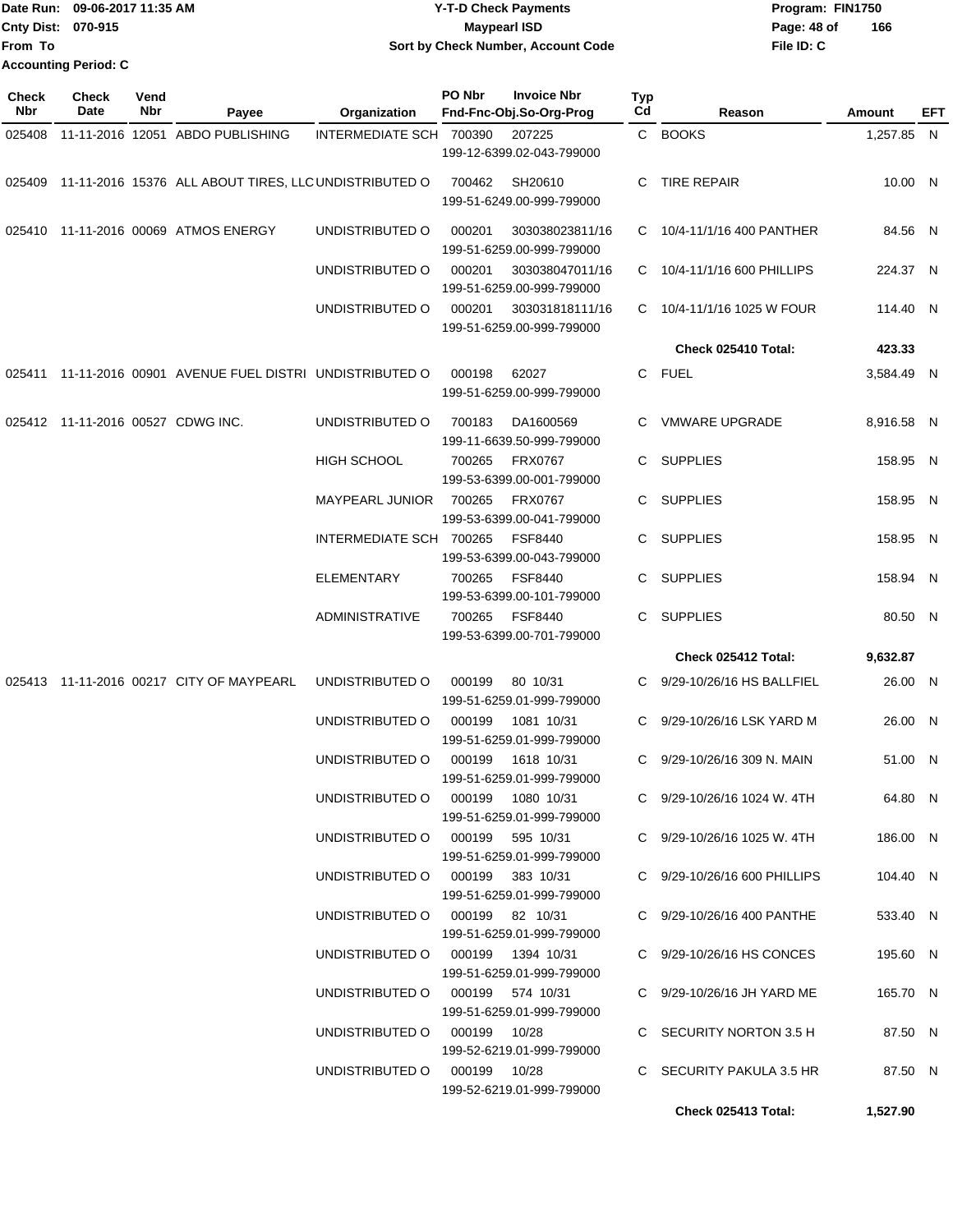|                             | Date Run: 09-06-2017 11:35 AM | <b>Y-T-D Check Payments</b>        | Program: FIN1750 |     |  |  |
|-----------------------------|-------------------------------|------------------------------------|------------------|-----|--|--|
| <b>Cnty Dist: 070-915</b>   |                               | <b>Mavpearl ISD</b>                | Page: 49 of      | 166 |  |  |
| <b>IFrom To</b>             |                               | Sort by Check Number, Account Code | File ID: C       |     |  |  |
| <b>Accounting Period: C</b> |                               |                                    |                  |     |  |  |

| <b>Check</b><br>Nbr | <b>Check</b><br>Date          | Vend<br>Nbr | Payee                                                             | Organization            | PO Nbr | <b>Invoice Nbr</b><br>Fnd-Fnc-Obj.So-Org-Prog   | <b>Typ</b><br>Cd | Reason                     | Amount     | EFT |
|---------------------|-------------------------------|-------------|-------------------------------------------------------------------|-------------------------|--------|-------------------------------------------------|------------------|----------------------------|------------|-----|
|                     |                               |             | 025414 11-11-2016 00950 DRAMATIC PUBLISHIN MAYPEARL JUNIOR        |                         | 700109 | 1712562                                         |                  | C MJH PLAY SCRIPTS         | 351.55 N   |     |
|                     |                               |             |                                                                   |                         |        | 199-11-6399.13-041-711000                       |                  |                            |            |     |
|                     |                               |             | 025415 11-11-2016 13639 EAST TEXAS COPY SY UNDISTRIBUTED O        |                         | 000202 | 358739<br>199-11-6219.00-999-723000             |                  | 10/4-11/3/16 SPED COPIER   | 51.30 N    |     |
|                     |                               |             |                                                                   | <b>HIGH SCHOOL</b>      | 000202 | 358739<br>199-11-6269.00-001-711000             | C                | 10/4-11/3/16 COPIER B/W    | 63.03 N    |     |
|                     |                               |             |                                                                   |                         | 000202 | 358739                                          |                  | C 10/4-11/3/16 COPIER B/W  |            |     |
|                     |                               |             |                                                                   | <b>MAYPEARL JUNIOR</b>  |        | 199-11-6269.00-041-711000                       |                  |                            | 49.63 N    |     |
|                     |                               |             |                                                                   | <b>ELEMENTARY</b>       | 000202 | 358739                                          |                  | C 10/4-11/3/16 COPIER B/W  | 480.11 N   |     |
|                     |                               |             |                                                                   |                         |        | 199-11-6269.00-101-711000                       |                  |                            |            |     |
|                     |                               |             |                                                                   | <b>ELEMENTARY</b>       | 000202 | 358739                                          |                  | C 10/4-11/3/16 COPIER B/W  | 30.55 N    |     |
|                     |                               |             |                                                                   |                         |        | 199-11-6269.00-101-799000                       |                  |                            |            |     |
|                     |                               |             |                                                                   | <b>HIGH SCHOOL</b>      | 000202 | 358739                                          | C.               | 10/4-11/3/16 COPIER B/W    | 645.68 N   |     |
|                     |                               |             |                                                                   |                         |        | 199-11-6269.01-001-711000                       |                  |                            |            |     |
|                     |                               |             |                                                                   | MAYPEARL JUNIOR         | 000202 | 358739                                          |                  | 10/4-11/3/16 COPIER B/W    | 543.56 N   |     |
|                     |                               |             |                                                                   |                         |        | 199-11-6269.01-041-711000                       |                  |                            |            |     |
|                     |                               |             |                                                                   | INTERMEDIATE SCH 000202 |        | 358739<br>199-11-6269.01-043-711000             | C                | 10/4-11/3/16 COPIER B/W    | 357.07 N   |     |
|                     |                               |             |                                                                   | DIR COST-ADMINIS        | 000202 | 358739                                          |                  | 10/4-11/3/16 ADMIN COPIE   | 68.21 N    |     |
|                     |                               |             |                                                                   |                         |        | 199-41-6249.00-720-799000                       |                  |                            |            |     |
|                     |                               |             |                                                                   | DIR COST-ADMINIS        | 000202 | 358739<br>199-41-6249.00-720-799000             |                  | 10/4-11/3/16 MAINT COPIE   | 15.32 N    |     |
|                     |                               |             |                                                                   | DIR COST-ADMINIS        | 000202 | 358739                                          | C                | 10/4-11/3/16 ADMIN COPIE   | 230.25 N   |     |
|                     |                               |             |                                                                   |                         |        | 199-41-6249.00-720-799000                       |                  |                            |            |     |
|                     |                               |             |                                                                   |                         |        |                                                 |                  | Check 025415 Total:        | 2,534.71   |     |
|                     |                               |             | 025416 11-11-2016 14960 EDUCATIONAL THEAT HIGH SCHOOL             |                         | 700516 | 682210<br>199-11-6399.07-001-711000             | C.               | <b>TROUPE RENEWAL</b>      | 85.00 N    |     |
|                     |                               |             | 025417 11-11-2016 00932 ELECTIONS DIV./ SEC. ADMINISTRATIVE       |                         | 700513 | CONF#48681<br>199-41-6499.04-701-799000         |                  | C ELECTION SEMINAR         | 155.00 N   |     |
|                     |                               |             | 025418 11-11-2016 12186 ELLIOTT ELECTRIC SU UNDISTRIBUTED O       |                         | 700056 | 09-21962-01<br>199-51-6319.02-999-799000        |                  | <b>ELECTRICAL SUPPLIES</b> | 61.32 N    |     |
|                     |                               |             |                                                                   | UNDISTRIBUTED O         |        | 700424 09-21449-01<br>199-51-6319.02-999-799000 |                  | C LAMPS/BULBS              | 2,552.26 N |     |
|                     |                               |             |                                                                   |                         |        |                                                 |                  | Check 025418 Total:        | 2,613.58   |     |
|                     |                               |             | 025419 11-11-2016 13592 HAMPTON INN/AUSTIN UNDISTRIBUTED O        |                         | 700477 | <b>ENID JOHNSON</b>                             |                  | C 504 CONFERENCE           | 219.92 N   |     |
|                     |                               |             |                                                                   |                         |        | 199-21-6411.00-999-723000                       |                  |                            |            |     |
|                     | 025420 11-11-2016 01437 HATCH |             |                                                                   | ELEMENTARY              | 700295 | 270663<br>429-11-6399.00-101-734000             |                  | C MOBILE CLASSROOM         | 4,919.00 N |     |
|                     |                               |             |                                                                   | <b>ELEMENTARY</b>       |        | 700297 0270661<br>429-11-6639.00-101-734000     |                  | C PLAY SMART TABLE         | 8,726.06 N |     |
|                     |                               |             |                                                                   |                         |        |                                                 |                  | <b>Check 025420 Total:</b> | 13,645.06  |     |
|                     |                               |             | 025421 11-11-2016 00467 HEXCO ACADEMIC                            | INTERMEDIATE SCH 700193 |        | 20346-1                                         |                  | C UIL SOCIAL STUDIES       | 68.55 N    |     |
|                     |                               |             |                                                                   |                         |        | 199-11-6399.14-043-711000                       |                  |                            |            |     |
|                     |                               |             | 025422 11-11-2016 01099 MACKIN LIBRARY MED MAYPEARL JUNIOR 700060 |                         |        | 475865<br>199-12-6399.05-041-799000             |                  | C LIBRARY BOOKS            | 437.72 N   |     |
|                     |                               |             | 025423 11-11-2016 16120 MARKS PLUMBING PA UNDISTRIBUTED O         |                         | 700469 | INV001562452                                    |                  | C PLUMBING PARTS           | 505.86 N   |     |
|                     |                               |             |                                                                   |                         |        | 199-51-6319.02-999-799000                       |                  |                            |            |     |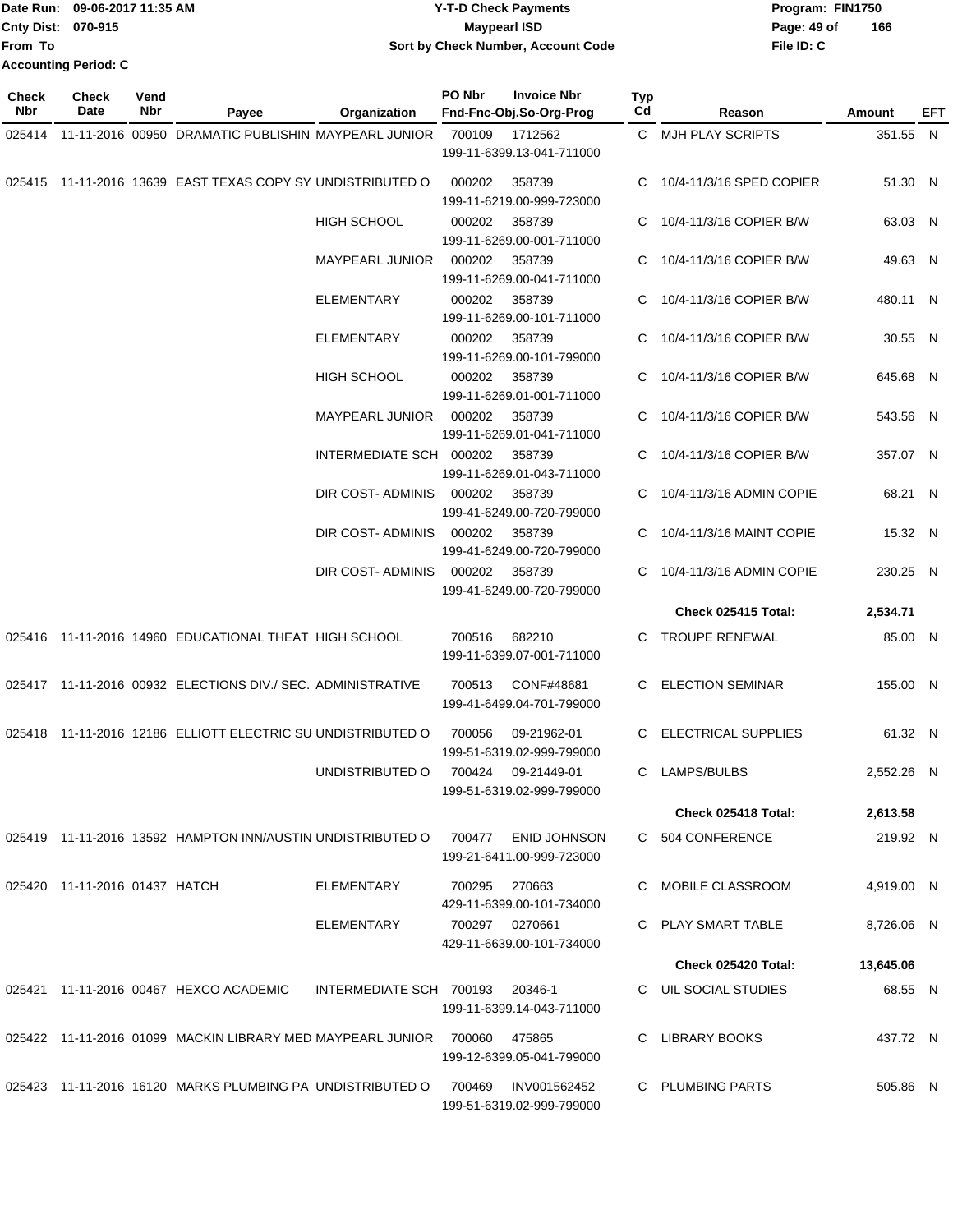|                             | 1Date Run: 09-06-2017 11:35 AM | <b>Y-T-D Check Payments</b>        | Program: FIN1750 |     |
|-----------------------------|--------------------------------|------------------------------------|------------------|-----|
| <b>Cnty Dist: 070-915</b>   |                                | Maypearl ISD                       | Page: 50 of      | 166 |
| From To                     |                                | Sort by Check Number, Account Code | File ID: C       |     |
| <b>Accounting Period: C</b> |                                |                                    |                  |     |

| <b>Check</b><br>Nbr | <b>Check</b><br>Date   | Vend<br>Nbr | Payee                                                               | Organization            | PO Nbr | <b>Invoice Nbr</b><br>Fnd-Fnc-Obj.So-Org-Prog | <b>Typ</b><br>Cd | Reason                      | Amount      | EFT |
|---------------------|------------------------|-------------|---------------------------------------------------------------------|-------------------------|--------|-----------------------------------------------|------------------|-----------------------------|-------------|-----|
| 025424              |                        |             | 11-11-2016 15740 MOORE RECYCLING L UNDISTRIBUTED O                  |                         | 000200 | 0001348330                                    | C.               | 10/01-10/31/16 AG BUILDIN   | 25.08 N     |     |
|                     |                        |             |                                                                     |                         |        | 199-51-6259.03-999-799000                     |                  |                             |             |     |
|                     |                        |             |                                                                     | UNDISTRIBUTED O         | 000200 | 0001348328                                    | C                | 10/01-10/31/16 JH           | 21.33 N     |     |
|                     |                        |             |                                                                     |                         |        | 199-51-6259.03-999-799000                     |                  |                             |             |     |
|                     |                        |             |                                                                     | UNDISTRIBUTED O         | 000200 | 0001348329                                    | C                | 10/01-10/31/16 ELEM         | 69.57 N     |     |
|                     |                        |             |                                                                     |                         |        | 199-51-6259.03-999-799000                     |                  |                             |             |     |
|                     |                        |             |                                                                     | UNDISTRIBUTED O         | 000200 | 0001348331<br>199-51-6259.03-999-799000       | C                | 10/01-10/31/16 INTERMEDI    | 17.67 N     |     |
|                     |                        |             |                                                                     | UNDISTRIBUTED O         | 000200 | 0001348327                                    | C                | 10/01-10/31/16 HS           | 13.91 N     |     |
|                     |                        |             |                                                                     |                         |        | 199-51-6259.03-999-799000                     |                  |                             |             |     |
|                     |                        |             |                                                                     |                         |        |                                               |                  | Check 025424 Total:         | 147.56      |     |
| 025425              | 11-11-2016 00079 NASCO |             |                                                                     | <b>ELEMENTARY</b>       | 700358 | 186526                                        | C                | <b>ART SUPPLIES</b>         | 12.64 N     |     |
|                     |                        |             |                                                                     |                         |        | 199-11-6399.39-101-711000                     |                  |                             |             |     |
|                     |                        |             |                                                                     | <b>ELEMENTARY</b>       | 700358 | 177427                                        | C                | <b>ART SUPPLIES</b>         | 289.33 N    |     |
|                     |                        |             |                                                                     |                         |        | 199-11-6399.39-101-711000                     |                  |                             |             |     |
|                     |                        |             |                                                                     |                         |        |                                               |                  | Check 025425 Total:         | 301.97      |     |
| 025426              |                        |             | 11-11-2016 00287 OFFICE DEPOT                                       | INTERMEDIATE SCH 700384 |        | 874477280001                                  |                  | C EASEL                     | 39.86 N     |     |
|                     |                        |             |                                                                     |                         |        | 199-11-6399.03-043-711000                     |                  |                             |             |     |
|                     |                        |             |                                                                     | INTERMEDIATE SCH 700384 |        | 874477713001                                  | C.               | <b>WALL FILE</b>            | 21.89 N     |     |
|                     |                        |             |                                                                     |                         |        | 199-11-6399.03-043-711000                     |                  |                             |             |     |
|                     |                        |             |                                                                     |                         |        |                                               |                  | Check 025426 Total:         | 61.75       |     |
| 025427              |                        |             | 11-11-2016 16014 ORKIN PEST CONTRO UNDISTRIBUTED O                  |                         | 700099 | 335703                                        |                  | PEST CONTROL SERVICE        | 450.00 N    |     |
|                     |                        |             |                                                                     |                         |        | 199-51-6249.00-999-799000                     |                  |                             |             |     |
|                     |                        |             |                                                                     |                         |        |                                               |                  |                             |             |     |
|                     |                        |             | 025428 11-11-2016 12836 R B SPORTING GOOD UNDISTRIBUTED O           |                         | 700069 | 0539152-IN<br>199-36-6399.01-999-799BHS       | C                | <b>BASKETBALL EQUIPMENT</b> | 243.00 N    |     |
|                     |                        |             |                                                                     |                         |        |                                               |                  |                             |             |     |
| 025429              |                        |             | 11-11-2016 12826 RACHEL BROWN                                       | <b>HIGH SCHOOL</b>      | 700330 | <b>REIMBURSEMENT</b>                          | C.               | CTE TEST                    | 134.20 N    |     |
|                     |                        |             |                                                                     |                         |        | 199-11-6411.04-001-722000                     |                  |                             |             |     |
| 025430              |                        |             | 11-11-2016 14314 RAPTOR TECHNOLOGI UNDISTRIBUTED O                  |                         | 700510 | 43946                                         |                  | <b>RAPTOR RENEWAL FEE</b>   | 1,920.00 N  |     |
|                     |                        |             |                                                                     |                         |        | 199-11-6399.45-999-799000                     |                  |                             |             |     |
|                     |                        |             | 025431 11-11-2016 15780 RDL SUPPLY                                  | UNDISTRIBUTED O         | 700249 | 735695                                        | C                | DOOR FRAME/WINDOW/G         | 343.44 N    |     |
|                     |                        |             |                                                                     |                         |        | 199-51-6319.02-999-799000                     |                  |                             |             |     |
|                     |                        |             |                                                                     |                         |        |                                               |                  |                             |             |     |
|                     |                        |             | 025432 11-11-2016 00316 SCHOOL SPECIALTY I ELEMENTARY               |                         | 700210 | 308102639484                                  |                  | C NUMBERS/SHAPES/LETTE      | 112.28 N    |     |
|                     |                        |             |                                                                     |                         |        | 225-11-6399.00-101-723000                     |                  |                             |             |     |
|                     |                        |             | 025433 11-11-2016 00122 TEXAS ASSOC OF RU ADMINISTRATIVE            |                         |        | 700512 9/1-8/31/17                            |                  | C MEMBERSHIP DUES           | 450.00 N    |     |
|                     |                        |             |                                                                     |                         |        | 199-41-6499.00-701-799000                     |                  |                             |             |     |
|                     |                        |             | 025434 11-11-2016 00479 TRACTOR SUPPLY CO UNDISTRIBUTED O           |                         |        | 700275   02602023   11/15                     |                  | C BUILDING SUPPLIES         | 40.96 N     |     |
|                     |                        |             |                                                                     |                         |        | 199-51-6319.02-999-799000                     |                  |                             |             |     |
|                     |                        |             |                                                                     |                         |        |                                               |                  |                             |             |     |
|                     |                        |             | 025435 11-11-2016 00144 WAXAHACHIE DAILY LI UNDISTRIBUTED O         |                         | 700420 | 300177581<br>199-41-6219.02-999-799000        |                  | C EMERGENCY & OPERATIO      | 195.16 N    |     |
|                     |                        |             |                                                                     |                         |        |                                               |                  |                             |             |     |
|                     |                        |             | 025436 11-17-2016 14693 AGILE SPORTS TECHN UNDISTRIBUTED O          |                         | 700508 | 3860-15-295231                                |                  | C HUDLE FOR BASKETBALL      | 200.00 N    |     |
|                     |                        |             |                                                                     |                         |        | 199-36-6399.01-999-799BHS                     |                  |                             |             |     |
|                     |                        |             |                                                                     | UNDISTRIBUTED O         | 700508 | 3860-15-295231                                |                  | C HUDLE FOR BASKETBALL      | 200.00 N    |     |
|                     |                        |             |                                                                     |                         |        | 199-36-6399.01-999-799GHS                     |                  |                             |             |     |
|                     |                        |             |                                                                     |                         |        |                                               |                  | Check 025436 Total:         | 400.00      |     |
|                     |                        |             | 025437 11-17-2016 01530 ANDERSON, MARX & B DIR COST- ADMINIS 700539 |                         |        | 34774                                         |                  | C FINANCE AUDIT             | 15,550.00 N |     |
|                     |                        |             |                                                                     |                         |        | 199-41-6212.00-720-799000                     |                  |                             |             |     |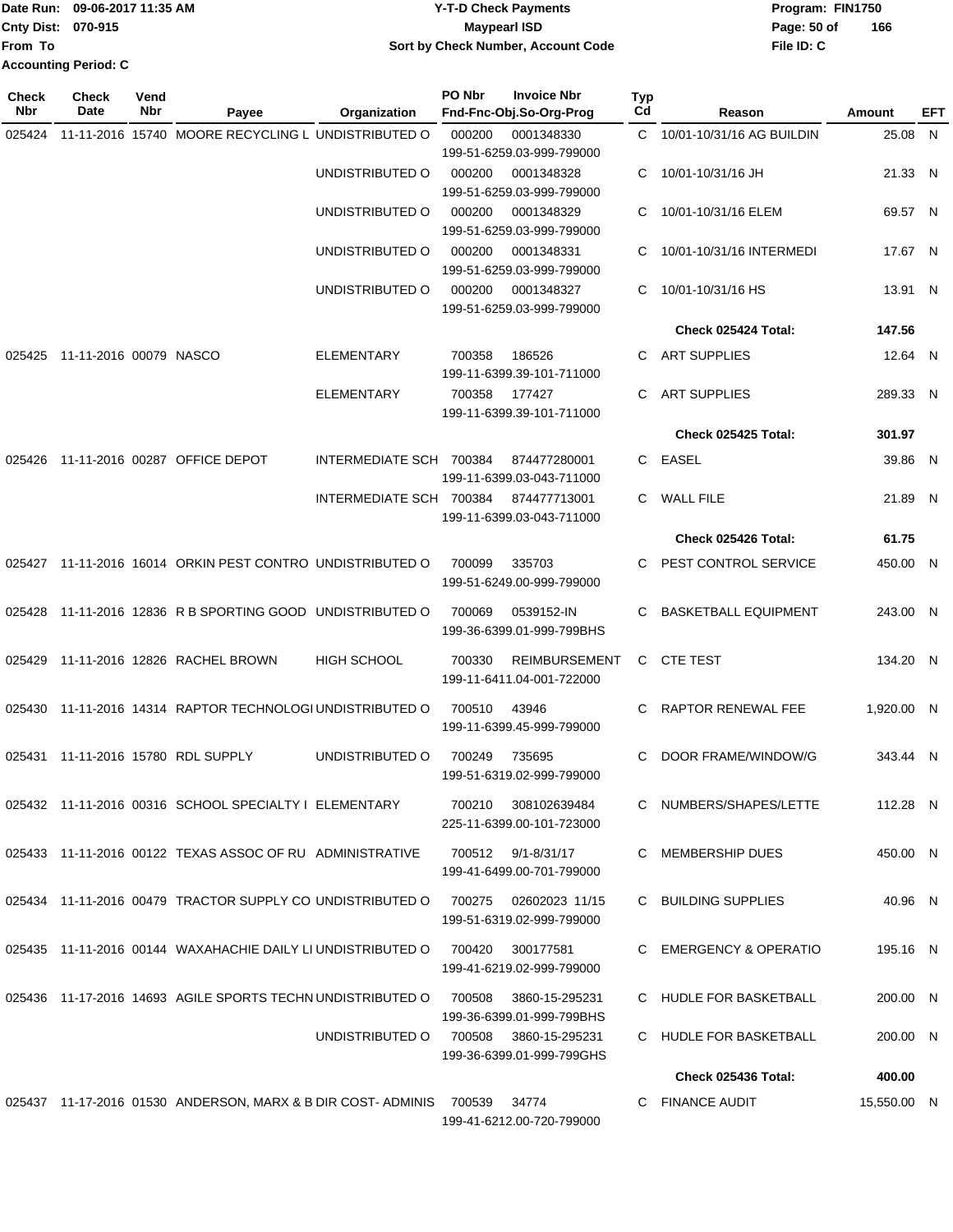|              | Date Run: 09-06-2017 11:35 AM<br>Cnty Dist: 070-915 |             |                                                                             |                                         |        | <b>Y-T-D Check Payments</b>                               |           |                            | Program: FIN1750 |     |
|--------------|-----------------------------------------------------|-------------|-----------------------------------------------------------------------------|-----------------------------------------|--------|-----------------------------------------------------------|-----------|----------------------------|------------------|-----|
| From To      |                                                     |             |                                                                             |                                         |        | <b>Maypearl ISD</b><br>Sort by Check Number, Account Code |           | Page: 51 of<br>File ID: C  | 166              |     |
|              | <b>Accounting Period: C</b>                         |             |                                                                             |                                         |        |                                                           |           |                            |                  |     |
| Check<br>Nbr | <b>Check</b><br>Date                                | Vend<br>Nbr | Payee                                                                       | Organization                            | PO Nbr | <b>Invoice Nbr</b><br>Fnd-Fnc-Obj.So-Org-Prog             | Typ<br>Cd | Reason                     | Amount           | EFT |
| 025438       |                                                     |             | 11-17-2016 01256 AT&T MOBILITY                                              | UNDISTRIBUTED O                         | 000214 | 824711164X1110                                            |           | C 10/3-11/10/16 WIRELESS 1 | 107.60 N         |     |
|              |                                                     |             |                                                                             |                                         |        | 199-52-6219.00-999-799000                                 |           |                            |                  |     |
| 025439       |                                                     |             | 11-17-2016 00956 BORDEN DAIRY                                               | INTERMEDIATE SCH 700367                 |        | 1197668<br>240-35-6341.00-043-799000                      | C         | MILK                       | 504.90 N         |     |
|              |                                                     |             |                                                                             | ELEMENTARY                              | 700365 | 1197668<br>240-35-6341.00-101-799000                      | C         | <b>MILK</b>                | 1,351.80 N       |     |
|              |                                                     |             |                                                                             | <b>HIGH SCHOOL</b>                      | 700370 | 1197668                                                   | C         | <b>MILK</b>                | 612.00 N         |     |
|              |                                                     |             |                                                                             |                                         |        | 240-35-6341.01-001-799000                                 |           |                            |                  |     |
|              |                                                     |             |                                                                             |                                         |        |                                                           |           | Check 025439 Total:        | 2,468.70         |     |
| 025440       |                                                     |             | 11-17-2016 13576 CANON FINANCIAL SE UNDISTRIBUTED O                         |                                         | 000216 | 16684918<br>199-11-6219.00-999-723000                     | C         | 11/12/16 COPIER            | 220.90 N         |     |
|              |                                                     |             |                                                                             | <b>HIGH SCHOOL</b>                      | 000216 | 16684918<br>199-11-6269.00-001-711000                     | C         | 11/12/16 COPIER            | 245.44 N         |     |
|              |                                                     |             |                                                                             | <b>MAYPEARL JUNIOR</b>                  | 000216 | 16684918<br>199-11-6269.00-041-711000                     | C         | 11/12/16 COPIER            | 245.44 N         |     |
|              |                                                     |             |                                                                             | INTERMEDIATE SCH 000216                 |        | 16684918<br>199-11-6269.00-043-799000                     | C.        | 11/12/16 COPIER            | 239.99 N         |     |
|              |                                                     |             |                                                                             | <b>ELEMENTARY</b>                       | 000216 | 16684918<br>199-11-6269.00-101-711000                     | C.        | 11/12/16 COPIER            | 245.44 N         |     |
|              |                                                     |             |                                                                             | ELEMENTARY                              | 000216 | 16684918<br>199-11-6269.00-101-799000                     | C         | 11/12/16 COPIER            | 245.44 N         |     |
|              |                                                     |             |                                                                             | <b>HIGH SCHOOL</b>                      | 000216 | 16684918<br>199-11-6269.01-001-711000                     | C         | 11/12/16 COPIER            | 1,227.20 N       |     |
|              |                                                     |             |                                                                             | MAYPEARL JUNIOR                         | 000216 | 16684918<br>199-11-6269.01-041-711000                     | C         | 11/12/16 COPIER            | 245.44 N         |     |
|              |                                                     |             |                                                                             | INTERMEDIATE SCH 000216                 |        | 16684918<br>199-11-6269.01-043-711000                     | C.        | 11/12/16 COPIER            | 239.99 N         |     |
|              |                                                     |             |                                                                             | DIR COST- ADMINIS  000216  16684918     |        | 199-41-6249.00-720-799000                                 |           | C 11/12/16 COPIER          | 269.97 N         |     |
|              |                                                     |             |                                                                             |                                         |        |                                                           |           | Check 025440 Total:        | 3,425.25         |     |
|              |                                                     |             | 025441 11-17-2016 00871 CARD SERVICE CENT UNDISTRIBUTED O 700410 0178 11/28 |                                         |        | 199-11-6399.04-999-723000                                 |           | C STYLUS PEN               | 12.29 N          |     |
|              |                                                     |             |                                                                             | MAYPEARL JUNIOR 700470 0178 11/28       |        | 199-11-6399.09-041-711000                                 |           | C SCIENCE                  | 173.58 N         |     |
|              |                                                     |             |                                                                             | INTERMEDIATE SCH 700190 XXXX 0178 10/16 |        | 199-12-6399.02-043-799000                                 |           | C BOOKS                    | 207.43 N         |     |
|              |                                                     |             |                                                                             | INTERMEDIATE SCH 700191 XXXX 0178 10/16 |        | 199-12-6399.02-043-799000                                 |           | C BOOKS                    | 145.73 N         |     |
|              |                                                     |             |                                                                             | UNDISTRIBUTED 0 700279 0178 11/28       |        | 199-34-6219.02-999-799000                                 |           | C VEHICLE REGISTRATION     | 24.00 N          |     |
|              |                                                     |             |                                                                             | UNDISTRIBUTED 0 700278 0178 11/28       |        | 199-34-6219.02-999-799000                                 |           | C VEHICLE REGISTRATION     | 13.25 N          |     |
|              |                                                     |             |                                                                             | ADMINISTRATIVE                          |        | 000217     XXXX 0046 11/16<br>199-41-6411.01-701-799000   |           | C SUPERINTENDENT FUEL      | 93.02 N          |     |
|              |                                                     |             |                                                                             | ADMINISTRATIVE 700453 0178 11/28        |        |                                                           |           | C DISTRICT INNOVATION 20   | 100.00 N         |     |

199-41-6499.00-701-799000

199-41-6499.01-750-799000

199-41-6499.02-702-799000

100.00 N SCHOOL BOARD 700453 0178 11/28 C DISTRICT INNOVATION 20 199-41-6499.00-702-799000 4.25 N IND COST- ADM 700298 0178 11/28 C SUPERINTENDENT MEETI 23.33 N SCHOOL BOARD 700310 0178 11/28 C BOARD MEAL 55.00 N

**Check 025441 Total: 851.88**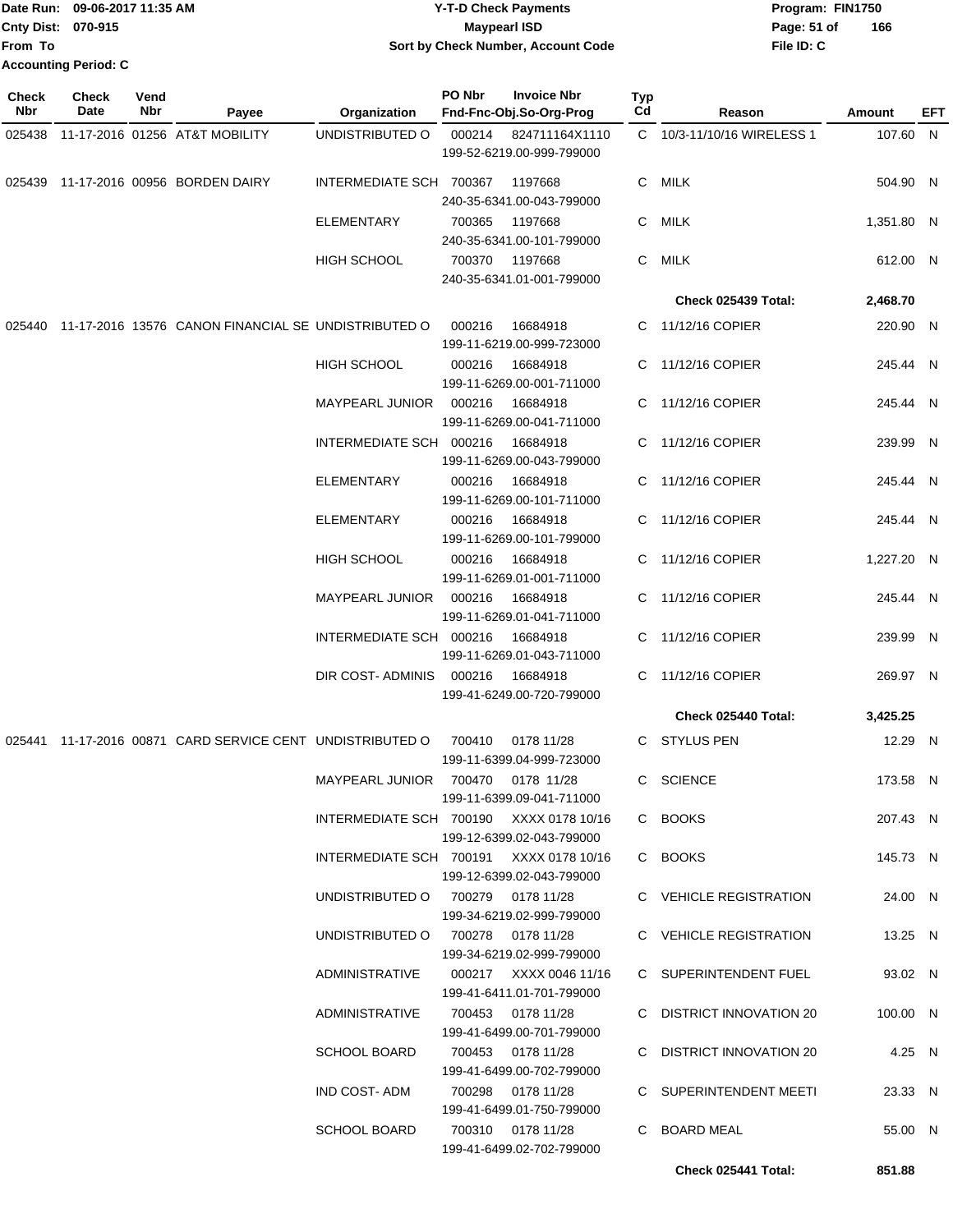|                    | Date Run: 09-06-2017 11:35 AM | Y-T-D Check Payments               | Program: FIN1750 |     |
|--------------------|-------------------------------|------------------------------------|------------------|-----|
| Cnty Dist: 070-915 |                               | <b>Mavpearl ISD</b>                | Page: 52 of      | 166 |
| <b>From To</b>     |                               | Sort by Check Number, Account Code | File ID: C       |     |
|                    | <b>Accounting Period: C</b>   |                                    |                  |     |

| Check<br><b>Nbr</b> | Check<br>Date | Vend<br>Nbr | Payee                                                                   | Organization                  | PO Nbr<br>Fnd-Fnc-Obj.So-Org-Prog             | <b>Invoice Nbr</b>   | Typ<br>Cd | Reason                    | Amount     | EFT |
|---------------------|---------------|-------------|-------------------------------------------------------------------------|-------------------------------|-----------------------------------------------|----------------------|-----------|---------------------------|------------|-----|
| 025442              |               |             | 11-17-2016 15303 KARA COCKERHAM                                         | <b>HIGH SCHOOL</b>            | 700529<br>199-11-6219.29-001-711BAN           | 2016110101           |           | C COLORGUARD INSTRUCTI    | 1,200.00 N |     |
|                     |               |             | 025443 11-17-2016 16158 GARY SCOTT COLE                                 | UNDISTRIBUTED O               | 000203<br>199-36-6219.00-999-799000           | V. MADISON           | C.        | FB V. MADISON 11/1/16     | 68.00 N    |     |
|                     |               |             | 025444 11-17-2016 13531 DEBBIE GRIFFIN                                  | UNDISTRIBUTED O               | 700266<br>199-53-6499.01-999-799000           | <b>REIMBURSEMENT</b> | C         | TECH & LEARNING CONFE     | 235.00 N   |     |
|                     |               |             | 025445 11-17-2016 12536 DESOTO JANITORIAL UNDISTRIBUTED O               |                               | 700509<br>199-51-6319.01-999-799000           | 175475               | C.        | <b>SUPPLIES</b>           | 3,016.43 N |     |
| 025446              |               |             | 11-17-2016 13639 EAST TEXAS COPY SY UNDISTRIBUTED O                     |                               | 000219<br>199-11-6219.00-999-723000           | 359812               | C.        | 10/9-11/08 PRINT BW/COL   | 86.58 N    |     |
|                     |               |             |                                                                         | <b>HIGH SCHOOL</b>            | 000219<br>199-11-6269.00-001-711000           | 359812               | C.        | 10/9-11/08 PRINT BW/COL   | 106.38 N   |     |
|                     |               |             |                                                                         | MAYPEARL JUNIOR               | 000219<br>199-11-6269.00-041-711000           | 359812               | C         | 10/9-11/08 PRINT BW/COL   | 132.48 N   |     |
|                     |               |             |                                                                         | INTERMEDIATE SCH 000219       | 199-11-6269.00-043-799000                     | 359812               | C         | 10/9-11/08 PRINT BW/COL   | 112.00 N   |     |
|                     |               |             |                                                                         | <b>ELEMENTARY</b>             | 000219<br>199-11-6269.00-101-711000           | 359812               | C.        | 10/9-11/08 PRINT BW/COL   | 70.00 N    |     |
|                     |               |             |                                                                         | <b>ELEMENTARY</b>             | 000219<br>199-11-6269.00-101-799000           | 359812               | C         | 10/9-11/08 PRINT BW/COL   | 200.11 N   |     |
|                     |               |             |                                                                         | <b>HIGH SCHOOL</b>            | 000219<br>199-11-6269.01-001-711000           | 359812               | C         | 10/9-11/08 PRINT BW/COL   | 121.75 N   |     |
|                     |               |             |                                                                         | <b>MAYPEARL JUNIOR</b>        | 000219<br>199-11-6269.01-041-711000           | 359812               | C         | 10/9-11/08 PRINT BW/COL   | 70.00 N    |     |
|                     |               |             |                                                                         | INTERMEDIATE SCH 000219       | 199-11-6269.01-043-711000                     | 359812               | C         | 10/9-11/08 PRINT BW/COL   | 70.00 N    |     |
|                     |               |             |                                                                         | DIR COST-ADMINIS              | 000219<br>199-41-6249.00-720-799000           | 359812               | C         | 10/9-11/08 PRINT BW/COL   | 70.00 N    |     |
|                     |               |             |                                                                         |                               |                                               |                      |           | Check 025446 Total:       | 1,039.30   |     |
|                     |               |             | 025447 11-17-2016 12538 ECS LEARNING SYSTE ELEMENTARY                   |                               | 700438<br>199-11-6399.04-101-711000           | 209575               | C.        | STAAR GRADE REVIEW M      | 2,448.66 N |     |
|                     |               |             |                                                                         | ELEMENTARY                    | 700439<br>199-11-6399.35-101-711000           | 209567               | C.        | STAAR GRADE REVIEW W      | 1,900.60 N |     |
|                     |               |             |                                                                         |                               |                                               |                      |           | Check 025447 Total:       | 4,349.26   |     |
|                     |               |             | 025448 11-17-2016 12186 ELLIOTT ELECTRIC SU UNDISTRIBUTED O             |                               | 700083<br>199-51-6399.05-999-799000           | 09-17426-01          |           | C FLUSH KIT/SEAL          | 1,522.47 N |     |
|                     |               |             | 025449 11-17-2016 13336 ELLIS COUNTY MUSIC HIGH SCHOOL                  |                               | 700528<br>199-11-6249.29-001-711000           | 35521                | C.        | REPAIR                    | 33.98 N    |     |
|                     |               |             |                                                                         | INTERMEDIATE SCH 700527 34688 | 199-11-6399.29-043-711000                     |                      | C.        | SUPPLIES                  | 29.90 N    |     |
|                     |               |             |                                                                         |                               |                                               |                      |           | Check 025449 Total:       | 63.88      |     |
|                     |               |             | 025450 11-17-2016 15698 STEVEN EVANS                                    | UNDISTRIBUTED O               | 000204<br>199-36-6219.00-999-799000           | V. MADISON           |           | C FB V. MADISON CLOCK 11/ | 25.00 N    |     |
|                     |               |             | 025451  11-17-2016  00040  FLATT STATIONERS, I INTERMEDIATE SCH  700486 |                               | 199-11-6399.20-043-711000                     | 230983-00            | C         | SHREDDER OIL              | 23.49 N    |     |
|                     |               |             |                                                                         | <b>SCHOOL BOARD</b>           | 700454 229754-00<br>199-41-6499.02-702-799000 |                      | C         | NAME PLATE/BUSN CARD/     | 25.50 N    |     |
|                     |               |             |                                                                         |                               |                                               |                      |           | Check 025451 Total:       | 48.99      |     |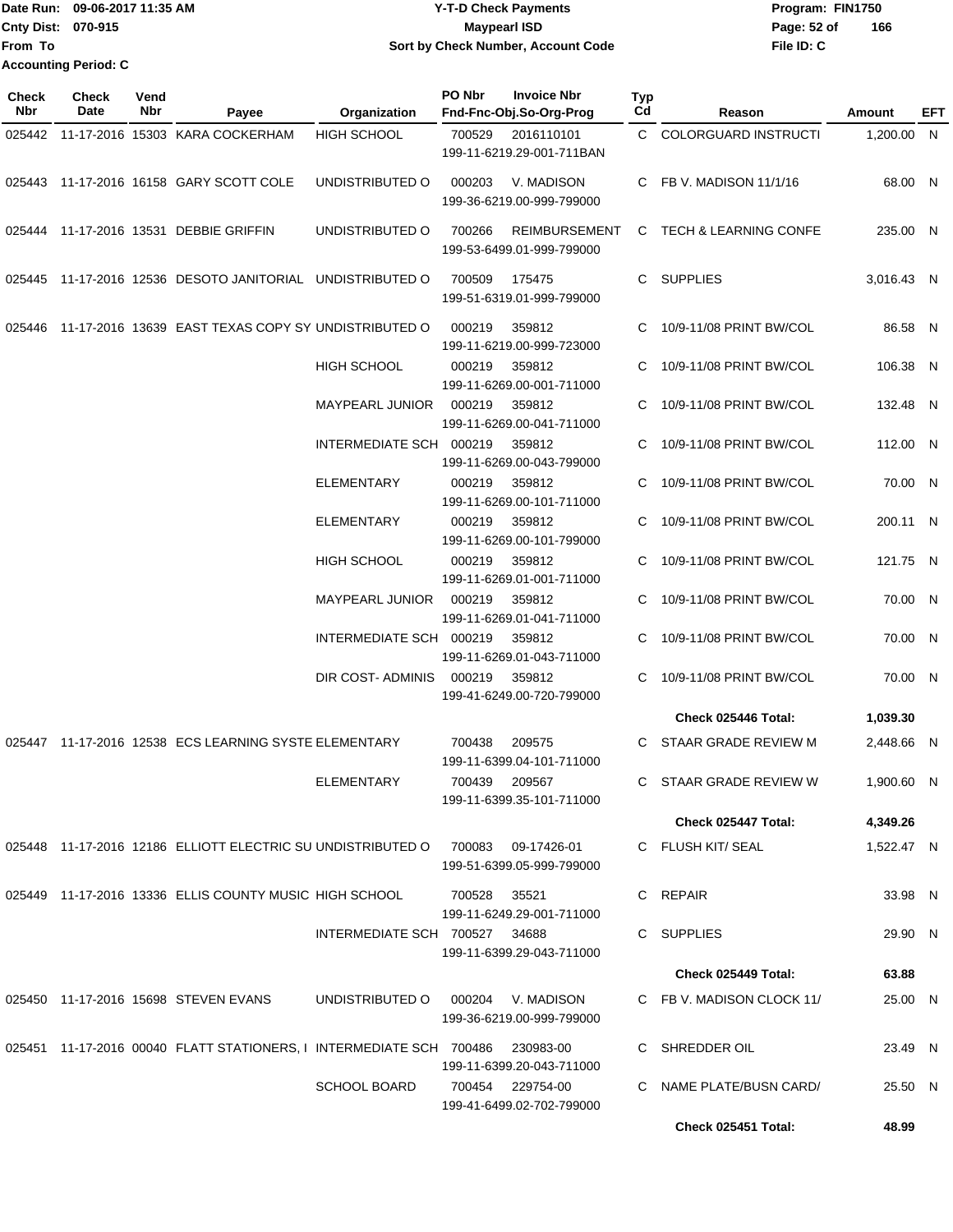| <b>Date Run:</b>          | 09-06-2017 11:35 AM  | <b>Y-T-D Check Payments</b>        | Program: FIN1750 |     |
|---------------------------|----------------------|------------------------------------|------------------|-----|
| <b>Cnty Dist: 070-915</b> |                      | Maypearl ISD                       | Page: 53 of      | 166 |
| lFrom To                  |                      | Sort by Check Number, Account Code | File ID: C       |     |
|                           | Accounting Period: C |                                    |                  |     |

| Check<br><b>Nbr</b> | <b>Check</b><br>Date              | Vend<br>Nbr | Payee                                                       | Organization            | PO Nbr | <b>Invoice Nbr</b><br>Fnd-Fnc-Obj.So-Org-Prog     | Typ<br>Cd | Reason                      | <b>Amount</b> | EFT |
|---------------------|-----------------------------------|-------------|-------------------------------------------------------------|-------------------------|--------|---------------------------------------------------|-----------|-----------------------------|---------------|-----|
|                     |                                   |             | 025452 11-17-2016 00360 PAMELA D. FUCHS                     | UNDISTRIBUTED O         | 000205 | <b>SUNNYVALE</b><br>199-36-6219.00-999-799000     |           | C VB. SUNNYVALE 10/28 OF    | 78.34 N       |     |
|                     |                                   |             | 025453 11-17-2016 12005 GLEN ROSE ISD                       | <b>HIGH SCHOOL</b>      | 700546 | 12/8-12/10/16<br>199-36-6499.01-001-799000        | C.        | TOURNAMENT                  | 350.00 N      |     |
|                     | 025454 11-17-2016 00243 HILCO     |             |                                                             | UNDISTRIBUTED O         | 000218 | 460226650011/16<br>199-51-6259.04-999-799000      | C.        | 10/04-11/02 FUEL TANKS      | 32.21 N       |     |
|                     |                                   |             |                                                             | UNDISTRIBUTED O         | 000218 | 460226650011/16<br>199-51-6259.04-999-799000      | C.        | 10/04-11/02 SECURITY LIG    | 34.72 N       |     |
|                     |                                   |             |                                                             | UNDISTRIBUTED O         | 000218 | 460226650011/16<br>199-51-6259.04-999-799000      | C         | 10/04-11/02 MARQUEE         | 56.74 N       |     |
|                     |                                   |             |                                                             | UNDISTRIBUTED O         | 000218 | 460226650011/16<br>199-51-6259.04-999-799000      |           | C 10/04-11/02 JUNIOR HIGH   | 3,823.46 N    |     |
|                     |                                   |             |                                                             | UNDISTRIBUTED O         | 000218 | 460226650011/16<br>199-51-6259.04-999-799000      | C.        | 10/04-11/02 ATHLETIC FAC    | 817.51 N      |     |
|                     |                                   |             |                                                             | UNDISTRIBUTED O         | 000218 | 460226650011/16<br>199-51-6259.04-999-799000      |           | C 10/04-11/02 ELEMENTARY    | 3,678.65 N    |     |
|                     |                                   |             |                                                             | UNDISTRIBUTED O         | 000218 | 460226650011/16<br>199-51-6259.04-999-799000      |           | C 10/04-11/02 HS NORTH WI   | 3,083.72 N    |     |
|                     |                                   |             |                                                             | UNDISTRIBUTED O         | 000218 | 460226650011/16<br>199-51-6259.78-999-722000      | C.        | 10/04-11/02 AG FACILITY     | 1,060.18 N    |     |
|                     |                                   |             |                                                             |                         |        |                                                   |           | Check 025454 Total:         | 12,587.19     |     |
|                     |                                   |             | 025455 11-17-2016 01844 J.W. PEPPER & SON, I HIGH SCHOOL    |                         | 700421 | 05A07909<br>199-11-6399.07-001-711000             |           | C THEATER                   | 471.05 N      |     |
|                     |                                   |             |                                                             | <b>HIGH SCHOOL</b>      | 700421 | 05A07440<br>199-11-6399.07-001-711000             | C         | <b>THEATER</b>              | 229.10 N      |     |
|                     |                                   |             |                                                             | <b>HIGH SCHOOL</b>      | 700421 | 05A08069<br>199-11-6399.07-001-711000             | C.        | THEATER                     | 387.10 N      |     |
|                     |                                   |             |                                                             |                         |        |                                                   |           | Check 025455 Total:         | 1,087.25      |     |
|                     | 025456 11-17-2016 00184 KEENE ISD |             |                                                             | <b>HIGH SCHOOL</b>      | 700545 | 12/1-12/3/16<br>199-36-6499.01-001-799000         |           | C TOURNAMENT                | 150.00 N      |     |
|                     |                                   |             | 025457 11-17-2016 00063 LAKESHORE EQUIPME ELEMENTARY        |                         | 700485 | 2271811116<br>199-11-6399.00-101-711000           | C.        | KINDER SUPPLIES             | 221.20 N      |     |
|                     |                                   |             | 025458 11-17-2016 16157 EMMETT LOCKETT                      | UNDISTRIBUTED O         | 000206 | V. MADISON 11/1<br>199-36-6219.00-999-799000      |           | C FB V. MADISON OFFICIAL    | 68.00 N       |     |
|                     | 025459 11-17-2016 15098 LOWE'S    |             |                                                             | UNDISTRIBUTED O         | 700058 | 990072813571016<br>199-51-6319.02-999-799000      |           | C SUPPLIES                  | 866.16 N      |     |
|                     |                                   |             | 025460 11-17-2016 00067 LEIGHANNE MCALISTE UNDISTRIBUTED O  |                         | 700556 | <b>REIMBURSEMENT</b><br>199-13-6399.01-999-799000 |           | C PO Created by Req: 000585 | 93.56 N       |     |
|                     |                                   |             | 025461 11-17-2016 01781 SYLVIA MILLER                       | UNDISTRIBUTED O         |        | 000207 V SUNNYVALE<br>199-36-6219.00-999-799000   |           | C VB V. SUNNYVALE OFFICI    | 52.71 N       |     |
|                     |                                   |             | 025462 11-17-2016 15680 NANCY WIGGINS                       | DIR COST-ADMINIS 700531 |        | REIMBURSEMENT<br>199-41-6411.01-720-799000        |           | C MEALS FOR TASBO HR/PA     | 26.06 N       |     |
|                     |                                   |             | 025463 11-17-2016 15814 NEC FINANCIAL SERVI UNDISTRIBUTED O |                         | 000208 | 0001955873<br>199-71-6512.00-999-799000           |           | C SV8100 PHONE SYSTEM       | 1,159.20 N    |     |
|                     |                                   |             |                                                             | UNDISTRIBUTED O         | 000208 | 0001955873<br>199-71-6522.00-999-799000           |           | C SV8100 PHONE SYSTEM       | 181.07 N      |     |
|                     |                                   |             |                                                             |                         |        |                                                   |           | Check 025463 Total:         | 1,340.27      |     |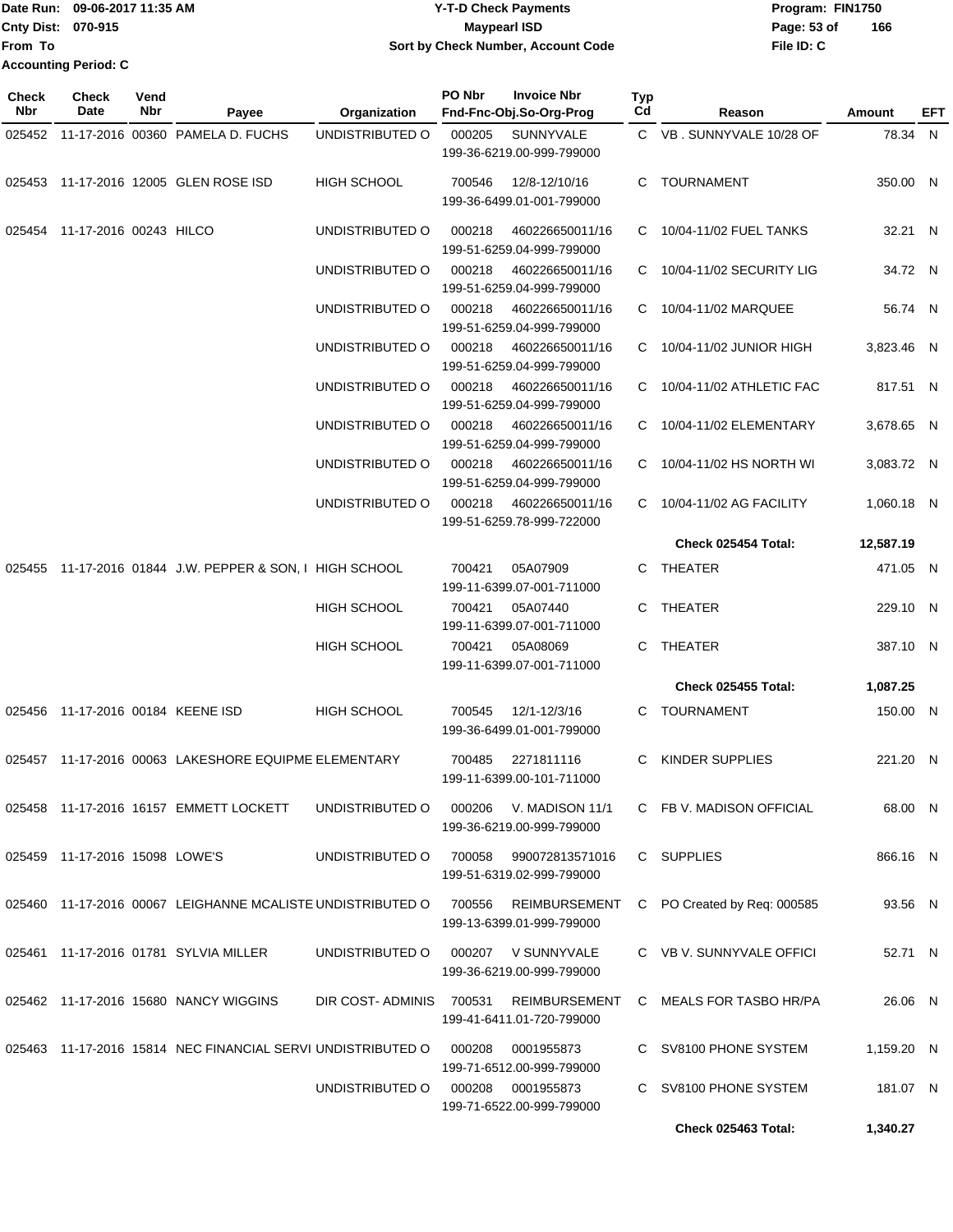#### Date Run: 09-06-2017 11:35 AM **CONTEX 100 CONTEX 12 T-D** Check Payments **CONTEX 12 T-D Check Payments** Program: FIN1750 **Cnty Dist: Page: 54 of Y-T-D Check Payments 070-915 Maypearl ISD Sort by Check Number, Account Code**

**File ID: C 166**

| <b>Check</b><br>Nbr | <b>Check</b><br>Date             | Vend<br>Nbr | Payee                                                       | Organization          | PO Nbr | <b>Invoice Nbr</b><br>Fnd-Fnc-Obj.So-Org-Prog     | Typ<br>C <sub>d</sub> | Reason                   | <b>Amount</b> | EFT |
|---------------------|----------------------------------|-------------|-------------------------------------------------------------|-----------------------|--------|---------------------------------------------------|-----------------------|--------------------------|---------------|-----|
| 025464              |                                  |             | 11-17-2016 00287 OFFICE DEPOT                               | <b>HIGH SCHOOL</b>    | 700422 | 876212519001<br>199-11-6399.01-001-723000         |                       | C HOLE PUNCH             | 188.99        | N   |
|                     |                                  |             |                                                             | <b>HIGH SCHOOL</b>    | 700422 | 876212747001<br>199-11-6399.01-001-723000         | C.                    | <b>SHREDDER</b>          | 2,099.99 N    |     |
|                     |                                  |             |                                                             |                       |        |                                                   |                       | Check 025464 Total:      | 2,288.98      |     |
| 025465              |                                  |             | 11-17-2016 00590 ORIENTAL TRADING C ELEMENTARY              |                       | 700490 | 680430064-01<br>199-11-6399.00-101-711000         | C.                    | <b>KINDER SUPPLIES</b>   | 79.43 N       |     |
| 025466              |                                  |             | 11-17-2016 14574 PERMA-BOUND BOOK INTERMEDIATE SCH 700393   |                       |        | 1703653-00<br>199-12-6399.02-043-799000           | C                     | <b>BOOKS</b>             | 228.70 N      |     |
| 025467              |                                  |             | 11-17-2016 00854 PITNEY BOWES GLOB UNDISTRIBUTED O          |                       | 700535 | 909009736591<br>199-41-6399.02-999-799000         | C                     | <b>POSTAGE</b>           | 500.00 N      |     |
| 025468              |                                  |             | 11-17-2016 16160 RODNEY RAGLAND                             | UNDISTRIBUTED O       | 000209 | V. MADISON 11/1<br>199-36-6219.00-999-799000      | C.                    | FB V. MADISON OFFICIAL   | 68.00 N       |     |
| 025469              |                                  |             | 11-17-2016 13315 REALLY GOOD STUFF ELEMENTARY               |                       | 700491 | 5832766<br>199-11-6399.00-101-711000              | C                     | KINDER SUPPLIES          | 100.78 N      |     |
|                     |                                  |             | 025470 11-17-2016 16159 HAYDEN SMITH                        | UNDISTRIBUTED O       | 000210 | V. MADISON 11/1<br>199-36-6219.00-999-799000      | C.                    | FB V. MADISON OFFICIAL   | 68.00 N       |     |
| 025471              |                                  |             | 11-17-2016 00552 TASB, INC.                                 | DIR COST-ADMINIS      | 700552 | 514912<br>199-41-6211.00-720-799000               | C                     | <b>LEGAL ASSISTANCE</b>  | 200.00 N      |     |
|                     |                                  |             |                                                             | <b>SCHOOL BOARD</b>   | 700553 | 516017<br>199-41-6419.00-702-799000               | C                     | <b>TASB MEMBERSHIP</b>   | 1,875.23 N    |     |
|                     |                                  |             |                                                             |                       |        |                                                   |                       | Check 025471 Total:      | 2,075.23      |     |
|                     | 025472 11-17-2016 00784 TASBO    |             |                                                             | <b>ADMINISTRATIVE</b> | 700154 | 279959<br>199-41-6499.04-701-799000               | C                     | 2016 PERSONNEL & PAYR    | 295.00 N      |     |
|                     | 025473 11-17-2016 00127 TEPSA    |             |                                                             | <b>ELEMENTARY</b>     | 700188 | 199-23-6499.00-101-799000                         | C                     | <b>TEPSA MEMBERSHIP</b>  | 328.00 N      |     |
|                     | 025474 11-17-2016 00777 TCA      |             |                                                             | <b>HIGH SCHOOL</b>    | 700449 | 01/27/2016<br>199-31-6499.00-001-799000           | C                     | CONFERENCE               | 275.00 N      |     |
|                     |                                  |             | 025475  11-17-2016  00134  TXU ENERGY                       | UNDISTRIBUTED O       | 000215 | 054125950111<br>199-51-6259.04-999-799000         | C.                    | 10/11-11/08/16 SECURITY  | 330.72 N      |     |
|                     |                                  |             | 025476 11-17-2016 01800 BRUCE W. URBANOVS UNDISTRIBUTED O   |                       |        | 000211 V. SUNNYVALE<br>199-36-6219.00-999-799000  |                       | C VB V. SUNNYVALE OFFICI | 83.98 N       |     |
|                     |                                  |             | 025478 11-17-2016 00091 VENUS BULLDOGS AT HIGH SCHOOL       |                       | 700544 | 12/1-12/3/16<br>199-36-6499.01-001-799000         |                       | C TOURNAMENT             | 250.00 N      |     |
|                     | 025479 11-17-2016 15072 WACO ISD |             |                                                             | <b>HIGH SCHOOL</b>    | 700543 | VB PLAYOFFS11/5<br>199-36-6499.01-001-799000      |                       | C VOLLEYBALL PLAY OFF G  | 22.82 N       |     |
|                     |                                  |             | 025480 11-17-2016 00144 WAXAHACHIE DAILY LI UNDISTRIBUTED O |                       |        | 000213 00032039<br>199-41-6499.00-999-799000      |                       | C NOTICE OF PUBLIC MEETI | 674.25 N      |     |
|                     |                                  |             | 025481 11-17-2016 16093 MADISON ASHLEE WIL UNDISTRIBUTED O  |                       |        | 000212 V. SUNNYVALE<br>199-36-6219.00-999-799000  |                       | C VB V. SUNNYVALE OFFICI | 64.44 N       |     |
|                     |                                  |             | 025482 11-17-2016 00372 RENAISSANCE AUSTIN ADMINISTRATIVE   |                       |        | 700554 11/29-12/2/16<br>199-41-6499.04-701-799000 |                       | C ELECTION TRAINING      | 568.98 N      |     |
|                     | 025483 12-02-2016 15512 ASHA     |             |                                                             | UNDISTRIBUTED O       |        | 700562 2734357                                    |                       | C 2017 ASHA DUES         | 225.00 N      |     |

199-11-6411.01-999-723000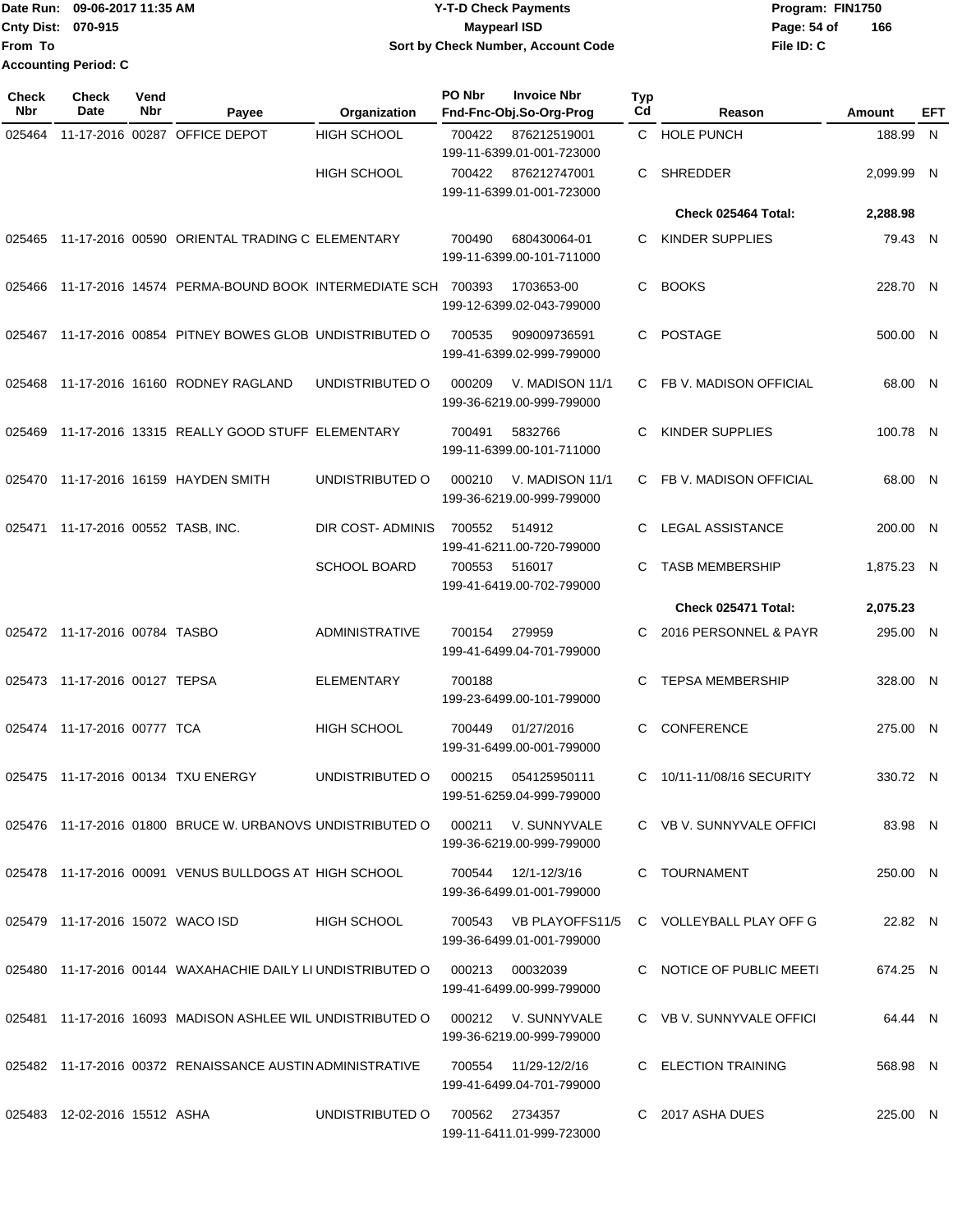| <b>IDate Run:</b>         | 09-06-2017 11:35 AM         | <b>Y-T-D Check Payments</b>        | Program: FIN1750   |
|---------------------------|-----------------------------|------------------------------------|--------------------|
| <b>Cnty Dist: 070-915</b> |                             | <b>Maypearl ISD</b>                | 166<br>Page: 55 of |
| lFrom To                  |                             | Sort by Check Number, Account Code | File ID: C         |
|                           | <b>Accounting Period: C</b> |                                    |                    |

**Typ**

**Check**

**Check**

**Vend**

| Nbr    | Date | Nbr | Payee                                                      | Organization        | Fnd-Fnc-Obj.So-Org-Prog                                     | Cd | Reason                     | Amount     | <b>EFT</b> |
|--------|------|-----|------------------------------------------------------------|---------------------|-------------------------------------------------------------|----|----------------------------|------------|------------|
| 025484 |      |     | 12-02-2016 16085 COMMON SENSE COM UNDISTRIBUTED O          |                     | 700555<br>PAYMENT 2 OF 2<br>199-13-6219.00-999-799000       |    | C AMBASSADOR TRAINING      | 5,459.00 N |            |
|        |      |     | 025485 12-02-2016 15656 DEPARTMENT OF INF UNDISTRIBUTED O  |                     | 000238<br>17101287N<br>199-51-6259.02-999-799000            |    | C 10/01-10/31/16 LONG DIST | 99.10 N    |            |
|        |      |     | 025486 12-02-2016 12536 DESOTO JANITORIAL UNDISTRIBUTED O  |                     | 700563<br>175674<br>199-51-6319.01-999-799000               |    | C SUPPLIES                 | 2,703.70 N |            |
| 025487 |      |     | 12-02-2016 12885 DIRECT ENERGY                             | UNDISTRIBUTED O     | 000239<br>163190029279114<br>199-51-6259.04-999-799000      |    | C 10/11-11/08 PORTABLE     | 108.14 N   |            |
|        |      |     |                                                            | UNDISTRIBUTED O     | 000239<br>163190029279114<br>199-51-6259.04-999-799000      |    | C 10/11-11/08 BUS BARN     | 154.15 N   |            |
|        |      |     |                                                            | UNDISTRIBUTED O     | 000239<br>163190029279114<br>199-51-6259.04-999-799000      |    | C 10/11-11/08 HS SOUTH WI  | 3,164.22 N |            |
|        |      |     |                                                            | UNDISTRIBUTED O     | 163190029279114<br>000239<br>199-51-6259.04-999-799000      |    | C 10/11-11/08 INTERMEDIAT  | 1,411.43 N |            |
|        |      |     |                                                            | UNDISTRIBUTED O     | 000239<br>163190029271172<br>199-51-6259.04-999-799000      |    | C 10/11-11/08 309 MAIN ST  | 317.43 N   |            |
|        |      |     |                                                            | UNDISTRIBUTED O     | 163190029279114<br>000239<br>199-51-6259.04-999-799000      |    | C 10/11-11/08 GOLF FACILIT | 248.58 N   |            |
|        |      |     |                                                            | UNDISTRIBUTED O     | 000239<br>163190029279114<br>199-51-6259.04-999-799000      |    | C 10/11-11/08 INTERMEDIAT  | 564.71 N   |            |
|        |      |     |                                                            | UNDISTRIBUTED O     | 000239<br>163190029279114<br>199-51-6259.04-999-799000      |    | C 10/11-11/08 QUAD BUILDIN | 226.98 N   |            |
|        |      |     |                                                            |                     |                                                             |    | Check 025487 Total:        | 6,195.64   |            |
|        |      |     | 025488 12-02-2016 15782 WILLIAM DUNLAP                     | UNDISTRIBUTED O     | 000232<br>V. ALEDO 11/11<br>199-36-6219.00-999-799000       |    | C BASKETBALL V. ALEDO 11   | 135.00 N   |            |
|        |      |     | 025489 12-02-2016 13639 EAST TEXAS COPY SY ADMINISTRATIVE  |                     | 000241<br>361117<br>199-41-6399.01-701-799000               |    | C STAPLES                  | 19.68 N    |            |
|        |      |     | 025490 12-02-2016 01547 EICHELBAUM WARDEL DIR COST-ADMINIS |                     | 000240<br>56387<br>199-41-6211.00-720-799000                |    | C LEGAL SERVICES           | 2,649.88 N |            |
| 025491 |      |     | 12-02-2016 00040 FLATT STATIONERS, I HIGH SCHOOL           |                     | 231338-00<br>700525<br>199-31-6399.00-001-799000            |    | C SUPPLIES                 | 97.94 N    |            |
|        |      |     |                                                            | <b>IND COST-ADM</b> | 700455 131480-00<br>199-41-6499.01-750-799000               |    | C BUSINESS CARDS FOR WI    | 48.00 N    |            |
|        |      |     |                                                            |                     |                                                             |    | Check 025491 Total:        | 145.94     |            |
|        |      |     | 025492 12-02-2016 12005 GLEN ROSE ISD                      | MAYPEARL JUNIOR     | 12/10 JH GIRLS<br>700574<br>199-36-6499.00-041-799000       |    | C JH GIRLS BASKETBALL TO   | 700.00 N   |            |
|        |      |     | 025493 12-02-2016 16169 BOW, HEIDI                         | UNDISTRIBUTED O     | <b>REIMBURSEMENT</b><br>000242<br>199-31-6219.00-999-799000 |    | C FINGER PRINT             | 43.00 N    |            |
|        |      |     | 025494 12-02-2016 14399 ROBERT HODGE JR.                   | UNDISTRIBUTED O     | 000233 V. KEENE 11/14<br>199-36-6219.00-999-799000          |    | C JH BASKETBALL V. KEENE   | 90.00 N    |            |
|        |      |     | 025495 12-02-2016 12247 HUBBARD HIGH SCHO HIGH SCHOOL      |                     | 700475  12/8-12/10<br>199-36-6499.01-001-799000             |    | C HS GIRLS BASKETBALL T    | 275.00 N   |            |
|        |      |     | 025496 12-02-2016 15086 Kimbell Midwest                    | UNDISTRIBUTED O     | 700522<br>5256770<br>199-51-6319.02-999-799000              |    | C SUPPLIES                 | 189.68 N   |            |
|        |      |     |                                                            | UNDISTRIBUTED O     | 5177586<br>199-51-6319.02-999-799000                        |    | M MERCHANDICE RETURNE      | -14.27 N   |            |
|        |      |     |                                                            |                     |                                                             |    | Check 025496 Total:        | 175.41     |            |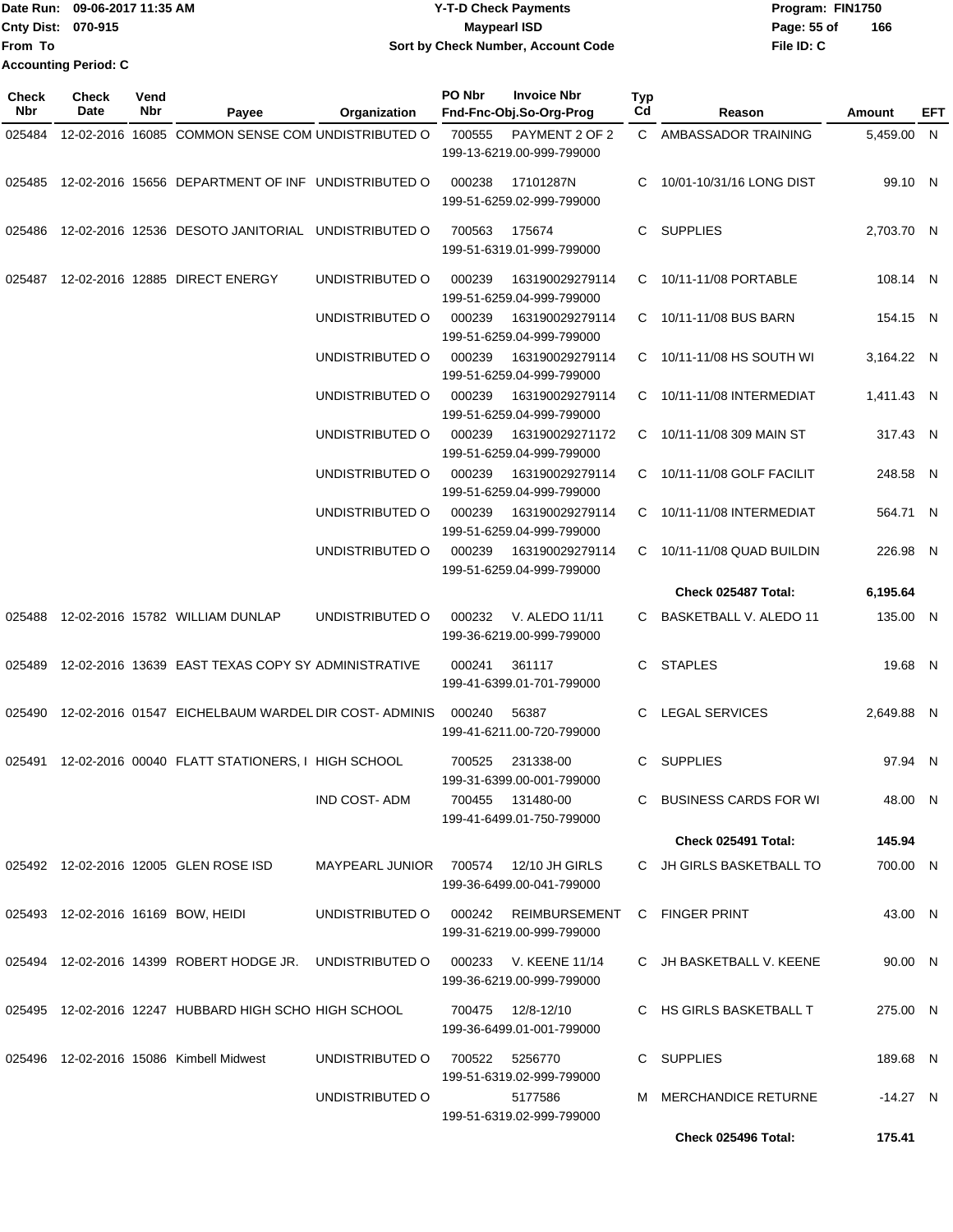Date Run: 09-06-2017 11:35 AM **CONTEX 100 CONTEX 11:35 AM** Y-T-D Check Payments **CONTEX 12:35 AM** Program: FIN1750 **Cnty Dist:** 070-915 **Page: 56 of MaypearI ISD Page: 56 of File ID: C From To 09-06-2017 11:35 AM Y-T-D Check Payments 070-915 Maypearl ISD Sort by Check Number, Account Code 166 Accounting Period: C**

| Check<br><b>Nbr</b> | Check<br><b>Date</b>           | Vend<br>Nbr | Payee                                               | Organization        | PO Nbr | <b>Invoice Nbr</b><br>Fnd-Fnc-Obj.So-Org-Prog      | <b>Typ</b><br>Cd | Reason                        | Amount     | EFT |
|---------------------|--------------------------------|-------------|-----------------------------------------------------|---------------------|--------|----------------------------------------------------|------------------|-------------------------------|------------|-----|
| 025497              |                                |             | 12-02-2016 14075 NATIONAL TELESYSTE UNDISTRIBUTED O |                     | 700206 | 324540<br>199-51-6249.02-999-799000                | C.               | <b>TELEPHONE EQUIPMENT</b>    | 323.00     | N.  |
|                     |                                |             |                                                     | UNDISTRIBUTED O     | 700206 | 324540<br>199-53-6399.00-999-799000                | C                | <b>TELEPHONE EQUIPMENT</b>    | 1,156.00 N |     |
|                     |                                |             |                                                     |                     |        |                                                    |                  | Check 025497 Total:           | 1,479.00   |     |
| 025498              |                                |             | 12-02-2016 00287 OFFICE DEPOT                       | <b>HIGH SCHOOL</b>  | 700483 | 878583778001<br>199-11-6399.01-001-723000          | C.               | <b>SUPPLIES</b>               | 158.22 N   |     |
| 025499              |                                |             | 12-02-2016 12718 DONALD PRICE                       | UNDISTRIBUTED O     | 000244 | <b>GRANDVIEW</b><br>199-36-6219.00-999-799000      | C                | JH V. GRANDVIEW 11/28         | 95.00 N    |     |
| 025500              |                                |             | 12-02-2016 00099 REGION 10/EDUCATIO UNDISTRIBUTED O |                     | 700131 | 141553<br>263-11-6399.00-999-711000                | C                | ROSETTA STONE                 | 1,020.00 N |     |
| 025501              |                                |             | 12-02-2016 00843 SCHOLASTIC BOOK FAELEMENTARY       |                     | 700557 | W3584615BF<br>199-12-6399.00-101-799000            | C                | <b>BOOK FAIR</b>              | 4,981.33 N |     |
| 025502              |                                |             | 12-02-2016 13741 SCRIPPS NATIONAL S MAYPEARL JUNIOR |                     | 700559 | SK32-277758<br>199-11-6499.00-041-721000           | C                | <b>JH SPELLING BEE</b>        | 227.50 N   |     |
| 025503              |                                |             | 12-02-2016 16168 ILLYA SIMPSON                      | UNDISTRIBUTED O     | 000243 | <b>GRANDVIEW</b><br>199-36-6219.00-999-799000      | C.               | JH V. GRANDVIEW 11/28         | 95.00 N    |     |
| 025504              |                                |             | 12-02-2016 16167 RENVY ANNICE EVAN UNDISTRIBUTED O  |                     | 000246 | <b>GRANDVIEW</b><br>199-36-6219.00-999-799000      | C                | JH V. GRANDVIEW 11/28         | 95.00 N    |     |
| 025505              |                                |             | 12-02-2016 14122 LAURI ANN SPRADLIN MAYPEARL JUNIOR |                     | 700560 | 199-36-6399.09-041-799000                          | С                | <b>CHEER SUPPLIES</b>         | 84.62 N    |     |
| 025506              |                                |             | 12-02-2016 16161 MARCUS SWIFT                       | UNDISTRIBUTED O     | 000234 | <b>V. KEENE 11/14</b><br>199-36-6219.00-999-799000 | C                | JH BASKETBALL V. KEENE        | 90.00 N    |     |
| 025507              | 12-02-2016 00552 TASB, INC.    |             |                                                     | DIR COST-ADMINIS    | 700005 | 517844<br>199-41-6411.01-720-799000                | C                | HR ACADEMY                    | 385.00 N   |     |
| 025508              | 12-02-2016 00784 TASBO         |             |                                                     | <b>IND COST-ADM</b> | 700521 | ID#19986<br>199-41-6499.00-750-799000              | C                | <b>TASBO MEMBERSHIP P. W</b>  | 110.00 N   |     |
| 025509              |                                |             | 12-02-2016 15485 THERAPY FROM THE                   | UNDISTRIBUTED O     | 700573 | OCTOBER 2016<br>199-31-6219.02-999-723000          | C                | <b>OCOTBER PT SERVICE 7.5</b> | 525.00 N   |     |
|                     | 025510 12-02-2016 00174 THSBCA |             |                                                     | HIGH SCHOOL         | 700566 | <b>BRADY TEAFF</b><br>199-36-6499.05-001-799000    |                  | C 2017 BASEBALL MEMBER        | 80.00 N    |     |
|                     |                                |             |                                                     | HIGH SCHOOL         | 700566 | G. WALKER 2569<br>199-36-6499.05-001-799000        |                  | C 2017 BASEBALL MEMBER        | 80.00 N    |     |
|                     |                                |             |                                                     | <b>HIGH SCHOOL</b>  | 700566 | B. BILBREY 1319<br>199-36-6499.05-001-799000       |                  | C 2017 BASEBALL MEMBER        | 80.00 N    |     |
|                     |                                |             |                                                     |                     |        |                                                    |                  | Check 025510 Total:           | 240.00     |     |
| 025511              | 12-02-2016 00475 THSPA         |             |                                                     | HIGH SCHOOL         | 700565 | <b>BRADY TEAFF</b><br>199-36-6499.05-001-799000    |                  | C BOYS POWERLIFTING ME        | 75.00 N    |     |
|                     |                                |             |                                                     | <b>HIGH SCHOOL</b>  |        | 700565 BRIAN BILBREY<br>199-36-6499.05-001-799000  |                  | C BOYS POWERLIFTING ME        | 75.00 N    |     |
|                     |                                |             |                                                     |                     |        |                                                    |                  | Check 025511 Total:           | 150.00     |     |
|                     | 025512 12-02-2016 00474 THSWPA |             |                                                     | HIGH SCHOOL         | 700564 | <b>BRIAN BILBREY</b><br>199-36-6499.05-001-799000  |                  | C 2017 POWERLIFTING MEM       | 150.00 N   |     |
|                     |                                |             | 025513 12-02-2016 13517 ALAN TITTLE                 | UNDISTRIBUTED O     | 000245 | GRANDVIEW<br>199-36-6219.00-999-799000             |                  | C JH V. GRANDVIEW 11/28       | 95.00 N    |     |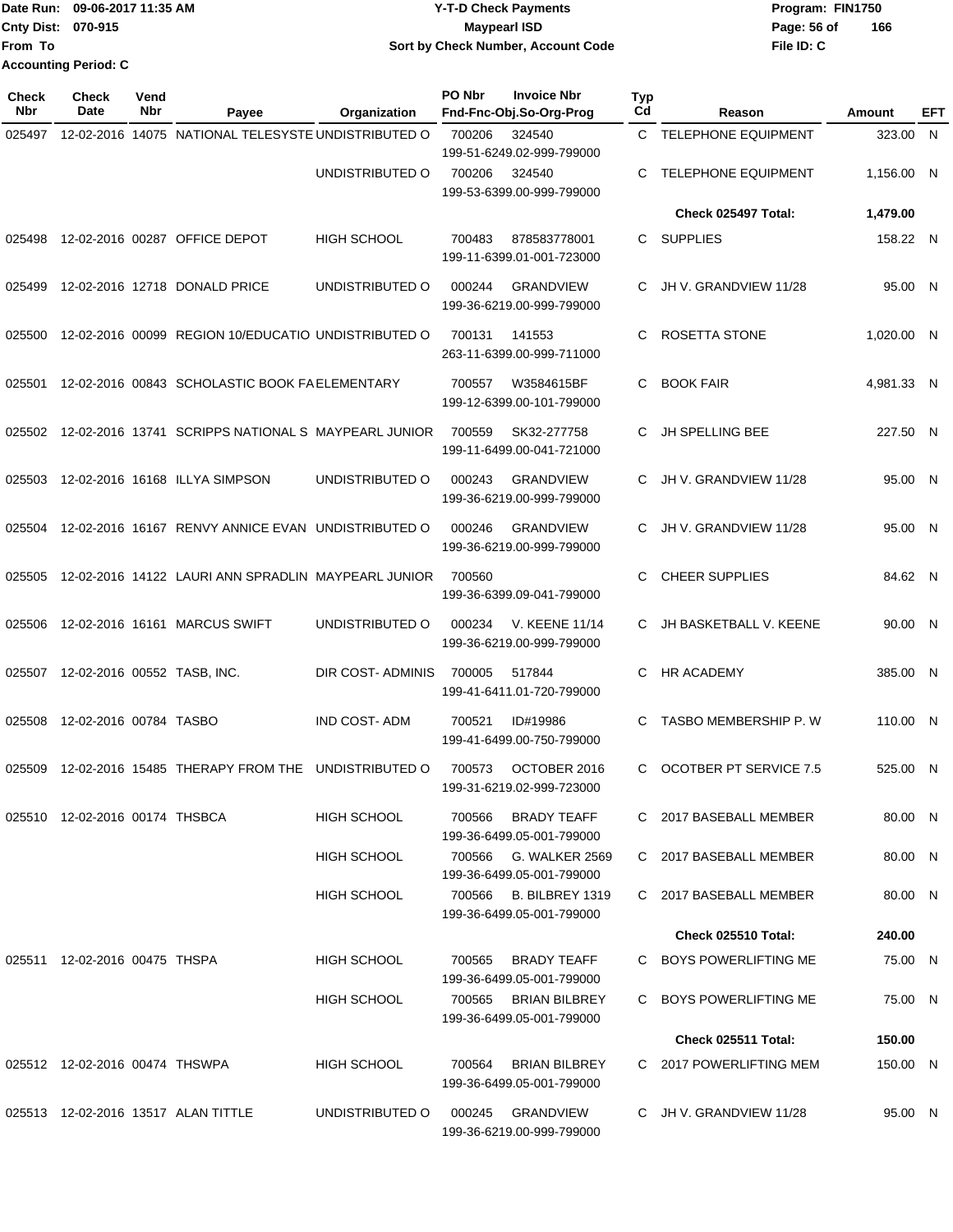| <b>Date Run:</b>            | 09-06-2017 11:35 AM | <b>Y-T-D Check Payments</b>        | Program: FIN1750   |
|-----------------------------|---------------------|------------------------------------|--------------------|
| <b>Cnty Dist: 070-915</b>   |                     | Maypearl ISD                       | 166<br>Page: 57 of |
| <b>IFrom To</b>             |                     | Sort by Check Number, Account Code | File ID: C         |
| <b>Accounting Period: C</b> |                     |                                    |                    |

| Check<br><b>Nbr</b> | Check<br>Date | Vend<br>Nbr | Payee                                                                   | Organization                        | PO Nbr | <b>Invoice Nbr</b><br>Fnd-Fnc-Obj.So-Org-Prog | <b>Typ</b><br>Cd | Reason                     | Amount     | EFT |
|---------------------|---------------|-------------|-------------------------------------------------------------------------|-------------------------------------|--------|-----------------------------------------------|------------------|----------------------------|------------|-----|
| 025514              |               |             | 12-02-2016 00655 VARSITY SPIRIT FASHI MAYPEARL JUNIOR                   |                                     | 700561 | REG-0010229653<br>199-36-6499.00-041-799000   |                  | C CHEER AT TCU GAME        | 5.00 N     |     |
| 025515              |               |             | 12-02-2016 00141 WAL MART                                               | <b>HIGH SCHOOL</b>                  | 700294 | XXXX00776048<br>199-11-6399.10-001-722000     | C.               | <b>SUPPLIES</b>            | 142.13 N   |     |
|                     |               |             |                                                                         | <b>HIGH SCHOOL</b>                  | 700294 | XXXX00776048<br>199-11-6399.10-001-722000     | C.               | <b>SUPPLIES</b>            | 209.39 N   |     |
|                     |               |             |                                                                         | INTERMEDIATE SCH 700359             |        | XXXX00776048<br>199-11-6399.20-043-711000     | C                | CARNIVAL                   | 24.19 N    |     |
|                     |               |             |                                                                         | INTERMEDIATE SCH 700359             |        | XXXX00776048<br>199-11-6399.20-043-711000     | C                | CARNIVAL                   | 107.04 N   |     |
|                     |               |             |                                                                         | UNDISTRIBUTED O                     | 700389 | XXXX0076048<br>199-13-6399.01-999-799000      | C                | <b>BOARD MEALS/AMBASSA</b> | 300.00 N   |     |
|                     |               |             |                                                                         | <b>SCHOOL BOARD</b>                 | 700389 | XXXX0076048<br>199-41-6499.02-702-799000      | C                | <b>BOARD MEALS/AMBASSA</b> | 27.76 N    |     |
|                     |               |             |                                                                         |                                     |        |                                               |                  | <b>Check 025515 Total:</b> | 810.51     |     |
| 025516              |               |             | 12-02-2016 15999 ANTWONE WARREN                                         | UNDISTRIBUTED O                     | 000236 | V. ALEDO 11/11<br>199-36-6219.00-999-799000   |                  | C HS BASKETBALL V. ALED    | 155.00 N   |     |
|                     |               |             | 025517 12-02-2016 14329 RICHARD WASHINGTO UNDISTRIBUTED O               |                                     | 000237 | V. KEENE 11/14<br>199-36-6219.00-999-799000   | C                | JH BASKETBALL V. KEENE     | 90.00 N    |     |
| 025518              |               |             | 12-02-2016 13510 ROBERT WHITE                                           | UNDISTRIBUTED O                     | 000235 | V. ALEDO 11/11<br>199-36-6219.00-999-799000   | C                | HS BASKETBALL V. ALED      | 155.00 N   |     |
| 025519              |               |             | 12-02-2016 01078 WILLIAM V. MACGILL & HIGH SCHOOL                       |                                     | 700533 | IN0578994<br>199-11-6399.12-001-711000        | C                | <b>SUPPLIES</b>            | 84.59 N    |     |
| 025520              |               |             | 12-09-2016 12211 ADVANCE PIERRE FO ELEMENTARY                           |                                     | 700649 | 1820794<br>240-35-6341.00-101-799000          | C                | <b>USDA FOOD</b>           | 770.28 N   |     |
| 025521              |               |             | 12-09-2016 15376 ALL ABOUT TIRES, LLC UNDISTRIBUTED O                   |                                     | 700639 | SH 20828<br>199-34-6319.00-999-799000         | C                | <b>TIRES</b>               | 540.00 N   |     |
| 025522              |               |             | 12-09-2016 16150 ALVARADO FLEET SE UNDISTRIBUTED O                      |                                     | 700618 | 010184<br>199-34-6219.00-999-799000           | C.               | REPLACE BATTERIES BUS      | 190.00 N   |     |
|                     |               |             |                                                                         | UNDISTRIBUTED O                     | 700615 | 010419<br>199-34-6219.00-999-799000           | C                | AIR BAG 26                 | 210.46 N   |     |
|                     |               |             |                                                                         | UNDISTRIBUTED O                     | 700616 | 010419<br>199-34-6219.00-999-799000           |                  | C LABOR AIR BAG BUS 26     | 147.50 N   |     |
|                     |               |             |                                                                         | UNDISTRIBUTED O 700636 010420       |        | 199-34-6319.00-999-799000                     |                  | C PARTS ALTERNATOR BUS     | 178.01 N   |     |
|                     |               |             |                                                                         | UNDISTRIBUTED O 700617 010184 PARTS |        | 199-34-6319.00-999-799000                     |                  | C BATTERIES                | 386.50 N   |     |
|                     |               |             |                                                                         | UNDISTRIBUTED O 700621 010185 PARTS |        | 199-34-6319.00-999-799000                     |                  | C BATTERIES                | 386.50 N   |     |
|                     |               |             |                                                                         | UNDISTRIBUTED O 700620              |        | 010183<br>199-51-6249.00-999-799000           |                  | C BUS REPAIR               | 95.00 N    |     |
|                     |               |             |                                                                         | UNDISTRIBUTED O 700622 010185 LABOR |        | 199-51-6249.00-999-799000                     |                  | C LABOR                    | 237.50 N   |     |
|                     |               |             |                                                                         |                                     |        |                                               |                  | <b>Check 025522 Total:</b> | 1,831.47   |     |
|                     |               |             | 025523 12-09-2016 15616 AT&T CORP.                                      | UNDISTRIBUTED O                     | 000251 | 7983001 11/21<br>199-51-6259.02-999-799000    |                  | C 10/24-11/17/16 FAX L.D   | 69.82 N    |     |
|                     |               |             | 025524 12-09-2016 00901 AVENUE FUEL DISTRI UNDISTRIBUTED O 000247 62094 |                                     |        | 199-34-6311.01-999-799000                     |                  | C FUEL                     | 1,442.87 N |     |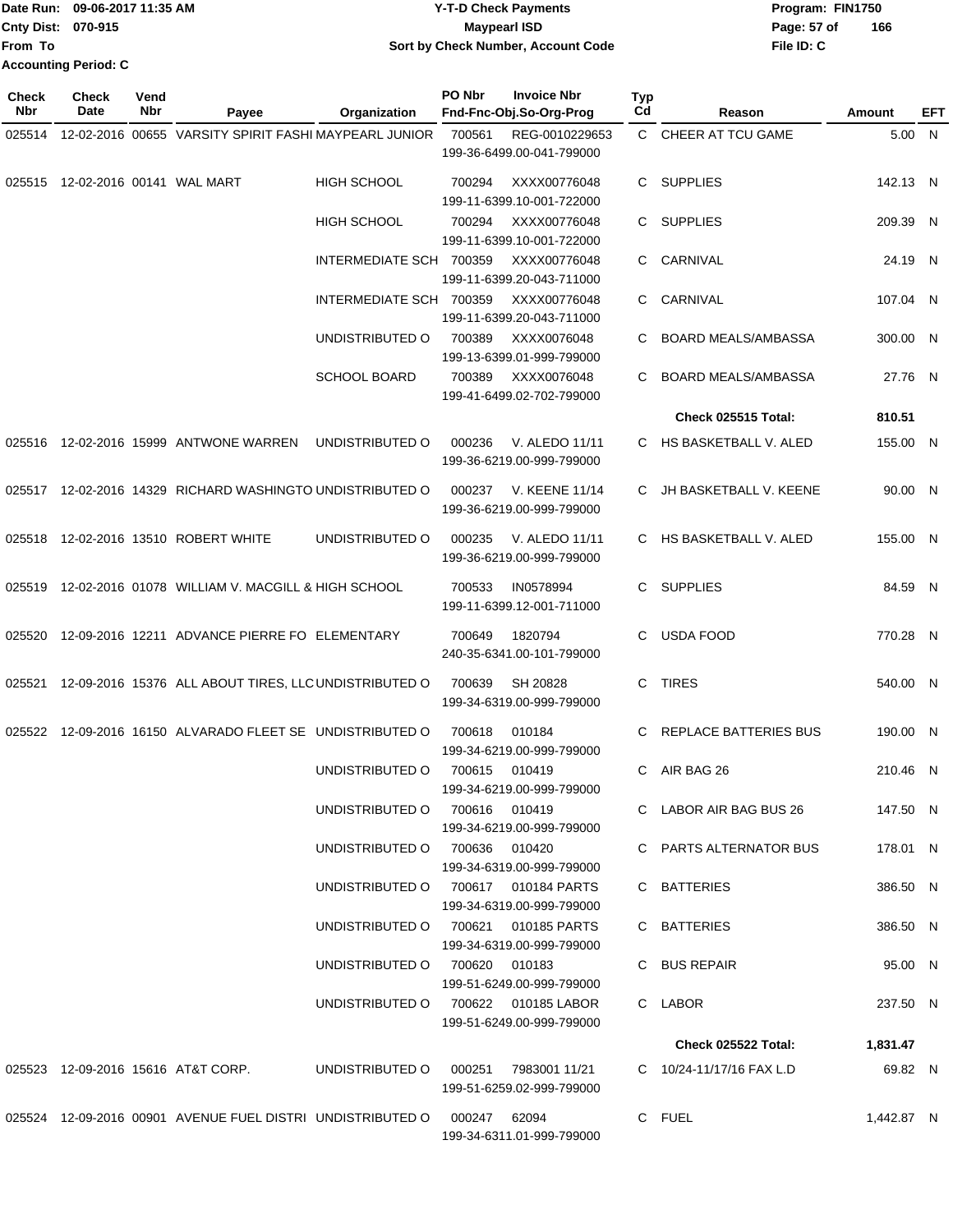|                             | Date Run: 09-06-2017 11:35 AM | <b>Y-T-D Check Payments</b>        | Program: FIN1750 |     |
|-----------------------------|-------------------------------|------------------------------------|------------------|-----|
| Cnty Dist: 070-915          |                               | <b>Mavpearl ISD</b>                | Page: 58 of      | 166 |
| lFrom To                    |                               | Sort by Check Number, Account Code | File ID: C       |     |
| <b>Accounting Period: C</b> |                               |                                    |                  |     |

| <b>Check</b><br><b>Nbr</b> | <b>Check</b><br>Date | Vend<br>Nbr | Payee                                                                         | Organization                         | PO Nbr         | <b>Invoice Nbr</b><br>Fnd-Fnc-Obj.So-Org-Prog      | Typ<br>Cd | Reason                      | Amount     | EFT |
|----------------------------|----------------------|-------------|-------------------------------------------------------------------------------|--------------------------------------|----------------|----------------------------------------------------|-----------|-----------------------------|------------|-----|
| 025525                     |                      |             | 12-09-2016 15217 BAYLOR INSTITUTE O UNDISTRIBUTED O                           |                                      | 000248         | 14842<br>199-36-6219.00-999-799000                 |           | C TRAINING 10/25-11/24 16 H | 520.00 N   |     |
| 025526                     |                      |             | 12-09-2016 00956 BORDEN DAIRY                                                 | MAYPEARL JUNIOR                      | 700652         | 1244869<br>240-35-6341.00-041-799000               |           | C MILK                      | 359.55 N   |     |
|                            |                      |             |                                                                               | INTERMEDIATE SCH 700651              |                | 1244869<br>240-35-6341.00-043-799000               |           | C MILK                      | 497.25 N   |     |
|                            |                      |             |                                                                               | <b>ELEMENTARY</b>                    | 700650         | 1244869<br>240-35-6341.00-101-799000               |           | C MILK                      | 1,132.20 N |     |
|                            |                      |             |                                                                               | <b>HIGH SCHOOL</b>                   | 700653         | 1224869<br>240-35-6341.01-001-799000               | C.        | MILK                        | 627.30 N   |     |
|                            |                      |             |                                                                               |                                      |                |                                                    |           | Check 025526 Total:         | 2,616.30   |     |
|                            |                      |             | 025527 12-09-2016 00217 CITY OF MAYPEARL                                      | UNDISTRIBUTED O                      | 000252         | 1618<br>199-51-6259.01-999-799000                  | C.        | 10/26-11/29 BALLFIELD       | 26.00 N    |     |
|                            |                      |             |                                                                               | UNDISTRIBUTED O                      | 000252         | 1618<br>199-51-6259.01-999-799000                  | C         | 10/26-11/29 LSK YARD ME     | 26.00 N    |     |
|                            |                      |             |                                                                               | UNDISTRIBUTED O                      | 000252         | 1618<br>199-51-6259.01-999-799000                  | C         | 10/26-11/29 309 MAIN        | 51.00 N    |     |
|                            |                      |             |                                                                               | UNDISTRIBUTED O                      | 000252         | 1618<br>199-51-6259.01-999-799000                  | C         | 10/26-11/29 HS CONCESSI     | 51.00 N    |     |
|                            |                      |             |                                                                               | UNDISTRIBUTED O                      | 000252         | 1618<br>199-51-6259.01-999-799000                  | C.        | 10/26-11/29 JH YARD MET     | 93.65 N    |     |
|                            |                      |             |                                                                               | UNDISTRIBUTED O                      | 000252         | 1618<br>199-51-6259.01-999-799000                  |           | 10/26-11/29 600 PHILLIPS    | 126.60 N   |     |
|                            |                      |             |                                                                               | UNDISTRIBUTED O                      | 000252         | 1618<br>199-51-6259.01-999-799000                  | C         | 10/26-11/29 400 PANTHER     | 147.60 N   |     |
|                            |                      |             |                                                                               | UNDISTRIBUTED O                      | 000252         | 1618<br>199-51-6259.01-999-799000                  | C         | 10/26-11/29 1024 W FOURT    | 363.60 N   |     |
|                            |                      |             |                                                                               | UNDISTRIBUTED O                      | 000252         | 1618<br>199-51-6259.01-999-799000                  | C         | 10/26-11/29 1025 W 4TH ST   | 208.80 N   |     |
|                            |                      |             |                                                                               |                                      |                |                                                    |           | Check 025527 Total:         | 1,094.25   |     |
| 025528                     |                      |             | 12-09-2016 13110 LEGRANT CLARK                                                | UNDISTRIBUTED O                      | 000249         | V. KEENE 11/14<br>199-36-6219.00-999-799000        |           | C JH BASKETBALL V. KEENE    | 90.00 N    |     |
|                            |                      |             | 025529 12-09-2016 15282 COLORADO BOXED BE MAYPEARL JUNIOR 700373 7764969      |                                      |                | 240-35-6341.00-041-799000                          |           | C USDA FOOD                 | 243.96 N   |     |
|                            |                      |             |                                                                               | <b>ELEMENTARY</b>                    | 700342 7764968 | 240-35-6341.00-101-799000                          |           | C USDA FOOD                 | 143.60 N   |     |
|                            |                      |             |                                                                               | HIGH SCHOOL                          | 700374 7764970 | 240-35-6341.01-001-799000                          |           | C USDA FOOD                 | 230.30 N   |     |
|                            |                      |             |                                                                               |                                      |                |                                                    |           | Check 025529 Total:         | 617.86     |     |
|                            |                      |             | 025530 12-09-2016 16059 FRONTIER SOUTHWE UNDISTRIBUTED O 000253 1720-031814-5 |                                      |                | 199-51-6259.02-999-799000                          |           | C 11/26-12/27/16 9724351720 | 57.30 N    |     |
|                            |                      |             |                                                                               | UNDISTRIBUTED O                      |                | 000253 1742-040307-5<br>199-51-6259.02-999-799000  |           | C 11/26-12/27/16 9724351742 | 57.30 N    |     |
|                            |                      |             |                                                                               | UNDISTRIBUTED O 000253 2019-093015-5 |                | 199-51-6259.02-999-799000                          |           | C 11/26-12/27/16 9724352019 | 118.73 N   |     |
|                            |                      |             |                                                                               | UNDISTRIBUTED O 000253 2038-092915-5 |                | 199-51-6259.02-999-799000                          |           | C 11/26-12/27/16 9724352038 | 118.73 N   |     |
|                            |                      |             |                                                                               | UNDISTRIBUTED O 000253 2160-092515-5 |                | 199-51-6259.02-999-799000                          |           | C 11/26-12/27/16 9724352160 | 118.73 N   |     |
|                            |                      |             |                                                                               | UNDISTRIBUTED O                      |                | 000253 2520-092815-5<br>199-51-6259.02-999-799000  |           | C 11/26-12/27/16 9724352520 | 118.73 N   |     |
|                            |                      |             |                                                                               | UNDISTRIBUTED O                      |                | 000253  1000-091206-5<br>199-51-6259.02-999-799000 |           | C 11/26-12/27/16 9724351000 | 841.85 N   |     |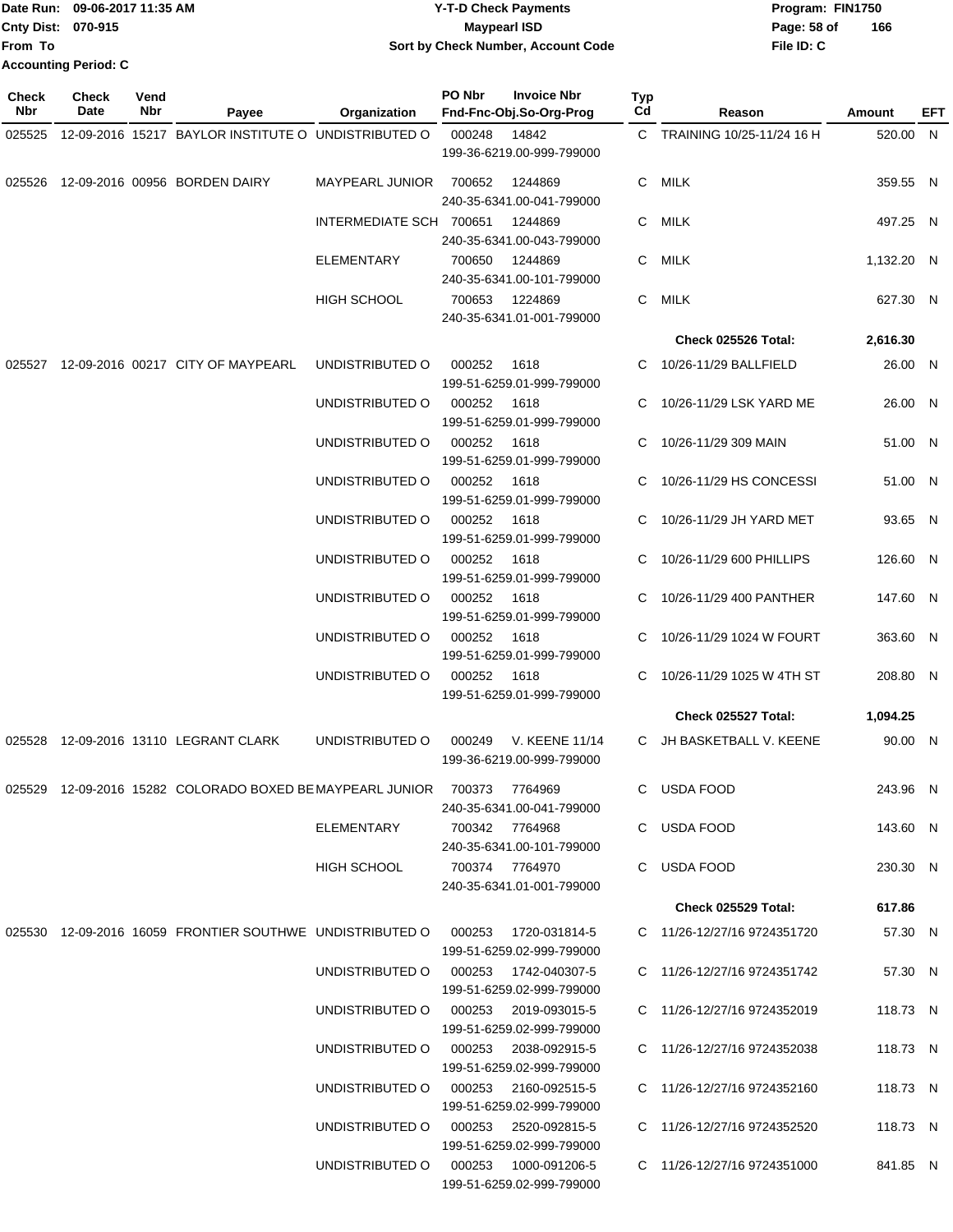| From To             | Date Run: 09-06-2017 11:35 AM<br>Cnty Dist: 070-915<br><b>Accounting Period: C</b> |                    |                                                                   |                                         | <b>Y-T-D Check Payments</b><br><b>Maypearl ISD</b><br>Sort by Check Number, Account Code |                                                     |           |                                              | Program: FIN1750<br>Page: 59 of<br>166<br>File ID: C |                     |            |  |
|---------------------|------------------------------------------------------------------------------------|--------------------|-------------------------------------------------------------------|-----------------------------------------|------------------------------------------------------------------------------------------|-----------------------------------------------------|-----------|----------------------------------------------|------------------------------------------------------|---------------------|------------|--|
| <b>Check</b><br>Nbr | <b>Check</b><br>Date                                                               | Vend<br><b>Nbr</b> | Payee                                                             | Organization                            | PO Nbr                                                                                   | <b>Invoice Nbr</b><br>Fnd-Fnc-Obj.So-Org-Prog       | Typ<br>Cd | Reason                                       |                                                      | Amount              | <b>EFT</b> |  |
|                     |                                                                                    |                    |                                                                   |                                         |                                                                                          |                                                     |           | <b>Check 025530 Total:</b>                   |                                                      | 1,431.37            |            |  |
| 025531              |                                                                                    |                    | 12-09-2016 12341 GRAINGER INDUSTRIA UNDISTRIBUTED O               |                                         | 700547                                                                                   | 9282722322<br>199-51-6399.05-999-799000             | С         | <b>MOTOR</b>                                 |                                                      | 234.94 N            |            |  |
| 025532              |                                                                                    |                    | 12-09-2016 16074 GRIFFITH FENCE CO                                | UNDISTRIBUTED O                         | 700043                                                                                   | 381497<br>199-51-6249.00-999-799000                 | C         | <b>FENCE AT INTERMEDIATE</b>                 |                                                      | 4.200.00 N          |            |  |
|                     |                                                                                    |                    |                                                                   | UNDISTRIBUTED O                         | 700114                                                                                   | 381498<br>199-51-6249.00-999-799000                 | C         | <b>BATTING CAGE FENCE</b>                    |                                                      | 6,333.00 N          |            |  |
|                     |                                                                                    |                    |                                                                   |                                         |                                                                                          |                                                     |           | Check 025532 Total:                          |                                                      | 10,533.00           |            |  |
| 025533              |                                                                                    |                    | 12-09-2016 14120 HARRIS COMPUTER S UNDISTRIBUTED O                |                                         | 700657                                                                                   | XT00119932<br>240-35-6219.00-999-799000             | C         | <b>EZSCHOOL PAY</b>                          |                                                      | 98.75 N             |            |  |
|                     |                                                                                    |                    |                                                                   | UNDISTRIBUTED O                         | 700658                                                                                   | XT00121801<br>240-35-6219.00-999-799000             | C         | <b>EZSCHOOL PAY</b>                          |                                                      | 191.25 N            |            |  |
|                     |                                                                                    |                    |                                                                   |                                         |                                                                                          |                                                     |           | <b>Check 025533 Total:</b>                   |                                                      | 290.00              |            |  |
| 025534              |                                                                                    |                    | 12-09-2016 00612 HOME DEPOT CREDIT MAYPEARL JUNIOR                |                                         | 000256                                                                                   | XXXX01857415<br>199-11-6399.01-041-711000           | C         | <b>SUPPLIES</b>                              |                                                      | 186.40              | N          |  |
|                     |                                                                                    |                    |                                                                   | <b>MAYPEARL JUNIOR</b>                  | 000256                                                                                   | XXXX01857415<br>199-11-6399.04-041-711000           | С         | <b>SUPPLIES</b>                              |                                                      | 112.29 N            |            |  |
|                     |                                                                                    |                    |                                                                   | HIGH SCHOOL                             | 700319                                                                                   | XXXX01857415<br>199-11-6399.09-001-722000           | C         | PAINT SUPPLIES                               |                                                      | 283.24 N            |            |  |
|                     |                                                                                    |                    |                                                                   | <b>HIGH SCHOOL</b>                      | 700364                                                                                   | XXX01857415<br>199-11-6399.09-001-722000            | C         | <b>SHOP EQUIPMENT</b>                        |                                                      | 707.40 N            |            |  |
|                     |                                                                                    |                    |                                                                   | <b>MAYPEARL JUNIOR</b>                  | 700349                                                                                   | XXXX01857415<br>199-11-6399.13-041-711000           | C         | <b>SUPPLIES</b>                              |                                                      | 20.68 N             |            |  |
|                     |                                                                                    |                    |                                                                   | <b>ADMINISTRATIVE</b>                   | 700476                                                                                   | XXXX01857415<br>199-53-6399.00-701-799000           | C         | <b>SUPPLIES</b>                              |                                                      | 306.72 N            |            |  |
|                     |                                                                                    |                    |                                                                   |                                         |                                                                                          |                                                     |           | <b>Check 025534 Total:</b>                   |                                                      | 1,616.73            |            |  |
| 025535              |                                                                                    |                    | 12-09-2016 15108 JTM PROVISIONS CO. I MAYPEARL JUNIOR             |                                         | 700375                                                                                   | 436976<br>240-35-6341.00-041-799000                 | C         | <b>USDA FOOD</b>                             |                                                      | 137.25 N            |            |  |
|                     |                                                                                    |                    |                                                                   | INTERMEDIATE SCH 700499 439517          |                                                                                          | 240-35-6341.00-043-799000                           |           | C FOOD                                       |                                                      | 118.25 N            |            |  |
|                     |                                                                                    |                    |                                                                   | ELEMENTARY                              |                                                                                          | 700343 436976<br>240-35-6341.00-101-799000          |           | C USDA FOOD                                  |                                                      | 137.00 N            |            |  |
|                     |                                                                                    |                    |                                                                   | HIGH SCHOOL                             |                                                                                          | 700659 441864<br>240-35-6341.01-001-799000          |           | C USDA FOOD                                  |                                                      | 426.57 N            |            |  |
|                     |                                                                                    |                    |                                                                   |                                         |                                                                                          |                                                     |           | <b>Check 025535 Total:</b>                   |                                                      | 819.07              |            |  |
|                     |                                                                                    |                    | 025536 12-09-2016 16039 JYRO SIGNS                                | UNDISTRIBUTED O<br>UNDISTRIBUTED O      | 700333<br>700333 5297                                                                    | 5297<br>199-34-6319.00-999-799000                   |           | C SIGNS FOR BUSES<br>C SIGNS AT TRANSPORTATI |                                                      | 127.50 N            |            |  |
|                     |                                                                                    |                    |                                                                   | UNDISTRIBUTED O                         | 700401 5149                                                                              | 199-34-6399.01-999-799000                           |           | C DECALS FOR BUILDINGS                       |                                                      | 74.95 N<br>415.50 N |            |  |
|                     |                                                                                    |                    |                                                                   | UNDISTRIBUTED O                         | 700459 5288                                                                              | 199-51-6319.02-999-799000                           |           | C ATTENTION SIGNS                            |                                                      | 139.65 N            |            |  |
|                     |                                                                                    |                    |                                                                   |                                         |                                                                                          | 199-51-6319.02-999-799000                           |           | <b>Check 025536 Total:</b>                   |                                                      | 757.60              |            |  |
|                     |                                                                                    |                    | 025537 12-09-2016 01048 LABATT FOOD SERVIC MAYPEARL JUNIOR 700663 |                                         |                                                                                          | 387479 11/30/16                                     |           | C GROCERIES                                  |                                                      | 5,589.60 N          |            |  |
|                     |                                                                                    |                    |                                                                   | INTERMEDIATE SCH 700662 387495 11/30/16 |                                                                                          | 240-35-6341.00-041-799000                           |           | C GROCERIES                                  |                                                      | 5,283.58 N          |            |  |
|                     |                                                                                    |                    |                                                                   | ELEMENTARY                              |                                                                                          | 240-35-6341.00-043-799000<br>700661 387487 11/30/16 |           | C GROCERIES                                  |                                                      | 8,487.36 N          |            |  |
|                     |                                                                                    |                    |                                                                   | HIGH SCHOOL                             |                                                                                          | 240-35-6341.00-101-799000<br>700664 387460 11/30/16 |           | C GROCERIES                                  |                                                      | 7,810.60 N          |            |  |
|                     |                                                                                    |                    |                                                                   |                                         |                                                                                          | 240-35-6341.01-001-799000                           |           | <b>Check 025537 Total:</b>                   |                                                      | 27,171.14           |            |  |
|                     |                                                                                    |                    |                                                                   |                                         |                                                                                          |                                                     |           |                                              |                                                      |                     |            |  |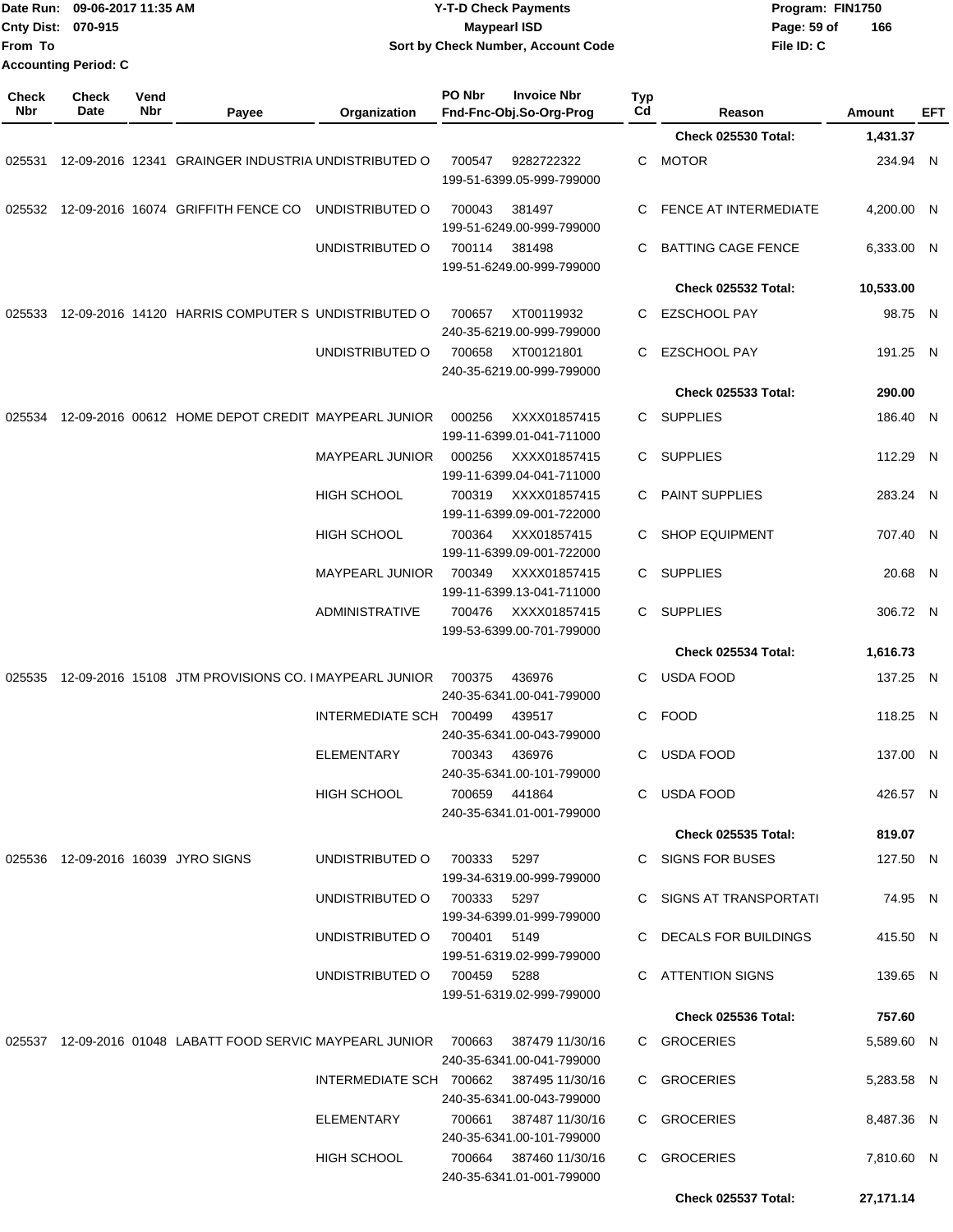|                             | Date Run: 09-06-2017 11:35 AM | <b>Y-T-D Check Payments</b>        | Program: FIN1750   |  |  |
|-----------------------------|-------------------------------|------------------------------------|--------------------|--|--|
| Cnty Dist: 070-915          |                               | <b>Mavpearl ISD</b>                | 166<br>Page: 60 of |  |  |
| lFrom To                    |                               | Sort by Check Number, Account Code | File ID: C         |  |  |
| <b>Accounting Period: C</b> |                               |                                    |                    |  |  |

| <b>Check</b><br><b>Nbr</b> | Check<br><b>Date</b> | Vend<br>Nbr | Payee                                                                       | Organization                      | PO Nbr        | <b>Invoice Nbr</b><br>Fnd-Fnc-Obj.So-Org-Prog     | Typ<br>Cd | Reason                      | Amount     | EFT |
|----------------------------|----------------------|-------------|-----------------------------------------------------------------------------|-----------------------------------|---------------|---------------------------------------------------|-----------|-----------------------------|------------|-----|
| 025538                     |                      |             | 12-09-2016 16052 MAYPEARL HAY AND F MAYPEARL JUNIOR                         |                                   | 700628        | <b>MERRITT</b><br>199-11-6399.01-041-711000       | C.        | <b>CHICKEN FEED</b>         | 94.10 N    |     |
| 025539                     |                      |             | 12-09-2016 13306 MOUNTAIN PEAK SPE UNDISTRIBUTED O                          |                                   | 000254        | 11078800 FM 157<br>199-51-6259.79-999-722000      | C         | 10/3-11/3/16 FM 157 AG      | 65.30 N    |     |
| 025540                     |                      |             | 12-09-2016 00093 OLEN WILLIAMS, INC. UNDISTRIBUTED O                        |                                   | 000250        | 28708<br>199-36-6219.00-999-799000                | C         | REPAIR SCOARBOARD           | 160.00 N   |     |
|                            |                      |             |                                                                             | UNDISTRIBUTED O                   | 700612        | 28713<br>199-36-6399.05-999-799000                | C         | JH SCOREBOARD               | 700.00 N   |     |
|                            |                      |             |                                                                             |                                   |               |                                                   |           | Check 025540 Total:         | 860.00     |     |
| 025541                     |                      |             | 12-09-2016 15054 O'REILLY AUTO PARTS UNDISTRIBUTED O                        |                                   | 700219        | 0645-210877<br>199-34-6319.00-999-799000          | C.        | <b>BULBS/ WIPER BLADES</b>  | 72.39 N    |     |
|                            |                      |             |                                                                             | UNDISTRIBUTED O                   | 700219        | 0645-205014<br>199-34-6319.00-999-799000          | C.        | <b>TAIL LAMP</b>            | 24.99 N    |     |
|                            |                      |             |                                                                             |                                   |               |                                                   |           | Check 025541 Total:         | 97.38      |     |
| 025542                     |                      |             | 12-09-2016 16014 ORKIN PEST CONTRO UNDISTRIBUTED O                          |                                   | 700099        | 340296<br>199-51-6249.00-999-799000               | C         | PEST CONTROL SERVICE        | 450.00 N   |     |
| 025543                     |                      |             | 12-09-2016 15670 Q MINISTRY PROJECT UNDISTRIBUTED O                         |                                   | 700627        | 12616-MISD1<br>199-41-6219.02-999-799000          | C         | <b>SPONSOR AD</b>           | 100.00 N   |     |
| 025544                     |                      |             | 12-09-2016 12125 REGION IV ESC                                              | INTERMEDIATE SCH 700569           |               | F65135<br>199-11-6399.04-043-711000               | C         | <b>STAAR SCIENCE</b>        | 433.50 N   |     |
| 025545                     |                      |             | 12-09-2016 13383 RISE BROADBAND                                             | UNDISTRIBUTED O                   | 000255        | 0046198<br>199-53-6249.04-999-799000              | C         | 12/08-1/7/17 INTERNET       | 1,800.00 N |     |
| 025546                     |                      |             | 12-09-2016 00316 SCHOOL SPECIALTY I ELEMENTARY                              |                                   | 700210        | 208117517685<br>225-11-6399.00-101-723000         | C         | <b>HANDI-WRITER</b>         | 13.85 N    |     |
| 025547                     |                      |             | 12-09-2016 13645 SHARI EASTWOOD                                             | <b>SCHOOL BOARD</b>               | 700630        | <b>REIMBURSEMENT</b><br>199-41-6439.00-702-799000 | C         | <b>ELECTION SEMINAR</b>     | 216.43 N   |     |
| 025548                     |                      |             | 12-09-2016 14122 LAURI ANN SPRADLIN MAYPEARL JUNIOR                         |                                   | 700613        | <b>REIMBURSEMENT</b><br>199-36-6399.12-041-799000 | C         | <b>LUNCH FOR NJHS</b>       | 48.00 N    |     |
| 025549                     |                      |             | 12-09-2016 15931 STEVE WEISS MUSIC, I HIGH SCHOOL                           |                                   | 700446        | 709776<br>199-11-6399.29-001-711BAN               | C.        | <b>BAND SUPPLIES</b>        | 758.66 N   |     |
|                            |                      |             | 025550 12-09-2016 00552 TASB, INC.                                          | ADMINISTRATIVE                    | 700357 518237 | 199-41-6399.01-701-799000                         |           | C FEDERAL WORK-SITE PO      | 260.95 N   |     |
|                            |                      |             | 025551 12-09-2016 01049 THYSSENKRUPP ELEV UNDISTRIBUTED O 700021 3002916175 |                                   |               | 199-51-6249.00-999-799000                         |           | C 12/01-2/28/17 HS ELEV. MA | 535.13 N   |     |
|                            |                      |             |                                                                             | UNDISTRIBUTED O 700021 3002913867 |               | 199-51-6249.00-999-799000                         |           | C 12/01-2/28/17 LSK ELEV, M | 535.13 N   |     |
|                            |                      |             |                                                                             |                                   |               |                                                   |           | Check 025551 Total:         | 1,070.26   |     |
|                            |                      |             | 025552 12-09-2016 00479 TRACTOR SUPPLY CO HIGH SCHOOL                       |                                   |               | 700493 XXXX02602023<br>199-11-6399.09-001-722000  |           | C SUPPLIES                  | 399.00 N   |     |
|                            |                      |             | 025553 12-09-2016 00781 TYSON FOOD, INC                                     | MAYPEARL JUNIOR 700379            |               | 20863510<br>240-35-6341.00-041-799000             |           | C USDA FOOD                 | 545.37 N   |     |
|                            |                      |             |                                                                             | INTERMEDIATE SCH 700347 20863510  |               | 240-35-6341.00-043-799000                         |           | C USDA FOOD                 | 545.37 N   |     |
|                            |                      |             |                                                                             | ELEMENTARY                        |               | 700344 20863510<br>240-35-6341.00-101-799000      |           | C USDA FOOD                 | 545.37 N   |     |
|                            |                      |             |                                                                             | ELEMENTARY                        |               | 700660 21006889<br>240-35-6341.00-101-799000      |           | C USDA FOOD                 | 1,796.41 N |     |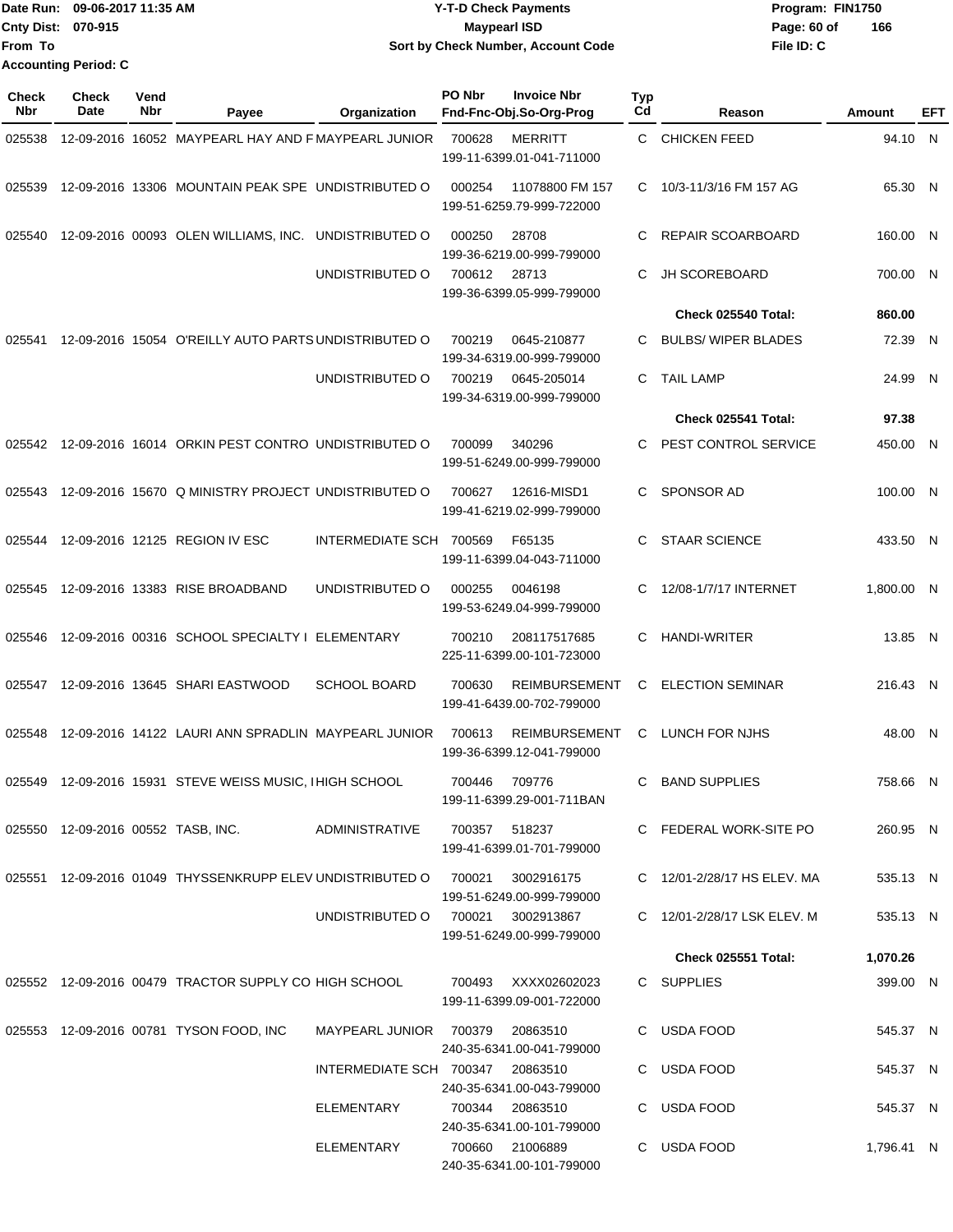|                             | Date Run: 09-06-2017 11:35 AM | Y-T-D Check Payments               | Program: FIN1750   |  |  |  |
|-----------------------------|-------------------------------|------------------------------------|--------------------|--|--|--|
| <b>Cnty Dist: 070-915</b>   |                               | <b>Mavpearl ISD</b>                | 166<br>Page: 61 of |  |  |  |
| From To                     |                               | Sort by Check Number, Account Code | File ID: C         |  |  |  |
| <b>Accounting Period: C</b> |                               |                                    |                    |  |  |  |

| <b>Check</b><br>Nbr | <b>Check</b><br>Date                | Vend<br>Nbr | Payee                                                                   | Organization                          | PO Nbr | <b>Invoice Nbr</b><br>Fnd-Fnc-Obj.So-Org-Prog      | Typ<br>Cd | Reason                      | Amount     | EFT |
|---------------------|-------------------------------------|-------------|-------------------------------------------------------------------------|---------------------------------------|--------|----------------------------------------------------|-----------|-----------------------------|------------|-----|
|                     |                                     |             |                                                                         | <b>HIGH SCHOOL</b>                    | 700380 | 20863510<br>240-35-6341.01-001-799000              |           | C USDA FOODS                | 545.37 N   |     |
|                     |                                     |             |                                                                         |                                       |        |                                                    |           | <b>Check 025553 Total:</b>  | 3,977.89   |     |
|                     | 025554 12-09-2016 16028 ULINE, INC. |             |                                                                         | UNDISTRIBUTED O                       | 700579 | 82288194<br>199-51-6319.03-999-799000              |           | C SPEED BUMPS               | 1,513.11 N |     |
|                     |                                     |             | 025555 12-15-2016 00004 ALERT SERVICES                                  | UNDISTRIBUTED O                       | 700635 | 56953100<br>199-36-6399.05-999-799000              | C.        | MEDICAL SUPPLIES            | 798.50 N   |     |
|                     |                                     |             | 025556 12-15-2016 16150 ALVARADO FLEET SE UNDISTRIBUTED O               |                                       | 700675 | 010343<br>199-34-6219.00-999-799000                |           | C BUS 52                    | 95.00 N    |     |
|                     |                                     |             |                                                                         | UNDISTRIBUTED O                       | 700479 | 010187<br>199-34-6219.00-999-799000                |           | C BUS 21 LABOR              | 190.00 N   |     |
|                     |                                     |             |                                                                         | UNDISTRIBUTED O                       | 700480 | 010185<br>199-34-6219.00-999-799000                |           | C BUS 22                    | 237.50 N   |     |
|                     |                                     |             |                                                                         | UNDISTRIBUTED O                       | 700479 | 010187<br>199-34-6319.00-999-799000                |           | C BUS 21 PARTS              | 125.00 N   |     |
|                     |                                     |             |                                                                         | UNDISTRIBUTED O                       | 700480 | 010185<br>199-34-6319.00-999-799000                |           | C BUS 22                    | 386.50 N   |     |
|                     |                                     |             |                                                                         |                                       |        |                                                    |           | <b>Check 025556 Total:</b>  | 1,034.00   |     |
|                     |                                     |             | 025557 12-15-2016 01530 ANDERSON, MARX & B DIR COST-ADMINIS             |                                       | 000260 | 34789<br>199-41-6212.00-720-799000                 |           | C AUDIT REPORT              | 475.00 N   |     |
|                     |                                     |             | 025558 12-15-2016 01256 AT&T MOBILITY                                   | UNDISTRIBUTED O                       | 000262 | 824711164<br>199-51-6259.02-999-799000             |           | C 11/03-12/02/16 WIRELESS   | 107.60 N   |     |
| 025559              |                                     |             | 12-15-2016 00069 ATMOS ENERGY                                           | UNDISTRIBUTED O                       | 000261 | 3030318181<br>199-51-6259.00-999-799000            |           | C 11/2-12/2/16 1025 W 4TH S | 269.16 N   |     |
|                     |                                     |             |                                                                         | UNDISTRIBUTED O                       | 000261 | 3030318485<br>199-51-6259.00-999-799000            |           | C 11/2-12/2/16 1024 W 4TH S | 154.23 N   |     |
|                     |                                     |             |                                                                         | UNDISTRIBUTED O                       | 000261 | 3030380470<br>199-51-6259.00-999-799000            |           | C 11/2-12/2/16 600 PHILLIPS | 440.26 N   |     |
|                     |                                     |             |                                                                         | UNDISTRIBUTED O                       | 000261 | 3030380238<br>199-51-6259.00-999-799000            |           | C 11/2-12/2/16 400 PANTHER  | 147.79 N   |     |
|                     |                                     |             |                                                                         |                                       |        |                                                    |           | <b>Check 025559 Total:</b>  | 1,011.44   |     |
|                     |                                     |             | 025560 12-15-2016 00901 AVENUE FUEL DISTRI UNDISTRIBUTED O 000263 62269 |                                       |        | 199-34-6311.01-999-799000                          |           | C FUEL                      | 2,351.50 N |     |
|                     |                                     |             | 025561 12-15-2016 15983 RICO BAILEY                                     | UNDISTRIBUTED O 000264 V RIO VISTA    |        | 199-36-6219.00-999-799000                          |           | C BASKETBALL V RIO VISTA    | 130.00 N   |     |
|                     |                                     |             | 025562 12-15-2016 16051 BARSCO INC.                                     | UNDISTRIBUTED O 700601 2425419        |        | 199-51-6399.05-999-799000                          |           | C SUPPLIES                  | 24.00 N    |     |
|                     |                                     |             |                                                                         | UNDISTRIBUTED O 700690 2428319        |        | 199-51-6399.05-999-799000                          |           | C SWITCH KIT                | 20.57 N    |     |
|                     |                                     |             |                                                                         |                                       |        |                                                    |           | Check 025562 Total:         | 44.57      |     |
|                     |                                     |             | 025563 12-15-2016 00871 CARD SERVICE CENT ELEMENTARY 700444 XXXX0178    |                                       |        | 199-11-6399.00-101-711MEF                          |           | C SUPPLIES                  | 90.00 N    |     |
|                     |                                     |             |                                                                         | MAYPEARL JUNIOR 700470 XXXX0178 12/28 |        | 199-11-6399.09-041-711000                          |           | C SCIENCE                   | 293.61 N   |     |
|                     |                                     |             |                                                                         | UNDISTRIBUTED O 700541 XXXX0178 12/28 |        | 199-11-6399.45-999-799000                          |           | C SSL RENEWAL               | 209.97 N   |     |
|                     |                                     |             |                                                                         | ADMINISTRATIVE                        |        | 000266 XXXX0046<br>199-41-6499.00-701-799000       |           | C TRAVEL                    | 116.14 N   |     |
|                     |                                     |             |                                                                         | IND COST- ADM                         |        | 700594 XXXX0178 12/28<br>199-41-6499.01-750-799000 |           | C FLOWERS                   | 54.11 N    |     |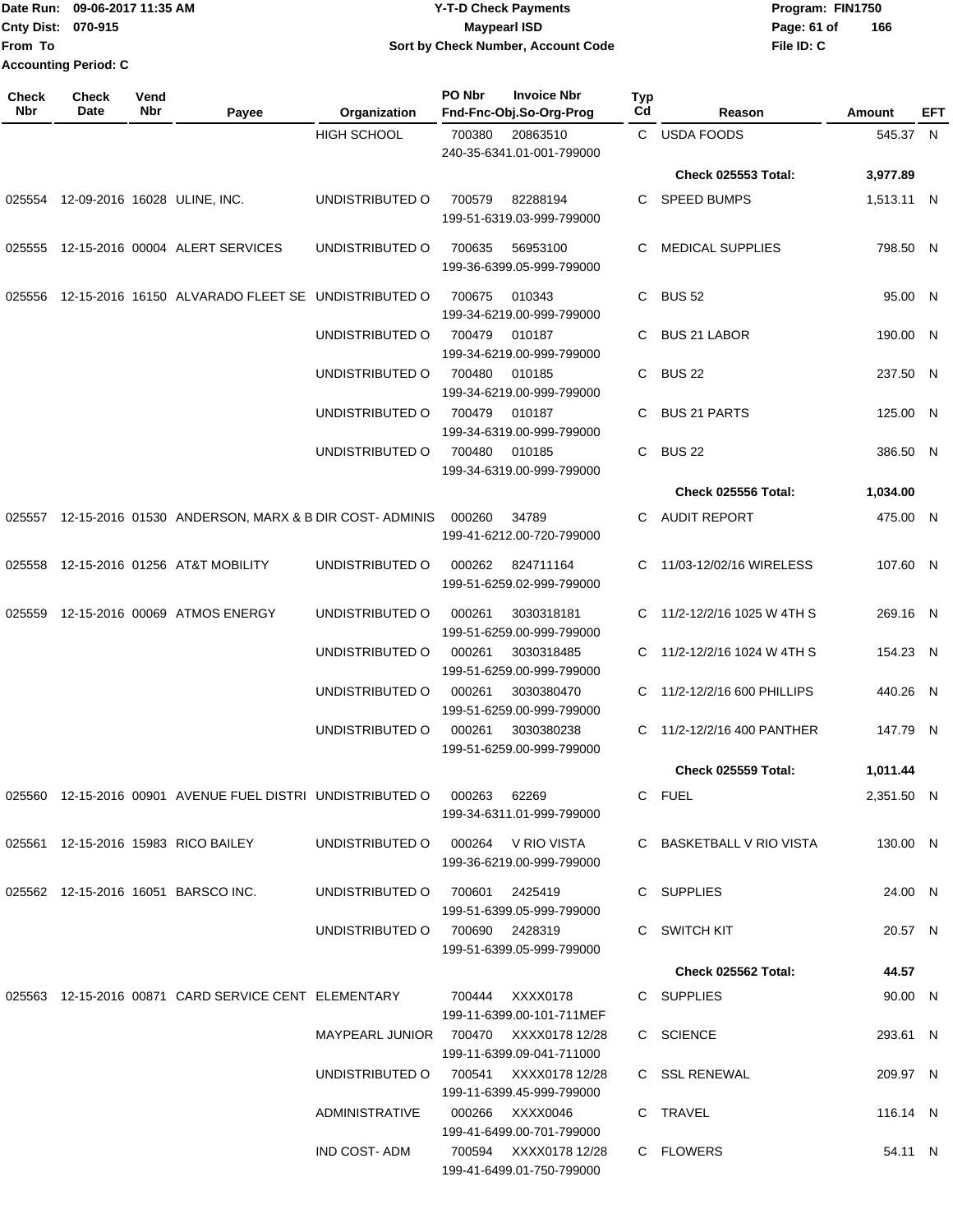| From To      | Date Run: 09-06-2017 11:35 AM<br>Cnty Dist: 070-915<br><b>Accounting Period: C</b> |             |                                                                           |                               |               | <b>Y-T-D Check Payments</b><br><b>Maypearl ISD</b><br>Sort by Check Number, Account Code |           |                            | Program: FIN1750<br>Page: 62 of<br>File ID: C | 166        |     |
|--------------|------------------------------------------------------------------------------------|-------------|---------------------------------------------------------------------------|-------------------------------|---------------|------------------------------------------------------------------------------------------|-----------|----------------------------|-----------------------------------------------|------------|-----|
| Check<br>Nbr | <b>Check</b><br>Date                                                               | Vend<br>Nbr | Payee                                                                     | Organization                  | PO Nbr        | <b>Invoice Nbr</b><br>Fnd-Fnc-Obj.So-Org-Prog                                            | Typ<br>Cd | Reason                     |                                               | Amount     | EFT |
|              |                                                                                    |             |                                                                           | UNDISTRIBUTED O               | 700576        | XXXX0178 12/28<br>199-51-6399.04-999-799000                                              |           | C RECEPTION AREA           |                                               | 299.98 N   |     |
|              |                                                                                    |             |                                                                           |                               |               |                                                                                          |           | <b>Check 025563 Total:</b> |                                               | 1,063.81   |     |
| 025564       |                                                                                    |             | 12-15-2016 00200 CLAIMS ADMINISTRATI INTERMEDIATE SCH                     |                               | 000265        | 9/1/15-8/31/16<br>199-11-6143.00-043-711000                                              | C.        | Workers Compensation       |                                               | 782.00 N   |     |
|              |                                                                                    |             |                                                                           | <b>ELEMENTARY</b>             | 700694        | 24445<br>199-11-6143.00-101-711000                                                       | C         | FINAL AUDIT                |                                               | 822.45 N   |     |
|              |                                                                                    |             |                                                                           |                               |               |                                                                                          |           | <b>Check 025564 Total:</b> |                                               | 1,604.45   |     |
|              |                                                                                    |             | 025565 12-15-2016 13639 EAST TEXAS COPY SY UNDISTRIBUTED O                |                               | 000278        | 362601<br>199-11-6219.00-999-723000                                                      | C.        | 11/4-11/18/16 B/W COPIER   |                                               | 44.01 N    |     |
|              |                                                                                    |             |                                                                           | <b>HIGH SCHOOL</b>            | 000278        | 362601<br>199-11-6269.00-001-711000                                                      | C         | 11/4-11/18/16 B/W COPIER   |                                               | 28.60 N    |     |
|              |                                                                                    |             |                                                                           | <b>MAYPEARL JUNIOR</b>        | 000278        | 362601<br>199-11-6269.00-041-711000                                                      |           | C 11/4-11/18/16 B/W COPIER |                                               | 2.73 N     |     |
|              |                                                                                    |             |                                                                           | <b>ELEMENTARY</b>             | 000278        | 362601<br>199-11-6269.00-101-711000                                                      | C         | 11/4-11/18/16 B/W COPIER   |                                               | 430.69 N   |     |
|              |                                                                                    |             |                                                                           | ELEMENTARY                    | 000278        | 362601<br>199-11-6269.00-101-799000                                                      | С         | 11/4-11/18/16 B/W COPIER   |                                               | 34.04 N    |     |
|              |                                                                                    |             |                                                                           | HIGH SCHOOL                   | 000278        | 362601<br>199-11-6269.01-001-711000                                                      | C.        | 11/4-11/18/16 B/W COPIER   |                                               | 456.11 N   |     |
|              |                                                                                    |             |                                                                           | <b>MAYPEARL JUNIOR</b>        | 000278        | 362601<br>199-11-6269.01-041-711000                                                      |           | 11/4-11/18/16 B/W COPIER   |                                               | 71.69 N    |     |
|              |                                                                                    |             |                                                                           | INTERMEDIATE SCH              | 000278        | 362601<br>199-11-6269.01-043-711000                                                      |           | 11/4-11/18/16 B/W COPIER   |                                               | 264.82 N   |     |
|              |                                                                                    |             |                                                                           | DIR COST-ADMINIS              | 000278        | 362601<br>199-41-6249.00-720-799000                                                      |           | 11/4-11/18/16 MAINT B/W C  |                                               | 28.87 N    |     |
|              |                                                                                    |             |                                                                           | DIR COST-ADMINIS              | 000278        | 362601<br>199-41-6249.00-720-799000                                                      | C         | 11/4-11/18/16 COLOR COPI   |                                               | 114.31 N   |     |
|              |                                                                                    |             |                                                                           | DIR COST-ADMINIS              | 000278        | 362601<br>199-41-6249.00-720-799000                                                      | C         | 11/4-11/18/16 B/W COPIER   |                                               | 339.62 N   |     |
|              |                                                                                    |             |                                                                           |                               |               |                                                                                          |           | <b>Check 025565 Total:</b> |                                               | 1,815.49   |     |
|              |                                                                                    |             | 025566 12-15-2016 00319 ECS LEARNING SYSTE INTERMEDIATE SCH 700582 209719 |                               |               | 199-11-6399.12-043-711000                                                                |           | C STAAR READING            |                                               | 1,129.10 N |     |
|              |                                                                                    |             | 025567 12-15-2016 13336 ELLIS COUNTY MUSIC HIGH SCHOOL                    |                               | 700699        | 37467<br>199-11-6249.29-001-711000                                                       |           | C REPAIR                   |                                               | 24.99 N    |     |
|              |                                                                                    |             |                                                                           | INTERMEDIATE SCH 700700 38093 |               | 199-11-6399.29-043-711000                                                                |           | C SUPPLIES                 |                                               | 10.95 N    |     |
|              |                                                                                    |             |                                                                           | INTERMEDIATE SCH 700701 38038 |               | 199-11-6399.29-043-711000                                                                |           | C EQUIPMENT                |                                               | 219.98 N   |     |
|              |                                                                                    |             |                                                                           |                               |               |                                                                                          |           | Check 025567 Total:        |                                               | 255.92     |     |
|              |                                                                                    |             | 025568  12-15-2016  00040  FLATT STATIONERS, I INTERMEDIATE SCH  700585   |                               |               | 232003-00<br>199-11-6399.20-043-711000                                                   |           | C SUPPLIES                 |                                               | 71.31 N    |     |
|              |                                                                                    |             | 025569 12-15-2016 15584 FOLLETT SCHOOL SO UNDISTRIBUTED O 700670 1240344  |                               |               | 199-11-6399.45-999-799000                                                                |           | C LIBRARY LICENSE RENEW    |                                               | 4,719.10 N |     |
|              |                                                                                    |             | 025570 12-15-2016 16172 FRANKIE GARCIA                                    | UNDISTRIBUTED O               |               | 000267 V. PALMER<br>199-36-6219.00-999-799000                                            |           | C BASKETBALL V. PALMER 1   |                                               | 90.00 N    |     |
|              |                                                                                    |             | 025571 12-15-2016 16074 GRIFFITH FENCE CO UNDISTRIBUTED O                 |                               | 000280 381500 | 199-51-6249.00-999-799000                                                                |           | C FENCE REPAIR             |                                               | 475.00 N   |     |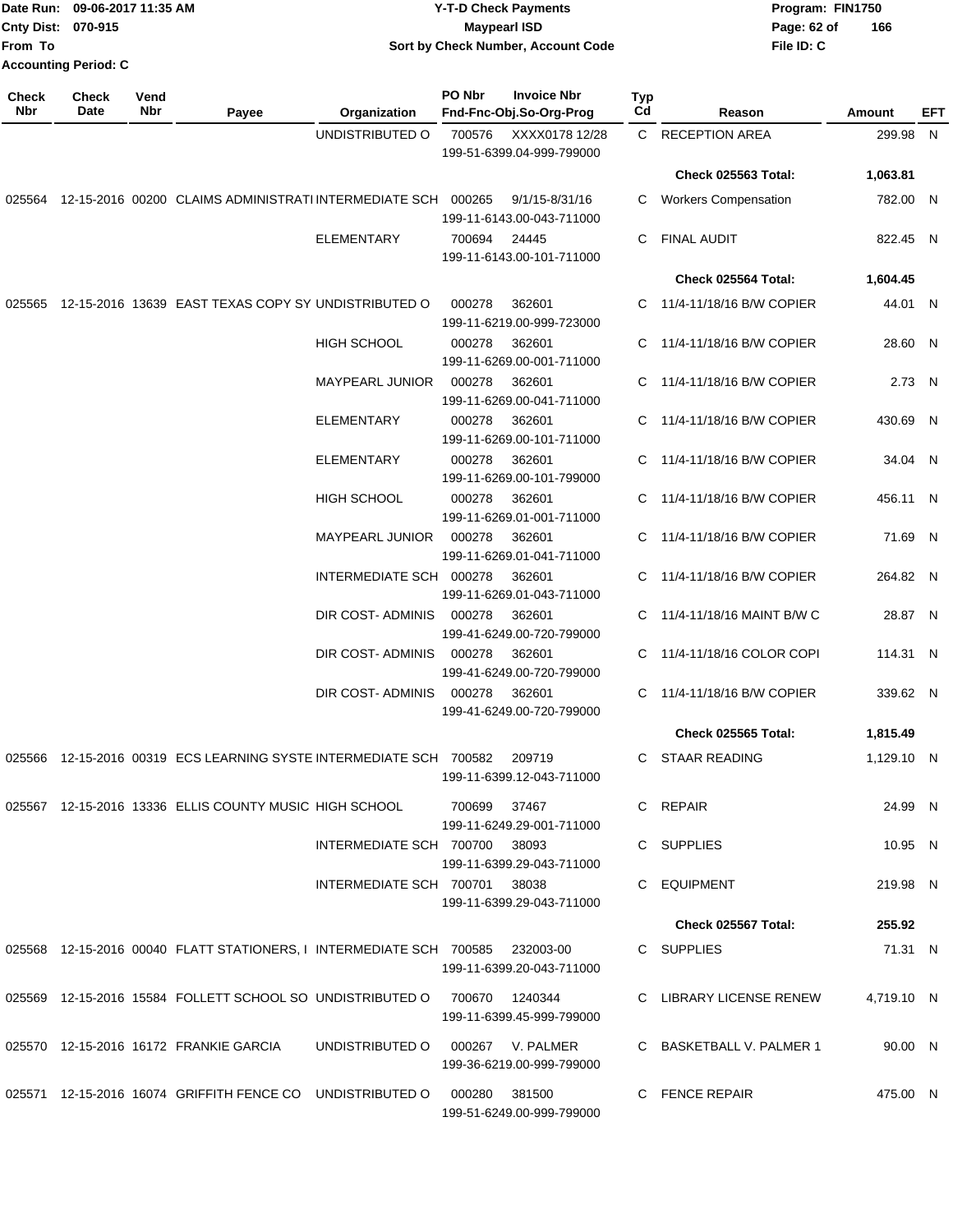|                             | Date Run: 09-06-2017 11:35 AM                    | <b>Y-T-D Check Payments</b>        | Program: FIN1750   |  |  |  |
|-----------------------------|--------------------------------------------------|------------------------------------|--------------------|--|--|--|
|                             | <b>Cnty Dist: 070-915</b><br><b>Maypearl ISD</b> |                                    | 166<br>Page: 63 of |  |  |  |
| lFrom To                    |                                                  | Sort by Check Number, Account Code | File ID: C         |  |  |  |
| <b>Accounting Period: C</b> |                                                  |                                    |                    |  |  |  |

| <b>Check</b><br><b>Nbr</b> | <b>Check</b><br>Date            | Vend<br>Nbr | Payee                                                                | Organization                         | PO Nbr         | <b>Invoice Nbr</b><br>Fnd-Fnc-Obj.So-Org-Prog       | Typ<br>Cd | Reason                      | Amount     | EFT |
|----------------------------|---------------------------------|-------------|----------------------------------------------------------------------|--------------------------------------|----------------|-----------------------------------------------------|-----------|-----------------------------|------------|-----|
| 025572                     |                                 |             | 12-15-2016 14289 TRUDIE HEAD                                         | UNDISTRIBUTED O                      | 700697         | DECEMBER 2016<br>224-11-6219.00-999-723000          |           | C 4 OF 8 PAYMENT RTI SER    | 2,493.75 N |     |
| 025573                     | 12-15-2016 00243 HILCO          |             |                                                                      | UNDISTRIBUTED O                      | 000268         | 4706839800<br>199-51-6259.04-999-799000             |           | C 11/2-12/6/16 MARQUEE      | 59.06 N    |     |
|                            |                                 |             |                                                                      | UNDISTRIBUTED O                      | 000268         | 4705273700<br>199-51-6259.04-999-799000             | C.        | 11/2-12/6/16 FUEL TANKS     | 32.19 N    |     |
|                            |                                 |             |                                                                      | UNDISTRIBUTED O                      | 000268         | 4705171500<br>199-51-6259.04-999-799000             |           | C 11/02-12/6/16 SECURITY LI | 34.43 N    |     |
|                            |                                 |             |                                                                      | UNDISTRIBUTED O                      | 000268         | 4706312901<br>199-51-6259.04-999-799000             | C         | 11/2-12/6/16 ELEM           | 2,866.18 N |     |
|                            |                                 |             |                                                                      | UNDISTRIBUTED O                      | 000268         | 4705335301<br>199-51-6259.04-999-799000             |           | 11/2-12/6/16 JUNIOR HIGH    | 3,003.38 N |     |
|                            |                                 |             |                                                                      | UNDISTRIBUTED O                      | 000268         | 4602563301<br>199-51-6259.04-999-799000             | C.        | 11/02-12/06/16 HS NORTH     | 2,324.81 N |     |
|                            |                                 |             |                                                                      | UNDISTRIBUTED O                      | 000268         | 4602266500<br>199-51-6259.04-999-799000             | C.        | 11/02-12/6/16 ATHLETIC FA   | 544.97 N   |     |
|                            |                                 |             |                                                                      | UNDISTRIBUTED O                      | 000268         | 4706783900<br>199-51-6259.78-999-722000             |           | 11/2-12/6/16 AG FACILITY    | 1,238.37 N |     |
|                            |                                 |             |                                                                      |                                      |                |                                                     |           | Check 025573 Total:         | 10,103.39  |     |
|                            | 025574 12-15-2016 13200 HP INC  |             |                                                                      | UNDISTRIBUTED O                      | 700409         | 6414588898<br>199-11-6219.45-999-711000             | C.        | <b>LAPTOP REPAIR</b>        | 211.08 N   |     |
|                            | 025575 12-15-2016 15594 ID ZONE |             |                                                                      | <b>HIGH SCHOOL</b>                   | 700437         | 1284405<br>199-11-6399.12-001-711000                | C.        | <b>SUPPLIES</b>             | 48.00 N    |     |
|                            |                                 |             |                                                                      | <b>HIGH SCHOOL</b>                   | 700437         | 1284405<br>199-12-6399.00-001-799000                | C.        | <b>SUPPLIES</b>             | 249.00 N   |     |
|                            |                                 |             |                                                                      |                                      |                |                                                     |           | <b>Check 025575 Total:</b>  | 297.00     |     |
|                            |                                 |             | 025576 12-15-2016 12551 INTERQUEST DETECTI HIGH SCHOOL               |                                      | 700128         | 111076<br>199-11-6219.02-001-724000                 | C.        | HALF 11/14 AND 11/30        | 540.00 N   |     |
|                            |                                 |             | 025577 12-15-2016 00795 ISI COMMERCIAL REF UNDISTRIBUTED O           |                                      | 700465         | 0025691<br>199-51-6249.35-999-799000                | C.        | DOOR GASKET REPAIR          | 133.29 N   |     |
|                            |                                 |             | 025578 12-15-2016 16039 JYRO SIGNS                                   | UNDISTRIBUTED O                      | 700578         | 5332<br>199-34-6399.01-999-799000                   | C         | <b>DISTRICT LOGO</b>        | 95.00 N    |     |
|                            |                                 |             | 025579 12-15-2016 15086 Kimbell Midwest                              | UNDISTRIBUTED O                      | 700571         | 5297270<br>199-51-6319.02-999-799000                |           | C SUPPLIES                  | 233.47 N   |     |
|                            |                                 |             | 025580  12-15-2016  15712  KOURTNEY LYNN EAS UNDISTRIBUTED O  700696 |                                      |                | NOVEMBER 2016<br>199-31-6219.04-999-723000          |           | C NOVEMBER 7.25 HRS         | 507.50 N   |     |
|                            |                                 |             |                                                                      | UNDISTRIBUTED O 700696 DECEMBER 2016 |                | 199-31-6219.04-999-723000                           |           | C DECEMBER 5.25 HRS         | 367.50 N   |     |
|                            |                                 |             |                                                                      |                                      |                |                                                     |           | Check 025580 Total:         | 875.00     |     |
|                            | 025581 12-15-2016 15098 LOWE'S  |             |                                                                      | UNDISTRIBUTED O                      |                | 700058 990072813571202<br>199-51-6319.02-999-799000 |           | C SUPPLIES                  | 514.63 N   |     |
|                            |                                 |             | 025582 12-15-2016 15653 M.A.C. ALARMS                                | UNDISTRIBUTED O                      | 700706  17672A | 199-51-6249.00-999-799000                           |           | C SERVICE CALL              | 85.00 N    |     |
|                            |                                 |             | 025583 12-15-2016 15677 TEXAS FIRE                                   | UNDISTRIBUTED O                      | 700705 28212   | 199-51-6249.00-999-799000                           |           | C RELAY MODULE              | 1,100.00 N |     |
|                            |                                 |             |                                                                      | UNDISTRIBUTED O                      | 700705  28212  | 199-51-6319.02-999-799000                           |           | C RELAY MODULE              | 230.00 N   |     |
|                            |                                 |             |                                                                      |                                      |                |                                                     |           | <b>Check 025583 Total:</b>  | 1,330.00   |     |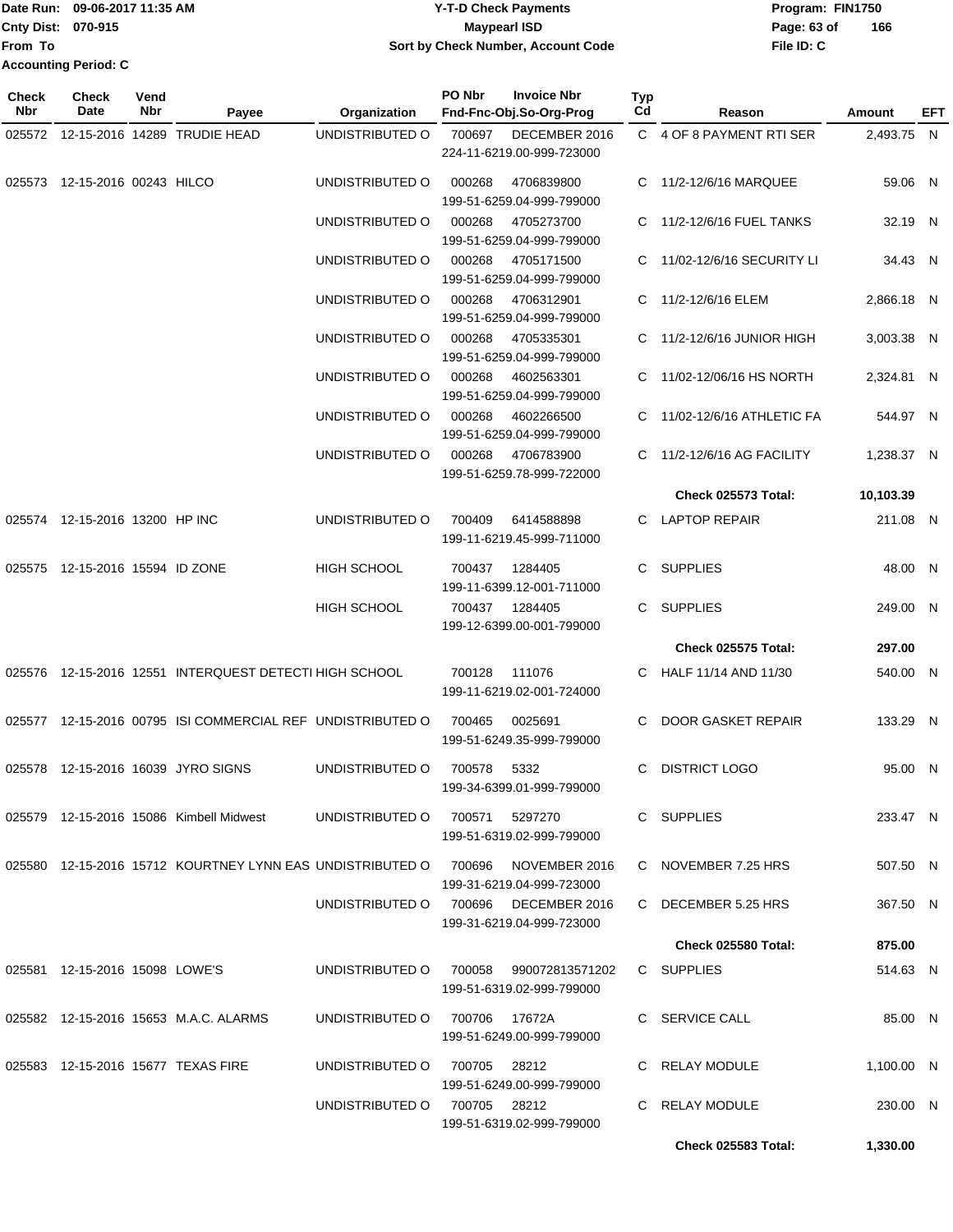|                             | Date Run: 09-06-2017 11:35 AM | Y-T-D Check Payments               | Program: FIN1750   |  |  |
|-----------------------------|-------------------------------|------------------------------------|--------------------|--|--|
| <b>Cnty Dist: 070-915</b>   |                               | Maypearl ISD                       | 166<br>Page: 64 of |  |  |
| lFrom To                    |                               | Sort by Check Number, Account Code | File ID: C         |  |  |
| <b>Accounting Period: C</b> |                               |                                    |                    |  |  |

| Check<br>Nbr | <b>Check</b><br>Date          | Vend<br>Nbr | Payee                                                              | Organization            | PO Nbr | <b>Invoice Nbr</b><br>Fnd-Fnc-Obj.So-Org-Prog    | <b>Typ</b><br>Cd | Reason                        | Amount     | EFT |
|--------------|-------------------------------|-------------|--------------------------------------------------------------------|-------------------------|--------|--------------------------------------------------|------------------|-------------------------------|------------|-----|
| 025584       |                               |             | 12-15-2016 12559 MENTORING MINDS                                   | INTERMEDIATE SCH 700610 |        | 211379<br>199-11-6399.12-043-711000              |                  | C STAAR MATH                  | 1,479.50 N |     |
|              |                               |             |                                                                    | INTERMEDIATE SCH 700575 |        | 211195<br>199-11-6399.12-043-711000              | C.               | <b>STAAR READING</b>          | 1,271.60 N |     |
|              |                               |             |                                                                    | INTERMEDIATE SCH 700581 |        | 211185<br>199-11-6399.12-043-711000              | C.               | STAAR MATH LEVEL 6            | 1,271.60 N |     |
|              |                               |             |                                                                    |                         |        |                                                  |                  | Check 025584 Total:           | 4,022.70   |     |
| 025585       |                               |             | 12-15-2016 16171 MICHAEL WAITES JR                                 | UNDISTRIBUTED O         | 000273 | <b>V PALMER</b><br>199-36-6219.00-999-799000     | C.               | <b>BASKETBALL V. PALMER 1</b> | 90.00 N    |     |
|              |                               |             |                                                                    | UNDISTRIBUTED O         | 000272 | V RIO VISTA<br>199-36-6219.00-999-799000         | C                | BASKETBALL V. RIO VISTA       | 130.00 N   |     |
|              |                               |             |                                                                    |                         |        |                                                  |                  | <b>Check 025585 Total:</b>    | 220.00     |     |
| 025586       |                               |             | 12-15-2016 15740 MOORE RECYCLING L UNDISTRIBUTED O                 |                         | 000275 | 0001350235<br>199-51-6259.03-999-799000          | C.               | 11/1-11/30/16 RECYCLE EL      | 74.06 N    |     |
|              |                               |             |                                                                    | UNDISTRIBUTED O         | 000275 | 0001350233<br>199-51-6259.03-999-799000          | C.               | 11/1-11/30/16 RECYCLE HS      | 10.17 N    |     |
|              |                               |             |                                                                    | UNDISTRIBUTED O         | 000275 | 0001350237<br>199-51-6259.03-999-799000          | C.               | 11/1-11/30/16 RECYCLE IN      | 21.35 N    |     |
|              |                               |             |                                                                    | UNDISTRIBUTED O         | 000275 | 0001350234<br>199-51-6259.03-999-799000          | C.               | 11/1-11/30/16 RECYCLE JH      | 17.60 N    |     |
|              |                               |             |                                                                    | UNDISTRIBUTED O         | 000275 | 0001350236<br>199-51-6259.03-999-799000          | C.               | 11/1-11/30/16 RECYCLE         | 28.76 N    |     |
|              |                               |             |                                                                    |                         |        |                                                  |                  | Check 025586 Total:           | 151.94     |     |
|              | 025587 12-15-2016 00079 NASCO |             |                                                                    | MAYPEARL JUNIOR         | 700198 | 229161<br>199-11-6399.32-041-711000              | C.               | <b>ART SUPPLIES</b>           | 6.76 N     |     |
| 025588       |                               |             | 12-15-2016 14075 NATIONAL TELESYSTE UNDISTRIBUTED O                |                         | 000279 | 324471<br>199-51-6249.02-999-799000              | C                | TONES/TRACED CABLE            | 139.00 N   |     |
|              |                               |             |                                                                    | UNDISTRIBUTED O         | 000274 | 324759<br>199-51-6249.02-999-799000              | C.               | 6 LINES/ CABLE CHANGE         | 397.50 N   |     |
|              |                               |             |                                                                    |                         |        |                                                  |                  | Check 025588 Total:           | 536.50     |     |
| 025589       |                               |             | 12-15-2016 15814 NEC FINANCIAL SERVI UNDISTRIBUTED O               |                         | 000276 | 0001964023<br>199-71-6512.00-999-799000          | C                | SV8100 PHONE SYSTEM           | 1,159.20 N |     |
|              |                               |             |                                                                    | UNDISTRIBUTED O         | 000276 | 0001964023<br>199-71-6522.00-999-799000          |                  | C SV8100 PHONE SYSTEM         | 181.07 N   |     |
|              |                               |             |                                                                    |                         |        |                                                  |                  | Check 025589 Total:           | 1,340.27   |     |
|              |                               |             | 025590 12-15-2016 15289 BENJI L. NEWMAN                            | UNDISTRIBUTED O         |        | 000269 V. PALMER<br>199-36-6219.00-999-799000    |                  | C BASKETBALL V. PALMER 1      | 90.00 N    |     |
|              |                               |             | 025591 12-15-2016 00287 OFFICE DEPOT                               | INTERMEDIATE SCH 700567 |        | 883863876001<br>199-12-6399.01-043-799000        |                  | C SUPPLIES                    | 73.00 N    |     |
|              |                               |             |                                                                    | ADMINISTRATIVE          |        | 700400 883770268001<br>199-41-6399.01-701-799000 |                  | C CLEAR BOOK REPORT CO        | 56.68 N    |     |
|              |                               |             |                                                                    |                         |        |                                                  |                  | <b>Check 025591 Total:</b>    | 129.68     |     |
|              |                               |             | 025592 12-15-2016 00590 ORIENTAL TRADING C INTERMEDIATE SCH 700568 |                         |        | 681086108-01<br>199-12-6399.01-043-799000        |                  | C SUPPLIES                    | 15.96 N    |     |
|              |                               |             |                                                                    | INTERMEDIATE SCH 700584 |        | 681085857-01<br>199-12-6399.03-043-799000        | C.               | <b>BOOKMARKS</b>              | 44.11 N    |     |
|              |                               |             |                                                                    |                         |        |                                                  |                  | Check 025592 Total:           | 60.07      |     |
|              |                               |             | 025593 12-15-2016 16163 PAUL H. BROOKES PU UNDISTRIBUTED O         |                         | 700590 | 1080981<br>199-31-6399.00-999-723000             |                  | C TPBA BOOKS                  | 169.44 N   |     |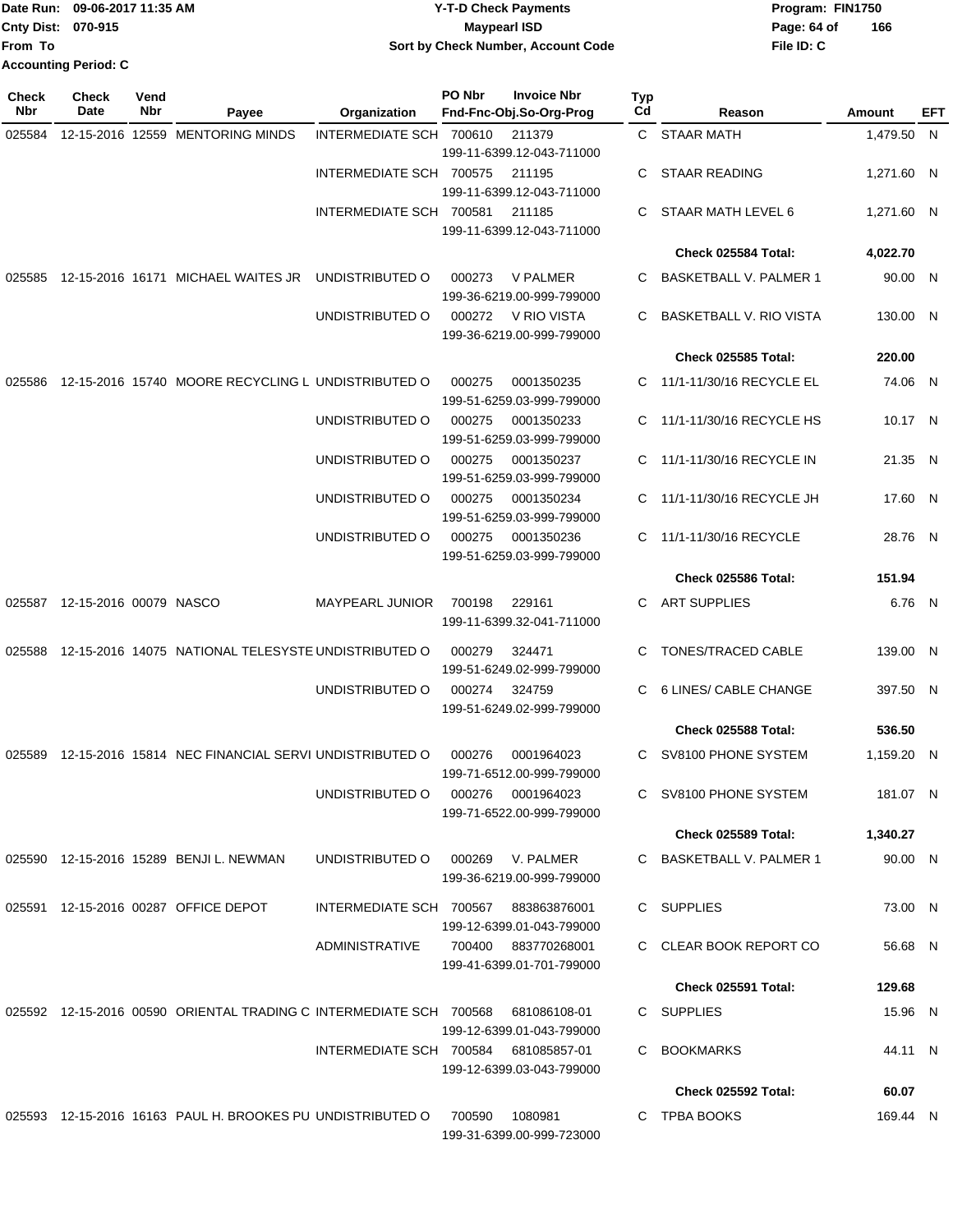Date Run: 09-06-2017 11:35 AM **CONTEX 100 CONTEX 12 T-D** Check Payments **CONTEX 12 T-D Check Payments** Program: FIN1750 **Cnty Dist:** 070-915 **Page: 65 of MaypearI ISD Page: 65 of From To Accounting Period: C**

# **09-06-2017 11:35 AM Y-T-D Check Payments 070-915 Maypearl ISD Sort by Check Number, Account Code**

| <b>Check</b><br><b>Nbr</b> | <b>Check</b><br>Date                | Vend<br>Nbr | Payee                                                             | Organization          | PO Nbr          | <b>Invoice Nbr</b><br>Fnd-Fnc-Obj.So-Org-Prog | <b>Typ</b><br>Cd | Reason                     | Amount     | EFT |
|----------------------------|-------------------------------------|-------------|-------------------------------------------------------------------|-----------------------|-----------------|-----------------------------------------------|------------------|----------------------------|------------|-----|
| 025594                     |                                     |             | 12-15-2016 14604 PEARSON CLINICAL A ELEMENTARY                    |                       | 700536          | 10968400<br>199-31-6339.00-101-799000         |                  | C CONNER'S ASSESMENT       | 140.00 N   |     |
|                            |                                     |             |                                                                   | UNDISTRIBUTED O       | 700534          | 10967858<br>199-31-6399.00-999-723000         | C                | DAYC-2 KIT                 | 365.70 N   |     |
|                            |                                     |             |                                                                   |                       |                 |                                               |                  | Check 025594 Total:        | 505.70     |     |
| 025595                     | 12-15-2016 16173 PSST               |             |                                                                   | <b>IND COST-ADM</b>   | 000270          | 15672<br>199-41-6219.09-750-799000            |                  | C ACA COMMERCIAL K-12      | 1,995.00 N |     |
| 025596                     |                                     |             | 12-15-2016 16140 S DUNNE R O COMPA UNDISTRIBUTED O                |                       | 700619          | 199-11-6219.45-999-711000                     | C                | <b>PROJECTOR REPAIR</b>    | 65.00 N    |     |
|                            |                                     |             | 025597 12-15-2016 00099 REGION 10/EDUCATIO UNDISTRIBUTED O        |                       | 700506          | 141232<br>240-35-6219.00-999-799000           | C.               | CO-OP SY16-17              | 300.00 N   |     |
| 025598                     |                                     |             | 12-15-2016 01071 RICK'S WORLD OF SP UNDISTRIBUTED O               |                       | 700518          | 4744<br>199-13-6399.01-999-799000             | C                | <b>BANNER</b>              | 80.00 N    |     |
| 025599                     |                                     |             | 12-15-2016 15262 SHI GOVERNMENT SO UNDISTRIBUTED O                |                       | 700257          | GB00217724<br>199-11-6399.45-999-799000       | C.               | <b>LICENSE</b>             | 4,000.00 N |     |
| 025600                     |                                     |             | 12-15-2016 15931 STEVE WEISS MUSIC, I HIGH SCHOOL                 |                       | 700078          | 695887<br>199-11-6399.29-001-7110BA           | C.               | <b>EQUIPMENT</b>           | 3,859.95 N |     |
|                            |                                     |             | 025601 12-15-2016 16161 MARCUS SWIFT                              | UNDISTRIBUTED O       | 000271          | V. PALMER<br>199-36-6219.00-999-799000        | C.               | BASKETBALL V. PALMER 1     | 90.00 N    |     |
|                            |                                     |             | 025602 12-15-2016 14013 SYSTEMS GO                                | <b>HIGH SCHOOL</b>    | 700704          | 2029<br>199-11-6399.14-001-722000             | C                | <b>LICENSE</b>             | 4,000.00 N |     |
| 025603                     | 12-15-2016 00784 TASBO              |             |                                                                   | DIR COST-ADMINIS      | 700520          | 201894<br>199-41-6411.01-720-799000           | C.               | <b>BUDGET BOOT CAMP</b>    | 215.00 N   |     |
|                            |                                     |             |                                                                   | DIR COST-ADMINIS      | 700520          | 201895<br>199-41-6411.01-720-799000           | C                | <b>BUDGET ACADEMY</b>      | 295.00 N   |     |
|                            |                                     |             |                                                                   | <b>ADMINISTRATIVE</b> | 700524          | 201897<br>199-41-6499.04-701-799000           |                  | ANNUAL CONFERENCE          | 370.00 N   |     |
|                            |                                     |             |                                                                   |                       |                 |                                               |                  | <b>Check 025603 Total:</b> | 880.00     |     |
|                            | 025604 12-15-2016 13882 TRANE       |             |                                                                   | UNDISTRIBUTED O       | 700614          | 1774508<br>199-51-6399.05-999-799000          | C.               | <b>KIT IGNITOR</b>         | 105.70 N   |     |
|                            | 025605 12-15-2016 16028 ULINE, INC. |             |                                                                   | UNDISTRIBUTED O       | 700602 86809092 | 199-51-6319.01-999-799000                     |                  | C JANITOR CARTS            | 1,627.11 N |     |
|                            |                                     |             | 025606 12-15-2016 16164 USA SHIPPING CONTA MAYPEARL JUNIOR 700591 |                       |                 | 11152016TC<br>199-11-6399.01-041-711000       |                  | C CONTAINER                | 2,000.00 N |     |
|                            |                                     |             | 025607 12-15-2016 00460 VINEYARD'S AUTO SU UNDISTRIBUTED O        |                       | 700695          | 143393<br>199-34-6319.00-999-799000           |                  | C FUEL FILTER              | 33.38 N    |     |
|                            |                                     |             | 025609 12-16-2016 01071 RICK'S WORLD OF SP UNDISTRIBUTED O        |                       | 700709          | 4754<br>199-36-6399.05-999-799000             |                  | C JH GYM BANNERS           | 60.00 N    |     |
|                            |                                     |             |                                                                   | UNDISTRIBUTED O       | 700709 4786     | 199-36-6399.05-999-799000                     |                  | C HS GYM BANNERS           | 100.00 N   |     |
|                            |                                     |             |                                                                   |                       |                 |                                               |                  | Check 025609 Total:        | 160.00     |     |
|                            |                                     |             | 025610 01-06-2017 16150 ALVARADO FLEET SE UNDISTRIBUTED O         |                       | 700637          | 010420<br>199-34-6219.00-999-799000           |                  | C LABOR                    | 570.00 N   |     |
| 025611                     |                                     |             | 01-06-2017 14657 APPLE, INC.                                      | ELEMENTARY            | 700646          | 199-11-6399.00-101-711PTO                     |                  | C CASES FOR STUDENT IPA    | 699.00 N   |     |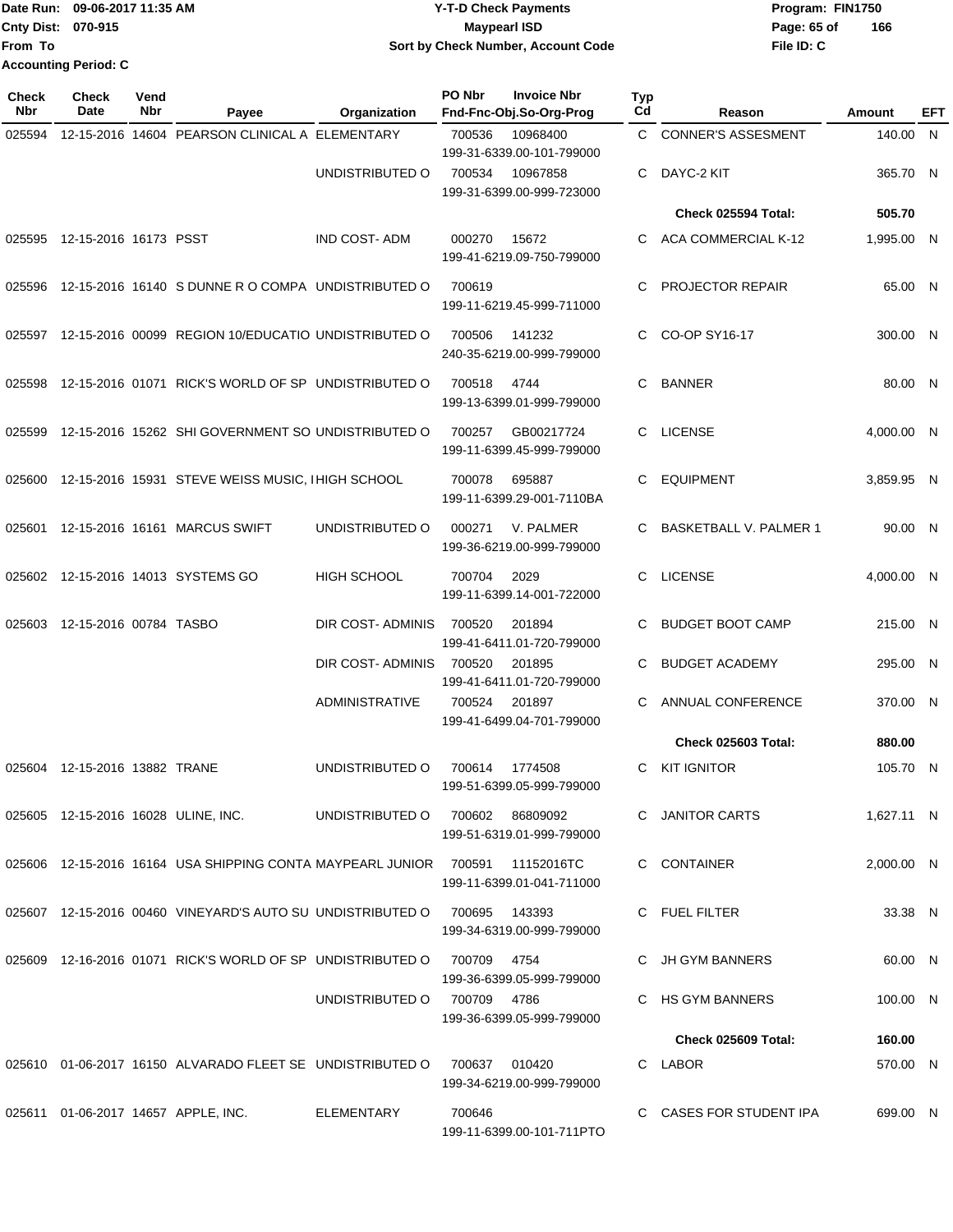#### Date Run: 09-06-2017 11:35 AM **CONTEX 100 CONTEX 12 T-D** Check Payments **CONTEX 12 T-D Check Payments** Program: FIN1750 **Cnty Dist:** 070-915 **Page: 66 of MaypearI ISD Page: 66 of Y-T-D Check Payments 070-915 Maypearl ISD Sort by Check Number, Account Code**

| Check<br>Nbr | Check<br>Date | Vend<br>Nbr | Payee                                                                        | Organization                         | PO Nbr<br><b>Invoice Nbr</b><br>Fnd-Fnc-Obj.So-Org-Prog |                                             | Typ<br>Cd         | Reason                       | Amount     | EFT |
|--------------|---------------|-------------|------------------------------------------------------------------------------|--------------------------------------|---------------------------------------------------------|---------------------------------------------|-------------------|------------------------------|------------|-----|
|              |               |             | 025612 01-06-2017 15616 AT&T CORP.                                           | UNDISTRIBUTED O                      | 000287                                                  | 0573207983001<br>199-51-6259.02-999-799000  |                   | C LONG DISTANCE 11/29-12/    | 91.63 N    |     |
| 025613       |               |             | 01-06-2017 00901 AVENUE FUEL DISTRI UNDISTRIBUTED O                          |                                      | 000286                                                  | 62397<br>199-34-6311.00-999-723000          |                   | C FUEL                       | 968.31 N   |     |
|              |               |             | 025614 01-06-2017 15836 AVID CENTER                                          | UNDISTRIBUTED O                      | 700583                                                  | 00016357<br>199-13-6499.00-999-711000       | C.                | NATIONAL CONFERENCE          | 2,300.00 N |     |
| 025615       |               |             | 01-06-2017 16051 BARSCO INC.                                                 | UNDISTRIBUTED O                      | 700225                                                  | 2416417<br>199-51-6399.05-999-799000        | C                 | <b>INTERMEDIATE TEACHER</b>  | 1,124.48 N |     |
| 025616       |               |             | 01-06-2017 16174 BEACHCOMBER INN                                             | <b>HIGH SCHOOL</b>                   | 700711                                                  | <b>BROWN</b><br>199-11-6411.04-001-711000   | C                 | LODGING FOR CONVENTI         | 93.60 N    |     |
|              |               |             |                                                                              | MAYPEARL JUNIOR                      | 700711                                                  | <b>KEENE</b><br>199-11-6411.05-041-711000   | C                 | LODGING FOR CONVENTI         | 93.60 N    |     |
|              |               |             |                                                                              |                                      |                                                         |                                             |                   | Check 025616 Total:          | 187.20     |     |
|              |               |             | 025617 01-06-2017 14520 CAMCOR, INC.                                         | <b>ELEMENTARY</b>                    | 700643                                                  | 2408117<br>199-11-6639.48-101-711PTO        | C                 | LAMINATOR                    | 1,506.41 N |     |
| 025618       |               |             | 01-06-2017 13576 CANON FINANCIAL SE HIGH SCHOOL                              |                                      | 700395                                                  | 16812585<br>199-11-6269.00-001-711000       | C.                | MONTHLY LEASE12/1-12/3       | 1,300.29 N |     |
| 025619       |               |             | 01-06-2017 13765 CARGILL KITCHEN SO MAYPEARL JUNIOR                          |                                      | 700348                                                  | 2903016759<br>240-35-6341.00-041-799000     | C                 | <b>USDA FOODS</b>            | 80.51 N    |     |
|              |               |             |                                                                              | INTERMEDIATE SCH 700346              |                                                         | 2903016759<br>240-35-6341.00-043-799000     | C                 | <b>USDA FOODS</b>            | 80.51 N    |     |
|              |               |             |                                                                              | INTERMEDIATE SCH 700667              |                                                         | 2902949350<br>240-35-6341.00-043-799000     |                   | USDA FOODS                   | 794.24 N   |     |
|              |               |             | <b>ELEMENTARY</b>                                                            | 700341                               | 2903016759<br>240-35-6341.00-101-799000                 | C.                                          | <b>USDA FOODS</b> | 80.51 N                      |            |     |
|              |               |             |                                                                              | <b>HIGH SCHOOL</b>                   | 700372                                                  | 2903016759<br>240-35-6341.01-001-799000     | C                 | <b>USDA FOODS</b>            | 80.51 N    |     |
|              |               |             |                                                                              |                                      |                                                         |                                             |                   | Check 025619 Total:          | 1,116.28   |     |
| 025620       |               |             | 01-06-2017 00527 CDWG INC.                                                   | UNDISTRIBUTED O                      | 700299                                                  | <b>FVP3264</b><br>199-11-6399.45-999-799000 | C                 | DESKTOP EDUCATION LIC        | 7,622.64 N |     |
|              |               |             | 025621  01-06-2017  00217  CITY OF MAYPEARL  UNDISTRIBUTED  000301  80 12/29 |                                      |                                                         | 199-51-6259.01-999-799000                   |                   | C 11/29-12/27/16 BALLFIELD   | 26.00 N    |     |
|              |               |             |                                                                              | UNDISTRIBUTED O   000301  1081 12/29 |                                                         | 199-51-6259.01-999-799000                   |                   | C 11/29-12/27/16 LSK YARD    | 26.00 N    |     |
|              |               |             |                                                                              | UNDISTRIBUTED O 000301 1618 12/29    |                                                         | 199-51-6259.01-999-799000                   |                   | C 11/29-12/27/16 309 MAIN S  | 51.00 N    |     |
|              |               |             |                                                                              | UNDISTRIBUTED O 000301 1394 12/27    |                                                         | 199-51-6259.01-999-799000                   |                   | C 11/29-12/27/16 NEW CONC    | 51.00 N    |     |
|              |               |             |                                                                              | UNDISTRIBUTED O 000301 574 12/29     |                                                         | 199-51-6259.01-999-799000                   |                   | C 11/29-12/27/16 JH YARD M   | 70.00 N    |     |
|              |               |             |                                                                              | UNDISTRIBUTED O 000301 1080 12/29    |                                                         | 199-51-6259.01-999-799000                   |                   | C 11/29-12/27/16 1024 W. FO  | 70.20 N    |     |
|              |               |             |                                                                              | UNDISTRIBUTED O 000301 383 12/29     |                                                         | 199-51-6259.01-999-799000                   |                   | C 11/29-12/27/16 600 PHILLIP | 297.60 N   |     |
|              |               |             |                                                                              | UNDISTRIBUTED O 000301 82 12/29      |                                                         | 199-51-6259.01-999-799000                   |                   | C 11/29-12/27/16 400 PANTH   | 118.80 N   |     |
|              |               |             |                                                                              | UNDISTRIBUTED O 000301 595 12/29     |                                                         | 199-51-6259.01-999-799000                   |                   | C 11/29-12/27/16 1025 W 4TH  | 130.80 N   |     |
|              |               |             |                                                                              |                                      |                                                         |                                             |                   | Check 025621 Total:          | 841.40     |     |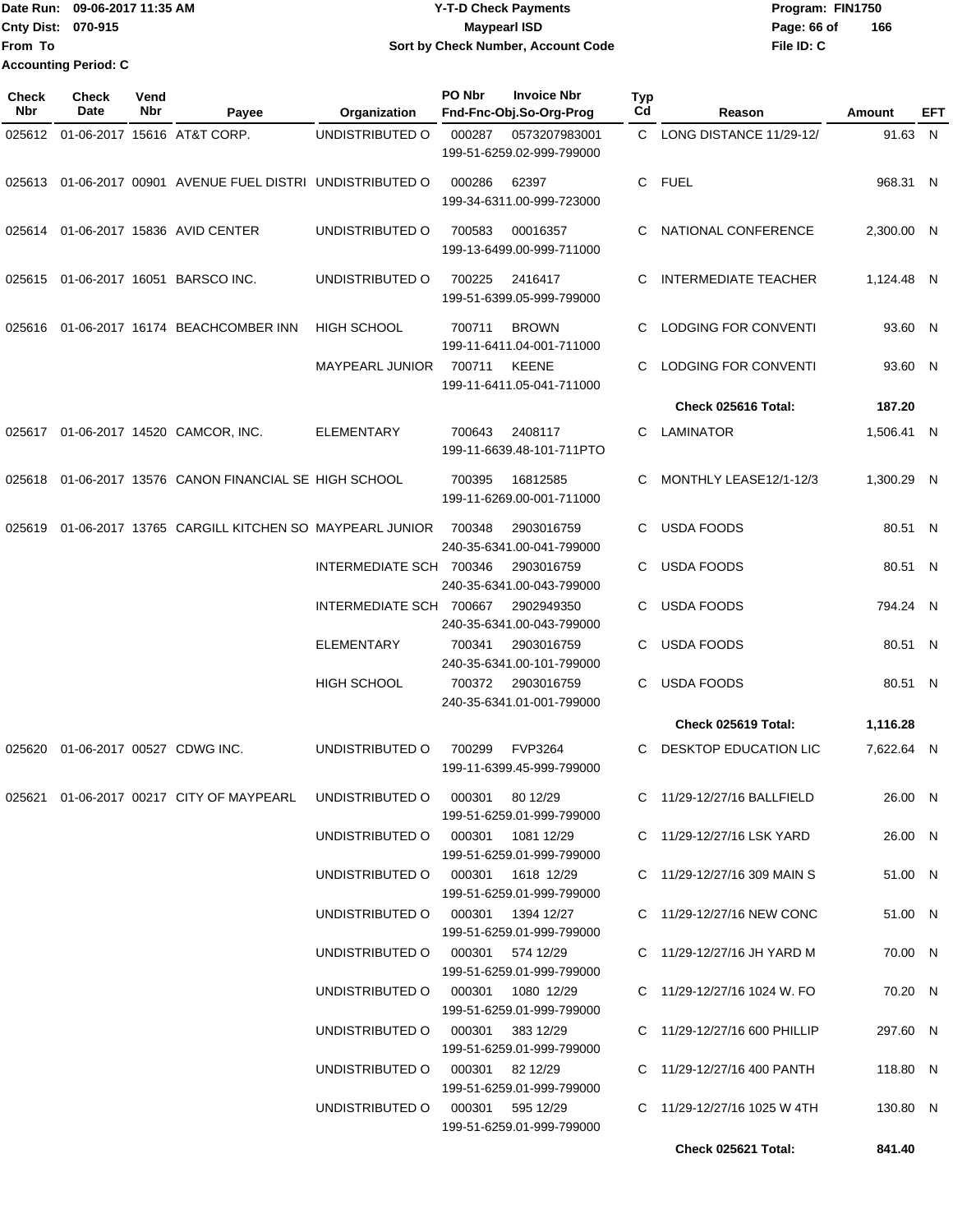## Date Run: 09-06-2017 11:35 AM **CONTEX 100 CONTEX 12 T-D** Check Payments **CONTEX 12 T-D Check Payments** Program: FIN1750 **Cnty Dist:** 070-915 **Page: 67 of MaypearI ISD Page: 67 of Y-T-D Check Payments 070-915 Maypearl ISD Sort by Check Number, Account Code**

| Check<br><b>Nbr</b> | <b>Check</b><br>Date   | Vend<br>Nbr | Payee                                                                | Organization                    | PO Nbr        | <b>Invoice Nbr</b><br>Fnd-Fnc-Obj.So-Org-Prog     | <b>Typ</b><br>Cd | Reason                      | Amount     | EFT |
|---------------------|------------------------|-------------|----------------------------------------------------------------------|---------------------------------|---------------|---------------------------------------------------|------------------|-----------------------------|------------|-----|
| 025622              |                        |             | 01-06-2017 13110 LEGRANT CLARK                                       | UNDISTRIBUTED O                 | 000308        | V. RICE<br>199-36-6219.00-999-799000              |                  | C BB V. RICE 1/5/17         | 95.00 N    |     |
| 025623              | 01-06-2017 13566 DATCS |             |                                                                      | UNDISTRIBUTED O                 | 000289        | 200593<br>199-34-6219.01-999-799000               | C.               | DOT RANDOM                  | 1,380.00 N |     |
|                     |                        |             | 025624 01-06-2017 15241 DALLAS DEES                                  | INTERMEDIATE SCH 700716         |               | <b>REIMBURSEMENT</b><br>199-11-6399.29-043-711000 |                  | C SUPPLIES                  | 16.95 N    |     |
| 025625              |                        |             | 01-06-2017 12536 DESOTO JANITORIAL UNDISTRIBUTED O                   |                                 | 700698        | 176072<br>199-51-6319.01-999-799000               |                  | C SUPPLIES                  | 3.786.49 N |     |
| 025626              |                        |             | 01-06-2017 12885 DIRECT ENERGY                                       | UNDISTRIBUTED O                 | 000288        | 1024180 1214<br>199-51-6259.04-999-799000         |                  | C 11/9-12/11 INTERMEDIATE   | 1,800.07 N |     |
|                     |                        |             |                                                                      | UNDISTRIBUTED O                 | 000288        | 1024180 1214<br>199-51-6259.04-999-799000         |                  | C 11/9-12/11 HS SOUTH WIN   | 2,877.32 N |     |
|                     |                        |             |                                                                      | UNDISTRIBUTED O                 | 000288        | 1024180 1214<br>199-51-6259.04-999-799000         |                  | C 11/9-12/11 QUAD BUILDIN   | 391.34 N   |     |
|                     |                        |             |                                                                      | UNDISTRIBUTED O                 | 000288        | 1024180 1214<br>199-51-6259.04-999-799000         |                  | C 11/9-12/11 PORTABLE       | 137.37 N   |     |
|                     |                        |             |                                                                      | UNDISTRIBUTED O                 | 000288        | 1024180 1214<br>199-51-6259.04-999-799000         | C.               | 11/9-12/11 INT CAFETERIA    | 495.46 N   |     |
|                     |                        |             |                                                                      | UNDISTRIBUTED O                 | 000288        | 1066294 1215<br>199-51-6259.04-999-799000         |                  | C 11/9-12/11 309 MAIN ST    | 541.49 N   |     |
|                     |                        |             |                                                                      | UNDISTRIBUTED O                 | 000288        | 1024180 1214<br>199-51-6259.04-999-799000         | C.               | 11/9-12/11 BUS BARN         | 146.62 N   |     |
|                     |                        |             |                                                                      | UNDISTRIBUTED O                 | 000288        | 1024180 1214<br>199-51-6259.04-999-799000         | C.               | 11/9-12/11 GOLF FACILITY    | 564.74 N   |     |
|                     |                        |             |                                                                      |                                 |               |                                                   |                  | Check 025626 Total:         | 6,954.41   |     |
| 025627              |                        |             | 01-06-2017 16137 UNDRE DUDLEY                                        | UNDISTRIBUTED O                 | 000307        | V. RICE<br>199-36-6219.00-999-799000              | C.               | BB V. RICE 1/5/17           | 95.00 N    |     |
| 025628              |                        |             | 01-06-2017 15978 DANIEL DURANY                                       | UNDISTRIBUTED O                 | 000305        | V. BLOOMING<br>199-36-6219.00-999-799000          | C.               | BB V. BLOOMING GROVE        | 135.00 N   |     |
| 025629              |                        |             | 01-06-2017 16117 EAGLE NATIONAL STE HIGH SCHOOL                      |                                 | 700680        | 689122<br>199-11-6399.09-001-722000               | C.               | <b>SUPPLIES</b>             | 1,167.00 N |     |
|                     |                        |             | 025630  01-06-2017  13639  EAST TEXAS COPY SY UNDISTRIBUTED   000309 |                                 |               | 363375<br>199-11-6219.00-999-723000               |                  | $C$ 11/9-12/8 PRINTS B&W/CO | 98.91 N    |     |
|                     |                        |             |                                                                      | HIGH SCHOOL                     | 000309 363375 | 199-11-6269.00-001-711000                         |                  | C 11/9-12/8 PRINTS B&W/CO   | 102.10 N   |     |
|                     |                        |             |                                                                      | MAYPEARL JUNIOR  000309  363375 |               | 199-11-6269.00-041-711000                         |                  | C 11/9-12/8 PRINTS B&W/CO   | 70.00 N    |     |
|                     |                        |             |                                                                      | INTERMEDIATE SCH 000309 363375  |               | 199-11-6269.00-043-799000                         |                  | $C$ 11/9-12/8 PRINTS B&W/CO | 119.00 N   |     |
|                     |                        |             |                                                                      | ELEMENTARY                      |               | 000309 363375<br>199-11-6269.00-101-711000        |                  | C 11/9-12/8 PRINTS B&W/CO   | 153.86 N   |     |
|                     |                        |             |                                                                      | ELEMENTARY                      | 000309 363375 | 199-11-6269.00-101-799000                         |                  | C 11/9-12/8 PRINTS B&W/CO   | 70.00 N    |     |
|                     |                        |             |                                                                      | HIGH SCHOOL                     | 000309 363375 | 199-11-6269.01-001-711000                         |                  | $C$ 11/9-12/8 PRINTS B&W/CO | 104.13 N   |     |
|                     |                        |             |                                                                      | MAYPEARL JUNIOR  000309  363375 |               | 199-11-6269.01-041-711000                         |                  | C 11/9-12/8 PRINTS B&W/CO   | 118.98 N   |     |
|                     |                        |             |                                                                      | INTERMEDIATE SCH 000309 363375  |               | 199-11-6269.01-043-711000                         |                  | C 11/9-12/8 PRINTS B&W/CO   | 70.00 N    |     |
|                     |                        |             |                                                                      | DIR COST-ADMINIS 000309 363375  |               | 199-41-6249.00-720-799000                         |                  | C 11/9-12/8 PRINTS B&W/CO   | 70.00 N    |     |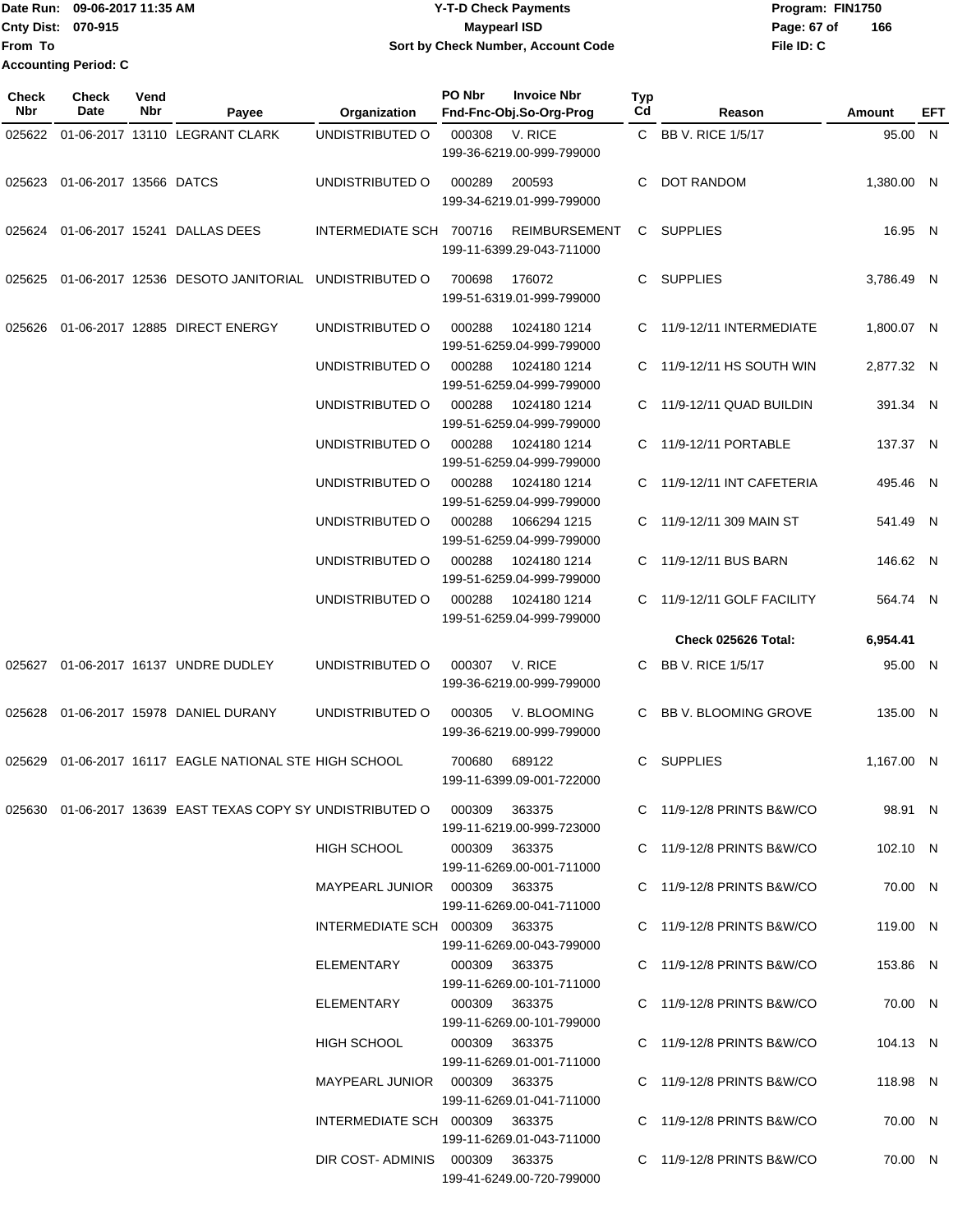| From To             | Date Run: 09-06-2017 11:35 AM<br>Cnty Dist: 070-915<br><b>Accounting Period: C</b> |             |                                                                                  |                                                 | <b>Y-T-D Check Payments</b><br><b>Maypearl ISD</b><br>Sort by Check Number, Account Code |                           |                             | Program: FIN1750<br>Page: 68 of<br>File ID: C | 166        |     |
|---------------------|------------------------------------------------------------------------------------|-------------|----------------------------------------------------------------------------------|-------------------------------------------------|------------------------------------------------------------------------------------------|---------------------------|-----------------------------|-----------------------------------------------|------------|-----|
| <b>Check</b><br>Nbr | Check<br>Date                                                                      | Vend<br>Nbr | Payee                                                                            | Organization                                    | PO Nbr<br><b>Invoice Nbr</b><br>Fnd-Fnc-Obj.So-Org-Prog                                  | Typ<br>C <sub>d</sub>     | Reason                      |                                               | Amount     | EFT |
|                     |                                                                                    |             |                                                                                  |                                                 |                                                                                          |                           | <b>Check 025630 Total:</b>  |                                               | 976.98     |     |
| 025631              |                                                                                    |             | 01-06-2017 01547 EICHELBAUM WARDEL DIR COST-ADMINIS                              |                                                 | 000290<br>56580<br>199-41-6211.00-720-799000                                             | С                         | <b>LEGAL SERVICES</b>       |                                               | 3,329.53 N |     |
| 025632              |                                                                                    |             | 01-06-2017 16059 FRONTIER SOUTHWE UNDISTRIBUTED O                                |                                                 | 000292<br>031814-5<br>199-51-6259.02-999-799000                                          | С                         | 12/28-1/27/17 FAX 9724351   |                                               | 57.30 N    |     |
|                     |                                                                                    |             |                                                                                  | UNDISTRIBUTED O                                 | 000292<br>040307-5<br>199-51-6259.02-999-799000                                          | С                         | 12/22-1/21/17 MARQ 97243    |                                               | 57.30 N    |     |
|                     |                                                                                    |             |                                                                                  | UNDISTRIBUTED O                                 | 000292<br>092915-5<br>199-51-6259.02-999-799000                                          | C.                        | 12/22-1/21/17 JH 97243520   |                                               | 118.73 N   |     |
|                     |                                                                                    |             |                                                                                  | UNDISTRIBUTED O                                 | 000292<br>093015-5<br>199-51-6259.02-999-799000                                          | C                         | 12/25-1/24/17 HS 97243520   |                                               | 118.73 N   |     |
|                     |                                                                                    |             |                                                                                  | UNDISTRIBUTED O                                 | 000292<br>092515-5<br>199-51-6259.02-999-799000                                          | С                         | 12/28-1/27/17 LSK 9724352   |                                               | 118.73 N   |     |
|                     |                                                                                    |             |                                                                                  | UNDISTRIBUTED O                                 | 000292<br>092815-5<br>199-51-6259.02-999-799000                                          | С                         | 12/28-1/27/17 INTER 97243   |                                               | 118.73 N   |     |
|                     |                                                                                    |             | UNDISTRIBUTED O                                                                  | 000292<br>091206-5<br>199-51-6259.02-999-799000 |                                                                                          | 12/28-1/27/17 ADMIN 97243 |                             | 841.85 N                                      |            |     |
|                     |                                                                                    |             |                                                                                  |                                                 |                                                                                          |                           | Check 025632 Total:         |                                               | 1,431.37   |     |
| 025633              |                                                                                    |             | 01-06-2017 14295 FRONTLINE TECHNOL UNDISTRIBUTED O                               |                                                 | 000291<br><b>INVUS64976</b><br>199-11-6399.45-999-799000                                 | C.                        | 9/1-8/31/17 VERITIME ANN    |                                               | 6,034.10 N |     |
| 025634              |                                                                                    |             | 01-06-2017 14289 TRUDIE HEAD                                                     | UNDISTRIBUTED O                                 | NOVEMBER 2016<br>700600<br>224-11-6219.00-999-723000                                     |                           | C 3 OF 8 PAYMENTS           |                                               | 2,493.75 N |     |
| 025635              |                                                                                    |             | 01-06-2017 14399 ROBERT HODGE JR.                                                | UNDISTRIBUTED O                                 | 000295<br>V. RICE<br>199-36-6219.00-999-799000                                           | С                         | <b>HS BB V. RICE 1/3/17</b> |                                               | 155.00 N   |     |
| 025636              |                                                                                    |             | 01-06-2017 16162 JAMES W. HOLTZ                                                  | DIR COST-ADMINIS                                | 700597<br>048-SE-1116<br>199-41-6211.00-720-799000                                       | С                         | <b>ATTORNEY FEES</b>        |                                               | 2,000.00 N |     |
|                     |                                                                                    |             | 025637 01-06-2017 12551 INTERQUEST DETECTI HIGH SCHOOL                           |                                                 | 700128 111076<br>199-11-6219.02-001-724000                                               | C.                        | HALF DAY SERVICE 12/13      |                                               | 270.00 N   |     |
|                     |                                                                                    |             | 025638  01-06-2017  15108  JTM PROVISIONS CO. IMAYPEARL JUNIOR  700732  443865   |                                                 | 240-35-6341.00-041-799000                                                                |                           | C USDA FOOD                 |                                               | 114.57 N   |     |
|                     |                                                                                    |             | 025639 01-06-2017 01212 LIFETRACK SERVICES, HIGH SCHOOL 700110 27078             |                                                 | 199-31-6399.03-001-799000                                                                |                           | C EXIT SERVEY               |                                               | 862.50 N   |     |
|                     |                                                                                    |             | 025640 01-06-2017 00441 VIRGIL MAJORS                                            | UNDISTRIBUTED O                                 | 000293 V. KEENE<br>199-36-6219.00-999-799000                                             |                           | C HS BB V. KEENE 12/20/16   |                                               | 135.00 N   |     |
|                     |                                                                                    |             | 025641  01-06-2017  16152  MATHRACK, INC. ELEMENTARY                             |                                                 | 700456 5654<br>199-11-6399.00-101-711MEF                                                 |                           | C MATH BOOKS                |                                               | 648.71 N   |     |
|                     |                                                                                    |             | 025642  01-06-2017  16082  MOHAWK FACTORING UNDISTRIBUTED O  700633  C8212353    |                                                 | 199-51-6319.02-999-799000                                                                |                           | C CARPET ADHESIVE BAND      |                                               | 451.36 N   |     |
|                     |                                                                                    |             | 025643  01-06-2017  13306  MOUNTAIN PEAK SPE  UNDISTRIBUTED   000294  11-0788-00 |                                                 | 199-51-6259.79-999-722000                                                                |                           | C 11/3-12/4/16 AG FACILITY  |                                               | 47.67 N    |     |
|                     |                                                                                    |             | 025644  01-06-2017  00442  MOVIE LICENSING US ELEMENTARY  700719  2275398        |                                                 | 199-12-6411.01-101-711000                                                                |                           | C MOVIE LICENSE 1/7/17-1/6/ |                                               | 435.00 N   |     |
|                     |                                                                                    |             | 025645  01-06-2017  15306  MUSIC IS ELEMENTAR INTERMEDIATE SCH  700428  243035   |                                                 | 199-11-6399.10-043-711000                                                                |                           | C SUPPLIES                  |                                               | 299.75 N   |     |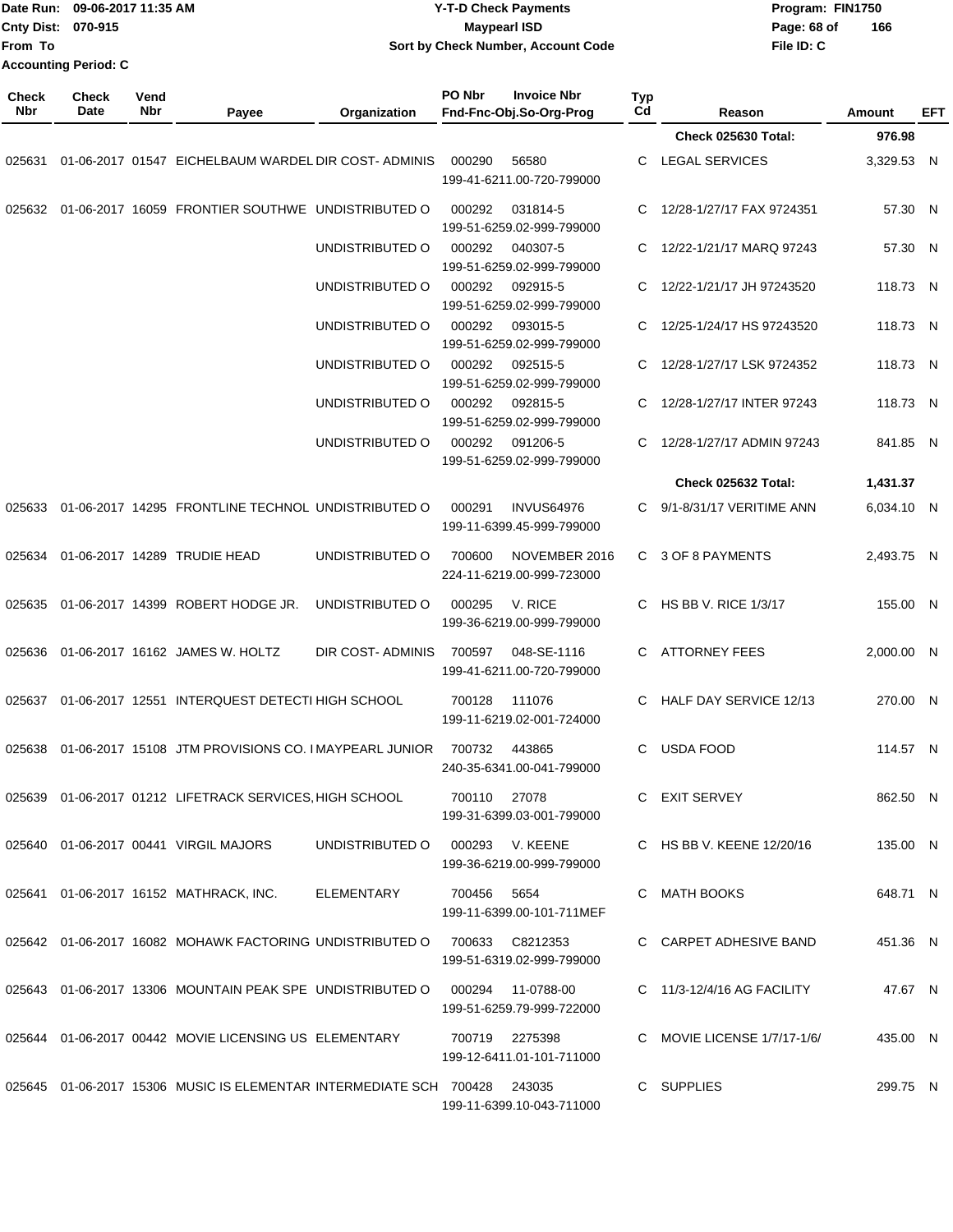|                             | Date Run: 09-06-2017 11:35 AM | <b>Y-T-D Check Payments</b>        | Program: FIN1750 |     |  |
|-----------------------------|-------------------------------|------------------------------------|------------------|-----|--|
| <b>Cnty Dist: 070-915</b>   |                               | Maypearl ISD                       | Page: 69 of      | 166 |  |
| <b>IFrom To</b>             |                               | Sort by Check Number, Account Code | File ID: C       |     |  |
| <b>Accounting Period: C</b> |                               |                                    |                  |     |  |

| <b>Check</b><br>Nbr | Check<br>Date | Vend<br>Nbr | Payee                                                                  | Organization           | PO Nbr         | <b>Invoice Nbr</b><br>Fnd-Fnc-Obj.So-Org-Prog     | Typ<br>Cd | Reason                     | Amount     | EFT |
|---------------------|---------------|-------------|------------------------------------------------------------------------|------------------------|----------------|---------------------------------------------------|-----------|----------------------------|------------|-----|
| 025646              |               |             | 01-06-2017 15289 BENJI L. NEWMAN                                       | UNDISTRIBUTED O        | 000306         | V. RICE                                           |           | C BB V. RICE 1/5/17        | 95.00 N    |     |
|                     |               |             |                                                                        |                        |                | 199-36-6219.00-999-799000                         |           |                            |            |     |
| 025647              |               |             | 01-06-2017 00997 TAMMY ODGERS                                          | <b>ELEMENTARY</b>      | 700718         | <b>REIMBURSEMENT</b><br>199-11-6399.13-101-711000 | C         | UIL BRUNCH SUPPLIES        | 140.67 N   |     |
| 025648              |               |             | 01-06-2017 00287 OFFICE DEPOT                                          | <b>ADMINISTRATIVE</b>  | 700712         | 887825340001<br>199-41-6399.01-701-799000         | C         | 1099 FORMS                 | 43.88 N    |     |
|                     |               |             |                                                                        | UNDISTRIBUTED O        | 700672         | 887590416001<br>199-51-6319.02-999-799000         | C.        | <b>SUPPLIES</b>            | 36.11 N    |     |
|                     |               |             |                                                                        | UNDISTRIBUTED O        | 700671         | 887020041001<br>199-51-6319.02-999-799000         | C.        | <b>SUPPLIES</b>            | 17.19 N    |     |
|                     |               |             |                                                                        | UNDISTRIBUTED O        | 700672         | 887590806001<br>199-51-6319.02-999-799000         | C.        | <b>SUPPLIES</b>            | 18.60 N    |     |
|                     |               |             |                                                                        | UNDISTRIBUTED O        | 700671         | 887019624001<br>199-51-6319.02-999-799000         | C.        | <b>SUPPLIES</b>            | 24.68 N    |     |
|                     |               |             |                                                                        | UNDISTRIBUTED O        | 700671         | 887019624002<br>199-51-6319.02-999-799000         | C.        | <b>SUPPLIES</b>            | 32.99 N    |     |
|                     |               |             |                                                                        |                        |                |                                                   |           | Check 025648 Total:        | 173.45     |     |
| 025649              |               |             | 01-06-2017 00590 ORIENTAL TRADING C INTERMEDIATE SCH 700692            |                        |                | 681511254-01<br>199-31-6399.00-043-799000         | C.        | SUPPLIES                   | 243.45 N   |     |
| 025650              |               |             | 01-06-2017 14604 PEARSON CLINICAL A UNDISTRIBUTED O                    |                        | 700254         | 10974006<br>199-11-6399.00-999-723000             | C         | <b>CASL-2 TEST KIT</b>     | 586.95 N   |     |
| 025651              |               |             | 01-06-2017 12059 PEOPLES EDUCATION MAYPEARL JUNIOR                     |                        | 700702         | 10488851<br>199-11-6399.02-041-711000             |           | LANGUAGE ARTS LICENS       | 650.00 N   |     |
|                     |               |             |                                                                        | <b>MAYPEARL JUNIOR</b> | 700702         | 10488851<br>199-11-6399.03-041-711000             | С         | <b>MATH LICENSE</b>        | 650.00 N   |     |
|                     |               |             |                                                                        | MAYPEARL JUNIOR        | 700702         | 10488851<br>199-11-6399.09-041-711000             | C.        | <b>SCIENCE LICENSE</b>     | 650.00 N   |     |
|                     |               |             |                                                                        |                        |                |                                                   |           | Check 025651 Total:        | 1,950.00   |     |
|                     |               |             | 025652 01-06-2017 00681 PEPWEAR LLC                                    | UNDISTRIBUTED O        | 700693         | 56994<br>199-51-6319.02-999-799000                | C.        | <b>SHIRTS</b>              | 2,272.26 N |     |
| 025653              |               |             | 01-06-2017 00099 REGION 10/EDUCATIO UNDISTRIBUTED O                    |                        | 700001         | <b>SARAH KEENE</b><br>199-34-6219.01-999-799000   | C.        | <b>BUS CERTIFICATION</b>   | 130.00 N   |     |
|                     |               |             |                                                                        | UNDISTRIBUTED O        | 700730 141967  | 199-41-6239.02-999-799000                         |           | C ADMIN SERVICE PACKAG     | 8,563.00 N |     |
|                     |               |             |                                                                        |                        |                |                                                   |           | <b>Check 025653 Total:</b> | 8,693.00   |     |
|                     |               |             | 025654  01-06-2017  01071  RICK'S WORLD OF SP INTERMEDIATE SCH  700691 |                        |                | 4792<br>199-12-6399.03-043-799000                 |           | C SHIRTS                   | 260.00 N   |     |
|                     |               |             | 025655 01-06-2017 13383 RISE BROADBAND                                 | UNDISTRIBUTED O        | 000296         | 0046198<br>199-53-6249.04-999-799000              |           | C 1/8-2/7/17 INTERNET      | 1,800.00 N |     |
|                     |               |             | 025656 01-06-2017 00316 SCHOOL SPECIALTY I ELEMENTARY                  |                        | 700537         | 208117565138<br>199-11-6399.00-101-711000         |           | C KINDER SUPPLIES          | 12.92 N    |     |
|                     |               |             |                                                                        | ELEMENTARY             |                | 700484 208117472947<br>199-11-6399.00-101-711000  |           | C KINDER SUPPLIES          | 180.90 N   |     |
|                     |               |             |                                                                        |                        |                |                                                   |           | <b>Check 025656 Total:</b> | 193.82     |     |
|                     |               |             | 025657 01-06-2017 15313 CARROLL MARVIN SMI UNDISTRIBUTED O             |                        | 000297 V. RICE | 199-36-6219.00-999-799000                         |           | C BASKETBALL CLOCK 1/3/1   | 20.00 N    |     |
|                     |               |             |                                                                        | UNDISTRIBUTED O        |                | 000297 V. KEENE<br>199-36-6219.00-999-799000      |           | C BASKETBALL CLOCK         | 20.00 N    |     |
|                     |               |             |                                                                        | UNDISTRIBUTED O        |                | 000297 V. FROST<br>199-36-6219.00-999-799000      |           | C BASKETBALL CLOCK         | 25.00 N    |     |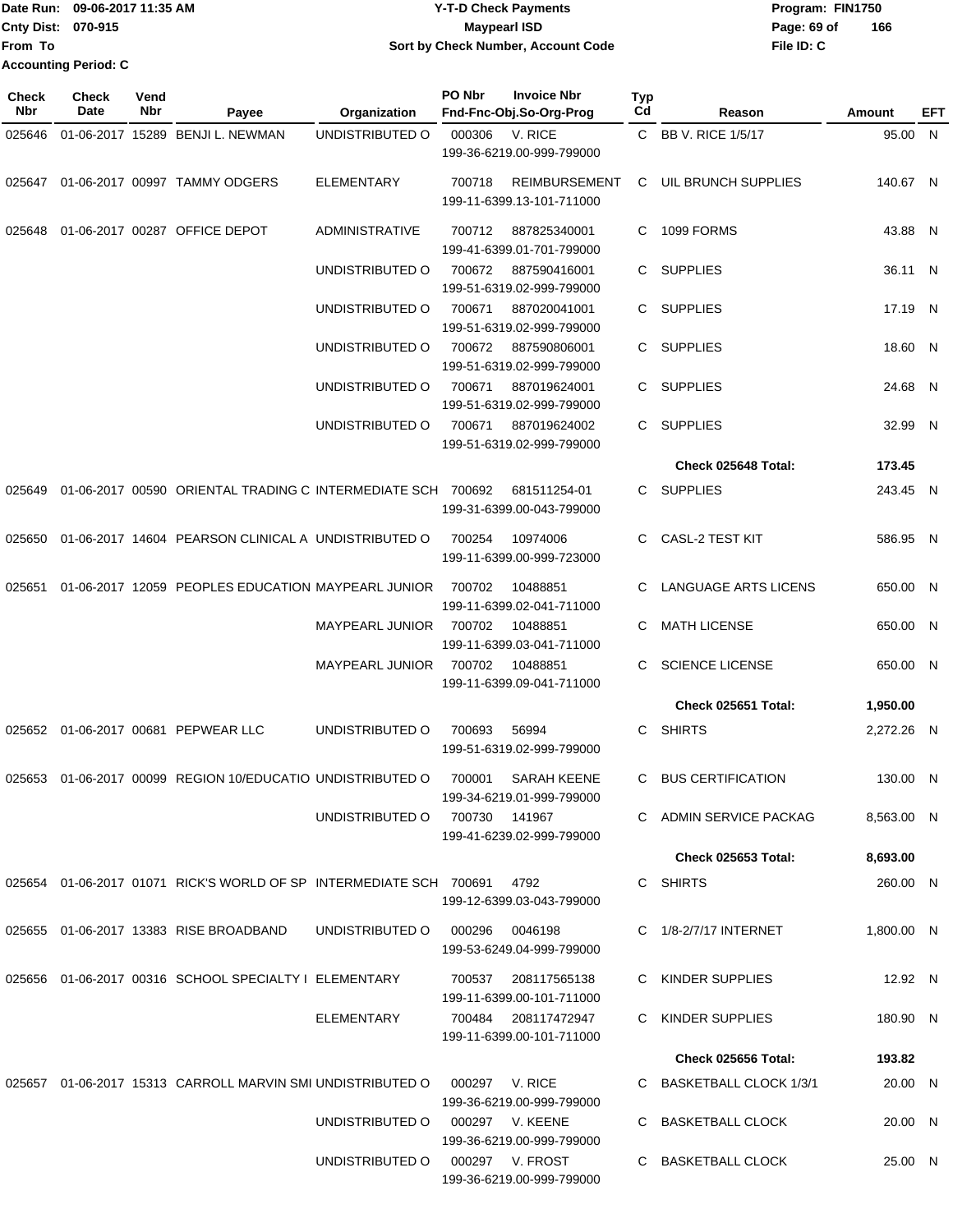|                     | Date Run: 09-06-2017 11:35 AM |             |                                                             | <b>Y-T-D Check Payments</b>          |        |                                                   |                  |                             | Program: FIN1750 |                |
|---------------------|-------------------------------|-------------|-------------------------------------------------------------|--------------------------------------|--------|---------------------------------------------------|------------------|-----------------------------|------------------|----------------|
|                     | Cnty Dist: 070-915            |             |                                                             |                                      |        | <b>Maypearl ISD</b>                               |                  | Page: 70 of                 | 166              |                |
| From To             |                               |             |                                                             |                                      |        | Sort by Check Number, Account Code                |                  | File ID: C                  |                  |                |
|                     | <b>Accounting Period: C</b>   |             |                                                             |                                      |        |                                                   |                  |                             |                  |                |
| <b>Check</b><br>Nbr | <b>Check</b><br>Date          | Vend<br>Nbr | Payee                                                       | Organization                         | PO Nbr | <b>Invoice Nbr</b><br>Fnd-Fnc-Obj.So-Org-Prog     | <b>Typ</b><br>Cd | Reason                      | Amount           | <b>EFT</b>     |
|                     |                               |             |                                                             |                                      |        |                                                   |                  | Check 025657 Total:         | 65.00            |                |
| 025658              |                               |             | 01-06-2017 16167 RENVY ANNICE EVAN UNDISTRIBUTED O          |                                      | 000304 | V. FROST<br>199-36-6219.00-999-799000             | C                | BB V. FROST 12/13/16        | 115.00 N         |                |
| 025659              |                               |             | 01-06-2017 13874 DEMARRIO STEWARD UNDISTRIBUTED O           |                                      | 000298 | V. KEENE<br>199-36-6219.00-999-799000             | C                | BB V KEENE 12/20/16         | 135.00 N         |                |
| 025660              |                               |             | 01-06-2017 00973 TARVER TROPHIES                            | UNDISTRIBUTED O                      | 700724 | 2330<br>199-13-6299.00-999-799000                 | C                | <b>LM SERVICE</b>           | 35.35 N          |                |
| 025661              |                               |             | 01-06-2017 01714 TEXAS DEPT OF LICEN UNDISTRIBUTED O        |                                      | 700580 | <b>MAYPEARL ISD</b><br>199-51-6249.00-999-799000  | C                | <b>HS ELEVATOR LICENSE</b>  | 20.00            | - N            |
|                     |                               |             |                                                             | UNDISTRIBUTED O                      | 700589 | <b>MAYPEARL ELEM</b><br>199-51-6249.00-999-799000 | C                | <b>LSK ELEVATOR LICENSE</b> | 20.00            | $\overline{N}$ |
|                     |                               |             |                                                             |                                      |        |                                                   |                  | Check 025661 Total:         | 40.00            |                |
| 025662              |                               |             | 01-06-2017 13517 ALAN TITTLE                                | UNDISTRIBUTED O                      | 000303 | V. BLOOMING<br>199-36-6219.00-999-799000          | C.               | BB V. BLOOMING GROVE        | 155.00 N         |                |
| 025663              |                               |             | 01-06-2017 00479 TRACTOR SUPPLY CO MAYPEARL JUNIOR          |                                      | 700606 | XXXX 0260 2023<br>199-11-6399.01-041-711000       | C                | <b>SUPPLIES</b>             | 83.76 N          |                |
| 025664              |                               |             | 01-06-2017 00134 TXU ENERGY                                 | UNDISTRIBUTED O                      | 000299 | 900012111737<br>199-51-6259.04-999-799000         | C                | 11/9-12/11/16 SECURITY LI   | 330.72 N         |                |
| 025666              |                               |             | 01-06-2017 00460 VINEYARD'S AUTO SU UNDISTRIBUTED O         |                                      | 700707 | 143479<br>199-34-6319.00-999-799000               | C                | OPEN PO FOR PARTS           | 3.18 N           |                |
|                     |                               |             |                                                             | UNDISTRIBUTED O                      | 700707 | 143629<br>199-34-6319.00-999-799000               | C                | OPEN PO FOR PARTS           | 51.44 N          |                |
|                     |                               |             |                                                             |                                      |        |                                                   |                  | Check 025666 Total:         | 54.62            |                |
| 025667              |                               |             | 01-06-2017 00141 WAL MART                                   | <b>HIGH SCHOOL</b>                   | 000285 | XXXX00776048<br>199-11-6399.10-001-722000         | C                | <b>SUPPLIES</b>             | 48.37 N          |                |
|                     |                               |             |                                                             | INTERMEDIATE SCH 700592 XXXX00776048 |        | 199-11-6399.14-043-711000                         |                  | C UIL REWARDS               | 180.61 N         |                |
|                     |                               |             |                                                             | UNDISTRIBUTED O                      |        | 700572 XXXX00776048<br>199-13-6399.01-999-799000  |                  | C LAST MEAL FOR FOTPS       | 169.16 N         |                |
|                     |                               |             |                                                             | <b>SCHOOL BOARD</b>                  |        | 700514 XXXX00776048<br>199-41-6499.02-702-799000  |                  | C BOARD MEAL FOR            | 20.73 N          |                |
|                     |                               |             |                                                             | UNDISTRIBUTED O                      |        | 700648 XXXX00776048<br>240-35-6342.00-999-799000  |                  | C KITCHEN SUPPLIES          | 150.00 N         |                |
|                     |                               |             |                                                             |                                      |        |                                                   |                  | Check 025667 Total:         | 568.87           |                |
|                     |                               |             | 025668  01-06-2017  01145  WELDERS WAREHOUS MAYPEARL JUNIOR |                                      | 700626 | 598203<br>199-11-6399.01-041-711000               |                  | C SUPPLIES                  | 134.52 N         |                |
|                     |                               |             |                                                             | <b>HIGH SCHOOL</b>                   |        | 000300 597547<br>199-11-6399.09-001-722000        |                  | C SUPPLIES                  | 20.00 N          |                |

**Check 025668 Total: 154.52** 025669 01-06-2017 13498 KENNETH WILLIAMS UNDISTRIBUTED O 000302 V. BLOOMING C BB V. BLOOMING GROVE 199-36-6219.00-999-799000 135.00 N 025670 01-13-2017 14657 APPLE, INC. ELEMENTARY 700645 4420815263 C IPAD MINI 199-11-6639.48-101-711PTO 7,480.00 N ADMINISTRATIVE 700632 4421428542 C CABLES 199-53-6399.00-701-799000 108.00 N

**Check 025670 Total: 7,588.00**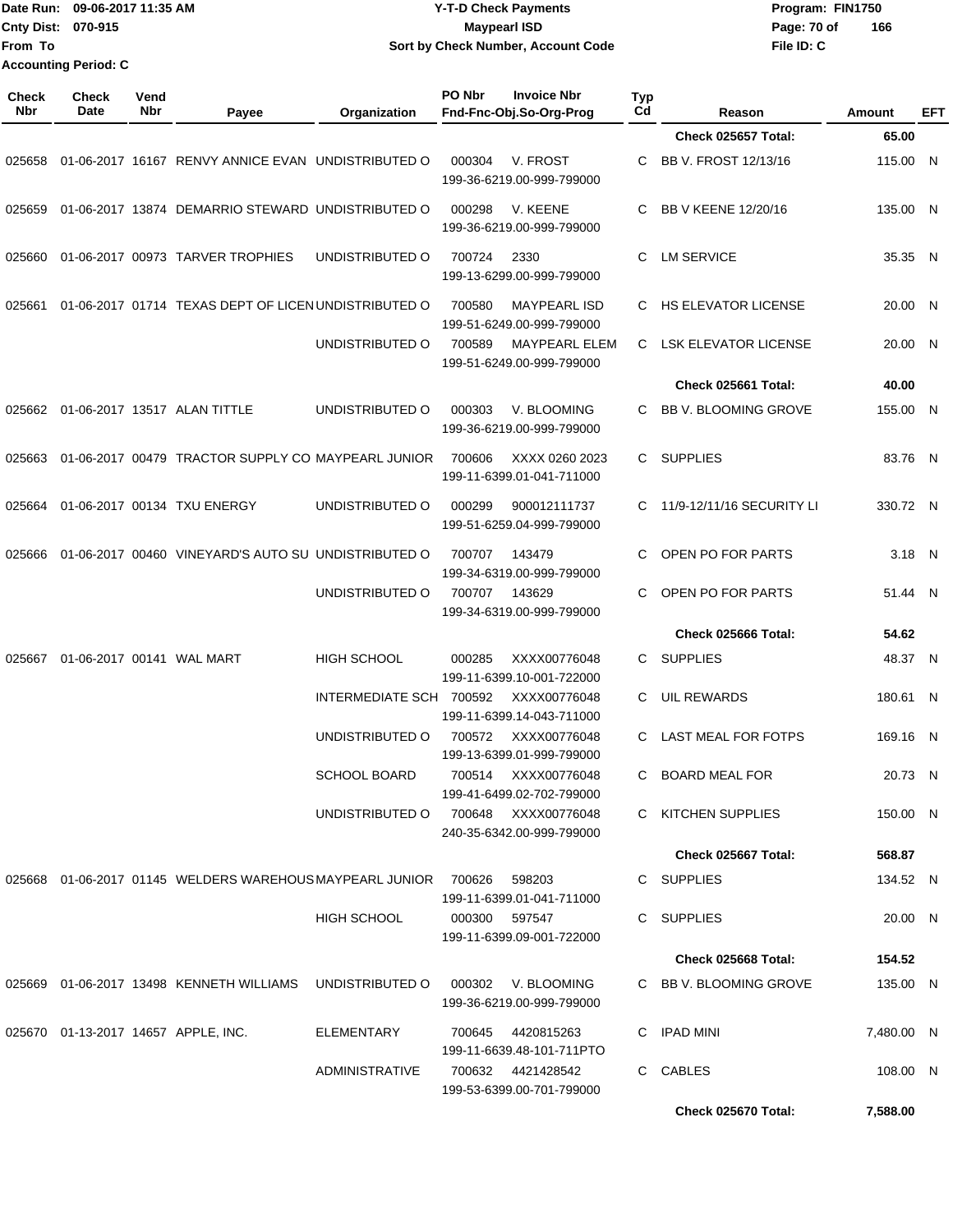|                             | Date Run: 09-06-2017 11:35 AM | <b>Y-T-D Check Payments</b>        | Program: FIN1750   |  |  |  |  |
|-----------------------------|-------------------------------|------------------------------------|--------------------|--|--|--|--|
| Cnty Dist: 070-915          |                               | Maypearl ISD                       | 166<br>Page: 71 of |  |  |  |  |
| 'From To                    |                               | Sort by Check Number, Account Code | File ID: C         |  |  |  |  |
| <b>Accounting Period: C</b> |                               |                                    |                    |  |  |  |  |

**Check**

| <b>Check</b><br><b>Nbr</b> | <b>Check</b><br>Date | Vend<br>Nbr | Payee                                                                             | Organization                         | PO Nbr | <b>Invoice Nbr</b><br>Fnd-Fnc-Obj.So-Org-Prog       | Typ<br>$_{\rm Cd}$ | Reason                       | Amount     | EFT |
|----------------------------|----------------------|-------------|-----------------------------------------------------------------------------------|--------------------------------------|--------|-----------------------------------------------------|--------------------|------------------------------|------------|-----|
| 025671                     |                      |             | 01-13-2017 15719 AREA EXCAVATION                                                  | UNDISTRIBUTED O                      | 700744 | 5555                                                |                    | C WATER LEAK                 | 750.00 N   |     |
|                            |                      |             |                                                                                   |                                      |        | 199-51-6249.00-999-799000                           |                    |                              |            |     |
|                            |                      |             |                                                                                   | UNDISTRIBUTED O                      | 700482 | 5554                                                | C                  | <b>CONCRETE SIDEWALKS</b>    | 9,579.00 N |     |
|                            |                      |             |                                                                                   |                                      | 700748 | 199-51-6249.03-999-799000                           | C.                 |                              |            |     |
|                            |                      |             |                                                                                   | UNDISTRIBUTED O                      |        | 5556<br>199-51-6319.05-999-799000                   |                    | CONCRETE AND HAUL OF         | 3,231.00 N |     |
|                            |                      |             |                                                                                   |                                      |        |                                                     |                    | Check 025671 Total:          | 13,560.00  |     |
|                            |                      |             | 025672 01-13-2017 00069 ATMOS ENERGY                                              | UNDISTRIBUTED O                      | 000310 | 3030380470 1/3                                      | C.                 | 12/3-1/3/17 HIGH SCHOOL      | 1,698.02 N |     |
|                            |                      |             |                                                                                   |                                      |        | 199-51-6259.00-999-799000                           |                    |                              |            |     |
|                            |                      |             |                                                                                   | UNDISTRIBUTED O                      | 000310 | 3030380238 1/3                                      | C.                 | 12/3-1/3/17 ADMIN BUILDIN    | 407.43 N   |     |
|                            |                      |             |                                                                                   |                                      |        | 199-51-6259.00-999-799000                           |                    |                              |            |     |
|                            |                      |             |                                                                                   | UNDISTRIBUTED O                      | 000310 | 3030318181 1/3                                      | C.                 | 12/3-1/3/17 JUNIOR HIGH      | 764.44 N   |     |
|                            |                      |             |                                                                                   |                                      |        | 199-51-6259.00-999-799000                           |                    |                              |            |     |
|                            |                      |             |                                                                                   | UNDISTRIBUTED O                      | 000310 | 3030318485 1/3<br>199-51-6259.00-999-799000         | C.                 | 12/3-1/3/17 LSK              | 925.94 N   |     |
|                            |                      |             |                                                                                   |                                      |        |                                                     |                    | Check 025672 Total:          | 3,795.83   |     |
|                            |                      |             | 025673 01-13-2017 15332 TODD N. BRUNER                                            | UNDISTRIBUTED O                      | 000311 | V. KEENE                                            | C.                 | <b>HS BB V. KEENE 1/7/17</b> | 85.00 N    |     |
|                            |                      |             |                                                                                   |                                      |        | 199-36-6219.00-999-799000                           |                    |                              |            |     |
|                            |                      |             | 025674 01-13-2017 15574 CAREER CRUISING                                           |                                      |        |                                                     | C                  | <b>CAREER CRUISING</b>       | 499.00 N   |     |
|                            |                      |             |                                                                                   | ELEMENTARY                           | 700677 | C1028085<br>199-31-6399.00-101-799000               |                    |                              |            |     |
|                            |                      |             |                                                                                   |                                      |        |                                                     |                    |                              |            |     |
| 025675                     |                      |             | 01-13-2017 00527 CDWG INC.                                                        | UNDISTRIBUTED O                      | 700542 | DA1600647<br>199-11-6639.50-999-799000              | C.                 | <b>AUDIT</b>                 | 2,660.00 N |     |
|                            |                      |             |                                                                                   | UNDISTRIBUTED O                      | 700542 | DA1600685                                           | C.                 | <b>AUDIT</b>                 | 2,660.00 N |     |
|                            |                      |             |                                                                                   |                                      |        | 199-11-6639.50-999-799000                           |                    |                              |            |     |
|                            |                      |             |                                                                                   |                                      |        |                                                     |                    | <b>Check 025675 Total:</b>   | 5,320.00   |     |
|                            |                      |             | 025676 01-13-2017 00200 CLAIMS ADMINISTRATI INTERMEDIATE SCH 000320               |                                      |        | 24445                                               | C.                 | 9/1/15-8/31/16 FINAL AUDIT   | 822.45 N   |     |
|                            |                      |             |                                                                                   |                                      |        | 199-11-6143.00-043-711000                           |                    |                              |            |     |
|                            |                      |             | 025677 01-13-2017 13639 EAST TEXAS COPY SY HIGH SCHOOL                            |                                      | 700731 | 366779                                              | C.                 | <b>STAPLES</b>               | 59.00 N    |     |
|                            |                      |             |                                                                                   |                                      |        | 199-11-6399.12-001-711000                           |                    |                              |            |     |
| 025678                     |                      |             | 01-13-2017 00038 ELLIS APPRAISAL DISTTAX COLLECTION                               |                                      | 000319 | 2017-13-01                                          | C                  | 2017 EAD BUDGET              | 7,929.73 N |     |
|                            |                      |             |                                                                                   |                                      |        | 199-41-6213.00-703-799000                           |                    |                              |            |     |
|                            |                      |             | 025679  01-13-2017  16072  FIRE AND SAFETY PR  UNDISTRIBUTED O  700746  28268     |                                      |        |                                                     |                    | C KITCHEN SUPPLIES           |            |     |
|                            |                      |             |                                                                                   |                                      |        | 199-51-6249.00-999-799000                           |                    |                              | 270.00 N   |     |
|                            |                      |             |                                                                                   |                                      |        |                                                     |                    |                              |            |     |
|                            |                      |             | 025680  01-13-2017  12341  GRAINGER INDUSTRIA UNDISTRIBUTED O  700765  9318584712 |                                      |        | 199-51-6319.02-999-799000                           |                    | C FAUCETS                    | 39.96 N    |     |
|                            |                      |             |                                                                                   |                                      |        |                                                     |                    |                              |            |     |
|                            |                      |             | 025681  01-13-2017  00049  HOUGHTON MIFFLIN H MAYPEARL JUNIOR  700488  952794421  |                                      |        |                                                     |                    | C ONLINE TEXTBOOKS           | 499.41 N   |     |
|                            |                      |             |                                                                                   | MAYPEARL JUNIOR 700488 952794421     |        | 199-11-6399.02-041-711000                           |                    | C ONLINE TEXTBOOKS           | 660.89 N   |     |
|                            |                      |             |                                                                                   |                                      |        | 410-11-6321.00-041-711000                           |                    |                              |            |     |
|                            |                      |             |                                                                                   |                                      |        |                                                     |                    | Check 025681 Total:          | 1,160.30   |     |
|                            |                      |             | 025682 01-13-2017 00795 ISI COMMERCIAL REF UNDISTRIBUTED O                        |                                      | 700750 | 0030795                                             |                    | C SUPPLIES                   | 163.23 N   |     |
|                            |                      |             |                                                                                   |                                      |        | 199-51-6319.35-999-799000                           |                    |                              |            |     |
|                            |                      |             | 025683 01-13-2017 01048 LABATT FOOD SERVIC MAYPEARL JUNIOR 700736                 |                                      |        | 387479 12/30                                        |                    | C GROCERIES                  | 1,689.43 N |     |
|                            |                      |             |                                                                                   |                                      |        | 240-35-6341.00-041-799000                           |                    |                              |            |     |
|                            |                      |             |                                                                                   | INTERMEDIATE SCH 700761 387495 12/30 |        |                                                     |                    | C GROCERIES                  | 1,063.01 N |     |
|                            |                      |             |                                                                                   |                                      |        | 240-35-6341.00-043-799000                           |                    |                              |            |     |
|                            |                      |             |                                                                                   | ELEMENTARY                           |        | 700735 387487 12/30                                 |                    | C GROCERIES                  | 1,919.07 N |     |
|                            |                      |             |                                                                                   |                                      |        | 240-35-6341.00-101-799000                           |                    |                              |            |     |
|                            |                      |             |                                                                                   | HIGH SCHOOL                          |        | 700737 387460 12/30/16<br>240-35-6341.01-001-799000 |                    | C GROCERIES                  | 2,180.25 N |     |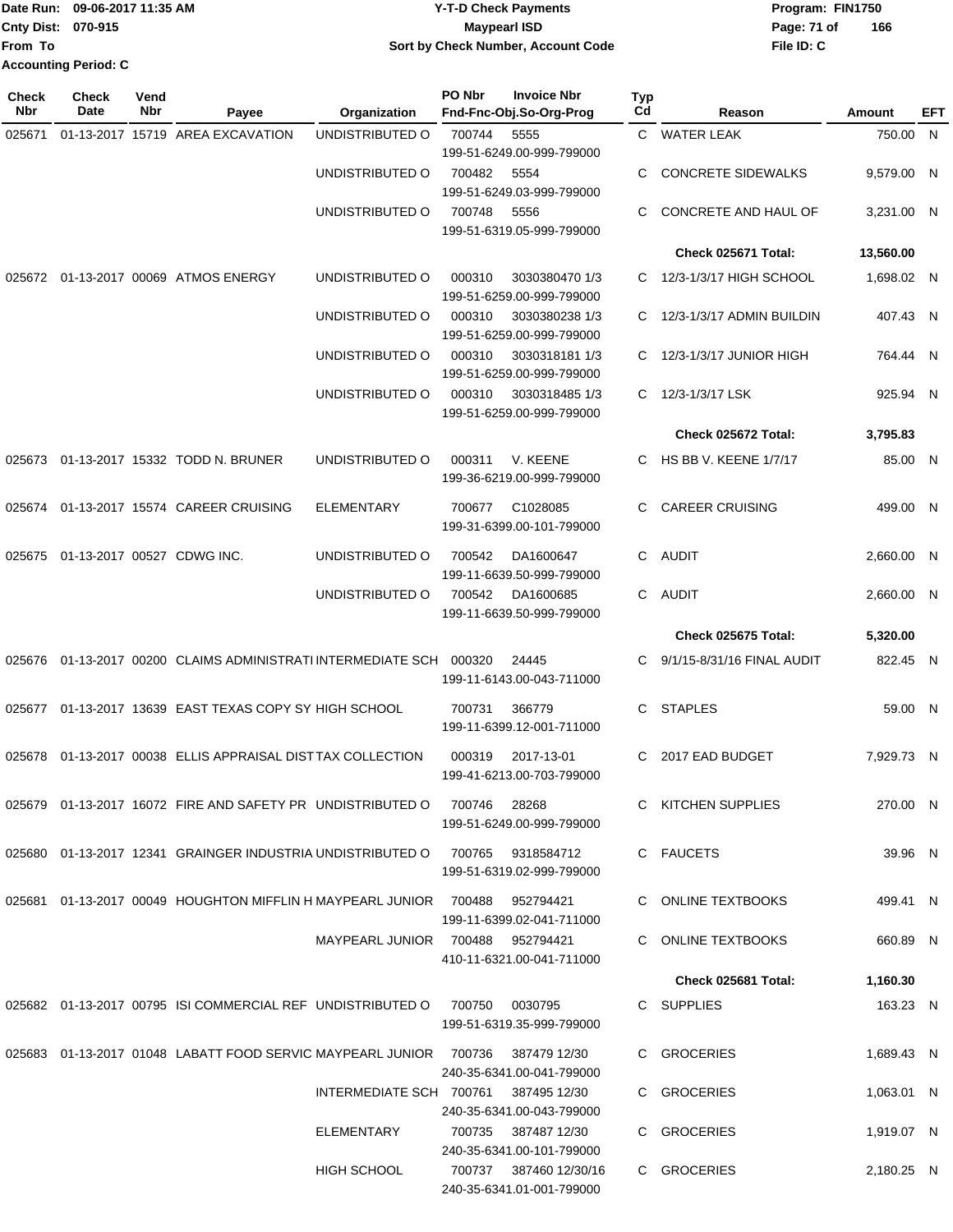| From To             | Date Run: 09-06-2017 11:35 AM<br>Cnty Dist: 070-915<br><b>Accounting Period: C</b> |                    |                                                                                   |                 | <b>Y-T-D Check Payments</b><br><b>Maypearl ISD</b><br>Sort by Check Number, Account Code |                                                |           |                            | Program: FIN1750<br>Page: 72 of<br>166<br>File ID: C |            |     |
|---------------------|------------------------------------------------------------------------------------|--------------------|-----------------------------------------------------------------------------------|-----------------|------------------------------------------------------------------------------------------|------------------------------------------------|-----------|----------------------------|------------------------------------------------------|------------|-----|
| <b>Check</b><br>Nbr | Check<br>Date                                                                      | Vend<br><b>Nbr</b> | Payee                                                                             | Organization    | PO Nbr                                                                                   | <b>Invoice Nbr</b><br>Fnd-Fnc-Obj.So-Org-Prog  | Typ<br>Cd | Reason                     | Amount                                               |            | EFT |
|                     |                                                                                    |                    |                                                                                   |                 |                                                                                          |                                                |           | Check 025683 Total:        |                                                      | 6,851.76   |     |
| 025684              |                                                                                    |                    | 01-13-2017 13247 LEGAL DIGEST                                                     | UNDISTRIBUTED O | 700640                                                                                   | E. JOHNSON<br>199-21-6411.00-999-723000        | С         | <b>REGISTRATION</b>        |                                                      | 175.00 N   |     |
|                     |                                                                                    |                    |                                                                                   | UNDISTRIBUTED O | 700640                                                                                   | K. MITCHELL<br>199-31-6411.00-999-723000       | C         | <b>REGISTRATION</b>        |                                                      | 175.00 N   |     |
|                     |                                                                                    |                    |                                                                                   |                 |                                                                                          |                                                |           | Check 025684 Total:        |                                                      | 350.00     |     |
| 025685              | 01-13-2017 15098 LOWE'S                                                            |                    |                                                                                   | UNDISTRIBUTED O | 700743                                                                                   | XXXX7281357<br>199-51-6319.02-999-799000       | С         | <b>SUPPLIES</b>            |                                                      | 131.27 N   |     |
|                     |                                                                                    |                    |                                                                                   | UNDISTRIBUTED O | 700058                                                                                   | 990072813571202<br>199-51-6319.02-999-799000   | С         | <b>SUPPLIES</b>            |                                                      | 1,632.32 N |     |
|                     |                                                                                    |                    |                                                                                   |                 |                                                                                          |                                                |           | Check 025685 Total:        |                                                      | 1,763.59   |     |
| 025686              |                                                                                    |                    | 01-13-2017 00060 LUCKIES AUTO AND T UNDISTRIBUTED O                               |                 | 700751                                                                                   | 85205<br>199-34-6219.02-999-799000             | С         | <b>INSPECTION BUS 11</b>   |                                                      | 7.00 N     |     |
|                     |                                                                                    |                    |                                                                                   | UNDISTRIBUTED O | 700759                                                                                   | 85209<br>199-34-6219.02-999-799000             | С         | <b>INSPECTION BUS 13</b>   |                                                      | 40.00 N    |     |
|                     |                                                                                    |                    |                                                                                   |                 |                                                                                          |                                                |           | Check 025686 Total:        |                                                      | 47.00      |     |
| 025687              |                                                                                    |                    | 01-13-2017 16120 MARKS PLUMBING PA UNDISTRIBUTED O                                |                 | 700756                                                                                   | INV001578964<br>199-51-6319.35-999-799000      | С         | <b>JH KITCHEN GASKETS</b>  |                                                      | 13.25 N    |     |
| 025688              |                                                                                    |                    | 01-13-2017 16052 MAYPEARL HAY AND F MAYPEARL JUNIOR                               |                 | 700755                                                                                   | <b>MERRITT</b><br>199-11-6399.01-041-711000    | С         | <b>CHICHEN FEED</b>        |                                                      | 92.50 N    |     |
| 025689              |                                                                                    |                    | 01-13-2017 15740 MOORE RECYCLING L UNDISTRIBUTED O                                |                 | 000312                                                                                   | 0001360490<br>199-51-6259.03-999-799000        | С         | 12/1-12/31/16 RECYCLE IN   |                                                      | 21.35 N    |     |
|                     |                                                                                    |                    |                                                                                   | UNDISTRIBUTED O | 000312                                                                                   | 0001360486<br>199-51-6259.03-999-799000        | C         | 12/1-12/31/16 RECYCLE HS   |                                                      | 17.52 N    |     |
|                     |                                                                                    |                    |                                                                                   | UNDISTRIBUTED O | 000312                                                                                   | 0001360489<br>199-51-6259.03-999-799000        | C         | 12/1-12/31/16 RECYCLE      |                                                      | 28.76 N    |     |
|                     |                                                                                    |                    |                                                                                   | UNDISTRIBUTED O | 000312                                                                                   | 0001360488<br>199-51-6259.03-999-799000        | С         | 12/1-12/31/16 RECYCLE EL   |                                                      | 83.78 N    |     |
|                     |                                                                                    |                    |                                                                                   | UNDISTRIBUTED O |                                                                                          | 000312 0001360487<br>199-51-6259.03-999-799000 |           | C 12/1-12/31/16 RECYCLE JH |                                                      | 24.95 N    |     |
|                     |                                                                                    |                    |                                                                                   |                 |                                                                                          |                                                |           | Check 025689 Total:        |                                                      | 176.36     |     |
|                     |                                                                                    |                    | 025690 01-13-2017 15526 NAVARRO COLLEGE B HIGH SCHOOL                             |                 | 700780 6586                                                                              | 199-11-6399.34-001-731000                      |           | C BOOKS                    | 25,511.00 N                                          |            |     |
|                     |                                                                                    |                    | 025691 01-13-2017 15814 NEC FINANCIAL SERVI UNDISTRIBUTED O                       |                 |                                                                                          | 000318 0001972177<br>199-71-6512.00-999-799000 |           | C LEASE                    |                                                      | 1,474.30 N |     |
|                     |                                                                                    |                    | 025692 01-13-2017 16014 ORKIN PEST CONTRO UNDISTRIBUTED O                         |                 | 700099  342276                                                                           | 199-51-6249.00-999-799000                      |           | C PEST CONTROL SERVICE     |                                                      | 450.00 N   |     |
|                     |                                                                                    |                    | 025693 01-13-2017 14574 PERMA-BOUND BOOK INTERMEDIATE SCH 700392 1703654-01       |                 |                                                                                          | 199-12-6399.02-043-799000                      |           | C BOOKS                    |                                                      | 121.57 N   |     |
|                     |                                                                                    |                    | 025694  01-13-2017  00854  PITNEY BOWES GLOB DIR COST-ADMINIS  000316  3302535759 |                 |                                                                                          | 199-41-6269.00-720-799000                      |           | C 10/30-1/29/17 LEASE      |                                                      | 420.00 N   |     |
|                     |                                                                                    |                    | 025695 01-13-2017 12718 DONALD PRICE                                              | UNDISTRIBUTED O |                                                                                          | 000313 V. KEENE<br>199-36-6219.00-999-799000   |           | C HS BB V. KEENE           |                                                      | 85.00 N    |     |
|                     |                                                                                    |                    | 025696 01-13-2017 16029 PRO STAR RENTAL                                           | UNDISTRIBUTED O | 700642 8466                                                                              | 199-51-6319.02-999-799000                      |           | C DUMP TRAILER             |                                                      | 92.20 N    |     |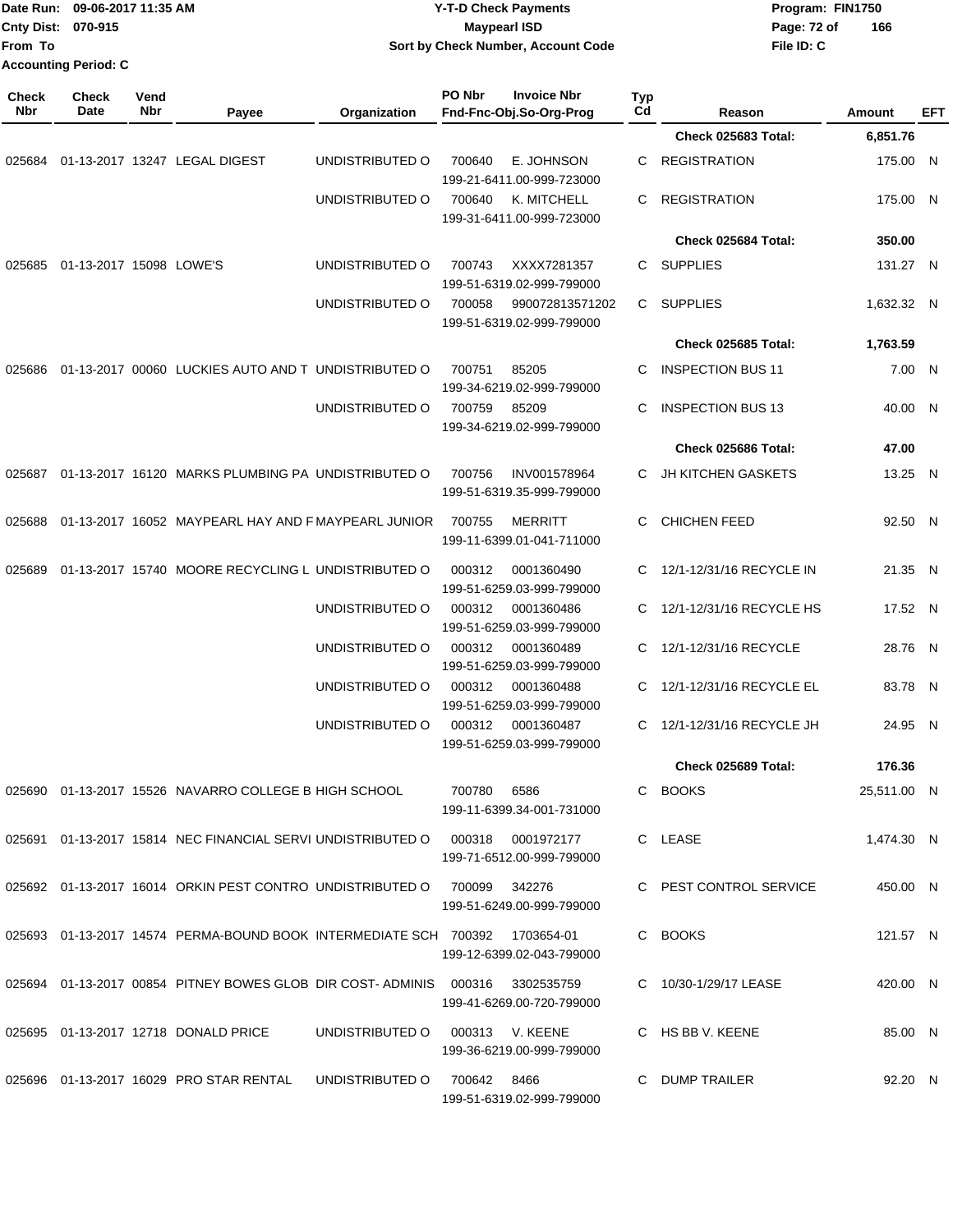Date Run: 09-06-2017 11:35 AM **CONTEX 100 CONTEX 12 T-D** Check Payments **CONTEX 12 T-D Check Payments** Program: FIN1750 **Cnty Dist:** 070-915 **Page: 73 of Page: 73 of From To 09-06-2017 11:35 AM Y-T-D Check Payments 070-915 Maypearl ISD Sort by Check Number, Account Code Accounting Period: C**

| <b>Check</b><br>Nbr | <b>Check</b><br>Date     | Vend<br>Nbr | Payee                                                                        | Organization                           | PO Nbr | <b>Invoice Nbr</b><br>Fnd-Fnc-Obj.So-Org-Prog      | Typ<br>C <sub>d</sub> | Reason                       | Amount     | EFT          |
|---------------------|--------------------------|-------------|------------------------------------------------------------------------------|----------------------------------------|--------|----------------------------------------------------|-----------------------|------------------------------|------------|--------------|
| 025697              |                          |             | 01-13-2017 15080 JOE T. RAMIREZ                                              | UNDISTRIBUTED O                        | 000314 | V. RICE<br>199-36-6219.00-999-799000               |                       | C HS BB V. RICE 1/3/17       | 155.00     | $\mathsf{N}$ |
| 025698              |                          |             | 01-13-2017 16176 RELIABLE DRAIN SER UNDISTRIBUTED O                          |                                        | 700742 | 1094<br>199-51-6249.00-999-799000                  | C.                    | <b>LABOR</b>                 | 640.00 N   |              |
|                     |                          |             |                                                                              | UNDISTRIBUTED O                        | 700742 | 1094<br>199-51-6319.02-999-799000                  | C.                    | <b>PIPES</b>                 | 547.00 N   |              |
|                     |                          |             |                                                                              |                                        |        |                                                    |                       | Check 025698 Total:          | 1,187.00   |              |
| 025699              |                          |             | 01-13-2017 13035 TRACY SHEFFER                                               | <b>MAYPEARL JUNIOR</b>                 | 700772 | <b>REIMBURSEMENT</b><br>199-11-6399.01-041-711000  | C                     | <b>SUPPLIES</b>              | 25.96 N    |              |
| 025700              |                          |             | 01-13-2017 15313 CARROLL MARVIN SMI UNDISTRIBUTED O                          |                                        | 000317 | V. KEENE<br>199-36-6219.00-999-799000              | C.                    | <b>HS BB V. KEENE 1/7/17</b> | 10.00 N    |              |
| 025701              |                          |             | 01-13-2017 16167 RENVY ANNICE EVAN UNDISTRIBUTED O                           |                                        | 000315 | VS. RICE<br>199-36-6219.00-999-799000              | C                     | <b>HS BB V. RICE 1/5/17</b>  | 95.00 N    |              |
|                     |                          |             | 025702 01-13-2017 00234 SOUTHWEST INTERNA UNDISTRIBUTED O                    |                                        | 700745 | FP289268<br>199-34-6319.00-999-799000              | C.                    | VALVE                        | 517.10 N   |              |
| 025703              |                          |             | 01-13-2017 14122 LAURI ANN SPRADLIN MAYPEARL JUNIOR                          |                                        | 700733 | <b>REIMBURSEMENT</b><br>199-36-6399.09-041-799000  | C                     | <b>MASCOT UNIFORM CLEAN</b>  | 25.31 N    |              |
| 025704              | 01-13-2017 16123 TECHAIR |             |                                                                              | <b>HIGH SCHOOL</b>                     | 700445 | 03199736<br>199-11-6399.09-001-722000              | C.                    | <b>SUPPLIES</b>              | 942.81 N   |              |
| 025705              |                          |             | 01-13-2017 15611 BETH THOMAS                                                 | <b>MAYPEARL JUNIOR</b>                 | 700758 | <b>REIMBURSEMENT</b><br>199-11-6399.25-041-711000  | C                     | SPELLING BEE AWARDS          | 27.00 N    |              |
| 025706              |                          |             | 01-20-2017 15614 ADVANTAGE MEDICAL UNDISTRIBUTED O                           |                                        | 000322 | 3254<br>199-34-6219.01-999-799000                  | C                     | <b>DOT PHYSICAL</b>          | 63.00 N    |              |
| 025707              |                          |             | 01-20-2017 12338 ALVARADO ISD                                                | <b>HIGH SCHOOL</b>                     | 700788 | ALVARADO<br>199-36-6499.01-001-799000              | C                     | <b>VOLLEYBALL TOURNAME</b>   | 200.00 N   |              |
|                     |                          |             |                                                                              | <b>HIGH SCHOOL</b>                     | 700810 | ALVARADO<br>199-36-6499.01-001-799000              | C.                    | SOFTBALL TOURNAMENT          | 275.00 N   |              |
|                     |                          |             |                                                                              |                                        |        |                                                    |                       | Check 025707 Total:          | 475.00     |              |
|                     |                          |             | 025708  01-20-2017  01256  AT&T MOBILITY                                     | UNDISTRIBUTED O                        | 000321 | 824711164<br>199-51-6259.02-999-799000             | C.                    | 12/3/-1/2/17 WIRELESS        | 107.49 N   |              |
|                     |                          |             | 025709  01-20-2017  00901  AVENUE FUEL DISTRI  UNDISTRIBUTED   000333  62498 |                                        |        | 199-34-6311.01-999-799000                          |                       | C FUEL                       | 1,046.91 N |              |
|                     |                          |             | 025710 01-20-2017 15983 RICO BAILEY                                          | UNDISTRIBUTED O                        |        | 000323 V. RIO VISTA<br>199-36-6219.00-999-799000   |                       | C BB V. RIO VISTA $1/10/17$  | 65.00 N    |              |
|                     |                          |             | 025711  01-20-2017  00524  BUREAU OF EDUCATI  ELEMENTARY                     |                                        |        | 700797 A. CATE<br>199-13-6399.04-101-711000        |                       | C TRAINING                   | 249.00 N   |              |
|                     |                          |             |                                                                              | ELEMENTARY                             |        | 700797 T. MOSLEY<br>199-13-6399.04-101-711000      |                       | C TRAINING                   | 249.00 N   |              |
|                     |                          |             |                                                                              |                                        |        |                                                    |                       | Check 025711 Total:          | 498.00     |              |
|                     |                          |             | 025712  01-20-2017  00871  CARD SERVICE CENT  ELEMENTARY                     |                                        |        | 700644 XXXX 0178 1/17<br>199-11-6639.48-101-711PTO |                       | C WORKROOM SUPPLIES          | 262.33 N   |              |
|                     |                          |             |                                                                              | INTERMEDIATE SCH 700558 XXXX 0178 1/17 |        | 199-12-6399.02-043-799000                          |                       | C BOOKS                      | 195.64 N   |              |
|                     |                          |             |                                                                              | <b>HIGH SCHOOL</b>                     |        | 700684 XXXX 0178 1/17<br>199-12-6399.08-001-799000 |                       | C BOOKS                      | 39.74 N    |              |
|                     |                          |             |                                                                              | UNDISTRIBUTED O                        |        | 000325 XXXX 0046 1/17<br>199-13-6299.00-999-799000 |                       | C RETIREMENT GIFT            | 300.00 N   |              |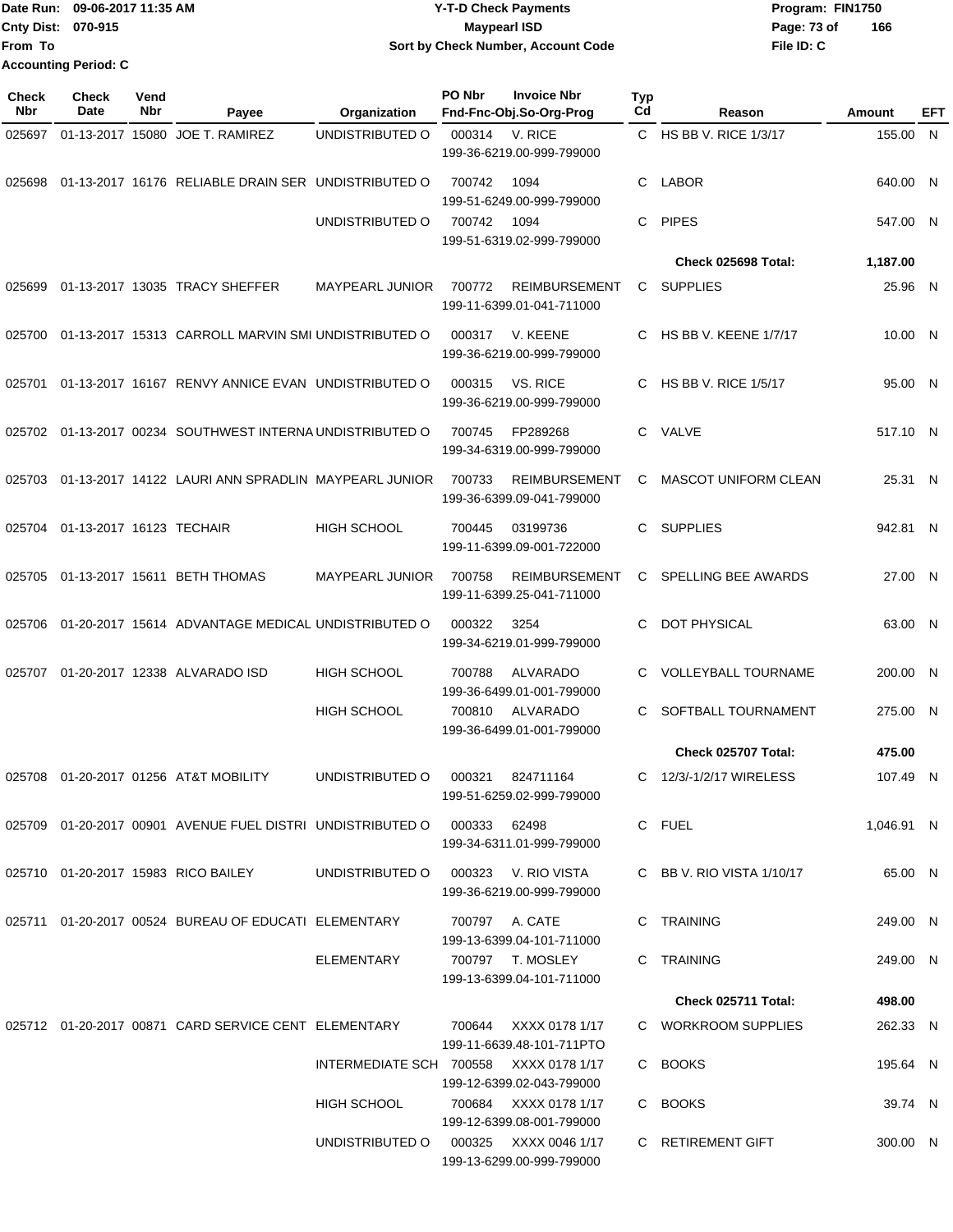|                             | Date Run: 09-06-2017 11:35 AM | Y-T-D Check Payments               | Program: FIN1750   |  |  |  |
|-----------------------------|-------------------------------|------------------------------------|--------------------|--|--|--|
| <b>Cnty Dist: 070-915</b>   |                               | Maypearl ISD                       | 166<br>Page: 74 of |  |  |  |
| lFrom To                    |                               | Sort by Check Number, Account Code | File ID: C         |  |  |  |
| <b>Accounting Period: C</b> |                               |                                    |                    |  |  |  |

| <b>Check</b><br><b>Nbr</b> | <b>Check</b><br>Date | Vend<br>Nbr | Payee                                                      | Organization            | PO Nbr | <b>Invoice Nbr</b><br>Fnd-Fnc-Obj.So-Org-Prog | <b>Typ</b><br>Cd | Reason                      | Amount      | EFT |
|----------------------------|----------------------|-------------|------------------------------------------------------------|-------------------------|--------|-----------------------------------------------|------------------|-----------------------------|-------------|-----|
|                            |                      |             |                                                            | UNDISTRIBUTED O         | 000335 | XXXX 0178 1/17                                | $\mathsf{C}^-$   | POSTAGE                     | 45.90 N     |     |
|                            |                      |             |                                                            |                         |        | 199-41-6399.02-999-799000                     |                  |                             |             |     |
|                            |                      |             |                                                            | <b>ADMINISTRATIVE</b>   | 000325 | XXXX 0046 1/17                                | C.               | <b>FUEL</b>                 | 53.46 N     |     |
|                            |                      |             |                                                            |                         |        | 199-41-6411.01-701-799000                     |                  |                             |             |     |
|                            |                      |             |                                                            | <b>SCHOOL BOARD</b>     | 700629 | XXXX 0718 1/17                                | C                | <b>CHRISTMAS MEAL FOR B</b> | 86.23 N     |     |
|                            |                      |             |                                                            |                         |        | 199-41-6499.02-702-799000                     |                  |                             |             |     |
|                            |                      |             |                                                            | <b>ADMINISTRATIVE</b>   | 700673 | XXXX 0178 1/17<br>199-53-6399.00-701-799000   | C.               | <b>BOOKS</b>                | 66.55 N     |     |
|                            |                      |             |                                                            |                         |        |                                               |                  |                             |             |     |
|                            |                      |             |                                                            |                         |        |                                               |                  | Check 025712 Total:         | 1,049.85    |     |
| 025713                     |                      |             | 01-20-2017 13110 LEGRANT CLARK                             | UNDISTRIBUTED O         | 000324 | V. KEENE                                      | C.               | BB V. KEENE 1/12/17         | 130.00 N    |     |
|                            |                      |             |                                                            |                         |        | 199-36-6219.00-999-799000                     |                  |                             |             |     |
| 025714                     | 01-20-2017 15168 CPI |             |                                                            | INTERMEDIATE SCH 700604 |        | CUS10096972                                   | C                | <b>WORK BOOKS</b>           | 21.12 N     |     |
|                            |                      |             |                                                            |                         |        | 199-11-6399.00-043-723000                     |                  |                             |             |     |
|                            |                      |             |                                                            | <b>ELEMENTARY</b>       | 700604 | CUS10096972                                   | C                | <b>WORK BOOKS</b>           | 21.12 N     |     |
|                            |                      |             |                                                            |                         |        | 199-11-6399.00-101-723000                     |                  |                             |             |     |
|                            |                      |             |                                                            | <b>HIGH SCHOOL</b>      | 700604 | CUS10096972                                   | C                | <b>WORK BOOKS</b>           | 21.14 N     |     |
|                            |                      |             |                                                            |                         |        | 199-11-6399.01-001-723000                     |                  |                             |             |     |
|                            |                      |             |                                                            | MAYPEARL JUNIOR         | 700604 | CUS10096972<br>199-11-6399.01-041-723000      | C                | <b>WORK BOOKS</b>           | 21.12 N     |     |
|                            |                      |             |                                                            | UNDISTRIBUTED O         | 700604 | CUS10096972                                   | C                | <b>WORK BOOKS</b>           | 500.00 N    |     |
|                            |                      |             |                                                            |                         |        | 199-11-6399.03-999-723000                     |                  |                             |             |     |
|                            |                      |             |                                                            |                         |        |                                               |                  | Check 025714 Total:         | 584.50      |     |
| 025715                     |                      |             | 01-20-2017 15241 DALLAS DEES                               | <b>HIGH SCHOOL</b>      | 700812 | <b>REIMBURSEMENT</b>                          |                  | <b>SHIPPING</b>             | 16.62 N     |     |
|                            |                      |             |                                                            |                         |        | 199-11-6399.29-001-711BAN                     | C                |                             |             |     |
|                            |                      |             |                                                            | INTERMEDIATE SCH 700813 |        | <b>REIMBURSEMENT</b>                          | C.               | <b>SUPPLIES</b>             | 13.60 N     |     |
|                            |                      |             |                                                            |                         |        | 199-11-6399.29-043-711000                     |                  |                             |             |     |
|                            |                      |             |                                                            |                         |        |                                               |                  | Check 025715 Total:         | 30.22       |     |
| 025716                     |                      |             | 01-20-2017 15305 DELL MARKETING LP                         | UNDISTRIBUTED O         | 700608 | 10135152906                                   | C                | Admin/Campus Admin Lapto    | 329.18 N    |     |
|                            |                      |             |                                                            |                         |        | 199-11-6639.47-999-711000                     |                  |                             |             |     |
|                            |                      |             |                                                            | UNDISTRIBUTED O         | 700608 | 10135152906                                   | С                | Admin/Campus Admin Lapto    | 1,360.00 N  |     |
|                            |                      |             |                                                            |                         |        | 199-21-6639.00-999-799000                     |                  |                             |             |     |
|                            |                      |             |                                                            | UNDISTRIBUTED O         | 700608 | 10135152906                                   | C                | Admin/Campus Admin Lapto    | 15,282.00 N |     |
|                            |                      |             |                                                            |                         |        | 199-23-6639.00-999-799000                     |                  |                             |             |     |
|                            |                      |             |                                                            | UNDISTRIBUTED O         | 700608 | 10135152906                                   | C.               | Admin/Campus Admin Lapto    | 6,625.00 N  |     |
|                            |                      |             |                                                            |                         |        | 199-31-6639.00-999-799000                     |                  |                             |             |     |
|                            |                      |             |                                                            | UNDISTRIBUTED O         | 700608 | 10135152906                                   | C.               | Admin/Campus Admin Lapto    | 4,077.00 N  |     |
|                            |                      |             |                                                            |                         |        | 199-33-6639.00-999-799000                     |                  |                             |             |     |
|                            |                      |             |                                                            | UNDISTRIBUTED O         | 700608 | 10135152906<br>199-34-6639.00-999-799000      | C.               | Admin/Campus Admin Lapto    | 1,360.00 N  |     |
|                            |                      |             |                                                            | UNDISTRIBUTED O         | 700608 | 10135152906                                   |                  | C Admin/Campus Admin Lapto  | 1,360.00 N  |     |
|                            |                      |             |                                                            |                         |        | 199-36-6639.00-999-799000                     |                  |                             |             |     |
|                            |                      |             |                                                            | UNDISTRIBUTED O         | 700608 | 10135152906                                   |                  | Admin/Campus Admin Lapto    | 2,719.00 N  |     |
|                            |                      |             |                                                            |                         |        | 199-41-6639.00-999-799000                     |                  |                             |             |     |
|                            |                      |             |                                                            | UNDISTRIBUTED O         | 700608 | 10135152906                                   | C                | Admin/Campus Admin Lapto    | 2,547.00 N  |     |
|                            |                      |             |                                                            |                         |        | 199-51-6639.00-999-799000                     |                  |                             |             |     |
|                            |                      |             |                                                            | UNDISTRIBUTED O         | 700608 | 10135152906                                   | C                | Admin/Campus Admin Lapto    | 10,776.00 N |     |
|                            |                      |             |                                                            |                         |        | 199-53-6639.00-999-799000                     |                  |                             |             |     |
|                            |                      |             |                                                            |                         |        |                                               |                  | Check 025716 Total:         | 46,435.18   |     |
|                            |                      |             | 025717 01-20-2017 13639 EAST TEXAS COPY SY UNDISTRIBUTED O |                         | 000340 | 366240                                        | C                | 12/4-1/3/17 B/W PRINT       | 48.11 N     |     |
|                            |                      |             |                                                            |                         |        | 199-11-6219.00-999-723000                     |                  |                             |             |     |
|                            |                      |             |                                                            | UNDISTRIBUTED O         | 000339 | 367116                                        | C.               | 12/9-1/8/17 B/W AND COLO    | 81.00 N     |     |
|                            |                      |             |                                                            |                         |        | 199-11-6219.07-999-723000                     |                  |                             |             |     |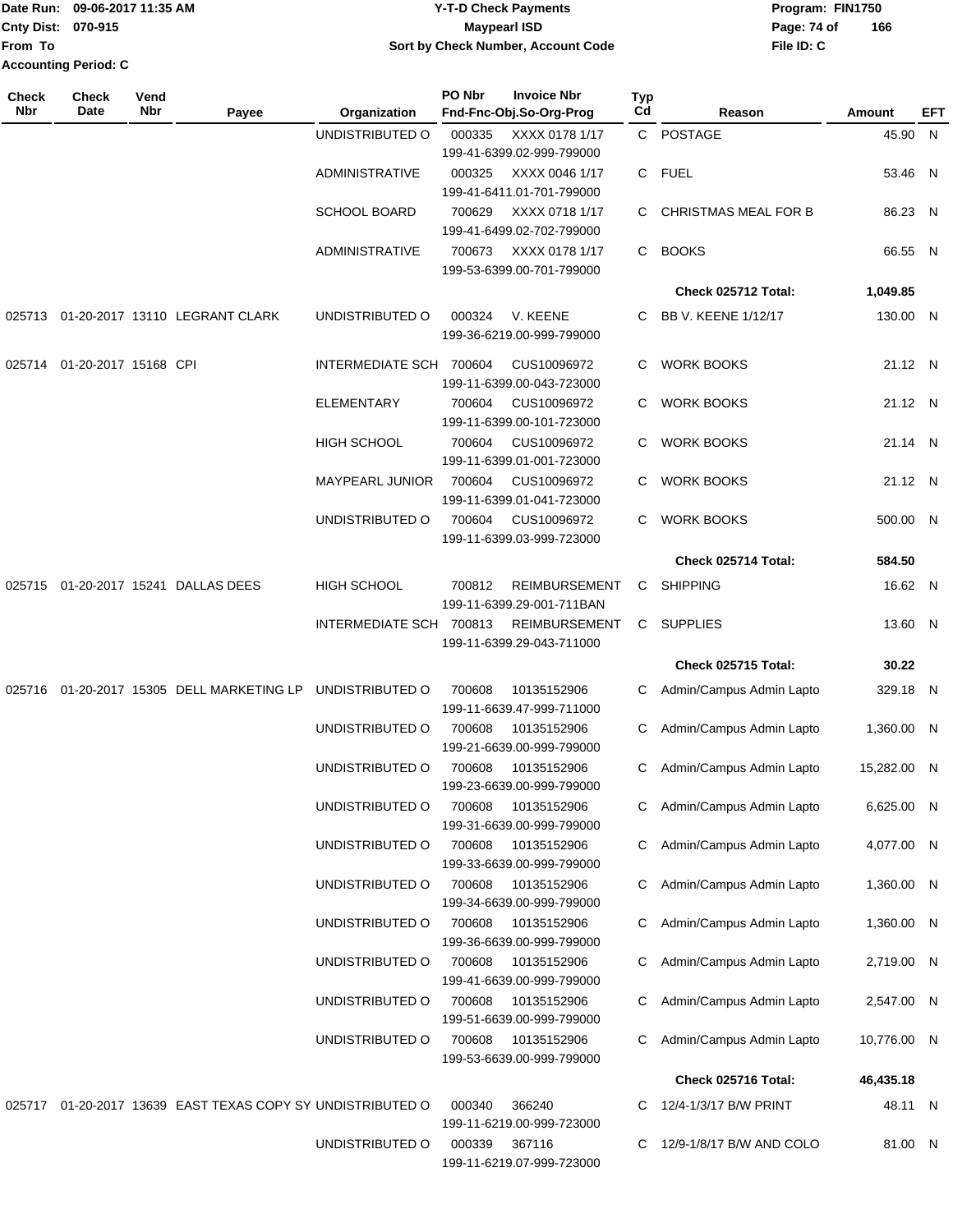Date Run: 09-06-2017 11:35 AM **CONTEX 100 CONTEX 12 T-D** Check Payments **CONTEX 12 T-D Check Payments** Program: FIN1750 **From To Accounting Period: C**

# **Cnty Dist:** 070-915 **Page: 75 of Page: 75 of 09-06-2017 11:35 AM Y-T-D Check Payments 070-915 Maypearl ISD Sort by Check Number, Account Code**

| Check<br>Nbr | Check<br>Date | Vend<br>Nbr | Payee                                                  | Organization                      | PO Nbr | <b>Invoice Nbr</b><br>Fnd-Fnc-Obj.So-Org-Prog  | Typ<br>Cd | Reason                      | Amount   | EFT |
|--------------|---------------|-------------|--------------------------------------------------------|-----------------------------------|--------|------------------------------------------------|-----------|-----------------------------|----------|-----|
|              |               |             |                                                        | <b>HIGH SCHOOL</b>                | 000339 | 367116<br>199-11-6269.00-001-711000            |           | C 12/9-1/8/17 B/W AND COLO  | 78.90 N  |     |
|              |               |             |                                                        | <b>HIGH SCHOOL</b>                | 000340 | 366240<br>199-11-6269.00-001-711000            |           | C 12/4-1/3/17 B/W PRINT     | 12.98 N  |     |
|              |               |             |                                                        | MAYPEARL JUNIOR                   | 000339 | 367116<br>199-11-6269.00-041-711000            |           | C 12/9-1/8/17 B/W AND COLO  | 70.00 N  |     |
|              |               |             |                                                        | MAYPEARL JUNIOR                   | 000340 | 366240<br>199-11-6269.00-041-711000            |           | C 12/4-1/3/17 B/W PRINT     | 15.68 N  |     |
|              |               |             |                                                        | INTERMEDIATE SCH 000339           |        | 367116<br>199-11-6269.00-043-799000            |           | C 12/9-1/8/17 B/W AND COLO  | 89.14 N  |     |
|              |               |             |                                                        | ELEMENTARY                        | 000339 | 367116<br>199-11-6269.00-101-711000            |           | C 12/9-1/8/17 B/W AND COLO  | 110.17 N |     |
|              |               |             |                                                        | ELEMENTARY                        | 000340 | 366240<br>199-11-6269.00-101-711000            |           | C 12/4-1/3/17 B/W PRINT     | 276.81 N |     |
|              |               |             |                                                        | <b>ELEMENTARY</b>                 | 000339 | 367116<br>199-11-6269.00-101-799000            |           | C 12/9-1/8/17 B/W AND COLO  | 79.60 N  |     |
|              |               |             |                                                        | ELEMENTARY                        | 000340 | 366240<br>199-11-6269.00-101-799000            |           | C 12/4-1/3/17 B/W PRINT     | 17.72 N  |     |
|              |               |             |                                                        | HIGH SCHOOL                       | 000339 | 367116<br>199-11-6269.01-001-711000            |           | C 12/9-1/8/17 B/W AND COLO  | 102.24 N |     |
|              |               |             |                                                        | <b>HIGH SCHOOL</b>                | 000340 | 366240<br>199-11-6269.01-001-711000            |           | C 12/4-1/3/17 B/W PRINT     | 453.95 N |     |
|              |               |             |                                                        | MAYPEARL JUNIOR                   | 000339 | 367116<br>199-11-6269.01-041-711000            |           | C 12/9-1/8/17 B/W AND COLO  | 97.00 N  |     |
|              |               |             |                                                        | MAYPEARL JUNIOR                   | 000340 | 366240<br>199-11-6269.01-041-711000            |           | C 12/4-1/3/17 B/W PRINT     | 375.88 N |     |
|              |               |             |                                                        | INTERMEDIATE SCH 000339           |        | 367116<br>199-11-6269.01-043-711000            |           | C 12/9-1/8/17 B/W AND COLO  | 70.00 N  |     |
|              |               |             |                                                        | INTERMEDIATE SCH 000340           |        | 366240<br>199-11-6269.01-043-711000            |           | C 12/4-1/3/17 B/W PRINT     | 189.25 N |     |
|              |               |             |                                                        | DIR COST-ADMINIS                  | 000339 | 367116<br>199-41-6249.00-720-799000            |           | C 12/9-1/8/17 B/W AND COLO  | 70.00 N  |     |
|              |               |             |                                                        | DIR COST-ADMINIS 000340           |        | 366240<br>199-41-6249.00-720-799000            |           | C 12/4-1/3/17 B/W PRINT     | 157.25 N |     |
|              |               |             |                                                        |                                   |        |                                                |           | Check 025717 Total:         | 2,395.68 |     |
|              |               |             | 025718 01-20-2017 00618 BALLARD AND TIGHE HIGH SCHOOL  |                                   |        | 700747 0154406-IN<br>199-11-6399.23-001-725000 |           | C SUPPLIES                  | 134.61 N |     |
|              |               |             |                                                        | MAYPEARL JUNIOR 700747 0154406-IN |        | 199-11-6399.23-041-725000                      |           | C SUPPLIES                  | 192.30 N |     |
|              |               |             |                                                        | ELEMENTARY                        |        | 700747 0154406-IN<br>199-11-6399.23-101-725000 |           | C PO Created by Req: 000764 | 653.04 N |     |
|              |               |             |                                                        |                                   |        |                                                |           | Check 025718 Total:         | 979.95   |     |
|              |               |             | 025719 01-20-2017 13336 ELLIS COUNTY MUSIC HIGH SCHOOL |                                   | 700708 | 38138<br>199-11-6249.29-001-711000             |           | C REPAIR                    | 3.00 N   |     |
|              |               |             |                                                        | HIGH SCHOOL                       | 700814 | 39774<br>199-11-6249.29-001-711000             |           | C REPAIR                    | 55.00 N  |     |
|              |               |             |                                                        | INTERMEDIATE SCH 700831           |        | 39948<br>199-11-6399.29-043-711000             |           | C SUPPLIES                  | 7.95 N   |     |
|              |               |             |                                                        |                                   |        |                                                |           | Check 025719 Total:         | 65.95    |     |
|              |               |             | 025720 01-20-2017 00337 JOHN BRIDGES                   | UNDISTRIBUTED O                   | 700687 | XXXX 0178 1/17                                 |           | C TAGS                      | 80.92 N  |     |
|              |               |             |                                                        |                                   |        | 199-34-6219.02-999-799000                      |           |                             |          |     |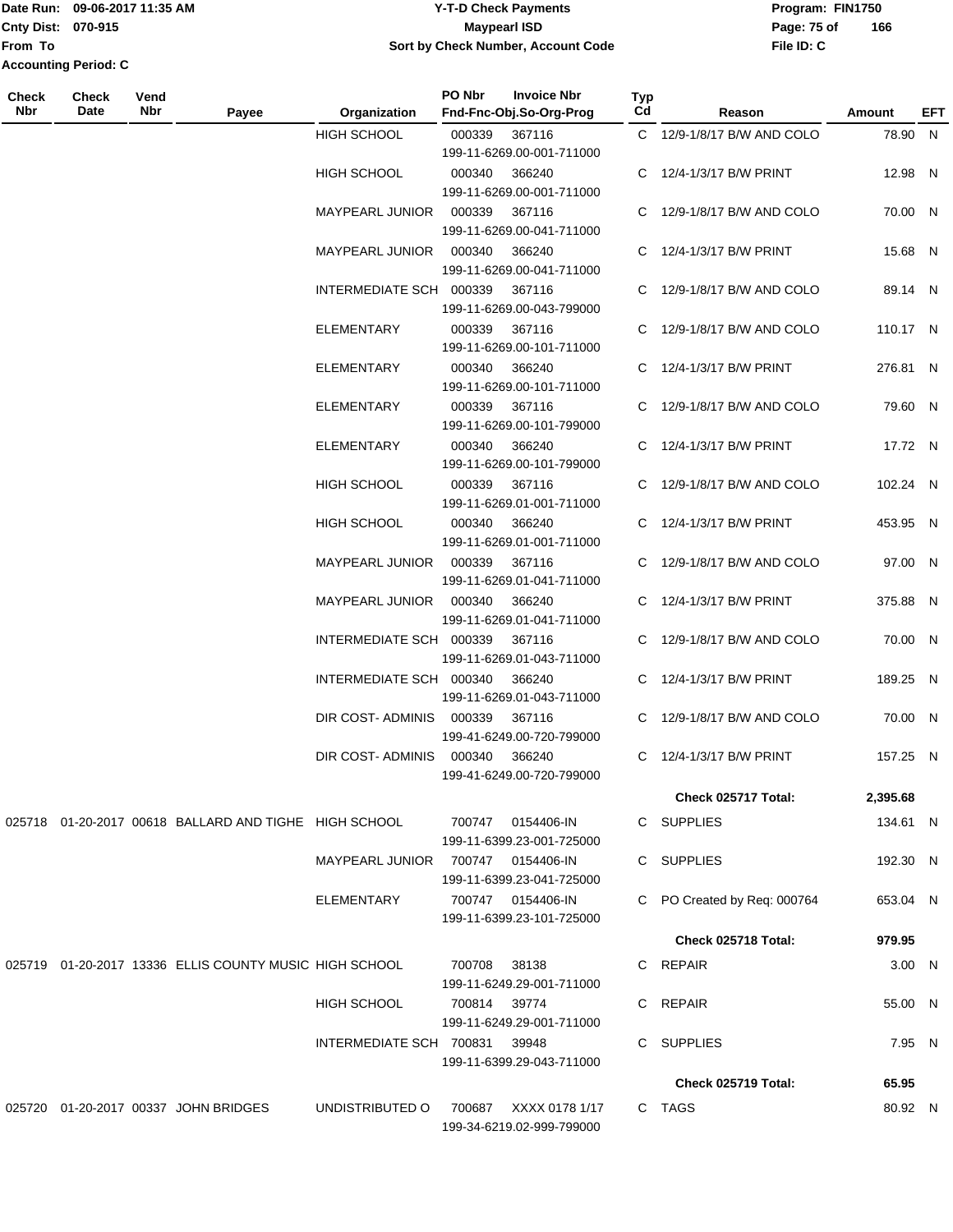|                    | Date Run: 09-06-2017 11:35 AM | <b>Y-T-D Check Payments</b>        | Program: FIN1750   |
|--------------------|-------------------------------|------------------------------------|--------------------|
| Cnty Dist: 070-915 |                               | <b>Mavpearl ISD</b>                | 166<br>Page: 76 of |
| lFrom To           |                               | Sort by Check Number, Account Code | File ID: C         |
|                    | <b>Accounting Period: C</b>   |                                    |                    |

| <b>Check</b><br>Nbr | Check<br>Date                 | Vend<br>Nbr | Payee                                                                            | Organization                        | PO Nbr       | <b>Invoice Nbr</b><br>Fnd-Fnc-Obj.So-Org-Prog | Typ<br>Cd | Reason                      | Amount      | EFT |
|---------------------|-------------------------------|-------------|----------------------------------------------------------------------------------|-------------------------------------|--------------|-----------------------------------------------|-----------|-----------------------------|-------------|-----|
| 025721              |                               |             | 01-20-2017 01586 ESTES ELECTRIC, INC. UNDISTRIBUTED O                            |                                     | 700796       | 11848<br>199-51-6249.00-999-799000            |           | C LABOR                     | 1,000.00 N  |     |
|                     |                               |             |                                                                                  | UNDISTRIBUTED O                     | 700796       | 11848<br>199-51-6319.03-999-799000            |           | <b>LIGHT POLES</b>          | 1,354.37 N  |     |
|                     |                               |             |                                                                                  |                                     |              |                                               |           | Check 025721 Total:         | 2,354.37    |     |
|                     |                               |             | 025722 01-20-2017 00040 FLATT STATIONERS, I ELEMENTARY                           |                                     | 700775       | 234973-00<br>199-11-6399.05-101-711000        |           | C SUPPLIES                  | 322.09 N    |     |
|                     |                               |             |                                                                                  | <b>ELEMENTARY</b>                   | 700776       | 234968-00<br>199-11-6399.11-101-711000        |           | C SUPPLIES                  | 288.80 N    |     |
|                     |                               |             |                                                                                  |                                     |              |                                               |           | Check 025722 Total:         | 610.89      |     |
|                     | 025723 01-20-2017 00243 HILCO |             |                                                                                  | UNDISTRIBUTED O                     | 000326       | 4602266500 1/17<br>199-51-6259.04-999-799000  |           | C 12/6-1/4/17 FUEL TANK     | 32.11 N     |     |
|                     |                               |             |                                                                                  | UNDISTRIBUTED O                     | 000326       | 4602266500 1/17<br>199-51-6259.04-999-799000  |           | C 12/6-1/4/17 SECURITY LIG  | 34.40 N     |     |
|                     |                               |             |                                                                                  | UNDISTRIBUTED O                     | 000326       | 4602266500 1/17<br>199-51-6259.04-999-799000  | C.        | 12/6-1/4/17 MARQUEE         | 52.56 N     |     |
|                     |                               |             |                                                                                  | UNDISTRIBUTED O                     | 000326       | 4602266500 1/17<br>199-51-6259.04-999-799000  |           | C 12/6-1/4/17 ELEMENTARY    | 2,430.33 N  |     |
|                     |                               |             |                                                                                  | UNDISTRIBUTED O                     | 000326       | 4602266500 1/17<br>199-51-6259.04-999-799000  |           | C 12/6-1/4/17 ATH FACILITY  | 365.38 N    |     |
|                     |                               |             |                                                                                  | UNDISTRIBUTED O                     | 000326       | 4602266500 1/17<br>199-51-6259.04-999-799000  |           | C 12/6-1/4/17 HS NORTH WIN  | 1,681.78 N  |     |
|                     |                               |             |                                                                                  | UNDISTRIBUTED O                     | 000326       | 4602266500 1/17<br>199-51-6259.04-999-799000  |           | C 12/6-1/4/17 JUNIOR HIGH   | 3,108.81 N  |     |
|                     |                               |             |                                                                                  | UNDISTRIBUTED O                     | 000326       | 4602266500 1/17<br>199-51-6259.78-999-722000  |           | C 12/6-1/4/17 AG FACILITY   | 1,740.78 N  |     |
|                     |                               |             |                                                                                  |                                     |              |                                               |           | <b>Check 025723 Total:</b>  | 9,446.15    |     |
|                     |                               |             | 025724 01-20-2017 12231 HILLSBORO ISD                                            | HIGH SCHOOL                         | 700809       | <b>HILLSBORO</b><br>199-36-6499.01-001-799000 |           | C SOFTBALL TOURNAMENT       | 275.00 N    |     |
|                     |                               |             | 025725 01-20-2017 01065 HOBART CORP                                              | UNDISTRIBUTED O                     | 700791       | 32792727<br>199-51-6249.35-999-799000         | C.        | OVEN REPAIR                 | 1,411.58 N  |     |
|                     |                               |             | 025726  01-20-2017  15653  M.A.C. ALARMS                                         | UNDISTRIBUTED O                     | 700811       | 17704A<br>199-51-6249.00-999-799000           |           | C REPLACED LOCK             | 788.00 N    |     |
|                     |                               |             | 025727 01-20-2017 00441 VIRGIL MAJORS                                            | UNDISTRIBUTED O 000327 V. RIO VISTA |              | 199-36-6219.00-999-799000                     |           | C BB V. RIO VISTA $1/10/17$ | 135.00 N    |     |
|                     |                               |             | 025728 01-20-2017 15781 JASPER E. MANNING UNDISTRIBUTED O 000328 V. RIO VISTA    |                                     |              | 199-36-6219.00-999-799000                     |           | C BB V. RIO VISTA $1/10/17$ | 135.00 N    |     |
|                     |                               |             | 025729 01-20-2017 16171 MICHAEL WAITES JR UNDISTRIBUTED O                        |                                     |              | 000332 V. KEENE<br>199-36-6219.00-999-799000  |           | C BB V. KEENE 1/12/17       | 130.00 N    |     |
|                     |                               |             | 025730  01-20-2017  00516  NAVARRO COLLEGE  HIGH SCHOOL                          |                                     | 000343 16504 | 199-11-6223.00-001-731000                     |           | C PANTHER ACADAMY TUITI     | 41,340.00 N |     |
|                     |                               |             | 025731 01-20-2017 12564 NOVEL UNITS, INC.                                        | INTERMEDIATE SCH 700768 843156      |              | 199-11-6399.02-043-711000                     |           | C BOOKS                     | 66.09 N     |     |
|                     |                               |             | 025732  01-20-2017  12087  OAK CLIFF OFFICE SU MAYPEARL JUNIOR  700760  386637-0 |                                     |              | 199-11-6399.07-041-711000                     |           | C OFFICE SUPPLIES           | 531.05 N    |     |
|                     |                               |             | 025733 01-20-2017 15670 Q MINISTRY PROJECT UNDISTRIBUTED O                       |                                     | 700824       | 199-41-6219.02-999-799000                     |           | C RENEWAL 1/2 PAGE          | 722.50 N    |     |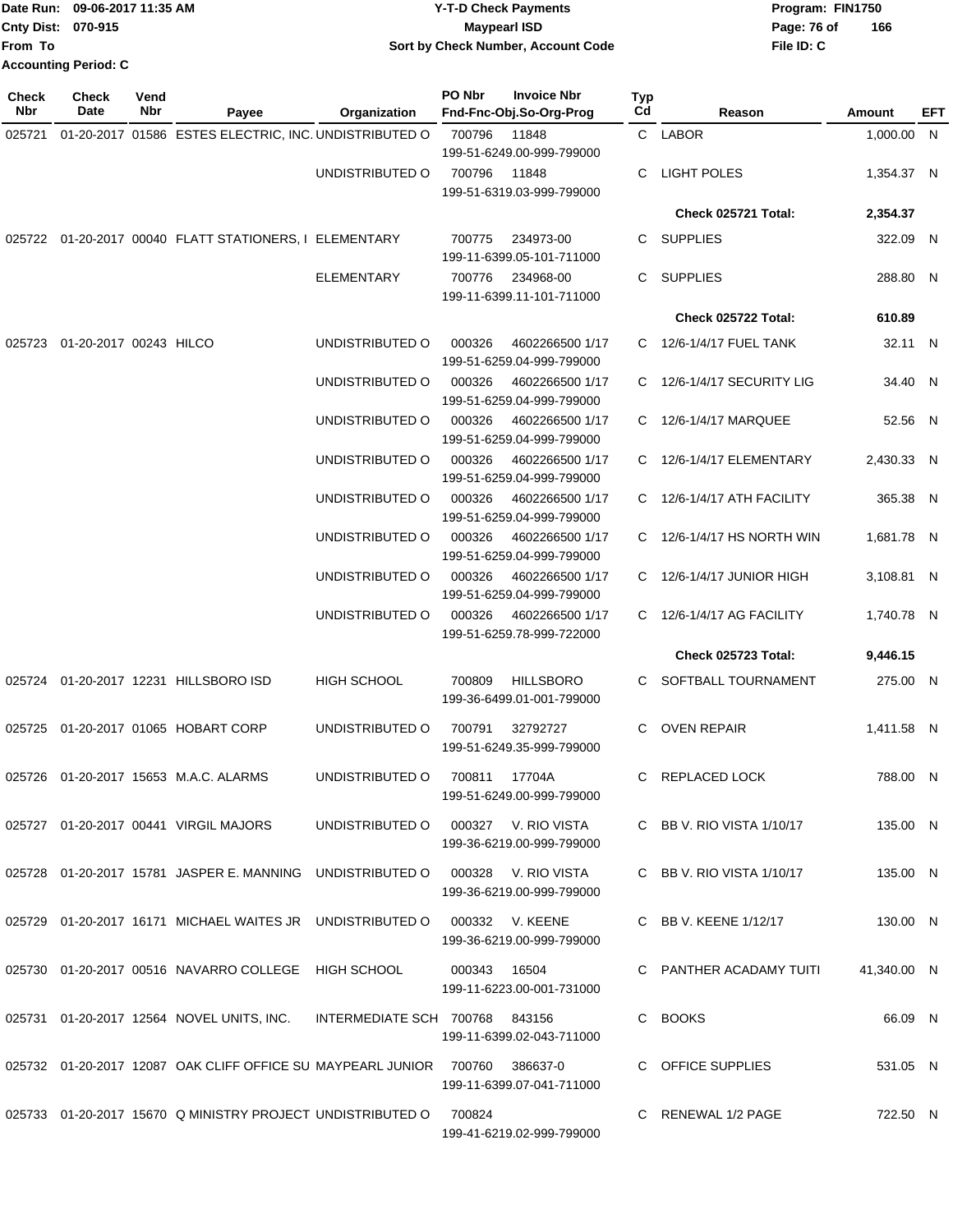| <b>IDate Run:</b>         | 09-06-2017 11:35 AM         | <b>Y-T-D Check Payments</b>        | Program: FIN1750   |
|---------------------------|-----------------------------|------------------------------------|--------------------|
| <b>Cnty Dist: 070-915</b> |                             | Maypearl ISD                       | 166<br>Page: 77 of |
| lFrom To                  |                             | Sort by Check Number, Account Code | File ID: C         |
|                           | <b>Accounting Period: C</b> |                                    |                    |

| Check<br><b>Nbr</b> | <b>Check</b><br>Date            | Vend<br>Nbr | Payee                                                                           | Organization                        | PO Nbr        | <b>Invoice Nbr</b><br>Fnd-Fnc-Obj.So-Org-Prog     | Typ<br>Cd | Reason                      | Amount     | EFT |
|---------------------|---------------------------------|-------------|---------------------------------------------------------------------------------|-------------------------------------|---------------|---------------------------------------------------|-----------|-----------------------------|------------|-----|
| 025734              |                                 |             | 01-20-2017 16175 The Lampo Group, Inc.                                          | <b>HIGH SCHOOL</b>                  | 700713        | 6461894<br>199-11-6399.11-001-722000              |           | C TEXT BOOKS                | 797.32 N   |     |
| 025735              |                                 |             | 01-20-2017 00099 REGION 10/EDUCATIO ADMINISTRATIVE                              |                                     | 000329        | 142281<br>199-41-6219.10-701-799000               | C         | <b>DCS BACKGROUND SEAR</b>  | 464.60 N   |     |
| 025736              |                                 |             | 01-20-2017 14927 REPUBLIC SERVICES UNDISTRIBUTED O                              |                                     | 000334        | 0794-011559751<br>199-51-6259.03-999-799000       | C.        | 1/1-1/31/17 WASTE REMOV     | 902.53 N   |     |
|                     |                                 |             |                                                                                 | UNDISTRIBUTED O                     | 000334        | 0794-011495091<br>199-51-6259.03-999-799000       | C.        | 12/1-12/31/16 WASTE REM     | 2,326.63 N |     |
|                     |                                 |             |                                                                                 |                                     |               |                                                   |           | Check 025736 Total:         | 3,229.16   |     |
| 025737              |                                 |             | 01-20-2017 12925 ROBERT MERRITT                                                 | <b>MAYPEARL JUNIOR</b>              | 700806        | <b>REIMBURSEMENT</b><br>199-11-6399.01-041-711000 | C         | <b>SUPPLIES</b>             | 102.14 N   |     |
| 025738              |                                 |             | 01-20-2017 00843 SCHOLASTIC BOOK FAINTERMEDIATE SCH 700826                      |                                     |               | W3635957BF<br>199-12-6399.02-043-799000           | C.        | <b>BOOK FAIR</b>            | 1,420.32 N |     |
| 025739              |                                 |             | 01-20-2017 00264 SCHOLASTIC MAGAZI INTERMEDIATE SCH 700586                      |                                     |               | M6087071<br>199-11-6399.03-043-711000             | C.        | <b>SCOPE MAGAZINE</b>       | 121.00 N   |     |
| 025740              |                                 |             | 01-20-2017 15313 CARROLL MARVIN SMI UNDISTRIBUTED O                             |                                     | 000330        | V. RIO VISTA<br>199-36-6219.00-999-799000         | C.        | BB V. RIO VISTA CLOCK 1/    | 25.00 N    |     |
| 025741              |                                 |             | 01-20-2017 00234 SOUTHWEST INTERNA UNDISTRIBUTED O                              |                                     | 700795        | 455335-1<br>199-34-6219.00-999-799000             | C         | <b>BUS REPAIR</b>           | 804.48 N   |     |
|                     |                                 |             |                                                                                 | UNDISTRIBUTED O                     | 700795        | 455335-1<br>199-51-6249.00-999-799000             | C         | <b>BUS REPAIR</b>           | 525.00 N   |     |
|                     |                                 |             |                                                                                 |                                     |               |                                                   |           | Check 025741 Total:         | 1,329.48   |     |
|                     | 025742 01-20-2017 00784 TASBO   |             |                                                                                 | <b>IND COST-ADM</b>                 | 700821        | N. WIGGINS<br>199-41-6499.01-750-799000           | C         | <b>MEMBERSHIP RENEWAL</b>   | 90.00 N    |     |
| 025743              | 01-20-2017 16123 TECHAIR        |             |                                                                                 | <b>HIGH SCHOOL</b>                  | 700445        | 03205433<br>199-11-6399.09-001-722000             | C         | <b>SUPPLIES</b>             | 62.50 N    |     |
|                     |                                 |             |                                                                                 | <b>HIGH SCHOOL</b>                  | 700445        | 03204576<br>199-11-6399.09-001-722000             | C         | <b>SUPPLIES</b>             | 1,005.87 N |     |
|                     |                                 |             |                                                                                 |                                     |               |                                                   |           | Check 025743 Total:         | 1,068.37   |     |
|                     |                                 |             | 025744 01-20-2017 12471 TEXAS DEPARTMENT ADMINISTRATIVE                         |                                     |               | 000342 201701-110759<br>199-41-6219.10-701-799000 |           | C RECORD RETRIEVAL          | 1.00 N     |     |
|                     |                                 |             | 025745  01-20-2017  00134  TXU ENERGY                                           | UNDISTRIBUTED O 000341 056176593485 |               | 199-51-6259.04-999-799000                         |           | C 12/12-1/10/17 SECURITY LI | 330.72 N   |     |
|                     |                                 |             | 025746 01-20-2017 13510 ROBERT WHITE                                            |                                     |               | 199-36-6219.00-999-799000                         |           | C BB V, RIO VISTA $1/10/17$ | 205.00 N   |     |
|                     |                                 |             | 025747  01-24-2017  00871  CARD SERVICE CENT  UNDISTRIBUTED  000344  XXXX  0178 |                                     |               | 199-34-6219.02-999-799000                         |           | C REGISTRATION TAGS         | 80.92 N    |     |
|                     | 025748  01-27-2017  15896  ACET |             |                                                                                 | UNDISTRIBUTED O 700864              |               | <b>ENID JOHNSON</b><br>199-21-6411.00-999-723000  |           | C ACET REGISTRATION         | 365.00 N   |     |
|                     |                                 |             | 025749  01-27-2017  16083  ALPHA FOODS CO.  ELEMENTARY                          |                                     | 700896 280282 | 240-35-6341.00-101-799000                         |           | C PIZZA                     | 536.80 N   |     |
|                     |                                 |             | 025750 01-27-2017 16150 ALVARADO FLEET SE UNDISTRIBUTED O                       |                                     | 700881 010346 | 199-34-6319.00-999-799000                         |           | C BUS REPAIR 21             | 225.56 N   |     |
|                     |                                 |             |                                                                                 | UNDISTRIBUTED O                     | 700881 010345 | 199-51-6249.00-999-799000                         |           | C BUS REPAIR 21             | 570.00 N   |     |
|                     |                                 |             |                                                                                 |                                     |               |                                                   |           | <b>Check 025750 Total:</b>  | 795.56     |     |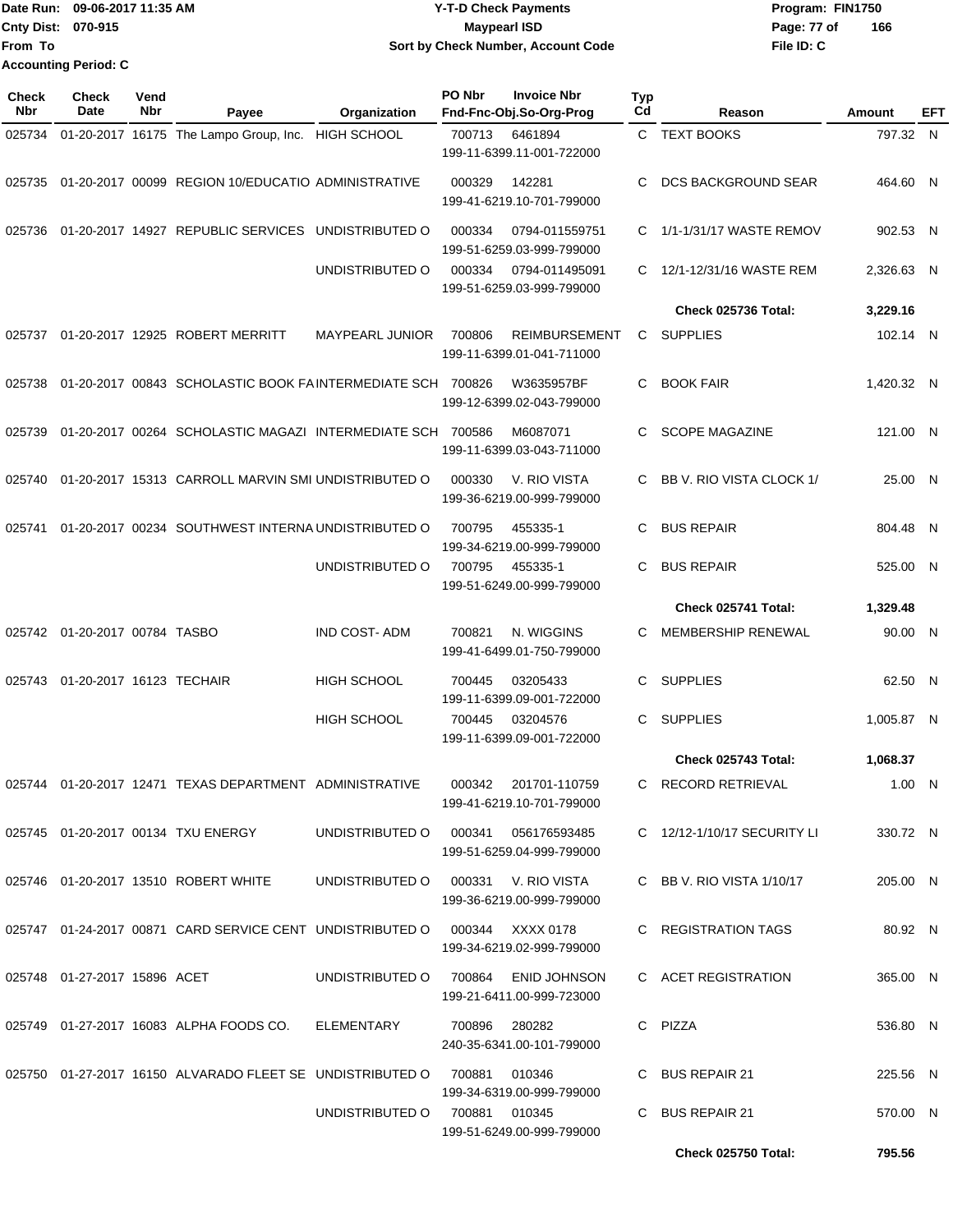|                           | Date Run: 09-06-2017 11:35 AM | <b>Y-T-D Check Payments</b>        | Program: FIN1750   |
|---------------------------|-------------------------------|------------------------------------|--------------------|
| <b>Cnty Dist: 070-915</b> |                               | Maypearl ISD                       | 166<br>Page: 78 of |
| <b>From To</b>            |                               | Sort by Check Number, Account Code | File ID: C         |
|                           | <b>Accounting Period: C</b>   |                                    |                    |

| <b>Check</b><br>Nbr | <b>Check</b><br>Date | Vend<br>Nbr | Payee                                                                           | Organization                           | PO Nbr        | <b>Invoice Nbr</b><br>Fnd-Fnc-Obj.So-Org-Prog          | Typ<br>Cd | Reason                       | Amount     | EFT |
|---------------------|----------------------|-------------|---------------------------------------------------------------------------------|----------------------------------------|---------------|--------------------------------------------------------|-----------|------------------------------|------------|-----|
| 025751              |                      |             | 01-27-2017 00901 AVENUE FUEL DISTRI UNDISTRIBUTED O                             |                                        | 000345        | 62539                                                  |           | C FUEL                       | 835.76 N   |     |
|                     |                      |             |                                                                                 |                                        |               | 199-34-6311.01-999-799000                              |           |                              |            |     |
|                     |                      |             | 025752 01-27-2017 15983 RICO BAILEY                                             | UNDISTRIBUTED O                        | 000346        | V. FROST                                               | C         | BB V. FROST 12/13/16         | 65.00 N    |     |
|                     |                      |             |                                                                                 |                                        |               | 199-36-6219.00-999-799000                              |           |                              |            |     |
|                     |                      |             |                                                                                 | UNDISTRIBUTED O                        | 000347        | V. PALMER<br>199-36-6219.00-999-799000                 | C         | <b>BB V. PALMER 1/20/17</b>  | 65.00 N    |     |
|                     |                      |             |                                                                                 |                                        |               |                                                        |           | Check 025752 Total:          | 130.00     |     |
| 025753              |                      |             | 01-27-2017 16051 BARSCO INC.                                                    | UNDISTRIBUTED O                        | 700886        | 2418952<br>199-51-6399.05-999-799000                   | C.        | <b>COMPRESSOR REPAIR</b>     | 66.68 N    |     |
| 025754              |                      |             | 01-27-2017 00956 BORDEN DAIRY                                                   | <b>MAYPEARL JUNIOR</b>                 | 700899        | 1300636<br>240-35-6341.00-041-799000                   | C         | MILK                         | 283.05 N   |     |
|                     |                      |             |                                                                                 | <b>MAYPEARL JUNIOR</b>                 | 700369        | 1197668<br>240-35-6341.00-041-799000                   | C         | MILK                         | 384.34 N   |     |
|                     |                      |             |                                                                                 | INTERMEDIATE SCH 700898                |               | 1300636                                                | C.        | MILK                         | 328.95 N   |     |
|                     |                      |             |                                                                                 |                                        |               | 240-35-6341.00-043-799000                              |           |                              |            |     |
|                     |                      |             |                                                                                 | <b>ELEMENTARY</b>                      | 700897        | 1300636                                                | C         | <b>MILK</b>                  | 673.20 N   |     |
|                     |                      |             |                                                                                 |                                        |               | 240-35-6341.00-101-799000                              |           |                              |            |     |
|                     |                      |             |                                                                                 | <b>HIGH SCHOOL</b>                     | 700900        | 1300636<br>240-35-6341.01-001-799000                   | C.        | MILK                         | 330.48 N   |     |
|                     |                      |             |                                                                                 |                                        |               |                                                        |           | Check 025754 Total:          | 2,000.02   |     |
| 025755              |                      |             | 01-27-2017 14983 BRIAN BILBREY                                                  | UNDISTRIBUTED O                        | 700855        | <b>REIMBURSEMENT</b><br>199-36-6399.04-999-799000      | C.        | <b>SUPPLIES</b>              | 1,429.00 N |     |
|                     |                      |             |                                                                                 | <b>HIGH SCHOOL</b>                     | 700855        | REIMBURSEMENT<br>199-36-6499.05-001-799000             | C.        | <b>ATHLETIC TRAINING</b>     | 261.08 N   |     |
|                     |                      |             |                                                                                 |                                        |               |                                                        |           | <b>Check 025755 Total:</b>   | 1,690.08   |     |
| 025756              |                      |             | 01-27-2017 13576 CANON FINANCIAL SE UNDISTRIBUTED O                             |                                        | 700395        | 16916375<br>199-11-6219.00-999-723000                  | C.        | MONTHLY LEASE 1/1-1/31/      | 1,300.29 N |     |
| 025757              |                      |             | 01-27-2017 00217 CITY OF MAYPEARL                                               | UNDISTRIBUTED O                        | 000348        | <b>SECURITY</b><br>199-36-6219.00-999-799000           | C         | BB SECURITY 1/10/17          | 100.00 N   |     |
| 025758              |                      |             | 01-27-2017 00200 CLAIMS ADMINISTRATI HIGH SCHOOL                                |                                        | 700845        | 21186<br>199-11-6143.00-001-711000                     | C         | <b>3RD QUARTERLY INSTALL</b> | 4.763.00 N |     |
|                     |                      |             | 025759  01-27-2017  15282  COLORADO BOXED BE MAYPEARL JUNIOR  700894            |                                        |               | 7723823<br>240-35-6341.00-041-799000                   |           | C USDA FOODS                 | 89.74 N    |     |
|                     |                      |             |                                                                                 | ELEMENTARY                             |               | 700893 7723822<br>240-35-6341.00-101-799000            |           | C USDA FOODS                 | 89.76 N    |     |
|                     |                      |             |                                                                                 | HIGH SCHOOL                            |               | 700895 7723820<br>240-35-6341.01-001-799000            |           | C USDA FOODS                 | 172.48 N   |     |
|                     |                      |             |                                                                                 |                                        |               |                                                        |           | <b>Check 025759 Total:</b>   | 351.98     |     |
|                     |                      |             | 025760  01-27-2017  15656  DEPARTMENT OF INF  UNDISTRIBUTED   000361  17121287N |                                        |               | 199-51-6259.02-999-799000                              |           | C 12/1-12/31/16 LONG DISTA   | 49.02 N    |     |
|                     |                      |             | 025761 01-27-2017 12536 DESOTO JANITORIAL UNDISTRIBUTED O                       |                                        | 700793 176505 | 199-51-6319.01-999-799000                              |           | C SUPPLIES                   | 2,801.15 N |     |
|                     |                      |             | 025762  01-27-2017  12885  DIRECT ENERGY                                        | UNDISTRIBUTED O                        |               |                                                        |           | C 12/12-1/10/17 QUAD BUILDI  | 522.01 N   |     |
|                     |                      |             |                                                                                 | UNDISTRIBUTED O 000362 170160029825610 |               | 199-51-6259.04-999-799000                              |           | C 12/12-1/10/17 PORTABLE     | 113.04 N   |     |
|                     |                      |             |                                                                                 | UNDISTRIBUTED O 000362 170160029825610 |               | 199-51-6259.04-999-799000<br>199-51-6259.04-999-799000 |           | C 12/12-1/10/17 GOLF FACILI  | 1,086.17 N |     |
|                     |                      |             |                                                                                 | UNDISTRIBUTED O 000362 170160029825610 |               | 199-51-6259.04-999-799000                              |           | C 12/12-1/10/17 BUS BARN     | 145.42 N   |     |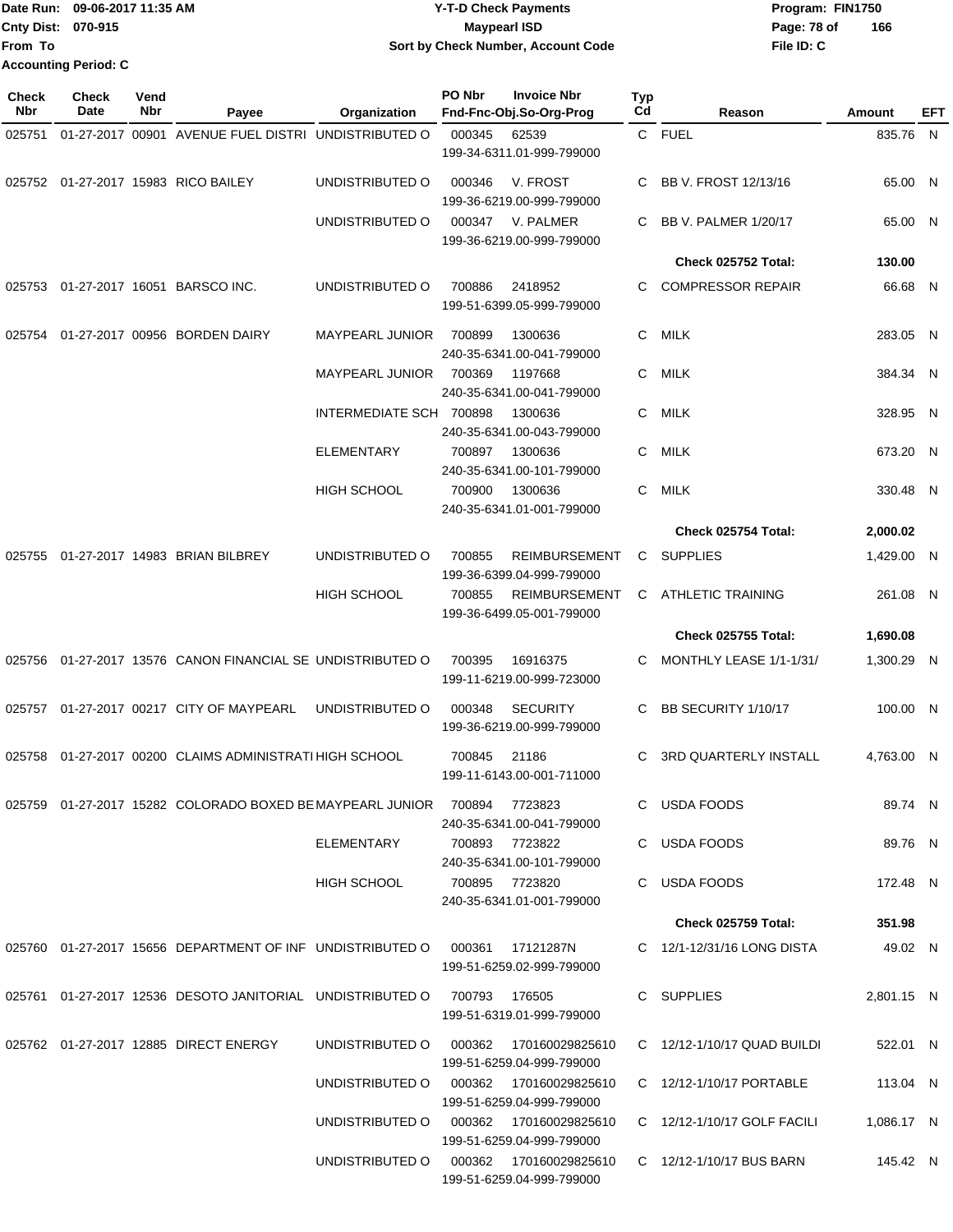|                             | Date Run: 09-06-2017 11:35 AM | <b>Y-T-D Check Payments</b>        | Program: FIN1750   |
|-----------------------------|-------------------------------|------------------------------------|--------------------|
| <b>Cnty Dist: 070-915</b>   |                               | <b>Mavpearl ISD</b>                | 166<br>Page: 79 of |
| lFrom To                    |                               | Sort by Check Number, Account Code | File ID: C         |
| <b>Accounting Period: C</b> |                               |                                    |                    |

| <b>Check</b><br>Nbr | <b>Check</b><br>Date           | Vend<br>Nbr | Payee                                                                             | Organization                      | PO Nbr | <b>Invoice Nbr</b><br>Fnd-Fnc-Obj.So-Org-Prog         | <b>Typ</b><br>Cd | Reason                     | Amount     | EFT |
|---------------------|--------------------------------|-------------|-----------------------------------------------------------------------------------|-----------------------------------|--------|-------------------------------------------------------|------------------|----------------------------|------------|-----|
|                     |                                |             |                                                                                   | UNDISTRIBUTED O                   | 000362 | 170160029825610                                       |                  | C 12/12-1/10/17 INT CAFETE | 348.45 N   |     |
|                     |                                |             |                                                                                   |                                   |        | 199-51-6259.04-999-799000                             |                  |                            |            |     |
|                     |                                |             |                                                                                   | UNDISTRIBUTED O                   | 000362 | 170170029838484<br>199-51-6259.04-999-799000          | C.               | 12/12-1/10/17 ADMIN OFFI   | 710.51 N   |     |
|                     |                                |             |                                                                                   | UNDISTRIBUTED O                   | 000362 | 170160029825610<br>199-51-6259.04-999-799000          |                  | C 12/12-1/10/17 INTERMEDIA | 2,496.68 N |     |
|                     |                                |             |                                                                                   | UNDISTRIBUTED O                   | 000362 | 170160029825610<br>199-51-6259.04-999-799000          | C.               | 12/12-1/10/17 HS SOUTH W   | 3,164.99 N |     |
|                     |                                |             |                                                                                   |                                   |        |                                                       |                  | Check 025762 Total:        | 8,587.27   |     |
| 025763              |                                |             | 01-27-2017 16187 KING SPORTS                                                      | UNDISTRIBUTED O                   | 000352 | V. PALMER<br>199-36-6219.00-999-799000                | C                | BB V. PALMER OFFICIAL 1/   | 65.00 N    |     |
| 025764              |                                |             | 01-27-2017 16137 UNDRE DUDLEY                                                     | UNDISTRIBUTED O                   | 000350 | V. GRANDVIEW<br>199-36-6219.00-999-799000             |                  | C BB V. GRANDVIEW OFFICI   | 90.00 N    |     |
| 025765              |                                |             | 01-27-2017 13336 ELLIS COUNTY MUSIC HIGH SCHOOL                                   |                                   | 700854 | 40323<br>199-11-6249.29-001-711000                    | C                | <b>REPAIR</b>              | 20.00 N    |     |
|                     |                                |             |                                                                                   | <b>HIGH SCHOOL</b>                | 700781 | 39675                                                 | C                | <b>REPAIR</b>              | 25.00 N    |     |
|                     |                                |             |                                                                                   |                                   |        | 199-11-6249.29-001-711000                             |                  |                            |            |     |
|                     |                                |             |                                                                                   | <b>HIGH SCHOOL</b>                | 700781 | 39604<br>199-11-6249.29-001-711000                    | C.               | <b>REPAIR</b>              | 100.00 N   |     |
|                     |                                |             |                                                                                   | <b>HIGH SCHOOL</b>                | 700820 | 40361<br>199-11-6249.29-001-711000                    | C                | <b>REPAIR</b>              | 99.99 N    |     |
|                     |                                |             |                                                                                   | <b>HIGH SCHOOL</b>                | 700781 | 39526<br>199-11-6249.29-001-711000                    | C                | <b>REPAIR</b>              | 225.00 N   |     |
|                     |                                |             |                                                                                   | <b>HIGH SCHOOL</b>                | 700781 | 39358<br>199-11-6249.29-001-711000                    | C                | <b>REPAIR</b>              | 240.00 N   |     |
|                     |                                |             |                                                                                   | <b>HIGH SCHOOL</b>                | 700861 | 40590<br>199-11-6249.29-001-711000                    | C                | <b>REPAIR</b>              | 250.00 N   |     |
|                     |                                |             |                                                                                   | <b>HIGH SCHOOL</b>                | 700781 | 39452<br>199-11-6249.29-001-711000                    | C                | <b>REPAIR</b>              | 160.00 N   |     |
|                     |                                |             |                                                                                   |                                   |        |                                                       |                  | Check 025765 Total:        | 1,119.99   |     |
|                     |                                |             | 01-27-2017 16181 1ST CLASS GRAPHICS UNDISTRIBUTED O                               |                                   |        |                                                       | C                | <b>HS GYM WINDOW ART</b>   | 1,000.00 N |     |
| 025766              |                                |             |                                                                                   |                                   | 700851 | 143<br>199-36-6399.05-999-799000                      |                  |                            |            |     |
|                     |                                |             | 025767 01-27-2017 12341 GRAINGER INDUSTRIA UNDISTRIBUTED O                        |                                   | 700771 | 9335247475<br>199-51-6319.02-999-799000               |                  | C LOCK                     | 5.03 N     |     |
|                     |                                |             |                                                                                   | UNDISTRIBUTED O                   |        | 700835 9335594371<br>199-51-6319.02-999-799000        |                  | C PARTS FOR WELDER         | 249.71 N   |     |
|                     |                                |             |                                                                                   |                                   |        |                                                       |                  | Check 025767 Total:        | 254.74     |     |
|                     |                                |             |                                                                                   |                                   |        | 000351 V. PALMER<br>199-36-6219.00-999-799000         |                  | C BB V. PALMER OFFICIAL 1/ | 155.00 N   |     |
|                     | 025769 01-27-2017 13200 HP INC |             |                                                                                   | UNDISTRIBUTED O 000359 6414588898 |        | 199-11-6219.45-999-711000                             |                  | C LAPTOP REPAIR            | 211.08 N   |     |
|                     |                                |             | 025770  01-27-2017  01844  J.W. PEPPER & SON, I MAYPEARL JUNIOR  700815  00740932 |                                   |        | 199-11-6399.29-041-711B00                             |                  | C MUSIC                    | 148.99 N   |     |
|                     |                                |             | 025771 01-27-2017 16182 JOSE PINTER                                               | UNDISTRIBUTED O                   |        | 000355      V. GRANDVIEW<br>199-36-6219.00-999-799000 |                  | C BB V. GRANDVIEW CLOCK    | 20.00 N    |     |
|                     |                                |             | 025772 01-27-2017 15108 JTM PROVISIONS CO. I INTERMEDIATE SCH 700888              |                                   |        | 445533<br>240-35-6341.00-043-799000                   |                  | C USDA FOODS               | 114.57 N   |     |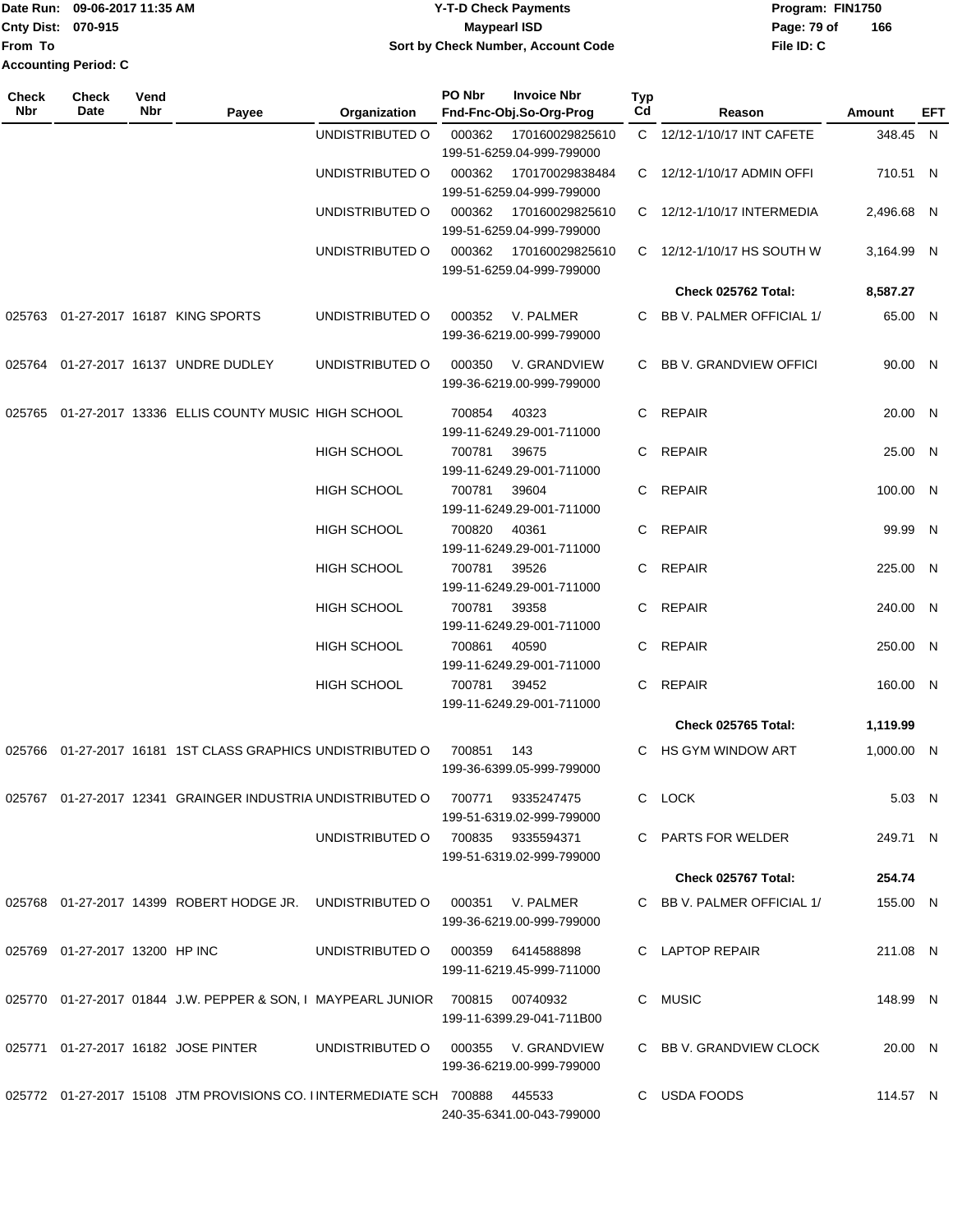Date Run: 09-06-2017 11:35 AM **CONTEX 100 CONTEX 12 T-D** Check Payments **CONTEX 12 T-D Check Payments** Program: FIN1750 **Cnty Dist:** 070-915 **Page: 80 of MaypearI ISD Page: 80 of File ID: C From To 09-06-2017 11:35 AM Y-T-D Check Payments 070-915 Maypearl ISD Sort by Check Number, Account Code 166 Accounting Period: C**

| Check<br>Nbr | <b>Check</b><br>Date | Vend<br>Nbr | Payee                                                                   | Organization           | PO Nbr       | <b>Invoice Nbr</b><br>Fnd-Fnc-Obj.So-Org-Prog | <b>Typ</b><br>Cd | Reason                        | <b>Amount</b> | EFT |
|--------------|----------------------|-------------|-------------------------------------------------------------------------|------------------------|--------------|-----------------------------------------------|------------------|-------------------------------|---------------|-----|
| 025773       |                      |             | 01-27-2017 16189 JW MARRIOTT AUSTIN HIGH SCHOOL                         |                        | 700876       | 199-23-6411.03-001-799000                     |                  | C TASA MID WINTER CONFE       | 680.47 N      |     |
|              |                      |             |                                                                         | <b>MAYPEARL JUNIOR</b> | 700876       | 199-23-6411.04-041-799000                     | С                | <b>TASA MID WINTER CONFE</b>  | 680.47 N      |     |
|              |                      |             |                                                                         | ADMINISTRATIVE         | 700876       | 199-41-6411.01-701-799000                     | С                | <b>TASA MID WINTER CONFE</b>  | 680.47 N      |     |
|              |                      |             |                                                                         |                        |              |                                               |                  | Check 025773 Total:           | 2,041.41      |     |
| 025774       |                      |             | 01-27-2017 16149 K & V PROMOTIONS                                       | <b>HIGH SCHOOL</b>     | 700467       | 019335<br>199-36-6499.05-001-799000           | C                | <b>BANQUET AWARDS</b>         | 823.86 N      |     |
|              |                      |             | 025775 01-27-2017 01533 KAMICO INSTRUCTION HIGH SCHOOL                  |                        | 700805       | 113489<br>199-11-6399.14-001-711000           | С                | <b>EOC TEXTBOOKS</b>          | 169.95 N      |     |
|              |                      |             | 025776  01-27-2017  00050  THE LIBRARY STORE, IINTERMEDIATE SCH  700770 |                        |              | 245144<br>199-12-6399.01-043-799000           | С                | <b>POSTERS</b>                | 32.90 N       |     |
|              |                      |             | 025777 01-27-2017 00060 LUCKIES AUTO AND T UNDISTRIBUTED O              |                        | 700818       | 85258<br>199-34-6219.02-999-799000            | С                | <b>INSPECTION BUS 17</b>      | 7.00 N        |     |
|              |                      |             | 025778 01-27-2017 00441 VIRGIL MAJORS                                   | UNDISTRIBUTED O        | 000353       | V. PALMER<br>199-36-6219.00-999-799000        | C                | BB V. PALMER OFFICIAL 1/      | 135.00 N      |     |
| 025779       |                      |             | 01-27-2017 16120 MARKS PLUMBING PA UNDISTRIBUTED O                      |                        | 700757       | INV001582163<br>199-51-6319.02-999-799000     | C                | PPK DRAIN ASSY LOCKER         | 99.12 N       |     |
| 025780       |                      |             | 01-27-2017 12506 MAYPEARL CHAMBER ADMINISTRATIVE                        |                        | 700848       | R. BOWLING<br>199-41-6499.00-701-799000       | С                | <b>CHAMBER MEMBERSHIP</b>     | 50.00 N       |     |
| 025781       |                      |             | 01-27-2017 16171 MICHAEL WAITES JR                                      | UNDISTRIBUTED O        | 000354       | V. GRANDVIEW<br>199-36-6219.00-999-799000     | C                | <b>BB V. GRANDVIEW OFFICI</b> | 90.00 N       |     |
|              |                      |             | 025782 01-27-2017 15306 MUSIC IS ELEMENTAR ELEMENTARY                   |                        | 700798       | 244765<br>199-11-6399.10-101-711000           | C                | <b>MUSIC SUPPLIES</b>         | 120.74 N      |     |
| 025783       |                      |             | 01-27-2017 12087 OAK CLIFF OFFICE SU MAYPEARL JUNIOR                    |                        | 700760       | 387212-0<br>199-11-6399.07-041-711000         | С                | OFFICE SUPPLIES               | 41.93 N       |     |
|              |                      |             |                                                                         | <b>MAYPEARL JUNIOR</b> | 700856       | 387442-0<br>199-11-6399.07-041-711000         | C.               | <b>SUPPLIES</b>               | 370.81 N      |     |
|              |                      |             |                                                                         |                        |              |                                               |                  | Check 025783 Total:           | 412.74        |     |
|              |                      |             | 025784  01-27-2017  16186  PAUL D. DAVIS                                | UNDISTRIBUTED O        |              | 000349 V. PALMER<br>199-36-6219.00-999-799000 |                  | C BB V. PALMER OFFICIAL 1/    | 135.00 N      |     |
|              |                      |             | 025785 01-27-2017 14093 PC & MACEXCHANGE ADMINISTRATIVE                 |                        | 700540       | 107804<br>199-53-6399.00-701-799000           |                  | C BATTERIES/KEYBOARD/A        | 1,212.00 N    |     |
|              |                      |             | 025786 01-27-2017 00148 PRECISION BUSINESS HIGH SCHOOL                  |                        | 700729 79955 | 199-11-6399.12-001-711000                     |                  | C PAPER                       | 834.28 N      |     |
|              |                      |             | 025787  01-27-2017  01726  REGION  11  EDUCATIO  IND COST- ADM          |                        | 700396       | 267997<br>199-41-6499.00-750-799000           |                  | C SPECIAL ALLOTMENT TRA       | 35.00 N       |     |
|              |                      |             |                                                                         | IND COST-ADM           | 700396       | 267998<br>199-41-6499.00-750-799000           |                  | C SPECIAL ALLOTMENT TRA       | 35.00 N       |     |
|              |                      |             |                                                                         |                        |              |                                               |                  | Check 025787 Total:           | 70.00         |     |
|              |                      |             | 025788 01-27-2017 12925 ROBERT MERRITT                                  | MAYPEARL JUNIOR        | 700870       | REIMBURSEMENT<br>199-11-6399.01-041-711000    |                  | C SUPPLIES                    | 44.61 N       |     |
|              |                      |             |                                                                         | MAYPEARL JUNIOR 700879 |              | REIMBURSEMENT<br>199-11-6399.01-041-711000    |                  | C SUPPLIES                    | 46.98 N       |     |
|              |                      |             |                                                                         |                        |              |                                               |                  | Check 025788 Total:           | 91.59         |     |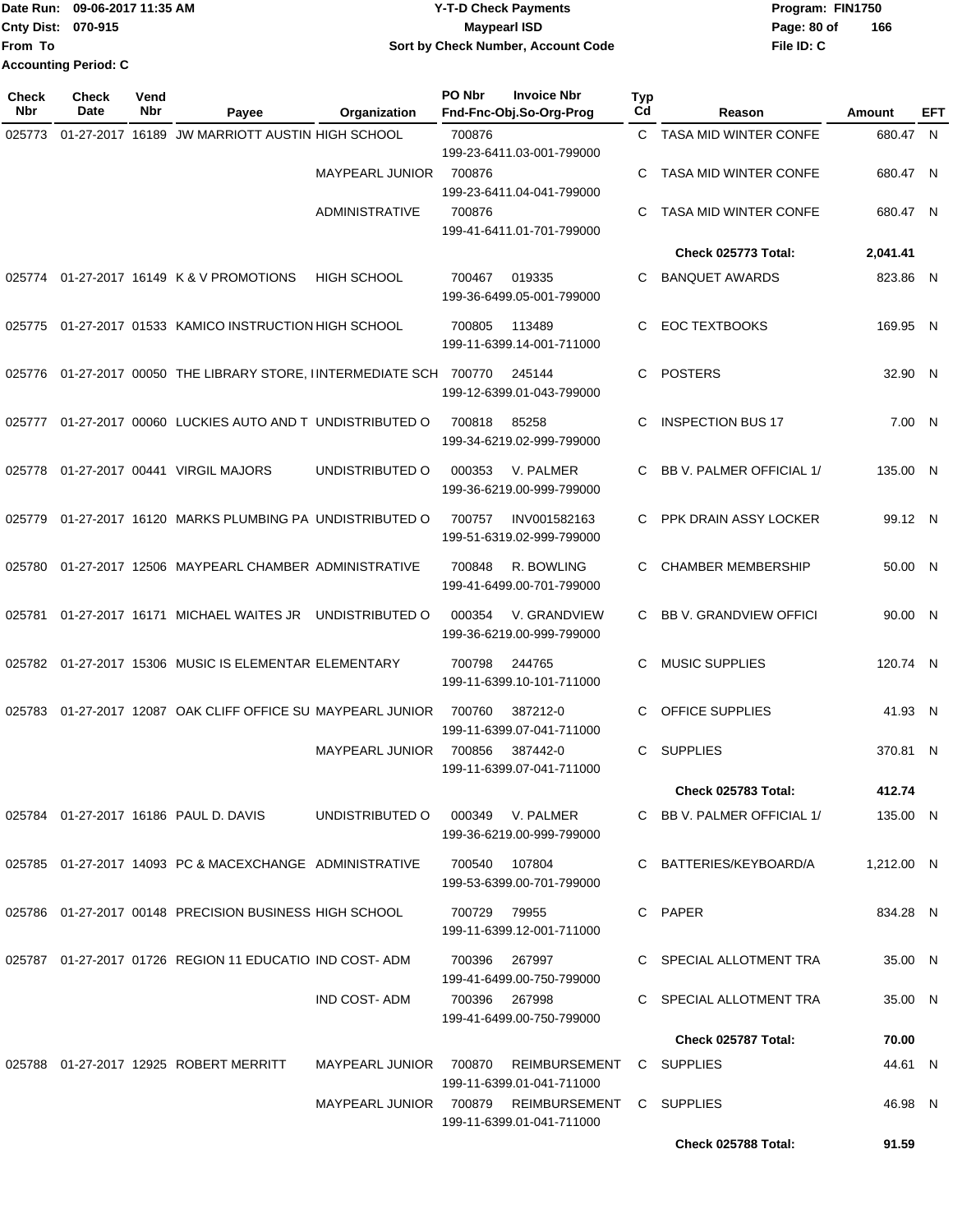|                           | Date Run: 09-06-2017 11:35 AM | <b>Y-T-D Check Payments</b>        | Program: FIN1750   |
|---------------------------|-------------------------------|------------------------------------|--------------------|
| <b>Cnty Dist: 070-915</b> |                               | <b>Mavpearl ISD</b>                | 166<br>Page: 81 of |
| lFrom To                  |                               | Sort by Check Number, Account Code | File ID: C         |
|                           | <b>Accounting Period: C</b>   |                                    |                    |

| Check<br><b>Nbr</b> | <b>Check</b><br>Date                | Vend<br>Nbr | Payee                                                                             | Organization            | PO Nbr         | <b>Invoice Nbr</b><br>Fnd-Fnc-Obj.So-Org-Prog      | Typ<br>Cd | Reason                       | Amount     | EFT |
|---------------------|-------------------------------------|-------------|-----------------------------------------------------------------------------------|-------------------------|----------------|----------------------------------------------------|-----------|------------------------------|------------|-----|
| 025789              |                                     |             | 01-27-2017 16170 SAFEWAY CERTIFICAT UNDISTRIBUTED O                               |                         | 700665         | 12526<br>240-35-6499.00-999-799000                 | C.        | <b>FOOD HANDLERS CERTIFI</b> | 110.00 N   |     |
|                     |                                     |             | 025790 01-27-2017 15313 CARROLL MARVIN SMI UNDISTRIBUTED O                        |                         | 000356         | V. PALMER<br>199-36-6219.00-999-799000             | C         | <b>BB V. PALMER CLOCK</b>    | 25.00 N    |     |
|                     |                                     |             | 025791 01-27-2017 14122 LAURI ANN SPRADLIN MAYPEARL JUNIOR                        |                         | 700871         | <b>REIMBURSEMENT</b><br>199-11-6399.07-041-711000  |           | C CLEANING SUPPLIES          | 18.60 N    |     |
|                     | 025792 01-27-2017 00784 TASBO       |             |                                                                                   | <b>IND COST-ADM</b>     | 700857         | L. TERRY<br>199-41-6499.00-750-799000              | C         | <b>TASBO MEMBERSHIP</b>      | 90.00 N    |     |
|                     |                                     |             | 025793 01-27-2017 15293 SNOOPY THOMPSON UNDISTRIBUTED O                           |                         | 000357         | V. GRANDVIEW<br>199-36-6219.00-999-799000          |           | C BB V. GRANDVIEW OFFICI     | 90.00 N    |     |
|                     |                                     |             | 025794 01-27-2017 13517 ALAN TITTLE                                               | UNDISTRIBUTED O         | 000358         | V. GRANDVIEW<br>199-36-6219.00-999-799000          | C.        | BB V. GRANDVIEW OFFICI       | 90.00 N    |     |
| 025795              | 01-27-2017 13882 TRANE              |             |                                                                                   | UNDISTRIBUTED O         | 700816         | 1980359<br>199-51-6399.05-999-799000               | C.        | <b>IGNITOR FOR H/S AC</b>    | 66.51 N    |     |
| 025796              |                                     |             | 01-27-2017 00781 TYSON FOOD, INC                                                  | <b>MAYPEARL JUNIOR</b>  | 700891         | 21081211<br>240-35-6341.00-041-799000              | C         | <b>USDA FOODS</b>            | 300.00 N   |     |
|                     |                                     |             |                                                                                   | <b>MAYPEARL JUNIOR</b>  | 700502         | 20933456<br>240-35-6341.00-041-799000              | C         | <b>USDA FOODS</b>            | 354.00 N   |     |
|                     |                                     |             |                                                                                   | INTERMEDIATE SCH 700890 |                | 21081211<br>240-35-6341.00-043-799000              |           | <b>USDA FOODS</b>            | 300.00 N   |     |
|                     |                                     |             |                                                                                   | INTERMEDIATE SCH 700501 |                | 20933456                                           | C         | <b>USDA FOODS</b>            | 354.00 N   |     |
|                     |                                     |             |                                                                                   | <b>ELEMENTARY</b>       | 700889         | 240-35-6341.00-043-799000<br>21081211              | C         | <b>USDA FOODS</b>            | 300.00 N   |     |
|                     |                                     |             |                                                                                   | <b>ELEMENTARY</b>       | 700500         | 240-35-6341.00-101-799000<br>20933456              | C         | <b>USDA FOODS</b>            | 354.00 N   |     |
|                     |                                     |             |                                                                                   |                         |                | 240-35-6341.00-101-799000                          |           |                              |            |     |
|                     |                                     |             |                                                                                   | <b>HIGH SCHOOL</b>      | 700503         | 20933456<br>240-35-6341.01-001-799000              | C         | <b>USDA FOODS</b>            | 355.31 N   |     |
|                     |                                     |             |                                                                                   | <b>HIGH SCHOOL</b>      | 700892         | 21081211<br>240-35-6341.01-001-799000              | C         | <b>USDA FOODS</b>            | 331.66 N   |     |
|                     |                                     |             |                                                                                   |                         |                |                                                    |           | Check 025796 Total:          | 2,648.97   |     |
|                     |                                     |             | 025797  01-27-2017  16164  USA SHIPPING CONTA MAYPEARL JUNIOR  000360  11152016TC |                         |                | 199-11-6399.01-041-711000                          |           | C CONTAINER                  | 2.000.00 N |     |
|                     |                                     |             | 025798 01-27-2017 00460 VINEYARD'S AUTO SU UNDISTRIBUTED O                        |                         | 700707 145872  | 199-34-6319.00-999-799000                          |           | C OPEN PO FOR PARTS          | 17.08 N    |     |
|                     |                                     |             |                                                                                   | UNDISTRIBUTED O         | 700707  145896 | 199-34-6319.00-999-799000                          |           | C OPEN PO FOR PARTS          | 4.58 N     |     |
|                     |                                     |             |                                                                                   |                         |                |                                                    |           | <b>Check 025798 Total:</b>   | 21.66      |     |
|                     | 025799  01-27-2017  00141  WAL MART |             |                                                                                   | HIGH SCHOOL             |                | 700532 XXXX 6048 2/17<br>199-11-6399.12-001-711000 |           | C SUPPLIES                   | 117.01 N   |     |
|                     |                                     |             |                                                                                   | <b>HIGH SCHOOL</b>      |                | 700762 XXXX 6048 2/17<br>199-11-6399.12-001-711000 |           | C SUPPLIES                   | 129.45 N   |     |
|                     |                                     |             |                                                                                   | UNDISTRIBUTED O         |                | 700689 XXXX 6048 2/17<br>199-13-6299.00-999-799000 |           | C SUPPLIES                   | 114.73 N   |     |
|                     |                                     |             |                                                                                   | <b>SCHOOL BOARD</b>     |                | 700725 XXXX 6048 2/17<br>199-41-6499.02-702-799000 |           | C BOARD MEAL                 | 38.15 N    |     |
|                     |                                     |             |                                                                                   |                         |                |                                                    |           | Check 025799 Total:          | 399.34     |     |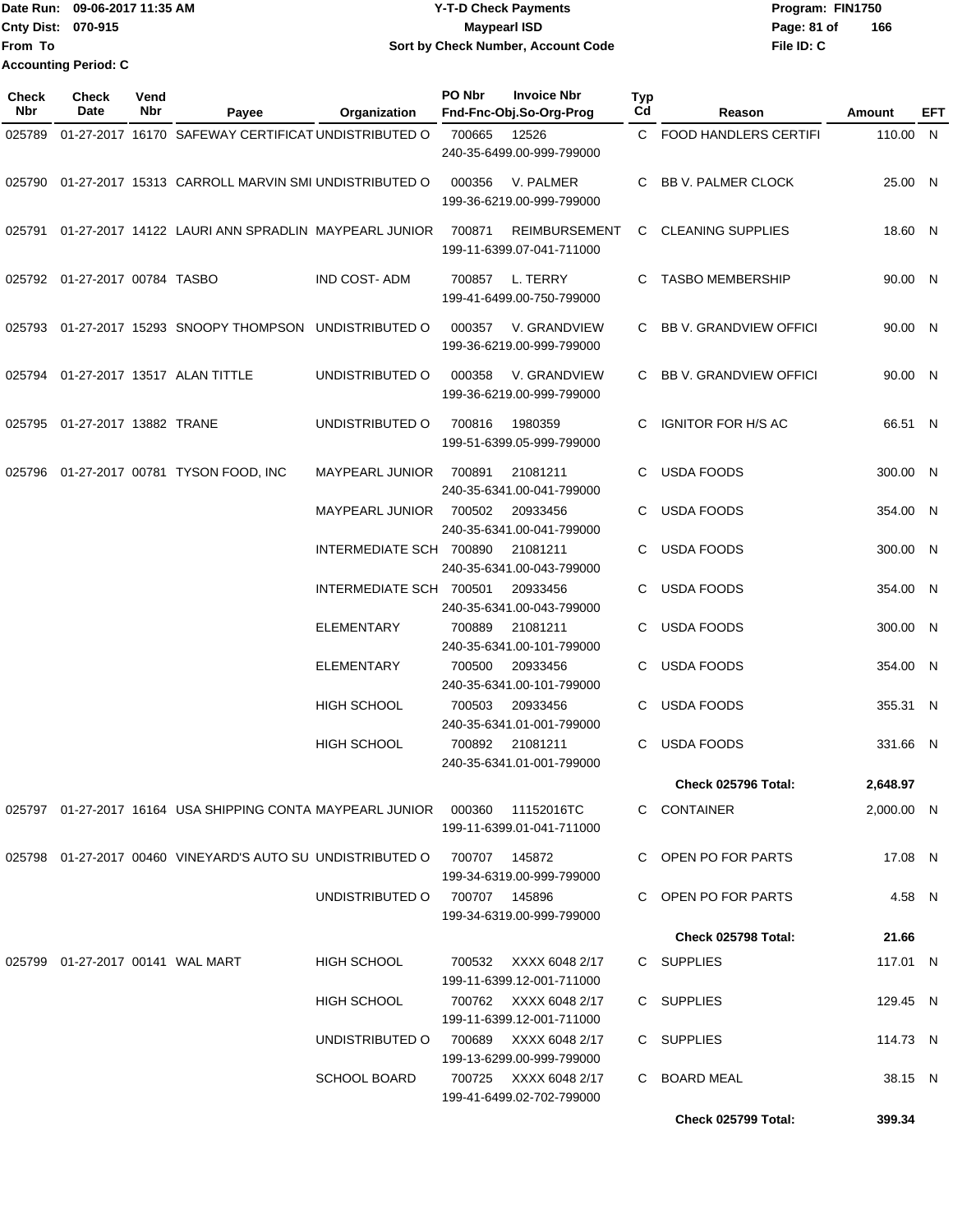### Date Run: 09-06-2017 11:35 AM **CONTEX 100 CONTEX 12 T-D** Check Payments **CONTEX 12 T-D Check Payments** Program: FIN1750 **Cnty Dist:** 070-915 **Page: 82 of MaypearI ISD Page: 82 of 09-06-2017 11:35 AM Y-T-D Check Payments 070-915 Maypearl ISD Sort by Check Number, Account Code**

| <b>Check</b><br><b>Nbr</b> | <b>Check</b><br>Date | Vend<br>Nbr | Payee                                                                     | Organization                  | PO Nbr | <b>Invoice Nbr</b><br>Fnd-Fnc-Obj.So-Org-Prog | Typ<br>Cd | Reason                     | <b>Amount</b> | EFT |
|----------------------------|----------------------|-------------|---------------------------------------------------------------------------|-------------------------------|--------|-----------------------------------------------|-----------|----------------------------|---------------|-----|
| 025800                     |                      |             | 02-02-2017 15616 AT&T CORP.                                               | UNDISTRIBUTED O               | 000377 | 0573207983001<br>199-51-6259.02-999-799000    |           | C 1/2-1/20/17 LONG DISTANC | 110.35 N      |     |
|                            |                      |             | 025801 02-02-2017 15789 BEST WESTERN PLUS UNDISTRIBUTED O                 |                               | 700981 | TCEA<br>199-53-6411.00-999-799000             | C         | HOTEL FOR TRAINING         | 811.25 N      |     |
|                            |                      |             | 025802 02-02-2017 14888 BRAZOS VALLEY EQUI UNDISTRIBUTED O                |                               | 700753 | 220266<br>199-51-6319.03-999-799000           | C.        | TINE                       | 160.79 N      |     |
|                            |                      |             | 025803 02-02-2017 14119 BROOKSHIRE BROTHE ADMINISTRATIVE                  |                               | 700682 | 86003<br>199-41-6399.01-701-799000            | C         | <b>DISTRICT MEETING</b>    | 17.64 N       |     |
| 025804                     |                      |             | 02-02-2017 15332 TODD N. BRUNER                                           | UNDISTRIBUTED O               | 000370 | V. MILDRED<br>199-36-6219.00-999-799000       | C         | BB V. MILDRED OFFICIAL     | 65.00 N       |     |
|                            |                      |             | 025805 02-02-2017 13576 CANON FINANCIAL SE DIR COST-ADMINIS               |                               | 000384 | 16891779<br>199-41-6249.00-720-799000         |           | ADMIN COPIER LEASE         | 368.88 N      |     |
| 025806                     |                      |             | 02-02-2017 00527 CDWG INC.                                                | UNDISTRIBUTED O               | 700847 | GPV3248<br>199-11-6399.01-999-723000          | C.        | <b>HP COLOR</b>            | 255.55 N      |     |
|                            |                      |             |                                                                           | <b>HIGH SCHOOL</b>            | 000378 | <b>FVG7866</b><br>199-53-6399.00-001-799000   | C         | WHITEBOARD                 | 32.81 N       |     |
|                            |                      |             |                                                                           | <b>MAYPEARL JUNIOR</b>        | 000378 | <b>FVG7866</b><br>199-53-6399.00-041-799000   | C         | WHITEBOARD                 | 32.82 N       |     |
|                            |                      |             |                                                                           | INTERMEDIATE SCH 000378       |        | <b>FVG7866</b><br>199-53-6399.00-043-799000   |           | WHITEBOARD                 | 32.81 N       |     |
|                            |                      |             |                                                                           | ELEMENTARY                    | 000378 | <b>FVG7866</b><br>199-53-6399.00-101-799000   | C         | WHITEBOARD                 | 32.81 N       |     |
|                            |                      |             |                                                                           | <b>ADMINISTRATIVE</b>         | 000378 | <b>FVG7866</b><br>199-53-6399.00-701-799000   | C         | WHITEBOARD                 | 32.81 N       |     |
|                            |                      |             |                                                                           |                               |        |                                               |           | <b>Check 025806 Total:</b> | 419.61        |     |
| 025807                     |                      |             | 02-02-2017 00218 THE COWBOY BANK O HIGH SCHOOL                            |                               | 700973 | MEALS<br>199-11-6411.04-001-722000            | C         | CONFERENCE/COMPETITI       | 37.00 N       |     |
|                            |                      |             |                                                                           | <b>HIGH SCHOOL</b>            | 700973 | MEALS<br>199-11-6412.00-001-722000            | C         | CONFERENCE/COMPETITI       | 22.00 N       |     |
|                            |                      |             |                                                                           | <b>HIGH SCHOOL</b>            | 700973 | MEALS<br>199-11-6412.00-001-722000            | C         | CONFERENCE/COMPETITI       | 22.00 N       |     |
|                            |                      |             |                                                                           |                               |        |                                               |           | Check 025807 Total:        | 81.00         |     |
|                            |                      |             | 025808 02-02-2017 12536 DESOTO JANITORIAL UNDISTRIBUTED O 000379 175475-1 |                               |        | 199-51-6319.01-999-799000                     |           | C SUPPLIES                 | 30.08 N       |     |
|                            |                      |             |                                                                           | UNDISTRIBUTED O 000379 174546 |        | 199-51-6319.01-999-799000                     |           | C SUPPLIES                 | 75.20 N       |     |
|                            |                      |             |                                                                           | UNDISTRIBUTED O 000379 147890 |        | 199-51-6319.01-999-799000                     |           | C SUPPLIES                 | 261.09 N      |     |
|                            |                      |             |                                                                           | UNDISTRIBUTED O 000379 174900 |        | 199-51-6319.01-999-799000                     |           | C SUPPLIES                 | 2,132.10 N    |     |
|                            |                      |             |                                                                           | UNDISTRIBUTED O 000379 173963 |        | 199-51-6319.01-999-799000                     |           | C SUPPLIES                 | 317.11 N      |     |
|                            |                      |             |                                                                           | UNDISTRIBUTED 0 700914 176738 |        | 199-51-6319.01-999-799000                     |           | C JANITORIAL SUPPLIES      | 1,551.37 N    |     |
|                            |                      |             |                                                                           | UNDISTRIBUTED O 700983 176788 |        | 199-51-6319.35-999-799000                     |           | C CLEANER                  | 48.45 N       |     |
|                            |                      |             |                                                                           |                               |        |                                               |           | Check 025808 Total:        | 4,415.40      |     |
|                            |                      |             | 025809 02-02-2017 00950 DRAMATIC PUBLISHIN HIGH SCHOOL                    |                               |        | 700329 2119559<br>199-11-6399.07-001-711000   |           | C ROYALTIES                | 60.00 N       |     |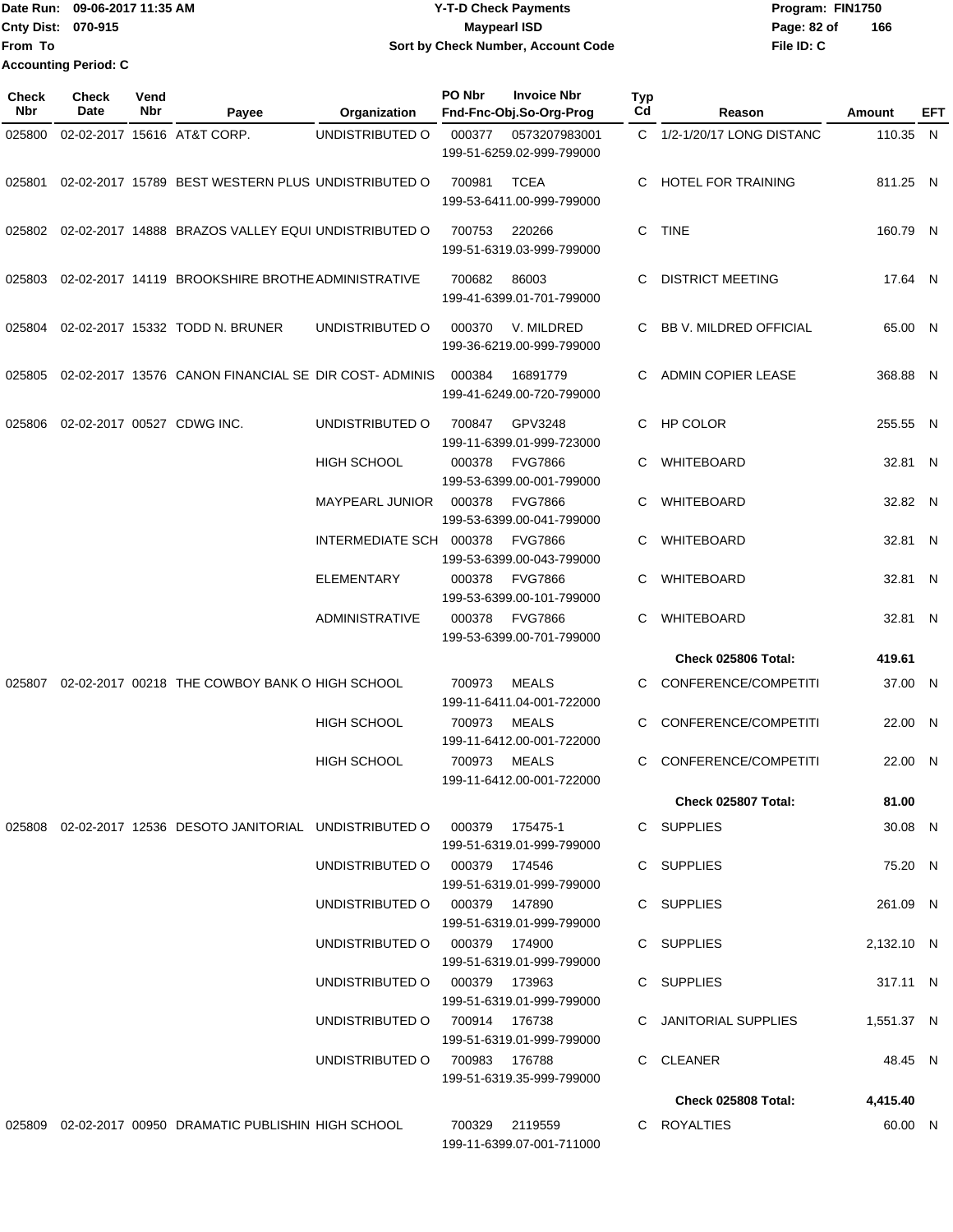|                             | Date Run: 09-06-2017 11:35 AM | <b>Y-T-D Check Payments</b>        | Program: FIN1750 |     |
|-----------------------------|-------------------------------|------------------------------------|------------------|-----|
| <b>Cnty Dist: 070-915</b>   |                               | <b>Mavpearl ISD</b>                | Page: 83 of      | 166 |
| <b>IFrom To</b>             |                               | Sort by Check Number, Account Code | File ID: C       |     |
| <b>Accounting Period: C</b> |                               |                                    |                  |     |

| <b>Check</b><br>Nbr | <b>Check</b><br><b>Date</b>     | Vend<br>Nbr | Payee                                                                   | Organization                      | PO Nbr | <b>Invoice Nbr</b><br>Fnd-Fnc-Obj.So-Org-Prog   | Typ<br>Cd    | Reason                     | Amount     | EFT |
|---------------------|---------------------------------|-------------|-------------------------------------------------------------------------|-----------------------------------|--------|-------------------------------------------------|--------------|----------------------------|------------|-----|
| 025810              |                                 |             | 02-02-2017 16137 UNDRE DUDLEY                                           | UNDISTRIBUTED O                   | 000372 | V. RIO VISTA<br>199-36-6219.00-999-799000       |              | C BB V. RIO VISTA OFFICIAL | 130.00 N   |     |
| 025811              |                                 |             | 02-02-2017 15978 DANIEL DURANY                                          | UNDISTRIBUTED O                   | 000371 | V. MILDRED<br>199-36-6219.00-999-799000         | C.           | BB V. MILDRED OFFICIAL     | 135.00 N   |     |
|                     |                                 |             | 025812 02-02-2017 12186 ELLIOTT ELECTRIC SU UNDISTRIBUTED O             |                                   | 700056 | 09-23923-01<br>199-51-6319.02-999-799000        |              | C 12-1-2016 ELECTRICAL SU  | 99.19 N    |     |
|                     |                                 |             |                                                                         | UNDISTRIBUTED O                   | 700056 | 09-25991-01<br>199-51-6319.02-999-799000        |              | C 1-11-2017 ELECTRICAL SU  | 90.70 N    |     |
|                     |                                 |             |                                                                         | UNDISTRIBUTED O                   | 700056 | 09-22697-01<br>199-51-6319.02-999-799000        |              | C 11-09-2016 ELECTRICAL S  | 34.86 N    |     |
|                     |                                 |             |                                                                         | UNDISTRIBUTED O                   | 700834 | 09-26458-01<br>199-51-6319.02-999-799000        |              | C LIGHTS                   | 2,105.51 N |     |
|                     |                                 |             |                                                                         | UNDISTRIBUTED O                   | 700056 | 09-22697-02<br>199-51-6319.02-999-799000        |              | C 11-09-2016 ELECTRICAL S  | 161.60 N   |     |
|                     |                                 |             |                                                                         | UNDISTRIBUTED O                   | 700083 | 09-21012-03<br>199-51-6399.05-999-799000        |              | C 10-31-2016 PUMP          | 98.20 N    |     |
|                     |                                 |             |                                                                         | UNDISTRIBUTED O                   | 700083 | 09-24482-02<br>199-51-6399.05-999-799000        |              | C 12-15-2016 THERMOSTAT    | 277.50 N   |     |
|                     |                                 |             |                                                                         | UNDISTRIBUTED O                   | 700083 | 09-17540-01<br>199-51-6399.05-999-799000        | C.           | 11-16-2016 HOSE            | 103.75 N   |     |
|                     |                                 |             |                                                                         | UNDISTRIBUTED O                   | 700083 | 09-24482-01<br>199-51-6399.05-999-799000        |              | C 12-12-2016 THERMOSTAT    | 468.99 N   |     |
|                     |                                 |             |                                                                         |                                   |        |                                                 |              | Check 025812 Total:        | 3,440.30   |     |
|                     |                                 |             | 025813 02-02-2017 13336 ELLIS COUNTY MUSIC HIGH SCHOOL                  |                                   | 700928 | 40781<br>199-11-6399.29-001-7110BA              | $\mathbf{C}$ | <b>SUPPLIES</b>            | 23.98 N    |     |
|                     |                                 |             | 025814 02-02-2017 16191 FAIRFIELD INN & SUIT HIGH SCHOOL                |                                   | 700972 | D. CALVERY<br>199-11-6411.04-001-722000         | C.           | <b>CONFERENCE</b>          | 99.51 N    |     |
|                     |                                 |             | 025815 02-02-2017 15998 FAMILIES EFFECTIVE UNDISTRIBUTED O              |                                   | 700912 | J. BUSH<br>199-11-6411.00-999-723000            | C.           | <b>AUTISM CONFERENCE</b>   | 79.00 N    |     |
|                     |                                 |             | 025816  02-02-2017  00040  FLATT STATIONERS, I INTERMEDIATE SCH  700858 |                                   |        | 235909-00<br>199-11-6399.20-043-711000          | C            | CALENDER/FOLDER            | 35.78 N    |     |
|                     |                                 |             |                                                                         | INTERMEDIATE SCH 700849 235861-00 |        | 199-11-6399.21-043-711000                       |              | C SOFA/ORGANIZER           | 974.99 N   |     |
|                     |                                 |             |                                                                         |                                   |        |                                                 |              | Check 025816 Total:        | 1,010.77   |     |
|                     |                                 |             | 025817 02-02-2017 15127 GLEN ROSE HS                                    | HIGH SCHOOL                       |        | 701016 FEB 11 2017<br>199-36-6499.01-001-799000 |              | C POWERLIFT MEET           | 275.00 N   |     |
|                     | 025818 02-02-2017 15663 GSF     |             |                                                                         | UNDISTRIBUTED O 700722 4065195    |        | 199-51-6249.00-999-799000                       |              | C FIRE ALARM REPAIR        | 254.00 N   |     |
|                     |                                 |             | 025819 02-02-2017 14289 TRUDIE HEAD                                     | UNDISTRIBUTED O                   |        | 700925 JANUARY<br>224-11-6219.00-999-723000     |              | C 5 OF 8 PAY               | 2,493.75 N |     |
|                     | 025820 02-02-2017 14664 JOSTENS |             |                                                                         | <b>HIGH SCHOOL</b>                |        | 700919 19176668<br>199-31-6399.00-001-799000    |              | C DIPLOMA                  | 11.68 N    |     |
|                     |                                 |             | 025821 02-02-2017 16095 SARAH KEENE                                     | <b>HIGH SCHOOL</b>                |        | 199-11-6411.29-001-711000                       |              | C TETA MEMBERSHIP/REGI     | 120.00 N   |     |
|                     |                                 |             | 025822 02-02-2017 15712 KOURTNEY LYNN EAS UNDISTRIBUTED O               |                                   |        | 701013 JANUARY<br>199-31-6219.04-999-723000     |              | C OT SERVICE 15.25 HOURS   | 1,067.50 N |     |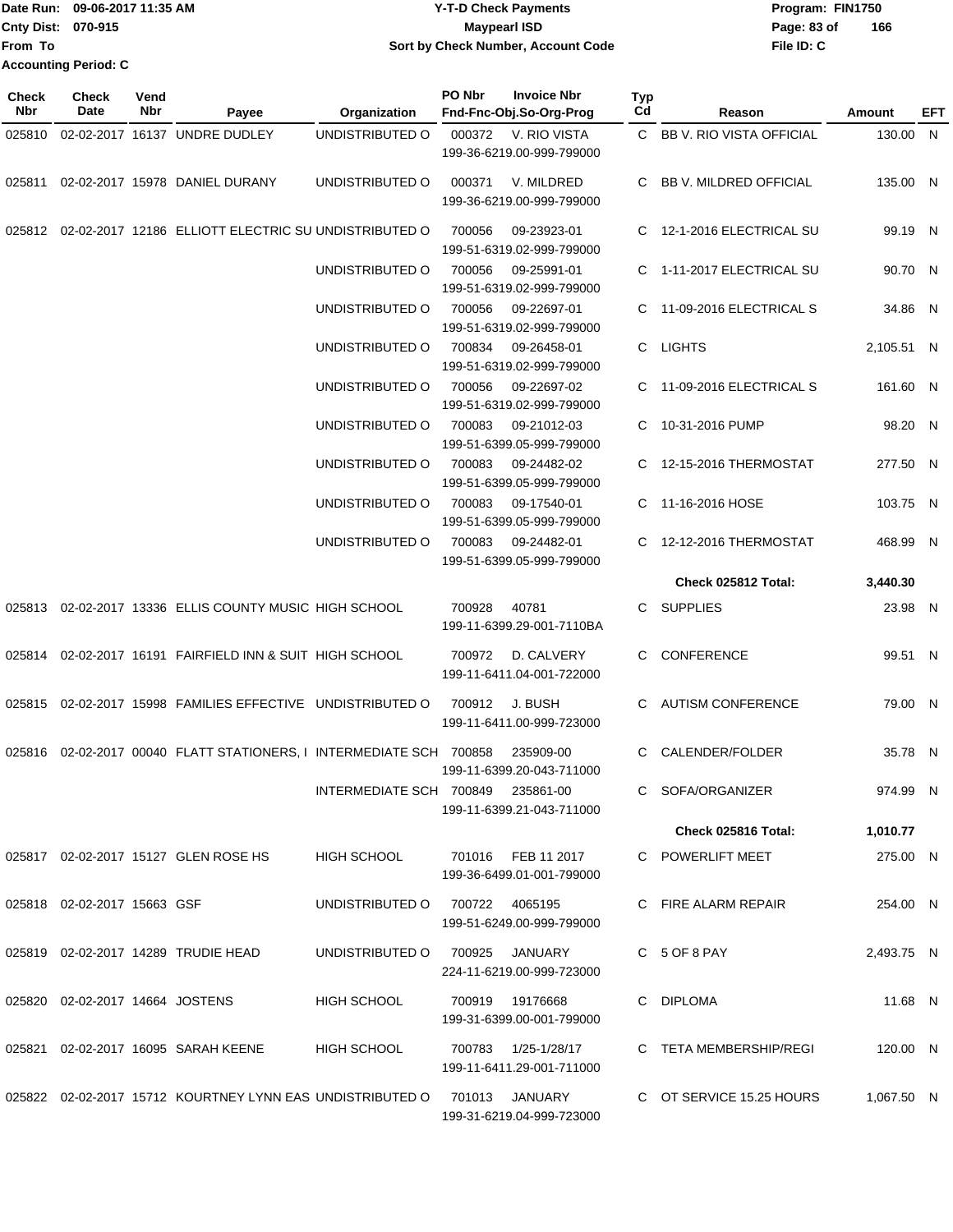|                           | Date Run: 09-06-2017 11:35 AM | <b>Y-T-D Check Payments</b>        | Program: FIN1750   |
|---------------------------|-------------------------------|------------------------------------|--------------------|
| <b>Cnty Dist: 070-915</b> |                               | <b>Mavpearl ISD</b>                | 166<br>Page: 84 of |
| From To                   |                               | Sort by Check Number, Account Code | File ID: C         |
|                           | <b>Accounting Period: C</b>   |                                    |                    |

| <b>Check</b><br>Nbr | <b>Check</b><br>Date | Vend<br><b>Nbr</b> | Payee                                                                           | Organization            | PO Nbr | <b>Invoice Nbr</b><br>Fnd-Fnc-Obj.So-Org-Prog     | Typ<br>Cd | Reason                     | Amount     | EFT |
|---------------------|----------------------|--------------------|---------------------------------------------------------------------------------|-------------------------|--------|---------------------------------------------------|-----------|----------------------------|------------|-----|
| 025823              |                      |                    | 02-02-2017 00063 LAKESHORE EQUIPME INTERMEDIATE SCH 700827                      |                         |        | 5315390117                                        |           | C SUPPLIES                 | 496.24 N   |     |
|                     |                      |                    |                                                                                 | INTERMEDIATE SCH 700828 |        | 199-11-6399.01-043-711000<br>5328910117           | C.        | <b>SUPPLIES</b>            | 143.69 N   |     |
|                     |                      |                    |                                                                                 |                         |        | 199-11-6399.02-043-711000                         |           |                            |            |     |
|                     |                      |                    |                                                                                 |                         |        |                                                   |           | Check 025823 Total:        | 639.93     |     |
| 025824              |                      |                    | 02-02-2017 14386 LIFE SCHOOL                                                    | <b>HIGH SCHOOL</b>      | 701001 | <b>MARCH 11 2017</b><br>199-36-6499.01-001-799000 |           | C HS TRACK MEET            | 400.00 N   |     |
| 025825              |                      |                    | 02-02-2017 16120 MARKS PLUMBING PA UNDISTRIBUTED O                              |                         | 700852 | INV001583345<br>199-51-6319.02-999-799000         |           | C PLUMBING PARTS           | 149.25 N   |     |
| 025826              |                      |                    | 02-02-2017 15677 TEXAS FIRE                                                     | UNDISTRIBUTED O         | 701012 | 28028<br>199-51-6319.02-999-799000                | C         | STANDARD SERVICE CAL       | 240.00 N   |     |
| 025827              |                      |                    | 02-02-2017 15626 MCGRAW-HILL SCHOO INTERMEDIATE SCH 700587                      |                         |        | 95322292001<br>199-11-6399.12-043-711000          | C         | <b>SPANISH BOOKS</b>       | 18.00 N    |     |
| 025828              |                      |                    | 02-02-2017 14723 MILLSAP ISD                                                    | <b>HIGH SCHOOL</b>      | 700997 | <b>FEB 21/MAR30</b><br>199-36-6499.01-001-799000  | C         | <b>TRACK MEET</b>          | 500.00 N   |     |
| 025829              |                      |                    | 02-02-2017 14906 MORRISON SUPPLY C UNDISTRIBUTED O                              |                         | 700764 | S101328062.001<br>199-51-6319.02-999-799000       |           | C FAUCET                   | 85.06 N    |     |
|                     |                      |                    |                                                                                 | UNDISTRIBUTED O         | 700792 | S101358542.001<br>199-51-6319.02-999-799000       | C.        | <b>PLUMBING PARTS</b>      | 151.73 N   |     |
|                     |                      |                    |                                                                                 |                         |        |                                                   |           | Check 025829 Total:        | 236.79     |     |
| 025830              |                      |                    | 02-02-2017 00287 OFFICE DEPOT                                                   | UNDISTRIBUTED O         | 700836 | 896374340001<br>199-11-6399.00-999-723000         | C         | <b>BOOK RINGS</b>          | 37.06 N    |     |
|                     |                      |                    |                                                                                 | UNDISTRIBUTED O         | 700836 | 896374862001<br>199-11-6399.00-999-723000         | C.        | <b>COINS</b>               | 9.56 N     |     |
|                     |                      |                    |                                                                                 | ELEMENTARY              | 700807 | 896281085001<br>199-11-6399.23-101-725000         |           | C FILE HANGER              | 12.84 N    |     |
|                     |                      |                    |                                                                                 | <b>ELEMENTARY</b>       | 700807 | 896280184001<br>199-11-6399.23-101-725000         | C.        | <b>FILE STARTER SET</b>    | 54.99 N    |     |
|                     |                      |                    |                                                                                 | UNDISTRIBUTED O         | 700841 | 897334312001<br>199-34-6399.01-999-799000         | C         | INK                        | 95.97 N    |     |
|                     |                      |                    |                                                                                 | UNDISTRIBUTED O         | 700823 | 896279441001<br>199-51-6319.02-999-799000         | C         | <b>COPIER SCANNER</b>      | 199.99 N   |     |
|                     |                      |                    |                                                                                 |                         |        |                                                   |           | <b>Check 025830 Total:</b> | 410.41     |     |
|                     |                      |                    | 025831 02-02-2017 00590 ORIENTAL TRADING C INTERMEDIATE SCH 000380 681085857-01 |                         |        | 199-12-6399.01-043-799000                         |           | C SHIPPING PO 700568       | 6.19 N     |     |
|                     |                      |                    | 025832 02-02-2017 12059 PEOPLES EDUCATION HIGH SCHOOL                           |                         | 700842 | 10489229<br>199-11-6399.04-001-711000             |           | C EOC MATERIAL             | 418.46 N   |     |
|                     |                      |                    |                                                                                 | <b>HIGH SCHOOL</b>      |        | 700842 10489229<br>199-11-6399.16-001-711000      |           | C EOC MATERIAL             | 41.89 N    |     |
|                     |                      |                    |                                                                                 |                         |        |                                                   |           | <b>Check 025832 Total:</b> | 460.35     |     |
|                     |                      |                    | 025833  02-02-2017  00854  PITNEY BOWES GLOB  UNDISTRIBUTED   000381            |                         |        | 0973-6591<br>199-41-6399.02-999-799000            |           | C SUPPLIES                 | 86.52 N    |     |
| 025834              |                      |                    | 02-02-2017 12836 R B SPORTING GOOD UNDISTRIBUTED O                              |                         | 700023 | 0542843-IN<br>199-36-6399.01-999-799BHS           |           | C BASKETBALL EQUIPMENT     | 2,748.00 N |     |
|                     |                      |                    |                                                                                 | UNDISTRIBUTED O         |        | 700412  0556300-IN<br>199-36-6399.01-999-799GHS   |           | C SWEATS FOR GIRLS ATHL    | 500.00 N   |     |
|                     |                      |                    |                                                                                 | UNDISTRIBUTED O         |        | 700412  0556300-IN<br>199-36-6399.05-999-799000   |           | C SWEATS FOR GIRLS ATHL    | 1,296.00 N |     |
|                     |                      |                    |                                                                                 | HIGH SCHOOL             |        | 700412 0556300-IN<br>199-36-6399.11-001-799000    |           | C SWEATS FOR GIRLS ATHL    | 500.00 N   |     |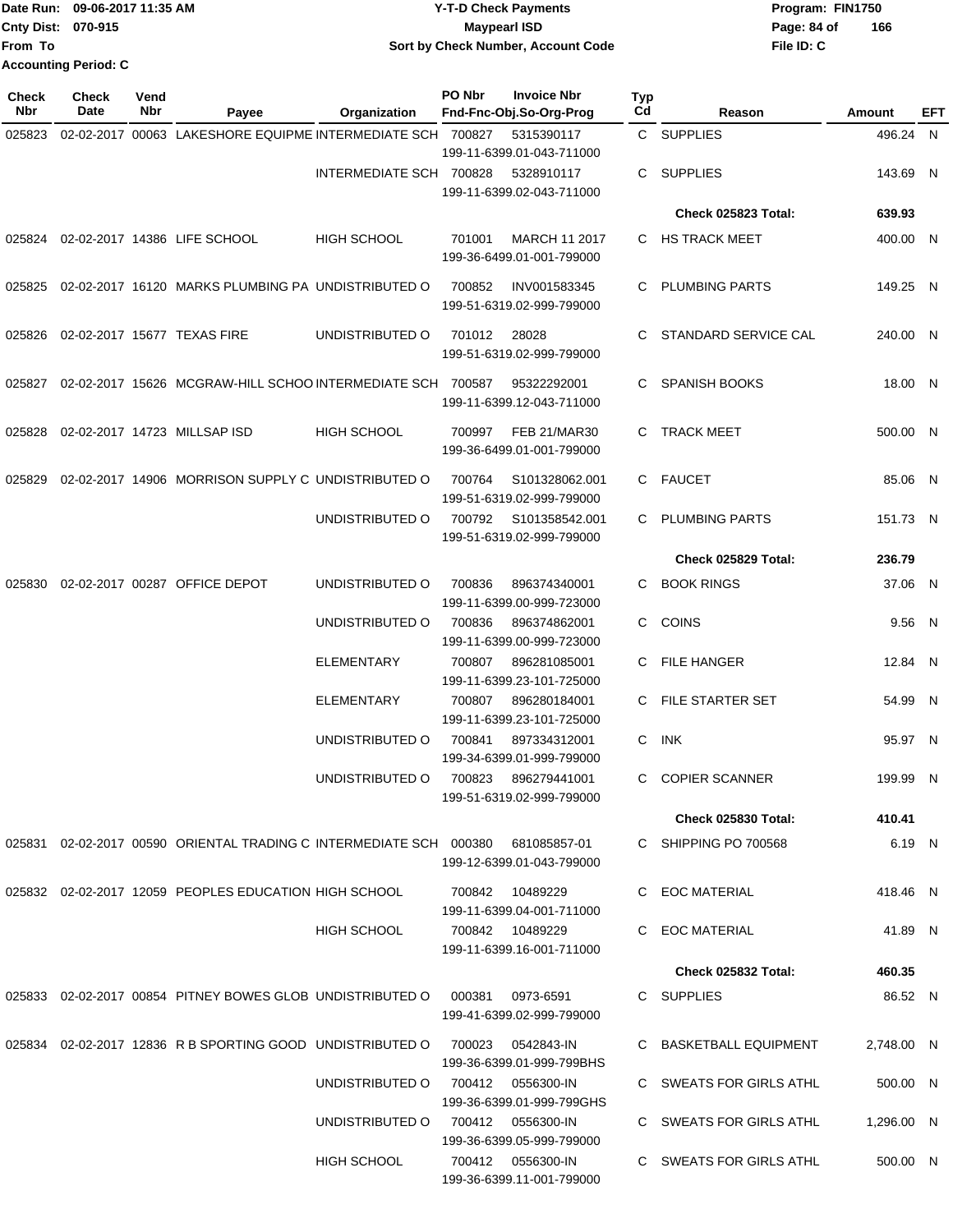Date Run: 09-06-2017 11:35 AM **CONTEX 100 CONTEX 12 T-D** Check Payments **CONTEX 12 T-D Check Payments** Program: FIN1750 **Cnty Dist:** 070-915 **Page: 85 of From To Accounting Period: C**

# **09-06-2017 11:35 AM Y-T-D Check Payments 070-915 Maypearl ISD Sort by Check Number, Account Code**

| Check<br>Nbr | Check<br>Date                      | Vend<br><b>Nbr</b> | Payee                                                       | Organization            | PO Nbr         | <b>Invoice Nbr</b><br>Fnd-Fnc-Obj.So-Org-Prog    | <b>Typ</b><br>Cd | Reason                        | Amount     | <b>EFT</b> |
|--------------|------------------------------------|--------------------|-------------------------------------------------------------|-------------------------|----------------|--------------------------------------------------|------------------|-------------------------------|------------|------------|
|              |                                    |                    |                                                             | <b>HIGH SCHOOL</b>      | 700412         | 0556300-IN<br>199-36-6399.13-001-799000          | C.               | <b>SWEATS FOR GIRLS ATHL</b>  | 500.00     | N          |
|              |                                    |                    |                                                             |                         |                |                                                  |                  | Check 025834 Total:           | 5,544.00   |            |
| 025835       |                                    |                    | 02-02-2017 00099 REGION 10/EDUCATIO UNDISTRIBUTED O         |                         | 700631         | 141921<br>199-34-6219.01-999-799000              | C.               | SAFETY COURSE FOR D.C.        | 25.00 N    |            |
| 025836       |                                    |                    | 02-02-2017 16098 RICHARDSON DETAIL UNDISTRIBUTED O          |                         | 701004         | WW010079<br>199-34-6219.00-999-799000            | C.               | <b>BUS 49 WINDOW REPAIR</b>   | 240.00 N   |            |
| 025837       |                                    |                    | 02-02-2017 15102 DARRON O. RICHARD UNDISTRIBUTED O          |                         | 000374         | V. MILDRED<br>199-36-6219.00-999-799000          | C                | <b>BB V. MILDRED OFFICIAL</b> | 135.00 N   |            |
| 025838       |                                    |                    | 02-02-2017 01071 RICK'S WORLD OF SP INTERMEDIATE SCH 700825 |                         |                | 4823<br>199-11-6399.02-043-711000                | C.               | <b>AR SHIRTS</b>              | 260.00 N   |            |
| 025839       |                                    |                    | 02-02-2017 00100 RIO VISTA ISD                              | <b>MAYPEARL JUNIOR</b>  | 700999         | FEB.27 2017<br>199-36-6499.00-041-799000         | C                | <b>JH TRACK MEET</b>          | 450.00 N   |            |
|              |                                    |                    |                                                             | <b>HIGH SCHOOL</b>      | 701000         | <b>MARCH 2 2017</b><br>199-36-6499.01-001-799000 | C.               | <b>HS TRACK MEET</b>          | 450.00 N   |            |
|              |                                    |                    |                                                             |                         |                |                                                  |                  | Check 025839 Total:           | 900.00     |            |
| 025840       |                                    |                    | 02-02-2017 13383 RISE BROADBAND                             | UNDISTRIBUTED O         | 000383         | 0046198<br>199-53-6249.04-999-799000             | C.               | 2/18-3/7/17 INTERNET          | 1,800.00 N |            |
| 025841       |                                    |                    | 02-02-2017 15545 RON TURLEY ASSOCI                          | UNDISTRIBUTED O         | 700785         | 48131<br>199-34-6399.00-999-799000               | C.               | SOFTWARE UPDATE               | 1,050.00 N |            |
| 025842       |                                    |                    | 02-02-2017 16190 SANTOS ISD                                 | <b>HIGH SCHOOL</b>      | 700882         | JAN 23 2017<br>199-36-6499.01-001-799000         | C                | POWERLIFTING MEET             | 275.00 N   |            |
| 025843       |                                    |                    | 02-02-2017 00316 SCHOOL SPECIALTY I ELEMENTARY              |                         | 700492         | 208117610691<br>199-11-6399.36-101-711000        | C.               | <b>KINDER TABLE</b>           | 270.19 N   |            |
| 025844       |                                    |                    | 02-02-2017 15313 CARROLL MARVIN SMI UNDISTRIBUTED O         |                         | 000375         | V. MILDRED<br>199-36-6219.00-999-799000          | C.               | BB V. MILDRED CLOCK 1/3       | 25.00 N    |            |
| 025845       |                                    |                    | 02-02-2017 16167 RENVY ANNICE EVAN UNDISTRIBUTED O          |                         | 000373         | V. MILDRED<br>199-36-6219.00-999-799000          | C                | <b>BB V. MIDLRED OFFICIAL</b> | 65.00 N    |            |
|              |                                    |                    | 025846 02-02-2017 15931 STEVE WEISS MUSIC, I HIGH SCHOOL    |                         | 700927         | 709776B<br>199-11-6399.29-001-7110BA             |                  | C EXCHANGE PRICE DIFFER       |            | 9.95 N     |
|              |                                    |                    | 025847 02-02-2017 15979 SUCCESS ED LLC                      | UNDISTRIBUTED O         | 701014 988983  | 199-31-6219.03-999-723000                        |                  | C RENEWAL                     | 2.500.00 N |            |
|              |                                    |                    |                                                             | UNDISTRIBUTED O         | 701014  988983 | 199-31-6399.00-999-724000                        |                  | C RENEWAL                     | 1,934.00 N |            |
|              |                                    |                    |                                                             |                         |                |                                                  |                  | Check 025847 Total:           | 4,434.00   |            |
|              | 025848 02-02-2017 00552 TASB, INC. |                    |                                                             | ADMINISTRATIVE          |                | 700872 FEB 23-24<br>199-41-6499.04-701-799000    |                  | C TASB CONF ADMINISTRAT       | 310.00 N   |            |
|              | 025849 02-02-2017 00477 TCEA       |                    |                                                             | UNDISTRIBUTED O         | 700930         | 198258<br>199-53-6499.01-999-799000              |                  | C TCEA CONFERENCE             | 229.00 N   |            |
|              |                                    |                    |                                                             | UNDISTRIBUTED O         | 700930 578194  | 199-53-6499.01-999-799000                        |                  | C TCEA CONFERENCE             | 229.00 N   |            |
|              |                                    |                    |                                                             |                         |                |                                                  |                  | Check 025849 Total:           | 458.00     |            |
|              | 025850 02-02-2017 00127 TEPSA      |                    |                                                             | INTERMEDIATE SCH 700917 |                | 200012453<br>199-23-6411.01-043-799000           |                  | C TEPSA CONFERENCE            | 349.00 N   |            |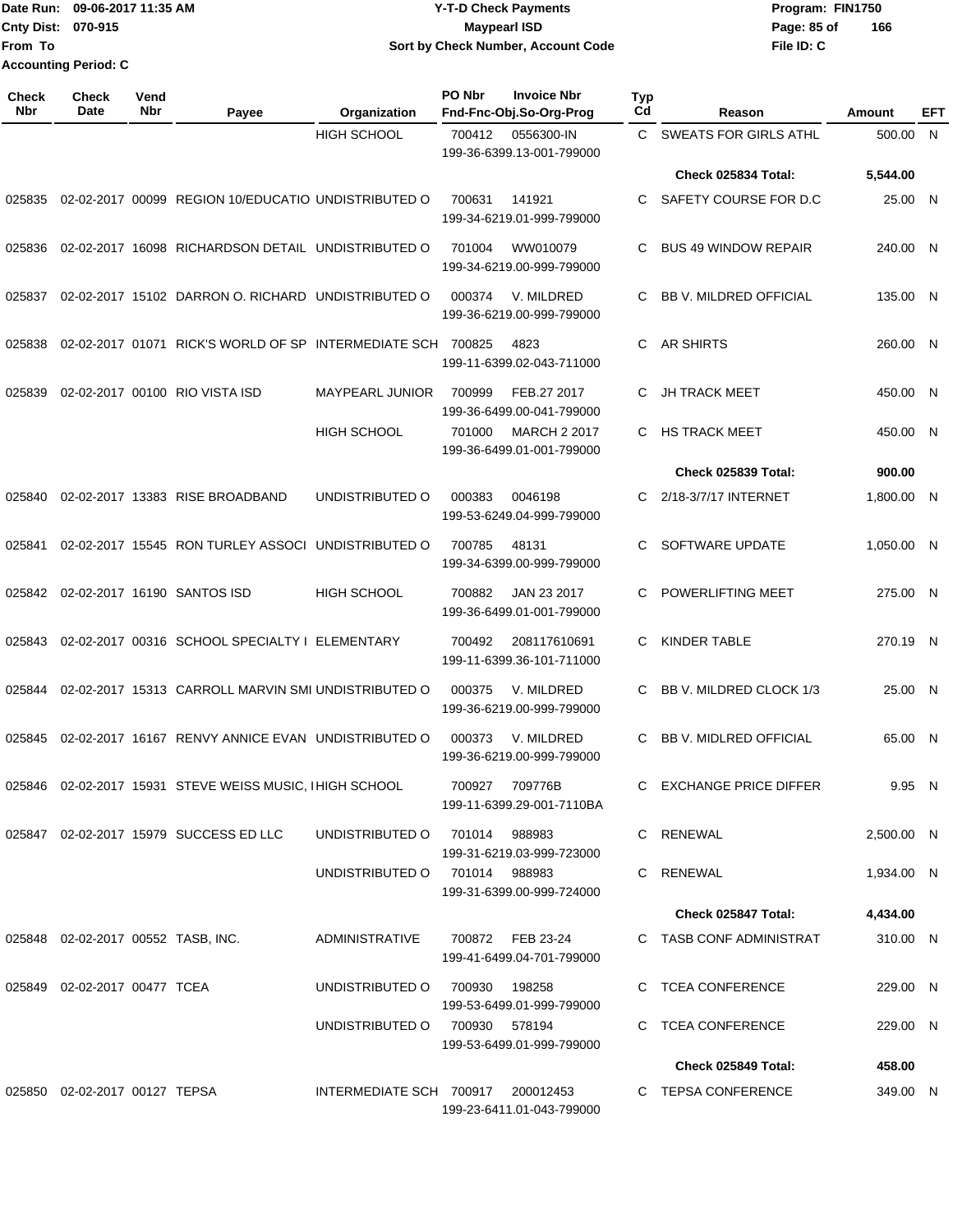#### **Date Run: Program: FIN1750 Cnty Dist: Page: 86 of Y-T-D Check Payments 070-915 Maypearl ISD Sort by Check Number, Account Code**

**File ID: C 166**

| <b>Check</b><br>Nbr | <b>Check</b><br>Date | Vend<br>Nbr | Payee                                                        | Organization               | PO Nbr      | <b>Invoice Nbr</b><br>Fnd-Fnc-Obj.So-Org-Prog | <b>Typ</b><br>Cd | Reason                          | Amount     | EFT |
|---------------------|----------------------|-------------|--------------------------------------------------------------|----------------------------|-------------|-----------------------------------------------|------------------|---------------------------------|------------|-----|
| 025851              |                      |             | 02-02-2017 13517 ALAN TITTLE                                 | UNDISTRIBUTED O            | 000382      | V. MILDRED<br>199-36-6219.00-999-799000       | C.               | BB V. MILDRED OFFICIAL          | 155.00 N   |     |
| 025852              |                      |             | 02-02-2017 01058 UNIVERSITY OF TEXA ELEMENTARY               |                            | 700133      | 17640<br>199-11-6399.13-101-711000            | C                | <b>SUPPLIES</b>                 | 27.00 N    |     |
| 025853              |                      |             | 02-02-2017 00460 VINEYARD'S AUTO SU UNDISTRIBUTED O          |                            | 700707      | 146485<br>199-34-6319.00-999-799000           | С                | OPEN PO FOR PARTS               | 61.24 N    |     |
|                     |                      |             |                                                              | UNDISTRIBUTED O            | 700707      | 145199<br>199-34-6319.00-999-799000           | С                | OPEN PO FOR PARTS               | 4.49 N     |     |
|                     |                      |             |                                                              | UNDISTRIBUTED O            | 700707      | 145197<br>199-34-6319.00-999-799000           | C                | OPEN PO FOR PARTS               | 110.14 N   |     |
|                     |                      |             |                                                              |                            |             |                                               |                  | Check 025853 Total:             | 175.87     |     |
|                     |                      |             | 025854 02-02-2017  14329   RICHARD WASHINGTO UNDISTRIBUTED O |                            | 000376      | V. RIO VISTA<br>199-36-6219.00-999-799000     | C                | <b>BB V. RIO VISTA OFFICIAL</b> | 160.00 N   |     |
| 025855              |                      |             | 02-09-2017 14905 ACE EDUCATIONAL SUINTERMEDIATE SCH 700954   |                            |             | 2125359<br>199-11-6399.07-043-711000          | C                | <b>WORD TEASER</b>              | 28.39 N    |     |
| 025856              |                      |             | 02-09-2017 00901 AVENUE FUEL DISTRI UNDISTRIBUTED O          |                            | 000387      | 62625<br>199-34-6311.01-999-799000            | С                | FUEL                            | 1,803.21 N |     |
| 025857              |                      |             | 02-09-2017 15983 RICO BAILEY                                 | UNDISTRIBUTED O            | 000388      | <b>BLOOMING</b><br>199-36-6219.00-999-799000  | С                | <b>BB V. BLOOMING GROVE</b>     | 90.00 N    |     |
| 025858              |                      |             | 02-09-2017 15488 BEYOND PLAY                                 | UNDISTRIBUTED O            | 700837      | 571622<br>199-11-6399.00-999-723000           | C                | <b>SUPPLIES</b>                 | 211.25 N   |     |
| 025859              |                      |             | 02-09-2017 14888 BRAZOS VALLEY EQUI UNDISTRIBUTED O          |                            | 701015      | 221153<br>199-51-6319.03-999-799000           | С                | <b>TRACTOR SUPPLIES</b>         | 150.53 N   |     |
| 025860              |                      |             | 02-09-2017 00217 CITY OF MAYPEARL                            | UNDISTRIBUTED O            | 000390      | 80<br>199-51-6259.01-999-799000               | C                | 12/27-1/27/17 BALLFIELDS        | 26.00 N    |     |
|                     |                      |             |                                                              | UNDISTRIBUTED O            | 000390      | 1081<br>199-51-6259.01-999-799000             | С                | 12/27-1/27/17 1024 W FOU        | 26.00 N    |     |
|                     |                      |             |                                                              | UNDISTRIBUTED O            | 000390      | 1618<br>199-51-6259.01-999-799000             | С                | 12/27-1/27/17 309 MAIN ST       | 51.00 N    |     |
|                     |                      |             |                                                              | UNDISTRIBUTED O            | 000390      | 1080<br>199-51-6259.01-999-799000             | C.               | 12/27-1/27/17 1024 W. FOU       | 51.00 N    |     |
|                     |                      |             |                                                              | UNDISTRIBUTED O            | 000390 1394 | 199-51-6259.01-999-799000                     |                  | C 12/27-1/27/17 NEW CONCE       | 51.00 N    |     |
|                     |                      |             |                                                              | UNDISTRIBUTED O 000390 574 |             | 199-51-6259.01-999-799000                     |                  | C 12/27-1/27/17 JH YARD ME      | 82.10 N    |     |
|                     |                      |             |                                                              | UNDISTRIBUTED O 000390 383 |             | 199-51-6259.01-999-799000                     |                  | C 12/27-1/27/17 600 PHILLIPS    | 104.40 N   |     |
|                     |                      |             |                                                              | UNDISTRIBUTED O 000390 82  |             | 199-51-6259.01-999-799000                     |                  | C 12/27-1/27/17 400 PANTHE      | 113.40 N   |     |
|                     |                      |             |                                                              | UNDISTRIBUTED O 000390 595 |             | 199-51-6259.01-999-799000                     |                  | C $12/27 - 1/27/17$ 1025 W. 4TH | 783.60 N   |     |
|                     |                      |             |                                                              | UNDISTRIBUTED O            |             | 000389 NORTON<br>199-52-6219.01-999-799000    |                  | C SECURITY 1/20/17 4 HOUR       | 100.00 N   |     |
|                     |                      |             |                                                              |                            |             |                                               |                  | Check 025860 Total:             | 1,388.50   |     |
|                     |                      |             | 025861 02-09-2017  12101  CURRICULUM ASSOCI  ELEMENTARY      |                            | 700909      | 90455996                                      |                  | C READINESS ACTIVITIES          | 1,853.50 N |     |

225-11-6399.00-101-723000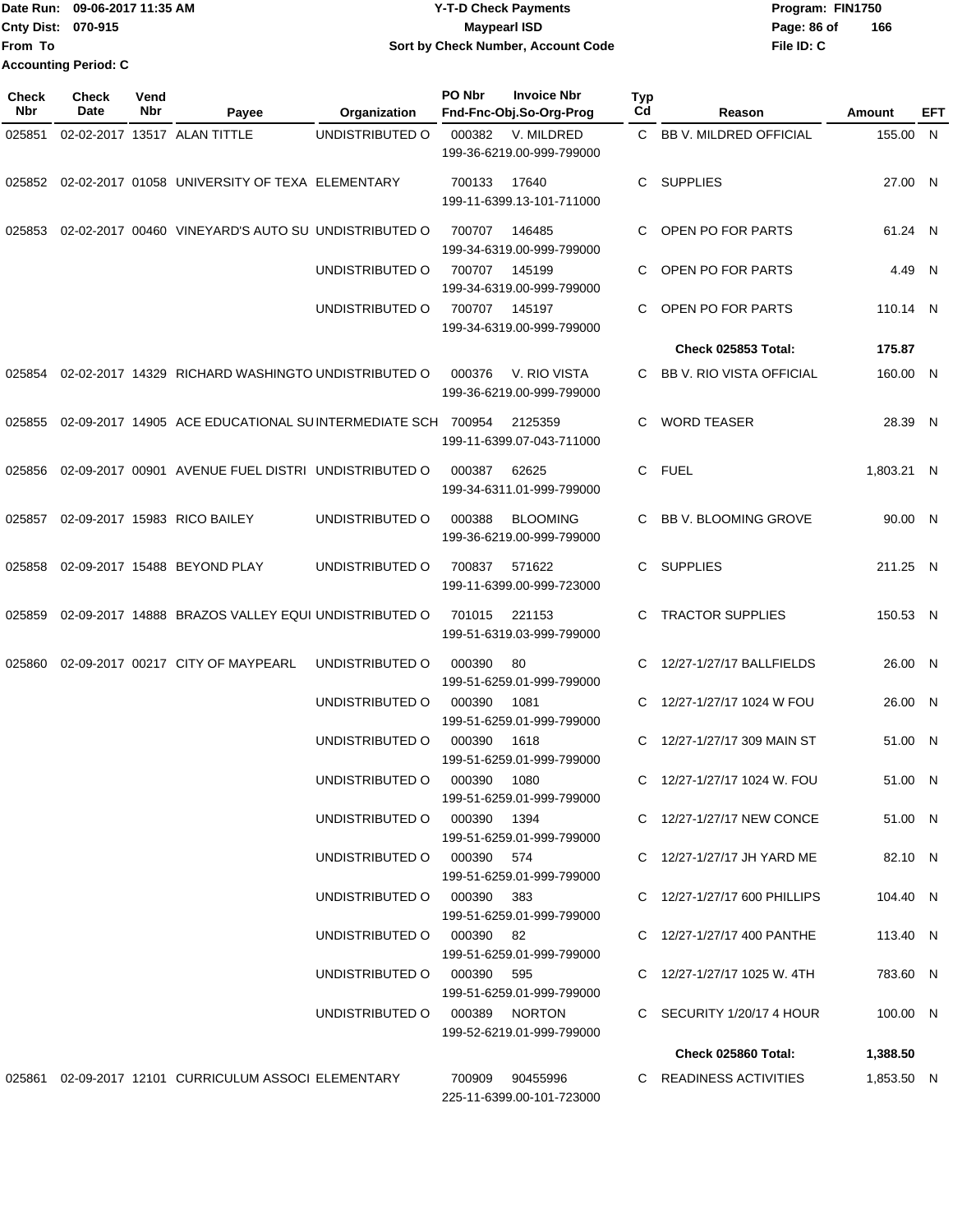#### **Date Run: Program: FIN1750 Cnty Dist: Page: 87 of Y-T-D Check Payments 070-915 Maypearl ISD Sort by Check Number, Account Code**

**File ID: C 166**

85.00 N

| <b>Check</b><br>Nbr | Check<br><b>Date</b>   | Vend<br>Nbr | Payee                                                                     | Organization            | PO Nbr          | <b>Invoice Nbr</b><br>Fnd-Fnc-Obj.So-Org-Prog | <b>Typ</b><br>Cd | Reason                                                  | Amount     | EFT |
|---------------------|------------------------|-------------|---------------------------------------------------------------------------|-------------------------|-----------------|-----------------------------------------------|------------------|---------------------------------------------------------|------------|-----|
| 025862              | 02-09-2017 13566 DATCS |             |                                                                           | UNDISTRIBUTED O         | 000393          | 202613<br>199-34-6219.01-999-799000           |                  | C DRUG TEST/PHYSICAL                                    | 262.50 N   |     |
| 025863              |                        |             | 02-09-2017 00242 DEMCO, INC.                                              | <b>ELEMENTARY</b>       | 700740          | 6056659<br>199-12-6399.00-101-799000          | C                | <b>LIBRARY SUPPLIES</b>                                 | 132.28 N   |     |
| 025864              |                        |             | 02-09-2017 16137 UNDRE DUDLEY                                             | UNDISTRIBUTED O         | 000391          | <b>BLOOMING</b><br>199-36-6219.00-999-799000  | C.               | BB V. BLOOMING GROVE                                    | 90.00 N    |     |
| 025865              |                        |             | 02-09-2017 13639 EAST TEXAS COPY SY UNDISTRIBUTED O                       |                         | 000394          | 370487<br>199-11-6219.07-999-723000           | C                | 1/4-2/3/17 B/W PRINT AND                                | 44.41 N    |     |
|                     |                        |             |                                                                           | <b>HIGH SCHOOL</b>      | 000394          | 370487<br>199-11-6269.00-001-711000           | C.               | 1/4-2/3/17 B/W PRINT AND                                | 26.39 N    |     |
|                     |                        |             |                                                                           | <b>MAYPEARL JUNIOR</b>  | 000394          | 370487<br>199-11-6269.00-041-711000           | C.               | 1/4-2/3/17 B/W PRINT AND                                | 39.92 N    |     |
|                     |                        |             |                                                                           | <b>ELEMENTARY</b>       | 000394          | 370847<br>199-11-6269.00-101-711000           | C.               | 1/4-2/3/17 B/W PRINT AND                                | 474.10 N   |     |
|                     |                        |             |                                                                           | <b>ELEMENTARY</b>       | 000394          | 370487<br>199-11-6269.00-101-799000           |                  | 1/4-2/3/17 B/W PRINT AND                                | 45.52 N    |     |
|                     |                        |             |                                                                           | <b>HIGH SCHOOL</b>      | 000394          | 370487<br>199-11-6269.01-001-711000           | C                | 1/4-2/3/17 B/W PRINT AND                                | 780.58 N   |     |
|                     |                        |             |                                                                           | <b>MAYPEARL JUNIOR</b>  | 000394          | 370487<br>199-11-6269.01-041-711000           | C                | 1/4-2/3/17 B/W PRINT AND                                | 628.07 N   |     |
|                     |                        |             |                                                                           | INTERMEDIATE SCH 000394 |                 | 370487<br>199-11-6269.01-043-711000           |                  | 1/4-2/3/17 B/W PRINT AND                                | 332.21 N   |     |
|                     |                        |             |                                                                           | DIR COST- ADMINIS       | 000394          | 370487<br>199-41-6249.00-720-799000           | C.               | 1/4-2/3/17 B/W PRINT AND                                | 249.06 N   |     |
|                     |                        |             |                                                                           |                         |                 |                                               |                  | Check 025865 Total:                                     | 2,620.26   |     |
| 025866              |                        |             | 02-09-2017 12538 ECS LEARNING SYSTE INTERMEDIATE SCH 700915               |                         |                 | 210229<br>199-11-6399.12-043-711000           | C.               | <b>STAAR READING</b>                                    | 282.47 N   |     |
| 025867              |                        |             | 02-09-2017 12186 ELLIOTT ELECTRIC SU UNDISTRIBUTED O                      |                         | 700083          | 09-21963-01<br>199-51-6399.05-999-799000      | C.               | A/C SUPPLIES                                            | 278.12 N   |     |
| 025868              |                        |             | 02-09-2017 13336 ELLIS COUNTY MUSIC HIGH SCHOOL                           |                         | 701037          | 41407<br>199-11-6399.29-001-7110BA            | C                | <b>PICCOLO</b>                                          | 419.99 N   |     |
|                     |                        |             | 025869  02-09-2017  00838  EMBASSY SUITES                                 | ADMINISTRATIVE          | 701028 2/28-3/2 | 199-41-6499.04-701-799000                     |                  | C TASBO CONFERENCE                                      | 433.82 N   |     |
|                     |                        |             | 025870 02-09-2017 15895 ENID JOHNSON                                      |                         |                 | 199-21-6411.00-999-723000                     |                  | UNDISTRIBUTED O 701032 REIMBURSEMENT C LAW DAWG RENEWAL | 75.00 N    |     |
|                     |                        |             | 025871 02-09-2017 01586 ESTES ELECTRIC, INC. UNDISTRIBUTED O 701050 11916 |                         |                 | 199-51-6249.00-999-799000                     |                  | C REPLACE LIGHTS GYM                                    | 375.00 N   |     |
|                     |                        |             |                                                                           | UNDISTRIBUTED O         | 701051 11917    | 199-51-6249.00-999-799000                     |                  | C REPAIR LIGHTS MIDDLE S                                | 637.50 N   |     |
|                     |                        |             |                                                                           | UNDISTRIBUTED O         | 701050 11916    | 199-51-6319.02-999-799000                     |                  | C REPLACE LIGHTS GYM                                    | 1,140.08 N |     |
|                     |                        |             |                                                                           | UNDISTRIBUTED O         | 701051 11917    | 199-51-6319.02-999-799000                     |                  | C REPAIR LIGHTS MIDDLE S                                | 1,020.69 N |     |
|                     |                        |             |                                                                           |                         |                 |                                               |                  | Check 025871 Total:                                     | 3,173.27   |     |

025872 02-09-2017 15584 FOLLETT SCHOOL SO INTERMEDIATE SCH 700769 1253671 C BARCODE LABLES 199-12-6399.01-043-799000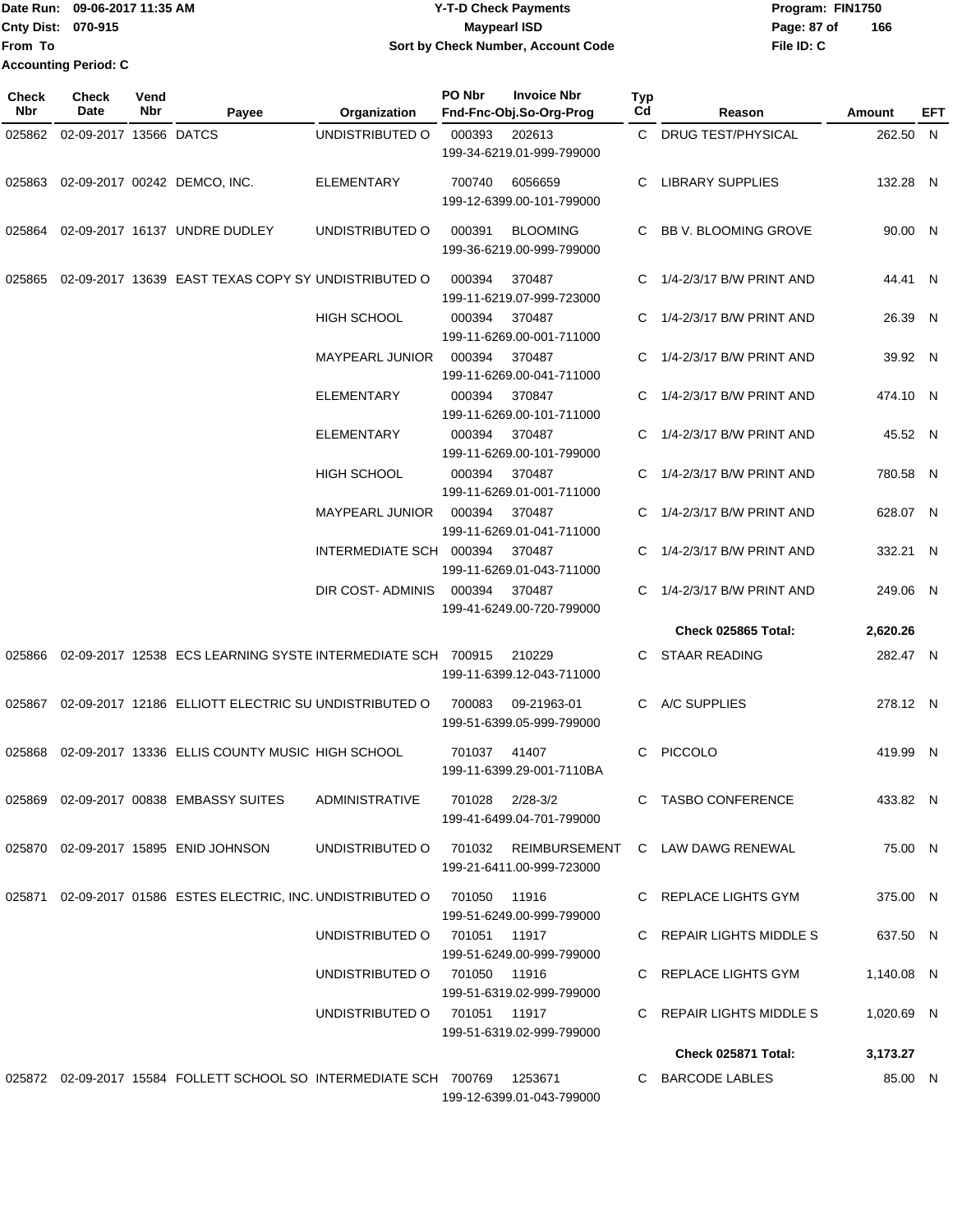|                           | Date Run: 09-06-2017 11:35 AM | <b>Y-T-D Check Payments</b>        | Program: FIN1750   |
|---------------------------|-------------------------------|------------------------------------|--------------------|
| <b>Cnty Dist: 070-915</b> |                               | Maypearl ISD                       | 166<br>Page: 88 of |
| <b>From To</b>            |                               | Sort by Check Number, Account Code | File ID: C         |
|                           | <b>Accounting Period: C</b>   |                                    |                    |

| <b>Check</b><br>Nbr | Check<br>Date                  | Vend<br>Nbr | Payee                                                       | Organization       | PO Nbr | <b>Invoice Nbr</b><br>Fnd-Fnc-Obj.So-Org-Prog       | Typ<br>Cd | Reason                       | Amount     | EFT |
|---------------------|--------------------------------|-------------|-------------------------------------------------------------|--------------------|--------|-----------------------------------------------------|-----------|------------------------------|------------|-----|
| 025873              |                                |             | 02-09-2017 13840 FOUR STORY GRAPHI UNDISTRIBUTED O          |                    | 701047 | 4792                                                | C.        | <b>BASEBALL SHIRTS</b>       | 915.45 N   |     |
|                     |                                |             |                                                             |                    |        | 199-36-6399.04-999-799000                           |           |                              |            |     |
| 025874              |                                |             | 02-09-2017 16059 FRONTIER SOUTHWE UNDISTRIBUTED O           |                    | 000396 | 031814-5<br>199-51-6259.02-999-799000               | C.        | 1/28-2/27/17 9724351720 F    | 57.23 N    |     |
|                     |                                |             |                                                             | UNDISTRIBUTED O    | 000396 | 040307-5<br>199-51-6259.02-999-799000               | C         | 1/28-2/27/17 9724351742 M    | 57.23 N    |     |
|                     |                                |             |                                                             | UNDISTRIBUTED O    | 000396 | 091206-5                                            | C         | 1/28-2/27/17 9724351000 A    | 841.36 N   |     |
|                     |                                |             |                                                             | UNDISTRIBUTED O    | 000396 | 199-51-6259.02-999-799000<br>093015-5               | C         | 1/28-2/27/17 9724352019 H    | 118.59 N   |     |
|                     |                                |             |                                                             | UNDISTRIBUTED O    | 000396 | 199-51-6259.02-999-799000<br>092915-5               | C.        | 1/28-2/27/17 9724352038 J    | 118.59 N   |     |
|                     |                                |             |                                                             | UNDISTRIBUTED O    | 000396 | 199-51-6259.02-999-799000<br>092515-5               |           | 1/28-2/27/17 9724352160 E    | 118.59 N   |     |
|                     |                                |             |                                                             |                    |        | 199-51-6259.02-999-799000                           |           |                              |            |     |
|                     |                                |             |                                                             | UNDISTRIBUTED O    | 000396 | 092815-5<br>199-51-6259.02-999-799000               |           | 1/28-2/27/17 9724352520 IN   | 118.59 N   |     |
|                     |                                |             |                                                             |                    |        |                                                     |           | Check 025874 Total:          | 1,430.18   |     |
| 025875              |                                |             | 02-09-2017 15864 JAMES HERROD                               | <b>HIGH SCHOOL</b> | 700332 | <b>REIMBURSEMENT</b>                                | C.        | <b>CTE TEST</b>              | 134.20 N   |     |
|                     |                                |             |                                                             |                    |        | 199-11-6411.04-001-722000                           |           |                              |            |     |
| 025876              |                                |             | 02-09-2017 16188 Holiday Inn Express Aus DIR COST- ADMINIS  |                    | 700873 | $2/22 - 2/24$<br>199-41-6411.01-720-799000          | C.        | <b>TASB CONF ADMINISTRAT</b> | 259.42 N   |     |
| 025877              |                                |             | 02-09-2017 15750 HYATT PLACE AUSTIN INTERMEDIATE SCH 700523 |                    |        | $2/20 - 2/22$<br>199-23-6411.05-043-799000          | C         | <b>TACTP CONFERENCE</b>      | 240.00 N   |     |
|                     |                                |             |                                                             | <b>ELEMENTARY</b>  | 700523 | $2/22 - 2/22$                                       | C         | <b>TACTP CONFERENCE</b>      | 240.00 N   |     |
|                     |                                |             |                                                             |                    |        | 199-31-6411.01-101-799000                           |           |                              |            |     |
|                     |                                |             |                                                             |                    |        |                                                     |           | Check 025877 Total:          | 480.00     |     |
| 025878              |                                |             | 02-09-2017 12551 INTERQUEST DETECTI HIGH SCHOOL             |                    | 700128 | 111239<br>199-11-6219.02-001-724000                 | C.        | <b>HALF DAY SERVICE 1/3</b>  | 540.00 N   |     |
| 025879              |                                |             | 02-09-2017 00795 ISI COMMERCIAL REF UNDISTRIBUTED O         |                    |        | 0025691<br>199-51-6249.35-999-799000                | м         | RETURNED                     | $-77.41$ N |     |
|                     |                                |             |                                                             | UNDISTRIBUTED O    | 700885 | 4144<br>199-51-6319.35-999-799000                   | C         | JH KITCHEN WARMER            | 433.18 N   |     |
|                     |                                |             |                                                             |                    |        |                                                     |           | <b>Check 025879 Total:</b>   | 355.77     |     |
|                     |                                |             |                                                             |                    |        |                                                     |           |                              |            |     |
|                     |                                |             | 025880 02-09-2017 00832 JONES SCHOOL SUPP ELEMENTARY        |                    | 700951 | 1446723<br>199-11-6399.21-101-711000                |           | C ELEM AWARDS                | 145.43 N   |     |
|                     |                                |             | 025881 02-09-2017 16095 SARAH KEENE                         | HIGH SCHOOL        | 701033 | REIMBURSEMENT<br>199-11-6411.29-001-711000          |           | C TETA CONFERENCE            | 68.33 N    |     |
|                     |                                |             | 025882 02-09-2017 00063 LAKESHORE EQUIPME ELEMENTARY        |                    | 700860 | 5442490117<br>225-11-6399.00-101-723000             |           | C SUPPLIES                   | 280.99 N   |     |
|                     |                                |             |                                                             | UNDISTRIBUTED O    |        | 700859 5442470117<br>263-11-6399.00-999-711000      |           | C COMPREHENSION GAMES        | 505.47 N   |     |
|                     |                                |             |                                                             |                    |        |                                                     |           | <b>Check 025882 Total:</b>   | 786.46     |     |
|                     |                                |             |                                                             |                    |        |                                                     |           |                              |            |     |
|                     |                                |             | 025883 02-09-2017 14143 LONE STAR FURNISHI UNDISTRIBUTED O  |                    | 700720 | 20170044<br>199-51-6399.04-999-799000               |           | C FURNITURE                  | 1,928.20 N |     |
|                     | 025884 02-09-2017 15098 LOWE'S |             |                                                             | UNDISTRIBUTED O    | 700840 | XXXX7281357<br>199-11-6399.01-999-723000            |           | C REFRIDGERATOR              | 615.60 N   |     |
|                     |                                |             |                                                             | UNDISTRIBUTED O    |        | 700743     XXXX7281357<br>199-51-6319.02-999-799000 |           | C SUPPLIES                   | 1,544.53 N |     |
|                     |                                |             |                                                             |                    |        |                                                     |           | Check 025884 Total:          | 2,160.13   |     |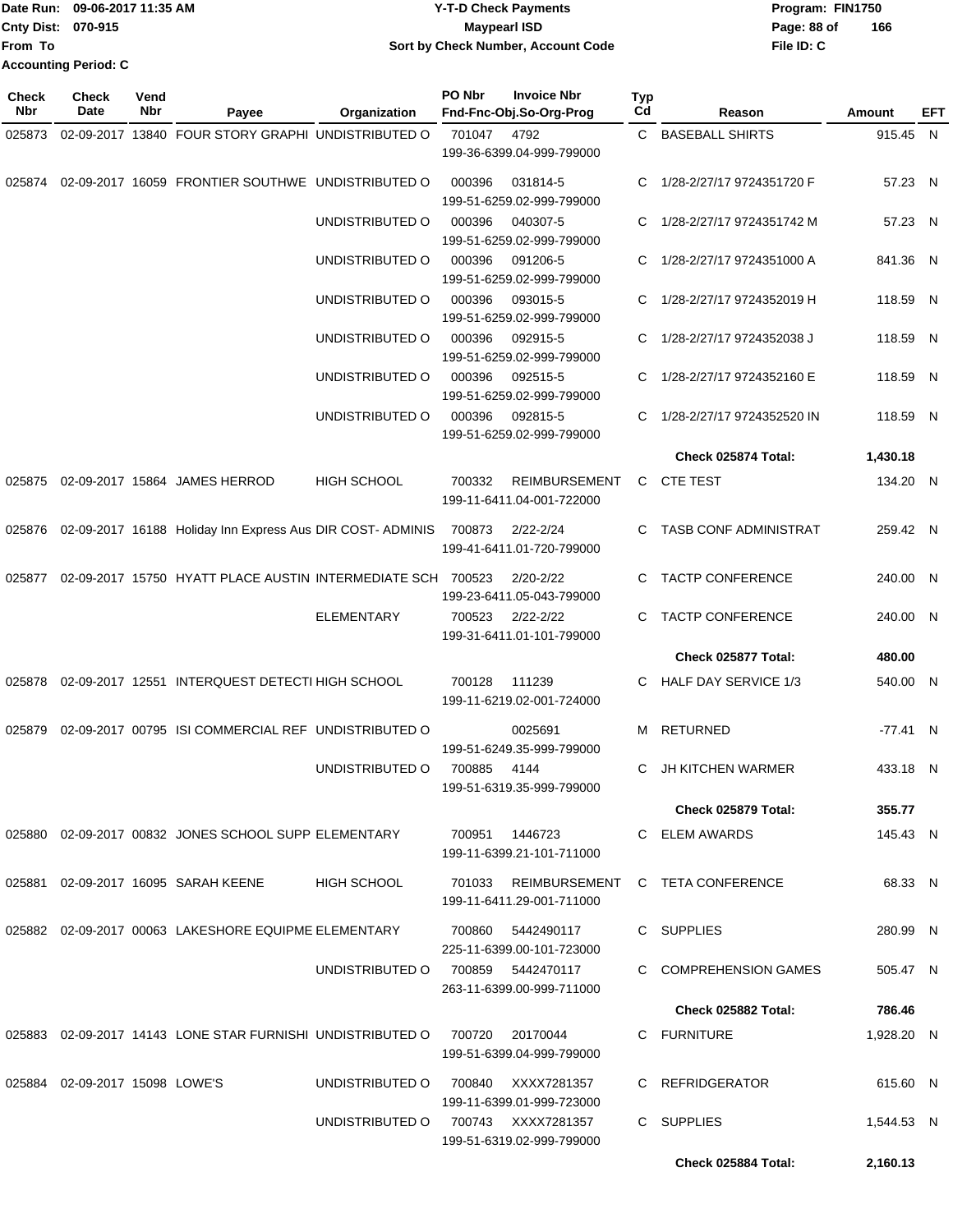|                           | Date Run: 09-06-2017 11:35 AM | <b>Y-T-D Check Payments</b>        | Program: FIN1750   |
|---------------------------|-------------------------------|------------------------------------|--------------------|
| <b>Cnty Dist: 070-915</b> |                               | Maypearl ISD                       | 166<br>Page: 89 of |
| <b>From To</b>            |                               | Sort by Check Number, Account Code | File ID: C         |
|                           | <b>Accounting Period: C</b>   |                                    |                    |

| <b>Check</b><br><b>Nbr</b> | <b>Check</b><br>Date   | Vend<br>Nbr | Payee                                                                        | Organization                        | PO Nbr | <b>Invoice Nbr</b><br>Fnd-Fnc-Obj.So-Org-Prog     | <b>Typ</b><br>Cd | Reason                        | Amount   | <b>EFT</b> |
|----------------------------|------------------------|-------------|------------------------------------------------------------------------------|-------------------------------------|--------|---------------------------------------------------|------------------|-------------------------------|----------|------------|
| 025885                     |                        |             | 02-09-2017 00060 LUCKIES AUTO AND T UNDISTRIBUTED O                          |                                     | 701026 | 85346<br>199-34-6219.02-999-799000                |                  | C INSPECTION BUS 21           | 40.00 N  |            |
| 025886                     |                        |             | 02-09-2017 00441 VIRGIL MAJORS                                               | UNDISTRIBUTED O                     | 000397 | <b>GRANDVIEW</b><br>199-36-6219.00-999-799000     | C.               | <b>BB V. GRANDVIEW OFFICI</b> | 155.00 N |            |
| 025887                     |                        |             | 02-09-2017 16120 MARKS PLUMBING PA UNDISTRIBUTED O                           |                                     | 700910 | INV001585195<br>199-51-6319.02-999-799000         |                  | PUSH BUTTON FOR WATE          | 67.40 N  |            |
| 025888                     |                        |             | 02-09-2017 16110 DENNIS MITCHELL                                             | UNDISTRIBUTED O                     | 000406 | <b>REIMBURSEMENT</b><br>199-41-6399.02-999-799000 | C                | <b>CERTIFIED LETTER</b>       | 6.59 N   |            |
| 025889                     |                        |             | 02-09-2017 15740 MOORE RECYCLING L UNDISTRIBUTED O                           |                                     | 000398 | 0001381161<br>199-51-6259.03-999-799000           |                  | 1/1-1/31/17 RECYCLE AG B      | 25.02 N  |            |
|                            |                        |             |                                                                              | UNDISTRIBUTED O                     | 000398 | 0001381158<br>199-51-6259.03-999-799000           | C.               | 1/1-1/31/17 RECYCLE HS        | 10.17 N  |            |
|                            |                        |             |                                                                              | UNDISTRIBUTED O                     | 000398 | 0001381160<br>199-51-6259.03-999-799000           | C.               | 1/1-1/31/17 RECYCLE ELE       | 69.65 N  |            |
|                            |                        |             |                                                                              | UNDISTRIBUTED O                     | 000398 | 0001381162<br>199-51-6259.03-999-799000           | C.               | 1/1-1/31/17 RECYCLE INTE      | 19.85 N  |            |
|                            |                        |             |                                                                              | UNDISTRIBUTED O                     | 000398 | 0001381159<br>199-51-6259.03-999-799000           | C.               | 1/1-1/31/17 RECYCLE JH        | 13.92 N  |            |
|                            |                        |             |                                                                              |                                     |        |                                                   |                  | Check 025889 Total:           | 138.61   |            |
| 025890                     |                        |             | 02-09-2017 13306 MOUNTAIN PEAK SPE UNDISTRIBUTED O                           |                                     | 000392 | 11-0788-00<br>199-51-6259.79-999-722000           | C                | 12/4-1/4/17 AG BUILDING       | 64.29 N  |            |
| 025891                     | 02-09-2017 00079 NASCO |             |                                                                              | <b>MAYPEARL JUNIOR</b>              | 700887 | 282612<br>199-11-6399.00-041-711MEF               | C                | <b>ART SUPPLIES</b>           | 46.96 N  |            |
|                            |                        |             |                                                                              | <b>MAYPEARL JUNIOR</b>              | 700901 | 282649<br>199-11-6399.00-041-711MEF               | С                | <b>ART SUPPLIES</b>           | 529.78 N |            |
|                            |                        |             |                                                                              | <b>MAYPEARL JUNIOR</b>              | 700901 | 282649<br>199-11-6399.32-041-711000               | C                | <b>ART SUPPLIES</b>           | 56.20 N  |            |
|                            |                        |             |                                                                              |                                     |        |                                                   |                  | <b>Check 025891 Total:</b>    | 632.94   |            |
| 025892                     |                        |             | 02-09-2017 16197 NATIONAL ASSOC OF HIGH SCHOOL                               |                                     | 701040 | S.COLEMAN<br>199-33-6411.00-001-799000            |                  | C RENEWAL                     | 159.50 N |            |
|                            |                        |             | 025893 02-09-2017 15289 BENJI L. NEWMAN UNDISTRIBUTED O 000399 GRANDVIEW     |                                     |        | 199-36-6219.00-999-799000                         |                  | C BB V. GRANDVIEW OFFICI      | 65.00 N  |            |
|                            |                        |             | 025894 02-09-2017 12087 OAK CLIFF OFFICE SU INTERMEDIATE SCH 700960 387921.0 |                                     |        | 199-11-6399.05-043-711000                         |                  | C SUPPLIES                    | 282.84 N |            |
| 025895                     |                        |             | 02-09-2017 00287 OFFICE DEPOT                                                | UNDISTRIBUTED O 000386              |        | 896374861001<br>199-11-6399.00-999-723000         |                  | C GUIDE CARD A-Z              | 6.00 N   |            |
|                            |                        |             |                                                                              | MAYPEARL JUNIOR 700868 897676617001 |        | 199-11-6399.01-041-723000                         |                  | C MONITOR RISER               | 29.91 N  |            |
|                            |                        |             |                                                                              | MAYPEARL JUNIOR 700868 897675689001 |        | 199-11-6399.01-041-723000                         |                  | C FILE                        | 314.99 N |            |
|                            |                        |             |                                                                              | ADMINISTRATIVE                      |        | 700918 898219541001<br>199-41-6399.01-701-799000  |                  | C SUPPLIES                    | 63.94 N  |            |
|                            |                        |             |                                                                              |                                     |        |                                                   |                  | <b>Check 025895 Total:</b>    | 414.84   |            |
|                            |                        |             | 025896 02-09-2017 16014 ORKIN PEST CONTRO UNDISTRIBUTED O 700099 344135      |                                     |        | 199-51-6249.00-999-799000                         |                  | C PEST CONTROL SERVICE        | 450.00 N |            |
|                            |                        |             | 025897 02-09-2017 00833 PALOS SPORTS                                         | INTERMEDIATE SCH 700923 251878-00   |        | 199-11-6399.11-043-711000                         |                  | C SUPPLIES                    | 497.17 N |            |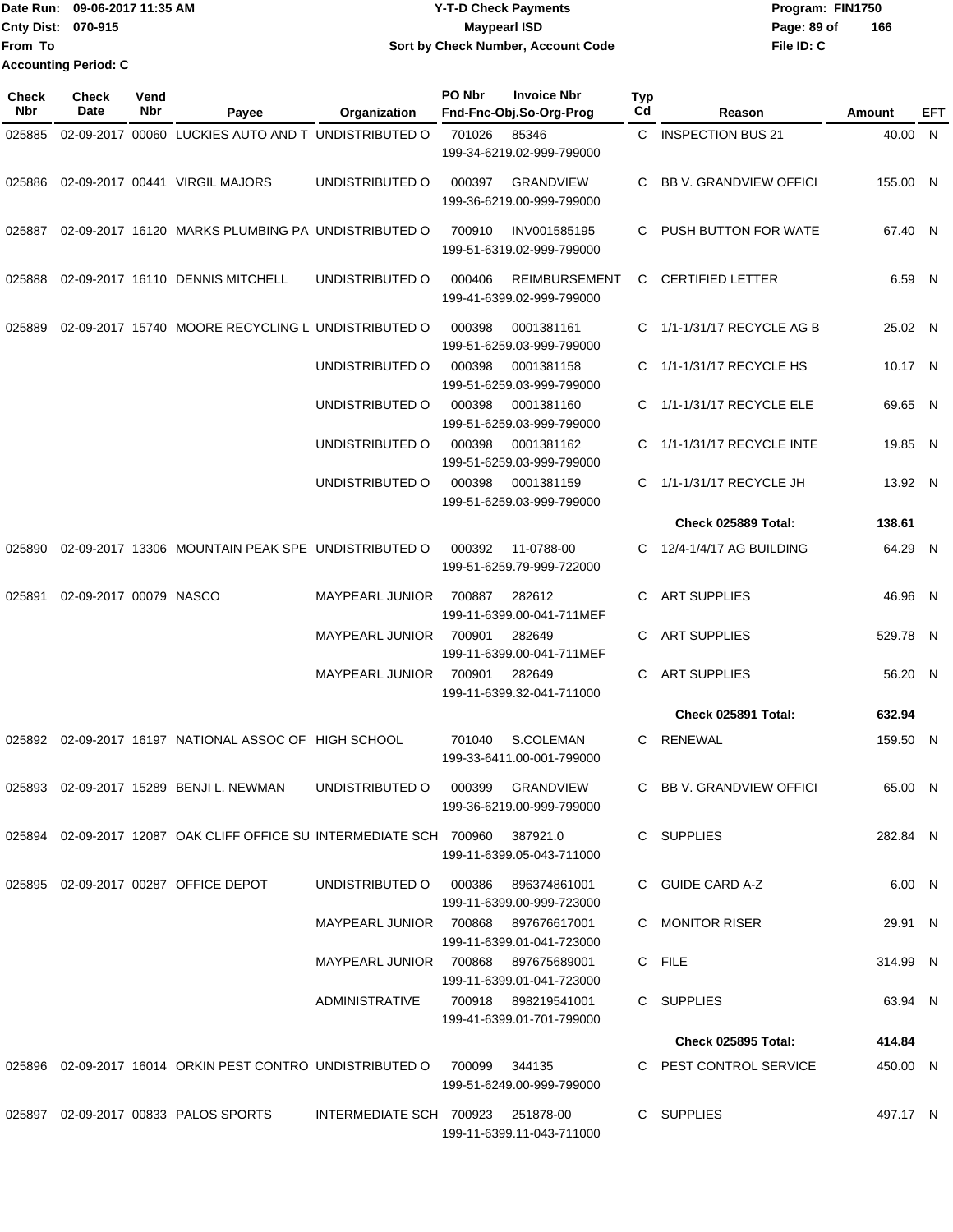Date Run: 09-06-2017 11:35 AM **CONTEX 100 CONTEX 12 T-D** Check Payments **CONTEX 12 T-D Check Payments** Program: FIN1750 **Cnty Dist:** 070-915 **Page: 90 of MaypearI ISD Page: 90 of From To Y-T-D Check Payments 070-915 Maypearl ISD Sort by Check Number, Account Code Accounting Period: C**

| <b>Check</b><br>Nbr | <b>Check</b><br>Date            | Vend<br>Nbr | Payee                                                                    | Organization           | PO Nbr         | <b>Invoice Nbr</b><br>Fnd-Fnc-Obj.So-Org-Prog     | <b>Typ</b><br>Cd | Reason                        | Amount      | EFT |
|---------------------|---------------------------------|-------------|--------------------------------------------------------------------------|------------------------|----------------|---------------------------------------------------|------------------|-------------------------------|-------------|-----|
| 025898              |                                 |             | 02-09-2017 14604 PEARSON CLINICAL A UNDISTRIBUTED O                      |                        | 700929         | 11038386<br>199-31-6399.00-999-723000             |                  | C KTEA KIT                    | 69.80 N     |     |
| 025899              |                                 |             | 02-09-2017 15858 PLAYSCRIPTS, INC                                        | <b>HIGH SCHOOL</b>     | 700703         | 2100353<br>199-11-6399.06-001-711000              | C                | <b>SCRIPT AND ROYALTIES</b>   | 916.43 N    |     |
| 025900              |                                 |             | 02-09-2017 12718 DONALD PRICE                                            | UNDISTRIBUTED O        | 000395         | <b>BLOOMING</b><br>199-36-6219.00-999-799000      | С                | <b>BB V. BLOOMING GROVE</b>   | 90.00 N     |     |
| 025901              |                                 |             | 02-09-2017 16029 PRO STAR RENTAL                                         | UNDISTRIBUTED O        | 701034         | 9098<br>199-51-6319.03-999-799000                 | С                | DUMP TRAILER RENTAL           | 92.20 N     |     |
| 025902              |                                 |             | 02-09-2017 12925 ROBERT MERRITT                                          | <b>MAYPEARL JUNIOR</b> | 701041         | <b>REIMBURSEMENT</b><br>199-11-6399.01-041-711000 | C                | <b>SUPPLIES</b>               | 164.90 N    |     |
| 025903              |                                 |             | 02-09-2017 15313 CARROLL MARVIN SMI UNDISTRIBUTED O                      |                        | 000401         | <b>GRANDVIEW</b><br>199-36-6219.00-999-799000     | C                | <b>BB V. GRANDVIEW CLOCK</b>  | 25.00 N     |     |
| 025904              |                                 |             | 02-09-2017 16167 RENVY ANNICE EVAN UNDISTRIBUTED O                       |                        | 000402         | <b>BLOOMING</b><br>199-36-6219.00-999-799000      | C                | <b>BB V. BLOOMING GROVE</b>   | 90.00 N     |     |
| 025905              |                                 |             | 02-09-2017 13874 DEMARRIO STEWARD UNDISTRIBUTED O                        |                        | 000400         | <b>GRANDVIEW</b><br>199-36-6219.00-999-799000     | C.               | <b>BB V. GRANDVIEW OFFICI</b> | 155.00 N    |     |
| 025906              |                                 |             | 02-09-2017 01721 SUPER DUPER PUBLIC UNDISTRIBUTED O                      |                        | 700838         | 2225152A<br>199-11-6399.00-999-723000             | C                | <b>SUPPLIES</b>               | 161.79 N    |     |
| 025907              |                                 |             | 02-09-2017 15287 TARLETON STATE UNI HIGH SCHOOL                          |                        | 701038         | 199-11-6499.29-001-711B00                         | C                | <b>INVITATIONAL MUSIC FES</b> | 250.00 N    |     |
| 025908              |                                 |             | 02-09-2017 00043 TASB RISK MANAGEM UNDISTRIBUTED O                       |                        | 000403         | 518839<br>199-34-6429.00-999-799000               | С                | 2016066060 REIMBURSAB         | 1,000.00 N  |     |
|                     |                                 |             |                                                                          | UNDISTRIBUTED O        | 701030         | 39454<br>199-34-6429.00-999-799000                | С                | <b>PROPERTY LIABILITY</b>     | 8,545.00 N  |     |
|                     |                                 |             |                                                                          | UNDISTRIBUTED O        | 701030         | 39454<br>199-51-6429.00-999-799000                | C                | <b>AUTO LIABILITY</b>         | 57,880.00 N |     |
|                     |                                 |             |                                                                          |                        |                |                                                   |                  | Check 025908 Total:           | 67,425.00   |     |
| 025909              |                                 |             | 02-09-2017 16195 TEXAS STAR RECOGN HIGH SCHOOL                           |                        | 701024         | 199-36-6499.05-001-799000                         | C                | LETTER JACKETS                | 960.00 N    |     |
|                     |                                 |             | 025910 02-09-2017 15485 THERAPY FROM THE UNDISTRIBUTED O                 |                        | 701025         | 199-31-6219.02-999-723000                         |                  | C NOV/DEC/JAN PT SERVIC       | 770.00 N    |     |
|                     | 025911 02-09-2017 13063 US BANK |             |                                                                          | UNDISTRIBUTED O        | 701043 4530380 | 199-71-6599.00-999-799000                         |                  | C SERIES 2010                 | 1,250.00 N  |     |
|                     |                                 |             | 025912 02-09-2017 15799 VENUS ISD ATHLETIC HIGH SCHOOL                   |                        | 701003         | MARCH 23<br>199-36-6499.01-001-799000             |                  | C HS TRACK MEET               | 600.00 N    |     |
|                     |                                 |             | 025913 02-09-2017 00460 VINEYARD'S AUTO SU UNDISTRIBUTED O 700707 147116 |                        |                | 199-34-6319.00-999-799000                         |                  | C OPEN PO FOR PARTS           | 53.02 N     |     |
|                     |                                 |             |                                                                          | UNDISTRIBUTED O        | 700707  146876 | 199-34-6319.00-999-799000                         |                  | C OPEN PO FOR PARTS           | 61.24 N     |     |
|                     |                                 |             |                                                                          | UNDISTRIBUTED O        | 700707  146878 | 199-34-6319.00-999-799000                         |                  | C OPEN PO FOR PARTS           | 6.99 N      |     |
|                     |                                 |             |                                                                          |                        |                |                                                   |                  | Check 025913 Total:           | 121.25      |     |
|                     |                                 |             | 025914 02-09-2017 14329 RICHARD WASHINGTO UNDISTRIBUTED O                |                        | 000404         | GRANDVIEW<br>199-36-6219.00-999-799000            |                  | C BB V. GRANDVIEW OFFICI      | 65.00 N     |     |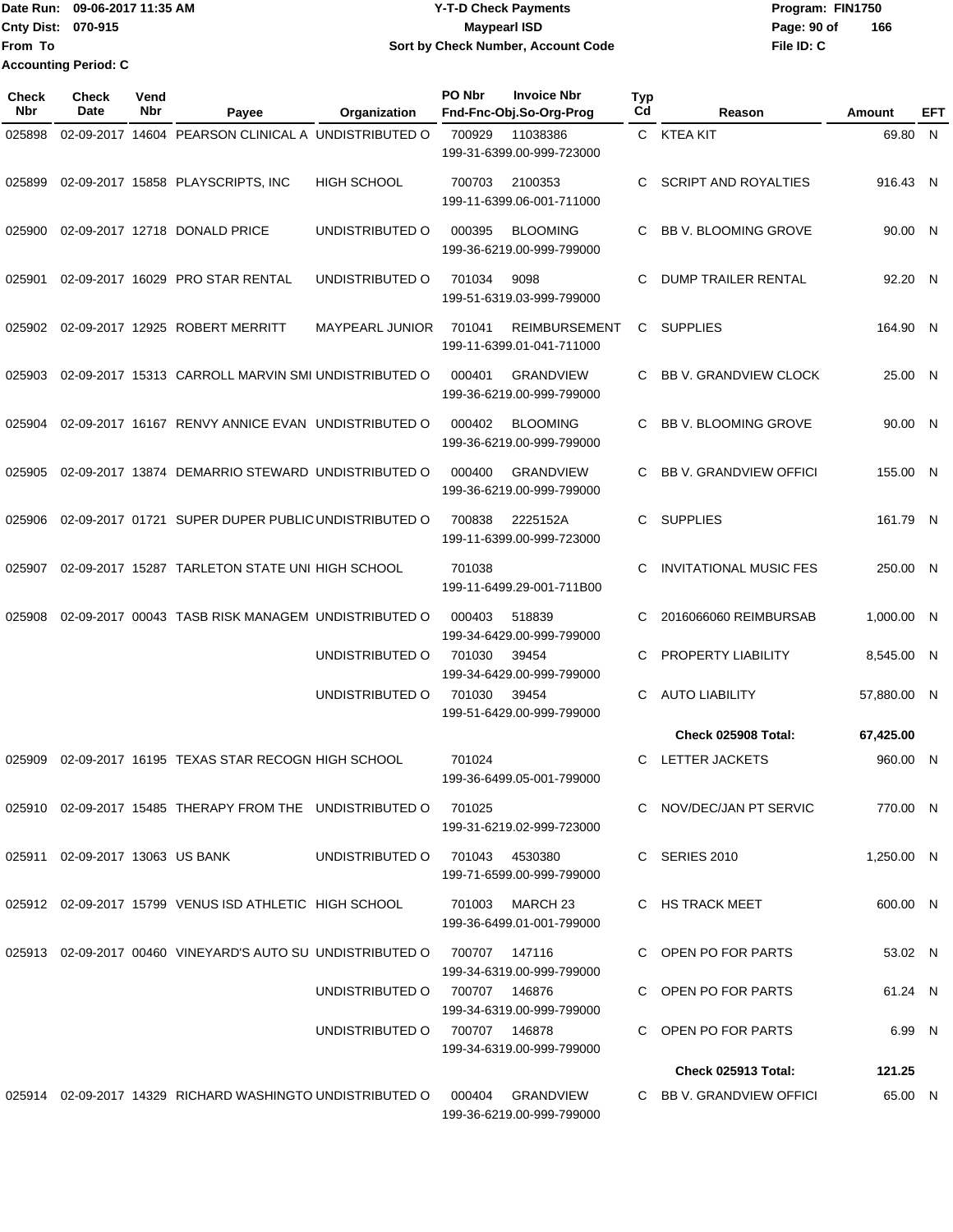# Date Run: 09-06-2017 11:35 AM **CONTEX 100 CONTEX 12 T-D** Check Payments **CONTEX 12 T-D Check Payments** Program: FIN1750 **Cnty Dist:** 070-915 **Page: 91 of** Maypearl ISD **Contract ISD 09-06-2017 11:35 AM Y-T-D Check Payments 070-915 Maypearl ISD Sort by Check Number, Account Code**

**File ID: C 166**

| Check<br>Nbr | <b>Check</b><br>Date         | Vend<br>Nbr | Payee                                                                             | Organization            | PO Nbr         | <b>Invoice Nbr</b><br>Fnd-Fnc-Obj.So-Org-Prog   | <b>Typ</b><br>Cd | Reason                       | Amount     | <b>EFT</b> |
|--------------|------------------------------|-------------|-----------------------------------------------------------------------------------|-------------------------|----------------|-------------------------------------------------|------------------|------------------------------|------------|------------|
| 025915       |                              |             | 02-09-2017 13510 ROBERT WHITE                                                     | UNDISTRIBUTED O         | 000405         | <b>GRANDVIEW</b><br>199-36-6219.00-999-799000   |                  | C BB V. GRANDVIEW OFFICI     | 135.00 N   |            |
|              |                              |             | 025916   02-09-2017   16193   WW PAUL SCALES                                      | <b>HIGH SCHOOL</b>      | 700974         | 042536<br>199-11-6399.09-001-722000             | C.               | <b>SUPPLIES</b>              | 106.87 N   |            |
|              |                              |             | 025917 02-15-2017  16150  ALVARADO FLEET SE   UNDISTRIBUTED O                     |                         | 701059         | 010505<br>199-34-6219.00-999-799000             | C                | <b>BUS REPAIR 48</b>         | 1,092.50 N |            |
|              |                              |             |                                                                                   | UNDISTRIBUTED O         | 701059 010505  | 199-34-6319.00-999-799000                       |                  | <b>BUS REPAIR 48</b>         | 2,225.23 N |            |
|              |                              |             |                                                                                   |                         |                |                                                 |                  | Check 025917 Total:          | 3,317.73   |            |
| 025918       |                              |             | 02-15-2017 12338 ALVARADO ISD                                                     | <b>HIGH SCHOOL</b>      | 701064         | 02/13/17<br>199-36-6499.01-001-799000           |                  | <b>TENNIS TOURNAMENT 2/1</b> | 150.00 N   |            |
| 025919       |                              |             | 02-15-2017 01256 AT&T MOBILITY                                                    | UNDISTRIBUTED O         | 000407         | 82471116<br>199-51-6259.02-999-799000           | C.               | 1/3-2/2/17 WIRELESS          | 107.49 N   |            |
| 025920       |                              |             | 02-15-2017 00069 ATMOS ENERGY                                                     | UNDISTRIBUTED O         | 000408         | 3030380238<br>199-51-6259.00-999-799000         | C                | 1/4-2/1/17 ADMIN             | 418.04 N   |            |
|              |                              |             |                                                                                   | UNDISTRIBUTED O         | 000408         | 3030380470<br>199-51-6259.00-999-799000         |                  | 1/4-2/1/17 HIGH SCHOOL       | 1,343.18 N |            |
|              |                              |             |                                                                                   | UNDISTRIBUTED O         | 000408         | 3030318181<br>199-51-6259.00-999-799000         | C                | 1/4-2/1/17 JH                | 675.76 N   |            |
|              |                              |             |                                                                                   | UNDISTRIBUTED O         | 000408         | 3030318485<br>199-51-6259.00-999-799000         | C                | 1/4-2/1/17 LSK               | 739.85 N   |            |
|              |                              |             |                                                                                   |                         |                |                                                 |                  | Check 025920 Total:          | 3,176.83   |            |
| 025921       |                              |             | 02-15-2017 16051 BARSCO INC.                                                      | UNDISTRIBUTED O         | 701049         | 2441164<br>199-51-6319.35-999-799000            | C                | <b>WARMER KITCHEN</b>        | 594.88 N   |            |
|              |                              |             | 025922 02-15-2017  01580   BLICK ART MATERIALS MAYPEARL JUNIOR                    |                         | 700883         | 7259733<br>199-11-6399.00-041-711MEF            | C.               | SUPPLIES                     | 423.26 N   |            |
| 025923       |                              |             | 02-15-2017 00956 BORDEN DAIRY                                                     | <b>MAYPEARL JUNIOR</b>  | 701086         | 1347403<br>240-35-6341.00-041-799000            | C                | MILK                         | 526.93 N   |            |
|              |                              |             |                                                                                   | INTERMEDIATE SCH 701085 |                | 1347403<br>240-35-6341.00-043-799000            | C.               | MILK                         | 627.30 N   |            |
|              |                              |             |                                                                                   | <b>ELEMENTARY</b>       |                | 701084 1347403<br>240-35-6341.00-101-799000     |                  | C MILK                       | 1,652.40 N |            |
|              |                              |             |                                                                                   | HIGH SCHOOL             | 701087 1347403 | 240-35-6341.01-001-799000                       |                  | C MILK                       | 792.54 N   |            |
|              |                              |             |                                                                                   |                         |                |                                                 |                  | <b>Check 025923 Total:</b>   | 3,599.17   |            |
|              |                              |             |                                                                                   | HIGH SCHOOL             |                | 701063 3/9-3/11/17<br>199-36-6499.01-001-799000 |                  | C BASEBALL TOURNAMENT        | 300.00 N   |            |
|              |                              |             | 025925 02-15-2017  14119  BROOKSHIRE BROTHE SCHOOL BOARD                          |                         | 700803 86003   | 199-41-6499.02-702-799000                       |                  | C BOARD APPRECIATION         | 17.43 N    |            |
|              |                              |             | 025926 02-15-2017  00289  CAROLINA BIOLOGICA INTERMEDIATE SCH 700924  49759825 RI |                         |                | 199-11-6399.04-043-711000                       |                  | C SUPPLIES                   | 466.40 N   |            |
|              | 025927 02-15-2017 14724 CASH |             |                                                                                   | <b>DISTRICT WIDE</b>    | 000416         | 199-00-5752.01-000-700000                       |                  | C START UP CASH FOR GAT      | 500.00 N   |            |
|              |                              |             |                                                                                   | <b>HIGH SCHOOL</b>      | 701066         | 381733946A                                      |                  | C PSAT FEES                  | 1,258.00 N |            |

199-31-6399.01-001-721000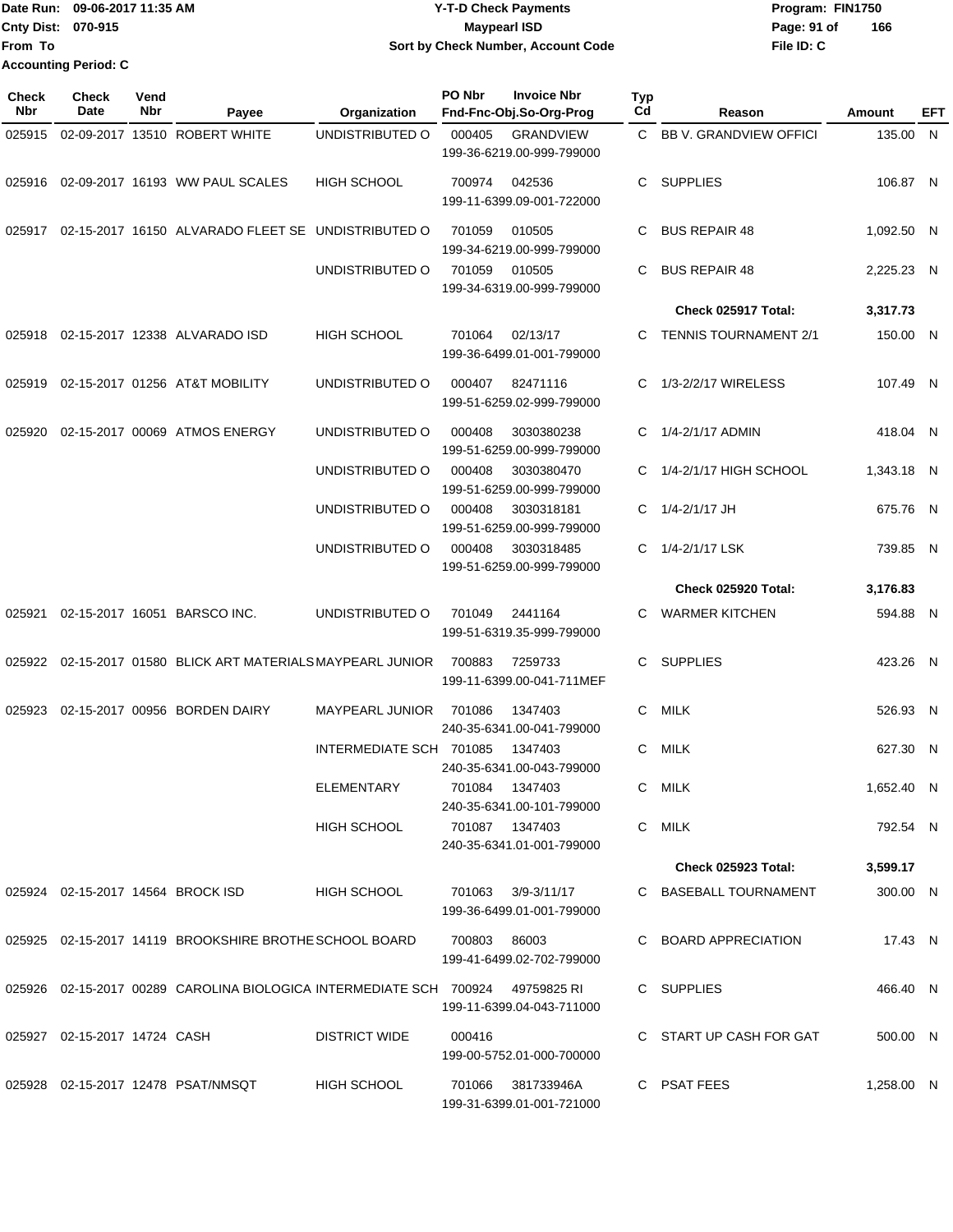|                           | Date Run: 09-06-2017 11:35 AM | <b>Y-T-D Check Payments</b>        | Program: FIN1750   |  |  |  |
|---------------------------|-------------------------------|------------------------------------|--------------------|--|--|--|
| <b>Cnty Dist: 070-915</b> |                               | <b>Mavpearl ISD</b>                | 166<br>Page: 92 of |  |  |  |
| <b>From To</b>            |                               | Sort by Check Number, Account Code | File ID: C         |  |  |  |
|                           | <b>Accounting Period: C</b>   |                                    |                    |  |  |  |

| <b>Check</b><br>Nbr | Check<br>Date                  | Vend<br>Nbr | Payee                                                  | Organization                      | PO Nbr                              | <b>Invoice Nbr</b><br>Fnd-Fnc-Obj.So-Org-Prog | Typ<br>Cd                  | Reason                     | Amount     | EFT |
|---------------------|--------------------------------|-------------|--------------------------------------------------------|-----------------------------------|-------------------------------------|-----------------------------------------------|----------------------------|----------------------------|------------|-----|
| 025929              |                                |             | 02-15-2017 00218 THE COWBOY BANK O HIGH SCHOOL         |                                   | 000417                              |                                               |                            | C PLAY OFF MEALS           | 500.00 N   |     |
|                     |                                |             |                                                        |                                   |                                     | 199-36-6499.01-001-799000                     |                            |                            |            |     |
|                     |                                |             |                                                        | <b>HIGH SCHOOL</b>                | 000417                              |                                               |                            | C PLAY OFF MEALS           | 500.00 N   |     |
|                     |                                |             |                                                        |                                   |                                     | 199-36-6499.01-001-799000                     |                            |                            |            |     |
|                     |                                |             |                                                        |                                   |                                     |                                               |                            | Check 025929 Total:        | 1,000.00   |     |
|                     |                                |             | 025930 02-15-2017 16117 EAGLE NATIONAL STE HIGH SCHOOL |                                   | 701007                              | 696400<br>199-11-6399.09-001-722000           |                            | C SUPPLIES                 | 226.84 N   |     |
| 025931              |                                |             | 02-15-2017 13639 EAST TEXAS COPY SY UNDISTRIBUTED O    |                                   | 000410                              | 371146<br>199-11-6219.07-999-723000           |                            | C 1/9-2/8/17 B/W COLOR PRI | 77.20 N    |     |
|                     |                                |             |                                                        | <b>HIGH SCHOOL</b>                | 000410                              | 371146<br>199-11-6269.00-001-711000           |                            | C 1/9-2/8/17 B/W COLOR PRI | 91.40 N    |     |
|                     |                                |             |                                                        | <b>MAYPEARL JUNIOR</b>            | 000410                              | 371146<br>199-11-6269.00-041-711000           |                            | 1/9-2/8/17 B/W COLOR PRI   | 70.00 N    |     |
|                     |                                |             |                                                        | INTERMEDIATE SCH 000410           |                                     | 371146<br>199-11-6269.00-043-799000           | C.                         | 1/9-2/8/17 B/W COLOR PRI   | 114.30 N   |     |
|                     |                                |             |                                                        | <b>ELEMENTARY</b>                 | 000410                              | 371146<br>199-11-6269.00-101-711000           |                            | C 1/9-2/8/17 B/W COLOR PRI | 146.60 N   |     |
|                     |                                |             |                                                        | <b>ELEMENTARY</b>                 | 000410                              | 371146<br>199-11-6269.00-101-799000           |                            | C 1/9-2/8/17 B/W COLOR PRI | 80.73 N    |     |
|                     |                                |             |                                                        | <b>HIGH SCHOOL</b>                | 000410                              | 371146<br>199-11-6269.01-001-711000           |                            | C 1/9-2/8/17 B/W COLOR PRI | 110.40 N   |     |
|                     |                                |             |                                                        | <b>MAYPEARL JUNIOR</b>            | 000410                              | 371146<br>199-11-6269.01-041-711000           |                            | C 1/9-2/8/17 B/W COLOR PRI | 116.50 N   |     |
|                     |                                |             | INTERMEDIATE SCH 000410                                |                                   | 371146<br>199-11-6269.01-043-711000 |                                               | C 1/9-2/8/17 B/W COLOR PRI | 70.00 N                    |            |     |
|                     |                                |             |                                                        | <b>ELEMENTARY</b>                 | 700967                              | 370436<br>199-11-6399.11-101-711000           |                            | C STAPLES                  | 118.00 N   |     |
|                     |                                |             |                                                        | DIR COST- ADMINIS                 | 000410                              | 371146<br>199-41-6249.00-720-799000           |                            | C 1/9-2/8/17 B/W COLOR PRI | 70.00 N    |     |
|                     |                                |             |                                                        |                                   |                                     |                                               |                            | Check 025931 Total:        | 1,065.13   |     |
|                     |                                |             | 025932 02-15-2017 00040 FLATT STATIONERS, I ELEMENTARY |                                   | 700932                              | 236553-00<br>199-11-6399.03-101-711000        |                            | C SUPPLIES                 | 62.92 N    |     |
|                     |                                |             |                                                        | INTERMEDIATE SCH 700969           |                                     | 236723-00<br>199-11-6399.14-043-711000        |                            | C SUPPLIES                 | 61.81 N    |     |
|                     |                                |             |                                                        | INTERMEDIATE SCH 700971 236722-00 |                                     | 199-11-6399.21-043-711000                     |                            | C UNBRELLA STAND           | 82.99 N    |     |
|                     |                                |             |                                                        | INTERMEDIATE SCH 700963 236724-00 |                                     | 199-23-6399.01-043-799000                     |                            | C SUPPLIES                 | 154.87 N   |     |
|                     |                                |             |                                                        |                                   |                                     |                                               |                            | Check 025932 Total:        | 362.59     |     |
|                     |                                |             | 025933 02-15-2017 12144 FORNEY ISD                     | <b>HIGH SCHOOL</b>                | 701080                              | FEBRUARY 18<br>199-36-6499.01-001-799000      |                            | C POWERLIFTING MEET        | 300.00 N   |     |
|                     |                                |             | 025934 02-15-2017 14120 HARRIS COMPUTER S ELEMENTARY   |                                   | 701089                              | XT00124666<br>240-35-6341.00-101-799000       |                            | C EZ SCHOOL PAY 1/1-1/31/1 | 201.25 N   |     |
|                     |                                |             | 025935 02-15-2017 15233 HEUER PUBLISHING               | HIGH SCHOOL                       |                                     | 700327 40712<br>199-11-6399.07-001-711000     |                            | C ROYALTIES                | 65.00 N    |     |
|                     | 025936 02-15-2017 16198 IBCCES |             |                                                        | UNDISTRIBUTED O                   | 701061                              | 2274<br>199-11-6411.01-999-723000             |                            | C CAS REGISTRY FEE         | 2,170.00 N |     |
|                     |                                |             |                                                        | UNDISTRIBUTED O                   | 701061  2274                        | 199-21-6411.00-999-723000                     |                            | C AC REGISTRY              | 940.00 N   |     |
|                     |                                |             |                                                        |                                   |                                     |                                               |                            | Check 025936 Total:        | 3,110.00   |     |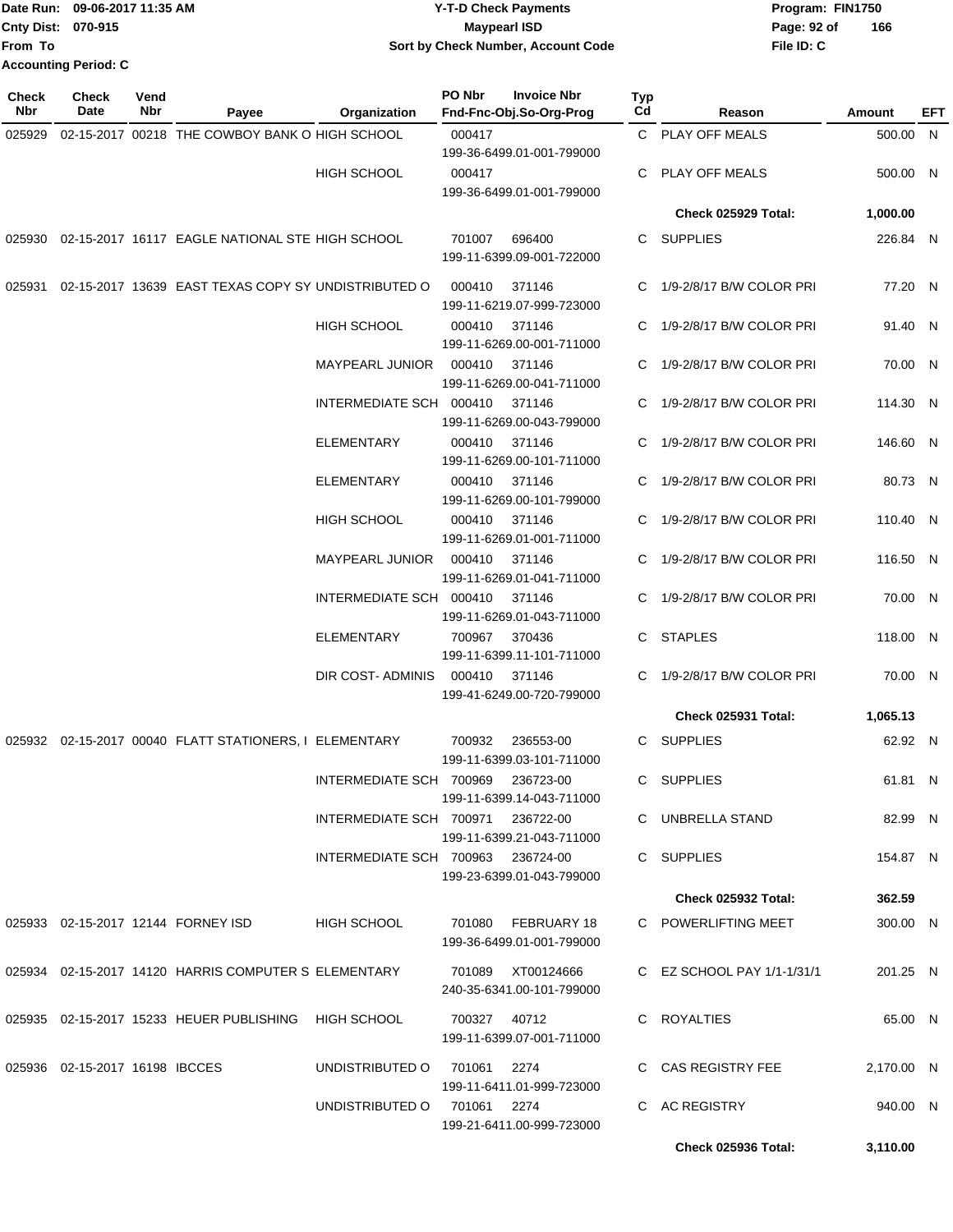Date Run: 09-06-2017 11:35 AM **CONTEX 100 CONTEX 12 T-D** Check Payments **CONTEX 12 T-D Check Payments** Program: FIN1750 **Cnty Dist:** 070-915 **Page: 93 of MaypearI ISD Page: 93 of File ID: C From To Y-T-D Check Payments 070-915 Maypearl ISD Sort by Check Number, Account Code 166 Accounting Period: C**

| Check<br>Nbr | <b>Check</b><br>Date | Vend<br>Nbr | Payee                                                       | Organization            | PO Nbr | <b>Invoice Nbr</b><br>Fnd-Fnc-Obj.So-Org-Prog     | <b>Typ</b><br>Cd | Reason                     | Amount     | EFT |
|--------------|----------------------|-------------|-------------------------------------------------------------|-------------------------|--------|---------------------------------------------------|------------------|----------------------------|------------|-----|
| 025937       |                      |             | 02-15-2017 16199 JEFFERY BETTS                              | UNDISTRIBUTED O         | 000409 | <b>BLOOMING</b><br>199-36-6219.00-999-799000      | C.               | BB V. BLOOMING GROVE       | 135.00 N   |     |
| 025938       |                      |             | 02-15-2017 16039 JYRO SIGNS                                 | UNDISTRIBUTED O         | 700984 | 5417<br>199-51-6319.02-999-799000                 | C                | <b>DECALS FOR DOORS</b>    | 29.70 N    |     |
|              |                      |             |                                                             | UNDISTRIBUTED O         | 700985 | 5418<br>199-51-6319.02-999-799000                 | C                | <b>DECALS</b>              | 197.50 N   |     |
|              |                      |             |                                                             |                         |        |                                                   |                  | Check 025938 Total:        | 227.20     |     |
| 025939       |                      |             | 02-15-2017 12671 KENNEDALE ISD                              | <b>HIGH SCHOOL</b>      | 701070 | <b>MARCH 9-11</b><br>199-36-6499.01-001-799000    | C.               | <b>BASEBALL TOURNAMENT</b> | 250.00 N   |     |
| 025940       |                      |             | 02-15-2017 01048 LABATT FOOD SERVIC MAYPEARL JUNIOR         |                         | 701092 | 387479<br>240-35-6341.00-041-799000               | C                | <b>GROCERIES</b>           | 3,582.06 N |     |
|              |                      |             |                                                             | INTERMEDIATE SCH 701091 |        | 387495<br>240-35-6341.00-043-799000               | C                | <b>GROCERIES</b>           | 3,452.15 N |     |
|              |                      |             |                                                             | ELEMENTARY              | 701090 | 387487<br>240-35-6341.00-101-799000               | C.               | <b>GROCERIES</b>           | 5,678.02 N |     |
|              |                      |             |                                                             | <b>HIGH SCHOOL</b>      | 701093 | 387460<br>240-35-6341.01-001-799000               | C.               | <b>GROCERIES</b>           | 5,312.57 N |     |
|              |                      |             |                                                             |                         |        |                                                   |                  | <b>Check 025940 Total:</b> | 18,024.80  |     |
| 025941       |                      |             | 02-15-2017 00063 LAKESHORE EQUIPME ELEMENTARY               |                         | 700995 | 1173580217<br>199-11-6399.00-101-723000           | C.               | <b>SUPPLIES</b>            | 68.98 N    |     |
|              |                      |             |                                                             | INTERMEDIATE SCH 701005 |        | 1149010217<br>199-11-6399.01-043-711M00           | C                | <b>SUPPLIES</b>            | 496.75 N   |     |
|              |                      |             |                                                             | INTERMEDIATE SCH 700965 |        | 1149240217<br>199-11-6399.03-043-711000           | C                | <b>SUPPLIES</b>            | 57.47 N    |     |
|              |                      |             |                                                             | <b>ELEMENTARY</b>       | 700989 | 1170850217<br>225-11-6399.00-101-723000           | C.               | <b>SUPPLIES</b>            | 297.80 N   |     |
|              |                      |             |                                                             |                         |        |                                                   |                  | Check 025941 Total:        | 921.00     |     |
| 025942       |                      |             | 02-15-2017 16089 JUSTIN LASCSAK                             | UNDISTRIBUTED O         | 701010 | <b>REIMBURSEMENT</b><br>199-53-6411.00-999-799000 | C                | <b>PARKING</b>             | 20.00 N    |     |
| 025943       |                      |             | 02-15-2017 15653 M.A.C. ALARMS                              | UNDISTRIBUTED O         | 701053 | 18230A<br>199-51-6249.00-999-799000               | C                | <b>INSTALL SYSTEM</b>      | 640.00 N   |     |
|              |                      |             | 025944 02-15-2017 16120 MARKS PLUMBING PA UNDISTRIBUTED O   |                         | 700867 | INV001588248<br>199-51-6319.02-999-799000         |                  | C PARTS                    | 132.59 N   |     |
|              |                      |             |                                                             | UNDISTRIBUTED O         | 701035 | INV001588524<br>199-51-6319.02-999-799000         |                  | C REGULATOR KIT            | 125.80 N   |     |
|              |                      |             |                                                             |                         |        |                                                   |                  | Check 025944 Total:        | 258.39     |     |
|              |                      |             | 025945 02-15-2017 16201 MUSICFEST TEXAS                     | <b>HIGH SCHOOL</b>      | 701081 | 38705<br>199-11-6499.29-001-711B00                |                  | C CONTEST ENTRY            | 100.00 N   |     |
|              |                      |             | 025946 02-15-2017 15814 NEC FINANCIAL SERVI UNDISTRIBUTED O |                         | 000412 | 0001980641<br>199-71-6512.00-999-799000           |                  | C SV 1800 PHONE SYSTEM     | 1,159.20 N |     |
|              |                      |             |                                                             | UNDISTRIBUTED O         |        | 000412 0001980641<br>199-71-6522.00-999-799000    |                  | C SV 1800 PHONE SYSTEM     | 181.07 N   |     |
|              |                      |             |                                                             |                         |        |                                                   |                  | Check 025946 Total:        | 1,340.27   |     |
|              |                      |             | 025947 02-15-2017 15289 BENJI L. NEWMAN                     | UNDISTRIBUTED O         | 000411 | MILDRED<br>199-36-6219.00-999-799000              |                  | C BB V. MILDRED OFFICIAL   | 165.00 N   |     |
|              |                      |             | 025948 02-15-2017 00833 PALOS SPORTS                        | <b>ELEMENTARY</b>       | 700942 | 252041-00<br>199-11-6399.12-101-711000            |                  | C SUPPLIES                 | 410.45 N   |     |
|              |                      |             |                                                             | ELEMENTARY              |        | 700942 252041-01<br>199-11-6399.12-101-711000     |                  | C SUPPLIES                 | 185.58 N   |     |
|              |                      |             |                                                             |                         |        |                                                   |                  | Check 025948 Total:        | 596.03     |     |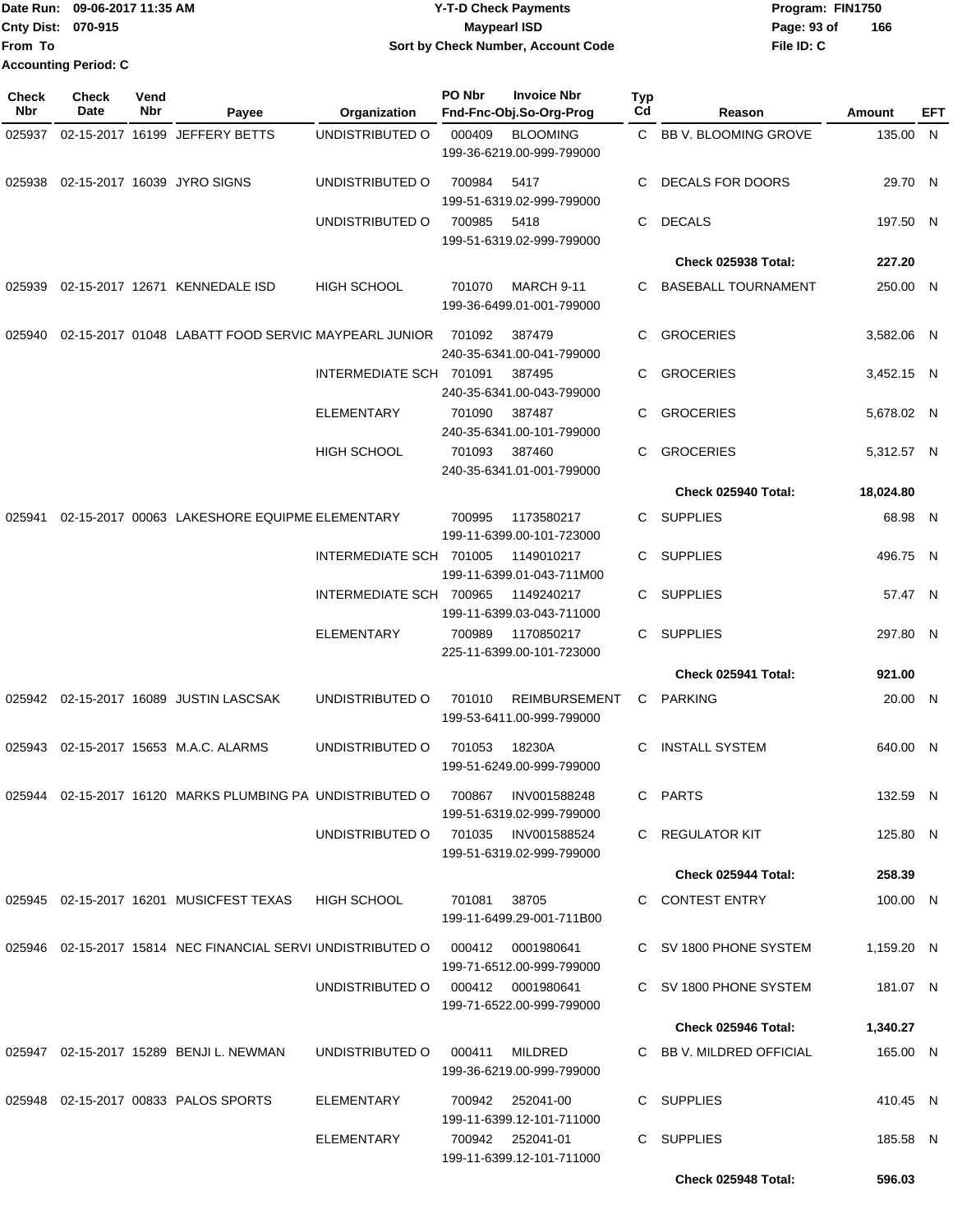|                           | Date Run: 09-06-2017 11:35 AM | <b>Y-T-D Check Payments</b>        | Program: FIN1750   |  |  |  |
|---------------------------|-------------------------------|------------------------------------|--------------------|--|--|--|
| <b>Cnty Dist: 070-915</b> |                               | <b>Mavpearl ISD</b>                | 166<br>Page: 94 of |  |  |  |
| lFrom To                  |                               | Sort by Check Number, Account Code | File ID: C         |  |  |  |
|                           | <b>Accounting Period: C</b>   |                                    |                    |  |  |  |

| Check<br>Nbr | <b>Check</b><br>Date | Vend<br>Nbr | Payee                                                                 | Organization       | PO Nbr | <b>Invoice Nbr</b><br>Fnd-Fnc-Obj.So-Org-Prog    | <b>Typ</b><br>Cd | Reason                                                                                              | Amount      | EFT |
|--------------|----------------------|-------------|-----------------------------------------------------------------------|--------------------|--------|--------------------------------------------------|------------------|-----------------------------------------------------------------------------------------------------|-------------|-----|
| 025949       |                      |             | 02-15-2017 00854 PITNEY BOWES GLOB UNDISTRIBUTED O                    |                    | 700778 | XXXX6591<br>199-41-6399.02-999-799000            | C.               | <b>POSTAGE</b>                                                                                      | 500.00 N    |     |
| 025950       |                      |             | 02-15-2017 12836 R B SPORTING GOOD UNDISTRIBUTED O                    |                    | 700833 | 0557972-IN<br>199-36-6399.01-999-799BHS          | C                | <b>EQUIPMENT</b>                                                                                    | 118.45 N    |     |
|              |                      |             |                                                                       | <b>HIGH SCHOOL</b> | 700906 | 0559060-IN<br>199-36-6399.13-001-799000          | C                | <b>EQUIPMENT</b>                                                                                    | 649.90 N    |     |
|              |                      |             |                                                                       |                    |        |                                                  |                  | Check 025950 Total:                                                                                 | 768.35      |     |
| 025951       |                      |             | 02-15-2017 15102 DARRON O. RICHARD UNDISTRIBUTED O                    |                    | 000413 | <b>BLOOMING</b><br>199-36-6219.00-999-799000     | C.               | <b>BB V. BLOOMING GROVE</b>                                                                         | 135.00 N    |     |
| 025952       |                      |             | 02-15-2017 00316 SCHOOL SPECIALTY I ELEMENTARY                        |                    | 700933 | 208117790818<br>199-11-6399.03-101-711000        | C.               | <b>SUPPLIES</b>                                                                                     | 492.56 N    |     |
|              |                      |             |                                                                       | <b>ELEMENTARY</b>  | 700935 | 308102678669<br>199-11-6399.11-101-711000        | C.               | <b>SUPPLIES</b>                                                                                     | 142.43 N    |     |
|              |                      |             |                                                                       | <b>ELEMENTARY</b>  | 700939 | 308102681195<br>199-11-6399.11-101-711000        | C.               | <b>SUPPLIES</b>                                                                                     | 199.74 N    |     |
|              |                      |             |                                                                       |                    |        |                                                  |                  | Check 025952 Total:                                                                                 | 834.73      |     |
| 025953       |                      |             | 02-15-2017 16032 SHAR PRODUCTS CO                                     | ELEMENTARY         | 700937 | P160440001010<br>199-11-6399.10-101-711000       | C.               | <b>SUPPLIES</b>                                                                                     | 47.62 N     |     |
| 025954       |                      |             | 02-15-2017 16166 SILSBEE FORD                                         | UNDISTRIBUTED O    | 700599 | 53341F<br>199-34-6631.01-999-799000              | C                | <b>EXPEDITION</b>                                                                                   | 35,718.90 N |     |
|              |                      |             |                                                                       | UNDISTRIBUTED O    | 700599 | 53342F<br>199-34-6631.01-999-799000              | C                | <b>EXPEDITION</b>                                                                                   | 35,718.90 N |     |
|              |                      |             |                                                                       |                    |        |                                                  |                  | Check 025954 Total:                                                                                 | 71,437.80   |     |
| 025955       |                      |             | 02-15-2017 15313 CARROLL MARVIN SMI UNDISTRIBUTED O                   |                    | 000415 | <b>BLOOMING</b><br>199-36-6219.00-999-799000     | C                | BB V. BLOOMING GROVE                                                                                | 17.50 N     |     |
| 025956       |                      |             | 02-15-2017 16167 RENVY ANNICE EVAN UNDISTRIBUTED O                    |                    | 000414 | <b>FROST</b><br>199-36-6219.00-999-799000        | C                | <b>BB V. FROST OFFICIAL</b>                                                                         | 65.00 N     |     |
|              |                      |             |                                                                       | UNDISTRIBUTED O    | 000414 | <b>MILDRED</b><br>199-36-6219.00-999-799000      | C                | BB V. MILDRED OFFICIAL                                                                              | 165.00 N    |     |
|              |                      |             |                                                                       |                    |        |                                                  |                  | Check 025956 Total:                                                                                 | 230.00      |     |
|              |                      |             |                                                                       |                    |        | 199-31-6219.00-999-799000                        |                  | 025957 02-15-2017 16200 THOMAS CHADWICK UNDISTRIBUTED O 701082 REIMBURSEMENT C FINGER PRINT/MENTORS | 47.99 N     |     |
|              |                      |             | 025958  02-24-2017  12211  ADVANCE PIERRE FO  MAYPEARL JUNIOR  700880 |                    |        | 1839518<br>240-35-6341.00-041-799000             |                  | C USDA FOODS                                                                                        | 228.70 N    |     |
|              |                      |             | 025959 02-24-2017 16204 ALAMODOME BOX OF HIGH SCHOOL                  |                    | 701105 | <b>BOYS/RIEPE</b><br>199-36-6499.05-001-799000   |                  | C STATE BASKETBALL TICK                                                                             | 130.00 N    |     |
|              |                      |             | 025960 02-24-2017 16204 ALAMODOME BOX OF HIGH SCHOOL                  |                    |        | 701105 GIRLS/KUDRNA<br>199-36-6499.05-001-799000 |                  | C STATE BASKETBALL TICK                                                                             | 105.00 N    |     |
|              |                      |             | 025961 02-24-2017 15376 ALL ABOUT TIRES, LLC UNDISTRIBUTED O          |                    | 701071 | 35230<br>199-34-6219.00-999-799000               |                  | C REPAIR TIRE                                                                                       | 83.00 N     |     |
|              |                      |             | 025962 02-24-2017 00901 AVENUE FUEL DISTRI UNDISTRIBUTED O            |                    | 000420 | 62708<br>199-34-6311.01-999-799000               |                  | C FUEL                                                                                              | 817.05 N    |     |
|              |                      |             | 025963 02-24-2017 15575 BURLESON GOLF BOO HIGH SCHOOL                 |                    |        | 701135 FEB 24-25<br>199-36-6499.01-001-799000    |                  | C GOLF TOURNAMENT                                                                                   | 425.00 N    |     |
|              |                      |             |                                                                       | <b>HIGH SCHOOL</b> |        | 701136 MARCH 10<br>199-36-6499.01-001-799000     | C.               | <b>GOLF TOURNAMENT</b>                                                                              | 375.00 N    |     |
|              |                      |             |                                                                       |                    |        |                                                  |                  | Check 025963 Total:                                                                                 | 800.00      |     |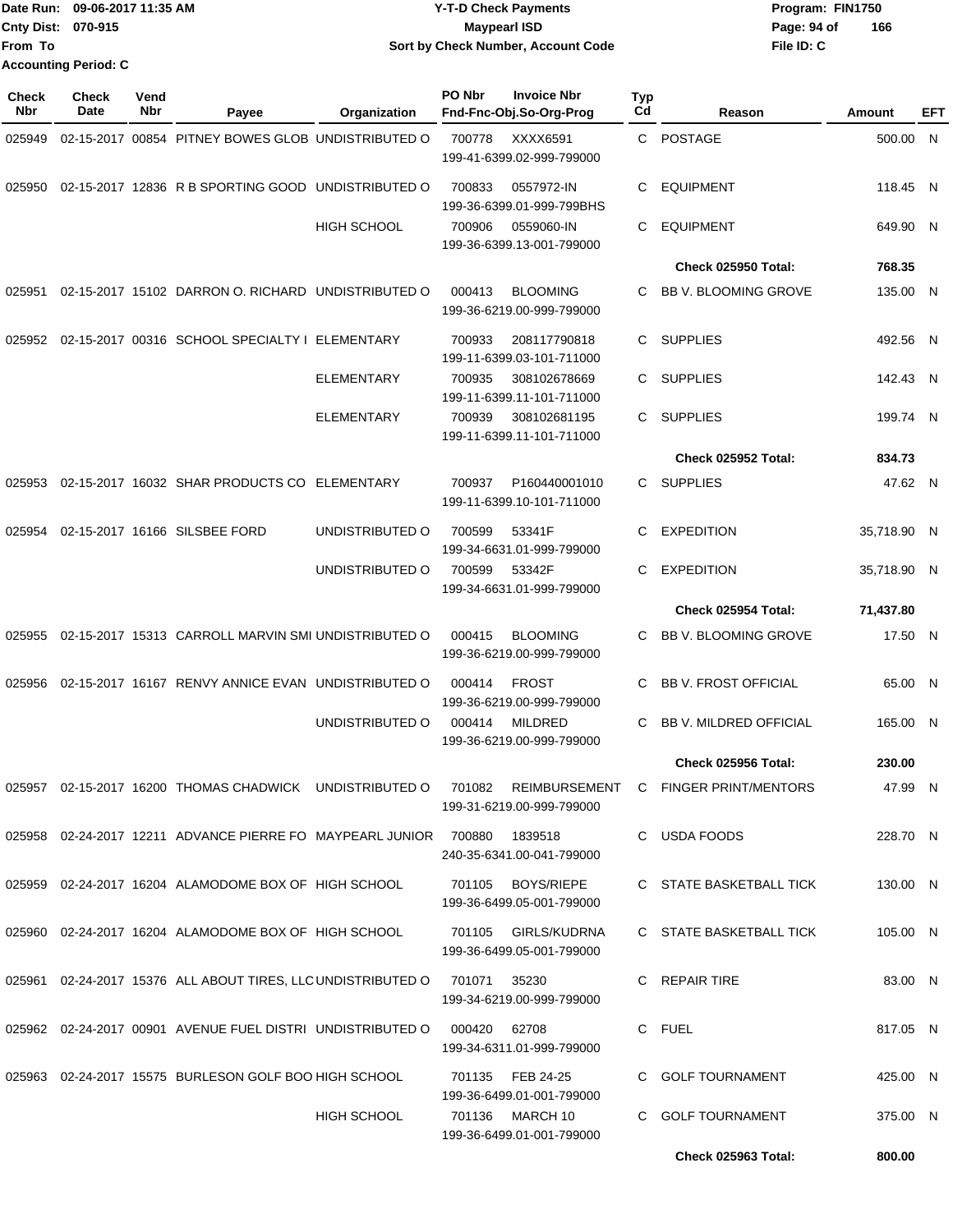|                           | Date Run: 09-06-2017 11:35 AM | <b>Y-T-D Check Payments</b>               | Program: FIN1750 |     |  |  |
|---------------------------|-------------------------------|-------------------------------------------|------------------|-----|--|--|
| <b>Cnty Dist: 070-915</b> |                               | <b>Mavpearl ISD</b>                       | Page: 95 of      | 166 |  |  |
| lFrom To                  |                               | <b>Sort by Check Number, Account Code</b> | File ID: C       |     |  |  |
|                           | <b>Accounting Period: C</b>   |                                           |                  |     |  |  |

**PO Nbr Invoice Nbr**

| <b>Check</b><br>Nbr | <b>Check</b><br>Date | Vend<br>Nbr | Payee                                                                          | Organization                        | PO Nbr | <b>Invoice Nbr</b><br>Fnd-Fnc-Obj.So-Org-Prog                  | Typ<br>Cd | Reason                                                       | <b>Amount</b> | EFT |
|---------------------|----------------------|-------------|--------------------------------------------------------------------------------|-------------------------------------|--------|----------------------------------------------------------------|-----------|--------------------------------------------------------------|---------------|-----|
| 025964              |                      |             | 02-24-2017 15563 BURLESON HIGH SCH HIGH SCHOOL                                 |                                     | 701129 |                                                                |           | C SOFTBALL TOURNAMNET                                        | 300.00 N      |     |
|                     |                      |             |                                                                                |                                     |        | 199-36-6499.01-001-799000                                      |           |                                                              |               |     |
|                     |                      |             | 025965 02-24-2017 00871 CARD SERVICE CENT MAYPEARL JUNIOR                      |                                     | 700850 | XXXX0178<br>199-11-6399.02-041-711000                          |           | C ECHO DOT                                                   | 108.22 N      |     |
|                     |                      |             |                                                                                | <b>HIGH SCHOOL</b>                  | 000428 | XXXX0178<br>199-11-6411.04-001-711000                          |           | C HOTLE/CONFERENCE/BR                                        | 63.75 N       |     |
|                     |                      |             |                                                                                | MAYPEARL JUNIOR 000427 XXXX0178     |        | 199-11-6411.05-041-711000                                      |           | C HOTEL/CONFERENCE/KE                                        | 63.75 N       |     |
|                     |                      |             |                                                                                | INTERMEDIATE SCH 700846 XXXX0178    |        | 199-12-6399.00-043-711MEF                                      |           | C BOOKS                                                      | 88.56 N       |     |
|                     |                      |             |                                                                                | INTERMEDIATE SCH 700839 XXXX0178    |        | 199-12-6399.02-043-799000                                      |           | C BOOKS                                                      | 112.13 N      |     |
|                     |                      |             |                                                                                | UNDISTRIBUTED O                     | 700799 | XXXX0178<br>199-13-6399.01-999-799000                          |           | C STAFF LUNCH                                                | 121.59 N      |     |
|                     |                      |             |                                                                                | INTERMEDIATE SCH 700830             |        | XXXX0178<br>199-31-6399.00-043-799000                          |           | C BOOKS                                                      | 223.62 N      |     |
|                     |                      |             |                                                                                | ELEMENTARY                          |        | 700777 XXXX0178<br>199-31-6399.00-101-799000                   |           | C BOOKS                                                      | 81.11 N       |     |
|                     |                      |             |                                                                                | UNDISTRIBUTED O                     | 700763 | XXXX0178<br>199-34-6219.02-999-799000                          |           | C REGISTRATION BUS 13                                        | 22.00 N       |     |
|                     |                      |             |                                                                                | UNDISTRIBUTED O                     | 700819 | XXXX0178<br>199-34-6219.02-999-799000                          |           | C REGISTRATION BUS 17                                        | 7.50 N        |     |
|                     |                      |             |                                                                                | UNDISTRIBUTED O                     |        | 700752 XXXX1478<br>199-34-6219.02-999-799000                   |           | C REGISTRATION BUS 11                                        | 8.50 N        |     |
|                     |                      |             |                                                                                | UNDISTRIBUTED O                     |        | 700832 XXXX0178<br>199-36-6399.01-999-799BHS                   |           | C BALL CAGE                                                  | 305.71 N      |     |
|                     |                      |             |                                                                                | <b>ADMINISTRATIVE</b>               |        | 700723 XXXX0046 2/28<br>199-41-6399.01-701-799000              |           | C NOTARY CERTIFICATION                                       | 180.93 N      |     |
|                     |                      |             |                                                                                | <b>ADMINISTRATIVE</b>               | 000426 | XXXX0046 2/28<br>199-41-6411.01-701-799000                     |           | C HOTEL AND PARKING                                          | 330.03 N      |     |
|                     |                      |             |                                                                                | ADMINISTRATIVE                      |        | 000425 XXXX0046 2/28<br>199-41-6411.01-701-799000              |           | C FUEL                                                       | 190.95 N      |     |
|                     |                      |             |                                                                                | <b>SCHOOL BOARD</b>                 |        | 700801 XXXX0178<br>199-41-6499.02-702-799000                   |           | C BOARD APPRECIATION                                         | 74.97 N       |     |
|                     |                      |             |                                                                                |                                     |        |                                                                |           | <b>Check 025965 Total:</b>                                   | 1,983.32      |     |
|                     |                      |             | 025966 02-24-2017 00289 CAROLINA BIOLOGICA INTERMEDIATE SCH 700955 49763599 RI |                                     |        | 199-11-6399.04-043-711000                                      |           | C SUPPLIES                                                   | 24.12 N       |     |
|                     |                      |             |                                                                                | INTERMEDIATE SCH 700956 49763589 RI |        | 199-11-6399.20-043-711000                                      |           | C SUPPLIES                                                   | 196.29 N      |     |
|                     |                      |             |                                                                                |                                     |        |                                                                |           | <b>Check 025966 Total:</b>                                   | 220.41        |     |
|                     |                      |             |                                                                                |                                     |        |                                                                |           | UNDISTRIBUTED O 701009 REIMBURSEMENT C MEALS/PARKING FOR TCE |               |     |
|                     |                      |             | 025967 02-24-2017 13531 DEBBIE GRIFFIN                                         |                                     |        | 199-53-6411.00-999-799000                                      |           |                                                              | 302.44 N      |     |
|                     |                      |             | 025968  02-24-2017  15241  DALLAS DEES                                         | <b>HIGH SCHOOL</b>                  |        | 701031 REIMBURSEMENT C TMEA MEALS<br>199-11-6411.29-001-711B00 |           |                                                              | 85.00 N       |     |
|                     |                      |             | 025969  02-24-2017  00242  DEMCO, INC.                                         | INTERMEDIATE SCH 700970 6060372     |        | 199-11-6399.21-043-711000                                      |           | C RUG                                                        | 375.84 N      |     |
|                     |                      |             | 025970 02-24-2017 12536 DESOTO JANITORIAL UNDISTRIBUTED O 701079 177074        |                                     |        | 199-51-6319.01-999-799000                                      |           | C CLEANING SUPPLIES                                          | 3,114.08 N    |     |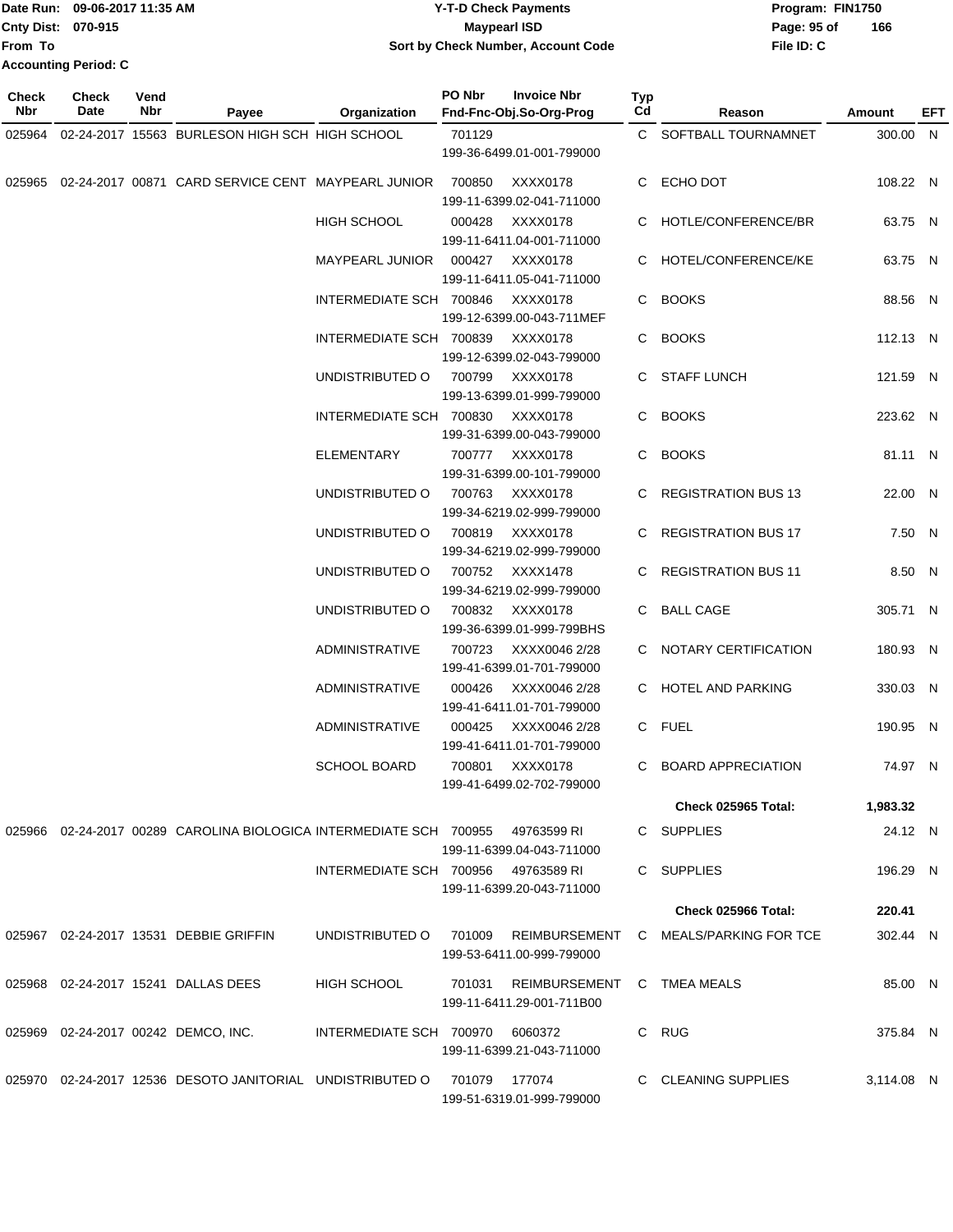|                             | Date Run: 09-06-2017 11:35 AM | Y-T-D Check Payments               | Program: FIN1750   |  |  |  |  |
|-----------------------------|-------------------------------|------------------------------------|--------------------|--|--|--|--|
| <b>Cnty Dist: 070-915</b>   |                               | <b>Maypearl ISD</b>                | 166<br>Page: 96 of |  |  |  |  |
| <b>IFrom To</b>             |                               | Sort by Check Number, Account Code | File ID: C         |  |  |  |  |
| <b>Accounting Period: C</b> |                               |                                    |                    |  |  |  |  |

| <b>Check</b><br>Nbr | Check<br>Date                      | Vend<br>Nbr | Payee                                                     | Organization                     | PO Nbr          | <b>Invoice Nbr</b><br>Fnd-Fnc-Obj.So-Org-Prog | Typ<br>Cd | Reason                         | Amount     | EFT |
|---------------------|------------------------------------|-------------|-----------------------------------------------------------|----------------------------------|-----------------|-----------------------------------------------|-----------|--------------------------------|------------|-----|
| 025971              |                                    |             | 02-24-2017 12885 DIRECT ENERGY                            | UNDISTRIBUTED O                  | 000422          | 17011287N                                     |           | C 1/1-1/31/17 LONG DISTANC     | 91.63 N    |     |
|                     |                                    |             |                                                           |                                  |                 | 199-51-6259.02-999-799000                     |           |                                |            |     |
|                     |                                    |             |                                                           | UNDISTRIBUTED O                  | 000421          | 170440030092115                               |           | C 1/11-2/8/17 PORTABLE         | 95.75 N    |     |
|                     |                                    |             |                                                           |                                  |                 | 199-51-6259.04-999-799000                     |           |                                |            |     |
|                     |                                    |             |                                                           | UNDISTRIBUTED O                  | 000421          | 170440030092115                               |           | C 1/11-2/8/17 INTERMEDIATE     | 1,553.03 N |     |
|                     |                                    |             |                                                           |                                  |                 | 199-51-6259.04-999-799000                     |           |                                |            |     |
|                     |                                    |             |                                                           | UNDISTRIBUTED O                  | 000421          | 170440030092115                               |           | C 1/11-2/8/17 BUS BARN         | 145.30 N   |     |
|                     |                                    |             |                                                           |                                  |                 | 199-51-6259.04-999-799000                     |           |                                |            |     |
|                     |                                    |             |                                                           | UNDISTRIBUTED O                  | 000421          | 170450030104551                               |           | C 1/11-2/8/17 ADMIN            | 569.40 N   |     |
|                     |                                    |             |                                                           |                                  |                 | 199-51-6259.04-999-799000                     |           |                                |            |     |
|                     |                                    |             |                                                           | UNDISTRIBUTED O                  | 000421          | 170440030092115<br>199-51-6259.04-999-799000  |           | C 1/11-2/8/17 QUAD BUILDIN     | 444.63 N   |     |
|                     |                                    |             |                                                           | UNDISTRIBUTED O                  | 000421          | 170440030092115                               |           | C 1/11-2/8/17 GOLF FACILITY    | 801.69 N   |     |
|                     |                                    |             |                                                           |                                  |                 | 199-51-6259.04-999-799000                     |           |                                |            |     |
|                     |                                    |             |                                                           | UNDISTRIBUTED O                  | 000421          | 170440030092115                               |           | C 1/11-2/8/17 HS SOUTH WIN     | 2,902.85 N |     |
|                     |                                    |             |                                                           |                                  |                 | 199-51-6259.04-999-799000                     |           |                                |            |     |
|                     |                                    |             |                                                           | UNDISTRIBUTED O                  | 000421          | 170440030092115                               |           | C 1/11-2/8/17 INTER CAFETE     | 386.88 N   |     |
|                     |                                    |             |                                                           |                                  |                 | 199-51-6259.04-999-799000                     |           |                                |            |     |
|                     |                                    |             |                                                           |                                  |                 |                                               |           | <b>Check 025971 Total:</b>     | 6,991.16   |     |
|                     |                                    |             | 025972 02-24-2017 00445 EAI EDUCATION                     | INTERMEDIATE SCH 700993          |                 | <b>INV0808074</b>                             |           | C SUPPLIES                     | 67.99 N    |     |
|                     |                                    |             |                                                           |                                  |                 | 199-11-6399.00-043-723000                     |           |                                |            |     |
|                     |                                    |             |                                                           | <b>ELEMENTARY</b>                | 701002          | <b>INV0808933</b>                             | C.        | <b>SUPPLIES</b>                | 112.37 N   |     |
|                     |                                    |             |                                                           |                                  |                 | 199-11-6399.00-101-723000                     |           |                                |            |     |
|                     |                                    |             |                                                           |                                  |                 |                                               |           | Check 025972 Total:            | 180.36     |     |
|                     |                                    |             | 025973  02-24-2017  13840  FOUR STORY GRAPHI SCHOOL BOARD |                                  | 701104          | 4835                                          |           | C APRONS TO CULINARY           | 60.00 N    |     |
|                     |                                    |             |                                                           |                                  |                 | 199-41-6499.02-702-799000                     |           |                                |            |     |
|                     |                                    |             |                                                           |                                  |                 |                                               |           |                                |            |     |
|                     | 025974 02-24-2017 00339 Godley ISD |             |                                                           | HIGH SCHOOL                      | 701131          | MARCH 27                                      | C.        | <b>TRACK MEET</b>              | 400.00 N   |     |
|                     |                                    |             |                                                           |                                  |                 | 199-36-6499.01-001-799000                     |           |                                |            |     |
|                     |                                    |             | 025975 02-24-2017 01304 GRANDVIEW BOOSTE HIGH SCHOOL      |                                  | 701096          | FEB 23-25                                     | C.        | <b>BASEBALL TOURNAMENT</b>     | 275.00 N   |     |
|                     |                                    |             |                                                           |                                  |                 | 199-36-6499.01-001-799000                     |           |                                |            |     |
|                     |                                    |             | 025976 02-24-2017 14120 HARRIS COMPUTER S ELEMENTARY      |                                  | 701128          | XT00123648                                    |           | C EZSCHOOLPAY 12/1-12/31/      | 107.50 N   |     |
|                     |                                    |             |                                                           |                                  |                 | 240-35-6341.00-101-799000                     |           |                                |            |     |
|                     |                                    |             |                                                           | HIGH SCHOOL                      |                 | 700738 XT00122792                             |           | C EZSCHOOL PAY                 | 162.50 N   |     |
|                     |                                    |             |                                                           |                                  |                 | 240-35-6341.01-001-799000                     |           |                                |            |     |
|                     |                                    |             |                                                           |                                  |                 |                                               |           | Check 025976 Total:            | 270.00     |     |
|                     | 025977 02-24-2017 01437 HATCH      |             |                                                           | ELEMENTARY                       | 700986  0274509 |                                               |           | C SUPPLIES                     | 126.50 N   |     |
|                     |                                    |             |                                                           |                                  |                 | 225-11-6399.00-101-723000                     |           |                                |            |     |
|                     |                                    |             |                                                           |                                  |                 |                                               |           |                                |            |     |
|                     | 025978 02-24-2017 00243 HILCO      |             |                                                           | UNDISTRIBUTED O 000423 460226650 |                 | 199-51-6259.04-999-799000                     |           | C 1/4-2/6/17 MARQUEE           | 56.23 N    |     |
|                     |                                    |             |                                                           | UNDISTRIBUTED O 000423 460226650 |                 |                                               |           | C 1/4-2/6/17 FUEL TANKS        | 32.28 N    |     |
|                     |                                    |             |                                                           |                                  |                 | 199-51-6259.04-999-799000                     |           |                                |            |     |
|                     |                                    |             |                                                           | UNDISTRIBUTED O 000423 460226650 |                 |                                               |           | C 1/4-2/6/17 SECURITY LIGH     | 34.40 N    |     |
|                     |                                    |             |                                                           |                                  |                 | 199-51-6259.04-999-799000                     |           |                                |            |     |
|                     |                                    |             |                                                           | UNDISTRIBUTED O 000423 460226650 |                 |                                               |           | C 1/4-2/6/17 ELEMENTARY        | 3,256.30 N |     |
|                     |                                    |             |                                                           |                                  |                 | 199-51-6259.04-999-799000                     |           |                                |            |     |
|                     |                                    |             |                                                           | UNDISTRIBUTED O 000423 460226650 |                 |                                               |           | C 1/4-2/6/17 ATHLETIC FACIL    | 531.32 N   |     |
|                     |                                    |             |                                                           |                                  |                 | 199-51-6259.04-999-799000                     |           |                                |            |     |
|                     |                                    |             |                                                           | UNDISTRIBUTED O 000423 460226650 |                 |                                               |           | C $1/4 - 2/6/17$ HS NORTH WIN  | 2,334.45 N |     |
|                     |                                    |             |                                                           |                                  |                 | 199-51-6259.04-999-799000                     |           |                                |            |     |
|                     |                                    |             |                                                           | UNDISTRIBUTED O 000423 460226650 |                 |                                               |           | $C = 1/4 - 2/6/17$ JUNIOR HIGH | 3,794.66 N |     |
|                     |                                    |             |                                                           |                                  |                 | 199-51-6259.04-999-799000                     |           |                                |            |     |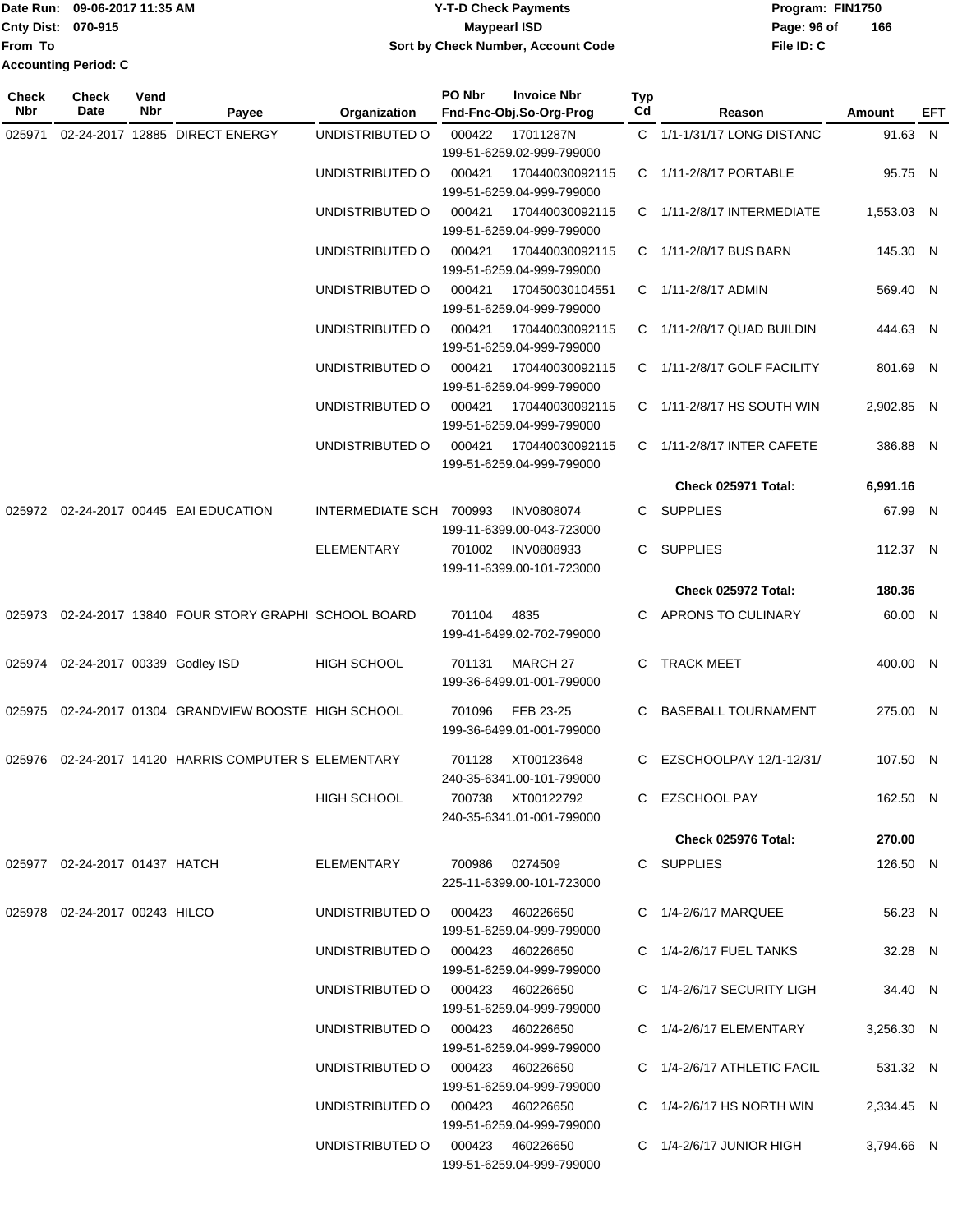|                             | Date Run: 09-06-2017 11:35 AM | <b>Y-T-D Check Payments</b>        | Program: FIN1750   |  |  |  |
|-----------------------------|-------------------------------|------------------------------------|--------------------|--|--|--|
| <b>Cnty Dist: 070-915</b>   |                               | <b>Mavpearl ISD</b>                | 166<br>Page: 97 of |  |  |  |
| <b>From To</b>              |                               | Sort by Check Number, Account Code | File ID: C         |  |  |  |
| <b>Accounting Period: C</b> |                               |                                    |                    |  |  |  |

| Check<br><b>Nbr</b> | <b>Check</b><br>Date   | Vend<br>Nbr | Payee                                                                       | Organization                  | PO Nbr | <b>Invoice Nbr</b><br>Fnd-Fnc-Obj.So-Org-Prog     | <b>Typ</b><br>Cd | Reason                    | Amount     | EFT |
|---------------------|------------------------|-------------|-----------------------------------------------------------------------------|-------------------------------|--------|---------------------------------------------------|------------------|---------------------------|------------|-----|
|                     |                        |             |                                                                             | UNDISTRIBUTED O               | 000423 | 460226650<br>199-51-6259.78-999-722000            |                  | C 1/4-2/6/17 AG FACILITY  | 2,039.46 N |     |
|                     |                        |             |                                                                             |                               |        |                                                   |                  | Check 025978 Total:       | 12,079.10  |     |
| 025979              |                        |             | 02-24-2017 00612 HOME DEPOT CREDIT MAYPEARL JUNIOR                          |                               | 700863 | XXXX7415<br>199-11-6399.01-041-711000             | C                | <b>LUMBER</b>             | 460.81 N   |     |
|                     |                        |             |                                                                             | <b>SCHOOL BOARD</b>           |        | 700802 XXXX7415<br>199-41-6499.02-702-799000      | C                | <b>BOARD APPRECIATION</b> | 8.00 N     |     |
|                     |                        |             |                                                                             |                               |        |                                                   |                  | Check 025979 Total:       | 468.81     |     |
| 025980              |                        |             | 02-24-2017 00608 KAPLAN EARLY LEARN ELEMENTARY                              |                               | 700987 | 0004375908<br>225-11-6399.00-101-723000           |                  | C SUPPLIES                | 185.49 N   |     |
| 025981              |                        |             | 02-24-2017 00184 KEENE ISD                                                  | <b>MAYPEARL JUNIOR</b>        | 701130 | MARCH 20<br>199-36-6499.00-041-799000             | C.               | JH TRACK MEET             | 300.00 N   |     |
| 025982              |                        |             | 02-24-2017 16095 SARAH KEENE                                                | <b>HIGH SCHOOL</b>            | 701022 | <b>REIMBURSEMENT</b><br>199-11-6411.29-001-711B00 | C.               | <b>TMEA MEALS</b>         | 79.85 N    |     |
| 025983              |                        |             | 02-24-2017 00063 LAKESHORE EQUIPME INTERMEDIATE SCH 700990                  |                               |        | 1174060217<br>199-11-6399.00-043-723000           | C.               | <b>SUPPLIES</b>           | 103.47 N   |     |
|                     |                        |             |                                                                             | <b>ELEMENTARY</b>             | 700941 | 1119200217<br>199-11-6399.02-101-711000           | C                | 2ND GRADE SUPPLIES        | 89.95 N    |     |
|                     |                        |             |                                                                             | <b>ELEMENTARY</b>             | 700945 | 1119230217<br>199-11-6399.02-101-711000           | C.               | 2ND GRADE SUPPLIES        | 479.72 N   |     |
|                     |                        |             |                                                                             |                               |        |                                                   |                  | Check 025983 Total:       | 673.14     |     |
| 025984              |                        |             | 02-24-2017 16120 MARKS PLUMBING PA UNDISTRIBUTED O                          |                               | 701060 | INV001590120<br>199-51-6319.02-999-799000         | C.               | <b>PLUMBING PARTS</b>     | 185.44 N   |     |
| 025985              |                        |             | 02-24-2017 15337 DYNAVOX SYSTEMS L ELEMENTARY                               |                               | 700996 | 00035490<br>199-11-6399.00-101-723000             | C                | <b>BOARDMAKER</b>         | 399.00 N   |     |
| 025986              | 02-24-2017 00079 NASCO |             |                                                                             | INTERMEDIATE SCH 700992       |        | 289973<br>199-11-6399.00-043-723000               | C.               | <b>BOOKS/GAMES</b>        | 69.25 N    |     |
|                     |                        |             |                                                                             | INTERMEDIATE SCH 700991       |        | 289978<br>199-11-6399.00-043-723000               | C                | <b>BOOKS</b>              | 73.71 N    |     |
|                     |                        |             |                                                                             | <b>ELEMENTARY</b>             | 700998 | 293240<br>199-11-6399.00-101-723000               | C.               | <b>GAMES</b>              | 45.02 N    |     |
|                     |                        |             |                                                                             | ELEMENTARY                    | 700998 | 293241<br>199-11-6399.00-101-723000               |                  | C GAMES                   | 7.86 N     |     |
|                     |                        |             |                                                                             | MAYPEARL JUNIOR 700961 289919 |        | 199-11-6399.09-041-711000                         |                  | C SUPPLIES                | 305.13 N   |     |
|                     |                        |             |                                                                             |                               |        |                                                   |                  | Check 025986 Total:       | 500.97     |     |
|                     |                        |             | 025987 02-24-2017 14075 NATIONAL TELESYSTE UNDISTRIBUTED O                  |                               | 701120 | 326302<br>199-51-6249.02-999-799000               |                  | C FIRE ALARM CONNECTIO    | 482.00 N   |     |
|                     |                        |             | 025988 02-24-2017 12087 OAK CLIFF OFFICE SU MAYPEARL JUNIOR 701075 388801-0 |                               |        | 199-11-6399.07-041-711000                         |                  | C SUPPLIES                | 315.61 N   |     |
| 025989              |                        |             | 02-24-2017 00287 OFFICE DEPOT                                               | UNDISTRIBUTED O               | 700784 | 899208431001<br>199-21-6399.00-999-723000         |                  | C SUPPLIES                | 80.55 N    |     |
|                     |                        |             |                                                                             | UNDISTRIBUTED O               |        | 700784 899214252001<br>199-21-6399.00-999-723000  |                  | C SUPPLIES                | 419.97 N   |     |
|                     |                        |             |                                                                             | UNDISTRIBUTED O               |        | 701048 901952966001<br>199-34-6399.01-999-799000  |                  | C BLACK INK               | 83.98 N    |     |
|                     |                        |             |                                                                             |                               |        |                                                   |                  | Check 025989 Total:       | 584.50     |     |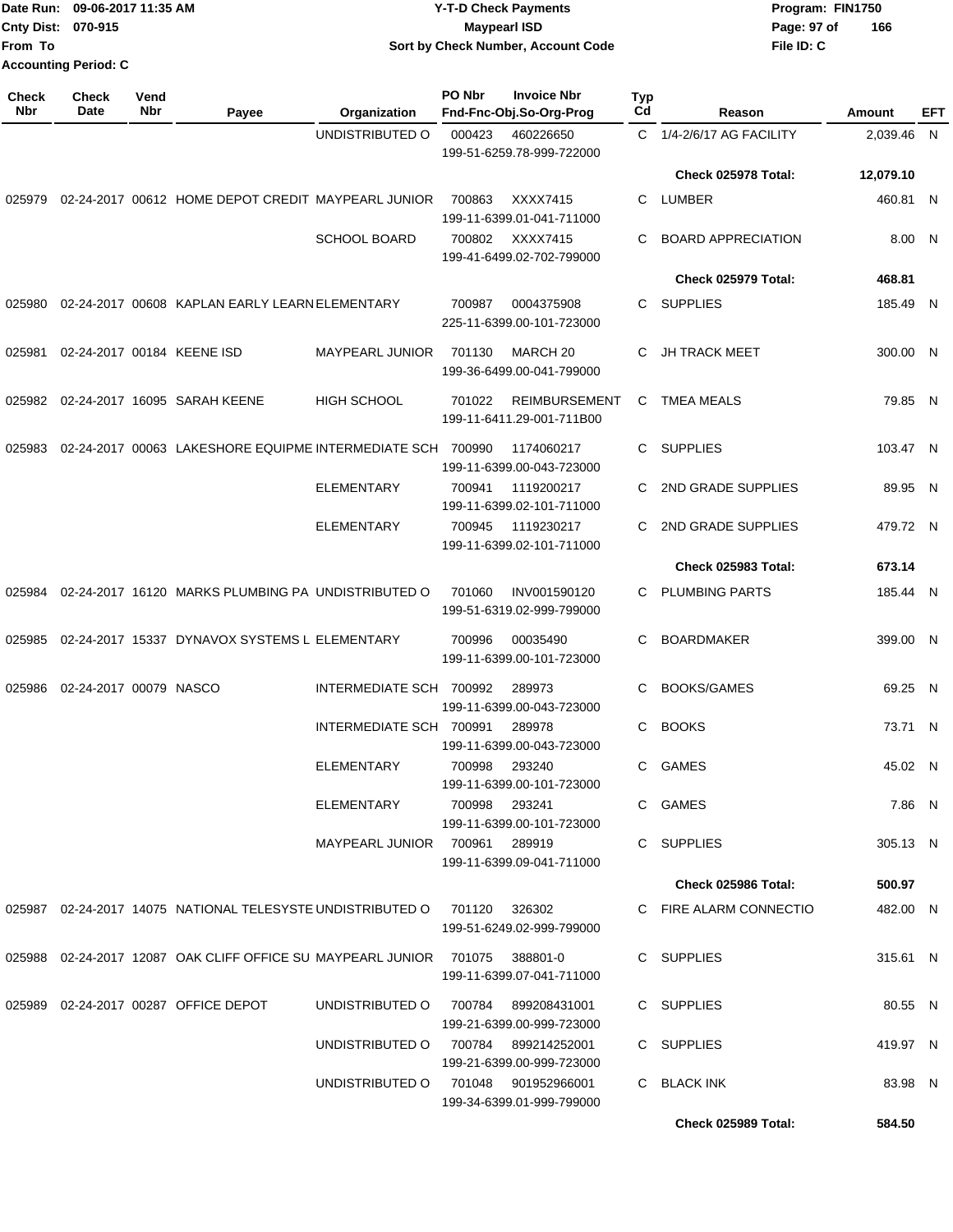|                             | Date Run: 09-06-2017 11:35 AM | Y-T-D Check Payments               | Program: FIN1750   |
|-----------------------------|-------------------------------|------------------------------------|--------------------|
| <b>Cnty Dist: 070-915</b>   |                               | Mavpearl ISD                       | 166<br>Page: 98 of |
| lFrom To                    |                               | Sort by Check Number, Account Code | File ID: C         |
| <b>Accounting Period: C</b> |                               |                                    |                    |

| <b>Check</b><br><b>Nbr</b> | <b>Check</b><br>Date   | Vend<br>Nbr | Payee                                                      | Organization                     | PO Nbr          | <b>Invoice Nbr</b><br>Fnd-Fnc-Obj.So-Org-Prog | Typ<br>Cd | Reason                     | Amount   | EFT |
|----------------------------|------------------------|-------------|------------------------------------------------------------|----------------------------------|-----------------|-----------------------------------------------|-----------|----------------------------|----------|-----|
| 025990                     |                        |             | 02-24-2017 12775 PENDERS MUSIC CO. INTERMEDIATE SCH 700715 |                                  |                 | 321555<br>199-11-6399.29-043-711000           |           | C MUSIC                    | 79.19 N  |     |
|                            |                        |             |                                                            | INTERMEDIATE SCH 700715          |                 | 321566<br>199-11-6399.29-043-711000           | C         | <b>MUSIC</b>               | 29.54 N  |     |
|                            |                        |             |                                                            |                                  |                 |                                               |           | Check 025990 Total:        | 108.73   |     |
| 025991                     |                        |             | 02-24-2017 00357 SCHOOL HEALTH COR MAYPEARL JUNIOR         |                                  | 701018          | 3249765-00<br>199-33-6399.00-041-799000       |           | C JH NURSE SUPPLIES        | 96.53 N  |     |
|                            |                        |             |                                                            | <b>MAYPEARL JUNIOR</b>           | 701018          | 3249765-01<br>199-33-6399.00-041-799000       | C         | JH NURSE SUPPLIES          | 26.64 N  |     |
|                            |                        |             |                                                            |                                  |                 |                                               |           | Check 025991 Total:        | 123.17   |     |
| 025992                     |                        |             | 02-24-2017 00316 SCHOOL SPECIALTY I ELEMENTARY             |                                  | 700950          | 208117777982<br>199-11-6399.11-101-711000     |           | C SUPPLIES                 | 91.82 N  |     |
| 025993                     | 02-24-2017 00784 TASBO |             |                                                            | <b>IND COST-ADM</b>              | 701101          | T. SIMMONS<br>199-41-6499.00-750-799000       | C         | <b>TASBO MEMBERSHIP</b>    | 90.00 N  |     |
|                            |                        |             |                                                            | UNDISTRIBUTED O                  | 701101          | E. JETT<br>199-53-6411.02-999-799000          | C         | <b>TASBO MEMBERSHIP</b>    | 90.00 N  |     |
|                            |                        |             |                                                            |                                  |                 |                                               |           | <b>Check 025993 Total:</b> | 180.00   |     |
| 025994                     |                        |             | 02-24-2017 00134 TXU ENERGY                                | UNDISTRIBUTED O                  | 000424          | 054326945589<br>199-51-6259.04-999-799000     | C.        | 1/11-2/8/17 SECURITY LIG   | 330.72 N |     |
| 025995                     |                        |             | 02-24-2017 15390 UNIVERSITY OF TEXA ADMINISTRATIVE         |                                  | 701121          | R. BOWLING<br>199-41-6499.00-701-799000       | C         | UTA JOB FAIR               | 67.00 N  |     |
| 025996                     |                        |             | 02-24-2017 00141 WAL MART                                  | <b>HIGH SCHOOL</b>               | 700875          | XXXX 6048<br>199-11-6399.10-001-722000        | C         | HOME EC SUPPLIES           | 150.96 N |     |
|                            |                        |             |                                                            | <b>HIGH SCHOOL</b>               | 700762          | XXXX 6048<br>199-11-6399.12-001-711000        | C         | <b>SUPPLIES</b>            | 30.97 N  |     |
|                            |                        |             |                                                            | INTERMEDIATE SCH 700979          |                 | XXXX 6048<br>199-11-6399.12-043-711000        | C         | I PAD MINI                 | 47.68 N  |     |
|                            |                        |             |                                                            | INTERMEDIATE SCH 700774          |                 | XXXX 6048<br>199-11-6399.14-043-711000        | C.        | <b>UIL SUPPLIES</b>        | 148.99 N |     |
|                            |                        |             |                                                            |                                  |                 |                                               |           | Check 025996 Total:        | 378.60   |     |
| 025997                     |                        |             | 02-24-2017 15055 WEST MUSIC                                | ELEMENTARY                       | 700936          | SI1407284<br>199-11-6399.10-101-711000        | C.        | <b>MUSIC SUPPLIES</b>      | 58.93 N  |     |
|                            |                        |             | 025998 02-24-2017 01078 WILLIAM V. MACGILL & ELEMENTARY    |                                  | 700940          | IN0585457<br>199-11-6399.11-101-711000        |           | C NURSE SUPPLIES           | 115.22 N |     |
|                            |                        |             | 025999 02-24-2017 16196 ZYGO-USA dba                       | ELEMENTARY                       | 701036 170126   | 225-11-6399.00-101-723000                     |           | C VOICE AMPLIFIER          | 470.00 N |     |
| 026000                     |                        |             | 02-28-2017 15616 AT&T CORP.                                | UNDISTRIBUTED O                  | 000432          | 0573207983001<br>199-51-6259.02-999-799000    |           | C 1/7-2/17/17 LONG DISTANC | 129.01 N |     |
| 026001                     |                        |             | 02-28-2017 13576 CANON FINANCIAL SE UNDISTRIBUTED O        |                                  | 700395          | 17020457<br>199-11-6219.00-999-723000         |           | C MONTHLY LEASE 2/1-2/28/  | 260.05 N |     |
|                            |                        |             |                                                            | HIGH SCHOOL                      | 700395 17020457 | 199-11-6269.00-001-711000                     |           | C MONTHLY LEASE 2/1-2/28/  | 260.05 N |     |
|                            |                        |             |                                                            | MAYPEARL JUNIOR 700395           |                 | 17020457<br>199-11-6269.00-041-711000         |           | C MONTHLY LEASE 2/1-2/28/  | 780.19 N |     |
|                            |                        |             |                                                            | DIR COST-ADMINIS 000434 16995624 |                 | 199-41-6249.00-720-799000                     | C.        | ADMIN COPIER LEASE         | 535.53 N |     |
|                            |                        |             |                                                            |                                  |                 |                                               |           | Check 026001 Total:        | 1,835.82 |     |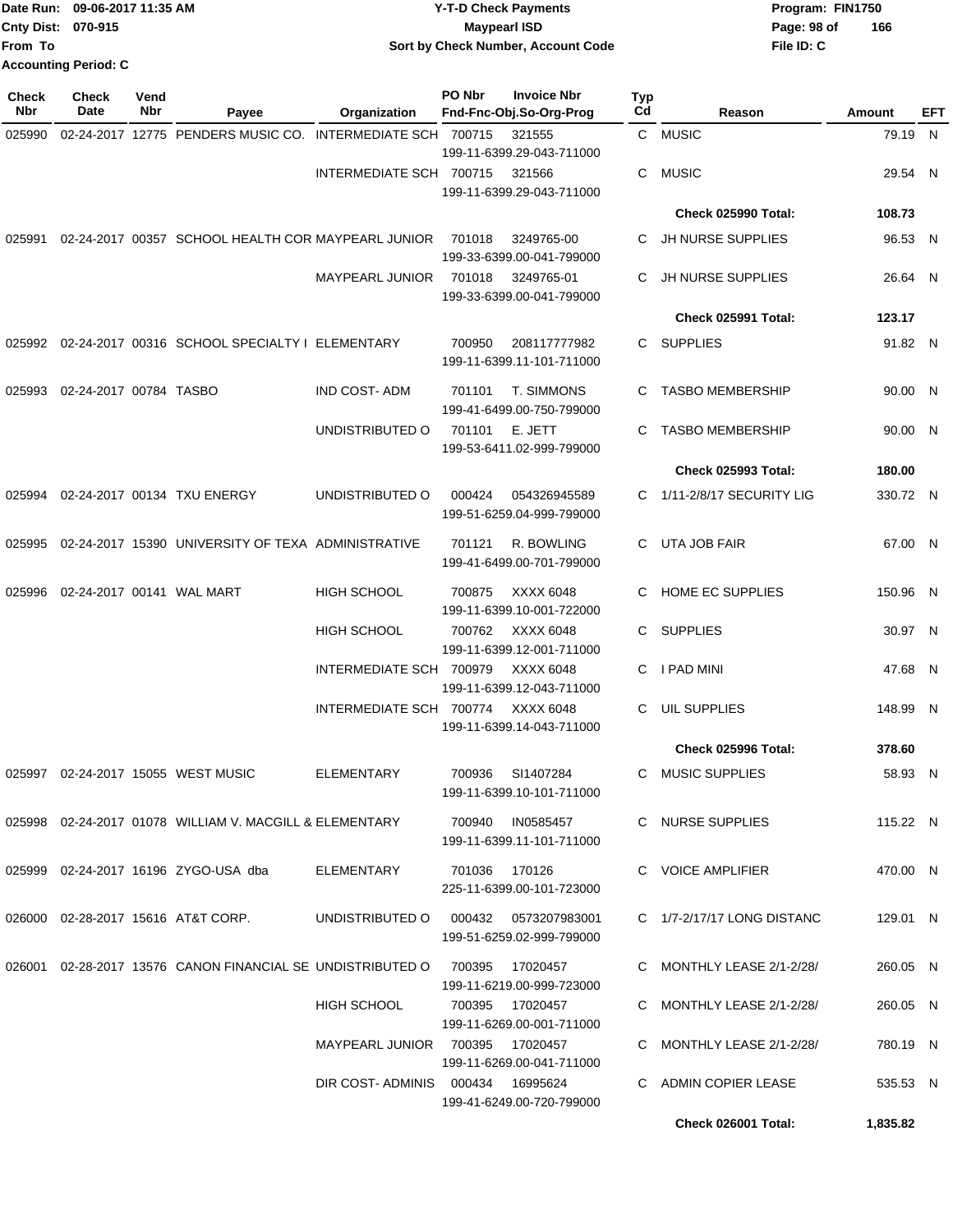# Date Run: 09-06-2017 11:35 AM **CONTEX 100 CONTEX 12 T-D** Check Payments **CONTEX 12 T-D Check Payments** Program: FIN1750 **Cnty Dist:** 070-915 **Page: 99 of MaypearI ISD Page: 99 of 09-06-2017 11:35 AM Y-T-D Check Payments 070-915 Maypearl ISD Sort by Check Number, Account Code**

| Check<br>Nbr | <b>Check</b><br>Date | Vend<br>Nbr | Payee                                                                  | Organization       | PO Nbr       | <b>Invoice Nbr</b><br>Fnd-Fnc-Obj.So-Org-Prog   | <b>Typ</b><br>Cd | Reason                      | Amount     | EFT |
|--------------|----------------------|-------------|------------------------------------------------------------------------|--------------------|--------------|-------------------------------------------------|------------------|-----------------------------|------------|-----|
| 026002       |                      |             | 02-28-2017 00217 CITY OF MAYPEARL                                      | UNDISTRIBUTED O    | 000433       | 2/10/17<br>199-52-6219.01-999-799000            |                  | C SECURITY 2/10/17 OFFICE   | 81.82 N    |     |
|              |                      |             |                                                                        | UNDISTRIBUTED O    | 000433       | 1/19/17<br>199-52-6219.01-999-799000            |                  | C SECURITY 1/19/17 OFFICE   | 118.18 N   |     |
|              |                      |             |                                                                        | UNDISTRIBUTED O    | 000433       | 2/7/17<br>199-52-6219.01-999-799000             |                  | C SECURITY 2/7/17 OFFICER   | 118.75 N   |     |
|              |                      |             |                                                                        | UNDISTRIBUTED O    | 000433       | 2/24/17<br>199-52-6219.01-999-799000            |                  | C SECURITY 2/24/17 OFFICE   | 118.75 N   |     |
|              |                      |             |                                                                        | UNDISTRIBUTED O    | 000433       | 2/7/17<br>199-52-6219.01-999-799000             |                  | C SECURITY 2/7/17 OFFICER   | 118.75 N   |     |
|              |                      |             |                                                                        |                    |              |                                                 |                  | Check 026002 Total:         | 556.25     |     |
|              |                      |             | 026003 02-28-2017 15656 DEPARTMENT OF INF UNDISTRIBUTED O              |                    | 000440       | 17011287N<br>199-51-6259.02-999-799000          |                  | C 1/1-1/31/17 LONG DISTANC  | 91.63 N    |     |
| 026004       |                      |             | 02-28-2017 12536 DESOTO JANITORIAL UNDISTRIBUTED O                     |                    | 701079       | 177174-1<br>199-51-6319.01-999-799000           |                  | C CLEANING SUPPLIES         | 331.87 N   |     |
| 026005       |                      |             | 02-28-2017 12885 DIRECT ENERGY                                         | UNDISTRIBUTED O    | 000439       | 170440030092115<br>199-51-6259.04-999-799000    |                  | C 1/11-2/8/17 PORTABLE      | 95.75 N    |     |
|              |                      |             |                                                                        | UNDISTRIBUTED O    | 000439       | 170440030092115<br>199-51-6259.04-999-799000    |                  | C 1/11-2/8/17 INTERMEDIATE  | 1,553.03 N |     |
|              |                      |             |                                                                        | UNDISTRIBUTED O    | 000439       | 170440030092115<br>199-51-6259.04-999-799000    |                  | C 1/11-2/8/17 BUS BARN      | 145.30 N   |     |
|              |                      |             |                                                                        | UNDISTRIBUTED O    | 000439       | 170450030104551<br>199-51-6259.04-999-799000    |                  | C 1/11-2/8/17 ADMIN OFFICE  | 569.40 N   |     |
|              |                      |             |                                                                        | UNDISTRIBUTED O    | 000439       | 170440030092115<br>199-51-6259.04-999-799000    |                  | C 1/11-2/8/17 QUAD BUILDIN  | 444.63 N   |     |
|              |                      |             |                                                                        | UNDISTRIBUTED O    | 000439       | 170440030092115<br>199-51-6259.04-999-799000    |                  | C 1/11-2/8/17 GOLF FACILITY | 801.69 N   |     |
|              |                      |             |                                                                        | UNDISTRIBUTED O    | 000439       | 170440030092115<br>199-51-6259.04-999-799000    |                  | C 1/11-2/8/17 HS SOUTH WIN  | 2,902.85 N |     |
|              |                      |             |                                                                        | UNDISTRIBUTED O    | 000439       | 170440030092115<br>199-51-6259.04-999-799000    |                  | C 1/11-2/8/17 INT CAFETERIA | 386.88 N   |     |
|              |                      |             |                                                                        |                    |              |                                                 |                  | <b>Check 026005 Total:</b>  | 6,899.53   |     |
|              |                      |             | 026006  02-28-2017  01547  EICHELBAUM WARDEL DIR COST- ADMINIS  000435 |                    |              | 57237<br>199-41-6211.00-720-799000              |                  | C LEGAL SERVICES            | 159.00 N   |     |
|              |                      |             | 026007 02-28-2017 12186 ELLIOTT ELECTRIC SU UNDISTRIBUTED O            |                    |              | 701077 09-28033-01<br>199-51-6249.35-999-799000 |                  | C H/S TIMER KITCHEN         | 590.04 N   |     |
|              |                      |             |                                                                        | UNDISTRIBUTED O    |              | 701076 09-28105-01<br>199-51-6319.02-999-799000 |                  | C TIMER FOR LIGHTING        | 216.85 N   |     |
|              |                      |             |                                                                        |                    |              |                                                 |                  | Check 026007 Total:         | 806.89     |     |
| 026008       |                      |             | 02-28-2017 13336 ELLIS COUNTY MUSIC HIGH SCHOOL                        |                    | 701155       | 42249<br>199-11-6249.29-001-711000              | C.               | INSTRUMENT REPAIR           | 30.00 N    |     |
|              |                      |             |                                                                        | <b>HIGH SCHOOL</b> | 701155 41544 | 199-11-6249.29-001-711000                       | C.               | <b>INSTRUMENT REPAIR</b>    | 48.00 N    |     |
|              |                      |             |                                                                        |                    |              |                                                 |                  | Check 026008 Total:         | 78.00      |     |
| 026009       |                      |             | 02-28-2017 15107 ENNIS ISD TENNIS TE HIGH SCHOOL                       |                    | 701180       | MARCH 2<br>199-36-6499.01-001-799000            |                  | C TENNIS TOURNAMENT         | 175.00 N   |     |
|              |                      |             | 026010 02-28-2017 16212 FAIRFIELD ATHLETICS HIGH SCHOOL                |                    | 701173       | MARCH 4<br>199-36-6499.01-001-799000            | C.               | POWERLIFTING                | 35.00 N    |     |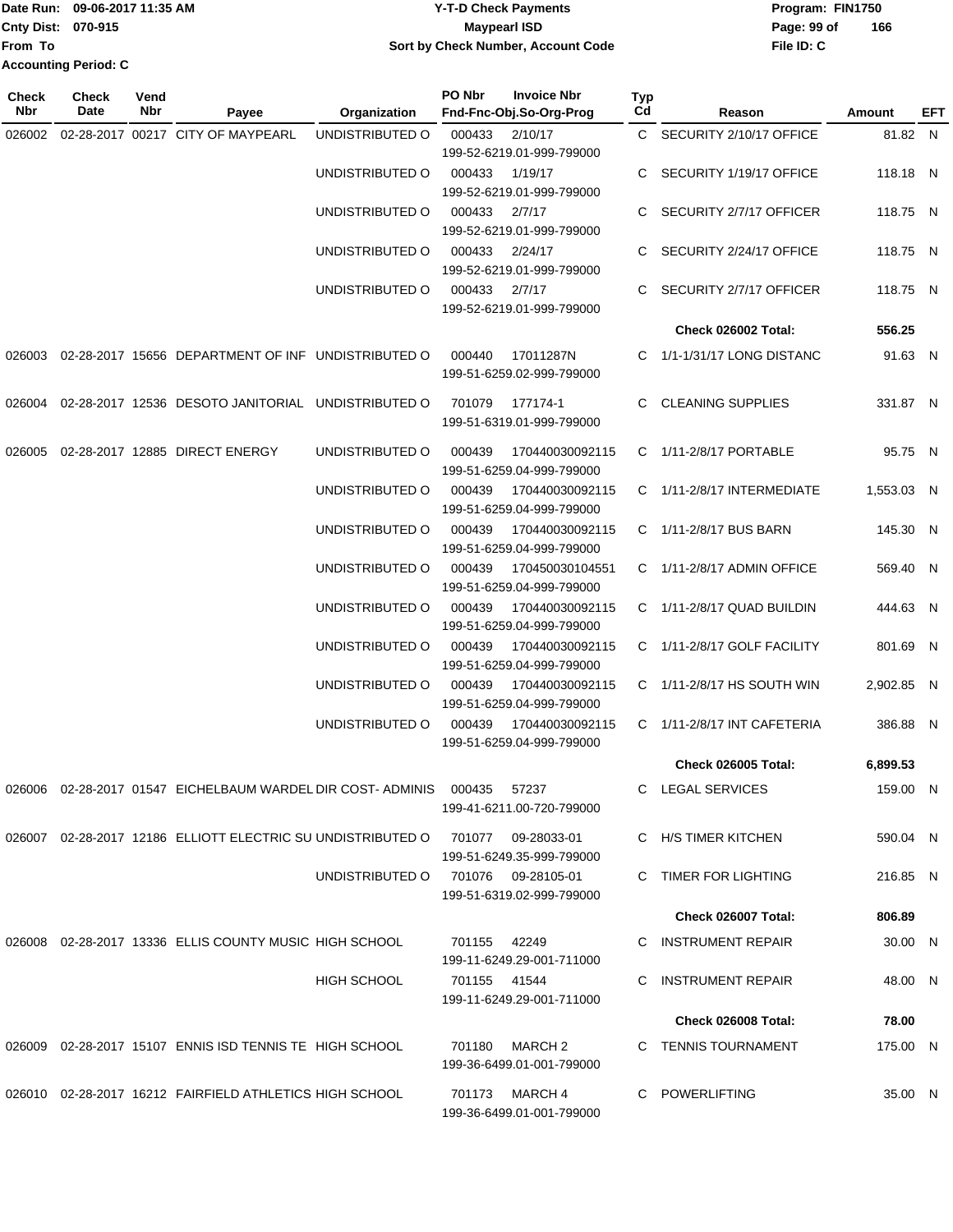|                           | IDate Run: 09-06-2017 11:35 AM | <b>Y-T-D Check Payments</b>        | Program: FIN1750    |
|---------------------------|--------------------------------|------------------------------------|---------------------|
| <b>Cnty Dist: 070-915</b> |                                | <b>Mavpearl ISD</b>                | 166<br>Page: 100 of |
| lFrom To                  |                                | Sort by Check Number, Account Code | File ID: C          |
|                           | <b>Accounting Period: C</b>    |                                    |                     |

| <b>Check</b><br><b>Nbr</b> | Check<br>Date                | Vend<br>Nbr | Payee                                                     | Organization            | PO Nbr        | <b>Invoice Nbr</b><br>Fnd-Fnc-Obj.So-Org-Prog     | <b>Typ</b><br>Cd | Reason                        | Amount     | EFT |
|----------------------------|------------------------------|-------------|-----------------------------------------------------------|-------------------------|---------------|---------------------------------------------------|------------------|-------------------------------|------------|-----|
| 026011                     |                              |             | 02-28-2017 16213 FELLOWSHIP ACADEM HIGH SCHOOL            |                         | 701174        | FEBRUARY 28<br>199-36-6499.01-001-799000          | C.               | <b>GOLF TOURNAMENT</b>        | 235.00 N   |     |
| 026012                     |                              |             | 02-28-2017 15300 FERRIS ALL SPORTS CHIGH SCHOOL           |                         | 701141        | FEB 23-25<br>199-36-6499.01-001-799000            | C                | <b>BASEBALL TOURNAMENT</b>    | 300.00 N   |     |
| 026013                     |                              |             | 02-28-2017 14289 TRUDIE HEAD                              | UNDISTRIBUTED O         | 701149        | FEBRUARY 2017<br>224-11-6219.00-999-723000        | C                | PAYMENT 6 OF 8 RTI SER        | 2,493.75 N |     |
| 026014                     |                              |             | 02-28-2017 15712 KOURTNEY LYNN EAS UNDISTRIBUTED O        |                         | 701178        | FEBRUARY 2017<br>199-31-6219.04-999-723000        | C                | <b>FEBRUARY PAY</b>           | 455.00 N   |     |
| 026015                     |                              |             | 02-28-2017 01099 MACKIN LIBRARY MED MAYPEARL JUNIOR       |                         | 700734        | 487558<br>199-11-6399.02-041-711000               | C.               | <b>BOOKS</b>                  | 261.90 N   |     |
| 026016                     |                              |             | 02-28-2017 00287 OFFICE DEPOT                             | <b>ADMINISTRATIVE</b>   | 701067        | 906249101001<br>199-41-6399.01-701-799000         | C.               | <b>SUPPLIES</b>               | 330.67 N   |     |
| 026017                     |                              |             | 02-28-2017 15784 PARADISE ISD                             | <b>HIGH SCHOOL</b>      | 701172        | 199-36-6499.01-001-799000                         | C                | <b>BASEBALL TOURNAMENT</b>    | 175.00 N   |     |
| 026018                     |                              |             | 02-28-2017 14574 PERMA-BOUND BOOK HIGH SCHOOL             |                         | 700685        | 1711629-00<br>199-11-6399.04-001-711000           | C                | <b>BOOKS</b>                  | 81.54 N    |     |
|                            |                              |             |                                                           | <b>INTERMEDIATE SCH</b> | 000436        | 1703653-01<br>199-12-6399.02-043-799000           | C                | <b>BOOKS</b>                  | 14.44 N    |     |
|                            |                              |             |                                                           | <b>HIGH SCHOOL</b>      | 700685        | 1711629-00<br>199-12-6399.04-001-799000           | C                | <b>BOOKS</b>                  | 813.80 N   |     |
|                            |                              |             |                                                           |                         |               |                                                   |                  | <b>Check 026018 Total:</b>    | 909.78     |     |
| 026019                     |                              |             | 02-28-2017 12826 RACHEL BROWN                             | <b>HIGH SCHOOL</b>      | 701103        | <b>REIMBURSEMENT</b><br>199-11-6411.04-001-711000 | C                | <b>TETA CONFERENCE</b>        | 108.90 N   |     |
| 026020                     |                              |             | 02-28-2017 13315 REALLY GOOD STUFF ELEMENTARY             |                         | 700994        | 5882127<br>199-11-6399.00-101-723000              | C                | <b>BOOKS</b>                  | 102.90 N   |     |
| 026021                     |                              |             | 02-28-2017 00099 REGION 10/EDUCATIO UNDISTRIBUTED O       |                         | 701006        | 143059<br>199-34-6219.01-999-799000               | C                | <b>BUS CERT CLASS - VINES</b> | 55.00 N    |     |
|                            |                              |             |                                                           | UNDISTRIBUTED O         | 700920        | 143172<br>199-34-6219.01-999-799000               | C                | <b>BUS CERT CLASS - MERRI</b> | 60.00 N    |     |
|                            |                              |             |                                                           |                         |               |                                                   |                  | Check 026021 Total:           | 115.00     |     |
|                            |                              |             | 026022 02-28-2017 15102 DARRON O. RICHARD UNDISTRIBUTED O |                         | 000438        | SUNNYVALE<br>199-36-6219.00-999-799000            |                  | C BB V SUNNYVALE OFFICIA      | 85.00 N    |     |
|                            |                              |             |                                                           | UNDISTRIBUTED O         | 000441        | 199-36-6219.00-999-799000                         | C                | BB V. GRANDVIEW OFFICI        | 155.00 N   |     |
|                            |                              |             |                                                           |                         |               |                                                   |                  | Check 026022 Total:           | 240.00     |     |
|                            |                              |             | 026023 02-28-2017 12925 ROBERT MERRITT                    | MAYPEARL JUNIOR         | 701144        | REIMBURSEMENT<br>199-11-6399.01-041-711000        |                  | C SUPPLIES                    | 25.96 N    |     |
|                            | 026024 02-28-2017 12855 SAGU |             |                                                           | HIGH SCHOOL             | 701161        | <b>MAY 25</b><br>199-11-6269.02-001-711000        |                  | C GRADUATION RENTAL           | 1,700.00 N |     |
|                            |                              |             | 026025 02-28-2017 00316 SCHOOL SPECIALTY I ELEMENTARY     |                         | 700938        | 208117857633<br>199-11-6399.10-101-711000         |                  | C MUSIC SUPPLIES              | 93.19 N    |     |
|                            |                              |             | 026026 02-28-2017 01432 SPORTS AUTOMATION UNDISTRIBUTED O |                         | 701147 118211 | 199-36-6399.03-999-799GHS                         |                  | C TRACK MATE LICENSE          | 165.00 N   |     |
|                            |                              |             | 026027 02-28-2017 12783 AMANDA STINSON                    | ELEMENTARY              | 701153        | REIMBURSEMENT<br>199-31-6411.01-101-799000        |                  | C ASSESSMENT CONFEREN         | 75.00 N    |     |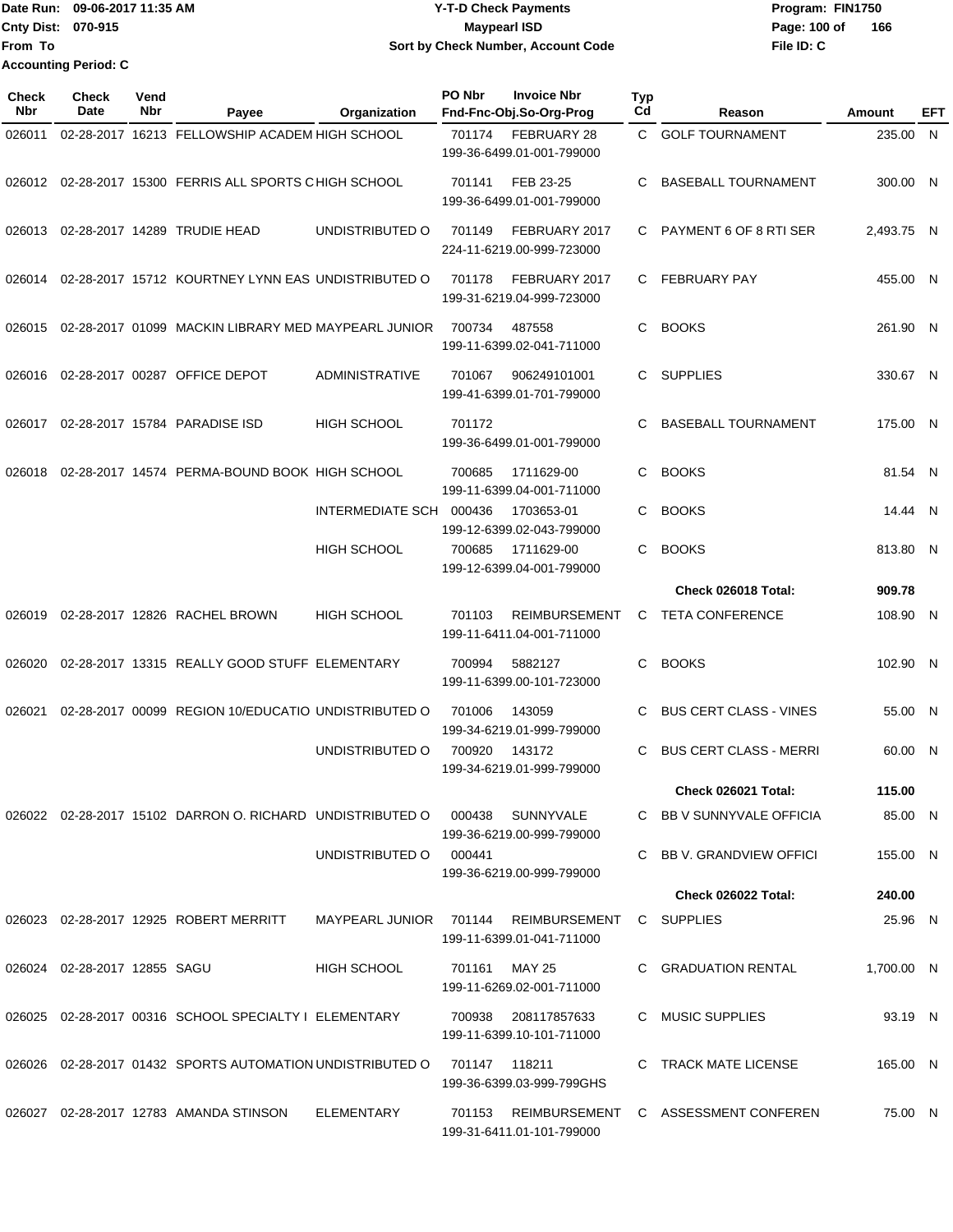|                     | Date Run: 09-06-2017 11:35 AM |             |                                                                         |                                   |                                    | <b>Y-T-D Check Payments</b>                   | Program: FIN1750 |                               |            |     |  |
|---------------------|-------------------------------|-------------|-------------------------------------------------------------------------|-----------------------------------|------------------------------------|-----------------------------------------------|------------------|-------------------------------|------------|-----|--|
|                     | Cnty Dist: 070-915            |             |                                                                         |                                   | <b>Maypearl ISD</b>                |                                               |                  | Page: 101 of<br>166           |            |     |  |
| From To             |                               |             |                                                                         |                                   | Sort by Check Number, Account Code |                                               |                  | File ID: C                    |            |     |  |
|                     | <b>Accounting Period: C</b>   |             |                                                                         |                                   |                                    |                                               |                  |                               |            |     |  |
| Check<br><b>Nbr</b> | <b>Check</b><br>Date          | Vend<br>Nbr | Payee                                                                   | Organization                      | <b>PO Nbr</b>                      | <b>Invoice Nbr</b><br>Fnd-Fnc-Obj.So-Org-Prog | <b>Typ</b><br>Cd | Reason                        | Amount     | EFT |  |
| 026028              |                               |             | 02-28-2017 01049 THYSSENKRUPP ELEV UNDISTRIBUTED O                      |                                   | 700021                             | 3003085183<br>199-51-6249.00-999-799000       | C.               | 3/1-5/31/17 HS ELEV. MAIN     | 535.13 N   |     |  |
|                     |                               |             |                                                                         | UNDISTRIBUTED O                   | 700021                             | 3003084083<br>199-51-6249.00-999-799000       | C                | 3/1-5/31/17 LSK ELEV. MAI     | 535.13 N   |     |  |
|                     |                               |             |                                                                         |                                   |                                    |                                               |                  | <b>Check 026028 Total:</b>    | 1,070.26   |     |  |
| 026029              |                               |             | 02-28-2017 00479 TRACTOR SUPPLY CO MAYPEARL JUNIOR                      |                                   | 700767                             | XXXX2023<br>199-11-6399.01-041-711000         | C                | <b>OUTDOOR ED SUPPLIES</b>    | 95.42 N    |     |  |
| 026030              |                               |             | 02-28-2017 00460 VINEYARD'S AUTO SU UNDISTRIBUTED O                     |                                   |                                    |                                               | М                |                               | $-11.43$ N |     |  |
|                     |                               |             |                                                                         |                                   |                                    | 199-34-6219.00-999-799000                     |                  |                               |            |     |  |
|                     |                               |             |                                                                         | UNDISTRIBUTED O                   | 700707                             | 147480<br>199-34-6319.00-999-799000           | C.               | OPEN PO FOR PARTS             | 80.29      | N   |  |
|                     |                               |             |                                                                         | UNDISTRIBUTED O                   | 700707                             | 147316<br>199-34-6319.00-999-799000           | C                | OPEN PO FOR PARTS             | 42.48 N    |     |  |
|                     |                               |             |                                                                         | UNDISTRIBUTED O                   | 700707                             | 148272<br>199-34-6319.00-999-799000           | C                | OPEN PO FOR PARTS             | 43.95 N    |     |  |
|                     |                               |             |                                                                         |                                   |                                    |                                               |                  | Check 026030 Total:           | 155.29     |     |  |
| 026031              |                               |             | 02-28-2017 13510 ROBERT WHITE                                           | UNDISTRIBUTED O                   | 000437                             | <b>SUNNYVALE</b><br>199-36-6219.00-999-799000 | C                | <b>BB V. SUNNYVALE OFFICI</b> | 85.00 N    |     |  |
| 026032              |                               |             | 03-09-2017 14905 ACE EDUCATIONAL SUINTERMEDIATE SCH 700958              |                                   |                                    | 2126049<br>199-11-6399.05-043-711000          | C                | <b>BOOKS</b>                  | 214.43 N   |     |  |
| 026033              |                               |             | 03-09-2017 15614 ADVANTAGE MEDICAL UNDISTRIBUTED O                      |                                   | 701170                             | 3392548<br>199-34-6219.01-999-799000          | C                | <b>DOT PHYSICAL</b>           | 63.00 N    |     |  |
| 026034              |                               |             | 03-09-2017 00004 ALERT SERVICES                                         | UNDISTRIBUTED O                   | 701159                             | 105108<br>199-36-6399.05-999-799000           | C                | <b>TAPE/FABRIC STRIP</b>      | 412.80 N   |     |  |
|                     |                               |             | 026035 03-09-2017 16150 ALVARADO FLEET SE UNDISTRIBUTED O 701198 010425 |                                   |                                    | 199-34-6219.00-999-799000                     |                  | C BUS REPAIR 26               | 190.00 N   |     |  |
|                     |                               |             |                                                                         | UNDISTRIBUTED O                   | 701218  3157                       | 199-34-6219.00-999-799000                     |                  | C BUS 25 REPAIR               | 237.50 N   |     |  |
|                     |                               |             |                                                                         | UNDISTRIBUTED O 701198 010425     |                                    | 199-34-6319.00-999-799000                     |                  | C BUS REPAIR 26               | 109.50 N   |     |  |
|                     |                               |             |                                                                         | UNDISTRIBUTED 0 701217 3158       |                                    | 199-34-6319.00-999-799000                     |                  | C BUS REPAIR 48               | 339.52 N   |     |  |
|                     |                               |             |                                                                         | UNDISTRIBUTED O 701217 3158       |                                    | 199-51-6249.00-999-799000                     |                  | C BUS REPAIR 48               | 95.00 N    |     |  |
|                     |                               |             |                                                                         |                                   |                                    |                                               |                  | <b>Check 026035 Total:</b>    | 971.52     |     |  |
|                     |                               |             | 026036 03-09-2017 00069 ATMOS ENERGY                                    | UNDISTRIBUTED 0 000445 3030318181 |                                    | 199-51-6259.00-999-799000                     |                  | C $2/2 - 3/2/17$ JH           | 361.05 N   |     |  |
|                     |                               |             |                                                                         | UNDISTRIBUTED 0 000445 3030318485 |                                    | 199-51-6259.00-999-799000                     |                  | C 2/2-3/2/17 ELEM             | 373.43 N   |     |  |
|                     |                               |             |                                                                         | UNDISTRIBUTED 0 000445 3030380470 |                                    |                                               |                  | C 2/2-3/2/17 HS               | 388.75 N   |     |  |

199-51-6259.00-999-799000 UNDISTRIBUTED O 000445 3030380238 C 2/2-3/2/17 ADMIN 199-51-6259.00-999-799000 026037 03-09-2017 00901 AVENUE FUEL DISTRI UNDISTRIBUTED O 000446 62763 C FUEL 199-34-6311.01-999-799000 UNDISTRIBUTED O 000453 62810 C FUEL 199-34-6311.01-999-799000

**Check 026037 Total: 4,120.24**

**Check 026036 Total: 1,595.09**

471.86 N

2,678.00 N

1,442.24 N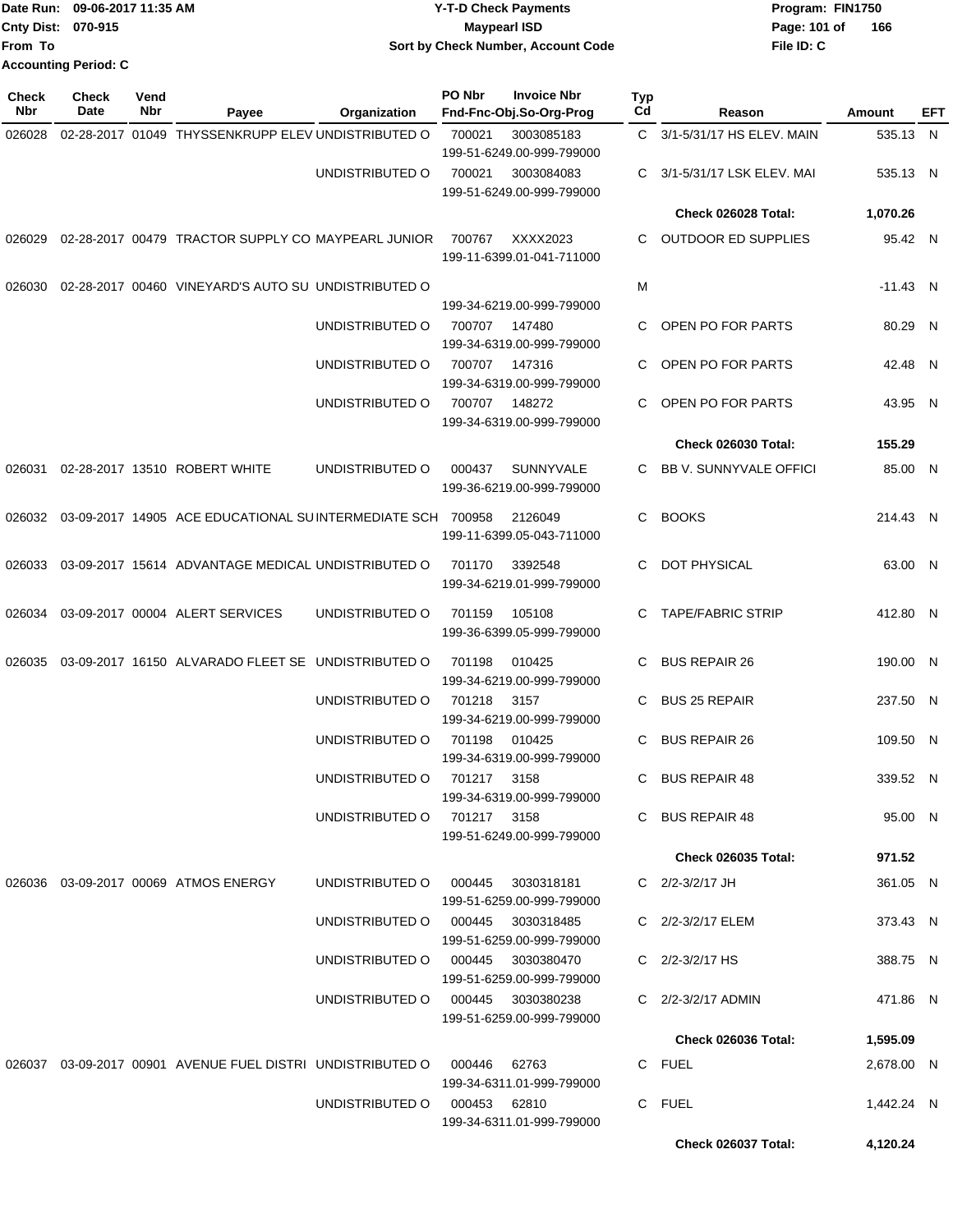|                             | Date Run: 09-06-2017 11:35 AM | <b>Y-T-D Check Payments</b>        | Program: FIN1750    |  |  |
|-----------------------------|-------------------------------|------------------------------------|---------------------|--|--|
| <b>Cnty Dist: 070-915</b>   |                               | Maypearl ISD                       | 166<br>Page: 102 of |  |  |
| lFrom To                    |                               | Sort by Check Number, Account Code | File ID: C          |  |  |
| <b>Accounting Period: C</b> |                               |                                    |                     |  |  |

| Check<br>Nbr | <b>Check</b><br>Date              | Vend<br>Nbr | Payee                                                                | Organization               | PO Nbr         | <b>Invoice Nbr</b><br>Fnd-Fnc-Obj.So-Org-Prog | Typ<br>Cd | Reason                      | Amount     | EFT |
|--------------|-----------------------------------|-------------|----------------------------------------------------------------------|----------------------------|----------------|-----------------------------------------------|-----------|-----------------------------|------------|-----|
| 026038       |                                   |             | 03-09-2017 16219 BEST WESTERN PLUS HIGH SCHOOL                       |                            | 701201         | $3/23 - 3/26$<br>199-11-6411.04-001-722000    |           | C HOTEL FFA                 | 971.08 N   |     |
|              |                                   |             |                                                                      | <b>HIGH SCHOOL</b>         | 701201         | $3/23 - 3/26$<br>199-11-6412.00-001-722000    | C.        | <b>HOTEL FFA</b>            | 529.68 N   |     |
|              |                                   |             |                                                                      |                            |                |                                               |           | Check 026038 Total:         | 1,500.76   |     |
| 026039       |                                   |             | 03-09-2017 15488 BEYOND PLAY                                         | UNDISTRIBUTED O            | 701150         | 578390<br>199-11-6399.00-999-723000           |           | C SUPPLIES                  | 454.85 N   |     |
| 026040       |                                   |             | 03-09-2017 16217 MARISA BONNER                                       | <b>MAYPEARL JUNIOR</b>     | 701208         | 0000001<br>199-36-6399.09-041-799000          | C.        | MJH CHEER JUDGE             | 150.00 N   |     |
| 026041       |                                   |             | 03-09-2017 00956 BORDEN DAIRY                                        | <b>MAYPEARL JUNIOR</b>     | 701225         | 1394148<br>240-35-6341.00-041-799000          | C.        | MILK                        | 448.60 N   |     |
|              |                                   |             |                                                                      | INTERMEDIATE SCH 701224    |                | 1394148<br>240-35-6341.00-043-799000          | C         | MILK                        | 458.69 N   |     |
|              |                                   |             |                                                                      | <b>ELEMENTARY</b>          | 701223         | 1394148<br>240-35-6341.00-101-799000          | C.        | MILK                        | 1,300.50 N |     |
|              |                                   |             |                                                                      | <b>HIGH SCHOOL</b>         | 701226         | 1394148<br>240-35-6341.01-001-799000          | C         | MILK                        | 688.50 N   |     |
|              |                                   |             |                                                                      |                            |                |                                               |           | Check 026041 Total:         | 2,896.29   |     |
|              | 026042 03-09-2017 00527 CDWG INC. |             |                                                                      | UNDISTRIBUTED O            | 701137         | <b>HBV7685</b><br>199-11-6639.50-999-799000   |           | C WIRELESS UPGRADE          | 6,077.30 N |     |
| 026043       |                                   |             | 03-09-2017 00217 CITY OF MAYPEARL                                    | UNDISTRIBUTED O            | 000447         | 80<br>199-51-6259.01-999-799000               |           | C 1/27-2/28/17 BALLFIELDS   | 26.00 N    |     |
|              |                                   |             |                                                                      | UNDISTRIBUTED O            | 000447         | 1081<br>199-51-6259.01-999-799000             |           | C 1/27-2/28/17 ELEM YARD M  | 26.00 N    |     |
|              |                                   |             |                                                                      | UNDISTRIBUTED O            | 000447         | 1618<br>199-51-6259.01-999-799000             |           | C 1/27-2/28/17 309 MAIN ST  | 51.00 N    |     |
|              |                                   |             |                                                                      | UNDISTRIBUTED O            | 000447         | 1394<br>199-51-6259.01-999-799000             | C.        | 1/27-2/28/17 HS CONCESSI    | 51.00 N    |     |
|              |                                   |             |                                                                      | UNDISTRIBUTED O            | 000447         | 1080<br>199-51-6259.01-999-799000             |           | C 1/27-2/28/17 1024 W FOUR  | 73.20 N    |     |
|              |                                   |             |                                                                      | UNDISTRIBUTED O            | 000447         | 595<br>199-51-6259.01-999-799000              |           | C 1/27-2/28/17 1025 W 4TH S | 100.20 N   |     |
|              |                                   |             |                                                                      | UNDISTRIBUTED O 000447 383 |                | 199-51-6259.01-999-799000                     |           | C 1/27-2/28/17 600 PHILLIPS | 109.80 N   |     |
|              |                                   |             |                                                                      | UNDISTRIBUTED O 000447 82  |                | 199-51-6259.01-999-799000                     |           | C 1/27-2/28/17 400 PANTHER  | 112.80 N   |     |
|              |                                   |             |                                                                      | UNDISTRIBUTED O 000447 574 |                | 199-51-6259.01-999-799000                     |           | C 1/27-2/28/17 JH YARD MET  | 112.90 N   |     |
|              |                                   |             |                                                                      |                            |                |                                               |           | <b>Check 026043 Total:</b>  | 662.90     |     |
|              |                                   |             | 026044  03-09-2017  15282  COLORADO BOXED BE MAYPEARL JUNIOR  701222 |                            |                | 7952913<br>240-35-6341.00-041-799000          |           | C USDA PRODUCTS             | 54.46 N    |     |
|              |                                   |             |                                                                      | ELEMENTARY                 | 701088 19493   | 240-35-6341.00-101-799000                     |           | C GROCERIES                 | 76.00 N    |     |
|              |                                   |             |                                                                      | ELEMENTARY                 | 701088 5022759 | 240-35-6341.00-101-799000                     |           | C GROCERIES                 | 15.40 N    |     |
|              |                                   |             |                                                                      | ELEMENTARY                 | 701088 109495  | 240-35-6341.00-101-799000                     |           | C GROCERIES                 | 96.72 N    |     |
|              |                                   |             |                                                                      | ELEMENTARY                 | 701088 109494  | 240-35-6341.00-101-799000                     |           | C GROCERIES                 | 117.44 N   |     |
|              |                                   |             |                                                                      |                            |                |                                               |           | Check 026044 Total:         | 360.02     |     |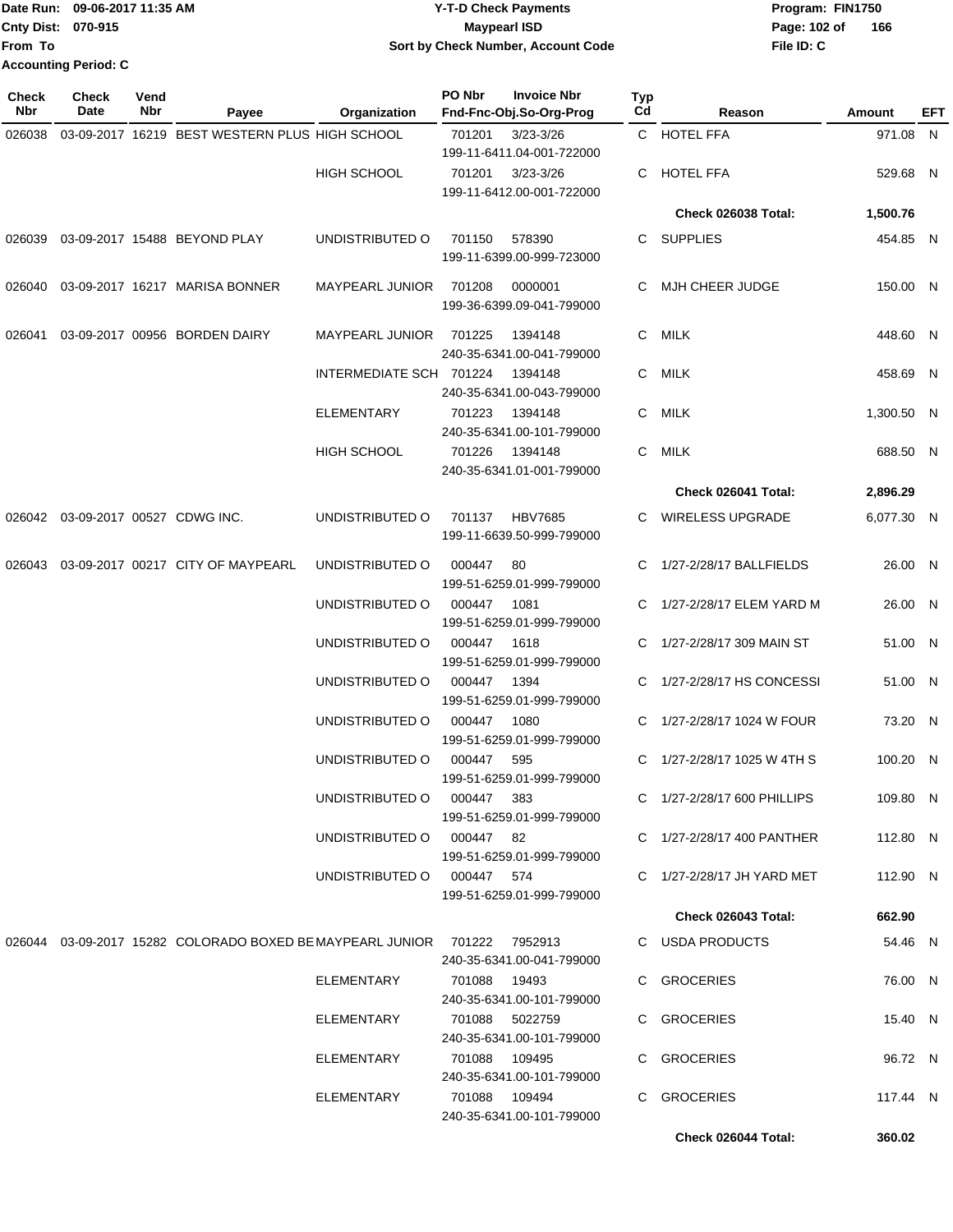Date Run: 09-06-2017 11:35 AM **CONTEX 100 CONTEX 12 T-D** Check Payments **CONTEX 12 T-D Check Payments** Program: FIN1750 **Cnty Dist:** 070-915 **Page:** 103 of **From To Y-T-D Check Payments 070-915 Maypearl ISD Sort by Check Number, Account Code Accounting Period: C**

| <b>Check</b><br>Nbr | Check<br>Date | Vend<br>Nbr | Payee                                                                        | Organization    | PO Nbr | <b>Invoice Nbr</b><br>Fnd-Fnc-Obj.So-Org-Prog                     | Typ<br>Cd | Reason                     | <b>Amount</b> | EFT |
|---------------------|---------------|-------------|------------------------------------------------------------------------------|-----------------|--------|-------------------------------------------------------------------|-----------|----------------------------|---------------|-----|
| 026045              |               |             | 03-09-2017 15305 DELL MARKETING LP                                           | UNDISTRIBUTED O | 701179 | 10152285991                                                       |           | C VGA ADAPTER CONVERT      | 368.38 N      |     |
|                     |               |             |                                                                              |                 |        | 199-11-6639.47-999-711000                                         |           |                            |               |     |
| 026046              |               |             | 03-09-2017 12536 DESOTO JANITORIAL UNDISTRIBUTED O                           |                 | 701204 | 177458<br>199-51-6319.01-999-799000                               | C.        | <b>CLEANING SUPPLIES</b>   | 2,283.69 N    |     |
| 026047              |               |             | 03-09-2017 12186 ELLIOTT ELECTRIC SU UNDISTRIBUTED O                         |                 | 701020 | 09-28365-01<br>199-51-6399.05-999-799000                          | C.        | OPEN PO FOR HVAC           | 364.10 N      |     |
|                     |               |             |                                                                              | UNDISTRIBUTED O | 701020 | 09-28463-01<br>199-51-6399.05-999-799000                          | C.        | OPEN PO FOR HVAC           | 626.99 N      |     |
|                     |               |             |                                                                              |                 |        |                                                                   |           | Check 026047 Total:        | 991.09        |     |
| 026048              |               |             | 03-09-2017 01586 ESTES ELECTRIC, INC. UNDISTRIBUTED O                        |                 | 701215 | 11978<br>199-51-6249.00-999-799000                                | C.        | REPAIR REPLACE WALL P      | 250.00 N      |     |
|                     |               |             |                                                                              | UNDISTRIBUTED O | 701215 | 11978<br>199-51-6319.04-999-799000                                | C.        | REPAIR REPLACE WALL P      | 145.67 N      |     |
|                     |               |             |                                                                              |                 |        |                                                                   |           | Check 026048 Total:        | 395.67        |     |
| 026049              |               |             | 03-09-2017 16059 FRONTIER SOUTHWE UNDISTRIBUTED O                            |                 | 000448 | 093015-5<br>199-51-6249.02-999-799000                             | C.        | 2/28-3/27/17 9724352019 R  | 150.00 N      |     |
|                     |               |             |                                                                              | UNDISTRIBUTED O | 000448 | 092815-5<br>199-51-6249.02-999-799000                             |           | 2/28-3/27/17 9724352520 R  | 150.00 N      |     |
|                     |               |             |                                                                              | UNDISTRIBUTED O | 000448 | 031814-5<br>199-51-6259.02-999-799000                             | C.        | 2/28-3/27/17 9724351720 F  | 57.23 N       |     |
|                     |               |             |                                                                              | UNDISTRIBUTED O | 000448 | 040307-5<br>199-51-6259.02-999-799000                             | C.        | 2/28-3/27/17 9724351742 M  | 57.23 N       |     |
|                     |               |             |                                                                              | UNDISTRIBUTED O | 000448 | 091206-5<br>199-51-6259.02-999-799000                             | C.        | 2/28-3/27/17 9724351000 A  | 841.36 N      |     |
|                     |               |             |                                                                              | UNDISTRIBUTED O | 000448 | 093015-5<br>199-51-6259.02-999-799000                             | C.        | 2/28-3/27/17 9724352019 H  | 118.59 N      |     |
|                     |               |             |                                                                              | UNDISTRIBUTED O | 000448 | 092915-5<br>199-51-6259.02-999-799000                             | C.        | 2/28-3/27/17 9724352038 J  | 118.59 N      |     |
|                     |               |             |                                                                              | UNDISTRIBUTED O | 000448 | 092515-5<br>199-51-6259.02-999-799000                             |           | 2/28-3/27/17 9724352160 L  | 118.59 N      |     |
|                     |               |             |                                                                              | UNDISTRIBUTED O | 000448 | 092815-5<br>199-51-6259.02-999-799000                             | C.        | 2/28-3/27/17 9724352520 IN | 118.59 N      |     |
|                     |               |             |                                                                              |                 |        |                                                                   |           | Check 026049 Total:        | 1,730.18      |     |
|                     |               |             | 026050 03-09-2017 13763 GOLF TEAM PRODUCT UNDISTRIBUTED O                    |                 | 701058 | 214939A<br>199-36-6399.07-999-799000                              |           | C GOLF BAGS                | 500.00 N      |     |
|                     |               |             | 026051 03-09-2017 16216 INLAND TRUCK PARTS UNDISTRIBUTED O                   |                 | 701219 | 30-51319<br>199-34-6219.00-999-799000                             |           | C BUS 49 REPAIR            | 1,498.61 N    |     |
|                     |               |             | 026052 03-09-2017 12551 INTERQUEST DETECTI HIGH SCHOOL                       |                 | 700128 | 11324<br>199-11-6219.02-001-724000                                |           | C HALF DAY SERVICE 2/6     | 540.00 N      |     |
|                     |               |             | 026053 03-09-2017 00795 ISI COMMERCIAL REF UNDISTRIBUTED O                   |                 |        | 701072 0041911<br>199-51-6319.35-999-799000                       |           | C STRIP HEATER JH KITCHE   | 425.14 N      |     |
|                     |               |             | 026054 03-09-2017 01844 J.W. PEPPER & SON, I MAYPEARL JUNIOR 700982 05A30732 |                 |        | 199-11-6399.29-041-711B00                                         |           | C SUPPLIES                 | 338.74 N      |     |
|                     |               |             | 026055 03-09-2017 15086 Kimbell Midwest                                      | UNDISTRIBUTED O |        | 701052 5416585                                                    |           | C SUPPLIES                 | 352.30 N      |     |
|                     |               |             |                                                                              | UNDISTRIBUTED O |        | 199-51-6319.02-999-799000<br>5256770<br>199-51-6319.02-999-799000 |           | M RETURNED                 | $-24.22 N$    |     |
|                     |               |             |                                                                              |                 |        |                                                                   |           | <b>Check 026055 Total:</b> | 328.08        |     |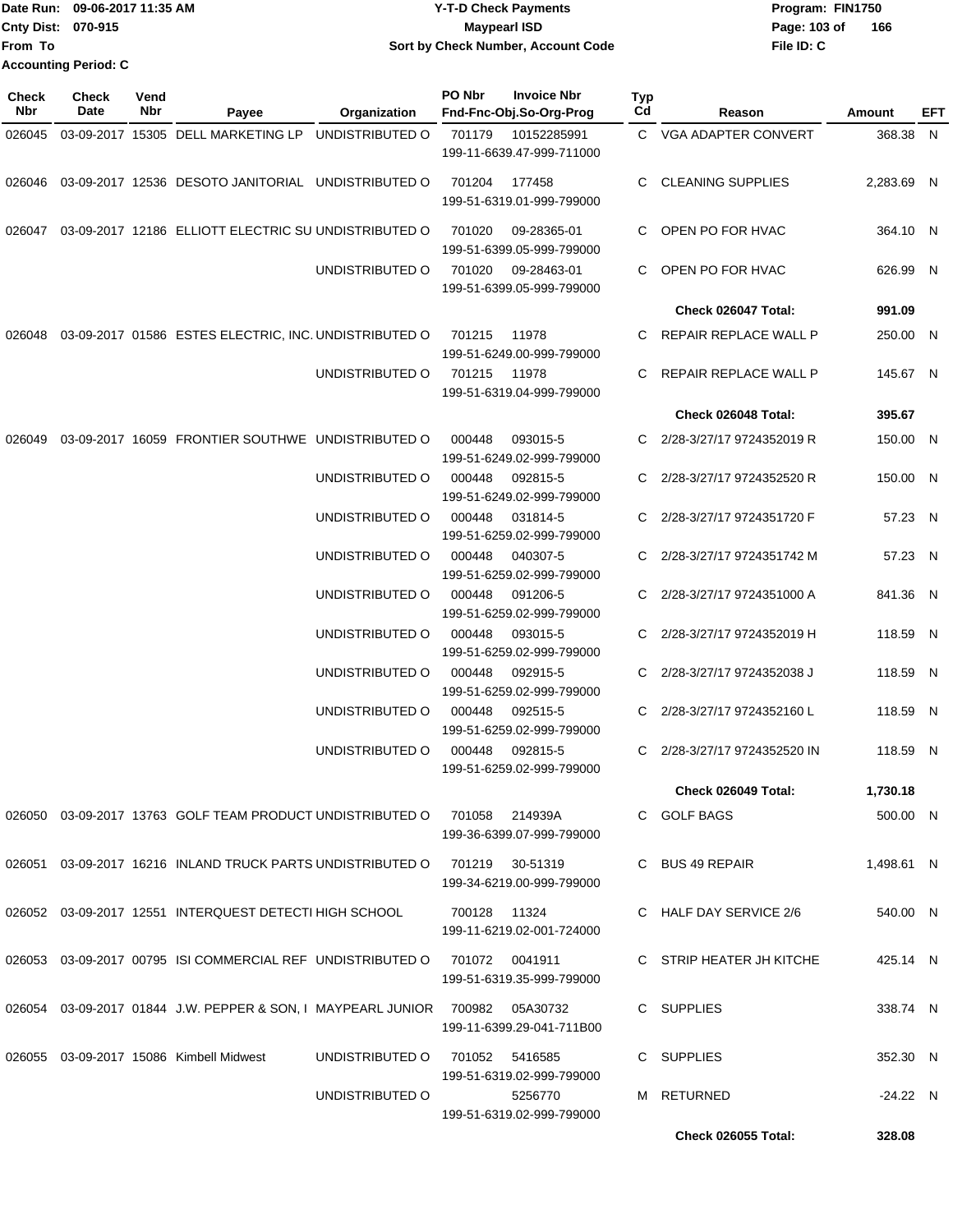| TDate Run: 09-06-2017 11:35 AM |                             | <b>Y-T-D Check Payments</b>        | Program: FIN1750    |  |  |  |
|--------------------------------|-----------------------------|------------------------------------|---------------------|--|--|--|
| <b>Cnty Dist: 070-915</b>      |                             | <b>Mavpearl ISD</b>                | 166<br>Page: 104 of |  |  |  |
| From To                        |                             | Sort by Check Number, Account Code | File ID: C          |  |  |  |
|                                | <b>Accounting Period: C</b> |                                    |                     |  |  |  |

| <b>Check</b><br>Nbr | <b>Check</b><br>Date           | Vend<br>Nbr | Payee                                                                 | Organization            | PO Nbr        | <b>Invoice Nbr</b><br>Fnd-Fnc-Obj.So-Org-Prog | Typ<br>Cd | Reason                     | Amount     | EFT |
|---------------------|--------------------------------|-------------|-----------------------------------------------------------------------|-------------------------|---------------|-----------------------------------------------|-----------|----------------------------|------------|-----|
| 026056              |                                |             | 03-09-2017 01048 LABATT FOOD SERVIC MAYPEARL JUNIOR                   |                         | 701229        | 387479                                        |           | C GROCERIES                | 2,221.01 N |     |
|                     |                                |             |                                                                       |                         |               | 240-35-6341.00-041-799000                     |           |                            |            |     |
|                     |                                |             |                                                                       | INTERMEDIATE SCH 701228 |               | 387495                                        | C         | <b>GROCERIES</b>           | 1,850.76 N |     |
|                     |                                |             |                                                                       |                         |               | 240-35-6341.00-043-799000                     |           |                            |            |     |
|                     |                                |             |                                                                       | <b>ELEMENTARY</b>       | 701227        | 387487                                        | C.        | <b>GROCERIES</b>           | 3,895.76 N |     |
|                     |                                |             |                                                                       |                         |               | 240-35-6341.00-101-799000                     |           |                            |            |     |
|                     |                                |             |                                                                       | <b>HIGH SCHOOL</b>      | 701230        | 387460                                        | C.        | <b>GROCERIES</b>           | 3,476.95 N |     |
|                     |                                |             |                                                                       |                         |               | 240-35-6341.01-001-799000                     |           |                            |            |     |
|                     |                                |             |                                                                       |                         |               |                                               |           | Check 026056 Total:        | 11,444.48  |     |
| 026057              |                                |             | 03-09-2017 00063 LAKESHORE EQUIPME ELEMENTARY                         |                         | 701074        | 1501850217                                    | C.        | <b>SUPPLIES</b>            | 733.61 N   |     |
|                     |                                |             |                                                                       |                         |               | 225-11-6399.00-101-723000                     |           |                            |            |     |
|                     |                                |             |                                                                       |                         |               |                                               |           |                            |            |     |
| 026058              | 03-09-2017 15098 LOWE'S        |             |                                                                       | UNDISTRIBUTED O         | 700743        | XXXX7281357                                   | C.        | SUPPLIES                   | 491.16 N   |     |
|                     |                                |             |                                                                       |                         |               | 199-51-6319.02-999-799000                     |           |                            |            |     |
| 026059              |                                |             | 03-09-2017 15653 M.A.C. ALARMS                                        | UNDISTRIBUTED O         | 701214        | 18242A                                        | C         | REPLACE INTERCOM           | 749.00 N   |     |
|                     |                                |             |                                                                       |                         |               | 199-51-6249.00-999-799000                     |           |                            |            |     |
| 026060              |                                |             | 03-09-2017 01099 MACKIN LIBRARY MED MAYPEARL JUNIOR                   |                         | 700878        | 487576                                        | C         | <b>BOOKS</b>               | 705.89 N   |     |
|                     |                                |             |                                                                       |                         |               | 199-12-6399.05-041-799000                     |           |                            |            |     |
|                     |                                |             |                                                                       |                         |               |                                               |           |                            |            |     |
| 026061              |                                |             | 03-09-2017 15740 MOORE RECYCLING L UNDISTRIBUTED O                    |                         | 000449        | 0001387324                                    | C.        | 2/1-2/28/17 1025 W 4TH ST  | 21.27 N    |     |
|                     |                                |             |                                                                       |                         |               | 199-51-6259.03-999-799000                     |           |                            |            |     |
|                     |                                |             |                                                                       | UNDISTRIBUTED O         | 000449        | 0001387327                                    | C.        | 2/1-2/28/17 400 PANTHER    | 24.35 N    |     |
|                     |                                |             |                                                                       |                         |               | 199-51-6259.03-999-799000                     |           |                            |            |     |
|                     |                                |             |                                                                       | UNDISTRIBUTED O         | 000449        | 0001387325                                    |           | 2/1-2/28/17 1024 W 4TH     | 77.75 N    |     |
|                     |                                |             |                                                                       |                         |               | 199-51-6259.03-999-799000                     |           |                            |            |     |
|                     |                                |             |                                                                       | UNDISTRIBUTED O         | 000449        | 0001387326                                    | C.        | 2/1-2/28/17 12636 FM 157   | 28.76 N    |     |
|                     |                                |             |                                                                       |                         |               | 199-51-6259.03-999-799000                     |           |                            |            |     |
|                     |                                |             |                                                                       | UNDISTRIBUTED O         | 000449        | 0001387323                                    | C.        | 2/1-2/28/17 600 PHILLIPS S | 13.85 N    |     |
|                     |                                |             |                                                                       |                         |               | 199-51-6259.03-999-799000                     |           |                            |            |     |
|                     |                                |             |                                                                       |                         |               |                                               |           | Check 026061 Total:        | 165.98     |     |
| 026062              |                                |             | 03-09-2017 14075 NATIONAL TELESYSTE UNDISTRIBUTED O                   |                         | 701162        | 326723                                        | C         | PHONE REPAIR               | 964.00 N   |     |
|                     |                                |             |                                                                       |                         |               | 199-51-6249.02-999-799000                     |           |                            |            |     |
| 026063              |                                |             | 03-09-2017 12087 OAK CLIFF OFFICE SU INTERMEDIATE SCH                 |                         | 700975        | 387922-0                                      | C         | <b>SUPPLIES</b>            | 250.93 N   |     |
|                     |                                |             |                                                                       |                         |               | 199-11-6399.06-043-711000                     |           |                            |            |     |
|                     |                                |             |                                                                       |                         |               |                                               |           |                            |            |     |
|                     |                                |             | 026064 03-09-2017 16014 ORKIN PEST CONTRO UNDISTRIBUTED O             |                         | 700099 347046 | 199-51-6249.00-999-799000                     |           | C PEST CONTRON SERVICE     | 450.00 N   |     |
|                     |                                |             |                                                                       |                         |               |                                               |           |                            |            |     |
|                     |                                |             | 026065 03-09-2017 00833 PALOS SPORTS                                  | UNDISTRIBUTED O         |               | 701148 254465-00                              |           | C TRACK EQUIPMENT          | 343.62 N   |     |
|                     |                                |             |                                                                       |                         |               | 199-36-6399.03-999-799GHS                     |           |                            |            |     |
|                     |                                |             | 026066  03-09-2017  00401  POSITIVE PROMOTION MAYPEARL JUNIOR  701056 |                         |               | 05680211                                      |           | C TEACHER APPRECIATION     | 252.33 N   |     |
|                     |                                |             |                                                                       |                         |               | 199-11-6399.07-041-711000                     |           |                            |            |     |
|                     |                                |             |                                                                       | ELEMENTARY              |               | 700959 05674452                               |           | C BLACK TOTE               | 73.85 N    |     |
|                     |                                |             |                                                                       |                         |               | 199-11-6399.11-101-711000                     |           |                            |            |     |
|                     |                                |             |                                                                       |                         |               |                                               |           | Check 026066 Total:        | 326.18     |     |
|                     | 026067 03-09-2017 00824 PRO-ED |             |                                                                       | UNDISTRIBUTED O         | 701095        | 2622474                                       |           | C SUPPLIES                 | 214.50 N   |     |
|                     |                                |             |                                                                       |                         |               | 199-11-6399.00-999-723000                     |           |                            |            |     |
|                     |                                |             |                                                                       |                         |               |                                               |           |                            |            |     |
| 026068              |                                |             | 03-09-2017 12836 R B SPORTING GOOD UNDISTRIBUTED O                    |                         | 700908        | 0559159-IN                                    |           | C TENNIS EQUIPMENT         | 2,999.65 N |     |
|                     |                                |             |                                                                       |                         |               | 199-36-6399.16-999-799000                     |           |                            |            |     |
|                     |                                |             | 026069  03-09-2017  15780  RDL SUPPLY                                 | UNDISTRIBUTED O         |               | 701154 749940                                 |           | C WINDOW FOR DOOR          | 78.80 N    |     |
|                     |                                |             |                                                                       |                         |               | 199-51-6319.02-999-799000                     |           |                            |            |     |
|                     |                                |             |                                                                       |                         |               |                                               |           |                            |            |     |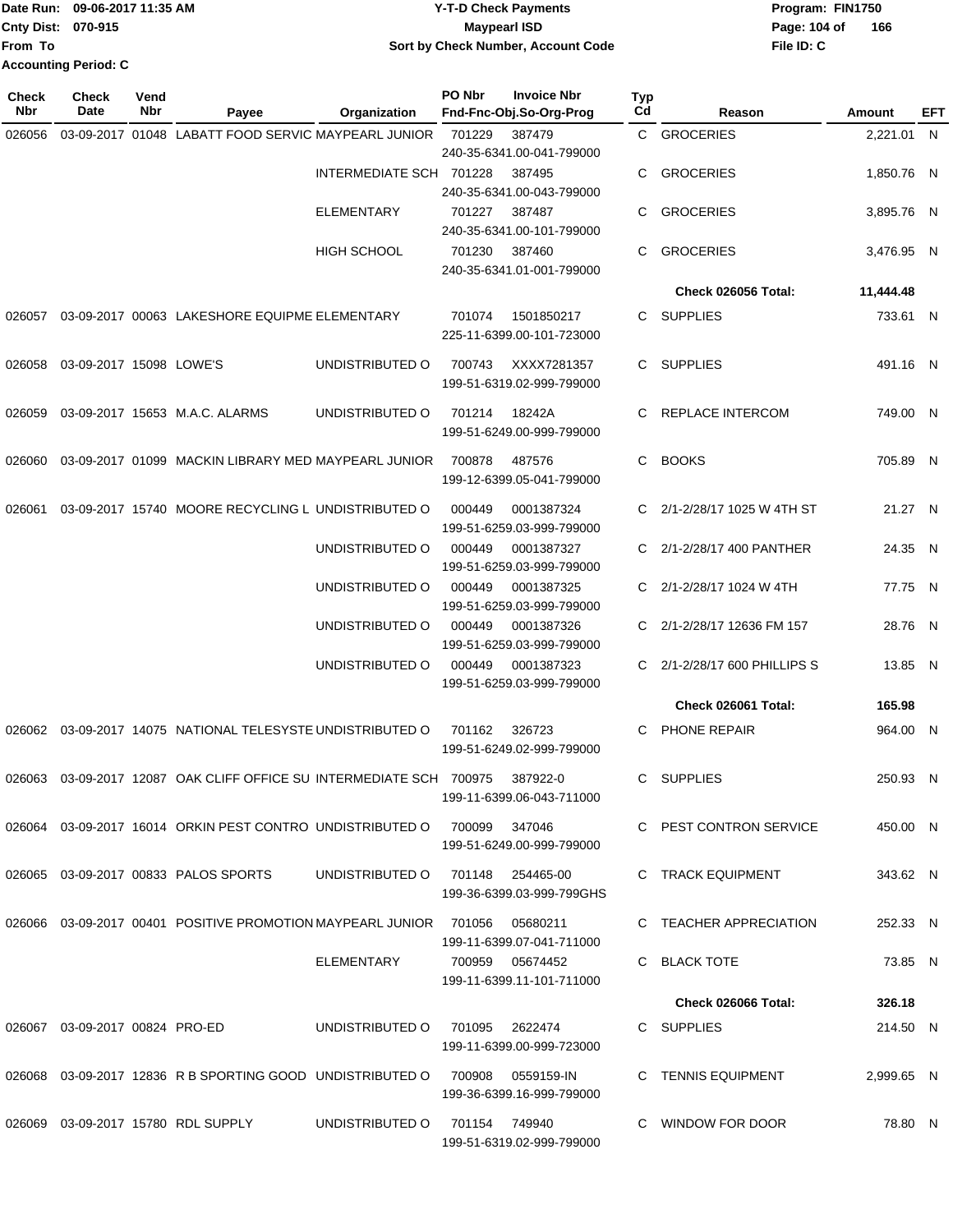|                           | Date Run: 09-06-2017 11:35 AM | <b>Y-T-D Check Payments</b>        | Program: FIN1750    |  |  |
|---------------------------|-------------------------------|------------------------------------|---------------------|--|--|
| <b>Cnty Dist: 070-915</b> |                               | <b>Mavpearl ISD</b>                | 166<br>Page: 105 of |  |  |
| <b>From To</b>            |                               | Sort by Check Number, Account Code | File ID: C          |  |  |
|                           | <b>Accounting Period: C</b>   |                                    |                     |  |  |

| Check<br><b>Nbr</b> | <b>Check</b><br>Date      | Vend<br>Nbr | Payee                                                                             | Organization                                               | PO Nbr | <b>Invoice Nbr</b><br>Fnd-Fnc-Obj.So-Org-Prog | Typ<br>Cd | Reason                      | Amount                 | EFT |
|---------------------|---------------------------|-------------|-----------------------------------------------------------------------------------|------------------------------------------------------------|--------|-----------------------------------------------|-----------|-----------------------------|------------------------|-----|
| 026070              |                           |             | 03-09-2017 14927 REPUBLIC SERVICES                                                | UNDISTRIBUTED O                                            | 000450 | 0794-011620262<br>199-51-6259.03-999-799000   | C.        | 2/1-2/28/17 WASTE REMOV     | 2,416.51 N             |     |
| 026071              |                           |             | 03-09-2017 13383 RISE BROADBAND                                                   | UNDISTRIBUTED O                                            | 000451 | 0046198<br>199-53-6249.04-999-799000          | С         | 3/8-4/7/17 INTERNET         | 1,800.00 N             |     |
| 026072              |                           |             | 03-09-2017 00234 SOUTHWEST INTERNA UNDISTRIBUTED O                                |                                                            | 700822 | 455339-1<br>199-34-6319.00-999-799000         | C         | <b>BUS REPAIR</b>           | 1,013.20 N             |     |
|                     |                           |             |                                                                                   | UNDISTRIBUTED O                                            | 700822 | 455339-1<br>199-51-6249.00-999-799000         | C         | <b>BUS REPAIR</b>           | 500.00 N               |     |
|                     |                           |             |                                                                                   |                                                            |        |                                               |           | Check 026072 Total:         | 1,513.20               |     |
| 026073              |                           |             | 03-09-2017 16184 SPEECH CORNER LLC UNDISTRIBUTED O                                |                                                            | 700866 | 12284<br>199-11-6399.00-999-723000            | C         | <b>BOOKS</b>                | 511.66 N               |     |
| 026074              |                           |             | 03-09-2017 12813 STORM LAWN AND GA UNDISTRIBUTED O                                |                                                            | 701202 | 192246<br>199-51-6319.03-999-799000           | C         | <b>SUPPLIES</b>             | 353.38 N               |     |
| 026075              |                           |             | 03-09-2017 01721 SUPER DUPER PUBLIC UNDISTRIBUTED O                               |                                                            | 701094 | 2233821A<br>199-11-6399.00-999-723000         | C         | <b>GAMES</b>                | 202.70 N               |     |
| 026076              |                           |             | 03-09-2017 00973 TARVER TROPHIES                                                  | <b>HIGH SCHOOL</b>                                         | 700710 | 2320<br>199-36-6499.05-001-799000             | C         | <b>ENGRAVING</b>            | 31.36 N                |     |
|                     |                           |             |                                                                                   | <b>HIGH SCHOOL</b>                                         | 701146 | 2397<br>199-36-6499.05-001-799000             | C         | <b>JH TRACK MEET MEDALS</b> | 1,324.50 N             |     |
|                     |                           |             |                                                                                   |                                                            |        |                                               |           | Check 026076 Total:         | 1,355.86               |     |
| 026077              |                           |             | 03-09-2017 00043 TASB RISK MANAGEM DIR COST-ADMINIS                               |                                                            | 701169 | 519804<br>199-41-6219.02-720-799000           | C         | <b>LOCALIZED UPDATE 107</b> | 422.18 N               |     |
| 026078              |                           |             | 03-09-2017 16202 TOUCHMATH                                                        | <b>ELEMENTARY</b>                                          | 701106 | 200176722<br>225-11-6399.00-101-723000        | C         | KINDER CLASSIC PROGR        | 1,316.52 N             |     |
| 026079              |                           |             | 03-09-2017 00460 VINEYARD'S AUTO SU UNDISTRIBUTED O                               |                                                            | 700707 | 149383<br>199-34-6319.00-999-799000           | C         | OPEN PO FOR PARTS           | 30.60 N                |     |
|                     |                           |             |                                                                                   | UNDISTRIBUTED O                                            | 700707 | 149383<br>199-34-6319.00-999-799000           | C         | OPEN PO FOR PARTS           | 73.76 N                |     |
|                     |                           |             |                                                                                   |                                                            |        |                                               |           | Check 026079 Total:         | 104.36                 |     |
| 026080              | 03-09-2017 15072 WACO ISD |             |                                                                                   | HIGH SCHOOL                                                | 701207 | BASKETBALL-<br>199-36-6499.01-001-799000      | С         | BOYS PLAY OFF GAME RE       | 210.58 N               |     |
|                     |                           |             | 026081  03-09-2017  00144  WAXAHACHIE DAILY LI UNDISTRIBUTED O  000452  300205634 |                                                            |        | 199-41-6219.02-999-799000                     |           | C E-RATE PUBLISHING         | 204.22 N               |     |
|                     |                           |             | 026082  03-24-2017  16150  ALVARADO FLEET SE UNDISTRIBUTED O  701263  3199        |                                                            |        | 199-34-6219.00-999-799000                     |           | C BUS REPAIR 52 LABOR       | 95.00 N                |     |
|                     |                           |             |                                                                                   | UNDISTRIBUTED O 701248 3159                                |        | 199-34-6219.00-999-799000                     |           | C BUS 51 LABOR              | 522.50 N               |     |
|                     |                           |             |                                                                                   | UNDISTRIBUTED O 701263 3199                                |        | 199-34-6219.02-999-799000                     |           | C BUS INSPECTION            | 40.00 N                |     |
|                     |                           |             |                                                                                   | UNDISTRIBUTED O 701263 3199<br>UNDISTRIBUTED O 701248 3159 |        | 199-34-6319.00-999-799000                     |           | C AIR BAG<br>C BUS 51 PARTS | 339.52 N<br>3,285.78 N |     |
|                     |                           |             |                                                                                   |                                                            |        | 199-34-6319.00-999-799000                     |           |                             |                        |     |
|                     |                           |             |                                                                                   |                                                            |        |                                               |           | Check 026082 Total:         | 4,282.80               |     |
|                     |                           |             |                                                                                   | UNDISTRIBUTED O                                            |        | 000455 82470064X<br>199-51-6259.02-999-799000 |           | C 2/3-3/2/17 WIRELESS       | 107.69 N               |     |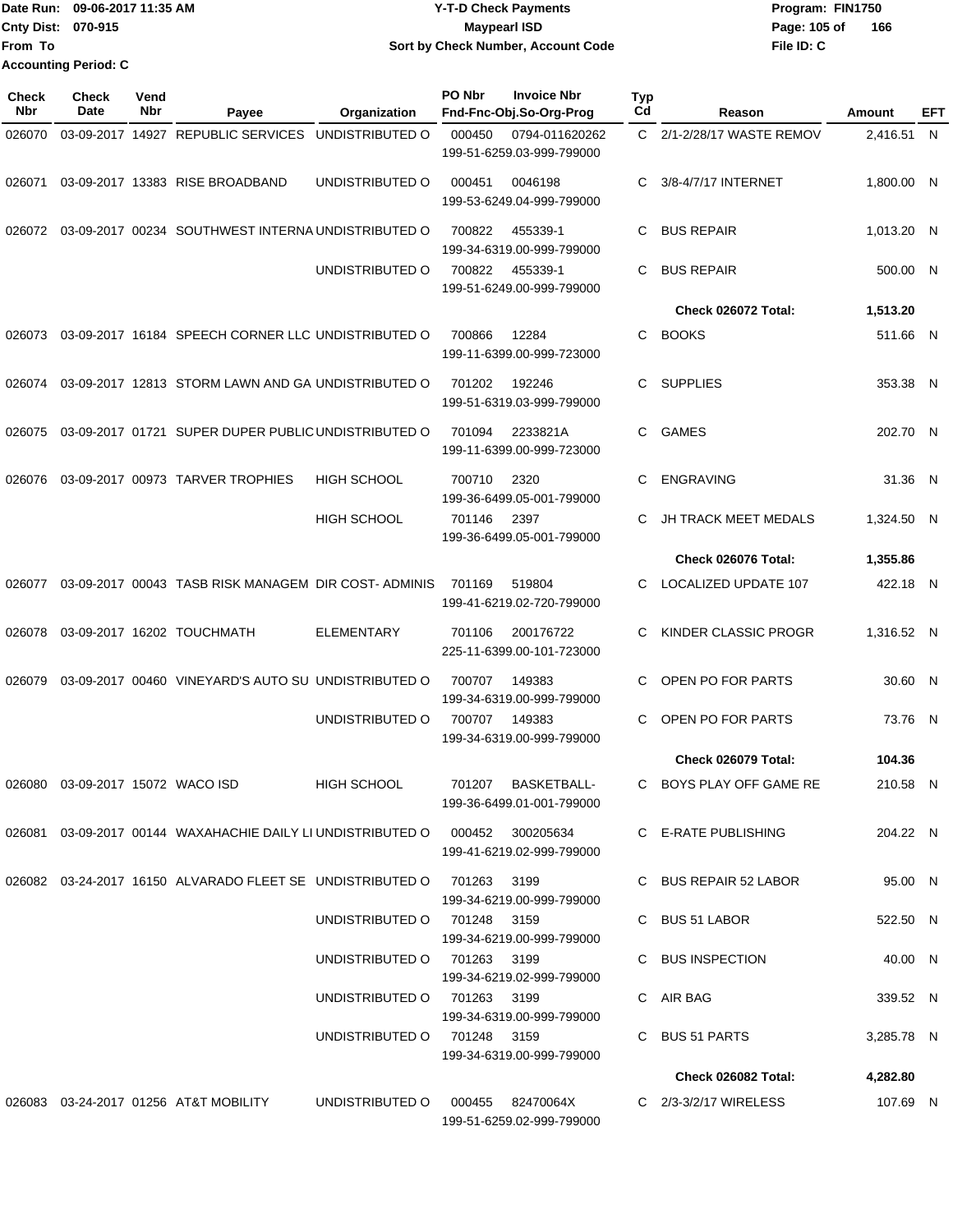| Date Run: 09-06-2017 11:35 AM |  | Y-T-D Check Payments               | Program: FIN1750    |
|-------------------------------|--|------------------------------------|---------------------|
| Cnty Dist: 070-915            |  | <b>Mavpearl ISD</b>                | 166<br>Page: 106 of |
| lFrom To                      |  | Sort by Check Number, Account Code | File ID: C          |
| <b>Accounting Period: C</b>   |  |                                    |                     |

| <b>Check</b><br>Nbr | <b>Check</b><br>Date              | Vend<br>Nbr                                        | Payee                                                      | Organization                    | PO Nbr                                | <b>Invoice Nbr</b><br>Fnd-Fnc-Obj.So-Org-Prog                      | <b>Typ</b><br>Cd | Reason                       | Amount     | EFT |
|---------------------|-----------------------------------|----------------------------------------------------|------------------------------------------------------------|---------------------------------|---------------------------------------|--------------------------------------------------------------------|------------------|------------------------------|------------|-----|
|                     |                                   |                                                    | 026084 03-24-2017 16229 BUDDY HICKS                        | UNDISTRIBUTED O                 | 000461                                | V.RICE                                                             |                  | C SOFTBALL OFFICIAL/RICE     | 85.00 N    |     |
|                     |                                   |                                                    |                                                            |                                 |                                       | 199-36-6219.00-999-799000                                          |                  |                              |            |     |
|                     |                                   |                                                    | 026085 03-24-2017 13576 CANON FINANCIAL SE MAYPEARL JUNIOR |                                 | 700395                                | 17125688<br>199-11-6269.00-041-711000                              | C.               | MONTHLY LEASE 3/1-3/31/      | 780.15 N   |     |
|                     |                                   |                                                    |                                                            | INTERMEDIATE SCH 700395         |                                       | 17125688<br>199-11-6269.00-043-799000                              | C.               | MONTHLY LEASE 3/1-3/31/      | 520.14 N   |     |
|                     |                                   |                                                    |                                                            | DIR COST-ADMINIS                | 000464                                | 17100448<br>199-41-6249.00-720-799000                              |                  | C ADMIN COPIER               | 692.48 N   |     |
|                     |                                   |                                                    |                                                            |                                 |                                       |                                                                    |                  | Check 026085 Total:          | 1,992.77   |     |
| 026086              |                                   | 03-24-2017 00871 CARD SERVICE CENT MAYPEARL JUNIOR |                                                            | 700962                          | XXXX0178<br>199-11-6399.02-041-711000 |                                                                    | C ELA SUPPLIES   | 79.43 N                      |            |     |
|                     |                                   |                                                    | HIGH SCHOOL                                                | 701099                          | XXXX0178<br>199-11-6399.12-001-711000 |                                                                    | WHITBOARD        | 255.00 N                     |            |     |
|                     |                                   |                                                    |                                                            | INTERMEDIATE SCH 700916         |                                       | XXXX0178<br>199-11-6399.12-043-711000                              |                  | C BOOKS                      | 17.70 N    |     |
|                     |                                   |                                                    |                                                            | INTERMEDIATE SCH 700916         |                                       | XXXX0178<br>199-11-6399.12-043-711000                              |                  | C BOOKS                      | 324.35 N   |     |
|                     |                                   |                                                    |                                                            | MAYPEARL JUNIOR 700962 XXXX0178 |                                       | 199-12-6399.05-041-799000                                          |                  | C ELA SUPPLIES               | 81.19 N    |     |
|                     |                                   |                                                    |                                                            | MAYPEARL JUNIOR                 |                                       | 700962 XXXX0178<br>199-12-6399.05-041-799000                       |                  | C ELA SUPPLIES               | 66.44 N    |     |
|                     |                                   |                                                    |                                                            | <b>ELEMENTARY</b>               | 700943                                | XXXX0178<br>199-12-6399.06-101-799000                              |                  | C BOOK                       | 13.35 N    |     |
|                     |                                   |                                                    |                                                            | UNDISTRIBUTED O                 |                                       | 701027 XXXX0178<br>199-34-6219.02-999-799000                       |                  | C REGISTRATION BUS 22        | 15.25 N    |     |
|                     |                                   |                                                    |                                                            | UNDISTRIBUTED O                 | 701108                                | XXXX0178<br>199-34-6219.02-999-799000                              |                  | C REGISTRATION               | 35.25 N    |     |
|                     |                                   |                                                    |                                                            | ADMINISTRATIVE                  | 000466                                | XXXX0046<br>199-41-6411.01-701-799000                              |                  | C FUEL/AUSTIN TRAINING       | 483.31 N   |     |
|                     |                                   |                                                    |                                                            | <b>SCHOOL BOARD</b>             |                                       | 701116 XXXX0178<br>199-41-6499.02-702-799000                       | C.               | <b>BOARD SNACKS</b>          | 18.00 N    |     |
|                     |                                   |                                                    |                                                            |                                 |                                       |                                                                    |                  | Check 026086 Total:          | 1,389.27   |     |
|                     | 026087 03-24-2017 00527 CDWG INC. |                                                    |                                                            | ADMINISTRATIVE                  | 701163                                | HCX9519<br>199-41-6399.01-701-799000                               |                  | C PRINTER                    | 544.83 N   |     |
|                     |                                   |                                                    | 026088 03-24-2017 01615 CICI'S PIZZA                       | <b>HIGH SCHOOL</b>              | 701284                                | 199-31-6399.00-001-799000                                          |                  | C LUNCH/TESTING DAY          | 42.00 N    |     |
|                     |                                   |                                                    | 026089  03-24-2017  15241  DALLAS DEES                     | HIGH SCHOOL                     | 701123                                | REIMBURSEMENT C FUEL<br>199-11-6411.29-001-711B00                  |                  |                              | 20.66 N    |     |
|                     |                                   |                                                    |                                                            | HIGH SCHOOL                     |                                       | 700789 REIMBURSEMENT C HOTEL FOR TMEA<br>199-11-6411.29-001-711B00 |                  |                              | 253.00 N   |     |
|                     |                                   |                                                    |                                                            |                                 |                                       |                                                                    |                  | Check 026089 Total:          | 273.66     |     |
|                     |                                   |                                                    | 026090  03-24-2017  12885  DIRECT ENERGY                   | UNDISTRIBUTED O                 | 000467                                | 170740030391691<br>199-51-6259.04-999-799000                       |                  | C 2/9-3/9/17 PORTABLE        | 91.59 N    |     |
|                     |                                   |                                                    |                                                            | UNDISTRIBUTED O                 |                                       | 000467 170740030391691<br>199-51-6259.04-999-799000                |                  | C 2/9-3/9/17 INT CAFETERIA   | 399.33 N   |     |
|                     |                                   |                                                    |                                                            | UNDISTRIBUTED O                 |                                       | 000467  170740030391691<br>199-51-6259.04-999-799000               |                  | C 2/9-3/9/17 QUAD BUILDING   | 384.70 N   |     |
|                     |                                   |                                                    |                                                            | UNDISTRIBUTED O                 |                                       | 199-51-6259.04-999-799000                                          |                  | C 2/9-3/9/17 INTERMEDIATE    | 1,257.78 N |     |
|                     |                                   |                                                    |                                                            | UNDISTRIBUTED O                 |                                       | 199-51-6259.04-999-799000                                          |                  | C 2/9-3/9/17 BUS BARD        | 126.81 N   |     |
|                     |                                   |                                                    |                                                            | UNDISTRIBUTED O                 |                                       | 000467 170740030381864<br>199-51-6259.04-999-799000                |                  | $C$ 2/9-3/9/17 ADMIN BUILDIN | 329.86 N   |     |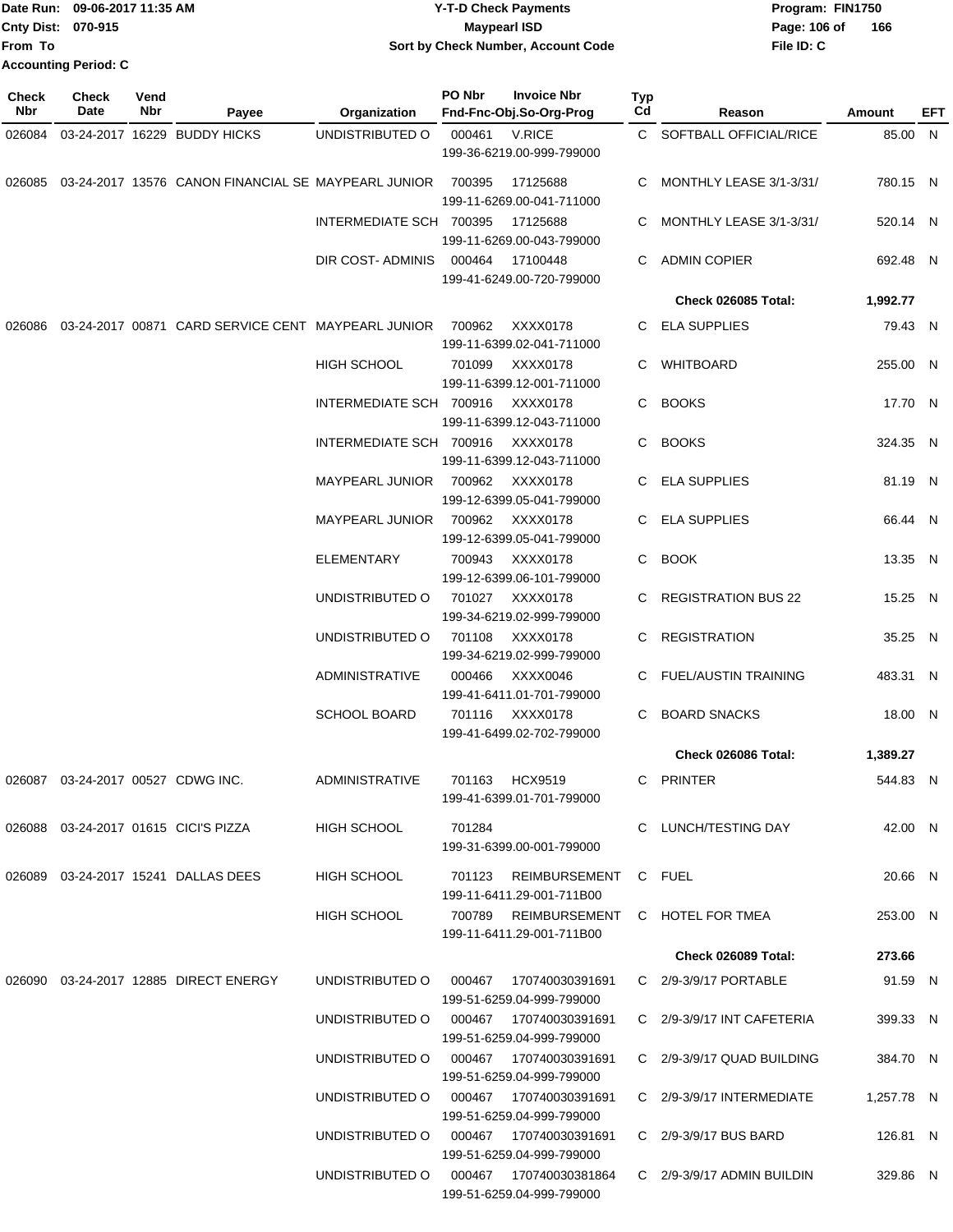|                             | TDate Run: 09-06-2017 11:35 AM | <b>Y-T-D Check Payments</b>        | Program: FIN1750    |
|-----------------------------|--------------------------------|------------------------------------|---------------------|
| <b>Cnty Dist: 070-915</b>   |                                | <b>Mavpearl ISD</b>                | 166<br>Page: 107 of |
| lFrom To                    |                                | Sort by Check Number, Account Code | File ID: C          |
| <b>Accounting Period: C</b> |                                |                                    |                     |

| <b>Check</b><br>Nbr | <b>Check</b><br>Date | Vend<br>Nbr | Payee                                                                          | Organization                   | PO Nbr | <b>Invoice Nbr</b><br>Fnd-Fnc-Obj.So-Org-Prog | Typ<br>Cd | Reason                        | Amount     | EFT |
|---------------------|----------------------|-------------|--------------------------------------------------------------------------------|--------------------------------|--------|-----------------------------------------------|-----------|-------------------------------|------------|-----|
|                     |                      |             |                                                                                | UNDISTRIBUTED O                | 000467 | 170740030391691<br>199-51-6259.04-999-799000  |           | C 2/9-3/9/17 HS SOUTH WIN     | 2,652.96 N |     |
|                     |                      |             |                                                                                | UNDISTRIBUTED O                | 000467 | 170740030391691<br>199-51-6259.04-999-799000  |           | C 2/9-3/9/17 GOLF FACILITY    | 744.98 N   |     |
|                     |                      |             |                                                                                |                                |        |                                               |           | <b>Check 026090 Total:</b>    | 5,988.01   |     |
|                     |                      |             | 026091 03-24-2017 16227 DUSTIN TRULL                                           | UNDISTRIBUTED O                | 000463 | V.RICE<br>199-36-6219.00-999-799000           | C.        | <b>BASEBALL OFFICIAL/RICE</b> | 98.56 N    |     |
|                     |                      |             | 026092 03-24-2017 13639 EAST TEXAS COPY SY UNDISTRIBUTED O                     |                                | 000468 | 374615<br>199-11-6219.00-999-723000           |           | C 2/4-3/3/17 SPED B/W         | 50.03 N    |     |
|                     |                      |             |                                                                                | UNDISTRIBUTED O                | 000465 | 374816<br>199-11-6219.07-999-723000           | C.        | <b>B&amp;W/COLOR COPIES</b>   | 83.41 N    |     |
|                     |                      |             |                                                                                | HIGH SCHOOL                    | 000465 | 374816<br>199-11-6269.00-001-711000           | С         | <b>B&amp;W/COLOR COPIES</b>   | 145.52 N   |     |
|                     |                      |             |                                                                                | MAYPEARL JUNIOR                | 000465 | 374816<br>199-11-6269.00-041-711000           | C         | <b>B&amp;W/COLOR COPIES</b>   | 70.00 N    |     |
|                     |                      |             |                                                                                | INTERMEDIATE SCH 000465        |        | 374816<br>199-11-6269.00-043-799000           | C.        | <b>B&amp;W/COLOR COPIES</b>   | 101.20 N   |     |
|                     |                      |             |                                                                                | <b>ELEMENTARY</b>              | 000465 | 374816<br>199-11-6269.00-101-711000           | C         | <b>B&amp;W/COLOR COPIES</b>   | 91.38 N    |     |
|                     |                      |             |                                                                                | <b>ELEMENTARY</b>              | 000468 | 374615<br>199-11-6269.00-101-711000           |           | C 2/4-3/3/17 ELEM B/W         | 504.74 N   |     |
|                     |                      |             |                                                                                | <b>ELEMENTARY</b>              | 000465 | 374816<br>199-11-6269.00-101-799000           |           | C B&W/COLOR COPIES            | 93.85 N    |     |
|                     |                      |             |                                                                                | HIGH SCHOOL                    | 000468 | 374615<br>199-11-6269.01-001-711000           |           | C 2/4-3/3/17 HS B/W           | 794.39 N   |     |
|                     |                      |             |                                                                                | HIGH SCHOOL                    | 000465 | 374816<br>199-11-6269.01-001-711000           |           | C B&W/COLOR COPIES            | 132.49 N   |     |
|                     |                      |             |                                                                                | MAYPEARL JUNIOR                | 000465 | 374816<br>199-11-6269.01-041-711000           |           | C B&W/COLOR COPIES            | 98.20 N    |     |
|                     |                      |             |                                                                                | MAYPEARL JUNIOR                | 000468 | 374615<br>199-11-6269.01-041-711000           |           | C 2/4-3/3/17 JH B/W           | 723.51 N   |     |
|                     |                      |             |                                                                                | INTERMEDIATE SCH 000465        |        | 374816<br>199-11-6269.01-043-711000           |           | C B&W/COLOR COPIES            | 70.00 N    |     |
|                     |                      |             |                                                                                | INTERMEDIATE SCH 000468 374615 |        | 199-11-6269.01-043-711000                     |           | C 2/4-3/3/17 INTER B/W        | 429.96 N   |     |
|                     |                      |             |                                                                                | DIR COST-ADMINIS 000465 374816 |        | 199-41-6249.00-720-799000                     |           | C B&W/COLOR COPIES            | 70.00 N    |     |
|                     |                      |             |                                                                                | DIR COST-ADMINIS 000468 374615 |        | 199-41-6249.00-720-799000                     |           | C 2/4-3/3/17 ADMIN B/W        | 259.42 N   |     |
|                     |                      |             |                                                                                |                                |        |                                               |           | Check 026092 Total:           | 3,718.10   |     |
|                     |                      |             | 026093 03-24-2017 12186 ELLIOTT ELECTRIC SU UNDISTRIBUTED O 701246 09-29290-01 |                                |        | 199-51-6319.02-999-799000                     |           | C LIGHTS                      | 1,505.34 N |     |
|                     |                      |             | 026094 03-24-2017 15728 FCCLA, INC                                             | <b>HIGH SCHOOL</b>             |        | 701267 D.CALVERY<br>199-11-6411.04-001-711000 |           | C FCCLA STATE CONFEREN        | 45.00 N    |     |
|                     |                      |             | 026095  03-24-2017  00040  FLATT STATIONERS, I ELEMENTARY                      |                                |        | 701197 239080-00<br>199-11-6399.00-101-723000 |           | C PENS                        | 34.99 N    |     |
|                     |                      |             |                                                                                | UNDISTRIBUTED O                |        | 701220 239167-00<br>199-51-6399.04-999-799000 |           | C WHITEBOARDS                 | 584.98 N   |     |
|                     |                      |             |                                                                                |                                |        |                                               |           | Check 026095 Total:           | 619.97     |     |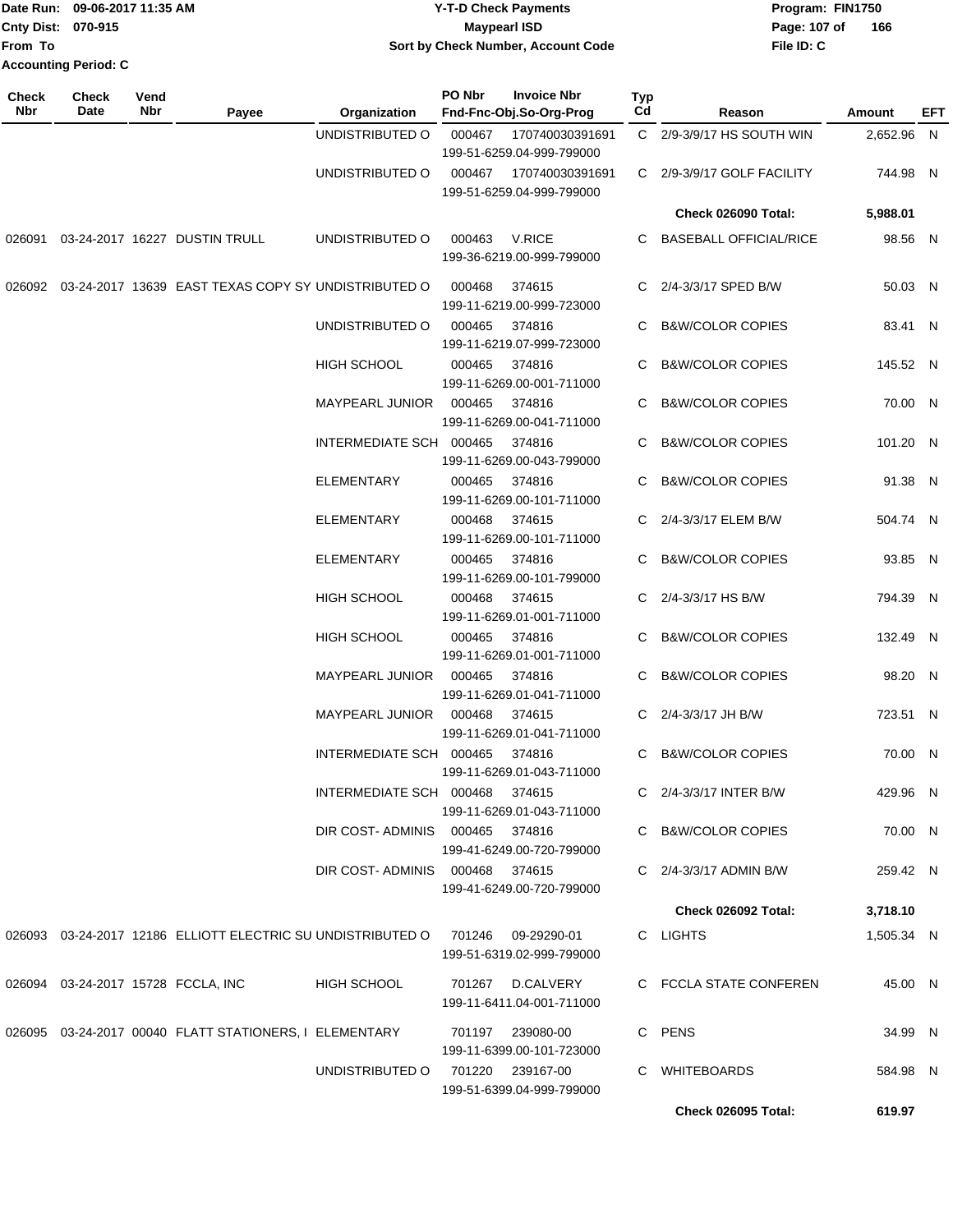|                             | Date Run: 09-06-2017 11:35 AM | <b>Y-T-D Check Payments</b>        | Program: FIN1750    |  |  |
|-----------------------------|-------------------------------|------------------------------------|---------------------|--|--|
| Cnty Dist: 070-915          |                               | Maypearl ISD                       | 166<br>Page: 108 of |  |  |
| lFrom To                    |                               | Sort by Check Number, Account Code | File ID: C          |  |  |
| <b>Accounting Period: C</b> |                               |                                    |                     |  |  |

| <b>Check</b><br>Nbr | Check<br>Date                     | Vend<br>Nbr | Payee                                                                    | Organization           | PO Nbr        | <b>Invoice Nbr</b><br>Fnd-Fnc-Obj.So-Org-Prog     | <b>Typ</b><br>Cd | Reason                   | <b>Amount</b> | EFT |
|---------------------|-----------------------------------|-------------|--------------------------------------------------------------------------|------------------------|---------------|---------------------------------------------------|------------------|--------------------------|---------------|-----|
| 026096              |                                   |             | 03-24-2017 16224 Greg Kudrna                                             | <b>HIGH SCHOOL</b>     | 701252        | <b>REIMBURSEMENT</b><br>199-36-6499.05-001-799000 |                  | C STATE TOURNAMENT       | 264.91 N      |     |
| 026097              | 03-24-2017 00243 HILCO            |             |                                                                          | UNDISTRIBUTED O        | 000456        | 4602266500<br>199-51-6259.04-999-799000           |                  | C 2/6-3/6/17 FUEL TANKS  | 32.20 N       |     |
|                     |                                   |             |                                                                          | UNDISTRIBUTED O        | 000456        | 4602266500<br>199-51-6259.04-999-799000           | C                | 2/6-3/6/17 MARQUEE       | 54.54 N       |     |
|                     |                                   |             |                                                                          | UNDISTRIBUTED O        | 000456        | 4602266500<br>199-51-6259.04-999-799000           | C                | 2/6-3/6/17 SECURITY LIGH | 34.58 N       |     |
|                     |                                   |             |                                                                          | UNDISTRIBUTED O        | 000456        | 4602266500<br>199-51-6259.04-999-799000           | C                | 2/6-3/6/17 HS NORTH WIN  | 1,987.08 N    |     |
|                     |                                   |             |                                                                          | UNDISTRIBUTED O        | 000456        | 4602266500<br>199-51-6259.04-999-799000           | C                | 2/6-3/6/17 JUNIOR HIGH   | 3,130.38 N    |     |
|                     |                                   |             |                                                                          | UNDISTRIBUTED O        | 000456        | 4602266500<br>199-51-6259.04-999-799000           |                  | 2/6-3/6/17 AG FACILITY   | 1,335.40 N    |     |
|                     |                                   |             |                                                                          | UNDISTRIBUTED O        | 000456        | 4602266500<br>199-51-6259.04-999-799000           | C                | 2/6-3/6/17 ELEMENTARY    | 2,722.60 N    |     |
|                     |                                   |             |                                                                          | UNDISTRIBUTED O        | 000456        | 4602266500<br>199-51-6259.04-999-799000           | C                | 2/6-3/6/17 ATHLETIC FAC  | 477.92 N      |     |
|                     |                                   |             |                                                                          |                        |               |                                                   |                  | Check 026097 Total:      | 9,774.70      |     |
| 026098              |                                   |             | 03-24-2017 15478 HYATT REGENCY RIVE UNDISTRIBUTED O                      |                        | 701242        | $4/5 - 4/7/17$<br>199-13-6499.00-999-711000       |                  | C PARKING                | 93.00 N       |     |
|                     |                                   |             |                                                                          | UNDISTRIBUTED O        | 701242        | 4/5-4/7/17<br>199-13-6499.00-999-711000           |                  | NCTM CONFERENCE HOT      | 714.34 N      |     |
|                     |                                   |             |                                                                          |                        |               |                                                   |                  | Check 026098 Total:      | 807.34        |     |
| 026099              |                                   |             | 03-24-2017 14924 KAYLOR DESIGN                                           | <b>MAYPEARL JUNIOR</b> | 701042        | 412<br>199-36-6399.09-041-799000                  | C                | <b>MEGAPHONES</b>        | 400.00 N      |     |
| 026100              |                                   |             | 03-24-2017 16095 SARAH KEENE                                             | <b>HIGH SCHOOL</b>     | 701134        | <b>REIMBURSEMENT</b><br>199-11-6411.29-001-711000 | C                | TMEA REGISTRATION        | 80.00 N       |     |
| 026101              |                                   |             | 03-24-2017 00063 LAKESHORE EQUIPME INTERMEDIATE SCH 701199               |                        |               | 1907530317<br>199-11-6399.00-043-723000           |                  | C SUPPLIES               | 235.13 N      |     |
|                     |                                   |             |                                                                          | <b>ELEMENTARY</b>      | 701194        | 1907550317<br>199-11-6399.00-101-723000           |                  | C SUPPLIES               | 304.67 N      |     |
|                     |                                   |             |                                                                          | ELEMENTARY             |               | 701110  1638760317<br>199-11-6399.24-101-724000   |                  | C GAMES                  | 465.11 N      |     |
|                     |                                   |             |                                                                          |                        |               |                                                   |                  | Check 026101 Total:      | 1,004.91      |     |
|                     |                                   |             | 026102 03-24-2017 14204 LANDMARK EQUIPME UNDISTRIBUTED O                 |                        | 701269        | W64560<br>199-51-6319.03-999-799000               |                  | C WEEDEATER              | 400.98 N      |     |
|                     | 026103 03-24-2017 16228 LUIS VEGA |             |                                                                          | UNDISTRIBUTED O        | 000462 V.RICE | 199-36-6219.00-999-799000                         |                  | C BASEBALL OFFICIAL/RICE | 98.56 N       |     |
|                     |                                   |             | 026104 03-24-2017 01099 MACKIN LIBRARY MED MAYPEARL JUNIOR 700878 489529 |                        |               | 199-12-6399.05-041-799000                         |                  | C BOOKS                  | 443.00 N      |     |
|                     |                                   |             | 026105 03-24-2017 12959 MAVERICK METAL TRA HIGH SCHOOL                   |                        | 701236 96308  | 199-11-6399.09-001-722000                         |                  | C SUPPLIES               | 199.00 N      |     |
|                     |                                   |             | 026106  03-24-2017  16052  MAYPEARL HAY AND F MAYPEARL JUNIOR  701274    |                        |               | MERRITT<br>199-11-6399.01-041-711000              |                  | C CHICKEN FEED           | 52.45 N       |     |
|                     |                                   |             | 026107 03-24-2017 13306 MOUNTAIN PEAK SPE UNDISTRIBUTED O                |                        |               | 000457 11-0788-00<br>199-51-6259.79-999-722000    |                  | C 1/4-2/4/17 AG FACILITY | 38.90 N       |     |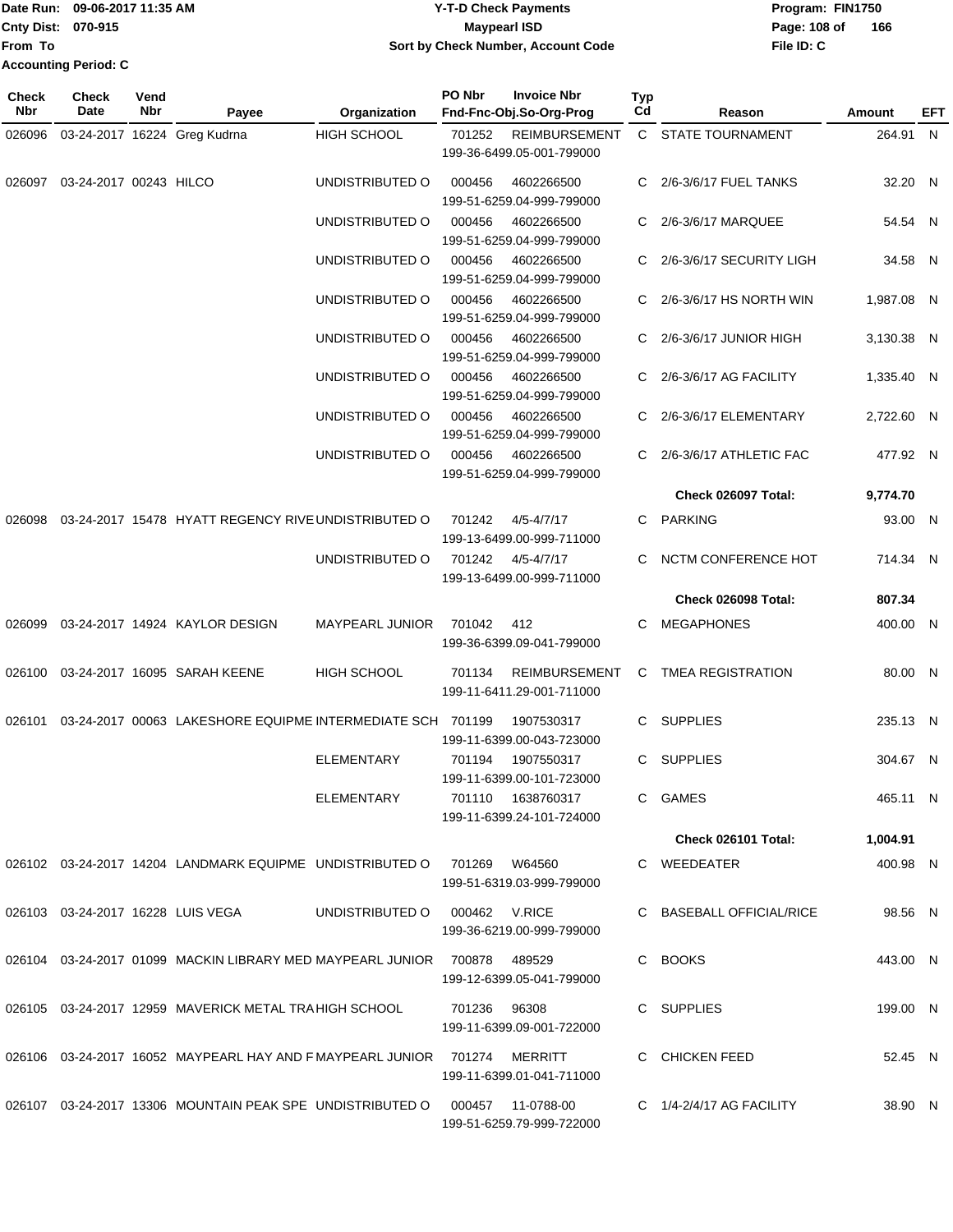Date Run: 09-06-2017 11:35 AM **CONTEX 100 CONTEX 12 T-D** Check Payments **CONTEX 12 T-D Check Payments** Program: FIN1750 **Cnty Dist:** 070-915 **Page: 109 of MaypearI ISD Page: 109 of From To Accounting Period: C**

# **09-06-2017 11:35 AM Y-T-D Check Payments 070-915 Maypearl ISD Sort by Check Number, Account Code**

| Check<br>Nbr | <b>Check</b><br><b>Date</b>  | Vend<br>Nbr | Payee                                                                       | Organization                      | PO Nbr | <b>Invoice Nbr</b><br>Fnd-Fnc-Obj.So-Org-Prog     | Typ<br>Cd | Reason                                                     | Amount     | EFT |
|--------------|------------------------------|-------------|-----------------------------------------------------------------------------|-----------------------------------|--------|---------------------------------------------------|-----------|------------------------------------------------------------|------------|-----|
| 026108       |                              |             | 03-24-2017 00065 MUELLER, INC.                                              | UNDISTRIBUTED O                   | 701244 | 4846990<br>199-51-6319.03-999-799000              |           | C SUPPLIES                                                 | 27.84 N    |     |
| 026109       |                              |             | 03-24-2017 15925 TIFFANY MUNOZ                                              | <b>ELEMENTARY</b>                 | 701239 | <b>REIMBURSEMENT</b><br>199-23-6411.05-101-799000 | C         | MEALS/TEXAS ASSESSME                                       | 63.00 N    |     |
|              |                              |             |                                                                             | <b>ELEMENTARY</b>                 | 701240 | <b>REIMBURSEMENT</b><br>199-23-6499.03-101-799000 | C         | PARKING/TEXAS ASSESS                                       | 66.00 N    |     |
|              |                              |             |                                                                             |                                   |        |                                                   |           | Check 026109 Total:                                        | 129.00     |     |
|              | 026110 03-24-2017 15259 NCTM |             |                                                                             | UNDISTRIBUTED O                   | 701250 | VAVRA<br>199-13-6499.00-999-711000                | C.        | <b>NCTM CONFERENCE</b>                                     | 478.00 N   |     |
| 026111       |                              |             | 03-24-2017 15814 NEC FINANCIAL SERVI UNDISTRIBUTED O                        |                                   | 000470 | 0001988917<br>199-71-6512.00-999-799000           | C.        | SV1800 PHONE SYSTEM                                        | 1,159.20 N |     |
|              |                              |             |                                                                             | UNDISTRIBUTED O                   | 000470 | 0001988917<br>199-71-6522.00-999-799000           | C.        | SV1800 PHONE SYSTEM                                        | 181.07 N   |     |
|              |                              |             |                                                                             |                                   |        |                                                   |           | Check 026111 Total:                                        | 1,340.27   |     |
|              |                              |             | 026112 03-24-2017 00287 OFFICE DEPOT                                        | UNDISTRIBUTED O                   | 701156 | 909225118001<br>199-11-6399.00-999-723000         |           | C SUPPLIES                                                 | 39.58 N    |     |
|              |                              |             |                                                                             | UNDISTRIBUTED O                   | 701156 | 909225116001<br>199-11-6399.00-999-723000         | C.        | <b>SUPPLIES</b>                                            | 25.87 N    |     |
|              |                              |             |                                                                             | UNDISTRIBUTED O                   | 701156 | 909225117001<br>199-11-6399.00-999-723000         |           | C SUPPLIES                                                 | 36.90 N    |     |
|              |                              |             |                                                                             | UNDISTRIBUTED O                   | 701156 | 909224948002<br>199-11-6399.00-999-723000         |           | C SUPPLIES                                                 | 1.93 N     |     |
|              |                              |             |                                                                             | UNDISTRIBUTED O                   | 701156 | 909224948001<br>199-11-6399.00-999-723000         | C.        | <b>SUPPLIES</b>                                            | 111.24 N   |     |
|              |                              |             |                                                                             | INTERMEDIATE SCH 700968           |        | 909201077001<br>199-11-6399.03-043-711000         | C.        | <b>ELAR SUPPLIES</b>                                       | 39.86 N    |     |
|              |                              |             |                                                                             | ELEMENTARY                        | 701109 | 909226811001<br>199-11-6399.24-101-724000         | C.        | <b>SUPPLIES</b>                                            | 49.15 N    |     |
|              |                              |             |                                                                             | ELEMENTARY                        | 701109 | 909226711001<br>199-11-6399.24-101-724000         |           | C SUPPLIES                                                 | 148.47 N   |     |
|              |                              |             |                                                                             |                                   |        |                                                   |           | Check 026112 Total:                                        | 453.00     |     |
| 026113       |                              |             | 03-24-2017 00590 ORIENTAL TRADING C ELEMENTARY                              |                                   | 701196 | 682660614-01<br>199-11-6399.00-101-723000         | C.        | <b>SUPPLIES</b>                                            | 46.05 N    |     |
|              |                              |             | 026114 03-24-2017 00854 PITNEY BOWES GLOB UNDISTRIBUTED O 701102 0973-6591  |                                   |        | 199-41-6399.02-999-799000                         |           | C POSTAGE                                                  | 453.47 N   |     |
|              |                              |             | 026115 03-24-2017 12836 R B SPORTING GOOD UNDISTRIBUTED O 701184 0562235-IN |                                   |        | 199-36-6399.03-999-799GHS                         |           | C TRACK SUPPLIES                                           | 107.35 N   |     |
|              |                              |             |                                                                             | UNDISTRIBUTED O                   |        | 199-36-6399.05-999-799000                         |           | C JH SWEATS                                                | 1,747.50 N |     |
|              |                              |             |                                                                             | UNDISTRIBUTED O 701184 0562235-IN |        | 199-36-6399.05-999-799000                         |           | C TRACK SUPPLIES                                           | 132.65 N   |     |
|              |                              |             |                                                                             |                                   |        |                                                   |           | Check 026115 Total:                                        | 1,987.50   |     |
|              |                              |             | 026116 03-24-2017 14927 REPUBLIC SERVICES UNDISTRIBUTED O                   |                                   |        | 000469 0015843<br>199-51-6259.03-999-799000       |           | C WASTE REMOVAL                                            | 2,525.38 N |     |
|              |                              |             | 026117  03-24-2017  12925  ROBERT MERRITT                                   |                                   |        | 199-11-6399.01-041-711000                         |           | MAYPEARL JUNIOR 701262 REIMBURSEMENT C OUTDOOR ED SUPPLIES | 40.98 N    |     |
|              |                              |             | 026118  03-24-2017  00264  SCHOLASTIC MAGAZI INTERMEDIATE SCH  700966       |                                   |        | 14552928<br>199-11-6399.03-043-711000             |           | C READING/WRITING SUPPL                                    | 44.88 N    |     |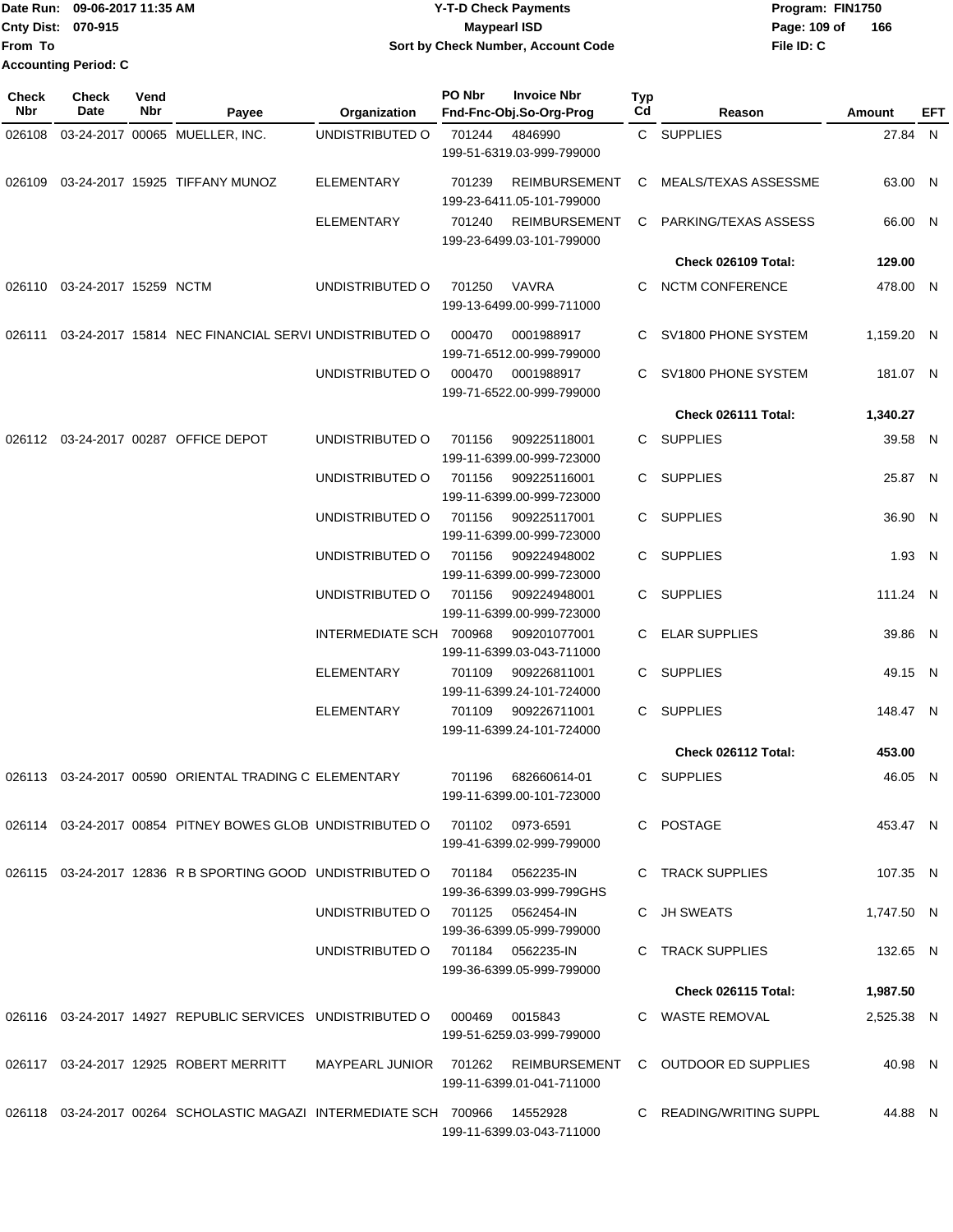|                           | Date Run: 09-06-2017 11:35 AM | <b>Y-T-D Check Payments</b>        | Program: FIN1750    |  |  |
|---------------------------|-------------------------------|------------------------------------|---------------------|--|--|
| <b>Cnty Dist: 070-915</b> |                               | <b>Mavpearl ISD</b>                | 166<br>Page: 110 of |  |  |
| <b>From To</b>            |                               | Sort by Check Number, Account Code | File ID: C          |  |  |
|                           | <b>Accounting Period: C</b>   |                                    |                     |  |  |

| <b>Check</b><br>Nbr | <b>Check</b><br>Date            | Vend<br>Nbr | Payee                                                                            | Organization                     | PO Nbr | <b>Invoice Nbr</b><br>Fnd-Fnc-Obj.So-Org-Prog | <b>Typ</b><br>Cd | Reason                                                  | Amount      | EFT |
|---------------------|---------------------------------|-------------|----------------------------------------------------------------------------------|----------------------------------|--------|-----------------------------------------------|------------------|---------------------------------------------------------|-------------|-----|
| 026119              |                                 |             | 03-24-2017 00357 SCHOOL HEALTH COR HIGH SCHOOL                                   |                                  | 701203 | 3263730-00                                    |                  | C NURSE SUPPLIES                                        | 130.47 N    |     |
|                     |                                 |             |                                                                                  |                                  |        | 199-33-6399.00-001-799000                     |                  |                                                         |             |     |
|                     |                                 |             | 026120 03-24-2017 00316 SCHOOL SPECIALTY I UNDISTRIBUTED O                       |                                  | 701127 | 308102693136<br>199-11-6399.04-999-723000     | C                | OT SUPPLIES                                             | 68.62 N     |     |
|                     |                                 |             |                                                                                  | UNDISTRIBUTED O                  | 701171 | 308102698068<br>199-11-6399.04-999-723000     | C.               | SUPPLIES                                                | 217.59 N    |     |
|                     |                                 |             |                                                                                  |                                  |        |                                               |                  | Check 026120 Total:                                     | 286.21      |     |
| 026121              |                                 |             | 03-24-2017 16184 SPEECH CORNER LLC UNDISTRIBUTED O                               |                                  | 701193 | 12571<br>199-11-6399.00-999-723000            | C.               | SUPPLIES                                                | 100.45 N    |     |
|                     |                                 |             | 026122 03-24-2017 00973 TARVER TROPHIES                                          | <b>HIGH SCHOOL</b>               | 700669 | 199-36-6499.05-001-799000                     | C.               | <b>VOLLEYBALL TROPHY</b>                                | 500.00 N    |     |
|                     | 026123 03-24-2017 00810 TASSP   |             |                                                                                  | UNDISTRIBUTED O                  | 701238 | 12738<br>199-13-6499.00-999-711000            | C                | <b>TASSP MEMBERSHIP</b>                                 | 304.47 N    |     |
|                     |                                 |             |                                                                                  | <b>HIGH SCHOOL</b>               | 701238 | 12738                                         | C                | <b>TASSP MEMBERSHIP</b>                                 | 120.53 N    |     |
|                     |                                 |             |                                                                                  | <b>HIGH SCHOOL</b>               | 701237 | 199-23-6411.03-001-799000<br>12740            | C.               | <b>TASSP MEMBERSHIP</b>                                 | 237.50 N    |     |
|                     |                                 |             |                                                                                  |                                  |        | 199-23-6411.05-001-799000                     |                  |                                                         |             |     |
|                     |                                 |             |                                                                                  | <b>HIGH SCHOOL</b>               | 701238 | 12738<br>199-23-6499.00-001-799000            | C                | <b>TASSP MEMBERSHIP</b>                                 | 45.00 N     |     |
|                     |                                 |             |                                                                                  | <b>HIGH SCHOOL</b>               | 701237 | 12740<br>199-23-6499.03-001-799000            | C.               | <b>TASSP MEMBERSHIP</b>                                 | 237.50 N    |     |
|                     |                                 |             |                                                                                  |                                  |        |                                               |                  | Check 026123 Total:                                     | 945.00      |     |
|                     | 026124 03-24-2017 16123 TECHAIR |             |                                                                                  | <b>HIGH SCHOOL</b>               | 700445 | 03363888<br>199-11-6399.09-001-722000         | C.               | SUPPLIES/TANK RENTAL                                    | 352.73 N    |     |
| 026125              |                                 |             | 03-24-2017 01049 THYSSENKRUPP ELEV UNDISTRIBUTED O                               |                                  | 701249 | 5000623105<br>199-51-6249.00-999-799000       | C.               | <b>ELEV REPAIR LABOR</b>                                | 573.00 N    |     |
|                     |                                 |             |                                                                                  | UNDISTRIBUTED O                  | 701249 | 5000623105<br>199-51-6319.02-999-799000       | C                | <b>ELEV REPAIR</b>                                      | 417.00 N    |     |
|                     |                                 |             |                                                                                  |                                  |        |                                               |                  | Check 026125 Total:                                     | 990.00      |     |
|                     |                                 |             | 026126  03-24-2017  00134  TXU ENERGY                                            | UNDISTRIBUTED O                  | 000459 | 054451954900<br>199-51-6259.04-999-799000     | C                | 2/9-3/9/17 SECURITY LIGH                                | 330.72 N    |     |
|                     |                                 |             | 026127  03-24-2017  00460  VINEYARD'S  AUTO SU UNDISTRIBUTED   0  700707  150302 |                                  |        | 199-34-6319.00-999-799000                     |                  | C OPEN PO FOR PARTS                                     | 309.87 N    |     |
|                     |                                 |             | 026128 03-24-2017 00144 WAXAHACHIE DAILY LI UNDISTRIBUTED O 000460 300215596     |                                  |        | 199-41-6219.02-999-799000                     |                  | C RFQ FOR ENERY                                         | 216.30 N    |     |
|                     |                                 |             |                                                                                  | UNDISTRIBUTED 0 000460 300215246 |        | 199-41-6219.02-999-799000                     |                  | C NOTICE OF ELECTION                                    | 239.52 N    |     |
|                     |                                 |             |                                                                                  |                                  |        |                                               |                  | Check 026128 Total:                                     | 455.82      |     |
|                     |                                 |             | 026129 03-24-2017 12436 PAM WILSON                                               |                                  |        | 199-41-6411.01-720-799000                     |                  | DIR COST-ADMINIS 701253 REIMBURSEMENT C TASB CONFERENCE | 80.65 N     |     |
|                     |                                 |             | 026130 03-27-2017 16230 IDEAL IMPACT INC                                         | UNDISTRIBUTED O                  | 000471 | 199-51-6249.04-999-799000                     |                  | C MOBILIZATION FEE                                      | 41,690.00 N |     |
|                     |                                 |             | 026131 03-31-2017 16192 ACTION FIRE PROS                                         | UNDISTRIBUTED O 701287 A1721453  |        | 199-51-6249.00-999-799000                     |                  | C REPLACE PULL STATION                                  | 485.00 N    |     |
|                     |                                 |             | 026132  03-31-2017  14674  AEROWAVE                                              | UNDISTRIBUTED O                  |        | 700862 32043158<br>199-34-6399.01-999-799000  |                  | C PROPAGATION STUDY                                     | 300.00 N    |     |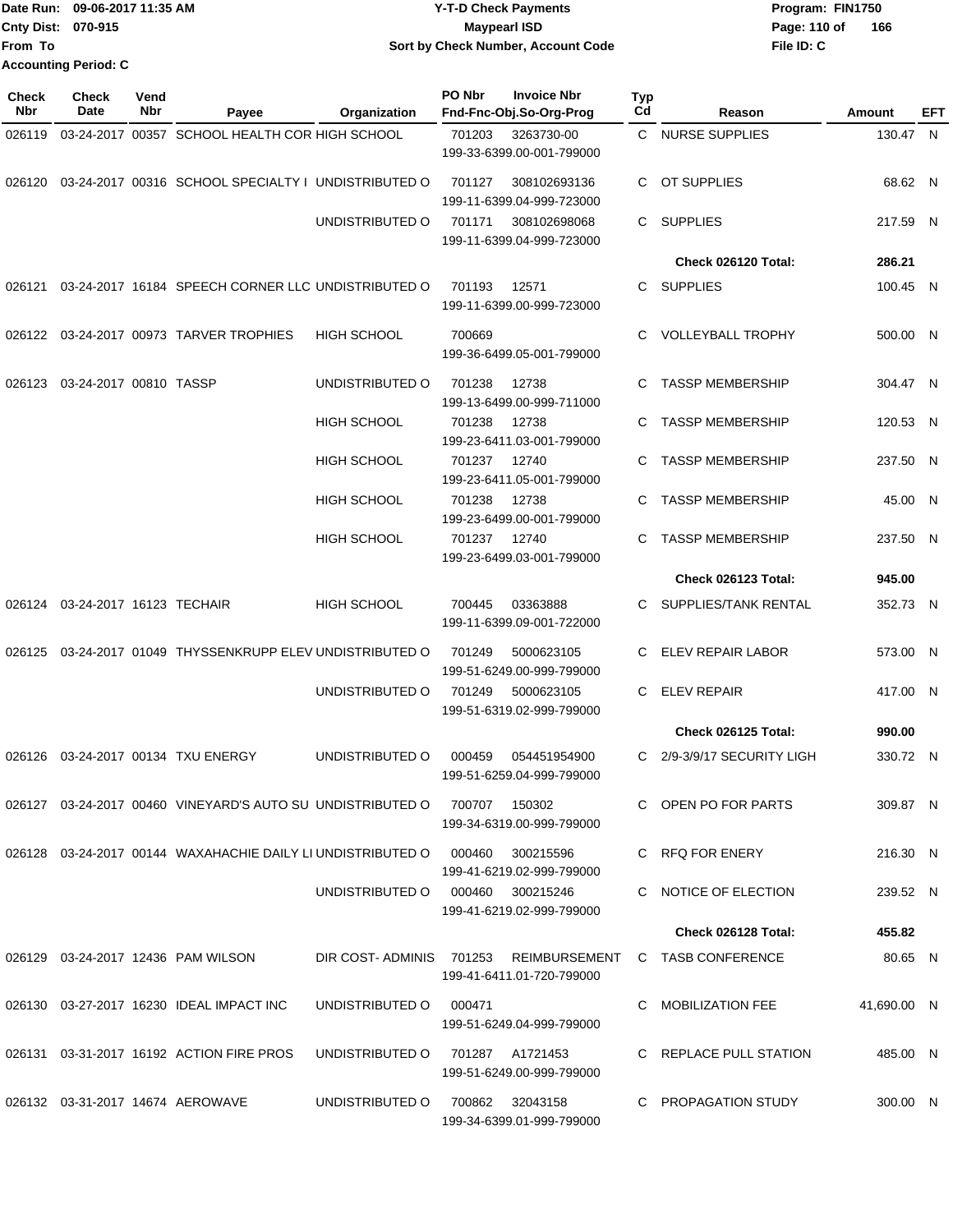|                             | Date Run: 09-06-2017 11:35 AM | <b>Y-T-D Check Payments</b>        | Program: FIN1750 |     |  |  |
|-----------------------------|-------------------------------|------------------------------------|------------------|-----|--|--|
| <b>Cnty Dist: 070-915</b>   |                               | Maypearl ISD                       | Page: 111 of     | 166 |  |  |
| <b>From To</b>              |                               | Sort by Check Number, Account Code | File ID: C       |     |  |  |
| <b>Accounting Period: C</b> |                               |                                    |                  |     |  |  |

| Check<br><b>Nbr</b> | <b>Check</b><br>Date | Vend<br>Nbr | Payee                                                                           | Organization            | PO Nbr        | <b>Invoice Nbr</b><br>Fnd-Fnc-Obj.So-Org-Prog                                 | Typ<br>Cd | Reason                       | Amount     | EFT |
|---------------------|----------------------|-------------|---------------------------------------------------------------------------------|-------------------------|---------------|-------------------------------------------------------------------------------|-----------|------------------------------|------------|-----|
| 026133              |                      |             | 03-31-2017 16150 ALVARADO FLEET SE UNDISTRIBUTED O                              |                         | 701293        | 3198                                                                          |           | C BUS 49 LABOR               | 760.00 N   |     |
|                     |                      |             |                                                                                 | UNDISTRIBUTED O         | 701292        | 199-34-6219.00-999-799000<br>3213                                             | C         | <b>REPAIR</b>                | 237.50 N   |     |
|                     |                      |             |                                                                                 |                         |               | 199-34-6219.00-999-799000                                                     |           |                              |            |     |
|                     |                      |             |                                                                                 | UNDISTRIBUTED O         | 701292        | 3213<br>199-34-6219.02-999-799000                                             | C         | <b>INSPECTION</b>            | 40.00 N    |     |
|                     |                      |             |                                                                                 | UNDISTRIBUTED O         | 701293        | 3198<br>199-34-6319.00-999-799000                                             | C.        | <b>BUS 49 PARTS</b>          | 3,731.92 N |     |
|                     |                      |             |                                                                                 |                         |               |                                                                               |           | Check 026133 Total:          | 4,769.42   |     |
| 026134              |                      |             | 03-31-2017 15616 AT&T CORP.                                                     | UNDISTRIBUTED O         | 000472        | 9724351720<br>199-51-6259.02-999-799000                                       | C.        | 2/7-3/21/17 LONG DISTANC     | 104.44 N   |     |
| 026135              |                      |             | 03-31-2017 00901 AVENUE FUEL DISTRI UNDISTRIBUTED O                             |                         | 000473        | 62920<br>199-34-6311.01-999-799000                                            | C.        | <b>FUEL</b>                  | 1,283.36 N |     |
| 026136              |                      |             | 03-31-2017 16051 BARSCO INC.                                                    | UNDISTRIBUTED O         | 701261        | 2454252<br>199-51-6399.05-999-799000                                          | C         | <b>HVAC SUPPLIES</b>         | 69.84 N    |     |
| 026137              |                      |             | 03-31-2017 00956 BORDEN DAIRY                                                   | <b>MAYPEARL JUNIOR</b>  | 000484        | 1139761<br>240-35-6341.00-041-799000                                          | C         | MILK                         | 334.15 N   |     |
|                     |                      |             |                                                                                 | INTERMEDIATE SCH 000484 |               | 1139761<br>240-35-6341.00-043-799000                                          | С         | <b>MILK</b>                  | 530.30 N   |     |
|                     |                      |             |                                                                                 | <b>ELEMENTARY</b>       | 000484        | 1139761<br>240-35-6341.00-101-799000                                          | C         | MILK                         | 1,530.00 N |     |
|                     |                      |             |                                                                                 | <b>HIGH SCHOOL</b>      | 000484        | 1139761<br>240-35-6341.01-001-799000                                          | C         | <b>MILK</b>                  | 657.90 N   |     |
|                     |                      |             |                                                                                 |                         |               |                                                                               |           | Check 026137 Total:          | 3,052.35   |     |
| 026138              |                      |             | 03-31-2017 00527 CDWG INC.                                                      | UNDISTRIBUTED O         | 701107        | <b>HDK2352</b><br>199-11-6399.45-999-799000                                   | C.        | <b>VMWARE LICENSE</b>        | 1,595.00 N |     |
| 026139              |                      |             | 03-31-2017 16232 CENTENNIAL HS SOFT HIGH SCHOOL                                 |                         | 000483        | 199-36-6499.01-001-799000                                                     | C         | BLACK/BLUE SOFTBALL T        | 300.00 N   |     |
| 026140              |                      |             | 03-31-2017 00217 CITY OF MAYPEARL                                               | UNDISTRIBUTED O         | 000480        | 199-51-6411.00-999-799000                                                     | C         | <b>SECURITY TRAINING/DAL</b> | 94.50 N    |     |
|                     |                      |             | 026141 03-31-2017 13566 DRUG & ALCOHOL TE UNDISTRIBUTED O                       |                         | 000475        | 204792<br>199-34-6219.01-999-799000                                           |           | C DOT DRUG TESTING           | 181.30 N   |     |
|                     |                      |             | 026142  03-31-2017  15241  DALLAS DEES                                          | HIGH SCHOOL             |               | 701290 REIMBURSEMENT C SUPPLIES<br>199-11-6399.29-001-711BAN                  |           |                              | 114.82 N   |     |
|                     |                      |             |                                                                                 |                         |               | MAYPEARL JUNIOR 701290 REIMBURSEMENT C SUPPLIES<br>199-11-6399.29-041-711000  |           |                              | $2.68$ N   |     |
|                     |                      |             |                                                                                 |                         |               | MAYPEARL JUNIOR 701290 REIMBURSEMENT C SUPPLIES<br>199-11-6399.29-041-711B00  |           |                              | 12.27 N    |     |
|                     |                      |             |                                                                                 |                         |               | INTERMEDIATE SCH 701290 REIMBURSEMENT C SUPPLIES<br>199-11-6399.29-043-711000 |           |                              | 20.13 N    |     |
|                     |                      |             |                                                                                 |                         |               |                                                                               |           | Check 026142 Total:          | 149.90     |     |
|                     |                      |             | 026143  03-31-2017  15656  DEPARTMENT OF INF  UNDISTRIBUTED   000474  17021287N |                         |               | 199-51-6259.02-999-799000                                                     |           | C 2/1-2/28/17 LONG DISTANC   | 77.63 N    |     |
|                     |                      |             | 026144 03-31-2017 01547 EICHELBAUM WARDEL DIR COST- ADMINIS 000482 57514        |                         |               | 199-41-6211.00-720-799000                                                     |           | C LEGAL SERVICES             | 1,550.00 N |     |
|                     |                      |             | 026145 03-31-2017 13336 ELLIS COUNTY MUSIC HIGH SCHOOL                          |                         | 701291 43444  | 199-11-6249.29-001-711000                                                     |           | C INSTRUMENT REPAIR          | 25.00 N    |     |
|                     |                      |             |                                                                                 | HIGH SCHOOL             | 701291  43177 | 199-11-6249.29-001-711000                                                     |           | C INSTRUMENT REPAIR          | 60.00 N    |     |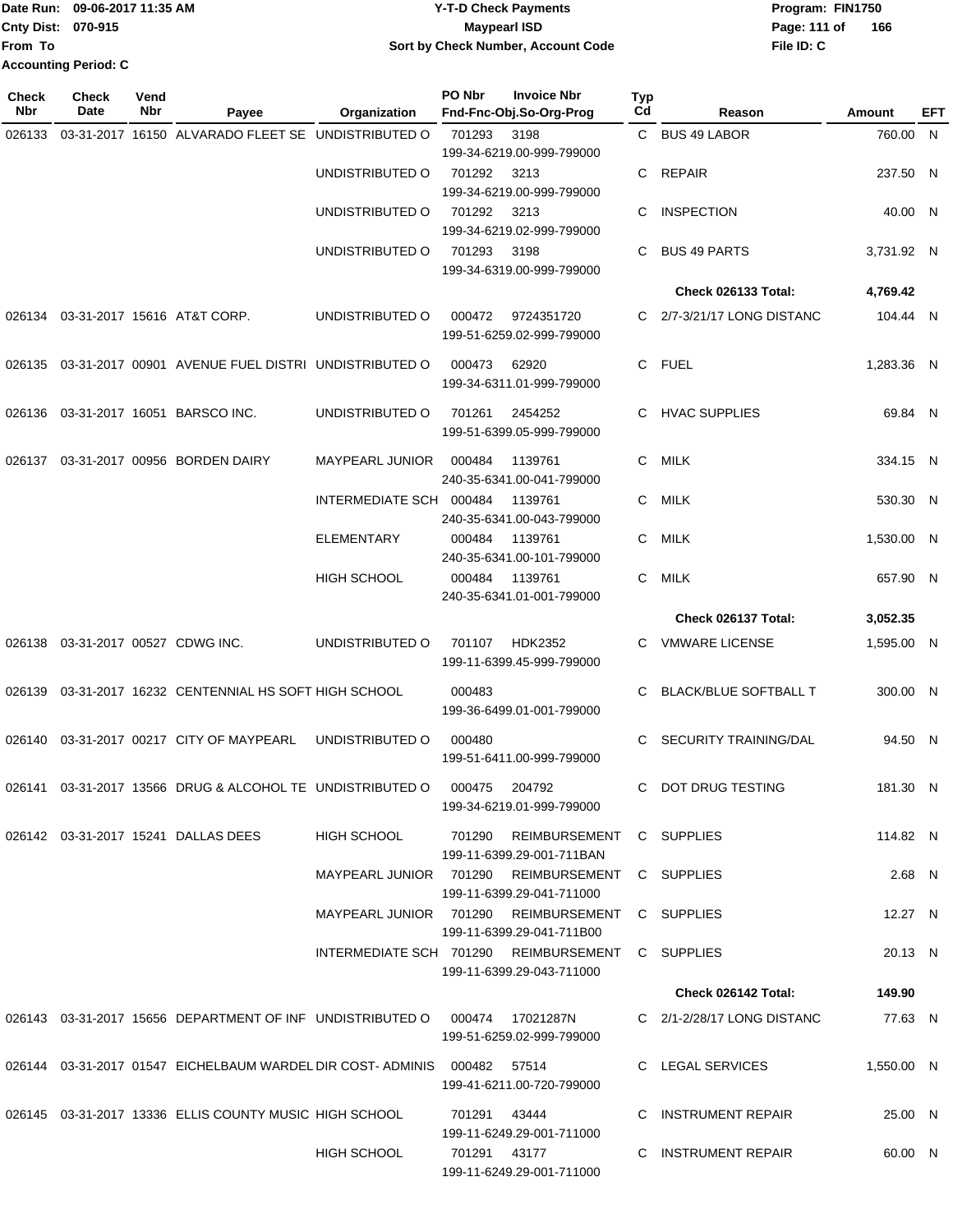**Cnty Dist: 070-915 From To Accounting Period: C**

### Date Run: 09-06-2017 11:35 AM **CONTEX 100 CONTEX 12 T-D** Check Payments **CONTEX 12 T-D Check Payments** Program: FIN1750 **09-06-2017 11:35 AM Y-T-D Check Payments 070-915 Maypearl ISD Sort by Check Number, Account Code**

**File ID: C** Page: 112 of 166

| Check<br><b>Nbr</b> | Check<br>Date           | Vend<br><b>Nbr</b> | Payee                                                      | Organization       | PO Nbr | <b>Invoice Nbr</b><br>Fnd-Fnc-Obj.So-Org-Prog | Typ<br>Cd | Reason                      | Amount      | <b>EFT</b> |
|---------------------|-------------------------|--------------------|------------------------------------------------------------|--------------------|--------|-----------------------------------------------|-----------|-----------------------------|-------------|------------|
|                     |                         |                    |                                                            | <b>HIGH SCHOOL</b> | 701291 | 40837                                         | C         | <b>INSTRUMENT REPAIR</b>    | 20.61 N     |            |
|                     |                         |                    |                                                            |                    |        | 199-11-6249.29-001-711000                     |           |                             |             |            |
|                     |                         |                    |                                                            |                    |        |                                               |           | Check 026145 Total:         | 105.61      |            |
| 026146              |                         |                    | 03-31-2017 00040 FLATT STATIONERS, I HIGH SCHOOL           |                    | 701283 | 238146-00<br>199-11-6399.12-001-711000        | C         | <b>SUPPLIES</b>             | 1,396.86 N  |            |
|                     |                         |                    |                                                            | <b>HIGH SCHOOL</b> | 701283 | 238146-00<br>199-36-6399.08-001-799000        | C         | <b>SUPPLIES</b>             | 96.87 N     |            |
|                     |                         |                    |                                                            |                    |        |                                               |           | Check 026146 Total:         | 1,493.73    |            |
|                     |                         |                    | 026147 03-31-2017 00255 HARRIS RATINGS WEE UNDISTRIBUTED O |                    | 701310 | 199-36-6399.02-999-799FOO                     | C         | <b>HARRIS RATING WEEKLY</b> | 99.00 N     |            |
| 026148              |                         |                    | 03-31-2017 14289 TRUDIE HEAD                               | UNDISTRIBUTED O    | 701314 | MARCH2017<br>224-11-6219.00-999-723000        | C         | PAYMENT 7 OF 8              | 2,493.75 N  |            |
| 026149              | 03-31-2017 13200 HP INC |                    |                                                            | UNDISTRIBUTED O    | 700817 | 6414855621<br>199-11-6219.45-999-711000       | C         | <b>LAPTOP REPAIR</b>        | 169.84 N    |            |
| 026150              |                         |                    | 03-31-2017 00795 ISI COMMERCIAL REF UNDISTRIBUTED O        |                    | 701286 | 0048357<br>199-51-6319.35-999-799000          | C         | <b>INTERMEDIATE FREEZER</b> | 647.80 N    |            |
| 026151              |                         |                    | 03-31-2017 15086 Kimbell Midwest                           | UNDISTRIBUTED O    | 701167 | 5499370<br>199-51-6319.02-999-799000          | C         | <b>MAINT SUPPLIES</b>       | 252.31 N    |            |
|                     |                         |                    | 026152 03-31-2017 16220 BEE'S KEYS COMPLET UNDISTRIBUTED O |                    | 701288 | 1700004221<br>199-51-6249.00-999-799000       | C         | <b>REKEY KITCHEN LABOR</b>  | 892.50 N    |            |
|                     |                         |                    |                                                            | UNDISTRIBUTED O    | 701288 | 1700004221<br>199-51-6319.35-999-799000       | C.        | <b>REKEY KITCHEN PARTS</b>  | 295.95 N    |            |
|                     |                         |                    |                                                            |                    |        |                                               |           | Check 026152 Total:         | 1,188.45    |            |
| 026153              |                         |                    | 03-31-2017 15712 KOURTNEY LYNN EAS UNDISTRIBUTED O         |                    | 701312 | MARCH2017<br>199-31-6219.04-999-723000        |           | C OT SERVICE                | 595.00 N    |            |
|                     |                         |                    | 026154 03-31-2017 16109 LEARNING.COM                       | UNDISTRIBUTED O    | 701254 | 38210<br>199-11-6399.45-999-799000            | C         | <b>TCEA LICENSE</b>         | 1,700.00 N  |            |
|                     |                         |                    | 026155 03-31-2017 15866 LEGACY ISP, LLC                    | UNDISTRIBUTED O    | 701138 | 12014<br>199-11-6639.47-999-711000            | C         | <b>CABLE DROP</b>           | 1,050.00 N  |            |
|                     |                         |                    | 026156 03-31-2017 14468 LEGO EDUCATION                     | ELEMENTARY         | 700988 | 1190240161<br>225-11-6399.00-101-723000       |           | C SUPPLIES                  | 77.95 N     |            |
|                     |                         |                    | 026157 03-31-2017 16113 LONESTAR AUTO TOW UNDISTRIBUTED O  |                    | 701177 | 37900<br>199-34-6219.00-999-799000            | C         | TOWING                      | 450.00 N    |            |
|                     |                         |                    | 026158 03-31-2017 16120 MARKS PLUMBING PA UNDISTRIBUTED O  |                    | 701206 | INV001600259<br>199-51-6319.02-999-799000     |           | C PLUMBING PART             | 19.03 N     |            |
|                     |                         |                    |                                                            | UNDISTRIBUTED O    |        | 199-51-6319.02-999-799000                     |           | M ITEM RETURNED             | $-19.03$ N  |            |
|                     |                         |                    |                                                            |                    |        |                                               |           | Check 026158 Total:         | .00         |            |
|                     |                         |                    | 026159 03-31-2017 16233 NATIONAL CHEERLEA HIGH SCHOOL      |                    | 701318 | REG-0010251071<br>199-36-6499.01-001-799000   |           | C JV CHEER CAMP             | 306.00 N    |            |
|                     |                         |                    |                                                            | <b>HIGH SCHOOL</b> | 701319 | REG-0010250868<br>199-36-6499.01-001-799000   |           | C VARSITY CHEER CAMP        | 306.00 N    |            |
|                     |                         |                    |                                                            |                    |        |                                               |           | Check 026159 Total:         | 612.00      |            |
|                     |                         |                    | 026160 03-31-2017 00516 NAVARRO COLLEGE HIGH SCHOOL        |                    | 000481 | 16583<br>199-11-6223.00-001-731000            | C         | DUAL CREDIT TUITION         | 34,481.00 N |            |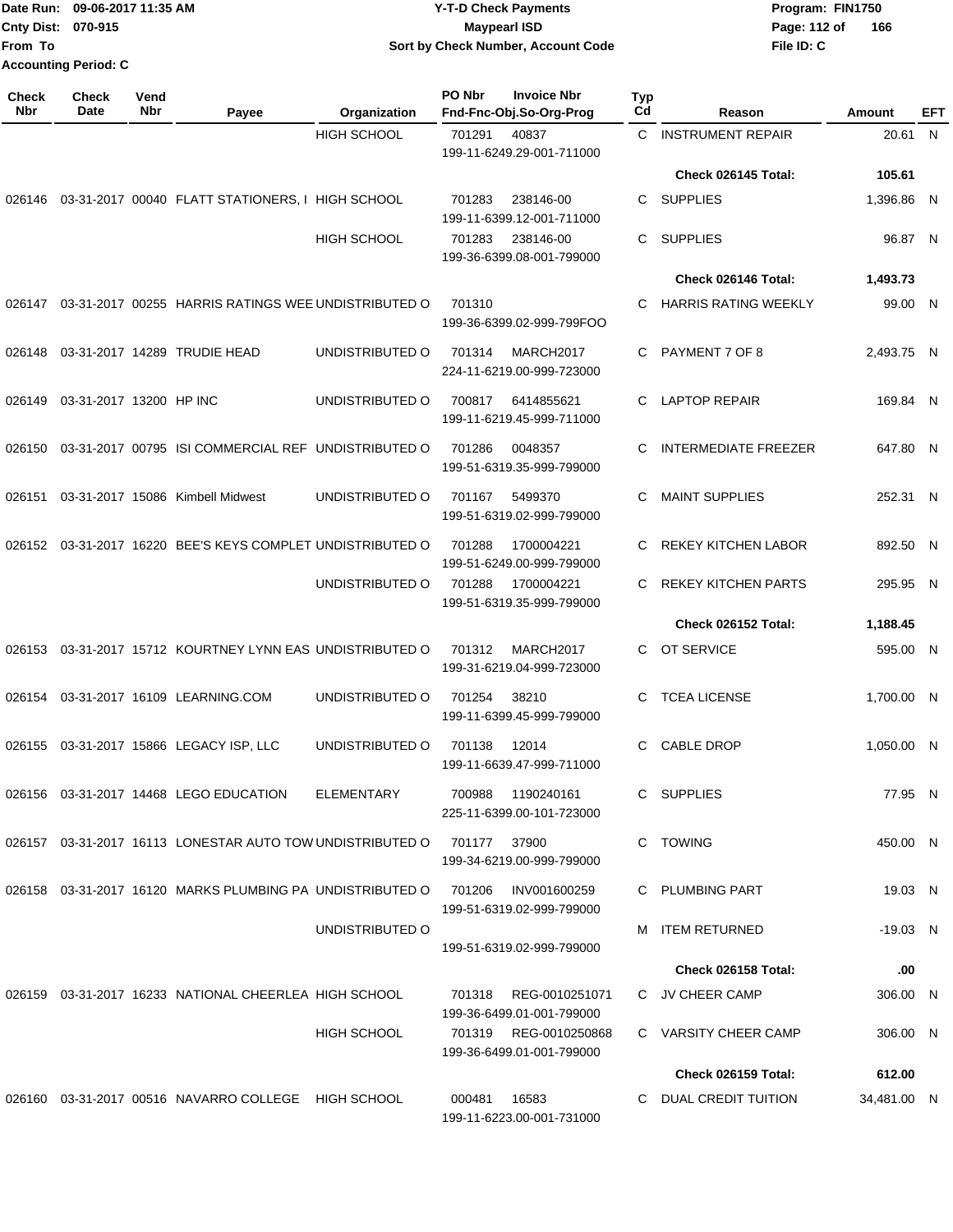| Date Run: 09-06-2017 11:35 AM | <b>Y-T-D Check Payments</b>        | Program: FIN1750    |
|-------------------------------|------------------------------------|---------------------|
| Cnty Dist: 070-915            | Maypearl ISD                       | Page: 113 of<br>166 |
| From To                       | Sort by Check Number, Account Code | File ID: C          |
| <b>Accounting Period: C</b>   |                                    |                     |

| <b>Check</b><br>Nbr | <b>Check</b><br>Date | Vend<br>Nbr | Payee                                                                          | Organization                   | PO Nbr | <b>Invoice Nbr</b><br>Fnd-Fnc-Obj.So-Org-Prog                    | Typ<br>Cd    | Reason                                                    | Amount     | EFT |
|---------------------|----------------------|-------------|--------------------------------------------------------------------------------|--------------------------------|--------|------------------------------------------------------------------|--------------|-----------------------------------------------------------|------------|-----|
| 026161              |                      |             | 03-31-2017 00099 REGION 10/EDUCATIO INTERMEDIATE SCH 701295                    |                                |        | R.GREENE                                                         | $\mathbf{C}$ | <b>CPI TRAINING</b>                                       | 35.00      | N   |
|                     |                      |             |                                                                                | <b>ADMINISTRATIVE</b>          | 000476 | 199-11-6499.00-043-711000<br>143671<br>199-41-6219.10-701-799000 | C            | DEC-FEB DCS QUICK SEA                                     | 46.80 N    |     |
|                     |                      |             |                                                                                |                                |        |                                                                  |              | Check 026161 Total:                                       | 81.80      |     |
|                     |                      |             | 026162 03-31-2017 13383 RISE BROADBAND                                         | UNDISTRIBUTED O                | 000485 | 0046498<br>199-53-6249.04-999-799000                             | C            | 4/8-5/7/17 INTERNET                                       | 1,800.00 N |     |
| 026163              |                      |             | 03-31-2017 12925 ROBERT MERRITT                                                | <b>MAYPEARL JUNIOR</b>         | 701299 | <b>REIMBURSEMENT</b><br>199-11-6399.01-041-711000                | C            | <b>OUTDOOR ED GARDEN</b>                                  | 133.94 N   |     |
| 026164              |                      |             | 03-31-2017 00109 SCHOLASTIC INC                                                | INTERMEDIATE SCH 700921        |        | 30492289<br>199-11-6399.03-043-711000                            | C.           | <b>READING SUPPLIES</b>                                   | 30.00 N    |     |
| 026165              |                      |             | 03-31-2017 00357 SCHOOL HEALTH COR HIGH SCHOOL                                 |                                | 701203 | 3263730-01<br>199-33-6399.00-001-799000                          | C            | <b>NURSE SUPPLIES</b>                                     | 21.03 N    |     |
|                     |                      |             |                                                                                | <b>HIGH SCHOOL</b>             | 701203 | 3263730-02<br>199-33-6399.00-001-799000                          | C.           | <b>NURSE SUPPLIES</b>                                     | 11.53 N    |     |
|                     |                      |             |                                                                                |                                |        |                                                                  |              | Check 026165 Total:                                       | 32.56      |     |
| 026166              |                      |             | 03-31-2017 00479 TRACTOR SUPPLY CO UNDISTRIBUTED O                             |                                | 701200 | XXXX02602023<br>199-51-6319.03-999-799000                        |              | C SUPPLIES                                                | 64.87 N    |     |
| 026167              |                      |             | 03-31-2017 00141 WAL MART                                                      | <b>ELEMENTARY</b>              | 700112 | XXXX00776048<br>199-11-6399.00-101-711PTO                        | C.           | PTO WISH LIST 4TH GRAD                                    | 12.88 N    |     |
|                     |                      |             |                                                                                | <b>HIGH SCHOOL</b>             | 700874 | XXXX00776048<br>199-11-6399.10-001-722000                        | C.           | HOME EC SUPPLIES                                          | 202.97 N   |     |
|                     |                      |             |                                                                                | <b>HIGH SCHOOL</b>             | 701187 | XXXX00776048<br>199-36-6399.08-001-799000                        | C.           | Food                                                      | 51.37 N    |     |
|                     |                      |             |                                                                                | <b>SCHOOL BOARD</b>            | 701132 | XXXX00776048<br>199-41-6499.02-702-799000                        | C            | SNACK MEAL FOR SPEC B                                     | 21.19 N    |     |
|                     |                      |             |                                                                                | <b>SCHOOL BOARD</b>            | 701054 | XXXX00776048<br>199-41-6499.02-702-799000                        | C.           | <b>BOARD MEAL</b>                                         | 103.21 N   |     |
|                     |                      |             |                                                                                |                                |        |                                                                  |              | Check 026167 Total:                                       | 391.62     |     |
| 026168              |                      |             | 03-31-2017 15631 WATERFORD INSTITU UNDISTRIBUTED O                             |                                | 701258 | INV00002237<br>199-11-6399.45-999-799000                         | C            | <b>LICENSE</b>                                            | 499.20 N   |     |
|                     |                      |             |                                                                                |                                |        | 199-41-6499.01-750-799000                                        |              | IND COST-ADM 701303 REIMBURSEMENT C STAFF RECOGNITION GIF | 75.00 N    |     |
|                     |                      |             | 026170  04-07-2017  12051  ABDO PUBLISHING                                     | INTERMEDIATE SCH 700978 210483 |        | 199-12-6399.00-043-711MEF                                        |              | C BOOKS                                                   | 527.85 N   |     |
|                     |                      |             | 026171  04-07-2017  16192  ACTION FIRE PROS  UNDISTRIBUTED O  701364  A1721278 |                                |        | 199-51-6249.01-999-799000                                        |              | C RESET DUCT DETECTOR                                     | 270.00 N   |     |
|                     |                      |             | 026172  04-07-2017  00901  AVENUE FUEL DISTRI  UNDISTRIBUTED   000488  62978   |                                |        | 199-34-6311.01-999-799000                                        |              | C FUEL                                                    | 1,047.45 N |     |
|                     |                      |             | 026173 04-07-2017 13576 CANON FINANCIAL SE DIR COST-ADMINIS 000489 17144516    |                                |        | 199-41-6249.00-720-799000                                        |              | C ADMIN COPIER                                            | 748.37 N   |     |
|                     |                      |             | 026174  04-07-2017  00217  CITY OF MAYPEARL  UNDISTRIBUTED   000490  80        |                                |        | 199-51-6259.01-999-799000                                        |              | C 2/28-3/31/17 BALLFIELDS                                 | 26.00 N    |     |
|                     |                      |             |                                                                                | UNDISTRIBUTED O 000490 1081    |        |                                                                  |              | C 2/28-3/31/17 ELEM YARD M                                | 26.00 N    |     |
|                     |                      |             |                                                                                | UNDISTRIBUTED O 000490 1618    |        | 199-51-6259.01-999-799000                                        |              | C 2/28-3/31/17 309 MAIN                                   | 51.00 N    |     |
|                     |                      |             |                                                                                | UNDISTRIBUTED O 000490 1394    |        | 199-51-6259.01-999-799000<br>199-51-6259.01-999-799000           |              | C 2/28-3/31/17 CONCESSION                                 | 51.00 N    |     |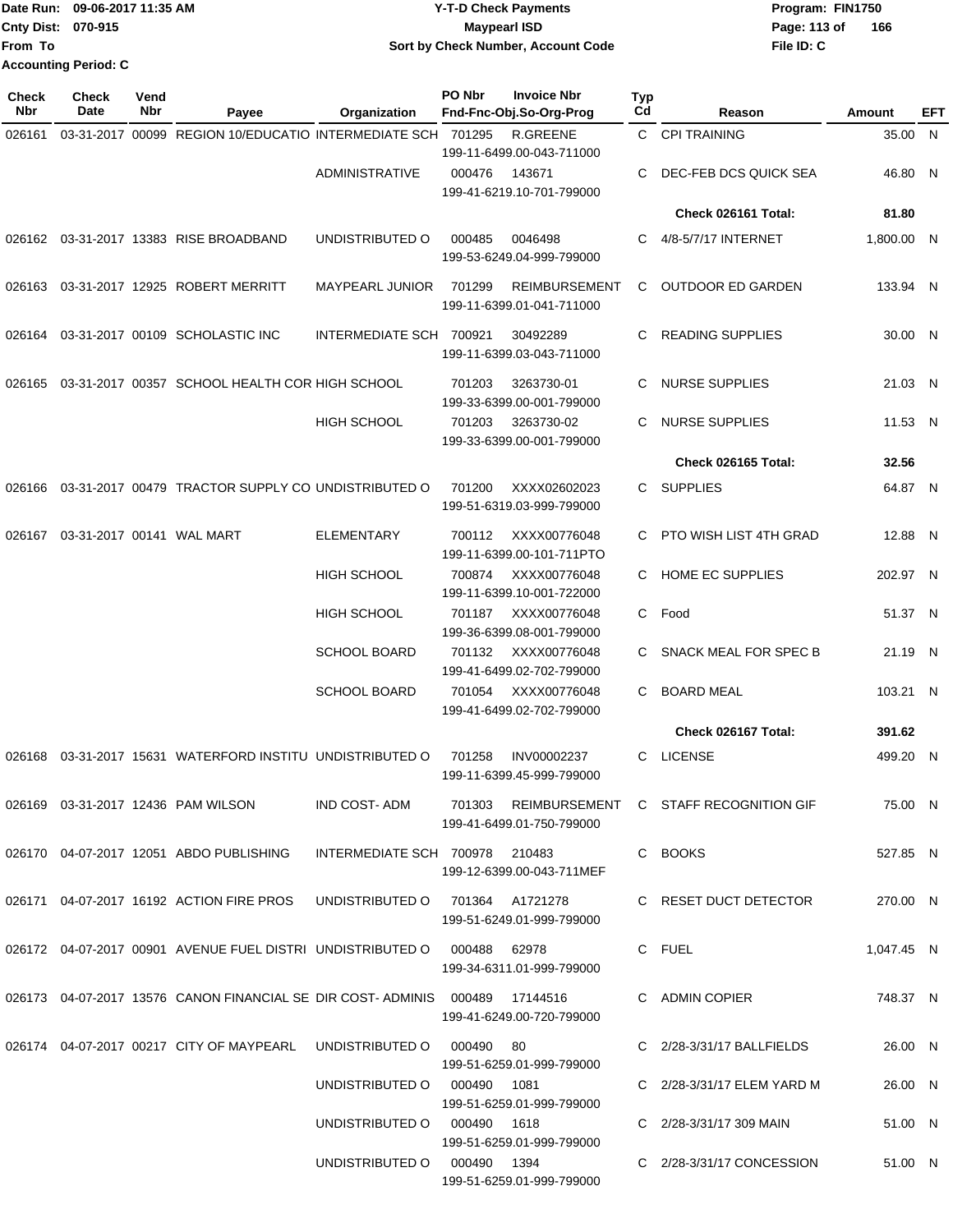#### Date Run: 09-06-2017 11:35 AM **CONTEX 100 CONTEX 12 T-D** Check Payments **CONTEX 12 T-D Check Payments** Program: FIN1750 **Cnty Dist:** 070-915 **Page:** 114 of **09-06-2017 11:35 AM Y-T-D Check Payments 070-915 Maypearl ISD Sort by Check Number, Account Code**

| Check<br><b>Nbr</b> | <b>Check</b><br>Date | Vend<br>Nbr | Payee                                                                             | Organization                      | PO Nbr | <b>Invoice Nbr</b><br>Fnd-Fnc-Obj.So-Org-Prog | Typ<br>Cd    | Reason                          | Amount     | EFT |
|---------------------|----------------------|-------------|-----------------------------------------------------------------------------------|-----------------------------------|--------|-----------------------------------------------|--------------|---------------------------------|------------|-----|
|                     |                      |             |                                                                                   | UNDISTRIBUTED O                   | 000490 | 1080<br>199-51-6259.01-999-799000             |              | C 2/28-3/31/17 1024 W. FOUR     | 96.00 N    |     |
|                     |                      |             |                                                                                   | UNDISTRIBUTED O                   | 000490 | 595<br>199-51-6259.01-999-799000              |              | C 2/28-3/31/17 1025 W. 4TH S    | 91.80 N    |     |
|                     |                      |             |                                                                                   | UNDISTRIBUTED O                   | 000490 | 574<br>199-51-6259.01-999-799000              | $\mathbf{C}$ | 2/28-3/31/17 JH YARD MET        | 191.55 N   |     |
|                     |                      |             |                                                                                   | UNDISTRIBUTED O                   | 000490 | 82<br>199-51-6259.01-999-799000               | C.           | 2/28-3/31/17 400 PANTHER        | 183.60 N   |     |
|                     |                      |             |                                                                                   | UNDISTRIBUTED O                   | 000490 | 383<br>199-51-6259.01-999-799000              |              | C 2/28-3/31/17 600 PHILLIPS     | 100.80 N   |     |
|                     |                      |             |                                                                                   |                                   |        |                                               |              | Check 026174 Total:             | 817.75     |     |
|                     |                      |             | 026175 04-07-2017 00242 DEMCO, INC.                                               | MAYPEARL JUNIOR                   | 700877 | 6073465<br>199-12-6399.00-041-799000          |              | C LIBRARY SUPPLIES              | 204.62 N   |     |
|                     |                      |             | 026176  04-07-2017  12536  DESOTO JANITORIAL  UNDISTRIBUTED O                     |                                   | 701313 | 177851<br>199-51-6319.01-999-799000           |              | C CLEANING SUPPLIES             | 3.443.06 N |     |
|                     |                      |             | 026177 04-07-2017 12817 ELECTION SYSTEMS & SCHOOL BOARD                           |                                   | 000491 | 1005490<br>199-41-6439.00-702-799000          | C.           | <b>ELECTION DAY LAYOUT</b>      | 16.00 N    |     |
|                     |                      |             |                                                                                   | <b>SCHOOL BOARD</b>               | 000491 | 1003864<br>199-41-6439.00-702-799000          | C.           | PCT KITS                        | 79.09 N    |     |
|                     |                      |             |                                                                                   | <b>SCHOOL BOARD</b>               | 000491 | 1004300<br>199-41-6439.00-702-799000          | C.           | <b>BALLOTS</b>                  | 22.24 N    |     |
|                     |                      |             |                                                                                   | <b>SCHOOL BOARD</b>               | 000491 | 1002910<br>199-41-6439.00-702-799000          | C.           | <b>EARLY VOTING LAYOUT</b>      | 36.75 N    |     |
|                     |                      |             |                                                                                   | <b>SCHOOL BOARD</b>               | 000491 | 1005106<br>199-41-6439.00-702-799000          | C.           | <b>CODING</b>                   | 668.99 N   |     |
|                     |                      |             |                                                                                   |                                   |        |                                               |              | Check 026177 Total:             | 823.07     |     |
|                     |                      |             | 026178 04-07-2017 01586 ESTES ELECTRIC, INC. UNDISTRIBUTED O                      |                                   | 701347 | 12072<br>199-51-6249.00-999-799000            |              | C LABOR MARQUEE SIGN            | 250.00 N   |     |
|                     |                      |             |                                                                                   | UNDISTRIBUTED O                   | 701334 | 12016<br>199-51-6249.00-999-799000            | C.           | <b>LABOR POWERBOX</b>           | 802.50 N   |     |
|                     |                      |             |                                                                                   | UNDISTRIBUTED O                   | 701347 | 12072<br>199-51-6319.02-999-799000            | C.           | <b>MARQUEE SIGN LIGHTS</b>      | 955.55 N   |     |
|                     |                      |             |                                                                                   | UNDISTRIBUTED O                   | 701334 | 12016<br>199-51-6319.03-999-799000            |              | C POWERBOX AT FOOTBAL           | 234.84 N   |     |
|                     |                      |             |                                                                                   |                                   |        |                                               |              | Check 026178 Total:             | 2,242.89   |     |
|                     |                      |             | 026179  04-07-2017  00040  FLATT STATIONERS, I MAYPEARL JUNIOR  701300  240620-00 |                                   |        | 199-23-6399.03-041-799000                     |              | C PRINTER INK                   | 100.98 N   |     |
|                     |                      |             |                                                                                   | INTERMEDIATE SCH 701298 240625-00 |        | 199-31-6399.10-043-799000                     |              | C SUPPLIES FOR STUDENT          | 473.13 N   |     |
|                     |                      |             |                                                                                   |                                   |        |                                               |              | Check 026179 Total:             | 574.11     |     |
|                     |                      |             | 026180  04-07-2017  16059  FRONTIER SOUTHWE  UNDISTRIBUTED   000496               |                                   |        | 9724351720<br>199-51-6259.02-999-799000       |              | C 3/22-4/21/17 9724351720 F     | 57.23 N    |     |
|                     |                      |             |                                                                                   | UNDISTRIBUTED 0 000496 9724351742 |        | 199-51-6259.02-999-799000                     |              | C 3/22-4/21/17 9724351742 M     | 57.23 N    |     |
|                     |                      |             |                                                                                   | UNDISTRIBUTED O 000496 9724351000 |        | 199-51-6259.02-999-799000                     |              | C 3/22-4/21/17 9724351000 A     | 845.57 N   |     |
|                     |                      |             |                                                                                   | UNDISTRIBUTED 0 000496 9724352019 |        | 199-51-6259.02-999-799000                     |              | C 3/22-4/21/17 9724352019 H     | 118.59 N   |     |
|                     |                      |             |                                                                                   | UNDISTRIBUTED 0 000496 9724352038 |        | 199-51-6259.02-999-799000                     |              | C 3/22-4/21/17 9724352038 J     | 118.59 N   |     |
|                     |                      |             |                                                                                   | UNDISTRIBUTED O 000496 9724352160 |        | 199-51-6259.02-999-799000                     |              | C $3/22 - 4/21/17$ 9724352160 L | 118.59 N   |     |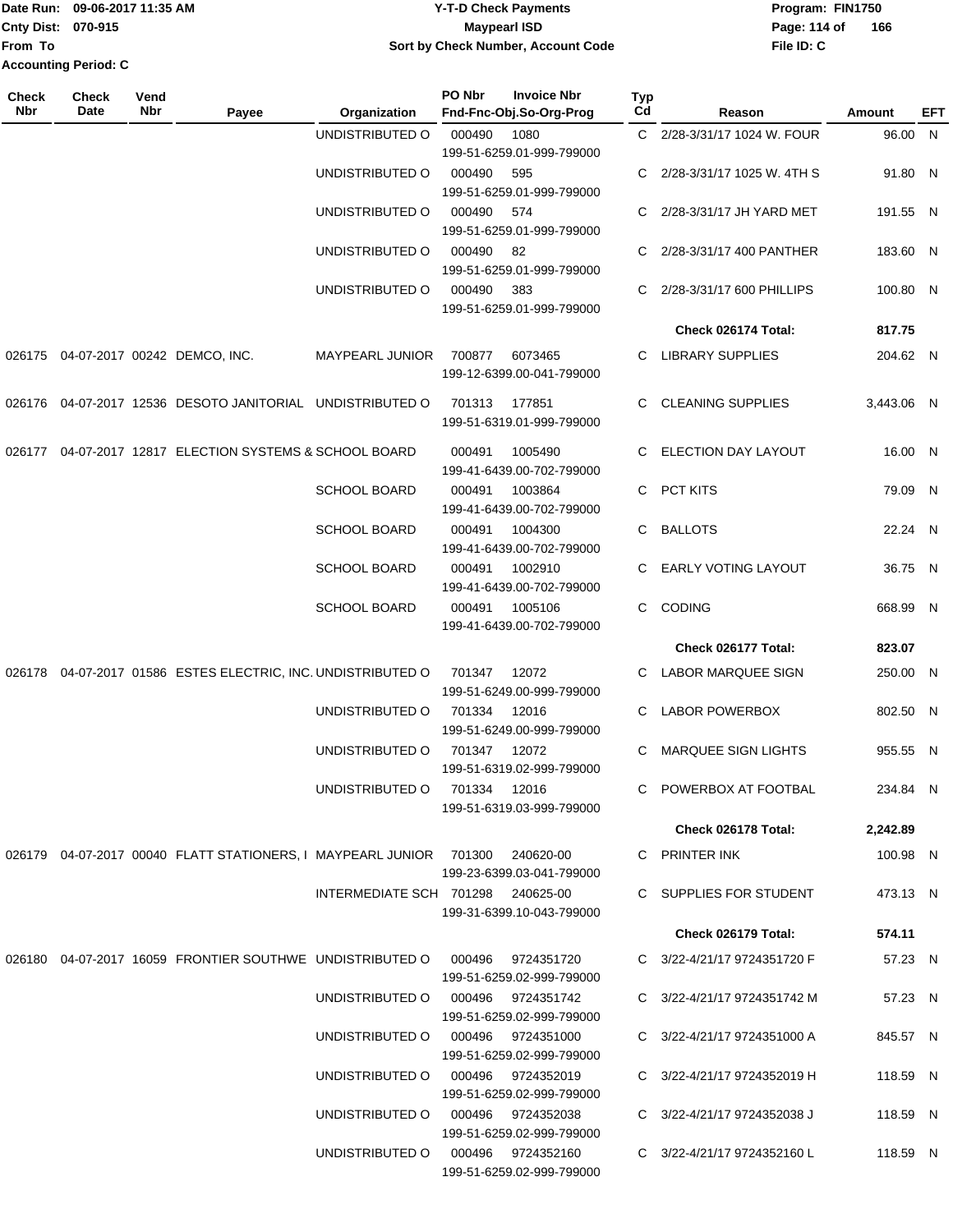#### Date Run: 09-06-2017 11:35 AM **CONTEX 100 CONTEX 12 T-D** Check Payments **CONTEX 12 T-D Check Payments** Program: FIN1750 **Cnty Dist:** 070-915 **Page:** 115 of **09-06-2017 11:35 AM Y-T-D Check Payments 070-915 Maypearl ISD Sort by Check Number, Account Code**

| Check<br>Nbr | <b>Check</b><br>Date          | Vend<br><b>Nbr</b> | Payee                                                              | Organization                          | <b>PO Nbr</b> | <b>Invoice Nbr</b><br>Fnd-Fnc-Obj.So-Org-Prog  | <b>Typ</b><br>Cd | Reason                      | Amount      | <b>EFT</b> |
|--------------|-------------------------------|--------------------|--------------------------------------------------------------------|---------------------------------------|---------------|------------------------------------------------|------------------|-----------------------------|-------------|------------|
|              |                               |                    |                                                                    | UNDISTRIBUTED O                       | 000496        | 9724352520<br>199-51-6259.02-999-799000        | C.               | 3/22-4/21/17 9724352520 IN  | 118.59 N    |            |
|              |                               |                    |                                                                    |                                       |               |                                                |                  | Check 026180 Total:         | 1,434.39    |            |
| 026181       |                               |                    | 04-07-2017 14399 ROBERT HODGE JR.                                  | UNDISTRIBUTED O                       | 000492        | <b>BLOOMING</b><br>199-36-6219.00-999-799000   | C                | SB UMPIRE V. BLOOMING       | 82.00 N     |            |
| 026182       |                               |                    | 04-07-2017 16223 Houston ISD                                       | UNDISTRIBUTED O                       | 000493        | 1617JAN108<br>199-31-6299.00-999-723000        | C                | SHARS 1/6-1/27/17           | 75.66 N     |            |
|              |                               |                    |                                                                    | UNDISTRIBUTED O                       | 000493        | 1617DEC108<br>199-31-6299.00-999-723000        | C                | SHARS 12/23-12/30/16        | 437.33 N    |            |
|              |                               |                    |                                                                    | UNDISTRIBUTED O                       | 000493        | 1617FEB112<br>199-31-6299.00-999-723000        | C                | SHARS 2/3-2/24/17           | 118.70 N    |            |
|              |                               |                    |                                                                    |                                       |               |                                                |                  | Check 026182 Total:         | 631.69      |            |
| 026183       |                               |                    | 04-07-2017 16230 IDEAL IMPACT INC                                  | UNDISTRIBUTED O                       | 000497        | 150232<br>199-51-6249.04-999-799000            | C.               | <b>FIRST PROGRESS PAYME</b> | 56,580.00 N |            |
| 026184       |                               |                    | 04-07-2017 12551 INTERQUEST DETECTI HIGH SCHOOL                    |                                       | 700128        | 111412<br>199-11-6219.02-001-724000            | C.               | <b>HALF DAY SERVICE 3/9</b> | 540.00 N    |            |
| 026185       |                               |                    | 04-07-2017 00795 ISI COMMERCIAL REF UNDISTRIBUTED O                |                                       | 701331        | 0050193<br>199-51-6319.35-999-799000           | C                | THERMAL FUSE KITCHEN        | 45.90 N     |            |
| 026186       |                               |                    | 04-07-2017 16039 JYRO SIGNS                                        | UNDISTRIBUTED O                       | 701260        | 5515<br>199-34-6319.00-999-799000              | C                | NUMBERS FOR VEHICLE         | 23.00 N     |            |
| 026187       |                               |                    | 04-07-2017 15156 LEON J. LUEKEN, JR.                               | UNDISTRIBUTED O                       | 000494        | <b>BLOOMING</b><br>199-36-6219.00-999-799000   | C                | SB OFFICIAL V.BLOOMING      | 82.00 N     |            |
| 026188       |                               |                    | 04-07-2017 15653 M.A.C. ALARMS                                     | UNDISTRIBUTED O                       | 701328        | 18561A<br>199-51-6249.00-999-799000            | C                | SOFTWARE RESET LOCK         | 425.00 N    |            |
|              |                               |                    |                                                                    | UNDISTRIBUTED O                       | 701327        | 18566A<br>199-51-6249.00-999-799000            | C                | REPLACE LOCK                | 1,563.00 N  |            |
|              |                               |                    |                                                                    |                                       |               |                                                |                  | Check 026188 Total:         | 1,988.00    |            |
| 026189       |                               |                    | 04-07-2017 16235 M3 ROCK n' TALK INC. HIGH SCHOOL                  |                                       | 701340        | 218<br>199-31-6399.04-001-799000               | C                | <b>ASSEMBLY</b>             | 500.00 N    |            |
|              |                               |                    | 026190  04-07-2017  12717  MANSFIELD NATIONAL HIGH SCHOOL          |                                       |               | 701337 APRIL 10<br>199-36-6499.01-001-799000   |                  | C GOLF TOURNAMENT           | 342.00 N    |            |
|              |                               |                    | 026191 04-07-2017 15119 MARAKBIZ, LLC                              | UNDISTRIBUTED O                       | 701073        | 224-11-6219.02-999-723000                      |                  | C RENEWAL ONLINE            | 500.00 N    |            |
|              | 026192 04-07-2017 00079 NASCO |                    |                                                                    | HIGH SCHOOL                           | 701065 312496 | 199-11-6399.12-001-711000                      |                  | C SUPPLIES                  | 1.00 N      |            |
|              |                               |                    |                                                                    | HIGH SCHOOL                           | 701065 312496 | 199-11-6399.39-001-722000                      |                  | C SUPPLIES                  | 349.91 N    |            |
|              |                               |                    |                                                                    |                                       |               |                                                |                  | Check 026192 Total:         | 350.91      |            |
|              |                               |                    | 026193 04-07-2017 15814 NEC FINANCIAL SERVI UNDISTRIBUTED O 000498 |                                       |               | 0001996825<br>199-71-6512.00-999-799000        |                  | C 2016 PERSONAL PROPER      | 1,555.05 N  |            |
|              |                               |                    |                                                                    | UNDISTRIBUTED O                       |               | 000498 0001996825<br>199-71-6512.00-999-799000 |                  | C SV1800 PHONE SYSTEM       | 1,159.20 N  |            |
|              |                               |                    |                                                                    | UNDISTRIBUTED O   000498   0001996825 |               | 199-71-6522.00-999-799000                      |                  | C SV1800 PHONE SYSTEM       | 181.07 N    |            |
|              |                               |                    |                                                                    |                                       |               |                                                |                  | Check 026193 Total:         | 2,895.32    |            |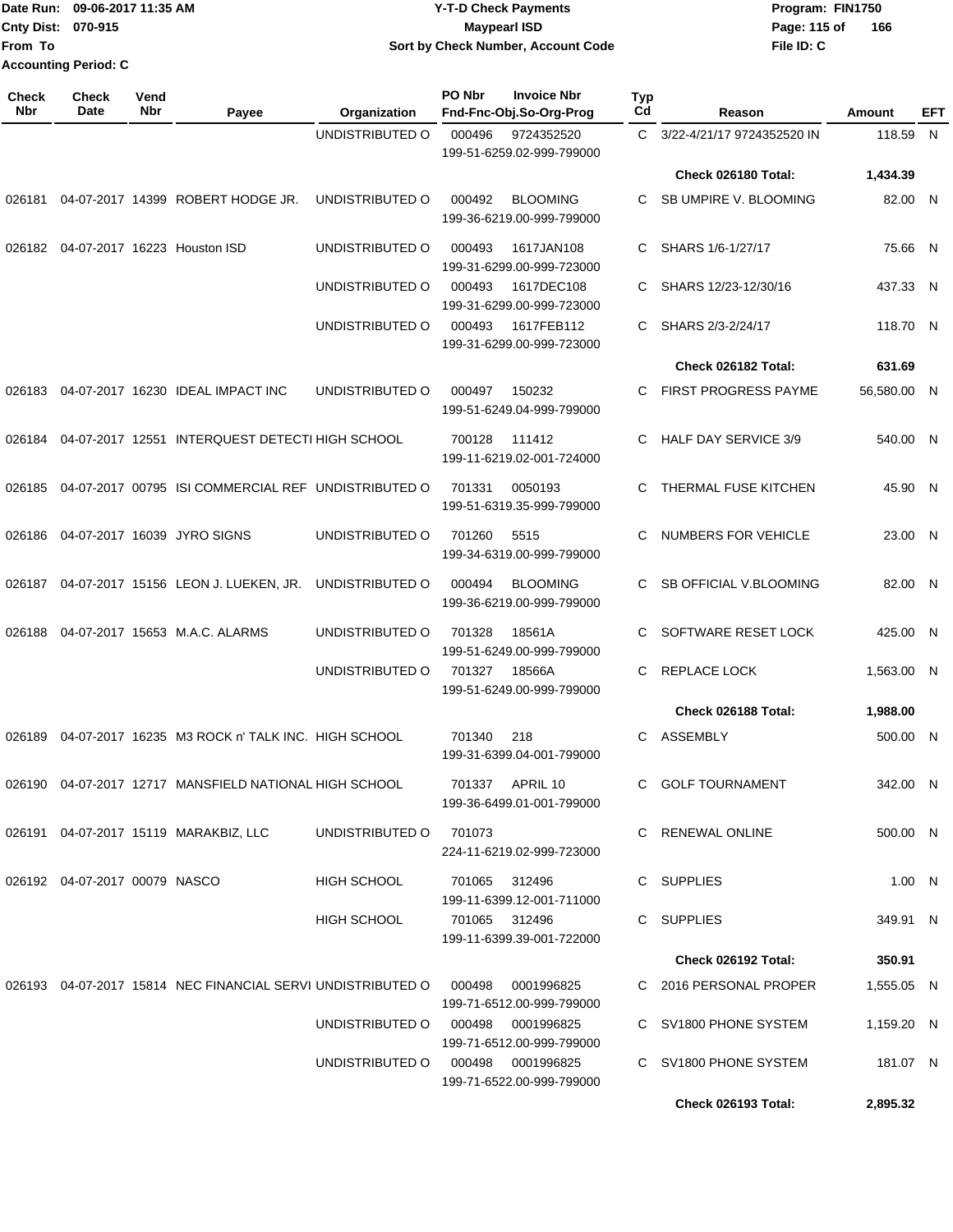|                             | Date Run: 09-06-2017 11:35 AM | <b>Y-T-D Check Payments</b>        | Program: FIN1750 |     |  |  |
|-----------------------------|-------------------------------|------------------------------------|------------------|-----|--|--|
| <b>Cnty Dist: 070-915</b>   |                               | Maypearl ISD                       | Page: 116 of     | 166 |  |  |
| From To                     |                               | Sort by Check Number, Account Code | File ID: C       |     |  |  |
| <b>Accounting Period: C</b> |                               |                                    |                  |     |  |  |

| <b>Check</b><br>Nbr | <b>Check</b><br>Date | Vend<br>Nbr | Payee                                                                             | Organization                  | PO Nbr          | <b>Invoice Nbr</b><br>Fnd-Fnc-Obj.So-Org-Prog | <b>Typ</b><br>Cd | Reason                      | Amount     | EFT |
|---------------------|----------------------|-------------|-----------------------------------------------------------------------------------|-------------------------------|-----------------|-----------------------------------------------|------------------|-----------------------------|------------|-----|
| 026194              |                      |             | 04-07-2017 00287 OFFICE DEPOT                                                     | <b>HIGH SCHOOL</b>            | 701098          | 916056710001<br>199-11-6399.12-001-711000     |                  | C SUPPLIES                  | 10.49 N    |     |
|                     |                      |             |                                                                                   | <b>HIGH SCHOOL</b>            | 701098          | 916056616001<br>199-11-6399.12-001-711000     | C.               | <b>SUPPLIES</b>             | 115.99 N   |     |
|                     |                      |             |                                                                                   |                               |                 |                                               |                  | Check 026194 Total:         | 126.48     |     |
| 026195              |                      |             | 04-07-2017 00833 PALOS SPORTS                                                     | UNDISTRIBUTED O               | 701148          | 254465-01<br>199-36-6399.03-999-799GHS        | C.               | <b>TRACK EQUIPMENT</b>      | 39.98 N    |     |
| 026196              |                      |             | 04-07-2017 14574 PERMA-BOUND BOOK MAYPEARL JUNIOR                                 |                               | 700739          | 1713693-00<br>199-11-6399.02-041-711000       | C                | <b>LANGUADE ARTS SUPPLI</b> | 314.40 N   |     |
|                     |                      |             |                                                                                   | <b>HIGH SCHOOL</b>            | 700685          | 1711629-01<br>199-12-6399.04-001-799000       | C                | <b>BOOKS</b>                | 625.76 N   |     |
|                     |                      |             |                                                                                   |                               |                 |                                               |                  | Check 026196 Total:         | 940.16     |     |
| 026197              |                      |             | 04-07-2017 15876 VPA INVESTMENT CO                                                | UNDISTRIBUTED O               | 701329          | 0076501<br>199-34-6219.00-999-799000          | C.               | <b>WORKED ON MAINT TRUC</b> | 576.51 N   |     |
|                     |                      |             |                                                                                   | UNDISTRIBUTED O               | 701329          | 0076501<br>199-34-6319.00-999-799000          | C                | <b>WORKED ON MAINT TRUC</b> | 1,748.55 N |     |
|                     |                      |             |                                                                                   |                               |                 |                                               |                  | Check 026197 Total:         | 2,325.06   |     |
| 026198              |                      |             | 04-07-2017 00401 POSITIVE PROMOTION INTERMEDIATE SCH 700844                       |                               |                 | 05687975<br>199-11-6399.20-043-711000         | C.               | <b>SUPPLIES</b>             | 203.99 N   |     |
|                     |                      |             |                                                                                   | <b>MAYPEARL JUNIOR</b>        | 701039          | 05682343<br>199-11-6399.25-041-711000         | C                | <b>MJH AWARDS</b>           | 473.00 N   |     |
|                     |                      |             |                                                                                   | <b>MAYPEARL JUNIOR</b>        | 701039          | 05682343<br>199-11-6399.27-041-711000         | C                | <b>MJH Awards</b>           | 105.72 N   |     |
|                     |                      |             |                                                                                   | <b>ELEMENTARY</b>             | 700741          | 05667728<br>199-12-6399.00-101-799000         | C                | <b>LIBRARY SUPPLIES</b>     | 243.31 N   |     |
|                     |                      |             |                                                                                   |                               |                 |                                               |                  | Check 026198 Total:         | 1,026.02   |     |
| 026199              |                      |             | 04-07-2017 12836 R B SPORTING GOOD HIGH SCHOOL                                    |                               | 700907          | 0559133-IN<br>199-36-6399.13-001-799000       | C                | SOFTBALL EQUIPMENT          | 1,485.60 N |     |
|                     |                      |             |                                                                                   | UNDISTRIBUTED O               | 700905          | 0559160-IN<br>199-36-6399.16-999-799000       | С                | <b>TENNIS EQUIPMENT</b>     | 355.55 N   |     |
|                     |                      |             |                                                                                   |                               |                 |                                               |                  | Check 026199 Total:         | 1,841.15   |     |
| 026200              |                      |             | 04-07-2017 00879 READ NATURALLY, IN UNDISTRIBUTED O                               |                               | 701257          | 214286<br>199-11-6399.45-999-799000           |                  | C READ NATURALLY LICENS     | 2,470.00 N |     |
|                     |                      |             | 026201  04-07-2017  00099  REGION  10/EDUCATIO  UNDISTRIBUTED   0  701192  143801 |                               |                 | 199-34-6219.01-999-799000                     |                  | C BUS CLASS RIEPE           | 60.00 N    |     |
|                     |                      |             |                                                                                   | UNDISTRIBUTED O 700922 143802 |                 | 199-34-6219.01-999-799000                     |                  | C BUS CERT CLASS - SAND     | 60.00 N    |     |
|                     |                      |             |                                                                                   |                               |                 |                                               |                  | Check 026201 Total:         | 120.00     |     |
|                     |                      |             | 026202 04-07-2017 16167 RENVY ANNICE EVAN UNDISTRIBUTED O 000499 V. MILDRED       |                               |                 | 199-36-6219.00-999-799000                     |                  | C BB, MILDRED OFFICIAL 1/3  | 65.00 N    |     |
|                     |                      |             | 026203 04-07-2017 00234 SOUTHWEST INTERNA UNDISTRIBUTED O                         |                               | 701341 FP295933 | 199-34-6319.00-999-799000                     |                  | C TCU MODULE BUS 50         | 703.97 N   |     |
|                     |                      |             | 026204 04-07-2017 16185 STAYBRIDGE SUITES UNDISTRIBUTED O 700869 4/19-4/21/17     |                               |                 | 199-21-6411.00-999-723000                     |                  | C HOTEL FOR ACET CONFE      | 307.38 N   |     |
|                     |                      |             | 026205  04-07-2017  00132  TEXAS EDUCATIONAL UNDISTRIBUTED   000495  3736         |                               |                 | 199-21-6219.00-999-723000                     |                  | C IDEA, PART B FORMULA, P   | 1,609.58 N |     |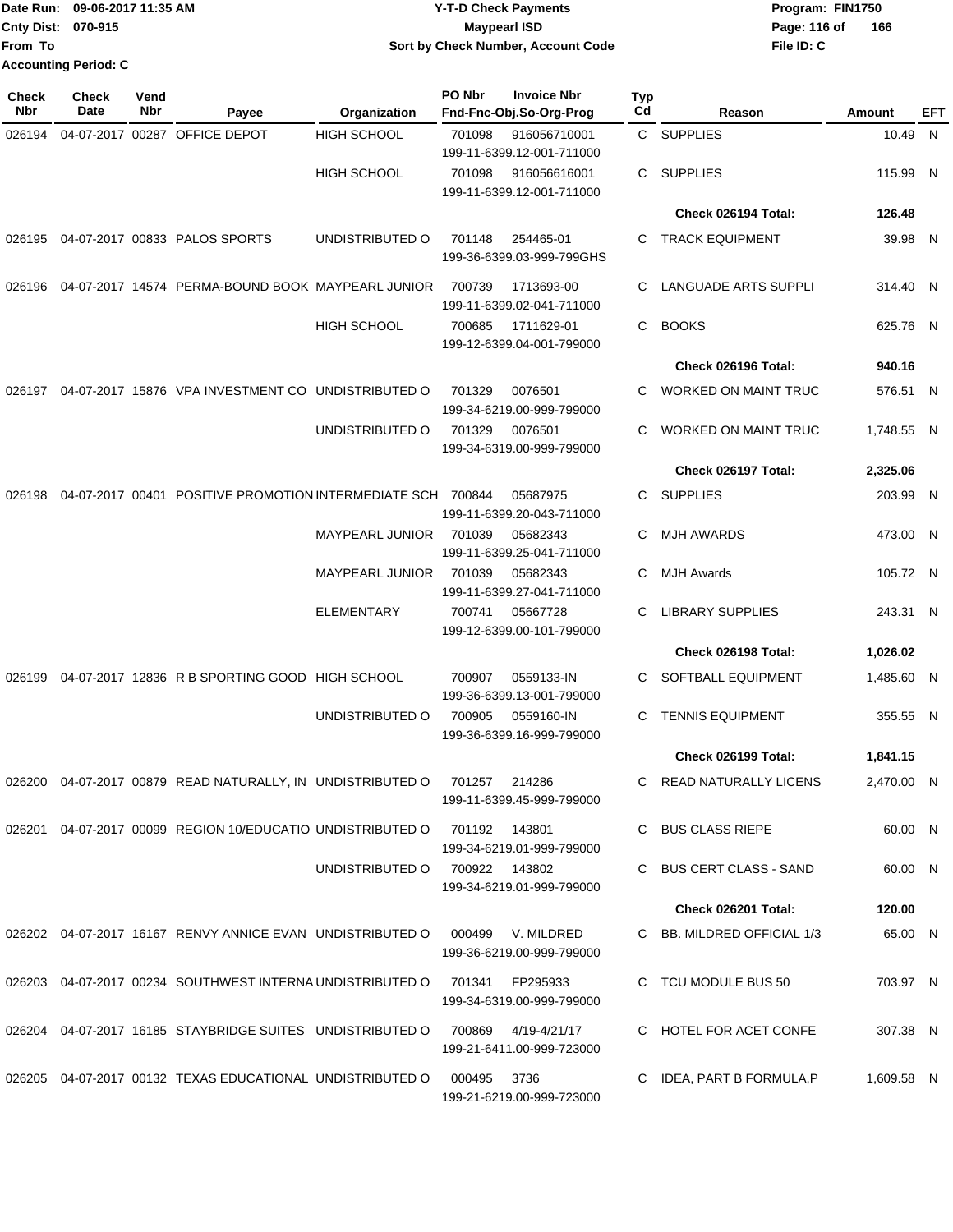#### Date Run: 09-06-2017 11:35 AM **CONTEX 100 CONTEX 12 T-D** Check Payments **CONTEX 12 T-D Check Payments** Program: FIN1750 **Cnty Dist:** 070-915 **Page: 117 of** Maypearl ISD **Page: 117 of Y-T-D Check Payments 070-915 Maypearl ISD Sort by Check Number, Account Code**

| Check<br><b>Nbr</b> | Check<br>Date          | Vend<br>Nbr | Payee                                                                     | Organization                     | PO Nbr | <b>Invoice Nbr</b><br>Fnd-Fnc-Obj.So-Org-Prog     | <b>Typ</b><br>Cd | Reason                    | Amount     | <b>EFT</b> |
|---------------------|------------------------|-------------|---------------------------------------------------------------------------|----------------------------------|--------|---------------------------------------------------|------------------|---------------------------|------------|------------|
| 026206              | 04-07-2017 13882 TRANE |             |                                                                           | UNDISTRIBUTED O                  | 701332 | 2127839<br>199-51-6249.35-999-799000              | $\mathbf{C}$     | SWITCH/BLOWER             | 677.97 N   |            |
|                     |                        |             |                                                                           | UNDISTRIBUTED O                  | 701316 | 2276051<br>199-51-6399.05-999-799000              | C                | TEMP PROB A/C UNIT        | 26.58 N    |            |
|                     |                        |             |                                                                           |                                  |        |                                                   |                  | Check 026206 Total:       | 704.55     |            |
| 026208              |                        |             | 04-07-2017 13537 CRISTIN VOTAW                                            | INTERMEDIATE SCH 701336          |        | <b>REIMBURSEMENT</b><br>199-23-6399.01-043-799000 | $\mathbf{C}$     | <b>STAFF LUNCH</b>        | 44.92 N    |            |
| 026209              |                        |             | 04-07-2017 00144 WAXAHACHIE DAILY LI UNDISTRIBUTED O                      |                                  | 701278 | 300221904<br>199-41-6219.02-999-799000            | C.               | <b>MAINTENANCE AD</b>     | 175.60 N   |            |
| 026210              |                        |             | 04-07-2017 16234 WAXAHACHIE PREPAT HIGH SCHOOL                            |                                  | 701338 | APRIL 4<br>199-36-6499.01-001-799000              | C.               | <b>GOLF TOURNAMENT</b>    | 315.00 N   |            |
| 026211              |                        |             | 04-07-2017 15055 WEST MUSIC                                               | INTERMEDIATE SCH 700904          |        | SI1407396<br>199-11-6399.10-043-711000            | C                | <b>MUSIC SUPPLIES</b>     | 350.77 N   |            |
|                     |                        |             | 026212 04-13-2017 16192 ACTION FIRE PROS                                  | UNDISTRIBUTED O                  | 701374 | A1721276<br>199-51-6249.00-999-799000             |                  | SERVICE AND REPLACE P     | 450.00 N   |            |
| 026213              |                        |             | 04-13-2017 01256 AT&T MOBILITY                                            | UNDISTRIBUTED O                  | 000504 | 824711164<br>199-51-6259.02-999-799000            | C.               | 3/3-4/2/17 WIRELESS       | 108.10 N   |            |
|                     |                        |             | 026214 04-13-2017 00069 ATMOS ENERGY                                      | UNDISTRIBUTED O                  | 000503 | 3030318181<br>199-51-6259.00-999-799000           | C.               | 3/3-4/3/17 MIDDLE SCHOO   | 175.03 N   |            |
|                     |                        |             |                                                                           | UNDISTRIBUTED O                  | 000503 | 3030380470<br>199-51-6259.00-999-799000           |                  | 3/3-4/3/17 HIGH SCHOOL    | 261.07 N   |            |
|                     |                        |             |                                                                           | UNDISTRIBUTED O                  | 000503 | 3030318485<br>199-51-6259.00-999-799000           | C.               | 3/3-4/3/17 LSK            | 152.36 N   |            |
|                     |                        |             |                                                                           | UNDISTRIBUTED O                  | 000503 | 3030380238<br>199-51-6259.00-999-799000           | C.               | 3/3-4/3/17 ADMIN          | 100.61 N   |            |
|                     |                        |             |                                                                           |                                  |        |                                                   |                  | Check 026214 Total:       | 689.07     |            |
|                     |                        |             | 026215 04-13-2017 00901 AVENUE FUEL DISTRI UNDISTRIBUTED O                |                                  | 000505 | 63030<br>199-34-6311.01-999-799000                | C                | <b>FUEL</b>               | 1,309.35 N |            |
|                     |                        |             | 026216 04-13-2017 14983 BRIAN BILBREY                                     | UNDISTRIBUTED O                  | 701396 | <b>REIMBURSEMENT</b><br>199-36-6399.04-999-799000 | C.               | <b>BASEBALL EQUIPMENT</b> | 1.655.55 N |            |
|                     |                        |             | 026217 04-13-2017 14119 BROOKSHIRE BROTHE SCHOOL BOARD 701268 86003       |                                  |        | 199-41-6499.02-702-799000                         |                  | C BOARD SNACKS            | 16.62 N    |            |
|                     |                        |             | 026218 04-13-2017 00871 CARD SERVICE CENT MAYPEARL JUNIOR 700962 XXXX0178 |                                  |        | 199-11-6399.02-041-711000                         |                  | C ELA SUPPLIES            | 111.82 N   |            |
|                     |                        |             |                                                                           | ELEMENTARY                       |        | 700944 XXXX0178<br>199-11-6399.02-101-711000      |                  | C 2ND GRADE SUPPLIES      | 149.58 N   |            |
|                     |                        |             |                                                                           | INTERMEDIATE SCH 700964 XXXX0178 |        | 199-11-6399.03-043-711000                         |                  | C BOOKS                   | 43.98 N    |            |
|                     |                        |             |                                                                           | MAYPEARL JUNIOR 701057 XXXX0178  |        | 199-11-6399.07-041-711000                         |                  | C TEACHER GRADE BOOKS     | 104.65 N   |            |
|                     |                        |             |                                                                           | ELEMENTARY 700947 XXXX0178       |        | 199-11-6399.11-101-711000                         |                  | C SUPPLIES                | 134.68 N   |            |
|                     |                        |             |                                                                           | ELEMENTARY 700952 XXXX0178       |        | 199-11-6399.11-101-711000                         |                  | C CAR DUTY SUPPLIES       | 219.90 N   |            |
|                     |                        |             |                                                                           | HIGH SCHOOL                      |        | 701302 XXXX0178<br>199-11-6399.13-001-722000      |                  | C SUPPLIES                | 299.00 N   |            |
|                     |                        |             |                                                                           | INTERMEDIATE SCH 701117 XXXX0178 |        | 199-11-6399.23-043-725000                         |                  | C BOOKS                   | 28.15 N    |            |
|                     |                        |             |                                                                           | INTERMEDIATE SCH 700977 XXXX0178 |        | 199-12-6399.00-043-799000                         |                  | C BOOKS                   | 115.64 N   |            |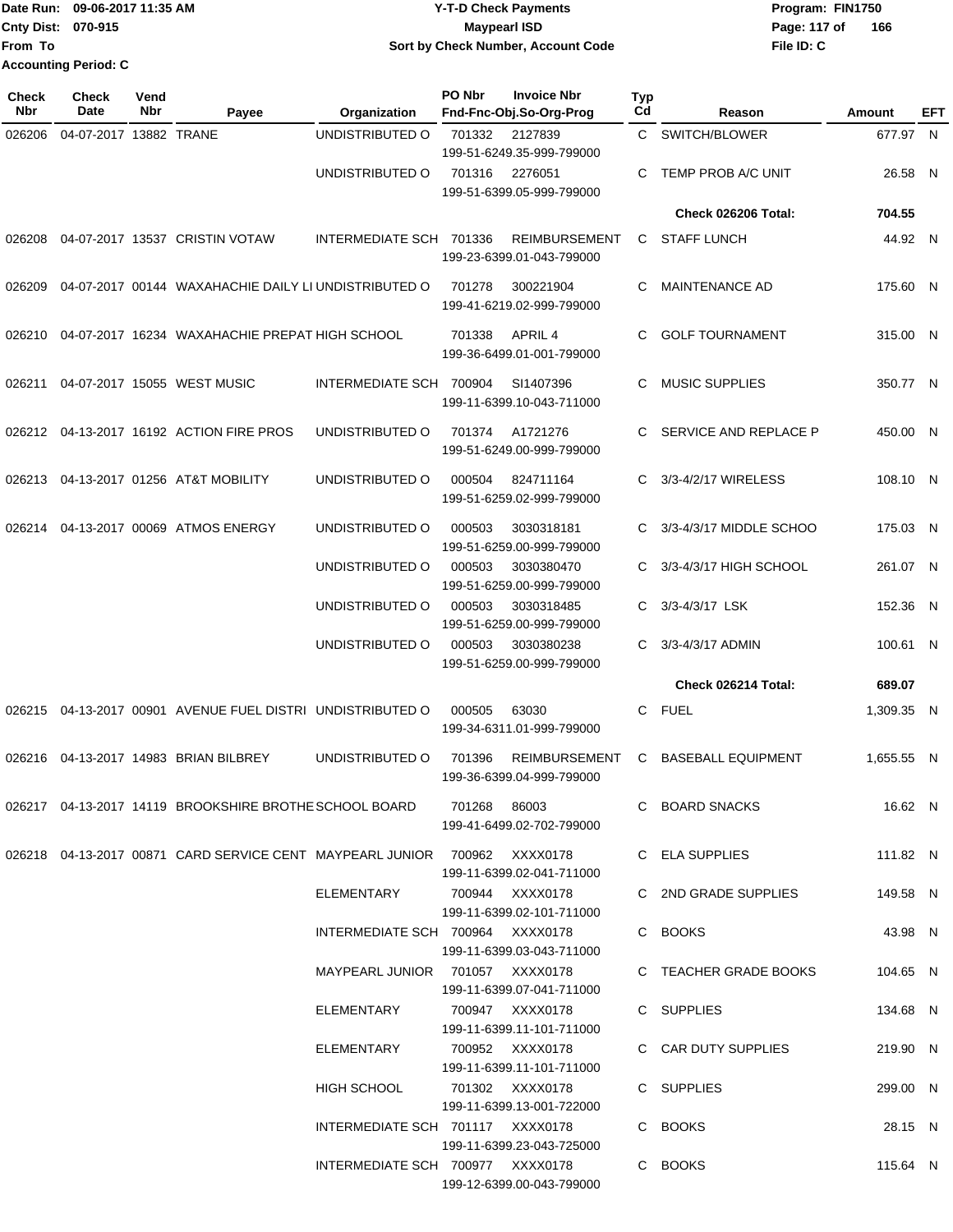|                             | Date Run: 09-06-2017 11:35 AM | <b>Y-T-D Check Payments</b>        | Program: FIN1750 |     |
|-----------------------------|-------------------------------|------------------------------------|------------------|-----|
| <b>Cnty Dist: 070-915</b>   |                               | Maypearl ISD                       | Page: 118 of     | 166 |
| From To                     |                               | Sort by Check Number, Account Code | File ID: C       |     |
| <b>Accounting Period: C</b> |                               |                                    |                  |     |

| Check<br>Nbr | <b>Check</b><br>Date | Vend<br><b>Nbr</b> | Payee                                                                    | Organization                    | PO Nbr        | <b>Invoice Nbr</b><br>Fnd-Fnc-Obj.So-Org-Prog   | Typ<br>Cd | Reason                      | <b>Amount</b> | EFT |
|--------------|----------------------|--------------------|--------------------------------------------------------------------------|---------------------------------|---------------|-------------------------------------------------|-----------|-----------------------------|---------------|-----|
|              |                      |                    |                                                                          | INTERMEDIATE SCH 700976         |               | XXXX0178<br>199-12-6399.02-043-799000           |           | C BOOKS                     | 94.28 N       |     |
|              |                      |                    |                                                                          | INTERMEDIATE SCH 700839         |               | XXXX0178<br>199-12-6399.02-043-799000           | C.        | <b>BOOKS</b>                | 32.93 N       |     |
|              |                      |                    |                                                                          | UNDISTRIBUTED O                 | 701182        | XXXX0178<br>199-13-6499.00-999-711000           | C.        | SNACKS FOR DIP COMMIT       | 55.15 N       |     |
|              |                      |                    |                                                                          | UNDISTRIBUTED O                 | 701296        | XXXX0178<br>199-34-6219.02-999-799000           | C.        | <b>REGISTRATION FOR NEW</b> | 90.42 N       |     |
|              |                      |                    |                                                                          | <b>ADMINISTRATIVE</b>           | 000501        | XXXX0046<br>199-41-6399.01-701-799000           | С         | <b>JOB FAIR BANNER</b>      | 176.99 N      |     |
|              |                      |                    |                                                                          | <b>ADMINISTRATIVE</b>           | 000500        | XXXX0046<br>199-41-6411.01-701-799000           | C.        | GAS                         | 60.84 N       |     |
|              |                      |                    |                                                                          | UNDISTRIBUTED O                 | 701264        | XXXX0046<br>199-51-6319.35-999-799000           | C         | <b>UHAUL RENTAL</b>         | 115.89 N      |     |
|              |                      |                    |                                                                          | <b>ELEMENTARY</b>               | 701097        | XXXX0178<br>225-11-6399.00-101-723000           | C         | <b>SUPPLIES</b>             | 48.98 N       |     |
|              |                      |                    |                                                                          |                                 |               |                                                 |           | Check 026218 Total:         | 1,882.88      |     |
| 026219       |                      |                    | 04-13-2017 00527 CDWG INC.                                               | UNDISTRIBUTED O                 | 701114        | HJZ2897<br>199-11-6639.47-999-711000            |           | C MONITORS                  | 1,015.80 N    |     |
| 026220       |                      |                    | 04-13-2017 00235 CORSICANA ISD                                           | HIGH SCHOOL                     | 701373        | <b>BI DISTRICT</b><br>199-36-6499.01-001-799000 |           | C VOLLEYBALL PLAY OFF G     | 139.66 N      |     |
| 026221       |                      |                    | 04-13-2017 00218 THE COWBOY BANK O UNDISTRIBUTED O                       |                                 | 000515        | 199-34-6311.01-999-799000                       | C.        | <b>FUEL FOR DISTRICT</b>    | 500.00 N      |     |
|              |                      |                    |                                                                          | UNDISTRIBUTED O                 | 000515        | 199-34-6311.01-999-799000                       | C.        | <b>FUEL FOR DISTRICT</b>    | 500.00 N      |     |
|              |                      |                    |                                                                          | HIGH SCHOOL                     | 701389        | 4/16-4/18/17<br>199-36-6499.01-001-799000       | C.        | MEALS/REGIONAL TENNIS       | 300.00 N      |     |
|              |                      |                    |                                                                          | HIGH SCHOOL                     | 000516        | 199-36-6499.01-001-799000                       | C.        | MEALS FOR GOLF REGIO        | 700.00 N      |     |
|              |                      |                    |                                                                          |                                 |               |                                                 |           | Check 026221 Total:         | 2,000.00      |     |
| 026222       |                      |                    | 04-13-2017 00445 EAI EDUCATION                                           | <b>ELEMENTARY</b>               | 701195        | INV0815563<br>199-11-6399.00-101-723000         | C.        | <b>SPED SUPPLIES</b>        | 155.41 N      |     |
|              |                      |                    | 026223 04-13-2017 13639 EAST TEXAS COPY SY UNDISTRIBUTED O 000506 378292 |                                 |               | 199-11-6219.07-999-723000                       |           | C 3/4-4/3/17 PRINTS B&W/CO  | 37.54 N       |     |
|              |                      |                    |                                                                          | UNDISTRIBUTED O 000507 378638   |               | 199-11-6219.07-999-723000                       |           | C 3/9-4/8/17 B&W            | 89.62 N       |     |
|              |                      |                    |                                                                          | HIGH SCHOOL                     |               | 000506 378292<br>199-11-6269.00-001-711000      |           | C 3/4-4/3/17 PRINTS B&W/CO  | 24.35 N       |     |
|              |                      |                    |                                                                          | HIGH SCHOOL                     | 000507 378638 | 199-11-6269.00-001-711000                       |           | C 3/9-4/8/17 B&W            | 99.40 N       |     |
|              |                      |                    |                                                                          | MAYPEARL JUNIOR  000507  378638 |               | 199-11-6269.00-041-711000                       |           | C 3/9-4/8/17 B&W            | 70.00 N       |     |
|              |                      |                    |                                                                          |                                 |               | 199-11-6269.00-041-711000                       |           | C 3/4-4/3/17 PRINTS B&W/CO  | 73.43 N       |     |
|              |                      |                    |                                                                          | INTERMEDIATE SCH 000507 378638  |               | 199-11-6269.00-043-799000                       |           | C 3/9-4/8/17 B&W            | 90.18 N       |     |
|              |                      |                    |                                                                          | ELEMENTARY                      |               | 000506 378292<br>199-11-6269.00-101-711000      |           | C 3/4-4/3/17 PRINTS B&W/CO  | 538.22 N      |     |
|              |                      |                    |                                                                          | ELEMENTARY                      |               | 000507 378638<br>199-11-6269.00-101-711000      |           | C 3/9-4/8/17 B&W            | 155.88 N      |     |
|              |                      |                    |                                                                          | ELEMENTARY                      |               | 000507 378638<br>199-11-6269.00-101-799000      |           | C 3/9-4/8/17 B&W            | 79.68 N       |     |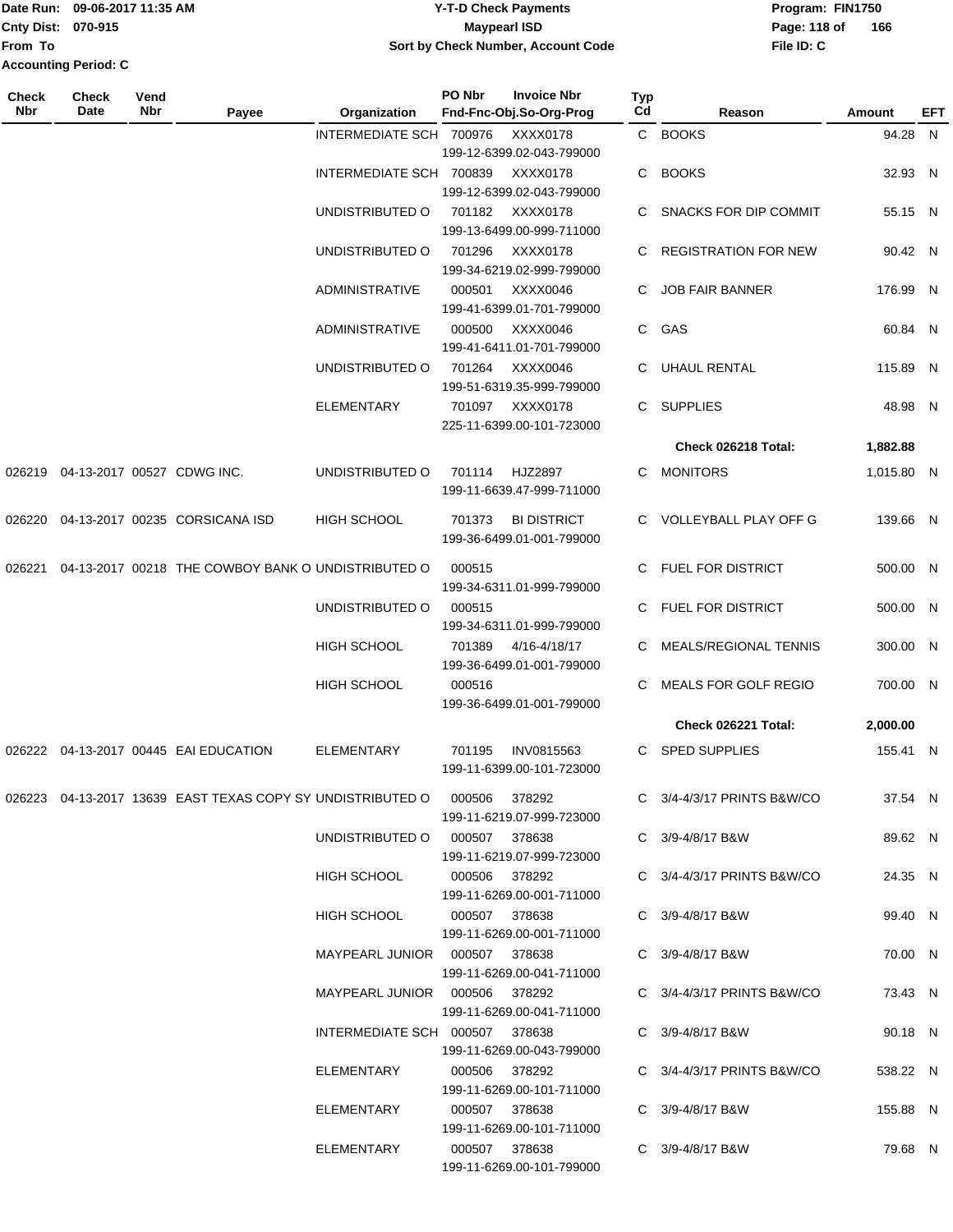Date Run: 09-06-2017 11:35 AM **CONTEX 100 CONTEX 12 T-D** Check Payments **CONTEX 12 T-D Check Payments** Program: FIN1750 **From To Accounting Period: C**

### **Cnty Dist:** 070-915 **Page: 119 of Page: 119 of Page: 119 of 09-06-2017 11:35 AM Y-T-D Check Payments 070-915 Maypearl ISD Sort by Check Number, Account Code**

| Check<br><b>Nbr</b> | Check<br>Date                  | Vend<br>Nbr | Payee                                                                    | Organization                      | PO Nbr          | <b>Invoice Nbr</b><br>Fnd-Fnc-Obj.So-Org-Prog                    | <b>Typ</b><br>Cd | Reason                     | Amount     | EFT |
|---------------------|--------------------------------|-------------|--------------------------------------------------------------------------|-----------------------------------|-----------------|------------------------------------------------------------------|------------------|----------------------------|------------|-----|
|                     |                                |             |                                                                          | <b>HIGH SCHOOL</b>                | 000507          | 378638<br>199-11-6269.01-001-711000                              |                  | C 3/9-4/8/17 B&W           | 96.34 N    |     |
|                     |                                |             |                                                                          | <b>HIGH SCHOOL</b>                | 000506          | 378292<br>199-11-6269.01-001-711000                              | C                | 3/4-4/3/17 PRINTS B&W/CO   | 741.98 N   |     |
|                     |                                |             |                                                                          | MAYPEARL JUNIOR                   | 000507          | 378638<br>199-11-6269.01-041-711000                              |                  | C 3/9-4/8/17 B&W           | 88.60 N    |     |
|                     |                                |             |                                                                          | MAYPEARL JUNIOR                   | 000506          | 378292<br>199-11-6269.01-041-711000                              |                  | C 3/4-4/3/17 PRINTS B&W/CO | 471.66 N   |     |
|                     |                                |             |                                                                          | INTERMEDIATE SCH 000507           |                 | 378638<br>199-11-6269.01-043-711000                              | C                | 3/9-4/8/17 B&W             | 70.00 N    |     |
|                     |                                |             |                                                                          | INTERMEDIATE SCH 000506           |                 | 378292                                                           |                  | C 3/4-4/3/17 PRINTS B&W/CO | 244.69 N   |     |
|                     |                                |             |                                                                          | DIR COST- ADMINIS                 | 000507          | 199-11-6269.01-043-711000<br>378638<br>199-41-6249.00-720-799000 |                  | C 3/9-4/8/17 B&W           | 70.00 N    |     |
|                     |                                |             |                                                                          | DIR COST-ADMINIS 000506           |                 | 378292                                                           | C                | 3/4-4/3/17 PRINTS B&W/CO   | 234.43 N   |     |
|                     |                                |             |                                                                          |                                   |                 | 199-41-6249.00-720-799000                                        |                  | Check 026223 Total:        | 3,276.00   |     |
|                     |                                |             | 026224 04-13-2017 12186 ELLIOTT ELECTRIC SU UNDISTRIBUTED O              |                                   | 701021          | 09-30995-01<br>199-51-6319.02-999-799000                         |                  | C OPEN PO SUPPLIES         | 59.47 N    |     |
| 026225              |                                |             | 04-13-2017 13336 ELLIS COUNTY MUSIC HIGH SCHOOL                          |                                   | 701358          | 45174<br>199-36-6399.13-001-799000                               |                  | C SOFTBALL SOUND SYSTE     | 80.00 N    |     |
| 026226              |                                |             | 04-13-2017 16242 RICARDO GARZA                                           | UNDISTRIBUTED O                   | 000508          | V. KEENE<br>199-36-6219.00-999-799000                            |                  | C SB V. KEENE OFFICIAL     | 145.00 N   |     |
|                     |                                |             | 026227 04-13-2017 15609 ALLEN HUGHES, JR.                                | UNDISTRIBUTED O                   | 000502          | V. PALMER<br>199-36-6219.00-999-799000                           |                  | C SB V. PALMER OFFICIAL    | 82.00 N    |     |
| 026228              |                                |             | 04-13-2017 15086 Kimbell Midwest                                         | UNDISTRIBUTED O                   | 701315          | 5524502<br>199-51-6319.02-999-799000                             |                  | C SUPPLIES                 | 286.86 N   |     |
|                     |                                |             | 026229 04-13-2017 16243 LA QUINTA INN & SUIT HIGH SCHOOL                 |                                   | 701387          | 4/16-4/18/17<br>199-36-6499.01-001-799000                        |                  | C HOTEL/REGIONAL TENNIS    | 878.00 N   |     |
|                     |                                |             | 026230 04-13-2017 16244 LA QUINTA INN & SUIT HIGH SCHOOL                 |                                   | 000517          | 4/23-4/27/17<br>199-36-6499.01-001-799000                        |                  | C HOTEL FOR GOLF REGIO     | 1,123.50 N |     |
|                     | 026231 04-13-2017 15098 LOWE'S |             |                                                                          | UNDISTRIBUTED O                   | 701245          | 7381357                                                          |                  | C OPEN PO                  | 69.80 N    |     |
|                     |                                |             |                                                                          | UNDISTRIBUTED O                   | 701243  7281357 | 199-51-6319.02-999-799000<br>199-51-6319.03-999-799000           |                  | C SUPPLIES FOR SPORTS C    | 598.25 N   |     |
|                     |                                |             |                                                                          |                                   |                 |                                                                  |                  | Check 026231 Total:        | 668.05     |     |
|                     |                                |             | 026232 04-13-2017 16134 MCDONALD PUBLISHI INTERMEDIATE SCH 700953 143688 |                                   |                 | 199-11-6399.07-043-711000                                        |                  | C SUPPLIES                 | 78.83 N    |     |
|                     |                                |             | 026233 04-13-2017 15740 MOORE RECYCLING L UNDISTRIBUTED O                |                                   | 000509          | 0001394807<br>199-51-6259.03-999-799000                          |                  | C 3/1-3/31/17 RECYCLING    | 21.12 N    |     |
|                     |                                |             |                                                                          | UNDISTRIBUTED O                   | 000509          | 0001394806<br>199-51-6259.03-999-799000                          |                  | C 3/1-3/31/17 RECYCLING    | 6.42 N     |     |
|                     |                                |             |                                                                          | UNDISTRIBUTED O 000509            |                 | 0001394808<br>199-51-6259.03-999-799000                          |                  | C 3/1-3/31/17 RECYCLING    | 77.55 N    |     |
|                     |                                |             |                                                                          | UNDISTRIBUTED O 000509 0001394809 |                 | 199-51-6259.03-999-799000                                        |                  | C 3/1-3/31/17 RECYCLING    | 28.80 N    |     |
|                     |                                |             |                                                                          |                                   |                 |                                                                  |                  | <b>Check 026233 Total:</b> | 133.89     |     |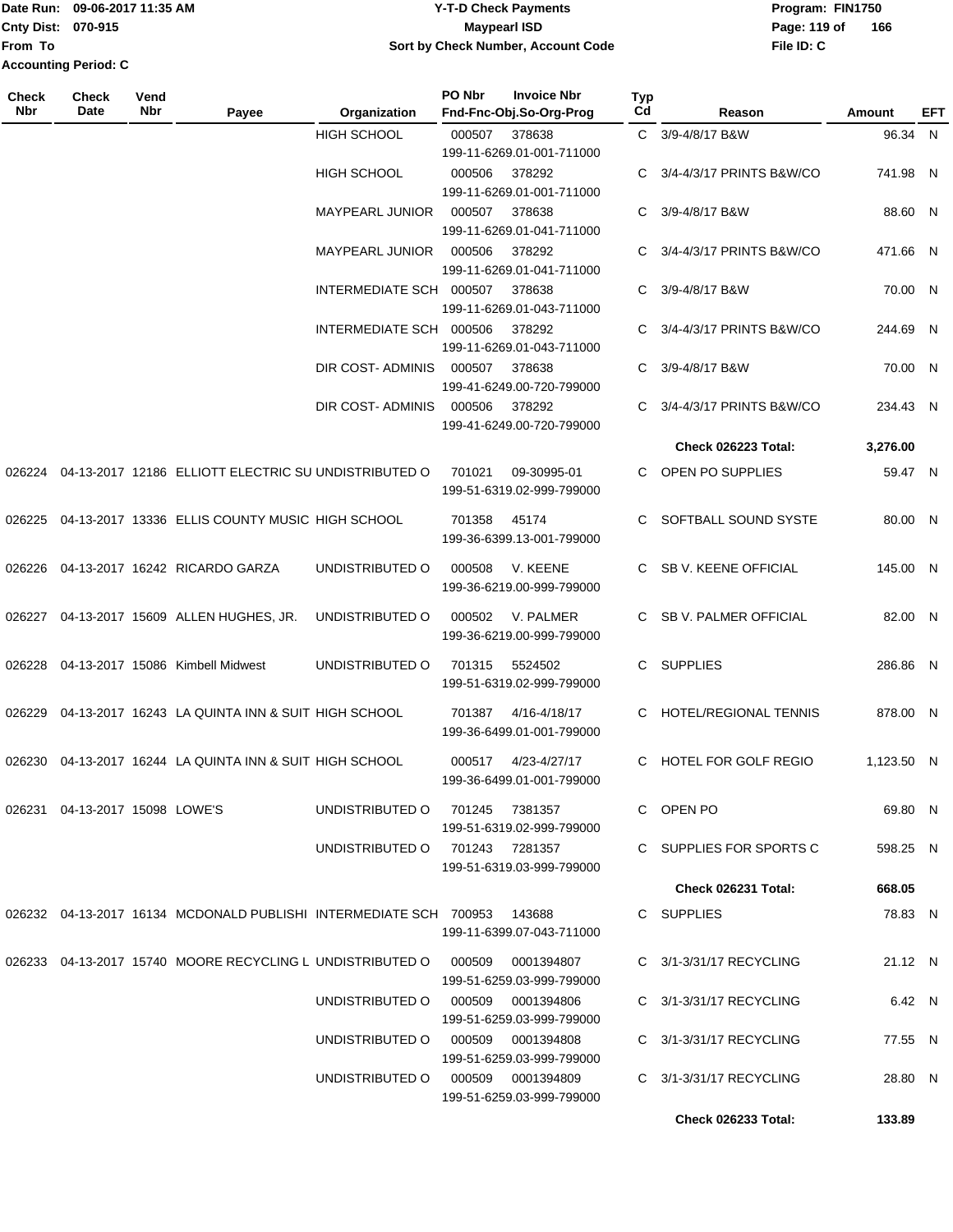Date Run: 09-06-2017 11:35 AM **CONTEX 100 CONTEX 12 T-D** Check Payments **CONTEX 12 T-D Check Payments** Program: FIN1750 **Cnty Dist:** 070-915 **Page:** 120 of **From To Accounting Period: C**

# **09-06-2017 11:35 AM Y-T-D Check Payments 070-915 Maypearl ISD Sort by Check Number, Account Code**

| Check<br>Nbr | <b>Check</b><br><b>Date</b>      | Vend<br>Nbr | Payee                                                                        | Organization                      | PO Nbr          | <b>Invoice Nbr</b><br>Fnd-Fnc-Obj.So-Org-Prog     | Typ<br>Cd | Reason                                           | Amount               | <b>EFT</b> |
|--------------|----------------------------------|-------------|------------------------------------------------------------------------------|-----------------------------------|-----------------|---------------------------------------------------|-----------|--------------------------------------------------|----------------------|------------|
| 026234       |                                  |             | 04-13-2017 13306 MOUNTAIN PEAK SPE UNDISTRIBUTED O                           |                                   | 000510          | 11-0788-00<br>199-51-6259.79-999-722000           |           | C 2/4-3/6/17 AG BUILDING                         | 54.60 N              |            |
| 026235       |                                  |             | 04-13-2017 16241 JOHN NALLEY                                                 | UNDISTRIBUTED O                   | 000511          | V. RICE<br>199-36-6219.00-999-799000              | C.        | <b>SB V.RICE OFFICIAL</b>                        | 85.00 N              |            |
|              |                                  |             |                                                                              | UNDISTRIBUTED O                   | 000511          | V. KEENE<br>199-36-6219.00-999-799000             | C         | SB V. KEENE OFFICIAL                             | 145.00 N             |            |
|              |                                  |             |                                                                              |                                   |                 |                                                   |           | <b>Check 026235 Total:</b>                       | 230.00               |            |
| 026236       |                                  |             | 04-13-2017 16239 NAVIANCE INC.                                               | HIGH SCHOOL                       | 701371          | INV00063021<br>199-11-6399.35-001-731000          | C.        | <b>COLLEGE READINESS CU</b>                      | 4,196.32 N           |            |
| 026237       |                                  |             | 04-13-2017 16014 ORKIN PEST CONTRO UNDISTRIBUTED O                           |                                   | 700099          | 348940<br>199-51-6249.00-999-799000               | C         | PEST CONTROL SERVICE                             | 450.00 N             |            |
| 026238       |                                  |             | 04-13-2017 14574 PERMA-BOUND BOOK ELEMENTARY                                 |                                   | 700948          | 1717450-00<br>199-12-6399.06-101-799000           | C         | <b>LIBRARY BOOKS</b>                             | 2.250.57 N           |            |
| 026239       |                                  |             | 04-13-2017 00854 PITNEY BOWES GLOB DIR COST-ADMINIS                          |                                   | 000512          | 3303241056<br>199-41-6269.00-720-799000           | C         | PROPERTY TAX                                     | 5.00 N               |            |
|              |                                  |             |                                                                              | DIR COST- ADMINIS                 | 000512          | 3303275122<br>199-41-6269.00-720-799000           | C         | POSTAGE LEASE                                    | 420.00 N             |            |
|              |                                  |             |                                                                              |                                   |                 |                                                   |           | <b>Check 026239 Total:</b>                       | 425.00               |            |
| 026240       |                                  |             | 04-13-2017 15670 Q MINISTRY PROJECT UNDISTRIBUTED O                          |                                   | 701386          | 41417-MISD 2<br>199-41-6219.02-999-799000         |           | C PAYMENT 2 OF 4                                 | 722.50 N             |            |
| 026241       |                                  |             | 04-13-2017 00099 REGION 10/EDUCATIO ADMINISTRATIVE                           |                                   | 000513          | 143262<br>199-41-6399.01-701-799000               | C         | <b>ENVELOPES FOR W2S</b>                         | 36.00 N              |            |
| 026242       |                                  |             | 04-13-2017 15367 RONALD L. WERNER                                            | UNDISTRIBUTED O                   | 000514          | V. PALMER<br>199-36-6219.00-999-799000            | C.        | <b>SB V. PALMER OFFICIAL</b>                     | 82.00 N              |            |
| 026243       |                                  |             | 04-13-2017 14261 RYAN VINES                                                  | HIGH SCHOOL                       | 701380          | <b>REIMBURSEMENT</b><br>199-11-6411.04-001-722000 | C         | <b>MEALS FOR STOCK</b>                           | 173.33 N             |            |
| 026244       |                                  |             | 04-13-2017 00316 SCHOOL SPECIALTY I ELEMENTARY                               |                                   | 700949          | 308102682075<br>199-11-6399.01-101-711000         | C         | <b>1ST GRADE SUPPLIES</b>                        | 444.91 N             |            |
|              | 026245  04-13-2017  00784  TASBO |             |                                                                              | UNDISTRIBUTED O                   |                 | 701393 NANCY WIGGINS<br>199-53-6411.02-999-799000 |           | C CTSBO CERTIFICATION                            | 75.00 N              |            |
|              |                                  |             | 026246  04-13-2017  00460  VINEYARD'S AUTO SU UNDISTRIBUTED O  701326        |                                   |                 | 150864<br>199-34-6319.00-999-723000               |           | C BATTERY FOR LIFT                               | 338.97 N             |            |
|              |                                  |             | 026247  04-13-2017  15055  WEST MUSIC                                        | INTERMEDIATE SCH 700957 SI1408054 |                 | 199-11-6399.10-043-711000                         |           | C SUPPLIES                                       | 218.90 N             |            |
|              |                                  |             | 026248  04-21-2017  15614  ADVANTAGE MEDICAL UNDISTRIBUTED   000524  3501490 |                                   |                 | 199-34-6219.01-999-799000                         |           | C DOT PHYSICAL                                   | 227.00 N             |            |
|              |                                  |             | 026249  04-21-2017  16051  BARSCO INC.                                       | UNDISTRIBUTED O 701409 2459390    |                 | 199-51-6319.02-999-799000                         |           | C OXYGEN BOTTLES                                 | 38.22 N              |            |
|              |                                  |             |                                                                              | UNDISTRIBUTED O 701394 2459387    |                 | 199-51-6399.05-999-799000                         |           | C HVAC LSK LIBRARY                               | 477.90 N             |            |
|              |                                  |             |                                                                              |                                   |                 |                                                   |           | Check 026249 Total:                              | 516.12               |            |
|              |                                  |             | 026250 04-21-2017 13576 CANON FINANCIAL SE INTERMEDIATE SCH 700395 17125688  |                                   |                 | 199-11-6269.00-043-799000                         |           | C MONTHLY LEASE 4/1-4/30/                        | 1,040.20 N           |            |
|              |                                  |             |                                                                              | ELEMENTARY                        | 700395 17125688 | 199-11-6269.00-101-711000                         |           | C MONTHLY LEASE 4/1-4/30/<br>Check 026250 Total: | 260.09 N<br>1,300.29 |            |
|              |                                  |             |                                                                              |                                   |                 |                                                   |           |                                                  |                      |            |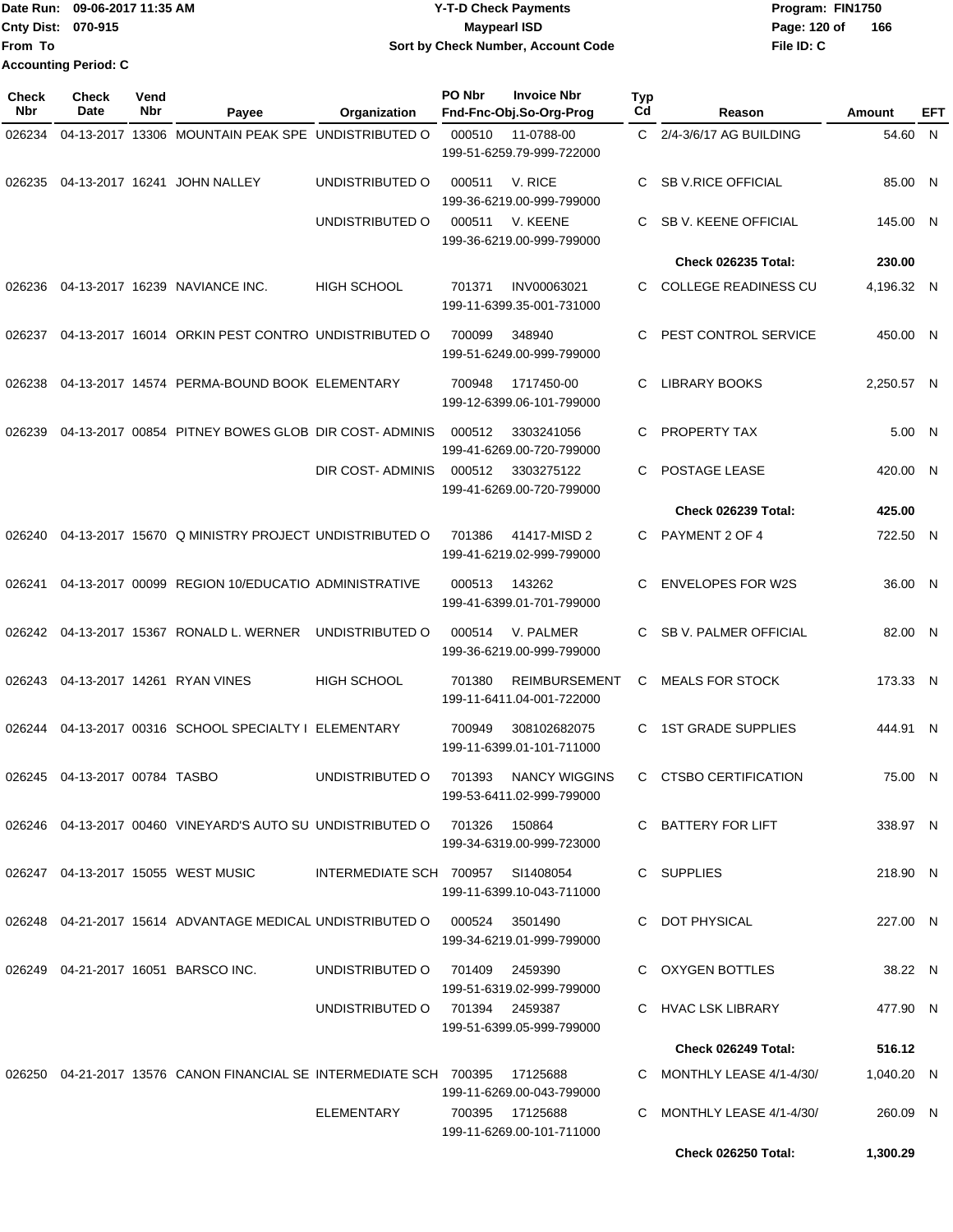|                             | Date Run: 09-06-2017 11:35 AM | <b>Y-T-D Check Payments</b>        | Program: FIN1750    |
|-----------------------------|-------------------------------|------------------------------------|---------------------|
| <b>Cnty Dist: 070-915</b>   |                               | <b>Mavpearl ISD</b>                | 166<br>Page: 121 of |
| <b>From To</b>              |                               | Sort by Check Number, Account Code | File ID: C          |
| <b>Accounting Period: C</b> |                               |                                    |                     |

| Check<br>Nbr | <b>Check</b><br>Date                | Vend<br>Nbr | Payee                                                          | Organization               | PO Nbr<br><b>Invoice Nbr</b><br>Fnd-Fnc-Obj.So-Org-Prog | Typ<br>Cd | Reason                      | Amount     | EFT |
|--------------|-------------------------------------|-------------|----------------------------------------------------------------|----------------------------|---------------------------------------------------------|-----------|-----------------------------|------------|-----|
| 026251       |                                     |             | 04-21-2017 00218 THE COWBOY BANK O HIGH SCHOOL                 |                            | 701418<br>4/28-4/29/17<br>199-36-6499.01-001-799000     |           | C REGIONAL TRACK MEET       | 310.00 N   |     |
|              |                                     |             |                                                                |                            | 701392<br>177916<br>199-51-6319.01-999-799000           | C.        | <b>DUST BAGS</b>            | 93.60 N    |     |
|              |                                     |             |                                                                | UNDISTRIBUTED O            | 701352<br>177992<br>199-51-6319.01-999-799000           | C.        | <b>NAPKIN RECEPTACLE</b>    | 261.83 N   |     |
|              |                                     |             |                                                                |                            |                                                         |           | Check 026252 Total:         | 355.43     |     |
| 026253       |                                     |             | 04-21-2017 12885 DIRECT ENERGY                                 | UNDISTRIBUTED O            | 000522<br>171030030669717<br>199-51-6259.04-999-799000  |           | C 3/10-4/10/17 PORTABLE     | 25.37 N    |     |
|              |                                     |             |                                                                | UNDISTRIBUTED O            | 000522<br>171030030669717<br>199-51-6259.04-999-799000  |           | C 3/10-4/10/17 BUS BARN     | 118.02 N   |     |
|              |                                     |             |                                                                | UNDISTRIBUTED O            | 000522<br>171030030669717<br>199-51-6259.04-999-799000  |           | C 3/10-4/10/17 QUAD BUILDI  | 295.08 N   |     |
|              |                                     |             |                                                                | UNDISTRIBUTED O            | 000522<br>171030030669717<br>199-51-6259.04-999-799000  |           | C 3/10-4/10/17 HS SOUTH WI  | 2,554.61 N |     |
|              |                                     |             |                                                                | UNDISTRIBUTED O            | 000522<br>171030030669717<br>199-51-6259.04-999-799000  |           | C 3/10-4/10/17 INTERMEDIAT  | 1,072.70 N |     |
|              |                                     |             |                                                                | UNDISTRIBUTED O            | 000522<br>171030030669717<br>199-51-6259.04-999-799000  |           | C 3/10-4/10/17 INT CAFETERI | 458.80 N   |     |
|              |                                     |             |                                                                | UNDISTRIBUTED O            | 000522<br>171030030669717<br>199-51-6259.04-999-799000  |           | C 3/10-4/10/17 GOLF FACILIT | 514.82 N   |     |
|              |                                     |             |                                                                | UNDISTRIBUTED O            | 000522<br>171070030677099<br>199-51-6259.04-999-799000  |           | C 3/10-4/10/17 ADMIN        | 209.98 N   |     |
|              |                                     |             |                                                                |                            |                                                         |           | Check 026253 Total:         | 5,249.38   |     |
|              |                                     |             | 026254  04-21-2017  12186  ELLIOTT ELECTRIC SU UNDISTRIBUTED O |                            | 701021<br>09-31051-01<br>199-51-6319.02-999-799000      | C.        | OPEN PO SUPPLIES            | 9.74 N     |     |
| 026255       |                                     |             | 04-21-2017 12816 ELLIS COUNTY TREAS SCHOOL BOARD               |                            | 701419<br>199-41-6439.00-702-799000                     | C         | <b>VOTING MACHINE</b>       | 324.17 N   |     |
|              |                                     |             | 026256  04-21-2017  14120  HARRIS COMPUTER S ELEMENTARY        |                            | XT00126388<br>701399<br>240-35-6341.00-101-799000       | C.        | 3/1-3/31/17 EZSCHOOL PA     | 180.00 N   |     |
|              |                                     |             |                                                                | <b>ELEMENTARY</b>          | 701399<br>XT00125524<br>240-35-6341.00-101-799000       |           | C 2/1-2/28/17 EZSCHOOL PA   | 185.00 N   |     |
|              |                                     |             |                                                                |                            |                                                         |           | <b>Check 026256 Total:</b>  | 365.00     |     |
|              | 026257   04-21-2017   00243   HILCO |             |                                                                | UNDISTRIBUTED O 000523 487 | 199-51-6259.04-999-799000                               |           | $C$ 3/6-4/3/17 FUEL TANKS   | 32.20 N    |     |
|              |                                     |             |                                                                | UNDISTRIBUTED O 000523 487 | 199-51-6259.04-999-799000                               |           | C 3/6-4/3/17 SECURITY LIGH  | 34.65 N    |     |
|              |                                     |             |                                                                | UNDISTRIBUTED O 000523 487 | 199-51-6259.04-999-799000                               |           | C 3/6-4/3/17 MARQUEE        | 53.76 N    |     |
|              |                                     |             |                                                                | UNDISTRIBUTED O 000523 487 | 199-51-6259.04-999-799000                               |           | $C$ 3/6-4/3/17 AG FACILITY  | 1,078.15 N |     |
|              |                                     |             |                                                                | UNDISTRIBUTED O 000523 487 | 199-51-6259.04-999-799000                               |           | C 3/6-4/3/17 ELEMENTARY     | 2,673.37 N |     |
|              |                                     |             |                                                                | UNDISTRIBUTED O 000523 487 | 199-51-6259.04-999-799000                               |           | C $3/6-4/3/17$ HS NORTH WIN | 2,024.47 N |     |
|              |                                     |             |                                                                | UNDISTRIBUTED O 000523 487 | 199-51-6259.04-999-799000                               |           | $C$ 3/6-4/3/17 JUNIOR HIGH  | 2,951.47 N |     |
|              |                                     |             |                                                                | UNDISTRIBUTED O 000523 487 | 199-51-6259.04-999-799000                               |           | C 3/6-4/3/17 ATHLETIC FACIL | 506.50 N   |     |
|              |                                     |             |                                                                |                            |                                                         |           | Check 026257 Total:         | 9,354.57   |     |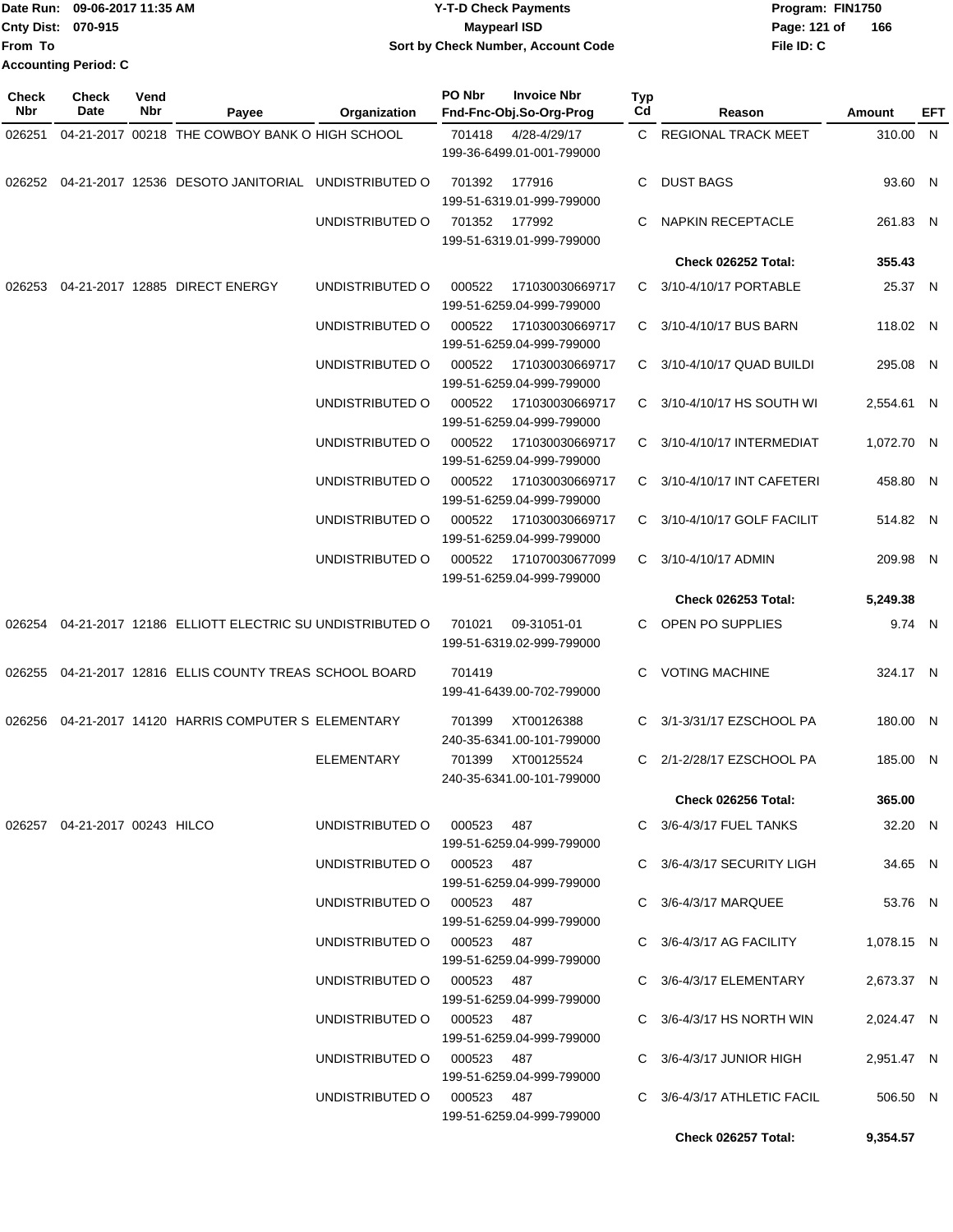|                             | <b>Date Run: 09-06-2017 11:35 AM</b> | <b>Y-T-D Check Payments</b>        | Program: FIN1750    |
|-----------------------------|--------------------------------------|------------------------------------|---------------------|
| <b>Cnty Dist: 070-915</b>   |                                      | <b>Mavpearl ISD</b>                | 166<br>Page: 122 of |
| <b>From To</b>              |                                      | Sort by Check Number, Account Code | File ID: C          |
| <b>Accounting Period: C</b> |                                      |                                    |                     |

| Check<br>Nbr | <b>Check</b><br>Date | Vend<br>Nbr | Payee                                                        | <b>Organization</b>     | PO Nbr | <b>Invoice Nbr</b><br>Fnd-Fnc-Obj.So-Org-Prog      | <b>Typ</b><br>Cd | Reason                        | Amount     | EFT |
|--------------|----------------------|-------------|--------------------------------------------------------------|-------------------------|--------|----------------------------------------------------|------------------|-------------------------------|------------|-----|
| 026258       |                      |             | 04-21-2017 00612 HOME DEPOT CREDIT HIGH SCHOOL               |                         | 701231 | XXXX7415<br>199-11-6399.09-001-722000              |                  | C PAINT SUPPLIES              | 286.43 N   |     |
| 026259       |                      |             | 04-21-2017 01048 LABATT FOOD SERVIC MAYPEARL JUNIOR          |                         | 701402 | 387479<br>240-35-6341.00-041-799000                | C.               | <b>GROCERIES</b>              | 1.858.28 N |     |
|              |                      |             |                                                              | INTERMEDIATE SCH 701401 |        | 387495<br>240-35-6341.00-043-799000                | C.               | <b>GROCERIES</b>              | 1,975.66 N |     |
|              |                      |             |                                                              | ELEMENTARY              | 701400 | 387487<br>240-35-6341.00-101-799000                | C.               | <b>GROCERIES</b>              | 3,269.02 N |     |
|              |                      |             |                                                              | <b>HIGH SCHOOL</b>      | 701403 | 387460<br>240-35-6341.01-001-799000                | C                | <b>GROCERIES</b>              | 2,325.50 N |     |
|              |                      |             |                                                              |                         |        |                                                    |                  | Check 026259 Total:           | 9,428.46   |     |
| 026260       |                      |             | 04-21-2017 16248 LEVIL CALICO JR                             | UNDISTRIBUTED O         | 000518 | V. MILDRED<br>199-36-6219.00-999-799000            | C                | BASEBALL V. MILDRED OF        | 167.22 N   |     |
|              |                      |             |                                                              | UNDISTRIBUTED O         | 000520 | V. KEENE<br>199-36-6219.00-999-799000              | C                | <b>BASEBALL V. KEENE OFFI</b> | 169.40 N   |     |
|              |                      |             |                                                              |                         |        |                                                    |                  | Check 026260 Total:           | 336.62     |     |
| 026261       |                      |             | 04-21-2017 00060 LUCKIES AUTO AND TUNDISTRIBUTED O           |                         | 701375 | 199-34-6219.00-999-799000                          | C                | <b>INSPECTION 2016 FD TRU</b> | 25.50 N    |     |
|              |                      |             |                                                              | UNDISTRIBUTED O         | 700624 | 85064<br>199-34-6219.02-999-799000                 | C                | <b>INSPECTION TAHOE</b>       | 25.50 N    |     |
|              |                      |             |                                                              | UNDISTRIBUTED O         | 700623 | 85059<br>199-34-6219.02-999-799000                 | C                | <b>INSPECTION MALIBU</b>      | 25.50 N    |     |
|              |                      |             |                                                              | UNDISTRIBUTED O         | 700686 | 85112<br>199-34-6219.02-999-799000                 | C                | <b>INSPECTION FORD F150</b>   | 25.50 N    |     |
|              |                      |             |                                                              | UNDISTRIBUTED O         | 700625 | 85018<br>199-34-6219.02-999-799000                 | C                | <b>INSPECTION SILVERADO</b>   | 25.50 N    |     |
|              |                      |             |                                                              | UNDISTRIBUTED O         | 700638 | 85074<br>199-34-6219.02-999-799000                 | C                | <b>INSPECTION 99 SILVERAD</b> | 25.50 N    |     |
|              |                      |             |                                                              |                         |        |                                                    |                  | Check 026261 Total:           | 153.00     |     |
|              |                      |             | 026262 04-21-2017 15653 M.A.C. ALARMS                        | UNDISTRIBUTED O         | 701363 | 18590A<br>199-51-6249.00-999-799000                | C                | DOOR ALARM MAGNET H/          | 555.00 N   |     |
|              |                      |             | 026263  04-21-2017  16246  MARK MARTIN                       | UNDISTRIBUTED O         | 000526 | V. MILDRED<br>199-36-6219.00-999-799000            | C                | SOFTBALL V. MILDRED OF        | 186.50 N   |     |
|              |                      |             | 026264  04-21-2017  16120  MARKS PLUMBING PA UNDISTRIBUTED O |                         |        | 701035 INV001594788<br>199-51-6319.02-999-799000   |                  | C REGULATOR KIT               | 58.40 N    |     |
|              |                      |             |                                                              | UNDISTRIBUTED O         |        | 199-51-6319.02-999-799000                          |                  | M 026169 03-31-2017 \$19.03   | $-58.40$ N |     |
|              |                      |             |                                                              |                         |        |                                                    |                  | Check 026264 Total:           | .00        |     |
|              |                      |             | 026265 04-21-2017 16233 NATIONAL CHEERLEA HIGH SCHOOL        |                         |        | 701412 REG-0010250879<br>199-36-6499.05-001-799000 |                  | C JH CHEER CAMP               | 306.00 N   |     |
|              |                      |             | 026266  04-21-2017  00287  OFFICE DEPOT                      | UNDISTRIBUTED O         |        | 701346 918740083001<br>199-51-6319.02-999-799000   |                  | C INK                         | 101.98 N   |     |
|              |                      |             | 026267 04-21-2017 14604 PEARSON CLINICAL A UNDISTRIBUTED O   |                         |        | 199-31-6399.00-999-723000                          |                  | C KTEA-3 TESTING MATERIA      | 276.40 N   |     |
|              |                      |             | 026268  04-21-2017  12836  R B SPORTING GOOD UNDISTRIBUTED O |                         | 700786 | 98923849<br>199-36-6399.01-999-799BHS              |                  | C WALL PADS                   | 1,060.00 N |     |
|              |                      |             |                                                              | UNDISTRIBUTED O         | 700884 | 0560605-IN<br>199-36-6399.05-999-799000            |                  | C WEIGHT ROOM EQUIPME         | 227.50 N   |     |
|              |                      |             |                                                              | HIGH SCHOOL             |        | 701247 98938127<br>199-36-6399.14-001-799000       |                  | C TARP                        | 500.00 N   |     |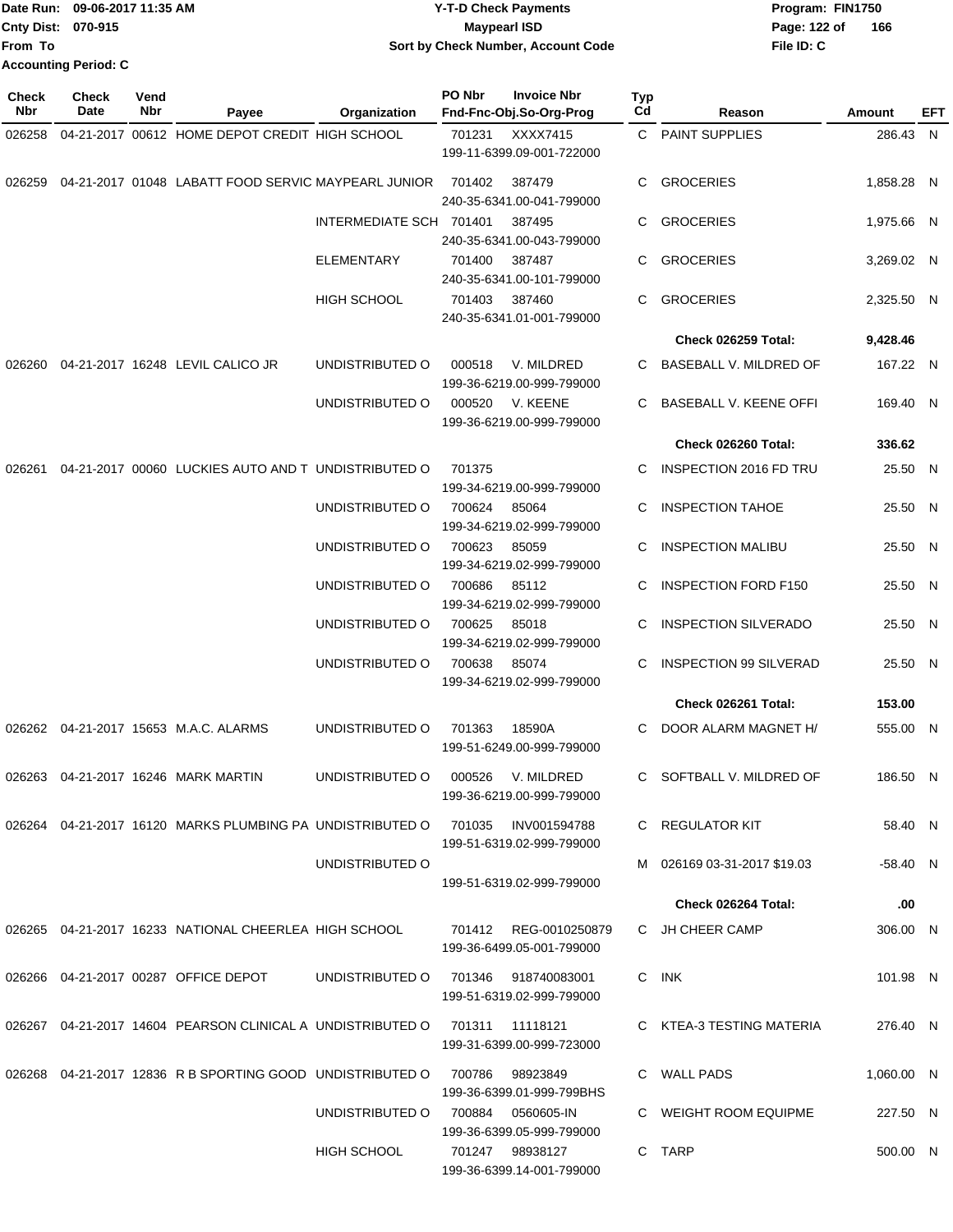|                             | Date Run: 09-06-2017 11:35 AM | <b>Y-T-D Check Payments</b>        | Program: FIN1750    |
|-----------------------------|-------------------------------|------------------------------------|---------------------|
| <b>Cnty Dist: 070-915</b>   |                               | <b>Mavpearl ISD</b>                | 166<br>Page: 123 of |
| <b>From To</b>              |                               | Sort by Check Number, Account Code | File ID: C          |
| <b>Accounting Period: C</b> |                               |                                    |                     |

| Check<br><b>Nbr</b> | <b>Check</b><br>Date | Vend<br>Nbr | Payee                                                                           | Organization                   | PO Nbr | <b>Invoice Nbr</b><br>Fnd-Fnc-Obj.So-Org-Prog | Typ<br>Cd    | Reason                                                   | Amount                 | EFT |
|---------------------|----------------------|-------------|---------------------------------------------------------------------------------|--------------------------------|--------|-----------------------------------------------|--------------|----------------------------------------------------------|------------------------|-----|
|                     |                      |             |                                                                                 | UNDISTRIBUTED O                | 701247 | 98938127<br>199-36-6399.15-999-799000         |              | C TARP                                                   | 455.00                 | - N |
|                     |                      |             |                                                                                 |                                |        |                                               |              | Check 026268 Total:                                      | 2,242.50               |     |
| 026269              |                      |             | 04-21-2017 16245 RICHARD CHRISTIAN                                              | UNDISTRIBUTED O                | 000519 | V. MILDRED<br>199-36-6219.00-999-799000       | C            | BASEBALL V. MILDRED OF                                   | 182.00 N               |     |
| 026270              |                      |             | 04-21-2017 16247 ROBERT CARRASCO                                                | UNDISTRIBUTED O                | 000521 | V. KEENE<br>199-36-6219.00-999-799000         | C            | BASEBALL V. KEENE OFFI                                   | 184.52 N               |     |
| 026271              |                      |             | 04-21-2017 00134 TXU ENERGY                                                     | UNDISTRIBUTED O                | 000525 | 05500190758<br>199-51-6259.04-999-799000      | C.           | 3/10-4/10/17 SECURITY LIG                                | 330.72 N               |     |
| 026272              |                      |             | 04-21-2017 00460 VINEYARD'S AUTO SU UNDISTRIBUTED O                             |                                | 701391 | 152626<br>199-34-6219.00-999-799000           | C.           | OPEN PO                                                  | 76.84 N                |     |
|                     |                      |             |                                                                                 | UNDISTRIBUTED O                | 700707 | 151603<br>199-34-6319.00-999-799000           | С            | OPEN PO FOR PARTS                                        | 39.97 N                |     |
|                     |                      |             |                                                                                 |                                |        |                                               |              | Check 026272 Total:                                      | 116.81                 |     |
| 026273              |                      |             | 04-28-2017 14693 AGILE SPORTS TECHN HIGH SCHOOL                                 |                                | 701441 | 3860-4S-313185<br>199-36-6399.11-001-799VOL   | $\mathbf{C}$ | VOLLEYBALL                                               | 400.00 N               |     |
| 026274              |                      |             | 04-28-2017 13962 APOGEE COMPONENT HIGH SCHOOL                                   |                                | 701381 | 00092656<br>199-11-6399.13-001-722000         | C.           | <b>ROCKET SUPPLIES</b>                                   | 40.22 N                |     |
| 026275              |                      |             | 04-28-2017 00901 AVENUE FUEL DISTRI UNDISTRIBUTED O                             |                                | 000528 | 63132<br>199-34-6311.01-999-799000            | $\mathsf{C}$ | <b>FUEL</b>                                              | 2,596.30 N             |     |
| 026276              |                      |             | 04-28-2017 16253 ANTHONY DREW BUR UNDISTRIBUTED O                               |                                | 000527 | V. RIO VISTA<br>199-36-6219.00-999-799000     | C            | BASEBALL V. RIO VISTA O                                  | 120.40 N               |     |
| 026277              |                      |             | 04-28-2017 16258 TYLER CASBEER                                                  | UNDISTRIBUTED O                | 000538 | V. BLOOMING<br>199-36-6219.00-999-799000      | C.           | BASEBALL V. BLOOMING                                     | 177.80 N               |     |
| 026278              |                      |             | 04-28-2017 14076 CDI COMPUTER DEAL UNDISTRIBUTED O                              |                                | 701183 | 573186<br>199-11-6639.47-999-711000           | C.           | <b>LAPTOP CART</b>                                       | 399.00 N               |     |
| 026279              |                      |             | 04-28-2017 00200 CLAIMS ADMINISTRATI INTERMEDIATE SCH 701436                    |                                |        | 21187<br>199-11-6143.00-043-711000            | C            | 4TH QUARTERLY INSTALL                                    | 4,763.00 N             |     |
|                     |                      |             | 026280 04-28-2017 15153 RANDY DANIEL UNDISTRIBUTED O 000537 V. GRANDVIEW        |                                |        | 199-36-6219.00-999-799000                     |              | C SOFTBALL V. GRANDVIEW                                  | 142.00 N               |     |
|                     |                      |             | 026281 04-28-2017  15656  DEPARTMENT OF INF  UNDISTRIBUTED O  000541  17031287N |                                |        | 199-51-6259.02-999-799000                     |              | C 3/1-3/31/17 LONG DISTANC                               | 82.60 N                |     |
|                     |                      |             | 026282  04-28-2017  12536  DESOTO JANITORIAL  UNDISTRIBUTED   0  701426  178317 |                                |        | 199-51-6319.01-999-799000                     |              | C SUPPLIES                                               | 3.868.60 N             |     |
|                     |                      |             | 026283  04-28-2017  12885  DIRECT ENERGY                                        | UNDISTRIBUTED O 000536 1024180 |        | 199-51-6259.04-999-799000                     |              | C 3/10-4/10/17 PORTABLE                                  | 25.37 N                |     |
|                     |                      |             |                                                                                 | UNDISTRIBUTED O 000536 1024180 |        | 199-51-6259.04-999-799000                     |              | C 3/10-4/10/17 BUS BARN                                  | 118.02 N               |     |
|                     |                      |             |                                                                                 | UNDISTRIBUTED O 000536 1024180 |        | 199-51-6259.04-999-799000                     |              | C 3/10-4/10/17 QUAD BUILDI<br>C 3/10-4/10/17 HS SOUTH WI | 295.08 N<br>2,554.61 N |     |
|                     |                      |             |                                                                                 | UNDISTRIBUTED O 000536 1024180 |        | 199-51-6259.04-999-799000                     |              |                                                          |                        |     |
|                     |                      |             |                                                                                 | UNDISTRIBUTED O 000536 1024180 |        | 199-51-6259.04-999-799000                     |              | C 3/10-4/10/17 INTERMEDIAT                               | 1,072.70 N             |     |
|                     |                      |             |                                                                                 | UNDISTRIBUTED O 000536 1024180 |        | 199-51-6259.04-999-799000                     |              | C 3/10-4/10/17 INT CAFETERI                              | 458.80 N               |     |
|                     |                      |             |                                                                                 | UNDISTRIBUTED O 000536 1024180 |        | 199-51-6259.04-999-799000                     |              | C 3/10-4/10/17 GOLF FACILIT                              | 514.82 N               |     |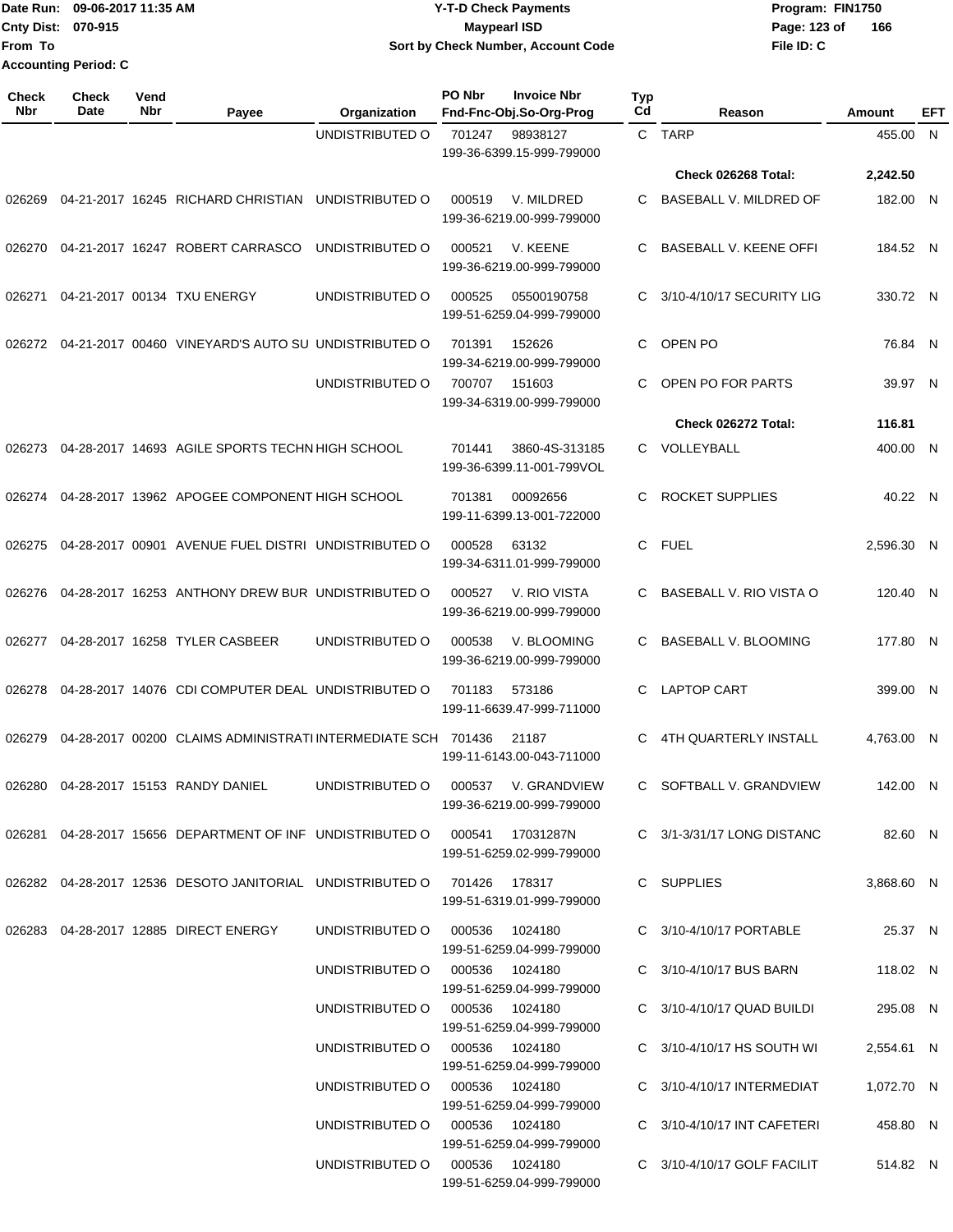|                    | Date Run: 09-06-2017 11:35 AM | <b>Y-T-D Check Payments</b>        | Program: FIN1750    |
|--------------------|-------------------------------|------------------------------------|---------------------|
| Cnty Dist: 070-915 |                               | Maypearl ISD                       | 166<br>Page: 124 of |
| From To            |                               | Sort by Check Number, Account Code | File ID: C          |
|                    | Accounting Period: C          |                                    |                     |

**PO Nbr Invoice Nbr**

**Check**

| <b>Check</b><br><b>Nbr</b> | <b>Check</b><br>Date | Vend<br>Nbr | Payee                                                                | Organization                        | PO Nbr      | <b>Invoice Nbr</b><br>Fnd-Fnc-Obj.So-Org-Prog     | <b>Typ</b><br>Cd | Reason                       | Amount     | EFT |
|----------------------------|----------------------|-------------|----------------------------------------------------------------------|-------------------------------------|-------------|---------------------------------------------------|------------------|------------------------------|------------|-----|
|                            |                      |             |                                                                      | UNDISTRIBUTED O                     | 000536      | 1066294<br>199-51-6259.04-999-799000              | C.               | 3/10-4/10/17 ADMIN           | 209.98     | N   |
|                            |                      |             |                                                                      |                                     |             |                                                   |                  | Check 026283 Total:          | 5,249.38   |     |
| 026284                     |                      |             | 04-28-2017 12186 ELLIOTT ELECTRIC SU UNDISTRIBUTED O                 |                                     | 701021      | 09-31589-01<br>199-51-6319.02-999-799000          | C.               | OPEN PO SUPPLIES             | 126.92 N   |     |
| 026285                     |                      |             | 04-28-2017 15895 ENID JOHNSON                                        | UNDISTRIBUTED O                     | 701443      | <b>REIMBURSEMENT</b><br>199-21-6411.00-999-723000 | C                | <b>ACET SPRING CONFEREN</b>  | 187.48 N   |     |
| 026286                     |                      |             | 04-28-2017 16251 HAYDEN HATFIELD                                     | UNDISTRIBUTED O                     | 000530      | V. GRANDVIEW<br>199-36-6219.00-999-799000         | C.               | <b>BASEBALL V. GRANDVIEW</b> | 174.52 N   |     |
| 026287                     |                      |             | 04-28-2017 01065 HOBART CORP                                         | UNDISTRIBUTED O                     | 701046      | 61087175<br>199-51-6249.35-999-799000             | C                | KITCHEN REPAIR HEATER        | 396.41 N   |     |
|                            |                      |             |                                                                      | UNDISTRIBUTED O                     | 700913      | 61087340<br>199-51-6319.35-999-799000             | C                | HS KITCHEN MOTOR BLO         | 719.96 N   |     |
|                            |                      |             |                                                                      |                                     |             |                                                   |                  | Check 026287 Total:          | 1,116.37   |     |
| 026288                     |                      |             | 04-28-2017 14399 ROBERT HODGE JR.                                    | UNDISTRIBUTED O                     | 000531      | V. GRANDVIEW<br>199-36-6219.00-999-799000         | C.               | SOFTBALL V. GRANDVIEW        | 142.00 N   |     |
| 026289                     |                      |             | 04-28-2017 16223 Houston ISD                                         | UNDISTRIBUTED O                     | 000533      | 1617MAR114<br>199-31-6299.00-999-723000           | C.               | SHARS 3/3-3/24/17            | 120.38 N   |     |
| 026290                     |                      |             | 04-28-2017 00795 ISI COMMERCIAL REF UNDISTRIBUTED O                  |                                     | 701330      | 0052651<br>199-51-6249.35-999-799000              | C                | <b>FREEZER</b>               | 2,540.00 N |     |
|                            |                      |             |                                                                      | UNDISTRIBUTED O                     | 701330      | 0052651<br>199-51-6319.35-999-799000              | C.               | <b>FREEZER</b>               | 4,289.00 N |     |
|                            |                      |             |                                                                      |                                     |             |                                                   |                  | Check 026290 Total:          | 6,829.00   |     |
| 026291                     |                      |             | 04-28-2017 13958 JOE JIMENEZ                                         | UNDISTRIBUTED O                     | 000539      | V. BLOOMING<br>199-36-6219.00-999-799000          | C.               | BASEBALL V BLOOMING G        | 172.76 N   |     |
| 026292                     |                      |             | 04-28-2017 15680 NANCY WIGGINS                                       | DIR COST-ADMINIS                    | 701445      | <b>REIMBURSEMENT</b><br>199-41-6411.01-720-799000 | C                | <b>TASB CONFERENCE</b>       | 28.65 N    |     |
| 026293                     |                      |             | 04-28-2017 13896 JOE NIMOCK                                          | UNDISTRIBUTED O                     | 000532      | V. RIO VISTA<br>199-36-6219.00-999-799000         | C.               | SOFTBALL V. RIO VISTA O      | 85.00 N    |     |
|                            |                      |             | 026294  04-28-2017  14574  PERMA-BOUND BOOK INTERMEDIATE SCH  700392 |                                     |             | 1703654-02<br>199-12-6399.02-043-799000           |                  | C BOOKS                      | 23.78 N    |     |
|                            |                      |             |                                                                      | INTERMEDIATE SCH 700392 1703654-00  |             | 199-12-6399.02-043-799000                         |                  | C BOOKS                      | 181.82 N   |     |
|                            |                      |             |                                                                      |                                     |             |                                                   |                  | Check 026294 Total:          | 205.60     |     |
|                            |                      |             | 026295 04-28-2017 16252 ELTON RANEY                                  | UNDISTRIBUTED O 000529 V. RIO VISTA |             | 199-36-6219.00-999-799000                         |                  | C BASEBALL V. RIO VISTA O    | 112.00 N   |     |
|                            |                      |             | 026296  04-28-2017  01071  RICK'S WORLD OF SP  ELEMENTARY            |                                     | 700800 4910 | 199-12-6399.00-101-799000                         |                  | C LIBRARY SUPPLIES           | 888.00 N   |     |
|                            |                      |             | 026297  04-28-2017  15949  RIVARD BROTHERS  HIGH SCHOOL              |                                     | 701424 8391 | 199-11-6249.29-001-711000                         |                  | C INSTRUMENT REPAIR          | 51.00 N    |     |
|                            |                      |             | 026298 04-28-2017 00357 SCHOOL HEALTH COR HIGH SCHOOL                |                                     | 701384      | 3279380-00<br>199-11-6399.32-001-711000           |                  | C AED                        | 839.45 N   |     |
|                            |                      |             |                                                                      | UNDISTRIBUTED O                     |             | 701384 3279380-00<br>199-33-6399.00-999-799000    |                  | C AED                        | 895.23 N   |     |
|                            |                      |             |                                                                      |                                     |             |                                                   |                  | Check 026298 Total:          | 1,734.68   |     |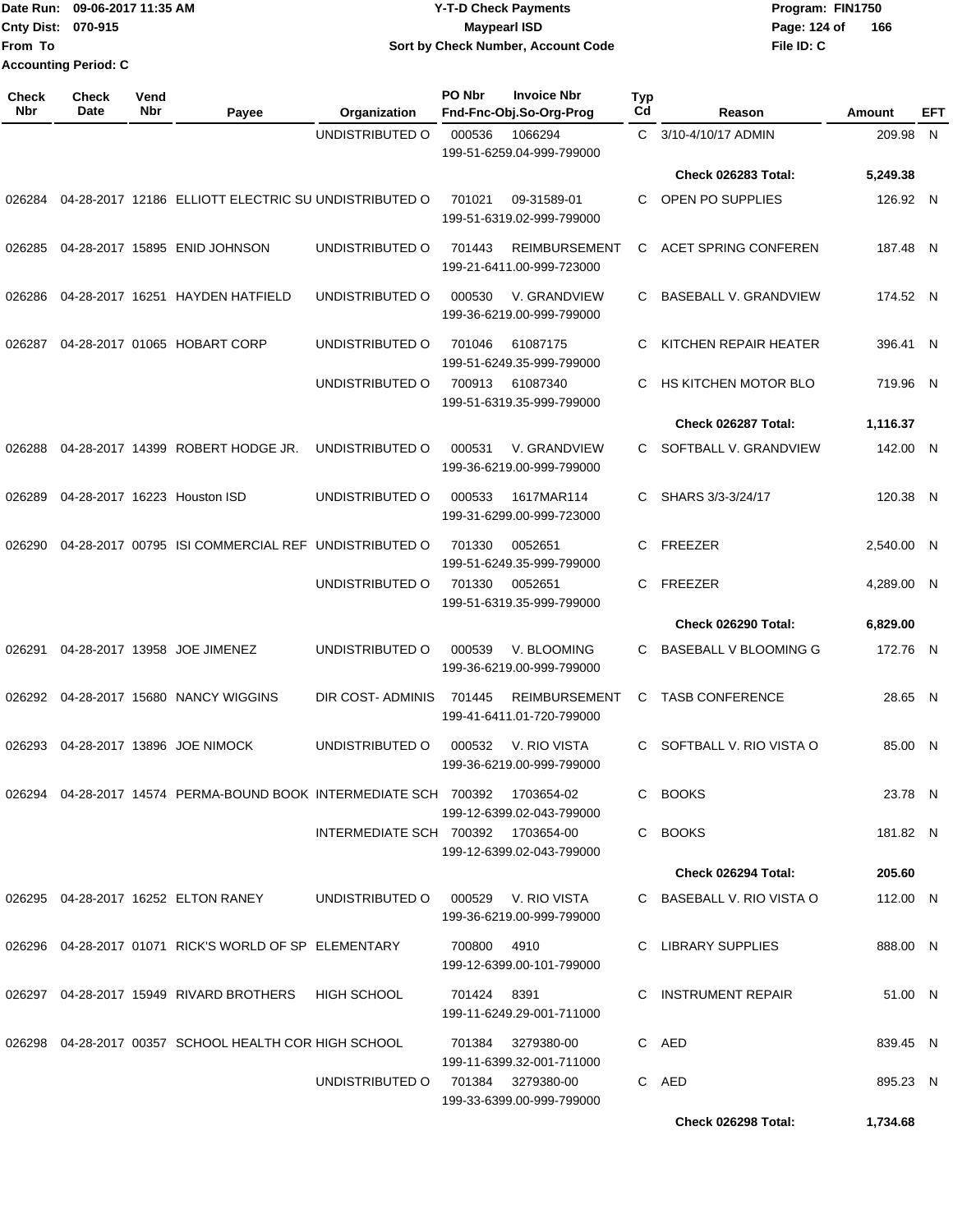**Check Nbr Check Date Reason Fnd-Fnc-Obj.So-Org-Prog Typ** Reason **Amount Date Run: Program: FIN1750 Cnty Dist: Page: 125 of File ID: C Vend Payee Organization PO Nbr Invoice Nbr From To Y-T-D Check Payments 070-915 Maypearl ISD Sort by Check Number, Account Code 166 Accounting Period: C**

**EFT**

|        | 026299  04-28-2017  16249  TSNAA |                                                                               | HIGH SCHOOL                       |              | 701433 SANDRA<br>199-31-6411.01-001-799000        |    | C CONFERENCE               | 280.00 N   |  |
|--------|----------------------------------|-------------------------------------------------------------------------------|-----------------------------------|--------------|---------------------------------------------------|----|----------------------------|------------|--|
|        | 026300 04-28-2017 15734 TXTAG    |                                                                               | UNDISTRIBUTED O 000540 303212476  |              | 199-34-6219.01-999-799000                         |    | C TOLL TAG                 | 46.27 N    |  |
|        | 026301  04-28-2017  00421  VATAT |                                                                               | HIGH SCHOOL                       | 701434 27510 | 199-11-6411.04-001-722000                         |    | C CONFERENCE/ K. VINES     | 300.00 N   |  |
|        |                                  |                                                                               | HIGH SCHOOL                       | 701434 27780 | 199-11-6411.04-001-722000                         |    | C CONFERENCE/ M. NOLAN     | 300.00 N   |  |
|        |                                  |                                                                               |                                   |              |                                                   |    | Check 026301 Total:        | 600.00     |  |
|        |                                  | 026302  04-28-2017  00460  VINEYARD'S AUTO SU UNDISTRIBUTED O  701391  152690 |                                   |              | 199-34-6219.00-999-799000                         |    | C OPEN PO                  | 6.15 N     |  |
|        |                                  |                                                                               | UNDISTRIBUTED O 701391 153135     |              | 199-34-6219.00-999-799000                         |    | C OPEN PO                  | 111.97 N   |  |
|        |                                  |                                                                               |                                   |              |                                                   |    | <b>Check 026302 Total:</b> | 118.12     |  |
|        |                                  | 026303  04-28-2017  00141  WAL MART                                           | MAYPEARL JUNIOR 701356 XXXX 6048  |              | 199-11-6399.07-041-711000                         |    | C BATTERIES                | 33.94 N    |  |
|        |                                  |                                                                               | HIGH SCHOOL                       |              | 701191 XXXX 6048<br>199-11-6399.10-001-722000     |    | C SUPPLIES                 | 118.62 N   |  |
|        |                                  |                                                                               | ELEMENTARY                        |              | 701233 XXXX 6048<br>199-11-6399.11-101-711000     |    | C SUPPLIES                 | 24.43 N    |  |
|        |                                  |                                                                               | MAYPEARL JUNIOR 701210 XXXX 6048  |              | 199-31-6339.00-041-799000                         |    | C STAAR SNACKS             | 250.00 N   |  |
|        |                                  |                                                                               | HIGH SCHOOL                       |              | 701282 XXXX 6048<br>199-31-6399.00-001-799000     |    | C TESTING SUPPLIES         | 129.66 N   |  |
|        |                                  |                                                                               | INTERMEDIATE SCH 701175 XXXX 6048 |              | 199-31-6399.01-043-799000                         |    | C TESTING SUPPLIES         | 99.91 N    |  |
|        |                                  |                                                                               | HIGH SCHOOL                       |              | 701365     XXXX 6048<br>199-31-6399.09-001-799000 |    | C FOOD FOR ASSEMBLY        | 89.53 N    |  |
|        |                                  |                                                                               | MAYPEARL JUNIOR 701210 XXXX 6048  |              | 199-31-6411.01-041-799000                         |    | C STAAR SNACKS             | 49.66 N    |  |
|        |                                  |                                                                               | SCHOOL BOARD                      |              | 701271 XXXX 6048<br>199-41-6499.02-702-799000     |    | C MEAL FOR BOARD MTG       | 84.11 N    |  |
|        |                                  |                                                                               |                                   |              |                                                   |    | <b>Check 026303 Total:</b> | 879.86     |  |
|        |                                  | 026304 04-28-2017 16033 SHERYL WILEMON                                        | UNDISTRIBUTED O                   |              | 000534 V. RIO VISTA<br>199-36-6219.00-999-799000  |    | C SOFTBALL V. RIO VISTA O  | 82.00 N    |  |
|        |                                  | 026305  04-28-2017  01078  WILLIAM V. MACGILL & INTERMEDIATE SCH  700829      |                                   |              | INV0584005<br>199-33-6399.00-043-799000           |    | C NURSE SUPPLIES           | 63.55 N    |  |
|        |                                  | 026306  04-28-2017  16250  WILLIE SNEED                                       | UNDISTRIBUTED O                   | 000535       | V. GRANDVIEW<br>199-36-6219.00-999-799000         |    | C BASEBALL V. GRANDVIEW    | 196.36 N   |  |
| 026307 |                                  | 05-05-2017 16192 ACTION FIRE PROS                                             | UNDISTRIBUTED O                   |              | 701273 A1721441<br>199-52-6219.03-999-799000      |    | C IPGSM MONITORING         | 2,270.00 N |  |
|        |                                  | 026308  05-05-2017  15616  AT&T CORP.                                         | UNDISTRIBUTED O                   |              | 000549 0573207983001<br>199-51-6259.02-999-799000 |    | C 3/24-4/20/17 LONG DISTAN | 148.69 N   |  |
| 026309 |                                  | 05-05-2017 16253 ANTHONY DREW BUR UNDISTRIBUTED O                             |                                   | 000548       | V. GRANDVIEW<br>199-36-6219.00-999-799000         |    | C BASEBALL V. GRANDVIEW    | 120.40 N   |  |
|        |                                  | 026310  05-05-2017  13576  CANON FINANCIAL SE  DIR COST-ADMINIS  000550       |                                   |              | 17100448<br>199-41-6249.00-720-799000             |    | C ADMIN COPIER             | 55.89 N    |  |
|        |                                  |                                                                               | DIR COST-ADMINIS                  | 000550       | 17249662<br>199-41-6249.00-720-799000             | C. | <b>ADMIN COPIER</b>        | 748.37 N   |  |
|        |                                  |                                                                               |                                   |              |                                                   |    | Check 026310 Total:        | 804.26     |  |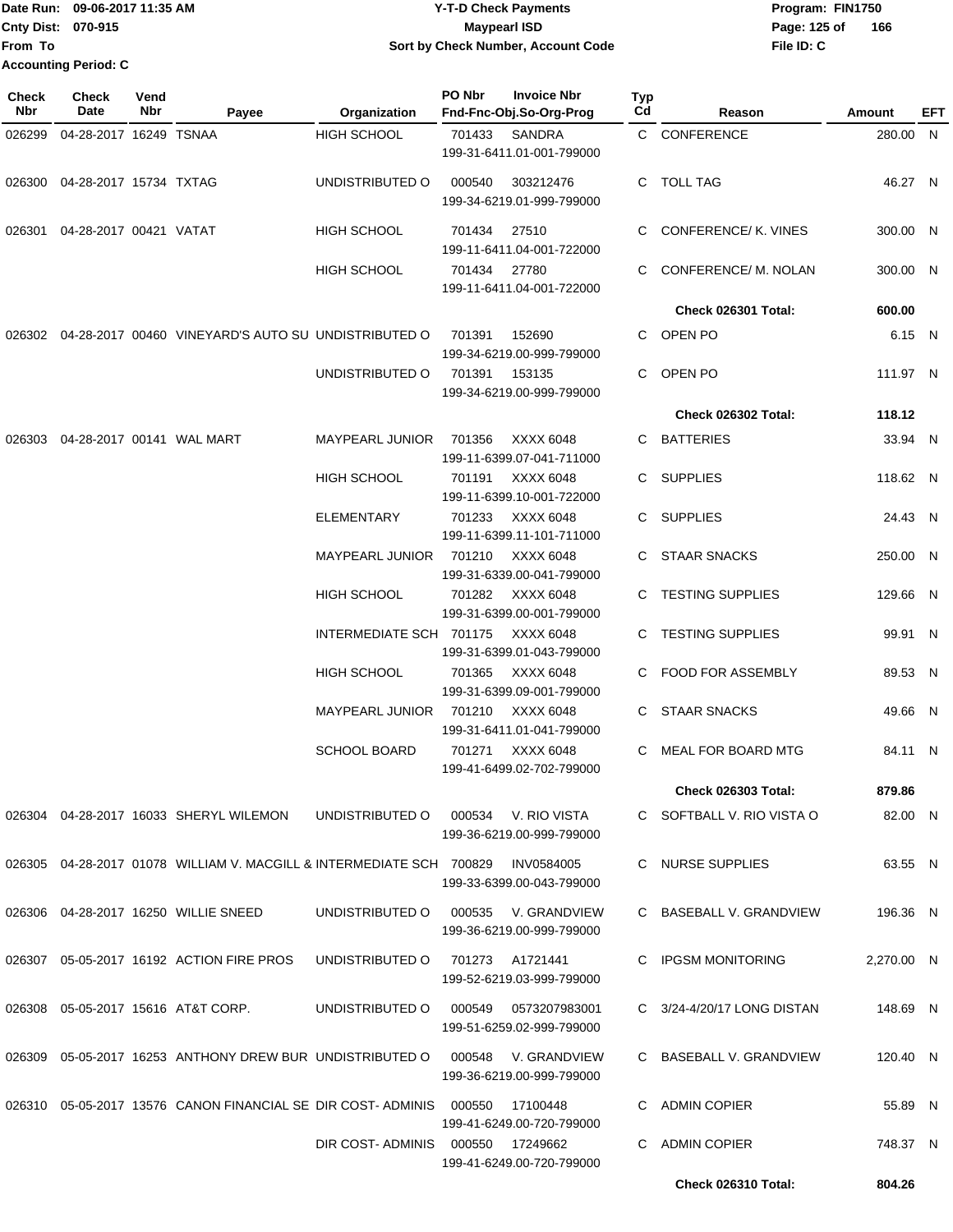#### Date Run: 09-06-2017 11:35 AM **CONTEX 100 CONTEX 12 T-D** Check Payments **CONTEX 12 T-D Check Payments** Program: FIN1750 **Cnty Dist:** 070-915 **Page:** 126 of **09-06-2017 11:35 AM Y-T-D Check Payments 070-915 Maypearl ISD Sort by Check Number, Account Code**

| <b>Check</b><br>Nbr | <b>Check</b><br>Date             | Vend<br>Nbr | Payee                                                            | Organization       | PO Nbr        | <b>Invoice Nbr</b><br>Fnd-Fnc-Obj.So-Org-Prog    | Typ<br>Cd | Reason                      | Amount     | EFT |
|---------------------|----------------------------------|-------------|------------------------------------------------------------------|--------------------|---------------|--------------------------------------------------|-----------|-----------------------------|------------|-----|
| 026311              |                                  |             | 05-05-2017 00527 CDWG INC.                                       | UNDISTRIBUTED O    | 701259        | <b>HFB8694</b><br>199-11-6639.47-999-711000      | C.        | <b>CHROMEBOOK DEMO</b>      | 519.06 N   |     |
|                     |                                  |             |                                                                  | UNDISTRIBUTED O    | 701259        | <b>HFB8506</b><br>199-11-6639.47-999-711000      | C         | CHROMEBOOK DEMO             | 253.17 N   |     |
|                     |                                  |             |                                                                  | UNDISTRIBUTED O    | 701259        | <b>HFB8694</b><br>199-11-6639.47-999-711000      | C         | CHROMEBOOK DEMO             | 253.17 N   |     |
|                     |                                  |             |                                                                  | UNDISTRIBUTED O    | 701259        | <b>HHQ6728</b><br>199-11-6639.47-999-711000      | C         | <b>CHROMEBOOK DEMO</b>      | 267.84 N   |     |
|                     |                                  |             |                                                                  | UNDISTRIBUTED O    | 701259        | <b>HFK0685</b><br>199-11-6639.47-999-711000      | C.        | CHROMEBOOK DEMO             | 306.95 N   |     |
|                     |                                  |             |                                                                  |                    |               |                                                  |           | Check 026311 Total:         | 1,600.19   |     |
|                     |                                  |             | 026312 05-05-2017 00218 THE COWBOY BANK O HIGH SCHOOL            |                    | 000558        | <b>BASEBALL</b><br>199-36-6499.05-001-799000     | C.        | <b>BASEBALL PLAYOFFS WA</b> | 435.00 N   |     |
|                     |                                  |             |                                                                  | <b>HIGH SCHOOL</b> | 000558        | <b>BASEBALL</b><br>199-36-6499.05-001-799000     | C.        | <b>BASEBALL PLAYOFFS WA</b> | 435.00 N   |     |
|                     |                                  |             |                                                                  |                    |               |                                                  |           | Check 026312 Total:         | 870.00     |     |
| 026313              |                                  |             | 05-05-2017 00439 EDUCATIONAL PRODU HIGH SCHOOL                   |                    | 701335        | A001617821<br>199-31-6399.10-001-799000          | C.        | <b>MENTOR CARE SHIRTS</b>   | 163.68 N   |     |
| 026314              |                                  |             | 05-05-2017 01547 EICHELBAUM WARDEL DIR COST-ADMINIS              |                    | 000555        | 57706<br>199-41-6211.00-720-799000               | C.        | <b>LEGAL SERVICES</b>       | 1,001.00 N |     |
| 026315              |                                  |             | 05-05-2017 14289 TRUDIE HEAD                                     | UNDISTRIBUTED O    | 701447        | APRIL 2017<br>224-11-6219.00-999-723000          | C.        | 8TH PAYMENT FOR RTI         | 2,493.75 N |     |
| 026316              |                                  |             | 05-05-2017 12551 INTERQUEST DETECTI HIGH SCHOOL                  |                    | 700128        | 111498<br>199-11-6219.02-001-724000              | C.        | <b>HALF DAY SERVICE 4/5</b> | 540.00 N   |     |
| 026317              |                                  |             | 05-05-2017 15712 KOURTNEY LYNN EAS UNDISTRIBUTED O               |                    | 701480        | <b>APRIL 2017</b><br>199-31-6219.04-999-723000   | C.        | APRIL OT SERVICE 9.25 H     | 647.80 N   |     |
|                     |                                  |             | 026318 05-05-2017 16210 Lehigh Electric Products UNDISTRIBUTED O |                    | 701164        | 44269<br>199-51-6249.00-999-799000               | C.        | REPLACE CONTROLLER          | 1,135.00 N |     |
| 026319              |                                  |             | 05-05-2017 16120 MARKS PLUMBING PA UNDISTRIBUTED O               |                    | 701448        | INV001611112<br>199-51-6249.35-999-799000        | C.        | <b>LSK ELEM KITCHEN</b>     | 366.10 N   |     |
|                     |                                  |             |                                                                  | UNDISTRIBUTED O    |               | 701449 INV001611111<br>199-51-6249.35-999-799000 |           | C WATER COOLER J/H          | 528.11 N   |     |
|                     |                                  |             |                                                                  | UNDISTRIBUTED O    |               | 199-51-6319.02-999-799000                        |           | M 026272 04-21-2017 \$58.4  | -12.69 N   |     |
|                     |                                  |             |                                                                  |                    |               |                                                  |           | Check 026319 Total:         | 881.52     |     |
|                     |                                  |             | 026320 05-05-2017 13306 MOUNTAIN PEAK SPE UNDISTRIBUTED O        |                    |               | 000552 11-0788-00<br>199-51-6259.79-999-722000   |           | C 3/6-4/6/17 WATER          | 53.67 N    |     |
|                     | 026321  05-05-2017  00079  NASCO |             |                                                                  | HIGH SCHOOL        | 701165 340874 | 199-11-6399.09-001-722000                        |           | C SUPPLIES                  | 27.42 N    |     |
|                     |                                  |             |                                                                  | <b>HIGH SCHOOL</b> | 701165 321250 | 199-11-6399.09-001-722000                        |           | C SUPPLIES                  | 175.38 N   |     |
|                     |                                  |             |                                                                  | HIGH SCHOOL        | 701165 321249 | 199-11-6399.09-001-722000                        |           | C SUPPLIES                  | 119.88 N   |     |
|                     |                                  |             |                                                                  |                    |               |                                                  |           | Check 026321 Total:         | 322.68     |     |
|                     |                                  |             | 026322 05-05-2017 12059 PEOPLES EDUCATION HIGH SCHOOL            |                    |               | 701339 10490011<br>199-11-6399.27-001-711000     |           | C BIOLOGY BOOKS             | 427.35 N   |     |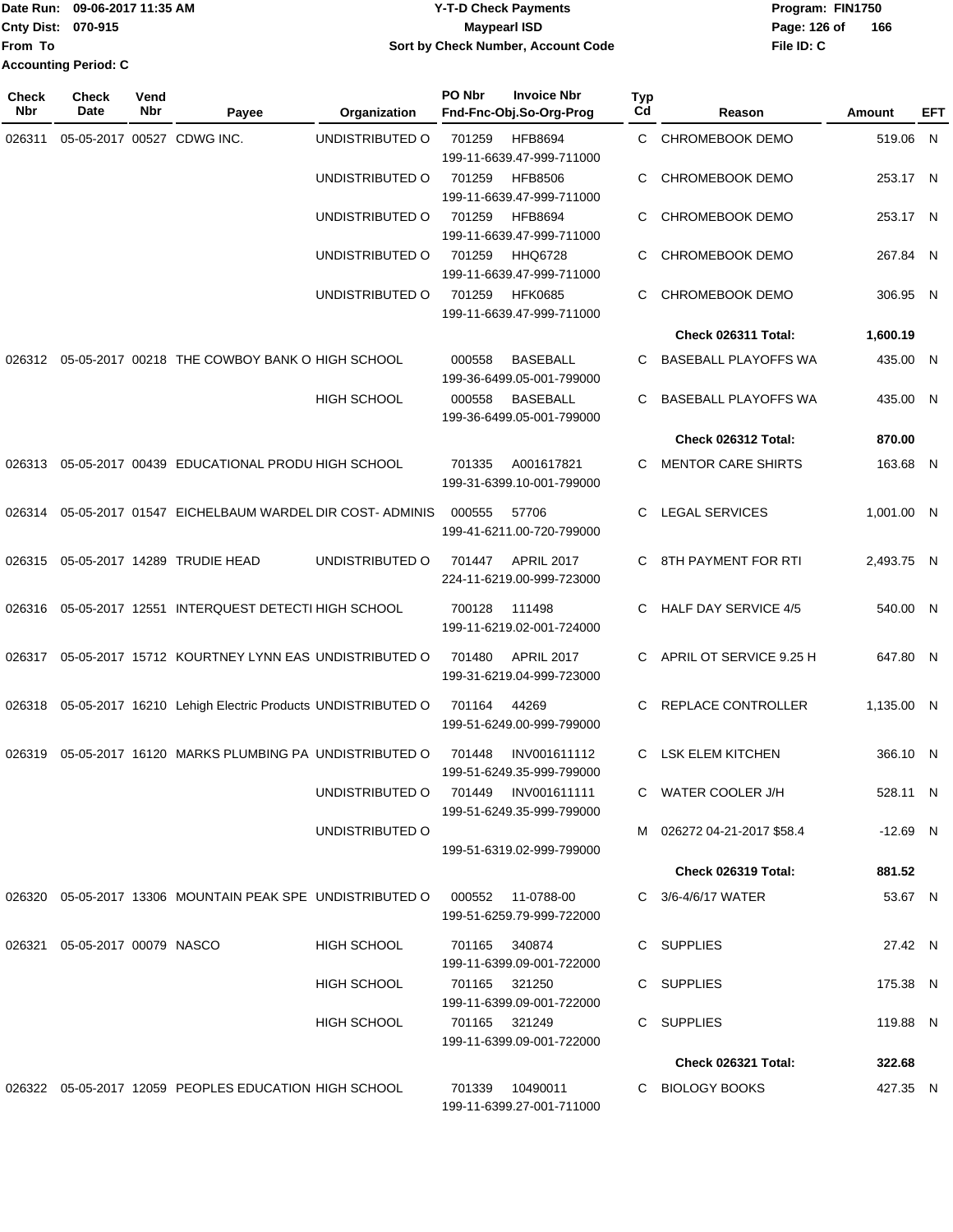|                           | Date Run: 09-06-2017 11:35 AM | <b>Y-T-D Check Payments</b>        | Program: FIN1750    |
|---------------------------|-------------------------------|------------------------------------|---------------------|
| <b>Cnty Dist: 070-915</b> |                               | <b>Mavpearl ISD</b>                | 166<br>Page: 127 of |
| <b>From To</b>            |                               | Sort by Check Number, Account Code | File ID: C          |
|                           | <b>Accounting Period: C</b>   |                                    |                     |

| <b>Check</b><br>Nbr | Check<br>Date            | Vend<br>Nbr | Payee                                                                      | Organization                      | PO Nbr        | <b>Invoice Nbr</b><br>Fnd-Fnc-Obj.So-Org-Prog | <b>Typ</b><br>Cd | Reason                       | Amount     | EFT |
|---------------------|--------------------------|-------------|----------------------------------------------------------------------------|-----------------------------------|---------------|-----------------------------------------------|------------------|------------------------------|------------|-----|
| 026323              |                          |             | 05-05-2017 14574 PERMA-BOUND BOOK HIGH SCHOOL                              |                                   | 700685        | 1711629-02<br>199-12-6399.04-001-799000       |                  | C BOOKS                      | 28.56 N    |     |
| 026324              |                          |             | 05-05-2017 00401 POSITIVE PROMOTION HIGH SCHOOL                            |                                   | 701349        | 05745851<br>199-11-6269.02-001-711000         | С                | AWARDS                       | 300.00 N   |     |
|                     |                          |             |                                                                            | <b>HIGH SCHOOL</b>                | 701349        | 05745851<br>199-11-6399.26-001-711000         | C                | AWARDS                       | 76.25 N    |     |
|                     |                          |             |                                                                            |                                   |               |                                               |                  | Check 026324 Total:          | 376.25     |     |
| 026325              |                          |             | 05-05-2017 12836 R B SPORTING GOOD UNDISTRIBUTED O                         |                                   | 700596        | 0550615-IN<br>199-36-6399.01-999-799BHS       | С                | <b>BASKETBALL EQUIPMENT</b>  | 285.00 N   |     |
|                     |                          |             |                                                                            | UNDISTRIBUTED O                   | 700808        | 0558166-N<br>199-36-6399.03-999-799GHS        | С                | <b>TRACK EQUIPMENT</b>       | 1,884.25 N |     |
|                     |                          |             |                                                                            | UNDISTRIBUTED O                   | 701017        | 0562966-IN<br>199-36-6399.03-999-799GHS       |                  | C HURLES                     | 980.55 N   |     |
|                     |                          |             |                                                                            | UNDISTRIBUTED O                   | 700808        | 0558166-N<br>199-36-6399.03-999-799GHS        | С                | <b>TRACK EQUIPMENT</b>       | 1,459.80 N |     |
|                     |                          |             |                                                                            |                                   |               |                                               |                  | <b>Check 026325 Total:</b>   | 4,609.60   |     |
| 026326              |                          |             | 05-05-2017 16252 ELTON RANEY                                               | UNDISTRIBUTED O                   | 000551        | V. GRANDVIEW<br>199-36-6219.00-999-799000     | С                | <b>BASEBALL V. GRANDVIEW</b> | 110.32 N   |     |
| 026327              |                          |             | 05-05-2017 14927 REPUBLIC SERVICES                                         | UNDISTRIBUTED O                   | 000557        | 0794-011746130<br>199-51-6259.03-999-799000   | С                | <b>WASTE PICK UP</b>         | 4,914.89 N |     |
| 026328              |                          |             | 05-05-2017 13383 RISE BROADBAND                                            | UNDISTRIBUTED O                   | 000556        | 0046198<br>199-53-6249.04-999-799000          | С                | 5/8-6/7/17 INTERNET          | 1,800.00 N |     |
| 026329              |                          |             | 05-05-2017 15580 SUNDAY HOUSE INN                                          | <b>HIGH SCHOOL</b>                | 701309        | HERROD 5/19<br>199-11-6399.13-001-722000      | C.               | <b>HOTEL ROCKET TRIP</b>     | 791.60 N   |     |
| 026330              | 05-05-2017 16123 TECHAIR |             |                                                                            | <b>HIGH SCHOOL</b>                | 700445        | 03461171<br>199-11-6399.09-001-722000         | С                | TANKS                        | 88.05 N    |     |
|                     |                          |             |                                                                            | <b>HIGH SCHOOL</b>                | 700445        | 03413335<br>199-11-6399.09-001-722000         | С                | <b>TANKS</b>                 | 90.52 N    |     |
|                     |                          |             |                                                                            |                                   |               |                                               |                  | <b>Check 026330 Total:</b>   | 178.57     |     |
| 026331              | 05-05-2017 13882 TRANE   |             |                                                                            | UNDISTRIBUTED O                   | 701078        | 2123033<br>199-51-6249.01-999-799000          | С                | <b>COMPRESSOR HS GYM</b>     | 1,799.76 N |     |
|                     |                          |             | 026332  05-12-2017  16192  ACTION FIRE PROS                                | UNDISTRIBUTED O 701479 M1790733   |               | 199-51-6249.01-999-799000                     |                  | C QUARTERLY MONITORIN        | 750.00 N   |     |
|                     |                          |             | 026333 05-12-2017 01869 ALL SPORTS TROPHIE HIGH SCHOOL                     |                                   | 701126  11404 | 199-11-6399.29-001-711B00                     |                  | C BAND AWARDS                | 242.00 N   |     |
|                     |                          |             | 026334  05-12-2017  16150  ALVARADO FLEET SE UNDISTRIBUTED O  701465  3337 |                                   |               | 199-34-6219.00-999-799000                     |                  | C ENGINE LIGHT REPAIR52      | 136.91 N   |     |
|                     |                          |             |                                                                            | UNDISTRIBUTED O                   | 701465  3337  | 199-51-6249.00-999-799000                     |                  | C ENGINE LIGHT REPAIR52      | 285.00 N   |     |
|                     |                          |             |                                                                            |                                   |               |                                               |                  | Check 026334 Total:          | 421.91     |     |
|                     |                          |             | 026335  05-12-2017  00069  ATMOS ENERGY                                    | UNDISTRIBUTED 0 000565 3030380470 |               | 199-51-6259.00-999-799000                     |                  | C $4/4 - 5/2/17$ HIGH SCHOOL | 225.22 N   |     |
|                     |                          |             |                                                                            | UNDISTRIBUTED O 000565 3030380238 |               | 199-51-6259.00-999-799000                     |                  | C $4/4 - 5/2/17$ ADMIN       | 162.25 N   |     |
|                     |                          |             |                                                                            | UNDISTRIBUTED O 000565 3030318485 |               | 199-51-6259.00-999-799000                     |                  | C 4/4-5/2/17 ELEM            | 110.67 N   |     |
|                     |                          |             |                                                                            | UNDISTRIBUTED O 000565 3030318181 |               | 199-51-6259.00-999-799000                     |                  | C $4/4-5/2/17$ JUNIOR HIGH   | 136.73 N   |     |
|                     |                          |             |                                                                            |                                   |               |                                               |                  | Check 026335 Total:          | 634.87     |     |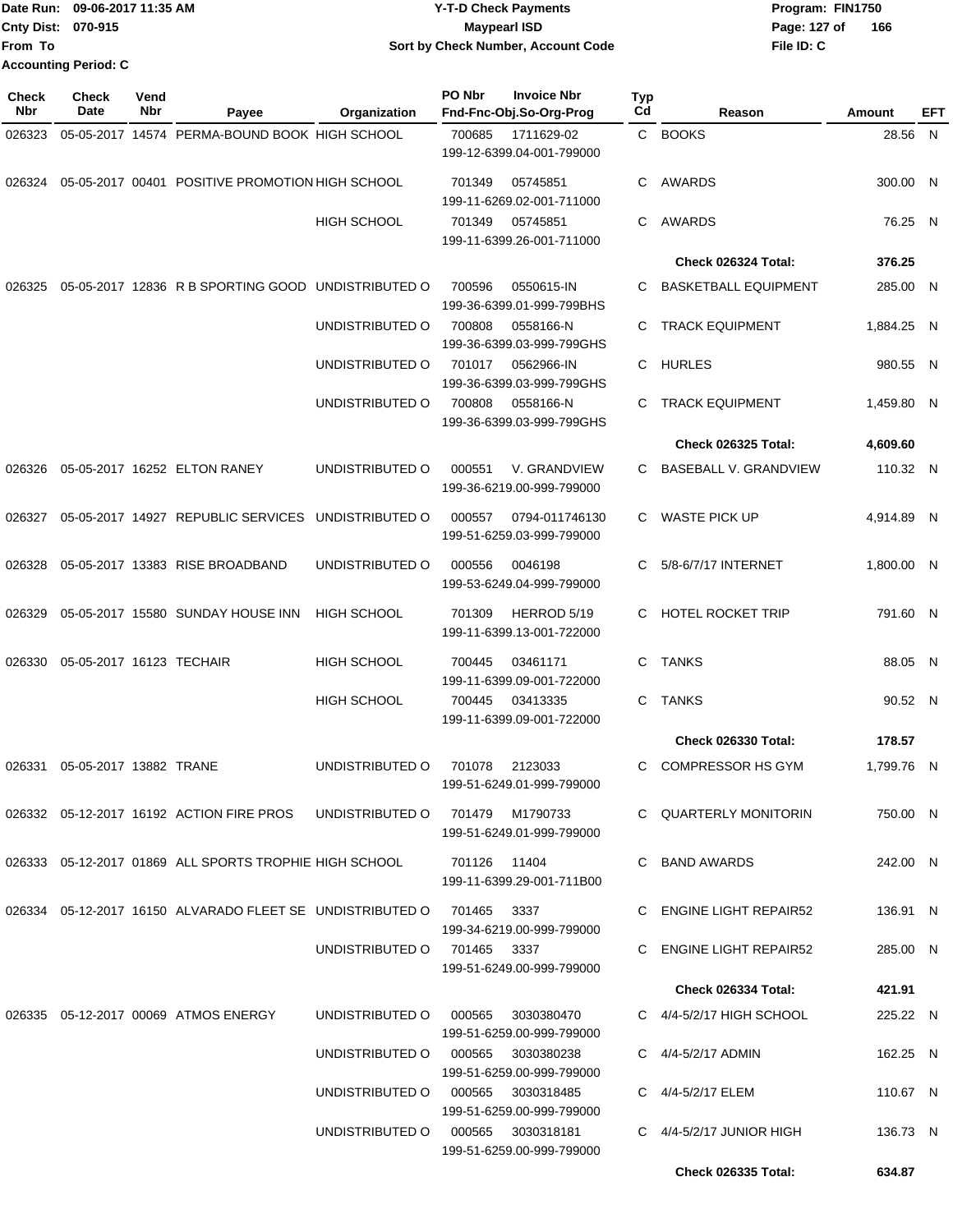| <b>IDate Run:</b>           | 09-06-2017 11:35 AM | <b>Y-T-D Check Payments</b>        | Program: FIN1750 |     |  |
|-----------------------------|---------------------|------------------------------------|------------------|-----|--|
| <b>Cnty Dist: 070-915</b>   |                     | <b>Mavpearl ISD</b>                | Page: 128 of     | 166 |  |
| lFrom To                    |                     | Sort by Check Number, Account Code | File ID: C       |     |  |
| <b>Accounting Period: C</b> |                     |                                    |                  |     |  |

| <b>Check</b><br>Nbr | Check<br>Date | Vend<br>Nbr | Payee                                                                               | Organization                    | PO Nbr | <b>Invoice Nbr</b><br>Fnd-Fnc-Obj.So-Org-Prog | Typ<br>Cd | Reason                      | Amount     | EFT |
|---------------------|---------------|-------------|-------------------------------------------------------------------------------------|---------------------------------|--------|-----------------------------------------------|-----------|-----------------------------|------------|-----|
| 026336              |               |             | 05-12-2017 00901 AVENUE FUEL DISTRI UNDISTRIBUTED O                                 |                                 | 000560 | 63251                                         |           | C FUEL                      | 1,565.22 N |     |
|                     |               |             |                                                                                     |                                 |        | 199-34-6311.01-999-799000                     |           |                             |            |     |
|                     |               |             | 026337 05-12-2017 00871 CARD SERVICE CENT ADMINISTRATIVE                            |                                 | 000561 | XXXX 0046<br>199-41-6411.01-701-799000        |           | C LUNCH MEETING             | 135.05 N   |     |
|                     |               |             | 026338  05-12-2017  00217  CITY OF MAYPEARL                                         | UNDISTRIBUTED O                 | 000566 | 80<br>199-51-6259.01-999-799000               | C.        | 3/31-4/30/17 BALLFIELDS     | 26.00 N    |     |
|                     |               |             |                                                                                     | UNDISTRIBUTED O                 | 000566 | 1081<br>199-51-6259.01-999-799000             |           | 3/31-4/30/17 ELEM YARD M    | 26.00 N    |     |
|                     |               |             |                                                                                     | UNDISTRIBUTED O                 | 000566 | 1618<br>199-51-6259.01-999-799000             | C.        | 3/31-4/30/17 309 MAIN ST    | 51.00 N    |     |
|                     |               |             |                                                                                     | UNDISTRIBUTED O                 | 000566 | 1394<br>199-51-6259.01-999-799000             | C.        | 3/31-4/30/17 NEW CONCES     | 51.00 N    |     |
|                     |               |             |                                                                                     | UNDISTRIBUTED O                 | 000566 | 82<br>199-51-6259.01-999-799000               |           | C 3/31-4/30/17 400 PANTHER  | 306.00 N   |     |
|                     |               |             |                                                                                     | UNDISTRIBUTED O                 | 000566 | 595<br>199-51-6259.01-999-799000              |           | C 3/31-4/30/17 1025 W.4TH S | 189.00 N   |     |
|                     |               |             |                                                                                     | UNDISTRIBUTED O                 | 000566 | 1080<br>199-51-6259.01-999-799000             | C.        | 3/31-4/30/17 1024 W FOUR    | 187.20 N   |     |
|                     |               |             |                                                                                     | UNDISTRIBUTED O                 | 000566 | 574<br>199-51-6259.01-999-799000              |           | C 3/31-4/30/17 JH YARD MET  | 353.25 N   |     |
|                     |               |             |                                                                                     | UNDISTRIBUTED O                 | 000566 | 383<br>199-51-6259.01-999-799000              | C.        | 3/31-4/30/17 600 PHILLIPS   | 112.80 N   |     |
|                     |               |             |                                                                                     |                                 |        |                                               |           | Check 026338 Total:         | 1,302.25   |     |
|                     |               |             | 026339 05-12-2017 00218 THE COWBOY BANK O HIGH SCHOOL                               |                                 | 000567 | BASEBALL<br>199-36-6499.05-001-799000         |           | C BASEBALL                  | 60.00 N    |     |
|                     |               |             |                                                                                     | <b>HIGH SCHOOL</b>              | 000567 | BASEBALL<br>199-36-6499.05-001-799000         |           | C BASEBALL                  | 60.00 N    |     |
|                     |               |             |                                                                                     | HIGH SCHOOL                     | 000567 | <b>BASEBALL</b><br>199-36-6499.05-001-799000  | C.        | <b>BASEBALL</b>             | 435.00 N   |     |
|                     |               |             |                                                                                     | HIGH SCHOOL                     | 000567 | <b>BASEBALL</b><br>199-36-6499.05-001-799000  | C.        | <b>BASEBALL</b>             | 435.00 N   |     |
|                     |               |             |                                                                                     |                                 |        |                                               |           | <b>Check 026339 Total:</b>  | 990.00     |     |
|                     |               |             | 026340  05-12-2017  12186  ELLIOTT ELECTRIC SU UNDISTRIBUTED O  701021  09-32316-01 |                                 |        | 199-51-6319.02-999-799000                     |           | C OPEN PO SUPPLIES          | 151.57 N   |     |
|                     |               |             | 026341  05-12-2017  16059  FRONTIER SOUTHWE  UNDISTRIBUTED   000568  031814-5       |                                 |        | 199-51-6259.02-999-799000                     |           | C 4/28-5/27/17 FAX          | 57.30 N    |     |
|                     |               |             |                                                                                     | UNDISTRIBUTED O 000568 091206-5 |        | 199-51-6259.02-999-799000                     |           | C 4/28-5/27/17 ADMIN        | 870.10 N   |     |
|                     |               |             |                                                                                     | UNDISTRIBUTED O 000568 093015-5 |        | 199-51-6259.02-999-799000                     |           | C 4/28-5/27/17 HS           | 118.73 N   |     |
|                     |               |             |                                                                                     | UNDISTRIBUTED O 000568 092915-5 |        | 199-51-6259.02-999-799000                     |           | C 4/28-5/27/17 JH           | 118.73 N   |     |
|                     |               |             |                                                                                     | UNDISTRIBUTED O 000568 092515-5 |        | 199-51-6259.02-999-799000                     |           | C 4/28-5/27/17 LSK          | 118.73 N   |     |
|                     |               |             |                                                                                     | UNDISTRIBUTED O 000568 092815-5 |        | 199-51-6259.02-999-799000                     |           | C 4/28-5/27/17 INTER        | 118.73 N   |     |
|                     |               |             |                                                                                     | UNDISTRIBUTED O                 |        | 9724351742<br>199-51-6259.02-999-799000       |           | M DISCONNECTED LINE         | $-34.50$ N |     |
|                     |               |             |                                                                                     |                                 |        |                                               |           | Check 026341 Total:         | 1,367.82   |     |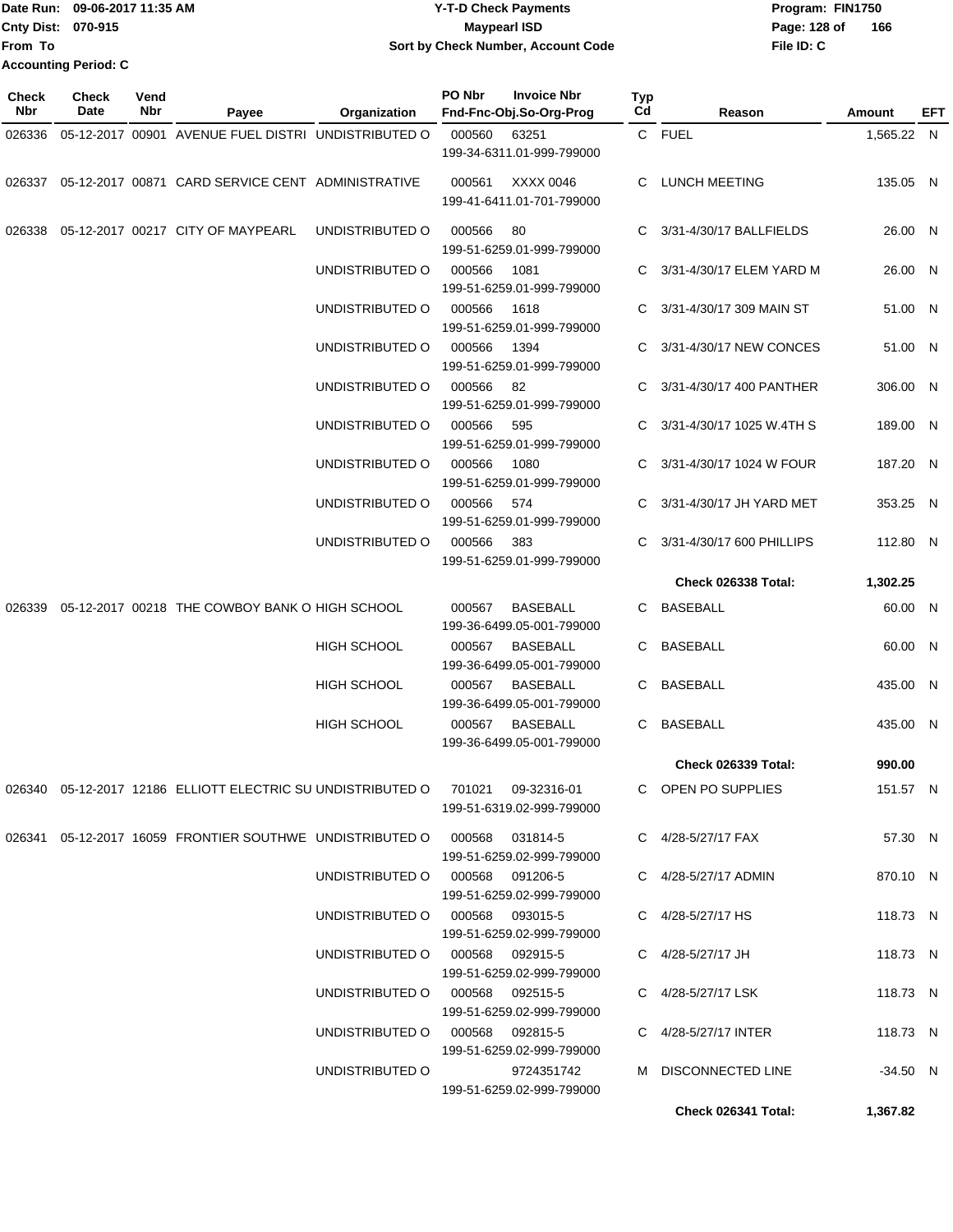Date Run: 09-06-2017 11:35 AM **CONTEX 100 CONTEX 12 T-D** Check Payments **CONTEX 12 T-D Check Payments** Program: FIN1750 **Cnty Dist:** 070-915 **Page:** 129 of **From To 09-06-2017 11:35 AM Y-T-D Check Payments 070-915 Maypearl ISD Sort by Check Number, Account Code Accounting Period: C**

**File ID: C 166**

**Check 026353 Total: 6,488.50**

| <b>Check</b><br>Nbr | Check<br>Date           | Vend<br>Nbr | Payee                                                                       | Organization       | PO Nbr | <b>Invoice Nbr</b><br>Fnd-Fnc-Obj.So-Org-Prog     | Typ<br>Cd | Reason                       | Amount      | EFT |
|---------------------|-------------------------|-------------|-----------------------------------------------------------------------------|--------------------|--------|---------------------------------------------------|-----------|------------------------------|-------------|-----|
| 026342              |                         |             | 05-12-2017 16230 IDEAL IMPACT INC                                           | UNDISTRIBUTED O    | 000562 | 150233<br>199-51-6249.04-999-799000               | C.        | SECOND PROGRESS PAY          | 35,735.00 N |     |
| 026343              |                         |             | 05-12-2017 00795 ISI COMMERCIAL REF UNDISTRIBUTED O                         |                    | 701469 | 0058266<br>199-51-6249.35-999-799000              | C         | ICE MACHINE JR HIGH          | 149.00 N    |     |
| 026344              |                         |             | 05-12-2017 16256 DELL MANAGEMENT I HIGH SCHOOL                              |                    | 701499 | <b>MAY 12</b><br>199-31-6399.10-001-799000        | C         | <b>MENTORS CARE LUNCHE</b>   | 155.00 N    |     |
| 026345              |                         |             | 05-12-2017 16155 BRENT JOHNSON                                              | <b>HIGH SCHOOL</b> | 701475 | <b>REIMBURSEMENT</b><br>199-36-6499.05-001-799000 | C.        | REGIONAL PRACTICE RO         | 140.52 N    |     |
| 026346              |                         |             | 05-12-2017 15086 Kimbell Midwest                                            | UNDISTRIBUTED O    | 701467 | 5590235<br>199-51-6319.02-999-799000              | C.        | FOR STOCK NUTS AND B         | 273.82 N    |     |
| 026347              |                         |             | 05-12-2017 01048 LABATT FOOD SERVIC INTERMEDIATE SCH 701486                 |                    |        | <b>INTERMEDIATE</b><br>240-35-6341.00-043-799000  | C         | <b>GROCERIES</b>             | 2,283.76 N  |     |
|                     |                         |             |                                                                             | <b>ELEMENTARY</b>  | 701485 | <b>ELEMENTARY</b><br>240-35-6341.00-101-799000    | C.        | <b>GROCERIES</b>             | 4,240.76 N  |     |
|                     |                         |             |                                                                             | <b>ELEMENTARY</b>  | 701487 | <b>JUNIOR HIGH</b><br>240-35-6341.00-101-799000   | C.        | <b>GROCERIES</b>             | 2,398.90 N  |     |
|                     |                         |             |                                                                             | HIGH SCHOOL        | 701488 | <b>HIGH SCHOOL</b><br>240-35-6341.01-001-799000   | C.        | <b>GROCERIES</b>             | 3,387.11 N  |     |
|                     |                         |             |                                                                             |                    |        |                                                   |           | Check 026347 Total:          | 12,310.53   |     |
| 026348              | 05-12-2017 15098 LOWE'S |             |                                                                             | UNDISTRIBUTED O    | 701245 | 7381357<br>199-51-6319.02-999-799000              | C         | OPEN PO SUPPLIES             | 1,287.63 N  |     |
| 026349              |                         |             | 05-12-2017 16120 MARKS PLUMBING PA UNDISTRIBUTED O                          |                    | 701470 | INV001612338<br>199-51-6249.35-999-799000         | C.        | <b>JH KITCHEN SPOUT</b>      | 24.61 N     |     |
| 026350              |                         |             | 05-12-2017 15740 MOORE RECYCLING L UNDISTRIBUTED O                          |                    | 000563 | 0001399160<br>199-51-6259.03-999-799000           | C         | RECYCLE 600 PHILLIPS         | 17.50 N     |     |
|                     |                         |             |                                                                             | UNDISTRIBUTED O    | 000563 | 0001399162<br>199-51-6259.03-999-799000           | C.        | RECYCLE 1024 W 4TH ST        | 81.50 N     |     |
|                     |                         |             |                                                                             | UNDISTRIBUTED O    | 000563 | 0001399164<br>199-51-6259.03-999-799000           | C.        | <b>RECYCLE 400 PANTHER L</b> | 17.70 N     |     |
|                     |                         |             |                                                                             | UNDISTRIBUTED O    | 000563 | 0001399161<br>199-51-6259.03-999-799000           | C         | RECYCLE 1025 W 4TH ST        | 28.70 N     |     |
|                     |                         |             |                                                                             | UNDISTRIBUTED O    |        | 000563 0001399163<br>199-51-6259.03-999-799000    |           | C RECYCLE 12636 FM 157       | 28.80 N     |     |
|                     |                         |             |                                                                             | UNDISTRIBUTED O    |        | 000563 0001394810<br>199-51-6259.03-999-799000    |           | C RECYCLE 400 PANTHER L      | 9.92 N      |     |
|                     |                         |             |                                                                             |                    |        |                                                   |           | <b>Check 026350 Total:</b>   | 184.12      |     |
|                     |                         |             | 026351 05-12-2017 12087 OAK CLIFF OFFICE SU MAYPEARL JUNIOR 000564 388801-1 |                    |        | 199-11-6399.07-041-711000                         |           | C SUPPLIES                   | 69.96 N     |     |
|                     |                         |             | 026352 05-12-2017 16014 ORKIN PEST CONTRO UNDISTRIBUTED O                   |                    | 700099 | 351717<br>199-51-6249.00-999-799000               |           | C PEST CONTROL SERVICE       | 450.00 N    |     |
|                     |                         |             | 026353 05-12-2017 12836 R B SPORTING GOOD UNDISTRIBUTED O                   |                    |        | 700786 98948447<br>199-36-6399.01-999-799BHS      |           | C CHAIRS/CHAIR CART          | 4,078.00 N  |     |
|                     |                         |             |                                                                             | <b>HIGH SCHOOL</b> | 700911 | 98918524<br>199-36-6399.02-001-799000             |           | C BASEBALL UNIFORMS          | 2,178.00 N  |     |
|                     |                         |             |                                                                             | UNDISTRIBUTED O    |        | 700790 98948446<br>199-36-6399.05-999-799000      |           | C WALL PAD WITH LOGO         | 232.50 N    |     |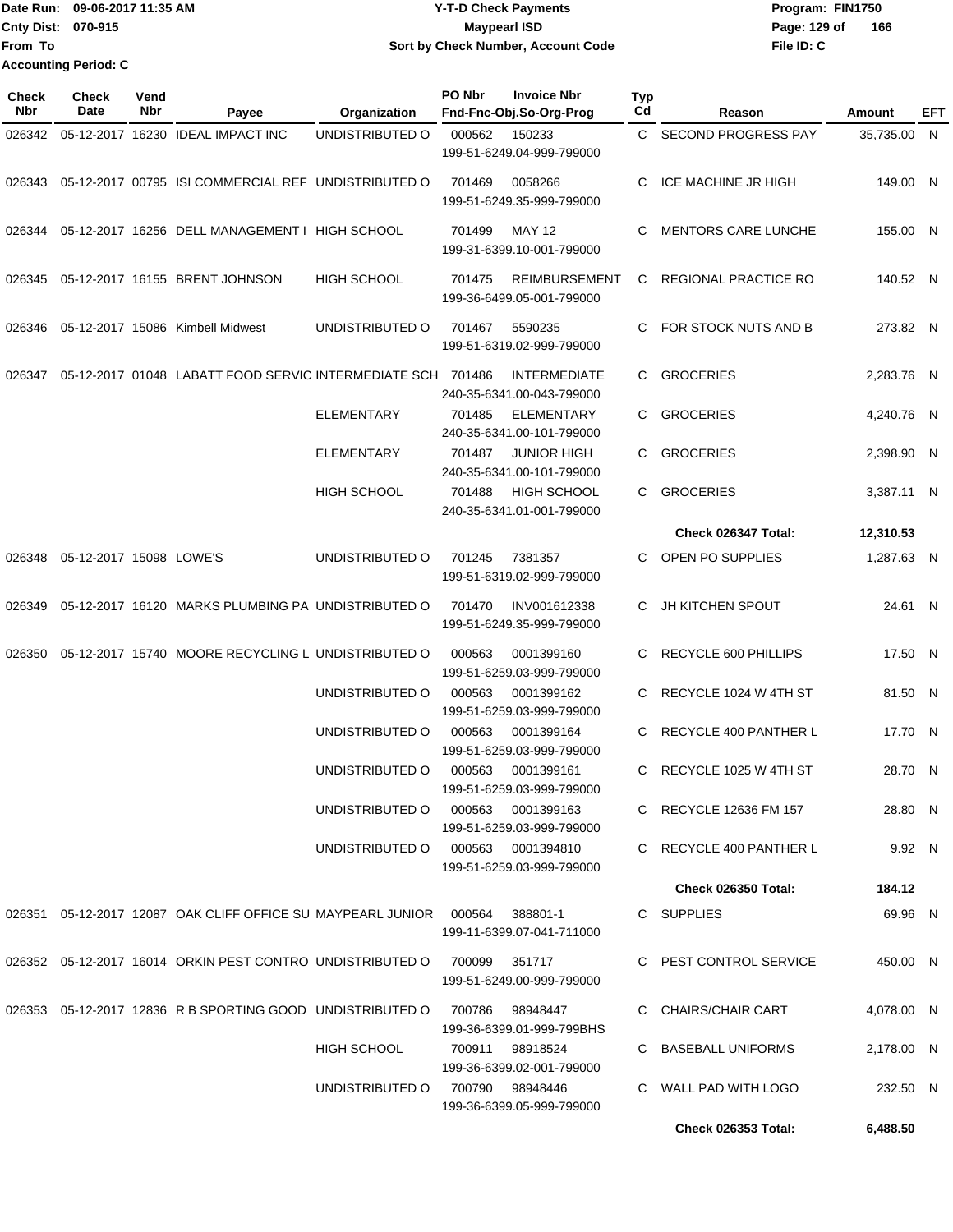Date Run: 09-06-2017 11:35 AM **CONTEX 100 CONTEX 12 T-D** Check Payments **CONTEX 12 T-D Check Payments** Program: FIN1750 **Cnty Dist:** 070-915 **Page:** 130 of **File ID: C From To 09-06-2017 11:35 AM Y-T-D Check Payments 070-915 Maypearl ISD Sort by Check Number, Account Code 166 Accounting Period: C**

| Check<br>Nbr | Check<br>Date            | Vend<br>Nbr | Payee                                                                      | Organization                      | PO Nbr          | <b>Invoice Nbr</b><br>Fnd-Fnc-Obj.So-Org-Prog     | Typ<br>Cd | Reason                       | Amount     | EFT |
|--------------|--------------------------|-------------|----------------------------------------------------------------------------|-----------------------------------|-----------------|---------------------------------------------------|-----------|------------------------------|------------|-----|
| 026354       |                          |             | 05-12-2017 16185 STAYBRIDGE SUITES UNDISTRIBUTED O                         |                                   | 701503          | 5/15-5/18/17                                      |           | C TASBO TRAINING             | 437.80 N   |     |
|              |                          |             |                                                                            |                                   |                 | 199-51-6411.00-999-799000                         |           |                              |            |     |
| 026355       |                          |             | 05-12-2017 12892 SUPREME SCHOOL SUINTERMEDIATE SCH 701446                  |                                   |                 | 66323<br>199-11-6399.00-043-711SUP                | C         | ABSENT/TARDY SLIPS           | 29.78 N    |     |
| 026356       | 05-12-2017 00975 TABC    |             |                                                                            | <b>HIGH SCHOOL</b>                | 701504          | <b>G.KUDRNA</b><br>199-36-6499.05-001-799000      | C         | MEMBERSHIP/CLINIC            | 100.00 N   |     |
| 026357       | 05-12-2017 00784 TASBO   |             |                                                                            | <b>IND COST-ADM</b>               | 701383          | 288562<br>199-41-6499.00-750-799000               | C         | <b>SUMMER CONFERENCE/S</b>   | 440.00 N   |     |
|              |                          |             |                                                                            | IND COST- ADM                     | 701383          | 288769<br>199-41-6499.00-750-799000               | C         | SUMMER CONFERENCE/P          | 150.00 N   |     |
|              |                          |             |                                                                            | <b>IND COST-ADM</b>               | 701383          | 288879<br>199-41-6499.00-750-799000               | C         | SUMMER CONFERENCE/N          | 150.00 N   |     |
|              |                          |             |                                                                            |                                   |                 |                                                   |           | Check 026357 Total:          | 740.00     |     |
| 026358       | 05-12-2017 16123 TECHAIR |             |                                                                            | <b>HIGH SCHOOL</b>                | 701476          | 03488331<br>199-11-6399.09-001-722000             | C.        | ELECTRODE/NOZZLE             | 180.00 N   |     |
| 026359       | 05-12-2017 00127 TEPSA   |             |                                                                            | ELEMENTARY                        | 700934          | 200012574<br>199-23-6411.02-101-799000            | C         | <b>SUMMER CONFERENCE</b>     | 349.00 N   |     |
| 026360       |                          |             | 05-12-2017 00132 TEXAS EDUCATIONAL UNDISTRIBUTED O                         |                                   | 701514          | 3643<br>199-21-6219.00-999-723000                 | C.        | <b>IDEA PART B PRESCHOOL</b> | 560.00 N   |     |
|              |                          |             |                                                                            | UNDISTRIBUTED O                   | 701514          | 3643<br>199-21-6219.00-999-723000                 | C         | <b>IDEA PART B FORMULA</b>   | 3,195.68 N |     |
|              |                          |             |                                                                            |                                   |                 |                                                   |           | Check 026360 Total:          | 3,755.68   |     |
| 026361       |                          |             | 05-12-2017 00479 TRACTOR SUPPLY CO UNDISTRIBUTED O                         |                                   | 700275          | 02602023 4/20<br>199-51-6319.02-999-799000        |           | C BUILDING SUPPLIES          | 157.95 N   |     |
| 026363       |                          |             | 05-12-2017 16257 NICHOLLE VAVRA                                            | <b>HIGH SCHOOL</b>                | 701462          | <b>REIMBURSEMENT</b><br>199-11-6411.04-001-711000 | C.        | NCTM CONFERENCE MEA          | 50.00 N    |     |
|              |                          |             |                                                                            | <b>HIGH SCHOOL</b>                | 701462          | <b>REIMBURSEMENT</b><br>199-11-6499.00-001-711000 | C         | <b>NCTM CONFERENCE FUE</b>   | 19.95 N    |     |
|              |                          |             |                                                                            |                                   |                 |                                                   |           | <b>Check 026363 Total:</b>   | 69.95      |     |
| 026364       |                          |             | 05-12-2017 00460 VINEYARD'S AUTO SU UNDISTRIBUTED O                        |                                   | 701391          | 153861<br>199-34-6219.00-999-799000               | C         | OPEN PO                      | 13.98 N    |     |
|              |                          |             | 026365  05-18-2017  15614  ADVANTAGE MEDICAL UNDISTRIBUTED O  000570  6819 |                                   |                 | 199-34-6219.01-999-799000                         |           | C DOT PHYSICAL               | 63.00 N    |     |
|              |                          |             | 026366  05-18-2017  14657  APPLE, INC.                                     | UNDISTRIBUTED O 701152 4433705852 |                 | 199-11-6399.00-999-723000                         |           | C SPEECH APP                 | 249.99 N   |     |
|              |                          |             | 026367 05-18-2017 15616 AT&T CORP.                                         | UNDISTRIBUTED 0 000569 824711164  |                 | 199-51-6259.02-999-799000                         |           | C 4/3-5/2/17 WIRELESS        | 107.90 N   |     |
|              |                          |             | 026368  05-18-2017  16051  BARSCO INC.                                     | UNDISTRIBUTED O                   | 701440 2467111  | 199-51-6319.04-999-799000                         |           | C AC LIBRARY                 | 604.18 N   |     |
|              |                          |             |                                                                            | UNDISTRIBUTED O                   | 701429  2467112 | 199-51-6319.04-999-799000                         |           | C COMPRESSOR LSK LIBRA       | 1,430.34 N |     |
|              |                          |             |                                                                            |                                   |                 |                                                   |           | Check 026368 Total:          | 2,034.52   |     |
|              |                          |             | 026369  05-18-2017  00956  BORDEN DAIRY                                    | MAYPEARL JUNIOR 701526            |                 | 1497390<br>240-35-6341.00-041-799000              |           | C MILK                       | 412.79 N   |     |
|              |                          |             |                                                                            | INTERMEDIATE SCH 701525 1497390   |                 | 240-35-6341.00-043-799000                         |           | C MILK                       | 402.70 N   |     |
|              |                          |             |                                                                            | ELEMENTARY                        |                 | 701524 1497390<br>240-35-6341.00-101-799000       |           | C MILK                       | 1,407.60 N |     |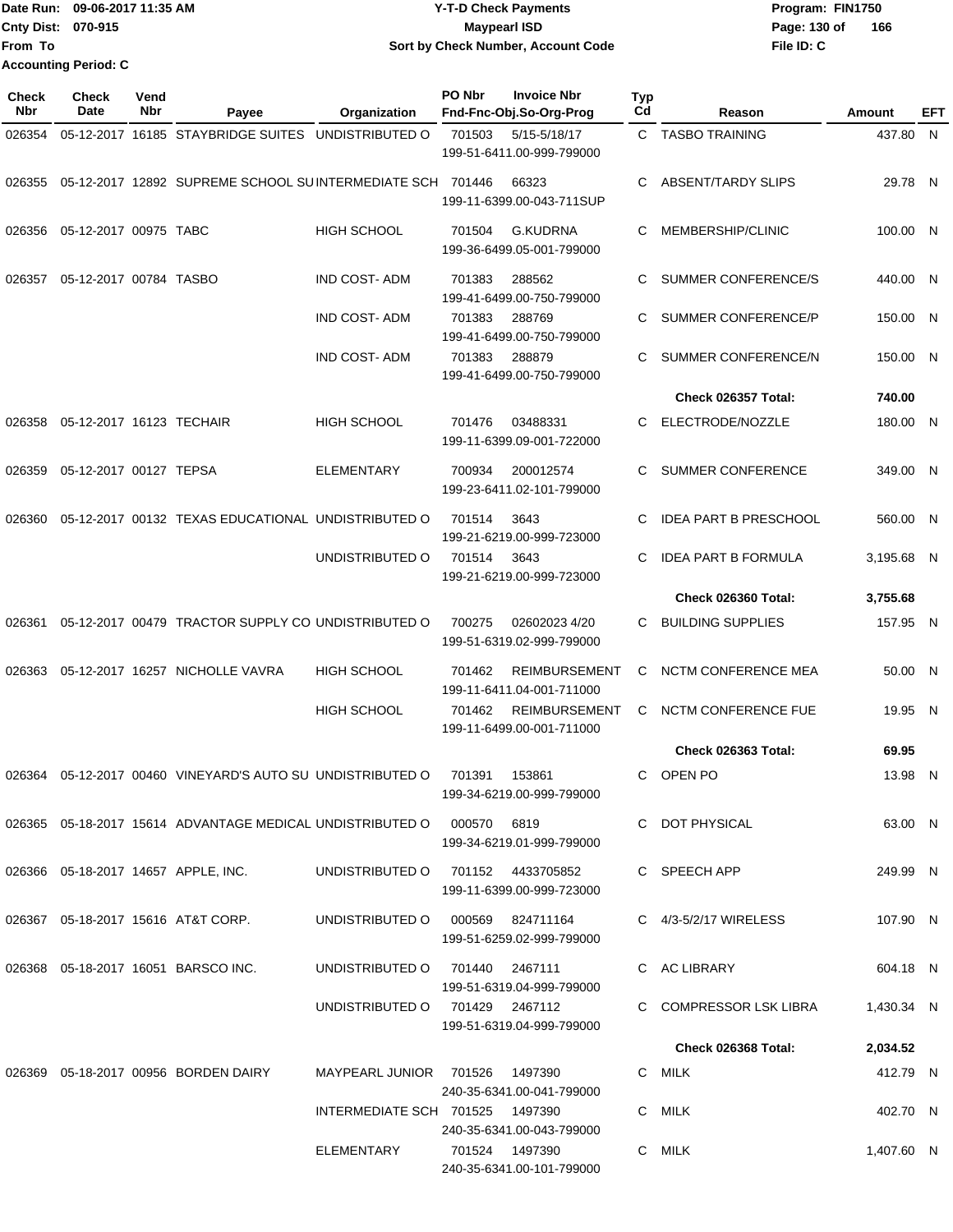#### Date Run: 09-06-2017 11:35 AM **CONTEX 100 CONTEX 12 T-D** Check Payments **CONTEX 12 T-D Check Payments** Program: FIN1750 **Cnty Dist:** 070-915 **Page: 131 of** Maypearl ISD **CONTEX IS A RESERVE A Page: 131 of 09-06-2017 11:35 AM Y-T-D Check Payments 070-915 Maypearl ISD Sort by Check Number, Account Code**

| <b>Check</b><br>Nbr | Check<br>Date | Vend<br><b>Nbr</b> | Payee                                                  | Organization                    | PO Nbr        | <b>Invoice Nbr</b><br>Fnd-Fnc-Obj.So-Org-Prog | <b>Typ</b><br>Cd | Reason                        | Amount     | EFT |
|---------------------|---------------|--------------------|--------------------------------------------------------|---------------------------------|---------------|-----------------------------------------------|------------------|-------------------------------|------------|-----|
|                     |               |                    |                                                        | HIGH SCHOOL                     | 701527        | 1497390<br>240-35-6341.01-001-799000          |                  | C MILK                        | 703.80 N   |     |
|                     |               |                    |                                                        |                                 |               |                                               |                  | Check 026369 Total:           | 2,926.89   |     |
|                     |               |                    | 026370 05-18-2017 00218 THE COWBOY BANK O HIGH SCHOOL  |                                 | 000571        | <b>GOLF</b><br>199-36-6499.05-001-799000      |                  | C GOLF STATE 5/21-5/23/17     | 135.00 N   |     |
|                     |               |                    |                                                        | HIGH SCHOOL                     | 000571        | <b>BASEBALL</b><br>199-36-6499.05-001-799000  | C                | <b>BASEBALL REGIONAL 5/18</b> | 1,365.00 N |     |
|                     |               |                    |                                                        |                                 |               |                                               |                  | Check 026370 Total:           | 1,500.00   |     |
| 026371              |               |                    | 05-18-2017 12536 DESOTO JANITORIAL UNDISTRIBUTED O     |                                 | 701502        | 178611<br>199-51-6319.01-999-799000           |                  | C CLEANING SUPPLIES           | 4,190.74 N |     |
|                     |               |                    | 026372 05-18-2017 16222 DOLLARMUR LP                   | <b>HIGH SCHOOL</b>              | 701266        | 11708<br>199-36-6399.08-001-799000            |                  | C HS CHEER MAT                | 760.00 N   |     |
|                     |               |                    | 026373 05-18-2017 16117 EAGLE NATIONAL STE HIGH SCHOOL |                                 | 701477 711454 | 199-11-6399.09-001-722000                     |                  | C AG SUPPLIES                 | 1,854.94 N |     |
| 026374              |               |                    | 05-18-2017 13639 EAST TEXAS COPY SY UNDISTRIBUTED O    |                                 | 000576        | 383055<br>199-11-6219.07-999-723000           | C.               | 4/9-5/8/17 B/W & COLOR        | 73.09 N    |     |
|                     |               |                    |                                                        | UNDISTRIBUTED O                 | 000575        | 383052<br>199-11-6219.07-999-723000           | C.               | 4/4-5/3/17 COPIER B/W2        | 44.71 N    |     |
|                     |               |                    |                                                        | <b>HIGH SCHOOL</b>              | 000575        | 383052<br>199-11-6269.00-001-711000           |                  | 4/4-5/3/17 COPIER B/W2        | 16.67 N    |     |
|                     |               |                    |                                                        | <b>HIGH SCHOOL</b>              | 000576        | 383055<br>199-11-6269.00-001-711000           | C                | 4/9-5/8/17 B/W & COLOR        | 113.50 N   |     |
|                     |               |                    |                                                        | MAYPEARL JUNIOR                 | 000576        | 383055<br>199-11-6269.00-041-711000           | C.               | 4/9-5/8/17 B/W & COLOR        | 70.00 N    |     |
|                     |               |                    |                                                        | MAYPEARL JUNIOR                 | 000575        | 383052<br>199-11-6269.00-041-711000           |                  | C 4/4-5/3/17 COPIER B/W2      | 36.92 N    |     |
|                     |               |                    |                                                        | INTERMEDIATE SCH 000576         |               | 383055<br>199-11-6269.00-043-799000           |                  | C 4/9-5/8/17 B/W & COLOR      | 111.42 N   |     |
|                     |               |                    |                                                        | INTERMEDIATE SCH 000575         |               | 383052<br>199-11-6269.00-043-799000           | C.               | 4/4-5/3/17 COPIER B/W2        | 294.63 N   |     |
|                     |               |                    |                                                        | ELEMENTARY                      | 000576        | 383055<br>199-11-6269.00-101-711000           | $\mathbf{C}$     | 4/9-5/8/17 B/W & COLOR        | 107.44 N   |     |
|                     |               |                    |                                                        | ELEMENTARY                      | 000575 383052 | 199-11-6269.00-101-711000                     |                  | C 4/4-5/3/17 COPIER B/W2      | 458.79 N   |     |
|                     |               |                    |                                                        | ELEMENTARY                      | 000575 383052 | 199-11-6269.00-101-799000                     |                  | C 4/4-5/3/17 COPIER B/W2      | 51.01 N    |     |
|                     |               |                    |                                                        | ELEMENTARY                      | 000576 383055 | 199-11-6269.00-101-799000                     |                  | C 4/9-5/8/17 B/W & COLOR      | 76.24 N    |     |
|                     |               |                    |                                                        | HIGH SCHOOL                     | 000576 383055 | 199-11-6269.01-001-711000                     |                  | C 4/9-5/8/17 B/W & COLOR      | 101.05 N   |     |
|                     |               |                    |                                                        | <b>HIGH SCHOOL</b>              | 000575 383052 | 199-11-6269.01-001-711000                     |                  | C 4/4-5/3/17 COPIER B/W2      | 709.33 N   |     |
|                     |               |                    |                                                        | MAYPEARL JUNIOR  000576  383055 |               | 199-11-6269.01-041-711000                     |                  | C 4/9-5/8/17 B/W & COLOR      | 99.72 N    |     |
|                     |               |                    |                                                        | MAYPEARL JUNIOR 000575 383052   |               | 199-11-6269.01-041-711000                     |                  | C 4/4-5/3/17 COPIER B/W2      | 781.58 N   |     |
|                     |               |                    |                                                        | INTERMEDIATE SCH 000576 383055  |               | 199-11-6269.01-043-711000                     |                  | C 4/9-5/8/17 B/W & COLOR      | 70.00 N    |     |
|                     |               |                    |                                                        | MAYPEARL JUNIOR 701474 382522   |               | 199-11-6399.07-041-711000                     |                  | C STAPLES FOR COPIER          | 59.00 N    |     |
|                     |               |                    |                                                        | HIGH SCHOOL                     | 701463 382625 | 199-11-6399.12-001-711000                     |                  | C STAPLES FOR COPIER          | 118.00 N   |     |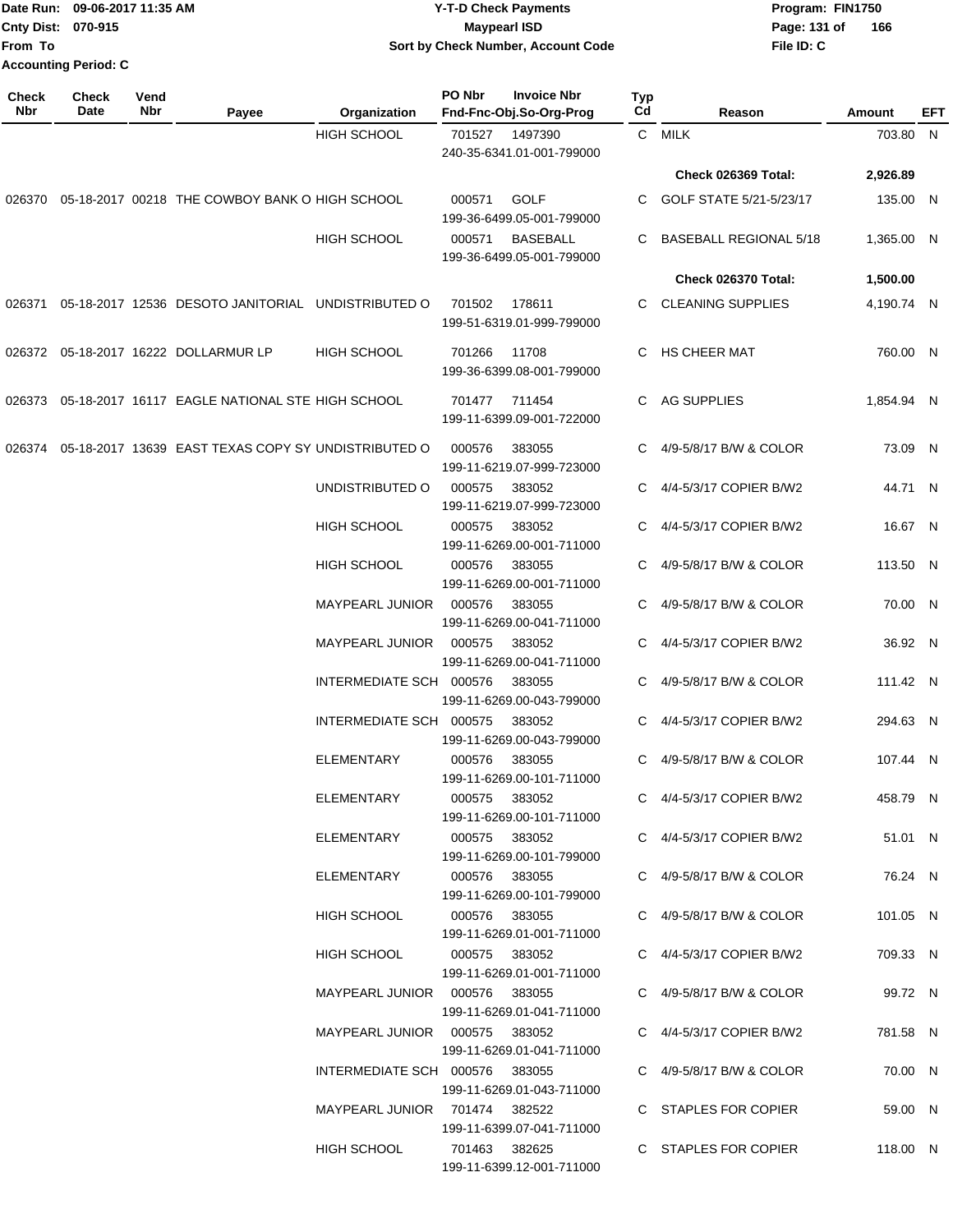|                           | Date Run: 09-06-2017 11:35 AM | <b>Y-T-D Check Payments</b>        | Program: FIN1750 |     |  |
|---------------------------|-------------------------------|------------------------------------|------------------|-----|--|
| <b>Cnty Dist: 070-915</b> |                               | Maypearl ISD                       | Page: 132 of     | 166 |  |
| <b>IFrom To</b>           |                               | Sort by Check Number, Account Code | File ID: C       |     |  |
|                           | Accounting Period: C          |                                    |                  |     |  |

| Check<br>Nbr | <b>Check</b><br>Date   | Vend<br>Nbr | Payee                                                        | Organization            | PO Nbr | <b>Invoice Nbr</b><br>Fnd-Fnc-Obj.So-Org-Prog  | <b>Typ</b><br>Cd | Reason                    | Amount      | EFT |
|--------------|------------------------|-------------|--------------------------------------------------------------|-------------------------|--------|------------------------------------------------|------------------|---------------------------|-------------|-----|
|              |                        |             |                                                              | DIR COST- ADMINIS       | 000576 | 383055<br>199-41-6249.00-720-799000            |                  | C 4/9-5/8/17 B/W & COLOR  | 97.89 N     |     |
|              |                        |             |                                                              | DIR COST- ADMINIS       | 000575 | 383052<br>199-41-6249.00-720-799000            |                  | 4/4-5/3/17 COPIER B/W2    | 222.90 N    |     |
|              |                        |             |                                                              |                         |        |                                                |                  | Check 026374 Total:       | 3,713.89    |     |
| 026375       |                        |             | 05-18-2017 13336 ELLIS COUNTY MUSIC HIGH SCHOOL              |                         | 701521 | 44765<br>199-11-6249.29-001-711000             | C.               | <b>TRUMPET REPAIR</b>     | 25.00 N     |     |
|              |                        |             |                                                              | <b>HIGH SCHOOL</b>      | 701521 | 46066<br>199-11-6249.29-001-711000             | C.               | <b>CLARINET REPAIR</b>    | 26.00 N     |     |
|              |                        |             |                                                              |                         |        |                                                |                  | Check 026375 Total:       | 51.00       |     |
| 026376       |                        |             | 05-18-2017 00040 FLATT STATIONERS, I INTERMEDIATE SCH 701496 |                         |        | 243458-00<br>199-11-6399.00-043-711SUP         | C.               | <b>SUPPLIES</b>           | 17.39 N     |     |
|              |                        |             |                                                              | INTERMEDIATE SCH 701482 |        | 243320-00<br>199-11-6399.00-043-711SUP         | C.               | <b>SUPPLIES</b>           | 135.50 N    |     |
|              |                        |             |                                                              | INTERMEDIATE SCH 701483 |        | 243317-00<br>199-11-6399.20-043-711000         | C                | <b>SUPPLIES</b>           | 329.17 N    |     |
|              |                        |             |                                                              |                         |        |                                                |                  | Check 026376 Total:       | 482.06      |     |
| 026377       |                        |             | 05-18-2017 14120 HARRIS COMPUTER S UNDISTRIBUTED O           |                         | 701528 | MN00097765<br>240-35-6219.00-999-799000        |                  | LICENSE JUNE 2017-MAY     | 2,506.43 N  |     |
| 026378       |                        |             | 05-18-2017 16240 HENDERSHOT EQUIP UNDISTRIBUTED O            |                         | 701359 | P70TY-2242<br>199-51-6639.03-999-799000        |                  | C TRACTOR                 | 24,066.00 N |     |
| 026379       | 05-18-2017 00243 HILCO |             |                                                              | UNDISTRIBUTED O         | 000572 | 4602266500<br>199-51-6259.04-999-799000        | C                | 4/3-5/3/17 MARQUEE        | 49.02 N     |     |
|              |                        |             |                                                              | UNDISTRIBUTED O         | 000572 | 4602266500<br>199-51-6259.04-999-799000        |                  | 4/3-5/3/17 FUEL TANKS     | 32.47 N     |     |
|              |                        |             |                                                              | UNDISTRIBUTED O         | 000572 | 4602266500<br>199-51-6259.04-999-799000        | C                | 4/3-5/3/17 SECURITY LIGH  | 34.65 N     |     |
|              |                        |             |                                                              | UNDISTRIBUTED O         | 000572 | 4602266500<br>199-51-6259.04-999-799000        | C                | 4/3-5/3/17 HIGH SCHOOL    | 2,395.27 N  |     |
|              |                        |             |                                                              | UNDISTRIBUTED O         | 000572 | 4602266500<br>199-51-6259.04-999-799000        | C.               | 4/3-5/3/17 JUNIOR HIGH    | 3,125.28 N  |     |
|              |                        |             |                                                              | UNDISTRIBUTED O         | 000572 | 4602266500<br>199-51-6259.04-999-799000        | C.               | 4/3-5/3/17 ATHLETIC FACIL | 622.38 N    |     |
|              |                        |             |                                                              | UNDISTRIBUTED O         | 000572 | 4602266500<br>199-51-6259.04-999-799000        |                  | C 4/3-5/3/17 ELEMENTARY   | 3,036.44 N  |     |
|              |                        |             |                                                              | UNDISTRIBUTED O         |        | 000572 4602266500<br>199-51-6259.78-999-722000 |                  | 4/3-5/3/17 AG FACILITY    | 684.18 N    |     |
|              |                        |             |                                                              |                         |        |                                                |                  | Check 026379 Total:       | 9,979.69    |     |
|              |                        |             | 026380 05-18-2017 16265 HOLIDAY INN EXPRES HIGH SCHOOL       |                         | 701532 | 5/21-5/23/17<br>199-36-6499.05-001-799000      |                  | C STATE GOLF TOURNAME     | 558.04 N    |     |
|              |                        |             | 026381 05-18-2017 00795 ISI COMMERCIAL REF UNDISTRIBUTED O   |                         | 701466 | 0059484<br>199-51-6249.35-999-799000           |                  | C LSK FREEZER FAN MOTO    | 251.58 N    |     |
|              |                        |             | 026382 05-18-2017 15526 NAVARRO COLLEGE B HIGH SCHOOL        |                         | 000573 | 6607<br>199-11-6399.34-001-731000              |                  | C DUAL CREDIT SPRING 201  | 14,900.40 N |     |
|              |                        |             | 026383 05-18-2017 15814 NEC FINANCIAL SERVI UNDISTRIBUTED O  |                         | 000574 | 0002005930<br>199-71-6512.00-999-799000        |                  | C SV1800 PHONE SYSTEM     | 1,159.20 N  |     |
|              |                        |             |                                                              | UNDISTRIBUTED O         |        | 000574 0002005930<br>199-71-6522.00-999-799000 |                  | C SV1800 PHONE SYSTEM     | 181.07 N    |     |
|              |                        |             |                                                              |                         |        |                                                |                  | Check 026383 Total:       | 1,340.27    |     |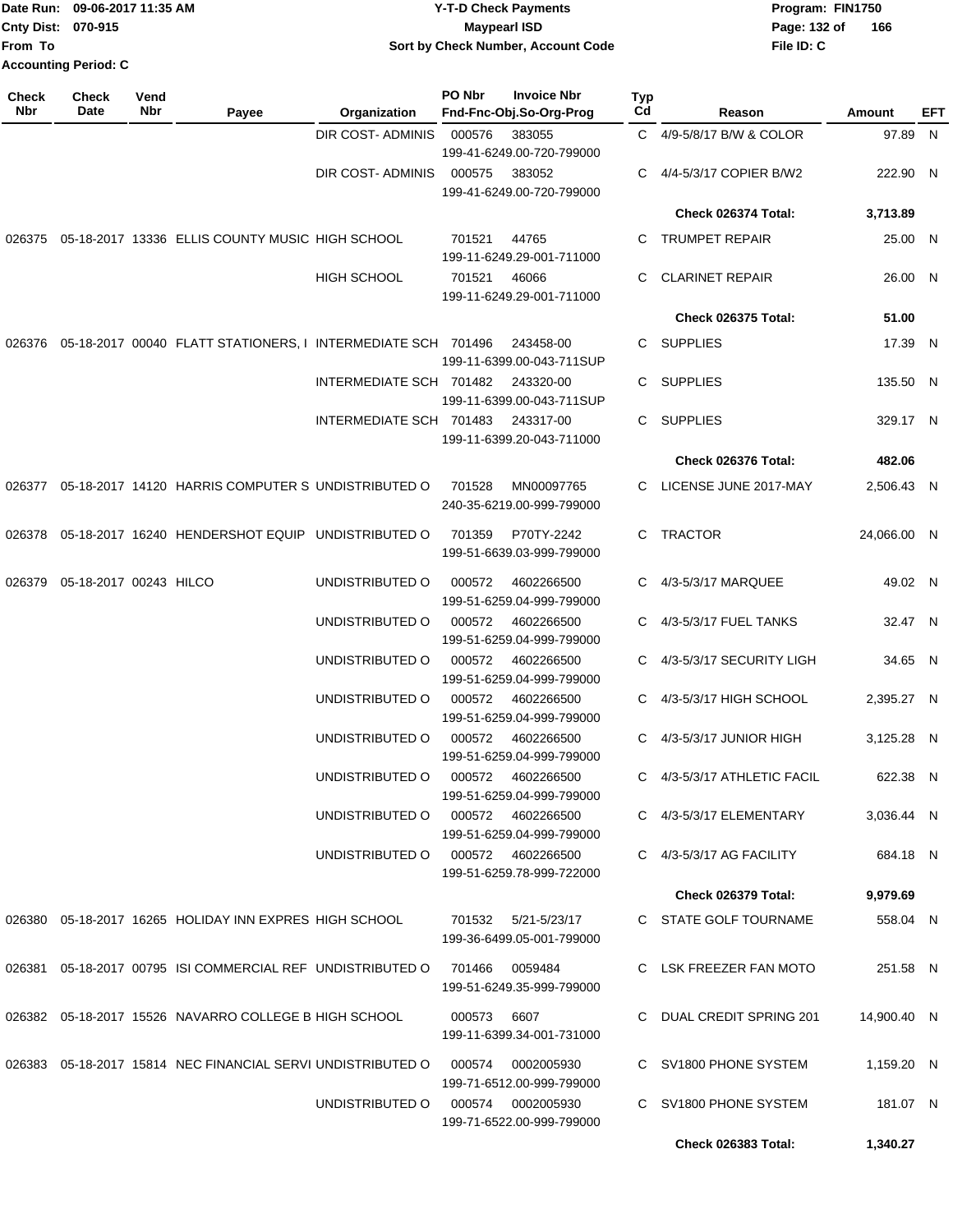|                           | Date Run: 09-06-2017 11:35 AM | <b>Y-T-D Check Payments</b>        | Program: FIN1750               |
|---------------------------|-------------------------------|------------------------------------|--------------------------------|
| <b>Cnty Dist: 070-915</b> |                               | Maypearl ISD                       | $\overline{1}$<br>Page: 133 of |
| lFrom To                  |                               | Sort by Check Number, Account Code | File ID: C                     |
|                           | <b>Accounting Period: C</b>   |                                    |                                |

**166**

| <b>Check</b><br>Nbr | <b>Check</b><br>Date   | Vend<br>Nbr | Payee                                                      | Organization                    | PO Nbr        | <b>Invoice Nbr</b><br>Fnd-Fnc-Obj.So-Org-Prog      | <b>Typ</b><br>Cd | Reason                     | Amount     | EFT   |
|---------------------|------------------------|-------------|------------------------------------------------------------|---------------------------------|---------------|----------------------------------------------------|------------------|----------------------------|------------|-------|
| 026384              |                        |             | 05-18-2017 00287 OFFICE DEPOT                              | <b>ADMINISTRATIVE</b>           | 701472        | 925482082001<br>199-41-6399.01-701-799000          |                  | C SUPPLIES                 | 7.20 N     |       |
|                     |                        |             |                                                            | <b>ADMINISTRATIVE</b>           | 701472        | 925482082001<br>199-41-6399.01-701-799000          |                  | C SUPPLIES                 | 12.42 N    |       |
|                     |                        |             |                                                            | ADMINISTRATIVE                  | 701472        | 925482083001<br>199-41-6399.01-701-799000          |                  | C SUPPLIES                 | 32.74 N    |       |
|                     |                        |             |                                                            |                                 |               |                                                    |                  | Check 026384 Total:        | 52.36      |       |
| 026385              |                        |             | 05-18-2017 00854 PITNEY BOWES GLOB UNDISTRIBUTED O         |                                 | 701378        | 0973-6591<br>199-41-6399.02-999-799000             |                  | C POSTAGE REFILL           | 500.00 N   |       |
| 026386              |                        |             | 05-18-2017 12836 R B SPORTING GOOD HIGH SCHOOL             |                                 | 700609        | 0552829-IN<br>199-36-6399.02-001-799000            | C.               | SOFTBALL EQUIPMENT         | 2,513.00 N |       |
|                     |                        |             |                                                            | UNDISTRIBUTED O                 | 700787        | 0558856-IN<br>199-36-6399.05-999-799000            |                  | C SWEATS                   | 576.00 N   |       |
|                     |                        |             |                                                            | UNDISTRIBUTED O                 | 700406        | 0560924-IN<br>199-36-6399.06-999-7990CC            | C.               | <b>CANOPY</b>              | 1,564.85 N |       |
|                     |                        |             |                                                            | <b>HIGH SCHOOL</b>              | 700609        | 0552829-IN<br>199-36-6399.13-001-799000            | C.               | SOFTBALL EQUIPMENT         | 237.00 N   |       |
|                     |                        |             |                                                            | <b>HIGH SCHOOL</b>              | 700609        | 0553499-IN<br>199-36-6399.13-001-799000            | C                | SOFTBALL EQUIPMENT         | 843.40 N   |       |
|                     |                        |             |                                                            |                                 |               |                                                    |                  | Check 026386 Total:        | 5,734.25   |       |
| 026387              |                        |             | 05-18-2017 16061 ROGELIO MEDINA                            | <b>SCHOOL BOARD</b>             | 000577        | 2017 ELECTION<br>199-41-6439.00-702-799000         |                  | C TRANSLATOR 2017 BOAR     | 130.00 N   |       |
| 026388              | 05-18-2017 00784 TASBO |             |                                                            | <b>IND COST-ADM</b>             | 701383        | 290057<br>199-41-6499.00-750-799000                |                  | C SUMMER CONFERENCE/T      | 440.00 N   |       |
| 026389              |                        |             | 05-18-2017 01031 TEXAS PARKS AND WI MAYPEARL JUNIOR        |                                 | 701324        | 199-11-6399.01-041-711000                          | C                | HUNTERS ED CERTIFICAT      | 160.00 N   |       |
| 026390              |                        |             | 05-18-2017 00460 VINEYARD'S AUTO SU UNDISTRIBUTED O        |                                 | 701391        | 154396<br>199-34-6219.00-999-799000                | С                | OPEN PO                    | 1.49 N     |       |
|                     |                        |             |                                                            | UNDISTRIBUTED O                 | 701391        | 154061<br>199-34-6219.00-999-799000                | С                | OPEN PO                    | 36.99 N    |       |
|                     |                        |             |                                                            |                                 |               |                                                    |                  | Check 026390 Total:        | 38.48      |       |
|                     |                        |             | 026391 05-18-2017 00385 WAXAHACHIE ISD                     | <b>HIGH SCHOOL</b>              |               | 000578 3RD QUARTER<br>199-11-6219.00-001-724000    |                  | C TEEN PARENTING SERVIC    | 444.59 N   |       |
|                     |                        |             |                                                            | <b>HIGH SCHOOL</b>              |               | 000579 MAYPEARL 16-17<br>199-11-6222.00-001-722000 |                  | C CTE MECHANIC CLASS       | 1,336.50 N |       |
|                     |                        |             |                                                            |                                 |               |                                                    |                  | Check 026391 Total:        | 1,781.09   |       |
|                     |                        |             | 026392  05-25-2017  16192  ACTION FIRE PROS                | UNDISTRIBUTED 0 701545 A1721720 |               | 199-51-6249.01-999-799000                          |                  | C RESET PULL STATION       | 195.00 N   |       |
|                     |                        |             | 026393 05-25-2017 01869 ALL SPORTS TROPHIE UNDISTRIBUTED O |                                 | 701529  11461 | 199-13-6299.00-999-799000                          |                  | C TEACHER AWARDS           | 199.50 N   |       |
|                     |                        |             |                                                            | ELEMENTARY                      | 701438 11378  | 199-13-6399.04-101-711000                          |                  | C ELEM TEACHER AWARDS      | 133.00 N   |       |
|                     |                        |             |                                                            | UNDISTRIBUTED O                 | 701497  11427 | 199-13-6499.00-999-711000                          |                  | C JH TEACHER AWARDS        |            | .50 N |
|                     |                        |             |                                                            | UNDISTRIBUTED O                 | 701497  11427 | 199-13-6499.00-999-711000                          |                  | C JH TEACHER AWARDS        | 125.00 N   |       |
|                     |                        |             |                                                            | UNDISTRIBUTED 0 701455 11371    |               | 199-13-6499.00-999-711000                          |                  | C INTERMEDIATE TEACHER     | 133.00 N   |       |
|                     |                        |             |                                                            |                                 |               |                                                    |                  | <b>Check 026393 Total:</b> | 591.00     |       |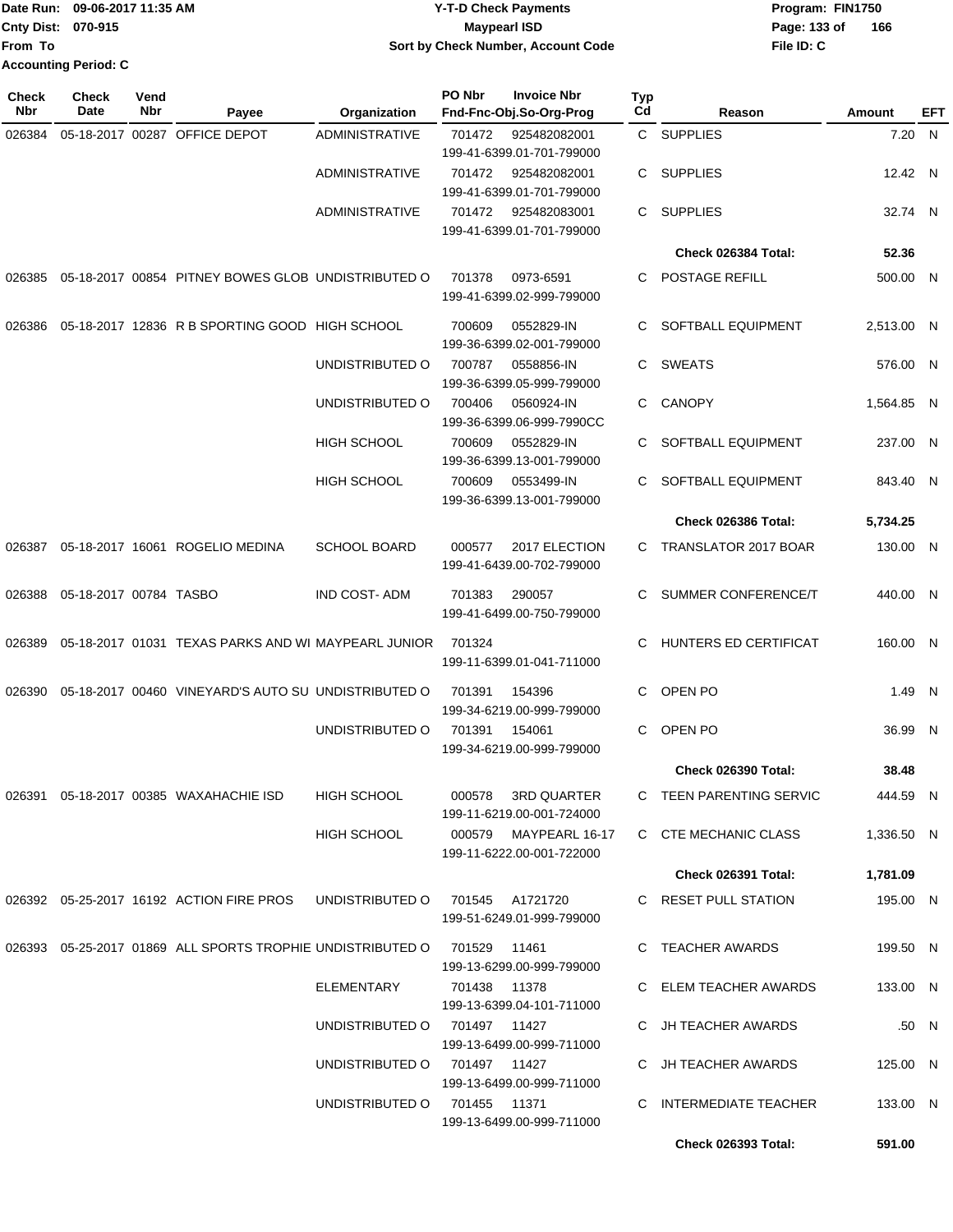|                           | Date Run: 09-06-2017 11:35 AM | <b>Y-T-D Check Payments</b>        | Program: FIN1750    |
|---------------------------|-------------------------------|------------------------------------|---------------------|
| <b>Cnty Dist: 070-915</b> |                               | Mavpearl ISD                       | 166<br>Page: 134 of |
| lFrom To                  |                               | Sort by Check Number, Account Code | File ID: C          |
|                           | <b>Accounting Period: C</b>   |                                    |                     |

| Check<br><b>Nbr</b> | <b>Check</b><br>Date | Vend<br>Nbr | Payee                                                                          | Organization                 | PO Nbr | <b>Invoice Nbr</b><br>Fnd-Fnc-Obj.So-Org-Prog       | Typ<br>Cd | Reason                   | Amount     | EFT   |
|---------------------|----------------------|-------------|--------------------------------------------------------------------------------|------------------------------|--------|-----------------------------------------------------|-----------|--------------------------|------------|-------|
| 026394              |                      |             | 05-25-2017 15658 GN OTOMETRICS NOR UNDISTRIBUTED O                             |                              | 701481 | JUNE 8<br>199-33-6399.00-999-723000                 | C.        | <b>CALIBRATE HEARING</b> | 315.00 N   |       |
| 026395              |                      |             | 05-25-2017 00901 AVENUE FUEL DISTRI UNDISTRIBUTED O                            |                              | 000589 | 63401<br>199-34-6311.01-999-799000                  | C         | <b>FUEL</b>              | 2,976.29 N |       |
| 026396              |                      |             | 05-25-2017 14888 BRAZOS VALLEY EQUI UNDISTRIBUTED O                            |                              | 701562 | 221153<br>199-51-6319.03-999-799000                 | C         | SUPPLIES                 | 205.38 N   |       |
| 026397              |                      |             | 05-25-2017 13576 CANON FINANCIAL SE ELEMENTARY                                 |                              | 700395 | 17125688<br>199-11-6269.00-101-711000               | C         | MONTHLY LEASE 5/1-5/31/  | 1,300.25 N |       |
|                     |                      |             |                                                                                | <b>ELEMENTARY</b>            | 700395 | 17125688<br>199-11-6269.00-101-799000               | C         | MONTHLY LEASE 5/1-5/31/  |            | .04 N |
|                     |                      |             |                                                                                |                              |        |                                                     |           | Check 026397 Total:      | 1,300.29   |       |
| 026398              |                      |             | 05-25-2017 00289 CAROLINA BIOLOGICA INTERMEDIATE SCH                           |                              | 000580 | 1692581<br>199-11-6399.04-043-711000                | C         | <b>SUPPLIES</b>          | 6.89 N     |       |
| 026399              |                      |             | 05-25-2017 00527 CDWG INC.                                                     | <b>HIGH SCHOOL</b>           | 701533 | <b>HWL6193</b><br>199-11-6639.48-001-711000         | C         | <b>CHROMEBOOKS</b>       | 6,350.00 N |       |
|                     |                      |             |                                                                                | <b>HIGH SCHOOL</b>           | 701533 | <b>HWL3440</b><br>199-11-6639.48-001-711000         | C         | <b>CHROMEBOOKS</b>       | 989.60 N   |       |
|                     |                      |             |                                                                                |                              |        |                                                     |           | Check 026399 Total:      | 7,339.60   |       |
| 026400              |                      |             | 05-25-2017 16070 Consolidated Restaurant UNDISTRIBUTED O                       |                              | 701317 | MAY 26<br>199-13-6299.00-999-799000                 | C         | APPRECIATION LUNCH M     | 1,523.55 N |       |
| 026401              |                      |             | 05-25-2017 00218 THE COWBOY BANK O HIGH SCHOOL                                 |                              | 000584 | 5/27/17<br>199-36-6499.05-001-799000                | C         | <b>BASEBALL MEALS</b>    | 540.00 N   |       |
|                     |                      |             | 026402  05-25-2017  12536  DESOTO JANITORIAL  UNDISTRIBUTED O                  |                              | 701502 | 178611-1<br>199-51-6319.01-999-799000               | C         | <b>CLEANING SUPPLIES</b> | 261.97 N   |       |
| 026403              |                      |             | 05-25-2017 12885 DIRECT ENERGY                                                 | UNDISTRIBUTED O              | 000581 | 171370031009480<br>199-51-6259.04-999-799000        | C.        | 4/11-5/10/17 309 MAIN ST | 108.71 N   |       |
| 026404              |                      |             | 05-25-2017 12186 ELLIOTT ELECTRIC SU UNDISTRIBUTED O                           |                              | 701021 | 09-33014-01<br>199-51-6319.02-999-799000            | C         | OPEN PO SUPPLIES         | 18.85 N    |       |
|                     |                      |             | 026405 05-25-2017 13336 ELLIS COUNTY MUSIC HIGH SCHOOL                         |                              | 701450 | 46041<br>199-11-6249.29-001-711000                  | C.        | <b>PRECUSSION REPAIR</b> | 32.00 N    |       |
|                     |                      |             | 026406  05-25-2017  16268  GENE'S BUS                                          | UNDISTRIBUTED O 701568 12411 |        | 199-34-6269.00-999-799000                           |           | C CHARTER BUS BASEBALL   | 1,105.00 N |       |
|                     |                      |             | 026407    05-25-2017    16264    TOMAS GUERRA                                  | UNDISTRIBUTED O              |        | 000582 MIDLRED<br>199-36-6219.00-999-799000         |           | C SOFTBALL V. MILDRED OF | 180.85 N   |       |
|                     |                      |             | 026408 05-25-2017 12487 HOLIDAY INN EXPRES HIGH SCHOOL                         |                              |        | 701272    5/28-5/29/17<br>199-11-6412.29-001-711000 |           | C UIL STATE COMPETITION  | 436.04 N   |       |
|                     |                      |             |                                                                                | HIGH SCHOOL                  |        | 701272  5/28-5/29/17<br>199-11-6499.29-001-711B00   |           | C UIL STATE COMPETITION  | 61.00 N    |       |
|                     |                      |             |                                                                                |                              |        |                                                     |           | Check 026408 Total:      | 497.04     |       |
|                     |                      |             | 026409  05-25-2017  00612  HOME DEPOT CREDIT UNDISTRIBUTED O  701333  01857415 |                              |        | 199-11-6399.01-999-723000                           |           | C SUPPLIES               | 179.35 N   |       |
|                     |                      |             | 026410 05-25-2017 16223 Houston ISD                                            | UNDISTRIBUTED O              |        | 199-31-6299.00-999-723000                           |           | C SHARS 4/7-4/28/17      | 110.61 N   |       |
|                     |                      |             | 026411  05-25-2017  00795  ISI COMMERCIAL REF UNDISTRIBUTED O  701468  0061038 |                              |        | 199-51-6249.35-999-799000                           |           | C CAN OPENER FOR ALL     | 108.00 N   |       |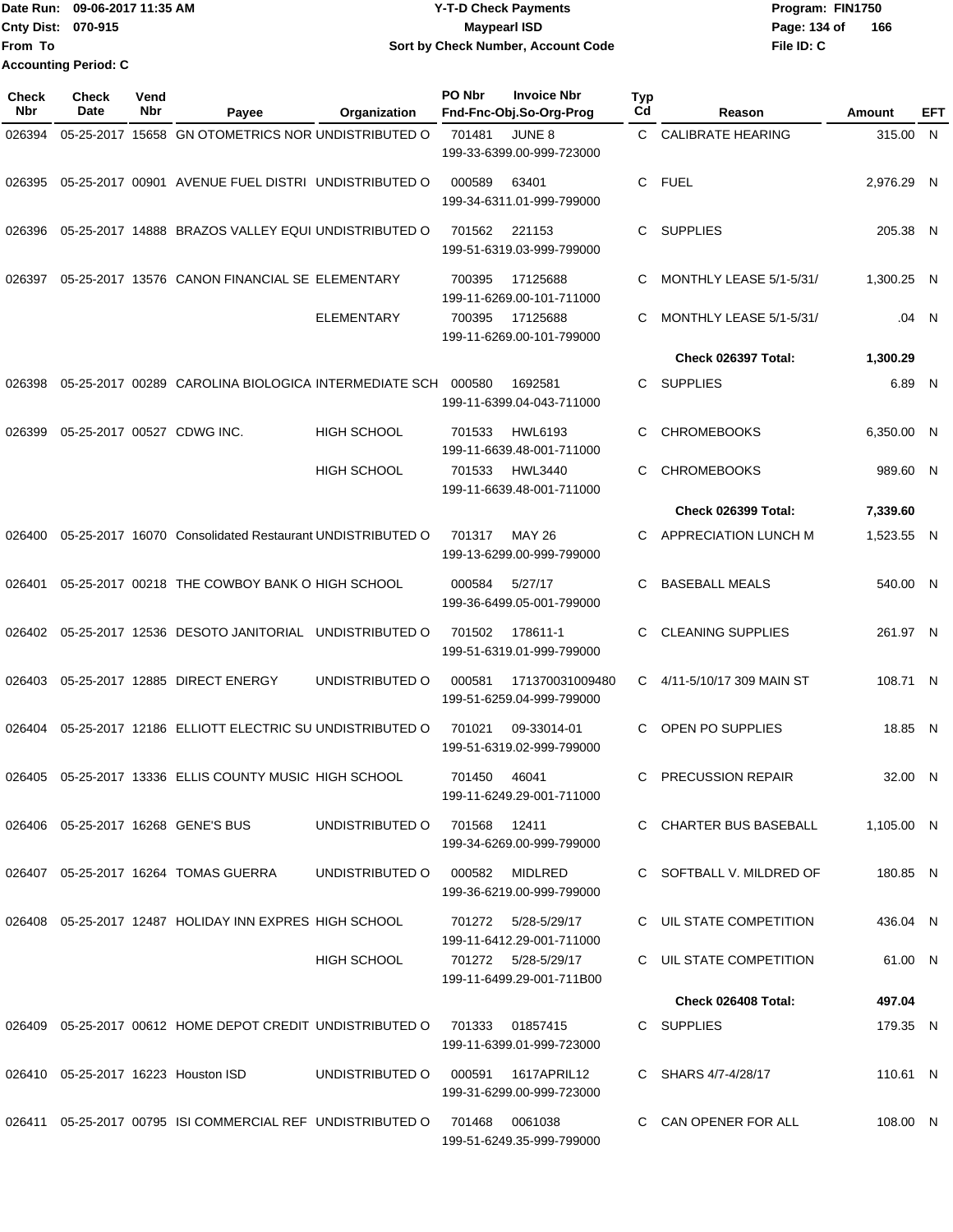|                             | Date Run: 09-06-2017 11:35 AM | <b>Y-T-D Check Payments</b>        | Program: FIN1750    |
|-----------------------------|-------------------------------|------------------------------------|---------------------|
| <b>Cnty Dist: 070-915</b>   |                               | Maypearl ISD                       | 166<br>Page: 135 of |
| lFrom To                    |                               | Sort by Check Number, Account Code | File ID: C          |
| <b>Accounting Period: C</b> |                               |                                    |                     |

**PO Nbr Invoice Nbr**

| <b>Check</b><br>Nbr | Check<br><b>Date</b>             | Vend<br>Nbr | Payee                                                                     | Organization           | PO Nbr        | <b>Invoice Nbr</b><br>Fnd-Fnc-Obj.So-Org-Prog        | Typ<br>Cd | Reason                          | Amount     | EFT |
|---------------------|----------------------------------|-------------|---------------------------------------------------------------------------|------------------------|---------------|------------------------------------------------------|-----------|---------------------------------|------------|-----|
| 026412              |                                  |             | 05-25-2017 01591 J. BRANDT RECOGNITI UNDISTRIBUTED O                      |                        | 701554        | 49094<br>199-13-6299.00-999-799000                   |           | C STAFF AWARDS                  | 698.25 N   |     |
| 026413              | 05-25-2017 14664 JOSTENS         |             |                                                                           | <b>HIGH SCHOOL</b>     | 000583        | 19651132<br>199-31-6399.00-001-799000                | C         | <b>REMAKE DIPLOMA</b>           | 54.78 N    |     |
|                     |                                  |             | 026414  05-25-2017  00050  THE LIBRARY STORE, IINTERMEDIATE SCH  701235   |                        |               | 265081<br>199-12-6399.02-043-711MEF                  | C         | <b>CHAIRS</b>                   | 1,384.69 N |     |
| 026415              |                                  |             | 05-25-2017 15653 M.A.C. ALARMS                                            | UNDISTRIBUTED O        | 701557        | 18740A<br>199-51-6249.00-999-799000                  | C         | <b>ADJUSTED PANEL</b>           | 255.00 N   |     |
|                     |                                  |             |                                                                           | UNDISTRIBUTED O        | 701558        | 18741A<br>199-51-6319.04-999-799000                  | C         | REPROGRAM XR 150                | 1,225.00 N |     |
|                     |                                  |             |                                                                           |                        |               |                                                      |           | Check 026415 Total:             | 1,480.00   |     |
| 026416              |                                  |             | 05-25-2017 12087 OAK CLIFF OFFICE SU MAYPEARL JUNIOR                      |                        | 701516        | 392661-0<br>199-11-6399.00-041-711SUP                | C         | OFFICE SUPPLIES                 | 29.95 N    |     |
|                     |                                  |             |                                                                           | <b>MAYPEARL JUNIOR</b> | 701516        | 392573-0<br>199-11-6399.00-041-711SUP                |           | OFFICE SUPPLIES                 | 21.98 N    |     |
|                     |                                  |             |                                                                           | MAYPEARL JUNIOR        | 701516        | 392573-0<br>199-11-6399.00-041-711SUP                | C.        | <b>OFFICE SUPPLIES</b>          | 363.90 N   |     |
|                     |                                  |             |                                                                           |                        |               |                                                      |           | Check 026416 Total:             | 415.83     |     |
| 026417              |                                  |             | 05-25-2017 00287 OFFICE DEPOT                                             | <b>HIGH SCHOOL</b>     | 701439        | 924422020001<br>199-11-6399.12-001-711000            | C.        | <b>SUPPLIES</b>                 | 31.47 N    |     |
|                     |                                  |             |                                                                           | ADMINISTRATIVE         | 701439        | 924422020001<br>199-41-6399.01-701-799000            | C.        | <b>SUPPLIES</b>                 | 58.13 N    |     |
|                     |                                  |             |                                                                           |                        |               |                                                      |           | Check 026417 Total:             | 89.60      |     |
| 026418              |                                  |             | 05-25-2017 14261 RYAN VINES                                               | <b>HIGH SCHOOL</b>     | 701571        | <b>REIMBURSEMENT</b><br>199-11-6399.39-001-722000    | C         | <b>VINYL FOR CUPS</b>           | 34.67 N    |     |
|                     |                                  |             | 026419  05-25-2017  00043  TASB RISK MANAGEM DIR COST-ADMINIS             |                        | 701564        | 523649<br>199-41-6219.04-720-799000                  | C         | <b>LOCAL DISTRICT UPDATE</b>    | 129.12 N   |     |
| 026420              | 05-25-2017 00784 TASBO           |             |                                                                           | <b>IND COST-ADM</b>    | 701530        | <b>BRANDY</b><br>199-41-6499.01-750-799000           | C         | <b>TASBO MEMBERSHIP</b>         | 90.00 N    |     |
| 026421              |                                  |             | 05-25-2017 16254 TEMPLETON DEMOGR ADMINISTRATIVE                          |                        | 701546        | 2427<br>199-41-6219.10-701-799000                    | C         | DEMOGRAPHIC STUDY               | 4.250.00 N |     |
|                     |                                  |             | 026422 05-25-2017 15485 THERAPY FROM THE UNDISTRIBUTED O 701548 FEB-APRIL |                        |               | 199-31-6219.02-999-723000                            |           | C FEB-APRIL PT SERVICE 18       | 1,330.00 N |     |
|                     |                                  |             | 026423 05-25-2017 00134 TXU ENERGY                                        | UNDISTRIBUTED O        | 000585        | 054926924153<br>199-51-6259.04-999-799000            |           | C $4/11 - 5/10/17$ SECURITY LIG | 330.72 N   |     |
|                     |                                  |             | 026424 05-25-2017 00460 VINEYARD'S AUTO SU UNDISTRIBUTED O                |                        | 701391        | 154885<br>199-34-6219.00-999-799000                  |           | C OPEN PO                       | 24.21 N    |     |
|                     | 026425 05-25-2017 15072 WACO ISD |             |                                                                           | <b>HIGH SCHOOL</b>     | 000588        | 5/6/17<br>199-36-6499.05-001-799000                  |           | C BASEBALL V. BUFFALO PL        | 270.65 N   |     |
|                     |                                  |             |                                                                           | HIGH SCHOOL            | 000588 5/5/17 | 199-36-6499.05-001-799000                            |           | C BASEBALL V. BUFFALO PL        | 188.78 N   |     |
|                     |                                  |             |                                                                           |                        |               |                                                      |           | Check 026425 Total:             | 459.43     |     |
|                     |                                  |             | 026426  05-25-2017  00141  WAL MART                                       | HIGH SCHOOL            |               | 701191 XXXX00776048<br>199-11-6399.10-001-722000     |           | C SUPPLIES                      | 170.93 N   |     |
|                     |                                  |             |                                                                           | UNDISTRIBUTED O        |               | 701435     XXXX00776048<br>199-13-6499.00-999-711000 |           | C SUPPLIES                      | 128.49 N   |     |
|                     |                                  |             |                                                                           | HIGH SCHOOL            |               | 000587 XXXX00776048<br>199-31-6399.00-001-799000     |           | C SUPPLIES                      | 15.93 N    |     |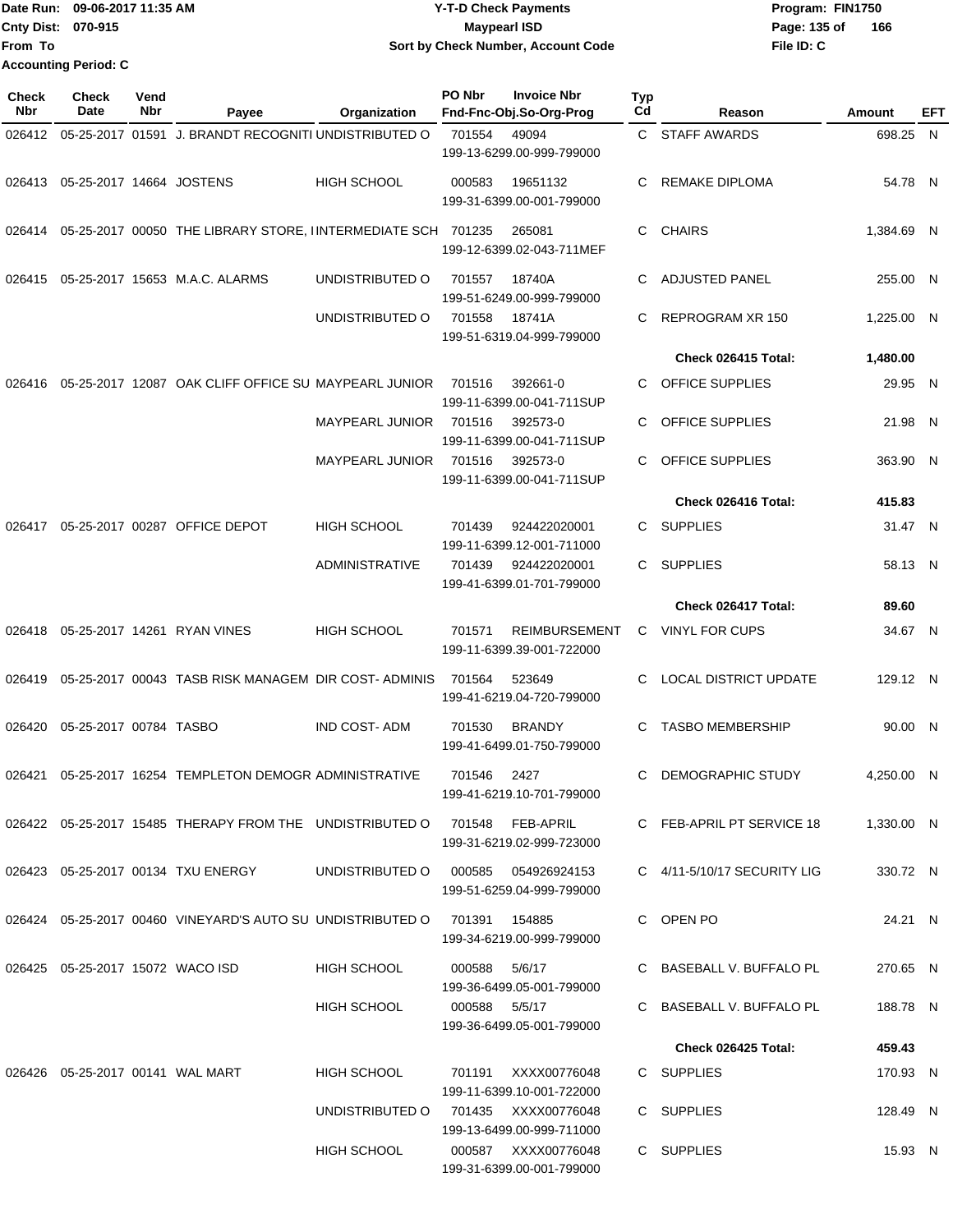#### Date Run: 09-06-2017 11:35 AM **CONTEX 100 CONTEX 12 T-D** Check Payments **CONTEX 12 T-D Check Payments** Program: FIN1750 **Cnty Dist:** 070-915 **Page:** 136 of **09-06-2017 11:35 AM Y-T-D Check Payments 070-915 Maypearl ISD Sort by Check Number, Account Code**

| Check<br><b>Nbr</b> | <b>Check</b><br>Date               | Vend<br><b>Nbr</b> | Payee                                                                         | Organization                          | PO Nbr | <b>Invoice Nbr</b><br>Fnd-Fnc-Obj.So-Org-Prog     | <b>Typ</b><br>Cd | Reason                       | Amount      | EFT |
|---------------------|------------------------------------|--------------------|-------------------------------------------------------------------------------|---------------------------------------|--------|---------------------------------------------------|------------------|------------------------------|-------------|-----|
|                     |                                    |                    |                                                                               | MAYPEARL JUNIOR                       | 701473 | XXXX00776048<br>199-31-6399.00-041-799000         |                  | C STAAR SUPPLIES             | 28.94 N     |     |
|                     |                                    |                    |                                                                               | MAYPEARL JUNIOR 701473                |        | XXXX00776048<br>199-31-6399.00-041-799000         | C.               | <b>STAAR SUPPLIES</b>        | 174.29 N    |     |
|                     |                                    |                    |                                                                               | INTERMEDIATE SCH 701428               |        | XXXX00776048<br>199-31-6399.01-043-799000         | C.               | <b>SUPPLIES</b>              | 47.08 N     |     |
|                     |                                    |                    |                                                                               | <b>HIGH SCHOOL</b>                    | 701280 | 199-36-6399.08-001-799000                         | C                | <b>CHEER SUPPLIES</b>        | 435.88 N    |     |
|                     |                                    |                    |                                                                               | <b>SCHOOL BOARD</b>                   | 701410 | XXXX00776048<br>199-41-6499.02-702-799000         | C.               | <b>MEAL FOR BOARD MTG</b>    | 59.20 N     |     |
|                     |                                    |                    |                                                                               |                                       |        |                                                   |                  | Check 026426 Total:          | 1,060.74    |     |
| 026427              |                                    |                    | 05-25-2017 15631 WATERFORD INSTITU UNDISTRIBUTED O                            |                                       | 701565 | Q007095<br>199-11-6399.45-999-799000              | C.               | <b>EARLY LEARNING LICENS</b> | 2,995.20 N  |     |
| 026428              |                                    |                    | 05-25-2017 00298 WHITNEY ISD                                                  | HIGH SCHOOL                           | 000590 | 5/18-5/19/17<br>199-36-6499.05-001-799000         | C.               | <b>BASEBALL V. GROESBEC</b>  | 374.93 N    |     |
| 026429              |                                    |                    | 05-31-2017 16150 ALVARADO FLEET SE UNDISTRIBUTED O                            |                                       | 701549 | 2815<br>199-34-6219.00-999-799000                 | C.               | <b>BUS 26 LABOR</b>          | 71.25 N     |     |
|                     |                                    |                    |                                                                               | UNDISTRIBUTED O                       | 701549 | 2815<br>199-34-6319.00-999-799000                 | C.               | <b>BUS 26 PARTS</b>          | $3.26$ N    |     |
|                     |                                    |                    |                                                                               |                                       |        |                                                   |                  | Check 026429 Total:          | 74.51       |     |
| 026430              |                                    |                    | 05-31-2017 01116 EQUITY CENTER                                                | ADMINISTRATIVE                        | 701596 | <b>MEMBERSHIP</b><br>199-41-6499.00-701-799000    |                  | C 2017-18 EQUITY CENTER      | 1,181.00 N  |     |
| 026431              |                                    |                    | 05-31-2017 16268 GENE'S BUS                                                   | UNDISTRIBUTED O                       | 701572 | 12412<br>199-34-6269.00-999-799000                | C.               | <b>CHARTER BUS BASEBALL</b>  | 1,028.00 N  |     |
| 026432              |                                    |                    | 05-31-2017 15864 JAMES HERROD                                                 | HIGH SCHOOL                           | 701569 | <b>REIMBURSEMENT</b><br>199-11-6399.13-001-722000 |                  | C FUEL FROM ROCKET TRIP      | 10.00 N     |     |
| 026433              |                                    |                    | 05-31-2017 16230 IDEAL IMPACT INC                                             | UNDISTRIBUTED O                       | 000595 | 150234<br>199-51-6249.04-999-799000               | C.               | <b>FINAL PROGRESS PAYME</b>  | 14,889.00 N |     |
| 026434              |                                    |                    | 05-31-2017 14927 REPUBLIC SERVICES UNDISTRIBUTED O                            |                                       | 000597 | 0794-011825748<br>199-51-6259.03-999-799000       | C.               | <b>WASTE REMOVAL</b>         | 584.46 N    |     |
|                     |                                    |                    | 026435  05-31-2017  13383  RISE BROADBAND                                     | UNDISTRIBUTED O 000596 0046498        |        | 199-53-6249.04-999-799000                         |                  | C 6/8-7/7/17 INTERNET        | 1,800.00 N  |     |
|                     | 026436  05-31-2017  16123  TECHAIR |                    |                                                                               | HIGH SCHOOL                           |        | 701476  03841185-00<br>199-11-6399.09-001-722000  |                  | C SUPPLIES                   | 956.52 N    |     |
|                     |                                    |                    | 026437  05-31-2017  15485  THERAPY FROM THE  UNDISTRIBUTED O  701592  MAY2017 |                                       |        | 199-31-6219.02-999-723000                         |                  | C MAY PT SERVICES            | 595.00 N    |     |
|                     |                                    |                    | 026438 06-08-2017 15376 ALL ABOUT TIRES, LLC UNDISTRIBUTED O 701561 SH21791   |                                       |        | 199-34-6219.00-999-723000                         |                  | C TIRES FOR SPRINTER         | 780.00 N    |     |
|                     |                                    |                    | 026439    06-08-2017    15616    AT&T CORP.                                   | UNDISTRIBUTED O 000600 7983001        |        | 199-51-6259.02-999-799000                         |                  | C 4/25-5/17-17 LONG DISTAN   | 104.13 N    |     |
|                     |                                    |                    | 026440 06-08-2017 16262 BIG BEAR ROOFING & UNDISTRIBUTED O 701515 0515143     |                                       |        | 199-51-6249.07-999-799000                         |                  | C REROOFING MATERIAL         | 9,968.00 N  |     |
|                     |                                    |                    | 026441  06-08-2017  00956  BORDEN DAIRY                                       | MAYPEARL JUNIOR 701622 1544336 MIDDLE |        | 240-35-6341.00-041-799000                         |                  | C MILK                       | 321.30 N    |     |
|                     |                                    |                    |                                                                               | MAYPEARL JUNIOR 701630 1440913        |        | 240-35-6341.00-041-799000                         |                  | C MILK                       | 397.80 N    |     |
|                     |                                    |                    |                                                                               | INTERMEDIATE SCH 701629 1440913       |        | 240-35-6341.00-043-799000                         |                  | C MILK                       | 491.11 N    |     |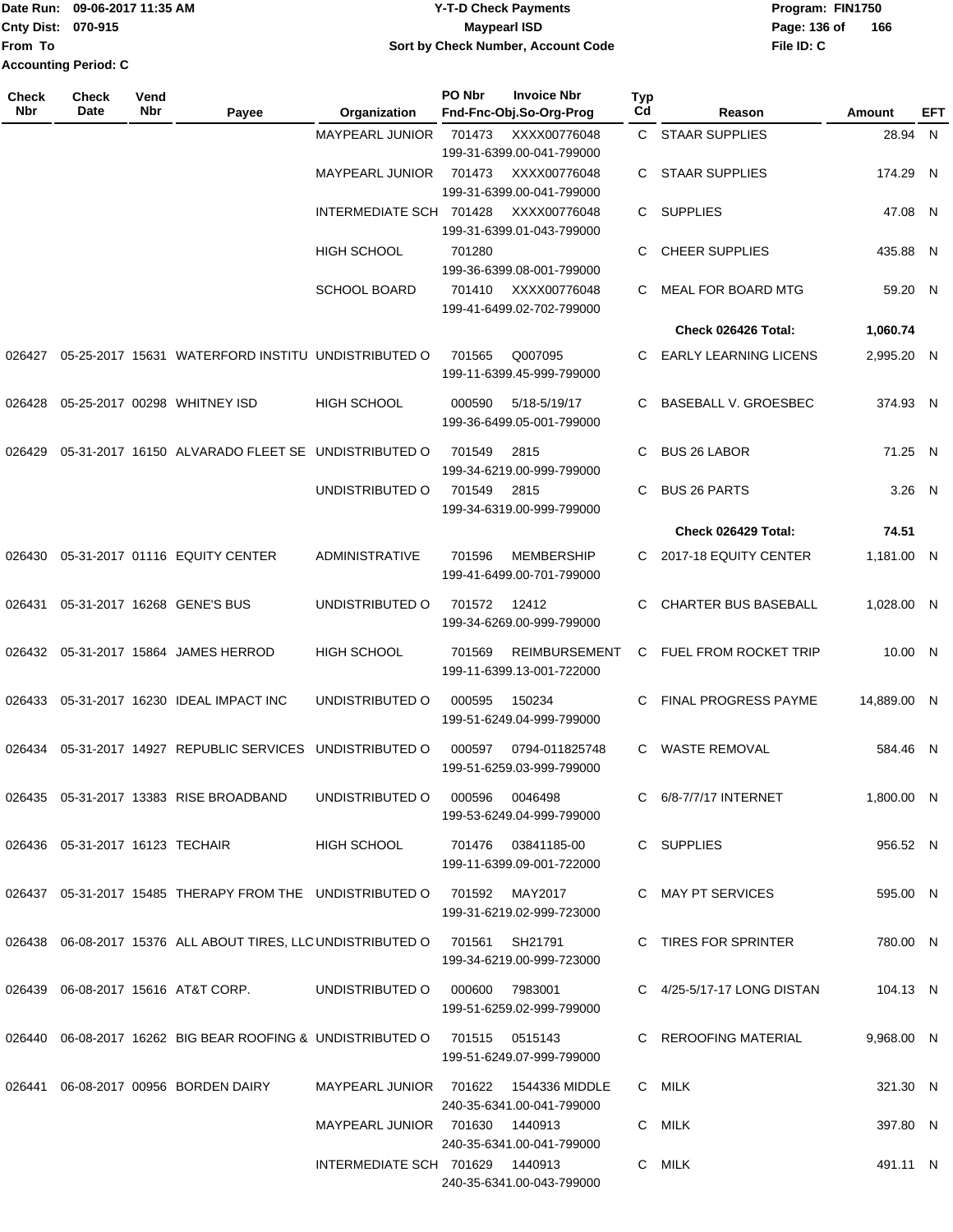**Cnty Dist: 070-915 From To Accounting Period: C**

### Date Run: 09-06-2017 11:35 AM **CONTEX 100 CONTEX 12 T-D** Check Payments **CONTEX 12 T-D Check Payments** Program: FIN1750 **Y-T-D Check Payments 070-915 Maypearl ISD Sort by Check Number, Account Code**

**File ID: C** Page: 137 of 166

| <b>Check</b><br>Nbr | <b>Check</b><br>Date | Vend<br>Nbr | Payee                                                         | Organization                     | PO Nbr        | <b>Invoice Nbr</b><br>Fnd-Fnc-Obj.So-Org-Prog | <b>Typ</b><br>Cd | Reason                     | Amount     | EFT |
|---------------------|----------------------|-------------|---------------------------------------------------------------|----------------------------------|---------------|-----------------------------------------------|------------------|----------------------------|------------|-----|
|                     |                      |             |                                                               | INTERMEDIATE SCH 701621          |               | 1544336 INTER                                 |                  | C MILK                     | 397.80 N   |     |
|                     |                      |             |                                                               |                                  |               | 240-35-6341.00-043-799000                     |                  |                            |            |     |
|                     |                      |             |                                                               | ELEMENTARY                       | 701628        | 1440913                                       | C                | MILK                       | 1,285.20 N |     |
|                     |                      |             |                                                               |                                  | 701620        | 240-35-6341.00-101-799000<br>1544336 ELEM     | C.               | MILK                       | 1,311.82 N |     |
|                     |                      |             |                                                               | ELEMENTARY                       |               | 240-35-6341.00-101-799000                     |                  |                            |            |     |
|                     |                      |             |                                                               | <b>HIGH SCHOOL</b>               | 701631        | 1440913                                       | C                | MILK                       | 703.80 N   |     |
|                     |                      |             |                                                               |                                  |               | 240-35-6341.01-001-799000                     |                  |                            |            |     |
|                     |                      |             |                                                               | HIGH SCHOOL                      | 701623        | 1544336 HS                                    | C                | <b>MILK</b>                | 598.84 N   |     |
|                     |                      |             |                                                               |                                  |               | 240-35-6341.01-001-799000                     |                  |                            |            |     |
|                     |                      |             |                                                               |                                  |               |                                               |                  | Check 026441 Total:        | 5,507.67   |     |
| 026442              |                      |             | 06-08-2017 13576 CANON FINANCIAL SE DIR COST-ADMINIS          |                                  | 000602        | 17355517<br>199-41-6249.00-720-799000         |                  | C COPIER LEASE             | 758.37 N   |     |
| 026443              |                      |             | 06-08-2017 00217 CITY OF MAYPEARL                             | UNDISTRIBUTED O                  | 000603        | 1081<br>199-51-6259.01-999-799000             |                  | C 4/30-5/31/17 LSK YARD ME | 26.00 N    |     |
|                     |                      |             |                                                               | UNDISTRIBUTED O                  | 000603        | 1618                                          | C                | 4/30-5/31/17 ADMIN         | 51.00 N    |     |
|                     |                      |             |                                                               |                                  |               | 199-51-6259.01-999-799000                     |                  |                            |            |     |
|                     |                      |             |                                                               | UNDISTRIBUTED O                  | 000603        | 1394                                          | C                | 4/30-5/31/17 NEW CONCES    | 51.00 N    |     |
|                     |                      |             |                                                               |                                  |               | 199-51-6259.01-999-799000                     |                  |                            |            |     |
|                     |                      |             |                                                               | UNDISTRIBUTED O                  | 000603        | 383                                           | C                | 4/30-5/31/17 HIGH          | 103.20 N   |     |
|                     |                      |             |                                                               |                                  |               | 199-51-6259.01-999-799000                     |                  |                            |            |     |
|                     |                      |             |                                                               | UNDISTRIBUTED O                  | 000603        | 82<br>199-51-6259.01-999-799000               |                  | 4/30-5/31/17 JUNIOR HIGH   | 240.60 N   |     |
|                     |                      |             |                                                               | UNDISTRIBUTED O                  | 000603        | 1080<br>199-51-6259.01-999-799000             | C.               | 4/30-5/31/17 ELEM          | 279.60 N   |     |
|                     |                      |             |                                                               |                                  |               |                                               |                  | Check 026443 Total:        | 751.40     |     |
| 026444              |                      |             | 06-08-2017 15869 CLARK SECURITY PROUNDISTRIBUTED O            |                                  | 701205        | 24K-069276<br>199-51-6319.02-999-799000       | C.               | <b>DOORS/ SUPPLIES</b>     | 649.98 N   |     |
|                     |                      |             |                                                               | UNDISTRIBUTED O                  | 701297        | 24K-069948<br>199-51-6319.05-999-799000       | C.               | <b>KEY MACHINE</b>         | 586.51 N   |     |
|                     |                      |             |                                                               |                                  |               |                                               |                  | Check 026444 Total:        | 1,236.49   |     |
|                     |                      |             | 026445 06-08-2017 12536 DESOTO JANITORIAL UNDISTRIBUTED O     |                                  | 701615        | 179133                                        |                  | C SUPPLIES FOR WAXING      | 77.07 N    |     |
|                     |                      |             |                                                               |                                  |               | 199-51-6319.01-999-799000                     |                  |                            |            |     |
|                     |                      |             |                                                               | UNDISTRIBUTED O                  | 701605 179046 | 199-51-6319.01-999-799000                     |                  | C SUPPLIES                 | 3.677.05 N |     |
|                     |                      |             |                                                               |                                  |               |                                               |                  | Check 026445 Total:        | 3,754.12   |     |
|                     |                      |             | 026446  06-08-2017  00950  DRAMATIC PUBLISHIN MAYPEARL JUNIOR |                                  | 700903        | 100001009<br>199-11-6399.13-041-711000        |                  | C PLAY/ ROYALTY FEE        | 320.01 N   |     |
|                     |                      |             |                                                               | MAYPEARL JUNIOR 700903 100001009 |               | 199-11-6399.27-041-711000                     |                  | C PLAY/ ROYALTY FEE        | 16.72 N    |     |
|                     |                      |             |                                                               |                                  |               |                                               |                  | Check 026446 Total:        | 336.73     |     |
| 026447              |                      |             | 06-08-2017 13639 EAST TEXAS COPY SY UNDISTRIBUTED O           |                                  | 000601        | 385870<br>199-11-6219.07-999-723000           |                  | C 5/4-6/3/17 B/W AND       | 48.85 N    |     |
|                     |                      |             |                                                               | HIGH SCHOOL                      | 000601        | 385870<br>199-11-6269.00-001-711000           |                  | C 5/4-6/3/17 B/W AND       | 19.62 N    |     |
|                     |                      |             |                                                               | MAYPEARL JUNIOR 000601           |               | 385870<br>199-11-6269.00-041-711000           |                  | C 5/4-6/3/17 B/W AND       | 36.32 N    |     |
|                     |                      |             |                                                               | INTERMEDIATE SCH 000601          |               | 385870<br>199-11-6269.00-043-799000           |                  | C 5/4-6/3/17 B/W AND       | 154.78 N   |     |
|                     |                      |             |                                                               | ELEMENTARY                       | 000601        | 385870<br>199-11-6269.00-101-711000           |                  | 5/4-6/3/17 B/W AND         | 231.68 N   |     |
|                     |                      |             |                                                               | ELEMENTARY                       | 000601        | 385870<br>199-11-6269.00-101-799000           |                  | C 5/4-6/3/17 B/W AND       | 48.40 N    |     |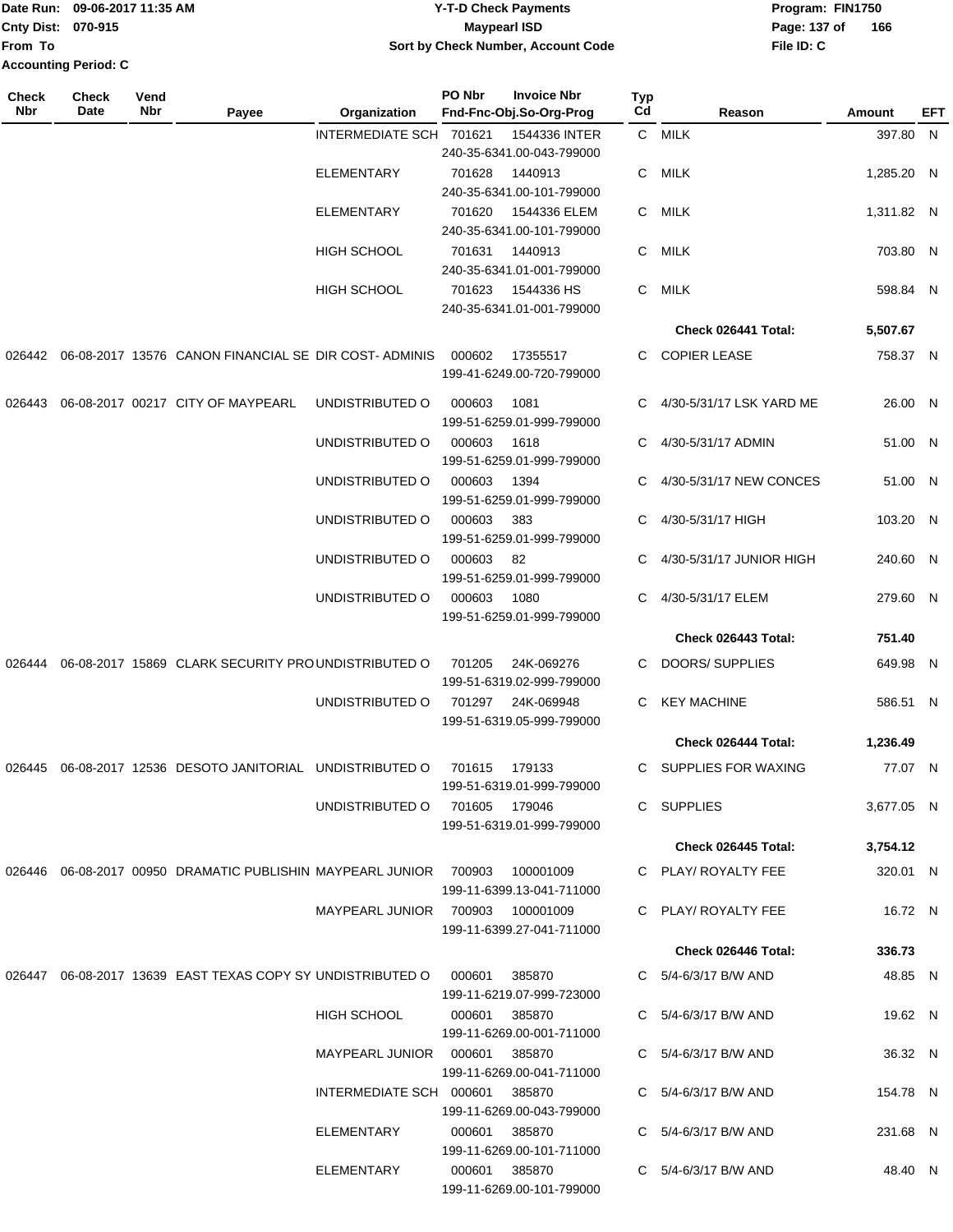#### Date Run: 09-06-2017 11:35 AM **CONTEX 100 CONTEX 12 T-D** Check Payments **CONTEX 12 T-D Check Payments** Program: FIN1750 **Cnty Dist:** 070-915 **Page:** 138 of **09-06-2017 11:35 AM Y-T-D Check Payments 070-915 Maypearl ISD Sort by Check Number, Account Code**

| Check<br><b>Nbr</b> | Check<br>Date | Vend<br>Nbr | Payee                                                                 | Organization                         | PO Nbr | <b>Invoice Nbr</b><br>Fnd-Fnc-Obj.So-Org-Prog                         | Typ<br>Cd | Reason                              | Amount     | EFT |
|---------------------|---------------|-------------|-----------------------------------------------------------------------|--------------------------------------|--------|-----------------------------------------------------------------------|-----------|-------------------------------------|------------|-----|
|                     |               |             |                                                                       | HIGH SCHOOL                          | 000601 | 385870<br>199-11-6269.01-001-711000                                   |           | C 5/4-6/3/17 B/W AND                | 575.68 N   |     |
|                     |               |             |                                                                       | MAYPEARL JUNIOR                      | 000601 | 385870<br>199-11-6269.01-041-711000                                   |           | C 5/4-6/3/17 B/W AND                | 229.03 N   |     |
|                     |               |             |                                                                       | INTERMEDIATE SCH 000601              |        | 385870<br>199-11-6269.01-043-711000                                   |           | C 5/4-6/3/17 B/W AND                | 197.07 N   |     |
|                     |               |             |                                                                       | <b>ELEMENTARY</b>                    | 701587 | 385581<br>199-11-6399.11-101-711000                                   |           | C TONER                             | 78.00 N    |     |
|                     |               |             |                                                                       | DIR COST-ADMINIS                     | 000601 | 385870<br>199-41-6249.00-720-799000                                   |           | C 5/4-6/3/17 B/W AND                | 549.97 N   |     |
|                     |               |             |                                                                       |                                      |        |                                                                       |           | Check 026447 Total:                 | 2,169.40   |     |
| 026448              |               |             | 06-08-2017 01547 EICHELBAUM WARDEL DIR COST-ADMINIS                   |                                      | 000604 | 57912<br>199-41-6211.00-720-799000                                    | C.        | <b>LEGAL INFORMATION</b>            | 1,816.50 N |     |
| 026449              |               |             | 06-08-2017 16059 FRONTIER SOUTHWE UNDISTRIBUTED O                     |                                      | 000605 | 031814-5<br>199-51-6259.02-999-799000                                 |           | C 5/28-6/27/17 FAX                  | 57.30 N    |     |
|                     |               |             |                                                                       | UNDISTRIBUTED O                      | 000605 | 091206-5<br>199-51-6259.02-999-799000                                 |           | C 5/28-6/27/17 ADMIN                | 905.33 N   |     |
|                     |               |             |                                                                       | UNDISTRIBUTED O                      | 000605 | 092915-5<br>199-51-6259.02-999-799000                                 |           | C 5/22-6/21/17 JH                   | 118.73 N   |     |
|                     |               |             |                                                                       | UNDISTRIBUTED O                      | 000605 | 093015-5<br>199-51-6259.02-999-799000                                 | C.        | 5/25-6/24/17 HS                     | 118.73 N   |     |
|                     |               |             |                                                                       | UNDISTRIBUTED O                      | 000605 | 092515-5<br>199-51-6259.02-999-799000                                 | C.        | 5/28-6/27/17 LSK                    | 118.73 N   |     |
|                     |               |             |                                                                       | UNDISTRIBUTED O                      | 000605 | 092815-5<br>199-51-6259.02-999-799000                                 |           | 5/28-6/27/17 INTERMEDIAT            | 118.73 N   |     |
|                     |               |             |                                                                       |                                      |        |                                                                       |           | Check 026449 Total:                 | 1,437.55   |     |
|                     |               |             | 026450  06-08-2017  15157  GAGGLE.NET, INC.                           | UNDISTRIBUTED O                      | 701251 | 33578<br>199-11-6399.45-999-799000                                    |           | 6/1-5/31/18 EMAIL ARCHIVI           | 2,220.00 N |     |
| 026451              |               |             | 06-08-2017 14120 HARRIS COMPUTER S HIGH SCHOOL                        |                                      | 701635 | XT00127041<br>240-35-6341.01-001-799000                               |           | C EZSCHOOLPAY                       | 176.25 N   |     |
|                     |               |             | 026452 06-08-2017 12551 INTERQUEST DETECTI HIGH SCHOOL                |                                      | 700128 | 111573<br>199-11-6219.02-001-724000                                   |           | C HALF DAY SERICE 5/17/17           | 270.00 N   |     |
|                     |               |             | 026453 06-08-2017 01591 J. BRANDT RECOGNITI UNDISTRIBUTED O           |                                      | 701575 | 49428<br>199-13-6299.00-999-799000                                    |           | C SERVICE AWARD                     | 31.75 N    |     |
|                     |               |             | 026454 06-08-2017 16155 BRENT JOHNSON                                 | HIGH SCHOOL                          | 701633 | 199-36-6499.05-001-799000                                             |           | REIMBURSEMENT C STATE GOLF TOURNAME | 75.70 N    |     |
|                     |               |             | 026455 06-08-2017 15086 Kimbell Midwest                               | UNDISTRIBUTED O                      | 701594 | 5644634<br>199-51-6319.02-999-799000                                  |           | C NUTS/BOLTS/SCREWS/AN              | 116.97 N   |     |
|                     |               |             | 026456 06-08-2017 15712 KOURTNEY LYNN EAS UNDISTRIBUTED O             |                                      | 701603 | MAY2017<br>199-31-6219.04-999-723000                                  |           | C MAY OT SERVICES 6.5 HR            | 455.00 N   |     |
|                     |               |             | 026457 06-08-2017 14792 LA QUINTA INN CONVE SCHOOL BOARD              |                                      |        | 701599 6/15-6/17/17<br>199-41-6419.00-702-799000                      |           | C BOARD MEMBERS HOTEL               | 4,483.16 N |     |
|                     |               |             | 026458  06-08-2017  01048  LABATT FOOD SERVIC MAYPEARL JUNIOR  701627 |                                      |        | 387479 JH                                                             |           | C FOOD                              | 1,582.39 N |     |
|                     |               |             |                                                                       | INTERMEDIATE SCH 701626 387495 INTER |        | 240-35-6341.00-041-799000                                             |           | C FOOD                              | 1,813.28 N |     |
|                     |               |             |                                                                       | ELEMENTARY                           | 701624 | 240-35-6341.00-043-799000<br>387487 ELEM<br>240-35-6341.00-101-799000 |           | C FOOD                              | 3,746.61 N |     |
|                     |               |             |                                                                       | <b>HIGH SCHOOL</b>                   | 701625 | 387460 HS<br>240-35-6341.01-001-799000                                |           | C FOOD                              | 4,150.64 N |     |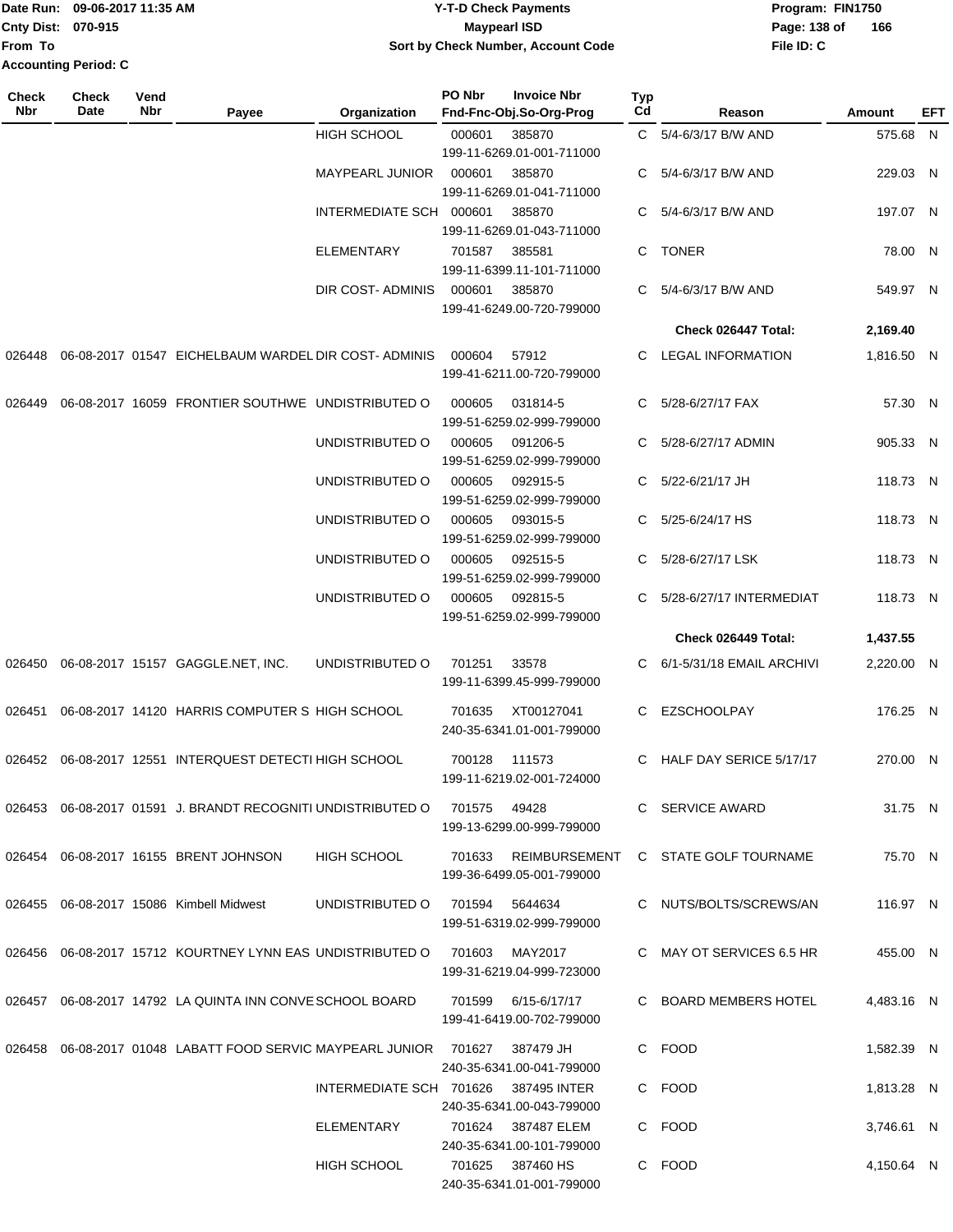Date Run: 09-06-2017 11:35 AM **CONTEX 100 CONTEX 12 T-D** Check Payments **CONTEX 12 T-D Check Payments** Program: FIN1750 **Cnty Dist:** 070-915 **Page:** 139 of **From To Accounting Period: C**

# **09-06-2017 11:35 AM Y-T-D Check Payments 070-915 Maypearl ISD Sort by Check Number, Account Code**

| Check<br>Nbr | <b>Check</b><br>Date              | Vend<br><b>Nbr</b> | Payee                                                                        | Organization       | PO Nbr             | <b>Invoice Nbr</b><br>Fnd-Fnc-Obj.So-Org-Prog    | Typ<br>Cd | Reason                      | Amount     | EFT |
|--------------|-----------------------------------|--------------------|------------------------------------------------------------------------------|--------------------|--------------------|--------------------------------------------------|-----------|-----------------------------|------------|-----|
|              |                                   |                    |                                                                              |                    |                    |                                                  |           | Check 026458 Total:         | 11,292.92  |     |
| 026459       |                                   |                    | 06-08-2017 13247 LEGAL DIGEST                                                | UNDISTRIBUTED O    | 701636             | BTS6693<br>199-13-6499.00-999-711000             | C         | <b>CONFERENCE</b>           | 135.00 N   |     |
| 026460       | 06-08-2017 15098 LOWE'S           |                    |                                                                              | UNDISTRIBUTED O    | 701608             | 7281357 6/20<br>199-51-6319.05-999-799000        |           | C SUPPLIES                  | 80.77 N    |     |
| 026461       |                                   |                    | 06-08-2017 16120 MARKS PLUMBING PA UNDISTRIBUTED O                           |                    | 000612             | INV001591327<br>199-51-6319.02-999-799000        | C         | PUSH BUTTON                 | 184.20 N   |     |
| 026462       |                                   |                    | 06-08-2017 16272 MOODY GARDENS HO ADMINISTRATIVE                             |                    | 701613             | 6/19-6/21/17<br>199-41-6499.04-701-799000        | C.        | <b>TASBO CONFERENCE</b>     | 780.44 N   |     |
| 026463       |                                   |                    | 06-08-2017 15740 MOORE RECYCLING L UNDISTRIBUTED O                           |                    | 000607             | 0001404099<br>199-51-6259.03-999-799000          | C.        | 5/1-5/31/17 RECYCLING       | 21.32 N    |     |
|              |                                   |                    |                                                                              | UNDISTRIBUTED O    | 000607             | 0001404100<br>199-51-6259.03-999-799000          | C         | 5/1-5/31/17 RECYCLING       | 81.42 N    |     |
|              |                                   |                    |                                                                              | UNDISTRIBUTED O    | 000607             | 0001404098<br>199-51-6259.03-999-799000          | C         | 5/1-5/31/17 RECYCLING       | 6.50 N     |     |
|              |                                   |                    |                                                                              | UNDISTRIBUTED O    | 000607             | 0001404102<br>199-51-6259.03-999-799000          | C         | 5/1-5/31/17 RECYCLING       | 17.67 N    |     |
|              |                                   |                    |                                                                              | UNDISTRIBUTED O    | 000607             | 0001404101<br>199-51-6259.03-999-799000          | C         | 5/1-5/31/17 RECYCLING       | 28.76 N    |     |
|              |                                   |                    |                                                                              |                    |                    |                                                  |           | Check 026463 Total:         | 155.67     |     |
| 026464       |                                   |                    | 06-08-2017 13306 MOUNTAIN PEAK SPE UNDISTRIBUTED O                           |                    | 000606             | 11-0788-00<br>199-51-6259.79-999-722000          |           | 4/6-5/6/17 12636 FM 157     | 38.84 N    |     |
| 026465       |                                   |                    | 06-08-2017 16274 MUMFORD ISD                                                 | <b>HIGH SCHOOL</b> | 000611             | 5/25-5/27/17<br>199-36-6499.05-001-799000        | C         | <b>BASEBALL PLAYOFFS</b>    | 1,645.02 N |     |
| 026466       |                                   |                    | 06-08-2017 00287 OFFICE DEPOT                                                | UNDISTRIBUTED O    | 701512             | 927612486001<br>199-51-6319.02-999-799000        | C         | <b>TRANSPORTATION SUPPL</b> | 29.43 N    |     |
|              |                                   |                    |                                                                              | UNDISTRIBUTED O    | 701512             | 927612335001<br>199-51-6319.02-999-799000        |           | <b>TRANSPORTATION SUPPL</b> | 23.76 N    |     |
|              |                                   |                    |                                                                              |                    |                    |                                                  |           | Check 026466 Total:         | 53.19      |     |
| 026467       |                                   |                    | 06-08-2017 16014 ORKIN PEST CONTRO UNDISTRIBUTED O                           |                    | 700099             | 354413<br>199-51-6249.00-999-799000              |           | C PEST CONTROL SERVICE      | 450.00 N   |     |
| 026468       |                                   |                    | 06-08-2017 00698 PALMER ISD                                                  | UNDISTRIBUTED O    | 000608             | 199-13-6499.00-999-711000                        |           | C RUBY PAYNE WORKSHOP       | 1.717.00 N |     |
|              | 026469  06-08-2017  00824  PRO-ED |                    |                                                                              | UNDISTRIBUTED O    | 701430 2637660     | 199-31-6399.00-999-723000                        |           | C HAPP-3/OWLS-II            | 315.70 N   |     |
| 026470       |                                   |                    | 06-08-2017 16226 Radisson Hotel & Suites UNDISTRIBUTED O 701241 6/14-6/16/17 |                    |                    | 199-13-6499.01-999-711000                        |           | C TASSP CONFERENCE          | 744.88 N   |     |
| 026471       |                                   |                    | 06-08-2017 00372 RENAISSANCE AUSTIN INTERMEDIATE SCH 701586                  |                    |                    | 6/14-6/16/17<br>199-23-6411.01-043-799000        |           | C CONFERENCE                | 325.91 N   |     |
|              |                                   |                    |                                                                              | ELEMENTARY         |                    | 701586 6/14-6/16/17<br>199-23-6411.02-101-799000 |           | C CONFERENCE                | 325.91 N   |     |
|              |                                   |                    |                                                                              |                    |                    |                                                  |           | Check 026471 Total:         | 651.82     |     |
|              |                                   |                    | 026472 06-08-2017 16165 INSTERSTATE BILLING UNDISTRIBUTED O                  |                    | 701519             | 3006391473                                       |           | C REPAIR WHEEL CHAIR LIF    | 236.00 N   |     |
|              |                                   |                    |                                                                              | UNDISTRIBUTED O    | 701519  3006391473 | 199-34-6219.00-999-723000                        |           | C REPAIR WHEEL CHAIR LIF    | 300.00 N   |     |
|              |                                   |                    |                                                                              |                    |                    | 199-34-6319.00-999-723000                        |           | Check 026472 Total:         | 536.00     |     |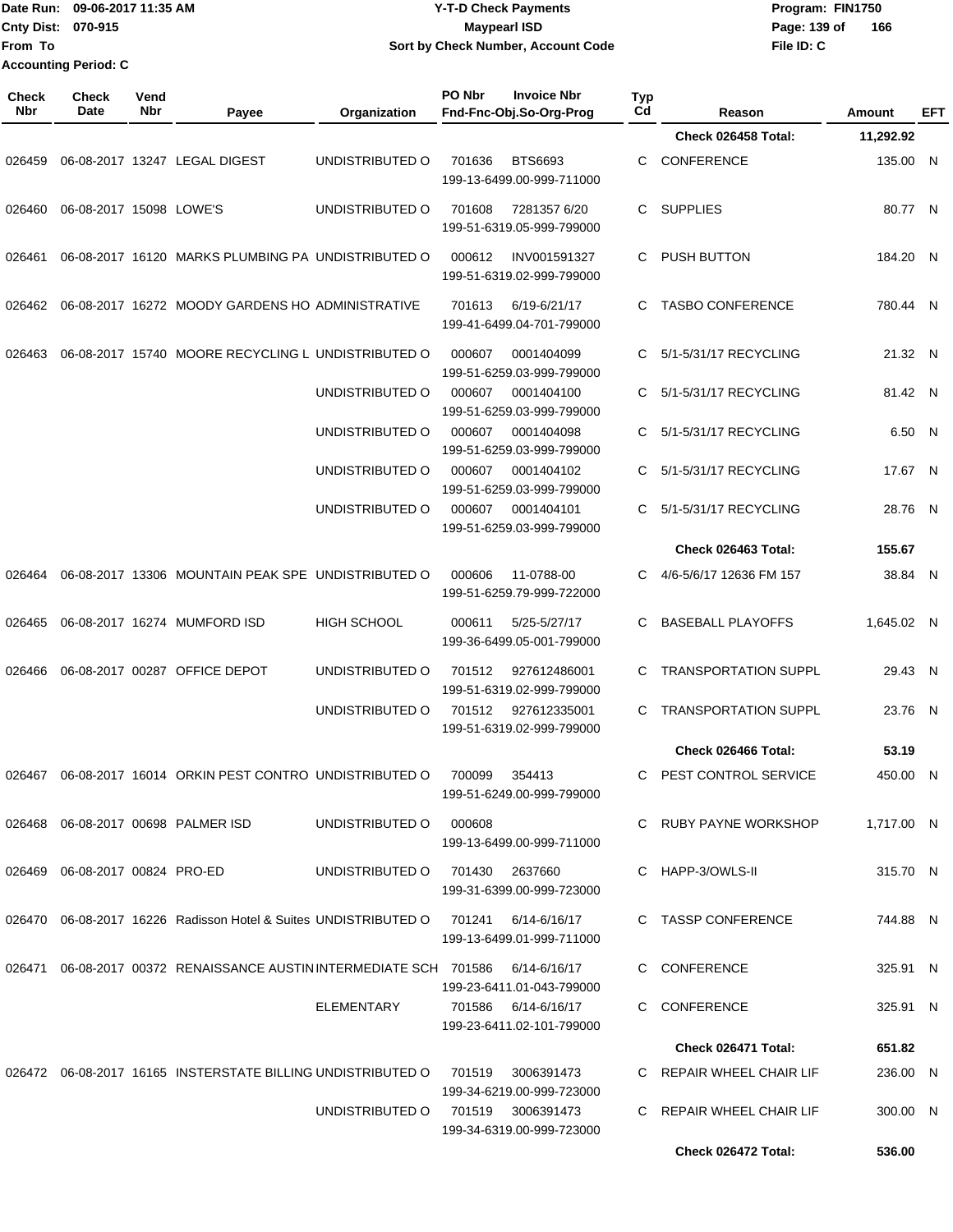Date Run: 09-06-2017 11:35 AM **CONTEX 100 CONTEX 12 T-D** Check Payments **CONTEX 12 T-D Check Payments** Program: FIN1750 **Cnty Dist: 070-915 From To Y-T-D Check Payments 070-915 Maypearl ISD Sort by Check Number, Account Code Accounting Period: C**

**File ID: C** Page: 140 of 166

| <b>Check</b><br><b>Nbr</b> | Check<br>Date                 | Vend<br>Nbr | Payee                                                 | Organization        | PO Nbr        | <b>Invoice Nbr</b><br>Fnd-Fnc-Obj.So-Org-Prog       | Typ<br>Cd | Reason                         | Amount     | EFT |
|----------------------------|-------------------------------|-------------|-------------------------------------------------------|---------------------|---------------|-----------------------------------------------------|-----------|--------------------------------|------------|-----|
| 026473                     |                               |             | 06-08-2017 14122 LAURI ANN SPRADLIN MAYPEARL JUNIOR   |                     | 701602        | <b>REIMBURSEMENT</b><br>199-36-6399.09-041-799000   |           | C CHEER SUPPLIES               | 79.84 N    |     |
| 026474                     |                               |             | 06-08-2017 00552 TASB, INC.                           | <b>SCHOOL BOARD</b> | 701550        | 524108<br>199-41-6419.00-702-799000                 | C         | <b>SLI CLASSES</b>             | 4,200.00 N |     |
|                            | 026475 06-08-2017 00784 TASBO |             |                                                       | <b>IND COST-ADM</b> | 701566        | 290396<br>199-41-6499.00-750-799000                 | C         | <b>SUMMER CONFERENCE</b>       | 370.00 N   |     |
| 026476                     | 06-08-2017 16123 TECHAIR      |             |                                                       | <b>HIGH SCHOOL</b>  | 700445        | 3510596<br>199-11-6399.09-001-722000                | C         | <b>TANK RENTAL/SAFETY</b>      | 90.71 N    |     |
| 026477                     |                               |             | 06-08-2017 16254 TEMPLETON DEMOGR ADMINISTRATIVE      |                     | 701601        | 2454<br>199-41-6219.10-701-799000                   | C         | DEMOGRAPHIC SERVICE            | 4,250.00 N |     |
| 026478                     |                               |             | 06-08-2017 01510 TEXAS GIRLS COACHE HIGH SCHOOL       |                     | 701634        | 199-36-6499.05-001-799000                           | C         | <b>TGCA CLINIC/MEMBERSHI</b>   | 660.00 N   |     |
| 026479                     |                               |             | 06-08-2017 01049 THYSSENKRUPP ELEV UNDISTRIBUTED O    |                     | 000609        | 3003085183<br>199-51-6249.00-999-799000             | C         | ELEV MAINT HS FEE WEN          | 18.46 N    |     |
|                            |                               |             |                                                       | UNDISTRIBUTED O     | 000609        | 3003084083<br>199-51-6249.00-999-799000             | C         | ELEV MAINT LSK FEE WE          | 18.46 N    |     |
|                            |                               |             |                                                       | UNDISTRIBUTED O     | 700021        | 3003252901<br>199-51-6249.00-999-799000             | C         | 6/1-8/31/17 HS ELEV. MAIN      | 553.59 N   |     |
|                            |                               |             |                                                       | UNDISTRIBUTED O     | 700021        | 3003252919<br>199-51-6249.00-999-799000             | C         | 6/1-8/31/17 LSK ELEV. MAI      | 553.59 N   |     |
|                            |                               |             |                                                       |                     |               |                                                     |           | Check 026479 Total:            | 1,144.10   |     |
| 026480                     |                               |             | 06-08-2017 00479 TRACTOR SUPPLY CO UNDISTRIBUTED O    |                     | 700275        | 02602023 6/15<br>199-51-6319.02-999-799000          |           | <b>BUILDING SUPPLIES</b>       | 95.23 N    |     |
| 026481                     |                               |             | 06-08-2017 00573 UNITED RENTALS                       | UNDISTRIBUTED O     | 701544        | 146824586-001<br>199-51-6319.04-999-799000          | C         | <b>BOOM LIFT</b>               | 794.82 N   |     |
| 026482                     |                               |             | 06-08-2017 00460 VINEYARD'S AUTO SU UNDISTRIBUTED O   |                     | 701391        | 156194<br>199-34-6219.00-999-799000                 | C         | OPEN PO                        | 43.96 N    |     |
| 026483                     | 06-08-2017 15072 WACO ISD     |             |                                                       | <b>HIGH SCHOOL</b>  | 000610        | MAY 13<br>199-36-6499.05-001-799000                 | C         | <b>BASEBALL PLAYOFFS</b>       | 125.82 N   |     |
|                            |                               |             |                                                       | HIGH SCHOOL         | 000610 MAY 12 | 199-36-6499.05-001-799000                           |           | C BASEBALL PLAYOFFS            | 131.93 N   |     |
|                            |                               |             |                                                       |                     |               |                                                     |           | Check 026483 Total:            | 257.75     |     |
|                            |                               |             | 026484 06-15-2017 15616 AT&T CORP.                    | UNDISTRIBUTED O     |               | 000616  11164X06102017<br>199-51-6259.02-999-799000 |           | C 5/3-6/2/17 WIRELESS          | 215.60 N   |     |
|                            |                               |             | 026485  06-15-2017  00069  ATMOS ENERGY               | UNDISTRIBUTED O     | 000615        | 3030318485<br>199-51-6259.00-999-799000             |           | C 5/3-6/1/17 1024 W 4TH ST     | 78.43 N    |     |
|                            |                               |             |                                                       | UNDISTRIBUTED O     |               | 000615 3030380238<br>199-51-6259.00-999-799000      |           | C 5/3-6/1/17 400 PANTHER L     | 68.54 N    |     |
|                            |                               |             |                                                       | UNDISTRIBUTED O     |               | 000615 3030318181<br>199-51-6259.00-999-799000      |           | C $5/3 - 6/1/17$ 1025 W 4TH ST | 97.65 N    |     |
|                            |                               |             |                                                       | UNDISTRIBUTED O     |               | 000615 3030380470<br>199-51-6259.00-999-799000      |           | C 5/3-6/1/17 600 PHILLIPS      | 160.53 N   |     |
|                            |                               |             |                                                       |                     |               |                                                     |           | Check 026485 Total:            | 405.15     |     |
|                            |                               |             | 026486 06-15-2017 00871 CARD SERVICE CENT HIGH SCHOOL |                     | 701168        | XXXX0178<br>199-11-6399.09-001-722000               |           | C SUPPLIES                     | 413.81 N   |     |
|                            |                               |             |                                                       | ELEMENTARY          |               | 700947 XXXX0178<br>199-11-6399.11-101-711000        |           | C SUPPLIES                     | 22.15 N    |     |
|                            |                               |             |                                                       | ELEMENTARY          |               | 700952 XXXX0178<br>199-11-6399.11-101-711000        |           | C CAR DUTY SUPPLIES            | 119.90 N   |     |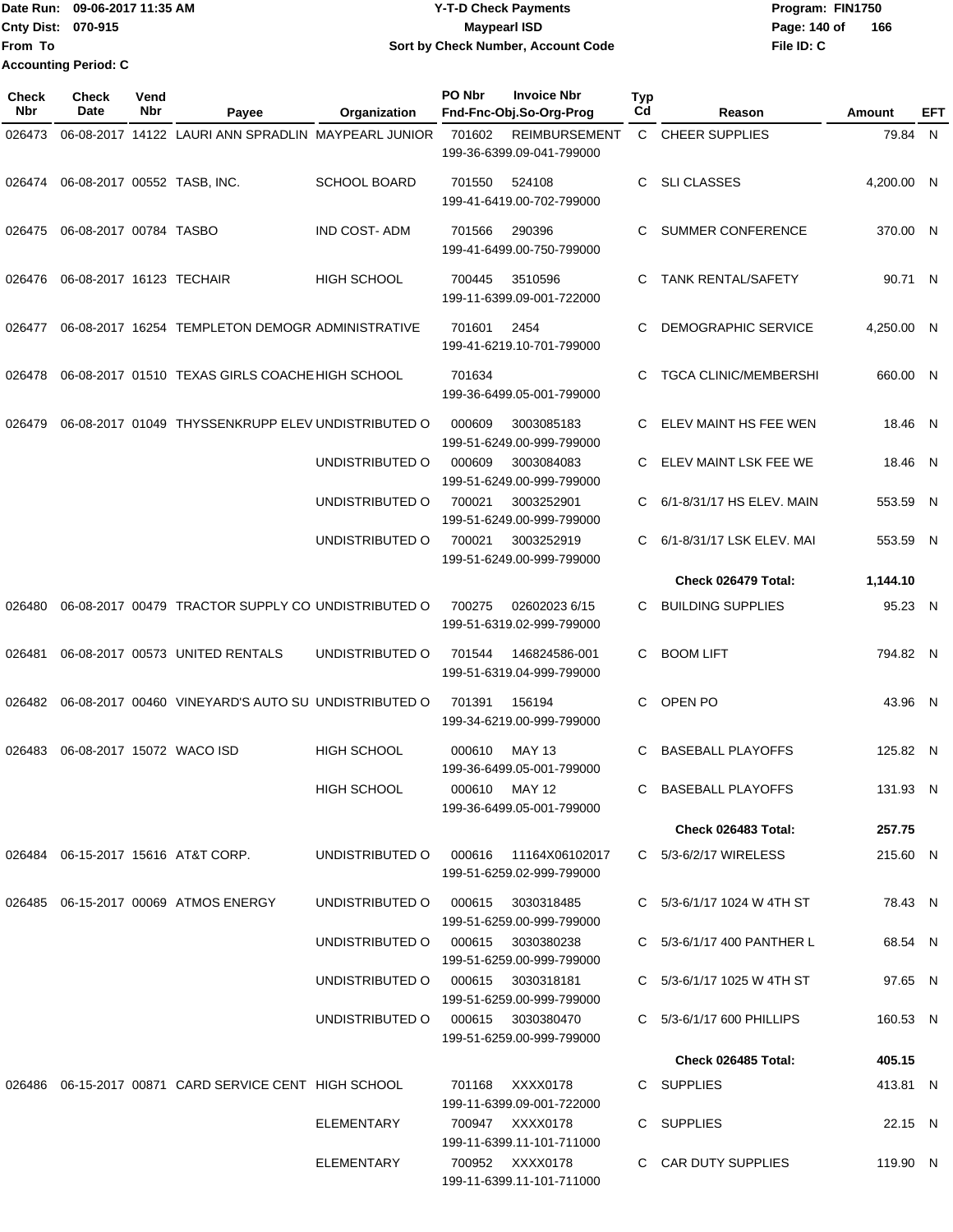|                             | Date Run: 09-06-2017 11:35 AM | <b>Y-T-D Check Payments</b>        | Program: Fl  |
|-----------------------------|-------------------------------|------------------------------------|--------------|
| <b>Cnty Dist: 070-915</b>   |                               | <b>Maypearl ISD</b>                | Page: 141 of |
| <b>From To</b>              |                               | Sort by Check Number, Account Code | File ID: C   |
| <b>Accounting Period: C</b> |                               |                                    |              |

## **Date Run: Program: FIN1750 File ID: C 166**

| Check<br>Nbr | <b>Check</b><br>Date | Vend<br>Nbr | Payee                                                     | Organization                 | PO Nbr             | <b>Invoice Nbr</b><br>Fnd-Fnc-Obj.So-Org-Prog                      | Typ<br>Cd | Reason                     | Amount     | EFT |
|--------------|----------------------|-------------|-----------------------------------------------------------|------------------------------|--------------------|--------------------------------------------------------------------|-----------|----------------------------|------------|-----|
|              |                      |             |                                                           | <b>HIGH SCHOOL</b>           | 701118             | XXXX0178<br>199-11-6399.23-001-725000                              |           | C BOOKS                    | 53.96 N    |     |
|              |                      |             |                                                           | <b>MAYPEARL JUNIOR</b>       | XXXX0178<br>701113 |                                                                    | C.        | <b>BOOKS</b>               | 144.00 N   |     |
|              |                      |             |                                                           | <b>ELEMENTARY</b>            | 701112             | 199-11-6399.23-041-725000<br>XXXX0178<br>199-11-6399.23-101-725000 | C         | <b>BOOKS</b>               | 119.66 N   |     |
|              |                      |             |                                                           | UNDISTRIBUTED O              | 701351             | XXXX0178<br>199-34-6219.00-999-799000                              |           | <b>REGISTRATION BUS 52</b> | 23.00 N    |     |
|              |                      |             |                                                           | UNDISTRIBUTED O              | 701376             | XXXX0178<br>199-34-6219.00-999-799000                              | C         | REGISTER 2016 FORD P/U     | 14.25 N    |     |
|              |                      |             |                                                           | UNDISTRIBUTED O              | 000619             | XXXX0178<br>199-34-6219.02-999-799000                              | C         | <b>REGISTRATION</b>        | 23.00 N    |     |
|              |                      |             |                                                           | <b>SCHOOL BOARD</b>          | 701369             | XXXX0178<br>199-41-6499.02-702-799000                              | C.        | ADMINISTRATIVE ROUND       | 89.68 N    |     |
|              |                      |             |                                                           | <b>ELEMENTARY</b>            | 701097             | XXXX0178<br>225-11-6399.00-101-723000                              | C.        | <b>RADIO FLYER</b>         | 61.85 N    |     |
|              |                      |             |                                                           | <b>ELEMENTARY</b>            | 700980             | XXXX0178<br>225-11-6399.00-101-723000                              | C.        | <b>SUPPLIES</b>            | 119.70 N   |     |
|              |                      |             |                                                           |                              |                    |                                                                    |           | Check 026486 Total:        | 1,204.96   |     |
| 026487       |                      |             | 06-15-2017 00527 CDWG INC.                                | <b>HIGH SCHOOL</b>           | 701533             | JCG6632<br>199-11-6639.48-001-711000                               | C.        | CHROMEBOOK CASE            | 1,400.00 N |     |
| 026488       |                      |             | 06-15-2017 13566 DRUG & ALCOHOL TE UNDISTRIBUTED O        |                              | 000617             | 208799<br>199-34-6219.01-999-799000                                | C         | <b>DOT TESTING</b>         | 185.95 N   |     |
| 026489       |                      |             | 06-15-2017 00040 FLATT STATIONERS, I ELEMENTARY           |                              | 701617             | 245317-00<br>199-11-6399.00-101-711SUP                             | C.        | <b>SUPPLIES</b>            | 286.02 N   |     |
|              |                      |             |                                                           | <b>ELEMENTARY</b>            | 701617             | 245317-00<br>199-11-6399.11-101-711000                             | C.        | <b>SUPPLIES</b>            | 554.25 N   |     |
|              |                      |             |                                                           |                              |                    |                                                                    |           | Check 026489 Total:        | 840.27     |     |
| 026490       |                      |             | 06-15-2017 13247 LEGAL DIGEST                             | UNDISTRIBUTED O              | 701654             | E. JOHNSON<br>199-21-6411.00-999-723000                            |           | LAW DOG CONFERENCE         | 135.00 N   |     |
| 026491       |                      |             | 06-15-2017 00060 LUCKIES AUTO AND TUNDISTRIBUTED O        |                              | 701612             | 85897<br>199-34-6219.00-999-799000                                 | C.        | <b>INSPRCTION SPRINTER</b> | 7.00 N     |     |
|              |                      |             |                                                           | UNDISTRIBUTED O              | 701639             | 199-34-6219.00-999-799000                                          |           | C INSPECTION BUS 48        | 40.00 N    |     |
|              |                      |             |                                                           | UNDISTRIBUTED O              | 701612 85898       | 199-34-6219.00-999-799000                                          |           | C INSPECTION BUS 49        | 40.00 N    |     |
|              |                      |             |                                                           | UNDISTRIBUTED O 701639 85916 |                    | 199-34-6219.00-999-799000                                          |           | C INSPECTION BUS 50        | 40.00 N    |     |
|              |                      |             |                                                           | UNDISTRIBUTED O 701639 85914 |                    | 199-34-6219.00-999-799000                                          |           | C INSPECTION BUS 51        | 40.00 N    |     |
|              |                      |             |                                                           | UNDISTRIBUTED O 701612 85903 |                    | 199-34-6219.00-999-799000                                          |           | C INSPECTION BUS 25        | 25.50 N    |     |
|              |                      |             |                                                           |                              |                    |                                                                    |           | Check 026491 Total:        | 192.50     |     |
|              |                      |             | 026492  06-15-2017  12898  MARCHING SHOW CO   HIGH SCHOOL |                              |                    | 701289 701289<br>199-11-6399.29-001-711BAN                         |           | C 2017 MARCHING SHOW M     | 170.00 N   |     |
|              |                      |             | 026493 06-15-2017 16120 MARKS PLUMBING PA UNDISTRIBUTED O |                              |                    | 701611 INV001621247<br>199-51-6319.02-999-799000                   |           | C KITCHEN REPAIR           | 109.53 N   |     |
|              |                      |             | 026494 06-15-2017 16205 STEVEN MOSS                       | <b>HIGH SCHOOL</b>           |                    | 701431 170227A<br>199-11-6219.29-001-711BAN                        |           | C STUDENT LEADERSHIP C     | 325.00 N   |     |
|              |                      |             |                                                           | HIGH SCHOOL                  |                    | 701166 170227A<br>199-11-6219.29-001-711BAN                        |           | C SUMMER LEADERSHIP CA     | 255.00 N   |     |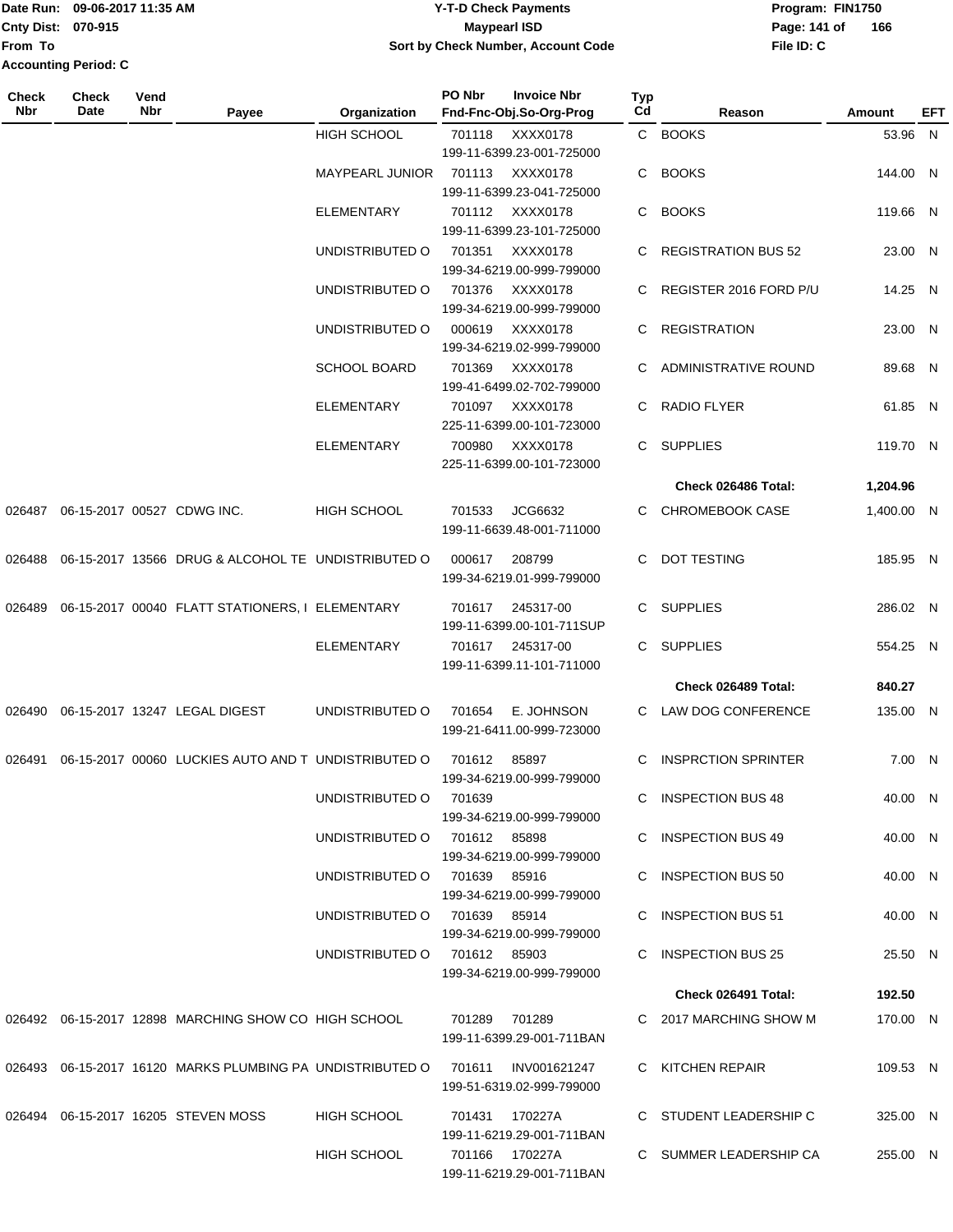|                             | Date Run: 09-06-2017 11:35 AM | <b>Y-T-D Check Payments</b>        | Program: FIN1750               |  |  |
|-----------------------------|-------------------------------|------------------------------------|--------------------------------|--|--|
| <b>Cnty Dist: 070-915</b>   |                               | <b>Mavpearl ISD</b>                | $\overline{1}$<br>Page: 142 of |  |  |
| From To                     |                               | Sort by Check Number, Account Code | File ID: C                     |  |  |
| <b>Accounting Period: C</b> |                               |                                    |                                |  |  |

**166**

| <b>Check</b><br>Nbr | <b>Check</b><br>Date        | Vend<br>Nbr                                                   | Payee                                                                                            | Organization                         | PO Nbr | <b>Invoice Nbr</b><br>Fnd-Fnc-Obj.So-Org-Prog | Typ<br>Cd | Reason                     | Amount     | EFT |
|---------------------|-----------------------------|---------------------------------------------------------------|--------------------------------------------------------------------------------------------------|--------------------------------------|--------|-----------------------------------------------|-----------|----------------------------|------------|-----|
|                     |                             | <b>MAYPEARL JUNIOR</b><br>701166<br>199-11-6219.29-041-711B00 |                                                                                                  | 170227A                              | C      | SUMMER LEADERSHIP CA                          | 500.00    | N                          |            |     |
|                     |                             |                                                               |                                                                                                  |                                      |        |                                               |           | Check 026494 Total:        | 1,080.00   |     |
| 026495              |                             |                                                               | 06-15-2017 15814 NEC FINANCIAL SERVI UNDISTRIBUTED O                                             |                                      | 000618 | 0002014106<br>199-71-6512.00-999-799000       | C         | SV1800 PHONE SYSTEM        | 1,159.20   | - N |
|                     |                             |                                                               |                                                                                                  | UNDISTRIBUTED O                      | 000618 | 0002014106<br>199-71-6522.00-999-799000       | C         | SV1800 PHONE SYSTEM        | 181.07 N   |     |
|                     |                             |                                                               |                                                                                                  |                                      |        |                                               |           | Check 026495 Total:        | 1,340.27   |     |
| 026496              |                             |                                                               | 06-15-2017 16271 ARBORCULTURE SER UNDISTRIBUTED O                                                |                                      | 701597 | B27563<br>199-51-6249.09-999-799000           | C         | <b>TREE REMOVAL</b>        | 4,413.00 N |     |
| 026497              |                             |                                                               | 06-15-2017 00854 PITNEY BOWES GLOB UNDISTRIBUTED O                                               |                                      | 701583 | 0973-6591<br>199-41-6399.02-999-799000        | C         | <b>POSTAGE</b>             | 500.00 N   |     |
| 026498              |                             |                                                               | 06-15-2017 15612 RED OAK ISD                                                                     | UNDISTRIBUTED O                      | 701641 | 2016-17<br>199-21-6411.00-999-723000          | C         | <b>AUTISM TRAINING</b>     | 311.93 N   |     |
| 026499              |                             |                                                               | 06-15-2017 15297 RICHARD L. PECK                                                                 | UNDISTRIBUTED O                      | 701653 | 10/8/16-5/23/17<br>199-31-6219.00-999-723000  | C         | PSYCHOLOGIST SERVICE       | 1,335.00 N |     |
| 026500              | 06-15-2017 00552 TASB, INC. |                                                               |                                                                                                  | DIR COST- ADMINIS                    | 000613 | 52339<br>199-41-6219.02-720-799000            | C         | <b>SCHOOL LAW UPDATE</b>   | 110.00 N   |     |
| 026501              |                             |                                                               | 06-15-2017 13647 TEXAS COMPTROLLE ADMINISTRATIVE                                                 |                                      | 000614 | S0704<br>199-41-6499.00-701-799000            | C         | STATE OF TX CO-OP MEM      | 100.00 N   |     |
|                     |                             |                                                               | 026502 06-15-2017 00460 VINEYARD'S AUTO SU UNDISTRIBUTED O                                       |                                      | 701391 | 156616<br>199-34-6219.00-999-799000           | C         | OPEN PO                    | 41.38 N    |     |
| 026503              |                             |                                                               | 06-22-2017 16150 ALVARADO FLEET SE UNDISTRIBUTED O                                               |                                      | 701656 | 3468<br>199-34-6219.00-999-799000             | C         | <b>BUS 26 PARTS</b>        | 132.07 N   |     |
|                     |                             |                                                               |                                                                                                  | UNDISTRIBUTED O                      | 701656 | 3468<br>199-51-6249.00-999-799000             | C         | <b>BUS 26 LABOR</b>        | 47.50 N    |     |
|                     |                             |                                                               |                                                                                                  |                                      |        |                                               |           | <b>Check 026503 Total:</b> | 179.57     |     |
| 026504              | 06-22-2017 13316 ASCD       |                                                               |                                                                                                  | <b>ADMINISTRATIVE</b>                | 701668 | R. BOWLING<br>199-41-6499.00-701-799000       | C         | ASCD MEMBERSHIP RENE       | 59.00 N    |     |
|                     |                             |                                                               | 026505 06-22-2017 16051 BARSCO INC.                                                              | UNDISTRIBUTED O 701688 2440554       |        | 199-51-6249.01-999-799000                     |           | C HVAC PARTS               | 44.25 N    |     |
|                     |                             |                                                               | 026506 06-22-2017 16262 BIG BEAR ROOFING & UNDISTRIBUTED O 701515 2ND PAYMENT                    |                                      |        | 199-51-6249.07-999-799000                     |           | C LABOR/DUMPSTER           | 9,534.08 N |     |
|                     |                             |                                                               | 026507 06-22-2017 15043 BLACKBOARD INC.                                                          | UNDISTRIBUTED O 701256               |        | 1261652<br>199-53-6219.00-999-799000          |           | C BLACKBOARD RENEWAL       | 3,000.00 N |     |
|                     |                             |                                                               |                                                                                                  | UNDISTRIBUTED O 701256 1261652       |        | 199-53-6249.04-999-799000                     |           | C BLACKBOARD RENEWAL       | 5,638.25 N |     |
|                     |                             |                                                               |                                                                                                  |                                      |        |                                               |           | Check 026507 Total:        | 8,638.25   |     |
|                     |                             |                                                               | 026508  06-22-2017  13576  CANON FINANCIAL SE ELEMENTARY                        700395  17442748 |                                      |        | 199-11-6269.00-101-799000                     |           | C MONTHLY LEASE 6/1-6/30/  | 1,300.29 N |     |
|                     |                             |                                                               | 026509   06-22-2017   16038   DAVID CAPEHART                                                     | UNDISTRIBUTED O 701672 REIMBURSEMENT |        | 199-51-6319.02-999-799000                     |           | C SUPPLIES                 | 16.60 N    |     |
|                     |                             |                                                               | 026510 06-22-2017 00871 CARD SERVICE CENT INTERMEDIATE SCH 700916 XXXX0178                       |                                      |        | 199-11-6399.12-043-711000                     |           | C BOOKS                    | 22.00 N    |     |
|                     |                             |                                                               |                                                                                                  | UNDISTRIBUTED O 701593 XXXX0178      |        | 199-36-6399.02-999-799FOO                     |           | C FOOTBALL EQUIPMENT       | 107.97 N   |     |
|                     |                             |                                                               |                                                                                                  | ADMINISTRATIVE                       |        | 701518 XXXX0178<br>199-41-6399.01-701-799000  |           | C DATE/TIME STAMPER        | 265.00 N   |     |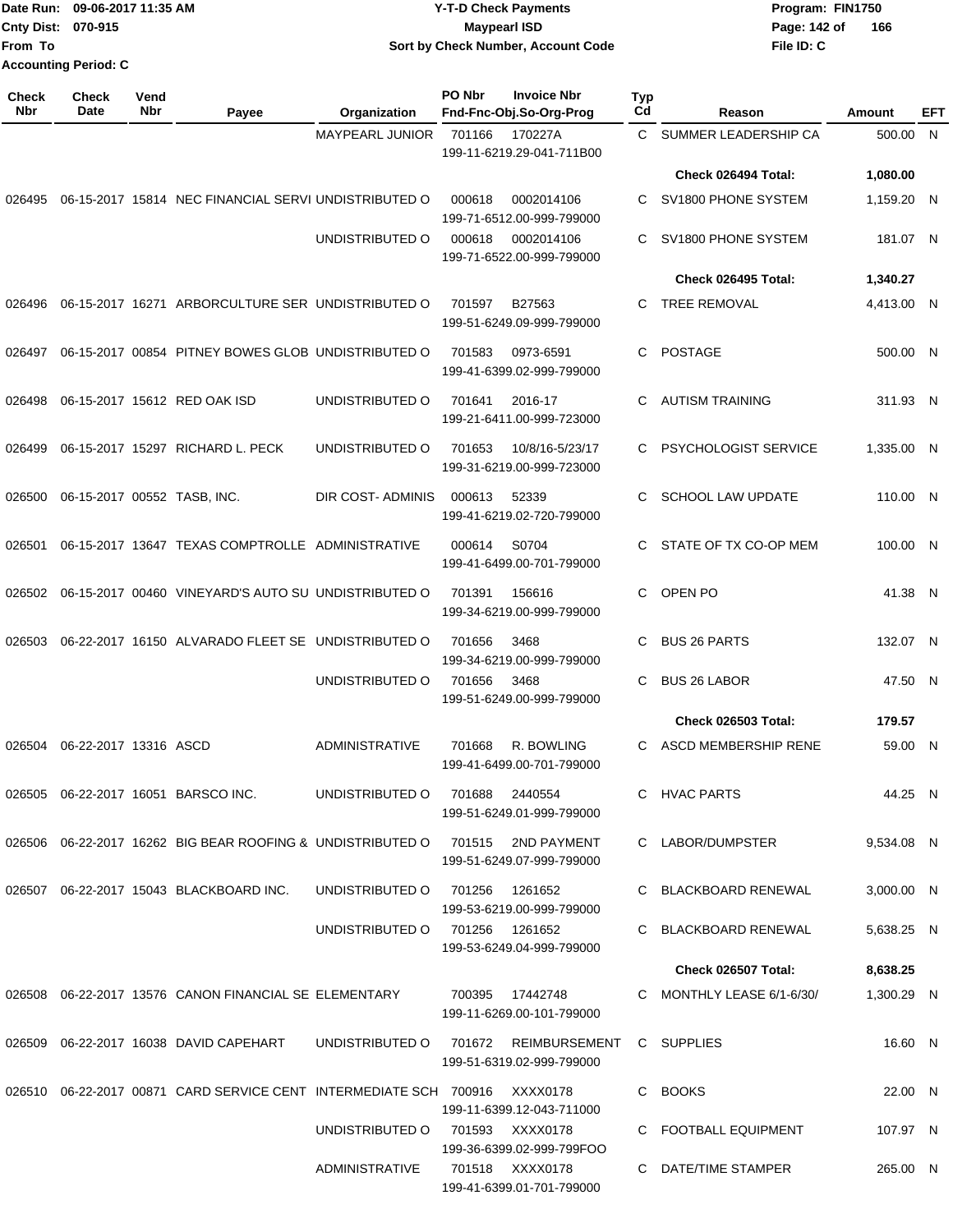| <b>TDate Run:</b>           | 09-06-2017 11:35 AM | <b>Y-T-D Check Payments</b>        | Program: FIN1750    |  |  |  |  |
|-----------------------------|---------------------|------------------------------------|---------------------|--|--|--|--|
| <b>Cnty Dist: 070-915</b>   |                     | Maypearl ISD                       | 166<br>Page: 143 of |  |  |  |  |
| <b>From To</b>              |                     | Sort by Check Number, Account Code | File ID: C          |  |  |  |  |
| <b>Accounting Period: C</b> |                     |                                    |                     |  |  |  |  |

| <b>Check</b><br>Nbr | <b>Check</b><br>Date             | Vend<br>Nbr | Payee                                                          | Organization               | PO Nbr     | <b>Invoice Nbr</b><br>Fnd-Fnc-Obj.So-Org-Prog                      | Typ<br>Cd | Reason                      | Amount     | EFT |
|---------------------|----------------------------------|-------------|----------------------------------------------------------------|----------------------------|------------|--------------------------------------------------------------------|-----------|-----------------------------|------------|-----|
|                     |                                  |             |                                                                | <b>ADMINISTRATIVE</b>      | 701494     | XXXX0046                                                           |           | C ASCD BOOKS                | 150.52 N   |     |
|                     |                                  |             |                                                                |                            |            | 199-41-6399.01-701-799000                                          |           |                             |            |     |
|                     |                                  |             |                                                                | <b>ADMINISTRATIVE</b>      | 701536     | XXXX0178<br>199-41-6399.01-701-799000                              |           | C ASCD BOOKS                | 179.93 N   |     |
|                     |                                  |             |                                                                | ADMINISTRATIVE             | 000620     | XXXX0046<br>199-41-6411.01-701-799000                              |           | C FUEL                      | 101.97 N   |     |
|                     |                                  |             |                                                                | <b>SCHOOL BOARD</b>        | 000631     | XXXX0178<br>199-41-6499.02-702-799000                              |           | <b>BOARD MEETING MEAL</b>   | 32.07 N    |     |
|                     |                                  |             |                                                                | <b>SCHOOL BOARD</b>        | 000621     | XXXX0046                                                           | C         | <b>BOARD MEAL</b>           | 70.89 N    |     |
|                     |                                  |             |                                                                | <b>SCHOOL BOARD</b>        | 701498     | 199-41-6499.02-702-799000<br>XXXX0178                              | C         | MEAL FOR BOARD MTG          | 63.97 N    |     |
|                     |                                  |             |                                                                | UNDISTRIBUTED O            | 701119     | 199-41-6499.02-702-799000<br>XXXX0178<br>263-11-6399.00-999-711000 | C.        | <b>SPANISH DICTIONARIES</b> | 512.28 N   |     |
|                     |                                  |             |                                                                |                            |            |                                                                    |           | Check 026510 Total:         | 1,506.60   |     |
| 026511              | 06-22-2017 00527 CDWG INC.       |             |                                                                | INTERMEDIATE SCH 701646    |            | JDJ2406<br>199-11-6639.48-043-711000                               |           | C REPLACE BATTERY BACK      | 778.20 N   |     |
|                     |                                  |             | 026512 06-22-2017 00217 CITY OF MAYPEARL                       | UNDISTRIBUTED O            | 000622     | 80                                                                 |           | C 4/30-5/31/17 4TH AND PHIL | 26.00 N    |     |
|                     |                                  |             |                                                                | UNDISTRIBUTED O            | 000622     | 199-51-6259.01-999-799000<br>595                                   | C.        | 4/30-5/31/17 JH             | 850.20 N   |     |
|                     |                                  |             |                                                                | UNDISTRIBUTED O            | 000622 574 | 199-51-6259.01-999-799000                                          | C.        | 4/30-5/31/17 JH YARD MET    | 277.90 N   |     |
|                     |                                  |             |                                                                |                            |            | 199-51-6259.01-999-799000                                          |           |                             |            |     |
|                     |                                  |             |                                                                |                            |            |                                                                    |           | Check 026512 Total:         | 1,154.10   |     |
|                     |                                  |             | 026513 06-22-2017 15656 DEPARTMENT OF INF UNDISTRIBUTED O      |                            | 000623     | 17051287N<br>199-51-6259.02-999-799000                             |           | C 5/1-5/31/17 LONG DISTANC  | 93.95 N    |     |
|                     |                                  |             | 026514 06-22-2017 13639 EAST TEXAS COPY SY HIGH SCHOOL         |                            | 701638     | 386904<br>199-12-6399.00-001-799000                                | C.        | <b>BROTHER TONER</b>        | 82.00 N    |     |
|                     |                                  |             | 026515  06-22-2017  00040  FLATT STATIONERS, I MAYPEARL JUNIOR |                            | 701607     | 245415-00<br>199-23-6411.05-041-799000                             | C         | <b>NAME PLATE</b>           | 25.50 N    |     |
|                     |                                  |             |                                                                | MAYPEARL JUNIOR            | 701595     | 244455-00<br>199-23-6499.00-041-799000                             | C         | <b>NAME PLATE</b>           | 22.50 N    |     |
|                     |                                  |             |                                                                | ADMINISTRATIVE             |            | 701595 244455-00<br>199-41-6399.01-701-799000                      |           | C NAME PLATE                | 59.50 N    |     |
|                     |                                  |             |                                                                | <b>SCHOOL BOARD</b>        |            | 701595 244455-00<br>199-41-6499.02-702-799000                      |           | C NAME PLATE                | 22.50 N    |     |
|                     |                                  |             |                                                                |                            |            |                                                                    |           | <b>Check 026515 Total:</b>  | 130.00     |     |
|                     | 026516  06-22-2017  00243  HILCO |             |                                                                | UNDISTRIBUTED O 000624 487 |            | 199-51-6259.04-999-799000                                          |           | C 5/3-6/5/17 FUEL TANKS     | 32.29 N    |     |
|                     |                                  |             |                                                                | UNDISTRIBUTED O 000624 487 |            | 199-51-6259.04-999-799000                                          |           | C 5/3-6/5/17 SECURITY LIGH  | 34.52 N    |     |
|                     |                                  |             |                                                                | UNDISTRIBUTED O 000624 487 |            | 199-51-6259.04-999-799000                                          |           | C 5/3-6/5/17 MARQUEE        | 50.78 N    |     |
|                     |                                  |             |                                                                | UNDISTRIBUTED O 000624 487 |            | 199-51-6259.04-999-799000                                          |           | C 5/3-6/5/17 ATHLETIC FAC   | 598.00 N   |     |
|                     |                                  |             |                                                                | UNDISTRIBUTED O 000624 487 |            | 199-51-6259.04-999-799000                                          |           | C $5/3 - 6/5/17$ HS         | 2,509.29 N |     |
|                     |                                  |             |                                                                | UNDISTRIBUTED O 000624 487 |            | 199-51-6259.04-999-799000                                          |           | C 5/3-6/5/17 ELEM           | 2,950.35 N |     |
|                     |                                  |             |                                                                | UNDISTRIBUTED O 000624 487 |            | 199-51-6259.04-999-799000                                          |           | $C = 5/3 - 6/5/17$ JH       | 3,176.54 N |     |
|                     |                                  |             |                                                                | UNDISTRIBUTED O 000624 487 |            | 199-51-6259.78-999-722000                                          |           | $C$ 5/3-6/5/17 AG BUILDING  | 677.16 N   |     |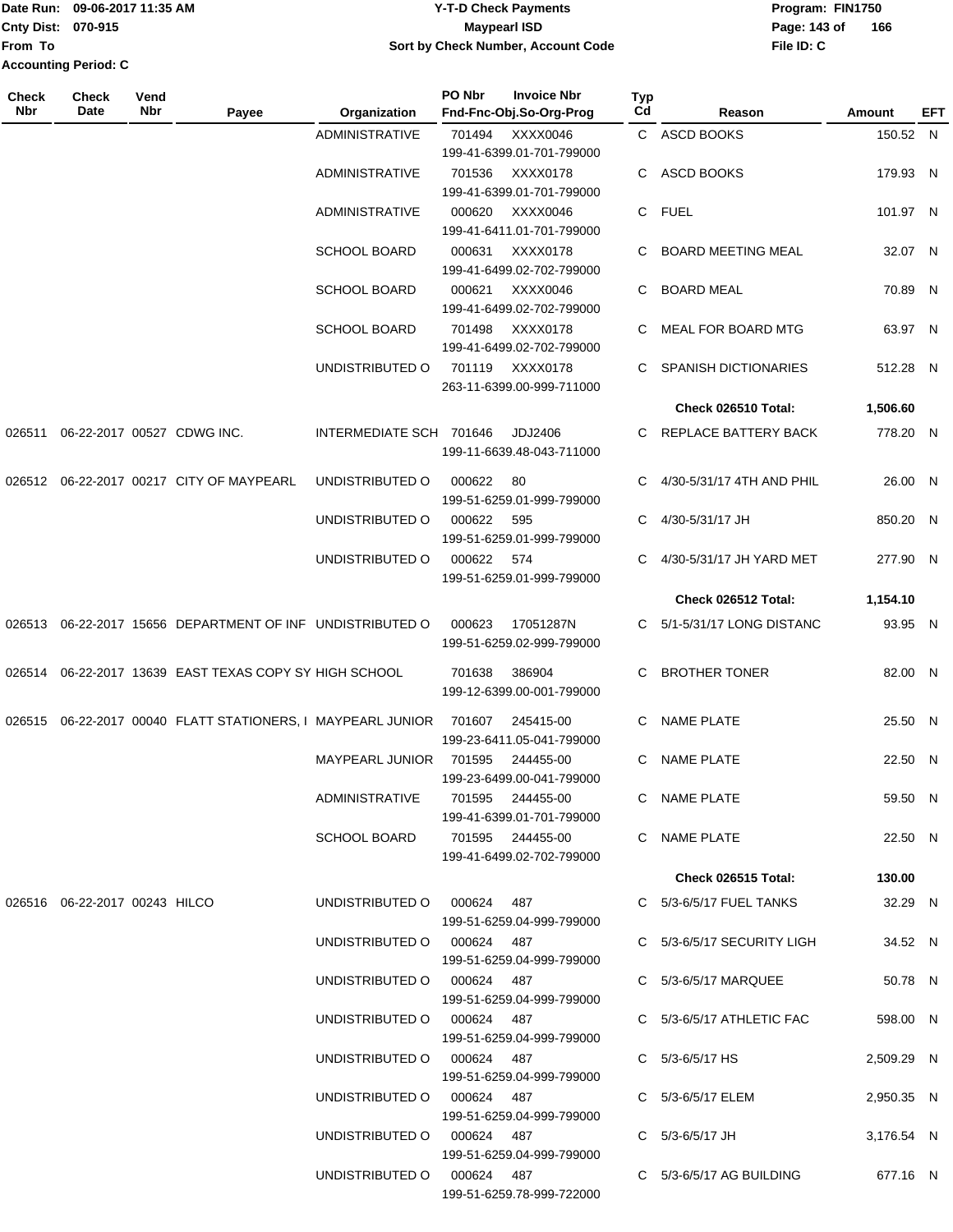| From To             | Cnty Dist: 070-915<br><b>Accounting Period: C</b> | Date Run: 09-06-2017 11:35 AM |                                                                          | <b>Y-T-D Check Payments</b><br><b>Maypearl ISD</b><br>Sort by Check Number, Account Code |               |                                                        |           |                         | Program: FIN1750<br>Page: 144 of<br>File ID: C | 166           |            |
|---------------------|---------------------------------------------------|-------------------------------|--------------------------------------------------------------------------|------------------------------------------------------------------------------------------|---------------|--------------------------------------------------------|-----------|-------------------------|------------------------------------------------|---------------|------------|
| <b>Check</b><br>Nbr | <b>Check</b><br>Date                              | Vend<br><b>Nbr</b>            | Payee                                                                    | Organization                                                                             | PO Nbr        | <b>Invoice Nbr</b><br>Fnd-Fnc-Obj.So-Org-Prog          | Typ<br>Cd | Reason                  |                                                | <b>Amount</b> | <b>EFT</b> |
|                     |                                                   |                               |                                                                          |                                                                                          |               |                                                        |           | Check 026516 Total:     |                                                | 10,028.93     |            |
| 026517              | 06-22-2017 16238 JELCO                            |                               |                                                                          | UNDISTRIBUTED O                                                                          | 701354        | 8666<br>199-51-6249.06-999-799000                      | С         | REMOVE JH BLEACHERS     |                                                | 2,495.00 N    |            |
| 026518              |                                                   |                               | 06-22-2017 15626 MCGRAW-HILL SCHOO MAYPEARL JUNIOR                       |                                                                                          | 701540        | 97618705001<br>410-11-6321.00-041-711000               | С         | <b>MATH BOOKS</b>       |                                                | 623.97 N      |            |
|                     |                                                   |                               |                                                                          | INTERMEDIATE SCH 701541                                                                  |               | 97618705002<br>410-11-6321.00-043-711000               | С         | <b>SCIENCE BOOKS</b>    |                                                | 418.13 N      |            |
|                     |                                                   |                               |                                                                          | INTERMEDIATE SCH 701541                                                                  |               | 97618406001<br>410-11-6321.00-043-711000               | С         | <b>SCIENCE BOOKS</b>    |                                                | 373.50 N      |            |
|                     |                                                   |                               |                                                                          |                                                                                          |               |                                                        |           | Check 026518 Total:     |                                                | 1,415.60      |            |
| 026519              |                                                   |                               | 06-22-2017 00287 OFFICE DEPOT                                            | UNDISTRIBUTED O                                                                          | 701604        | 933573128001<br>199-11-6399.01-999-723000              | С         | <b>INDEX CARDS</b>      |                                                | 2.40 N        |            |
|                     |                                                   |                               |                                                                          | UNDISTRIBUTED O                                                                          | 701606        | 933570617001<br>199-11-6399.01-999-723000              | C         | <b>EASEL</b>            |                                                | 61.40 N       |            |
|                     |                                                   |                               |                                                                          | UNDISTRIBUTED O                                                                          | 701606        | 933570445001<br>199-11-6399.01-999-723000              | С         | <b>RECHARGE BATTERY</b> |                                                | 75.98 N       |            |
|                     |                                                   |                               |                                                                          | UNDISTRIBUTED O                                                                          | 701604        | 933572983001<br>199-11-6399.01-999-723000              | С         | BINDERS/FOLDERS/CARD    |                                                | 338.41 N      |            |
|                     |                                                   |                               |                                                                          | <b>ADMINISTRATIVE</b>                                                                    | 701439        | 924422020002<br>199-41-6399.01-701-799000              | C         | <b>JOURNALS</b>         |                                                | 31.47 N       |            |
|                     |                                                   |                               |                                                                          |                                                                                          |               |                                                        |           | Check 026519 Total:     |                                                | 509.66        |            |
| 026520              |                                                   |                               | 06-22-2017 14093 PC & MACEXCHANGE UNDISTRIBUTED O                        |                                                                                          | 701645        | 113849<br>199-11-6639.50-999-799000                    | С         | DELL UK717              |                                                | 622.00 N      |            |
| 026521              |                                                   |                               | 06-22-2017 12059 PEOPLES EDUCATION HIGH SCHOOL                           |                                                                                          | 701590        | 10490409<br>199-11-6321.00-001-724000                  | С         | ENGLISH I II/ALGEBRA I  |                                                | 887.45 N      |            |
|                     |                                                   |                               |                                                                          | HIGH SCHOOL                                                                              | 701590        | 10490409<br>199-13-6399.05-001-700000                  | С         | ENGLISH I II/ALGEBRA I  |                                                | 603.60 N      |            |
|                     |                                                   |                               |                                                                          |                                                                                          |               |                                                        |           | Check 026521 Total:     |                                                | 1,491.05      |            |
|                     |                                                   |                               | 026522  06-22-2017  00099  REGION  10/EDUCATIO  INTERMEDIATE SCH  000630 |                                                                                          |               | 144799<br>199-11-6499.00-043-711000                    |           | C CPI TRAINING          |                                                | 35.00 N       |            |
|                     |                                                   |                               |                                                                          | <b>ADMINISTRATIVE</b>                                                                    | 000625 144830 | 199-41-6219.10-701-799000                              |           | C DCS BACKGROUND CHEC   |                                                | 624.95 N      |            |
|                     |                                                   |                               |                                                                          |                                                                                          |               |                                                        |           | Check 026522 Total:     |                                                | 659.95        |            |
|                     |                                                   |                               | 026523 06-22-2017 00829 REGION 12 ESC                                    | UNDISTRIBUTED O                                                                          | 000629 071812 | 199-11-6399.45-999-799000                              |           | C E-RATE CATEGORY 2 (FY |                                                | 2,286.56 N    |            |
|                     |                                                   |                               | 026524 06-22-2017 01071 RICK'S WORLD OF SP HIGH SCHOOL                   |                                                                                          | 701505        | 4958<br>199-36-6399.13-001-799000                      |           | C BAT BAGS              |                                                | 800.00 N      |            |
|                     |                                                   |                               | 026525 06-22-2017 14261 RYAN VINES                                       | HIGH SCHOOL                                                                              | 701577        | REIMBURSEMENT<br>199-11-6399.09-001-722000             |           | C AG SUPPLIES           |                                                | 63.01 N       |            |
|                     |                                                   |                               | 026526   06-22-2017   13645   SHARI EASTWOOD                             | UNDISTRIBUTED O                                                                          | 701664        | REIMBURSEMENT<br>199-51-6319.02-999-799000             |           | C ROOF LEAK SUPPLIES    |                                                | 10.00 N       |            |
|                     |                                                   |                               | 026527 06-22-2017 00234 SOUTHWEST INTERNA UNDISTRIBUTED O                |                                                                                          | 700148        | FP281262<br>199-34-6319.00-999-799000                  |           | C STOP ARM KIT          |                                                | 223.02 N      |            |
|                     |                                                   |                               | 026528 06-22-2017 00973 TARVER TROPHIES                                  | HIGH SCHOOL                                                                              | 701185        | 2407                                                   |           | C BASKETBALL TROPHY     |                                                | 256.00 N      |            |
|                     |                                                   |                               |                                                                          | HIGH SCHOOL                                                                              | 701360 2447   | 199-36-6499.05-001-799000                              | C         | TRACK AWARDS            |                                                | 551.50 N      |            |
|                     |                                                   |                               |                                                                          | HIGH SCHOOL                                                                              | 701508 2483   | 199-36-6499.05-001-799000<br>199-36-6499.05-001-799000 | C.        | BANQUET AWARDS          |                                                | 792.90 N      |            |
|                     |                                                   |                               |                                                                          |                                                                                          |               |                                                        |           | Check 026528 Total:     |                                                | 1,600.40      |            |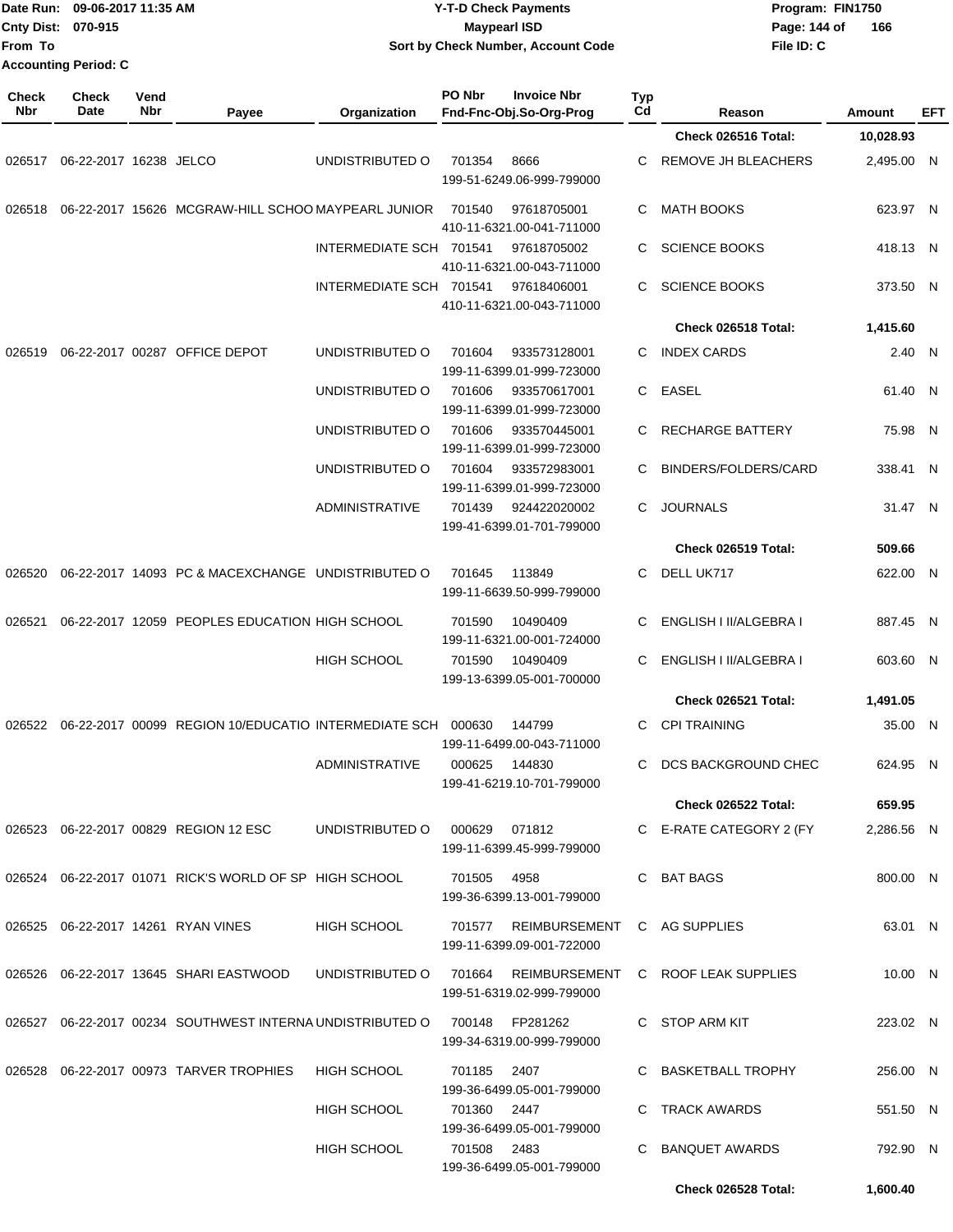Date Run: 09-06-2017 11:35 AM **CONTEX 100 CONTEX 12 T-D** Check Payments **CONTEX 12 T-D Check Payments** Program: FIN1750 **Cnty Dist:** 070-915 **Page:** 145 of **File ID: C From To 09-06-2017 11:35 AM Y-T-D Check Payments 070-915 Maypearl ISD Sort by Check Number, Account Code 166 Accounting Period: C**

| <b>Check</b><br>Nbr | Check<br>Date          | Vend<br>Nbr | Payee                                                 | Organization                                                         | PO Nbr         | <b>Invoice Nbr</b><br>Fnd-Fnc-Obj.So-Org-Prog     | Typ<br>Cd | Reason                                             | Amount              | EFT |
|---------------------|------------------------|-------------|-------------------------------------------------------|----------------------------------------------------------------------|----------------|---------------------------------------------------|-----------|----------------------------------------------------|---------------------|-----|
| 026529              |                        |             | 06-22-2017 00552 TASB, INC.                           | DIR COST- ADMINIS                                                    | 000626         | 525656<br>199-41-6219.02-720-799000               | C         | <b>LOCALIZED UPDATE 108</b>                        | 531.27 N            |     |
| 026530              | 06-22-2017 14795 THSCA |             |                                                       | <b>HIGH SCHOOL</b>                                                   | 701684         | <b>MEMBERSHIPS</b><br>199-36-6499.05-001-799000   | C.        | THSCA COACHE MEMBER                                | 385.00 N            |     |
| 026531              |                        |             | 06-22-2017 13537 CRISTIN VOTAW                        | UNDISTRIBUTED O                                                      | 701663         | <b>REIMBURSEMENT</b><br>199-51-6319.02-999-799000 | C         | ROOF LEAK SUPPLIES                                 | 35.50 N             |     |
| 026532              |                        |             | 06-22-2017 00144 WAXAHACHIE DAILY LI UNDISTRIBUTED O  |                                                                      | 000627         | 300240798<br>199-41-6219.02-999-799000            | C         | <b>JOB PROPOSAL/MASONR</b>                         | 243.48 N            |     |
| 026533              |                        |             | 06-22-2017 13361 WES GRABLE COMPA UNDISTRIBUTED O     |                                                                      | 701044         | 0603<br>199-51-6249.00-999-799000                 | C         | <b>REFINISH GYM FLOORS</b>                         | 3,500.00 N          |     |
|                     |                        |             |                                                       | UNDISTRIBUTED O                                                      | 701689         | 0610<br>199-51-6249.06-999-799000                 | C.        | <b>REPAIR GYM FLOOR</b>                            | 1,750.00 N          |     |
|                     |                        |             |                                                       |                                                                      |                |                                                   |           | Check 026533 Total:                                | 5,250.00            |     |
| 026534              |                        |             | 06-29-2017 16192 ACTION FIRE PROS                     | UNDISTRIBUTED O                                                      | 701712         | A1721737<br>199-51-6249.00-999-799000             | C         | <b>REPLACED BATTERIES</b>                          | 255.00 N            |     |
| 026535              |                        |             | 06-29-2017 14674 AEROWAVE                             | UNDISTRIBUTED O                                                      | 701522         | 32042828<br>199-52-6219.02-999-799000             | C         | <b>DISTRICT RADIOS</b>                             | 5,985.00 N          |     |
|                     |                        |             |                                                       | UNDISTRIBUTED O                                                      | 701522         | 32042828<br>199-52-6639.03-999-799000             | C         | <b>DISTRICT RADIOS</b>                             | 24,320.46 N         |     |
|                     |                        |             |                                                       |                                                                      |                |                                                   |           | Check 026535 Total:                                | 30,305.46           |     |
| 026536              |                        |             | 06-29-2017 15376 ALL ABOUT TIRES, LLC UNDISTRIBUTED O |                                                                      | 701614         | SH21828<br>199-34-6219.00-999-799000              | C.        | <b>FLAT REPAIR</b>                                 | 10.00 N             |     |
| 026537              |                        |             | 06-29-2017 16051 BARSCO INC.                          | UNDISTRIBUTED O                                                      | 701681         | 2479786<br>199-51-6399.05-999-799000              | C         | A/C SUPPLIES                                       | 12.04 N             |     |
|                     |                        |             |                                                       | UNDISTRIBUTED O                                                      | 701681         | 2479776<br>199-51-6399.05-999-799000              | C.        | A/C SUPPLIES                                       | 385.65 N            |     |
|                     |                        |             |                                                       |                                                                      |                |                                                   |           | Check 026537 Total:                                | 397.69              |     |
| 026538              |                        |             | 06-29-2017 00887 BSN SPORTS                           | UNDISTRIBUTED O                                                      | 701507         | 900096782<br>199-36-6399.01-999-799BHS            | C.        | <b>ATHLETIC SHIRTS/SHORT</b>                       | 224.00 N            |     |
|                     |                        |             |                                                       | <b>HIGH SCHOOL</b>                                                   | 701507         | 900096782<br>199-36-6399.02-001-799000            | C         | <b>ATHLETIC SHIRTS/SHORT</b>                       | 309.00 N            |     |
|                     |                        |             |                                                       | UNDISTRIBUTED O                                                      | 701511         | 900103139<br>199-36-6399.02-999-799FOO            |           | C HELMETS                                          | 1,780.00 N          |     |
|                     |                        |             |                                                       | UNDISTRIBUTED O                                                      |                | 701507 900096782<br>199-36-6399.02-999-799FOO     |           | C ATHLETIC SHIRTS/SHORT                            | 2,083.00 N          |     |
|                     |                        |             |                                                       | UNDISTRIBUTED O                                                      |                | 701560 900127487<br>199-36-6399.02-999-799FOO     |           | C FOOTBALL SHIRTS                                  | 612.50 N            |     |
|                     |                        |             |                                                       | UNDISTRIBUTED O 701507 900096782                                     |                | 199-36-6399.05-999-799000                         |           | C ATHLETIC SHIRTS/SHORT<br>C ATHLETIC SHIRTS/SHORT | 310.00 N<br>45.00 N |     |
|                     |                        |             |                                                       | UNDISTRIBUTED O 701507 900096782<br>UNDISTRIBUTED O 701507 900096782 |                | 199-36-6399.15-999-799000                         |           | C ATHLETIC SHIRTS/SHORT                            | 144.00 N            |     |
|                     |                        |             |                                                       |                                                                      |                | 199-36-6399.16-999-799000                         |           | Check 026538 Total:                                | 5,507.50            |     |
|                     |                        |             |                                                       |                                                                      |                |                                                   |           |                                                    |                     |     |
|                     |                        |             | 026539 06-29-2017 00527 CDWG INC.                     | UNDISTRIBUTED O                                                      | 701647 JFN6912 | 199-11-6399.45-999-799000                         |           | C LICENSE RENEWAL                                  | 250.00 N            |     |
|                     |                        |             |                                                       | UNDISTRIBUTED O                                                      | 701644 JDK0796 | 199-11-6639.47-999-711000                         |           | C REPLACE SWITCHES                                 | 357.90 N            |     |
|                     |                        |             |                                                       | UNDISTRIBUTED O                                                      |                | 701652 JFK7189<br>199-11-6639.50-999-799000       |           | C CISCO SMARTNET                                   | 6,154.63 N          |     |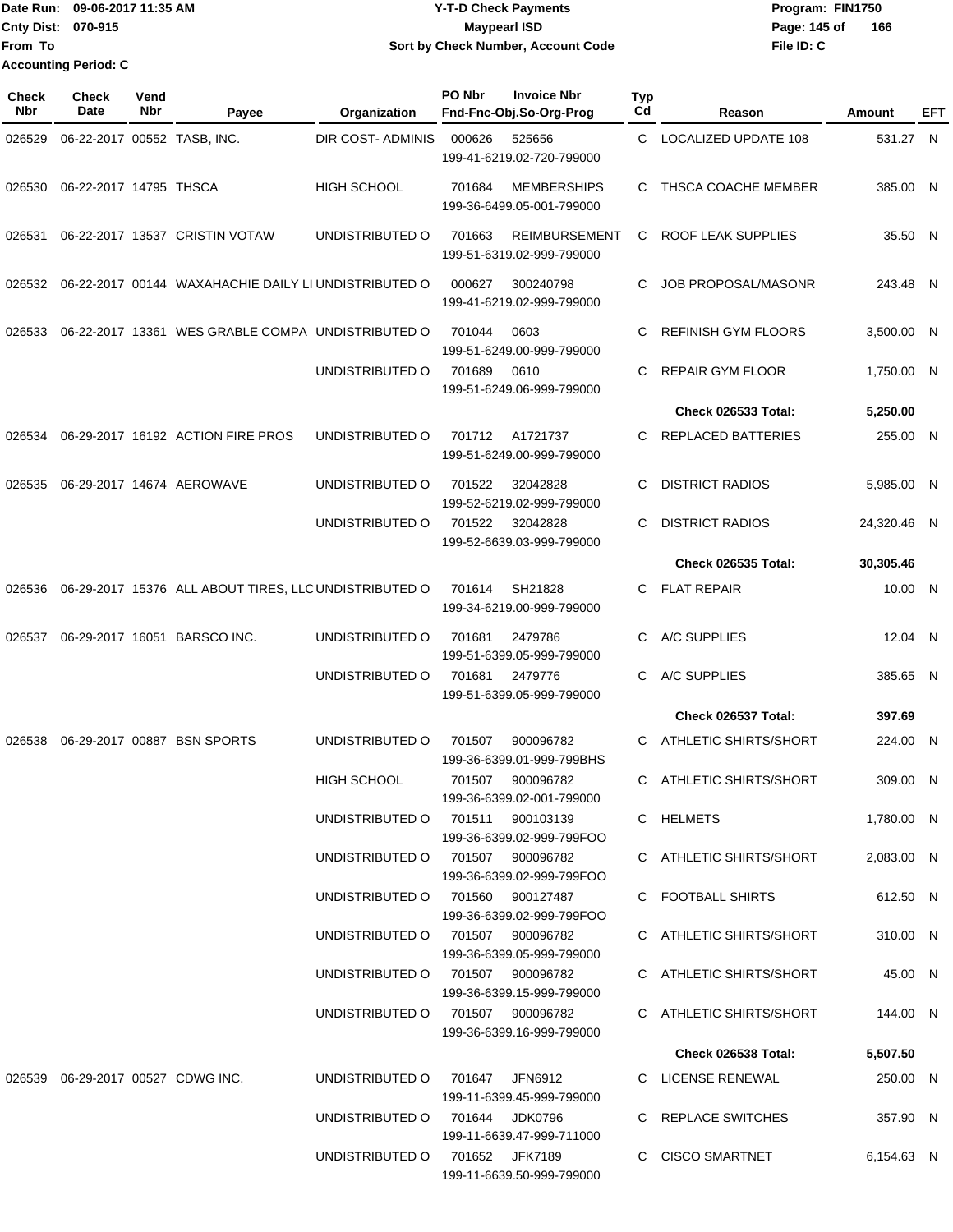|                    | Date Run: 09-06-2017 11:35 AM | <b>Y-T-D Check Payments</b>        | Program: FIN1750    |  |  |  |
|--------------------|-------------------------------|------------------------------------|---------------------|--|--|--|
| Cnty Dist: 070-915 |                               | Maypearl ISD                       | 166<br>Page: 146 of |  |  |  |
| lFrom To           |                               | Sort by Check Number, Account Code | File ID: C          |  |  |  |
|                    | <b>Accounting Period: C</b>   |                                    |                     |  |  |  |

| Check<br>Nbr | <b>Check</b><br>Date | Vend<br>Nbr | Payee                                                      | Organization            | PO Nbr | <b>Invoice Nbr</b><br>Fnd-Fnc-Obj.So-Org-Prog  | <b>Typ</b><br>Cd | Reason                           | Amount     | EFT |
|--------------|----------------------|-------------|------------------------------------------------------------|-------------------------|--------|------------------------------------------------|------------------|----------------------------------|------------|-----|
|              |                      |             |                                                            | UNDISTRIBUTED O         | 701649 | <b>JFS0748</b><br>199-11-6639.50-999-799000    |                  | C HP SERVER WARRENTIES           | 2,507.80 N |     |
|              |                      |             |                                                            |                         |        |                                                |                  | Check 026539 Total:              | 9,270.33   |     |
| 026540       |                      |             | 06-29-2017 16081 CHAMPION TRACK AN UNDISTRIBUTED O         |                         | 701069 | 100158<br>199-51-6319.03-999-799000            | C.               | <b>CLEANING OF TURF</b>          | 5,000.00 N |     |
| 026541       |                      |             | 06-29-2017 12885 DIRECT ENERGY                             | UNDISTRIBUTED O         | 000635 | 171650031275517<br>199-51-6259.04-999-799000   |                  | C 5/11-6/11/17 PORTABLE          | 23.61 N    |     |
|              |                      |             |                                                            | UNDISTRIBUTED O         | 000635 | 171650031275517<br>199-51-6259.04-999-799000   |                  | C $5/11 - 6/11/17$ HS SOUTH WI   | 1,998.01 N |     |
|              |                      |             |                                                            | UNDISTRIBUTED O         | 000635 | 171650031275517<br>199-51-6259.04-999-799000   |                  | $C = 5/11 - 6/11/17$ QUAD BUILDI | 252.11 N   |     |
|              |                      |             |                                                            | UNDISTRIBUTED O         | 000635 | 171650031275517<br>199-51-6259.04-999-799000   |                  | C 5/11-6/11/17 BUS BARN          | 150.48 N   |     |
|              |                      |             |                                                            | UNDISTRIBUTED O         | 000635 | 171650031275517<br>199-51-6259.04-999-799000   |                  | C 5/11-6/11/17 GOLF FACILIT      | 269.53 N   |     |
|              |                      |             |                                                            | UNDISTRIBUTED O         | 000635 | 171650031275517<br>199-51-6259.04-999-799000   |                  | C 5/11-6/11/17 INTER CAFET       | 434.76 N   |     |
|              |                      |             |                                                            | UNDISTRIBUTED O         | 000635 | 171660031289058<br>199-51-6259.04-999-799000   |                  | C 5/11-6/11/17 ADMIN BUILDI      | 249.82 N   |     |
|              |                      |             |                                                            | UNDISTRIBUTED O         | 000635 | 171650031275517<br>199-51-6259.04-999-799000   |                  | C 5/11-6/11/17 INTERMEDIAT       | 1,298.89 N |     |
|              |                      |             |                                                            |                         |        |                                                |                  | Check 026541 Total:              | 4,677.21   |     |
| 026542       |                      |             | 06-29-2017 13639 EAST TEXAS COPY SY UNDISTRIBUTED O        |                         | 000636 | 388215<br>199-11-6219.00-999-723000            | C                | 5/9-6/8/17 COPIER                | 101.03 N   |     |
|              |                      |             |                                                            | <b>HIGH SCHOOL</b>      | 000636 | 388215<br>199-11-6269.00-001-711000            | C                | 5/9-6/8/17 COPIER                | 150.33 N   |     |
|              |                      |             |                                                            | <b>MAYPEARL JUNIOR</b>  | 000636 | 388215<br>199-11-6269.00-041-711000            | C                | 5/9-6/8/17 COPIER                | 70.00 N    |     |
|              |                      |             |                                                            | INTERMEDIATE SCH        | 000636 | 388215<br>199-11-6269.00-043-799000            | C                | 5/9-6/8/17 COPIER                | 99.78 N    |     |
|              |                      |             |                                                            | ELEMENTARY              | 000636 | 388215<br>199-11-6269.00-101-799000            | C                | 5/9-6/8/17 COPIER                | 85.68 N    |     |
|              |                      |             |                                                            | <b>HIGH SCHOOL</b>      | 000636 | 388215<br>199-11-6269.01-001-711000            | C.               | 5/9-6/8/17 COPIER                | 116.73 N   |     |
|              |                      |             |                                                            | HIGH SCHOOL             | 000636 | 388215<br>199-11-6269.01-001-711000            |                  | C 5/9-6/8/17 COPIER              | 132.85 N   |     |
|              |                      |             |                                                            | MAYPEARL JUNIOR 000636  |        | 388215<br>199-11-6269.01-041-711000            |                  | C 5/9-6/8/17 COPIER              | 152.88 N   |     |
|              |                      |             |                                                            | INTERMEDIATE SCH 000636 |        | 388215<br>199-11-6269.01-043-711000            |                  | C 5/9-6/8/17 COPIER              | 70.00 N    |     |
|              |                      |             |                                                            | DIR COST-ADMINIS 000636 |        | 388215<br>199-41-6249.00-720-799000            |                  | C 5/9-6/8/17 COPIER              | 70.00 N    |     |
|              |                      |             |                                                            |                         |        |                                                |                  | Check 026542 Total:              | 1,049.28   |     |
|              |                      |             | 026543 06-29-2017 00038 ELLIS APPRAISAL DISTTAX COLLECTION |                         | 000639 | 2017-13-02                                     |                  | C 2ND QTR 2017 EAD BUDG          | 7,550.89 N |     |
|              |                      |             |                                                            | <b>TAX COLLECTION</b>   |        | 199-41-6213.00-703-799000<br>000639 2017-13-03 |                  | C 3RD QTR 2017 EAD BUDG          | 7,550.89 N |     |
|              |                      |             |                                                            |                         |        | 199-41-6213.00-703-799000                      |                  |                                  | 15,101.78  |     |
|              |                      |             |                                                            |                         |        |                                                |                  | Check 026543 Total:              |            |     |
|              |                      |             | 026544 06-29-2017 13336 ELLIS COUNTY MUSIC HIGH SCHOOL     |                         | 701665 | 199-11-6249.29-001-711000                      |                  | C INSTRUMENT REPAIR              | 95.00 N    |     |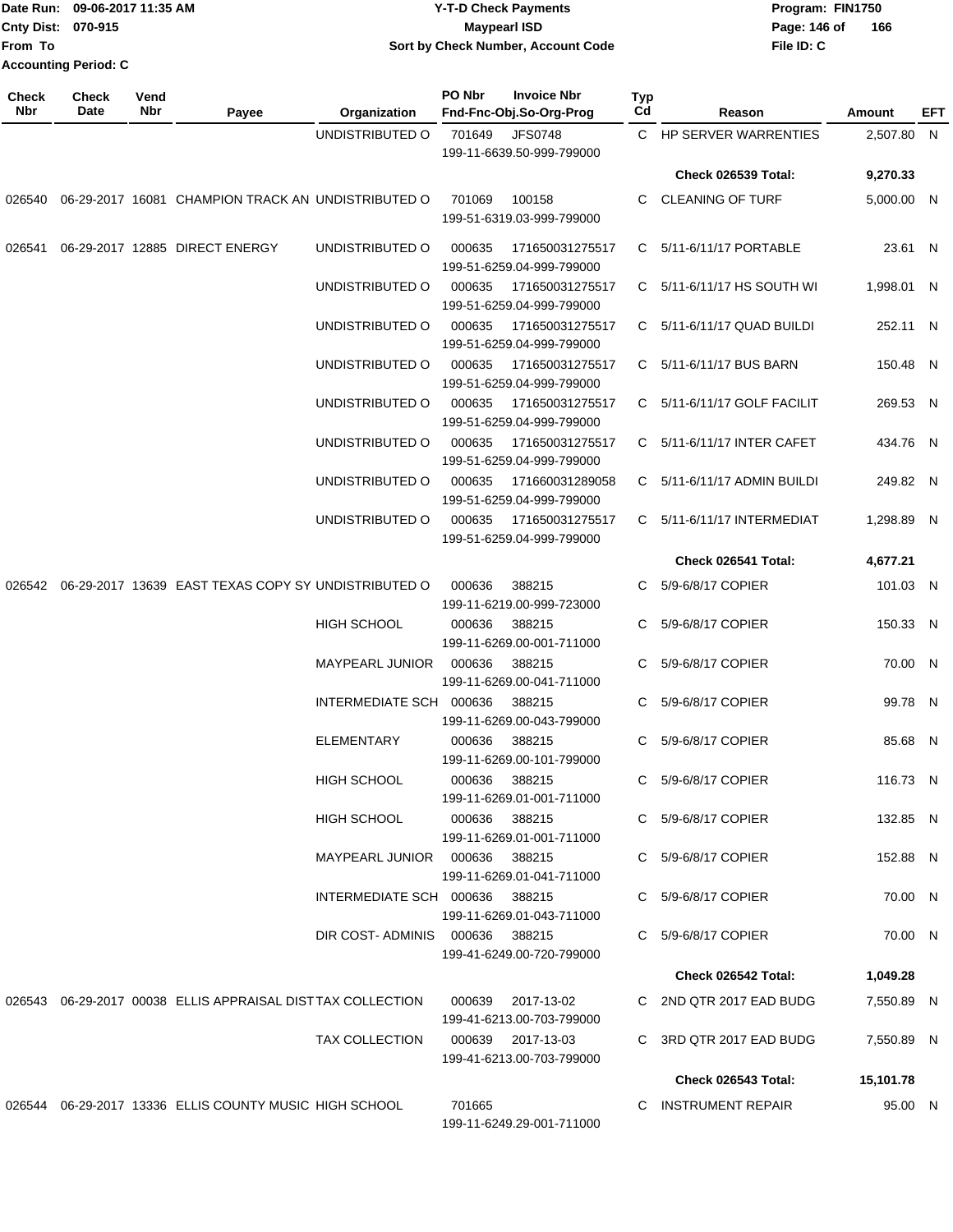|                           | Date Run: 09-06-2017 11:35 AM | <b>Y-T-D Check Payments</b>        | Program: FIN1750 |     |  |  |  |
|---------------------------|-------------------------------|------------------------------------|------------------|-----|--|--|--|
| <b>Cnty Dist: 070-915</b> |                               | <b>Mavpearl ISD</b>                | Page: 147 of     | 166 |  |  |  |
| <b>From To</b>            |                               | Sort by Check Number, Account Code | File ID: C       |     |  |  |  |
|                           | <b>Accounting Period: C</b>   |                                    |                  |     |  |  |  |

| <b>Check</b><br>Nbr | Check<br>Date          | Vend<br><b>Nbr</b> | Payee                                                         | Organization                        | PO Nbr | <b>Invoice Nbr</b><br>Fnd-Fnc-Obj.So-Org-Prog    | <b>Typ</b><br>Cd | Reason                        | Amount     | EFT |
|---------------------|------------------------|--------------------|---------------------------------------------------------------|-------------------------------------|--------|--------------------------------------------------|------------------|-------------------------------|------------|-----|
| 026545              |                        |                    | 06-29-2017 01586 ESTES ELECTRIC, INC. UNDISTRIBUTED O         |                                     | 701659 | 12325<br>199-51-6249.10-999-799000               | C.               | DEPOSIT FOR A/C WORK          | 4,500.00 N |     |
| 026546              |                        |                    | 06-29-2017 14640 HAMPTON INN & SUIT UNDISTRIBUTED O           |                                     | 701704 | JULY<br>199-13-6499.00-999-711000                | C                | <b>TEXAS GIRLS COACHES C</b>  | 1,020.00 N |     |
|                     |                        |                    |                                                               | UNDISTRIBUTED O                     | 701703 | JULY<br>199-13-6499.01-999-711000                | C                | <b>TEXAS GIRLS COACHES C</b>  | 255.00 N   |     |
|                     |                        |                    |                                                               |                                     |        |                                                  |                  | Check 026546 Total:           | 1,275.00   |     |
| 026547              |                        |                    | 06-29-2017 14120 HARRIS COMPUTER S UNDISTRIBUTED O            |                                     | 701719 | MN00101172<br>240-35-6219.00-999-799000          | C                | <b>ETRITION LICENSE AUG 1</b> | 835.48 N   |     |
|                     |                        |                    |                                                               | UNDISTRIBUTED O                     | 701718 | XT00127826<br>240-35-6219.00-999-799000          | C.               | EZPAY 5/1-5/31/17             | 212.50 N   |     |
|                     |                        |                    |                                                               |                                     |        |                                                  |                  | Check 026547 Total:           | 1,047.98   |     |
| 026548              | 06-29-2017 01437 HATCH |                    |                                                               | <b>ELEMENTARY</b>                   | 701140 | 610711<br>199-11-6399.09-101-723000              | C.               | 1 YEAR LICENSE RENEWA         | 250.00 N   |     |
| 026549              |                        |                    | 06-29-2017 00612 HOME DEPOT CREDIT HIGH SCHOOL                |                                     | 701585 | 7412067<br>199-11-6399.09-001-722000             | C                | <b>AG SUPPLIES</b>            | 3,232.27 N |     |
| 026550              |                        |                    | 06-29-2017 00795 ISI COMMERCIAL REF UNDISTRIBUTED O           |                                     | 701695 | 0040416<br>199-51-6319.03-999-799000             | C                | DOOR CLOSER                   | 163.10 N   |     |
| 026551              |                        |                    | 06-29-2017 15086 Kimbell Midwest                              | UNDISTRIBUTED O                     | 701685 | 5690843<br>199-51-6319.02-999-799000             | C                | SCREWS/BOLTS/CABLE TI         | 220.33 N   |     |
| 026552              |                        |                    | 06-29-2017 14204 LANDMARK EQUIPME UNDISTRIBUTED O             |                                     | 701616 | W66587<br>199-51-6319.03-999-799000              | C                | <b>LAWN EQUIPMENT PARTS</b>   | 170.75 N   |     |
| 026553              |                        |                    | 06-29-2017 15178 LEAD4WARD                                    | UNDISTRIBUTED O                     | 701666 | 6496<br>199-13-6499.00-999-711000                | C                | NEW TEACHER WORKBO            | 396.00 N   |     |
| 026554              |                        |                    | 06-29-2017 16120 MARKS PLUMBING PA UNDISTRIBUTED O            |                                     | 701686 | INV001625208<br>199-51-6319.02-999-799000        | C.               | TIP-TAP STEM                  | 25.41 N    |     |
| 026555              |                        |                    | 06-29-2017 15766 NATIONAL ART HONO HIGH SCHOOL                |                                     | 701714 | 9000904021<br>199-36-6399.10-001-799000          | C                | <b>NHS AFFILIATION</b>        | 38.55 N    |     |
|                     |                        |                    | 026556  06-29-2017  14075  NATIONAL TELESYSTE UNDISTRIBUTED O |                                     | 701717 | 328261<br>199-51-6249.02-999-799000              | C                | <b>TROUBLESHOT X1041</b>      | 308.25 N   |     |
|                     |                        |                    | 026557 06-29-2017 00287 OFFICE DEPOT                          | IND COST- ADM                       |        | 701600 932789206001<br>199-41-6499.01-750-799000 |                  | C BATTERIES                   | 59.24 N    |     |
|                     |                        |                    |                                                               | UNDISTRIBUTED O 701673 938250257001 |        | 199-51-6249.00-999-799000                        |                  | C LABEL MAKER/MARKERS/        | 45.86 N    |     |
|                     |                        |                    |                                                               | UNDISTRIBUTED O 701618 934005713001 |        | 199-51-6399.04-999-799000                        |                  | C CHAIR                       | 394.36 N   |     |
|                     |                        |                    |                                                               | UNDISTRIBUTED O 701618 934005548001 |        | 199-51-6399.04-999-799000                        |                  | C BOOKCASE/HUTCH              | 946.69 N   |     |
|                     |                        |                    |                                                               | UNDISTRIBUTED O 701618 934005712001 |        | 199-51-6399.04-999-799000                        |                  | C CHAIR                       | 182.99 N   |     |
|                     |                        |                    |                                                               | UNDISTRIBUTED O 701600 932789206001 |        | 199-53-6399.05-999-799000                        |                  | C FOLDERS/LABLES              | 45.14 N    |     |
|                     |                        |                    |                                                               |                                     |        |                                                  |                  | Check 026557 Total:           | 1,674.28   |     |
|                     |                        |                    | 026558 06-29-2017 00316 SCHOOL SPECIALTY I HIGH SCHOOL        |                                     |        | 701471 208118288705<br>199-11-6399.12-001-711000 |                  | C ADMIT STUDENT BOOKS         | 231.60 N   |     |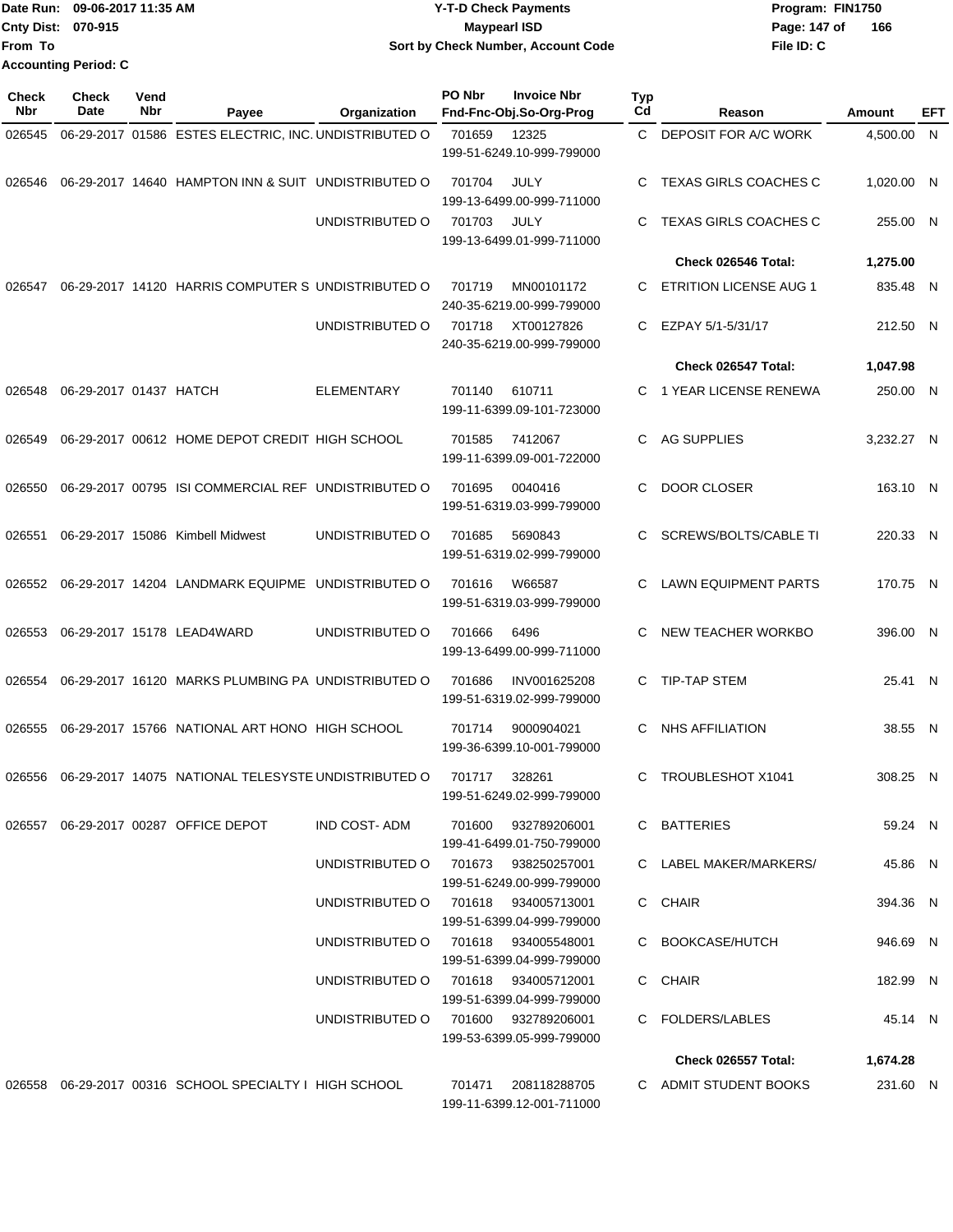Date Run: 09-06-2017 11:35 AM **Date Run:** 09-06-2017 11:35 AM **Cnty Dist: 070-915 File ID: C From To 09-06-2017 11:35 AM Y-T-D Check Payments 070-915 Maypearl ISD Sort by Check Number, Account Code** Page: 148 of 166 **Accounting Period: C**

| Check<br>Nbr | Check<br>Date | Vend<br>Nbr | Payee                                                                    | Organization                    | PO Nbr | <b>Invoice Nbr</b><br>Fnd-Fnc-Obj.So-Org-Prog     | <b>Typ</b><br>Cd | Reason                           | Amount     | EFT      |
|--------------|---------------|-------------|--------------------------------------------------------------------------|---------------------------------|--------|---------------------------------------------------|------------------|----------------------------------|------------|----------|
| 026559       |               |             | 06-29-2017 16275 SPECIALIZED MASON UNDISTRIBUTED O                       |                                 | 701721 | 199-51-6249.00-999-799000                         | C.               | <b>BRICK REPAIR EVALUATI</b>     | 800.00     | <b>N</b> |
| 026560       |               |             | 06-29-2017 00134 TXU ENERGY                                              | UNDISTRIBUTED O                 | 000637 | 054926941768<br>199-51-6259.04-999-799000         | C.               | 5/11-6/11/17 SECURITY LIG        | 330.72 N   |          |
| 026561       |               |             | 06-29-2017 13537 CRISTIN VOTAW                                           | INTERMEDIATE SCH 701678         |        | <b>REIMBURSEMENT</b><br>199-23-6411.01-043-799000 | C                | <b>TEPSA CONFERENCE ME</b>       | 30.81 N    |          |
| 026562       |               |             | 06-29-2017 00141 WAL MART                                                | <b>HIGH SCHOOL</b>              | 701213 | XXXX00776048<br>199-11-6399.10-001-722000         | C.               | <b>FOOD SUPPLIES</b>             | 296.21 N   |          |
| 026563       |               |             | 06-29-2017 00144 WAXAHACHIE DAILY LI UNDISTRIBUTED O                     |                                 | 000638 | 300243360<br>199-41-6219.02-999-799000            | C                | RFP BEVERAGE/VENDING             | 370.32 N   |          |
| 026564       |               |             | 07-13-2017 15614 ADVANTAGE MEDICAL UNDISTRIBUTED O                       |                                 | 000643 | 3652806<br>199-34-6219.01-999-799000              | C                | <b>DOT PHYSICAL</b>              | 63.00 N    |          |
| 026565       |               |             | 07-13-2017 15616 AT&T CORP.                                              | UNDISTRIBUTED O                 | 000644 | 0573207983001<br>199-51-6259.02-999-799000        | C.               | 5/24-6/19/17 LONG DISTAN         | 4.80 N     |          |
| 026566       |               |             | 07-13-2017 00069 ATMOS ENERGY                                            | UNDISTRIBUTED O                 | 000642 | 3030318181<br>199-51-6259.00-999-799000           | C                | 6/2-7/5/17 JUNIOR HIGH           | 48.06 N    |          |
|              |               |             |                                                                          | UNDISTRIBUTED O                 | 000642 | 3030380238<br>199-51-6259.00-999-799000           | C                | 6/2-7/5/17 ADMIN                 | 77.25 N    |          |
|              |               |             |                                                                          | UNDISTRIBUTED O                 | 000642 | 3030318485<br>199-51-6259.00-999-799000           | C                | 6/2-7/5/17 LSK                   | 51.55 N    |          |
|              |               |             |                                                                          | UNDISTRIBUTED O                 | 000642 | 3030380470<br>199-51-6259.00-999-799000           | C.               | 6/2-7/5/17 HIGH SCHOOL           | 152.35 N   |          |
|              |               |             |                                                                          |                                 |        |                                                   |                  | Check 026566 Total:              | 329.21     |          |
| 026567       |               |             | 07-13-2017 00887 BSN SPORTS                                              | UNDISTRIBUTED O                 | 701655 | 900142602<br>199-36-6399.00-999-799000            |                  | <b>COACH UNIFORMS</b>            | 1,999.00 N |          |
| 026568       |               |             | 07-13-2017 13576 CANON FINANCIAL SE DIR COST-ADMINIS                     |                                 | 000645 | 17461770<br>199-41-6249.00-720-799000             | C.               | <b>ADMIN COPIER</b>              | 748.37 N   |          |
| 026569       |               |             | 07-13-2017 13390 CHARLES FRAME                                           | <b>SCHOOL BOARD</b>             | 701725 | <b>REIMBURSEMENT</b><br>199-41-6419.00-702-799000 | С                | <b>MEALS/GAS FOR TASB CO</b>     | 156.52 N   |          |
|              |               |             | 026570  07-13-2017  00217  CITY OF MAYPEARL  UNDISTRIBUTED   000646   80 |                                 |        | 199-51-6259.01-999-799000                         |                  | C 5/31-6/27/17 BALLFIELDS        | 26.00 N    |          |
|              |               |             |                                                                          | UNDISTRIBUTED O 000646 574      |        | 199-51-6259.01-999-799000                         |                  | C 5/31-6/27/17 JH YARD MET       | 26.00 N    |          |
|              |               |             |                                                                          | UNDISTRIBUTED O 000646 1081     |        | 199-51-6259.01-999-799000                         |                  | C 5/31-6/27/17 ELEM YARD M       | 26.00 N    |          |
|              |               |             |                                                                          | UNDISTRIBUTED O 000646 1618     |        | 199-51-6259.01-999-799000                         |                  | C 5/31-6/27/17 309 MAIN ST       | 51.00 N    |          |
|              |               |             |                                                                          | UNDISTRIBUTED O 000646 383      |        | 199-51-6259.01-999-799000                         |                  | C 5/31-6/27/17 600 PHILLIPS      | 51.00 N    |          |
|              |               |             |                                                                          | UNDISTRIBUTED O 000646 1080     |        | 199-51-6259.01-999-799000                         |                  | C 5/31-6/27/17 1024 W. FOUR      | 51.00 N    |          |
|              |               |             |                                                                          | UNDISTRIBUTED O 000646 595      |        | 199-51-6259.01-999-799000                         |                  | C $5/31 - 6/27/17$ 1025 W. 4TH S | 51.00 N    |          |
|              |               |             |                                                                          | UNDISTRIBUTED O 000646 1394     |        | 199-51-6259.01-999-799000                         |                  | C 5/31-6/27/17 NEW CONCES        | 51.00 N    |          |
|              |               |             |                                                                          | UNDISTRIBUTED O 000661 SEPT-MAY |        | 199-51-6259.01-999-799000                         |                  | C WATER AT BALLFIELDS O          | 6,028.08 N |          |
|              |               |             |                                                                          | UNDISTRIBUTED O 000646 82       |        | 199-51-6259.01-999-799000                         |                  | C 5/31-6/27/17 400 PANTHER       | 142.80 N   |          |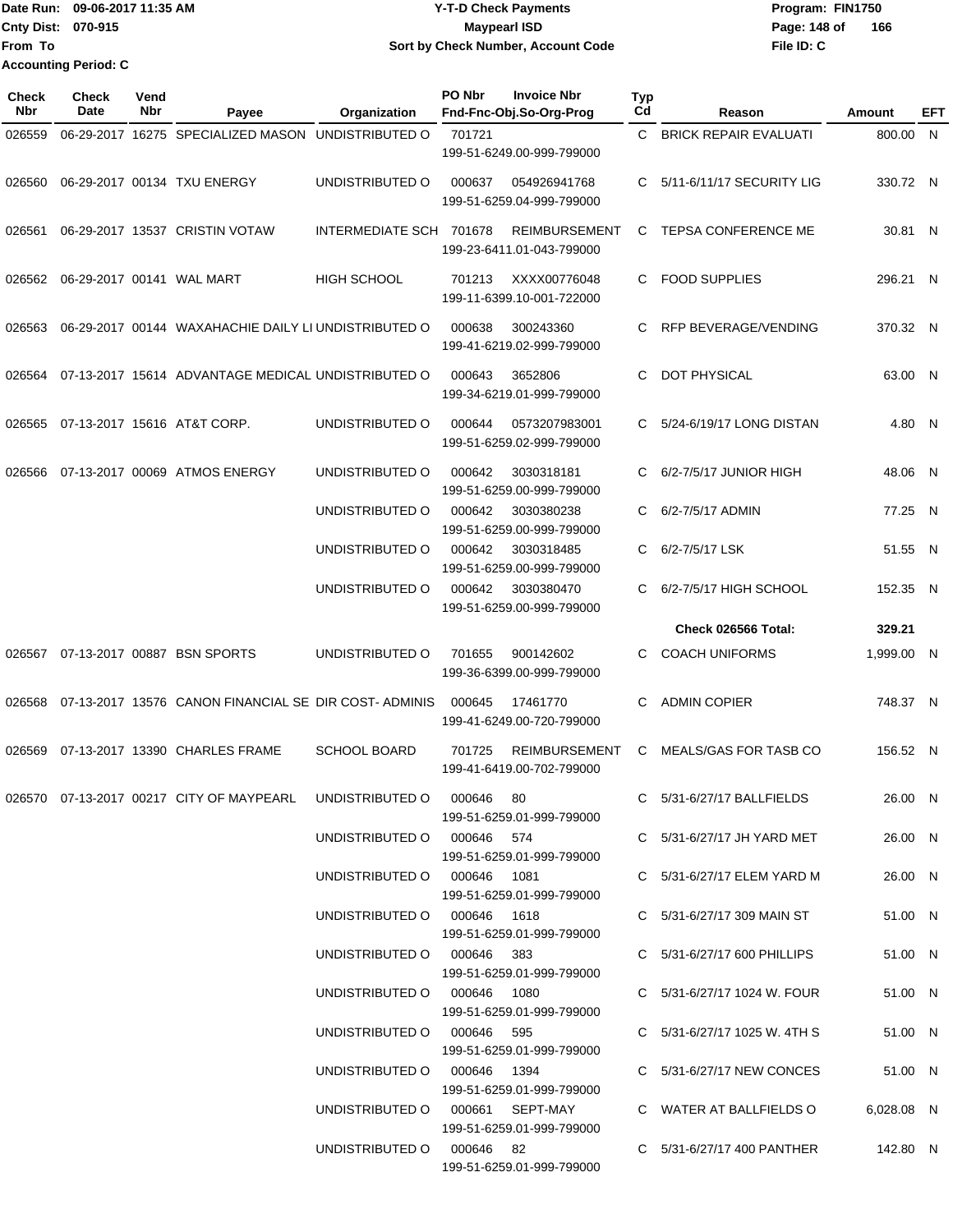|                           | Date Run: 09-06-2017 11:35 AM | <b>Y-T-D Check Payments</b>        | Program: FIN1750    |  |  |  |  |
|---------------------------|-------------------------------|------------------------------------|---------------------|--|--|--|--|
| <b>Cnty Dist: 070-915</b> |                               | <b>Mavpearl ISD</b>                | 166<br>Page: 149 of |  |  |  |  |
| <b>From To</b>            |                               | Sort by Check Number, Account Code | File ID: C          |  |  |  |  |
|                           | <b>Accounting Period: C</b>   |                                    |                     |  |  |  |  |

| <b>Check</b><br>Nbr | Check<br>Date                  | Vend<br>Nbr | Payee                                                       | Organization                       | PO Nbr          | <b>Invoice Nbr</b><br>Fnd-Fnc-Obj.So-Org-Prog      | Typ<br>Cd | Reason                       | Amount     | EFT   |
|---------------------|--------------------------------|-------------|-------------------------------------------------------------|------------------------------------|-----------------|----------------------------------------------------|-----------|------------------------------|------------|-------|
|                     |                                |             |                                                             | UNDISTRIBUTED O                    | 000662          | <b>OCT-JUNE</b><br>199-51-6259.04-999-799000       |           | C ELECTRIC AT BALLFIELDS     | 5,963.62 N |       |
|                     |                                |             |                                                             |                                    |                 |                                                    |           | Check 026570 Total:          | 12,467.50  |       |
| 026571              |                                |             | 07-13-2017 12536 DESOTO JANITORIAL UNDISTRIBUTED O          |                                    | 701715          | 179506<br>199-51-6319.01-999-799000                | C         | <b>CUSTODIAN SUPPLIES</b>    | 2,689.82 N |       |
|                     |                                |             | 026572 07-13-2017 13639 EAST TEXAS COPY SY UNDISTRIBUTED O  |                                    | 000647          | 389782<br>199-11-6219.07-999-723000                | C         | <b>B/W COPIER</b>            | 39.35 N    |       |
|                     |                                |             |                                                             | <b>HIGH SCHOOL</b>                 | 000647          | 389782<br>199-11-6269.00-001-711000                | C         | <b>B/W COPIER</b>            | 17.19 N    |       |
|                     |                                |             |                                                             | <b>MAYPEARL JUNIOR</b>             | 000647          | 389782<br>199-11-6269.00-041-711000                | С         | <b>B/W COPIER</b>            | 50.62 N    |       |
|                     |                                |             |                                                             | INTERMEDIATE SCH 000647            |                 | 389782<br>199-11-6269.00-043-799000                | С         | <b>B/W COPIER</b>            | 46.64 N    |       |
|                     |                                |             |                                                             | <b>ELEMENTARY</b>                  | 000647          | 389782<br>199-11-6269.00-101-799000                | С         | <b>B/W COPIER</b>            | 49.44 N    |       |
|                     |                                |             |                                                             | HIGH SCHOOL                        | 000647          | 389782<br>199-11-6269.01-001-711000                | С         | <b>B/W COPIER</b>            | 81.79 N    |       |
|                     |                                |             |                                                             | MAYPEARL JUNIOR                    | 000647          | 389782<br>199-11-6269.01-041-711000                | С         | <b>B/W COPIER</b>            |            | .36 N |
|                     |                                |             |                                                             | DIR COST- ADMINIS                  | 000647          | 389782<br>199-41-6249.00-720-799000                | С         | <b>B/W AND COLOR COPIER</b>  | 243.21 N   |       |
|                     |                                |             |                                                             |                                    |                 |                                                    |           | Check 026572 Total:          | 528.60     |       |
|                     |                                |             | 026573 07-13-2017 01547 EICHELBAUM WARDEL DIR COST-ADMINIS  |                                    | 000663          | 58130<br>199-41-6211.00-720-799000                 | C.        | LEGAL SERVICES               | 1,335.00 N |       |
|                     |                                |             | 026574 07-13-2017 00040 FLATT STATIONERS, I MAYPEARL JUNIOR |                                    | 701650          | 146906-00<br>199-23-6411.05-041-799000             | C.        | LEE/GROUNDS BUSINESS         | 87.00 N    |       |
|                     |                                |             | 026575 07-13-2017 16059 FRONTIER SOUTHWE UNDISTRIBUTED O    |                                    | 000648          | 4351720<br>199-51-6259.02-999-799000               | С         | 6/28-7/27/17 9724351720 F    | 57.30 N    |       |
|                     |                                |             |                                                             | UNDISTRIBUTED O                    | 000648          | 4351000<br>199-51-6259.02-999-799000               | C.        | 6/28-7/27/17 9724351000 A    | 867.09 N   |       |
|                     |                                |             |                                                             | UNDISTRIBUTED O                    | 000648          | 4352019<br>199-51-6259.02-999-799000               | C.        | 6/25-724/17 9724352019 HS    | 118.73 N   |       |
|                     |                                |             |                                                             | UNDISTRIBUTED O 000648 4352038     |                 | 199-51-6259.02-999-799000                          |           | C 6/22-7/21/17 9724352038 J  | 118.73 N   |       |
|                     |                                |             |                                                             | UNDISTRIBUTED O                    |                 | 000648 4352160<br>199-51-6259.02-999-799000        |           | C 6/28-7/27/17 9724352160 L  | 118.73 N   |       |
|                     |                                |             |                                                             | UNDISTRIBUTED O                    | 000648 4352520  | 199-51-6259.02-999-799000                          |           | C 6/28-7/27/17 9724352520 IN | 118.73 N   |       |
|                     |                                |             |                                                             |                                    |                 |                                                    |           | <b>Check 026575 Total:</b>   | 1,399.31   |       |
|                     |                                |             | 026576 07-13-2017 16223 Houston ISD                         | UNDISTRIBUTED O                    |                 | 000649    1617JUNE118<br>199-31-6299.00-999-723000 |           | C 6/1-6/30/17 SHARS          | 72.34 N    |       |
|                     |                                |             |                                                             | UNDISTRIBUTED O 000650 1617MAY114  |                 | 199-31-6299.00-999-723000                          |           | C 5/1-5/31/17 SHARS          | 144.29 N   |       |
|                     |                                |             |                                                             |                                    |                 |                                                    |           | Check 026576 Total:          | 216.63     |       |
|                     | 026577 07-13-2017 15098 LOWE'S |             |                                                             | UNDISTRIBUTED O                    | 701675  7281357 | 199-51-6249.00-999-799000                          |           | C OPEN PO LOWES              | 727.88 N   |       |
|                     |                                |             |                                                             | UNDISTRIBUTED O                    | 701687  721357  | 199-51-6319.02-999-799000                          |           | C OPEN PO                    | 291.60 N   |       |
|                     |                                |             |                                                             | UNDISTRIBUTED O 701245 99007281357 |                 | 199-51-6319.02-999-799000                          |           | C SUPPLIES                   | 584.84 N   |       |
|                     |                                |             |                                                             | UNDISTRIBUTED 0 701608 7281357 7/2 |                 | 199-51-6319.05-999-799000                          |           | C SUPPLIES                   | 479.54 N   |       |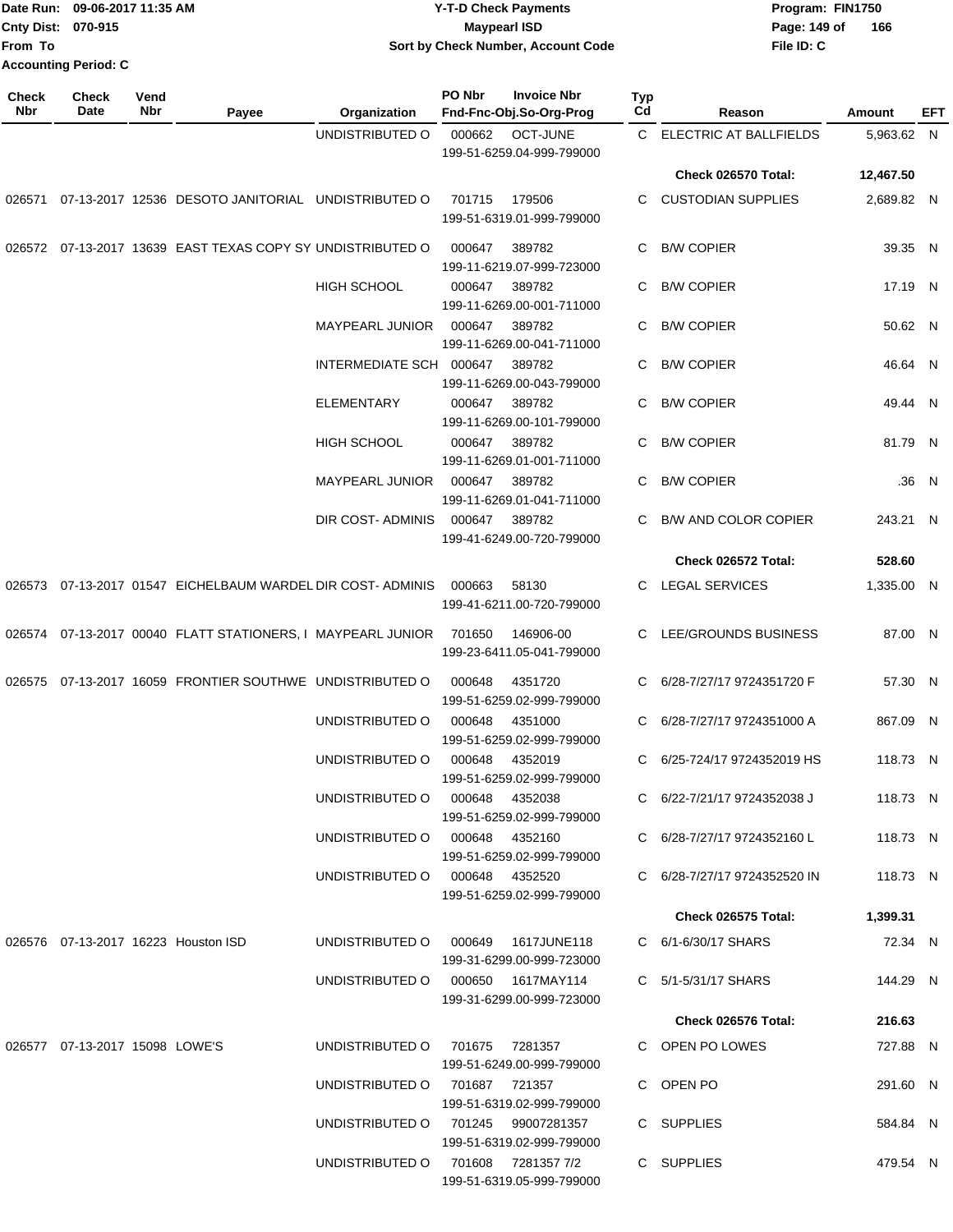| From To             | Date Run: 09-06-2017 11:35 AM<br>Cnty Dist: 070-915<br><b>Accounting Period: C</b> |             |                                                                        |                    | <b>Y-T-D Check Payments</b><br><b>Maypearl ISD</b><br>Sort by Check Number, Account Code |                                                  |           |                            | Program: FIN1750<br>Page: 150 of<br>166<br>File ID: C |               |            |
|---------------------|------------------------------------------------------------------------------------|-------------|------------------------------------------------------------------------|--------------------|------------------------------------------------------------------------------------------|--------------------------------------------------|-----------|----------------------------|-------------------------------------------------------|---------------|------------|
| <b>Check</b><br>Nbr | Check<br>Date                                                                      | Vend<br>Nbr | Payee                                                                  | Organization       | PO Nbr                                                                                   | <b>Invoice Nbr</b><br>Fnd-Fnc-Obj.So-Org-Prog    | Typ<br>Cd | Reason                     |                                                       | <b>Amount</b> | <b>EFT</b> |
|                     |                                                                                    |             |                                                                        |                    |                                                                                          |                                                  |           | Check 026577 Total:        |                                                       | 2,083.86      |            |
| 026578              |                                                                                    |             | 07-13-2017 16120 MARKS PLUMBING PA UNDISTRIBUTED O                     |                    | 000651                                                                                   | INV001600259<br>199-51-6319.02-999-799000        | С         | <b>SUPPLIES</b>            |                                                       | $2.06$ N      |            |
|                     |                                                                                    |             |                                                                        | UNDISTRIBUTED O    | 701686                                                                                   | INV001627668<br>199-51-6319.02-999-799000        | С         | <b>WALL MOUNT FAUCET</b>   |                                                       | 207.75 N      |            |
|                     |                                                                                    |             |                                                                        |                    |                                                                                          |                                                  |           | Check 026578 Total:        |                                                       | 209.81        |            |
| 026579              |                                                                                    |             | 07-13-2017 15740 MOORE RECYCLING L UNDISTRIBUTED O                     |                    | 000652                                                                                   | 0001407593<br>199-51-6259.03-999-799000          | С         | 6/1-6/30 RECYCLE 1024 W    |                                                       | 85.10 N       |            |
|                     |                                                                                    |             |                                                                        | UNDISTRIBUTED O    | 000652                                                                                   | 0001407591<br>199-51-6259.03-999-799000          | C         | 6/1-6/30 RECYCLE 600 PHI   |                                                       | 21.12 N       |            |
|                     |                                                                                    |             |                                                                        | UNDISTRIBUTED O    | 000652                                                                                   | 0001407594<br>199-51-6259.03-999-799000          | С         | 6/1-6/30 RECYCLE 12636 F   |                                                       | 28.80         | - N        |
|                     |                                                                                    |             |                                                                        | UNDISTRIBUTED O    | 000652                                                                                   | 0001407595<br>199-51-6259.03-999-799000          | C         | 6/1-6/30 RECYCLE 400 PA    |                                                       | 24.95 N       |            |
|                     |                                                                                    |             |                                                                        | UNDISTRIBUTED O    | 000652                                                                                   | 0001407592<br>199-51-6259.03-999-799000          | С         | 6/1-6/30 RECYCLE 1025 W.   |                                                       | 24.99 N       |            |
|                     |                                                                                    |             |                                                                        |                    |                                                                                          |                                                  |           | Check 026579 Total:        |                                                       | 184.96        |            |
| 026580              |                                                                                    |             | 07-13-2017 13306 MOUNTAIN PEAK SPE UNDISTRIBUTED O                     |                    | 000654                                                                                   | 11-0788-00<br>199-51-6259.01-999-799000          | С         | 5/6-6/5/17 AG BUILDING     |                                                       | 34.82 N       |            |
| 026581              | 07-13-2017 01037 NASSP                                                             |             |                                                                        | <b>HIGH SCHOOL</b> | 000659                                                                                   | 9000904021<br>199-36-6399.10-001-799000          | C         | NATIONAL HONOR SOCIE       |                                                       | 38.55 N       |            |
|                     |                                                                                    |             | 026582 07-13-2017 15814 NEC FINANCIAL SERVI UNDISTRIBUTED O            |                    | 000655                                                                                   | 0002022138<br>199-71-6512.00-999-799000          | C         | SV1800 PHONE SYSTEM        |                                                       | 1,159.20 N    |            |
|                     |                                                                                    |             |                                                                        | UNDISTRIBUTED O    | 000655                                                                                   | 0002022138<br>199-71-6522.00-999-799000          | C         | SV1800 PHONE SYSTEM        |                                                       | 181.07 N      |            |
|                     |                                                                                    |             |                                                                        |                    |                                                                                          |                                                  |           | Check 026582 Total:        |                                                       | 1,340.27      |            |
|                     |                                                                                    |             | 026583 07-13-2017 00287 OFFICE DEPOT                                   | UNDISTRIBUTED O    | 701673                                                                                   | 938250158001<br>199-51-6249.00-999-799000        | С         | <b>ENVELOPES</b>           |                                                       | 75.88 N       |            |
|                     |                                                                                    |             |                                                                        | UNDISTRIBUTED O    |                                                                                          | 701679 937589595001<br>199-51-6399.04-999-799000 |           | C DESK AND CHAIR           |                                                       | 277.97 N      |            |
|                     |                                                                                    |             |                                                                        |                    |                                                                                          |                                                  |           | <b>Check 026583 Total:</b> |                                                       | 353.85        |            |
|                     |                                                                                    |             | 026584 07-13-2017 15054 O'REILLY AUTO PARTS UNDISTRIBUTED O            |                    | 700219                                                                                   | 0645-198811<br>199-34-6319.00-999-799000         |           | C BREAK/HARNESS            |                                                       | 109.98 N      |            |
|                     |                                                                                    |             | 026585  07-13-2017  00854  PITNEY BOWES GLOB  DIR COST-ADMINIS  000656 |                    |                                                                                          | 3303965798<br>199-41-6269.00-720-799000          |           | C 4/30-7/29/17 POSTAGE     |                                                       | 420.00 N      |            |
|                     |                                                                                    |             | 026586 07-13-2017 00099 REGION 10/EDUCATIO UNDISTRIBUTED O             |                    | 000657                                                                                   | 144816<br>199-41-6239.02-999-799000              |           | C DISTRICT SURVEY          |                                                       | 1,000.00 N    |            |
|                     |                                                                                    |             |                                                                        | UNDISTRIBUTED O    | 000658 145038                                                                            | 199-41-6239.02-999-799000                        |           | C 2016-17 SECURITY AUDIT   |                                                       | 3,180.00 N    |            |
|                     |                                                                                    |             |                                                                        |                    |                                                                                          |                                                  |           | Check 026586 Total:        |                                                       | 4,180.00      |            |
|                     |                                                                                    |             | 026587 07-13-2017 13645 SHARI EASTWOOD                                 | DIR COST-ADMINIS   | 701724                                                                                   | REIMBURSEMENT<br>199-41-6411.01-720-799000       | C.        | MEALS/GAS TASBO CONF       |                                                       | 207.70 N      |            |
|                     | 026588 07-13-2017 16123 TECHAIR                                                    |             |                                                                        | <b>HIGH SCHOOL</b> | 700445                                                                                   | 03562343<br>199-11-6399.09-001-722000            | C         | TANK RENTAL                |                                                       | 90.05 N       |            |
|                     |                                                                                    |             | 026589 07-13-2017 12436 PAM WILSON                                     | ADMINISTRATIVE     | 701727                                                                                   | REIMBURSEMENT<br>199-41-6399.01-701-799000       |           | C OFFICE SUPPLIES          |                                                       | 47.35 N       |            |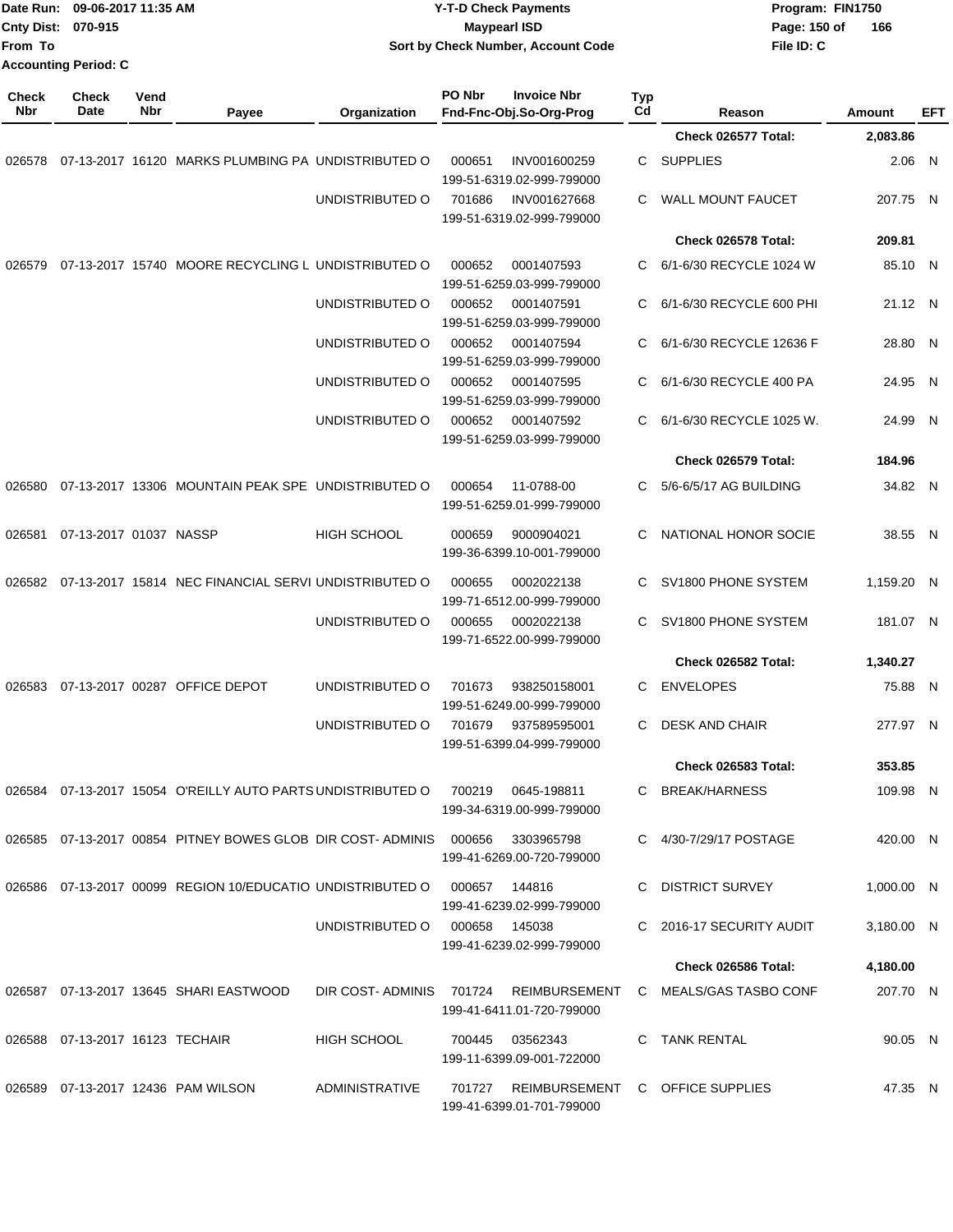Date Run: 09-06-2017 11:35 AM **CONTEX 100 CONTEX 12 T-D** Check Payments **CONTEX 12 T-D Check Payments** Program: FIN1750 **Cnty Dist:** 070-915 **Page: 151 of** Maypearl ISD **CONTEX IS A RESERVE A Page: 151 of File ID: C From To 09-06-2017 11:35 AM Y-T-D Check Payments 070-915 Maypearl ISD Sort by Check Number, Account Code Accounting Period: C**

**166**

| <b>Check</b><br>Nbr | Check<br>Date | Vend<br>Nbr | Payee                                                     | Organization                           | PO Nbr      | <b>Invoice Nbr</b><br>Fnd-Fnc-Obj.So-Org-Prog                            | Typ<br>Cd | Reason                           | <b>Amount</b> | EFT |
|---------------------|---------------|-------------|-----------------------------------------------------------|----------------------------------------|-------------|--------------------------------------------------------------------------|-----------|----------------------------------|---------------|-----|
| 026590              |               |             | 07-20-2017 01256 AT&T MOBILITY                            | UNDISTRIBUTED O                        | 000666      | 824711164<br>199-52-6219.00-999-799000                                   |           | C 6/3-7/2/17 WIRELESS            | 107.59 N      |     |
| 026591              |               |             | 07-20-2017 13576 CANON FINANCIAL SE ELEMENTARY            |                                        | 700395      | 17549061<br>199-11-6269.00-101-799000                                    | C         | MONTHLY LEASE 7/1-7/31/          | 260.01 N      |     |
|                     |               |             |                                                           | <b>HIGH SCHOOL</b>                     | 700395      | 17549061<br>199-11-6269.01-001-711000                                    | C.        | MONTHLY LEASE 7/1-7/31/          | 1,040.28 N    |     |
|                     |               |             |                                                           |                                        |             |                                                                          |           | Check 026591 Total:              | 1,300.29      |     |
|                     |               |             | 026592 07-20-2017 00871 CARD SERVICE CENT UNDISTRIBUTED O |                                        | 701609      | XXXX0178<br>199-13-6499.00-999-711000                                    | C.        | <b>GOOGLE TRAINING</b>           | 44.03 N       |     |
|                     |               |             |                                                           | UNDISTRIBUTED O                        | 701657      | XXXX0178<br>199-34-6219.00-999-799000                                    | C         | 48/50/51 BUS REGISTRATI          | 75.52 N       |     |
|                     |               |             |                                                           | UNDISTRIBUTED O                        | 701593      | XXXX0178<br>199-36-6399.02-999-799FOO                                    | C.        | <b>FOOTBALL EQUIPMENT</b>        | 214.06 N      |     |
|                     |               |             |                                                           | <b>SCHOOL BOARD</b>                    | 701632      | XXXX0178<br>199-41-6499.02-702-799000                                    |           | C MEAL FOR BOARD MTG             | 40.47 N       |     |
|                     |               |             |                                                           | <b>SCHOOL BOARD</b>                    | 701690      | XXXX0178<br>199-41-6499.02-702-799000                                    | C.        | MEAL FOR BOARD MTG               | 51.97 N       |     |
|                     |               |             |                                                           |                                        |             |                                                                          |           | Check 026592 Total:              | 426.05        |     |
| 026593              |               |             | 07-20-2017 00527 CDWG INC.                                | UNDISTRIBUTED O                        | 701707      | <b>JJG1847</b><br>199-11-6399.45-999-799000                              | C.        | <b>CHROME MGT LICENSE</b>        | 148.44 N      |     |
|                     |               |             |                                                           | <b>HIGH SCHOOL</b>                     | 701533      | JGF3613<br>199-11-6639.48-001-711000                                     | C.        | <b>CHROMEBOOK</b>                | 1,312.40 N    |     |
|                     |               |             |                                                           | <b>MAYPEARL JUNIOR</b>                 | 701533      | JGF3613<br>199-11-6639.48-041-711000                                     |           | <b>CHROMEBOOK</b>                | 10,052.00 N   |     |
|                     |               |             |                                                           | INTERMEDIATE SCH 701533                |             | JGF3613                                                                  | C         | <b>CHROMEBOOK</b>                | 7,437.60 N    |     |
|                     |               |             |                                                           | <b>HIGH SCHOOL</b>                     | 701692      | 199-11-6639.48-043-711000<br><b>JJN2524</b>                              | C.        | <b>CHROME MGT LICENSE</b>        | 9,896.00 N    |     |
|                     |               |             |                                                           | UNDISTRIBUTED O                        | 701691      | 199-11-6639.49-001-711000<br><b>JLL9474</b><br>199-11-6639.50-999-799000 |           | <b>WIRELESS ACCESS</b>           | 12,649.56 N   |     |
|                     |               |             |                                                           | ADMINISTRATIVE                         | 701706      | <b>JJH8357</b><br>199-53-6399.00-701-799000                              | C.        | <b>SERVER BATTERIES</b>          | 62.24 N       |     |
|                     |               |             |                                                           | ADMINISTRATIVE                         | 701706      | JJF4657<br>199-53-6399.00-701-799000                                     | C.        | SERVER BATTERIES                 | 2,402.57 N    |     |
|                     |               |             |                                                           |                                        |             |                                                                          |           | Check 026593 Total:              | 43,960.81     |     |
|                     |               |             | 026594 07-20-2017 16215 DAVID MACH CONSTR UNDISTRIBUTED O |                                        | 701353 2351 | 199-51-6249.05-999-799000                                                |           | C CARPORT LABOR                  | 7,500.00 N    |     |
|                     |               |             |                                                           | UNDISTRIBUTED O                        | 701353 2351 | 199-51-6399.07-999-799000                                                |           | C CARPORT PARTS                  | 11,525.57 N   |     |
|                     |               |             |                                                           |                                        |             |                                                                          |           | Check 026594 Total:              | 19,025.57     |     |
|                     |               |             | 026595  07-20-2017  12885  DIRECT ENERGY                  | UNDISTRIBUTED O                        | 000670      | 171980031604356<br>199-51-6259.04-999-799000                             |           | C 6/12-7/12/17 PORTABLE          | 20.03 N       |     |
|                     |               |             |                                                           | UNDISTRIBUTED O                        |             | 000670  171980031604356<br>199-51-6259.04-999-799000                     |           | $C = 6/12 - 7/12/17$ QUAD BUILDI | 195.07 N      |     |
|                     |               |             |                                                           | UNDISTRIBUTED O 000670 171980031604356 |             | 199-51-6259.04-999-799000                                                |           | C 6/12-7/12/17 INT CAFETERI      | 242.31 N      |     |
|                     |               |             |                                                           | UNDISTRIBUTED O 000670 171990031615930 |             | 199-51-6259.04-999-799000                                                |           | C $6/12 - 7/12/17$ ADMIN OFFIC   | 272.32 N      |     |
|                     |               |             |                                                           | UNDISTRIBUTED O                        |             | 199-51-6259.04-999-799000                                                |           | C 6/12-7/12/17 HS SOUTN WI       | 2,121.52 N    |     |
|                     |               |             |                                                           | UNDISTRIBUTED O                        |             | 000670 171980031604356<br>199-51-6259.04-999-799000                      |           | $C$ 6/12-7/12/17 GOLF FACILIT    | 224.58 N      |     |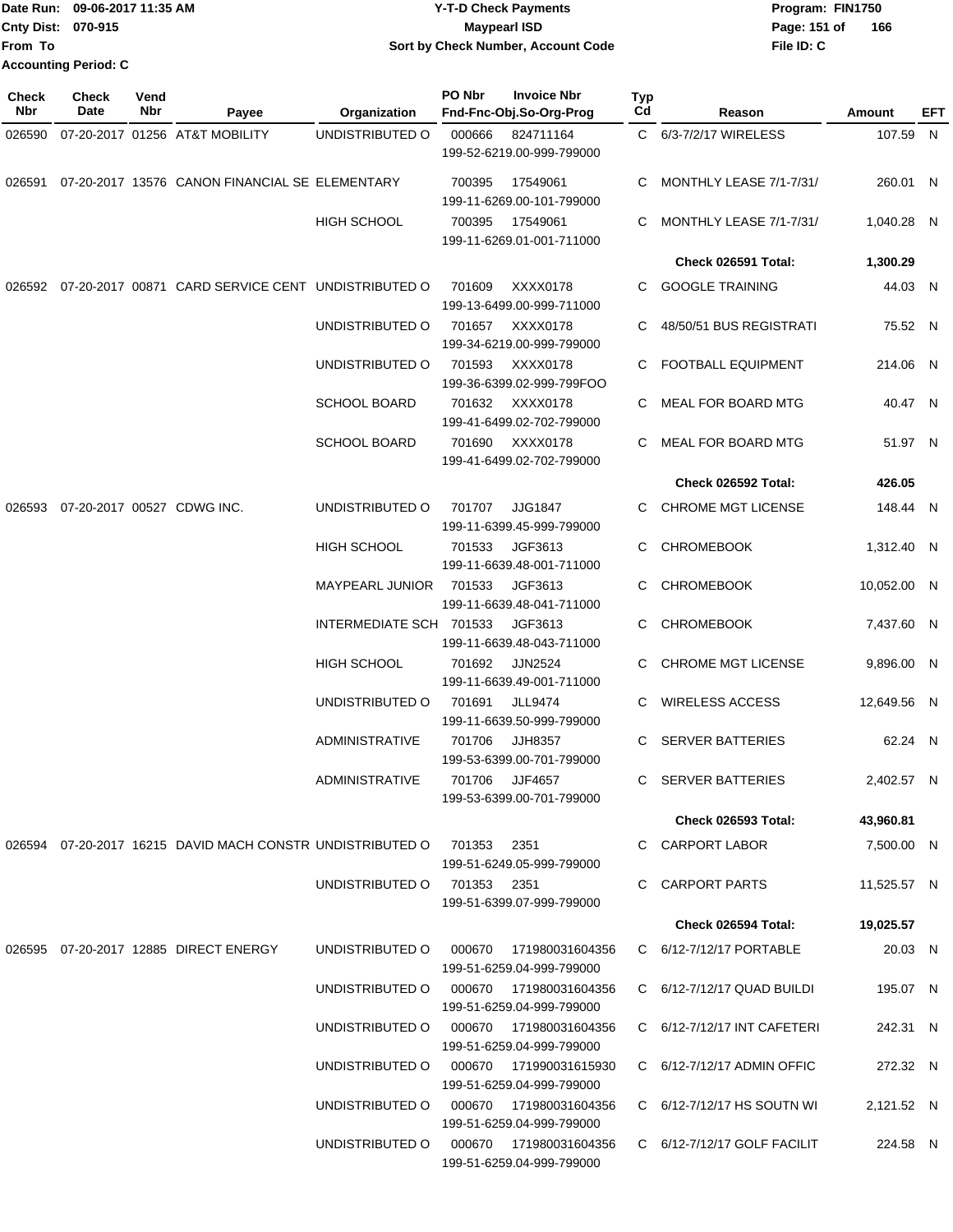|                             | Date Run: 09-06-2017 11:35 AM | <b>Y-T-D Check Payments</b>        | Program: FIN1750    |
|-----------------------------|-------------------------------|------------------------------------|---------------------|
| <b>Cnty Dist: 070-915</b>   |                               | <b>Mavpearl ISD</b>                | 166<br>Page: 152 of |
| <b>From To</b>              |                               | Sort by Check Number, Account Code | File ID: C          |
| <b>Accounting Period: C</b> |                               |                                    |                     |

| <b>Check</b><br>Nbr | Check<br>Date                 | Vend<br>Nbr | Payee                                                | Organization                                             | PO Nbr           | <b>Invoice Nbr</b><br>Fnd-Fnc-Obj.So-Org-Prog  | <b>Typ</b><br>Cd | Reason                                         | Amount                    | EFT |
|---------------------|-------------------------------|-------------|------------------------------------------------------|----------------------------------------------------------|------------------|------------------------------------------------|------------------|------------------------------------------------|---------------------------|-----|
|                     |                               |             |                                                      | UNDISTRIBUTED O                                          | 000670           | 171980031604356<br>199-51-6259.04-999-799000   |                  | C 6/12-7/12/17 BUS BARN                        | 247.64 N                  |     |
|                     |                               |             |                                                      | UNDISTRIBUTED O                                          | 000670           | 171980031604356<br>199-51-6259.04-999-799000   | C.               | 6/12-7/12/17 INTERMEDIAT                       | 846.89 N                  |     |
|                     |                               |             |                                                      |                                                          |                  |                                                |                  | Check 026595 Total:                            | 4,170.36                  |     |
|                     |                               |             | 026596 07-20-2017 00337 JOHN BRIDGES                 | <b>TAX COLLECTION</b>                                    | 000667           | 2016<br>199-41-6219.04-703-799000              | C.               | 2016 AD VALOREM TAX                            | 2,858.00 N                |     |
| 026597              |                               |             | 07-20-2017 16072 FIRE AND SAFETY PR UNDISTRIBUTED O  |                                                          | 701651           | 28868<br>199-51-6319.03-999-799000             | C.               | <b>YEARLY FIRE</b>                             | 1,321.00 N                |     |
|                     |                               |             |                                                      | UNDISTRIBUTED O                                          | 701651           | 28863<br>199-51-6319.03-999-799000             | C.               | YEARLY FIRE                                    | 178.00 N                  |     |
|                     |                               |             |                                                      |                                                          |                  |                                                |                  | Check 026597 Total:                            | 1,499.00                  |     |
| 026598              |                               |             | 07-20-2017 00040 FLATT STATIONERS, I UNDISTRIBUTED O |                                                          | 701696           | 247576<br>199-11-6399.07-999-723000            | C.               | PAPER                                          | 333.00 N                  |     |
|                     |                               |             |                                                      | <b>HIGH SCHOOL</b>                                       | 701696           | 247803<br>199-11-6399.15-001-711000            | C.               | PAPER                                          | 2,205.00 N                |     |
|                     |                               |             |                                                      | <b>MAYPEARL JUNIOR</b>                                   | 701696           | 247804<br>199-11-6399.15-041-711000            |                  | C PAPER                                        | 1,517.50 N                |     |
|                     |                               |             |                                                      | INTERMEDIATE SCH 701696                                  |                  | 247575<br>199-11-6399.15-043-711000            | C.               | PAPER                                          | 2.067.50 N                |     |
|                     |                               |             |                                                      | <b>ELEMENTARY</b>                                        | 701696           | 247802<br>199-11-6399.15-101-711000            | C.               | PAPER                                          | 2,755.00 N                |     |
|                     |                               |             |                                                      | <b>ADMINISTRATIVE</b>                                    | 701696           | 247577<br>199-41-6399.01-701-799000            |                  | C PAPER<br>Check 026598 Total:                 | 1,105.00 N                |     |
|                     |                               |             |                                                      |                                                          |                  |                                                |                  |                                                | 9,983.00                  |     |
| 026599              | 07-20-2017 12880 GLENN'S      |             |                                                      | UNDISTRIBUTED O<br>UNDISTRIBUTED O                       | 701682<br>701660 | JH 1025<br>199-51-6249.06-999-799000<br>HS GYM | C.<br>C.         | JH GYM<br>HS GYM                               | 2,796.00 N<br>15,609.00 N |     |
|                     |                               |             |                                                      |                                                          |                  | 199-51-6249.11-999-799000                      |                  | Check 026599 Total:                            | 18,405.00                 |     |
| 026600              |                               |             | 07-20-2017 12545 HAGAR RESTAURANT UNDISTRIBUTED O    |                                                          |                  |                                                |                  |                                                |                           |     |
|                     |                               |             |                                                      |                                                          | 701736           | 877292<br>199-51-6249.35-999-799000            | C                | KITCHEN REPAIR                                 | 1,621.50 N                |     |
|                     | 026601 07-20-2017 00243 HILCO |             |                                                      | UNDISTRIBUTED O 000668 487                               |                  | 199-51-6259.04-999-799000                      |                  | C 6/5-7/5/17 FUEL TANKS                        | 32.01 N                   |     |
|                     |                               |             |                                                      | UNDISTRIBUTED O 000668 487                               |                  | 199-51-6259.04-999-799000                      |                  | C 6/5-7/5/17 SECURITY LIGH                     | 34.43 N                   |     |
|                     |                               |             |                                                      | UNDISTRIBUTED O 000668 487                               |                  | 199-51-6259.04-999-799000                      |                  | C 6/5-7/5/17 MARQUEE                           | 48.59 N                   |     |
|                     |                               |             |                                                      | UNDISTRIBUTED O 000668 487                               |                  | 199-51-6259.04-999-799000                      |                  | C 6/5-7/5/17 AG FACILITY                       | 493.06 N                  |     |
|                     |                               |             |                                                      | UNDISTRIBUTED O 000668 487<br>UNDISTRIBUTED O 000668 487 |                  | 199-51-6259.04-999-799000                      |                  | C 6/5-7/5/17 ATHLETIC FACIL<br>C 6/5-7/5/17 JH | 400.36 N<br>1,946.60 N    |     |
|                     |                               |             |                                                      | UNDISTRIBUTED O 000668 487                               |                  | 199-51-6259.04-999-799000                      |                  | C 6/5-7/5/17 ELEM                              | 1,968.85 N                |     |
|                     |                               |             |                                                      | UNDISTRIBUTED O 000668 487                               |                  | 199-51-6259.04-999-799000                      |                  | C $6/5-7/5/17$ HS NORTH WIN                    | 1,879.85 N                |     |
|                     |                               |             |                                                      |                                                          |                  | 199-51-6259.04-999-799000                      |                  |                                                |                           |     |
|                     |                               |             |                                                      |                                                          |                  |                                                |                  | Check 026601 Total:                            | 6,803.75                  |     |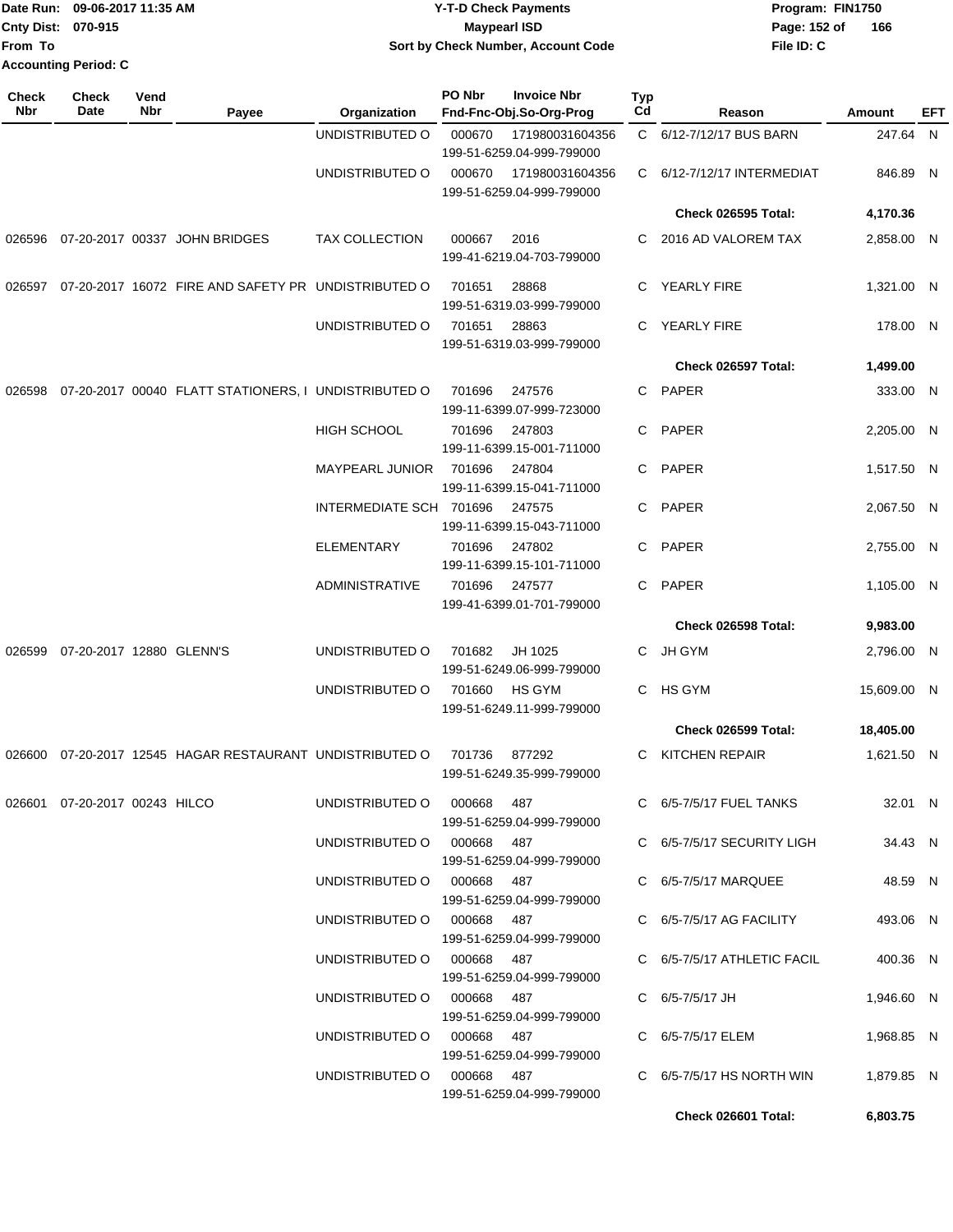|                           | Date Run: 09-06-2017 11:35 AM | <b>Y-T-D Check Payments</b>        | Program: FIN1750    |
|---------------------------|-------------------------------|------------------------------------|---------------------|
| <b>Cnty Dist: 070-915</b> |                               | <b>Mavpearl ISD</b>                | 166<br>Page: 153 of |
| lFrom To                  |                               | Sort by Check Number, Account Code | File ID: C          |
|                           | <b>Accounting Period: C</b>   |                                    |                     |

| Check<br>Nbr | <b>Check</b><br>Date   | Vend<br>Nbr | Payee                                                                        | Organization                        | PO Nbr            | <b>Invoice Nbr</b><br>Fnd-Fnc-Obj.So-Org-Prog       | Typ<br>Cd | Reason                        | Amount     | EFT |
|--------------|------------------------|-------------|------------------------------------------------------------------------------|-------------------------------------|-------------------|-----------------------------------------------------|-----------|-------------------------------|------------|-----|
| 026602       |                        |             | 07-20-2017 00049 HOUGHTON MIFFLIN H INTERMEDIATE SCH 701702                  |                                     |                   | 953172105                                           | C.        | <b>GO MATH TEXTBOOKS</b>      | 42.60 N    |     |
|              |                        |             |                                                                              |                                     |                   | 410-11-6321.00-043-711000                           |           |                               |            |     |
|              |                        |             |                                                                              | <b>ELEMENTARY</b>                   | 701702            | 953171067<br>410-11-6321.00-101-711000              | С         | <b>SCIENCE FUSION TEXTBO</b>  | 344.40 N   |     |
|              |                        |             |                                                                              |                                     |                   |                                                     |           | Check 026602 Total:           | 387.00     |     |
|              |                        |             |                                                                              |                                     |                   |                                                     |           |                               |            |     |
| 026603       |                        |             | 07-20-2017 14135 HOUGHTON MIFFLIN H HIGH SCHOOL                              |                                     | 701699            | 953165567<br>410-11-6321.00-001-711000              | С         | <b>TEXTBOOKS</b>              | 501.20 N   |     |
|              |                        |             |                                                                              | INTERMEDIATE SCH 701698             |                   | 953187803<br>410-11-6321.00-043-711000              | С         | <b>TEXTBOOKS</b>              | 503.75 N   |     |
|              |                        |             |                                                                              | INTERMEDIATE SCH 701698             |                   | 953172955<br>410-11-6321.00-043-711000              | C         | <b>TEXTBOOKS</b>              | 464.75 N   |     |
|              |                        |             |                                                                              |                                     |                   |                                                     |           | Check 026603 Total:           | 1,469.70   |     |
| 026604       |                        |             | 07-20-2017 15411 IMPACT APPLICATION UNDISTRIBUTED O                          |                                     | 000665            | 20173766<br>199-36-6399.05-999-799000               | С         | I YR SUBSCRIPTION/ INJU       | 520.00 N   |     |
|              |                        |             |                                                                              | <b>MAYPEARL JUNIOR</b>              | 000665            | 20173766<br>199-36-6499.00-041-799000               | С         | I YR SUBSCRIPTION/ INJU       | 135.00 N   |     |
|              |                        |             |                                                                              |                                     |                   |                                                     |           | Check 026604 Total:           | 655.00     |     |
| 026605       |                        |             | 07-20-2017 16283 WOOD, JIM                                                   | UNDISTRIBUTED O                     | 701749            | <b>REIMBURSEMENT</b><br>199-13-6499.01-999-711000   | C         | <b>CLINIC MEAL/PARKING/HO</b> | 1,329.00 N |     |
| 026606       |                        |             | 07-20-2017 15385 JUSTIN STINSON                                              | <b>SCHOOL BOARD</b>                 | 701753            | <b>REIMBURSEMENT</b><br>199-41-6419.00-702-799000   | C         | <b>SLI TRAINING MILEAGE</b>   | 256.00 N   |     |
| 026607       |                        |             | 07-20-2017 15086 Kimbell Midwest                                             | UNDISTRIBUTED O                     | 701730            | 5726459                                             | C.        | <b>SUPPLIES</b>               | 135.84 N   |     |
|              |                        |             |                                                                              |                                     |                   | 199-51-6319.03-999-799000                           |           |                               |            |     |
| 026608       |                        |             | 07-20-2017 00063 LAKESHORE EQUIPME ELEMENTARY                                |                                     | 701658            | 4153640717<br>429-11-6399.00-101-734000             | С         | <b>STEM PACK</b>              | 525.54 N   |     |
| 026609       |                        |             | 07-20-2017 00297 NARDONE BROS. BAKI HIGH SCHOOL                              |                                     | 701751            | 67885/301431<br>240-35-6341.01-001-799000           |           | C PIZZA                       | 207.69 N   |     |
| 026610       | 07-20-2017 00079 NASCO |             |                                                                              | <b>HIGH SCHOOL</b>                  | 701165            | 476262<br>199-11-6399.09-001-722000                 | C         | <b>SUPPLIES</b>               | 136.80 N   |     |
| 026611       |                        |             | 07-20-2017 16255 MARC NOLAN                                                  | <b>HIGH SCHOOL</b>                  | 701746            | <b>REIMBURSEMENT</b><br>199-11-6412.00-001-722000   | C         | FFA CONVENTION MEALS          | 36.94 N    |     |
|              |                        |             | 026612  07-20-2017  00287  OFFICE DEPOT                                      | UNDISTRIBUTED O                     |                   | 701619 932828863001<br>199-51-6399.04-999-799000    |           | C CHAIR                       | 239.99 N   |     |
|              |                        |             |                                                                              | UNDISTRIBUTED O 701619 932828862001 |                   | 199-51-6399.04-999-799000                           |           | C CHAIR                       | 299.99 N   |     |
|              |                        |             |                                                                              |                                     |                   |                                                     |           | Check 026612 Total:           | 539.98     |     |
|              |                        |             | 026613  07-20-2017  16014  ORKIN PEST CONTRO  UNDISTRIBUTED  0  700099       |                                     |                   | 356976<br>199-51-6249.00-999-799000                 |           | C PEST CONTROL SERVICE        | 450.00 N   |     |
|              |                        |             | 026614 07-20-2017 13149 PEARSON EDUCATION INTERMEDIATE SCH 701697 4025102454 |                                     |                   | 410-11-6321.00-043-711000                           |           | C SOCIAL STUDIES TEXTBO       | 1,139.40 N |     |
|              |                        |             | 026615  07-20-2017  00854  PITNEY BOWES GLOB    UNDISTRIBUTED    O           |                                     | 701642  0973-6591 | 199-41-6399.02-999-799000                           |           | C POSTAGE REFILL              | 500.00 N   |     |
|              |                        |             | 026616 07-20-2017 15670 Q MINISTRY PROJECT UNDISTRIBUTED O                   |                                     |                   | 701742  71417-MISD3<br>199-41-6219.02-999-799000    |           | C RENEWAL PAYMENT 3 OF        | 722.50 N   |     |
|              |                        |             | 026617  07-20-2017  14658  QUALITY INN                                       | <b>HIGH SCHOOL</b>                  | 701729            | 7/30-8/4 WILSON<br>199-11-6411.04-001-711000        |           | C SYSTEMS GO                  | 112.35 N   |     |
|              |                        |             |                                                                              | UNDISTRIBUTED O                     |                   | 701729 7/30-8/4 WILSON<br>199-13-6499.01-999-711000 |           | C SYSTEMS GO                  | 331.59 N   |     |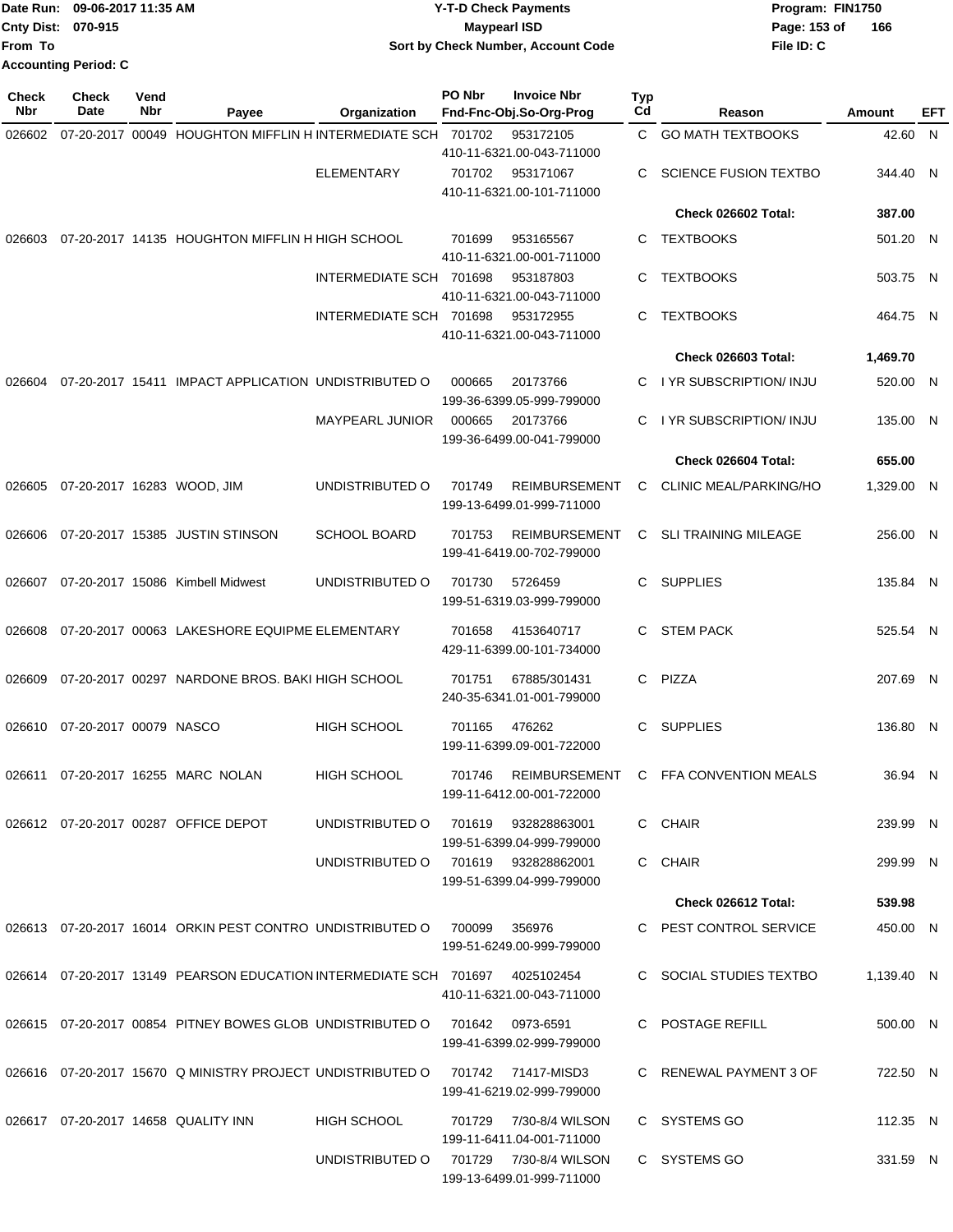| From To             | Date Run: 09-06-2017 11:35 AM<br>Cnty Dist: 070-915<br><b>Accounting Period: C</b> |             | <b>Y-T-D Check Payments</b><br><b>Maypearl ISD</b><br>Sort by Check Number, Account Code |                                  |        |                                                   | File ID: C | Program: FIN1750<br>Page: 154 of<br>166      |               |          |     |
|---------------------|------------------------------------------------------------------------------------|-------------|------------------------------------------------------------------------------------------|----------------------------------|--------|---------------------------------------------------|------------|----------------------------------------------|---------------|----------|-----|
| <b>Check</b><br>Nbr | <b>Check</b><br>Date                                                               | Vend<br>Nbr | Payee                                                                                    | Organization                     | PO Nbr | <b>Invoice Nbr</b><br>Fnd-Fnc-Obj.So-Org-Prog     | Typ<br>Cd  | Reason                                       | <b>Amount</b> |          | EFT |
|                     |                                                                                    |             |                                                                                          |                                  |        |                                                   |            | Check 026617 Total:                          |               | 443.94   |     |
| 026618              |                                                                                    |             | 07-20-2017 14927 REPUBLIC SERVICES                                                       | UNDISTRIBUTED O                  | 000671 | 0794-011987843<br>199-51-6259.03-999-799000       | C          | 7/1-7/31/17 WASTE REMOV                      | 3,160.62 N    |          |     |
|                     |                                                                                    |             |                                                                                          | UNDISTRIBUTED O                  | 000671 | 0794-011902712<br>199-51-6259.03-999-799000       | C          | 6/1-6/30/17 WASTE REMOV                      | 2,698.82 N    |          |     |
|                     |                                                                                    |             |                                                                                          |                                  |        |                                                   |            | Check 026618 Total:                          | 5,859.44      |          |     |
| 026619              |                                                                                    |             | 07-20-2017 14261 RYAN VINES                                                              | <b>HIGH SCHOOL</b>               | 701745 | <b>REIMBURSEMENT</b><br>199-11-6412.00-001-722000 | С          | <b>FFA CONVENTION</b>                        |               | 166.20 N |     |
| 026620              |                                                                                    |             | 07-20-2017 12813 STORM LAWN AND GA UNDISTRIBUTED O                                       |                                  | 701731 | 199790<br>199-51-6319.03-999-799000               | C          | <b>MOWER PARTS</b>                           |               | 506.18 N |     |
| 026621              |                                                                                    |             | 07-20-2017 16207 STRIPEA-ZONE, INC.                                                      | UNDISTRIBUTED O                  | 701669 | 33779<br>199-51-6249.13-999-799000                | C          | REPAINT PARKING LOT                          | 5,164.00 N    |          |     |
|                     | 026622 07-20-2017 00784 TASBO                                                      |             |                                                                                          | <b>IND COST-ADM</b>              | 701694 | 291504<br>199-41-6499.00-750-799000               | C          | <b>CONSTRUCTION MANAGE</b>                   |               | 50.00 N  |     |
|                     |                                                                                    |             |                                                                                          | <b>IND COST-ADM</b>              | 701694 | 291748<br>199-41-6499.00-750-799000               | C          | MAINTENANCE OF EFFOR                         |               | 75.00 N  |     |
|                     |                                                                                    |             |                                                                                          |                                  |        |                                                   |            | Check 026622 Total:                          |               | 125.00   |     |
| 026623              |                                                                                    |             | 07-20-2017 15423 TAYLOR DAUGHERTY HIGH SCHOOL                                            |                                  | 701750 | <b>REIMBURSEMENT</b><br>199-36-6499.05-001-799000 | С          | <b>COACHING CLINIC MEALS</b>                 |               | 53.11 N  |     |
| 026624              |                                                                                    |             | 07-20-2017 01874 THE COUNTY OF ELLI                                                      | UNDISTRIBUTED O                  | 701726 | LETTER<br>199-51-6249.14-999-799000               | C          | <b>4ST ROAD WORK</b>                         | 11,099.82 N   |          |     |
| 026625              |                                                                                    |             | 07-20-2017 00134 TXU ENERGY                                                              | UNDISTRIBUTED O                  | 000669 | 054177078690<br>199-51-6259.04-999-799000         | C          | 6/12-7/12/17 SECURITY LIG                    |               | 330.72 N |     |
| 026626              |                                                                                    |             | 07-20-2017 16281 WILSON, ALEX                                                            | <b>HIGH SCHOOL</b>               | 701747 | <b>REIMBURSEMENT</b><br>199-36-6499.05-001-799000 | C          | <b>COACHING CLINIC</b>                       |               | 70.22 N  |     |
|                     |                                                                                    |             | 026627 07-20-2017 16282 WOODSON, ELISHA HIGH SCHOOL                                      |                                  |        | 199-36-6499.05-001-799000                         |            | 701748 REIMBURSEMENT C COACHING CLINIC PARKI |               | 166.56 N |     |
|                     | 026628  07-27-2017  14149  4IMPRINT                                                |             |                                                                                          | UNDISTRIBUTED O 701355 5346047   |        | 199-13-6299.00-999-799000                         |            | C TEACHER GIFTS                              |               | 699.38 N |     |
|                     |                                                                                    |             | 026629  07-27-2017  00887  BSN SPORTS                                                    | UNDISTRIBUTED 0 701509 900153493 |        | 199-36-6399.02-999-799FOO                         |            | C FOOTBALL EQUIPMENT                         | 5,210.00 N    |          |     |
|                     |                                                                                    |             | 026630 07-27-2017 00871 CARD SERVICE CENT ADMINISTRATIVE                                 |                                  |        | 000677 XXXX0046<br>199-41-6411.01-701-799000      |            | C FUEL                                       |               | 48.71 N  |     |
|                     |                                                                                    |             |                                                                                          | <b>SCHOOL BOARD</b>              |        | 000679 XXXX0046<br>199-41-6419.00-702-799000      |            | C MEAL AT SLITRAINING                        |               | 651.19 N |     |
|                     |                                                                                    |             |                                                                                          | SCHOOL BOARD                     |        | 000678 XXXX0046<br>199-41-6419.00-702-799000      |            | C PARKING/HOTEL SLITRAI                      |               | 768.68 N |     |
|                     |                                                                                    |             |                                                                                          | ADMINISTRATIVE                   |        | 701661 XXXX0046<br>199-41-6499.04-701-799000      |            | C MEAL FOR PRINCIPALS                        |               | 73.90 N  |     |
|                     |                                                                                    |             |                                                                                          |                                  |        |                                                   |            | Check 026630 Total:                          | 1,542.48      |          |     |
|                     |                                                                                    |             | 026631 07-27-2017 13831 CAREY'S SPORTING G UNDISTRIBUTED O 701506 32516                  |                                  |        | 199-36-6399.01-999-799GHS                         |            | C BASKETBALL EQUIPMENT                       | 1,808.45 N    |          |     |
|                     |                                                                                    |             | 026632 07-27-2017 00527 CDWG INC.                                                        | UNDISTRIBUTED O 701691 JKW5371   |        | 199-11-6639.50-999-799000                         |            | C WIRELESS ACCESS                            | 6,934.73 N    |          |     |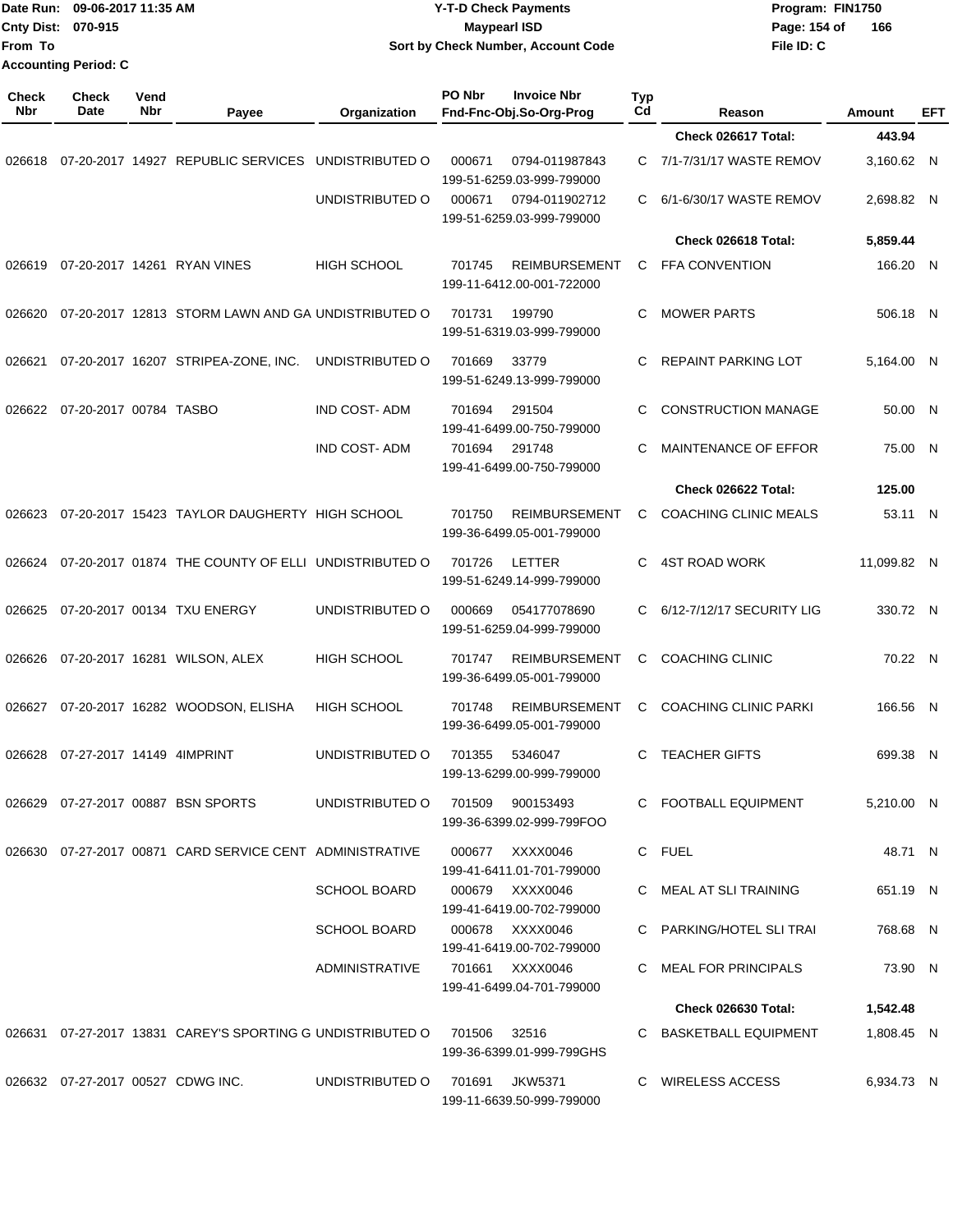|                           | Date Run: 09-06-2017 11:35 AM | <b>Y-T-D Check Payments</b>        | Program: FIN1750    |
|---------------------------|-------------------------------|------------------------------------|---------------------|
| <b>Cnty Dist: 070-915</b> |                               | <b>Mavpearl ISD</b>                | 166<br>Page: 155 of |
| <b>IFrom To</b>           |                               | Sort by Check Number, Account Code | File ID: C          |
|                           | <b>Accounting Period: C</b>   |                                    |                     |

| <b>Check</b><br>Nbr | <b>Check</b><br>Date            | Vend<br>Nbr | Payee                                                                     | Organization                     | PO Nbr | <b>Invoice Nbr</b><br>Fnd-Fnc-Obj.So-Org-Prog                   | <b>Typ</b><br>Cd | Reason                   | Amount     | EFT |
|---------------------|---------------------------------|-------------|---------------------------------------------------------------------------|----------------------------------|--------|-----------------------------------------------------------------|------------------|--------------------------|------------|-----|
|                     |                                 |             | 026633 07-27-2017 13390 CHARLES FRAME                                     | <b>SCHOOL BOARD</b>              | 701762 | <b>REIMBURSEMENT</b>                                            |                  | C SLI MILEAGE            | 121.50 N   |     |
|                     |                                 |             |                                                                           |                                  |        | 199-41-6419.00-702-799000                                       |                  |                          |            |     |
|                     |                                 |             | 026634 07-27-2017 00218 THE COWBOY BANK O DISTRICT WIDE                   |                                  | 000681 | <b>START UP</b><br>199-00-5752.02-000-700000                    |                  | 2017/18 FOOTBALL START   | 1,000.00 N |     |
|                     |                                 |             |                                                                           | <b>DISTRICT WIDE</b>             | 000681 | <b>START UP</b><br>199-00-5752.03-000-700000                    | C.               | 2017/18 VOLLEYBALL STA   | 500.00 N   |     |
|                     |                                 |             |                                                                           | <b>DISTRICT WIDE</b>             | 000676 | 240-00-5751.00-000-700000                                       |                  | C 2017-18 START UP MONEY | 107.00 N   |     |
|                     |                                 |             |                                                                           | <b>DISTRICT WIDE</b>             | 000676 | 240-00-5751.01-000-700000                                       |                  | 2017-18 START UP MONEY   | 187.00 N   |     |
|                     |                                 |             |                                                                           | <b>DISTRICT WIDE</b>             | 000676 | 240-00-5751.02-000-700000                                       |                  | C 2017-18 START UP MONEY | 107.00 N   |     |
|                     |                                 |             |                                                                           | <b>DISTRICT WIDE</b>             | 000676 | 240-00-5751.03-000-700000                                       |                  | 2017-18 START UP MONEY   | 127.00 N   |     |
|                     |                                 |             |                                                                           |                                  |        |                                                                 |                  | Check 026634 Total:      | 2,028.00   |     |
|                     |                                 |             | 026635 07-27-2017 13566 DRUG & ALCOHOL TE UNDISTRIBUTED O                 |                                  | 000682 | 200258<br>199-34-6219.01-999-799000                             | C.               | DOT DRUG TESTING         | 269.60 N   |     |
|                     |                                 |             | 026636 07-27-2017 15656 DEPARTMENT OF INF UNDISTRIBUTED O                 |                                  | 000675 | 17061287N<br>199-51-6259.02-999-799000                          |                  | 6/1-6/30/17 LONG DISTANC | 37.97 N    |     |
|                     |                                 |             | 026637 07-27-2017 13639 EAST TEXAS COPY SY UNDISTRIBUTED O                |                                  | 000680 | 391083<br>199-11-6219.00-999-723000                             | C.               | B/W AND COLOR            | 75.69 N    |     |
|                     |                                 |             |                                                                           | <b>HIGH SCHOOL</b>               | 000680 | 391083<br>199-11-6269.00-001-711000                             |                  | B/W AND COLOR            | 84.48 N    |     |
|                     |                                 |             |                                                                           | <b>MAYPEARL JUNIOR</b>           | 000680 | 391083<br>199-11-6269.00-041-711000                             | C.               | <b>B/W AND COLOR</b>     | 70.00 N    |     |
|                     |                                 |             |                                                                           | INTERMEDIATE SCH 000680          |        | 391083<br>199-11-6269.00-043-799000                             | C.               | <b>B/W AND COLOR</b>     | 70.00 N    |     |
|                     |                                 |             |                                                                           | <b>ELEMENTARY</b>                | 000680 | 391083<br>199-11-6269.00-101-711000                             | C.               | <b>B/W AND COLOR</b>     | 72.55 N    |     |
|                     |                                 |             |                                                                           | <b>ELEMENTARY</b>                | 000680 | 391083<br>199-11-6269.00-101-799000                             |                  | <b>B/W AND COLOR</b>     | 70.00 N    |     |
|                     |                                 |             |                                                                           | <b>HIGH SCHOOL</b>               | 000680 | 391083<br>199-11-6269.01-001-711000                             |                  | C B/W AND COLOR          | 98.43 N    |     |
|                     |                                 |             |                                                                           | MAYPEARL JUNIOR  000680  391083  |        | 199-11-6269.01-041-711000                                       |                  | C B/W AND COLOR          | 111.63 N   |     |
|                     |                                 |             |                                                                           | INTERMEDIATE SCH 000680 391083   |        | 199-11-6269.01-043-711000                                       |                  | C B/W AND COLOR          | 74.35 N    |     |
|                     |                                 |             |                                                                           | DIR COST-ADMINIS 000680 391083   |        | 199-41-6249.00-720-799000                                       |                  | C B/W AND COLOR          | 70.00 N    |     |
|                     |                                 |             |                                                                           |                                  |        |                                                                 |                  | Check 026637 Total:      | 797.13     |     |
|                     |                                 |             | 026638 07-27-2017 01586 ESTES ELECTRIC, INC. UNDISTRIBUTED O 701716 12354 |                                  |        | 199-51-6249.00-999-799000                                       |                  | C ELECTRICAL AT BUS BAR  | 3,762.00 N |     |
|                     | 026639 07-27-2017 12880 GLENN'S |             |                                                                           | UNDISTRIBUTED O 701744 COUNSELOR |        | 199-51-6249.00-999-799000                                       |                  | C HS COUNSELOR OFFICE    | 2,627.16 N |     |
|                     |                                 |             |                                                                           |                                  |        | 701585 7412067<br>199-11-6399.09-001-722000                     |                  | C AG SUPPLIES            | 1,355.60 N |     |
|                     |                                 |             | 026641 07-27-2017 14038 LISA HYLES                                        | ELEMENTARY                       |        | 701677 REIMBURSEMENT C TEPSA MEALS<br>199-23-6411.02-101-799000 |                  |                          | 52.20 N    |     |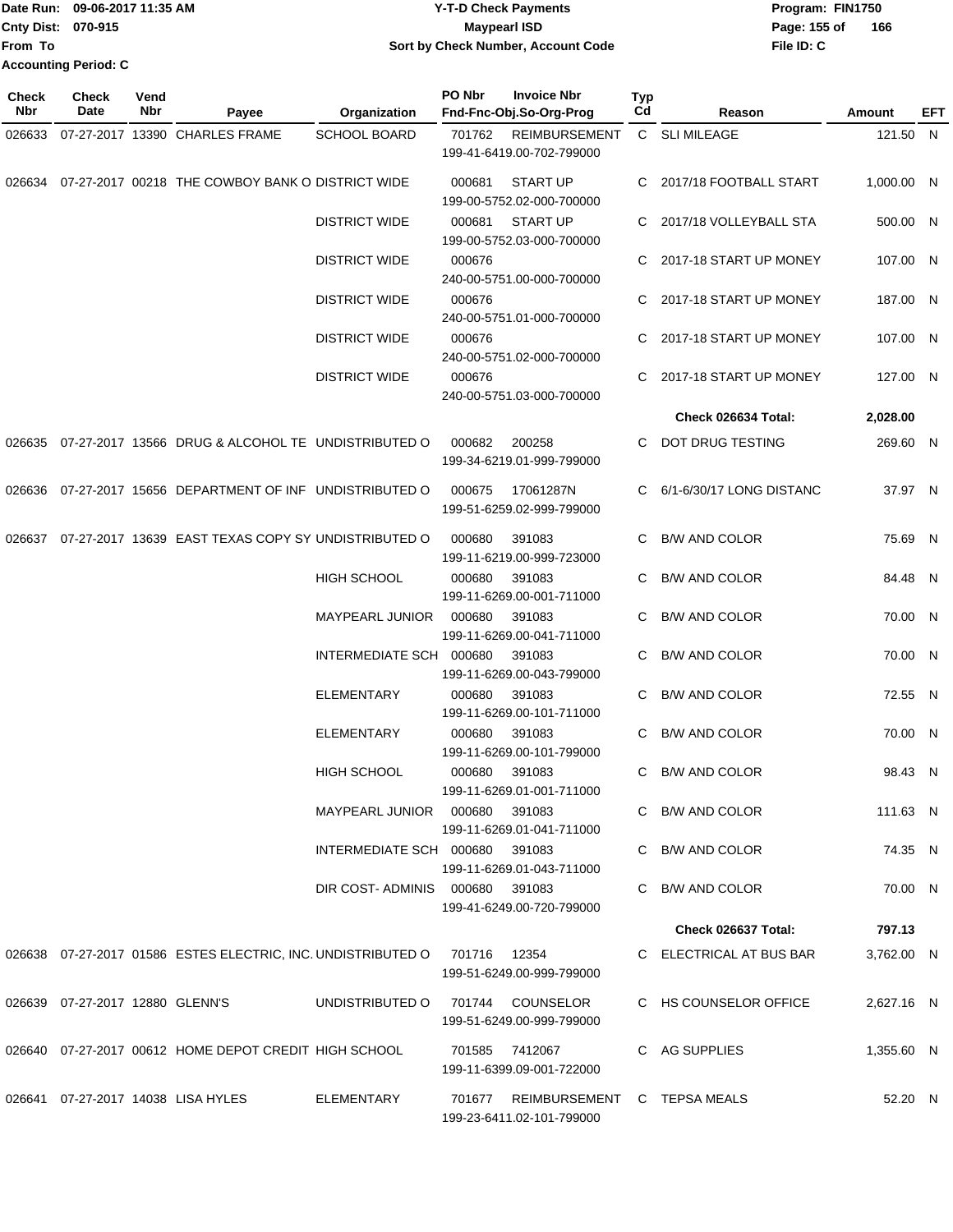Date Run: 09-06-2017 11:35 AM **CONTEX 100 CONTEX 12 T-D** Check Payments **CONTEX 12 T-D Check Payments** Program: FIN1750 **Cnty Dist: 070-915 From To Y-T-D Check Payments 070-915 Maypearl ISD Sort by Check Number, Account Code Accounting Period: C**

**File ID: C** Page: 156 of 166

| <b>Check</b><br><b>Nbr</b> | Check<br>Date                     | Vend<br>Nbr | Payee                                                  | Organization                     | PO Nbr       | <b>Invoice Nbr</b><br>Fnd-Fnc-Obj.So-Org-Prog | Typ<br>Cd | Reason                       | Amount     | EFT |
|----------------------------|-----------------------------------|-------------|--------------------------------------------------------|----------------------------------|--------------|-----------------------------------------------|-----------|------------------------------|------------|-----|
| 026642                     |                                   |             | 07-27-2017 15528 TEXAS A&M UNIVERSI HIGH SCHOOL        |                                  | 701740       | 102582<br>410-11-6321.00-001-711000           | C.        | <b>ONLINE SUBSCRIPTION</b>   | 380.00 N   |     |
| 026643                     |                                   |             | 07-27-2017 00184 KEENE ISD                             | <b>HIGH SCHOOL</b>               | 701764       | 2016-2017-2<br>199-36-6499.01-001-799000      | C         | DISTRICT 17 AAA FINAL P      | 1,555.10 N |     |
| 026644                     |                                   |             | 07-27-2017 16014 ORKIN PEST CONTRO UNDISTRIBUTED O     |                                  | 700099       | 359020<br>199-51-6249.00-999-799000           | C         | PEST CONTROL SERVICE         | 450.00 N   |     |
| 026645                     |                                   |             | 07-27-2017 00310 PERFECTION LEARNIN ELEMENTARY         |                                  | 701701       | 886136<br>410-11-6321.00-101-711000           | C         | HAND WRITING TEXTBOO         | 1,038.51 N |     |
| 026646                     |                                   |             | 07-27-2017 00288 RCI TECHNOLOGIES I IND COST-ADM       |                                  | 701760       | 199-41-6219.08-750-711000                     | C         | <b>FIXED ASSET INVENTORY</b> | 3,850.00 N |     |
| 026647                     |                                   |             | 07-27-2017 16276 RTYLER VIDEO SYSTE UNDISTRIBUTED O    |                                  | 701671       | 17034<br>199-52-6639.02-999-799000            | C         | <b>BUS AUDIO/VIDEO CAMER</b> | 8,636.00 N |     |
| 026648                     |                                   |             | 07-27-2017 16280 VST SERVICES, LP                      | UNDISTRIBUTED O                  | 701761       | 6046<br>199-11-6399.45-999-799000             | C         | E-RATE 7/1/17-8/31/18        | 3.600.00 N |     |
| 026649                     |                                   |             | 08-03-2017 16192 ACTION FIRE PROS                      | UNDISTRIBUTED O                  | 701732       | A1729939<br>199-51-6319.02-999-799000         | C         | YEARLY TEST ON SMOKE         | 360.00 N   |     |
|                            |                                   |             |                                                        | UNDISTRIBUTED O                  | 701733       | A1722192<br>199-51-6319.03-999-799000         | C         | <b>REINSTALL CEILING MOU</b> | 420.00 N   |     |
|                            |                                   |             |                                                        |                                  |              |                                               |           | Check 026649 Total:          | 780.00     |     |
| 026650                     |                                   |             | 08-03-2017 15616 AT&T CORP.                            | UNDISTRIBUTED O                  | 000686       | 0573207983001<br>199-51-6259.02-999-799000    | C.        | 6/22-7/19/17 LONG DISTAN     | 96.22 N    |     |
| 026651                     |                                   |             | 08-03-2017 13258 ATHLETIC SUPPLY INC UNDISTRIBUTED O   |                                  | 701186       | 146257<br>199-36-6399.02-999-799000           | C         | <b>HELMET RECONDITION</b>    | 5,541.41 N |     |
|                            |                                   |             |                                                        | UNDISTRIBUTED O                  | 701186       | 146257<br>199-36-6399.02-999-799FOO           | C         | <b>HELMET RECONDITION</b>    | 1,302.31 N |     |
|                            |                                   |             |                                                        |                                  |              |                                               |           | Check 026651 Total:          | 6,843.72   |     |
|                            |                                   |             | 026652 08-03-2017 00887 BSN SPORTS                     | UNDISTRIBUTED O                  | 701674       | 900139094<br>199-36-6399.06-999-799HS0        | C         | <b>CC UNIFORMS</b>           | 476.90 N   |     |
| 026653                     |                                   |             | 08-03-2017 13576 CANON FINANCIAL SE HIGH SCHOOL        |                                  | 700395       | 07252017<br>199-11-6269.01-001-711000         |           | C MONTHLY LEASE 8/1-8/31/    | 520.06 N   |     |
|                            |                                   |             |                                                        | MAYPEARL JUNIOR 700395 07252017  |              | 199-11-6269.01-041-711000                     |           | C MONTHLY LEASE 8/1-8/31/    | 500.23 N   |     |
|                            |                                   |             |                                                        | INTERMEDIATE SCH 700395 07252017 |              | 199-11-6269.01-043-711000                     |           | C MONTHLY LEASE 8/1-8/31/    | 200.00 N   |     |
|                            |                                   |             |                                                        | DIR COST-ADMINIS 700395 07252017 |              | 199-41-6249.00-720-799000                     |           | C MONTHLY LEASE 8/1-8/31/    | 80.00 N    |     |
|                            |                                   |             |                                                        | DIR COST-ADMINIS 000693 17568193 |              | 199-41-6249.00-720-799000                     |           | C ADMIN COPIER LEASE         | 748.37 N   |     |
|                            |                                   |             |                                                        |                                  |              |                                               |           | Check 026653 Total:          | 2,048.66   |     |
|                            |                                   |             | 026654 08-03-2017 13831 CAREY'S SPORTING G HIGH SCHOOL |                                  | 701457 32602 | 199-36-6399.11-001-799000                     |           | C VOLLEYBALL EQUIPMENT       | 2,500.00 N |     |
|                            |                                   |             |                                                        | <b>HIGH SCHOOL</b>               | 701457 32602 | 199-36-6399.11-001-799VOL                     |           | C VOLLEYBALL EQUIPMENT       | 803.99 N   |     |
|                            |                                   |             |                                                        |                                  |              |                                               |           | Check 026654 Total:          | 3,303.99   |     |
|                            | 026655 08-03-2017 00527 CDWG INC. |             |                                                        | ELEMENTARY                       |              | 701767 JQC2568<br>199-11-6639.48-101-711000   |           | C MERAKI MDM                 | 4,800.00 N |     |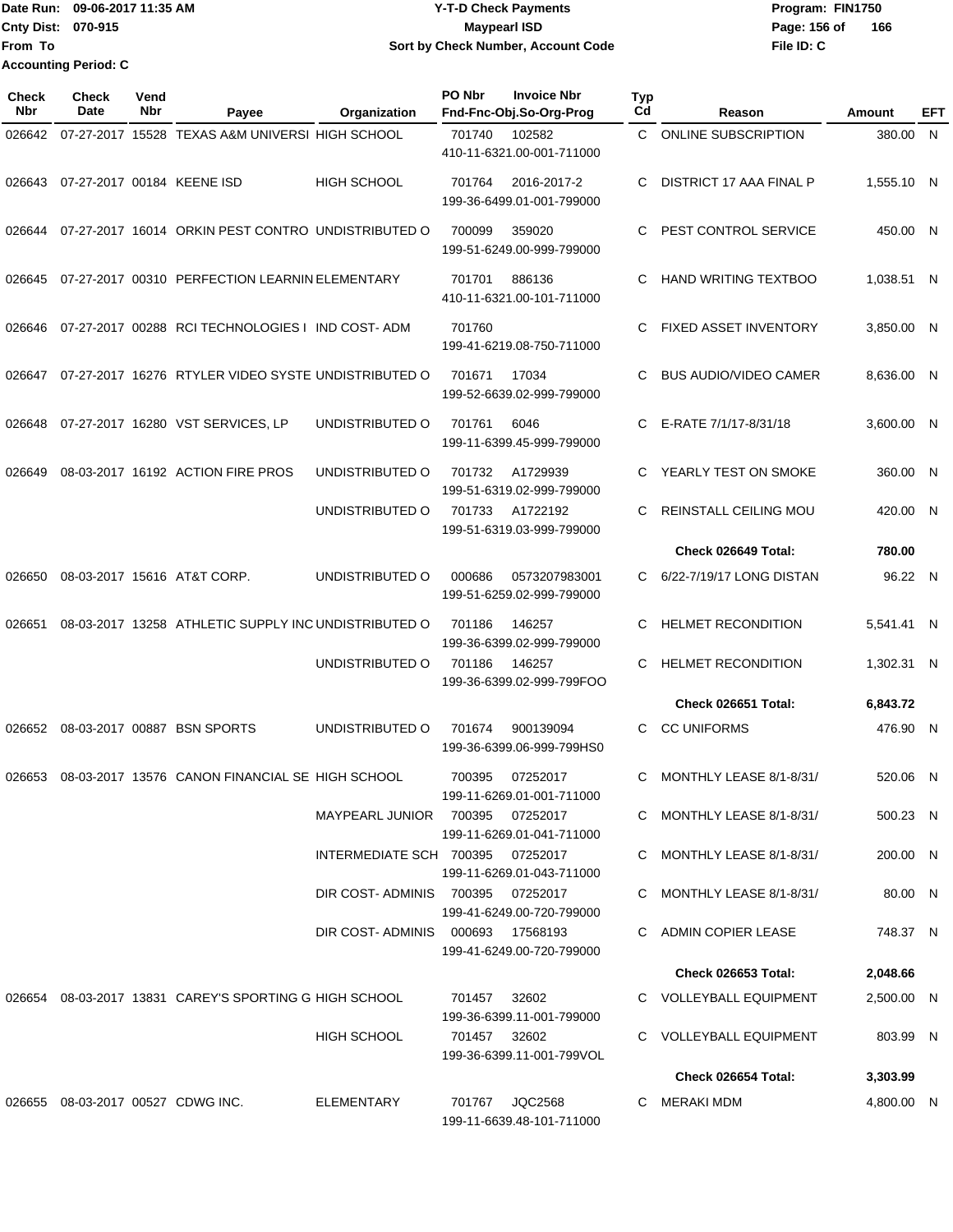|                             | Date Run: 09-06-2017 11:35 AM | <b>Y-T-D Check Payments</b>        | Program: FIN1750    |
|-----------------------------|-------------------------------|------------------------------------|---------------------|
| <b>Cnty Dist: 070-915</b>   |                               | <b>Mavpearl ISD</b>                | 166<br>Page: 157 of |
| <b>From To</b>              |                               | Sort by Check Number, Account Code | File ID: C          |
| <b>Accounting Period: C</b> |                               |                                    |                     |

| Check<br><b>Nbr</b> | <b>Check</b><br>Date | Vend<br>Nbr | Payee                                                                   | Organization                    | PO Nbr | <b>Invoice Nbr</b><br>Fnd-Fnc-Obj.So-Org-Prog | Typ<br>Cd | Reason                                                   | Amount     | EFT |
|---------------------|----------------------|-------------|-------------------------------------------------------------------------|---------------------------------|--------|-----------------------------------------------|-----------|----------------------------------------------------------|------------|-----|
| 026656              |                      |             | 08-03-2017 00217 CITY OF MAYPEARL                                       | UNDISTRIBUTED O                 | 000694 | 80                                            |           | C 6/27-7/28/17 BALLFIELDS                                | 26.00 N    |     |
|                     |                      |             |                                                                         |                                 |        | 199-51-6259.01-999-799000                     |           |                                                          |            |     |
|                     |                      |             |                                                                         | UNDISTRIBUTED O                 | 000694 | 574                                           |           | 6/27-7/28/17 JH YARD MET                                 | 26.00 N    |     |
|                     |                      |             |                                                                         |                                 |        | 199-51-6259.01-999-799000                     |           |                                                          |            |     |
|                     |                      |             |                                                                         | UNDISTRIBUTED O                 | 000694 | 1081                                          |           | 6/27-7/28/17 ELEM YARD M                                 | 26.00 N    |     |
|                     |                      |             |                                                                         |                                 |        | 199-51-6259.01-999-799000                     |           |                                                          |            |     |
|                     |                      |             |                                                                         | UNDISTRIBUTED O                 | 000694 | 1080                                          | C         | 6/27-7/28/17 ELEM                                        | 51.00 N    |     |
|                     |                      |             |                                                                         |                                 |        | 199-51-6259.01-999-799000                     |           |                                                          |            |     |
|                     |                      |             |                                                                         | UNDISTRIBUTED O                 | 000694 | 1618<br>199-51-6259.01-999-799000             |           | 6/27-7/28/17 ADMIN                                       | 51.00 N    |     |
|                     |                      |             |                                                                         | UNDISTRIBUTED O                 | 000694 | 383                                           | C         | 6/27-7/28/17 HIGH                                        | 51.00 N    |     |
|                     |                      |             |                                                                         |                                 |        | 199-51-6259.01-999-799000                     |           |                                                          |            |     |
|                     |                      |             |                                                                         | UNDISTRIBUTED O                 | 000694 | 1394                                          |           | 6/27-7/28/17 HS CONCESSI                                 | 51.00 N    |     |
|                     |                      |             |                                                                         |                                 |        | 199-51-6259.01-999-799000                     |           |                                                          |            |     |
|                     |                      |             |                                                                         | UNDISTRIBUTED O                 | 000694 | 595                                           |           | 6/27-7/28/17 JUNIOR HIGH                                 | 72.00 N    |     |
|                     |                      |             |                                                                         |                                 |        | 199-51-6259.01-999-799000                     |           |                                                          |            |     |
|                     |                      |             |                                                                         | UNDISTRIBUTED O                 | 000694 | -82                                           | C.        | 6/27-7/28/17 INTERMEDIAT                                 | 157.80 N   |     |
|                     |                      |             |                                                                         |                                 |        | 199-51-6259.01-999-799000                     |           |                                                          |            |     |
|                     |                      |             |                                                                         |                                 |        |                                               |           | Check 026656 Total:                                      | 511.80     |     |
| 026657              |                      |             | 08-03-2017 12536 DESOTO JANITORIAL UNDISTRIBUTED O                      |                                 | 701757 | 179988                                        | C.        | <b>SUPPLIES</b>                                          | 602.31 N   |     |
|                     |                      |             |                                                                         |                                 |        | 199-51-6319.01-999-799000                     |           |                                                          |            |     |
| 026658              |                      |             | 08-03-2017 16117 EAGLE NATIONAL STE HIGH SCHOOL                         |                                 | 701710 | 723801                                        | C         | <b>AG SUPPLIES</b>                                       | 2,259.60 N |     |
|                     |                      |             |                                                                         |                                 |        | 199-11-6399.09-001-722000                     |           |                                                          |            |     |
|                     |                      |             |                                                                         |                                 |        |                                               |           |                                                          |            |     |
| 026659              |                      |             | 08-03-2017 01547 EICHELBAUM WARDEL DIR COST-ADMINIS                     |                                 | 000688 | 58372                                         | C.        | <b>LEAGAL SERVICES</b>                                   | 848.00 N   |     |
|                     |                      |             |                                                                         |                                 |        | 199-41-6211.00-720-799000                     |           |                                                          |            |     |
| 026660              |                      |             | 08-03-2017 12186 ELLIOTT ELECTRIC SU UNDISTRIBUTED O                    |                                 | 701021 | 09-37153-01                                   | C         | <b>OPEN PO SUPPLIES</b>                                  | 115.28 N   |     |
|                     |                      |             |                                                                         |                                 |        | 199-51-6319.02-999-799000                     |           |                                                          |            |     |
|                     |                      |             |                                                                         | UNDISTRIBUTED O                 | 701020 | 09-37154-01                                   | C.        | OPEN PO FOR HVAC                                         | 14.06 N    |     |
|                     |                      |             |                                                                         |                                 |        | 199-51-6399.05-999-799000                     |           |                                                          |            |     |
|                     |                      |             |                                                                         |                                 |        |                                               |           | Check 026660 Total:                                      | 129.34     |     |
| 026661              |                      |             | 08-03-2017 16059 FRONTIER SOUTHWE UNDISTRIBUTED O                       |                                 | 000689 | 031814-5                                      | C.        | 7/28-8/27/17 9724351720 F                                | 58.30 N    |     |
|                     |                      |             |                                                                         |                                 |        | 199-51-6259.02-999-799000                     |           |                                                          |            |     |
|                     |                      |             |                                                                         | UNDISTRIBUTED O 000689          |        | 091206-5                                      |           | C 7/28-8/27/17 9724351000 A                              | 853.29 N   |     |
|                     |                      |             |                                                                         |                                 |        | 199-51-6259.02-999-799000                     |           |                                                          |            |     |
|                     |                      |             |                                                                         | UNDISTRIBUTED O 000689 093015-5 |        |                                               |           | C 7/28-8/27/17 9724352019 H                              | 120.73 N   |     |
|                     |                      |             |                                                                         |                                 |        | 199-51-6259.02-999-799000                     |           |                                                          |            |     |
|                     |                      |             |                                                                         | UNDISTRIBUTED O 000689 092915-5 |        | 199-51-6259.02-999-799000                     |           | C 7/28-8/27/17 9724352038 J                              | 120.73 N   |     |
|                     |                      |             |                                                                         | UNDISTRIBUTED O 000689 092515-5 |        |                                               |           | C 7/28-8/28/17 974352160 LS                              | 120.73 N   |     |
|                     |                      |             |                                                                         |                                 |        | 199-51-6259.02-999-799000                     |           |                                                          |            |     |
|                     |                      |             |                                                                         | UNDISTRIBUTED O 000689 092815-5 |        |                                               |           | C 7/28-8/27/17 9724352520 IN                             | 120.73 N   |     |
|                     |                      |             |                                                                         |                                 |        | 199-51-6259.02-999-799000                     |           |                                                          |            |     |
|                     |                      |             |                                                                         |                                 |        |                                               |           | Check 026661 Total:                                      | 1,394.51   |     |
|                     |                      |             | 026662 08-03-2017 14038 LISA HYLES                                      |                                 |        |                                               |           | UNDISTRIBUTED O 701785 REIMBURSEMENT C TEACHER BRACELETS | 199.50 N   |     |
|                     |                      |             |                                                                         |                                 |        | 199-13-6299.00-999-799000                     |           |                                                          |            |     |
|                     |                      |             |                                                                         |                                 |        |                                               |           |                                                          |            |     |
|                     |                      |             | 026663 08-03-2017 16273 BILLIE LONG                                     | HIGH SCHOOL                     |        | 701752 MP0606703                              |           | C AG SUPPLIES                                            | 405.87 N   |     |
|                     |                      |             |                                                                         |                                 |        | 199-11-6399.09-001-722000                     |           |                                                          |            |     |
|                     |                      |             | 026664 08-03-2017 00060 LUCKIES AUTO AND T UNDISTRIBUTED O 701734 86113 |                                 |        |                                               |           | C BUS 26 INSPECTION                                      | 40.00 N    |     |
|                     |                      |             |                                                                         |                                 |        | 199-34-6219.00-999-799000                     |           |                                                          |            |     |
|                     |                      |             |                                                                         | UNDISTRIBUTED O 000690 84260    |        |                                               |           | C LABOR                                                  | 232.00 N   |     |
|                     |                      |             |                                                                         |                                 |        | 199-34-6219.00-999-799000                     |           |                                                          |            |     |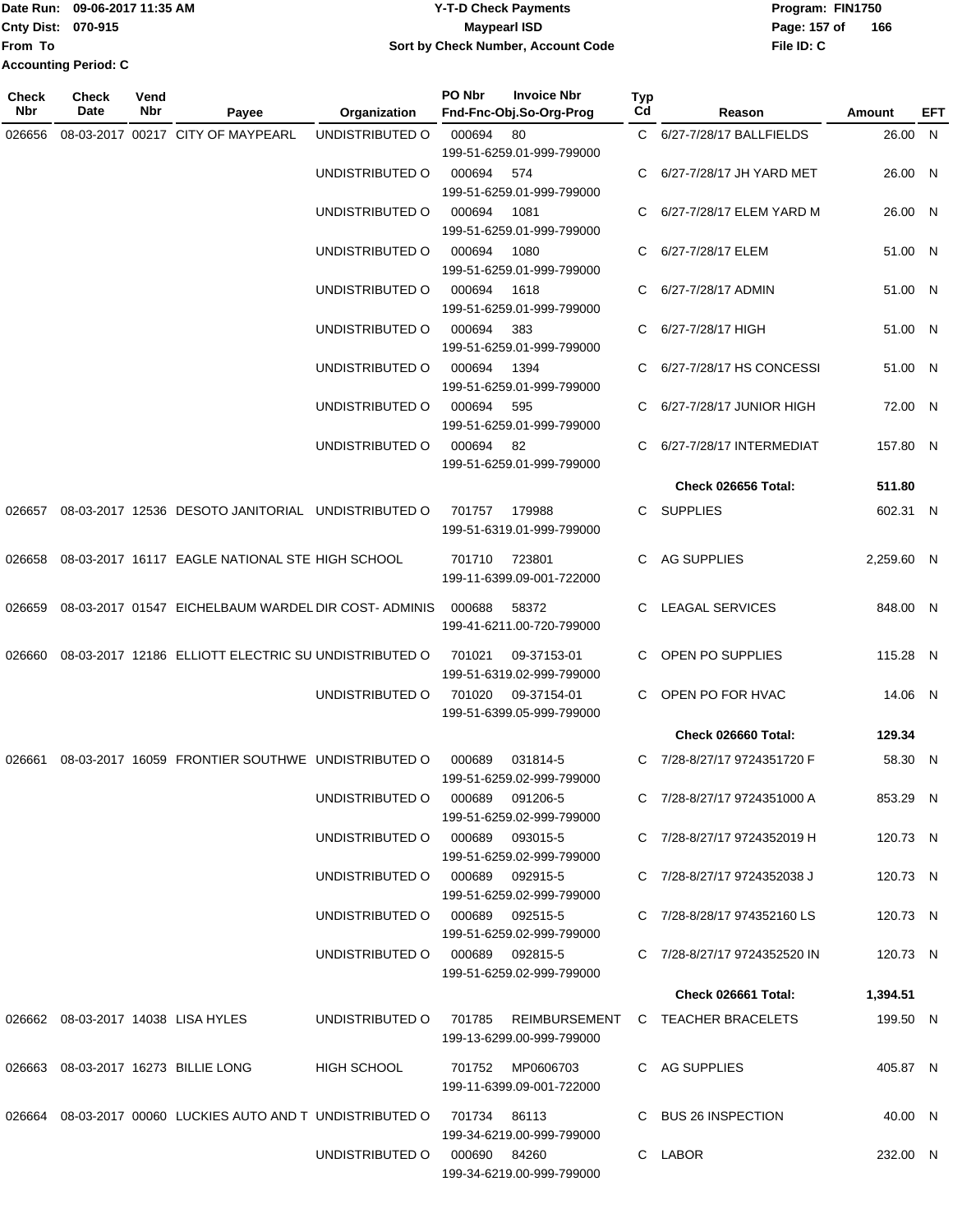|                           | Date Run: 09-06-2017 11:35 AM | <b>Y-T-D Check Payments</b>        | Program: FIN1750 |     |
|---------------------------|-------------------------------|------------------------------------|------------------|-----|
| <b>Cnty Dist: 070-915</b> |                               | <b>Mavpearl ISD</b>                | Page: 158 of     | 166 |
| <b>From To</b>            |                               | Sort by Check Number, Account Code | File ID: C       |     |
|                           | <b>Accounting Period: C</b>   |                                    |                  |     |

| <b>Check</b><br>Nbr | <b>Check</b><br>Date     | Vend<br>Nbr | Payee                                               | Organization                      | PO Nbr | <b>Invoice Nbr</b><br>Fnd-Fnc-Obj.So-Org-Prog | <b>Typ</b><br>Cd | Reason                        | Amount       | EFT |
|---------------------|--------------------------|-------------|-----------------------------------------------------|-----------------------------------|--------|-----------------------------------------------|------------------|-------------------------------|--------------|-----|
|                     |                          |             |                                                     | UNDISTRIBUTED O                   | 000690 | 84260                                         | C.               | <b>BUS 18 INSPECTION</b>      | 3.00 N       |     |
|                     |                          |             |                                                     |                                   |        | 199-34-6219.02-999-799000                     |                  |                               |              |     |
|                     |                          |             |                                                     | UNDISTRIBUTED O                   | 000690 | 85124                                         | C                | <b>BUS 41 INSPECTION</b>      | 7.00 N       |     |
|                     |                          |             |                                                     |                                   |        | 199-34-6219.02-999-799000                     |                  |                               |              |     |
|                     |                          |             |                                                     | UNDISTRIBUTED O                   | 000690 | 85575                                         | C                | <b>BUS 10 INSPECTION</b>      | 25.00 N      |     |
|                     |                          |             |                                                     |                                   |        | 199-34-6219.02-999-799000                     |                  |                               |              |     |
|                     |                          |             |                                                     | UNDISTRIBUTED O                   | 000690 | 84260                                         | C                | <b>PARTS</b>                  | 135.95 N     |     |
|                     |                          |             |                                                     |                                   |        | 199-34-6319.00-999-799000                     |                  |                               |              |     |
|                     |                          |             |                                                     |                                   |        |                                               |                  | Check 026664 Total:           | 442.95       |     |
| 026665              |                          |             | 08-03-2017 13306 MOUNTAIN PEAK SPE UNDISTRIBUTED O  |                                   | 000687 | 11-0788-00<br>199-51-6259.79-999-722000       | C                | 6/5-7/5/17 WATER              | 52.75 N      |     |
| 026666              |                          |             | 08-03-2017 01594 PEARSON EDUCATION HIGH SCHOOL      |                                   | 701739 | BK85150637<br>410-11-6321.00-001-711000       | C                | <b>WELDING LEV2</b>           | 2,440.00 N   |     |
|                     |                          |             |                                                     | <b>HIGH SCHOOL</b>                | 701739 | 7025748803<br>410-11-6321.00-001-711000       | C                | AG MECHANICS AND MET          | 3,680.00 N   |     |
|                     |                          |             |                                                     |                                   |        |                                               |                  | Check 026666 Total:           | 6,120.00     |     |
| 026667              |                          |             | 08-03-2017 00099 REGION 10/EDUCATIO UNDISTRIBUTED O |                                   | 701722 | 145440                                        | C                | <b>BUS CERT/BENTON, PADIL</b> | 390.00 N     |     |
|                     |                          |             |                                                     |                                   |        | 199-34-6219.01-999-799000                     |                  |                               |              |     |
| 026668              |                          |             | 08-03-2017 14927 REPUBLIC SERVICES UNDISTRIBUTED O  |                                   | 000691 | 0794-012151429<br>199-51-6259.03-999-799000   |                  | C 7/31-8/31/17 WASTE PICKU    | 3,023.24 N   |     |
| 026669              |                          |             | 08-03-2017 16288 SANCHEZ CONCRETE UNDISTRIBUTED O   |                                   | 701779 | 199-51-6249.03-999-799000                     | C                | 4TH ST/BASEBALL FIELD         | 19,332.00 N  |     |
| 026670              | 08-03-2017 16123 TECHAIR |             |                                                     | <b>HIGH SCHOOL</b>                | 700445 | 03611321<br>199-11-6399.09-001-722000         | C                | <b>TANK RENTAL</b>            | 76.57 N      |     |
|                     |                          |             |                                                     | <b>HIGH SCHOOL</b>                | 000692 | 03852278-00<br>199-11-6399.09-001-722000      | C                | <b>SUPPLIES</b>               | 63.92 N      |     |
|                     |                          |             |                                                     |                                   |        |                                               |                  | Check 026670 Total:           | 140.49       |     |
| 026671              |                          |             | 08-03-2017 00479 TRACTOR SUPPLY CO HIGH SCHOOL      |                                   | 701708 | 026020237/15                                  | C                | <b>AG SUPPLIES</b>            | 699.76 N     |     |
|                     |                          |             |                                                     |                                   |        | 199-11-6399.09-001-722000                     |                  |                               |              |     |
| 026672              |                          |             | 08-11-2017 16192 ACTION FIRE PROS                   | UNDISTRIBUTED O                   | 701804 | A1721916<br>199-52-6219.03-999-799000         | C                | <b>INSPECTION AFTER CONS</b>  | 270.00 N     |     |
| 026673              |                          |             | 08-11-2017 00069 ATMOS ENERGY                       | UNDISTRIBUTED O                   | 000695 | 3030378465<br>199-51-6259.00-999-799000       |                  | C 7/6-8/1/17 ADMIN OFFICE     | 33.48 N      |     |
|                     |                          |             |                                                     | UNDISTRIBUTED O                   | 000695 | 3030318485<br>199-51-6259.00-999-799000       |                  | C 7/6-8/1/17 ELEM             | 51.52 N      |     |
|                     |                          |             |                                                     | UNDISTRIBUTED O                   | 000695 | 3030380238<br>199-51-6259.00-999-799000       |                  | C 7/6-8/1/17 INTERMEDIATE     | 55.56 N      |     |
|                     |                          |             |                                                     | UNDISTRIBUTED O                   | 000695 | 3030318181<br>199-51-6259.00-999-799000       |                  | $C$ 7/6-8/1/17 JUNIOR HIGH    | 58.93 N      |     |
|                     |                          |             |                                                     | UNDISTRIBUTED O 000695 3030380470 |        | 199-51-6259.00-999-799000                     |                  | C 7/6-8/1/17 HIGH SCHOOL      | 110.11 N     |     |
|                     |                          |             |                                                     |                                   |        |                                               |                  | Check 026673 Total:           | 309.60       |     |
| 026674              |                          |             | 08-11-2017 00527 CDWG INC.                          | UNDISTRIBUTED O                   | 701425 | DA1700454                                     |                  | C OFFICE 365 SYNCH PROJ       | 2,090.00 N   |     |
|                     |                          |             |                                                     |                                   |        | 199-11-6639.47-999-711000                     |                  |                               |              |     |
|                     |                          |             |                                                     | UNDISTRIBUTED O                   |        | 000700 HFQ2778<br>199-11-6639.47-999-711000   |                  | C DELL CHBK                   | 354.84 N     |     |
|                     |                          |             |                                                     | HIGH SCHOOL                       |        | 701692 JLL2159<br>199-11-6639.49-001-711000   |                  | C MAX SNAPSHELL               | 7,800.00 N   |     |
|                     |                          |             |                                                     | HIGH SCHOOL                       |        | 701692 JPF8415<br>199-11-6639.49-001-711000   |                  | C DELL CTO/GLOVE SERVIC       | 169,024.00 N |     |
|                     |                          |             |                                                     |                                   |        |                                               |                  | Check 026674 Total:           | 179,268.84   |     |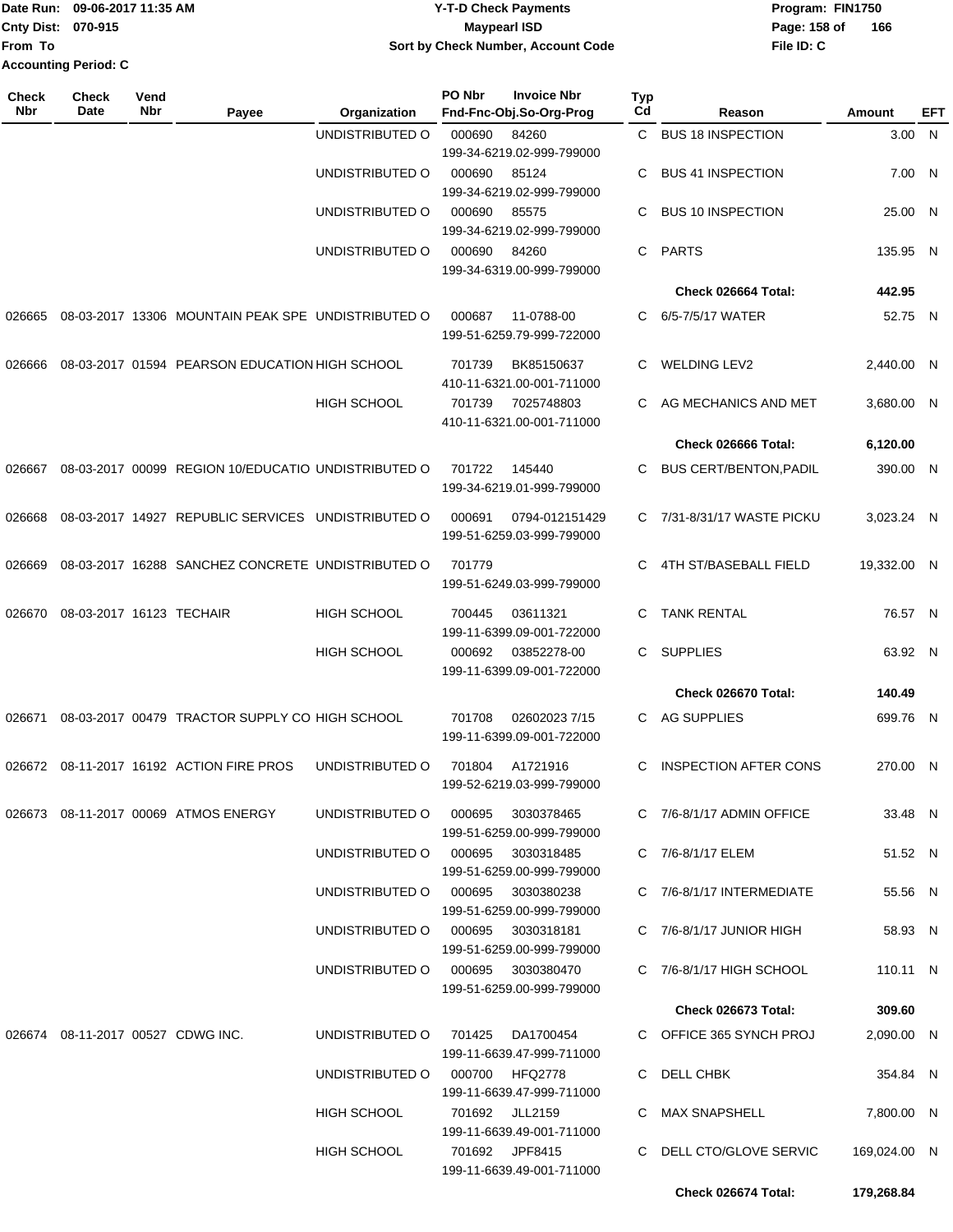|                    | Date Run: 09-06-2017 11:35 AM | <b>Y-T-D Check Payments</b>        | Program: FIN1750    |
|--------------------|-------------------------------|------------------------------------|---------------------|
| Cnty Dist: 070-915 |                               | <b>Mavpearl ISD</b>                | 166<br>Page: 159 of |
| lFrom To           |                               | Sort by Check Number, Account Code | File ID: C          |
|                    | <b>Accounting Period: C</b>   |                                    |                     |

| <b>Check</b><br><b>Nbr</b> | <b>Check</b><br>Date           | Vend<br>Nbr | Payee                                                     | Organization                      | PO Nbr | <b>Invoice Nbr</b><br>Fnd-Fnc-Obj.So-Org-Prog     | Typ<br>Cd | Reason                        | <b>Amount</b> | EFT |
|----------------------------|--------------------------------|-------------|-----------------------------------------------------------|-----------------------------------|--------|---------------------------------------------------|-----------|-------------------------------|---------------|-----|
| 026675                     |                                |             | 08-11-2017 14453 CIPA FILTER                              | UNDISTRIBUTED O                   | 000703 | 202155<br>199-53-6249.04-999-799000               |           | C INTERNET FILTER 9/1-10/1    | 317.00 N      |     |
| 026676                     |                                |             | 08-11-2017 16070 Consolidated Restaurant UNDISTRIBUTED O  |                                   | 701773 | 8/14/17<br>199-13-6299.00-999-799000              | C         | <b>INSERVICE LUNCHEON</b>     | 1,862.04 N    |     |
| 026677                     |                                |             | 08-11-2017 16042 DALE CHEEK                               | UNDISTRIBUTED O                   | 701790 | <b>REIMBURSEMENT</b><br>199-51-6319.02-999-799000 | C.        | <b>PARKING SIGNS</b>          | 15.84 N       |     |
| 026678                     |                                |             | 08-11-2017 13639 EAST TEXAS COPY SY UNDISTRIBUTED O       |                                   | 000696 | 393727<br>199-11-6219.00-999-723000               | C.        | <b>B/W AND COLOR COPIES</b>   | 6.61 N        |     |
|                            |                                |             |                                                           | <b>HIGH SCHOOL</b>                | 000696 | 393727<br>199-11-6269.00-001-711000               | C.        | <b>B/W AND COLOR COPIES</b>   | 7.17 N        |     |
|                            |                                |             |                                                           | MAYPEARL JUNIOR                   | 000696 | 393727<br>199-11-6269.00-041-711000               |           | <b>B/W AND COLOR COPIES</b>   | 14.42 N       |     |
|                            |                                |             |                                                           | <b>ELEMENTARY</b>                 | 000696 | 393727<br>199-11-6269.00-101-799000               | C.        | <b>B/W AND COLOR COPIES</b>   | 11.17 N       |     |
|                            |                                |             |                                                           | HIGH SCHOOL                       | 000696 | 393727<br>199-11-6269.01-001-711000               | C         | <b>B/W AND COLOR COPIES</b>   | 36.01 N       |     |
|                            |                                |             |                                                           | MAYPEARL JUNIOR                   | 000696 | 393727<br>199-11-6269.01-041-711000               | C.        | <b>B/W AND COLOR COPIES</b>   | 1.72 N        |     |
|                            |                                |             |                                                           | DIR COST-ADMINIS                  | 000696 | 393727<br>199-41-6249.00-720-799000               | C         | <b>B/W AND COLOR COPIES</b>   | 265.97 N      |     |
|                            |                                |             |                                                           |                                   |        |                                                   |           | Check 026678 Total:           | 343.07        |     |
| 026679                     |                                |             | 08-11-2017 01586 ESTES ELECTRIC, INC. UNDISTRIBUTED O     |                                   | 701659 | 12353<br>199-51-6249.10-999-799000                |           | C A/C FANS AT LSK             | 16,250.00 N   |     |
| 026680                     |                                |             | 08-11-2017 13619 FSC CONTINUING DIS UNDISTRIBUTED O       |                                   | 000702 | FYE8312016<br>199-71-6599.00-999-799000           | C.        | ANNUAL DISCLOSURE RE          | 3,500.00 N    |     |
| 026681                     |                                |             | 08-11-2017 14135 HOUGHTON MIFFLIN H HIGH SCHOOL           |                                   | 701737 | 953227409<br>410-11-6321.00-001-711000            | C.        | <b>TEXTBOOKS</b>              | 22,387.87 N   |     |
|                            |                                |             |                                                           | <b>MAYPEARL JUNIOR</b>            | 701737 | 953227409<br>410-11-6321.00-041-711000            | C.        | <b>TEXTBOOKS</b>              | 2,550.00 N    |     |
|                            |                                |             |                                                           |                                   |        |                                                   |           | Check 026681 Total:           | 24,937.87     |     |
|                            |                                |             | 026682 08-11-2017 15866 LEGACY ISP, LLC                   | UNDISTRIBUTED 0 701643 12088      |        | 199-11-6639.47-999-711000                         |           | <b>CABLE DROPS</b>            | 3,570.00 N    |     |
|                            | 026683 08-11-2017 15098 LOWE'S |             |                                                           | UNDISTRIBUTED O                   |        | 701758 7281357<br>199-51-6319.02-999-799000       |           | C ROOF SUPPLIES               | 186.02 N      |     |
|                            |                                |             |                                                           | UNDISTRIBUTED O 701687 7281357    |        | 199-51-6319.02-999-799000                         |           | C OPEN PO                     | 546.30 N      |     |
|                            |                                |             |                                                           | UNDISTRIBUTED 0 701743 7281357    |        | 199-51-6319.03-999-799000                         |           | C RETAINING WALL/STEEL        | 1,719.52 N    |     |
|                            |                                |             |                                                           |                                   |        |                                                   |           | Check 026683 Total:           | 2,451.84      |     |
|                            |                                |             | 026684 08-11-2017 15740 MOORE RECYCLING L UNDISTRIBUTED O |                                   | 000698 | 0001411951<br>199-51-6259.03-999-799000           |           | C 7/1-7/31/17 INTERMEDIATE    | 12.12 N       |     |
|                            |                                |             |                                                           | UNDISTRIBUTED O                   |        | 000698 0001411947<br>199-51-6259.03-999-799000    |           | C $7/1 - 7/31/17$ HIGH SCHOOL | 8.30 N        |     |
|                            |                                |             |                                                           | UNDISTRIBUTED O                   | 000698 | 0001411948<br>199-51-6259.03-999-799000           |           | C 7/1-7/31/17 JUNIOR HIGH     | 21.32 N       |     |
|                            |                                |             |                                                           | UNDISTRIBUTED O                   | 000698 | 0001411949<br>199-51-6259.03-999-799000           |           | C 7/1-7/31/17 ELEM            | 84.47 N       |     |
|                            |                                |             |                                                           | UNDISTRIBUTED O 000698 0001411950 |        | 199-51-6259.03-999-799000                         |           | C $7/1 - 7/31/17$ AG BUILDING | 24.72 N       |     |
|                            |                                |             |                                                           |                                   |        |                                                   |           | Check 026684 Total:           | 150.93        |     |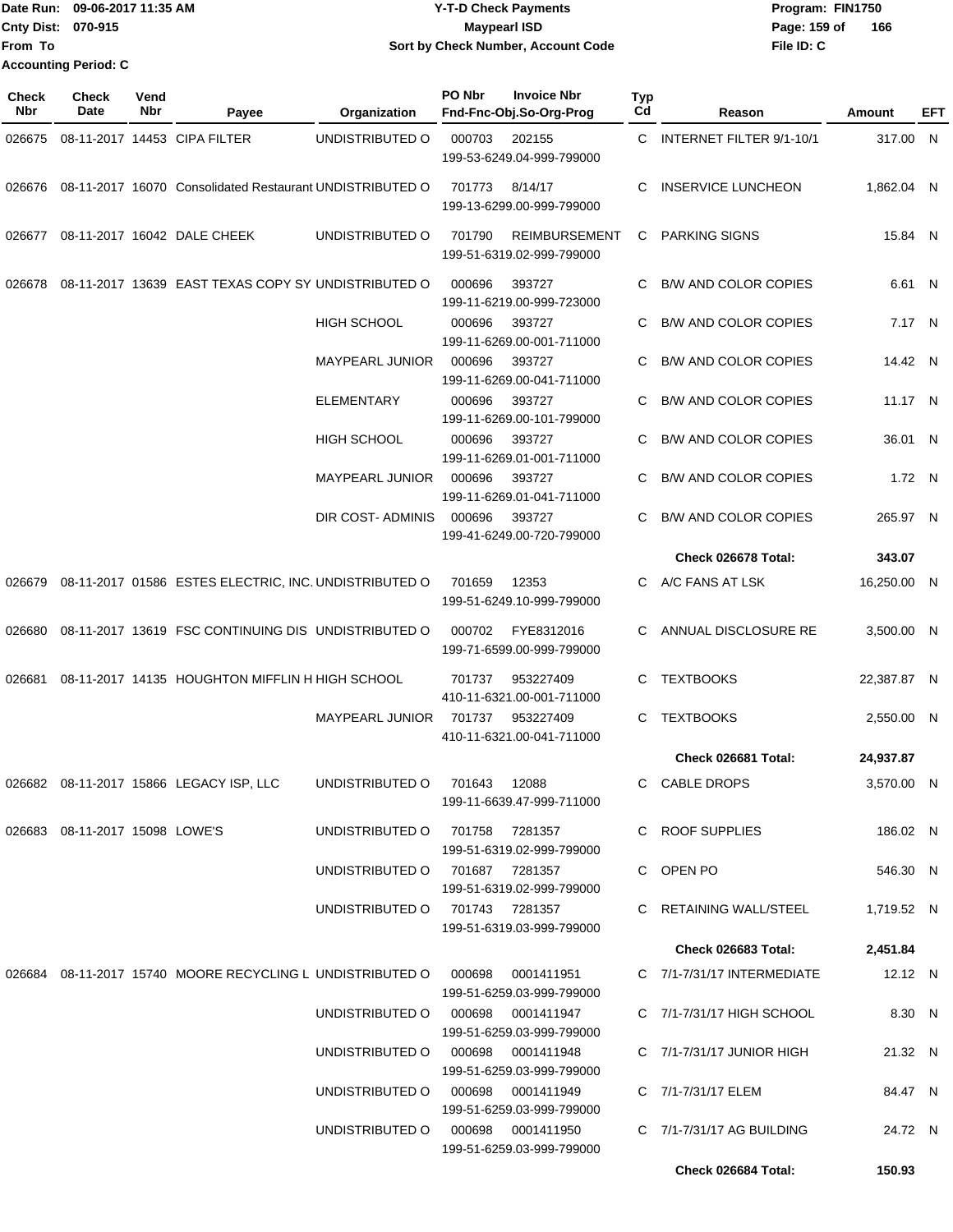|                             | Date Run: 09-06-2017 11:35 AM | <b>Y-T-D Check Payments</b>        | Program: FIN1750    |
|-----------------------------|-------------------------------|------------------------------------|---------------------|
| <b>Cnty Dist: 070-915</b>   |                               | <b>Mavpearl ISD</b>                | 166<br>Page: 160 of |
| From To                     |                               | Sort by Check Number, Account Code | File ID: C          |
| <b>Accounting Period: C</b> |                               |                                    |                     |

| Check<br>Nbr | Check<br>Date            | Vend<br>Nbr | Payee                                                                     | Organization            | PO Nbr       | <b>Invoice Nbr</b><br>Fnd-Fnc-Obj.So-Org-Prog        | Typ<br>Cd | Reason                           | Amount     | EFT          |
|--------------|--------------------------|-------------|---------------------------------------------------------------------------|-------------------------|--------------|------------------------------------------------------|-----------|----------------------------------|------------|--------------|
| 026685       |                          |             | 08-11-2017 00065 MUELLER, INC.                                            | UNDISTRIBUTED O         | 701693       | 4988827<br>199-51-6249.12-999-799000                 | C.        | <b>VENTS JH CAMPUS</b>           | 3,448.12 N |              |
| 026686       |                          |             | 08-11-2017 16289 NEXTLINK BROADBAN UNDISTRIBUTED O                        |                         | 000699       | 125089750-2<br>199-53-6249.04-999-799000             | C         | <b>INTERNET</b>                  | 540.00 N   |              |
| 026687       |                          |             | 08-11-2017 00287 OFFICE DEPOT                                             | INTERMEDIATE SCH 701768 |              | 2090348979<br>199-11-6399.00-043-711SUP              | C         | <b>MS OFFICE SUPPLIES</b>        | 300.00 N   |              |
| 026688       |                          |             | 08-11-2017 01594 PEARSON EDUCATION HIGH SCHOOL                            |                         | 701739       | BK 85128185<br>410-11-6321.00-001-711000             | С         | <b>WELDING LEV1</b>              | 2,920.00 N |              |
| 026689       |                          |             | 08-11-2017 00372 RENAISSANCE AUSTIN INTERMEDIATE SCH                      |                         | 000701       | RPL LOST CK<br>199-23-6411.01-043-799000             | C         | <b>VOTAW</b>                     | 325.91 N   |              |
|              |                          |             |                                                                           | <b>ELEMENTARY</b>       | 000701       | <b>RPL LOST CK</b><br>199-23-6411.02-101-799000      | C.        | HYLES                            | 325.91 N   |              |
|              |                          |             |                                                                           |                         |              |                                                      |           | <b>Check 026689 Total:</b>       | 651.82     |              |
| 026690       |                          |             | 08-11-2017 01071 RICK'S WORLD OF SP UNDISTRIBUTED O                       |                         | 701806       | 5075<br>199-13-6299.00-999-799000                    | C         | <b>DISTRICT SHIRTS</b>           | 1,449.00 N |              |
| 026691       |                          |             | 08-11-2017 16290 SNOWFLAKE DONUTS UNDISTRIBUTED O                         |                         | 701807       | PICK UP<br>199-13-6299.00-999-799000                 | C         | <b>INSURVICE BREAKFAST</b>       | 445.00 N   |              |
| 026692       | 08-11-2017 16123 TECHAIR |             |                                                                           | <b>HIGH SCHOOL</b>      | 701709       | 03637770<br>199-11-6399.09-001-722000                | C         | <b>AG SUPPLIES</b>               | 2,124.31 N |              |
| 026693       |                          |             | 08-11-2017 16195 TEXAS STAR RECOGN HIGH SCHOOL                            |                         | 701640       | 199-36-6499.05-001-799000                            | C         | LETTER JACKETS                   | 80.00 N    |              |
|              |                          |             |                                                                           | HIGH SCHOOL             | 701589       | 199-36-6499.05-001-799000                            | C         | LETTER JACKETS                   | 480.00 N   |              |
|              |                          |             |                                                                           |                         |              |                                                      |           | <b>Check 026693 Total:</b>       | 560.00     |              |
| 026694       |                          |             | 08-11-2017 16279 THE WRITING ACADE                                        | UNDISTRIBUTED O         | 701798       | 8/16/17<br>199-13-6499.00-999-711000                 | C         | <b>STAAR WEBINAR</b>             | 300.00     | N            |
| 026695       |                          |             | 08-11-2017 00385 WAXAHACHIE ISD                                           | HIGH SCHOOL             | 000697       | 199-11-6219.00-001-724000                            | C         | <b>4TH QUARTER TEEN PAR</b>      | 416.56     | $\mathsf{N}$ |
| 026696       |                          |             | 08-11-2017 16281 WILSON, ALEX                                             | <b>HIGH SCHOOL</b>      | 701811       | <b>REIMBURSEMENT</b><br>199-11-6411.04-001-711000    | C         | ROCKET TRAINING                  | 116.48 N   |              |
|              |                          |             | 026697 08-11-2017 12436 PAM WILSON                                        | IND COST- ADM           | 701808       | 199-41-6499.01-750-799000                            |           | REIMBURSEMENT C SNACKS FOR AUDIT | 18.16 N    |              |
|              |                          |             | 026698 08-17-2017 16284 ACU PAC INCORPORA HIGH SCHOOL                     |                         | 701755 38365 | 199-36-6399.11-001-799000                            |           | C SPIKE MACHINE                  | 3,300.00 N |              |
|              |                          |             | 026699 08-17-2017 15614 ADVANTAGE MEDICAL UNDISTRIBUTED O 000706 3713964  |                         |              | 199-34-6219.01-999-799000                            |           | C DOT PHYSICAL                   | 1,274.00 N |              |
|              |                          |             | 026700 08-17-2017 01256 AT&T MOBILITY                                     | UNDISTRIBUTED O         |              | 000707  824711164X08102<br>199-52-6219.00-999-799000 |           | C 7/3-8/2/17 WIRELESS            | 107.59 N   |              |
|              |                          |             | 026701 08-17-2017 00871 CARD SERVICE CENT UNDISTRIBUTED O 701763 XXXX0178 |                         |              | 199-13-6299.00-999-799000                            |           | C INSERVICE SUPPLIES             | 65.84 N    |              |
|              |                          |             |                                                                           | UNDISTRIBUTED O         |              | 701738 XXXX0178<br>199-13-6299.00-999-799000         |           | C TEACHER INSERVICE              | 279.17 N   |              |
|              |                          |             |                                                                           | UNDISTRIBUTED O         |              | 000714 XXXX0046<br>199-34-6219.01-999-799000         |           | C TOLL REPLINISHMENT             | 159.00 N   |              |
|              |                          |             |                                                                           | <b>SCHOOL BOARD</b>     |              | 701801 XXXX0178<br>199-41-6499.02-702-799000         |           | C SCHOOL BOARD MEAL              | 7.00 N     |              |
|              |                          |             |                                                                           | <b>SCHOOL BOARD</b>     |              | 701728 XXXX0178<br>199-41-6499.02-702-799000         |           | C MEAL FOR BOARD MTG             | 63.29 N    |              |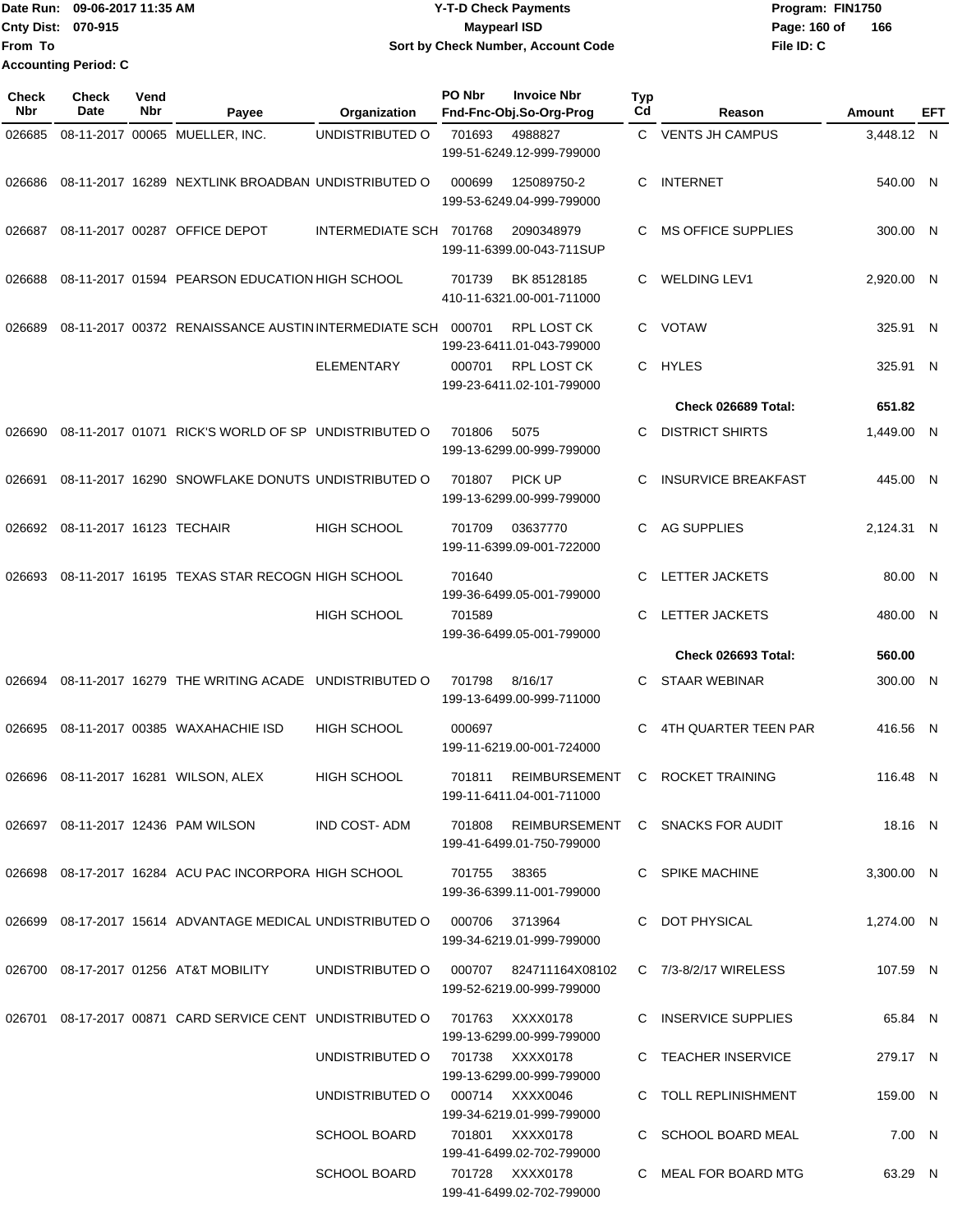|                    | 1Date Run: 09-06-2017 11:35 AM | <b>Y-T-D Check Payments</b>        | Program: FIN1750    |
|--------------------|--------------------------------|------------------------------------|---------------------|
| Cnty Dist: 070-915 |                                | <b>Mavpearl ISD</b>                | 166<br>Page: 161 of |
| lFrom To           |                                | Sort by Check Number, Account Code | File ID: C          |
|                    | <b>Accounting Period: C</b>    |                                    |                     |

| Check<br>Nbr | Check<br>Date                 | Vend<br>Nbr | Payee                                                            | Organization                   | PO Nbr | <b>Invoice Nbr</b><br>Fnd-Fnc-Obj.So-Org-Prog | Typ<br>Cd | Reason                      | Amount     | EFT |
|--------------|-------------------------------|-------------|------------------------------------------------------------------|--------------------------------|--------|-----------------------------------------------|-----------|-----------------------------|------------|-----|
|              |                               |             |                                                                  | <b>SCHOOL BOARD</b>            |        | 701774 XXXX0178<br>199-41-6499.02-702-799000  |           | C MEAL FOR BOARD MTG        | 71.92 N    |     |
|              |                               |             |                                                                  |                                |        |                                               |           | Check 026701 Total:         | 646.22     |     |
|              |                               |             | 026702 08-17-2017 12536 DESOTO JANITORIAL UNDISTRIBUTED O        |                                | 701757 | 179988-1<br>199-51-6319.01-999-799000         | C         | <b>BLACK STRIPPAD</b>       | 110.48 N   |     |
| 026703       |                               |             | 08-17-2017 12885 DIRECT ENERGY                                   | UNDISTRIBUTED O                | 000708 | 172270031919264<br>199-51-6259.04-999-799000  |           | C 7/13-8/10/17 PORTABLE     | 25.86 N    |     |
|              |                               |             |                                                                  | UNDISTRIBUTED O                | 000708 | 172270031919264<br>199-51-6259.04-999-799000  |           | C 7/13-8/10/17 ARCHIVE      | 337.10 N   |     |
|              |                               |             |                                                                  | UNDISTRIBUTED O                | 000708 | 172270031919264<br>199-51-6259.04-999-799000  |           | C 7/13-8/10/17 INTERMEDIAT  | 1,450.21 N |     |
|              |                               |             |                                                                  | UNDISTRIBUTED O                | 000708 | 172270031919264<br>199-51-6259.04-999-799000  |           | C 7/13-8/10/17 INT CAFETERI | 282.21 N   |     |
|              |                               |             |                                                                  | UNDISTRIBUTED O                | 000708 | 172270031919264<br>199-51-6259.04-999-799000  |           | C 7/13-8/10/17 HS SOUTH WI  | 2.902.38 N |     |
|              |                               |             |                                                                  | UNDISTRIBUTED O                | 000708 | 172270031919264<br>199-51-6259.04-999-799000  |           | C 7/13-8/10/17 GOLF FACILIT | 257.41 N   |     |
|              |                               |             |                                                                  | UNDISTRIBUTED O                | 000708 | 172270031919264<br>199-51-6259.04-999-799000  |           | C 7/13-8/10/17 QUAD BUILDI  | 246.65 N   |     |
|              |                               |             |                                                                  | UNDISTRIBUTED O                | 000708 | 172270031915484<br>199-51-6259.04-999-799000  |           | C 7/13-8/10/17 ADMIN OFFIC  | 296.97 N   |     |
|              |                               |             |                                                                  |                                |        |                                               |           | <b>Check 026703 Total:</b>  | 5,798.79   |     |
|              |                               |             | 026704 08-17-2017 13639 EAST TEXAS COPY SY UNDISTRIBUTED O       |                                | 000709 | 394554<br>199-11-6219.07-999-723000           | C         | <b>B/W AND COLOR</b>        | 80.86 N    |     |
|              |                               |             |                                                                  | <b>HIGH SCHOOL</b>             | 000709 | 394554<br>199-11-6269.00-001-711000           | C         | <b>B/W AND COLOR</b>        | 82.38 N    |     |
|              |                               |             |                                                                  | <b>MAYPEARL JUNIOR</b>         | 000709 | 394554<br>199-11-6269.00-041-711000           | С         | <b>B/W AND COLOR</b>        | 70.00 N    |     |
|              |                               |             |                                                                  | INTERMEDIATE SCH 000709        |        | 394554<br>199-11-6269.00-043-799000           | C         | <b>B/W AND COLOR</b>        | 70.00 N    |     |
|              |                               |             |                                                                  | <b>ELEMENTARY</b>              | 000709 | 394554<br>199-11-6269.00-101-711000           | C         | <b>B/W AND COLOR</b>        | 79.98 N    |     |
|              |                               |             |                                                                  | ELEMENTARY                     | 000709 | 394554<br>199-11-6269.00-101-799000           | C         | <b>B/W AND COLOR</b>        | 70.00 N    |     |
|              |                               |             |                                                                  | HIGH SCHOOL                    |        | 000709 394554<br>199-11-6269.01-001-711000    |           | C B/W AND COLOR             | 78.93 N    |     |
|              |                               |             |                                                                  | MAYPEARL JUNIOR 000709 394554  |        | 199-11-6269.01-041-711000                     |           | C B/W AND COLOR             | 97.38 N    |     |
|              |                               |             |                                                                  | INTERMEDIATE SCH 000709 394554 |        | 199-11-6269.01-043-711000                     |           | C B/W AND COLOR             | 70.00 N    |     |
|              |                               |             |                                                                  | DIR COST-ADMINIS 000709 394554 |        | 199-41-6249.00-720-799000                     |           | C B/W AND COLOR             | 70.00 N    |     |
|              |                               |             |                                                                  |                                |        |                                               |           | Check 026704 Total:         | 769.53     |     |
|              |                               |             | 026705 08-17-2017 13840 FOUR STORY GRAPHI UNDISTRIBUTED O 701776 |                                |        | 240-35-6342.00-999-799000                     |           | C CN SHIRTS                 | 383.12 N   |     |
|              | 026706 08-17-2017 00243 HILCO |             |                                                                  | UNDISTRIBUTED O 000710 487     |        | 199-51-6259.04-999-799000                     |           | C 7/5-8/2/17 FUEL TANKS     | 32.01 N    |     |
|              |                               |             |                                                                  | UNDISTRIBUTED O 000710 487     |        | 199-51-6259.04-999-799000                     |           | C 7/5-8/2/17 MARQUEE        | 47.32 N    |     |
|              |                               |             |                                                                  | UNDISTRIBUTED O 000710 487     |        | 199-51-6259.04-999-799000                     |           | C 7/5-8/2/17 SECURITY LIGH  | 34.40 N    |     |
|              |                               |             |                                                                  | UNDISTRIBUTED O 000710 487     |        | 199-51-6259.04-999-799000                     |           | $C$ 7/5-8/2/17 AG FACILITY  | 568.19 N   |     |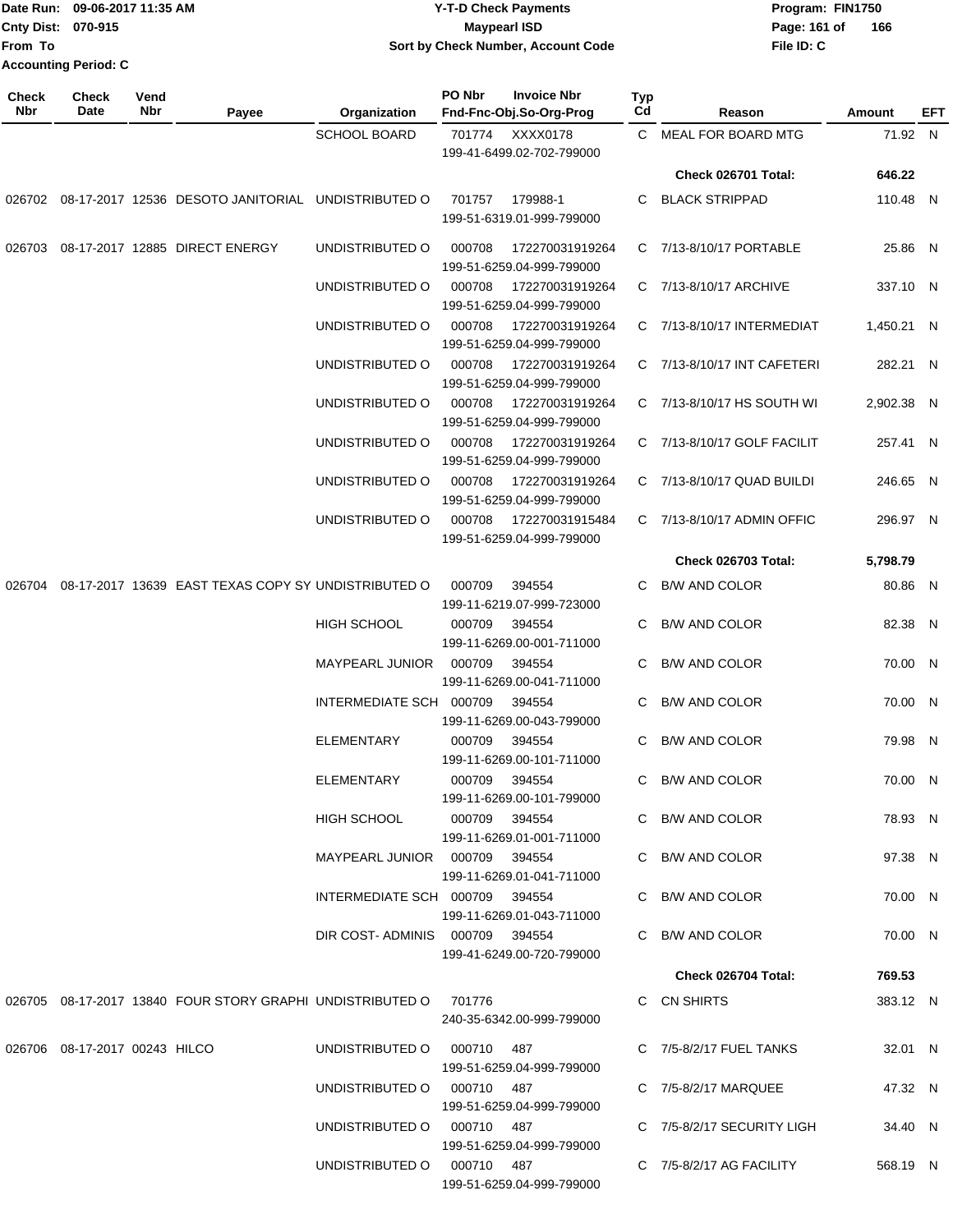|                             | Date Run: 09-06-2017 11:35 AM             | <b>Y-T-D Check Payments</b>        | Program: FIN1750    |
|-----------------------------|-------------------------------------------|------------------------------------|---------------------|
|                             | <b>Cnty Dist: 070-915</b><br>Mavpearl ISD |                                    | 166<br>Page: 162 of |
| lFrom To                    |                                           | Sort by Check Number, Account Code | File ID: C          |
| <b>Accounting Period: C</b> |                                           |                                    |                     |

| <b>Check</b><br><b>Nbr</b> | <b>Check</b><br>Date     | Vend<br>Nbr | Payee                                                        | Organization       | PO Nbr      | <b>Invoice Nbr</b><br>Fnd-Fnc-Obj.So-Org-Prog     | <b>Typ</b><br>Cd | Reason                      | Amount     | EFT |
|----------------------------|--------------------------|-------------|--------------------------------------------------------------|--------------------|-------------|---------------------------------------------------|------------------|-----------------------------|------------|-----|
|                            |                          |             |                                                              | UNDISTRIBUTED O    | 000710      | 487                                               |                  | C 7/5-8/2/17 ELEM           | 1,641.22 N |     |
|                            |                          |             |                                                              |                    |             | 199-51-6259.04-999-799000                         |                  |                             |            |     |
|                            |                          |             |                                                              | UNDISTRIBUTED O    | 000710      | 487                                               | C.               | 7/5-8/2/17 JUNIOR HIGH      | 2,124.27 N |     |
|                            |                          |             |                                                              |                    |             | 199-51-6259.04-999-799000                         |                  |                             |            |     |
|                            |                          |             |                                                              | UNDISTRIBUTED O    | 000710      | 487                                               | C.               | 7/5-8/2/17 HS SOUTH WIN     | 2,013.65 N |     |
|                            |                          |             |                                                              |                    |             | 199-51-6259.04-999-799000                         |                  |                             |            |     |
|                            |                          |             |                                                              | UNDISTRIBUTED O    | 000710      | 487                                               | C.               | 7/5-8/2/17 ATHLETIC FACIL   | 442.82 N   |     |
|                            |                          |             |                                                              |                    |             | 199-51-6259.04-999-799000                         |                  |                             |            |     |
|                            |                          |             |                                                              |                    |             |                                                   |                  | Check 026706 Total:         | 6,903.88   |     |
|                            |                          |             | 08-17-2017 00060 LUCKIES AUTO AND T UNDISTRIBUTED O          |                    |             |                                                   | C                | BUS INSPECTION 135-817      |            |     |
| 026707                     |                          |             |                                                              |                    | 701817      | 86203<br>199-34-6219.02-999-799000                |                  |                             | 40.00 N    |     |
|                            |                          |             |                                                              | UNDISTRIBUTED O    | 701817      | 86202                                             | C                | BUS INSPECTION 135-817      | 40.00 N    |     |
|                            |                          |             |                                                              |                    |             | 199-34-6219.02-999-799000                         |                  |                             |            |     |
|                            |                          |             |                                                              |                    |             |                                                   |                  |                             |            |     |
|                            |                          |             |                                                              |                    |             |                                                   |                  | Check 026707 Total:         | 80.00      |     |
| 026708                     |                          |             | 08-17-2017 16120 MARKS PLUMBING PA UNDISTRIBUTED O           |                    | 701754      | INV001636060                                      | C.               | <b>RELIEF VALVE PUMP</b>    | 432.63 N   |     |
|                            |                          |             |                                                              |                    |             | 199-51-6319.02-999-799000                         |                  |                             |            |     |
| 026709                     |                          |             | 08-17-2017 15814 NEC FINANCIAL SERVI UNDISTRIBUTED O         |                    | 000711      | 0002030980                                        | C                | SV1800 PHONE SYSTEM         | 1,159.20 N |     |
|                            |                          |             |                                                              |                    |             | 199-71-6512.00-999-799000                         |                  |                             |            |     |
|                            |                          |             |                                                              | UNDISTRIBUTED O    | 000711      | 0002030980                                        | C.               | SV1800 PHONE SYSTEM         | 181.07 N   |     |
|                            |                          |             |                                                              |                    |             | 199-71-6522.00-999-799000                         |                  |                             |            |     |
|                            |                          |             |                                                              |                    |             |                                                   |                  | Check 026709 Total:         | 1,340.27   |     |
| 026710                     |                          |             | 08-17-2017 00287 OFFICE DEPOT                                | UNDISTRIBUTED O    | 701794      | 950607430001                                      |                  | <b>INSERVICE ITEMS</b>      | 71.77 N    |     |
|                            |                          |             |                                                              |                    |             | 199-13-6299.00-999-799000                         | C                |                             |            |     |
|                            |                          |             |                                                              |                    |             |                                                   |                  |                             |            |     |
| 026711                     |                          |             | 08-17-2017 00288 RCI TECHNOLOGIES I IND COST-ADM             |                    | 000715      | 35028                                             | C.               | <b>UPDATED SOFTWARE</b>     | 1,650.00 N |     |
|                            |                          |             |                                                              |                    |             | 199-41-6219.08-750-711000                         |                  |                             |            |     |
| 026712                     |                          |             | 08-17-2017 00099 REGION 10/EDUCATIO UNDISTRIBUTED O          |                    | 000712      | 146157                                            | C.               | 20 HR BUS CERTIFICATIO      | 465.00 N   |     |
|                            |                          |             |                                                              |                    |             | 199-34-6219.01-999-799000                         |                  |                             |            |     |
|                            |                          |             |                                                              |                    |             |                                                   |                  |                             |            |     |
| 026713                     |                          |             | 08-17-2017 15023 STEPHEN WILSON                              | UNDISTRIBUTED O    | 701813      | 001                                               | C.               | CAFETERIA COUNTER TO        | 482.00 N   |     |
|                            |                          |             |                                                              |                    |             | 199-51-6249.35-999-799000                         |                  |                             |            |     |
| 026714                     | 08-17-2017 16123 TECHAIR |             |                                                              | <b>HIGH SCHOOL</b> | 000716      | 03611321                                          | C                | SAFETY/ENVIRONMENTAL        | 15.95 N    |     |
|                            |                          |             |                                                              |                    |             | 199-11-6399.09-001-722000                         |                  |                             |            |     |
|                            |                          |             |                                                              |                    |             |                                                   |                  |                             |            |     |
|                            |                          |             | 026715 08-17-2017 00134 TXU ENERGY                           | UNDISTRIBUTED O    | 000713      | 056226652160                                      |                  | C 7/13-8/10/17 SECURITY LIG | 330.72 N   |     |
|                            |                          |             |                                                              |                    |             | 199-51-6259.04-999-799000                         |                  |                             |            |     |
|                            |                          |             | 026716 08-17-2017 00144 WAXAHACHIE DAILY LI UNDISTRIBUTED O  |                    |             | 701795 300256751                                  |                  | C CTE NON DISCRIMINATION    | 191.20 N   |     |
|                            |                          |             |                                                              |                    |             | 199-41-6219.02-999-799000                         |                  |                             |            |     |
|                            |                          |             |                                                              |                    |             |                                                   |                  |                             |            |     |
|                            |                          |             | 026717 08-17-2017 12436 PAM WILSON                           | IND COST-ADM       |             | 701820 REIMBURSEMENT<br>199-41-6499.01-750-799000 |                  | C INSERVICE DRINKS          | 26.10 N    |     |
|                            |                          |             |                                                              |                    |             |                                                   |                  |                             |            |     |
|                            |                          |             | 026718 08-25-2017 15376 ALL ABOUT TIRES, LLC UNDISTRIBUTED O |                    | 000725      | 36187                                             |                  | C FLAT TIRE                 | 75.00 N    |     |
|                            |                          |             |                                                              |                    |             | 199-34-6219.00-999-799000                         |                  |                             |            |     |
|                            |                          |             | 026719 08-25-2017 16150 ALVARADO FLEET SE UNDISTRIBUTED O    |                    | 000726      | 3610                                              |                  | C A/C FOR BUS 26 LABOR      | 332.50 N   |     |
|                            |                          |             |                                                              |                    |             | 199-34-6219.00-999-799000                         |                  |                             |            |     |
|                            |                          |             |                                                              | UNDISTRIBUTED O    | 000726 3610 |                                                   |                  | C REPAIR FOR BUS 26         | 592.71 N   |     |
|                            |                          |             |                                                              |                    |             | 199-34-6319.00-999-799000                         |                  |                             |            |     |
|                            |                          |             |                                                              |                    |             |                                                   |                  | Check 026719 Total:         | 925.21     |     |
|                            |                          |             |                                                              |                    |             |                                                   |                  |                             |            |     |
|                            |                          |             | 026720 08-25-2017 00901 AVENUE FUEL DISTRI UNDISTRIBUTED O   |                    | 000727      | 65826                                             |                  | C FUEL                      | 2,868.03 N |     |
|                            |                          |             |                                                              |                    |             | 199-34-6311.01-999-799000                         |                  |                             |            |     |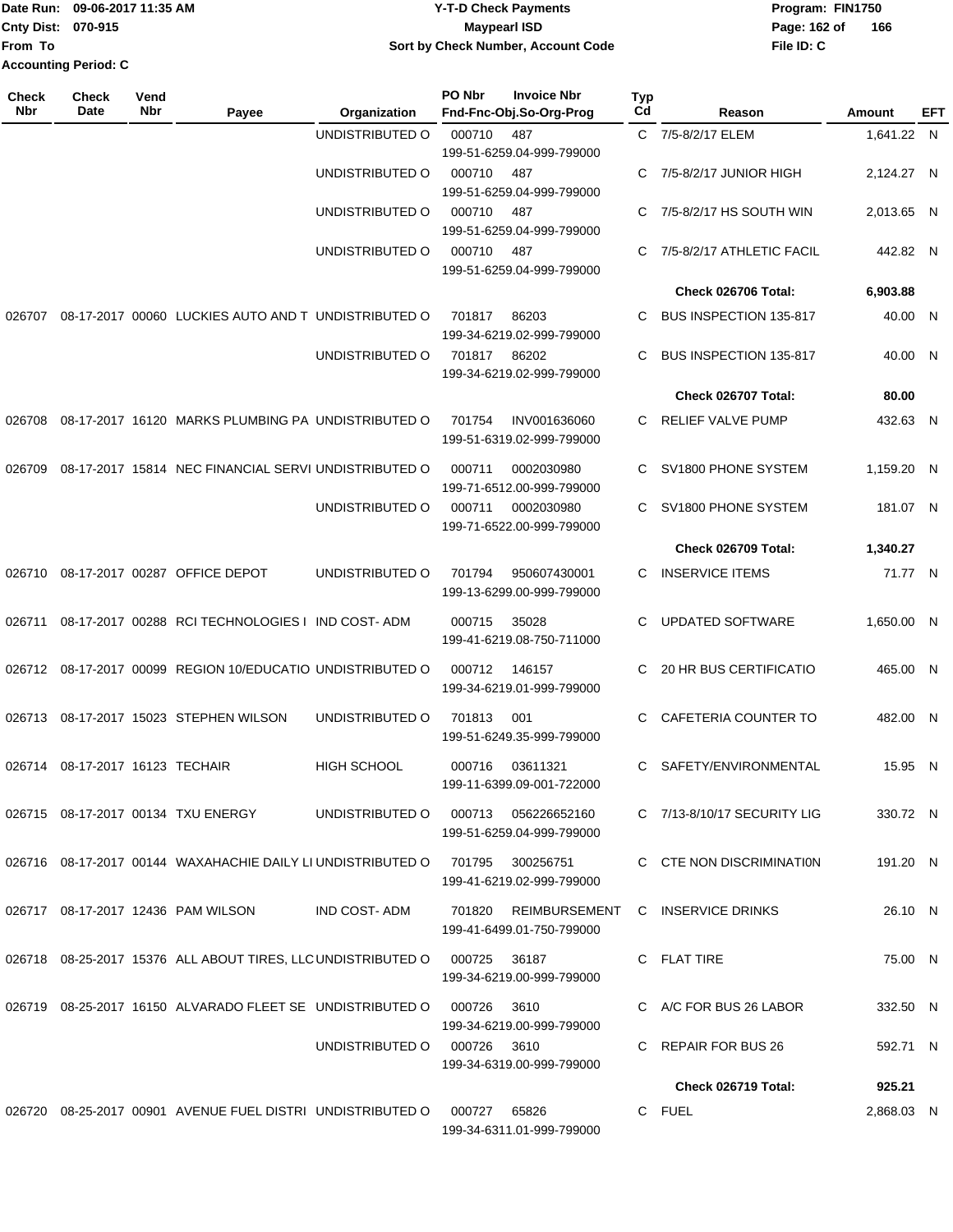**From To Accounting Period: C**

## Date Run: 09-06-2017 11:35 AM **CONTEX 100 CONTEX 12 T-D** Check Payments **CONTEX 12 T-D Check Payments** Program: FIN1750 **Cnty Dist:** 070-915 **Page:** 163 of **09-06-2017 11:35 AM Y-T-D Check Payments 070-915 Maypearl ISD Sort by Check Number, Account Code**

**File ID: C 166**

| Check<br><b>Nbr</b> | Check<br>Date                 | Vend<br>Nbr | Payee                                                                     | Organization            | PO Nbr      | <b>Invoice Nbr</b><br>Fnd-Fnc-Obj.So-Org-Prog  | Typ<br>Cd | Reason                       | <b>Amount</b> | EFT |
|---------------------|-------------------------------|-------------|---------------------------------------------------------------------------|-------------------------|-------------|------------------------------------------------|-----------|------------------------------|---------------|-----|
| 026721              |                               |             | 08-25-2017 00330 BARNES & NOBLE                                           | MAYPEARL JUNIOR         | 701792      | <b>TRN6322</b><br>199-23-6399.03-041-799000    |           | C THE ENERGY BUS             | 600.00 N      |     |
| 026722              |                               |             | 08-25-2017 00887 BSN SPORTS                                               | <b>HIGH SCHOOL</b>      | 701556      | 900233840<br>199-36-6399.11-001-799VOL         | C         | <b>VOLLEYBALL EQUIPMENT</b>  | 726.00 N      |     |
| 026723              |                               |             | 08-25-2017 00527 CDWG INC.                                                | INTERMEDIATE SCH 701648 |             | HZTM315<br>199-11-6639.48-043-711000           | C.        | <b>TRAVERSA ONSITE</b>       | 1,750.00 N    |     |
|                     |                               |             |                                                                           | <b>ELEMENTARY</b>       | 701767      | JTW0489<br>199-11-6639.48-101-711000           | C         | <b>GO GUARDIAN</b>           | 3,824.60 N    |     |
|                     |                               |             |                                                                           | UNDISTRIBUTED O         | 701767      | JTW0489<br>199-11-6639.50-999-799000           | C.        | <b>GO GUARDIAN</b>           | 817.40 N      |     |
|                     |                               |             |                                                                           |                         |             |                                                |           | Check 026723 Total:          | 6,392.00      |     |
| 026724              |                               |             | 08-25-2017 00217 CITY OF MAYPEARL                                         | UNDISTRIBUTED O         | 701830      | 199-51-6249.00-999-799000                      | C         | <b>ELECTRICAL INSPECTION</b> | 76.92 N       |     |
| 026725              |                               |             | 08-25-2017 15544 CLEBURNE WELDING HIGH SCHOOL                             |                         | 000732      | 399262<br>199-11-6399.09-001-722000            | C.        | <b>CYLINDERS</b>             | 346.50 N      |     |
| 026726              |                               |             | 08-25-2017 15656 DEPARTMENT OF INF UNDISTRIBUTED O                        |                         | 000720      | 17071287N<br>199-51-6259.02-999-799000         |           | C 7/1-7/31/17 LONG DISTAN    | 14.26 N       |     |
| 026727              |                               |             | 08-25-2017 16237 EXCELL ENVIROMENT UNDISTRIBUTED O                        |                         | 701407      | 19410<br>199-34-6639.01-999-799000             | C.        | <b>FUEL TANK</b>             | 60,000.00 N   |     |
| 026728              | 08-25-2017 15210 FED EX       |             |                                                                           | UNDISTRIBUTED O         | 701826      | 199-41-6399.02-999-799000                      | C.        | <b>POSTAGE</b>               | 23.74 N       |     |
| 026729              |                               |             | 08-25-2017 00040 FLATT STATIONERS, I MAYPEARL JUNIOR                      |                         | 701837      | 250396-00<br>199-11-6399.07-041-711000         | C         | <b>BUSINESS CARDS</b>        | 53.46 N       |     |
|                     |                               |             |                                                                           | MAYPEARL JUNIOR         | 701837      | 250396-00<br>199-23-6399.03-041-799000         | C         | <b>NAME PLATES</b>           | 83.34 N       |     |
|                     |                               |             |                                                                           |                         |             |                                                |           | Check 026729 Total:          | 136.80        |     |
| 026730              |                               |             | 08-25-2017 15887 FORT WORTH FOOTB UNDISTRIBUTED O                         |                         | 000728      | OFFICIAL 8/18<br>199-36-6219.00-999-799000     |           | C V. FB WEST/WAXA LIFE O     | 200.00 N      |     |
|                     |                               |             | 026731 08-25-2017 16291 JAILENE WILLIAMS                                  | UNDISTRIBUTED O         | 000729      | V. TRIMBLE TECH<br>199-36-6219.00-999-799000   |           | C HS VB OFFICIAL             | 156.04 N      |     |
|                     |                               |             | 026732 08-25-2017 01346 JAN SCHILLING - CPR/ HIGH SCHOOL                  |                         |             | 000734 S. COLEMAN<br>199-33-6411.00-001-799000 |           | C CPR INSTRUCTOR RENE        | 75.00 N       |     |
|                     | 026733 08-25-2017 16238 JELCO |             |                                                                           | UNDISTRIBUTED O         | 701354 8787 | 199-51-6249.06-999-799000                      |           | C INSTALL BLEACHERS          | 25,797.60 N   |     |
|                     |                               |             | 026734 08-25-2017 16295 MAELISA RYDHOLM HIGH SCHOOL                       |                         |             | 000723 ADVANCE<br>199-11-6119.00-001-711000    |           | C SERVICES                   | 1,000.00 N    |     |
|                     |                               |             | 026735 08-25-2017 16120 MARKS PLUMBING PA UNDISTRIBUTED O                 |                         | 701829      | 199-51-6319.02-999-799000                      |           | C SUPPLIES                   | 24.04 N       |     |
|                     |                               |             | 026736 08-25-2017 14075 NATIONAL TELESYSTE UNDISTRIBUTED O 000724 329807  |                         |             | 199-51-6249.02-999-799000                      |           | C MOVE 5 EXTNS TO EXISTI     | 204.00 N      |     |
|                     |                               |             | 026737 08-25-2017 00698 PALMER ISD                                        | UNDISTRIBUTED O         | 000730      | 199-13-6499.00-999-711000                      |           | C RUBY PAYNE WORKSHOP        | 708.75 N      |     |
|                     |                               |             | 026738 08-25-2017 00854 PITNEY BOWES GLOB UNDISTRIBUTED O 701828 17701053 |                         |             | 199-41-6399.02-999-799000                      |           | C POSTAGE                    | 500.00 N      |     |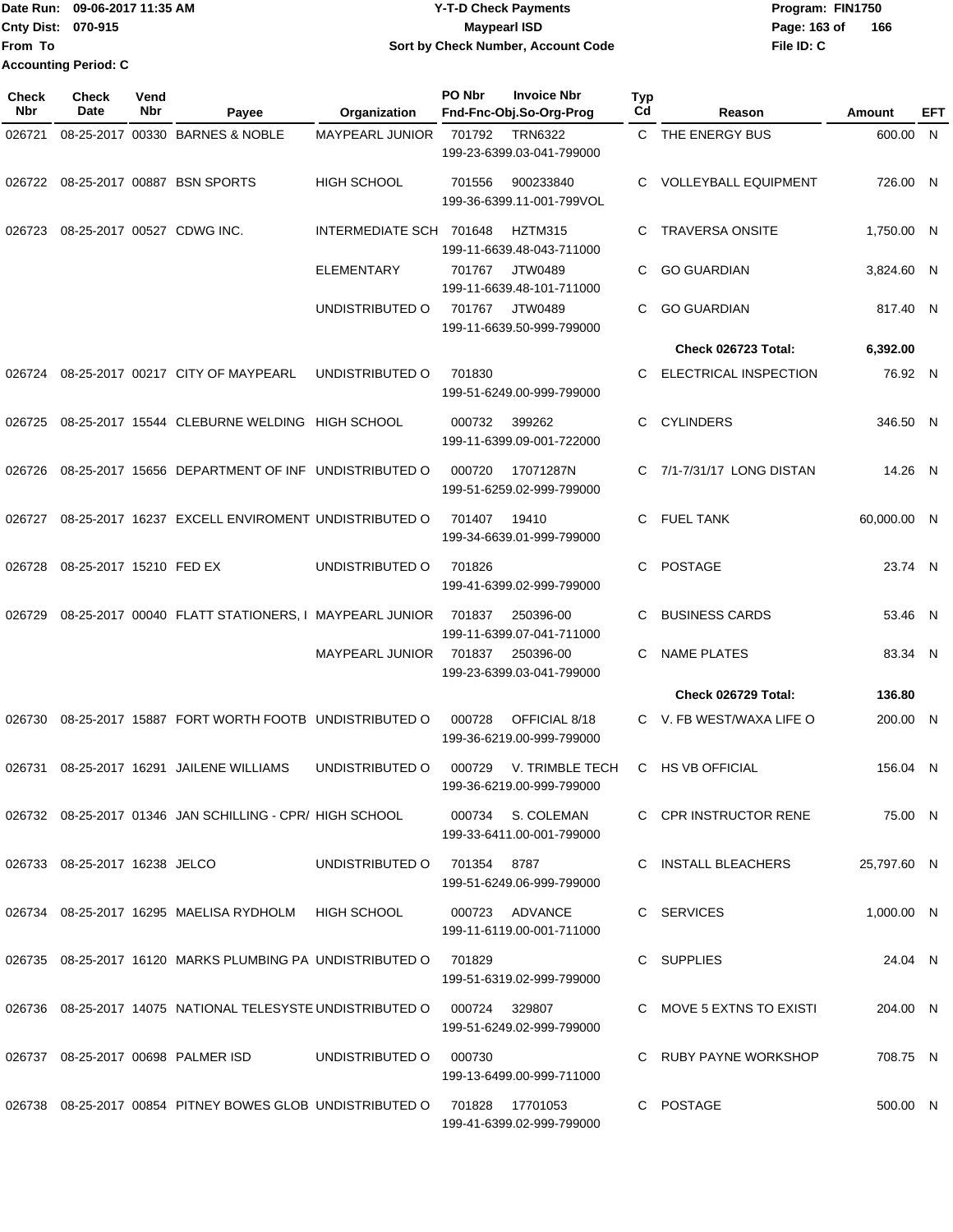| <b>Y-T-D Check Payments</b>        | Program: Fl  |
|------------------------------------|--------------|
| Maypearl ISD                       | Page: 164 of |
| Sort by Check Number, Account Code | File ID: C   |
|                                    |              |
|                                    |              |

**Date Run: Program: FIN1750 File ID: C** Page: 164 of 166

| <b>Check</b><br><b>Nbr</b> | <b>Check</b><br>Date      | Vend<br>Nbr | Payee                                                      | Organization                     | PO Nbr | <b>Invoice Nbr</b><br>Fnd-Fnc-Obj.So-Org-Prog | Typ<br>Cd    | Reason                       | Amount      | EFT |
|----------------------------|---------------------------|-------------|------------------------------------------------------------|----------------------------------|--------|-----------------------------------------------|--------------|------------------------------|-------------|-----|
| 026739                     |                           |             | 08-25-2017 00099 REGION 10/EDUCATIO UNDISTRIBUTED O        |                                  | 000721 | 146171<br>199-11-6411.00-999-723000           | $\mathbf{C}$ | NOW4FOREVER TRAININ          | 45.00 N     |     |
|                            |                           |             |                                                            | UNDISTRIBUTED O                  | 000721 | 146171<br>199-31-6411.00-999-723000           | C            | NOW4FOREVER TRAININ          | 90.00 N     |     |
|                            |                           |             |                                                            | UNDISTRIBUTED O                  | 701765 | 146207<br>199-34-6219.01-999-799000           | C            | <b>BUS CLASS BILBREY</b>     | 60.00 N     |     |
|                            |                           |             |                                                            |                                  |        |                                               |              | Check 026739 Total:          | 195.00      |     |
| 026740                     |                           |             | 08-25-2017 16286 REYNOLDS STRIPING, UNDISTRIBUTED O        |                                  | 701756 | 199-51-6249.00-999-799000                     | C.           | <b>RESTRIPE TRACK</b>        | 3,600.00 N  |     |
| 026741                     |                           |             | 08-25-2017 16279 THE WRITING ACADE UNDISTRIBUTED O         |                                  | 701705 | 8881<br>199-13-6499.00-999-711000             | C            | K-8 CURRICULUM GUIDE         | 1,218.00 N  |     |
| 026742                     | 08-25-2017 00141 WAL MART |             |                                                            | UNDISTRIBUTED O                  | 701797 | XXXX00776048<br>199-13-6399.01-999-799000     | C            | <b>INSERVICE SUPPLIES</b>    | 71.56 N     |     |
|                            |                           |             |                                                            | <b>ADMINISTRATIVE</b>            | 701780 | XXXX00776048<br>199-41-6399.01-701-799000     | C            | <b>BINDERS</b>               | 21.12 N     |     |
|                            |                           |             |                                                            | UNDISTRIBUTED O                  | 701777 | XXXX00776048<br>240-35-6342.00-999-799000     | C.           | <b>CN SUPPLIES</b>           | 547.40 N    |     |
|                            |                           |             |                                                            |                                  |        |                                               |              | Check 026742 Total:          | 640.08      |     |
| 026743                     |                           |             | 08-25-2017 00144 WAXAHACHIE DAILY LI UNDISTRIBUTED O       |                                  | 000722 | 00078187<br>199-41-6219.02-999-799000         | C.           | <b>TAX RATE NOTICE</b>       | 674.25 N    |     |
| 026744                     |                           |             | 08-25-2017 15886 RONNY J. WIMBERLY UNDISTRIBUTED O         |                                  | 000731 | V. TIMBLE TECH<br>199-36-6219.00-999-799000   | C.           | <b>HS VB OFFICIAL</b>        | 176.89 N    |     |
| 026745                     |                           |             | 08-31-2017 16127 ALLIED FLOW SPECIAL UNDISTRIBUTED O       |                                  | 701676 | 199-51-6319.03-999-799000                     | C            | <b>BACKFLOW FIRE INSPECT</b> | 330.00 N    |     |
| 026746                     |                           |             | 08-31-2017 15616 AT&T CORP.                                | UNDISTRIBUTED O                  | 000739 | 0573207983001<br>199-51-6259.02-999-799000    |              | C 7/24-8/18/17 LONG DISTAN   | 79.32 N     |     |
| 026747                     |                           |             | 08-31-2017 00887 BSN SPORTS                                | UNDISTRIBUTED O                  | 701509 | 900153493<br>199-36-6399.02-999-799FOO        | C.           | <b>FOOTBALL EQUIPMENT</b>    | 3.520.00 N  |     |
| 026748                     |                           |             | 08-31-2017 00871 CARD SERVICE CENT INTERMEDIATE SCH 700916 |                                  |        | XXXX0178<br>199-11-6399.12-043-711000         | C.           | <b>BOOKS</b>                 | 21.04 N     |     |
|                            |                           |             |                                                            | INTERMEDIATE SCH 700916 XXXX0178 |        | 199-11-6399.12-043-711000                     |              | C BOOKS                      | 249.50 N    |     |
|                            |                           |             |                                                            | INTERMEDIATE SCH 700916 XXXX0178 |        | 199-11-6399.12-043-711000                     |              | C BOOK                       | 229.69 N    |     |
|                            |                           |             |                                                            | INTERMEDIATE SCH 700846 XXXX0178 |        | 199-12-6399.00-043-711MEF                     |              | C BOOKS                      | 89.75 N     |     |
|                            |                           |             |                                                            | INTERMEDIATE SCH 700839 XXXX0178 |        | 199-12-6399.02-043-799000                     |              | C BOOKS                      | 145.37 N    |     |
|                            |                           |             |                                                            | INTERMEDIATE SCH 700839 XXXX0178 |        | 199-12-6399.02-043-799000                     |              | C BOOKS                      | 102.69 N    |     |
|                            |                           |             |                                                            | MAYPEARL JUNIOR 700962 XXXX0178  |        | 199-12-6399.05-041-799000                     |              | C ELA SUPPLIES               | 67.00 N     |     |
|                            |                           |             |                                                            | ELEMENTARY                       |        | 700777 XXXX0178<br>199-31-6399.00-101-799000  |              | C BOOKS                      | 165.23 N    |     |
|                            |                           |             |                                                            |                                  |        |                                               |              | Check 026748 Total:          | 1,070.27    |     |
|                            |                           |             | 026749 08-31-2017 01155 CANGAGE LEARNING, HIGH SCHOOL      |                                  | 701741 |                                               |              | C AG TEXTBOOKS               | 21,701.63 N |     |
|                            |                           |             |                                                            |                                  |        | 410-11-6321.00-001-711000                     |              |                              |             |     |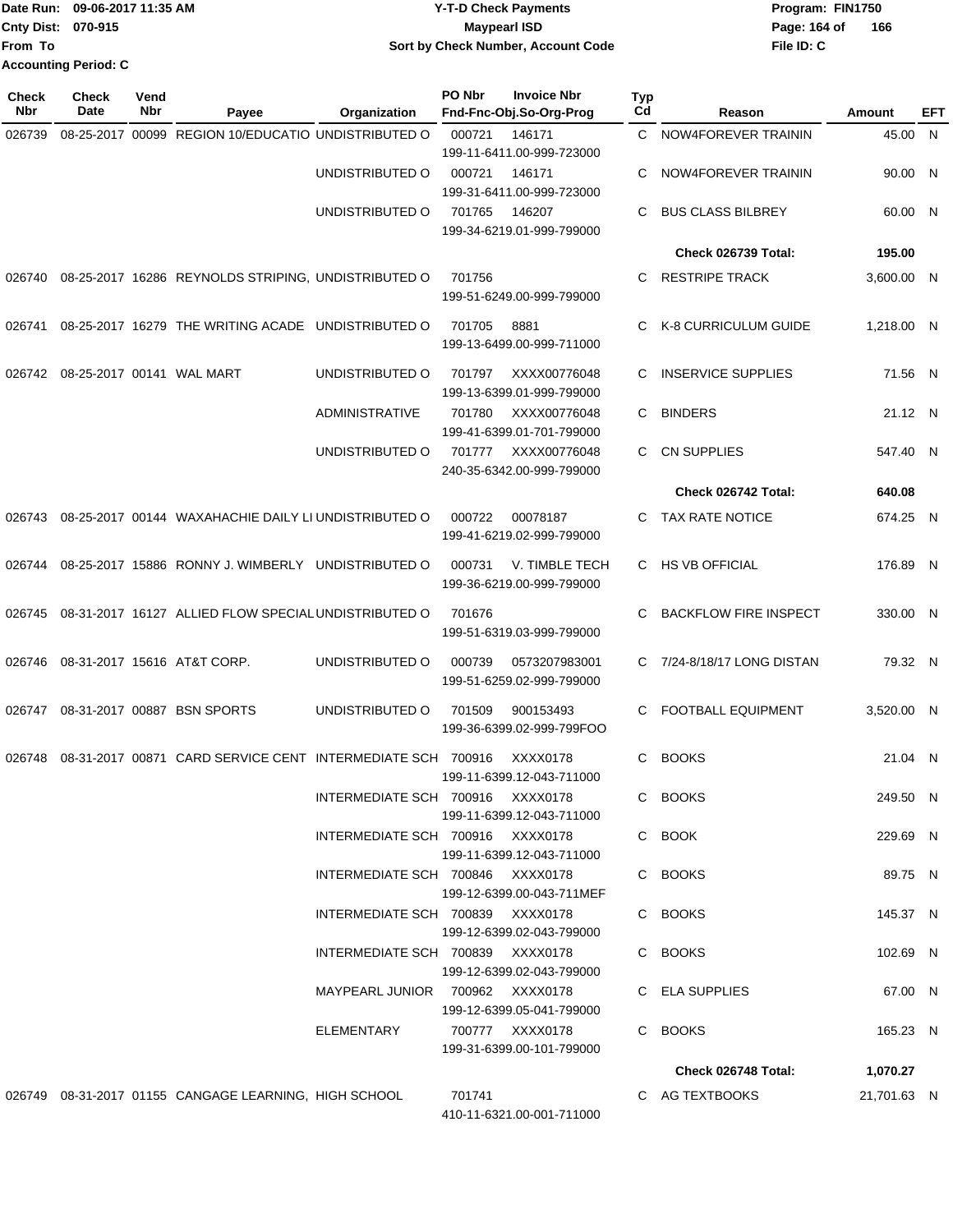|                             | IDate Run: 09-06-2017 11:35 AM | <b>Y-T-D Check Payments</b>        | Program: FIN1750 |     |
|-----------------------------|--------------------------------|------------------------------------|------------------|-----|
| <b>Cnty Dist: 070-915</b>   |                                | <b>Mavpearl ISD</b>                | Page: 165 of     | 166 |
| From To                     |                                | Sort by Check Number, Account Code | File ID: C       |     |
| <b>Accounting Period: C</b> |                                |                                    |                  |     |

| Check<br>Nbr | Check<br>Date                 | Vend<br>Nbr | Payee                                                       | Organization                  | PO Nbr        | <b>Invoice Nbr</b><br>Fnd-Fnc-Obj.So-Org-Prog | Typ<br>Cd | Reason                       | Amount      | EFT |
|--------------|-------------------------------|-------------|-------------------------------------------------------------|-------------------------------|---------------|-----------------------------------------------|-----------|------------------------------|-------------|-----|
| 026750       |                               |             | 08-31-2017 00200 CLAIMS ADMINISTRATI MAYPEARL JUNIOR        |                               | 000735        | 31329                                         |           | C 1ST QUARTERLY INSTALL      | 1,319.07 N  |     |
|              |                               |             |                                                             |                               |               | 199-11-6143.00-041-711000                     |           |                              |             |     |
|              |                               |             |                                                             | INTERMEDIATE SCH 000735       |               | 31329<br>199-11-6143.00-043-711000            | C         | <b>1ST QUARTERLY INSTALL</b> | 8,431.93 N  |     |
|              |                               |             |                                                             |                               |               |                                               |           | Check 026750 Total:          | 9,751.00    |     |
|              |                               |             | 026751 08-31-2017 13566 DRUG & ALCOHOL TE UNDISTRIBUTED O   |                               | 000736        | 212520                                        | C.        | DOT DRUG TESTING             | 1,478.40 N  |     |
|              |                               |             |                                                             |                               |               | 199-34-6219.01-999-799000                     |           |                              |             |     |
| 026752       |                               |             | 08-31-2017 01547 EICHELBAUM WARDEL DIR COST-ADMINIS         |                               | 000737        | 58665                                         | C         | <b>LEGAL SERVICES</b>        | 2,356.00 N  |     |
|              |                               |             |                                                             |                               |               | 199-41-6211.00-720-799000                     |           |                              |             |     |
| 026753       |                               |             | 08-31-2017 16237 EXCELL ENVIROMENT UNDISTRIBUTED O          |                               | 701407        | 19410                                         | C.        | FUEL TANK START UP           | 10,543.86 N |     |
|              |                               |             |                                                             |                               |               | 199-34-6639.01-999-799000                     |           |                              |             |     |
| 026754       |                               |             | 08-31-2017 13840 FOUR STORY GRAPHI HIGH SCHOOL              |                               | 701846        |                                               | C.        | VINYL                        | 197.53 N    |     |
|              |                               |             |                                                             |                               |               | 199-11-6399.09-001-722000                     |           |                              |             |     |
| 026755       |                               |             | 08-31-2017 14135 HOUGHTON MIFFLIN H ELEMENTARY              |                               | 701700        |                                               | C.        | <b>ELEM TEXTBOOKS</b>        | 4,235.65 N  |     |
|              |                               |             |                                                             |                               |               | 410-11-6321.00-101-711000                     |           |                              |             |     |
| 026756       |                               |             | 08-31-2017 15528 TEXAS A&M UNIVERSI HIGH SCHOOL             |                               | 701740        | 102582<br>410-11-6321.00-001-711000           |           | STUDENT/TEACHER VERS         | 308.00 N    |     |
| 026757       |                               |             | 08-31-2017 16273 BILLIE LONG                                | <b>HIGH SCHOOL</b>            | 701847        | MP0831702                                     | C.        | LIGHTS/CABLE/CHAINS          | 2,296.27 N  |     |
|              |                               |             |                                                             |                               |               | 199-11-6399.09-001-722000                     |           |                              |             |     |
|              |                               |             |                                                             | <b>HIGH SCHOOL</b>            | 701848        | MP0831703                                     | C.        | FINDER/BOLT KIT/BRAKES       | 802.78 N    |     |
|              |                               |             |                                                             |                               |               | 199-11-6399.09-001-722000                     |           |                              |             |     |
|              |                               |             |                                                             |                               |               |                                               |           | Check 026757 Total:          | 3,099.05    |     |
| 026758       | 08-31-2017 15098 LOWE'S       |             |                                                             | UNDISTRIBUTED O               | 701796        | 199-51-6249.14-999-799000                     | C         | RAILROAD TIES AND            | 396.32 N    |     |
|              |                               |             |                                                             | UNDISTRIBUTED O               | 000740        |                                               | C.        | <b>KEYS</b>                  | 119.08 N    |     |
|              |                               |             |                                                             |                               |               | 199-51-6319.02-999-799000                     |           |                              |             |     |
|              |                               |             |                                                             | UNDISTRIBUTED O               | 000740        | 199-51-6319.02-999-799000                     | C.        | <b>PAINT</b>                 | 292.41 N    |     |
|              |                               |             |                                                             | UNDISTRIBUTED O               | 701827        |                                               | C         | <b>WASP SPRAY</b>            | 23.60 N     |     |
|              |                               |             |                                                             |                               |               | 199-51-6319.03-999-799000                     |           |                              |             |     |
|              |                               |             |                                                             |                               |               |                                               |           | Check 026758 Total:          | 831.41      |     |
|              |                               |             | 026759 08-31-2017 15653 M.A.C. ALARMS                       | UNDISTRIBUTED O               | 000738        | 19216A<br>199-52-6219.03-999-799000           |           | C JH ACCESS                  | 268.00 N    |     |
|              |                               |             |                                                             | UNDISTRIBUTED O 000738 19202A |               |                                               |           | C JH REPLACE BATTERIES       | 268.00 N    |     |
|              |                               |             |                                                             |                               |               | 199-52-6399.00-999-799000                     |           |                              |             |     |
|              |                               |             |                                                             |                               |               |                                               |           | Check 026759 Total:          | 536.00      |     |
|              |                               |             | 026760 08-31-2017 16267 MINER NORTH TEXAS, UNDISTRIBUTED O  |                               | 701555        | 199-51-6249.08-999-799000                     |           | C JH ROLLING DOORS           | 16,430.42 N |     |
|              | 026761 08-31-2017 00079 NASCO |             |                                                             | HIGH SCHOOL                   |               | 701845 OR#9629570                             |           | C AG SUPPLIES                | 107.11 N    |     |
|              |                               |             |                                                             |                               |               | 199-11-6399.09-001-722000                     |           |                              |             |     |
|              |                               |             | 026762 08-31-2017 14604 PEARSON CLINICAL A UNDISTRIBUTED O  |                               | 701637        |                                               |           | C KTEA-3 KIT                 | 53.30 N     |     |
|              |                               |             |                                                             |                               |               | 199-31-6399.00-999-723000                     |           |                              |             |     |
|              |                               |             | 026763 08-31-2017 16300 RONE ENGINEERING SUNDISTRIBUTED O   |                               | 000742  15959 |                                               |           | C DIG TEST FOR TENNIS CO     | 5,950.00 N  |     |
|              |                               |             |                                                             |                               |               | 199-51-6249.15-999-799000                     |           |                              |             |     |
|              |                               |             | 026764 08-31-2017 16293 VENUS FABRICATION I UNDISTRIBUTED O |                               | 701819 15427  | 199-51-6249.06-999-799000                     |           | C GAS THRESHOLD              | 2,200.00 N  |     |